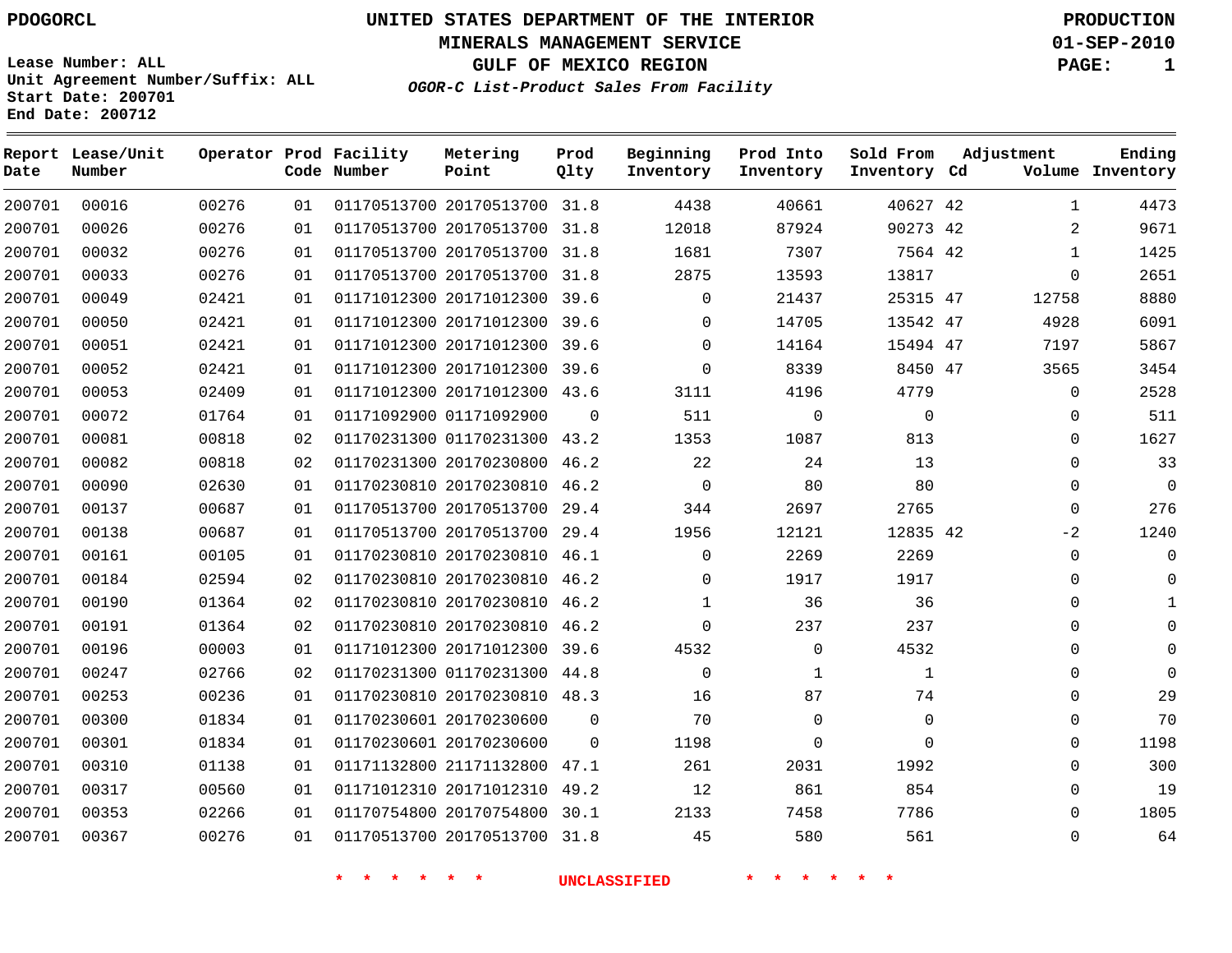**MINERALS MANAGEMENT SERVICE 01-SEP-2010**

**GULF OF MEXICO REGION PAGE: 2**

**Lease Number: ALL Unit Agreement Number/Suffix: ALL Start Date: 200701 End Date: 200712**

**OGOR-C List-Product Sales From Facility**

| Date   | Report Lease/Unit<br>Number |       |    | Operator Prod Facility<br>Code Number | Metering<br>Point            | Prod<br>Qlty | Beginning<br>Inventory | Prod Into<br>Inventory | Sold From<br>Inventory Cd | Adjustment | Ending<br>Volume Inventory |
|--------|-----------------------------|-------|----|---------------------------------------|------------------------------|--------------|------------------------|------------------------|---------------------------|------------|----------------------------|
| 200701 | 00424                       | 00064 | 01 |                                       | 01171012400 20171012400 54.5 |              | 188                    | 1032                   | 1024                      |            | $\Omega$<br>196            |
| 200701 | 00434                       | 02690 | 01 |                                       | 01177112605 2017711260Y      | 28.6         | 2796                   | 53405                  | 52466                     |            | 3735<br>$\Omega$           |
| 200701 | 00436                       | 01364 | 02 |                                       | 01171012400 20171012400 54.5 |              | $\Omega$               | $\overline{2}$         | $\overline{2}$            |            | $\Omega$<br>$\Omega$       |
| 200701 | 00453                       | 02690 | 01 |                                       | 01177112605 2017711260Y 28.6 |              | 444                    | 6431                   | 6426 42                   |            | 450<br>$\mathbf{1}$        |
| 200701 | 00466                       | 00064 | 01 |                                       | 01171012400 20171012400 54.5 |              | 201                    | 1616                   | 1510                      |            | 307<br>$\Omega$            |
| 200701 | 00478                       | 02409 | 01 |                                       | 01171012300 20171012300      | 48.7         | $\Omega$               | 1908                   | 1908                      |            | $\Omega$<br>$\Omega$       |
| 200701 | 00479                       | 00236 | 01 |                                       | 01171012300 20171012300 39.5 |              | 20                     | 73                     | 63                        |            | $\Omega$<br>30             |
|        |                             | 00818 | 01 |                                       | 01171012500 20171012500 40.4 |              | 406                    | 9922                   | 9860                      |            | 468<br>$\Omega$            |
|        |                             |       |    |                                       |                              |              | 426                    | 9995                   | 9923                      |            | 498<br>0                   |
| 200701 | 00487                       | 01284 | 01 |                                       | 01171132800 21171132800 47.1 |              | 507                    | 4840                   | 4648                      |            | 699<br>$\Omega$            |
| 200701 | 00541                       | 02589 | 01 |                                       | 01170530900 20170530900      | 48.5         | $\Omega$               | 17                     | 17                        |            | $\mathbf{0}$<br>$\Omega$   |
| 200701 | 00549                       | 00818 | 01 |                                       | 01171131800 20171131800      | $\Omega$     | 1                      | $\Omega$               | $\Omega$                  |            | $\Omega$<br>$\mathbf{1}$   |
| 200701 | 00559                       | 00687 | 01 |                                       | 01171131600 20171131600      | 45.4         | 381                    | 13224                  | 13481                     |            | 124<br>$\Omega$            |
| 200701 | 00560                       | 00687 | 01 |                                       | 01171131600 20171131600      | 45.4         | 32                     | 1229                   | 1250                      |            | 11<br>$\Omega$             |
| 200701 | 00577                       | 01935 | 01 |                                       | 01171012300 20171012300      | 49.4         | 38234                  | 74642                  | 81958                     |            | 30918<br>0                 |
| 200701 | 00590                       | 01284 | 01 |                                       | 01171132800 21171132800      | 47.1         | 350                    | 5287                   | 4900 42                   |            | 738<br>1                   |
| 200701 | 00593                       | 01834 | 01 |                                       | 01171012300 20171012300      | 49.4         | 18158                  | 32616                  | 31506                     |            | 19268<br>$\mathbf 0$       |
|        |                             | 02589 | 01 |                                       | 01171012300 20171012300 49.4 |              | 4364                   | 30189                  | 21862 42                  |            | 12692<br>1                 |
|        |                             |       |    |                                       |                              |              | 22522                  | 62805                  | 53368                     |            | 31960<br>1                 |
| 200701 | 00599                       | 01764 | 01 |                                       | 01170573602 20170573602      | 49           | 987                    | 1668                   | 1896 42                   |            | 760<br>1                   |
| 200701 | 00605                       | 01764 | 01 |                                       | 01170573602 20170573602      | 49           | 33                     | 218                    | 153 42                    |            | 2<br>100                   |
| 200701 | 00680                       | 01482 | 01 |                                       | 01170230700 20170230700 42.6 |              | 1649                   | 454                    | 1254                      |            | 849<br>0                   |
| 200701 | 00691                       | 01364 | 02 |                                       | 01170754200 20170754200      | 38.7         | 1195                   | 3214                   | 3637 42                   |            | 773<br>1                   |
| 200701 | 00693                       | 02266 | 01 |                                       | 01170754800 20170754800      | 30.1         | 883                    | 3090                   | 3225                      |            | 748<br>$\mathbf 0$         |
| 200701 | 00694                       | 02266 | 01 |                                       | 01170754800 20170754800      | 30.1         | 2243                   | 8019                   | 8321                      |            | 1941<br>0                  |
| 200701 | 00697                       | 02266 | 01 |                                       | 01170754800 20170754800      | 30.1         | 2461                   | 8406                   | 8833                      |            | 2034<br>$\Omega$           |
| 200701 | 00758                       | 02421 | 01 |                                       | 01170230810 20170230810 48.4 |              | 1178                   | 3745                   | 3682                      |            | 1241<br>$\Omega$           |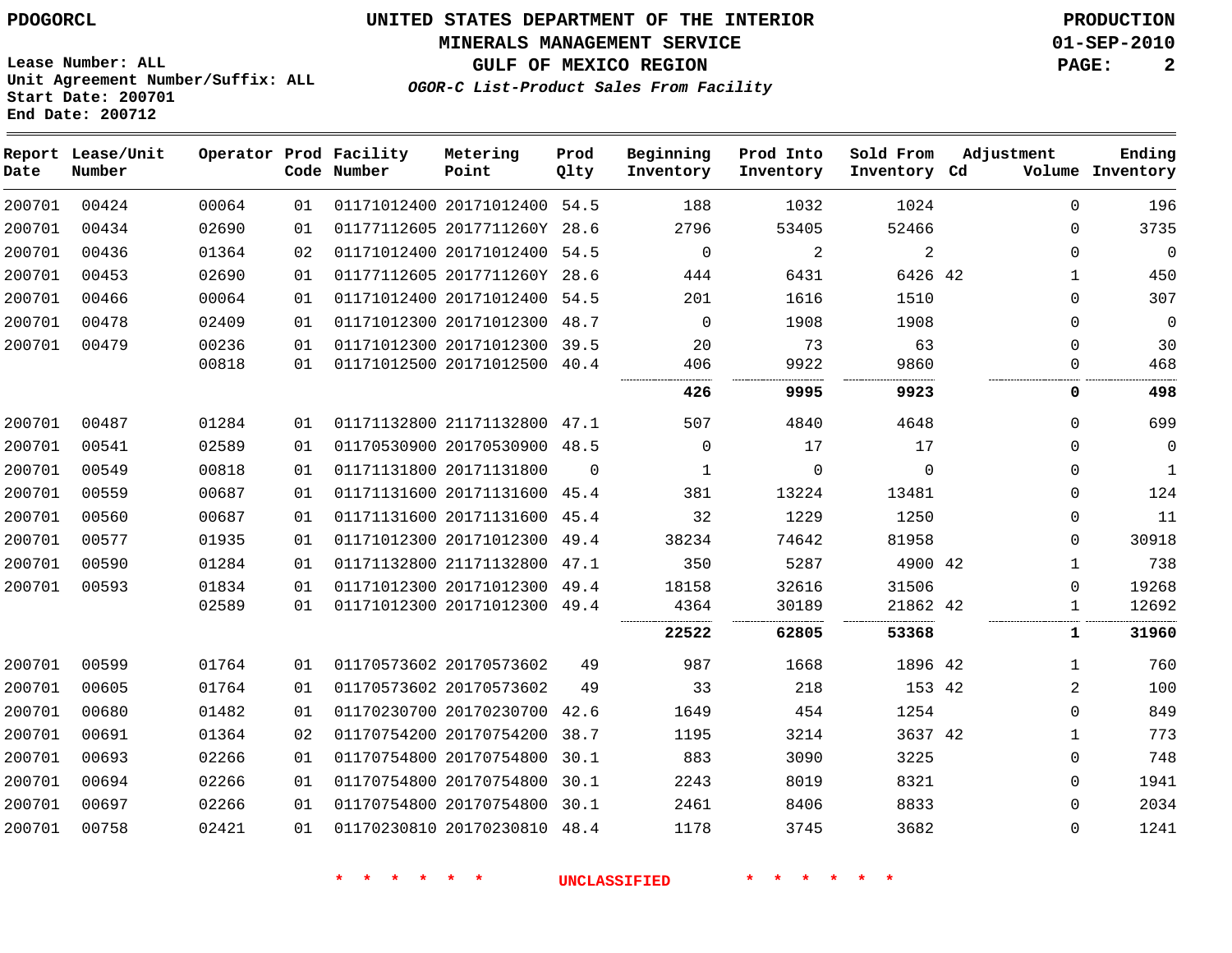**Start Date: 200701**

**Unit Agreement Number/Suffix: ALL**

# **UNITED STATES DEPARTMENT OF THE INTERIOR PDOGORCL PRODUCTION**

**MINERALS MANAGEMENT SERVICE 01-SEP-2010**

**GULF OF MEXICO REGION PAGE: 3**

**OGOR-C List-Product Sales From Facility**

|        | End Date: 200712            |       |    |                                       |                              |              |                        |                        |                           |             |                            |
|--------|-----------------------------|-------|----|---------------------------------------|------------------------------|--------------|------------------------|------------------------|---------------------------|-------------|----------------------------|
| Date   | Report Lease/Unit<br>Number |       |    | Operator Prod Facility<br>Code Number | Metering<br>Point            | Prod<br>Qlty | Beginning<br>Inventory | Prod Into<br>Inventory | Sold From<br>Inventory Cd | Adjustment  | Ending<br>Volume Inventory |
| 200701 | 00759                       | 02589 | 01 |                                       | 01170230811 20170230811 47.5 |              | $\Omega$               | 2706                   | 2706                      | $\Omega$    | $\mathbf 0$                |
|        |                             | 02859 | 02 |                                       | 01170231100 20170230810      | 46.2         | 0                      | 47                     | 47                        | $\Omega$    | $\mathbf 0$                |
|        |                             |       |    |                                       |                              |              | 0                      | 2753                   | 2753                      | 0           | 0                          |
| 200701 | 00763                       | 02859 | 01 |                                       | 01170231100 20170230810      | 46.2         | $\mathbf 0$            | 199                    | 199                       | $\Omega$    | $\mathbf 0$                |
| 200701 | 00767                       | 00105 | 01 |                                       | 01170230810 20170230810      | 46.1         | $\Omega$               | 622                    | 622                       | $\Omega$    | $\mathbf 0$                |
| 200701 | 00768                       | 00105 | 01 |                                       | 01170230810 20170230810      | 42.2         | $\Omega$               | 128                    | 128                       | $\Omega$    | $\Omega$                   |
| 200701 | 00775                       | 01834 | 01 |                                       | 01171131600 20171131600 45.4 |              | 27                     | 898                    | 916                       | $\Omega$    | 9                          |
| 200701 | 00778                       | 01482 | 01 |                                       | 01171132000 20171132000      | 49.4         | 64                     | 274                    | 157                       | $\Omega$    | 181                        |
| 200701 | 00787                       | 01364 | 02 |                                       | 01171092651 20171092650      | 49.6         | 212                    | 2280                   | 2252                      | $\mathbf 0$ | 240                        |
|        |                             |       | 01 |                                       | 01171092651 20171092650      | 49.6         | 212                    | 2279                   | 2252                      | $\Omega$    | 239                        |
|        |                             |       |    |                                       |                              |              | 424                    | 4559                   | 4504                      | 0           | 479                        |
| 200701 | 00796                       | 02628 | 02 |                                       | 01171092651 20171092650      | 49.6         | 662                    | 3470                   | 3767                      | $\Omega$    | 365                        |
| 200701 | 00797                       | 02421 | 01 |                                       | 01171012300 20171012300 39.5 |              | $\mathbf 0$            | 6446                   | 7786 47                   | 4010        | 2670                       |
| 200701 | 00818                       | 02636 | 01 |                                       | 01171132800 21171132800      | 47.1         | 543                    | 2077                   | 2277                      | $\Omega$    | 343                        |
| 200701 | 00819                       | 00078 | 01 |                                       | 01171132800 21171132800 47.1 |              | 9                      | 90                     | 86                        | 0           | 13                         |
| 200701 | 00827                       | 00003 | 01 |                                       | 0117711260G 2017711260G      | 33.2         | 705                    | 11379                  | 11364 42                  | 2           | 722                        |
| 200701 | 00828                       | 02859 | 01 |                                       | 0117711260T 2017711260T      | 34           | 144                    | 13015                  | 13036                     | $\Omega$    | 123                        |
|        | 200701 754303001A           | 00059 | 01 |                                       | 01170230811 20170230811 47.5 |              | 685                    | 12935                  | 13203 42                  | $-1$        | 416                        |
|        | 200701 754305004A           | 01704 | 01 |                                       | 01171132000 20171132000 49.4 |              | 618                    | 2237                   | 1378 42                   | $-1$        | 1476                       |
|        | 200701 7543880060           | 00105 | 01 |                                       | 01170230450 20170230450      | 51           | 16                     | 187                    | 194                       | $\Omega$    | 9                          |
|        | 200701 7543890060           | 02655 | 02 |                                       | 01171012500 20171012500      | 40.4         | $\mathbf{1}$           | 51                     | 52                        | 0           | $\mathbf 0$                |
|        | 200701 7543890080           | 00276 | 01 |                                       | 01170513700 20170513700      | 31.8         | 4843                   | 7379                   | 7451                      | $\Omega$    | 4771                       |
|        | 200701 7543890180           | 01764 | 01 |                                       | 01423210051 20423210050      | 50.5         | 25                     | 209                    | 200                       | $\Omega$    | 34                         |
|        | 200701 7543890220           | 00105 | 01 |                                       | 01608158271 01608158271 21.6 |              | $\mathbf 0$            | 72                     | 72                        | $\Omega$    | $\Omega$                   |
|        | 200701 7543900070           | 00818 | 02 |                                       | 01423550090 20423550090 49.3 |              | 16                     | $\mathbf 0$            | 10 42                     | $-1$        | 5                          |
|        | 200701 7543900080           | 02421 | 01 |                                       | 01177245111 01177245111      | 39.6         | 0                      | 104                    | 104                       | $\mathbf 0$ | $\mathbf 0$                |
|        | 200701 7543920040           | 02628 | 01 |                                       | 01423210051 20423210050      | 50.5         | 54                     | 604                    | 563                       | $\Omega$    | 95                         |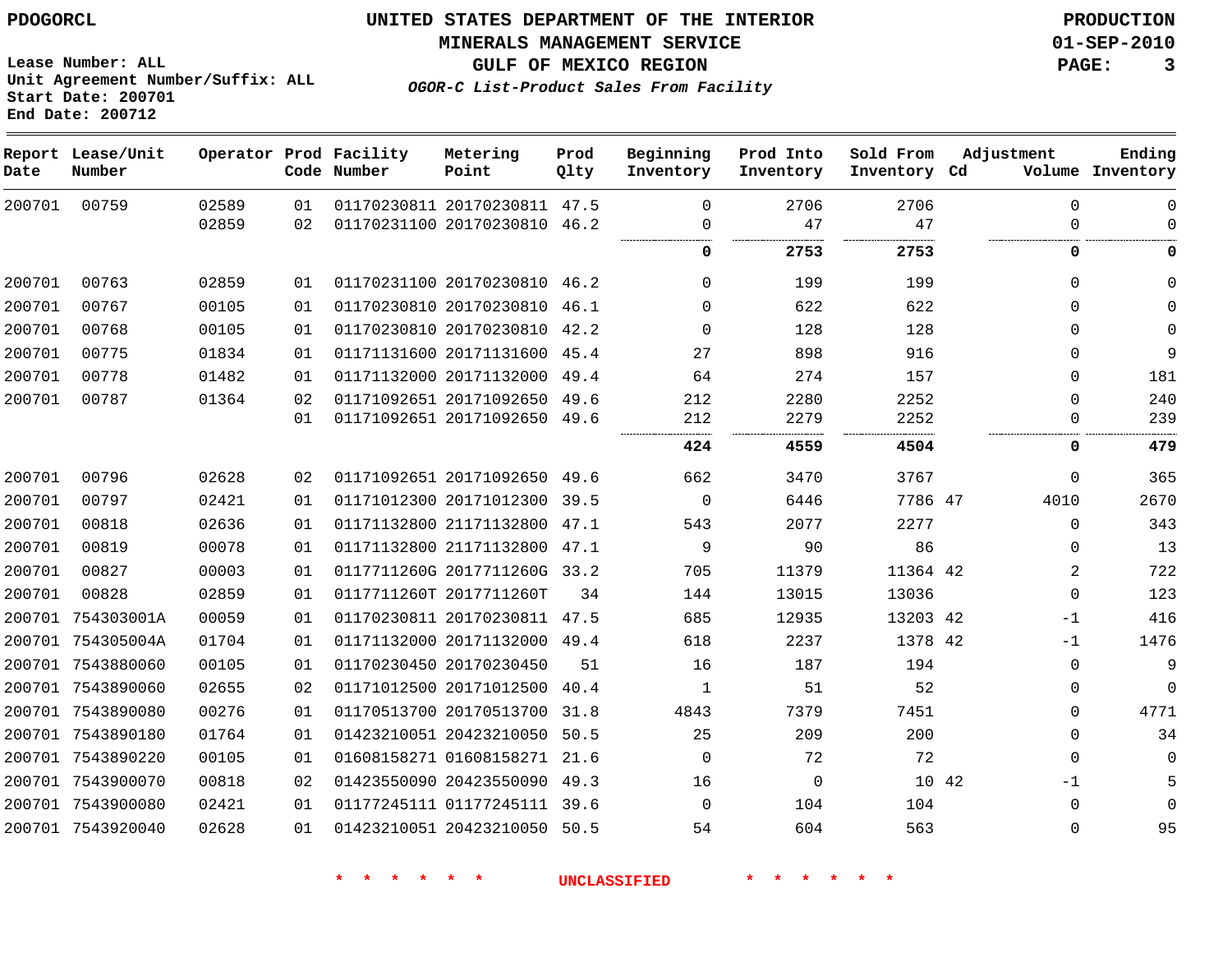**Start Date: 200701 End Date: 200712**

**Unit Agreement Number/Suffix: ALL**

# **UNITED STATES DEPARTMENT OF THE INTERIOR PDOGORCL PRODUCTION**

#### **MINERALS MANAGEMENT SERVICE 01-SEP-2010**

**GULF OF MEXICO REGION PAGE: 4**

**OGOR-C List-Product Sales From Facility**

| Date | Report Lease/Unit<br>Number |       |    | Operator Prod Facility<br>Code Number | Metering<br>Point            | Prod<br>Qlty | Beginning<br>Inventory | Prod Into<br>Inventory | Sold From<br>Inventory Cd | Adjustment  | Ending<br>Volume Inventory |
|------|-----------------------------|-------|----|---------------------------------------|------------------------------|--------------|------------------------|------------------------|---------------------------|-------------|----------------------------|
|      | 200701 7543930100           | 00362 | 02 |                                       | 01170230800 20170230800 43.2 |              | 1397                   | $\Omega$               | 464                       | $\Omega$    | 933                        |
|      |                             |       | 02 |                                       | 01170230810 20170230810      | 48.4         | 1937                   | 5230                   | 5435                      | $\Omega$    | 1732                       |
|      |                             |       |    |                                       |                              |              | 3334                   | 5230                   | 5899                      | 0           | 2665                       |
|      | 200701 7543930200           | 00105 | 01 |                                       | 01171012310 20171012310      | 50.1         | 192                    | 13647                  | 13544                     | $\Omega$    | 295                        |
|      |                             | 01284 | 01 |                                       | 0117709260L 2017709260L 40.8 |              | 0                      | 4596                   | 4596                      |             | $\Omega$                   |
|      |                             |       |    |                                       |                              |              | <br>192                | 18243                  | .<br>18140                | O           | 295                        |
|      | 200701 7543930210           | 01764 | 01 |                                       | 01608165300 01608165300      | $\Omega$     | 91                     | $\Omega$               | $\Omega$                  | $\Omega$    | 91                         |
|      | 200701 7543940080           | 00222 | 01 |                                       | 01171132800 21171132800      | 47.1         | 375                    | 1459                   | 1593 42                   | $-1$        | 240                        |
|      | 200701 754395009A           | 00730 | 01 |                                       | 01170753510 20170753510      | 52.9         | 728                    | 1512                   | 1213 42                   | $-25$       | 1002                       |
|      | 200701 754395019A           | 00105 | 01 |                                       | 01420390101 01420390101      | $\Omega$     | 2062                   | 461                    | $\Omega$                  | $\Omega$    | 2523                       |
|      | 200701 754396015A           | 02859 | 01 |                                       | 01608103650 20608103650      | 35.1         | 107                    | 17674                  | 17673                     | $\Omega$    | 108                        |
|      | 200701 754398002A           | 00105 | 01 |                                       | 01420570060 20420570060      | 50.4         | 3450                   | $\Omega$               | 112                       | $\Omega$    | 3338                       |
|      | 200701 754398017A           | 02859 | 02 |                                       | 01170230811 20170230811      | 50.4         | 10                     | 68                     | 76                        | $\Omega$    | $\overline{2}$             |
|      | 200701 8910020210           | 02451 | 01 |                                       | 01170753510 20170753510 52.9 |              | 1749                   | 2451                   | 2568                      | $\Omega$    | 1632                       |
|      |                             |       | 01 |                                       | 01170513800 20170513800 34.3 |              | 8795                   | 93957                  | 86665                     | $\mathbf 0$ | 16087                      |
|      |                             |       |    |                                       |                              |              | 10544                  | 96408                  | 89233                     | 0           | 17719                      |
|      | 200701 8910024540           | 02451 | 01 |                                       | 01170513800 20170513800 34.3 |              | 4668                   | 13320                  | 15707                     | $\Omega$    | 2281                       |
|      | 200701 8910029310           | 02268 | 01 |                                       | 01171132800 21171132800      | 47.1         | 201                    | 297                    | 453 42                    | -1          | 44                         |
|      | 200701 8910029320           | 00276 | 01 |                                       | 01170513700 20170513700      | 31.8         | 19585                  | 92003                  | 93644                     | $\Omega$    | 17944                      |
|      | 200701 8910034440           | 00276 | 01 |                                       | 01170513700 20170513700      | 31.8         | 28254                  | 81072                  | 85127                     | $\Omega$    | 24199                      |
|      | 200701 8910063810           | 02466 | 02 |                                       | 01170230450 20170230450      | 51.1         | 947                    | 20757                  | 20653                     | $\Omega$    | 1052                       |
|      |                             | 02475 | 02 |                                       | 01170230450 20170230450      | 51.1         | 1                      | 23                     | 23                        | $\Omega$    | 1                          |
|      |                             |       |    |                                       |                              |              | 948                    | 20780                  | 20676                     | 0           | 1053                       |
|      | 200701 8910066690           | 00078 | 01 |                                       | 01170573602 20170573602 34.8 |              | 21424                  | 39780                  | 43095                     | $\Omega$    | 18109                      |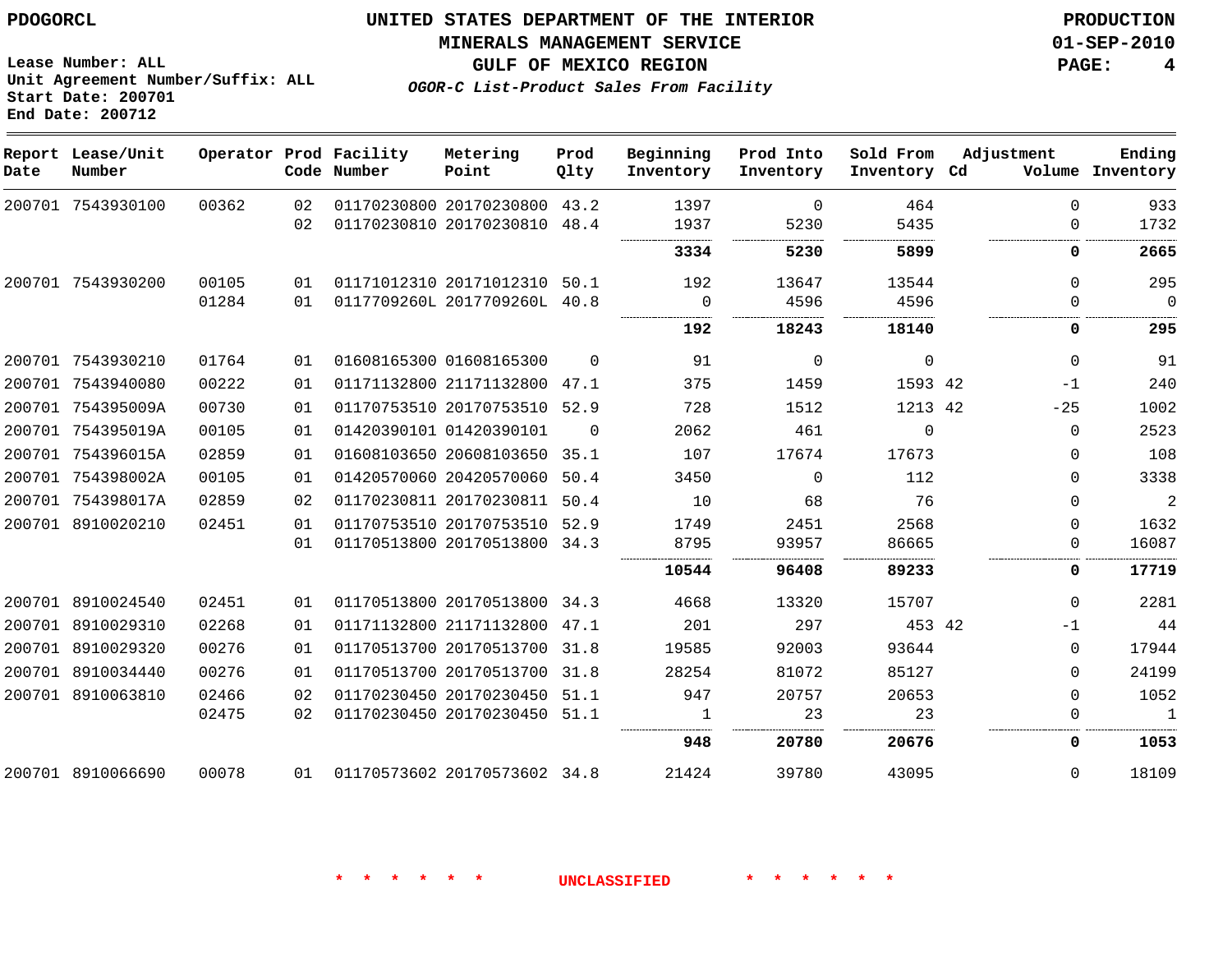**MINERALS MANAGEMENT SERVICE 01-SEP-2010**

**Lease Number: ALL Unit Agreement Number/Suffix: ALL Start Date: 200701 End Date: 200712**

**OGOR-C List-Product Sales From Facility**

**GULF OF MEXICO REGION PAGE: 5**

| Date   | Report Lease/Unit<br>Number |       |    | Operator Prod Facility<br>Code Number | Metering<br>Point            | Prod<br>Qlty | Beginning<br>Inventory | Prod Into<br>Inventory | Sold From<br>Inventory Cd | Adjustment   | Ending<br>Volume Inventory |
|--------|-----------------------------|-------|----|---------------------------------------|------------------------------|--------------|------------------------|------------------------|---------------------------|--------------|----------------------------|
|        | 200701 8910086540           | 01284 | 01 |                                       | 01177092604 20177092604      | 44.4         | $\Omega$               | 5159                   | 5159                      | $\Omega$     | $\mathbf 0$                |
|        |                             |       | 01 |                                       | 01171012400 20171012400      | 49.6         | 6207                   | 32269                  | 32340                     | $\Omega$     | 6136                       |
|        |                             | 01364 | 02 |                                       | 01171132000 20171132000 49.4 |              | 498                    | $\Omega$               | 498                       | $\Omega$     | $\Omega$                   |
|        |                             |       |    |                                       |                              |              | 6705                   | 37428                  | 37997                     | 0            | 6136                       |
|        | 200701 8910086610           | 02266 | 01 |                                       | 01170754800 20170754800 30.1 |              | 226                    | 913                    | 918                       | $\mathbf 0$  | 221                        |
|        | 200701 8910086660           | 00056 | 02 |                                       | 01421670201 20421670200      | 51           | 14                     | 882                    | 173                       | $\mathbf 0$  | 723                        |
|        | 200701 8910087640           | 00818 | 02 |                                       | 01171092800 21171132800 47.1 |              | 11                     | 67                     | 68                        | $\Omega$     | 10                         |
|        | 200701 8910087670           | 01364 | 02 |                                       | 01170754200 20170754200      | 38.7         | 46                     | 591                    | 495                       | $\mathbf 0$  | 142                        |
|        | 200701 8910087840           | 00282 | 02 |                                       | 01177122606 20177122606      | 43.1         | 783                    | 3999                   | 4251                      | $\Omega$     | 531                        |
|        | 200701 8910088130           | 00078 | 01 |                                       | 01171132800 21171132800 47.1 |              | 28                     | 165                    | 169 42                    | $\mathbf{1}$ | 25                         |
|        | 200701 8910088160           | 02233 | 01 |                                       | 01171132800 21171132800      | 45           | 292                    | 5024                   | 4700                      | $\mathbf 0$  | 616                        |
| 200701 | 8910089160                  | 00276 | 01 |                                       | 01170513700 20170513700      | 31.8         | 2201                   | 4670                   | 4473                      | $\mathbf 0$  | 2398                       |
|        | 200701 891008927AE          | 00078 | 01 |                                       | 01170230400 20170230400      | 52.1         | 73                     | 572                    | 419 09                    | $-165$       | 61                         |
|        | 200701 891008927K           | 00078 | 01 |                                       | 01170230400 20170230400      | 52.1         | 114                    | 717                    | 754                       | $\Omega$     | 77                         |
|        | 200701 891008927X           | 00078 | 01 |                                       | 01170230400 20170230400      | 52.1         | 85                     | 485                    | 518                       | $\Omega$     | 52                         |
|        | 200701 891008946C           | 01834 | 01 |                                       | 01171012500 20171012500      | 40.4         | 26                     | 710                    | 703 42                    | 1            | 34                         |
|        | 200701 8910116580           | 00276 | 01 |                                       | 01170513700 20170513700 31.8 |              | 4840                   | 8242                   | 8850                      | $\mathbf 0$  | 4232                       |
|        | 200701 8910116740           | 00276 | 01 |                                       | 01170513700 20170513700 31.8 |              | 134                    | 172                    | 217 42                    | -1           | 88                         |
|        | 200701 8910116770           | 00276 | 01 |                                       | 01170513700 20170513700      | 31.8         | 1521                   | 3131                   | 3044 42                   | $-1$         | 1607                       |
|        | 200701 8910116790           | 00276 | 01 |                                       | 01170513700 20170513700 31.8 |              | 7040                   | 12832                  | 13284 42                  | $\mathbf{1}$ | 6589                       |
|        | 200701 8910116800           | 00276 | 01 |                                       | 01170513700 20170513700 31.8 |              | 12333                  | 29246                  | 26562                     | $\mathbf 0$  | 15017                      |
|        | 200701 891011687A           | 02266 | 01 |                                       | 01170754800 20170754800      | 30.1         | 225                    | 853                    | 872                       | $\mathbf 0$  | 206                        |
|        | 200701 891011687B           | 02266 | 01 |                                       | 01170754800 20170754800      | 30.1         | 73                     | 269                    | 277                       | $\Omega$     | 65                         |
|        | 200701 891011687C           | 02266 | 01 |                                       | 01170754800 20170754800      | 30.1         | 271                    | 983                    | 1016                      | $\Omega$     | 238                        |
|        | 200701 891011687D           | 02266 | 01 |                                       | 01170754800 20170754800 30.1 |              | 423                    | 1715                   | 1723                      | $\Omega$     | 415                        |
|        | 200701 8910117330           | 02266 | 01 |                                       | 01170754800 20170754800 30.1 |              | 1                      | 11                     | 9                         | $\mathbf 0$  | 3                          |
|        | 200701 8910123210           | 00687 | 01 |                                       | 0117709260A 2017709260A 33.9 |              | 59                     | 1729                   | 1740                      | $\mathbf 0$  | 48                         |
|        | 200701 8910123250           | 00687 | 01 |                                       | 0117709260A 2017709260A 33.9 |              | 41                     | 1849                   | 1839                      | $\Omega$     | 51                         |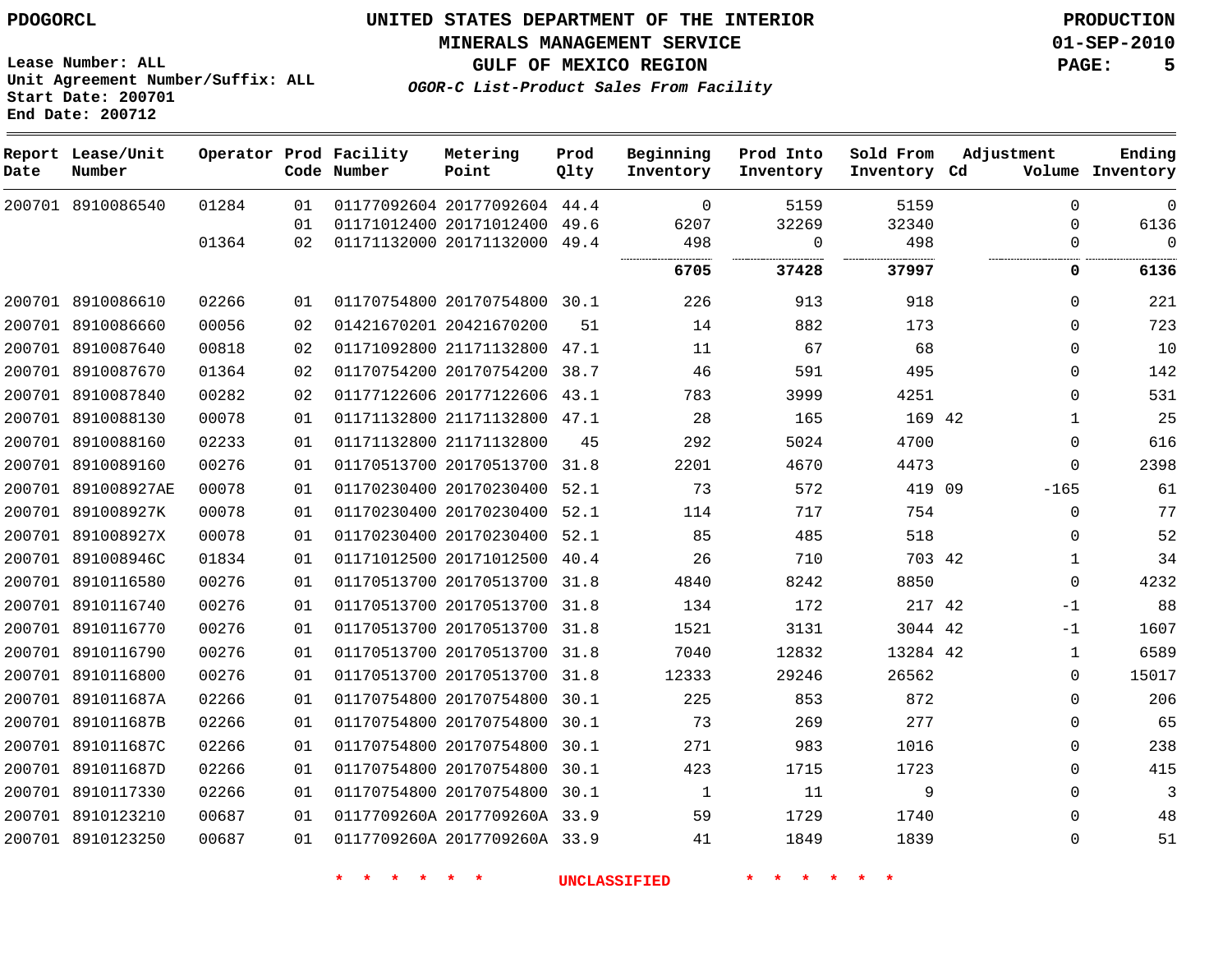**Start Date: 200701 End Date: 200712**

**Unit Agreement Number/Suffix: ALL**

# **UNITED STATES DEPARTMENT OF THE INTERIOR PDOGORCL PRODUCTION**

**MINERALS MANAGEMENT SERVICE 01-SEP-2010**

**GULF OF MEXICO REGION PAGE: 6**

**OGOR-C List-Product Sales From Facility**

| Date   | Report Lease/Unit<br>Number |       |    | Operator Prod Facility<br>Code Number | Metering<br>Point            | Prod<br>Olty | Beginning<br>Inventory | Prod Into<br>Inventory | Sold From<br>Inventory Cd | Adjustment    | Ending<br>Volume Inventory |
|--------|-----------------------------|-------|----|---------------------------------------|------------------------------|--------------|------------------------|------------------------|---------------------------|---------------|----------------------------|
|        | 200701 8910123270           | 01482 | 01 |                                       | 01177215100 20177215102      | 29.7         | 45                     | 3720                   | 3734 42                   | $\mathbf{1}$  | 32                         |
|        | 200701 8910123320           | 01482 | 01 |                                       | 01177215100 20177215102      | 29.7         | 241                    | 14992                  | 15105                     | $\Omega$      | 128                        |
|        | 200701 8910123330           | 01482 | 01 |                                       | 01177215100 20177215102      | 29.7         | 120                    | 18336                  | 18300 42                  | $\mathbf{1}$  | 157                        |
|        | 200701 8910123350           | 02608 | 01 |                                       | 01171012500 20171012500      | 40.4         | 23                     | 541                    | 538                       | $\Omega$      | 26                         |
|        | 200701 8910123380           | 00818 | 02 |                                       | 01171132800 21171132800      | 43.5         | 0                      | 1                      | 1                         | $\Omega$      | $\Omega$                   |
| 200701 | 8910123390                  | 00818 | 01 |                                       | 01171131800 20171131800      | 46.3         | 2519                   | $\Omega$               | 585                       | $\Omega$      | 1934                       |
|        | 200701 8910161520           | 01482 | 01 |                                       | 01170230811 20170230811      | $\Omega$     | 4                      | $\Omega$               |                           | 0.42<br>$-4$  | $\mathbf 0$                |
|        | 200701 8910169300           | 00491 | 01 |                                       | 01170230810 20170230810      | 48.3         | 52                     | 170                    | 166                       | $\Omega$      | 56                         |
|        | 200701 8910202350           | 00276 | 01 |                                       | 01170513700 20170513700      | 31.8         | 26088                  | 56933                  | 55001 42                  | $\mathbf{1}$  | 28021                      |
|        | 200701 8910202430           | 00276 | 01 |                                       | 01170513700 20170513700      | 31.8         | 538                    | 409                    | 422                       | $\Omega$      | 525                        |
|        | 200701 8910202470           | 02266 | 01 |                                       | 01170754800 20170754800      | 30.1         | 97                     | 383                    | 387                       | $\Omega$      | 93                         |
|        | 200701 8910202480           | 02266 | 01 |                                       | 01170754800 20170754800      | 30.1         | 28                     | 130                    | 126                       | $\Omega$      | 32                         |
|        | 200701 8910202520           | 01482 | 01 |                                       | 01171132800 21171132800      | 47.1         | 9                      | 11                     | 18 42                     | $\mathbf{1}$  | 3                          |
|        | 200701 8910202550           | 00105 | 01 |                                       | 01170230810 20170230810      | 48.3         | 61                     | 174                    | 177                       | $\Omega$      | 58                         |
|        | 200701 8910202560           | 00276 | 01 |                                       | 01170513700 20170513700      | 31.8         | 5427                   | 17817                  | 18370                     | $\Omega$      | 4874                       |
|        | 200701 G00932               | 01376 | 01 |                                       | 01170231100 20170230810      | 46.2         | $\mathbf 0$            | 554                    | 554                       | $\mathbf 0$   | $\overline{0}$             |
|        | 200701 G00935               | 02852 | 02 |                                       | 01171131600 20171131600      | 45.4         | 412                    | 15228                  | 15496 42                  | $\mathbf{1}$  | 145                        |
|        | 200701 G00971               | 00105 | 01 |                                       | 01171132000 20171132000      | 49.3         | 8                      | 62                     | 36                        | $\Omega$      | 34                         |
|        | 200701 G00972               | 00105 | 01 |                                       | 01171132000 20171132000      | 49.3         | $\mathbf 0$            | 4                      | 2                         | $\Omega$      | 2                          |
|        | 200701 G00979               | 00078 | 01 |                                       | 01171132800 21171132800      | 47.1         | $\Omega$               | 146                    | 124                       | $\Omega$      | 22                         |
|        | 200701 G00985               | 00687 | 01 |                                       | 0117709260A 2017709260A 33.9 |              | 276                    | 10004                  | 10003 42                  | 1             | 278                        |
|        | 200701 G00987               | 00105 | 01 |                                       | 01171132800 21171132800 47.1 |              | $\mathbf 0$            | 8                      | $\overline{7}$            | $\Omega$      | $\mathbf{1}$               |
|        | 200701 G00989               | 00003 | 01 |                                       | 01171012400 20171012400      | $\Omega$     | 1022                   | $\mathbf 0$            | $\mathbf 0$               | $\Omega$      | 1022                       |
|        | 200701 G01025               | 02859 | 01 |                                       | 01177122600 20177122600      | $\Omega$     | 200                    | $\Omega$               | $\Omega$                  | $\Omega$      | 200                        |
|        | 200701 G01027               | 00282 | 01 |                                       | 01177122606 20177122606      | 43.1         | 294                    | 8712                   | 8485                      | $\Omega$      | 521                        |
|        | 200701 G01072               | 00105 | 01 |                                       | 01170513800 20170513800      | 34.3         | $\mathbf 0$            | 199                    | 165                       | $\Omega$      | 34                         |
|        | 200701 G01082               | 00276 | 01 |                                       | 01170513700 20170513700      | 31.8         | 20                     | 44                     |                           | 41 42<br>$-1$ | 22                         |
|        | 200701 G01083               | 00276 | 01 |                                       | 01170513700 20170513700      | 31.8         | 3949                   | 5688                   | 6717 42                   | $\mathbf{1}$  | 2921                       |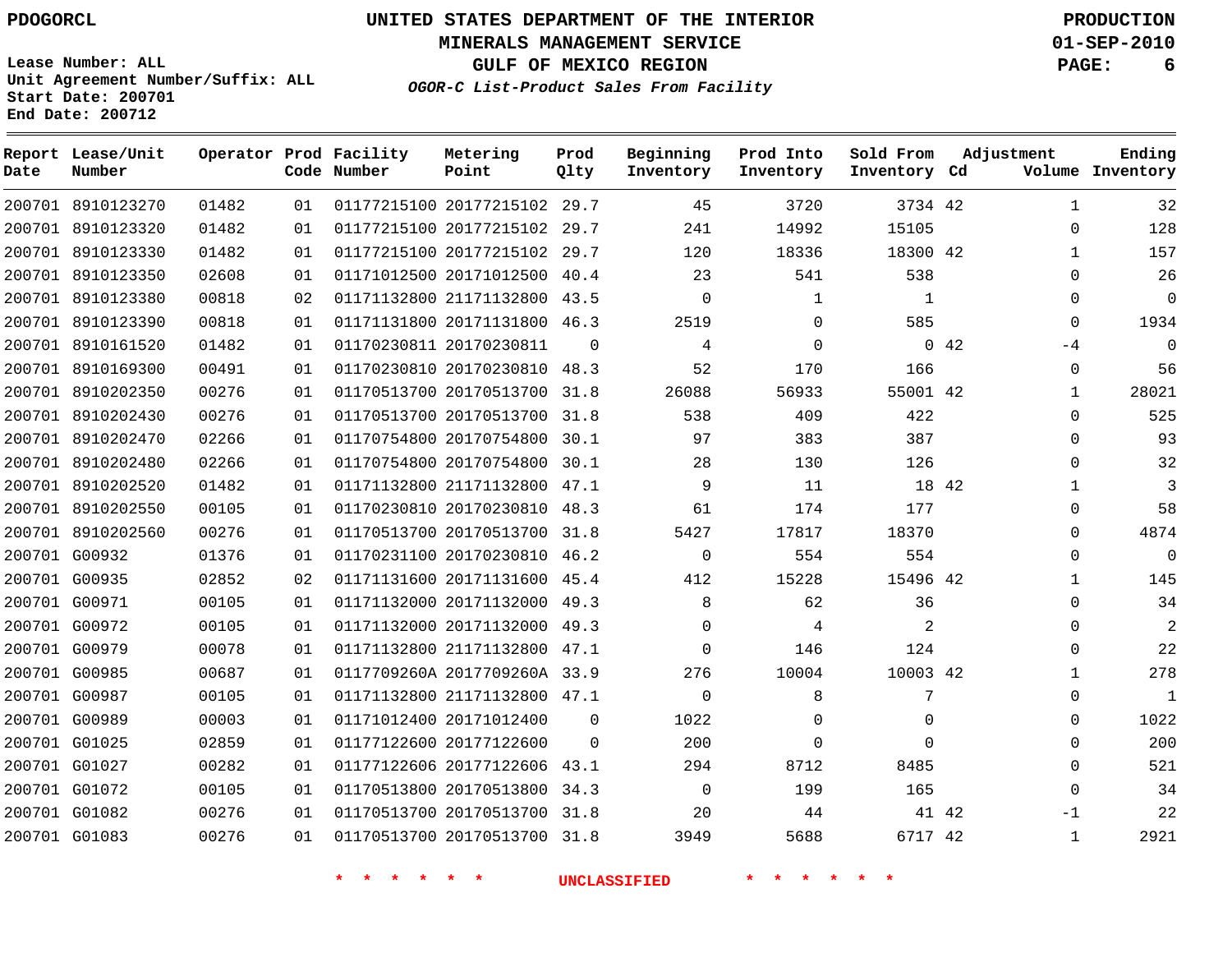**Start Date: 200701 End Date: 200712**

**Unit Agreement Number/Suffix: ALL**

# **UNITED STATES DEPARTMENT OF THE INTERIOR PDOGORCL PRODUCTION**

**MINERALS MANAGEMENT SERVICE 01-SEP-2010**

**GULF OF MEXICO REGION PAGE: 7**

**OGOR-C List-Product Sales From Facility**

| Date | Report Lease/Unit<br>Number |       |    | Operator Prod Facility<br>Code Number | Metering<br>Point            | Prod<br>Olty | Beginning<br>Inventory | Prod Into<br>Inventory | Sold From<br>Inventory Cd | Adjustment |             | Ending<br>Volume Inventory |
|------|-----------------------------|-------|----|---------------------------------------|------------------------------|--------------|------------------------|------------------------|---------------------------|------------|-------------|----------------------------|
|      | 200701 G01090               | 00276 | 01 |                                       | 01170513700 20170513700 31.8 |              | 15696                  | 27861                  | 29251                     |            | $\Omega$    | 14306                      |
|      | 200701 G01091               | 00276 | 01 |                                       | 01170513700 20170513700      | 31.8         | 2966                   | 4856                   | 5328 42                   |            | $-1$        | 2493                       |
|      | 200701 G01092               | 00276 | 01 |                                       | 01170513700 20170513700      | 31.8         | 7472                   | 14860                  | 14702                     |            | $\mathbf 0$ | 7630                       |
|      | 200701 G01096               | 00276 | 01 |                                       | 01170513700 20170513700      | 31.8         | 402                    | 751                    | 767 42                    |            | $-1$        | 385                        |
|      | 200701 G01127               | 02630 | 01 |                                       | 01171132000 20171132000      | 49.4         | $\mathsf{O}$           | 458                    | 458                       |            | $\mathbf 0$ | $\overline{0}$             |
|      | 200701 G01153               | 01834 | 01 |                                       | 01171132800 21171132800      | 47.1         | $\mathbf 0$            | 1171                   | 1018                      |            | $\Omega$    | 153                        |
|      | 200701 G01172               | 00282 | 01 |                                       | 01177062605 20177062605      | 45.3         | 100                    | 8905                   | 8913                      |            | $\Omega$    | 92                         |
|      | 200701 G01181               | 00818 | 01 |                                       | 01177072200 20177072200      | 41.8         | 71                     | 6                      | 14                        |            | $\Omega$    | 63                         |
|      | 200701 G01182               | 00818 | 01 |                                       | 01177072200 20177072200      | $\Omega$     | $\mathbf 0$            | 10                     | $\mathbf 0$               |            | $\Omega$    | $10$                       |
|      | 200701 G01194               | 00105 | 01 |                                       | 01177072601 20177072601 38.7 |              | $\mathbf 0$            | 5135                   | 5135                      |            | $\mathbf 0$ | $\overline{0}$             |
|      | 200701 G01196               | 00078 | 01 |                                       | 01171132800 21171132800      | 47.1         | 35                     | 272                    | 266 42                    |            | $-1$        | 40                         |
|      | 200701 G01216               | 00222 | 01 |                                       | 01177082958 20177082958      | 34.4         | $\mathbf 0$            | 13766                  | 13766                     |            | $\Omega$    | $\Omega$                   |
|      | 200701 G01220               | 00105 | 01 |                                       | 01177092600 20177092600      | 42.6         | 492                    | 13380                  | 13495                     |            | $\Omega$    | 377                        |
|      | 200701 G01228               | 00003 | 01 |                                       | 0117711260G 2017711260G      | 33.2         | 933                    | 14860                  | 14851                     |            | $\Omega$    | 942                        |
|      | 200701 G01230               | 00003 | 01 |                                       | 0117711260G 2017711260G      | 33.2         | 1274                   | 24079                  | 23825 42                  |            | $-1$        | 1527                       |
|      | 200701 G01248               | 02628 | 01 |                                       | 01171012500 20171012500      | 40.4         | 282                    | 4478                   | 4549                      |            | $\mathbf 0$ | 211                        |
|      | 200701 G01249               | 00491 | 01 |                                       | 01171012500 20171012500      | 40.4         | $\mathbf 0$            | $\overline{2}$         | $\overline{a}$            |            | $\Omega$    | $\Omega$                   |
|      | 200701 G01261               | 01284 | 01 |                                       | 01171012500 20171012500      | 40.4         | 4                      | 25                     | 24                        |            | $\Omega$    | 5                          |
|      | 200701 G01269               | 01284 | 01 |                                       | 01171012500 20171012500      | 40.4         | 44                     | 1037                   | 1036                      |            | $\Omega$    | 45                         |
|      | 200701 G01351               | 00078 | 01 |                                       | 01170230400 20170230400      | 52.1         | 92                     | 718                    | 733                       |            | $\Omega$    | 77                         |
|      | 200701 G01441               | 00818 | 01 |                                       | 01177112701 20177112700      | 52.7         | 974                    | 4627                   | 5379                      |            | $\Omega$    | 222                        |
|      | 200701 G01447               | 00276 | 01 |                                       | 01170513700 20170513700 31.8 |              | 6067                   | 41913                  | 43370                     |            | $\Omega$    | 4610                       |
|      | 200701 G01477               | 00236 | 01 |                                       | 01170230810 20170230810      | 46.1         | $\mathbf 0$            | 1101                   | 1101                      |            | $\Omega$    | $\overline{0}$             |
|      | 200701 G01497               | 02451 | 01 |                                       | 01170513800 20170513800      | 34.3         | 3468                   | 21118                  | 20970                     |            | $\Omega$    | 3616                       |
|      | 200701 G01498               | 02451 | 01 |                                       | 01170513800 20170513800      | 34.3         | 884                    | 1549                   | 2168                      |            | $\Omega$    | 265                        |
|      | 200701 G01528               | 02859 | 01 |                                       | 0117711260T 2017711260T      | 34           | 34                     | 7507                   | 7471                      |            | $\mathbf 0$ | 70                         |
|      | 200701 G01569               | 02266 | 01 |                                       | 01171012500 20171012500      | 40.4         | 28                     | 435                    | 442                       |            | $\Omega$    | 21                         |
|      | 200701 G01610               | 01482 | 01 |                                       | 01177215100 20177215102      | 29.7         | 45                     | 2981                   | 3000 42                   |            | $-1$        | 25                         |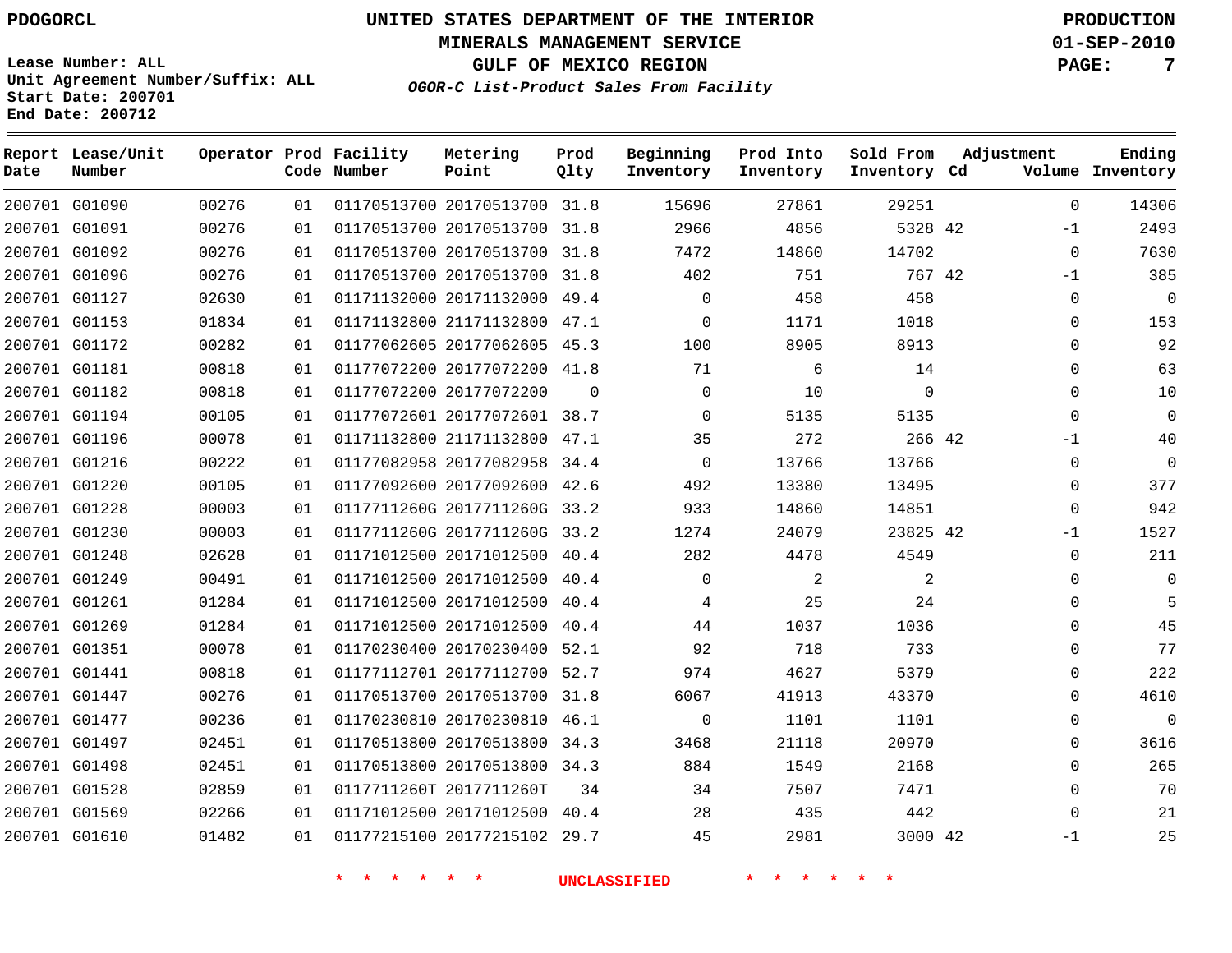# **UNITED STATES DEPARTMENT OF THE INTERIOR PDOGORCL PRODUCTION**

**MINERALS MANAGEMENT SERVICE 01-SEP-2010**

**GULF OF MEXICO REGION PAGE: 8**

**Unit Agreement Number/Suffix: ALL Start Date: 200701 End Date: 200712**

**OGOR-C List-Product Sales From Facility**

| Date | Report Lease/Unit<br>Number |       |    | Operator Prod Facility<br>Code Number | Metering<br>Point            | Prod<br>Qlty | Beginning<br>Inventory | Prod Into<br>Inventory | Sold From<br>Inventory Cd | Adjustment           | Ending<br>Volume Inventory |
|------|-----------------------------|-------|----|---------------------------------------|------------------------------|--------------|------------------------|------------------------|---------------------------|----------------------|----------------------------|
|      | 200701 G01619               | 00276 | 01 |                                       | 01170513700 20170513700      | 31.8         | 9241                   | 36101                  | 22703 42                  | $\mathbf{1}$         | 22640                      |
|      | 200701 G01620               | 00276 | 01 |                                       | 01170513700 20170513700 31.8 |              | 18817                  | 10679                  | 22800                     | $\Omega$             | 6696                       |
|      | 200701 G01676               | 02237 | 01 |                                       | 01170755200 20170755200      | 38           | 12516                  | 6918                   | 6527                      | $\Omega$             | 12907                      |
|      | 200701 G01677               | 02237 | 01 |                                       | 01170755200 20170755200      | 38           | 13599                  | 5206                   | 6316                      | $\Omega$             | 12489                      |
|      | 200701 G01754               | 00003 | 01 |                                       | 01423210051 20423210050 50.5 |              | 135                    | 1434                   | 1337                      | $\Omega$             | 232                        |
|      | 200701 G01757               | 00003 | 01 |                                       | 01423210051 20423210050 50.5 |              | 47                     | 446                    | 420 42                    | $-1$                 | 72                         |
|      | 200701 G01812               | 02630 | 01 |                                       | 01422450350 20422450350 44.3 |              | 12                     | 98                     | 97                        | $\Omega$             | 13                         |
|      | 200701 G01860               | 00105 | 01 |                                       | 01170231110 20170231110      | 43.5         | 4019                   | 2320                   | 3266                      | 0                    | 3073                       |
|      | 200701 G01865               | 00078 | 01 |                                       | 01171012500 20171012500      | 40.4         | 356                    | 8124                   | 8086 42                   | -1                   | 393                        |
|      | 200701 G01880               | 00105 | 01 |                                       | 01171132000 20171132000      | 49.3         | 107                    | 131                    | 144                       | $\Omega$             | 94                         |
|      | 200701 G01898               | 01364 | 01 |                                       | 01171012500 20171012500      | 40.4         | 434                    | 18578                  | 18135                     | $\Omega$             | 877                        |
|      | 200701 G01901               | 01482 | 01 |                                       | 01177215100 20177215102 29.7 |              | 12                     | 1185                   | 1187                      | $\Omega$             | 10                         |
|      | 200701 G01953               | 00105 | 01 |                                       | 01170230811 20170230811 47.5 |              | 38                     | 720                    | 735                       | 0                    | 23                         |
|      | 200701 G01966               | 01482 | 01 |                                       | 01177215100 20177215102 29.7 |              | 40                     | 6353                   | 6339                      | $\Omega$             | 54                         |
|      | 200701 G01967               | 01482 | 01 |                                       | 01177215100 20177215102 29.7 |              | 8                      | 12206                  | 12109 42                  | $-1$                 | 104                        |
|      | 200701 G01972               | 02589 | 01 |                                       | 01170231230 01170231230      | 40           | $\mathbf 0$            | 94                     | 94                        | 0                    | 0                          |
|      | 200701 G01997               | 01071 | 02 |                                       | 01170230810 20170230810      | 49.5         | 37                     | 192                    | 192                       | $\Omega$             | 37                         |
|      | 200701 G01998               | 00818 | 01 |                                       | 01170230810 20170230810 47.5 |              | 10                     | 132                    | 137                       | $\mathbf{0}$         | 5                          |
|      |                             |       | 01 |                                       | 01170230811 20170230811 48.4 |              | 6                      | 67                     | 51                        | $\Omega$             | 22                         |
|      |                             |       |    |                                       |                              |              | 16                     | 199                    | 188                       | 0                    | 27                         |
|      | 200701 G02006               | 00491 | 01 |                                       | 01170530900 20170530900 49.3 |              | 8                      | 83                     | 61                        | $\Omega$             | 30                         |
|      | 200701 G02021               | 01482 | 01 |                                       | 01170230811 20170230811 47.5 |              | 54                     | 962                    | 985                       | $\Omega$             | 31                         |
|      | 200701 G02024               | 00818 | 01 |                                       | 01170230811 20170230811 47.5 |              | 14                     | 77                     | 89                        | $\Omega$             | $\overline{c}$             |
|      | 200701 G02027               | 01364 | 01 |                                       | 01170230811 20170230811 47.5 |              | 4                      | 17                     |                           | 21 42<br>$\mathbf 1$ | $\mathbf{1}$               |
|      | 200701 G02039               | 02589 | 01 |                                       | 01171132800 01171132800      | $\Omega$     | 894                    | 0                      | $\mathsf 0$               | $\mathbf{0}$         | 894                        |
|      | 200701 G02045               | 00105 | 01 |                                       | 01170530900 20170530900 49.3 |              | 7                      | 54                     | 42                        | $\Omega$             | 19                         |
|      | 200701 G02051               | 01364 | 01 |                                       | 01170530900 20170530900 49.4 |              | 55                     | 485                    | 365                       | $\Omega$             | 175                        |
|      | 200701 G02062               | 00231 | 01 |                                       | 0117704220A 2017704220A 47.8 |              | $\Omega$               | 1766                   | 1766                      | 0                    | 0                          |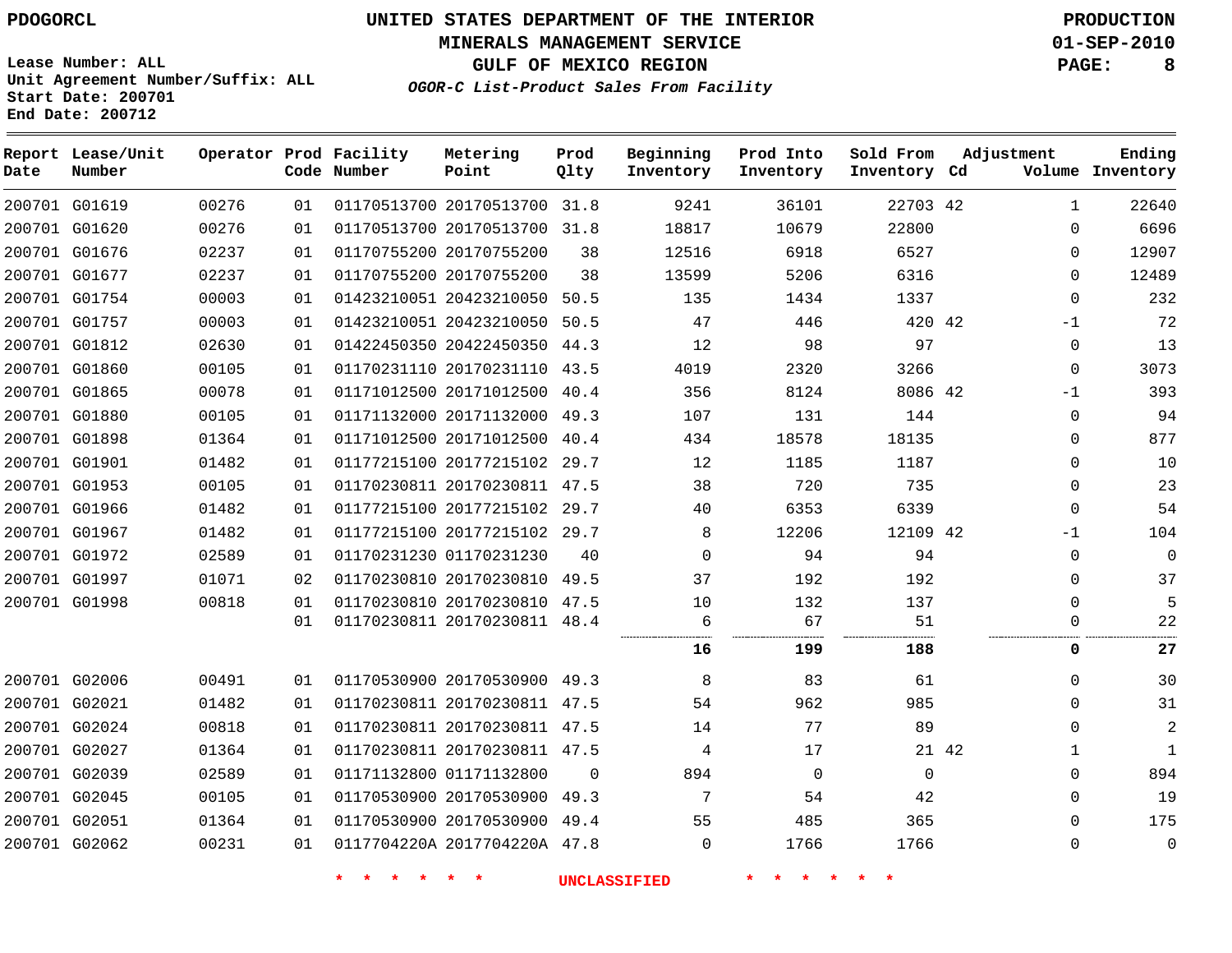**Start Date: 200701 End Date: 200712**

**Unit Agreement Number/Suffix: ALL**

# **UNITED STATES DEPARTMENT OF THE INTERIOR PDOGORCL PRODUCTION**

**MINERALS MANAGEMENT SERVICE 01-SEP-2010**

**GULF OF MEXICO REGION PAGE: 9**

**OGOR-C List-Product Sales From Facility**

| Date | Report Lease/Unit<br>Number |       |    | Operator Prod Facility<br>Code Number | Metering<br>Point            | Prod<br>Qlty | Beginning<br>Inventory | Prod Into<br>Inventory | Sold From<br>Inventory Cd | Adjustment   | Ending<br>Volume Inventory |
|------|-----------------------------|-------|----|---------------------------------------|------------------------------|--------------|------------------------|------------------------|---------------------------|--------------|----------------------------|
|      | 200701 G02082               | 01834 | 01 |                                       | 01171132800 21171132800 47.1 |              | 895                    | 10608                  | 9974                      | $\mathbf 0$  | 1529                       |
|      | 200701 G02088               | 00687 | 01 |                                       | 01170230811 20170230811      | 47.5         | 49                     | 814                    | 836 42                    | $-1$         | 26                         |
|      | 200701 G02091               | 00687 | 01 |                                       | 01170230811 20170230811      | 47.5         | $\Omega$               | 301                    | 292 42                    | $\mathbf{1}$ | 10                         |
|      | 200701 G02099               | 01978 | 02 |                                       | 01171012310 20171012310      | 52.2         | $\Omega$               | 79                     | 79                        | $\Omega$     | $\mathbf 0$                |
|      | 200701 G02110               | 02630 | 01 |                                       | 01171012400 20171012400 54.5 |              | $\Omega$               | 108                    | 108                       | $\mathbf 0$  | $\mathbf 0$                |
|      | 200701 G02127               | 01364 | 02 |                                       | 01170230810 20170230810      | 46.2         | $\mathbf 0$            | 256                    | 256                       | 0            | $\mathbf 0$                |
|      | 200701 G02161               | 00818 | 02 |                                       | 01171012500 20171012500      | 40.4         | 1752                   | 42239                  | 41996                     | $\mathbf 0$  | 1995                       |
|      | 200701 G02163               | 00105 | 01 |                                       | 01171012500 20171012500      | 40.4         | 94                     | 2018                   | 2017                      | 0            | 95                         |
|      | 200701 G02224               | 01482 | 01 |                                       | 01170230811 20170230811      | $\Omega$     | 3                      | $\Omega$               | $\Omega$                  | $\mathbf 0$  | 3                          |
|      | 200701 G02267               | 00078 | 01 |                                       | 01171132000 20171132000 49.4 |              | $\mathbf 1$            | $\Omega$               | $\mathbf{1}$              | $\Omega$     | $\Omega$                   |
|      | 200701 G02280               | 01764 | 01 |                                       | 01177082604 20177082604      | 29           | 515                    | 63266                  | 63203 42                  | 5            | 583                        |
|      | 200701 G02281               | 01764 | 01 |                                       | 01177082604 20177082604      | 29           | 114                    | 13980                  | 13966                     | $\mathbf 0$  | 128                        |
|      | 200701 G02300               | 01482 | 01 |                                       | 01171132800 21171132800      | 44.7         | 3                      | 106                    | 94                        | 0            | 15                         |
|      | 200701 G02353               | 01284 | 01 |                                       | 01170230450 20170230450      | 51.1         | 279                    | 6650                   | 6592                      | $\mathbf 0$  | 337                        |
|      | 200701 G02354               | 01284 | 01 |                                       | 01170230450 20170230450      | 51.1         | 18                     | 428                    | 424                       | $\mathbf 0$  | 22                         |
|      | 200701 G02357               | 02200 | 02 |                                       | 01170230450 20170230450 51.1 |              | $\mathbf 0$            | 1204                   | 1143                      | $\mathbf 0$  | 61                         |
|      | 200701 G02391               | 01284 | 01 |                                       | 0142709015A 2042709015A 44.4 |              | $\Omega$               | 608                    | 608                       | $\Omega$     | $\Omega$                   |
|      | 200701 G02404               | 02589 | 01 |                                       | 01170230810 20170230810 48.8 |              | 1109                   | 3096                   | 3096                      | $\mathbf 0$  | 1109                       |
|      | 200701 G02414               | 02451 | 01 |                                       | 01170230810 20170230810      | 48.3         | 98                     | 360                    | 339                       | $\mathbf 0$  | 119                        |
|      | 200701 G02423               | 00818 | 02 |                                       | 01170230810 20170230810      | 48.4         | 38                     | 109                    | 110 42                    | $-1$         | 36                         |
|      | 200701 G02428               | 00105 | 01 |                                       | 01170230810 20170230810      | 48.3         | 19                     | 81                     | 73                        | $\Omega$     | 27                         |
|      | 200701 G02434               | 02859 | 02 |                                       | 01170230810 20170230810      | 48.4         | 45                     | 253                    | 214                       | $\mathbf 0$  | 84                         |
|      | 200701 G02436               | 02628 | 02 |                                       | 01170230811 20170230811      | 47.5         | 292                    | 4728                   | 4868                      | $\mathbf 0$  | 152                        |
|      | 200701 G02439               | 00231 | 01 |                                       | 01171132000 20171132000 47.8 |              | $\mathbf 0$            | 46                     | 46                        | $\mathbf 0$  | $\mathbf 0$                |
|      | 200701 G02549               | 00222 | 01 |                                       | 01171132800 21171132800      | 47.1         | 86                     | $\Omega$               | 86                        | $\mathbf 0$  | $\Omega$                   |
|      | 200701 G02551               | 00491 | 01 |                                       | 01170230811 20170230811      | 47.5         | 1                      | 61                     | 60                        | $\mathbf 0$  | 2                          |
|      | 200701 G02560               | 02409 | 01 |                                       | 01171132800 21171132800 47.5 |              | 1                      | 16                     | 16                        | $\mathbf 0$  | $\mathbf{1}$               |
|      | 200701 G02596               | 01482 | 01 |                                       | 01171132800 21171132800      | 44.7         | 3                      | 13                     | 14                        | $\Omega$     | $\overline{2}$             |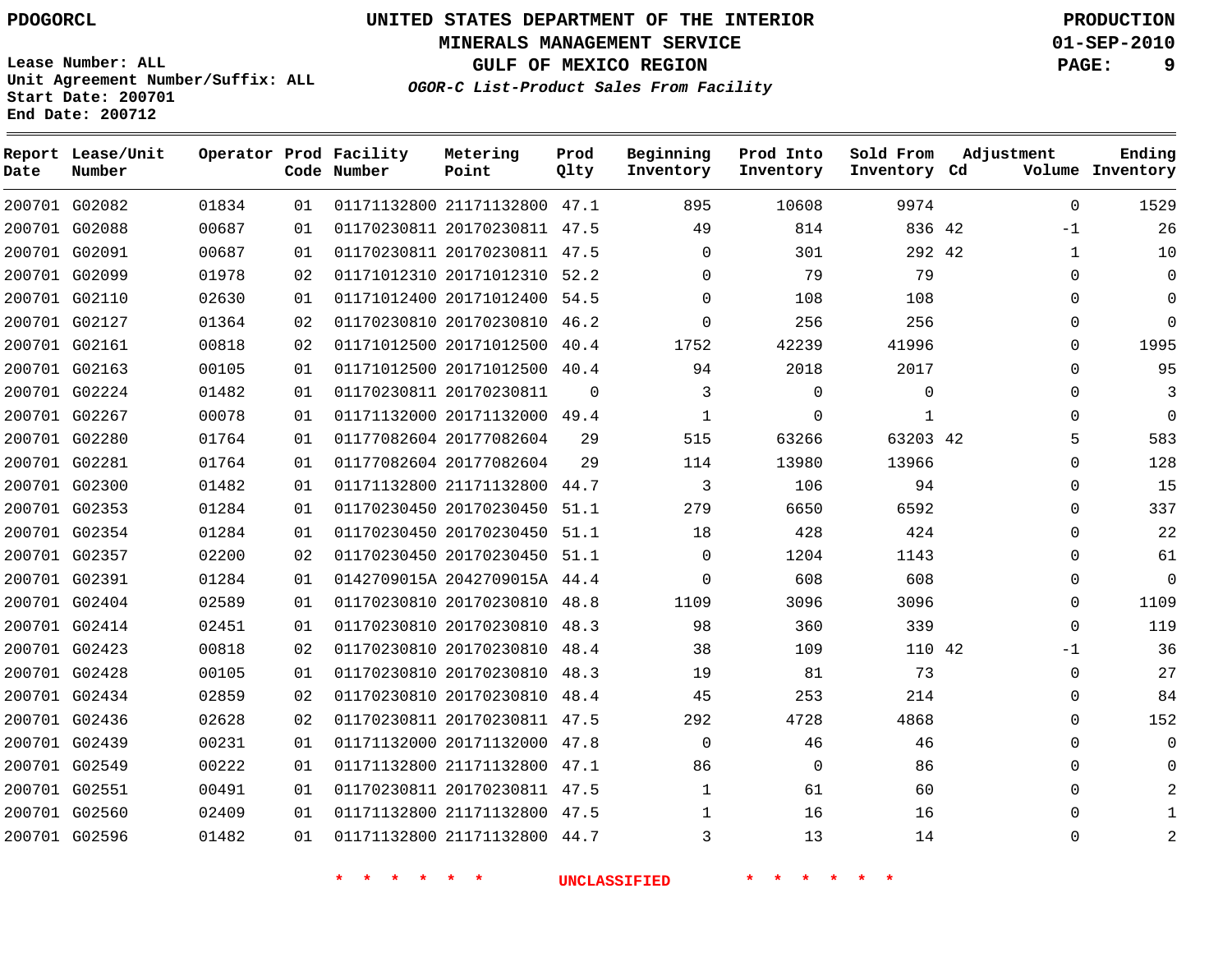#### **MINERALS MANAGEMENT SERVICE 01-SEP-2010**

**GULF OF MEXICO REGION PAGE: 10**

**Lease Number: ALL Unit Agreement Number/Suffix: ALL Start Date: 200701 End Date: 200712**

**OGOR-C List-Product Sales From Facility**

| Date | Report Lease/Unit<br>Number |       |    | Operator Prod Facility<br>Code Number | Metering<br>Point            | Prod<br>Qlty | Beginning<br>Inventory | Prod Into<br>Inventory | Sold From<br>Inventory Cd | Adjustment   | Ending<br>Volume Inventory  |
|------|-----------------------------|-------|----|---------------------------------------|------------------------------|--------------|------------------------|------------------------|---------------------------|--------------|-----------------------------|
|      | 200701 G02628               | 00105 | 01 |                                       | 01171012500 20171012500 40.3 |              | 96                     | 2398                   | 2381                      |              | $\mathbf 0$<br>113          |
|      | 200701 G02663               | 02451 | 01 |                                       | 01423210051 20423210050      | 40           | $7\phantom{.0}$        | 60                     | 57                        |              | 10<br>$\Omega$              |
|      | 200701 G02665               | 02451 | 01 |                                       | 01423210051 20423210050      | 50.4         | 347                    | 3686                   | 3437                      |              | 596<br>$\Omega$             |
|      | 200701 G02689               | 00818 | 01 |                                       | 01170230810 20170230810 48.4 |              | $\Omega$               | 175                    | 117                       |              | 58<br>$\Omega$              |
|      | 200701 G02716               | 01834 | 01 |                                       | 01170230810 20170230810 48.4 |              | 248                    | 454                    | 552                       |              | 150<br>0                    |
|      | 200701 G02739               | 02589 | 01 |                                       | 01170230810 20170230810      | 40           | $\Omega$               | 163                    | 163                       |              | $\mathbf{0}$<br>$\Omega$    |
|      | 200701 G02759               | 01284 | 01 |                                       | 01170230800 20170230810 48.4 |              | 71                     | 252                    | 240                       |              | 83<br>0                     |
|      | 200701 G02819               | 00105 | 01 |                                       | 01170231110 20170231110 43.5 |              | $\mathbf{1}$           | 13                     | 1                         |              | 13<br>$\Omega$              |
|      | 200701 G02825               | 00105 | 01 |                                       | 01170231110 20170231110 43.5 |              | 1                      | $\mathbf 0$            | 1                         |              | $\mathbf 0$<br>$\mathbf{0}$ |
|      | 200701 G02826               | 00105 | 01 |                                       | 01170231110 20170231110 45.2 |              | 563                    | 553                    | 457                       |              | 659<br>$\Omega$             |
|      |                             |       | 01 |                                       | 01170230810 20170230810 46.2 |              | $\Omega$               | 798                    | 798                       |              | $\Omega$<br>$\Omega$        |
|      |                             |       |    |                                       |                              |              | 563                    | .<br>1351              | .<br>1255                 |              | 659<br>0                    |
|      | 200701 G02834               | 02375 | 01 |                                       | 01170230810 20170230810 48.4 |              | 26                     | 3                      | 28                        |              | $\mathbf{1}$<br>$\Omega$    |
|      | 200701 G02846               | 01364 | 02 |                                       | 01170530900 20170530900 49.4 |              | $\Omega$               | 10                     |                           | 6 42<br>$-1$ | 3                           |
|      | 200701 G02853               | 02589 | 01 |                                       | 01170231230 01170231230      | 40           | $\Omega$               | 6290                   | 6290                      |              | $\mathbf{0}$<br>$\Omega$    |
|      | 200701 G02885               | 01364 | 01 |                                       | 01171132000 20171132000      | 49.4         | 94                     | 280                    | 190 42                    |              | 185<br>1                    |
|      | 200701 G02895               | 02579 | 02 |                                       | 01171092651 20171092650      | 49.6         | 166                    | 445                    | 440                       |              | $\Omega$<br>171             |
|      |                             | 02628 | 02 |                                       | 01171092651 20171092650 42.3 |              | 0                      | 742                    | 742                       |              | $\Omega$<br>0               |
|      |                             |       |    |                                       |                              |              | 166                    | 1187                   | 1182                      |              | 171<br>0                    |
|      | 200701 G02898               | 01834 | 01 |                                       | 01171012300 20171012300 49.4 |              | 444                    | 1520                   | 1334                      |              | 630<br>$\Omega$             |
|      |                             | 02266 | 01 |                                       | 01171012300 20171012300 47.6 |              | 10                     | $\mathbf 0$            | 3                         |              | 7<br>$\Omega$               |
|      |                             |       |    |                                       |                              |              | 454                    | 1520                   | 1337                      |              | 0<br>637                    |
|      | 200701 G02899               | 01834 | 01 |                                       | 01171012300 20171012300 49.4 |              | 1935                   | 3300                   | 3868                      |              | 1367<br>$\Omega$            |
|      | 200701 G02917               | 02268 | 01 |                                       | 01171092930 20171092930 33.4 |              | $\overline{0}$         | 3                      | 3                         |              | $\Omega$<br>$\Omega$        |
|      | 200701 G02969               | 00276 | 01 |                                       | 01170513700 20170513700 31.8 |              | 537                    | 487                    | 494 42                    | $-1$         | 529                         |
|      | 200701 G02970               | 00276 | 01 |                                       | 01170513700 20170513700 31.8 |              | 7441                   | 6379                   | 6858                      |              | 6962<br>$\Omega$            |
|      | 200701 G03061               | 00105 | 01 |                                       | 01423210051 20423210050 50.4 |              | 92                     | 995                    | 926                       |              | 161<br>$\Omega$             |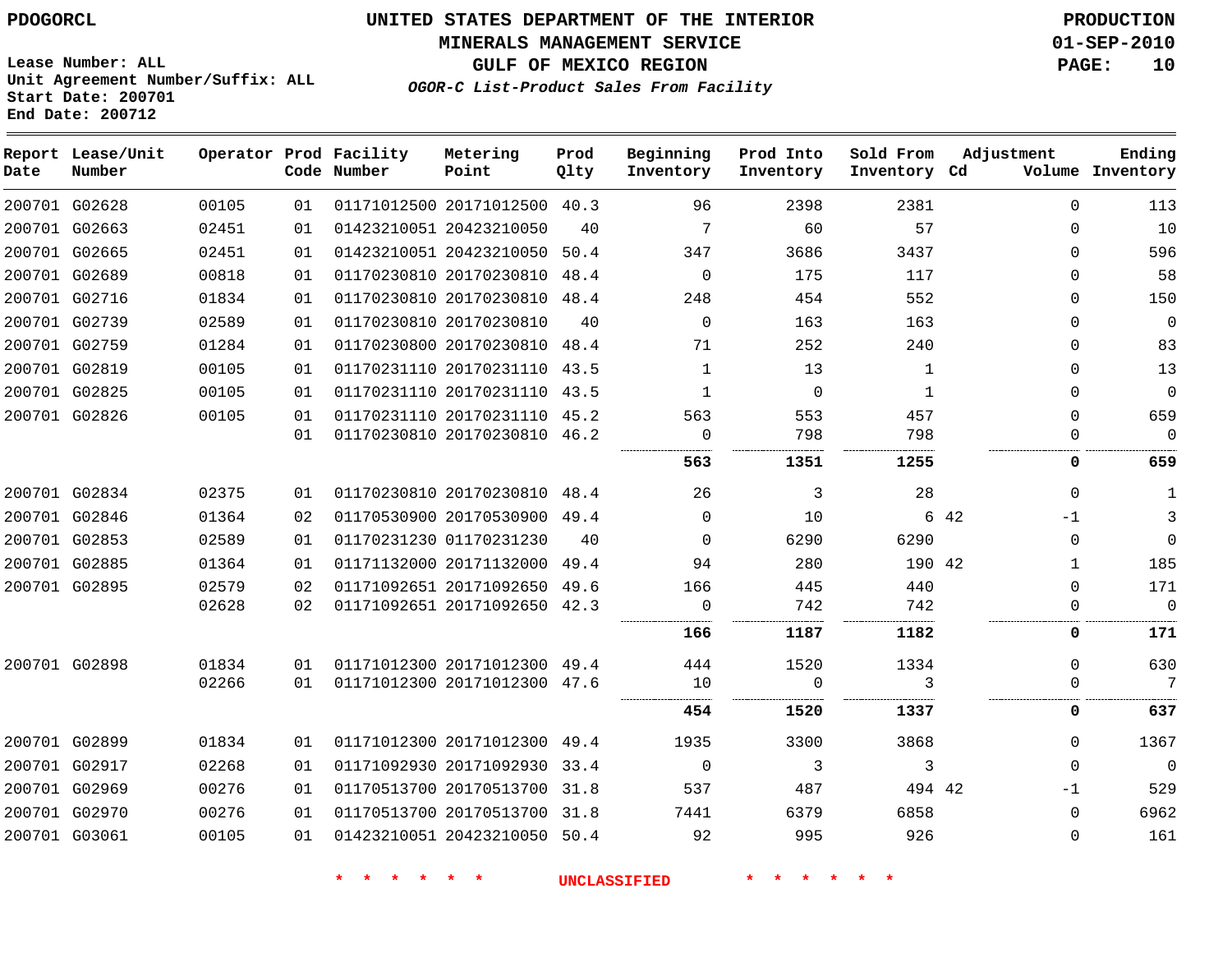**MINERALS MANAGEMENT SERVICE 01-SEP-2010**

**GULF OF MEXICO REGION PAGE: 11**

**Lease Number: ALL Unit Agreement Number/Suffix: ALL Start Date: 200701 End Date: 200712**

**OGOR-C List-Product Sales From Facility**

| Date | Report Lease/Unit<br>Number |       |    | Operator Prod Facility<br>Code Number | Metering<br>Point            | Prod<br>Qlty | Beginning<br>Inventory | Prod Into<br>Inventory | Sold From<br>Inventory Cd |       | Adjustment  | Ending<br>Volume Inventory |
|------|-----------------------------|-------|----|---------------------------------------|------------------------------|--------------|------------------------|------------------------|---------------------------|-------|-------------|----------------------------|
|      | 200701 G03079               | 02451 | 01 |                                       | 01427038260 01427038260      | $\Omega$     | 2609                   | $\Omega$               | $\Omega$                  |       | $\Omega$    | 2609                       |
|      | 200701 G03080               | 02451 | 01 |                                       | 01427038260 01427038260      | $\Omega$     | 66                     | $\Omega$               | $\Omega$                  |       | $\Omega$    | 66                         |
|      | 200701 G03115               | 02200 | 01 |                                       | 01170230450 20170230450 49.6 |              | 2                      | 37                     | 37                        |       | $\Omega$    | 2                          |
|      | 200701 G03119               | 01764 | 01 |                                       | 01171131600 20171131600 44.5 |              | 1                      | 18                     |                           | 18 42 | $-1$        | $\Omega$                   |
|      | 200701 G03124               | 01284 | 01 |                                       | 01171131600 20171131600      | 45.4         | 39                     | 1179                   | 1206 42                   |       | $-1$        | 11                         |
|      | 200701 G03135               | 01834 | 01 |                                       | 01171132800 21171132800 47.1 |              | 0                      | 185                    | 161                       |       | $\Omega$    | 24                         |
|      | 200701 G03138               | 00687 | 01 |                                       | 01170230811 20170230811      | 47.5         | 6                      | $\mathbf 0$            | 6                         |       | $\Omega$    | $\mathbf 0$                |
|      | 200701 G03141               | 01935 | 02 |                                       | 01171012400 20171012400      | 54.5         | 61                     | 409                    | 392                       |       | $\Omega$    | 78                         |
|      | 200701 G03145               | 00078 | 01 |                                       | 01171132800 21171132800      | 47.1         | 74                     | 553                    | 544 42                    |       | $-1$        | 82                         |
|      | 200701 G03152               | 00105 | 01 |                                       | 01177092600 20177092600 42.6 |              | 226                    | 7022                   | 7050                      |       | $\mathbf 0$ | 198                        |
|      | 200701 G03169               | 02859 | 01 |                                       | 0117711260T 2017711260T      | 33.8         | 29                     | 1589                   | 1603                      |       | $\Omega$    | 15                         |
|      | 200701 G03237               | 00276 | 01 |                                       | 01170230450 20170230450      | 51.1         | 206                    | 590                    | 596                       |       | $\Omega$    | 200                        |
|      | 200701 G03251               | 00105 | 01 |                                       | 01170231110 20170231110 43.5 |              | 2449                   | 493                    | 1990                      |       | $\Omega$    | 952                        |
|      | 200701 G03256               | 00105 | 01 |                                       | 01170231110 20170231110 43.5 |              | 427                    | $\mathbf 0$            | 347                       |       | $\Omega$    | 80                         |
|      | 200701 G03264               | 00003 | 01 |                                       | 01170230811 20170230811      | 47.5         | 2                      | 4                      | 6                         |       | $\Omega$    | $\mathbf 0$                |
|      |                             | 02859 | 02 |                                       | 01170530900 20170530900 49.4 |              | 51                     | 349                    | 274                       |       | $\Omega$    | 126                        |
|      |                             |       |    |                                       |                              |              | 53                     | 353                    | 280                       |       | 0           | 126                        |
|      | 200701 G03265               | 02859 | 02 |                                       | 01170530900 20170530900 49.1 |              | 203                    | 1463                   | 1138                      |       | $\Omega$    | 528                        |
|      | 200701 G03275               | 01764 | 01 |                                       | 01170230810 20170230810      | 41           | 8                      | 39                     | 34                        |       | $\Omega$    | 13                         |
|      | 200701 G03288               | 01364 | 02 |                                       | 01170230810 20177031011      | 41.9         | $\Omega$               | 204                    | 204                       |       | $\Omega$    | $\mathbf 0$                |
|      | 200701 G03331               | 01364 | 02 |                                       | 01171132800 21171132800      | 47.1         | 1841                   | 9550                   | 9918                      |       | $\Omega$    | 1473                       |
|      | 200701 G03393               | 00818 | 01 |                                       | 01171131600 20171131600 45.4 |              | 1                      | 55                     | 56                        |       | $\Omega$    | $\mathbf{0}$               |
|      | 200701 G03496               | 00818 | 01 |                                       | 01170230810 20170230810      | 48.4         | 256                    | 528                    | 609                       |       | 0           | 175                        |
|      | 200701 G03529               | 02589 | 01 |                                       | 01171131600 20171131600      | 37.5         | $\Omega$               | 1029                   | 1029                      |       | $\Omega$    | $\Omega$                   |
|      | 200701 G03569               | 01324 | 01 |                                       | 01171092800 21171132800      | $\Omega$     | 317                    | $\Omega$               | $\Omega$                  |       | $\Omega$    | 317                        |
|      | 200701 G03596               | 00105 | 01 |                                       | 01170513800 20170513800      | 34.3         | 23                     | 35                     | 52                        |       | $\Omega$    | 6                          |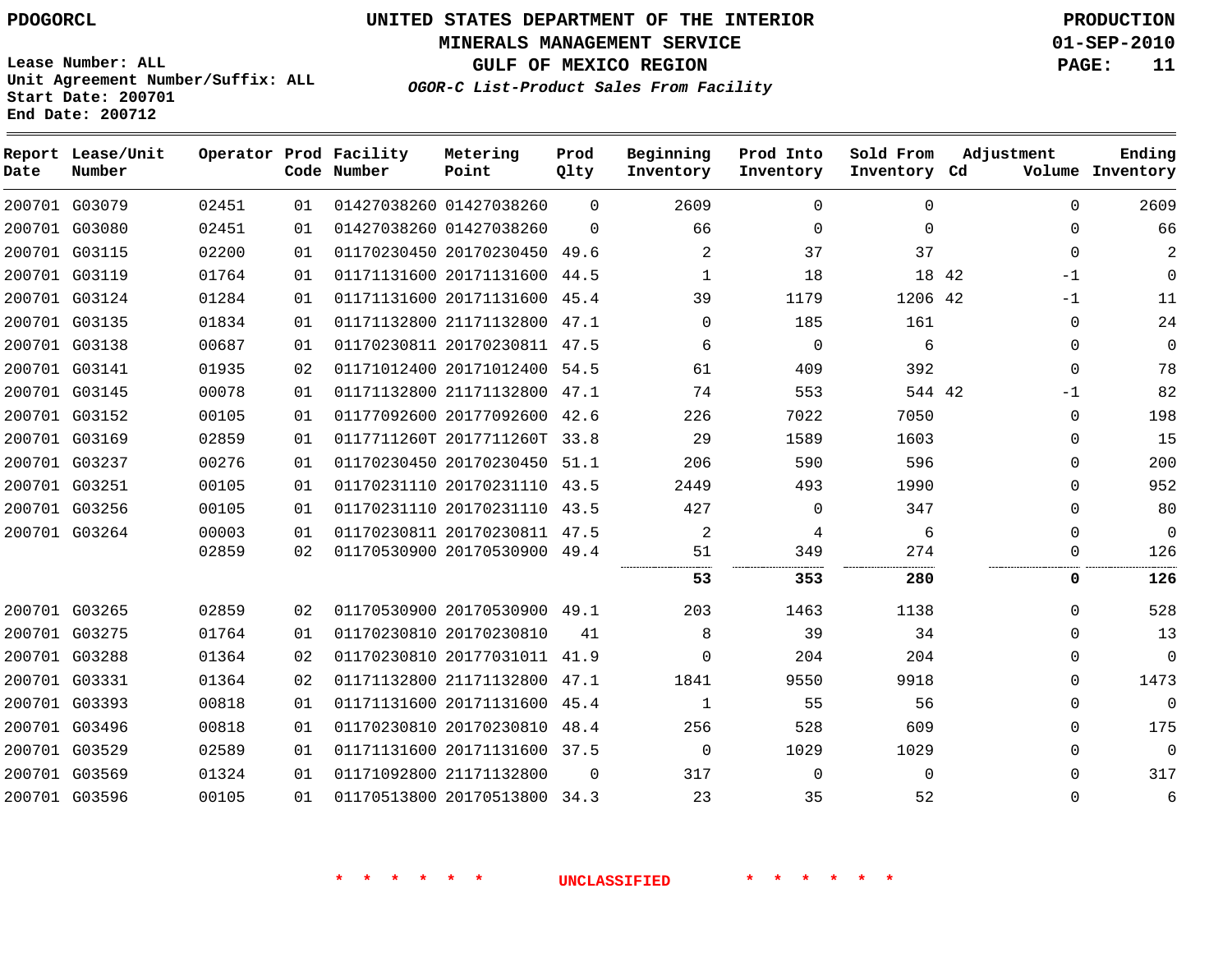**Start Date: 200701 End Date: 200712**

**Unit Agreement Number/Suffix: ALL**

# **UNITED STATES DEPARTMENT OF THE INTERIOR PDOGORCL PRODUCTION**

**MINERALS MANAGEMENT SERVICE 01-SEP-2010**

**GULF OF MEXICO REGION PAGE: 12**

**OGOR-C List-Product Sales From Facility**

| Date | Report Lease/Unit<br>Number |       |    | Operator Prod Facility<br>Code Number | Metering<br>Point            | Prod<br>Qlty | Beginning<br>Inventory | Prod Into<br>Inventory | Sold From<br>Inventory Cd | Adjustment   | Ending<br>Volume Inventory |
|------|-----------------------------|-------|----|---------------------------------------|------------------------------|--------------|------------------------|------------------------|---------------------------|--------------|----------------------------|
|      | 200701 G03738               | 00064 | 01 |                                       | 01170230450 20170230450 51.1 |              | 40                     | 593                    | 603                       | $\Omega$     | 30                         |
|      |                             | 02871 | 01 |                                       | 01170230450 20170230450      | $\Omega$     | $\Omega$<br>           | $\Omega$<br>.          |                           | 047<br>8     | 8                          |
|      |                             |       |    |                                       |                              |              | 40                     | 593                    | 603                       | 8            | 38                         |
|      | 200701 G03811               | 00105 | 01 |                                       | 01171092651 20171092650 49.6 |              | 349                    | 1790                   | 1950                      | $\Omega$     | 189                        |
|      | 200701 G03935               | 00105 | 01 |                                       | 01423210051 20423210050      | 50.5         | 9                      | 78                     | 74                        | $\Omega$     | 13                         |
|      | 200701 G03938               | 01364 | 02 |                                       | 01423210051 20423210050      | 50.5         | 8                      | $\Omega$               | 8                         | $\Omega$     | $\mathbf 0$                |
|      | 200701 G03940               | 00105 | 01 |                                       | 01423210051 20423210050      | 50.5         | $\overline{2}$         | 22                     | 20                        | 0            | 4                          |
|      | 200701 G03958               | 00105 | 01 |                                       | 01170230510 20170230510 47.5 |              | 1536                   | 7366                   | 5690                      | $\Omega$     | 3212                       |
|      | 200701 G03973               | 00105 | 01 |                                       | 01171132800 21171132800      | 47           | 168                    | 2872                   | 2642                      | $\Omega$     | 398                        |
|      | 200701 G04003               | 00105 | 01 |                                       | 01171012500 20171012500      | 40.3         | 793                    | 18936                  | 18835                     | $\Omega$     | 894                        |
|      | 200701 G04065               | 02628 | 01 |                                       | 01423210051 20423210050      | 50.5         | 77                     | 775                    | 722                       | $\Omega$     | 130                        |
|      | 200701 G04078               | 02589 | 01 |                                       | 01170230510 20170230510      | 47.2         | 140                    | 58                     | 59                        | 0            | 139                        |
|      | 200701 G04081               | 02894 | 01 |                                       | 01170230450 20170230810      | 48.4         | 5150                   | 18106                  | 17259                     | $\Omega$     | 5997                       |
|      | 200701 G04085               | 00687 | 01 |                                       | 01170230811 20170230811 47.5 |              | 457                    | 10115                  | 10246 42                  | -1           | 325                        |
|      | 200701 G04087               | 01764 | 01 |                                       | 01177008150 01177008150      | 35           | 2568                   | 7260                   | 8460                      | $\mathbf{0}$ | 1368                       |
|      | 200701 G04090               | 01364 | 02 |                                       | 01170230810 20170230810      | 48.4         | 52                     | 269                    | 232                       | $\mathbf{0}$ | 89                         |
|      | 200701 G04098               | 01963 | 01 |                                       | 01170230810 20170230810 46.2 |              | $\mathbf 0$            | 2191                   | 2191                      | $\mathbf{0}$ | $\mathbf 0$                |
|      | 200701 G04143               | 00105 | 01 |                                       | 01170230510 20170230510 47.5 |              | 659                    | 5378                   | 3692                      | $\mathbf{0}$ | 2345                       |
|      | 200701 G04254               | 01834 | 01 |                                       | 01170573602 20170573602 32.9 |              | 2779                   | 6485                   | 6312                      | 0            | 2952                       |
|      | 200701 G04258               | 01764 | 01 |                                       | 01423210051 20423210050      | 50.5         | $\overline{a}$         | 60                     | 52                        | 0            | 10                         |
|      | 200701 G04268               | 01364 | 01 |                                       | 01171132800 21171132800      | 47.1         | 65                     | 404                    | 408                       | $\Omega$     | 61                         |
|      | 200701 G04397               | 02421 | 01 |                                       | 01170230810 20170230810      | 48.4         | 1042                   | 3448                   | 3348                      | $\Omega$     | 1142                       |
|      | 200701 G04453               | 02589 | 01 |                                       | 01171012300 20171012300 52.9 |              | $\Omega$               | 427                    | 427                       | 0            | $\mathbf 0$                |
|      | 200701 G04460               | 01819 | 01 |                                       | 01171012500 20171012500 40.4 |              | 26                     | $\Omega$               | 26                        | $\Omega$     | $\Omega$                   |
|      | 200701 G04494               | 02409 | 01 |                                       | 01177288272 01177288272      | $\Omega$     | 120                    | 0                      | $\Omega$                  | $\mathbf{0}$ | 120                        |
|      | 200701 G04537               | 02589 | 01 |                                       | 01420470030 20420470030 48.2 |              | 1037                   | 19                     | 140                       | $\Omega$     | 916                        |
|      | 200701 G04547               | 02628 | 01 |                                       | 01423210051 20423210050 50.5 |              | 233                    | 2057                   | 1946                      | $\Omega$     | 344                        |
|      | 200701 G04565               | 01284 | 01 |                                       | 01420390101 01420390101      | $\Omega$     | 903                    | 132                    |                           | 042<br>$-1$  | 1034                       |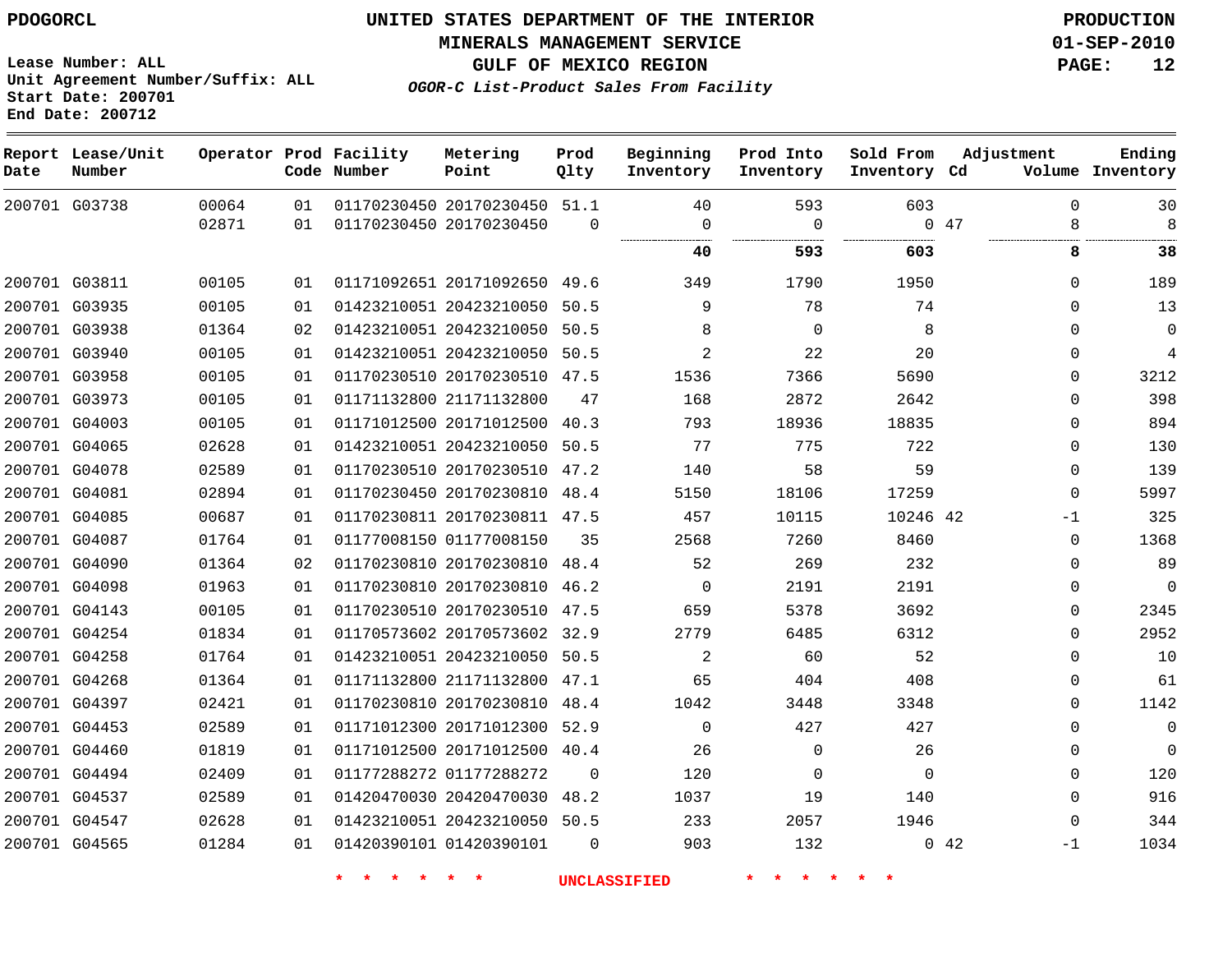# **UNITED STATES DEPARTMENT OF THE INTERIOR PDOGORCL PRODUCTION**

**MINERALS MANAGEMENT SERVICE 01-SEP-2010**

**GULF OF MEXICO REGION PAGE: 13**

**Unit Agreement Number/Suffix: ALL Start Date: 200701 End Date: 200712**

**OGOR-C List-Product Sales From Facility**

| Date | Report Lease/Unit<br>Number |       |    | Operator Prod Facility<br>Code Number | Metering<br>Point            | Prod<br>Qlty | Beginning<br>Inventory | Prod Into<br>Inventory | Sold From<br>Inventory Cd | Adjustment    | Ending<br>Volume Inventory    |
|------|-----------------------------|-------|----|---------------------------------------|------------------------------|--------------|------------------------|------------------------|---------------------------|---------------|-------------------------------|
|      | 200701 G04773               | 01482 | 01 |                                       | 01170230811 20170230811 47.5 |              | 3                      | 65                     | 66                        |               | 2<br>$\mathbf 0$              |
|      | 200701 G04777               | 02589 | 01 |                                       | 01170231230 01170231230      | 40           | $\Omega$               | 6                      | 6                         |               | $\Omega$<br>$\mathbf 0$       |
|      | 200701 G04787               | 00687 | 01 |                                       | 01171131600 20171131600 45.4 |              | 37                     | 1779                   | 1799                      |               | 17<br>$\Omega$                |
|      | 200701 G04800               | 00236 | 01 |                                       | 01171132800 21171132800 47.1 |              | 143                    | $\Omega$               | 143                       |               | $\Omega$<br>$\Omega$          |
|      | 200701 G04818               | 02894 | 01 |                                       | 01170230500 20170230500 42.5 |              | 12                     | 26                     | 36                        |               | $\overline{2}$<br>$\Omega$    |
|      | 200701 G04827               | 01819 | 01 |                                       | 01171012500 20171012500 40.4 |              | 311                    | 7536                   | 7491                      |               | 356<br>$\Omega$               |
|      | 200701 G04844               | 02421 | 01 |                                       | 01170230811 20170230811 47.5 |              | 195                    | 3151                   | 3245                      |               | 101<br>0                      |
|      | 200701 G04857               | 02025 | 01 |                                       | 01171012300 20171012300 39.5 |              | 18                     | 10                     | 24                        |               | $\overline{4}$<br>$\mathbf 0$ |
|      | 200701 G04858               | 00236 | 01 |                                       | 01171012300 20171012300 39.5 |              | 350                    | 809                    | 824                       |               | 335<br>$\Omega$               |
|      | 200701 G04910               | 02714 | 01 |                                       | 01177258151 01177258151      | $\Omega$     | 88                     | 29                     | $\mathbf 0$               |               | 117<br>0                      |
|      | 200701 G04996               | 02628 | 01 |                                       | 01420570060 20420570060      | $\Omega$     | 476                    | $\Omega$               | $\Omega$                  |               | 476<br>$\Omega$               |
|      | 200701 G05006               | 02859 | 02 |                                       | 01170230510 20170230510 47.6 |              | 30                     | 284                    | 190                       |               | 124<br>$\Omega$               |
|      | 200701 G05292               | 00003 | 01 |                                       | 01170230811 20170230811 47.5 |              | 99                     | 1799                   | 1839 42                   | $-1$          | 58                            |
|      | 200701 G05299               | 00818 | 01 |                                       | 01170230500 20170230500 43.2 |              | 269                    | 619                    | 837                       |               | 51<br>$\Omega$                |
|      | 200701 G05315               | 02714 | 01 |                                       | 01170230811 20170230811 47.5 |              | 5                      | 86                     | 88                        |               | 3<br>$\Omega$                 |
|      | 200701 G05346               | 01819 | 01 |                                       | 01170530900 20170530900 49.4 |              | 21                     | 18                     |                           | 32 42<br>$-1$ | 6                             |
|      | 200701 G05370               | 02589 | 01 |                                       | 01170530900 20170530900 48.5 |              | $\Omega$               | 224                    | 224                       |               | $\Omega$<br>$\mathbf 0$       |
|      | 200701 G05372               | 01364 | 01 |                                       | 01170530900 20170530900 49.4 |              | $\Omega$               | 1                      |                           | 1 42          | $\mathbf{1}$<br>1             |
|      | 200701 G05391               | 01819 | 01 |                                       | 01170530900 20170530900 49.4 |              | 811                    | 6157                   | 4746 42                   |               | 2223<br>$\mathbf{1}$          |
|      | 200701 G05431               | 00560 | 01 |                                       | 01177062608 2017706260A 36.3 |              | 108                    | 33301                  | 33294                     |               | 115<br>$\Omega$               |
|      |                             | 02409 | 01 |                                       | 01171132800 20177052203 30.1 |              | 0                      | 1443                   | 1443<br>.                 |               | $\Omega$<br>$\Omega$          |
|      |                             |       |    |                                       |                              |              | 108                    | 34744                  | 34737                     |               | 115<br>0                      |
|      | 200701 G05494               | 02871 | 02 |                                       | 01171132800 21171132800 47.1 |              | $\overline{0}$         | 531                    | 528 47                    | 76            | 79                            |
|      | 200701 G05499               | 01364 | 01 |                                       | 01171012400 20171012400 54.5 |              | 337                    | 2620                   | 2458                      |               | 499<br>$\Omega$               |
|      | 200701 G05504               | 00105 | 01 |                                       | 01171012300 20171012300 49.4 |              | 1103                   | 2401                   | 2510                      |               | 994<br>$\Omega$               |
|      |                             |       | 01 |                                       | 01171132800 21171132800 47.1 |              | 516                    | 2995                   | 3051                      |               | 460<br>0                      |
|      |                             |       |    |                                       |                              |              | 1619                   | 5396                   | 5561                      |               | 1454<br>0                     |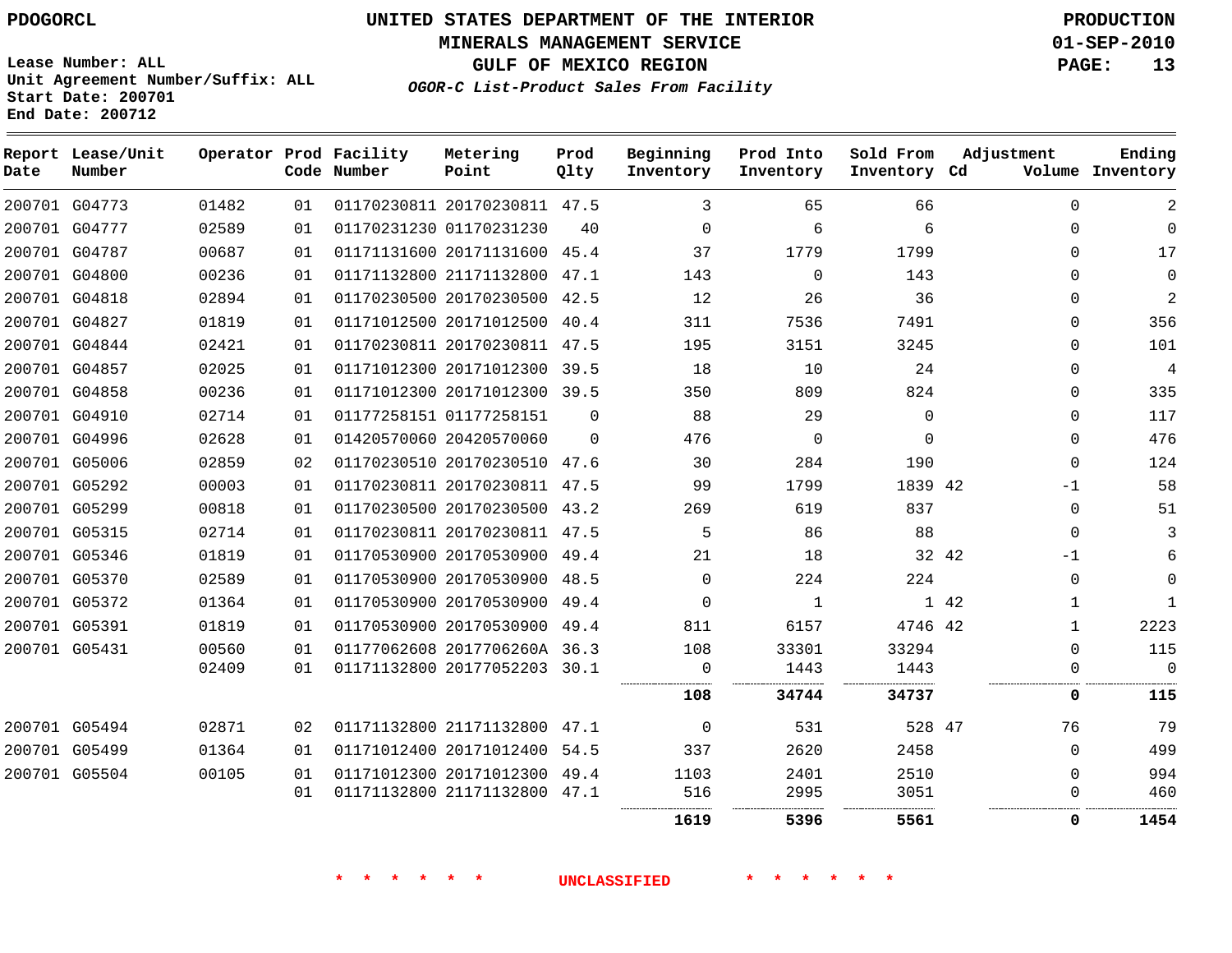**Start Date: 200701 End Date: 200712**

**Unit Agreement Number/Suffix: ALL**

# **UNITED STATES DEPARTMENT OF THE INTERIOR PDOGORCL PRODUCTION**

**MINERALS MANAGEMENT SERVICE 01-SEP-2010**

**GULF OF MEXICO REGION PAGE: 14**

**OGOR-C List-Product Sales From Facility**

| Date | Report Lease/Unit<br>Number |       |    | Operator Prod Facility<br>Code Number | Metering<br>Point            | Prod<br>Qlty | Beginning<br>Inventory | Prod Into<br>Inventory | Sold From<br>Inventory Cd | Adjustment  | Ending<br>Volume Inventory |
|------|-----------------------------|-------|----|---------------------------------------|------------------------------|--------------|------------------------|------------------------|---------------------------|-------------|----------------------------|
|      | 200701 G05505               | 00078 | 01 |                                       | 01171132800 21171132800 47.1 |              | 305                    | 2113                   | 2103 42                   | $-1$        | 314                        |
|      | 200701 G05610               | 01364 | 01 |                                       | 01171012500 20171012500      | 40.4         | 447                    | 8818                   | 8849                      | -42<br>1    | 417                        |
|      | 200701 G05612               | 00105 | 01 |                                       | 01171012500 20171012500      | 40.3         | 1119                   | 27008                  | 26851                     | $\Omega$    | 1276                       |
|      | 200701 G05613               | 00105 | 01 |                                       | 01171012500 20171012500      | 40.3         | 67                     | 1040                   | 1058                      | $\Omega$    | 49                         |
|      | 200701 G05740               | 02200 | 01 |                                       | 01177288271 20177288270      | $\Omega$     | 376                    | $\Omega$               | $\mathbf 0$               | 0           | 376                        |
|      | 200701 G05953               | 00689 | 02 |                                       | 01420470030 20420470030      | $\Omega$     | 1                      | $\Omega$               | $\Omega$                  | $\Omega$    | $\mathbf{1}$               |
|      | 200701 G05954               | 00689 | 02 |                                       | 01420470030 20420470030      | $\Omega$     | 1                      | $\mathbf 0$            |                           | 042<br>$-2$ | $-1$                       |
|      | 200701 G06027               | 00105 | 01 |                                       | 01423210051 20423210050      | 50.5         | 8                      | 35                     | 37                        | 0           | 6                          |
|      | 200701 G06037               | 01764 | 01 |                                       | 01420570060 20420570060      | 50.1         | 409                    | $\mathbf 0$            | 13                        | 0           | 396                        |
|      | 200701 G06045               | 02589 | 01 |                                       | 01420570060 20420570060      | $\Omega$     | 13                     | $\Omega$               | $\Omega$                  | $\Omega$    | 13                         |
|      | 200701 G06069               | 00818 | 02 |                                       | 01423210051 20423210050      | 50.6         | 8                      | 32                     | 35                        | 0           | 5                          |
|      | 200701 G06088               | 02628 | 01 |                                       | 01423210051 20423210050      | 50.5         | 19                     | 140                    | 137                       | $\Omega$    | 22                         |
|      | 200701 G06104               | 00105 | 01 |                                       | 01420390110 20420390110      | 54.2         | 118                    | 190                    | 138                       | $\Omega$    | 170                        |
|      | 200701 G06105               | 02409 | 01 |                                       | 01420390110 20420390110 54.2 |              | 101                    | 252                    | 158                       | 0           | 195                        |
|      | 200701 G06156               | 00818 | 02 |                                       | 01422450350 20422450350      | 44.3         | 114                    | 584                    | 646                       | 0           | 52                         |
|      | 200701 G06165               | 01284 | 01 |                                       | 01170230450 20170230450 51.7 |              | 67                     | 1075                   | 1088                      | 0           | 54                         |
|      | 200701 G06166               | 00105 | 01 |                                       | 01170230450 20170230450      | 51           | 6                      | 143                    | 142                       | $\Omega$    | 7                          |
|      | 200701 G06167               | 00105 | 01 |                                       | 01170230450 20170230450      | 51           | 64                     | 1889                   | 1874                      | 0           | 79                         |
|      | 200701 G06168               | 02766 | 02 |                                       | 01170230450 20170230450      | 51.1         | 26                     | 223                    | 221                       | $\Omega$    | 28                         |
|      | 200701 G06180               | 00730 | 01 |                                       | 01170230450 20170230450      | 51.1         | 7                      | 110                    | 111                       | $\Omega$    | 6                          |
|      | 200701 G06767               | 01834 | 01 |                                       | 01171012500 20171012500      | 40.4         | 7                      | 104                    | 106                       | 0           | 5                          |
|      | 200701 G06958               | 02655 | 02 |                                       | 01171012500 20171012500      | 40.4         | 21                     | 206                    | 209                       | 0           | 18                         |
|      | 200701 G07199               | 02630 | 01 |                                       | 01420570060 20420570060      | 52.4         | 289                    | $\mathbf 0$            | 9                         | 0           | 280                        |
|      | 200701 G07201               | 00818 | 02 |                                       | 01420570060 20420570060      | 50.7         | 620                    | $\Omega$               | 20                        | $\Omega$    | 600                        |
|      | 200701 G07215               | 00003 | 01 |                                       | 01420390120 01420390120      | 53.8         | 158                    | 223                    | 241                       | 0           | 140                        |
|      | 200701 G07684               | 01857 | 02 |                                       | 01171132000 20171132000      | 49.4         | 77                     | 97                     | 110                       | $\Omega$    | 64                         |
|      | 200701 G07699               | 00730 | 01 |                                       | 01171132800 21171132800 47.1 |              | 85                     | 180                    | 180 42                    | $-58$       | 27                         |
|      | 200701 G07700               | 00730 | 01 |                                       | 01171132800 21171132800 47.1 |              | 282                    | 2259                   | 2259 42                   | 58          | 340                        |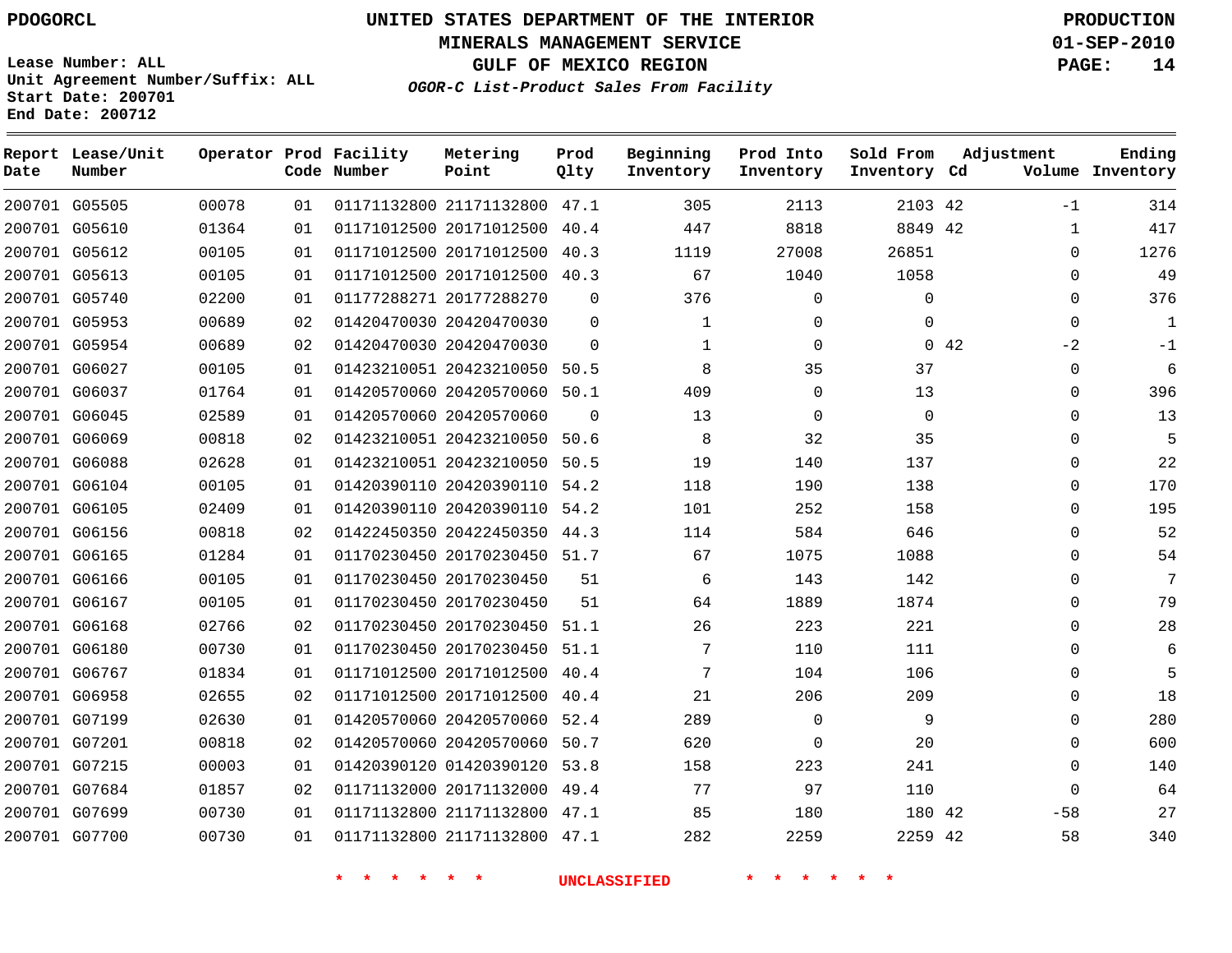**MINERALS MANAGEMENT SERVICE 01-SEP-2010**

**GULF OF MEXICO REGION PAGE: 15**

**Lease Number: ALL Unit Agreement Number/Suffix: ALL Start Date: 200701 End Date: 200712**

**OGOR-C List-Product Sales From Facility**

| Date | Report Lease/Unit<br>Number |       |    | Operator Prod Facility<br>Code Number | Metering<br>Point            | Prod<br>Qlty | Beginning<br>Inventory | Prod Into<br>Inventory | Sold From<br>Inventory Cd | Adjustment   | Ending<br>Volume Inventory |
|------|-----------------------------|-------|----|---------------------------------------|------------------------------|--------------|------------------------|------------------------|---------------------------|--------------|----------------------------|
|      | 200701 G07736               | 01364 | 02 |                                       | 01171132800 21171132800 47.1 |              | 53                     | 1050                   | 941                       | $\Omega$     | 162                        |
|      | 200701 G07746               | 01364 | 02 |                                       | 01171092651 20171092650 49.6 |              | 229                    | 4160                   | 3949                      | $\mathbf 0$  | 440                        |
|      | 200701 G07760               | 02859 | 01 |                                       | 01177122950 20177122950      | 30.7         | 193                    | 18416                  | 18417                     | $\Omega$     | 192                        |
|      | 200701 G07802               | 02859 | 02 |                                       | 01177258041 01177258041 30.4 |              | 100                    | 108                    | 206                       | $\Omega$     | $\overline{2}$             |
|      | 200701 G07917               | 01834 | 01 |                                       | 01170573602 20170573602 32.9 |              | 17431                  | 41109                  | 39826                     | $\Omega$     | 18714                      |
|      | 200701 G08092               | 00105 | 01 |                                       | 01423210051 20423210050      | 50.4         | 1                      | 35                     | 30                        | $\mathbf 0$  | 6                          |
|      | 200701 G08120               | 01364 | 02 |                                       | 01423210051 20423210050 50.5 |              | 9                      | 109                    | 100                       | $\mathbf 0$  | 18                         |
|      | 200701 G08640               | 02589 | 01 |                                       | 01170530900 20170530900      | 45.8         | $\Omega$               | 311                    | 311                       | $\mathbf 0$  | $\Omega$                   |
|      | 200701 G08641               | 02589 | 01 |                                       | 01170530900 20170530900 45.8 |              | $\Omega$               | 581                    | 581                       | $\Omega$     | $\Omega$                   |
|      | 200701 G08680               | 00818 | 02 |                                       | 01171012400 20177072201      | 42           | 0                      | 2668                   | 2668                      | $\Omega$     | $\Omega$                   |
|      | 200701 G08690               | 02589 | 01 |                                       | 01171132800 21171132800 52.9 |              | $\Omega$               | 275                    | 275                       | $\mathbf 0$  | $\Omega$                   |
|      | 200701 G08963               | 00105 | 01 |                                       | 01420470030 20420470030      | 48.9         | 8                      | $\Omega$               | $\mathbf{1}$              | $\Omega$     | 7                          |
|      | 200701 G09010               | 00560 | 01 |                                       | 01420390120 01420390120      | 52.9         | 52                     | 81                     | 82                        | $\Omega$     | 51                         |
|      | 200701 G09032               | 00730 | 01 |                                       | 01170230450 20170230450 51.1 |              | 318                    | 5314                   | 5365 42                   | 2            | 269                        |
|      | 200701 G09079               | 02589 | 01 |                                       | 01421670201 20421670200 47.2 |              | 59                     | 150                    | 150                       | $\mathbf 0$  | 59                         |
|      | 200701 G09387               | 00362 | 01 |                                       | 01170230811 20170230811 47.5 |              | 312                    | 5338                   | 5479 42                   | $\mathbf{1}$ | 172                        |
|      |                             | 01364 | 02 |                                       | 01170230811 20170230811 47.5 |              | 60                     | 732                    | 768<br>.                  | $\mathbf 0$  | 24                         |
|      |                             |       |    |                                       |                              |              | 372                    | 6070                   | 6247                      | 1            | 196                        |
|      | 200701 G09499               | 01764 | 01 |                                       | 01177058094 01177058094 39.1 |              | 1605                   | 3152                   | 2017                      | $\Omega$     | 2740                       |
|      | 200701 G09500               | 01764 | 01 |                                       | 01177058094 01177058094 39.1 |              | 67                     | 302                    | 107                       | $\Omega$     | 262                        |
|      | 200701 G09536               | 01284 | 01 |                                       | 01171132000 20171132000 49.4 |              | 1                      | 2                      | 2                         | $\Omega$     | 1                          |
|      | 200701 G09564               | 01482 | 01 |                                       | 01171132800 21171132800      | 47.1         | 6                      | 7                      | 11                        | $\mathbf 0$  | $\overline{2}$             |
|      | 200701 G09574               | 01819 | 01 |                                       | 01171012300 20171012300 39.6 |              | 108                    | 257                    | 259                       | $\Omega$     | 106                        |
|      | 200701 G09580               | 00105 | 01 |                                       | 01171012400 20171012400      | 54.5         | 228                    | 764                    | 847                       | $\mathbf 0$  | 145                        |
|      | 200701 G09631               | 02859 | 01 |                                       | 01177122950 20177122950      | 30.7         | 7                      | 683                    | 683                       | $\mathbf 0$  | 7                          |
|      | 200701 G09651               | 00730 | 01 |                                       | 01170753510 20170753510      | 52.9         | 153                    | 511                    | 325 42                    | $-1$         | 338                        |
|      | 200701 G10203               | 02589 | 01 |                                       | 01423210051 20423210050 47.2 |              | $\Omega$               | 41                     | 41                        | $\mathbf 0$  | $\Omega$                   |
|      | 200701 G10226               | 01819 | 01 |                                       | 01423210051 20423210050 50.5 |              | 33                     | 228                    | 225 42                    | $\mathbf{1}$ | 37                         |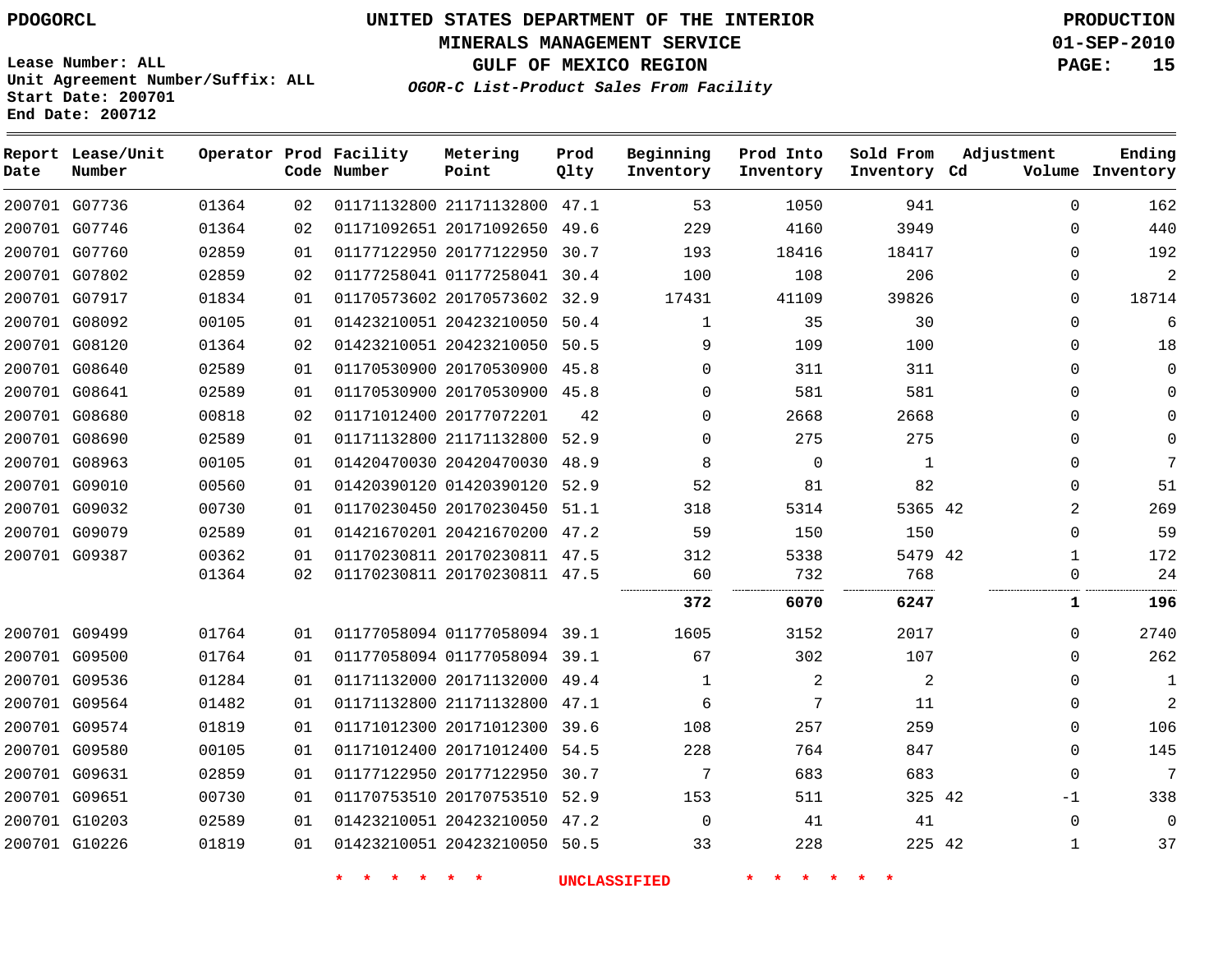**Start Date: 200701 End Date: 200712**

**Unit Agreement Number/Suffix: ALL**

# **UNITED STATES DEPARTMENT OF THE INTERIOR PDOGORCL PRODUCTION**

**MINERALS MANAGEMENT SERVICE 01-SEP-2010**

**GULF OF MEXICO REGION PAGE: 16**

**OGOR-C List-Product Sales From Facility**

| Date          | Report Lease/Unit<br>Number |       |    | Operator Prod Facility<br>Code Number | Metering<br>Point            | Prod<br>Qlty | Beginning<br>Inventory | Prod Into<br>Inventory | Sold From<br>Inventory | Adjustment<br>Cd   | Ending<br>Volume Inventory |
|---------------|-----------------------------|-------|----|---------------------------------------|------------------------------|--------------|------------------------|------------------------|------------------------|--------------------|----------------------------|
|               | 200701 G10584               | 02266 | 01 |                                       | 01170230811 20170230811 47.5 |              | $\Omega$               | 3                      | 3                      | $\mathbf{0}$       | $\mathbf 0$                |
|               | 200701 G10636               | 02894 | 01 |                                       | 01170230811 20170230811 47.5 |              | 1666                   | 21787                  | 22753                  | 0                  | 700                        |
|               | 200701 G10665               | 01764 | 01 |                                       | 01177058094 01177058094 39.1 |              | 2727                   | 7718                   | 3740 44                | $-6705$            | $\mathbf{0}$               |
|               | 200701 G10726               | 00730 | 01 |                                       | 01171012400 20171012300 49.4 |              | 1526                   | 3143                   | 3368 42                | $\mathbf{1}$       | 1302                       |
|               | 200701 G10744               | 02266 | 01 |                                       | 0117710260H 2017710260H 38.5 |              | $\Omega$               | 15681                  | 15681                  | $\Omega$           | $\mathbf 0$                |
|               | 200701 G10794               | 02466 | 01 |                                       | 01177122950 20177122950      | 30.7         | $\Omega$               | 3279                   | 3279                   | $\mathbf{0}$       | $\mathbf 0$                |
|               | 200701 G10835               | 01764 | 01 |                                       | 01171092900 20177112500      | 40.4         | 80                     | 144                    | 144                    | 0                  | 80                         |
|               | 200701 G10910               | 00282 | 02 |                                       | 01177245110 2017724511G 43.6 |              | 90                     | 28361                  | 28348 42               | $-1$               | 102                        |
|               | 200701 G11243               | 02589 | 01 |                                       | 01420470030 20420470030 48.2 |              | 600                    | 201                    | 80                     | $\mathbf{0}$       | 721                        |
|               | 200701 G11307               | 02589 | 01 |                                       | 01420390101 01420390101      | $\Omega$     | 140                    | $\Omega$               | $\Omega$               | $\Omega$           | 140                        |
|               | 200701 G11885               | 01103 | 01 |                                       | 01170530900 20170530900      | 49.3         | 13                     | 128                    | 95                     | $\mathbf 0$        | 46                         |
|               | 200701 G11886               | 01103 | 01 |                                       | 01170530900 20170530900      | 49.3         | 3                      | $\mathbf 0$            | 3                      | 0                  | $\mathbf 0$                |
| 200701 G11911 |                             | 00105 | 01 |                                       | 01177072601 20177072601 38.7 |              | $\Omega$               | 6189                   | 6189                   | 0                  | $\mathbf 0$                |
|               | 200701 G11929               | 02628 | 02 |                                       | 01171132000 20171132000      | 49.4         | 62                     | 179                    | 123                    | $\Omega$           | 118                        |
|               | 200701 G11951               | 00105 | 01 |                                       | 01177092600 20177092600      | 42.6         | 49                     | 1079                   | 1098                   | $\Omega$           | 30                         |
|               | 200701 G11952               | 00105 | 01 |                                       | 01171012300 20171012300      | 49.4         | 905                    | 1657                   | 1876                   | 0                  | 686                        |
|               | 200701 G11984               | 01364 | 02 |                                       | 01171132800 21171132800      | 47.1         | 0                      | 52                     | 45                     | 0                  | 7                          |
|               |                             | 02766 | 02 |                                       | 01171092651 20171092650      | 50.7         | 57<br>                 | 236<br><br>.           | 269<br><br>.           | $\Omega$           | 24                         |
|               |                             |       |    |                                       |                              |              | 57                     | 288                    | 314                    | 0                  | 31                         |
|               | 200701 G12019               | 01482 | 01 |                                       | 01171012500 20171012500      | 40.4         | 123                    | 3391                   | 3354 42                | $\mathbf{1}$       | 161                        |
|               | 200701 G12020               | 01482 | 01 |                                       | 01171012500 20171012500      | 40.4         | 113                    | 2471                   | 2466                   | 0                  | 118                        |
|               | 200701 G12024               | 01364 | 02 |                                       | 01171012500 20171012500      | 40.4         | 19                     | 629                    | 619                    | 42<br>$\mathbf{1}$ | 30                         |
|               | 200701 G12037               | 00730 | 01 |                                       | 01170753510 20170753510      | 52.9         | 10                     | 78                     | 63 42                  | 27                 | 52                         |
| 200701 G12096 |                             | 02409 | 01 |                                       | 01177245110 2017724511C      | 48.6         | 256                    | 444                    | 466                    | 0                  | 234                        |
|               | 200701 G12355               | 02589 | 01 |                                       | 01171012300 20171012300      | 49.4         | 8886                   | 18875                  | 20129                  | 0                  | 7632                       |
| 200701 G12421 |                             | 02589 | 01 |                                       | 01423550090 20423550090 47.2 |              | 794                    | 183                    | 183                    | 0                  | 794                        |
|               | 200701 G12497               | 02589 | 01 |                                       | 01420390101 01420390101      | $\Omega$     | 113                    | $\Omega$               | $\Omega$               | $\mathbf{0}$       | 113                        |
|               | 200701 G12564               | 00282 | 02 |                                       | 01170230510 20170230510 47.6 |              | 17                     | 63                     | 53                     | $\mathbf 0$        | 27                         |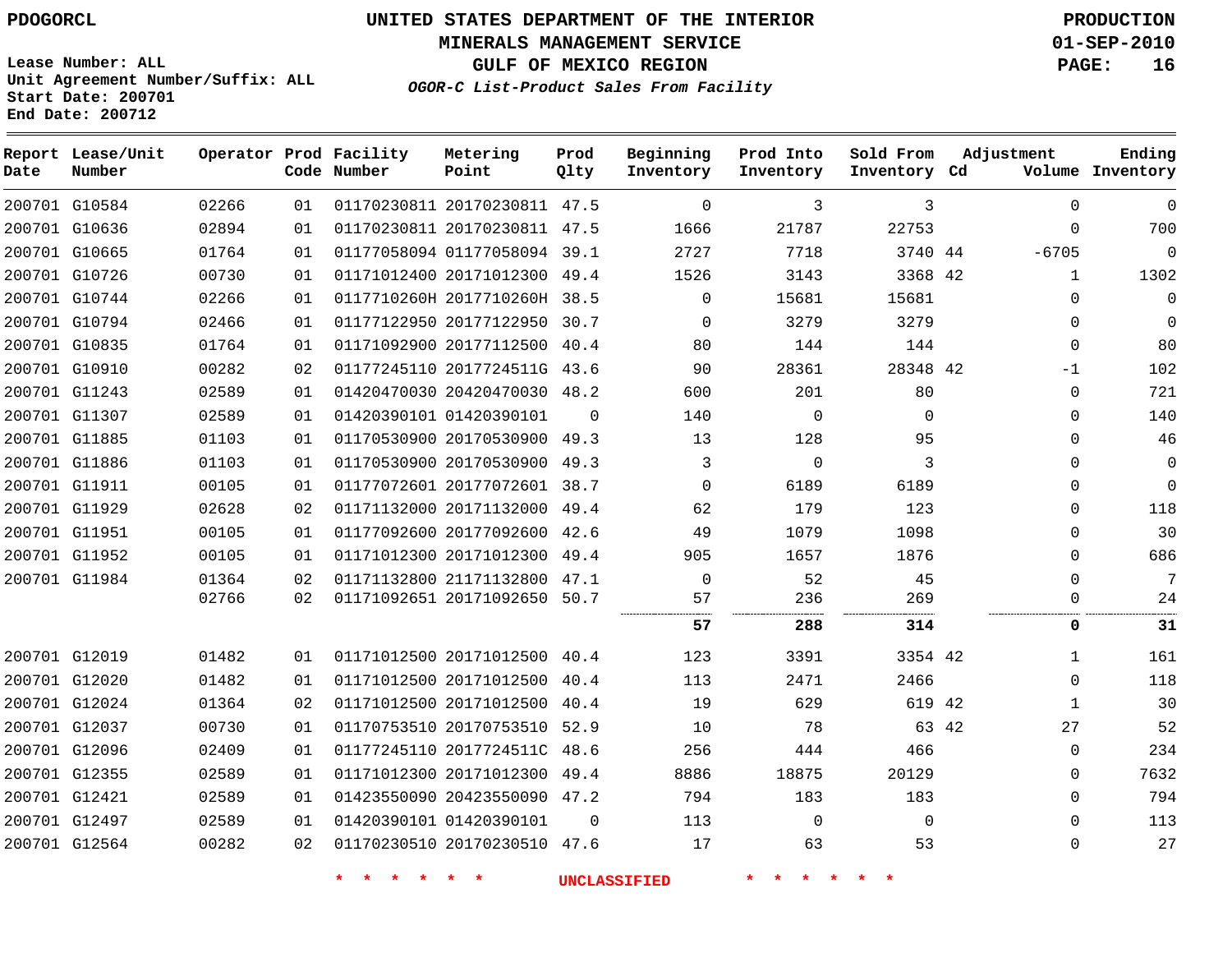**MINERALS MANAGEMENT SERVICE 01-SEP-2010**

**GULF OF MEXICO REGION PAGE: 17**

**Lease Number: ALL Unit Agreement Number/Suffix: ALL Start Date: 200701 End Date: 200712**

**OGOR-C List-Product Sales From Facility**

| Date | Report Lease/Unit<br>Number |       |    | Operator Prod Facility<br>Code Number | Metering<br>Point            | Prod<br>Qlty | Beginning<br>Inventory | Prod Into<br>Inventory | Sold From<br>Inventory Cd | Adjustment |              | Ending<br>Volume Inventory |
|------|-----------------------------|-------|----|---------------------------------------|------------------------------|--------------|------------------------|------------------------|---------------------------|------------|--------------|----------------------------|
|      | 200701 G12757               | 02266 | 01 |                                       | 01170230800 20170230800      | 46           | 382                    | 555                    | 311                       |            | $\Omega$     | 626                        |
|      | 200701 G12761               | 00282 | 02 |                                       | 01170230810 20170230810 48.4 |              | 129                    | 805                    | 667                       |            | 0            | 267                        |
|      | 200701 G12802               | 00105 | 01 |                                       | 01170230811 20170230811 47.4 |              | 80                     | 1355                   | 1391                      |            | $\mathbf{0}$ | 44                         |
|      | 200701 G12803               | 01364 | 02 |                                       | 01171132000 20171132000 49.4 |              | 5                      | 16                     |                           | 11 42      | $\mathbf{1}$ | 11                         |
|      | 200701 G12858               | 01284 | 01 |                                       | 01171131600 20171131600 45.4 |              | 11                     | 565                    | 570 42                    |            | $-1$         | 5                          |
|      | 200701 G12906               | 01819 | 01 |                                       | 01171012300 20171012300 39.6 |              | 184                    | 203                    | 302 42                    |            | $-1$         | 84                         |
|      | 200701 G12955               | 01819 | 01 |                                       | 01171092651 20171092650 49.6 |              | 42                     | 497                    | 487                       |            | $\mathbf{0}$ | 52                         |
|      | 200701 G12980               | 02349 | 01 |                                       | 01177163600 20177163600 38.8 |              | 25                     | 394                    | 398                       |            | $\Omega$     | 21                         |
|      | 200701 G13560               | 01284 | 01 |                                       | 01170230810 20170230810 46.2 |              | $\mathbf 0$            | 653                    | 653                       |            | 0            | $\Omega$                   |
|      | 200701 G13563               | 02589 | 01 |                                       | 01170230811 20170230811 47.5 |              | $\Omega$               | $\mathbf{1}$           | 1                         |            | $\Omega$     | $\Omega$                   |
|      | 200701 G13576               | 02594 | 02 |                                       | 01170230810 20170230810 46.2 |              | $\Omega$               | 1112                   | 1112                      |            | $\Omega$     | $\Omega$                   |
|      | 200701 G13803               | 02628 | 01 |                                       | 01170230810 20170230810 48.4 |              | 5                      | 13                     | 14                        |            | 0            |                            |
|      | 200701 G13825               | 02169 | 02 |                                       | 01170230800 20170230800 43.2 |              | 42                     | 18                     | 20                        |            | $\Omega$     | 40                         |
|      | 200701 G13897               | 01482 | 01 |                                       | 01171132000 20171132000 49.4 |              | 27                     | 112                    | 65                        |            | $\Omega$     | 74                         |
|      | 200701 G13937               | 02628 | 02 |                                       | 01171092651 20171092650 49.6 |              | $\Omega$               | 2                      | 2                         |            | $\mathbf{0}$ | $\mathbf{0}$               |
|      | 200701 G14161               | 00105 | 01 |                                       | 01421670201 20421670200      | 51           | 3                      | 117                    | 24                        |            | 0            | 96                         |
|      | 200701 G14193               | 02409 | 01 |                                       | 01170230810 20170230810 48.3 |              | 1128                   | 3484                   | 3458                      |            | $\Omega$     | 1154                       |
|      | 200701 G14340               | 01364 | 02 |                                       | 01170230811 20170230811 47.5 |              | 147                    | 2689                   | 2749                      |            | $\Omega$     | 87                         |
|      | 200701 G14342               | 00105 | 01 |                                       | 01170230811 20170230811 47.4 |              | 526                    | 9553                   | 9772                      |            | 0            | 307                        |
|      | 200701 G14348               | 02894 | 01 |                                       | 01171132800 21171132800 47.1 |              | 40                     | 15                     | 48                        |            | $\Omega$     | 7                          |
|      | 200701 G14357               | 02852 | 02 |                                       | 01171131600 20171131600 45.4 |              | 3                      | 37                     |                           | 37 42      | $-1$         | $\overline{2}$             |
|      | 200701 G14383               | 00105 | 01 |                                       | 01170230811 20170230811 47.5 |              | 20                     | $\mathbf 0$            | 20                        |            | 0            | $\Omega$                   |
|      | 200701 G14412               | 02246 | 01 |                                       | 01171132800 21171132800      | $\Omega$     | 40                     | $\mathbf 0$            | $\Omega$                  |            | 0            | 40                         |
|      | 200701 G14487               | 00730 | 01 |                                       | 01171092651 20171092650      | 49.6         | 3                      | 36                     | 35                        |            | 0            | 4                          |
|      | 200701 G14493               | 02268 | 01 |                                       | 01171092930 20171092930 33.4 |              | $\Omega$               | 2                      | 2                         |            | $\mathbf 0$  | $\Omega$                   |
|      | 200701 G14576               | 00105 | 01 |                                       | 01177258153 01177258153      | $\Omega$     | 23                     | 30                     | $\Omega$                  |            | $\Omega$     | 53                         |
|      | 200701 G14791               | 02451 | 01 |                                       | 01420570060 20420570060      | 50.5         | 115                    | $\Omega$               |                           | 4 4 2      | $\mathbf{1}$ | 112                        |
|      | 200701 G14864               | 02871 | 02 |                                       | 01170230450 20170230450      | 51.1         | $\Omega$               | 3348                   | 3410 47                   |            | 232          | 170                        |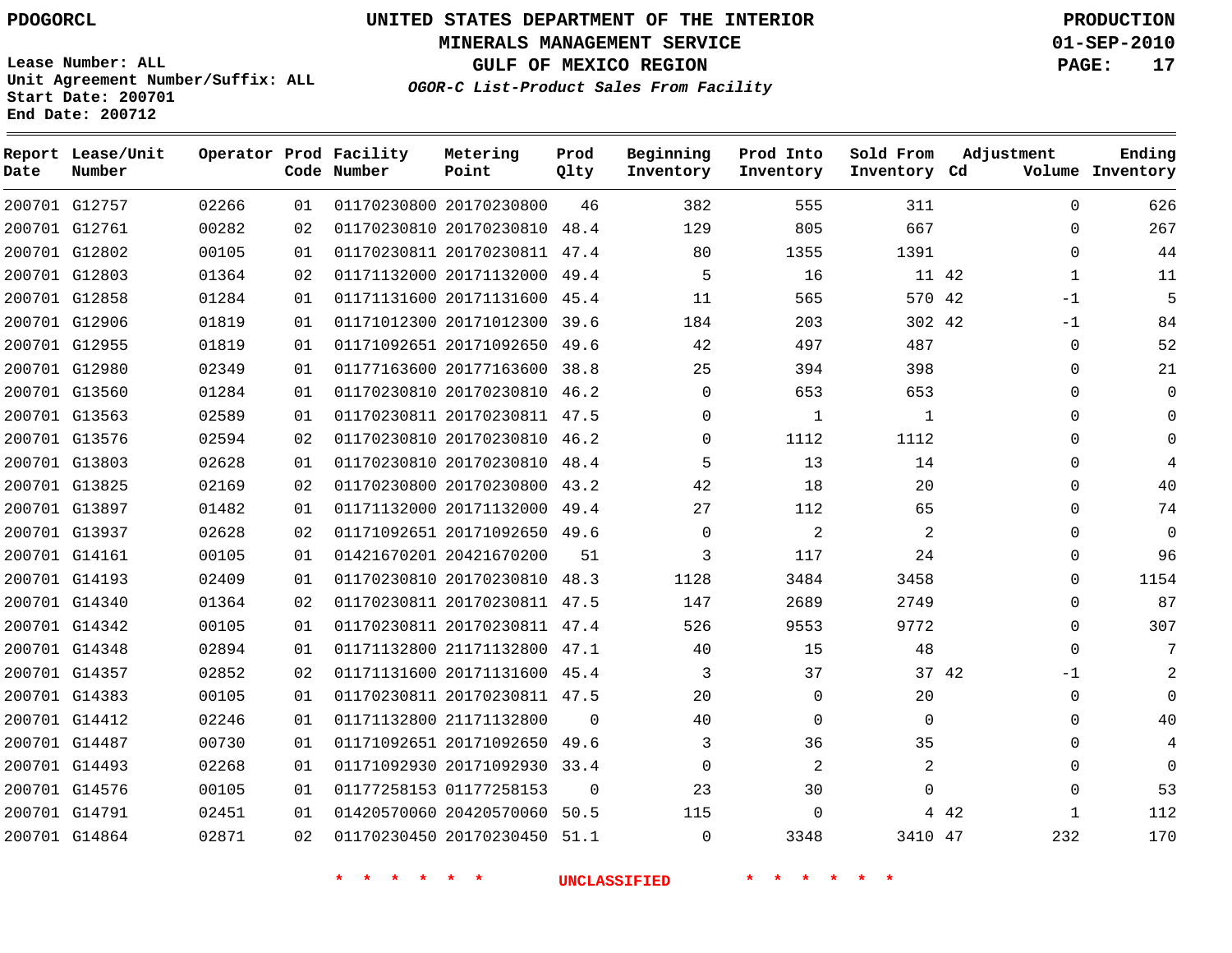# **UNITED STATES DEPARTMENT OF THE INTERIOR PDOGORCL PRODUCTION**

**MINERALS MANAGEMENT SERVICE 01-SEP-2010**

**GULF OF MEXICO REGION PAGE: 18**

**Unit Agreement Number/Suffix: ALL Start Date: 200701 End Date: 200712**

**OGOR-C List-Product Sales From Facility**

| Date | Report Lease/Unit<br>Number |       |    | Operator Prod Facility<br>Code Number | Metering<br>Point            | Prod<br>Qlty | Beginning<br>Inventory | Prod Into<br>Inventory | Sold From<br>Inventory Cd | Adjustment    | Ending<br>Volume Inventory |
|------|-----------------------------|-------|----|---------------------------------------|------------------------------|--------------|------------------------|------------------------|---------------------------|---------------|----------------------------|
|      | 200701 G14878               | 02589 | 01 |                                       | 01170230510 20170230510 47.2 |              | 101                    | 45                     | 43                        | $\Omega$      | 103                        |
|      | 200701 G14942               | 02859 | 02 |                                       | 01170230810 20170230810 48.4 |              | 368                    | 1032                   | 1058                      | $\Omega$      | 342                        |
|      | 200701 G15062               | 00560 | 01 |                                       | 01170230810 20170230810 48.4 |              | 58                     | 168                    | 170                       | $\Omega$      | 56                         |
|      | 200701 G15078               | 00064 | 01 |                                       | 01170230810 20170230810 48.4 |              | 2929                   | 1136                   | 1283                      | 0             | 2782                       |
|      | 200701 G15110               | 02714 | 01 |                                       | 01170530900 20170530900 49.4 |              | 68                     | 488                    | 379                       | $\Omega$      | 177                        |
|      | 200701 G15118               | 00105 | 01 |                                       | 01171132800 21171132800      | 47           | 10                     | 67                     | 67                        | 0             | 10                         |
|      | 200701 G15124               | 01364 | 01 |                                       | 01170230811 20170230811 47.5 |              | 4                      | 5                      |                           | 8 4 2<br>$-1$ | $\Omega$                   |
|      | 200701 G15161               | 00078 | 01 |                                       | 01171132000 20171132000 49.4 |              | $\mathbf{1}$           | $\Omega$               | 1                         | 0             | $\mathbf{0}$               |
|      | 200701 G15239               | 00003 | 01 |                                       | 01171012500 20171012500      | 40.4         | $\Omega$               | 3615                   | 3444                      | 0             | 171                        |
|      | 200701 G15263               | 02421 | 01 |                                       | 01171132000 20171132000 49.3 |              | 2379                   | 7788                   | 5026                      | 0             | 5141                       |
|      | 200701 G15277               | 00222 | 02 |                                       | 01171012400 20171012400 54.5 |              | 1287                   | 5837                   | 6015 42                   | $\mathbf{1}$  | 1110                       |
|      | 200701 G15293               | 02859 | 02 |                                       | 0117711260T 2017711260T      | 34           | 3                      | 190                    | 191                       | 0             | 2                          |
|      | 200701 G15303               | 00105 | 01 |                                       | 01171092800 21171132800      | 47           | 909                    | 5353                   | 5443                      | 0             | 819                        |
|      | 200701 G15312               | 00105 | 01 |                                       | 01171092651 20171092650 49.5 |              | 3474                   | 37835                  | 37321                     | 0             | 3988                       |
|      | 200701 G15323               | 01482 | 01 |                                       | 01171012500 20171012500 40.4 |              | 38                     | 1389                   | 1361 42                   | $-2$          | 64                         |
|      | 200701 G15387               | 02409 | 01 |                                       | 01177245110 2017724511C 48.6 |              | 41                     | 62                     | 70                        | 0             | 33                         |
|      | 200701 G15740               | 00818 | 01 |                                       | 01170230450 20170230450      | 40           | 371                    | 7852                   | 7825                      | 0             | 398                        |
|      | 200701 G15742               | 00730 | 01 |                                       | 01170230450 20170230450 51.1 |              | 6                      | 61                     | 62 42                     | $-2$          | 3                          |
|      | 200701 G15769               | 00560 | 01 |                                       | 01422450350 20422450350 44.3 |              | 119                    | 943                    | 977                       | 0             | 85                         |
|      | 200701 G15781               | 02169 | 02 |                                       | 01421670201 20421670200      | 51           | 94                     | $\overline{0}$         | 95 42                     | $\mathbf{1}$  | $\mathbf 0$                |
|      |                             |       | 02 |                                       | 01170230450 20170230450 51.1 |              | 99                     | 629                    | 694 42                    | 1             | 35                         |
|      |                             |       |    |                                       |                              |              | 193                    | 629                    | 789                       | $\mathbf{2}$  | 35                         |
|      | 200701 G16104               | 00105 | 01 |                                       | 01170231110 20170231110 43.5 |              | 306                    | 309                    | 249                       | $\Omega$      | 366                        |
|      | 200701 G16107               | 01978 | 02 |                                       | 01170230810 20170230811 47.5 |              | $\mathbf 0$            | 2221                   | 2150                      | 0             | 71                         |
|      | 200701 G16203               | 01482 | 01 |                                       | 01170530900 20170530900      | $\Omega$     | 53                     | $\mathbf 0$            | $\mathbf 0$               | 0             | 53                         |
|      | 200701 G16216               | 01284 | 01 |                                       | 01171132800 21171132800 47.1 |              | 2                      | 3                      | 4                         | 0             | $\mathbf{1}$               |
|      | 200701 G16267               | 01364 | 02 |                                       | 01170230811 20170230811 47.5 |              | $\mathbf 0$            | 77                     | 75                        | 0             | $\overline{2}$             |
|      | 200701 G16317               | 01364 | 02 |                                       | 01170230811 20170230811 47.5 |              | 16                     | 238                    | 246                       | $\Omega$      | 8                          |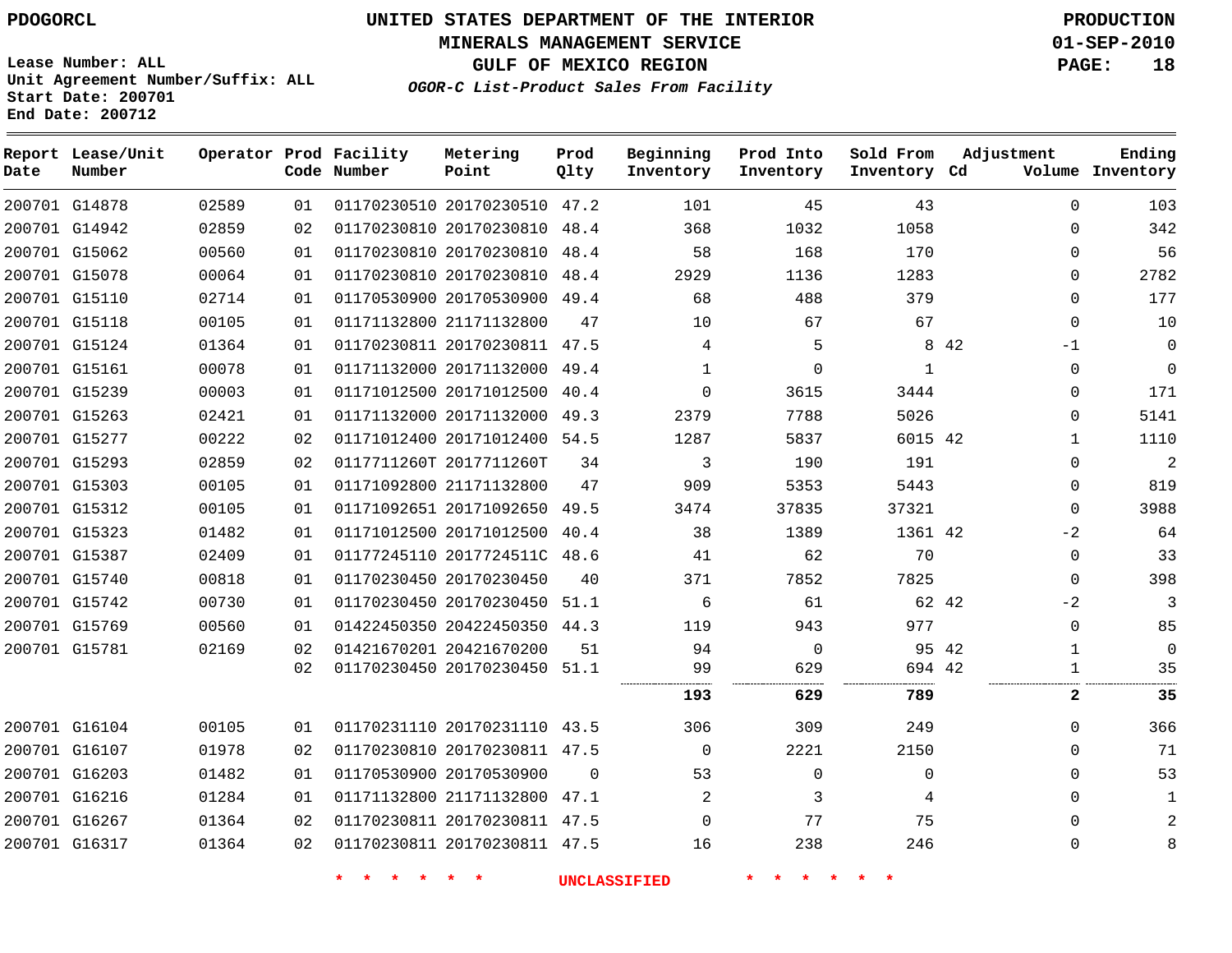**MINERALS MANAGEMENT SERVICE 01-SEP-2010**

**GULF OF MEXICO REGION PAGE: 19**

**Lease Number: ALL Unit Agreement Number/Suffix: ALL Start Date: 200701 End Date: 200712**

**OGOR-C List-Product Sales From Facility**

| Date | Report Lease/Unit<br>Number |       |    | Operator Prod Facility<br>Code Number | Metering<br>Point            | Prod<br>Qlty | Beginning<br>Inventory | Prod Into<br>Inventory | Sold From<br>Inventory Cd | Adjustment                | Ending<br>Volume Inventory |
|------|-----------------------------|-------|----|---------------------------------------|------------------------------|--------------|------------------------|------------------------|---------------------------|---------------------------|----------------------------|
|      | 200701 G16337               | 01513 | 01 |                                       | 01177078151 01177078151      | $\Omega$     | 1794                   | $\Omega$               | $\Omega$                  | $\Omega$                  | 1794                       |
|      | 200701 G16363               | 02475 | 02 |                                       | 01171012400 20171012400 51.8 |              | 13                     | 62                     | 63                        | $\Omega$                  | 12                         |
|      | 200701 G16365               | 02589 | 01 |                                       | 01171132800 21171132800      | 40           | 0                      | 8                      | 8                         | $\mathbf 0$               | $\mathbf 0$                |
|      | 200701 G16395               | 01978 | 02 |                                       | 01171092651 20171092650      | 50           | 8                      | $\Omega$               | 8                         | $\Omega$                  | $\Omega$                   |
|      | 200701 G16454               | 00491 | 01 |                                       | 01171012500 20171012500      | 40.3         | 13                     | 279                    | 275                       | $\Omega$                  | 17                         |
|      | 200701 G16455               | 00491 | 01 |                                       | 01171012500 20171012500 40.3 |              | 12                     | 294                    | 291                       | $\Omega$                  | 15                         |
|      | 200701 G16461               | 00105 | 01 |                                       | 01170753510 20170753510      | 52.9         | 87                     | 151                    | 147                       | $\mathbf 0$               | 91                         |
|      | 200701 G16469               | 02025 | 01 |                                       | 01170753510 20170753510 52.8 |              | 1                      | $\overline{0}$         | $\mathbf 1$               | $\Omega$                  | $\mathbf 0$                |
|      | 200701 G16515               | 00282 | 02 |                                       | 01177245110 2017724511G 43.6 |              | 326                    | 102719                 | 102673 42                 | $-1$                      | 371                        |
|      | 200701 G16575               | 00730 | 01 |                                       | 01608103650 20608103650 35.1 |              | 17                     | 3048                   | 3046                      | $\Omega$                  | 19                         |
|      | 200701 G17124               | 02871 | 02 |                                       | 01170230450 20170230450      | 51.1         | 3                      | 37                     | 38                        | $\mathbf 0$               | $\overline{c}$             |
|      | 200701 G17133               | 01482 | 01 |                                       | 01423210051 20423210050 50.5 |              | 10                     | 89                     | 84                        | 0                         | 15                         |
|      | 200701 G17156               | 00105 | 01 |                                       | 01421670201 20421670200      | 51           | $\mathbf{1}$           | $\overline{0}$         | 1                         | $\Omega$                  | $\Omega$                   |
|      | 200701 G17190               | 01364 | 02 |                                       | 01170230810 20170230810 48.4 |              | 18                     | 45                     | 48                        | $\mathbf 0$               | 15                         |
|      | 200701 G17255               | 02237 | 01 |                                       | 01170230810 20170230810      | $\Omega$     | 46                     | 131                    |                           | 0 <sub>09</sub><br>$-134$ | 43                         |
|      | 200701 G17753               | 02427 | 02 |                                       | 01170230810 20170230800      | 0            | 263                    | $\overline{0}$         |                           | 042<br>$-263$             | $\mathbf 0$                |
|      | 200701 G17754               | 02025 | 01 |                                       | 01170230510 20170230510 47.5 |              | 265                    | 1790                   | 1275                      | $\mathbf 0$               | 780                        |
|      | 200701 G17789               | 00818 | 01 |                                       | 01170230810 20170230810 48.4 |              | 82                     | 359                    | 322                       | 0                         | 119                        |
|      | 200701 G17842               | 00491 | 01 |                                       | 01170230810 20170230810 46.1 |              | $\Omega$               | 931                    | 931                       | $\mathbf 0$               | $\overline{0}$             |
|      | 200701 G17858               | 00105 | 01 |                                       | 01170530900 20170530900      | 49.4         | 136                    | 947                    | 741                       | 0                         | 342                        |
|      | 200701 G17895               | 02859 | 01 |                                       | 01171132800 21171132800 47.1 |              | 16                     | 108                    | 108                       | $\mathbf 0$               | 16                         |
|      | 200701 G17896               | 01284 | 01 |                                       | 01171132800 21171132800 47.1 |              | 4465                   | 14460                  | 16449                     | $\mathbf 0$               | 2476                       |
|      | 200701 G17897               | 01963 | 01 |                                       | 01171131600 20171131600 45.4 |              | $\mathbf 0$            | 1094                   | 1094                      | $\Omega$                  | $\Omega$                   |
|      | 200701 G17898               | 01963 | 01 |                                       | 01171131600 20171131600 45.4 |              | 115                    | 3956                   | 4024                      | $\mathbf 0$               | 47                         |
|      | 200701 G17912               | 02409 | 01 |                                       | 01171132800 20177052203 30.1 |              | $\Omega$               | 7932                   | 7932                      | $\Omega$                  | $\mathbf 0$                |
|      | 200701 G17913               | 01834 | 01 |                                       | 01171132800 21171132800 47.1 |              | 292                    | 2019                   | 2009                      | $\mathbf 0$               | 302                        |
|      | 200701 G17921               | 00491 | 01 |                                       | 01171012500 20177062959 25.6 |              | $\Omega$               | 17943                  | 17943                     | $\Omega$                  | $\overline{0}$             |
|      | 200701 G17942               | 00560 | 01 |                                       | 01177082604 20177082604 36.2 |              | 384                    | 34103                  | 34173                     | $\Omega$                  | 314                        |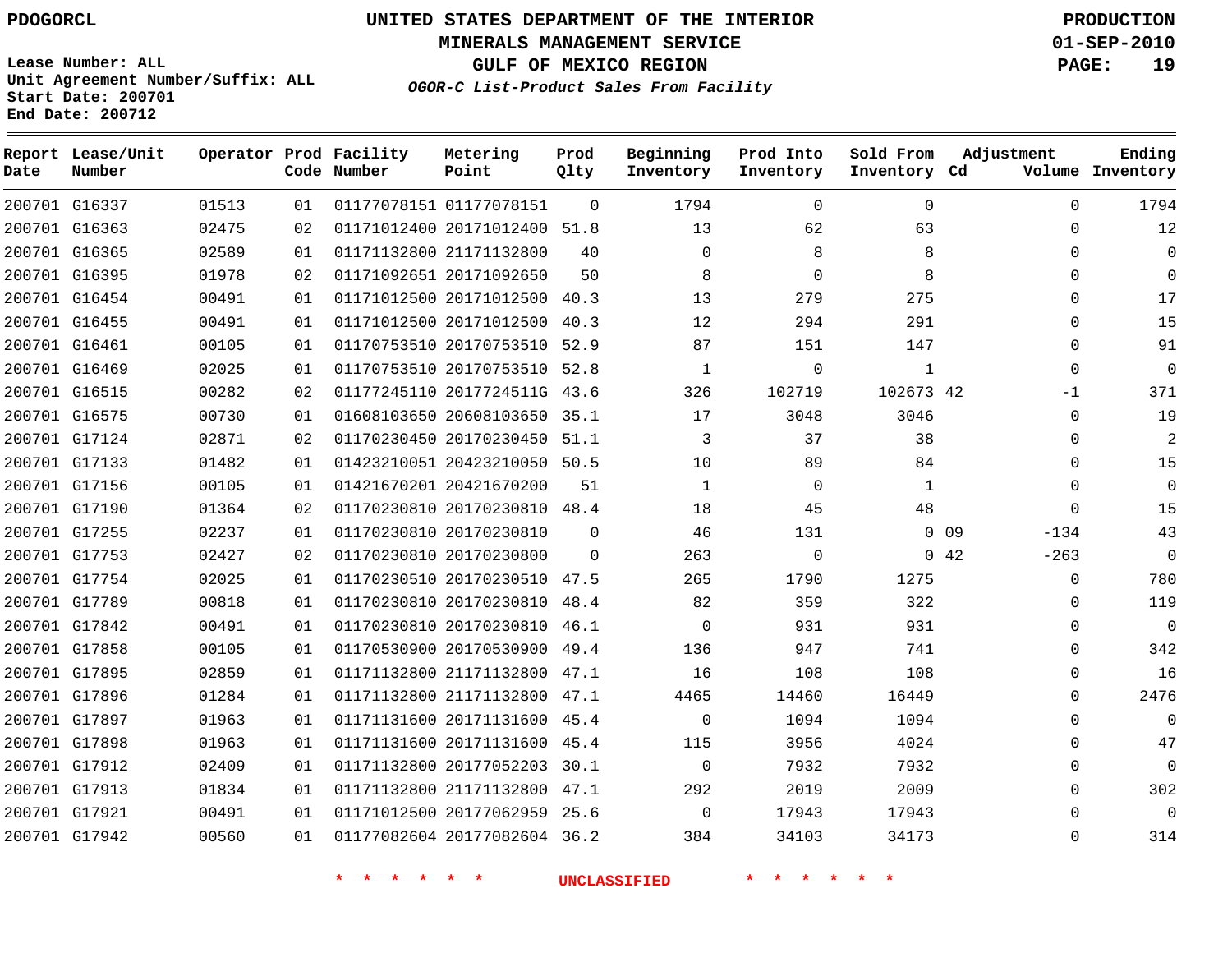**MINERALS MANAGEMENT SERVICE 01-SEP-2010**

**GULF OF MEXICO REGION PAGE: 20**

**Lease Number: ALL Unit Agreement Number/Suffix: ALL Start Date: 200701 End Date: 200712**

**OGOR-C List-Product Sales From Facility**

| Date | Report Lease/Unit<br>Number |       |    | Operator Prod Facility<br>Code Number | Metering<br>Point            | Prod<br>Qlty | Beginning<br>Inventory | Prod Into<br>Inventory | Sold From<br>Inventory Cd | Adjustment  | Ending<br>Volume Inventory |
|------|-----------------------------|-------|----|---------------------------------------|------------------------------|--------------|------------------------|------------------------|---------------------------|-------------|----------------------------|
|      | 200701 G17964               | 02421 | 01 |                                       | 01171012300 20171012300 39.6 |              | $\Omega$               | $\Omega$               |                           | 85 47<br>85 | $\Omega$                   |
|      | 200701 G17973               | 00730 | 01 |                                       | 01171012400 20171012400      | 54.5         | 484                    | 6672                   | 5888 42                   | 1           | 1269                       |
|      | 200701 G17977               | 01364 | 02 |                                       | 01171132800 21171132800 47.1 |              | 290                    | 1890                   | 1895                      | $\Omega$    | 285                        |
|      | 200701 G17991               | 01978 | 02 |                                       | 01177122606 20177122606      | 43.1         | $\Omega$               | 8                      | 7                         | $\mathbf 0$ | $\mathbf{1}$               |
|      | 200701 G18043               | 01103 | 01 |                                       | 01171012500 20171012500      | 40.4         | 1635                   | 37251                  | 37387 42                  | 260         | 1759                       |
|      | 200701 G18208               | 01834 | 01 |                                       | 01170573602 20170573602      | 32.9         | 919                    | 2089                   | 2057                      | $\mathbf 0$ | 951                        |
|      | 200701 G18863               | 01364 | 02 |                                       | 01420470030 20420470030      | 48.9         | 18                     | $\mathbf 0$            | 3                         | $\mathbf 0$ | 15                         |
|      | 200701 G18885               | 00818 | 02 |                                       | 01420570060 20420570060      | 50.1         | 363                    | $\mathbf{0}$           | 12                        | 0           | 351                        |
|      | 200701 G18920               | 02200 | 01 |                                       | 01423210051 20423210050      | 50.5         | 16                     | 72                     | 76                        | 0           | 12                         |
|      | 200701 G18936               | 02589 | 01 |                                       | 01421670201 20421670200      | $\Omega$     | 11                     | $\Omega$               | $\Omega$                  | $\Omega$    | 11                         |
|      | 200701 G18948               | 02859 | 01 |                                       | 01170230510 20170230510      | 47.6         | 62                     | 234                    | 194                       | $\Omega$    | 102                        |
|      | 200701 G19025               | 02806 | 01 |                                       | 01423210051 20423210050      | 49           | 236                    | 2012                   | 1891                      | $\Omega$    | 357                        |
|      | 200701 G19030               | 02806 | 01 |                                       | 01423210051 20423210050      | 49           | 257                    | 2857                   | 2685                      | $\mathbf 0$ | 429                        |
|      | 200701 G19702               | 02427 | 02 |                                       | 01170230811 20170230811 47.5 |              | $\overline{2}$         | 7                      | 9                         | $\mathbf 0$ | $\Omega$                   |
|      | 200701 G19750               | 02427 | 02 |                                       | 01171132800 21171132800      | $\Omega$     | 10663                  | 424                    | $\Omega$                  | $\Omega$    | 11087                      |
|      | 200701 G19760               | 02894 | 01 |                                       | 01171132800 21171132800 47.1 |              | 970                    | 6943                   | 6878                      | $\mathbf 0$ | 1035                       |
|      | 200701 G19761               | 02894 | 01 |                                       | 01171132800 21171132800 47.1 |              | 28                     | 204                    | 202                       | $\Omega$    | 30                         |
|      | 200701 G19784               | 01978 | 02 |                                       | 01171012310 20171012310 49.2 |              | 12                     | 580                    | 580                       | $\Omega$    | 12                         |
|      | 200701 G19832               | 02349 | 01 |                                       | 01177163600 20177163600      | 38.8         | 205                    | 4155                   | 4162                      | $\Omega$    | 198                        |
|      | 200701 G19835               | 02169 | 01 |                                       | 01171092651 20171092650      | 49.6         | 35                     | 1404                   | 1293                      | $\Omega$    | 146                        |
|      | 200701 G19839               | 02777 | 01 |                                       | 01170753510 20170753510      | 51.6         | 34                     | 52                     | 51                        | $\mathbf 0$ | 35                         |
|      | 200701 G20605               | 02377 | 01 |                                       | 01423550141 20423550140      | 28.3         | 1662                   | 80014                  | 81602                     | $\Omega$    | 74                         |
|      | 200701 G20616               | 01364 | 02 |                                       | 01423210051 20423210050      | 50.5         | 14                     | 155                    | 144                       | $\mathbf 0$ | 25                         |
|      | 200701 G20655               | 00222 | 01 |                                       | 01170230510 20170230510 47.6 |              | 31                     | 108                    | 92                        | $\Omega$    | 47                         |
|      | 200701 G20656               | 00003 | 01 |                                       | 01422450350 20422450350      | $\Omega$     | 1                      | $\mathbf 0$            | 0                         | $\Omega$    | 1                          |
|      | 200701 G20660               | 02169 | 02 |                                       | 01170230450 20170230450 51.1 |              | 18                     | 71                     | 85                        | $\Omega$    | 4                          |
|      | 200701 G21065               | 02266 | 01 |                                       | 01171131600 20171131600      | 40           |                        | 1858                   | 1843                      | $\Omega$    | 16                         |
|      | 200701 G21068               | 01978 | 02 |                                       | 01170530900 20170530900      | 40           | $\Omega$               | 206                    | 132                       | $\Omega$    | 74                         |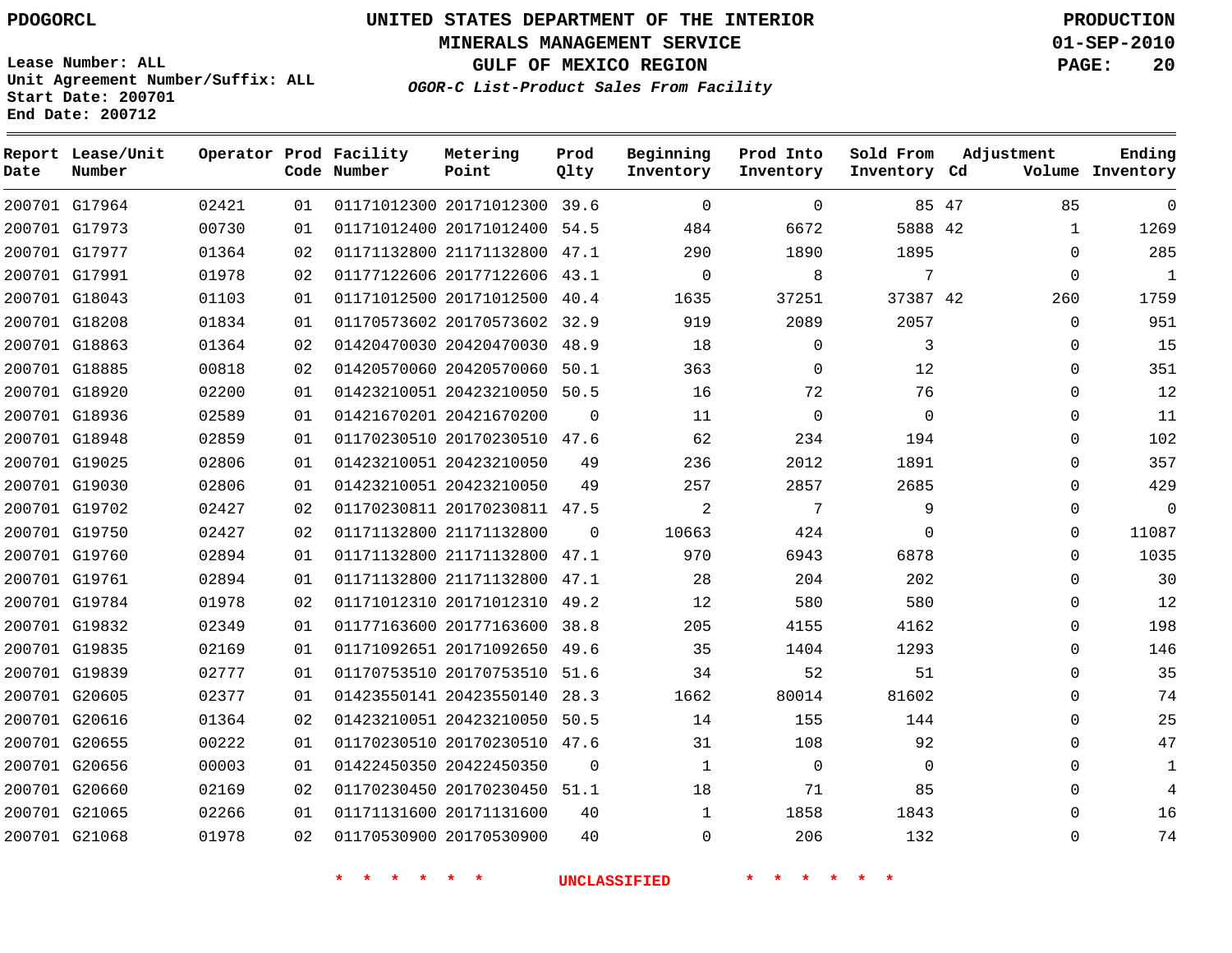# **UNITED STATES DEPARTMENT OF THE INTERIOR PDOGORCL PRODUCTION**

**MINERALS MANAGEMENT SERVICE 01-SEP-2010**

**GULF OF MEXICO REGION PAGE: 21**

**Unit Agreement Number/Suffix: ALL Start Date: 200701 End Date: 200712**

**OGOR-C List-Product Sales From Facility**

| Date | Report Lease/Unit<br>Number |       |    | Operator Prod Facility<br>Code Number | Metering<br>Point            | Prod<br>Qlty | Beginning<br>Inventory | Prod Into<br>Inventory | Sold From<br>Inventory Cd | Adjustment      |              | Ending<br>Volume Inventory |
|------|-----------------------------|-------|----|---------------------------------------|------------------------------|--------------|------------------------|------------------------|---------------------------|-----------------|--------------|----------------------------|
|      | 200701 G21070               | 00560 | 01 |                                       | 01171132800 21171132800 45.8 |              | 138                    | 483                    | 612 42                    |                 | 72           | 81                         |
|      | 200701 G21080               | 01704 | 01 |                                       | 01170530900 20170530900      | $\Omega$     | 30                     | $\Omega$               | $\Omega$                  |                 | $\Omega$     | 30                         |
|      | 200701 G21081               | 01704 | 01 |                                       | 01170530900 20170530900 49.4 |              | 615                    | 1806                   | 1799                      |                 | $\Omega$     | 622                        |
|      | 200701 G21093               | 01586 | 02 |                                       | 01170230811 20170230811 47.5 |              | 7                      | 123                    | 125 42                    |                 | $-1$         | 4                          |
|      | 200701 G21095               | 02636 | 01 |                                       | 01170530900 20170530900 49.4 |              | 34                     | 185                    | 152                       |                 | $\Omega$     | 67                         |
|      | 200701 G21111               | 02266 | 01 |                                       | 01171132800 21171132800 47.6 |              | 16                     | $\Omega$               | 5                         |                 | $\Omega$     | 11                         |
|      | 200701 G21115               | 01364 | 02 |                                       | 01171012500 20171012500      | 40.4         | 6                      | 4103                   | 3925                      |                 | $\Omega$     | 184                        |
|      | 200701 G21116               | 00818 | 02 |                                       | 01171132800 21171132800 47.1 |              | 224                    | 1594                   | 1581 42                   |                 | $\mathbf{1}$ | 238                        |
|      | 200701 G21306               | 02266 | 01 |                                       | 01423210051 20423210050      | 50.1         | $\mathbf{1}$           | 10                     | 9                         |                 | $\Omega$     | $\overline{2}$             |
|      | 200701 G21322               | 02266 | 01 |                                       | 01170230450 20170230450 51.1 |              | 22                     | 688                    | 675                       |                 | $\Omega$     | 35                         |
|      | 200701 G21348               | 01819 | 01 |                                       | 01170230811 20170230510 47.6 |              | 45                     | 109                    | 107 42                    |                 | $\mathbf{1}$ | 48                         |
|      | 200701 G21349               | 00491 | 01 |                                       | 01170230510 20170230510 47.6 |              | 60                     | 79                     | 105                       |                 | $\Omega$     | 34                         |
|      | 200701 G21381               | 01819 | 01 |                                       | 01170230811 20170230811      | $\Omega$     | 2                      | $\mathbf 0$            |                           | 0 <sub>09</sub> | $-2$         | $\mathbf 0$                |
|      | 200701 G21408               | 02219 | 02 |                                       | 01171012400 20171012400      | 54.5         | 881                    | 7894                   | 7274                      |                 | $\Omega$     | 1501                       |
|      | 200701 G21530               | 00078 | 01 |                                       | 01170230400 20170230400      | 52.1         | 596                    | 3662                   | 3866                      |                 | $\Omega$     | 392                        |
|      | 200701 G21533               | 00078 | 01 |                                       | 01170230400 20170230400      | 52.1         | 62                     | 679                    | 668                       |                 | $\Omega$     | 73                         |
|      | 200701 G21534               | 00003 | 01 |                                       | 01170230811 20170230811 47.5 |              | 873                    | 17108                  | 17431                     |                 | $\Omega$     | 550                        |
|      | 200701 G21553               | 02859 | 01 |                                       | 01170230811 20170230811 47.5 |              | $\mathbf 0$            | $\mathbf{1}$           | 1                         |                 | $\Omega$     | $\mathbf 0$                |
|      | 200701 G21580               | 02636 | 01 |                                       | 01170230811 20170230811 47.5 |              | 6                      | 83                     | 86                        |                 | $\Omega$     | 3                          |
|      | 200701 G21581               | 01704 | 01 |                                       | 01171132800 21171132800 47.1 |              | 700                    | 5703                   | 5580                      |                 | $\Omega$     | 823                        |
|      | 200701 G21583               | 01704 | 01 |                                       | 01170530900 20170530900 49.4 |              | 23                     | 135                    | 109                       |                 | $\Omega$     | 49                         |
|      | 200701 G21585               | 02859 | 02 |                                       | 01171132800 21171132800 47.1 |              | 22                     | 44                     | 57                        |                 | $\Omega$     | 9                          |
|      | 200701 G21592               | 02628 | 02 |                                       | 01171132000 20171132000 49.4 |              | 99                     | 289                    | 197                       |                 | $\Omega$     | 191                        |
|      | 200701 G21597               | 01364 | 02 |                                       | 01171132800 21171132800      | 47.1         | 32                     | $\mathbf 0$            | 32                        |                 | $\Omega$     | $\mathbf 0$                |
|      | 200701 G21599               | 01834 | 01 |                                       | 01171132800 21171132800 47.1 |              | 4184                   | 25240                  | 25599                     |                 | $\Omega$     | 3825                       |
|      | 200701 G21649               | 00730 | 01 |                                       | 01171092651 20171092650 49.6 |              | 63                     | 144                    | 192                       |                 | $\Omega$     | 15                         |
|      | 200701 G21652               | 02268 | 01 |                                       | 01171132800 21171132800 47.1 |              | 238                    | 1747                   | 1838 42                   |                 | 113          | 260                        |
|      | 200701 G21655               | 02268 | 01 |                                       | 01171132800 21171132800 47.1 |              | 3                      | 18                     | 19 42                     |                 | $\mathbf{1}$ | 3                          |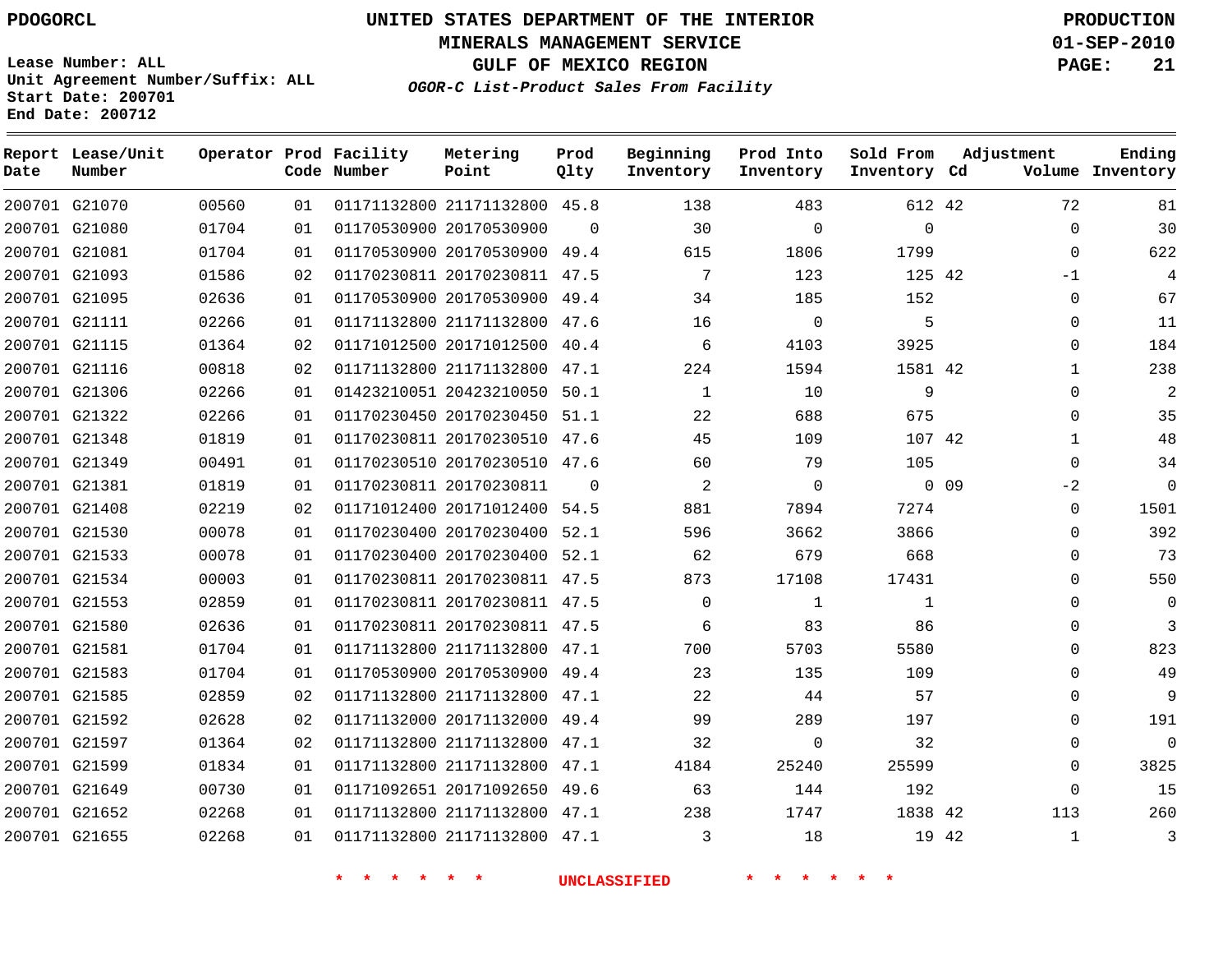**Start Date: 200701 End Date: 200712**

**Unit Agreement Number/Suffix: ALL**

# **UNITED STATES DEPARTMENT OF THE INTERIOR PDOGORCL PRODUCTION**

**MINERALS MANAGEMENT SERVICE 01-SEP-2010**

**GULF OF MEXICO REGION PAGE: 22**

**OGOR-C List-Product Sales From Facility**

| Date | Report Lease/Unit<br>Number |       |    | Operator Prod Facility<br>Code Number | Metering<br>Point            | Prod<br>Qlty | Beginning<br>Inventory | Prod Into<br>Inventory | Sold From<br>Inventory Cd | Adjustment  | Ending<br>Volume Inventory |
|------|-----------------------------|-------|----|---------------------------------------|------------------------------|--------------|------------------------|------------------------|---------------------------|-------------|----------------------------|
|      | 200701 G21680               | 02169 | 01 |                                       | 01171092651 20171092650 49.6 |              | 52                     | 1864                   | 1717                      | $\Omega$    | 199                        |
|      | 200701 G21691               | 00276 | 01 |                                       | 01170513700 20170513700      | 31.8         | 3053                   | 2676                   | 2814                      | $\Omega$    | 2915                       |
|      | 200701 G21700               | 00105 | 01 |                                       | 01177258153 01177258153      | $\Omega$     | 2289                   | 3126                   | $\mathbf 0$               | $\Omega$    | 5415                       |
|      | 200701 G21703               | 02349 | 01 |                                       | 01177248150 01177248150      | $\Omega$     | 1622                   | 0                      | $\mathbf{0}$              | 0           | 1622                       |
|      | 200701 G21712               | 02237 | 01 |                                       | 01170755200 20170755200      | 38           | 21043                  | 14677                  | 11997                     | $\Omega$    | 23723                      |
|      | 200701 G22158               | 01513 | 01 |                                       | 01420470030 20420470030      | 47.9         | 569                    | 1                      | 82                        | $\Omega$    | 488                        |
|      | 200701 G22188               | 02589 | 01 |                                       | 01423210051 20423210050      | 47.2         | $\mathbf 0$            | 519                    | 519                       | $\Omega$    | $\overline{0}$             |
|      | 200701 G22217               | 02589 | 01 |                                       | 01423210051 20423210050      | 47.2         | $\mathbf 0$            | 118                    | 118                       | $\Omega$    | $\Omega$                   |
|      | 200701 G22219               | 01482 | 01 |                                       | 01423210051 20423210050      | 50.5         | 113                    | 1210                   | 1127                      | $\Omega$    | 196                        |
|      | 200701 G22236               | 02169 | 02 |                                       | 01170230450 20170230450      | 51.1         | 109                    | 2508                   | 2490                      | 0           | 127                        |
|      | 200701 G22238               | 02169 | 02 |                                       | 01170230450 20170230450      | 51.1         | 526                    | 12873                  | 12747                     | $\Omega$    | 652                        |
|      | 200701 G22246               | 02859 | 02 |                                       | 01423210051 20170230500      | 43.2         | 24                     | 173                    | 183                       | $\Omega$    | 14                         |
|      | 200701 G22247               | 02169 | 02 |                                       | 01170230810 20170230810      | 48.4         | 43                     | $\mathbf 0$            | 30                        | $\Omega$    | 13                         |
|      | 200701 G22263               | 00730 | 01 |                                       | 01170230810 20170230810      | 48.4         | 1113                   | 5274                   | 4640                      | $\Omega$    | 1747                       |
|      | 200701 G22501               | 00078 | 01 |                                       | 01170230400 20170230400      | 52.1         | 525                    | 3299                   | 3470 42                   | $-1$        | 353                        |
|      | 200701 G22505               | 00236 | 01 |                                       | 01170230811 20170230811 47.5 |              | 192                    | 3404                   | 3487                      | $\mathbf 0$ | 109                        |
|      | 200701 G22510               | 00282 | 02 |                                       | 01170230810 20170230810      | 48.4         | 3994                   | 12818                  | 12566 42                  | $-1$        | 4245                       |
|      | 200701 G22539               | 00064 | 01 |                                       | 01170230810 20170230810 48.4 |              | 66                     | 49                     | 29 42                     | $-1$        | 85                         |
|      | 200701 G22546               | 01704 | 01 |                                       | 01170230811 20170230811 47.5 |              | 29                     | 4                      | 33                        | 0           | $\overline{0}$             |
|      | 200701 G22582               | 01834 | 01 |                                       | 01170530900 20170530900 49.4 |              | 150                    | 4607                   | 3094                      | $\Omega$    | 1663                       |
|      | 200701 G22587               | 02200 | 01 |                                       | 01171132000 20171132000      | 49.4         | 342                    | 1185                   | 744 42                    | $-1$        | 782                        |
|      | 200701 G22605               | 02268 | 01 |                                       | 01171132800 21171132800      | 47.1         | 70                     | 425                    | 465 42                    | 35          | 65                         |
|      | 200701 G22606               | 02628 | 02 |                                       | 01171132000 20171132000      | 49.4         | 72                     | 307                    | 176                       | $\mathbf 0$ | 203                        |
|      | 200701 G22613               | 02655 | 02 |                                       | 01171132800 21171132800      | 47.1         | 203                    | 585                    | 693                       | $\mathbf 0$ | 95                         |
|      | 200701 G22620               | 02268 | 01 |                                       | 01171132800 21171132800      | 47.1         | 800                    | 5237                   | 6200 42                   | 953         | 790                        |
|      | 200701 G22621               | 02268 | 01 |                                       | 01171132800 21171132800      | 47.1         | 1810                   | 13871                  | 13629                     | $\Omega$    | 2052                       |
|      | 200701 G22633               | 02222 | 01 |                                       | 01177062605 20177062605      | 45.3         | 32                     | 2426                   | 2433                      | $\Omega$    | 25                         |
|      | 200701 G22643               | 01704 | 01 |                                       | 01171132000 20171132000      | 49.4         | 77                     | 81                     | 106                       | $\Omega$    | 52                         |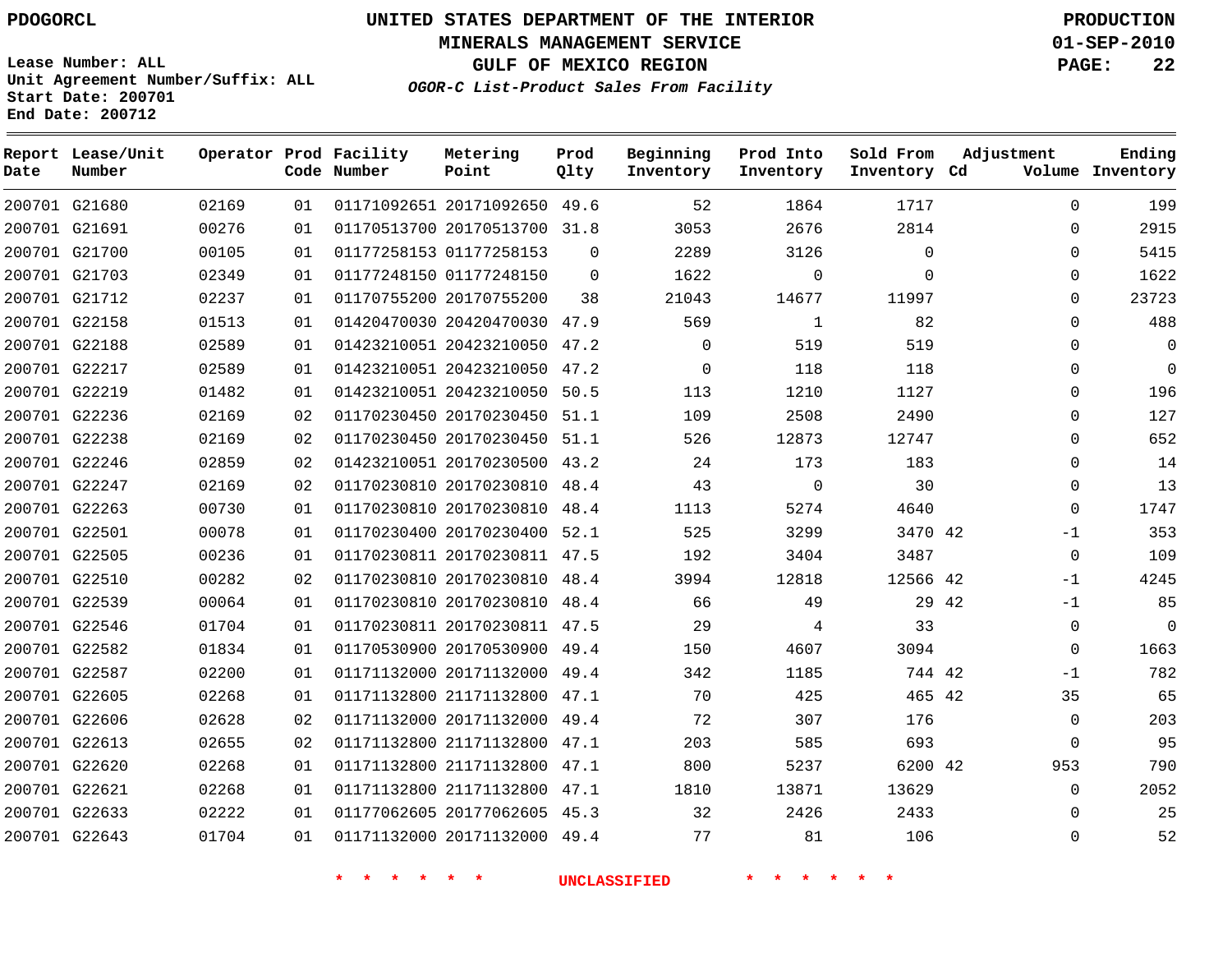**MINERALS MANAGEMENT SERVICE 01-SEP-2010**

**GULF OF MEXICO REGION PAGE: 23**

**Lease Number: ALL Unit Agreement Number/Suffix: ALL Start Date: 200701 End Date: 200712**

**OGOR-C List-Product Sales From Facility**

| Date | Report Lease/Unit<br>Number |       |    | Operator Prod Facility<br>Code Number | Metering<br>Point            | Prod<br>Qlty | Beginning<br>Inventory | Prod Into<br>Inventory | Sold From<br>Inventory Cd | Adjustment |              | Ending<br>Volume Inventory |
|------|-----------------------------|-------|----|---------------------------------------|------------------------------|--------------|------------------------|------------------------|---------------------------|------------|--------------|----------------------------|
|      | 200701 G22659               | 02466 | 01 |                                       | 01171092651 20171092650 49.6 |              | $7\phantom{.0}$        | 89                     | 87                        |            | $\Omega$     | 9                          |
|      | 200701 G22660               | 02058 | 02 |                                       | 01171012310 20171012310      | 50.1         | 223                    | 17751                  | 17590                     |            | $\Omega$     | 384                        |
|      | 200701 G22662               | 02058 | 02 |                                       | 01171012310 20171012310 50.1 |              | 232                    | 16135                  | 16018                     |            | $\Omega$     | 349                        |
|      | 200701 G22670               | 01364 | 02 |                                       | 01171012400 20171012400      | 54.5         | 49                     | 360                    | 341                       |            | $\Omega$     | 68                         |
|      | 200701 G22674               | 01364 | 02 |                                       | 01171132000 20171132000 49.4 |              | 390                    | 472                    | 550                       |            | $\Omega$     | 312                        |
|      | 200701 G22699               | 00064 | 01 |                                       | 01171012500 20171012500 40.4 |              | 71                     | 1295                   | 1305                      |            | $\mathbf 0$  | 61                         |
|      | 200701 G22700               | 02268 | 01 |                                       | 01171132800 21171132800      | 47.1         | $\mathbf 0$            | 3                      | 3                         |            | $\mathbf 0$  | $\Omega$                   |
|      | 200701 G22701               | 02268 | 01 |                                       | 01171132800 21171132800 47.1 |              | 144                    | 1644                   | 1638 42                   |            | 84           | 234                        |
|      | 200701 G22702               | 02268 | 01 |                                       | 01171132800 21171132800 47.1 |              | 14                     | 178                    | 176 42                    |            | 9            | 25                         |
|      | 200701 G22705               | 02268 | 01 |                                       | 01171132800 21171132800      | 47.1         | 8                      | 42                     | 47 42                     |            | 3            | 6                          |
|      | 200701 G22712               | 00222 | 02 |                                       | 01171012500 20171012500 40.4 |              | 122                    | 2687                   | 2682                      |            | $\mathbf 0$  | 127                        |
|      | 200701 G22726               | 01704 | 01 |                                       | 01171092651 20171092650      | 45           | 95                     | 968                    | 961                       |            | $\Omega$     | 102                        |
|      | 200701 G22765               | 00222 | 01 |                                       | 01170578150 01170578150      | 48.3         | 644                    | 600                    | 897                       |            | $\Omega$     | 347                        |
|      | 200701 G22769               | 00730 | 01 |                                       | 01171012500 20171012500      | 40.4         | 11                     | 256                    | 255                       |            | $\mathbf 0$  | 12                         |
|      | 200701 G22772               | 00105 | 01 |                                       | 01170513800 20170513800      | 34.3         | 1723                   | 14202                  | 13493                     |            | $\Omega$     | 2432                       |
|      | 200701 G22792               | 00222 | 02 |                                       | 01177258041 01177258041 30.5 |              | 1250                   | 963                    | 2196                      |            | $\Omega$     | 17                         |
|      |                             | 02714 | 01 |                                       | 01177258151 01177258151      | $\Omega$     | 113                    | 30                     | $\Omega$                  |            | 0            | 143                        |
|      |                             |       |    |                                       |                              |              | 1363                   | 993                    | 2196                      |            | 0            | 160                        |
|      | 200701 G22840               | 00730 | 01 |                                       | 01608103650 20608103650 35.1 |              | 49                     | 8110                   | 8110                      |            | $\Omega$     | 49                         |
|      | 200701 G23125               | 01364 | 02 |                                       | 01420470030 20420470030      | 48.9         | 675                    | 3                      | 105 42                    |            | -1           | 572                        |
|      | 200701 G23166               | 02169 | 02 |                                       | 01423210051 20423210050 50.5 |              | 66                     | 537                    | 517                       |            | $\Omega$     | 86                         |
|      | 200701 G23180               | 02859 | 02 |                                       | 01423210051 20423210050      | 50.5         | 56                     | 637                    | 590                       |            | $\Omega$     | 103                        |
|      | 200701 G23181               | 01963 | 01 |                                       | 01423210051 20423210050 50.5 |              | 174                    | 246                    | 381 42                    |            | $\mathbf{1}$ | 40                         |
|      | 200701 G23193               | 02169 | 02 |                                       | 01170230510 20170230510 47.6 |              | 7                      | 64                     | 44 42                     |            | 1            | 28                         |
|      | 200701 G23197               | 02169 | 02 |                                       | 01170230810 20170230810 48.4 |              | 791                    | 5446                   | 4445                      |            | $\Omega$     | 1792                       |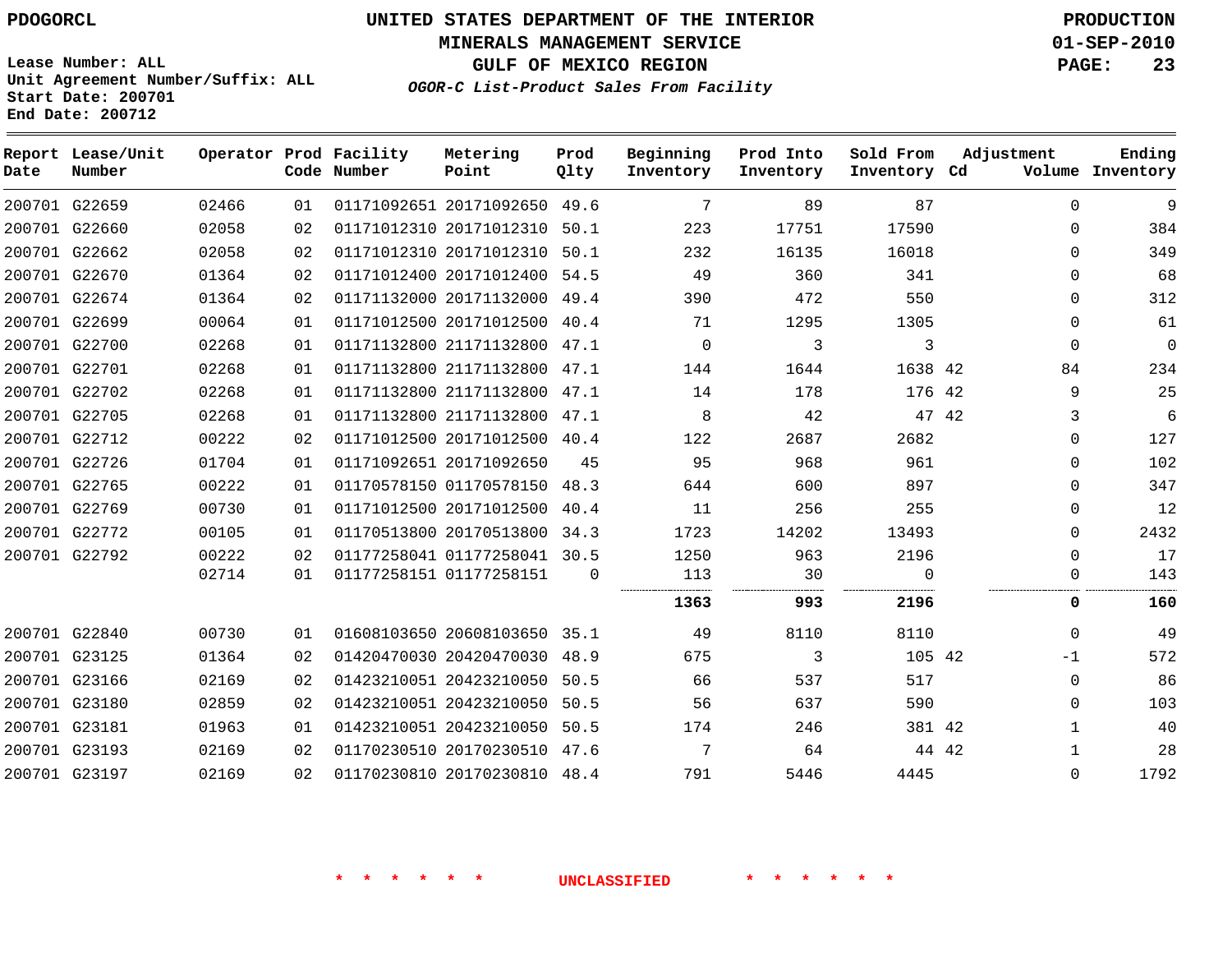**MINERALS MANAGEMENT SERVICE 01-SEP-2010**

**GULF OF MEXICO REGION PAGE: 24**

**OGOR-C List-Product Sales From Facility**

**Lease Number: ALL Unit Agreement Number/Suffix: ALL Start Date: 200701 End Date: 200712**

| Date | Report Lease/Unit<br>Number |       |    | Operator Prod Facility<br>Code Number | Metering<br>Point            | Prod<br>Qlty | Beginning<br>Inventory | Prod Into<br>Inventory | Sold From<br>Inventory Cd | Adjustment   | Ending<br>Volume Inventory |
|------|-----------------------------|-------|----|---------------------------------------|------------------------------|--------------|------------------------|------------------------|---------------------------|--------------|----------------------------|
|      | 200701 G23199               | 02169 | 02 |                                       | 01170230450 20170230450 51.1 |              | 79                     | 1964                   | 1945                      | $\Omega$     | 98                         |
|      |                             |       | 02 |                                       | 01421670201 20421670200      | 51           | 92                     | $\Omega$               | 92                        | $\Omega$     | $\mathbf 0$                |
|      |                             |       |    |                                       |                              |              | 171                    | 1964                   | 2037                      | 0            | 98                         |
|      | 200701 G23222               | 00222 | 02 |                                       | 01170230810 20170230810 48.4 |              | 3                      | 7                      |                           | 7 42<br>$-1$ | $\overline{2}$             |
|      | 200701 G23730               | 01978 | 02 |                                       | 01170230810 20170230811 47.5 |              | 355                    | 4720                   | 4924                      | 0            | 151                        |
|      | 200701 G23735               | 00282 | 02 |                                       | 01170230810 20170230810 46.2 |              | 0                      | 250                    | 250                       | 0            | $\mathbf 0$                |
|      | 200701 G23736               | 01364 | 02 |                                       | 01170230810 20170230810 46.2 |              | $\Omega$               | 164                    | 164                       | $\Omega$     | $\mathbf 0$                |
|      | 200701 G23748               | 01364 | 02 |                                       | 01170230810 20170230810 46.2 |              | $\Omega$               | 144                    | 144                       | $\Omega$     | $\Omega$                   |
|      | 200701 G23853               | 02266 | 01 |                                       | 01171012310 20171012310 50.1 |              | 15                     | 1659                   | 1638                      | $\Omega$     | 36                         |
|      | 200701 G23857               | 01978 | 02 |                                       | 01171012500 20171012500      | 40.4         | 11                     | $\mathsf 0$            | 11                        | 0            | $\mathbf 0$                |
|      | 200701 G23933               | 00064 | 01 |                                       | 01171092651 20171092650 49.6 |              | 11                     | 138                    | 134                       | 0            | 15                         |
|      | 200701 G23956               | 02807 | 01 |                                       | 01170753510 20170753510 52.9 |              | 586                    | 1890                   | 1224                      | 0            | 1252                       |
|      | 200701 G24393               | 02466 | 01 |                                       | 01422450350 20422450350 48.4 |              | 490                    | 5432                   | 5442                      | $\Omega$     | 480                        |
|      | 200701 G24416               | 01364 | 02 |                                       | 01170230810 20170230810      | 48.4         | 4                      | 29                     | 23                        | $\mathbf{0}$ | 10                         |
|      | 200701 G24419               | 02370 | 02 |                                       | 01170230810 20170230810 48.4 |              | 186                    | 716                    | 665                       | $\Omega$     | 237                        |
|      | 200701 G24700               | 01364 | 02 |                                       | 01170230811 20170230811 47.5 |              | 14                     | 212                    | 220 42                    | $\mathbf{1}$ | $7\phantom{.0}$            |
|      | 200701 G24701               | 01364 | 02 |                                       | 01170230811 20170230811 47.5 |              | 2                      | 10                     | 12                        | $\mathbf 0$  | $\mathbf 0$                |
|      | 200701 G24730               | 02169 | 02 |                                       | 01170230500 20170230500 43.2 |              | 107                    | 2690                   | 2576 42                   | $-1$         | 220                        |
|      |                             | 02349 | 01 |                                       | 01170230500 20170230500 42.9 |              | 40                     | 801                    | 775                       | 0            | 66                         |
|      |                             |       |    |                                       |                              |              | 147                    | 3491                   | 3351                      | -1           | 286                        |
|      | 200701 G24745               | 02800 | 02 |                                       | 01170530900 20170530900      | 40           | 3                      | 15                     | 13                        | $\Omega$     | 5                          |
|      | 200701 G24756               | 01704 | 01 |                                       | 01170530900 20170530900      | 49.4         | $\Omega$               | 234                    | 149                       | $\Omega$     | 85                         |
|      | 200701 G24760               | 02466 | 02 |                                       | 01170530900 20170530900      | 49.4         | $\Omega$               | 16                     | 10                        | 0            | 6                          |
|      | 200701 G24802               | 02579 | 02 |                                       | 01171132000 20171132000      | 49.4         | 3                      | 19                     | 9                         | $\Omega$     | 13                         |
|      | 200701 G24873               | 00222 | 02 |                                       | 01171012400 20171012400      | 54.5         | 230                    | 1283                   | 1269                      | $\Omega$     | 244                        |
|      | 200701 G24878               | 02628 | 02 |                                       | 01171092651 20171092650 49.6 |              | 668                    | 6841                   | 6788                      | $\Omega$     | 721                        |
|      | 200701 G24889               | 02579 | 02 |                                       | 01171012500 20171012500 40.4 |              | 1034                   | 30554                  | 30200                     | $\Omega$     | 1388                       |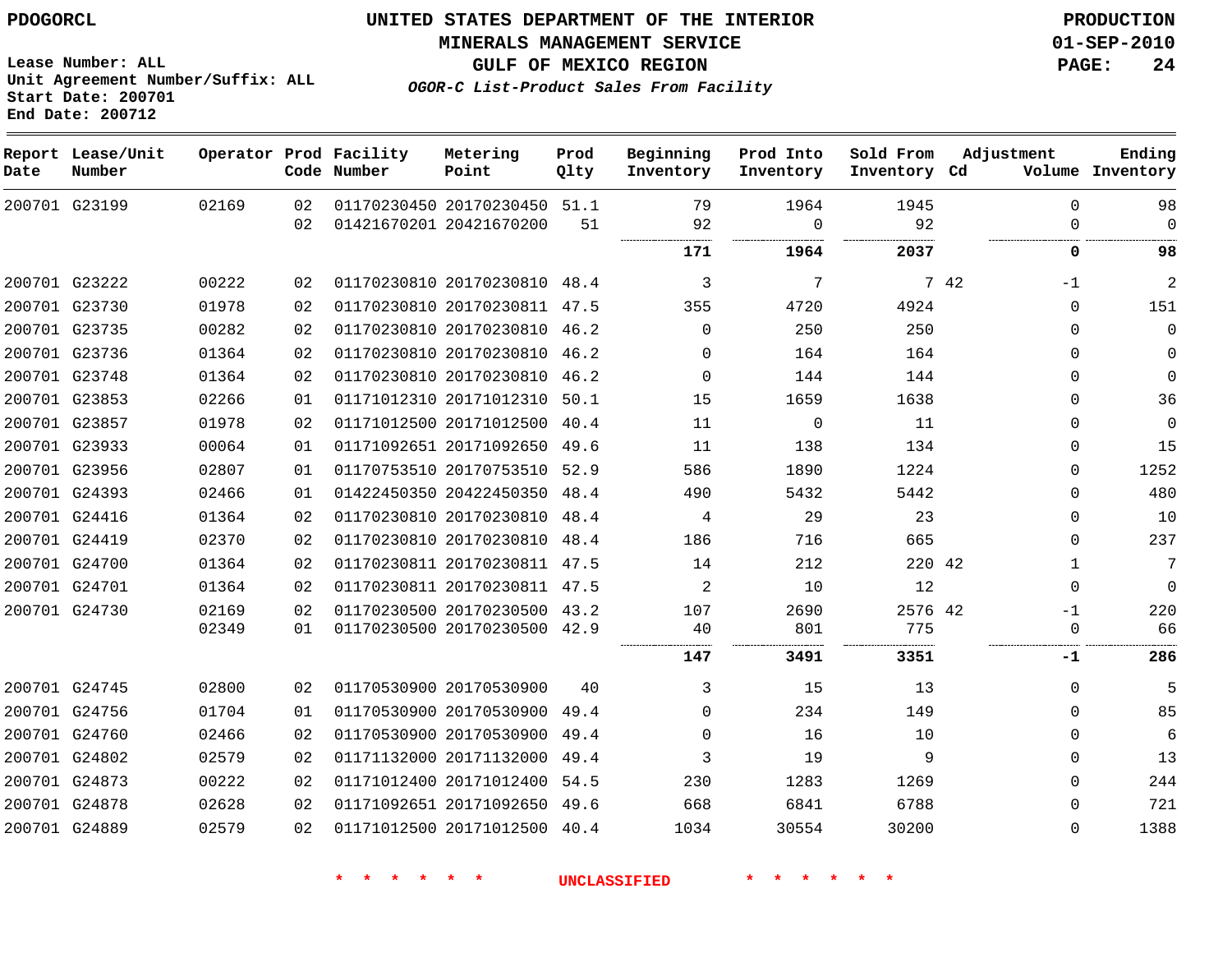**Start Date: 200701 End Date: 200712**

**Unit Agreement Number/Suffix: ALL**

# **UNITED STATES DEPARTMENT OF THE INTERIOR PDOGORCL PRODUCTION**

#### **MINERALS MANAGEMENT SERVICE 01-SEP-2010**

**GULF OF MEXICO REGION PAGE: 25**

**OGOR-C List-Product Sales From Facility**

| Date | Report Lease/Unit<br>Number |       |    | Operator Prod Facility<br>Code Number | Metering<br>Point            | Prod<br>Qlty | Beginning<br>Inventory | Prod Into<br>Inventory | Sold From<br>Inventory Cd | Adjustment           | Ending<br>Volume Inventory |
|------|-----------------------------|-------|----|---------------------------------------|------------------------------|--------------|------------------------|------------------------|---------------------------|----------------------|----------------------------|
|      | 200701 G24898               | 02807 | 01 |                                       | 01171012400 20171012400      | 54.5         | 588                    | 2114                   | 2300                      | $\mathbf 0$          | 402                        |
|      |                             |       | 01 |                                       | 01171012300 20171012300 49.4 |              | $\Omega$               | 201                    | 201                       | 0                    | $\overline{0}$             |
|      |                             |       |    |                                       |                              |              | <br>588                | 2315                   | 2501                      | 0                    | 402                        |
|      | 200701 G24901               | 00730 | 01 |                                       | 01171012400 20171012300 49.4 |              | 2984                   | 10286                  | 9009                      | $\Omega$             | 4261                       |
|      | 200701 G24916               | 00730 | 01 |                                       | 01171092651 20171092650      | 40.3         | 14                     | 77                     | 83                        | 0                    | 8                          |
|      | 200701 G24924               | 02268 | 01 |                                       | 01171132800 21171132800      | 47.1         | 2146                   | 16526                  | 16209 42                  | 1                    | 2464                       |
|      | 200701 G24929               | 02766 | 02 |                                       | 01171092651 20171092650 50.7 |              | 17                     | 36                     | 48                        | 0                    | 5                          |
|      | 200701 G25007               | 02766 | 02 |                                       | 01177198271 01177198271      | 51           | $\Omega$               | 337                    | 337                       | $\Omega$             | $\mathbf 0$                |
|      | 200701 G25008               | 02777 | 01 |                                       | 01170753510 20170753510      | 51.6         | 489                    | 769                    | 748                       | $\Omega$             | 510                        |
|      | 200701 G25518               | 00064 | 01 |                                       | 01423210051 20423210050      | 50.5         | 3                      | $\Omega$               | 3                         | $\Omega$             | $\overline{0}$             |
|      | 200701 G25524               | 02169 | 01 |                                       | 01421670210 01421670210 35.2 |              | 85                     | 500                    | 461                       | $\Omega$             | 124                        |
|      |                             |       | 01 |                                       | 01170230450 20170230450      | 51.1         | 1283                   | 27917                  | 27785 42                  | $-1$                 | 1414                       |
|      |                             |       |    |                                       |                              |              | 1368                   | 28417                  | .<br>28246                | -1                   | 1538                       |
|      | 200701 G25536               | 02466 | 01 |                                       | 01420390101 01420390101      | $\Omega$     | 1692                   | 1199                   | $\Omega$                  | $\Omega$             | 2891                       |
|      | 200701 G25553               | 02579 | 02 |                                       | 01170230510 20170230510      | 48           | 24                     | 4                      |                           | 27 42<br>$\mathbf 1$ | $\overline{2}$             |
|      | 200701 G25561               | 02058 | 02 |                                       | 01170230450 20170230450      | 51.1         | 505                    | 11571                  | 11490                     | 0                    | 586                        |
|      | 200701 G25566               | 00282 | 02 |                                       | 01170230450 20170230450      | 51.1         | 43                     | 792                    | 795                       | 0                    | 40                         |
|      | 200701 G25605               | 00818 | 01 |                                       | 01170230810 20170230810      | 48.4         | 16                     | 49                     | 49                        | $\Omega$             | 16                         |
|      | 200701 G25606               | 02025 | 01 |                                       | 01170230810 20170230810      | 48.3         | 510                    | 1832                   | 1735                      | $\Omega$             | 607                        |
|      | 200701 G25872               | 00236 | 01 |                                       | 01170230811 20170230811 47.5 |              | 1181                   | 14526                  | 15240                     | $\Omega$             | 467                        |
|      | 200701 G25914               | 01963 | 01 |                                       | 01170530900 20170530900 50.1 |              | 1                      | $\mathbf 0$            | 1                         | 0                    | $\overline{0}$             |
|      | 200701 G25944               | 02266 | 01 |                                       | 01171131600 20171131600      | 40           | 293                    | 6385                   | 6617                      | 0                    | 61                         |
|      | 200701 G25949               | 02427 | 01 |                                       | 01170530900 20170530900      | 49.4         | 277                    | 1318                   | 1119                      | 0                    | 476                        |
|      | 200701 G25965               | 01704 | 01 |                                       | 01171132800 21171132800 47.1 |              | 53                     | 307                    | 310                       | $\Omega$             | 50                         |
|      | 200701 G25967               | 01513 | 01 |                                       | 01170230811 20170230811      | 49           | 46                     | 1339                   | 1342                      | 0                    | 43                         |
|      | 200701 G25986               | 01586 | 02 |                                       | 01170230811 20170230811 47.5 |              | 1                      | 9                      | 10                        | $\Omega$             | $\mathbf 0$                |
|      | 200701 G26007               | 01764 | 01 |                                       | 01177082604 20177082604      | 29           | 72                     | 6532                   | 6544                      | $\Omega$             | 60                         |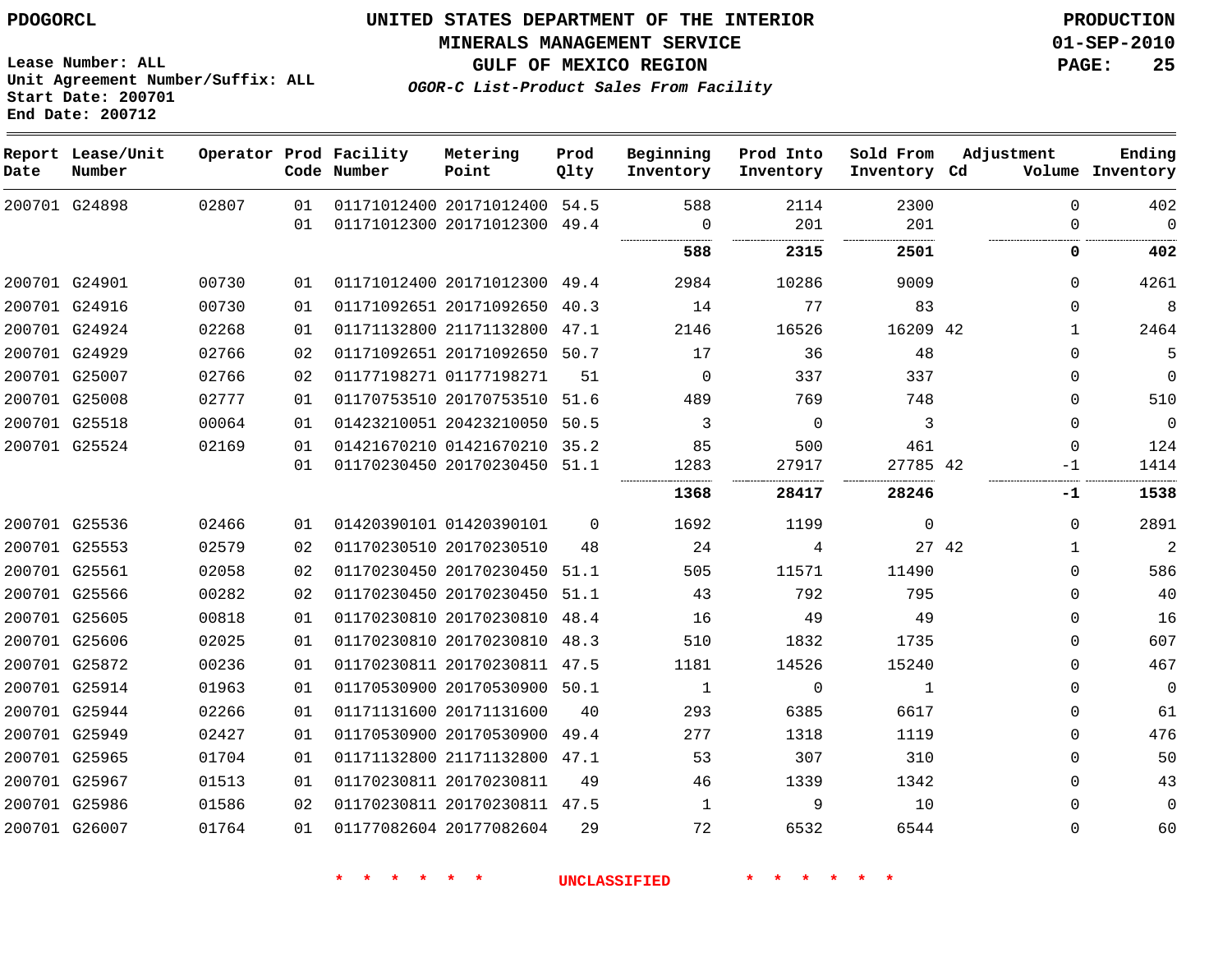**Start Date: 200701 End Date: 200712**

**Unit Agreement Number/Suffix: ALL**

# **UNITED STATES DEPARTMENT OF THE INTERIOR PDOGORCL PRODUCTION**

**MINERALS MANAGEMENT SERVICE 01-SEP-2010**

**GULF OF MEXICO REGION PAGE: 26**

**OGOR-C List-Product Sales From Facility**

| Date   | Report Lease/Unit<br>Number |       |    | Operator Prod Facility<br>Code Number | Metering<br>Point            | Prod<br>Qlty | Beginning<br>Inventory | Prod Into<br>Inventory | Sold From<br>Inventory Cd | Adjustment   | Ending<br>Volume Inventory |
|--------|-----------------------------|-------|----|---------------------------------------|------------------------------|--------------|------------------------|------------------------|---------------------------|--------------|----------------------------|
|        | 200701 G26023               | 02579 | 02 |                                       | 01171012500 20171012500 40.4 |              | 156                    | 3017                   | 2982                      | $\Omega$     | 191                        |
|        | 200701 G26040               | 00560 | 01 |                                       | 01171132800 21171132800      | 46.1         | 174                    | 1454                   | 1240 42                   | $-175$       | 213                        |
|        | 200701 G26146               | 01586 | 01 |                                       | 01177258152 01177258152 43.2 |              | $\mathbf 0$            | 680                    | 680                       | $\Omega$     | $\overline{0}$             |
|        | 200701 G26451               | 02579 | 02 |                                       | 01423210051 20423210050      | 50.5         | 128                    | 1695                   | 1540 42                   | $-9$         | 274                        |
|        | 200701 G26477               | 01963 | 01 |                                       | 01420390101 01420390101      | $\Omega$     | 734                    | 415                    | $\Omega$                  | $\Omega$     | 1149                       |
|        | 200701 G27061               | 02266 | 01 |                                       | 01171131600 20171131600      | 40           | 18                     | 3462                   | 3448                      | $\mathbf 0$  | 32                         |
|        | 200701 G27071               | 01704 | 01 |                                       | 01171132800 21171132800 47.1 |              | 14                     | 10                     | 15                        | $\mathbf 0$  | $\overline{9}$             |
| 200702 | 00016                       | 00276 | 01 |                                       | 01170513700 20170513700      | 32.8         | 4473                   | 27377                  | 28415                     | 0            | 3435                       |
| 200702 | 00026                       | 00276 | 01 |                                       | 01170513700 20170513700      | 32.8         | 9671                   | 58886                  | 61173 42                  | 5            | 7389                       |
| 200702 | 00032                       | 00276 | 01 |                                       | 01170513700 20170513700      | 32.8         | 1425                   | 5938                   | 6046                      | 0            | 1317                       |
| 200702 | 00033                       | 00276 | 01 |                                       | 01170513700 20170513700      | 32.8         | 2651                   | 14551                  | 13976                     | $\Omega$     | 3226                       |
| 200702 | 00049                       | 02421 | 01 |                                       | 01171012300 20171012300      | 40           | 8880                   | 21799                  | 22564                     | $\Omega$     | 8115                       |
| 200702 | 00050                       | 02421 | 01 |                                       | 01171012300 20171012300      | 40           | 6091                   | 11900                  | 13561                     | 0            | 4430                       |
| 200702 | 00051                       | 02421 | 01 |                                       | 01171012300 20171012300      | 40           | 5867                   | 25995                  | 22184                     | $\Omega$     | 9678                       |
| 200702 | 00052                       | 02421 | 01 |                                       | 01171012300 20171012300      | 40           | 3454                   | 5767                   | 7074                      | 0            | 2147                       |
| 200702 | 00053                       | 02409 | 01 |                                       | 01171012300 20171012300 43.6 |              | 2528                   | 4399                   | 4231                      | 0            | 2696                       |
| 200702 | 00072                       | 01764 | 01 |                                       | 01171092900 01171092900      | $\Omega$     | 511                    | $\mathbf 0$            | $\mathbf 0$               | 0            | 511                        |
| 200702 | 00081                       | 00818 | 01 |                                       | 01170231300 20170230800      | 44.6         | 1627                   | 1413                   | 1593                      | 0            | 1447                       |
| 200702 | 00082                       | 00818 | 02 |                                       | 01170231300 20170230800      | 44.6         | 32                     | $\mathbf{1}$           | 32                        | 0            | 1                          |
| 200702 | 00090                       | 02630 | 01 |                                       | 01170230810 20170230810      | 47           | $\mathbf 0$            | 110                    | 110                       | $\Omega$     | $\mathbf 0$                |
| 200702 | 00137                       | 00687 | 01 |                                       | 01170513700 20170513700      | 28.4         | 276                    | 2555                   | 2538                      | 0            | 293                        |
| 200702 | 00138                       | 00687 | 01 |                                       | 01170513700 20170513700 28.4 |              | 1240                   | 12950                  | 12704 42                  | $\mathbf{1}$ | 1487                       |
| 200702 | 00161                       | 00105 | 01 |                                       | 01170230810 20170230810      | 47           | $\mathbf 0$            | 4110                   | 4110                      | $\mathbf 0$  | $\mathbf 0$                |
| 200702 | 00184                       | 02594 | 02 |                                       | 01170230810 20170230810      | 47           | 0                      | 1943                   | 1943                      | 0            | $\mathbf 0$                |
| 200702 | 00190                       | 01364 | 02 |                                       | 01170230810 20170230810      | 47           | $\mathbf{1}$           | 14                     | 14                        | $\Omega$     | 1                          |
| 200702 | 00191                       | 01364 | 02 |                                       | 01170230810 20170230810      | 47           | 0                      | 498                    | 498                       | $\mathbf 0$  | $\mathbf 0$                |
| 200702 | 00247                       | 02766 | 02 |                                       | 01170231300 01170231300      | 44.8         | $\mathbf 0$            | 30                     | 30                        | $\mathbf 0$  | $\mathbf 0$                |
| 200702 | 00253                       | 00236 | 01 |                                       | 01170230810 20170230810      | 48.3         | 29                     | 122                    | 115                       | $\Omega$     | 36                         |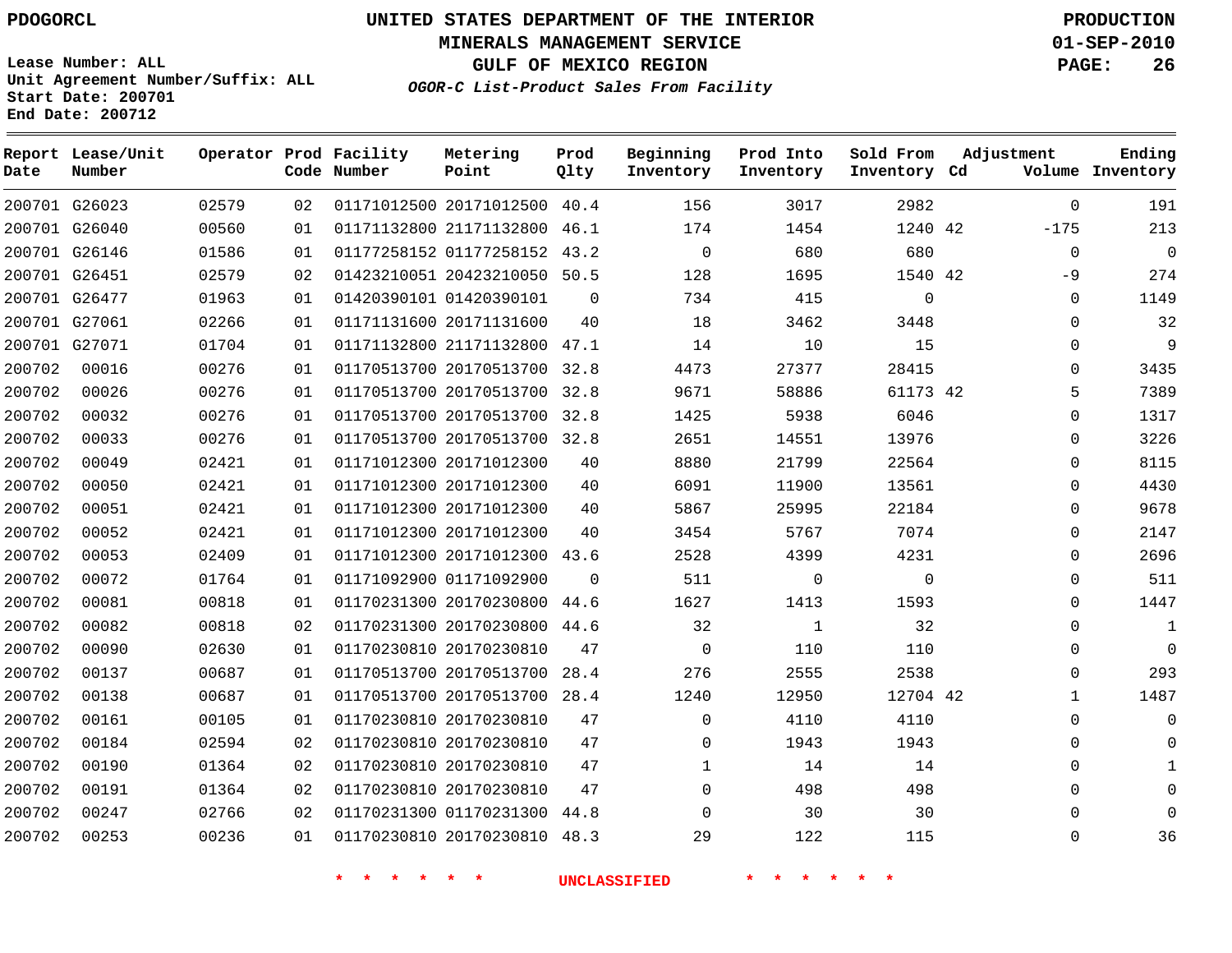**MINERALS MANAGEMENT SERVICE 01-SEP-2010**

**GULF OF MEXICO REGION PAGE: 27**

**Lease Number: ALL Unit Agreement Number/Suffix: ALL Start Date: 200701 End Date: 200712**

**OGOR-C List-Product Sales From Facility**

| Date   | Report Lease/Unit<br>Number |       |    | Operator Prod Facility<br>Code Number | Metering<br>Point            | Prod<br>Qlty | Beginning<br>Inventory | Prod Into<br>Inventory | Sold From<br>Inventory Cd | Adjustment           | Ending<br>Volume Inventory |
|--------|-----------------------------|-------|----|---------------------------------------|------------------------------|--------------|------------------------|------------------------|---------------------------|----------------------|----------------------------|
| 200702 | 00300                       | 01834 | 01 |                                       | 01170230601 20170230600      | $\Omega$     | 70                     | 0                      | $\Omega$                  | $\Omega$             | 70                         |
| 200702 | 00301                       | 01834 | 01 |                                       | 01170230601 20170230600      | $\Omega$     | 1198                   | $\mathbf 0$            | $\Omega$                  | $\Omega$             | 1198                       |
| 200702 | 00310                       | 01138 | 01 |                                       | 01171132800 21171132800      | 45.1         | 300                    | 932                    | 760                       | $\Omega$             | 472                        |
| 200702 | 00317                       | 00560 | 01 |                                       | 01171012310 20171012310      | 49.2         | 19                     | 721                    | 720                       | 0                    | 20                         |
| 200702 | 00353                       | 02266 | 01 |                                       | 01170754800 20170754800      | 30.6         | 1805                   | 5731                   | 4938                      | 0                    | 2598                       |
| 200702 | 00367                       | 00276 | 01 |                                       | 01170513700 20170513700 32.8 |              | 64                     | 604                    | 592                       | $\Omega$             | 76                         |
| 200702 | 00424                       | 00064 | 01 |                                       | 01171012400 20171012400      | 56           | 196                    | 559                    | 609 42                    | $\mathbf{1}$         | 147                        |
| 200702 | 00434                       | 02690 | 01 |                                       | 01177112605 2017711260Y 29.7 |              | 3735                   | 42101                  | 41858                     | $\Omega$             | 3978                       |
| 200702 | 00436                       | 01364 | 02 |                                       | 01171012400 20171012400      | 56           | $\Omega$               | 3                      |                           | 3 42<br>$\mathbf{1}$ | $\mathbf{1}$               |
| 200702 | 00453                       | 02690 | 01 |                                       | 01177112605 2017711260Y 29.7 |              | 450                    | 5785                   | 5688                      | $\Omega$             | 547                        |
| 200702 | 00466                       | 00064 | 01 |                                       | 01171012400 20171012400      | 56           | 307                    | 680                    | 809                       | $\Omega$             | 178                        |
| 200702 | 00478                       | 02409 | 01 |                                       | 01171012300 20171012300      | 50.1         | $\Omega$               | 2843                   | 2843                      | $\Omega$             | $\mathbf{0}$               |
| 200702 | 00479                       | 00236 | 01 |                                       | 01171012300 20171012300      | 40           | 30                     | 73                     | 76                        | $\Omega$             | 27                         |
|        |                             | 00818 | 01 |                                       | 01171012500 20171012500      | 39.7         | 468                    | 7245                   | 7273                      | 0                    | 440                        |
|        |                             |       |    |                                       |                              |              | 498                    | 7318                   | 7349                      | 0                    | 467                        |
| 200702 | 00487                       | 01284 | 01 |                                       | 01171132800 21171132800 45.1 |              | 699                    | 4210                   | 3028 42                   | $\mathbf{1}$         | 1882                       |
| 200702 | 00541                       | 02589 | 01 |                                       | 01170530900 20170530900      | 48.5         | $\Omega$               | 31                     | 31                        | $\Omega$             | $\mathbf 0$                |
| 200702 | 00549                       | 00818 | 01 |                                       | 01171131800 20171131800      | $\mathbf 0$  | 1                      | 0                      | $\Omega$                  | 0                    | $\mathbf{1}$               |
| 200702 | 00559                       | 00687 | 01 |                                       | 01171131600 20171131600      | 45.5         | 124                    | 12064                  | 12068                     | $\Omega$             | 120                        |
| 200702 | 00560                       | 00687 | 01 |                                       | 01171131600 20171131600 45.5 |              | 11                     | 1250                   | 1249                      | 0                    | 12                         |
| 200702 | 00577                       | 01935 | 01 |                                       | 01171012300 20171012300      | 40           | 30918                  | 39746                  | 55867                     | $\Omega$             | 14797                      |
| 200702 | 00590                       | 01284 | 01 |                                       | 01171132800 21171132800      | 45.1         | 738                    | 6491                   | 4458 42                   | $-1$                 | 2770                       |
| 200702 | 00593                       | 01834 | 01 |                                       | 01171012300 20171012300      | 40           | 19268                  | 23949                  | 28543                     | $\Omega$             | 14674                      |
|        |                             | 02589 | 01 |                                       | 01171012300 20171012300      | 40           | 12692                  | 18798                  | 24271                     | 0                    | 7219                       |
|        |                             |       |    |                                       |                              |              | 31960                  | 42747                  | 52814                     | 0                    | 21893                      |
| 200702 | 00599                       | 01764 | 01 |                                       | 01170573602 20170573602 55.2 |              | 760                    | 828                    | 895                       | $\Omega$             | 693                        |
| 200702 | 00605                       | 01764 | 01 |                                       | 01170573602 20170573602 55.2 |              | 100                    | 310                    | 150                       | $\Omega$             | 260                        |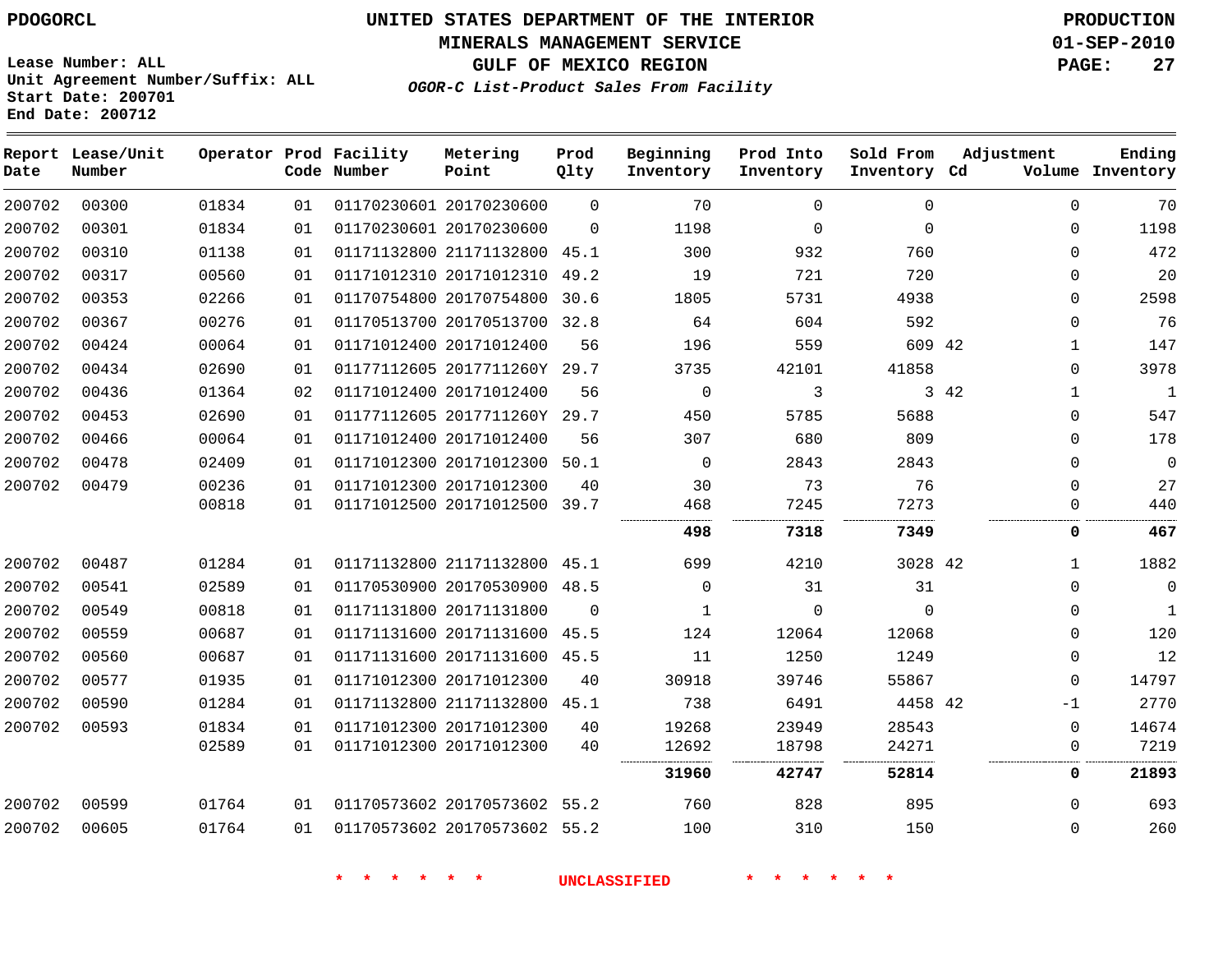#### **MINERALS MANAGEMENT SERVICE 01-SEP-2010**

**GULF OF MEXICO REGION PAGE: 28**

**Lease Number: ALL Unit Agreement Number/Suffix: ALL Start Date: 200701 End Date: 200712**

**OGOR-C List-Product Sales From Facility**

| Date   | Report Lease/Unit<br>Number |       |    | Operator Prod Facility<br>Code Number | Metering<br>Point            | Prod<br>Qlty | Beginning<br>Inventory | Prod Into<br>Inventory | Sold From<br>Inventory Cd | Adjustment   | Ending<br>Volume Inventory |
|--------|-----------------------------|-------|----|---------------------------------------|------------------------------|--------------|------------------------|------------------------|---------------------------|--------------|----------------------------|
| 200702 | 00680                       | 01482 | 01 |                                       | 01170230700 20170230700      | 40           | 849                    | 1380                   | 1639                      | $\mathbf 0$  | 590                        |
| 200702 | 00691                       | 01364 | 02 |                                       | 01170754200 20170754200 37.5 |              | 773                    | 2369                   | 2400                      | $\mathbf 0$  | 742                        |
| 200702 | 00693                       | 02266 | 01 |                                       | 01170754800 20170754800      | 30.6         | 748                    | 2358                   | 2037                      | $\mathbf 0$  | 1069                       |
| 200702 | 00694                       | 02266 | 01 |                                       | 01170754800 20170754800      | 30.6         | 1941                   | 6409                   | 5445                      | $\mathbf 0$  | 2905                       |
| 200702 | 00697                       | 02266 | 01 |                                       | 01170754800 20170754800      | 30.6         | 2034                   | 6401                   | 5534                      | $\mathbf{0}$ | 2901                       |
| 200702 | 00758                       | 02421 | 01 |                                       | 01170230810 20170230810      | 48.4         | 1241                   | 4997                   | 4772                      | $\Omega$     | 1466                       |
| 200702 | 00759                       | 02589 | 01 |                                       | 01170230811 20170230811 46.8 |              | $\Omega$               | 4788                   | 4788                      | $\Omega$     | $\mathbf 0$                |
|        |                             | 02859 | 01 |                                       | 01170231100 20170230810      | 47           | 0                      | 21                     | 21                        | 0            | $\mathbf 0$                |
|        |                             |       |    |                                       |                              |              | 0                      | 4809                   | 4809                      | 0            | 0                          |
| 200702 | 00763                       | 02859 | 01 |                                       | 01170231100 20170230810 46.9 |              | $\Omega$               | 196                    | 196                       | 0            | $\Omega$                   |
| 200702 | 00767                       | 00105 | 01 |                                       | 01170230810 20170230810      | 47           | $\Omega$               | 897                    | 897                       | $\mathbf 0$  | $\Omega$                   |
| 200702 | 00768                       | 00105 | 01 |                                       | 01170230810 20170230810      | 47           | $\Omega$               | 27                     | 27                        | $\mathbf 0$  | $\Omega$                   |
| 200702 | 00775                       | 01834 | 01 |                                       | 01171131600 20171131600      | 45.5         | 9                      | 2344                   | 2330                      | 0            | 23                         |
| 200702 | 00778                       | 01482 | 01 |                                       | 01171132000 20171132000      | 49.4         | 181                    | 15                     | 158                       | $\mathbf 0$  | 38                         |
| 200702 | 00786                       | 02409 | 01 |                                       | 01177078131 20171092650      | 55.5         | $\mathbf 0$            | 89                     | 89                        | $\mathbf 0$  | $\overline{0}$             |
| 200702 | 00787                       | 01364 | 01 |                                       | 01171092651 20171092650 48.2 |              | 239                    | 3247                   | 3254 42                   | 2            | 234                        |
| 200702 | 00796                       | 02628 | 02 |                                       | 01171092651 20171092650 48.2 |              | 365                    | 2561                   | 2742                      | $\mathbf 0$  | 184                        |
| 200702 | 00797                       | 02421 | 01 |                                       | 01171012300 20171012300      | 40           | 2670                   | 3212                   | 4687                      | $\mathbf 0$  | 1195                       |
| 200702 | 00818                       | 02636 | 01 |                                       | 01171132800 21171132800      | 45.1         | 343                    | 2908                   | 2005                      | $\mathbf 0$  | 1246                       |
| 200702 | 00819                       | 00078 | 01 |                                       | 01171132800 21171132800      | 45.1         | 13                     | 112                    | 77                        | $\mathbf 0$  | 48                         |
| 200702 | 00827                       | 00003 | 01 |                                       | 0117711260G 2017711260G      | 33           | 722                    | 10755                  | 10908 42                  | $-1$         | 568                        |
| 200702 | 00828                       | 02859 | 01 |                                       | 0117711260T 2017711260T      | 34.6         | 123                    | 15145                  | 15131                     | 0            | 137                        |
|        | 200702 754303001A           | 00059 | 01 |                                       | 01170230811 20170230811 47.6 |              | 416                    | 11718                  | 11491                     | $\mathbf 0$  | 643                        |
|        | 200702 754304003A           | 00078 | 01 |                                       | 01170230400 20170230400      | 52.3         | $\mathbf 0$            | 49                     | 42 42                     | $\mathbf{1}$ | 8                          |
|        | 200702 754305004A           | 01704 | 01 |                                       | 01171132000 20171132000      | 40           | 1476                   | 3561                   | 3904                      | $\mathbf 0$  | 1133                       |
|        | 200702 7543880060           | 00105 | 01 |                                       | 01170230450 20170230450      | 51.6         | 9                      | 150                    | 143                       | $\mathbf 0$  | 16                         |
|        | 200702 7543890080           | 00276 | 01 |                                       | 01170513700 20170513700      | 32.8         | 4771                   | 7594                   | 8149 42                   | $-1$         | 4215                       |
|        | 200702 7543890180           | 01764 | 01 |                                       | 01423210051 20423210050      | 50.5         | 34                     | 90                     | 102                       | $\mathbf 0$  | 22                         |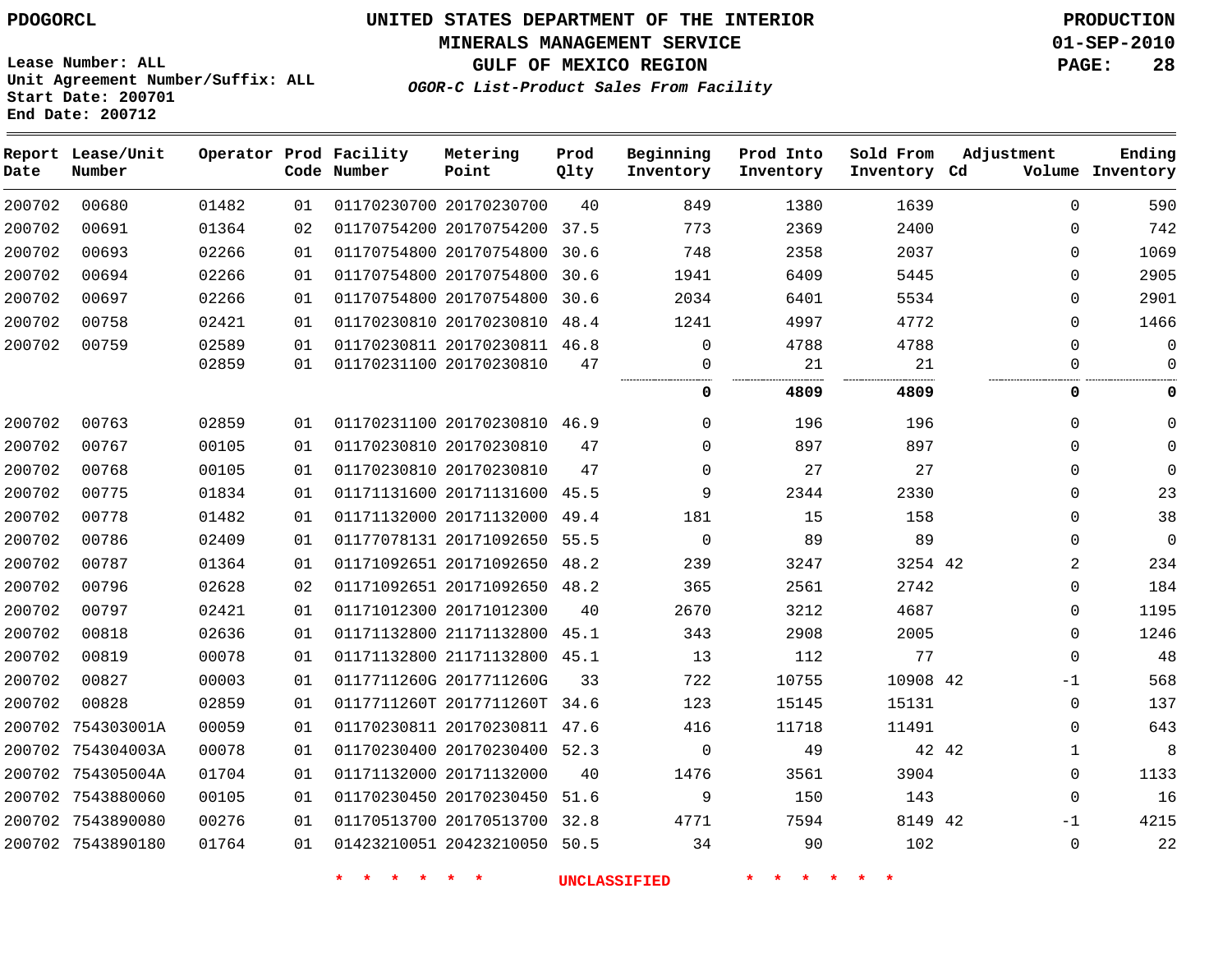**MINERALS MANAGEMENT SERVICE 01-SEP-2010**

**GULF OF MEXICO REGION PAGE: 29**

**Lease Number: ALL Unit Agreement Number/Suffix: ALL Start Date: 200701 End Date: 200712**

**OGOR-C List-Product Sales From Facility**

| Ending<br>Volume Inventory | Adjustment   | Sold From<br>Inventory Cd | Prod Into<br>Inventory | Beginning<br>Inventory | Prod<br>Qlty | Metering<br>Point            | Operator Prod Facility<br>Code Number |    |       | Report Lease/Unit<br>Number | Date |
|----------------------------|--------------|---------------------------|------------------------|------------------------|--------------|------------------------------|---------------------------------------|----|-------|-----------------------------|------|
| $\Omega$                   | $\Omega$     | 33                        | 33                     | $\Omega$               |              | 01608158271 01608158271 22.5 |                                       | 01 | 00105 | 200702 7543890220           |      |
| 5                          | $\Omega$     | $\Omega$                  | $\Omega$               | 5                      | $\Omega$     |                              | 01423550090 20423550090               | 02 | 00818 | 200702 7543900070           |      |
| $\mathbf 0$                | $\Omega$     | 78                        | 78                     | $\Omega$               |              | 01177245111 01177245111 37.3 |                                       | 01 | 02421 | 200702 7543900080           |      |
| 29                         | $\Omega$     | 195                       | 129                    | 95                     |              | 01423210051 20423210050 50.5 |                                       | 01 | 02628 | 200702 7543920040           |      |
| 1561                       | $\Omega$     | 5491                      | 5320                   | 1732                   |              | 01170230810 20170230810 48.4 |                                       | 02 | 00362 | 200702 7543930100           |      |
| 851                        | 0            | 912                       | 830                    | 933                    |              | 01170230800 20170230800 44.6 |                                       | 02 |       |                             |      |
| 2412                       | 0            | 6403                      | 6150                   | 2665                   |              |                              |                                       |    |       |                             |      |
| 306                        | $\Omega$     | 11077                     | 11088                  | 295                    |              | 01171012310 20171012310 50.3 |                                       | 01 | 00105 | 200702 7543930200           |      |
| $\Omega$                   | $\Omega$     | 2203                      | 2203                   | $\Omega$               |              | 0117709260L 2017709260L 43.3 |                                       | 01 | 01284 |                             |      |
| 306                        | 0            | 13280                     | 13291                  | 295                    |              |                              |                                       |    |       |                             |      |
| 91                         | $\Omega$     | $\Omega$                  | $\Omega$               | 91                     | $\Omega$     |                              | 01608165300 01608165300               | 01 | 01764 | 200702 7543930210           |      |
| 652                        | $\Omega$     | 1048                      | 1460                   | 240                    |              | 01171132800 21171132800 45.1 |                                       | 01 | 00222 | 200702 7543940080           |      |
| 409                        | $-79$        | 3283 42                   | 2769                   | 1002                   |              | 01170753510 20170753510 44.6 |                                       | 01 | 00730 | 200702 754395009A           |      |
| 2950                       | $\mathbf 0$  | $\Omega$                  | 427                    | 2523                   | $\Omega$     |                              | 01420390101 01420390101               | 01 | 00105 | 200702 754395019A           |      |
| 97                         | $\mathbf 0$  | 14694                     | 14683                  | 108                    |              | 01608103650 20608103650 35.1 |                                       | 01 | 02859 | 200702 754396015A           |      |
| 3187                       | $-1$         | 150 42                    | $\overline{0}$         | 3338                   | 53           |                              | 01420570060 20420570060               | 01 | 00105 | 200702 754398002A           |      |
| 5                          | $\Omega$     | 96                        | 99                     | 2                      |              | 01170230811 20170230811 47.6 |                                       | 02 | 02859 | 200702 754398017A           |      |
| 353                        | $\Omega$     | 3673                      | 2394                   | 1632                   |              | 01170753510 20170753510 44.6 |                                       | 01 | 02451 | 200702 8910020210           |      |
| 8952                       | 0            | 104497                    | 97362                  | 16087                  |              | 01170513800 20170513800 33.4 |                                       | 01 |       |                             |      |
| 9305                       | 0            | 108170                    | 99756                  | 17719                  |              |                              |                                       |    |       |                             |      |
| 4260                       | $\Omega$     | 44356                     | 46335                  | 2281                   |              | 01170513800 20170513800 33.4 |                                       | 01 | 02451 | 200702 8910024540           |      |
| 57                         | $\mathbf{1}$ | 113 42                    | 125                    | 44                     | 45.1         |                              | 01171132800 21171132800               | 01 | 02268 | 200702 8910029310           |      |
| 16776                      | $\mathbf{0}$ | 76831                     | 75663                  | 17944                  |              | 01170513700 20170513700 32.8 |                                       | 01 | 00276 | 200702 8910029320           |      |
| 25718                      | $-1$         | 83938 42                  | 85458                  | 24199                  | 32.8         |                              | 01170513700 20170513700               | 01 | 00276 | 200702 8910034440           |      |
| 1878                       | $\mathbf 0$  | 16522                     | 17348                  | 1052                   | 51.7         | 01170230450 20170230450      |                                       | 02 | 02466 | 200702 8910063810           |      |
| 3                          | $\mathbf{0}$ | 23                        | 25                     | 1                      |              | 01170230450 20170230450 51.1 |                                       | 02 | 02475 |                             |      |
| 1881                       | $\mathbf{0}$ | 16545                     | 17373                  | 1053                   |              |                              |                                       |    |       |                             |      |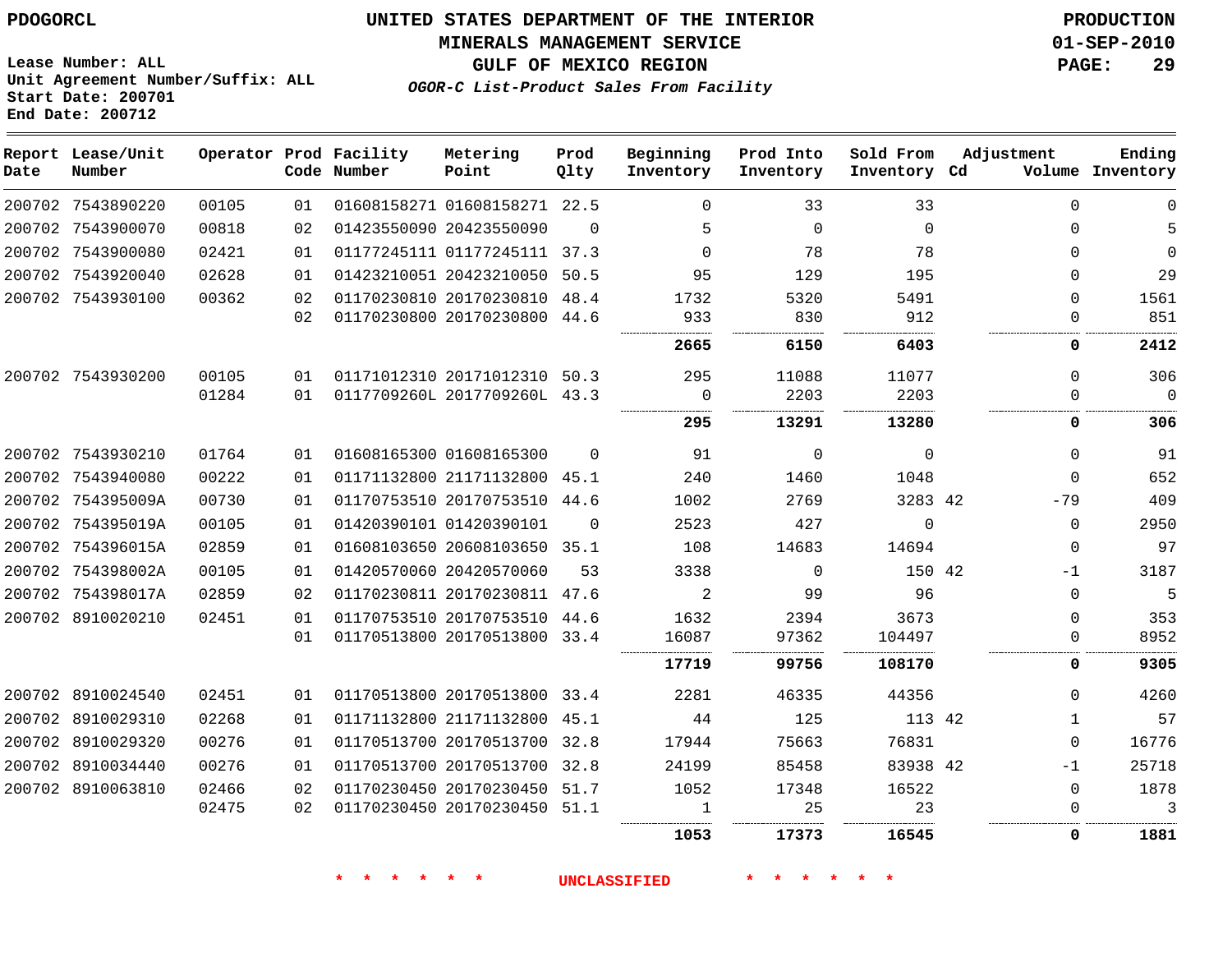**MINERALS MANAGEMENT SERVICE 01-SEP-2010**

**Lease Number: ALL Unit Agreement Number/Suffix: ALL Start Date: 200701 End Date: 200712**

**OGOR-C List-Product Sales From Facility**

**GULF OF MEXICO REGION PAGE: 30**

| Date | Report Lease/Unit<br>Number |       |    | Operator Prod Facility<br>Code Number | Metering<br>Point            | Prod<br>Qlty | Beginning<br>Inventory | Prod Into<br>Inventory | Sold From<br>Inventory Cd | Adjustment   | Ending<br>Volume Inventory |
|------|-----------------------------|-------|----|---------------------------------------|------------------------------|--------------|------------------------|------------------------|---------------------------|--------------|----------------------------|
|      | 200702 8910066690           | 00078 | 01 |                                       | 01170573602 20170573602 34.9 |              | 18109                  | 23711                  | 21995                     | $\Omega$     | 19825                      |
|      | 200702 8910086540           | 01284 | 01 |                                       | 01177092604 20177092604 44.4 |              | $\Omega$               | 3076                   | 3076                      | $\Omega$     | $\Omega$                   |
|      |                             |       | 01 |                                       | 01171012400 20171012400      | 56           | 6136<br>               | 24994<br><br>          | 24572<br>                 | $\Omega$     | 6558                       |
|      |                             |       |    |                                       |                              |              | 6136                   | 28070                  | 27648                     | 0            | 6558                       |
|      | 200702 8910086610           | 02266 | 01 |                                       | 01170754800 20170754800 30.6 |              | 221                    | 704                    | 606                       | $\Omega$     | 319                        |
|      | 200702 8910086660           | 00056 | 02 |                                       | 01421670201 20421670200      | 56           | 723                    | 345                    | 715                       | $\Omega$     | 353                        |
|      | 200702 8910087640           | 00818 | 02 |                                       | 01171092800 21171132800 45.1 |              | 10                     | 54                     | 40                        | $\Omega$     | 24                         |
|      | 200702 8910087670           | 01364 | 02 |                                       | 01170754200 20170754200      | 37.5         | 142                    | 523                    | 501                       | $\mathbf{0}$ | 164                        |
|      | 200702 8910087840           | 00282 | 02 |                                       | 01177122606 20177122606 42.7 |              | 531                    | 3922                   | 3921                      | 0            | 532                        |
|      | 200702 8910088130           | 00078 | 01 |                                       | 01171132800 21171132800 45.1 |              | 25                     | 92                     | 77                        | $\Omega$     | 40                         |
|      | 200702 8910088160           | 02233 | 01 |                                       | 01171132800 21171132800      | 45           | 616                    | 4560                   | 3220                      | 0            | 1956                       |
|      | 200702 8910089160           | 00276 | 01 |                                       | 01170513700 20170513700      | 32.8         | 2398                   | 4867                   | 4640                      | $\Omega$     | 2625                       |
|      | 200702 891008927AE          | 00078 | 01 |                                       | 01170230400 20170230400      | 52.3         | 61                     | 879                    | 576 09                    | $-227$       | 137                        |
|      | 200702 891008927K           | 00078 | 01 |                                       | 01170230400 20170230400 52.3 |              | 77                     | 861                    | 803 42                    | $-1$         | 134                        |
|      | 200702 891008927X           | 00078 | 01 |                                       | 01170230400 20170230400      | 52.4         | 52                     | 309                    | 313                       | 0            | 48                         |
|      | 200702 8910089460           | 01834 | 01 |                                       | 01171012500 20171012500      | 39.7         | $\Omega$               | 19                     | 18                        | $\mathbf{0}$ | $\mathbf{1}$               |
|      | 200702 891008946C           | 01834 | 01 |                                       | 01171012500 20171012500 39.7 |              | 34                     | 651                    | 645                       | $\mathbf{0}$ | 40                         |
|      | 200702 8910116580           | 00276 | 01 |                                       | 01170513700 20170513700 32.8 |              | 4232                   | 8722                   | 8250 42                   | $\mathbf{1}$ | 4705                       |
|      | 200702 8910116740           | 00276 | 01 |                                       | 01170513700 20170513700      | 32.8         | 88                     | 178                    | 171 42                    | $\mathbf{1}$ | 96                         |
|      | 200702 8910116770           | 00276 | 01 |                                       | 01170513700 20170513700 32.8 |              | 1607                   | 2719                   | 2860 42                   | 1            | 1467                       |
|      | 200702 8910116790           | 00276 | 01 |                                       | 01170513700 20170513700      | 32.8         | 6589                   | 13274                  | 12704 42                  | 1            | 7160                       |
|      | 200702 8910116800           | 00276 | 01 |                                       | 01170513700 20170513700 32.8 |              | 15017                  | 30660                  | 29140                     | 0            | 16537                      |
|      | 200702 891011687A           | 02266 | 01 |                                       | 01170754800 20170754800 30.6 |              | 206                    | 685                    | 581                       | 0            | 310                        |
|      | 200702 891011687B           | 02266 | 01 |                                       | 01170754800 20170754800      | 30.6         | 65                     | 227                    | 189                       | $\mathbf{0}$ | 103                        |
|      | 200702 891011687C           | 02266 | 01 |                                       | 01170754800 20170754800      | 30.6         | 238                    | 752                    | 649                       | $\mathbf{0}$ | 341                        |
|      | 200702 891011687D           | 02266 | 01 |                                       | 01170754800 20170754800      | 30.6         | 415                    | 1440                   | 1202                      | $\Omega$     | 653                        |
|      | 200702 8910117330           | 02266 | 01 |                                       | 01170754800 20170754800 30.6 |              | 3                      | 6                      | 6                         | $\Omega$     | 3                          |
|      | 200702 8910123210           | 00687 | 01 |                                       | 0117709260A 2017709260A      | 34           | 48                     | 1203                   | 1215                      | $\Omega$     | 36                         |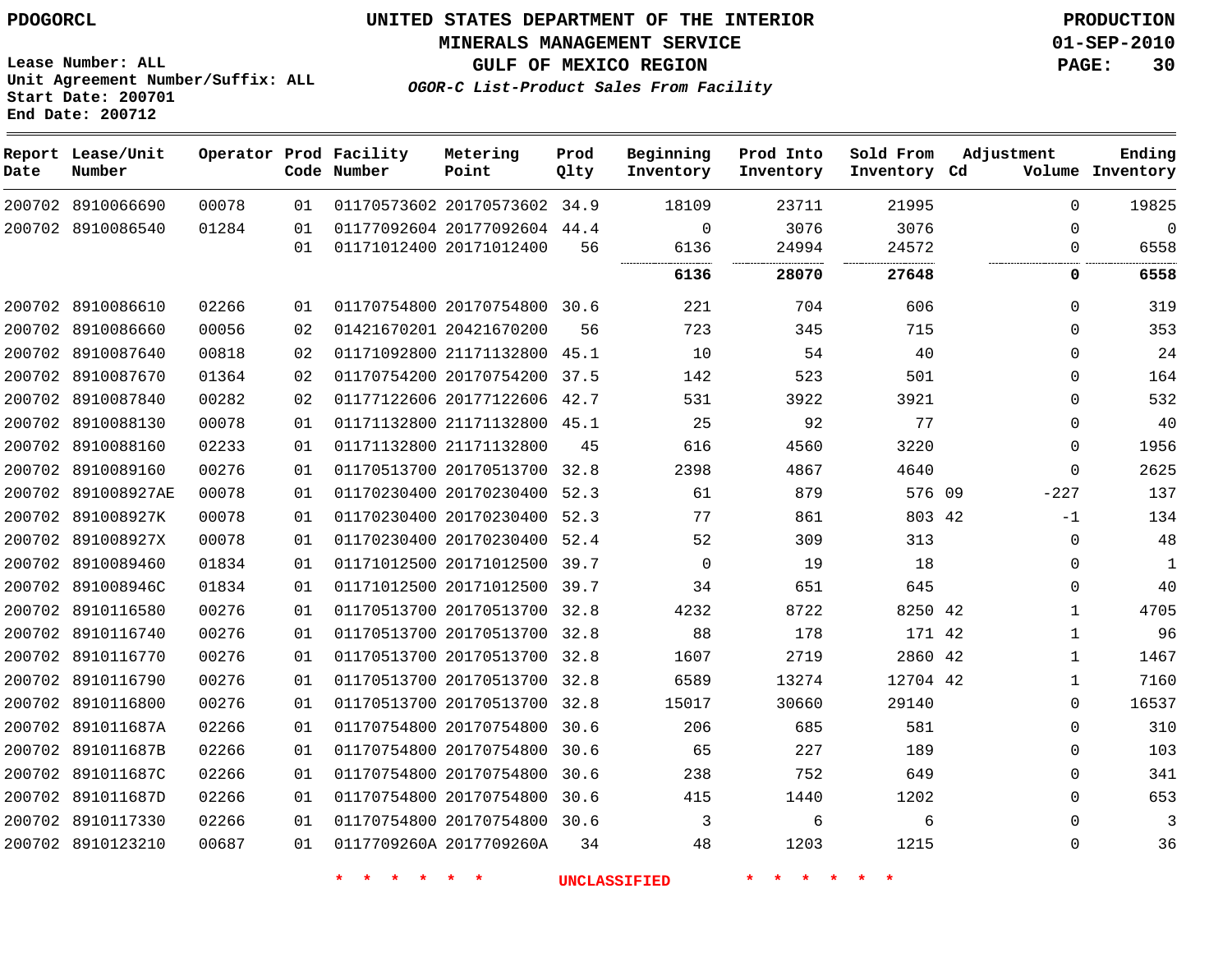# **UNITED STATES DEPARTMENT OF THE INTERIOR PDOGORCL PRODUCTION**

**MINERALS MANAGEMENT SERVICE 01-SEP-2010**

**GULF OF MEXICO REGION PAGE: 31**

**Unit Agreement Number/Suffix: ALL Start Date: 200701 End Date: 200712**

**OGOR-C List-Product Sales From Facility**

| Date | Report Lease/Unit<br>Number |       |    | Operator Prod Facility<br>Code Number | Metering<br>Point            | Prod<br>Qlty | Beginning<br>Inventory | Prod Into<br>Inventory | Sold From<br>Inventory Cd | Adjustment    | Ending<br>Volume Inventory |
|------|-----------------------------|-------|----|---------------------------------------|------------------------------|--------------|------------------------|------------------------|---------------------------|---------------|----------------------------|
|      | 200702 8910123250           | 00687 | 01 |                                       | 0117709260A 2017709260A      | 34           | 51                     | 2585                   | 2558 42                   | $-1$          | 77                         |
|      | 200702 8910123270           | 01482 | 01 |                                       | 01177215100 20177215102 30.2 |              | 32                     | 2091                   | 2098                      | $\Omega$      | 25                         |
|      | 200702 8910123320           | 01482 | 01 |                                       | 01177215100 20177215102 30.2 |              | 128                    | 10011                  | 10017                     | $\Omega$      | 122                        |
|      | 200702 8910123330           | 01482 | 01 |                                       | 01177215100 20177215102 30.2 |              | 157                    | 9834                   | 9871                      | $\mathbf 0$   | 120                        |
|      | 200702 8910123350           | 02608 | 01 |                                       | 01171012500 20171012500 39.7 |              | 26                     | 474                    | 470 42                    | $-1$          | 29                         |
|      | 200702 8910123390           | 00818 | 01 |                                       | 01171131800 20171131800      | $\Omega$     | 1934                   | 677                    | $\Omega$                  | $\Omega$      | 2611                       |
|      | 200702 8910161520           | 01482 | 01 |                                       | 01170230811 20170230811      | $\Omega$     | 4                      | $\mathbf 0$            |                           | 0.42<br>$-4$  | $\Omega$                   |
|      | 200702 8910169300           | 00491 | 01 |                                       | 01170230810 20170230810      | 48.3         | 56                     | 315                    | 279                       | $\Omega$      | 92                         |
|      | 200702 8910202350           | 00276 | 01 |                                       | 01170513700 20170513700      | 32.8         | 28021                  | 57557                  | 56773                     | 0             | 28805                      |
|      | 200702 8910202430           | 00276 | 01 |                                       | 01170513700 20170513700 32.8 |              | 525                    | 143                    | 142                       | $\mathbf 0$   | 526                        |
|      | 200702 8910202470           | 02266 | 01 |                                       | 01170754800 20170754800      | 30.6         | 93                     | 321                    | 268                       | $\mathbf 0$   | 146                        |
|      | 200702 8910202480           | 02266 | 01 |                                       | 01170754800 20170754800      | 30.6         | 32                     | 98                     | 85                        | $\Omega$      | 45                         |
|      | 200702 8910202520           | 01482 | 01 |                                       | 01171132800 21171132800      | 45.1         | 3                      | 23                     | 15 42                     | $-1$          | 10                         |
|      | 200702 8910202550           | 00105 | 01 |                                       | 01170230810 20170230810      | 48.3         | 58                     | 306                    | 274                       | 0             | 90                         |
|      | 200702 8910202560           | 00276 | 01 |                                       | 01170513700 20170513700 32.8 |              | 4874                   | 16367                  | 16337 42                  | $\mathbf{1}$  | 4905                       |
|      | 200702 G00932               | 01376 | 01 |                                       | 01170231100 20170230810      | 47           | $\mathbf 0$            | 306                    | 306                       | $\mathbf 0$   | $\mathbf 0$                |
|      | 200702 G00935               | 02852 | 02 |                                       | 01171131600 20171131600 45.5 |              | 145                    | 15820                  | 15805                     | $\Omega$      | 160                        |
|      | 200702 G00971               | 00105 | 01 |                                       | 01171132000 20171132000      | 47.7         | 34                     | 58                     | 74                        | $\Omega$      | 18                         |
|      | 200702 G00972               | 00105 | 01 |                                       | 01171132000 20171132000 47.7 |              | 2                      | 2                      |                           | $-2$<br>2 4 2 | $\Omega$                   |
|      | 200702 G00979               | 00078 | 01 |                                       | 01171132800 21171132800      | 45.1         | 22                     | 180                    | 123                       | $\mathbf 0$   | 79                         |
|      | 200702 G00985               | 00687 | 01 |                                       | 0117709260A 2017709260A      | 34           | 278                    | 8785                   | 8800                      | $\Omega$      | 263                        |
|      | 200702 G00987               | 00105 | 01 |                                       | 01171132800 21171132800 45.1 |              | 1                      | 2                      | 2                         | $\mathbf 0$   | 1                          |
|      | 200702 G00989               | 00003 | 01 |                                       | 01171012400 20171012400      | $\Omega$     | 1022                   | $\Omega$               | $\Omega$                  | $\Omega$      | 1022                       |
|      | 200702 G01025               | 02859 | 01 |                                       | 01177122600 20177122600      | 0            | 200                    | $\mathbf 0$            | $\Omega$                  | $\mathbf 0$   | 200                        |
|      | 200702 G01027               | 00282 | 01 |                                       | 01177122606 20177122606 42.7 |              | 521                    | 6773                   | 6878                      | $\Omega$      | 416                        |
|      | 200702 G01072               | 00105 | 01 |                                       | 01170513800 20170513800      | 33.4         | 34                     | 742                    | 708                       | $\mathbf 0$   | 68                         |
|      | 200702 G01082               | 00276 | 01 |                                       | 01170513700 20170513700 32.8 |              | 22                     | 49                     | 45                        | $\Omega$      | 26                         |
|      | 200702 G01083               | 00276 | 01 |                                       | 01170513700 20170513700 32.8 |              | 2921                   | 3508                   | 4537                      | $\Omega$      | 1892                       |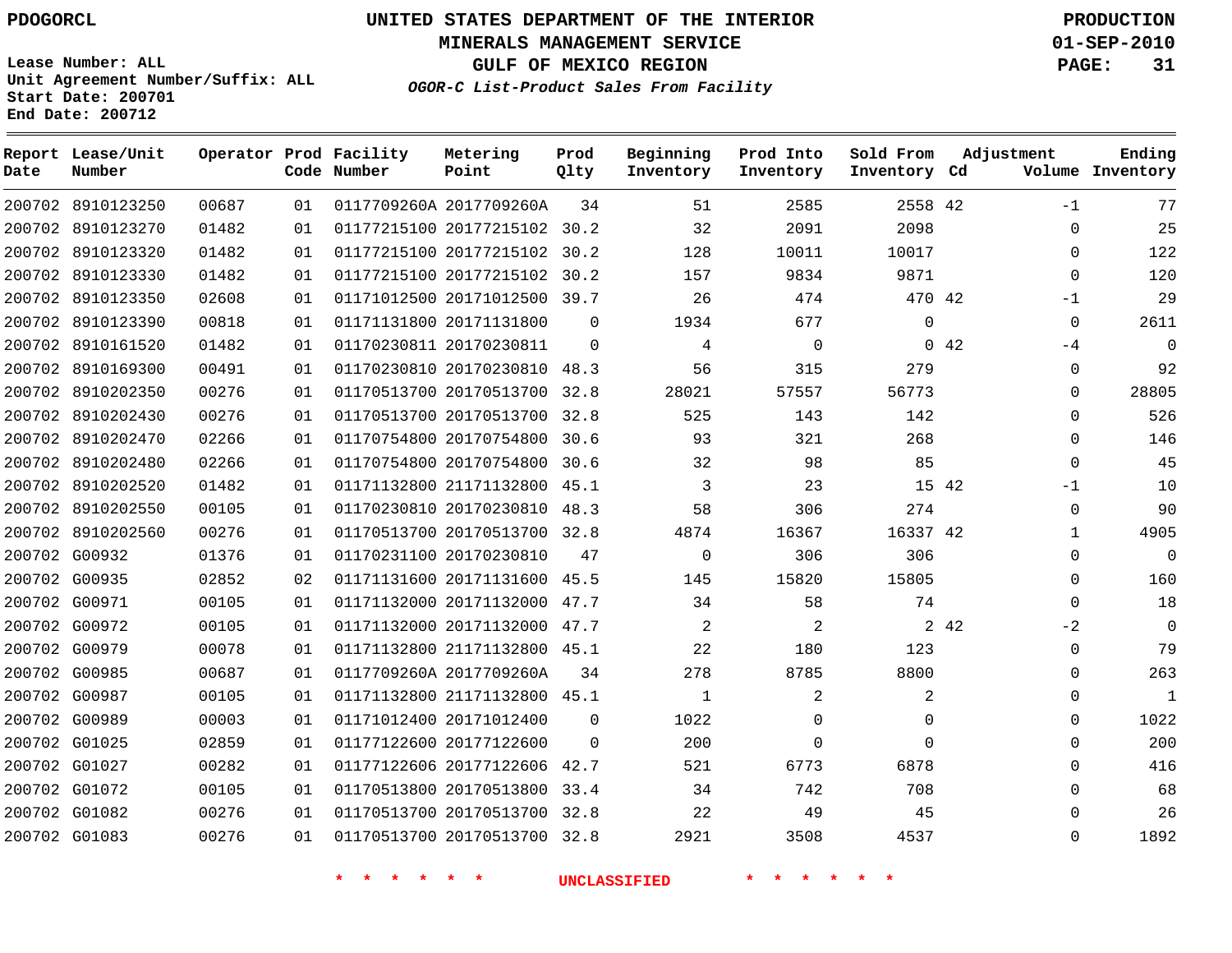**Start Date: 200701 End Date: 200712**

**Unit Agreement Number/Suffix: ALL**

# **UNITED STATES DEPARTMENT OF THE INTERIOR PDOGORCL PRODUCTION**

**MINERALS MANAGEMENT SERVICE 01-SEP-2010**

**GULF OF MEXICO REGION PAGE: 32**

**OGOR-C List-Product Sales From Facility**

| Date | Report Lease/Unit<br>Number |       |    | Operator Prod Facility<br>Code Number | Metering<br>Point            | Prod<br>Qlty | Beginning<br>Inventory | Prod Into<br>Inventory | Sold From<br>Inventory Cd | Adjustment |              | Ending<br>Volume Inventory |
|------|-----------------------------|-------|----|---------------------------------------|------------------------------|--------------|------------------------|------------------------|---------------------------|------------|--------------|----------------------------|
|      | 200702 G01090               | 00276 | 01 |                                       | 01170513700 20170513700 32.8 |              | 14306                  | 25627                  | 26110                     |            | $\Omega$     | 13823                      |
|      | 200702 G01091               | 00276 | 01 |                                       | 01170513700 20170513700      | 32.8         | 2493                   | 4328                   | 4487 42                   |            | 1            | 2335                       |
|      | 200702 G01092               | 00276 | 01 |                                       | 01170513700 20170513700      | 32.8         | 7630                   | 14604                  | 14357                     |            | $\Omega$     | 7877                       |
|      | 200702 G01096               | 00276 | 01 |                                       | 01170513700 20170513700      | 32.8         | 385                    | 506                    | 618                       |            | 0            | 273                        |
|      | 200702 G01127               | 02630 | 01 |                                       | 01171132000 20171132000      | 49.4         | $\Omega$               | 284                    | 284                       |            | $\Omega$     | $\Omega$                   |
|      | 200702 G01152               | 01834 | 01 |                                       | 01171132800 21171132800      | 45.1         | $\Omega$               | 187                    | 111                       |            | 0            | 76                         |
|      | 200702 G01153               | 01834 | 01 |                                       | 01171132800 21171132800      | 45.1         | 153                    | 263                    | 309                       |            | $\Omega$     | 107                        |
|      | 200702 G01172               | 00282 | 01 |                                       | 01177062605 20177062605      | 44.4         | 92                     | 8433                   | 8457                      |            | $\Omega$     | 68                         |
|      | 200702 G01181               | 00818 | 01 |                                       | 01177072200 20177072200      | 44           | 63                     | 12                     | 74                        |            | $\mathbf 0$  | 1                          |
|      | 200702 G01182               | 00818 | 01 |                                       | 01177072200 20177072200      | 44           | 10                     | 644                    | 600                       |            | 0            | 54                         |
|      | 200702 G01194               | 00105 | 01 |                                       | 01177072601 20177072601 39.5 |              | $\Omega$               | 2670                   | 2670                      |            | $\Omega$     | $\mathbf 0$                |
|      | 200702 G01196               | 00078 | 01 |                                       | 01171132800 21171132800 45.1 |              | 40                     | 267                    | 188 42                    |            | $\mathbf{1}$ | 120                        |
|      | 200702 G01216               | 00222 | 01 |                                       | 01177082958 20177082958 34.4 |              | $\mathbf{0}$           | 12360                  | 12360                     |            | $\mathbf{0}$ | $\overline{0}$             |
|      | 200702 G01220               | 00105 | 01 |                                       | 01177092600 20177092600      | 46           | 377                    | 12339                  | 12146                     |            | $\mathbf{0}$ | 570                        |
|      | 200702 G01228               | 00003 | 01 |                                       | 0117711260G 2017711260G      | 33           | 942                    | 20076                  | 19958                     |            | 0            | 1060                       |
|      | 200702 G01230               | 00003 | 01 |                                       | 0117711260G 2017711260G      | 33           | 1527                   | 25397                  | 25582 42                  |            | $-1$         | 1341                       |
|      | 200702 G01248               | 02628 | 01 |                                       | 01171012500 20171012500      | 39.7         | 211                    | 3360                   | 3367                      |            | $\mathbf 0$  | 204                        |
|      | 200702 G01249               | 00491 | 01 |                                       | 01171012500 20171012500 39.7 |              | $\Omega$               | 15                     | 14                        |            | $\Omega$     | 1                          |
|      | 200702 G01261               | 01284 | 01 |                                       | 01171012500 20171012500      | 39.7         | 5                      | 5                      | 6                         |            | $\mathbf 0$  | 4                          |
|      | 200702 G01269               | 01284 | 01 |                                       | 01171012500 20171012500      | 40.4         | 45                     | 824                    | 823                       |            | $\Omega$     | 46                         |
|      | 200702 G01351               | 00078 | 01 |                                       | 01170230400 20170230400      | 52.3         | 77                     | 633                    | 612 42                    |            | 1            | 99                         |
|      | 200702 G01441               | 00818 | 01 |                                       | 01177112701 20177112700      | 52.1         | 222                    | 4669                   | 3867                      |            | $\Omega$     | 1024                       |
|      | 200702 G01447               | 00276 | 01 |                                       | 01170513700 20170513700      | 32.8         | 4610                   | 28358                  | 29411 42                  |            | 1            | 3558                       |
|      | 200702 G01477               | 00236 | 01 |                                       | 01170230810 20170230810      | 47           | $\mathbf 0$            | 928                    | 928                       |            | $\mathbf{0}$ | $\mathbf 0$                |
|      | 200702 G01497               | 02451 | 01 |                                       | 01170513800 20170513800 33.4 |              | 3616                   | 34059                  | 34544                     |            | 0            | 3131                       |
|      | 200702 G01498               | 02451 | 01 |                                       | 01170513800 20170513800      | 33.4         | 265                    | 8899                   | 8346                      |            | $\Omega$     | 818                        |
|      | 200702 G01528               | 02859 | 01 |                                       | 0117711260T 2017711260T 34.6 |              | 70                     | 4735                   | 4762                      |            | $\Omega$     | 43                         |
|      | 200702 G01569               | 02266 | 01 |                                       | 01171012500 20171012500 39.7 |              | 21                     | 403                    | 399                       |            | $\Omega$     | 25                         |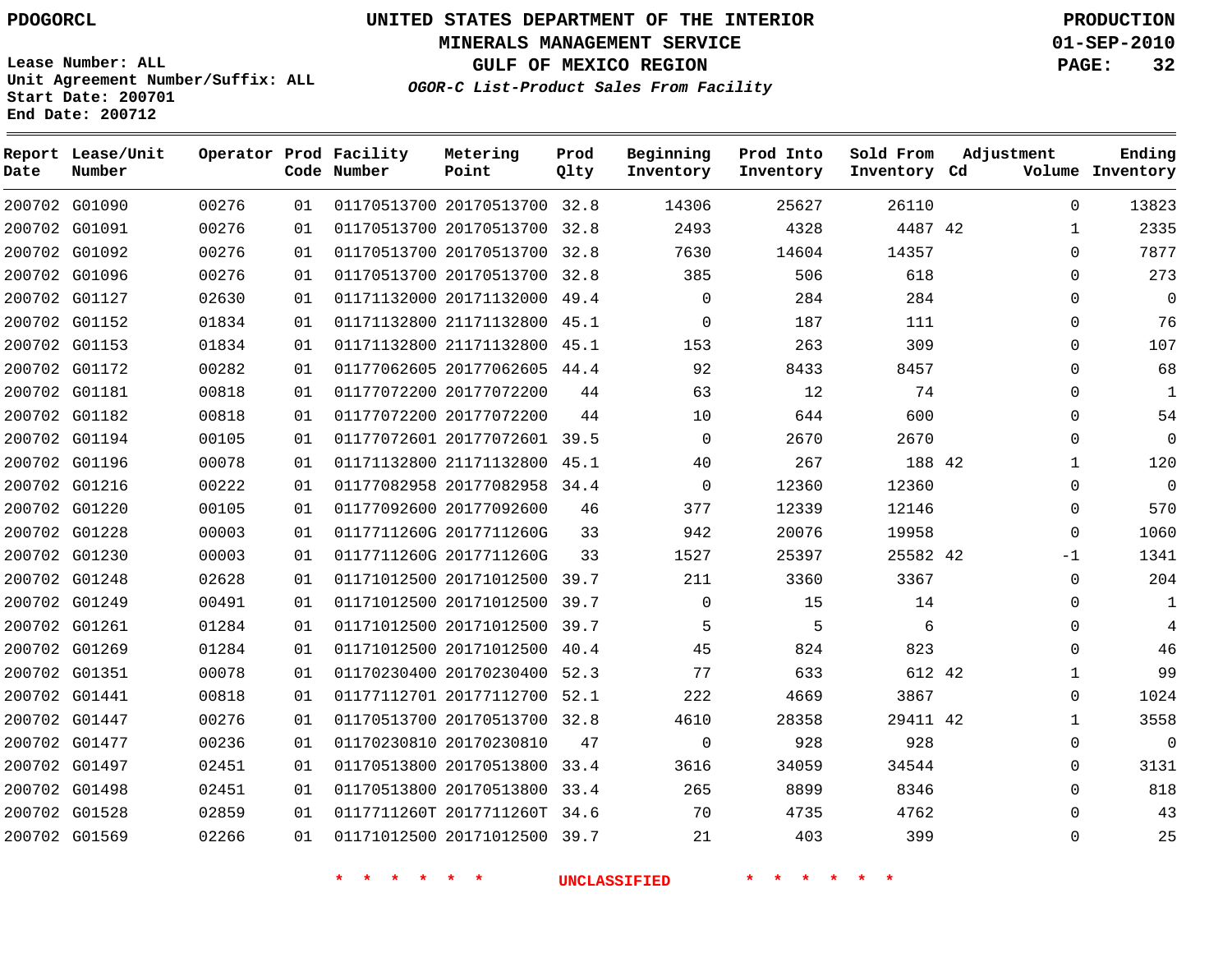**MINERALS MANAGEMENT SERVICE 01-SEP-2010**

**GULF OF MEXICO REGION PAGE: 33**

**Lease Number: ALL Unit Agreement Number/Suffix: ALL Start Date: 200701 End Date: 200712**

**OGOR-C List-Product Sales From Facility**

| Date | Report Lease/Unit<br>Number |       |    | Operator Prod Facility<br>Code Number | Metering<br>Point            | Prod<br>Qlty | Beginning<br>Inventory | Prod Into<br>Inventory | Sold From<br>Inventory Cd | Adjustment   | Ending<br>Volume Inventory |
|------|-----------------------------|-------|----|---------------------------------------|------------------------------|--------------|------------------------|------------------------|---------------------------|--------------|----------------------------|
|      | 200702 G01610               | 01482 | 01 |                                       | 01177215100 20177215102 30.2 |              | 25                     | 3184                   | 3171                      | $\Omega$     | 38                         |
|      | 200702 G01619               | 00276 | 01 |                                       | 01170513700 20170513700 32.8 |              | 22640                  | 54556                  | 47869                     | $\Omega$     | 29327                      |
|      | 200702 G01620               | 00276 | 01 |                                       | 01170513700 20170513700 32.8 |              | 6696                   | 5131                   | 9070                      | $\Omega$     | 2757                       |
|      | 200702 G01676               | 02237 | 01 |                                       | 01170755200 20170755200 37.5 |              | 12907                  | 7605                   | 6785                      | $\mathbf 0$  | 13727                      |
|      | 200702 G01677               | 02237 | 01 |                                       | 01170755200 20170755200 37.5 |              | 12489                  | 3042                   | 5136                      | $\Omega$     | 10395                      |
|      | 200702 G01754               | 00003 | 01 |                                       | 01423210051 20423210050 50.5 |              | 232                    | 508                    | 615                       | $\Omega$     | 125                        |
|      | 200702 G01757               | 00003 | 01 |                                       | 01423210051 20423210050 50.5 |              | 72                     | 139                    | 177                       | $\Omega$     | 34                         |
|      | 200702 G01812               | 02630 | 01 |                                       | 01422450350 20422450350 45.1 |              | 13                     | 132                    | 130                       | 0            | 15                         |
|      | 200702 G01860               | 00105 | 01 |                                       | 01170231110 20170231110 44.5 |              | 3073                   | 2342                   | 3894                      | $\mathbf{0}$ | 1521                       |
|      | 200702 G01865               | 00078 | 01 |                                       | 01171012500 20171012500 39.7 |              | 393                    | 5958                   | 5987 42                   | $-1$         | 363                        |
|      | 200702 G01880               | 00105 | 01 |                                       | 01171132000 20171132000 47.7 |              | 94                     | 165                    | 206                       | $\mathbf{0}$ | 53                         |
|      | 200702 G01898               | 01364 | 01 |                                       | 01171012500 20171012500 39.7 |              | 877                    | 11194                  | 11391                     | 0            | 680                        |
|      | 200702 G01901               | 01482 | 01 |                                       | 01177215100 20177215102 30.2 |              | 10                     | 737                    | 738                       | $\Omega$     | 9                          |
|      | 200702 G01953               | 00105 | 01 |                                       | 01170230811 20170230811 47.5 |              | 23                     | 648                    | 635                       | 0            | 36                         |
|      | 200702 G01966               | 01482 | 01 |                                       | 01177215100 20177215102 30.2 |              | 54                     | 7232                   | 7198                      | $\Omega$     | 88                         |
|      | 200702 G01967               | 01482 | 01 |                                       | 01177215100 20177215102 30.2 |              | 104                    | 8983                   | 8978                      | $\mathbf{0}$ | 109                        |
|      | 200702 G01972               | 02589 | 01 |                                       | 01170231230 01170231230 39.7 |              | $\Omega$               | 122                    | 122                       | $\Omega$     | $\mathbf 0$                |
|      | 200702 G01997               | 01071 | 02 |                                       | 01170230810 20170230810      | 57           | 37                     | 236                    | 236                       | $\Omega$     | 37                         |
|      | 200702 G01998               | 00818 | 01 |                                       | 01170230811 20170230810 48.4 |              | 22                     | 72                     | 73                        | 0            | 21                         |
|      |                             |       | 01 |                                       | 01170230810 20170230811 47.8 |              | 4                      | 57                     | 58                        | $\Omega$     | 3                          |
|      |                             |       |    |                                       |                              |              | 26                     | 129                    | 131                       | 0            | 24                         |
|      | 200702 G02006               | 00491 | 01 |                                       | 01170530900 20170530900 48.3 |              | 30                     | 47                     | 63                        | $\Omega$     | 14                         |
|      | 200702 G02021               | 01482 | 01 |                                       | 01170230811 20170230811 47.6 |              | 31                     | 626                    | 623                       | 0            | 34                         |
|      | 200702 G02024               | 00818 | 01 |                                       | 01170230811 20170230811 47.6 |              | 2                      | 231                    | 220                       | $\mathbf{0}$ | 13                         |
|      | 200702 G02027               | 01364 | 01 |                                       | 01170230811 20170230811 47.6 |              | 1                      | 3                      | 4                         | $\Omega$     | $\mathbf 0$                |
|      | 200702 G02039               | 02589 | 01 |                                       | 01171132800 01171132800      | $\Omega$     | 894                    | 0                      | $\Omega$                  | $\mathbf{0}$ | 894                        |
|      | 200702 G02045               | 00105 | 01 |                                       | 01170530900 20170530900 48.3 |              | 19                     | 41                     | 48                        | $\Omega$     | 12                         |
|      | 200702 G02051               | 01364 | 01 |                                       | 01170530900 20170530900 48.4 |              | 175                    | 345                    | 417                       | $\mathbf 0$  | 103                        |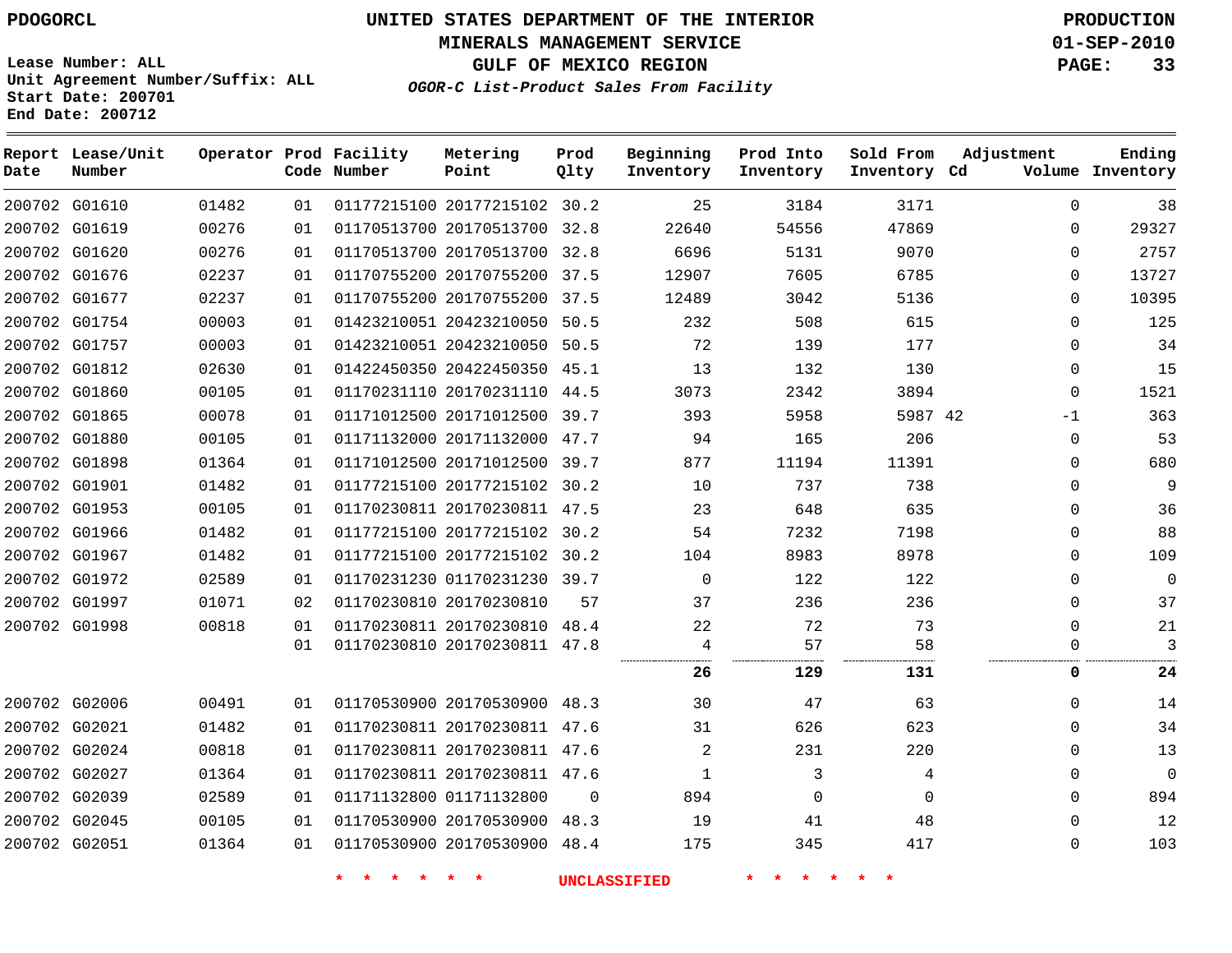**Start Date: 200701 End Date: 200712**

**Unit Agreement Number/Suffix: ALL**

# **UNITED STATES DEPARTMENT OF THE INTERIOR PDOGORCL PRODUCTION**

**MINERALS MANAGEMENT SERVICE 01-SEP-2010**

**GULF OF MEXICO REGION PAGE: 34**

**OGOR-C List-Product Sales From Facility**

| Date   | Report Lease/Unit<br>Number |       |    | Operator Prod Facility<br>Code Number | Metering<br>Point            | Prod<br>Qlty | Beginning<br>Inventory | Prod Into<br>Inventory | Sold From<br>Inventory Cd | Adjustment   | Ending<br>Volume Inventory |
|--------|-----------------------------|-------|----|---------------------------------------|------------------------------|--------------|------------------------|------------------------|---------------------------|--------------|----------------------------|
|        | 200702 G02062               | 00231 | 01 |                                       | 0117704220A 2017704220A 47.8 |              | $\mathbf 0$            | 1881                   | 1881                      | $\mathbf 0$  | $\mathbf 0$                |
|        | 200702 G02082               | 01834 | 01 |                                       | 01171132800 21171132800      | 45.1         | 1529                   | 16946                  | 11331 42                  | $\mathbf{1}$ | 7145                       |
|        | 200702 G02088               | 00687 | 01 |                                       | 01170230811 20170230811      | 47.6         | 26                     | 676                    | 665                       | $\Omega$     | 37                         |
|        | 200702 G02091               | 00687 | 01 |                                       | 01170230811 20170230811 47.6 |              | 10                     | 1683                   | 1600 42                   | $-1$         | 92                         |
| 200702 | G02099                      | 01978 | 02 |                                       | 01171012310 20171012310      | 50.3         | $\mathbf 0$            | 758                    | 737                       | $\Omega$     | 21                         |
| 200702 | G02110                      | 02630 | 01 |                                       | 01171012400 20171012400      | 54.5         | $\mathbf 0$            | 88                     | 88                        | $\Omega$     | $\mathbf 0$                |
|        | 200702 G02127               | 01364 | 02 |                                       | 01170230810 20170230810      | 47           | $\Omega$               | 215                    | 215                       | $\Omega$     | $\Omega$                   |
|        | 200702 G02161               | 00818 | 02 |                                       | 01171012500 20171012500      | 39.7         | 1995                   | 33409                  | 33376                     | $\Omega$     | 2028                       |
|        | 200702 G02163               | 00105 | 01 |                                       | 01171012500 20171012500 39.6 |              | 95                     | 1393                   | 1408                      | 0            | 80                         |
|        | 200702 G02224               | 01482 | 01 |                                       | 01170230811 20170230811      | $\Omega$     | 3                      | $\mathbf 0$            | $\mathsf 0$               | 0            | 3                          |
|        | 200702 G02267               | 00078 | 01 |                                       | 01171132000 20171132000 47.8 |              | $\mathbf 0$            | 15                     | 10                        | $\Omega$     | 5                          |
|        | 200702 G02280               | 01764 | 01 |                                       | 01177082604 20177082604      | 28.5         | 583                    | 51530                  | 51527 42                  | $-1$         | 585                        |
|        | 200702 G02281               | 01764 | 01 |                                       | 01177082604 20177082604 28.5 |              | 128                    | 12450                  | 12436                     | $\mathbf 0$  | 142                        |
|        | 200702 G02300               | 01482 | 01 |                                       | 01171132800 21171132800      | 45.1         | 15                     | 184                    | 122                       | 0            | 77                         |
|        | 200702 G02353               | 01284 | 01 |                                       | 01170230450 20170230450      | 51.7         | 337                    | 5739                   | 5455                      | $\Omega$     | 621                        |
|        | 200702 G02354               | 01284 | 01 |                                       | 01170230450 20170230450      | 51.7         | 22                     | 570                    | 530                       | $\Omega$     | 62                         |
|        | 200702 G02357               | 02200 | 02 |                                       | 01170230450 20170230450      | 51.1         | 61                     | 1104                   | 1045                      | $\Omega$     | 120                        |
|        | 200702 G02391               | 01284 | 01 |                                       | 0142709015A 2042709015A 44.1 |              | $\mathbf 0$            | 2318                   | 2318                      | $\Omega$     | $\overline{0}$             |
|        | 200702 G02404               | 02589 | 01 |                                       | 01170230810 20170230810      | 48.8         | 1109                   | 3182                   | 3182                      | 0            | 1109                       |
|        | 200702 G02414               | 02451 | 01 |                                       | 01170230810 20170230810      | 48.4         | 119                    | 324                    | 348                       | $\Omega$     | 95                         |
|        | 200702 G02423               | 00818 | 01 |                                       | 01170230810 20170230810      | 48.4         | 36                     | 39                     | 64                        | 0            | 11                         |
|        | 200702 G02428               | 00105 | 01 |                                       | 01170230810 20170230810      | 48.4         | 27                     | 89                     | 90                        | $\mathbf 0$  | 26                         |
| 200702 | G02434                      | 02859 | 02 |                                       | 01170230810 20170230810      | 49.2         | 84                     | 396                    | 364                       | $\Omega$     | 116                        |
| 200702 | G02436                      | 02628 | 02 |                                       | 01170230811 20170230811      | 47.6         | 152                    | 4484                   | 4390                      | $\Omega$     | 246                        |
|        | 200702 G02439               | 00231 | 01 |                                       | 01171132000 20171132000      | 47.8         | $\mathbf 0$            | 86                     | 86                        | 0            | $\mathbf 0$                |
|        | 200702 G02551               | 00491 | 01 |                                       | 01170230811 20170230811 47.6 |              | 2                      | 20                     | 21                        | $\Omega$     | 1                          |
|        | 200702 G02560               | 02409 | 01 |                                       | 01171132800 21171132800      | 47.6         | 1                      | 359                    | 340                       | $\Omega$     | 20                         |
|        | 200702 G02596               | 01482 | 01 |                                       | 01171132800 21171132800      | 45.1         | $\overline{2}$         | 4                      | 4                         | $\Omega$     | $\overline{a}$             |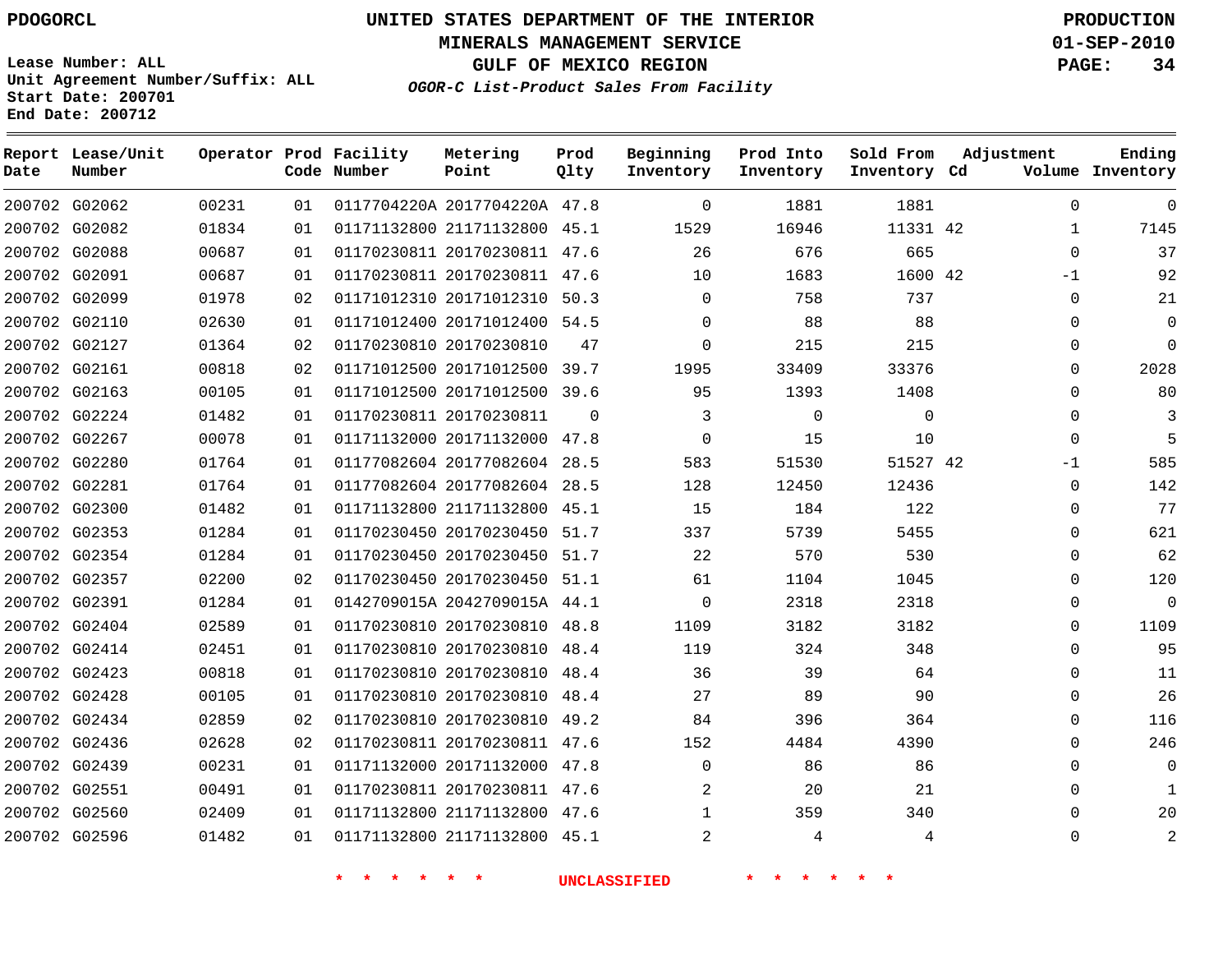**MINERALS MANAGEMENT SERVICE 01-SEP-2010**

**GULF OF MEXICO REGION PAGE: 35**

**Lease Number: ALL Unit Agreement Number/Suffix: ALL Start Date: 200701 End Date: 200712**

**OGOR-C List-Product Sales From Facility**

| Date | Report Lease/Unit<br>Number |       |    | Operator Prod Facility<br>Code Number | Metering<br>Point            | Prod<br>Qlty | Beginning<br>Inventory | Prod Into<br>Inventory | Sold From<br>Inventory Cd | Adjustment | Ending<br>Volume Inventory |
|------|-----------------------------|-------|----|---------------------------------------|------------------------------|--------------|------------------------|------------------------|---------------------------|------------|----------------------------|
|      | 200702 G02628               | 00105 | 01 |                                       | 01171012500 20171012500 39.6 |              | 113                    | 1434                   | 1460                      | $\Omega$   | 87                         |
|      | 200702 G02663               | 02451 | 01 |                                       | 01423210051 20423210050 50.4 |              | 10                     | 29                     | 32                        | $\Omega$   | $\overline{7}$             |
|      | 200702 G02665               | 02451 | 01 |                                       | 01423210051 20423210050      | 50.4         | 596                    | 1571                   | 1780                      | $\Omega$   | 387                        |
|      | 200702 G02689               | 00818 | 01 |                                       | 01170230810 20170230810 48.4 |              | 58                     | 137                    | 155                       | $\Omega$   | 40                         |
|      | 200702 G02716               | 01834 | 01 |                                       | 01170230810 20170230810      | 48.4         | 150                    | 1407                   | 1144                      | $\Omega$   | 413                        |
|      | 200702 G02739               | 02589 | 01 |                                       | 01170230810 20170230810      | 40.1         | $\mathbf 0$            | 163                    | 163                       | $\Omega$   | 0                          |
|      | 200702 G02759               | 01284 | 01 |                                       | 01170230800 20170230810      | 48.4         | 83                     | 302                    | 297                       | 0          | 88                         |
|      | 200702 G02819               | 00105 | 01 |                                       | 01170231110 20170231110 44.5 |              | 13                     | $\mathbf 0$            | 13                        | $\Omega$   | 0                          |
|      | 200702 G02826               | 00105 | 01 |                                       | 01170230810 20170230810      | 47           | $\Omega$               | 684                    | 684                       | $\Omega$   | $\mathbf 0$                |
|      |                             |       | 01 |                                       | 01170231110 20170231110 44.6 |              | 659                    | 750                    | 922                       | 0          | 487                        |
|      |                             |       |    |                                       |                              |              | 659                    | 1434                   | 1606                      | 0          | 487                        |
|      | 200702 G02833               | 01819 | 01 |                                       | 01170530900 20170530900 48.4 |              | $\Omega$               | 12                     | 8                         | $\Omega$   | $\overline{4}$             |
|      | 200702 G02834               | 02375 | 01 |                                       | 01170230810 20170230810 48.4 |              | $\mathbf{1}$           | 55                     | 40                        | $\Omega$   | 16                         |
|      | 200702 G02846               | 01364 | 02 |                                       | 01170530900 20170530900      | 48.4         | 3                      | 4                      | 6                         | 0          | $\mathbf 1$                |
|      | 200702 G02853               | 02589 | 01 |                                       | 01170231230 01170231230 39.7 |              | $\Omega$               | 4149                   | 4149                      | 0          | 0                          |
|      | 200702 G02885               | 01364 | 01 |                                       | 01171132000 20171132000 47.8 |              | 185                    | 305                    | 391                       | $\Omega$   | 99                         |
|      | 200702 G02895               | 02579 | 02 |                                       | 01171092651 20171092650 48.2 |              | 171                    | $\mathbf 0$            | 23                        | $\Omega$   | 148                        |
|      |                             | 02628 | 02 |                                       | 01171092651 20171092650 48.2 |              | 0                      | 1056                   | 1056                      | $\Omega$   | $\Omega$                   |
|      |                             |       |    |                                       |                              |              | 171                    | 1056                   | 1079                      | 0          | 148                        |
|      | 200702 G02898               | 01834 | 01 |                                       | 01171012300 20171012300      | 40           | 630                    | 1263                   | 1423                      | $\Omega$   | 470                        |
|      |                             | 02266 | 01 |                                       | 01171012300 20171012300      | $\Omega$     | 7                      | 18                     | $\Omega$                  | 0          | 25                         |
|      |                             |       |    |                                       |                              |              | 637                    | 1281                   | 1423                      | 0          | 495                        |
|      | 200702 G02899               | 01834 | 01 |                                       | 01171012300 20171012300      | 40           | 1367                   | 4620                   | 4267                      | $\Omega$   | 1720                       |
|      | 200702 G02917               | 02268 | 01 |                                       | 01171092930 20171092930 33.3 |              | $\mathbf 0$            | 257                    | 242                       | $\Omega$   | 15                         |
|      | 200702 G02969               | 00276 | 01 |                                       | 01170513700 20170513700 32.8 |              | 529                    | 470                    | 509 42                    | $-1$       | 489                        |
|      | 200702 G02970               | 00276 | 01 |                                       | 01170513700 20170513700 32.8 |              | 6962                   | 6809                   | 6702 42                   | $-1$       | 7068                       |
|      | 200702 G03061               | 00105 | 01 |                                       | 01423210051 20423210050 50.4 |              | 161                    | 292                    | 381                       | $\Omega$   | 72                         |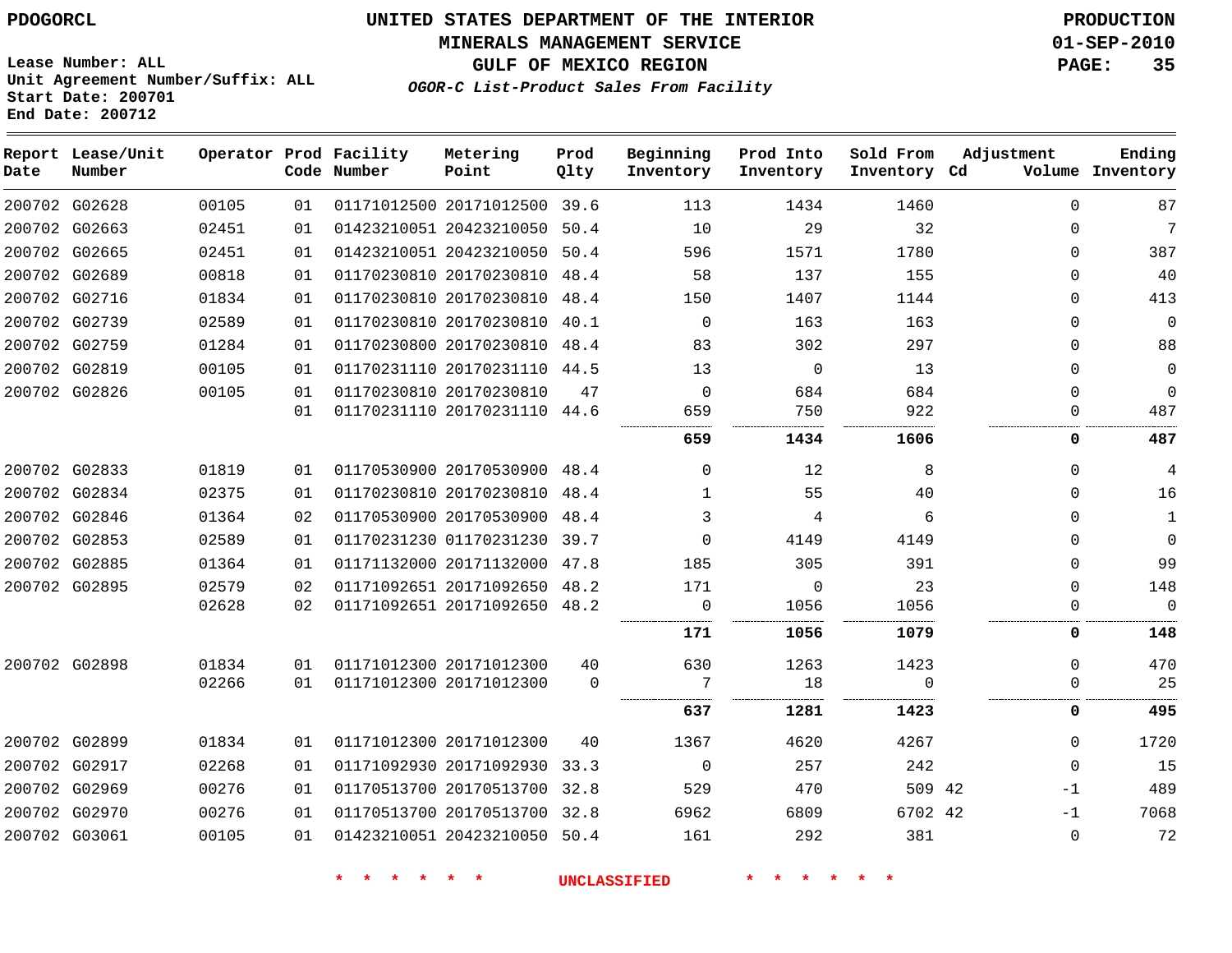**MINERALS MANAGEMENT SERVICE 01-SEP-2010**

**GULF OF MEXICO REGION PAGE: 36**

**Lease Number: ALL Unit Agreement Number/Suffix: ALL Start Date: 200701 End Date: 200712**

**OGOR-C List-Product Sales From Facility**

| Date | Report Lease/Unit<br>Number |       |    | Operator Prod Facility<br>Code Number | Metering<br>Point            | Prod<br>Qlty | Beginning<br>Inventory | Prod Into<br>Inventory | Sold From<br>Inventory Cd | Adjustment    | Ending<br>Volume Inventory |
|------|-----------------------------|-------|----|---------------------------------------|------------------------------|--------------|------------------------|------------------------|---------------------------|---------------|----------------------------|
|      | 200702 G03079               | 02451 | 01 |                                       | 01427038260 01427038260      | $\Omega$     | 2609                   | 345                    | $\Omega$                  | $\Omega$      | 2954                       |
|      | 200702 G03080               | 02451 | 01 |                                       | 01427038260 01427038260      | $\Omega$     | 66                     | $\mathbf 0$            | $\Omega$                  | $\mathbf 0$   | 66                         |
|      | 200702 G03115               | 02200 | 01 |                                       | 01170230450 20170230450 51.7 |              | $\overline{2}$         | 32                     |                           | 30 42<br>$-1$ | 3                          |
|      | 200702 G03124               | 01284 | 01 |                                       | 01171131600 20171131600 45.5 |              | 11                     | 1827                   | 1820                      | $\mathbf 0$   | 18                         |
|      | 200702 G03135               | 01834 | 01 |                                       | 01171132800 21171132800 45.1 |              | 24                     | 153                    | 115                       | $\Omega$      | 62                         |
|      | 200702 G03141               | 01935 | 02 |                                       | 01171012400 20171012400      | 56           | 78                     | 354                    | 339                       | $\Omega$      | 93                         |
|      | 200702 G03145               | 00078 | 01 |                                       | 01171132800 21171132800 45.1 |              | 82                     | 459                    | 335                       | $\mathbf 0$   | 206                        |
|      | 200702 G03152               | 00105 | 01 |                                       | 01177092600 20177092600      | 46           | 198                    | 6884                   | 6764                      | $\mathbf 0$   | 318                        |
|      | 200702 G03169               | 02859 | 01 |                                       | 0117711260T 2017711260T      | 34.6         | 15                     | 2022                   | 2019                      | $\mathbf 0$   | 18                         |
|      | 200702 G03236               | 00003 | 01 |                                       | 01170230450 20170230450 51.7 |              | $\mathbf 0$            | 76                     |                           | 67 42<br>$-1$ | 8                          |
|      | 200702 G03237               | 00276 | 01 |                                       | 01170230450 20170230450 51.7 |              | 200                    | 561                    | 530                       | $\mathbf 0$   | 231                        |
|      | 200702 G03244               | 02871 | 01 |                                       | 01170230810 20170230810 48.4 |              | $\Omega$               | 137                    | 155 47                    | 58            | 40                         |
|      | 200702 G03251               | 00105 | 01 |                                       | 01170231110 20170231110      | 44.5         | 952                    | 525                    | 1136                      | $\mathbf 0$   | 341                        |
|      | 200702 G03256               | 00105 | 01 |                                       | 01170231110 20170231110 44.6 |              | 80                     | $\mathbf 0$            | 80                        | $\mathbf 0$   | $\mathbf 0$                |
|      | 200702 G03264               | 00003 | 01 |                                       | 01170230811 20170230811 47.6 |              | $\Omega$               | 16                     | 15                        | $\mathbf 0$   | $\mathbf{1}$               |
|      |                             | 02859 | 02 |                                       | 01170530900 20170530900 48.4 |              | 126<br>                | 238                    | 293                       | $\Omega$      | 71                         |
|      |                             |       |    |                                       |                              |              | 126                    | 254                    | 308                       | 0             | 72                         |
|      | 200702 G03265               | 02859 | 02 |                                       | 01170530900 20170530900 48.4 |              | 528                    | 1064                   | 1275                      | $\mathbf 0$   | 317                        |
|      | 200702 G03275               | 01764 | 01 |                                       | 01170230810 20170230810      | 41           | 13                     | 85                     | 73                        | $\Omega$      | 25                         |
|      | 200702 G03288               | 01364 | 02 |                                       | 01170230810 20177031011 41.8 |              | $\Omega$               | 422                    | 422                       | $\Omega$      | $\mathbf 0$                |
|      | 200702 G03289               | 02589 | 01 |                                       | 01171131600 20171131600 48.8 |              | $\Omega$               | 206                    | 206                       | $\mathbf 0$   | $\Omega$                   |
|      | 200702 G03331               | 01364 | 01 |                                       | 01171132800 21171132800 45.1 |              | 1473                   | 12984                  | 8892 42                   | -1            | 5564                       |
|      | 200702 G03393               | 00818 | 01 |                                       | 01171131600 20171131600 45.4 |              | $\mathbf 0$            | 46                     | 46                        | $\mathbf 0$   | $\Omega$                   |
|      | 200702 G03496               | 00818 | 01 |                                       | 01170230810 20170230810 48.4 |              | 175                    | 594                    | 595                       | $\mathbf 0$   | 174                        |
|      | 200702 G03529               | 02589 | 01 |                                       | 01171131600 20171131600      | 37.5         | $\mathsf 0$            | 826                    | 826                       | $\mathbf 0$   | $\overline{0}$             |
|      | 200702 G03569               | 01324 | 01 |                                       | 01171092800 21171132800      | $\Omega$     | 317                    | $\Omega$               | $\Omega$                  | $\Omega$      | 317                        |
|      | 200702 G03596               | 00105 | 01 |                                       | 01170513800 20170513800      | 33.4         | 6                      | 471                    | 434                       | $\Omega$      | 43                         |
|      | 200702 G03738               | 00064 | 01 |                                       | 01170230450 20170230450 51.7 |              | 30                     | 684                    | 640                       | $\Omega$      | 74                         |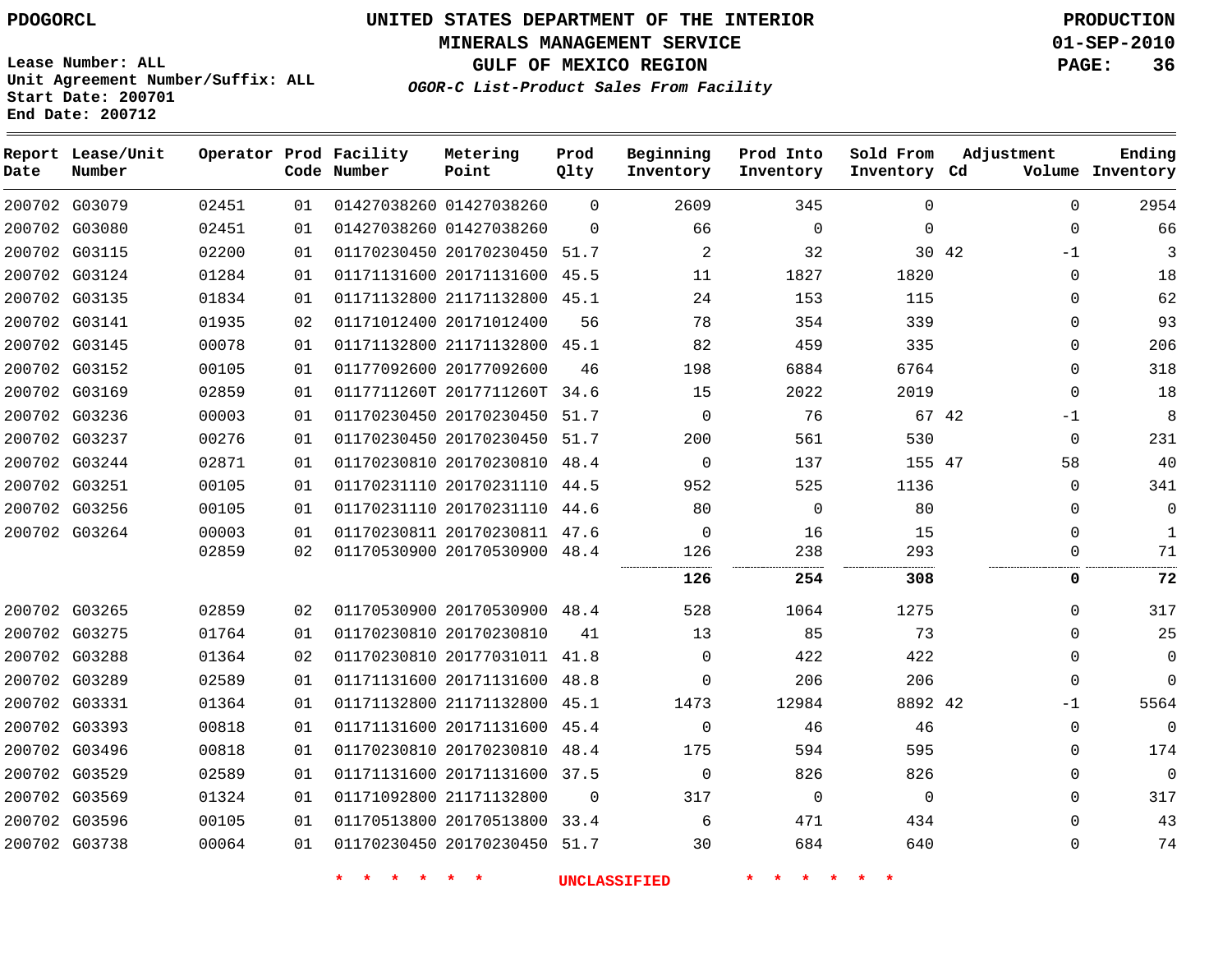**MINERALS MANAGEMENT SERVICE 01-SEP-2010**

**GULF OF MEXICO REGION PAGE: 37**

**Lease Number: ALL Unit Agreement Number/Suffix: ALL Start Date: 200701 End Date: 200712**

**OGOR-C List-Product Sales From Facility**

| Date | Report Lease/Unit<br>Number |       |    | Operator Prod Facility<br>Code Number | Metering<br>Point            | Prod<br>Qlty | Beginning<br>Inventory | Prod Into<br>Inventory | Sold From<br>Inventory Cd | Adjustment  | Ending<br>Volume Inventory |
|------|-----------------------------|-------|----|---------------------------------------|------------------------------|--------------|------------------------|------------------------|---------------------------|-------------|----------------------------|
|      | 200702 G03811               | 00105 | 01 |                                       | 01171092651 20171092650      | 48.2         | 189                    | 1160                   | 1265                      | $\Omega$    | 84                         |
|      | 200702 G03935               | 00105 | 01 |                                       | 01423210051 20423210050 50.5 |              | 13                     | 35                     | 39                        | $\Omega$    | 9                          |
|      | 200702 G03940               | 00105 | 01 |                                       | 01423210051 20423210050 50.5 |              | 4                      | 7                      | 9                         | $\Omega$    | $\overline{2}$             |
|      | 200702 G03958               | 00105 | 01 |                                       | 01170230510 20170230510 46.7 |              | 3212                   | 5773                   | 6718                      | $\Omega$    | 2267                       |
|      | 200702 G03973               | 00105 | 01 |                                       | 01171132800 21171132800      | 45           | 398                    | 3816                   | 2599                      | $\Omega$    | 1615                       |
|      | 200702 G04003               | 00105 | 01 |                                       | 01171012500 20171012500 39.6 |              | 894                    | 15680                  | 15617                     | $\Omega$    | 957                        |
|      | 200702 G04065               | 02628 | 01 |                                       | 01423210051 20423210050      | 50.5         | 130                    | 208                    | 283                       | $\mathbf 0$ | 55                         |
|      | 200702 G04078               | 02589 | 01 |                                       | 01170230510 20170230510 47.2 |              | 139                    | 94                     | 90                        | $\Omega$    | 143                        |
|      | 200702 G04081               | 02894 | 01 |                                       | 01170230450 20170230810      | 48.4         | 5997                   | 24222                  | 23111 42                  | $-1$        | 7107                       |
|      | 200702 G04085               | 00687 | 01 |                                       | 01170230811 20170230811 47.6 |              | 325                    | 11176                  | 10889 42                  | 1           | 613                        |
|      | 200702 G04087               | 01764 | 01 |                                       | 01177008150 01177008150      | 32           | 1367                   | 6174                   | 5591                      | $\Omega$    | 1950                       |
|      | 200702 G04090               | 01364 | 02 |                                       | 01170230810 20170230810      | 48.4         | 89                     | 938                    | 751 42                    | $-1$        | 275                        |
|      | 200702 G04098               | 01963 | 01 |                                       | 01170230810 20170230810      | 47           | $\Omega$               | 1684                   | 1684                      | $\Omega$    | $\Omega$                   |
|      | 200702 G04143               | 00105 | 01 |                                       | 01170230510 20170230510      | 46.7         | 2345                   | 3206                   | 4292                      | 0           | 1259                       |
|      | 200702 G04254               | 01834 | 01 |                                       | 01170573602 20170573602      | 32.4         | 2952                   | 5622                   | 3874                      | $\Omega$    | 4700                       |
|      | 200702 G04258               | 01764 | 01 |                                       | 01423210051 20423210050      | 50.5         | 10                     | 13                     | 19                        | $\Omega$    | 4                          |
|      | 200702 G04268               | 01364 | 01 |                                       | 01171132800 21171132800      | 45.1         | 61                     | 382                    | 273                       | 0           | 170                        |
|      | 200702 G04397               | 02421 | 01 |                                       | 01170230810 20170230810      | 48.4         | 1142                   | 4210                   | 4117                      | $\mathbf 0$ | 1235                       |
|      | 200702 G04453               | 02589 | 01 |                                       | 01171012300 20171012300      | 52.9         | $\mathbf 0$            | 339                    | 339                       | $\Omega$    | $\mathbf 0$                |
|      | 200702 G04494               | 02409 | 01 |                                       | 01177288272 01177288272      | $\Omega$     | 120                    | $\mathbf 0$            | $\Omega$                  | $\Omega$    | 120                        |
|      | 200702 G04537               | 02589 | 01 |                                       | 01420470030 20420470030      | 48.2         | 916                    | 41                     | 53                        | $\Omega$    | 904                        |
|      | 200702 G04547               | 02628 | 01 |                                       | 01423210051 20423210050      | 50.5         | 344                    | 1012                   | 1097                      | $\mathbf 0$ | 259                        |
|      | 200702 G04559               | 01935 | 02 |                                       | 01423210051 20423210050 50.5 |              | $\mathbf{0}$           | 60                     | 45                        | $\mathbf 0$ | 15                         |
|      | 200702 G04565               | 01284 | 01 |                                       | 01420390101 01420390101      | $\Omega$     | 1034                   | 197                    | $\Omega$                  | $\Omega$    | 1231                       |
|      | 200702 G04773               | 01482 | 01 |                                       | 01170230811 20170230811 47.6 |              | 2                      | 68                     | 67                        | $\Omega$    | 3                          |
|      | 200702 G04787               | 00687 | 01 |                                       | 01171131600 20171131600 45.5 |              | 17                     | 1677                   | 1677                      | $\mathbf 0$ | 17                         |
|      | 200702 G04800               | 00236 | 01 |                                       | 01171132800 21171132800 45.1 |              | $\Omega$               | 501                    | 309                       | $\Omega$    | 192                        |
|      | 200702 G04818               | 02894 | 01 |                                       | 01170230500 20170230500      | 43.3         | $\overline{2}$         | 13                     | 14                        | $\Omega$    | $\mathbf{1}$               |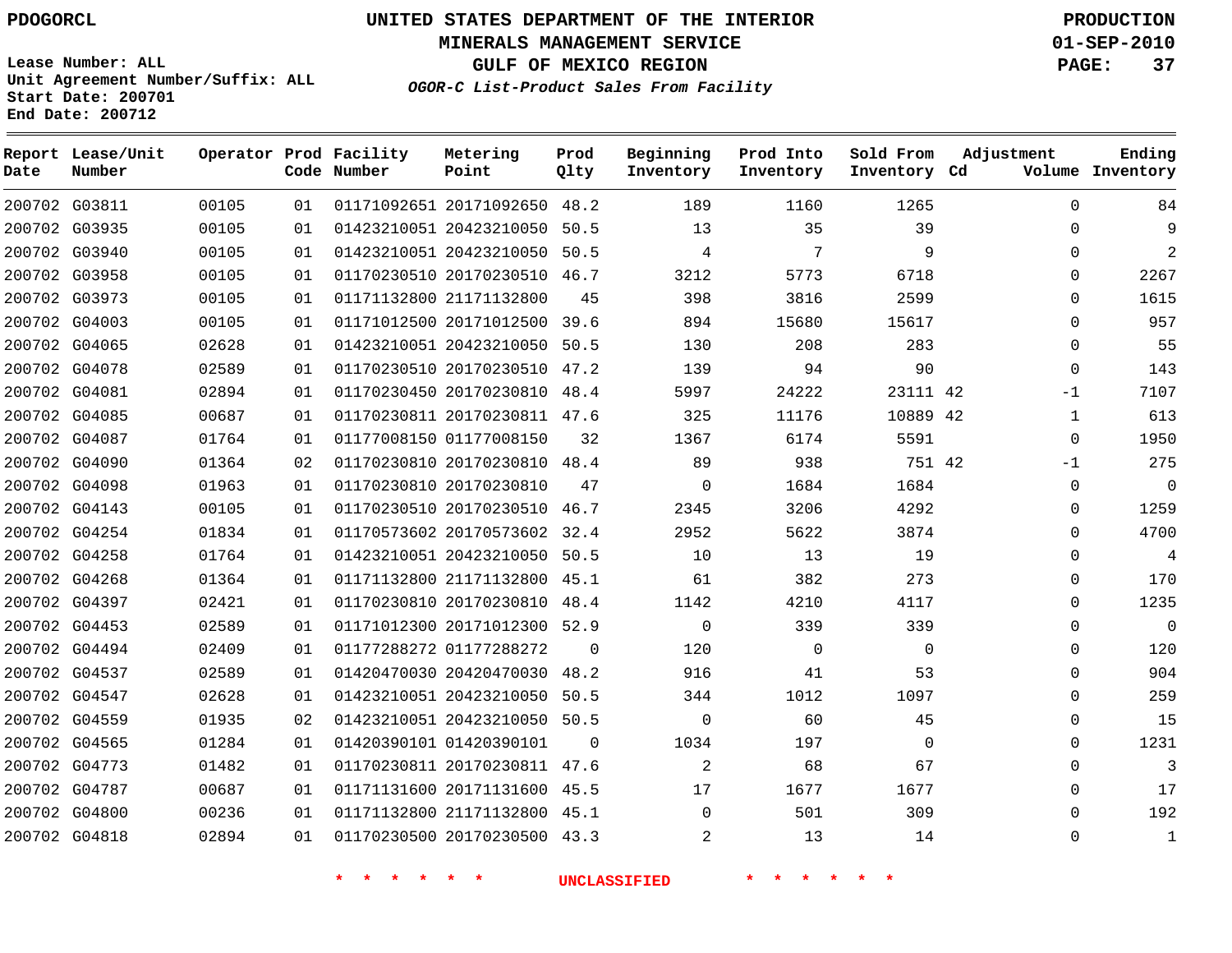**MINERALS MANAGEMENT SERVICE 01-SEP-2010**

**GULF OF MEXICO REGION PAGE: 38**

**Lease Number: ALL Unit Agreement Number/Suffix: ALL Start Date: 200701 End Date: 200712**

**OGOR-C List-Product Sales From Facility**

| Date | Report Lease/Unit<br>Number |       |    | Operator Prod Facility<br>Code Number | Metering<br>Point            | Prod<br>Qlty | Beginning<br>Inventory | Prod Into<br>Inventory | Sold From<br>Inventory Cd | Adjustment   | Ending<br>Volume Inventory |
|------|-----------------------------|-------|----|---------------------------------------|------------------------------|--------------|------------------------|------------------------|---------------------------|--------------|----------------------------|
|      | 200702 G04827               | 01819 | 01 |                                       | 01171012500 20171012500 39.7 |              | 356                    | 5772                   | 5778                      | $\Omega$     | 350                        |
|      | 200702 G04844               | 02421 | 01 |                                       | 01170230811 20170230811 47.6 |              | 101                    | 2644                   | 2600                      | $\Omega$     | 145                        |
|      | 200702 G04857               | 02025 | 01 |                                       | 01171012300 20171012300      | 40           | 4                      | 37                     | 27                        | 0            | 14                         |
|      | 200702 G04858               | 00236 | 01 |                                       | 01171012300 20171012300      | 40           | 335                    | 730                    | 793                       | $\Omega$     | 272                        |
|      | 200702 G04910               | 02714 | 01 |                                       | 01177258151 01177258151      | 40.2         | 117                    | 13                     | 117                       | $\Omega$     | 13                         |
|      | 200702 G04996               | 02628 | 01 |                                       | 01420570060 20420570060      | $\Omega$     | 476                    | 169                    | $\Omega$                  | $\Omega$     | 645                        |
|      | 200702 G05006               | 02859 | 02 |                                       | 01170230510 20170230510      | 46.8         | 124                    | 724                    | 564                       | 0            | 284                        |
|      | 200702 G05286               | 01284 | 01 |                                       | 01170230810 20170230810      | 47           | $\mathbf 0$            | 866                    | 866                       | 0            | $\mathbf 0$                |
|      | 200702 G05292               | 00003 | 01 |                                       | 01170230811 20170230811      | 47.6         | 58                     | 2009                   | 1957                      | 0            | 110                        |
|      | 200702 G05299               | 00818 | 01 |                                       | 01170230500 20170230500      | 43.3         | 51                     | 167                    | 205                       | $\Omega$     | 13                         |
|      | 200702 G05315               | 02714 | 01 |                                       | 01170230811 20170230811      | 47.6         | 3                      | 51                     | 51                        | $\mathbf{0}$ | 3                          |
|      | 200702 G05346               | 01819 | 01 |                                       | 01170530900 20170530900      | 48.4         | 6                      | 50                     | 42 42                     | 1            | 15                         |
|      | 200702 G05370               | 02589 | 01 |                                       | 01170530900 20170530900      | 48.5         | $\Omega$               | 249                    | 249                       | 0            | $\mathbf 0$                |
|      | 200702 G05372               | 01364 | 01 |                                       | 01170530900 20170530900      | 48.4         |                        | 50                     | 36                        | $\Omega$     | 15                         |
|      | 200702 G05391               | 01819 | 01 |                                       | 01170530900 20170530900      | 48.4         | 2223                   | 4215                   | 5183                      | $\Omega$     | 1255                       |
|      | 200702 G05431               | 00560 | 01 |                                       | 01177062608 2017706260A 36.3 |              | 115                    | 15952                  | 15985                     | 0            | 82                         |
|      |                             | 02409 | 01 |                                       | 01171132800 20177052203 30.2 |              | 0                      | 1511                   | 1511                      | $\Omega$     | 0                          |
|      |                             |       |    |                                       |                              |              | 115                    | 17463                  | 17496                     | 0            | 82                         |
|      | 200702 G05494               | 02871 | 02 |                                       | 01171132800 21171132800 45.1 |              | 79                     | 447                    | 324                       | $\Omega$     | 202                        |
|      | 200702 G05499               | 01364 | 01 |                                       | 01171012400 20171012400      | 56           | 499                    | 1058                   | 1279                      | $\Omega$     | 278                        |
|      | 200702 G05504               | 00105 | 01 |                                       | 01171012300 20171012300      | 40           | 994                    | 2198                   | 2374                      | $\Omega$     | 818                        |
|      |                             |       | 01 |                                       | 01171132800 21171132800      | 45.1         | 460                    | 2436                   | 1786                      | $\Omega$     | 1110                       |
|      |                             |       |    |                                       |                              |              | 1454                   | 4634                   | 4160                      | 0            | 1928                       |
|      | 200702 G05505               | 00078 | 01 |                                       | 01171132800 21171132800      | 45.1         | 314                    | 2331                   | 1628                      | 0            | 1017                       |
|      | 200702 G05610               | 01364 | 01 |                                       | 01171012500 20171012500      | 39.7         | 417                    | 7565                   | 7521                      | $\Omega$     | 461                        |
|      | 200702 G05612               | 00105 | 01 |                                       | 01171012500 20171012500 39.6 |              | 1276                   | 22027                  | 21966                     | $\Omega$     | 1337                       |
|      | 200702 G05613               | 00105 | 01 |                                       | 01171012500 20171012500 39.6 |              | 49                     | 773                    | 775                       | $\Omega$     | 47                         |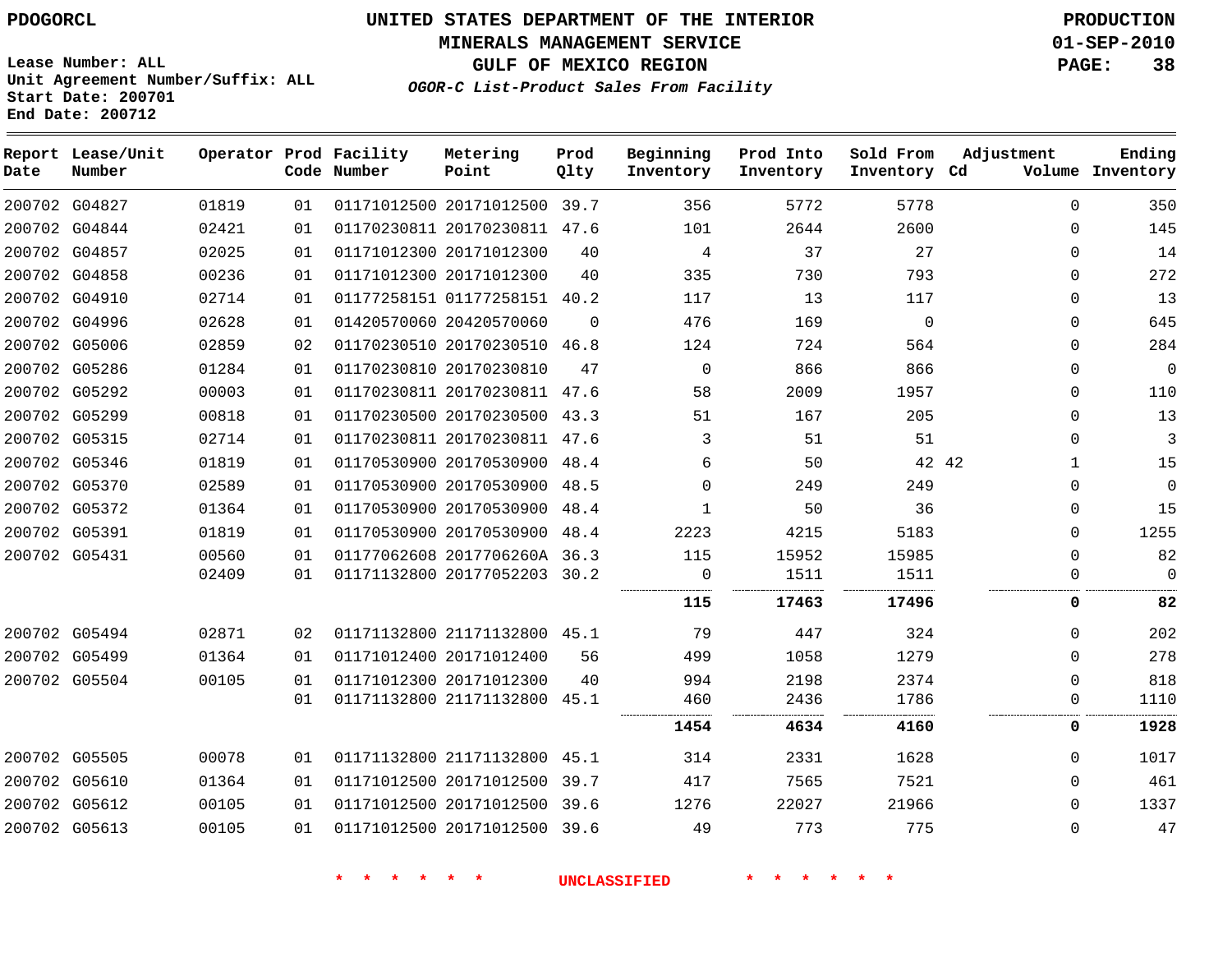**MINERALS MANAGEMENT SERVICE 01-SEP-2010**

**GULF OF MEXICO REGION PAGE: 39**

**Lease Number: ALL Unit Agreement Number/Suffix: ALL Start Date: 200701 End Date: 200712**

**OGOR-C List-Product Sales From Facility**

| Date | Report Lease/Unit<br>Number |       |    | Operator Prod Facility<br>Code Number | Metering<br>Point            | Prod<br>Qlty | Beginning<br>Inventory | Prod Into<br>Inventory | Sold From<br>Inventory Cd | Adjustment     | Ending<br>Volume Inventory |
|------|-----------------------------|-------|----|---------------------------------------|------------------------------|--------------|------------------------|------------------------|---------------------------|----------------|----------------------------|
|      | 200702 G05740               | 02200 | 01 |                                       | 01177288271 20177288270      | $\Omega$     | 376                    | $\mathbf 0$            | $\mathbf 0$               | $\mathbf 0$    | 376                        |
|      | 200702 G05953               | 00689 | 02 |                                       | 01420470030 20420470030      | 48.9         | 1                      | 52                     | 3                         | $\mathbf 0$    | 50                         |
|      | 200702 G05954               | 00689 | 02 |                                       | 01420470030 20420470030      | $\Omega$     | 1                      | $\Omega$               | $\Omega$                  | $\Omega$       | 1                          |
|      | 200702 G06027               | 00105 | 01 |                                       | 01423210051 20423210050      | 50.4         | 6                      | 27                     | 26                        | $\Omega$       | 7                          |
|      | 200702 G06037               | 01764 | 01 |                                       | 01420570060 20420570060 50.5 |              | 396                    | 1058                   | 65                        | $\Omega$       | 1389                       |
|      | 200702 G06045               | 02589 | 01 |                                       | 01420570060 20420570060      | $\Omega$     | 13                     | $\mathbf 0$            | $\Omega$                  | $\Omega$       | 13                         |
|      | 200702 G06069               | 00818 | 02 |                                       | 01423210051 20423210050      | 50.6         | 5                      | 34                     | 31                        | $\Omega$       | 8                          |
|      | 200702 G06088               | 02628 | 01 |                                       | 01423210051 20423210050      | 50.5         | 22                     | 60                     | 68                        | $\Omega$       | 14                         |
|      | 200702 G06104               | 00105 | 01 |                                       | 01420390110 20420390110 53.7 |              | 170                    | 135                    | 216                       | $\Omega$       | 89                         |
|      | 200702 G06105               | 02409 | 01 |                                       | 01420390110 20420390110 53.6 |              | 195                    | 125                    | 227                       | $\mathbf 0$    | 93                         |
|      | 200702 G06156               | 00818 | 02 |                                       | 01422450350 20422450350 45.1 |              | 52                     | 328                    | 338 42                    | -1             | 41                         |
|      | 200702 G06165               | 01284 | 01 |                                       | 01170230450 20170230450      | 51.7         | 54                     | 1025                   | 969                       | $\mathbf 0$    | 110                        |
|      | 200702 G06166               | 00105 | 01 |                                       | 01170230450 20170230450 51.6 |              | 7                      | 52                     | 53                        | $\mathbf 0$    | 6                          |
|      | 200702 G06167               | 00105 | 01 |                                       | 01170230450 20170230450 51.6 |              | 79                     | 1615                   | 1525                      | $\Omega$       | 169                        |
|      | 200702 G06168               | 02766 | 02 |                                       | 01170230450 20170230450 51.7 |              | 28                     | 431                    | 407                       | $\Omega$       | 52                         |
|      | 200702 G06180               | 00730 | 01 |                                       | 01170230450 20170230450 51.7 |              | 6                      | 131                    | 123                       | $\Omega$       | 14                         |
|      | 200702 G06237               | 02630 | 01 |                                       | 01170230810 2042709015L      | 40           | $\Omega$               | 1140                   | 1140                      | $\Omega$       | $\Omega$                   |
|      | 200702 G06767               | 01834 | 01 |                                       | 01171012500 20171012500 39.7 |              | 5                      | 121                    | 119                       | $\Omega$       | 7                          |
|      | 200702 G06958               | 02655 | 02 |                                       | 01171012500 20171012500 39.7 |              | 18                     | 312                    | 305                       | 0              | 25                         |
|      | 200702 G07199               | 02630 | 01 |                                       | 01420570060 20420570060      | 53           | 280                    | 304                    | 26                        | $\mathbf 0$    | 558                        |
|      | 200702 G07201               | 00818 | 02 |                                       | 01420570060 20420570060      | 53.1         | 600                    | 124                    | 33                        | $\mathbf 0$    | 691                        |
|      | 200702 G07215               | 00003 | 01 |                                       | 01420390120 01420390120 54.7 |              | 140                    | 113                    | 193 42                    | $-1$           | 59                         |
|      | 200702 G07684               | 02871 | 02 |                                       | 01171132000 20171132000 47.8 |              | $\Omega$               | $\mathbf 0$            | 62 47                     | 62             | $\Omega$                   |
|      | 200702 G07699               | 00730 | 01 |                                       | 01171132800 21171132800      | 45.1         | 27                     | 16                     |                           | $-17$<br>16 42 | 10                         |
|      | 200702 G07700               | 00730 | 01 |                                       | 01171132800 21171132800      | 45.1         | 340                    | 572                    | 573 42                    | 17             | 356                        |
|      | 200702 G07736               | 01364 | 02 |                                       | 01171132800 21171132800      | 45.1         | 162                    | 854                    | 650                       | $\mathbf 0$    | 366                        |
|      | 200702 G07746               | 01364 | 02 |                                       | 01171092651 20171092650 42.2 |              | 440                    | 5967                   | 5976                      | $\Omega$       | 431                        |
|      | 200702 G07760               | 02859 | 01 |                                       | 01177122950 20177122950      | 31           | 192                    | 15919                  | 15916                     | $\Omega$       | 195                        |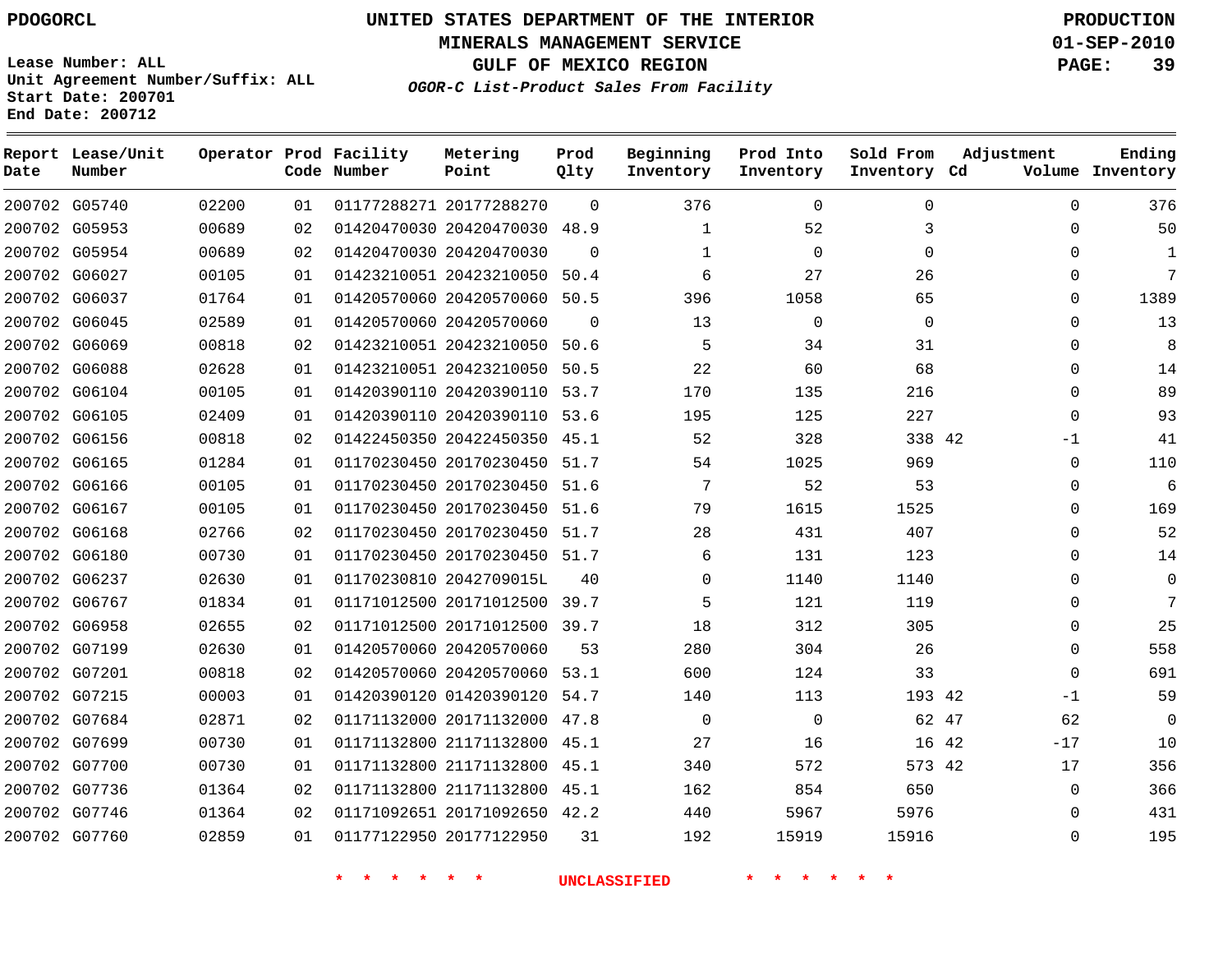# **UNITED STATES DEPARTMENT OF THE INTERIOR PDOGORCL PRODUCTION**

**MINERALS MANAGEMENT SERVICE 01-SEP-2010**

**GULF OF MEXICO REGION PAGE: 40**

**Unit Agreement Number/Suffix: ALL Start Date: 200701 End Date: 200712**

**OGOR-C List-Product Sales From Facility**

| Date | Report Lease/Unit<br>Number |       |    | Operator Prod Facility<br>Code Number | Metering<br>Point            | Prod<br>Qlty | Beginning<br>Inventory | Prod Into<br>Inventory | Sold From<br>Inventory Cd | Adjustment |              | Ending<br>Volume Inventory |
|------|-----------------------------|-------|----|---------------------------------------|------------------------------|--------------|------------------------|------------------------|---------------------------|------------|--------------|----------------------------|
|      | 200702 G07802               | 02859 | 02 |                                       | 01177258041 01177258041 33.2 |              | 2                      | 105                    | 102                       |            | $\Omega$     | 5                          |
|      | 200702 G07917               | 01834 | 01 |                                       | 01170573602 20170573602 32.4 |              | 18714                  | 21427                  | 22226 42                  |            | $\mathbf{1}$ | 17916                      |
|      | 200702 G08092               | 00105 | 01 |                                       | 01423210051 20423210050      | 50.4         | 6                      | 27                     | 26                        |            | $\Omega$     | 7                          |
|      | 200702 G08120               | 01364 | 02 |                                       | 01423210051 20423210050      | 50.5         | 18                     | 37                     | 46                        |            | $\Omega$     | 9                          |
|      | 200702 G08640               | 02589 | 01 |                                       | 01170530900 20170530900 45.9 |              | $\Omega$               | 407                    | 407                       |            | $\Omega$     | <sup>n</sup>               |
|      | 200702 G08641               | 02589 | 01 |                                       | 01170530900 20170530900 45.9 |              | $\Omega$               | 783                    | 783                       |            | $\Omega$     |                            |
|      | 200702 G08680               | 00818 | 02 |                                       | 01177072200 20177072201 45.4 |              | $\Omega$               | 6565                   | 6565                      |            | $\Omega$     | $\Omega$                   |
|      | 200702 G08690               | 02589 | 01 |                                       | 01171132800 21171132800      | 52.9         | $\Omega$               | 200                    | 200                       |            | 0            | $\Omega$                   |
|      | 200702 G08963               | 00105 | 01 |                                       | 01420470030 20420470030 48.8 |              | 7                      | 4                      | 1                         |            | $\Omega$     | 10                         |
|      | 200702 G09010               | 00560 | 01 |                                       | 01420390120 01420390120 54.3 |              | 51                     | 46                     | 73                        |            | $\Omega$     | 24                         |
|      | 200702 G09032               | 00730 | 01 |                                       | 01170230450 20170230450 51.7 |              | 269                    | 5207                   | 4915 42                   |            | 3            | 564                        |
|      | 200702 G09079               | 02589 | 01 |                                       | 01421670201 20421670200      | 48.1         | 59                     | 636                    | 636                       |            | $\mathbf{0}$ | 59                         |
|      | 200702 G09387               | 00362 | 01 |                                       | 01170230811 20170230811 47.6 |              | 172                    | 4659                   | 4575                      |            | $\Omega$     | 256                        |
|      |                             | 01364 | 02 |                                       | 01170230811 20170230811 47.6 |              | 24                     | 746                    | 729                       |            | $\Omega$     | 41                         |
|      |                             |       |    |                                       |                              |              | 196                    | 5405                   | 5304                      |            | 0            | 297                        |
|      | 200702 G09499               | 01764 | 01 |                                       | 01177058270 01177058270      | 39           | $\Omega$               | 2068                   | 4106 46                   |            | 2740         | 702                        |
|      | 200702 G09500               | 01764 | 01 |                                       | 01177058270 01177058270      | 39.1         | $\Omega$               | 339                    | 487 46                    |            | 262          | 114                        |
|      | 200702 G09536               | 01284 | 01 |                                       | 01171132000 20171132000      | 47.8         | $\mathbf{1}$           | $\mathbf 0$            | 1                         |            | 0            | $\mathbf 0$                |
|      | 200702 G09564               | 01482 | 01 |                                       | 01171132800 21171132800 45.1 |              | $\overline{2}$         | 7                      | 6                         |            | 0            | 3                          |
|      | 200702 G09574               | 01819 | 01 |                                       | 01171012300 20171012300      | 40           | 106                    | 24                     | 121                       |            | 0            | 9                          |
|      | 200702 G09580               | 00105 | 01 |                                       | 01171012400 20171012400      | 56           | 145                    | 386                    | 430                       |            | 0            | 101                        |
|      | 200702 G09631               | 02859 | 01 |                                       | 01177122950 20177122950      | 31           | 7                      | 714                    | 712                       |            | $\mathbf{0}$ | 9                          |
|      | 200702 G09651               | 00730 | 01 |                                       | 01170753510 20170753510 44.6 |              | 338                    | $\Omega$               | 347 42                    |            | 11           | 2                          |
|      | 200702 G10203               | 02589 | 01 |                                       | 01423210051 20423210050      | 48.8         | $\mathbf 0$            | 78                     | 78                        |            | $\mathbf{0}$ | $\Omega$                   |
|      | 200702 G10226               | 01819 | 01 |                                       | 01423210051 20423210050      | 50.5         | 37                     | 179                    | 172                       |            | $\Omega$     | 44                         |
|      | 200702 G10584               | 02266 | 01 |                                       | 01170230811 20170230811 47.5 |              | $\Omega$               | $\mathbf{1}$           | 1                         |            | $\Omega$     | $\Omega$                   |
|      | 200702 G10636               | 02894 | 01 |                                       | 01170230811 20170230811 47.6 |              | 700                    | 10252                  | 10390                     |            | $\Omega$     | 562                        |
|      | 200702 G10665               | 01764 | 01 |                                       | 01177058270 01177058270 39.1 |              | $\Omega$               | 6908                   | 11274 46                  |            | 6705         | 2339                       |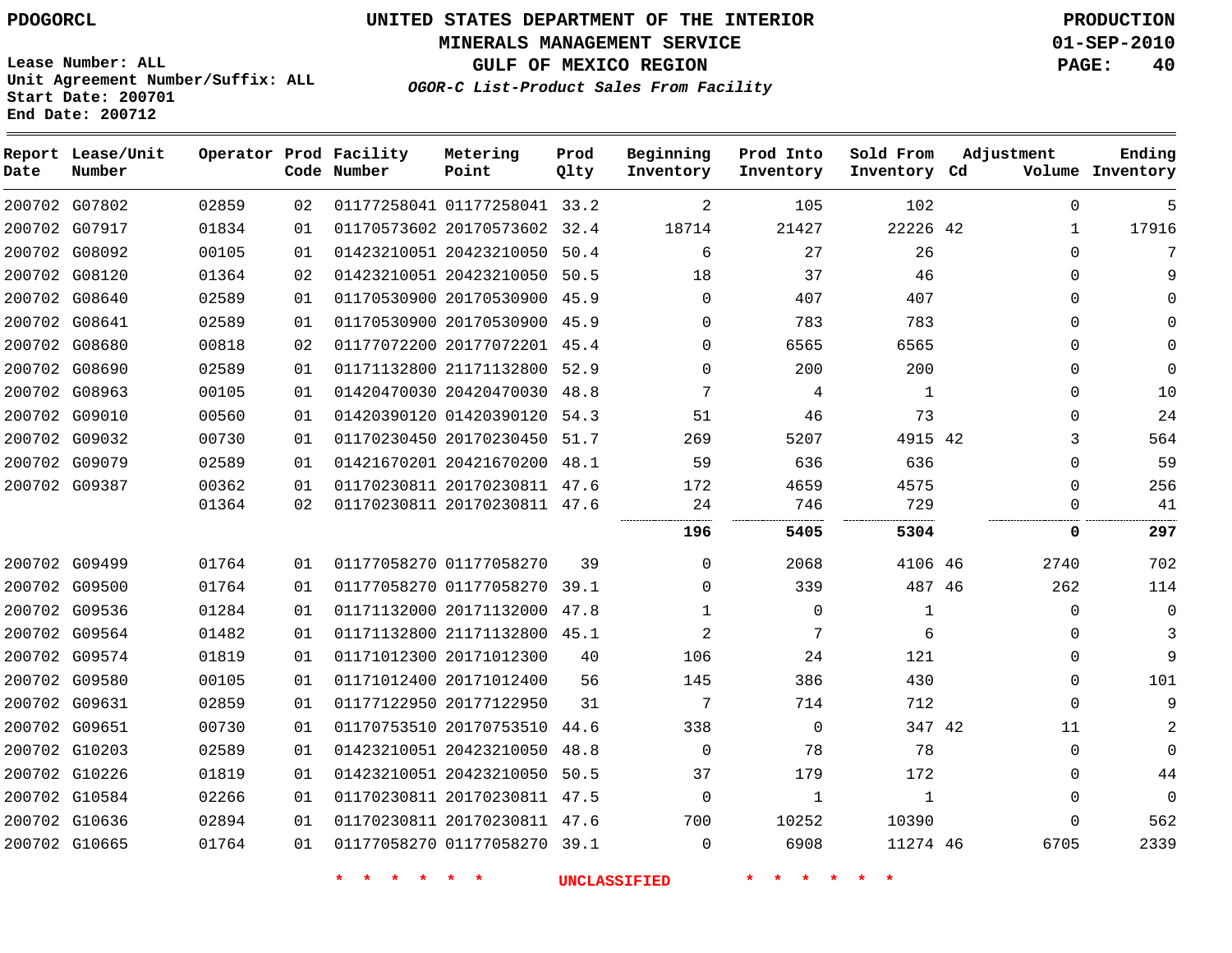**MINERALS MANAGEMENT SERVICE 01-SEP-2010**

**GULF OF MEXICO REGION PAGE: 41 OGOR-C List-Product Sales From Facility**

**Lease Number: ALL Unit Agreement Number/Suffix: ALL Start Date: 200701 End Date: 200712**

| Date | Report Lease/Unit<br>Number |       |    | Operator Prod Facility<br>Code Number | Metering<br>Point            | Prod<br>Qlty   | Beginning<br>Inventory | Prod Into<br>Inventory | Sold From<br>Inventory Cd | Adjustment  | Ending<br>Volume Inventory |
|------|-----------------------------|-------|----|---------------------------------------|------------------------------|----------------|------------------------|------------------------|---------------------------|-------------|----------------------------|
|      | 200702 G10726               | 00730 | 01 |                                       | 01171012400 20171012300      | 40             | 1302                   | 1676                   | 2354                      | $\Omega$    | 624                        |
|      | 200702 G10744               | 02266 | 01 |                                       | 0117710260H 2017710260H 37.2 |                | $\Omega$               | 14049                  | 14049                     | $\Omega$    | 0                          |
|      | 200702 G10794               | 02466 | 01 |                                       | 01177122950 20177122950 30.9 |                | $\Omega$               | 2382                   | 2382                      | $\Omega$    | 0                          |
|      | 200702 G10835               | 01764 | 01 |                                       | 01171092900 01171092900      | $\overline{0}$ | 80                     | 0                      | 0                         | $\Omega$    | 80                         |
|      | 200702 G10910               | 00282 | 02 |                                       | 01177245110 2017724511G 43.9 |                | 102                    | 19186                  | 19217                     | $\Omega$    | 71                         |
|      | 200702 G11243               | 02589 | 01 |                                       | 01420470030 20420470030 48.2 |                | 721                    | 53                     | 41                        | $\Omega$    | 733                        |
|      | 200702 G11307               | 02589 | 01 |                                       | 01420390101 01420390101      | $\Omega$       | 140                    | $\Omega$               | $\Omega$                  | $\Omega$    | 140                        |
|      | 200702 G11885               | 01103 | 01 |                                       | 01170530900 20170530900      | 48.3           | 46                     | 74                     | 98                        | $\Omega$    | 22                         |
|      | 200702 G11911               | 00105 | 01 |                                       | 01177072601 20177072601 39.5 |                | $\mathbf 0$            | 3928                   | 3928                      | $\Omega$    | $\mathbf 0$                |
|      | 200702 G11929               | 02628 | 02 |                                       | 01171132000 20171132000 47.8 |                | 118                    | 364                    | 366                       | $\Omega$    | 116                        |
|      | 200702 G11951               | 00105 | 01 |                                       | 01177092600 20177092600      | 46             | 30                     | 931                    | 918                       | 0           | 43                         |
|      | 200702 G11952               | 00105 | 01 |                                       | 01171012300 20171012300      | 40             | 686                    | 1682                   | 1742                      | $\Omega$    | 626                        |
|      | 200702 G11984               | 01364 | 02 |                                       | 01171132800 21171132800      | 45.1           | 7                      | 27                     | 21                        | $\Omega$    | 13                         |
|      |                             | 02766 | 02 |                                       | 01171092651 20171092650 48.2 |                | 24                     | 350<br>                | 349<br><br>.              | $\Omega$    | 25                         |
|      |                             |       |    |                                       |                              |                | 31                     | 377                    | 370                       | 0           | 38                         |
|      | 200702 G12019               | 01482 | 01 |                                       | 01171012500 20171012500 39.7 |                | 160                    | 2951                   | 2932 42                   | 1           | 180                        |
|      | 200702 G12020               | 01482 | 01 |                                       | 01171012500 20171012500      | 39.7           | 118                    | 1939                   | 1938 42                   | -1          | 118                        |
|      | 200702 G12024               | 01364 | 02 |                                       | 01171012500 20171012500 39.7 |                | 30                     | 455                    | 458 42                    | $-1$        | 26                         |
|      | 200702 G12037               | 00730 | 01 |                                       | 01170753510 20170753510 44.6 |                | 52                     | 393                    | 466 42                    | 79          | 58                         |
|      | 200702 G12096               | 02409 | 01 |                                       | 01177245110 2017724511C 48.6 |                | 234                    | 508                    | 425                       | $\mathbf 0$ | 317                        |
|      | 200702 G12355               | 02589 | 01 |                                       | 01171012300 20171012300      | 40             | 7632                   | 15573                  | 17629                     | $\Omega$    | 5576                       |
|      | 200702 G12421               | 02589 | 01 |                                       | 01423550090 20423550090      | $\mathbf 0$    | 794                    | $\mathbf{0}$           | 0                         | $\Omega$    | 794                        |
|      | 200702 G12497               | 02589 | 01 |                                       | 01420390101 01420390101      | $\Omega$       | 113                    | $\mathbf 0$            | $\Omega$                  | $\Omega$    | 113                        |
|      | 200702 G12564               | 00282 | 02 |                                       | 01170230510 20170230510      | 46.8           | 27                     | 77                     | 74                        | $\Omega$    | 30                         |
|      | 200702 G12757               | 02266 | 01 |                                       | 01170230800 20170230800      | 46             | 626                    | 1223                   | 595                       | $\Omega$    | 1254                       |
|      | 200702 G12761               | 00282 | 02 |                                       | 01170230810 20170230810      | 48.4           | 267                    | 1224                   | 1132                      | $\Omega$    | 359                        |
|      | 200702 G12802               | 00105 | 01 |                                       | 01170230811 20170230811 47.5 |                | 44                     | 1170                   | 1150                      | 0           | 64                         |
|      | 200702 G12803               | 01364 | 02 |                                       | 01171132000 20171132000 47.8 |                | 11                     | 9                      | 17                        | $\Omega$    | 3                          |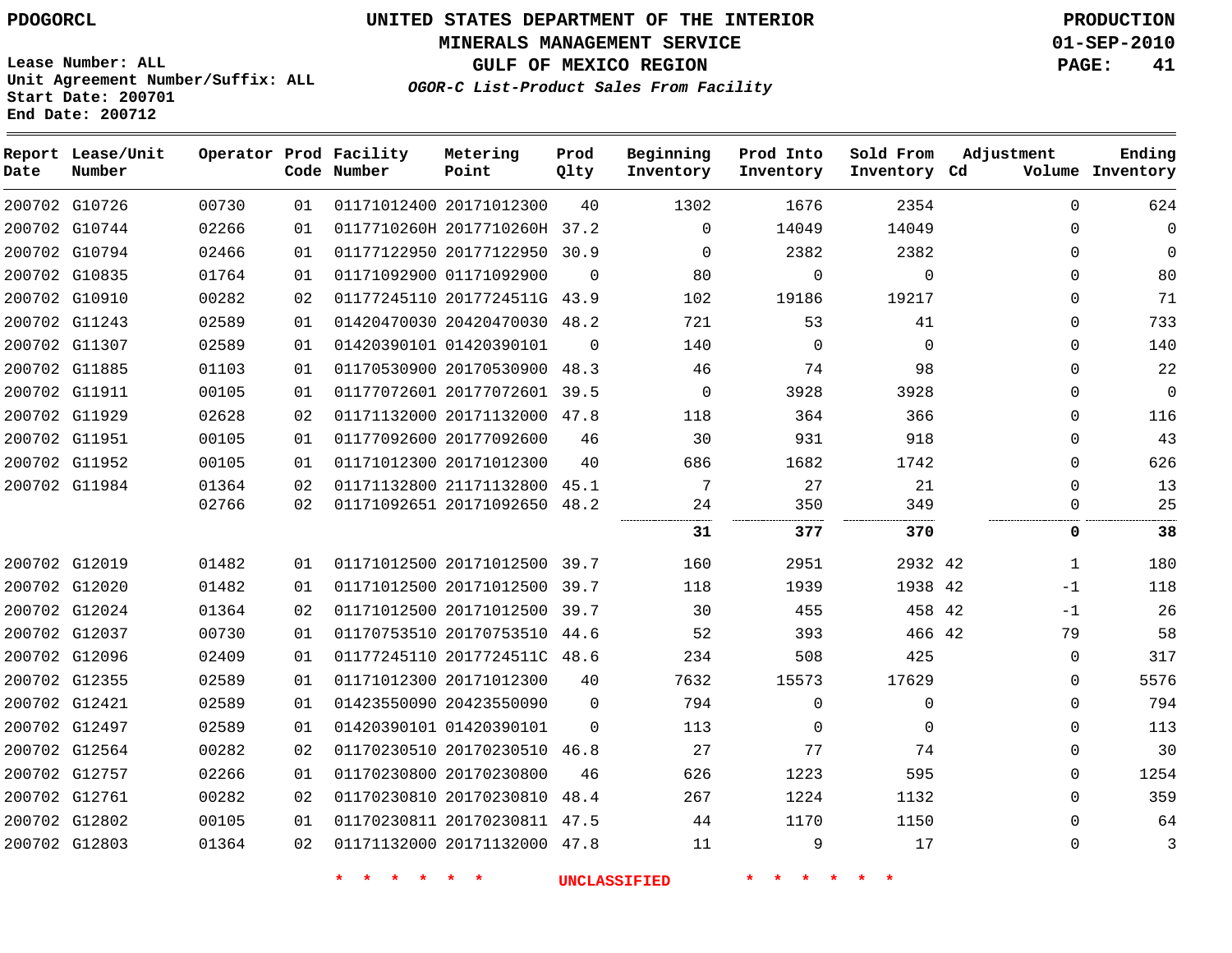# **UNITED STATES DEPARTMENT OF THE INTERIOR PDOGORCL PRODUCTION**

**MINERALS MANAGEMENT SERVICE 01-SEP-2010**

**GULF OF MEXICO REGION PAGE: 42**

**Unit Agreement Number/Suffix: ALL Start Date: 200701 End Date: 200712**

**OGOR-C List-Product Sales From Facility**

| Date | Report Lease/Unit<br>Number |       |    | Operator Prod Facility<br>Code Number | Metering<br>Point            | Prod<br>Qlty | Beginning<br>Inventory | Prod Into<br>Inventory | Sold From<br>Inventory Cd | Adjustment            | Ending<br>Volume Inventory |
|------|-----------------------------|-------|----|---------------------------------------|------------------------------|--------------|------------------------|------------------------|---------------------------|-----------------------|----------------------------|
|      | 200702 G12858               | 01284 | 01 |                                       | 01171131600 20171131600 45.5 |              | 5                      | 281                    | 283                       | $\Omega$              | 3                          |
|      | 200702 G12906               | 01819 | 01 |                                       | 01171012300 20171012300      | 40           | 84                     | 72                     | 129                       | $\Omega$              | 27                         |
|      | 200702 G12955               | 01819 | 01 |                                       | 01171092651 20171092650      | 48.2         | 52                     | 1101                   | 1074                      | $\Omega$              | 79                         |
|      | 200702 G12980               | 02349 | 01 |                                       | 01177163600 20177163600      | 38.8         | 21                     | 374                    | 374                       | $\Omega$              | 21                         |
|      | 200702 G13560               | 01284 | 01 |                                       | 01170230810 20170230810      | 47           | 0                      | 602                    | 602                       | $\Omega$              | $\Omega$                   |
|      | 200702 G13563               | 02589 | 01 |                                       | 01170230811 20170230811 57.1 |              | 0                      | 233                    | 233                       | $\Omega$              | 0                          |
|      | 200702 G13576               | 02594 | 02 |                                       | 01170230810 20170230810      | 47           | $\Omega$               | 969                    | 969                       | $\Omega$              | $\Omega$                   |
|      | 200702 G13803               | 02628 | 01 |                                       | 01170230810 20170230810      | 48.4         | 4                      | 13                     | 14                        | $\Omega$              |                            |
|      | 200702 G13825               | 02169 | 02 |                                       | 01170230800 20170230800      | 44.6         | 40                     | 64                     | 39 42                     | 1                     | 66                         |
|      | 200702 G13897               | 01482 | 01 |                                       | 01171132000 20171132000 47.8 |              | 74                     | 285                    | 290 42                    | $\mathbf{1}$          | 70                         |
|      | 200702 G13937               | 02628 | 02 |                                       | 01171092651 20171092650 48.2 |              | $\Omega$               | 17                     | 16                        | 0                     | 1                          |
|      | 200702 G14161               | 00105 | 01 |                                       | 01421670201 20421670200      | 56           | 96                     | 0                      | 96                        | 0                     | $\Omega$                   |
|      | 200702 G14193               | 02409 | 01 |                                       | 01170230810 20170230810      | 48.3         | 1154                   | 5084                   | 4746                      | $\Omega$              | 1492                       |
|      | 200702 G14340               | 01364 | 02 |                                       | 01170230811 20170230811 47.6 |              | 87                     | 2062                   | 2035 42                   | $-1$                  | 113                        |
|      | 200702 G14342               | 00105 | 01 |                                       | 01170230811 20170230811 47.5 |              | 307                    | 10038                  | 9794                      | $\mathbf{0}$          | 551                        |
|      | 200702 G14348               | 02894 | 01 |                                       | 01171132800 21171132800      | 30           | 7                      | 34                     |                           | 26 42<br>$\mathbf{1}$ | 16                         |
|      | 200702 G14357               | 02852 | 02 |                                       | 01171131600 20171131600 45.5 |              | 3                      | 36                     | 36                        | $\Omega$              | 3                          |
|      | 200702 G14412               | 02246 | 01 |                                       | 01171132800 21171132800      | $\Omega$     | 40                     | $\mathbf 0$            | $\mathbf{0}$              | $\mathbf{0}$          | 40                         |
|      | 200702 G14487               | 00730 | 01 |                                       | 01171092651 20171092650      | 48.2         | 4                      | 45                     | 45 42                     | -1                    | 3                          |
|      | 200702 G14493               | 02268 | 01 |                                       | 01171092930 20171092930      | 33.3         | $\Omega$               | 250                    | 236                       | $\mathbf{0}$          | 14                         |
|      | 200702 G14576               | 00105 | 01 |                                       | 01177258153 01177258153 29.4 |              | 53                     | 28                     | 67                        | $\Omega$              | 14                         |
|      | 200702 G14590               | 02409 | 01 |                                       | 01170230510 20170230510 46.8 |              | $\Omega$               | 8                      | 5                         | $\Omega$              | 3                          |
|      | 200702 G14791               | 02451 | 01 |                                       | 01420570060 20420570060      | 53           | 112                    | 0                      | 5                         | 0                     | 107                        |
|      | 200702 G14864               | 02871 | 02 |                                       | 01170230450 20170230450      | 51.7         | 170                    | 4431                   | 4121                      | 0                     | 480                        |
|      | 200702 G14878               | 02589 | 01 |                                       | 01170230510 20170230510 47.2 |              | 103                    | 62                     | 66                        | $\Omega$              | 99                         |
|      | 200702 G14942               | 02859 | 02 |                                       | 01170230810 20170230810      | 48.4         | 342                    | 1357                   | 1301                      | $\Omega$              | 398                        |
|      | 200702 G15062               | 00560 | 01 |                                       | 01170230810 20170230810 48.4 |              | 56                     | 227                    | 216                       | $\Omega$              | 67                         |
|      | 200702 G15078               | 00064 | 01 |                                       | 01170230810 20170230810 48.4 |              | 2782                   | 1160                   | 1205 42                   | $-1$                  | 2736                       |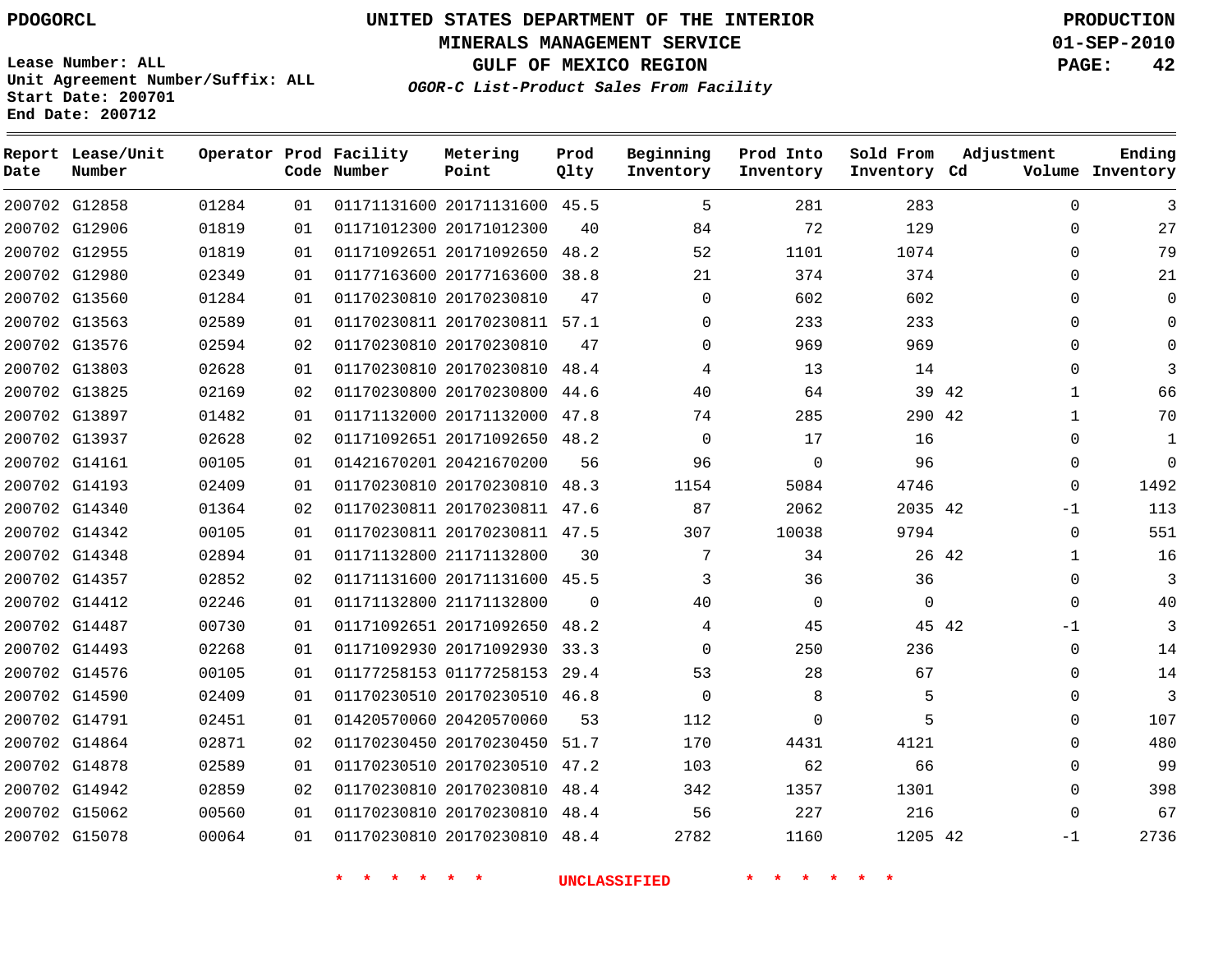**MINERALS MANAGEMENT SERVICE 01-SEP-2010**

**GULF OF MEXICO REGION PAGE: 43**

**Lease Number: ALL Unit Agreement Number/Suffix: ALL Start Date: 200701 End Date: 200712**

**OGOR-C List-Product Sales From Facility**

| Date | Report Lease/Unit<br>Number |       |    | Operator Prod Facility<br>Code Number | Metering<br>Point            | Prod<br>Qlty | Beginning<br>Inventory | Prod Into<br>Inventory | Sold From<br>Inventory Cd | Adjustment           | Ending<br>Volume Inventory |
|------|-----------------------------|-------|----|---------------------------------------|------------------------------|--------------|------------------------|------------------------|---------------------------|----------------------|----------------------------|
|      | 200702 G15110               | 02714 | 01 |                                       | 01170530900 20170530900 48.4 |              | 177                    | 340                    | 416                       | $\Omega$             | 101                        |
|      | 200702 G15118               | 00105 | 01 |                                       | 01171132800 21171132800      | 45           | 10                     | 68                     | 48                        | $\Omega$             | 30                         |
|      | 200702 G15124               | 01364 | 01 |                                       | 01170230811 20170230811 47.6 |              | $\Omega$               | 9                      |                           | 9 42<br>$\mathbf{1}$ | $\mathbf{1}$               |
|      | 200702 G15161               | 00078 | 01 |                                       | 01171132000 20171132000 47.8 |              | $\Omega$               | 7                      | 5                         | $\Omega$             | 2                          |
|      | 200702 G15239               | 00003 | 01 |                                       | 01171012500 20171012500      | 39.7         | 171                    | 702                    | 831 42                    | $\mathbf{1}$         | 43                         |
|      | 200702 G15263               | 02421 | 01 |                                       | 01171132000 20171132000 47.7 |              | 5141                   | 9384                   | 11541                     | $\Omega$             | 2984                       |
|      | 200702 G15277               | 00222 | 02 |                                       | 01171012400 20171012400      | 56           | 1110                   | 3977                   | 4043 42                   | $-1$                 | 1043                       |
|      | 200702 G15293               | 02859 | 02 |                                       | 0117711260T 2017711260T 34.6 |              | 2                      | 1293                   | 1283                      | $\mathbf 0$          | 12                         |
|      | 200702 G15303               | 00105 | 01 |                                       | 01171092800 21171132800      | 45           | 819                    | 2628                   | 2126                      | $\Omega$             | 1321                       |
|      | 200702 G15312               | 00105 | 01 |                                       | 01171092651 20171092650      | 48.1         | 3988                   | 56101                  | 56043                     | $\Omega$             | 4046                       |
|      | 200702 G15323               | 01482 | 01 |                                       | 01171012500 20171012500      | 39.7         | 65                     | 1335                   | 1320                      | $\mathbf 0$          | 80                         |
|      | 200702 G15387               | 02409 | 01 |                                       | 01177245110 2017724511C 48.6 |              | 33                     | 0                      | 33                        | $\mathbf 0$          | $\mathbf 0$                |
|      | 200702 G15740               | 00818 | 01 |                                       | 01170230450 20170230450      | 51.7         | 398                    | 8832                   | 8274                      | $\Omega$             | 956                        |
|      | 200702 G15742               | 00730 | 01 |                                       | 01170230450 20170230450      | 51.7         | 3                      | 16                     |                           | 16 42<br>$-1$        | 2                          |
|      | 200702 G15769               | 00560 | 01 |                                       | 01422450350 20422450350 45.1 |              | 85                     | 649                    | 653                       | $\Omega$             | 81                         |
|      | 200702 G15781               | 02169 | 02 |                                       | 01170230450 20170230450 51.7 |              | 35                     | 224                    | 232                       | 0                    | 27                         |
|      | 200702 G16104               | 00105 | 01 |                                       | 01170231110 20170231110      | 44.5         | 366                    | 417                    | 512                       | $\Omega$             | 271                        |
|      | 200702 G16107               | 01978 | 02 |                                       | 01170230810 20170230811 47.6 |              | 71                     | 2622                   | 2550                      | $\Omega$             | 143                        |
|      | 200702 G16121               | 00687 | 01 |                                       | 01170230811 20170230811 47.6 |              | $\Omega$               | 102                    | 96                        | $\Omega$             | 6                          |
|      | 200702 G16203               | 01482 | 01 |                                       | 01170530900 20170530900      | $\Omega$     | 53                     | 0                      | 0                         | $\Omega$             | 53                         |
|      | 200702 G16216               | 01284 | 01 |                                       | 01171132800 21171132800 45.1 |              | 1                      | $\mathbf{0}$           | 1                         | $\Omega$             | $\Omega$                   |
|      | 200702 G16267               | 01364 | 02 |                                       | 01170230811 20170230811 47.6 |              | 2                      | 108                    | 105 42                    | 1                    | 6                          |
|      | 200702 G16317               | 01364 | 02 |                                       | 01170230811 20170230811 47.6 |              | 8                      | 218                    | 214                       | $\Omega$             | 12                         |
|      | 200702 G16337               | 01513 | 01 |                                       | 01177078151 01177078151      | $\Omega$     | 1794                   | $\mathbf 0$            | $\mathbf{0}$              | $\mathbf 0$          | 1794                       |
|      | 200702 G16363               | 02475 | 02 |                                       | 01171012400 20171012400 51.8 |              | 13                     | 66                     | 62                        | $\Omega$             | 17                         |
|      | 200702 G16395               | 01978 | 02 |                                       | 01171092651 20171092650      | 50           | $\Omega$               | 40                     | 37                        | $\mathbf{0}$         | 3                          |
|      | 200702 G16454               | 00491 | 01 |                                       | 01171012500 20171012500 39.6 |              | 17                     | 246                    | 245                       | $\Omega$             | 18                         |
|      | 200702 G16455               | 00491 | 01 |                                       | 01171012500 20171012500      | 39.6         | 15                     | 277                    | 274                       | $\Omega$             | 18                         |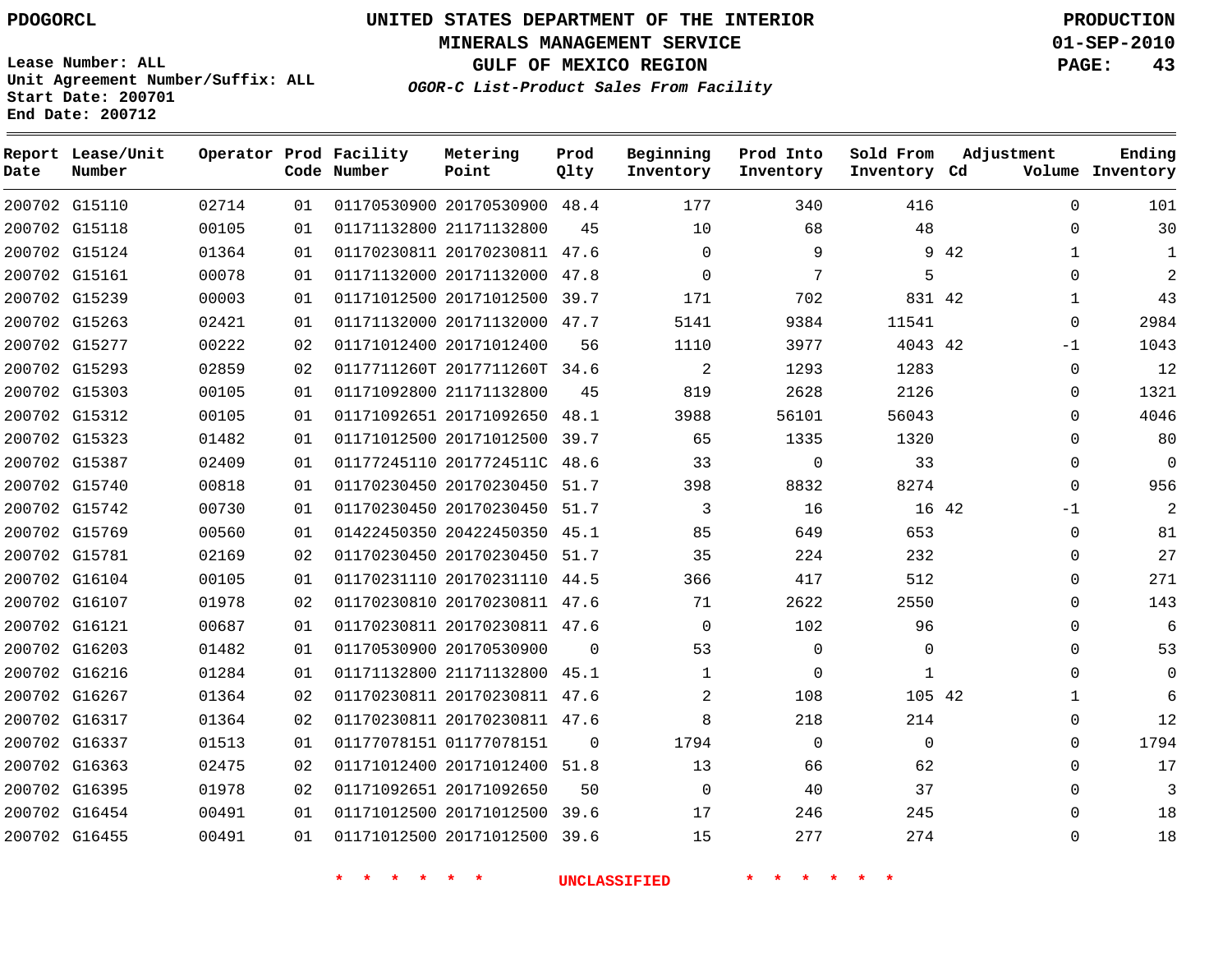**Start Date: 200701 End Date: 200712**

**Unit Agreement Number/Suffix: ALL**

# **UNITED STATES DEPARTMENT OF THE INTERIOR PDOGORCL PRODUCTION**

**MINERALS MANAGEMENT SERVICE 01-SEP-2010**

**GULF OF MEXICO REGION PAGE: 44**

**OGOR-C List-Product Sales From Facility**

 G16461 G16469 G16515 G16575 G17124 G17133 G17190 G17255 G17754 G17789 G17842 G17858 G17895 G17896 G17897 G17898 G17912 G17913 G17921 G17942 G17973 G17977 G17991 G18040 G18043 G18208 G18863 G18885 **Report Lease/Unit Date Number Operator Prod Facility Code Number** 20170753510 44.6 20170753510 44.5 2017724511G 43.9 20608103650 35.1 20170230450 51.7 20423210050 50.5 20170230810 48.4 20170230810 20170230510 46.8 20170230810 20170230810 20170530900 48.4 21171132800 45.1 21171132800 45.1 20171131600 45.5 20171131600 45.5 20177052203 30.2 21171132800 45.1 20177062959 25.7 20177082604 28.5 20171012400 54.5 21171132800 45.1 20177122606 42.7 20171012500 39.7 20171012500 39.7 20170573602 32.4 20420470030 48.8 20420570060 53.1 **Metering Point** 42 42 42 0 0 9 42 42 42  $\Omega$ 48.4 **Prod Qlty**  $\Omega$   $\Omega$   $\Omega$   $\Omega$   $\Omega$   $\Omega$  **Beginning Inventory**  $\Omega$   $\Omega$   $\Omega$  **Ending Inventory Cd Volume Prod Into Inventory Sold From Inventory**  $\Omega$  $\Omega$   $\Omega$  $\Omega$  -175  $\Omega$   $\Omega$   $\Omega$   $\Omega$   $\Omega$  $\Omega$  $\Omega$   $\Omega$  $\Omega$   $\Omega$  $\Omega$  $\Omega$ **Adjustment**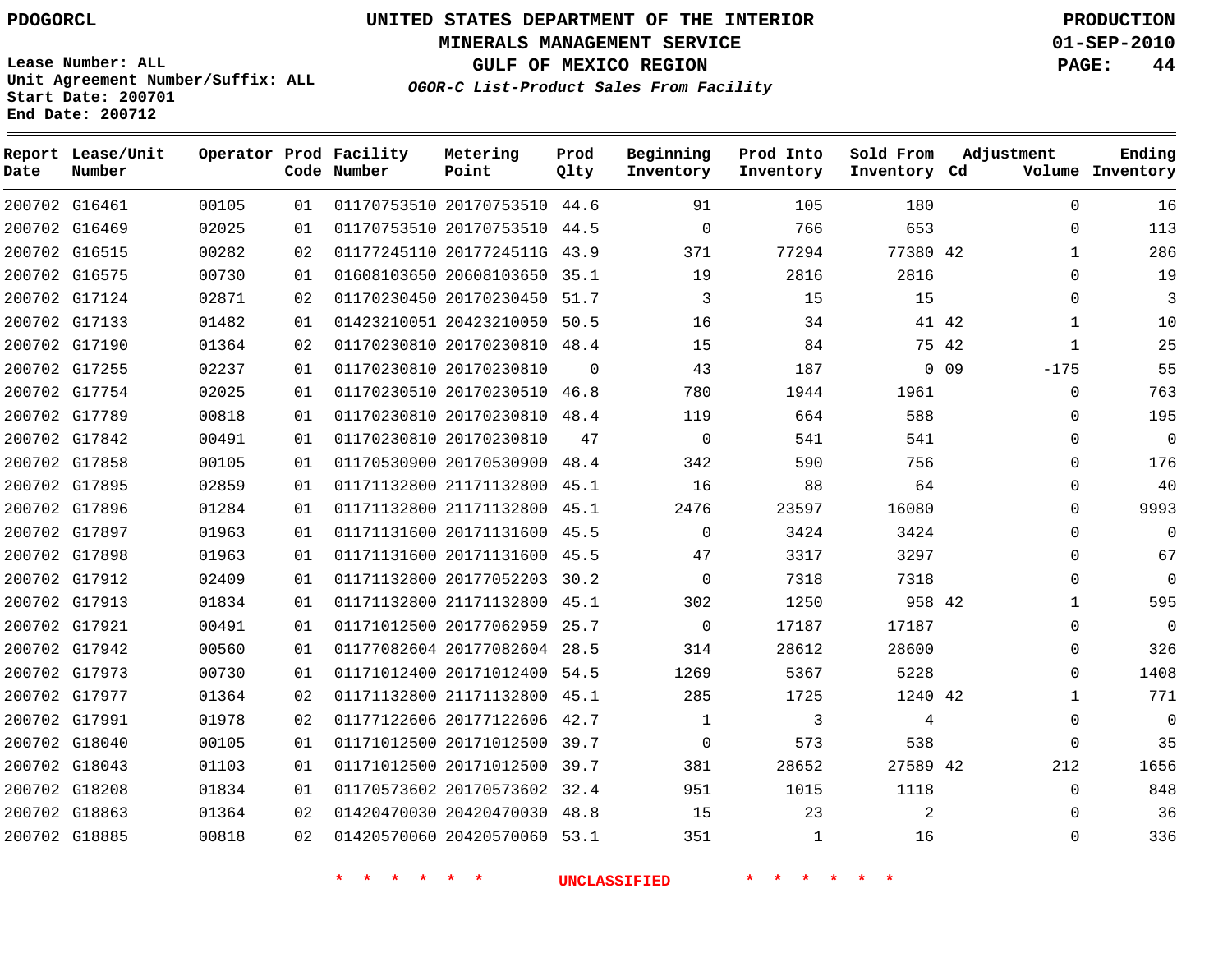**MINERALS MANAGEMENT SERVICE 01-SEP-2010**

**GULF OF MEXICO REGION PAGE: 45**

**Lease Number: ALL Unit Agreement Number/Suffix: ALL Start Date: 200701 End Date: 200712**

**OGOR-C List-Product Sales From Facility**

| Date | Report Lease/Unit<br>Number |       |    | Operator Prod Facility<br>Code Number | Metering<br>Point            | Prod<br>Qlty | Beginning<br>Inventory | Prod Into<br>Inventory | Sold From<br>Inventory Cd | Adjustment    | Ending<br>Volume Inventory |
|------|-----------------------------|-------|----|---------------------------------------|------------------------------|--------------|------------------------|------------------------|---------------------------|---------------|----------------------------|
|      | 200702 G18920               | 02200 | 01 |                                       | 01423210051 20423210050 50.5 |              | 12                     | 31                     | 35                        | $\Omega$      | 8                          |
|      | 200702 G18936               | 02589 | 01 |                                       | 01421670201 01421670201      | $\Omega$     | 11                     | $\mathbf 0$            | $\Omega$                  | $\mathbf 0$   | 11                         |
|      | 200702 G18948               | 02859 | 01 |                                       | 01170230510 20170230510 47.8 |              | 102                    | 59                     | 138                       | $\Omega$      | 23                         |
|      | 200702 G19025               | 02806 | 01 |                                       | 01423210051 20423210050      | 49           | 357                    | 759                    | 900                       | $\Omega$      | 216                        |
|      | 200702 G19030               | 02806 | 01 |                                       | 01423210051 20423210050      | 49           | 429                    | 1062                   | 1260                      | $\Omega$      | 231                        |
|      | 200702 G19702               | 02427 | 02 |                                       | 01170230811 20170230811 47.6 |              | $\Omega$               | 186                    | 176                       | $\mathbf{0}$  | 10                         |
|      | 200702 G19750               | 02427 | 02 |                                       | 01171132800 21171132800      | $\Omega$     | 11087                  | 523                    | $\mathbf 0$               | $\mathbf{0}$  | 11610                      |
|      | 200702 G19760               | 02894 | 01 |                                       | 01171132800 21171132800 45.1 |              | 1035                   | 8110                   | 5645                      | $\Omega$      | 3500                       |
|      | 200702 G19761               | 02894 | 01 |                                       | 01171132800 21171132800      | 47.1         | 30                     | 49                     | 58                        | $\Omega$      | 21                         |
|      | 200702 G19784               | 01978 | 02 |                                       | 01171012310 20171012310      | 50.1         | 12                     | 901                    | 889                       | $\mathbf 0$   | 24                         |
|      | 200702 G19832               | 02349 | 01 |                                       | 01177163600 20177163600      | 38.8         | 198                    | 3699                   | 3694                      | $\Omega$      | 203                        |
|      | 200702 G19835               | 02169 | 01 |                                       | 01171092651 20171092650      | 48.2         | 146                    | 407                    | 479 42                    | $-1$          | 73                         |
|      | 200702 G19839               | 02777 | 01 |                                       | 01170753510 20170753510      | 51.9         | 35                     | 168                    | 178                       | $\Omega$      | 25                         |
|      | 200702 G20605               | 02377 | 01 |                                       | 01423550141 20423550140 27.8 |              | 74                     | 78464                  | 77189                     | 0             | 1349                       |
|      | 200702 G20616               | 01364 | 02 |                                       | 01423210051 20423210050      | 50.5         | 25                     | 54                     | 66                        | $\mathbf 0$   | 13                         |
|      | 200702 G20655               | 00222 | 01 |                                       | 01170230510 20170230510      | 46.8         | 47                     | 117                    | 118                       | $\Omega$      | 46                         |
|      | 200702 G20656               | 00003 | 01 |                                       | 01422450350 20422450350      | $\Omega$     | $\mathbf 1$            | $\mathbf 0$            | $\mathbf 0$               | $\mathbf 0$   | $\mathbf{1}$               |
|      | 200702 G20660               | 02169 | 02 |                                       | 01170230450 20170230450 51.7 |              | 4                      | 100                    | 92                        | $\mathbf 0$   | 12                         |
|      | 200702 G21065               | 02266 | 01 |                                       | 01171131600 20171131600      | 40           | 16                     | 5991                   | 5947                      | $\Omega$      | 60                         |
|      | 200702 G21068               | 01978 | 02 |                                       | 01170530900 20170530900      | 40           | 74                     | 144                    | 176                       | $\Omega$      | 42                         |
|      | 200702 G21070               | 00560 | 01 |                                       | 01171132800 21171132800      | $\Omega$     | 81                     | 709                    |                           | 042<br>$-487$ | 303                        |
|      | 200702 G21080               | 01704 | 01 |                                       | 01170530900 20170530900      | 48.4         | 30                     | 0                      | 30                        | $\mathbf 0$   | $\Omega$                   |
|      | 200702 G21081               | 01704 | 01 |                                       | 01170530900 20170530900      | 48.4         | 622                    | $\mathbf 0$            | 622                       | $\mathbf 0$   | $\Omega$                   |
|      | 200702 G21093               | 01586 | 02 |                                       | 01170230811 20170230811 47.6 |              | 4                      | 79                     | 78 42                     | $-1$          |                            |
|      | 200702 G21095               | 02636 | 01 |                                       | 01170530900 20170530900 48.4 |              | 67                     | 39                     | 94                        | 0             | 12                         |
|      | 200702 G21111               | 02266 | 01 |                                       | 01171132800 21171132800      | $\Omega$     | 11                     | 49                     | $\Omega$                  | $\mathbf 0$   | 60                         |
|      | 200702 G21115               | 01364 | 02 |                                       | 01171012500 20171012500 39.7 |              | 184                    | 1416                   | 1514                      | $\Omega$      | 86                         |
|      | 200702 G21116               | 00818 | 02 |                                       | 01171132800 21171132800      | 45.1         | 238                    | 1575                   | 1124                      | $\Omega$      | 689                        |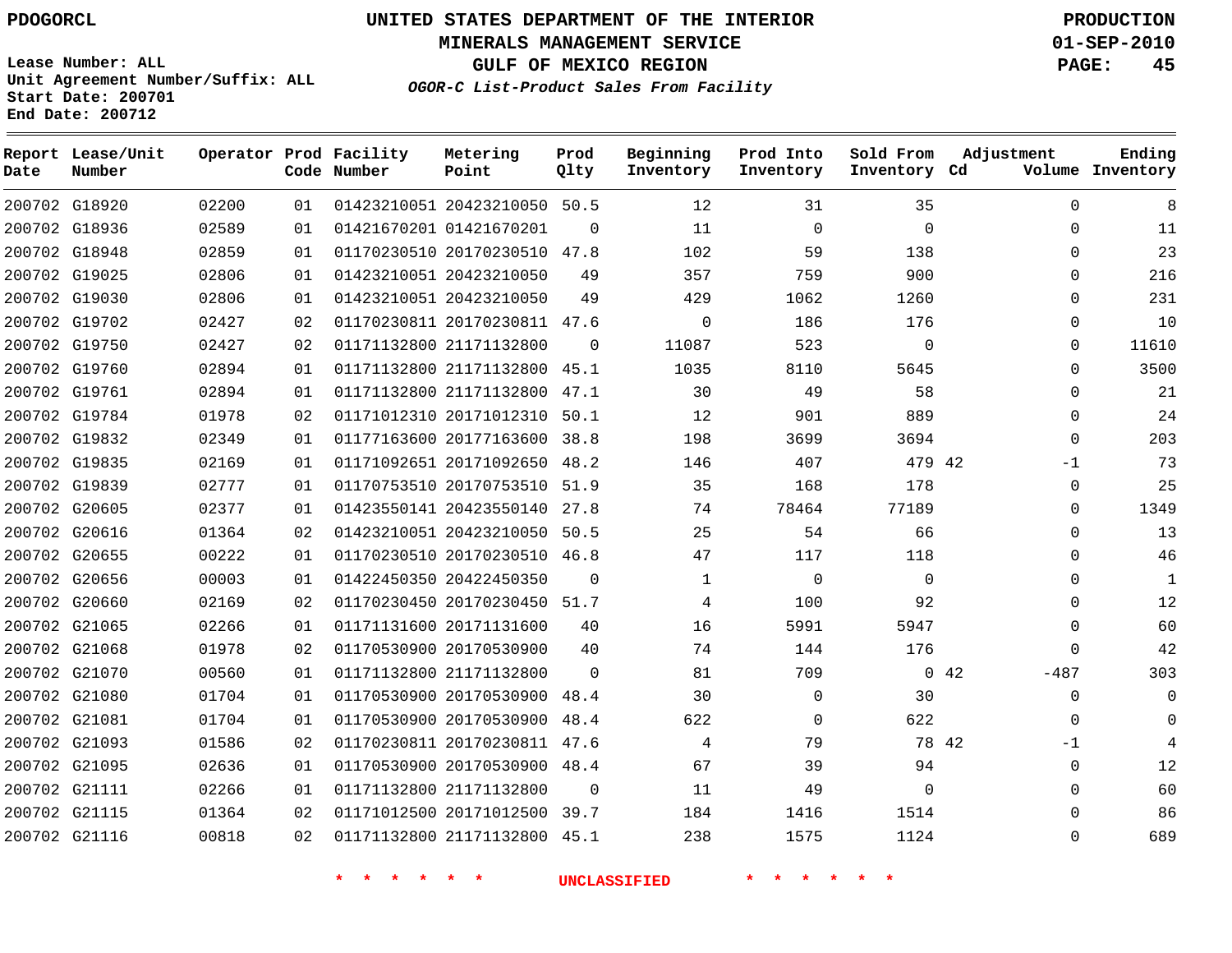# **UNITED STATES DEPARTMENT OF THE INTERIOR PDOGORCL PRODUCTION**

**MINERALS MANAGEMENT SERVICE 01-SEP-2010**

**GULF OF MEXICO REGION PAGE: 46**

**Unit Agreement Number/Suffix: ALL Start Date: 200701 End Date: 200712**

**OGOR-C List-Product Sales From Facility**

| Date | Report Lease/Unit<br>Number |       |    | Operator Prod Facility<br>Code Number | Metering<br>Point            | Prod<br>Qlty | Beginning<br>Inventory | Prod Into<br>Inventory | Sold From<br>Inventory Cd | Adjustment              | Ending<br>Volume Inventory |
|------|-----------------------------|-------|----|---------------------------------------|------------------------------|--------------|------------------------|------------------------|---------------------------|-------------------------|----------------------------|
|      | 200702 G21306               | 02266 | 01 |                                       | 01423210051 20423210050 50.5 |              | 2                      | 17                     | 15                        | $\Omega$                |                            |
|      | 200702 G21322               | 02266 | 01 |                                       | 01170230450 20170230450 51.7 |              | 35                     | 417                    | 407                       | $\Omega$                | 45                         |
|      | 200702 G21348               | 01819 | 01 |                                       | 01170230811 20170230510 46.8 |              | 48                     | 58                     | 83                        | $\Omega$                | 23                         |
|      | 200702 G21349               | 00491 | 01 |                                       | 01170230510 20170230510      | 46.8         | 34                     | 70                     | 77                        | $\Omega$                | 27                         |
|      | 200702 G21378               | 01819 | 01 |                                       | 01170230811 20170230811 47.6 |              | $\Omega$               | 55                     | 52                        | $\Omega$                | 3                          |
|      | 200702 G21381               | 01819 | 01 |                                       | 01170230811 20170230811      | $\Omega$     | $\Omega$               | $\mathbf{1}$           |                           | 0 <sub>09</sub><br>$-1$ | $\Omega$                   |
|      | 200702 G21408               | 02219 | 01 |                                       | 01171012400 20171012400      | 56           | 1501                   | 5512                   | 5567                      | $\Omega$                | 1446                       |
|      | 200702 G21530               | 00078 | 01 |                                       | 01170230400 20170230400      | 52.4         | 392                    | 368                    | 703 42                    | 1                       | 58                         |
|      | 200702 G21532               | 00003 | 01 |                                       | 01170230811 20170230811 47.6 |              | $\mathbf 0$            | 179                    | 169                       | $\Omega$                | 10                         |
|      | 200702 G21533               | 00078 | 01 |                                       | 01170230400 20170230400 52.3 |              | 73                     | 580                    | 562 42                    | $-1$                    | 90                         |
|      | 200702 G21534               | 00003 | 01 |                                       | 01170230811 20170230811 47.6 |              | 550                    | 14814                  | 14552 42                  | $\mathbf 1$             | 813                        |
|      | 200702 G21580               | 02636 | 01 |                                       | 01170230811 20170230811 47.6 |              | 3                      | 86                     | 84                        | 0                       | 5                          |
|      | 200702 G21581               | 01704 | 01 |                                       | 01171132800 21171132800 45.1 |              | 823                    | 3100                   | 2200                      | $\Omega$                | 1723                       |
|      | 200702 G21583               | 01704 | 01 |                                       | 01170530900 20170530900 48.4 |              | 49                     | 80                     | 105                       | $\Omega$                | 24                         |
|      | 200702 G21585               | 02859 | 02 |                                       | 01171132800 21171132800 45.1 |              | 9                      | 6                      | 9                         | $\Omega$                | 6                          |
|      | 200702 G21592               | 02628 | 02 |                                       | 01171132000 20171132000      | 47.8         | 191                    | 718                    | 681                       | $\Omega$                | 228                        |
|      | 200702 G21599               | 01834 | 01 |                                       | 01171132800 21171132800 45.1 |              | 3825                   | 23770                  | 17028                     | $\Omega$                | 10567                      |
|      | 200702 G21649               | 00730 | 01 |                                       | 01171092651 20171092650      | 48.2         | 15                     | 132                    | 138                       | $\Omega$                | 9                          |
|      | 200702 G21652               | 02268 | 01 |                                       | 01171132800 21171132800 45.1 |              | 260                    | 1353                   | 1195 42                   | 201                     | 619                        |
|      | 200702 G21655               | 02268 | 01 |                                       | 01171132800 21171132800      | 45.1         | 3                      | $\overline{c}$         | 4                         | $\mathbf{0}$            | $\mathbf{1}$               |
|      | 200702 G21680               | 02169 | 01 |                                       | 01171092651 20171092650 48.2 |              | 199                    | 970                    | 1143                      | $\Omega$                | 26                         |
|      | 200702 G21691               | 00276 | 01 |                                       | 01170513700 20170513700 32.8 |              | 2915                   | 2937                   | 2807                      | 0                       | 3045                       |
|      | 200702 G21700               | 00105 | 01 |                                       | 01177258153 01177258153 29.4 |              | 5415                   | 2435                   | 6659                      | $\Omega$                | 1191                       |
|      | 200702 G21703               | 02349 | 01 |                                       | 01177248150 01177248150      | $\mathbf 0$  | 1622                   | 0                      | $\mathbf{0}$              | $\Omega$                | 1622                       |
|      | 200702 G21712               | 02237 | 01 |                                       | 01170755200 20170755200 37.5 |              | 23723                  | 11719                  | 11723                     | $\Omega$                | 23719                      |
|      | 200702 G22158               | 01513 | 01 |                                       | 01420470030 20420470030 48.8 |              | 488                    | 204                    | 37                        | $\Omega$                | 655                        |
|      | 200702 G22188               | 02589 | 01 |                                       | 01423210051 20423210050 47.2 |              | 0                      | 259                    | 259                       |                         | 0                          |
|      | 200702 G22217               | 02589 | 01 |                                       | 01423210051 20423210050 47.2 |              | 0                      | 55                     | 55                        | $\Omega$                | 0                          |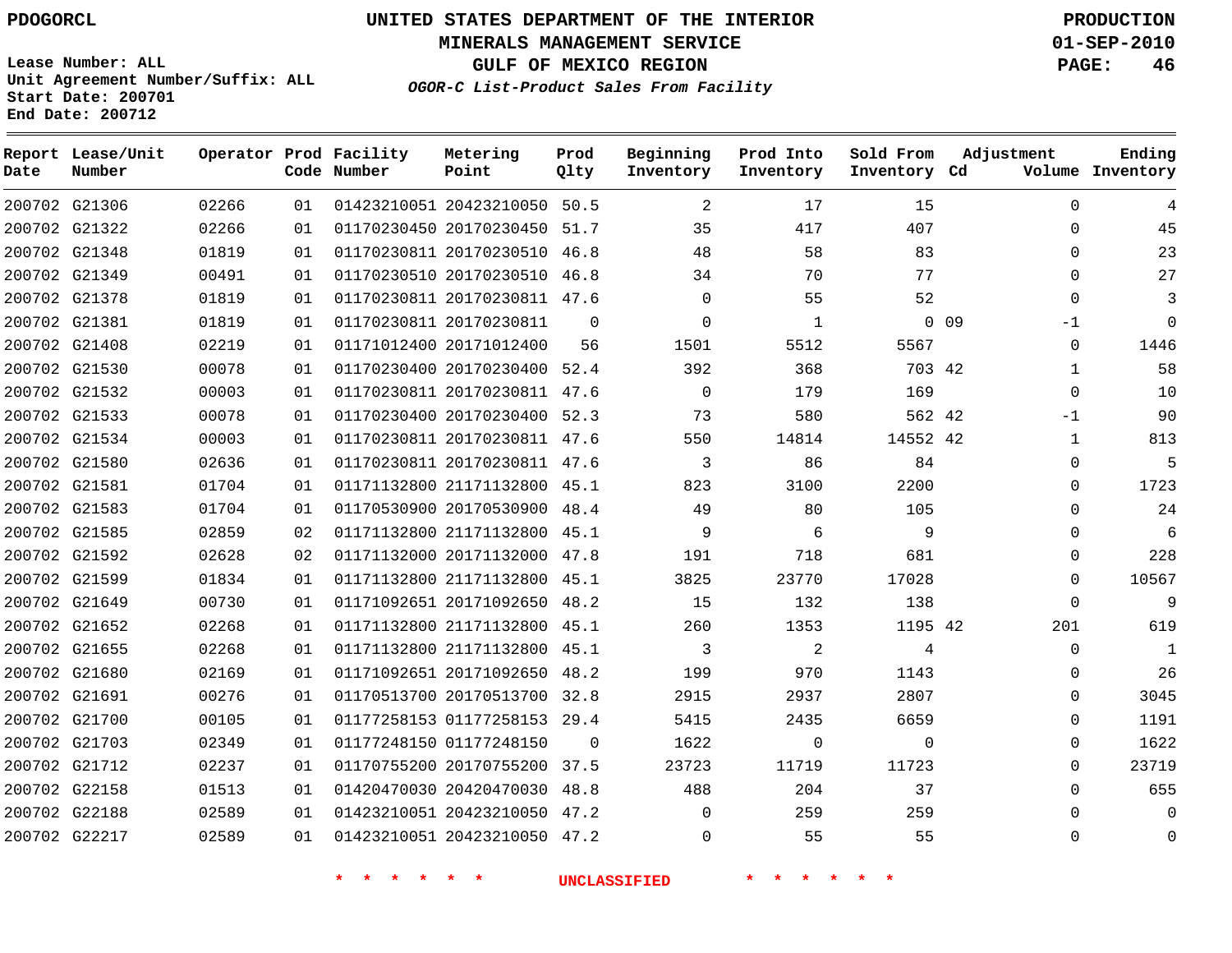**Start Date: 200701 End Date: 200712**

**Unit Agreement Number/Suffix: ALL**

# **UNITED STATES DEPARTMENT OF THE INTERIOR PDOGORCL PRODUCTION**

**MINERALS MANAGEMENT SERVICE 01-SEP-2010**

**GULF OF MEXICO REGION PAGE: 47**

**OGOR-C List-Product Sales From Facility**

 G22219 G22236 G22238 G22246 G22247 G22263 G22501 G22505 G22510 G22513 G22539 G22542 G22546 G22582 G22587 G22605 G22606 G22613 G22620 G22621 G22633 G22643 G22659 G22660 G22662 G22667 G22670 G22674 **Report Lease/Unit Date Number Operator Prod Facility Code Number** 20423210050 50.5 20170230450 51.7 20170230450 51.7 20170230500 43.3 20170230810 48.4 20170230810 48.4 20170230400 52.3 20170230811 47.5 20170230810 48.4 20170230810 48.4 20170230810 48.4 20170230810 48.4 20170230811 47.5 20170530900 48.4 20171132000 47.8 21171132800 45.1 20171132000 47.8 21171132800 45.1 21171132800 45.1 21171132800 45.1 20177062605 44.4 20171132000 47.8 20171092650 48.2 20171012310 50.3 20171012310 50.3 20171132000 47.8 20171012400 20171132000 47.8 **Metering Point** 42 42 42 42 42 13 **Prod Qlty**  $\Omega$   $\Omega$  **Beginning Inventory**  $\overline{2}$   $\Omega$  $\Omega$   $\Omega$ **Ending Inventory Cd Volume**  $\Omega$   $\Omega$   $\Omega$   $\Omega$ **Prod Into Inventory Sold From Inventory**  $\Omega$  $\Omega$  $\cap$  $\Omega$ -1  $\Omega$  $\Omega$  $\Omega$   $\Omega$   $\Omega$   $\Omega$   $\Omega$  $\Omega$   $\Omega$  $\Omega$  $\Omega$  $\Omega$  $\Omega$  $\Omega$   $\Omega$ **Adjustment**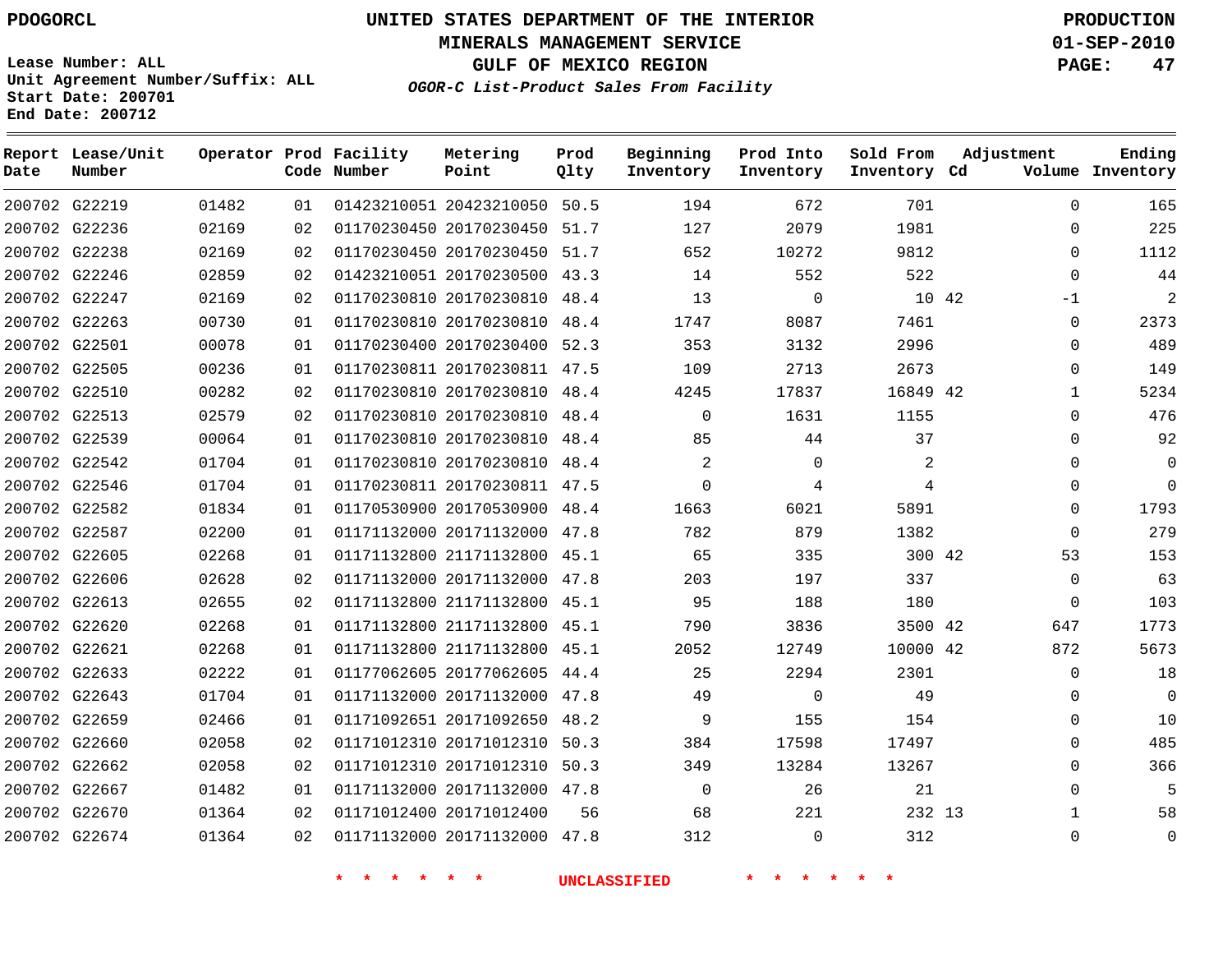**MINERALS MANAGEMENT SERVICE 01-SEP-2010**

**GULF OF MEXICO REGION PAGE: 48**

**Lease Number: ALL Unit Agreement Number/Suffix: ALL Start Date: 200701 End Date: 200712**

**OGOR-C List-Product Sales From Facility**

| Date          | Report Lease/Unit<br>Number |       |    | Operator Prod Facility<br>Code Number | Metering<br>Point            | Prod<br>Qlty | Beginning<br>Inventory | Prod Into<br>Inventory | Sold From<br>Inventory Cd | Adjustment           | Ending<br>Volume Inventory |
|---------------|-----------------------------|-------|----|---------------------------------------|------------------------------|--------------|------------------------|------------------------|---------------------------|----------------------|----------------------------|
| 200702 G22699 |                             | 00064 | 01 |                                       | 01171012500 20171012500 39.7 |              | 61                     | 788                    | 801                       | $\mathbf 0$          | 48                         |
| 200702 G22700 |                             | 02268 | 01 |                                       | 01171132800 21171132800      | 45.1         | $\Omega$               | 0                      |                           | 1 42<br>1            | 0                          |
| 200702 G22701 |                             | 02268 | 01 |                                       | 01171132800 21171132800      | 45.1         | 234                    | 1386                   | 1211 42                   | 221                  | 630                        |
| 200702 G22702 |                             | 02268 | 01 |                                       | 01171132800 21171132800      | 45.1         | 25                     | 39                     |                           | 57 42<br>11          | 18                         |
| 200702 G22705 |                             | 02268 | 01 |                                       | 01171132800 21171132800      | 45.1         | 6                      | $\Omega$               |                           | 7 42<br>$\mathbf{1}$ | $\overline{0}$             |
| 200702 G22712 |                             | 00222 | 02 |                                       | 01171012500 20171012500 39.7 |              | 127                    | 3127                   | 3064                      | $\Omega$             | 190                        |
| 200702 G22719 |                             | 01978 | 02 |                                       | 01171092651 20171092650      | 50           | 3                      | 84                     | 81                        | 0                    | 6                          |
| 200702 G22726 |                             | 01704 | 01 |                                       | 01171092651 20171092650      | 48.2         | 102                    | 1367                   | 1370                      | $\Omega$             | 99                         |
| 200702 G22765 |                             | 00222 | 01 |                                       | 01170578150 01170578150      | 47.1         | 347                    | 442                    | 391 32                    | $-2$                 | 396                        |
| 200702 G22769 |                             | 00730 | 01 |                                       | 01171012500 20171012500      | 39.7         | 12                     | 296                    | 290                       | $\mathbf{0}$         | 18                         |
| 200702 G22772 |                             | 00105 | 01 |                                       | 01170513800 20170513800      | 33.4         | 2432                   | 458                    | 2848                      | $\Omega$             | 42                         |
|               | 200702 G22781               | 00222 | 02 |                                       | 01170754751 01170754751      | $\Omega$     | $\Omega$               | 456                    | $\Omega$                  | $\Omega$             | 456                        |
| 200702 G22792 |                             | 00222 | 02 |                                       | 01177258041 01177258041 33.2 |              | 17                     | 1140                   | 1101 42                   | 1                    | 57                         |
|               |                             | 02714 | 01 |                                       | 01177258151 01177258151 40.2 |              | 143<br>                | 10<br>.                | 138<br>                   | $\Omega$             | 15                         |
|               |                             |       |    |                                       |                              |              | 160                    | 1150                   | 1239                      | 1                    | 72                         |
| 200702 G22840 |                             | 00730 | 01 |                                       | 01608103650 20608103650 35.1 |              | 49                     | 7372                   | 7372                      | $\Omega$             | 49                         |
| 200702 G23125 |                             | 01364 | 02 |                                       | 01420470030 20420470030      | 48.8         | 572                    | 464                    | 55 42                     | $-1$                 | 980                        |
|               | 200702 G23162               | 00222 | 02 |                                       | 01423210051 20423210050      | 50.5         | $\mathbf 0$            | 8                      | 6                         | 0                    | 2                          |
| 200702 G23166 |                             | 02169 | 02 |                                       | 01423210051 20423210050      | 50.5         | 86                     | 177                    | 221                       | $\Omega$             | 42                         |
| 200702 G23180 |                             | 02859 | 02 |                                       | 01423210051 20423210050      | 50.5         | 103                    | 276                    | 311                       | $\Omega$             | 68                         |
| 200702 G23181 |                             | 01963 | 01 |                                       | 01423210051 20423210050      | 50.5         | 40                     | 527                    | 437                       | $\Omega$             | 130                        |
|               | 200702 G23193               | 02169 | 02 |                                       | 01170230510 20170230510      | 46.8         | 28                     | 143                    | 115                       | $\Omega$             | 56                         |
| 200702 G23197 |                             | 02169 | 02 |                                       | 01170230810 20170230810      | 48.4         | 1792                   | 3538                   | 4294                      | $\Omega$             | 1036                       |
| 200702 G23199 |                             | 02169 | 02 |                                       | 01170230450 20170230450      | 51.7         | 98                     | 1679                   | 1596                      | 0                    | 181                        |
| 200702 G23222 |                             | 00222 | 02 |                                       | 01170230810 20170230810      | 48.4         | $\overline{2}$         | 0                      | 2                         | $\Omega$             | 0                          |
| 200702 G23730 |                             | 01978 | 02 |                                       | 01170230810 20170230811 47.6 |              | 151                    | 4661                   | 4557                      | $\Omega$             | 255                        |
| 200702 G23735 |                             | 00282 | 02 |                                       | 01170230810 20170230810      | 47           | $\Omega$               | 181                    | 181                       | 0                    | $\Omega$                   |
| 200702 G23736 |                             | 01364 | 02 |                                       | 01170230810 20170230810      | 47           | $\Omega$               | 161                    | 161                       | $\Omega$             | $\mathbf 0$                |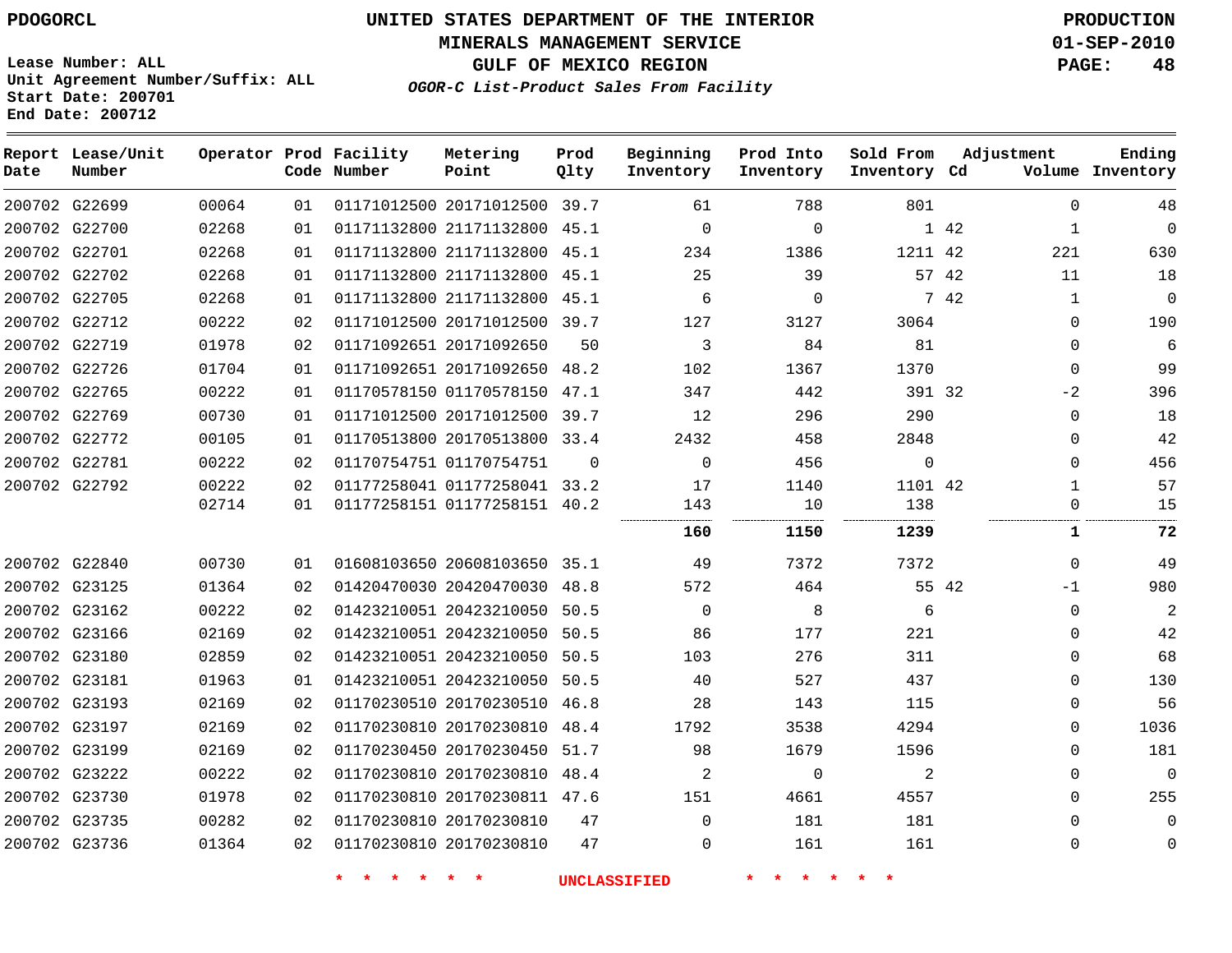**MINERALS MANAGEMENT SERVICE 01-SEP-2010**

**GULF OF MEXICO REGION PAGE: 49**

**Lease Number: ALL Unit Agreement Number/Suffix: ALL Start Date: 200701 End Date: 200712**

**OGOR-C List-Product Sales From Facility**

| Date | Report Lease/Unit<br>Number |       |    | Operator Prod Facility<br>Code Number | Metering<br>Point            | Prod<br>Qlty | Beginning<br>Inventory | Prod Into<br>Inventory | Sold From<br>Inventory Cd | Adjustment    | Ending<br>Volume Inventory |
|------|-----------------------------|-------|----|---------------------------------------|------------------------------|--------------|------------------------|------------------------|---------------------------|---------------|----------------------------|
|      | 200702 G23748               | 01364 | 02 |                                       | 01170230810 20170230810      | 47           | $\mathbf 0$            | 185                    | 185                       | $\mathbf 0$   | $\Omega$                   |
|      | 200702 G23853               | 02266 | 01 |                                       | 01171012310 20171012310      | 50.3         | 36                     | 722                    | 738                       | $\Omega$      | 20                         |
|      | 200702 G23933               | 00064 | 01 |                                       | 01171092651 20171092650      | 48.2         | 15                     | 218                    | 217                       | $\mathbf{0}$  | 16                         |
|      | 200702 G23956               | 02807 | 01 |                                       | 01170753510 20170753510      | 52.3         | 1252                   | 5013                   | 5525                      | $\Omega$      | 740                        |
|      | 200702 G24393               | 02466 | 01 |                                       | 01422450350 20422450350 45.1 |              | 480                    | 3939                   | 3930                      | $\Omega$      | 489                        |
|      | 200702 G24416               | 01364 | 02 |                                       | 01170230810 20170230810      | 48.4         | 10                     | 24                     |                           | 26 42<br>$-1$ | 7                          |
|      | 200702 G24419               | 02370 | 02 |                                       | 01170230810 20170230810      | 48.4         | 237                    | 1024                   | 961                       | $\Omega$      | 300                        |
|      | 200702 G24700               | 01364 | 02 |                                       | 01170230811 20170230811 47.6 |              | 7                      | 216                    | 211                       | $\Omega$      | 12                         |
|      | 200702 G24730               | 02169 | 02 |                                       | 01170230500 20170230500 43.3 |              | 220                    | 2605                   | 2619                      | $\Omega$      | 206                        |
|      |                             | 02349 | 01 |                                       | 01170230500 20170230500 42.9 |              | 66<br>                 | 763                    | 768                       | $\Omega$      | 61                         |
|      |                             |       |    |                                       |                              |              | 286                    | 3368                   | 3387                      | 0             | 267                        |
|      | 200702 G24733               | 00818 | 02 |                                       | 01170530900 20170530900 48.4 |              | $\Omega$               | 33                     | 23                        | $\Omega$      | 10                         |
|      | 200702 G24745               | 02800 | 02 |                                       | 01170530900 20170530900      | 49.4         | 5                      | $\Omega$               | 5                         | $\Omega$      | $\Omega$                   |
|      | 200702 G24756               | 01704 | 01 |                                       | 01170530900 20170530900      | 48.4         | 85                     | $\Omega$               | 85                        | $\Omega$      | $\mathbf 0$                |
|      | 200702 G24757               | 01704 | 01 |                                       | 01170530900 20170530900      | 48.4         | $\Omega$               | 57                     | 40                        | $\Omega$      | 17                         |
|      | 200702 G24760               | 02466 | 02 |                                       | 01170530900 20170530900      | 48.4         | 6                      | 25                     |                           | 23 42<br>$-1$ | 7                          |
|      | 200702 G24802               | 02579 | 02 |                                       | 01171132000 20171132000      | 47.8         | 13                     | 29                     | 32                        | $\Omega$      | 10                         |
|      | 200702 G24873               | 00222 | 02 |                                       | 01171012400 20171012400      | 56           | 244                    | 1081                   | 1041                      | 0             | 284                        |
|      | 200702 G24878               | 02628 | 02 |                                       | 01171092651 20171092650      | 48.2         | 721                    | 11935                  | 11795                     | $\Omega$      | 861                        |
|      | 200702 G24889               | 02579 | 02 |                                       | 01171012500 20171012500 39.7 |              | 1388                   | 25497                  | 25422                     | $\Omega$      | 1463                       |
|      | 200702 G24898               | 02807 | 01 |                                       | 01171012400 20171012400      | 56           | 402                    | 3642                   | 3089 42                   | 1             | 956                        |
|      | 200702 G24901               | 00730 | 01 |                                       | 01171012400 20171012300      | 40           | 4261                   | 7327                   | 8860                      | $\Omega$      | 2728                       |
|      | 200702 G24916               | 00730 | 01 |                                       | 01171092651 20171092650      | 42           | 8                      | 35                     | 42                        | $\mathbf{0}$  | $\mathbf{1}$               |
|      | 200702 G24924               | 02268 | 01 |                                       | 01171132800 21171132800      | 45.1         | 2464                   | 13888                  | 10076                     | $\Omega$      | 6276                       |
|      | 200702 G24929               | 02766 | 02 |                                       | 01171092651 20171092650      | 48.2         | 5                      | 136                    | 131                       | $\Omega$      | 10                         |
|      | 200702 G25008               | 02777 | 01 |                                       | 01170753510 20170753510      | 51.6         | 510                    | 2440                   | 2589                      | $\Omega$      | 361                        |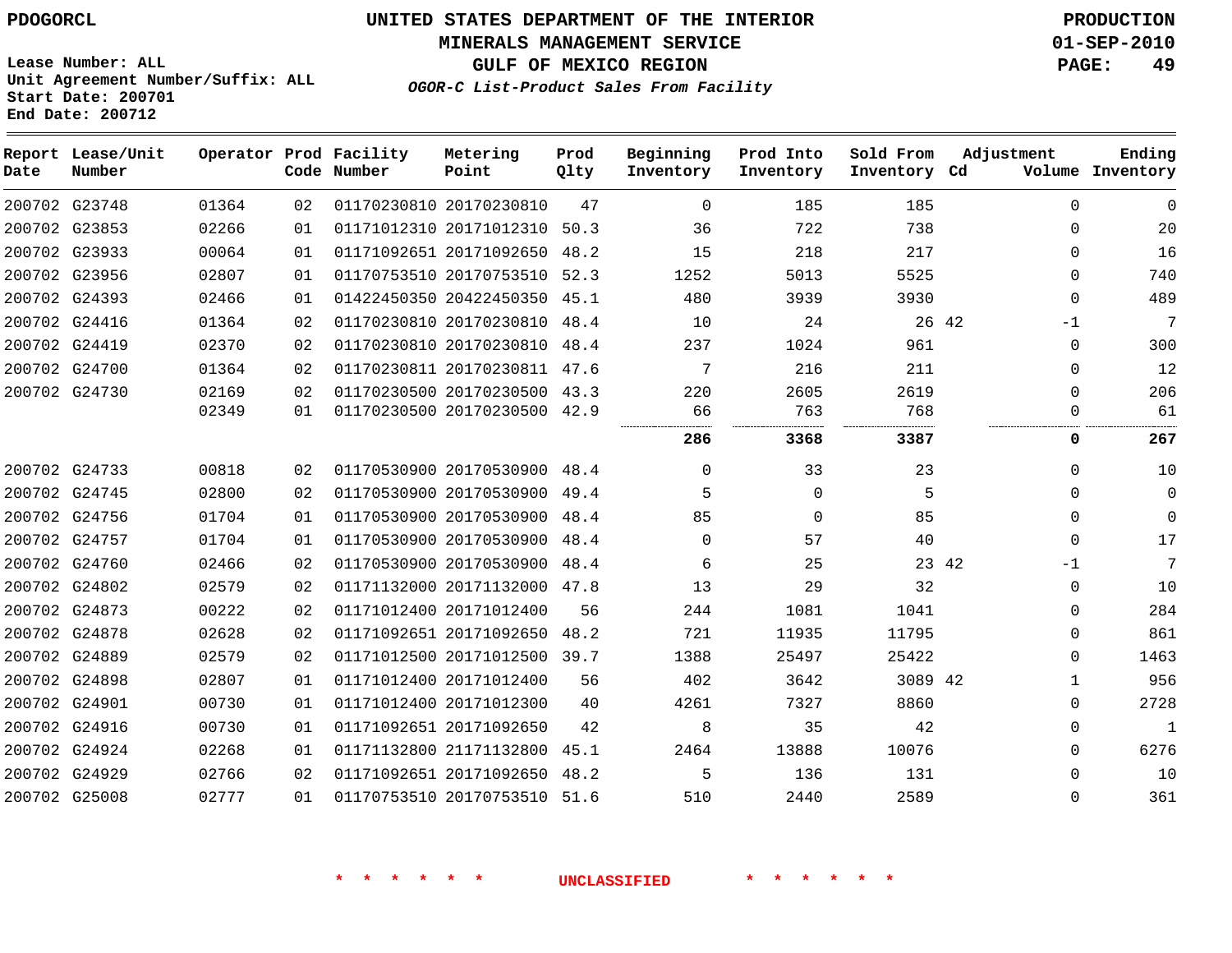**Start Date: 200701 End Date: 200712**

**Unit Agreement Number/Suffix: ALL**

# **UNITED STATES DEPARTMENT OF THE INTERIOR PDOGORCL PRODUCTION**

**MINERALS MANAGEMENT SERVICE 01-SEP-2010**

**GULF OF MEXICO REGION PAGE: 50**

**OGOR-C List-Product Sales From Facility**

| Date          | Report Lease/Unit<br>Number |       |    | Operator Prod Facility<br>Code Number | Metering<br>Point            | Prod<br>Qlty | Beginning<br>Inventory | Prod Into<br>Inventory | Sold From<br>Inventory Cd | Adjustment |              | Ending<br>Volume Inventory |
|---------------|-----------------------------|-------|----|---------------------------------------|------------------------------|--------------|------------------------|------------------------|---------------------------|------------|--------------|----------------------------|
|               | 200702 G25524               | 02169 | 01 |                                       | 01170230450 20170230450      | 51.7         | 1414                   | 25869                  | 24484 42                  |            | $\mathbf{1}$ | 2800                       |
|               |                             |       | 01 |                                       | 01421670210 01421670210      | 35.5         | 124                    | 924                    | 880                       |            | $\mathbf 0$  | 168                        |
|               |                             |       |    |                                       |                              |              | 1538                   | 26793                  | 25364                     |            | 1            | 2968                       |
|               | 200702 G25536               | 02466 | 01 |                                       | 01420390101 01420390101      | $\Omega$     | 2891                   | 30                     | $\mathbf 0$               |            | $\Omega$     | 2921                       |
| 200702 G25553 |                             | 02579 | 02 |                                       | 01170230510 20170230510      | 46.8         | 2                      | $\Omega$               | 2                         |            | $\Omega$     | $\mathbf 0$                |
| 200702 G25561 |                             | 02058 | 02 |                                       | 01170230450 20170230450      | 51.7         | 586                    | 8841                   | 8471                      |            | $\Omega$     | 956                        |
|               | 200702 G25566               | 00282 | 02 |                                       | 01170230450 20170230450      | 51.7         | 40                     | 971                    | 906                       |            | $\Omega$     | 105                        |
| 200702 G25605 |                             | 00818 | 01 |                                       | 01170230810 20170230810 48.1 |              | 16                     | $\mathbf 0$            | 16                        |            | $\mathbf{0}$ | $\mathbf 0$                |
|               | 200702 G25606               | 02025 | 01 |                                       | 01170230810 20170230810      | 48.4         | 607                    | 2585                   | 2433                      |            | $\Omega$     | 759                        |
|               | 200702 G25872               | 00236 | 01 |                                       | 01170230811 20170230811 47.5 |              | 467                    | 12219                  | 12016                     |            | $\Omega$     | 670                        |
|               | 200702 G25916               | 01963 | 01 |                                       | 01170530900 20170530900      | 50.1         | $\Omega$               | 26                     | 18                        |            | $\Omega$     | 8                          |
|               | 200702 G25944               | 02266 | 01 |                                       | 01171131600 20171131600      | 40           | 61                     | 5047                   | 5058                      |            | $\mathbf 0$  | 50                         |
|               | 200702 G25949               | 02427 | 01 |                                       | 01170530900 20170530900 48.4 |              | 476                    | 1183                   | 1306 42                   |            | $-1$         | 352                        |
|               | 200702 G25965               | 01704 | 01 |                                       | 01171132800 21171132800 45.1 |              | 50                     | 254                    | 200                       |            | $\mathbf{0}$ | 104                        |
| 200702 G25967 |                             | 01513 | 01 |                                       | 01170230811 20170230811 47.6 |              | 43                     | 2248                   | 2168                      |            | $\Omega$     | 123                        |
|               | 200702 G25986               | 01586 | 02 |                                       | 01170230811 20170230811 47.6 |              | $\mathbf 0$            | 14                     | 14 42                     |            | $\mathbf{1}$ | $\mathbf{1}$               |
|               | 200702 G26007               | 01764 | 01 |                                       | 01177082604 20177082604 28.5 |              | 60                     | 2771                   | 2799                      |            | $\Omega$     | 32                         |
|               | 200702 G26023               | 02579 | 02 |                                       | 01171012500 20171012500      | 39.7         | 191                    | 2036                   | 2030                      |            | $\Omega$     | 197                        |
|               | 200702 G26040               | 00560 | 01 |                                       | 01171132800 21171132800      | $\Omega$     | 213                    | 1273                   |                           | 0.42       | $-916$       | 570                        |
|               | 200702 G26097               | 00078 | 01 |                                       | 01170573602 20170573602 34.6 |              | $\Omega$               | 268                    | 44                        |            | $\Omega$     | 224                        |
|               | 200702 G26146               | 01586 | 01 |                                       | 01177258152 01177258152 43.4 |              | 0                      | 673                    | 673                       |            | $\mathbf 0$  | $\mathbf 0$                |
| 200702 G26451 |                             | 02579 | 02 |                                       | 01423210051 20423210050 50.5 |              | 274                    | 623                    | 744                       |            | 0            | 153                        |
|               | 200702 G26477               | 01963 | 01 |                                       | 01420390101 01420390101      | $\Omega$     | 1149                   | 392                    | $\Omega$                  |            | $\Omega$     | 1541                       |
| 200702 G27061 |                             | 02266 | 01 |                                       | 01171131600 20171131600      | 40           | 32                     | 4952                   | 4935                      |            | $\Omega$     | 49                         |
|               | 200702 G27071               | 01704 | 01 |                                       | 01171132800 21171132800      | 45.1         | 9                      | 40                     | 49                        |            | $\mathbf 0$  | $\mathbf 0$                |
|               | 200702 G27072               | 01704 | 01 |                                       | 01171132800 21171132800      | 45.1         | 0                      | 530                    | 351                       |            | $\mathbf 0$  | 179                        |
| 200702 G27195 |                             | 02058 | 02 |                                       | 01177258154 01177258154      | $\Omega$     | 0                      | 40                     | $\Omega$                  |            | $\Omega$     | 40                         |
| 200702 G27851 |                             | 02628 | 02 |                                       | 01171132000 20171132000 47.8 |              | $\Omega$               | 270                    | 184                       |            | $\Omega$     | 86                         |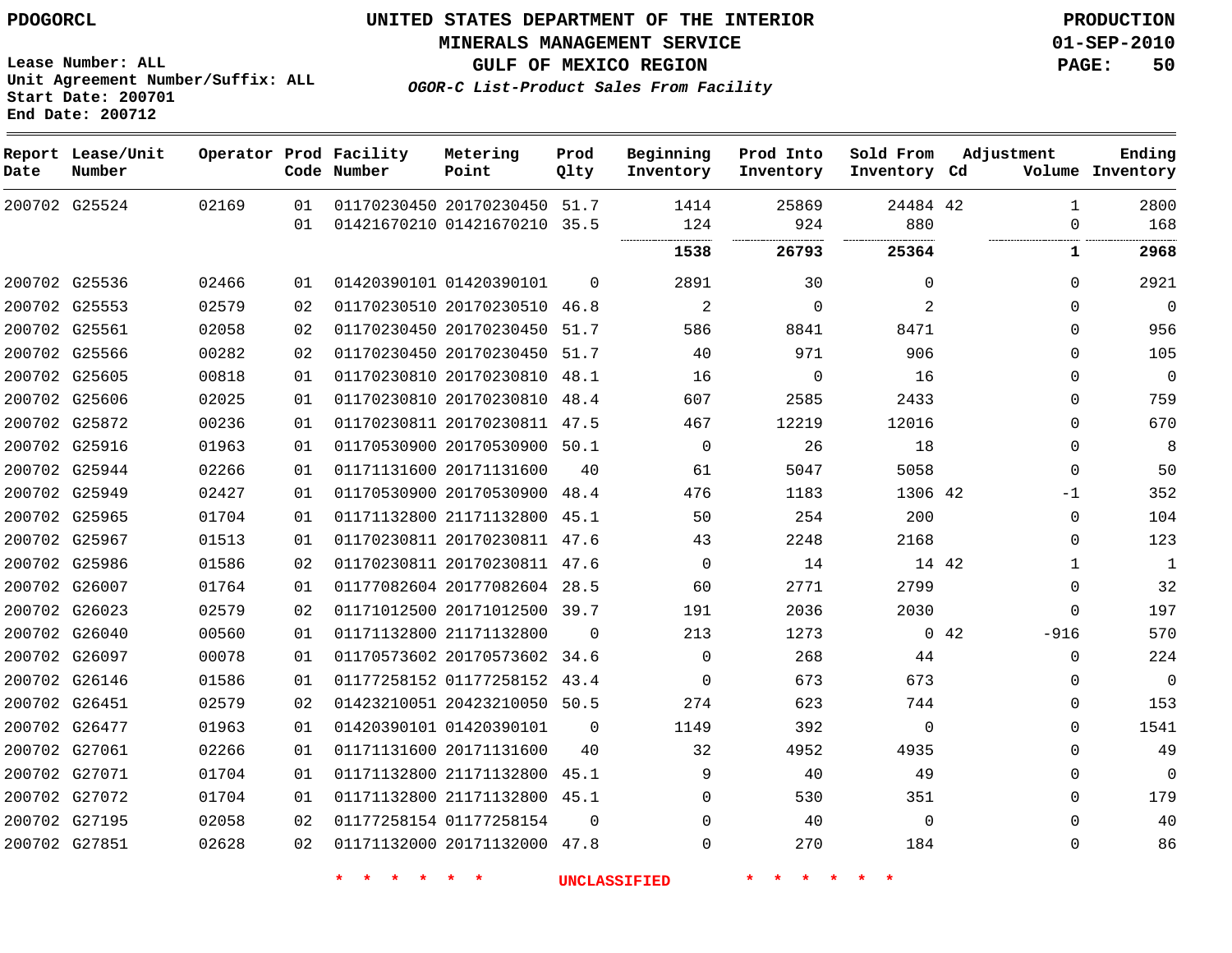**Start Date: 200701 End Date: 200712**

**Unit Agreement Number/Suffix: ALL**

# **UNITED STATES DEPARTMENT OF THE INTERIOR PDOGORCL PRODUCTION**

**MINERALS MANAGEMENT SERVICE 01-SEP-2010**

**GULF OF MEXICO REGION PAGE: 51**

**OGOR-C List-Product Sales From Facility**

| Date   | Report Lease/Unit<br>Number |       |    | Operator Prod Facility<br>Code Number | Metering<br>Point            | Prod<br>Qlty | Beginning<br>Inventory | Prod Into<br>Inventory | Sold From<br>Inventory Cd | Adjustment |              | Ending<br>Volume Inventory |
|--------|-----------------------------|-------|----|---------------------------------------|------------------------------|--------------|------------------------|------------------------|---------------------------|------------|--------------|----------------------------|
| 200703 | 00016                       | 00276 | 01 |                                       | 01170513700 20170513700 32.5 |              | 3435                   | 29833                  | 29522 42                  |            | $\mathbf{1}$ | 3747                       |
| 200703 | 00026                       | 00276 | 01 |                                       | 01170513700 20170513700      | 32.5         | 7389                   | 75661                  | 73547                     |            | $\Omega$     | 9503                       |
| 200703 | 00032                       | 00276 | 01 |                                       | 01170513700 20170513700      | 32.5         | 1317                   | 6646                   | 6586                      |            | 0            | 1377                       |
| 200703 | 00033                       | 00276 | 01 |                                       | 01170513700 20170513700      | 32.5         | 3226                   | 14649                  | 14841                     |            | 0            | 3034                       |
| 200703 | 00049                       | 02421 | 01 |                                       | 01171012300 20171012300      | 39.8         | 8115                   | 27420                  | 28948                     |            | $\Omega$     | 6587                       |
| 200703 | 00050                       | 02421 | 01 |                                       | 01171012300 20171012300      | 39.8         | 4430                   | 11592                  | 13237                     |            | 0            | 2785                       |
| 200703 | 00051                       | 02421 | 01 |                                       | 01171012300 20171012300      | 39.8         | 9678                   | 38319                  | 38791                     |            | $\Omega$     | 9206                       |
| 200703 | 00052                       | 02421 | 01 |                                       | 01171012300 20171012300      | 39.8         | 2147                   | 11260                  | 10702                     |            | 0            | 2705                       |
| 200703 | 00053                       | 02409 | 01 |                                       | 01171012300 20171012300 43.6 |              | 2696                   | 5017                   | 5825                      |            | $\Omega$     | 1888                       |
| 200703 | 00072                       | 01764 | 01 |                                       | 01171092900 01171092900      | $\Omega$     | 511                    | $\mathbf 0$            | $\mathbf 0$               |            | $\Omega$     | 511                        |
| 200703 | 00081                       | 00818 | 01 |                                       | 01170231300 20170230800 45.4 |              | 1449                   | 1547                   | 1206 42                   |            | $-1$         | 1789                       |
| 200703 | 00082                       | 00818 | 02 |                                       | 01170231300 20170230800      | 45.4         | $\mathbf{1}$           | $\mathbf 0$            | $\mathbf{1}$              |            | $\mathbf 0$  | $\mathbf 0$                |
| 200703 | 00090                       | 02630 | 01 |                                       | 01170230810 20170230810      | 46.9         | $\mathbf 0$            | 55                     | 55                        |            | 0            | $\mathbf 0$                |
| 200703 | 00137                       | 00687 | 01 |                                       | 01170513700 20170513700      | 28.2         | 293                    | 3115                   | 3049 42                   |            | $\mathbf{1}$ | 360                        |
| 200703 | 00138                       | 00687 | 01 |                                       | 01170513700 20170513700      | 28.2         | 1487                   | 14712                  | 14501 42                  |            | 1            | 1699                       |
| 200703 | 00161                       | 00105 | 01 |                                       | 01170230810 20170230810      | 46.9         | 0                      | 5080                   | 5080                      |            | $\Omega$     | $\mathbf 0$                |
| 200703 | 00184                       | 02594 | 02 |                                       | 01170230810 20170230810      | 46.9         | 0                      | 641                    | 641                       |            | $\mathbf 0$  | $\mathbf 0$                |
| 200703 | 00190                       | 01364 | 02 |                                       | 01170230810 20170230810 46.9 |              | $\mathbf{1}$           | 17                     | 17                        |            | $\mathbf 0$  | 1                          |
| 200703 | 00191                       | 01364 | 02 |                                       | 01170230810 20170230810      | 46.9         | $\Omega$               | 5053                   | 5053                      |            | 0            | $\Omega$                   |
| 200703 | 00196                       | 00003 | 01 |                                       | 01171012300 20171012300 39.8 |              | 0                      | 8844                   | 6720 42                   |            | 1            | 2125                       |
| 200703 | 00244                       | 00105 | 01 |                                       | 01170231300 01170231300      | 46.8         | 0                      | 11550                  | 11550                     |            | $\Omega$     | $\Omega$                   |
| 200703 | 00247                       | 00105 | 01 |                                       | 01170231300 01170231300 46.8 |              | $\mathbf 0$            | 816                    | 816                       |            | $\mathbf 0$  | $\mathbf 0$                |
| 200703 | 00253                       | 00236 | 01 |                                       | 01170230810 20170230810      | 49.2         | 36                     | 112                    | 117                       |            | $\Omega$     | 31                         |
| 200703 | 00300                       | 01834 | 01 |                                       | 01170230601 20170230600      | $\Omega$     | 70                     | $\Omega$               | $\mathbf 0$               |            | $\Omega$     | 70                         |
| 200703 | 00301                       | 01834 | 01 |                                       | 01170230601 20170230600      | $\Omega$     | 1198                   | $\Omega$               | $\Omega$                  |            | $\mathbf 0$  | 1198                       |
| 200703 | 00310                       | 01138 | 01 |                                       | 01171132800 21171132800      | 44.7         | 472                    | 1428                   | 1438                      |            | $\mathbf 0$  | 462                        |
| 200703 | 00317                       | 00560 | 01 |                                       | 01171012310 20171012310      | 49.2         | 20                     | 747                    | 752                       |            | 0            | 15                         |
| 200703 | 00353                       | 02266 | 01 |                                       | 01170754800 20170754800      | 30.2         | 2598                   | 7388                   | 7904                      |            | $\Omega$     | 2082                       |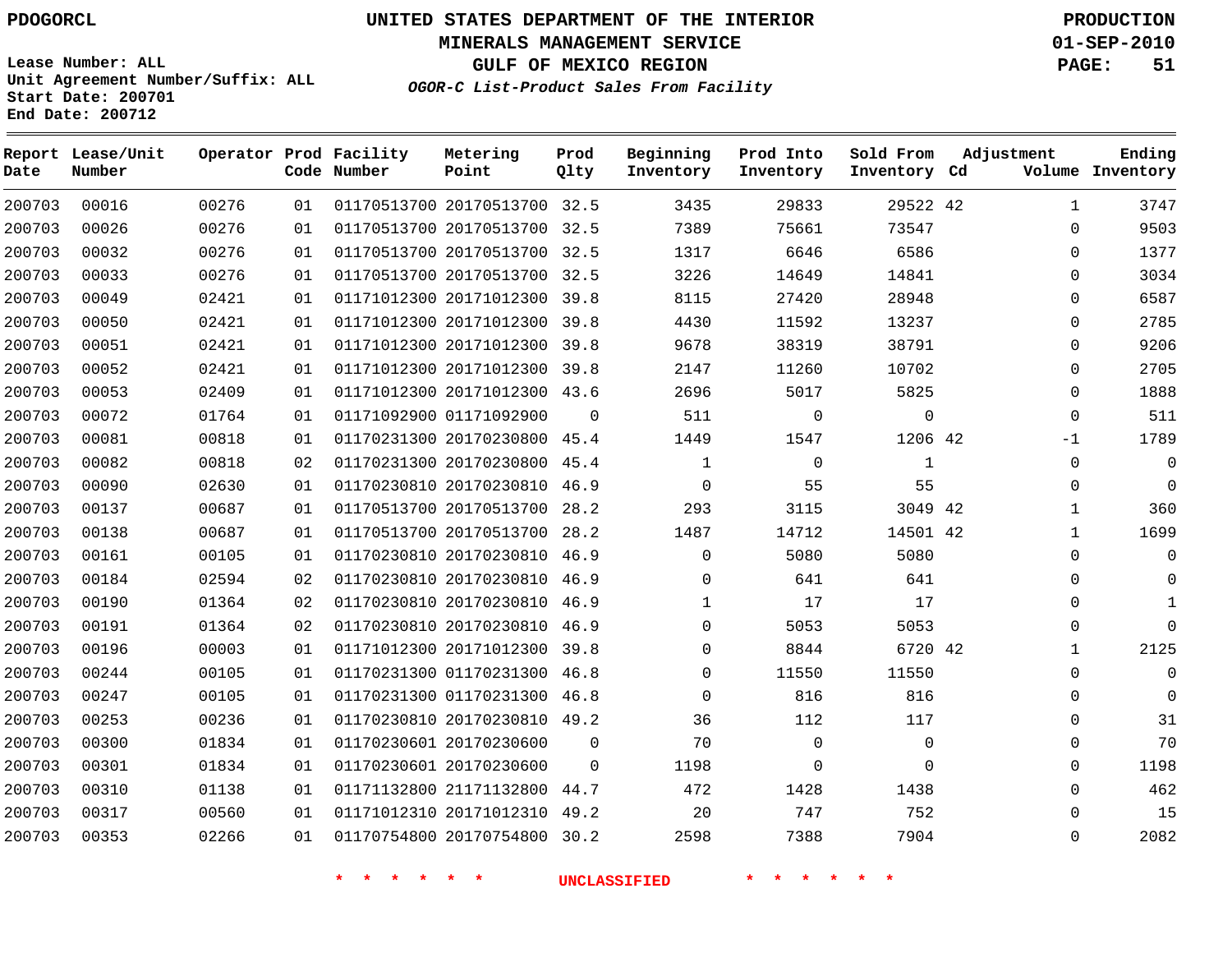## **MINERALS MANAGEMENT SERVICE 01-SEP-2010**

**GULF OF MEXICO REGION PAGE: 52**

**Lease Number: ALL Unit Agreement Number/Suffix: ALL Start Date: 200701 End Date: 200712**

**OGOR-C List-Product Sales From Facility**

| Date   | Report Lease/Unit<br>Number |                |          | Operator Prod Facility<br>Code Number | Metering<br>Point                                       | Prod<br>Qlty | Beginning<br>Inventory | Prod Into<br>Inventory | Sold From<br>Inventory Cd | Adjustment |                      | Ending<br>Volume Inventory |
|--------|-----------------------------|----------------|----------|---------------------------------------|---------------------------------------------------------|--------------|------------------------|------------------------|---------------------------|------------|----------------------|----------------------------|
| 200703 | 00367                       | 00276          | 01       |                                       | 01170513700 20170513700 32.5                            |              | 76                     | 897                    | 860                       |            | $\mathbf 0$          | 113                        |
| 200703 | 00424                       | 00064          | 01       |                                       | 01171012400 20171012400 53.6                            |              | 147                    | 557                    | 601                       |            | $\mathbf 0$          | 103                        |
| 200703 | 00434                       | 02690          | 01       |                                       | 01177112605 2017711260Y 31.9                            |              | 3978                   | 46973                  | 47318                     |            | $\Omega$             | 3633                       |
| 200703 | 00436                       | 01364          | 02       |                                       | 01171012400 20171012400 53.6                            |              | 1                      | 50                     | 42                        |            | $\Omega$             | 9                          |
| 200703 | 00453                       | 02690          | 01       |                                       | 01177112605 2017711260Y 31.9                            |              | 547                    | 5090                   | 5243                      |            | $\mathbf 0$          | 394                        |
| 200703 | 00466                       | 00064          | 01       |                                       | 01171012400 20171012400 53.6                            |              | 178                    | 10681                  | 8890 42                   |            | 1                    | 1970                       |
| 200703 | 00478                       | 02409          | 01       |                                       | 01171012300 20171012300                                 | 49.3         | $\mathbf 0$            | 2843                   | 2843                      |            | $\mathbf 0$          | $\overline{0}$             |
| 200703 | 00479                       | 00236<br>00818 | 01<br>01 |                                       | 01171012300 20171012300 39.7<br>01171012500 20171012500 | 39.6         | 27<br>440              | 107<br>9025            | 108<br>8806               |            | $\Omega$<br>$\Omega$ | 26<br>659                  |
|        |                             |                |          |                                       |                                                         |              | <br>467                | 9132                   | 8914                      |            | 0                    | 685                        |
| 200703 | 00487                       | 01284          | 01       |                                       | 01171132800 21171132800 44.7                            |              | 1882                   | 2383                   | 3228                      |            | $\mathbf 0$          | 1037                       |
| 200703 | 00518                       | 01482          | 01       |                                       | 01170230450 20170230450 51.9                            |              | $\Omega$               | 1115                   | 1052                      |            | $\mathbf 0$          | 63                         |
| 200703 | 00541                       | 02589          | 01       |                                       | 01170530900 20170530900 48.5                            |              | $\Omega$               | 11                     | 11                        |            | $\Omega$             | $\mathbf 0$                |
| 200703 | 00549                       | 00818          | 01       |                                       | 01171131800 20171131800                                 | 40           | 1                      | $\Omega$               | $\mathbf{1}$              |            | $\Omega$             | $\mathbf 0$                |
| 200703 | 00559                       | 00687          | 01       |                                       | 01171131600 20171131600                                 | 45.1         | 120                    | 13508                  | 13449                     |            | $\mathbf 0$          | 179                        |
| 200703 | 00560                       | 00687          | 01       |                                       | 01171131600 20171131600 45.1                            |              | 12                     | 2381                   | 2360 42                   |            | $-1$                 | 32                         |
| 200703 | 00577                       | 01935          | 01       |                                       | 01171012300 20171012300                                 | 39.8         | 14797                  | 61567                  | 61573                     |            | $\mathbf 0$          | 14791                      |
| 200703 | 00590                       | 01284          | 01       |                                       | 01171132800 21171132800                                 | 30           | 2770                   | 4029                   | 5469                      |            | $\Omega$             | 1330                       |
| 200703 | 00593                       | 01834          | 01       |                                       | 01171012300 20171012300                                 | 39.8         | 14674                  | 24774                  | 27738                     |            | $\mathbf 0$          | 11710                      |
|        |                             | 02589          | 01       |                                       | 01171012300 20171012300 39.8                            |              | 7219                   | 25360                  | 26308 42                  |            | 1                    | 6272                       |
|        |                             |                |          |                                       |                                                         |              | 21893                  | 50134                  | 54046                     |            | 1                    | 17982                      |
| 200703 | 00599                       | 01764          | 01       |                                       | 01170573602 20170573602                                 | 49           | 693                    | 490                    | 780                       |            | $\mathbf 0$          | 403                        |
| 200703 | 00605                       | 01764          | 01       |                                       | 01170573602 20170573602                                 | 49           | 258                    | 691                    | 381                       |            | $\Omega$             | 568                        |
| 200703 | 00680                       | 01482          | 01       |                                       | 01170230700 20170230700 40.7                            |              | 590                    | 2514                   | 1514                      |            | $\Omega$             | 1590                       |
| 200703 | 00691                       | 01364          | 02       |                                       | 01170754200 20170754200                                 | 37.8         | 742                    | 2804                   | 2787                      |            | $\mathbf 0$          | 759                        |
| 200703 | 00693                       | 02266          | 01       |                                       | 01170754800 20170754800                                 | 30.2         | 1069                   | 2822                   | 3096                      |            | $\mathbf 0$          | 795                        |
| 200703 | 00694                       | 02266          | 01       |                                       | 01170754800 20170754800                                 | 30.2         | 2905                   | 7290                   | 8141                      |            | $\mathbf 0$          | 2054                       |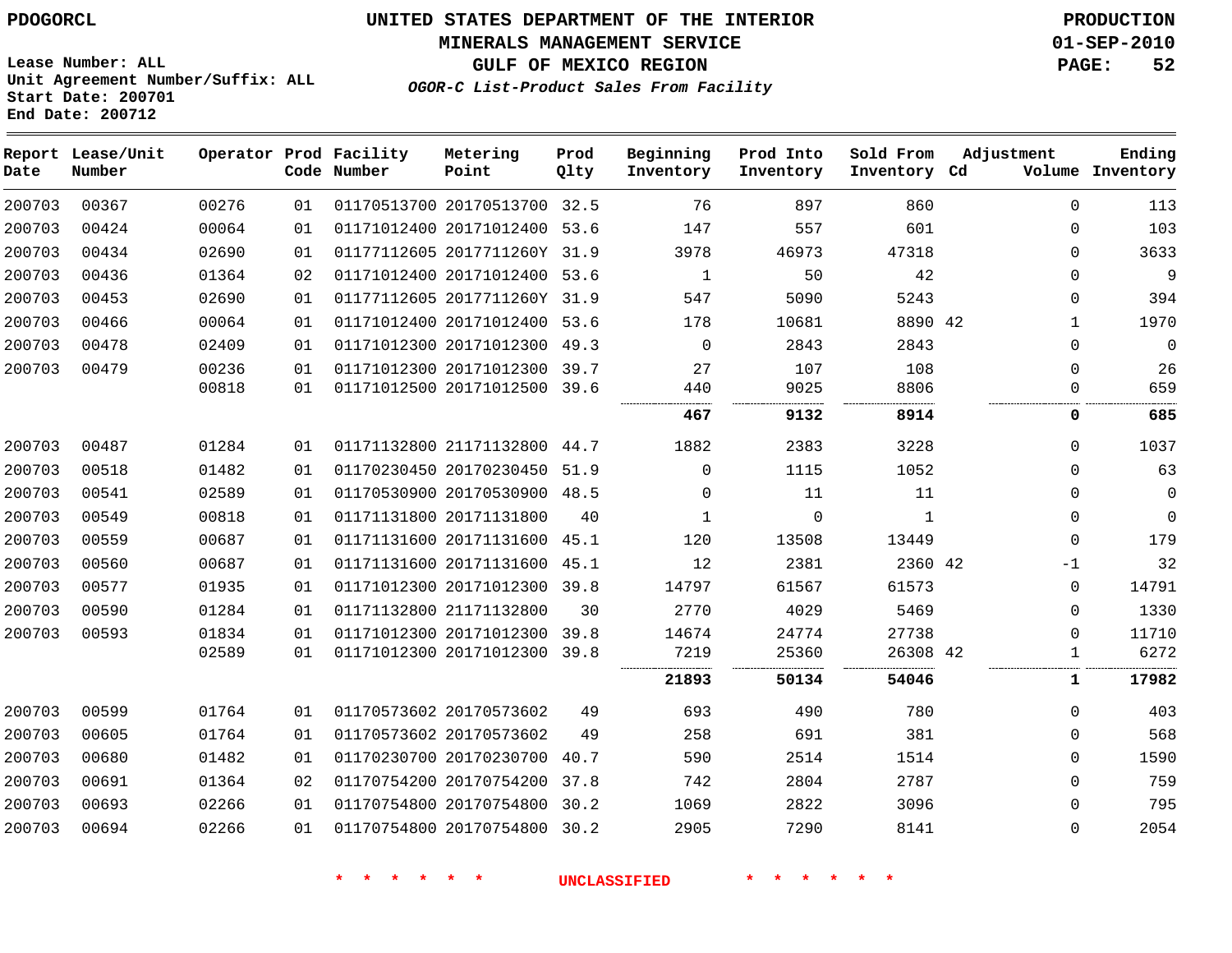**MINERALS MANAGEMENT SERVICE 01-SEP-2010**

**Lease Number: ALL Unit Agreement Number/Suffix: ALL Start Date: 200701 End Date: 200712**

**OGOR-C List-Product Sales From Facility**

**GULF OF MEXICO REGION PAGE: 53**

| Date   | Report Lease/Unit<br>Number |       |    | Operator Prod Facility<br>Code Number | Metering<br>Point            | Prod<br>Qlty | Beginning<br>Inventory | Prod Into<br>Inventory | Sold From<br>Inventory Cd | Adjustment   | Ending<br>Volume Inventory |
|--------|-----------------------------|-------|----|---------------------------------------|------------------------------|--------------|------------------------|------------------------|---------------------------|--------------|----------------------------|
| 200703 | 00697                       | 02266 | 01 |                                       | 01170754800 20170754800 30.2 |              | 2901                   | 8045                   | 8679                      | $\Omega$     | 2267                       |
| 200703 | 00758                       | 02421 | 01 |                                       | 01170230810 20170230810 49.2 |              | 1466                   | 4668                   | 4862                      | $\Omega$     | 1272                       |
| 200703 | 00759                       | 02589 | 01 |                                       | 01170230811 20170230811      | 48.1         | $\Omega$               | 1236                   | 1236                      | $\Omega$     | $\Omega$                   |
|        |                             | 02859 | 02 |                                       | 01170231100 20170230810 46.9 |              | 0                      | 48                     | 48                        | $\Omega$     | $\Omega$                   |
|        |                             |       |    |                                       |                              |              | 0                      | 1284                   | 1284                      | 0            | 0                          |
| 200703 | 00763                       | 02859 | 01 |                                       | 01170231100 20170230810 46.9 |              | $\mathbf 0$            | 186                    | 186                       | $\mathbf 0$  | $\Omega$                   |
| 200703 | 00767                       | 00105 | 01 |                                       | 01170230810 20170230810 46.8 |              | $\Omega$               | 2389                   | 2389                      | $\Omega$     | $\mathbf 0$                |
| 200703 | 00768                       | 00105 | 01 |                                       | 01170230810 20170230810      | 46.8         | $\mathbf 0$            | 674                    | 674                       | $\Omega$     | $\Omega$                   |
| 200703 | 00775                       | 01834 | 01 |                                       | 01171131600 20171131600 45.1 |              | 23                     | 2190                   | 2184                      | $\mathbf{0}$ | 29                         |
| 200703 | 00778                       | 01482 | 01 |                                       | 01171132000 20171132000 51.7 |              | 38                     | 252                    | 249                       | $\Omega$     | 41                         |
| 200703 | 00786                       | 02409 | 01 |                                       | 01177078131 20171092650      | 45.4         | $\mathbf 0$            | 836                    | 836                       | 0            | $\mathsf 0$                |
| 200703 | 00787                       | 01364 | 01 |                                       | 01171092651 20171092650 50.3 |              | 234                    | 1989                   | 2078                      | 0            | 145                        |
| 200703 | 00796                       | 02628 | 02 |                                       | 01171092651 20171092650 50.3 |              | 184                    | 12664                  | 11927                     | 0            | 921                        |
| 200703 | 00797                       | 02421 | 01 |                                       | 01171012300 20171012300 39.7 |              | 1195                   | 14872                  | 12494                     | $\Omega$     | 3573                       |
| 200703 | 00818                       | 02636 | 01 |                                       | 01171132800 21171132800 44.7 |              | 1246                   | 4319                   | 4349                      | $\Omega$     | 1216                       |
| 200703 | 00819                       | 00078 | 01 |                                       | 01171132800 21171132800 44.7 |              | 48                     | 122                    | 128 42                    | $-1$         | 41                         |
| 200703 | 00827                       | 00003 | 01 |                                       | 0117711260G 2017711260G 32.7 |              | 568                    | 14807                  | 14600                     | $\Omega$     | 775                        |
| 200703 | 00828                       | 02859 | 01 |                                       | 0117711260T 2017711260T 34.5 |              | 137                    | 15608                  | 15612                     | $\Omega$     | 133                        |
|        | 200703 754303001A           | 00059 | 01 |                                       | 01170230811 20170230811 48.5 |              | 643                    | 13329                  | 13034                     | $\Omega$     | 938                        |
|        | 200703 754304003A           | 00078 | 01 |                                       | 01170230400 20170230400      | 52.1         | 8                      | 29                     | 31                        | $\Omega$     | 6                          |
|        | 200703 754305004A           | 01704 | 01 |                                       | 01171132000 20171132000 51.7 |              | 1133                   | 8350                   | 8235 42                   | $-1$         | 1247                       |
|        | 200703 7543880060           | 00105 | 01 |                                       | 01170230450 20170230450 51.8 |              | 16                     | 101                    | 111                       | $\mathbf 0$  | 6                          |
|        | 200703 7543890080           | 00276 | 01 |                                       | 01170513700 20170513700 32.5 |              | 4215                   | 4007                   | 5532 42                   | $\mathbf 1$  | 2691                       |
|        | 200703 7543890180           | 01764 | 01 |                                       | 01423210051 20423210050 49.2 |              | 22                     | 193                    | 196                       | $\Omega$     | 19                         |
|        | 200703 7543890220           | 00105 | 01 |                                       | 01608158271 01608158271      | 23           | $\Omega$               | 67                     | 67                        | $\Omega$     | $\mathbf 0$                |
|        | 200703 7543900070           | 00818 | 02 |                                       | 01423550090 20423550090      | 50.2         | 5                      | 191                    | 156                       | $\Omega$     | 40                         |
|        | 200703 7543900080           | 02421 | 01 |                                       | 01177245111 01177245111 38.1 |              | $\Omega$               | 104                    | 104                       | $\Omega$     | $\Omega$                   |
|        | 200703 7543920040           | 02628 | 01 |                                       | 01423210051 20423210050 49.2 |              | 29                     | 259                    | 265                       | $\Omega$     | 23                         |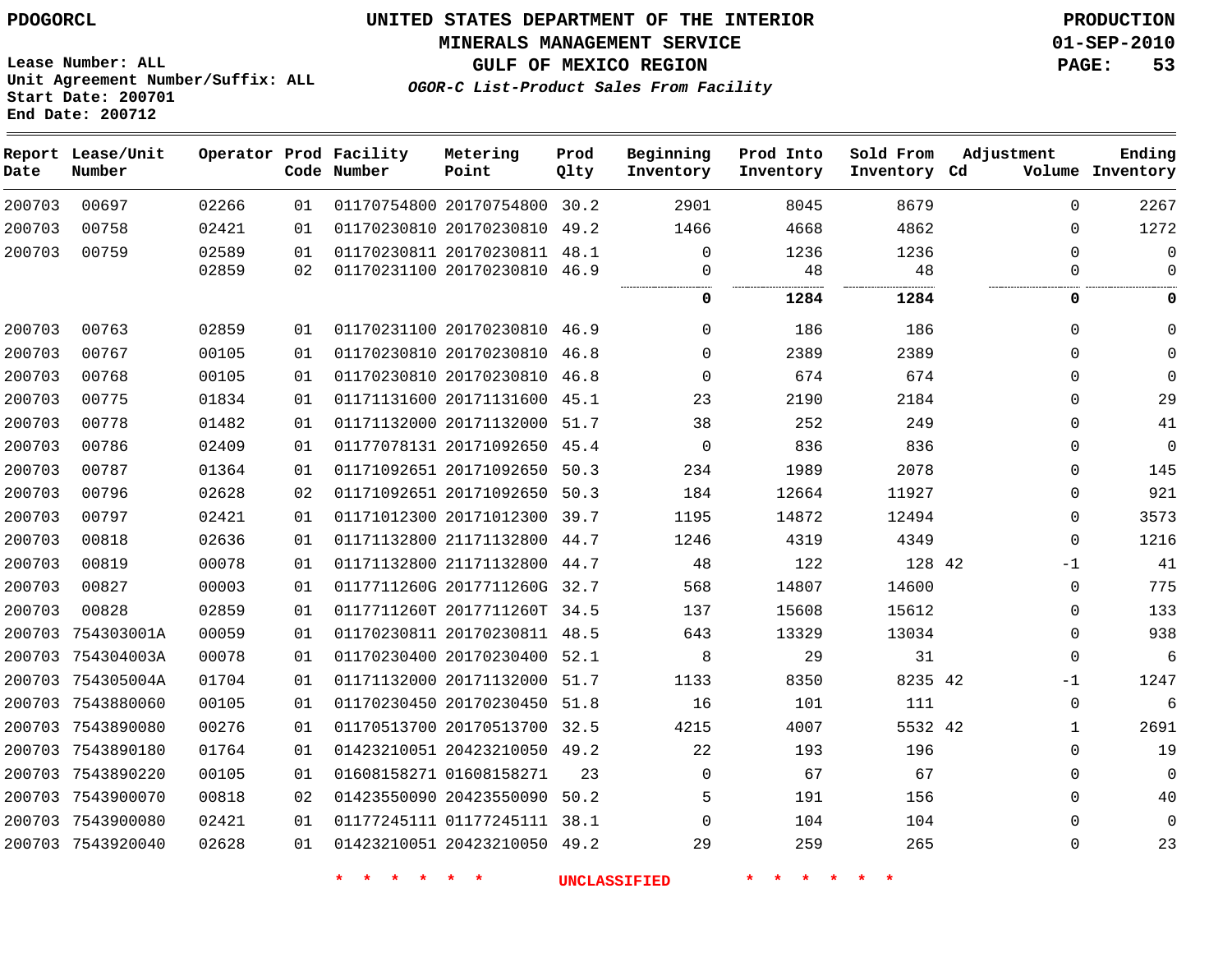## **MINERALS MANAGEMENT SERVICE 01-SEP-2010**

**GULF OF MEXICO REGION PAGE: 54**

**Lease Number: ALL Unit Agreement Number/Suffix: ALL Start Date: 200701 End Date: 200712**

**OGOR-C List-Product Sales From Facility**

| Date   | Report Lease/Unit<br>Number |       |    | Operator Prod Facility<br>Code Number | Metering<br>Point            | Prod<br>Qlty | Beginning<br>Inventory | Prod Into<br>Inventory | Sold From<br>Inventory Cd | Adjustment   | Ending<br>Volume Inventory |
|--------|-----------------------------|-------|----|---------------------------------------|------------------------------|--------------|------------------------|------------------------|---------------------------|--------------|----------------------------|
|        | 200703 7543930100           | 00362 | 02 |                                       | 01170230800 20170230800 45.4 |              | 851                    | $\Omega$               | 851                       | $\Omega$     | $\mathbf{0}$               |
|        |                             |       | 02 |                                       | 01170230810 20170230810      | 49.2         | 1561                   | 6387                   | 6207                      | $\Omega$     | 1741                       |
|        |                             |       |    |                                       |                              |              | 2412                   | 6387                   | 7058                      | 0            | 1741                       |
|        | 200703 7543930200           | 00105 | 01 |                                       | 01171012310 20171012310      | 50           | 306                    | 13396                  | 13436                     | $\Omega$     | 266                        |
|        |                             | 01284 | 01 |                                       | 0117709260L 2017709260L 40.5 |              | $\overline{0}$         | 2967                   | 2967                      | $\Omega$     | $\mathbf{0}$               |
|        |                             |       |    |                                       |                              |              | 306                    | 16363                  | 16403                     | 0            | 266                        |
|        | 200703 7543930210           | 01764 | 01 |                                       | 01608165300 01608165300      | $\Omega$     | 91                     | 0                      | $\Omega$                  | $\Omega$     | 91                         |
|        | 200703 7543940080           | 00222 | 01 |                                       | 01171132800 21171132800 44.7 |              | 652                    | 1735                   | 1806 42                   | -1           | 580                        |
|        | 200703 754395009A           | 00730 | 01 |                                       | 01170753510 20170753510 43.6 |              | 409                    | 2334                   | 2526 42                   | 10           | 227                        |
| 200703 | 754395019A                  | 00105 | 01 |                                       | 01420390101 01420390101      | $\Omega$     | 2950                   | 707                    | $\Omega$                  | $\Omega$     | 3657                       |
|        | 200703 754396015A           | 02859 | 01 |                                       | 01608103650 20608103650 34.9 |              | 97                     | 16223                  | 16237                     | $\Omega$     | 83                         |
|        | 200703 754398002A           | 00105 | 01 |                                       | 01420570060 20420570060 53.9 |              | 3187                   | $\Omega$               | 480                       | $\Omega$     | 2707                       |
|        | 200703 754398017A           | 02859 | 02 |                                       | 01170230811 20170230811      | 48.5         | 5                      | 73                     | 73                        | $\Omega$     | 5                          |
|        | 200703 8910020210           | 02451 | 01 |                                       | 01170753510 20170753510 43.6 |              | 353                    | 3831                   | 3812                      | $\Omega$     | 372                        |
|        |                             |       | 01 |                                       | 01170513800 20170513800 33.3 |              | 8952                   | 118764                 | 110636                    | 0            | 17080                      |
|        |                             |       |    |                                       |                              |              | 9305                   | 122595                 | 114448                    | 0            | 17452                      |
|        | 200703 8910024540           | 02451 | 01 |                                       | 01170513800 20170513800 33.3 |              | 4260                   | 47910                  | 45280                     | $\Omega$     | 6890                       |
|        | 200703 8910029310           | 02268 | 01 |                                       | 01171132800 21171132800      | 44.7         | 57                     | 131                    | 140                       | $\Omega$     | 48                         |
|        | 200703 8910029320           | 00276 | 01 |                                       | 01170513700 20170513700 32.5 |              | 16776                  | 92050                  | 89759                     | $\Omega$     | 19067                      |
|        | 200703 8910034440           | 00276 | 01 |                                       | 01170513700 20170513700 32.5 |              | 25718                  | 100466                 | 98676 42                  | $-1$         | 27507                      |
|        | 200703 8910063810           | 02466 | 02 |                                       | 01170230450 20170230450 51.9 |              | 1878                   | 21470                  | 22140 42                  | $-1$         | 1207                       |
|        |                             | 02475 | 02 |                                       | 01170230450 20170230450 51.1 |              | 3                      | 35                     | 36                        | $\mathbf 0$  | $\overline{a}$             |
|        |                             |       |    |                                       |                              |              | 1881                   | 21505                  | 22176                     | -1           | 1209                       |
|        | 200703 8910066690           | 00078 | 01 |                                       | 01170573602 20170573602 35.4 |              | 19825                  | 25537                  | 24365 42                  | $\mathbf{1}$ | 20998                      |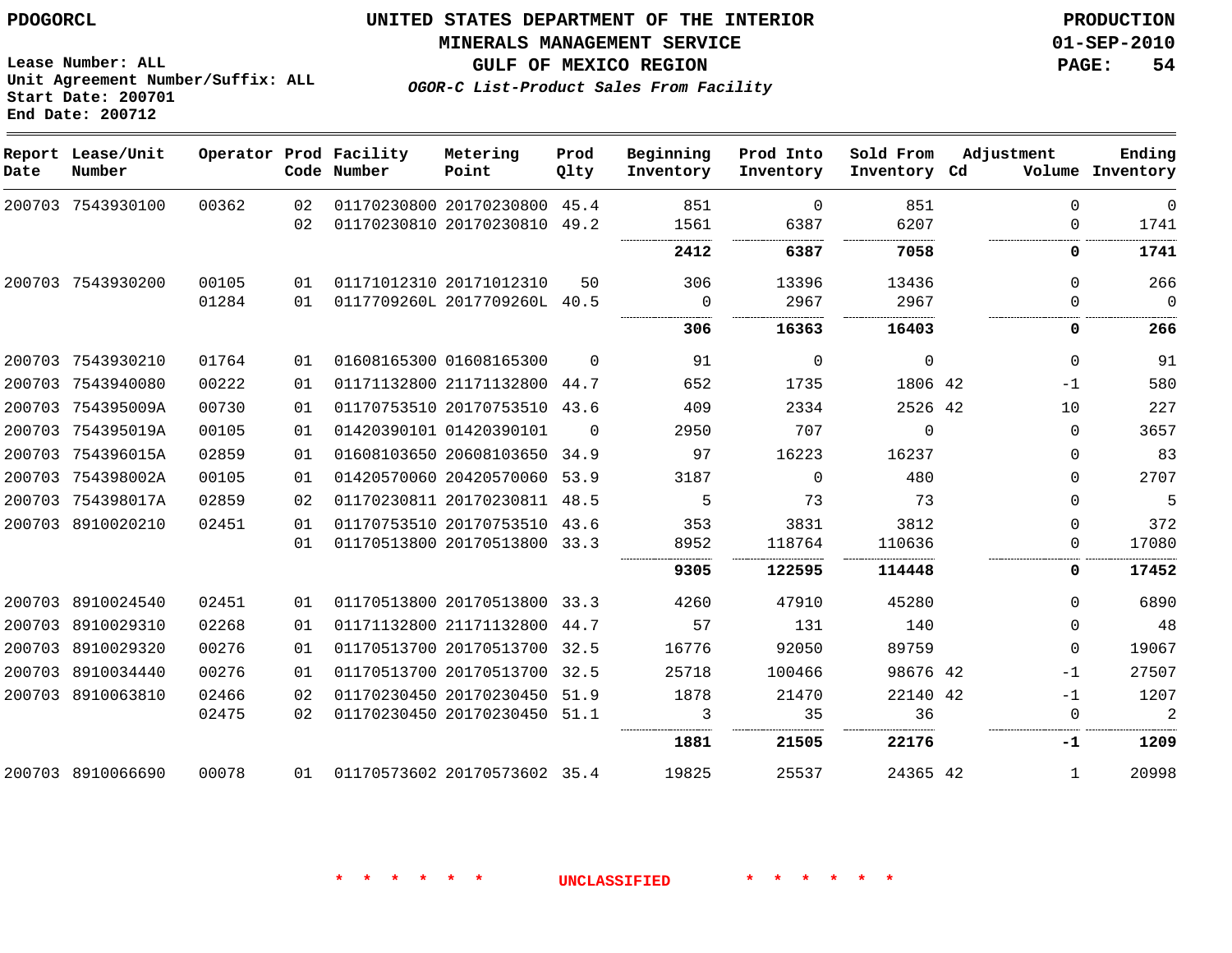**Start Date: 200701 End Date: 200712**

**Unit Agreement Number/Suffix: ALL**

# **UNITED STATES DEPARTMENT OF THE INTERIOR PDOGORCL PRODUCTION**

**MINERALS MANAGEMENT SERVICE 01-SEP-2010**

**GULF OF MEXICO REGION PAGE: 55**

**OGOR-C List-Product Sales From Facility**

| Date   | Report Lease/Unit<br>Number |       |    | Operator Prod Facility<br>Code Number | Metering<br>Point            | Prod<br>Qlty | Beginning<br>Inventory | Prod Into<br>Inventory | Sold From<br>Inventory Cd | Adjustment   | Ending<br>Volume Inventory |
|--------|-----------------------------|-------|----|---------------------------------------|------------------------------|--------------|------------------------|------------------------|---------------------------|--------------|----------------------------|
|        | 200703 8910086540           | 01284 | 01 |                                       | 01171012400 20171012400 53.6 |              | 6558                   | 23060                  | 25364                     | $\Omega$     | 4254                       |
|        |                             |       | 01 |                                       | 01177092604 20177092604 44.4 |              | $\Omega$               | 503                    | 503                       | 0            | $\Omega$                   |
|        |                             |       |    |                                       |                              |              | 6558                   | 23563                  | 25867                     | 0            | 4254                       |
|        | 200703 8910086610           | 02266 | 01 |                                       | 01170754800 20170754800 30.2 |              | 319                    | 617                    | 762                       | $\Omega$     | 174                        |
|        | 200703 8910086660           | 00056 | 02 |                                       | 01421670201 20421670200      | 49.7         | 353                    | 54                     | 188                       | $\mathbf 0$  | 219                        |
|        | 200703 8910087640           | 00818 | 02 |                                       | 01171092800 21171132800      | 44.7         | 24                     | 29                     | 40                        | $\mathbf{0}$ | 13                         |
|        | 200703 8910087670           | 01364 | 02 |                                       | 01170754200 20170754200 37.8 |              | 164                    | 725                    | 693                       | $\mathbf 0$  | 196                        |
|        | 200703 8910087840           | 00282 | 02 |                                       | 01177122606 20177122606      | 41.6         | 532                    | 4160                   | 3941                      | $\mathbf{0}$ | 751                        |
|        | 200703 8910088130           | 00078 | 01 |                                       | 01171132800 21171132800 44.7 |              | 40                     | $\Omega$               | 40                        | $\Omega$     | $\Omega$                   |
|        | 200703 8910088160           | 02233 | 01 |                                       | 01171132800 21171132800      | 47.1         | 1956                   | 4369                   | 4787                      | $\Omega$     | 1538                       |
|        | 200703 8910089160           | 00276 | 01 |                                       | 01170513700 20170513700      | 32.5         | 2625                   | 5235                   | 5154                      | $\mathbf 0$  | 2706                       |
| 200703 | 891008927AE                 | 00078 | 01 |                                       | 01170230400 20170230400 52.1 |              | 137                    | 777                    | 549 09                    | $-216$       | 149                        |
|        | 200703 891008927K           | 00078 | 01 |                                       | 01170230400 20170230400      | 52.1         | 134                    | 645                    | 656                       | $\mathbf 0$  | 123                        |
|        | 200703 891008927X           | 00078 | 01 |                                       | 01170230400 20170230400 52.1 |              | 48                     | 521                    | 470 42                    | 1            | 100                        |
|        | 200703 8910089460           | 01834 | 01 |                                       | 01171012500 20171012500      | 33.7         | $\mathbf{1}$           | $\overline{0}$         | $\mathbf{1}$              | $\mathbf 0$  | $\Omega$                   |
|        | 200703 891008946C           | 01834 | 01 |                                       | 01171012500 20171012500 39.6 |              | 40                     | 840                    | 818 42                    | -1           | 61                         |
|        | 200703 8910116580           | 00276 | 01 |                                       | 01170513700 20170513700 32.5 |              | 4705                   | 8464                   | 8794                      | $\mathbf 0$  | 4375                       |
|        | 200703 8910116740           | 00276 | 01 |                                       | 01170513700 20170513700 32.5 |              | 96                     | 1138                   | 646                       | $\mathbf 0$  | 588                        |
|        | 200703 8910116770           | 00276 | 01 |                                       | 01170513700 20170513700 32.5 |              | 1467                   | 2966                   | 2900                      | $\mathbf 0$  | 1533                       |
|        | 200703 8910116790           | 00276 | 01 |                                       | 01170513700 20170513700 32.5 |              | 7160                   | 12566                  | 13231                     | $\Omega$     | 6495                       |
|        | 200703 8910116800           | 00276 | 01 |                                       | 01170513700 20170513700 32.5 |              | 16537                  | 31711                  | 31857                     | $\mathbf 0$  | 16391                      |
|        | 200703 891011687A           | 02266 | 01 |                                       | 01170754800 20170754800      | 30.2         | 310                    | 1044                   | 1060                      | $\mathbf 0$  | 294                        |
|        | 200703 891011687B           | 02266 | 01 |                                       | 01170754800 20170754800 30.2 |              | 103                    | 304                    | 321                       | $\mathbf 0$  | 86                         |
|        | 200703 891011687C           | 02266 | 01 |                                       | 01170754800 20170754800      | 30.2         | 341                    | 1067                   | 1107                      | $\Omega$     | 301                        |
|        | 200703 891011687D           | 02266 | 01 |                                       | 01170754800 20170754800      | 30.2         | 653                    | 1800                   | 1946                      | $\Omega$     | 507                        |
|        | 200703 8910117330           | 02266 | 01 |                                       | 01170754800 20170754800 30.2 |              | 3                      | 12                     | 12                        | $\mathbf 0$  | 3                          |
|        | 200703 8910123210           | 00687 | 01 |                                       | 0117709260A 2017709260A 34.4 |              | 36                     | 976                    | 962                       | $\mathbf 0$  | 50                         |
|        | 200703 8910123250           | 00687 | 01 |                                       | 0117709260A 2017709260A 34.4 |              | 77                     | 1769                   | 1755                      | $\mathbf 0$  | 91                         |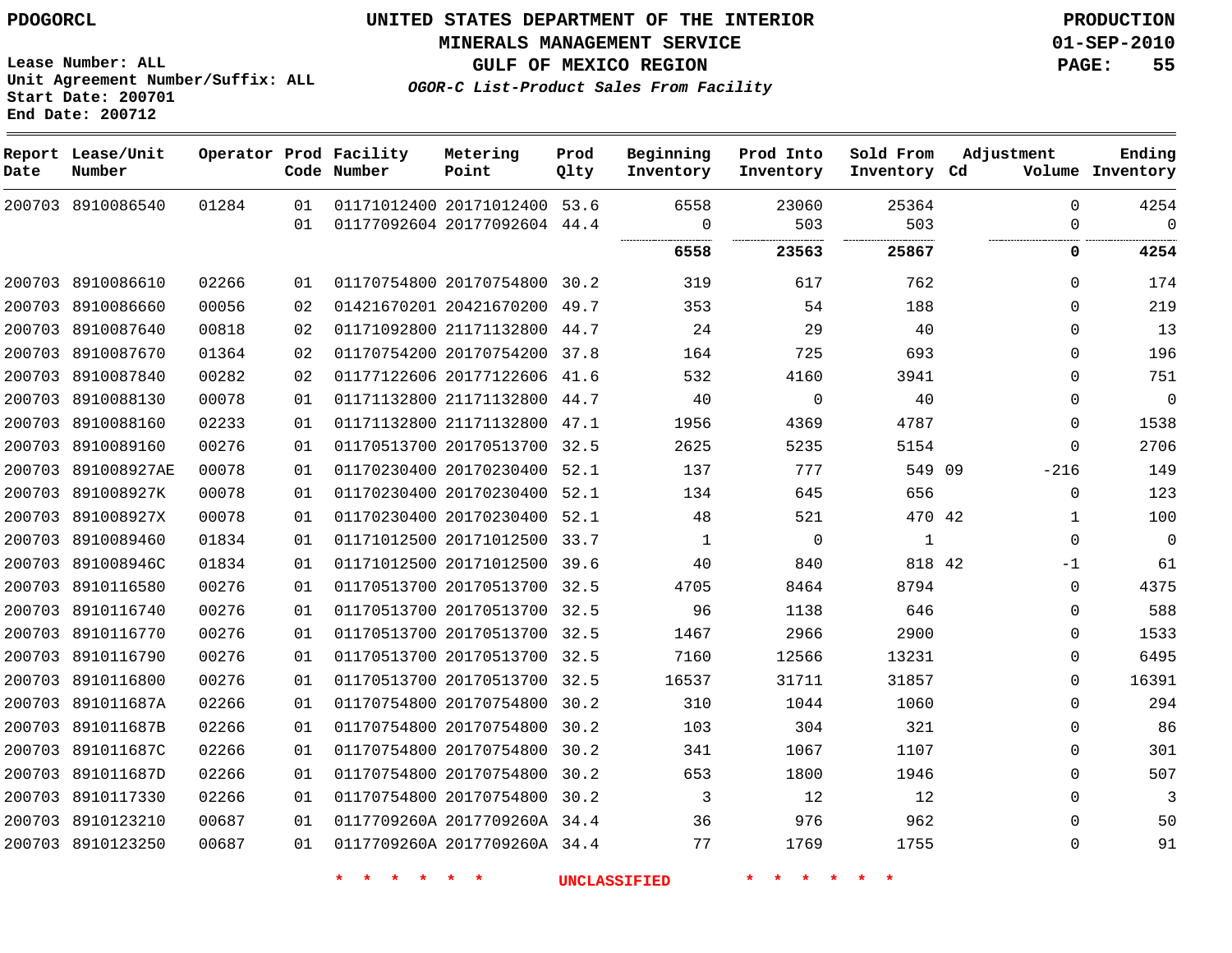# **UNITED STATES DEPARTMENT OF THE INTERIOR PDOGORCL PRODUCTION**

**MINERALS MANAGEMENT SERVICE 01-SEP-2010**

**GULF OF MEXICO REGION PAGE: 56**

**Unit Agreement Number/Suffix: ALL Start Date: 200701 End Date: 200712**

**OGOR-C List-Product Sales From Facility**

| Date | Report Lease/Unit<br>Number |       |    | Operator Prod Facility<br>Code Number | Metering<br>Point            | Prod<br>Qlty | Beginning<br>Inventory | Prod Into<br>Inventory | Sold From<br>Inventory Cd | Adjustment   | Ending<br>Volume Inventory |
|------|-----------------------------|-------|----|---------------------------------------|------------------------------|--------------|------------------------|------------------------|---------------------------|--------------|----------------------------|
|      | 200703 8910123270           | 01482 | 01 |                                       | 01177215100 20177215102      | 30           | 25                     | 3760                   | 3755                      | $\mathbf 0$  | 30                         |
|      | 200703 8910123320           | 01482 | 01 |                                       | 01177215100 20177215102      | 30           | 122                    | 16431                  | 16420 42                  | $-1$         | 132                        |
|      | 200703 8910123330           | 01482 | 01 |                                       | 01177215100 20177215102 31.1 |              | 120                    | 16822                  | 16806                     | $\mathbf 0$  | 136                        |
|      | 200703 8910123350           | 02608 | 01 |                                       | 01171012500 20171012500      | 39.6         | 29                     | 450                    | 446                       | 0            | 33                         |
|      | 200703 8910123380           | 00818 | 02 |                                       | 01171132800 21171132800      | 44.7         | $\mathbf 0$            | 1                      | 1                         | 0            | $\mathbf 0$                |
|      | 200703 8910123390           | 00818 | 01 |                                       | 01171131800 20171131800      | 45.6         | 2611                   | 965                    | 1522                      | 0            | 2054                       |
|      | 200703 8910169300           | 00491 | 01 |                                       | 01170230810 20170230810 49.1 |              | 92                     | 435                    | 409                       | 0            | 118                        |
|      | 200703 8910202350           | 00276 | 01 |                                       | 01170513700 20170513700      | 32.5         | 28805                  | 54621                  | 54922                     | 0            | 28504                      |
|      | 200703 8910202430           | 00276 | 01 |                                       | 01170513700 20170513700 32.5 |              | 526                    | 96                     | 104                       | 0            | 518                        |
|      | 200703 8910202470           | 02266 | 01 |                                       | 01170754800 20170754800      | 30.2         | 146                    | 447                    | 467                       | 0            | 126                        |
|      | 200703 8910202480           | 02266 | 01 |                                       | 01170754800 20170754800      | 30.2         | 45                     | 127                    | 136                       | $\Omega$     | 36                         |
|      | 200703 8910202520           | 01482 | 01 |                                       | 01171132800 21171132800      | 44.7         | 10                     | 45                     | 43                        | 0            | 12                         |
|      | 200703 8910202550           | 00105 | 01 |                                       | 01170230810 20170230810 49.1 |              | 90                     | 291                    | 302                       | $\Omega$     | 79                         |
|      | 200703 8910202560           | 00276 | 01 |                                       | 01170513700 20170513700 32.5 |              | 4905                   | 9547                   | 10321                     | 0            | 4131                       |
|      | 200703 G00932               | 01376 | 01 |                                       | 01170231100 20170230810 46.9 |              | $\mathbf 0$            | 41                     | 41                        | $\Omega$     | $\mathbf 0$                |
|      | 200703 G00935               | 02852 | 02 |                                       | 01171131600 20171131600      | 45.1         | 160                    | 20744                  | 20627 42                  | 1            | 278                        |
|      | 200703 G00971               | 00105 | 01 |                                       | 01171132000 20171132000 51.6 |              | 18                     | 123                    | 123                       | $\Omega$     | 18                         |
|      | 200703 G00972               | 00105 | 01 |                                       | 01171132000 20171132000 51.6 |              | $\Omega$               | 71                     | 71                        | 0            | 0                          |
|      | 200703 G00979               | 00078 | 01 |                                       | 01171132800 21171132800 44.7 |              | 79                     | $\Omega$               | 79                        | $\Omega$     | $\Omega$                   |
|      | 200703 G00985               | 00687 | 01 |                                       | 0117709260A 2017709260A 34.4 |              | 263                    | 4568                   | 4596                      | $\Omega$     | 235                        |
|      | 200703 G00987               | 00105 | 01 |                                       | 01171132800 21171132800 44.7 |              | $\mathbf{1}$           | 1549                   | 1173                      | $\Omega$     | 377                        |
|      | 200703 G00989               | 00003 | 01 |                                       | 01171012400 20171012400      | $\Omega$     | 1022                   | $\mathbf{0}$           | $\Omega$                  | 0            | 1022                       |
|      | 200703 G01025               | 02859 | 01 |                                       | 01177122600 20177122600 33.9 |              | 200                    | 3610                   | 3610                      | $\Omega$     | 200                        |
|      | 200703 G01027               | 00282 | 01 |                                       | 01177122606 20177122606      | 41.6         | 416                    | 6519                   | 6420                      | $\Omega$     | 515                        |
|      | 200703 G01072               | 00105 | 01 |                                       | 01170513800 20170513800 33.3 |              | 68                     | 2804                   | 2469                      | $\Omega$     | 403                        |
|      | 200703 G01082               | 00276 | 01 |                                       | 01170513700 20170513700 32.5 |              | 26                     | 54                     | 52                        | 0            | 28                         |
|      | 200703 G01083               | 00276 | 01 |                                       | 01170513700 20170513700 32.5 |              | 1892                   | 5939                   | 4762 42                   | $\mathbf{1}$ | 3070                       |
|      | 200703 G01090               | 00276 | 01 |                                       | 01170513700 20170513700 32.5 |              | 13823                  | 27619                  | 27166 42                  | $-1$         | 14275                      |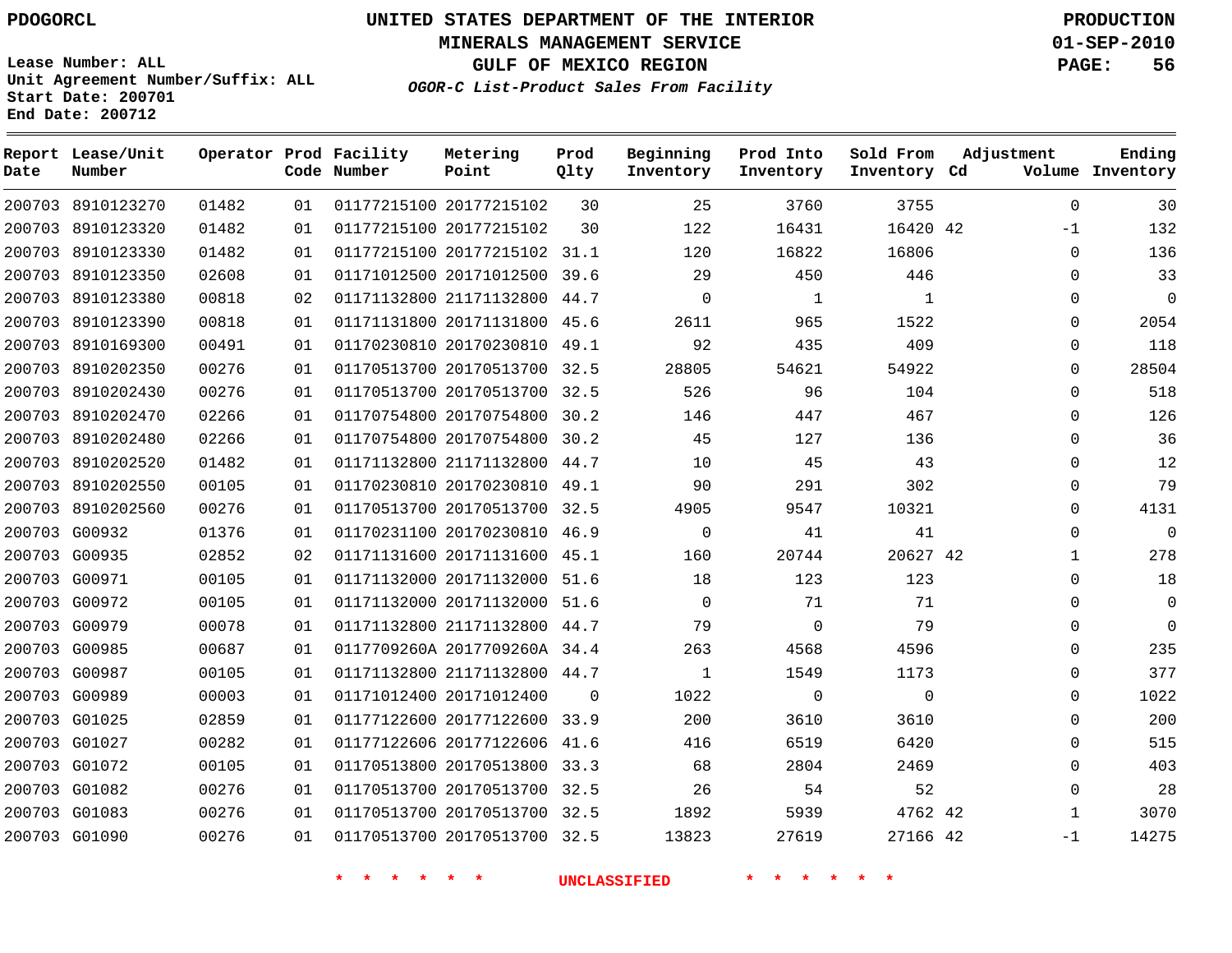# **UNITED STATES DEPARTMENT OF THE INTERIOR PDOGORCL PRODUCTION**

**MINERALS MANAGEMENT SERVICE 01-SEP-2010**

**GULF OF MEXICO REGION PAGE: 57**

**Unit Agreement Number/Suffix: ALL Start Date: 200701 End Date: 200712**

**OGOR-C List-Product Sales From Facility**

| Date | Report Lease/Unit<br>Number |       |    | Operator Prod Facility<br>Code Number | Metering<br>Point            | Prod<br>Qlty | Beginning<br>Inventory | Prod Into<br>Inventory | Sold From<br>Inventory Cd | Adjustment   | Ending<br>Volume Inventory |
|------|-----------------------------|-------|----|---------------------------------------|------------------------------|--------------|------------------------|------------------------|---------------------------|--------------|----------------------------|
|      | 200703 G01091               | 00276 | 01 |                                       | 01170513700 20170513700 32.5 |              | 2335                   | 4168                   | 4348 42                   | $-1$         | 2154                       |
|      | 200703 G01092               | 00276 | 01 |                                       | 01170513700 20170513700 32.5 |              | 7877                   | 15070                  | 15158 42                  | $\mathbf{1}$ | 7790                       |
|      | 200703 G01096               | 00276 | 01 |                                       | 01170513700 20170513700 32.5 |              | 273                    | 298                    | 417                       | 0            | 154                        |
|      | 200703 G01127               | 02630 | 01 |                                       | 01171132000 20171132000 49.4 |              | $\Omega$               | 313                    | 313                       | $\Omega$     | $\mathsf 0$                |
|      | 200703 G01152               | 01834 | 01 |                                       | 01171132800 21171132800 44.7 |              | 76                     | $\mathbf 0$            | 76                        | $\Omega$     | $\Omega$                   |
|      | 200703 G01153               | 01834 | 01 |                                       | 01171132800 21171132800 44.7 |              | 107                    | 617                    | 541                       | $\Omega$     | 183                        |
|      | 200703 G01172               | 00282 | 01 |                                       | 01177062605 20177062605 41.9 |              | 68                     | 14756                  | 14736 42                  | $\mathbf{1}$ | 89                         |
|      | 200703 G01181               | 00818 | 01 |                                       | 01177072200 20177072200 37.9 |              | $\Omega$               | 14                     | 14                        | $\Omega$     | $\Omega$                   |
|      | 200703 G01182               | 00818 | 01 |                                       | 01177072200 20177072200 37.9 |              | $\mathbf 0$            | 956                    | 956                       | 0            | $\Omega$                   |
|      | 200703 G01194               | 00105 | 01 |                                       | 01177072601 20177072601      | 39           | $\Omega$               | 5061                   | 5061                      | $\Omega$     | $\Omega$                   |
|      | 200703 G01196               | 00078 | 01 |                                       | 01171132800 21171132800 44.7 |              | 120                    | 228                    | 355 42                    | 88           | 81                         |
|      | 200703 G01216               | 00222 | 01 |                                       | 01177082958 20177082958      | 33.8         | $\Omega$               | 12713                  | 12713                     | $\Omega$     | $\Omega$                   |
|      | 200703 G01220               | 00105 | 01 |                                       | 01177092600 20177092600      | 45           | 570                    | 12071                  | 12241                     | 0            | 400                        |
|      | 200703 G01228               | 00003 | 01 |                                       | 0117711260G 2017711260G 32.7 |              | 1060                   | 21004                  | 20965 42                  | $\mathbf{1}$ | 1100                       |
|      | 200703 G01230               | 00003 | 01 |                                       | 0117711260G 2017711260G 32.7 |              | 1341                   | 28227                  | 28091 42                  | $\mathbf{1}$ | 1478                       |
|      | 200703 G01248               | 02628 | 01 |                                       | 01171012500 20171012500      | 39.6         | 204                    | 5670                   | 5459                      | $\Omega$     | 415                        |
|      | 200703 G01249               | 00491 | 01 |                                       | 01171012500 20171012500 39.6 |              | 1                      | 1                      | 2                         | $\Omega$     | $\mathbf 0$                |
|      | 200703 G01261               | 01284 | 01 |                                       | 01171012500 20171012500      | $\Omega$     | 4                      | $\mathbf 0$            | $\Omega$                  | $\Omega$     | 4                          |
|      | 200703 G01269               | 01284 | 01 |                                       | 01171012500 20171012500 39.6 |              | 46                     | 1154                   | 1120                      | $\Omega$     | 80                         |
|      | 200703 G01351               | 00078 | 01 |                                       | 01170230400 20170230400      | 52.1         | 99                     | 505                    | 507                       | $\Omega$     | 97                         |
|      | 200703 G01441               | 00818 | 01 |                                       | 01177112701 20177112700 52.2 |              | 1024                   | 3268                   | 3807                      | $\Omega$     | 485                        |
|      | 200703 G01447               | 00276 | 01 |                                       | 01170513700 20170513700 32.5 |              | 3558                   | 43294                  | 41415 42                  | $\mathbf{1}$ | 5438                       |
|      | 200703 G01477               | 00236 | 01 |                                       | 01170230810 20170230810 46.8 |              | $\Omega$               | 1288                   | 1288                      | 0            | $\Omega$                   |
|      | 200703 G01497               | 02451 | 01 |                                       | 01170513800 20170513800      | 33.3         | 3131                   | 32187                  | 30689                     | $\Omega$     | 4629                       |
|      | 200703 G01498               | 02451 | 01 |                                       | 01170513800 20170513800 33.3 |              | 818                    | 10589                  | 9884                      | $\Omega$     | 1523                       |
|      | 200703 G01528               | 02859 | 01 |                                       | 0117711260T 2017711260T      | 34.5         | 43                     | 3786                   | 3797                      | $\Omega$     | 32                         |
|      | 200703 G01569               | 02266 | 01 |                                       | 01171012500 20171012500 39.6 |              | 25                     | 433                    | 426                       | $\Omega$     | 32                         |
|      | 200703 G01610               | 01482 | 01 |                                       | 01177215100 20177215102      | 30           | 38                     | 5791                   | 5782                      | $\Omega$     | 47                         |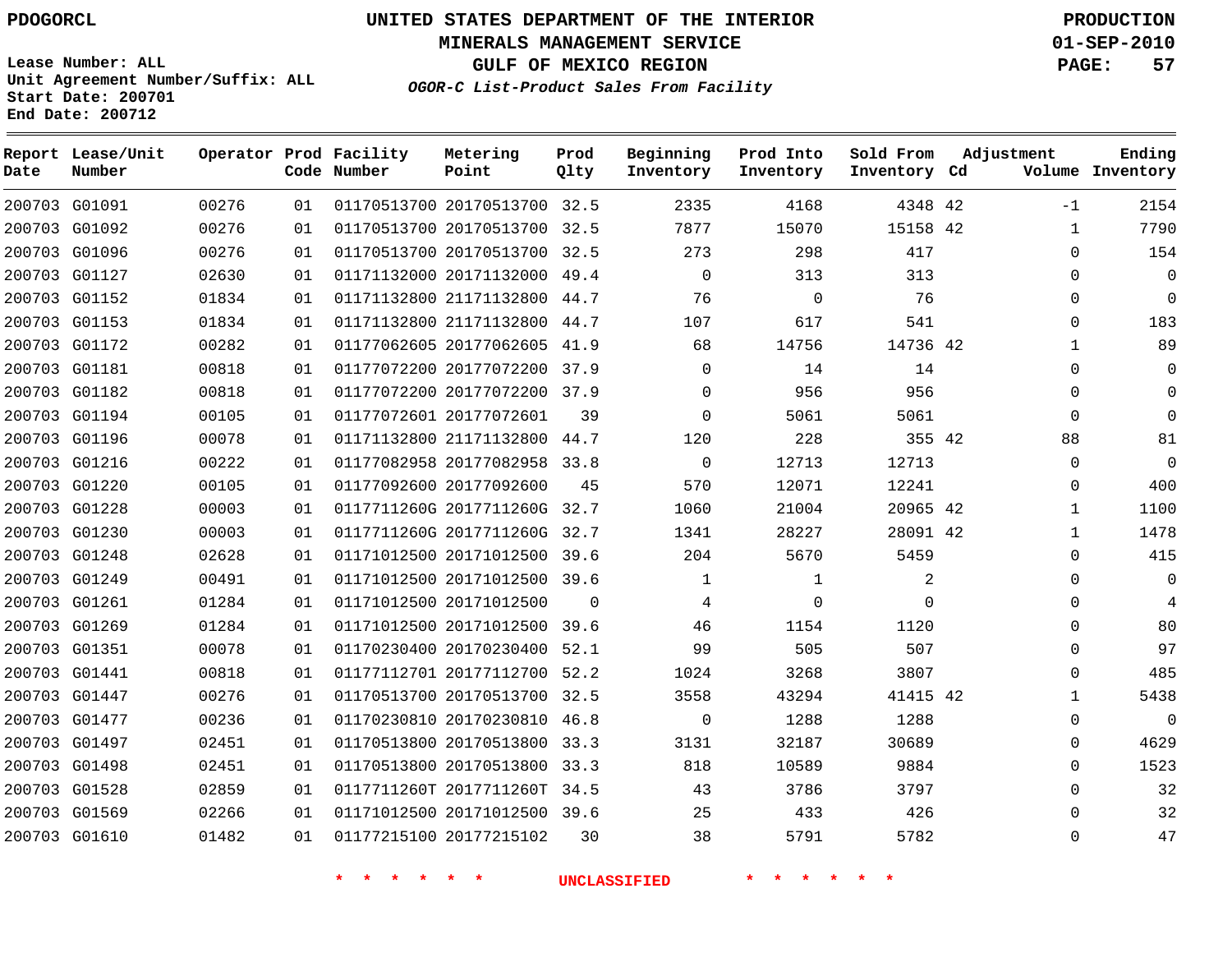**Start Date: 200701 End Date: 200712**

**Unit Agreement Number/Suffix: ALL**

# **UNITED STATES DEPARTMENT OF THE INTERIOR PDOGORCL PRODUCTION**

**MINERALS MANAGEMENT SERVICE 01-SEP-2010**

**GULF OF MEXICO REGION PAGE: 58**

**OGOR-C List-Product Sales From Facility**

| Date | Report Lease/Unit<br>Number |       |    | Operator Prod Facility<br>Code Number | Metering<br>Point            | Prod<br>Qlty | Beginning<br>Inventory | Prod Into<br>Inventory | Sold From<br>Inventory Cd | Adjustment   | Ending<br>Volume Inventory |
|------|-----------------------------|-------|----|---------------------------------------|------------------------------|--------------|------------------------|------------------------|---------------------------|--------------|----------------------------|
|      | 200703 G01619               | 00276 | 01 |                                       | 01170513700 20170513700 32.5 |              | 29327                  | 43217                  | 44689                     | $\mathbf 0$  | 27855                      |
|      | 200703 G01620               | 00276 | 01 |                                       | 01170513700 20170513700      | 32.5         | 2757                   | 6571                   | 5096                      | $\Omega$     | 4232                       |
|      | 200703 G01676               | 02237 | 01 |                                       | 01170755200 20170755200      | 37.5         | 13727                  | 8959                   | 8854                      | $\Omega$     | 13832                      |
|      | 200703 G01677               | 02237 | 01 |                                       | 01170755200 20170755200      | 37.5         | 10395                  | 4147                   | 5677                      | $\Omega$     | 8865                       |
|      | 200703 G01754               | 00003 | 01 |                                       | 01423210051 20423210050      | 49.2         | 125                    | 360                    | 450                       | $\mathbf 0$  | 35                         |
|      | 200703 G01757               | 00003 | 01 |                                       | 01423210051 20423210050      | 49.2         | 34                     | 1407                   | 1305                      | $\Omega$     | 136                        |
|      | 200703 G01812               | 02630 | 01 |                                       | 01422450350 20422450350      | 45.1         | 15                     | 35                     | 35                        | $\mathbf 0$  | 15                         |
|      | 200703 G01860               | 00105 | 01 |                                       | 01170231110 20170231110      | $\Omega$     | 1521                   | 2735                   | $\mathbf 0$               | $\Omega$     | 4256                       |
|      | 200703 G01865               | 00078 | 01 |                                       | 01171012500 20171012500      | 39.6         | 363                    | 7208                   | 7056 42                   | $\mathbf{1}$ | 516                        |
|      | 200703 G01880               | 00105 | 01 |                                       | 01171132000 20171132000      | 51.6         | 53                     | 355                    | 355                       | $\mathbf 0$  | 53                         |
|      | 200703 G01898               | 01364 | 01 |                                       | 01171012500 20171012500      | 39.6         | 680                    | 13151                  | 12871                     | $\mathbf 0$  | 960                        |
|      | 200703 G01901               | 01482 | 01 |                                       | 01177215100 20177215102 29.9 |              | 9                      | 881                    | 883                       | $\Omega$     | 7                          |
|      | 200703 G01953               | 00105 | 01 |                                       | 01170230811 20170230811 48.4 |              | 36                     | 714                    | 700                       | $\mathbf 0$  | 50                         |
|      | 200703 G01966               | 01482 | 01 |                                       | 01177215100 20177215102      | 30           | 88                     | 10889                  | 10889                     | $\Omega$     | 88                         |
|      | 200703 G01967               | 01482 | 01 |                                       | 01177215100 20177215102      | 30           | 109                    | 8740                   | 8779                      | $\Omega$     | 70                         |
|      | 200703 G01972               | 02589 | 01 |                                       | 01170231230 01170231230      | 39.9         | $\mathbf 0$            | 67                     | 67                        | $\mathbf 0$  | $\mathbf 0$                |
|      | 200703 G01997               | 01071 | 02 |                                       | 01170230810 20170230810      | 57           | 37                     | 275                    | 275                       | $\Omega$     | 37                         |
|      | 200703 G01998               | 00818 | 01 |                                       | 01170230810 20170230810      | 48.5         | 3                      | 65                     | 63                        | $\Omega$     | 5                          |
|      |                             |       | 01 |                                       | 01170230811 20170230811 41.2 |              | 21                     | 140                    | 123                       | $\Omega$     | 38                         |
|      |                             |       |    |                                       |                              |              | 24                     | 205                    | 186                       | 0            | 43                         |
|      | 200703 G02006               | 00491 | 01 |                                       | 01170530900 20170530900      | 47.3         | 14                     | 56                     | 61                        | $\mathbf 0$  | 9                          |
|      | 200703 G02021               | 01482 | 01 |                                       | 01170230811 20170230811 48.5 |              | 34                     | 739                    | 721                       | $\Omega$     | 52                         |
|      | 200703 G02024               | 00818 | 01 |                                       | 01170230811 20170230811      | 48.5         | 13                     | 85                     | 92                        | $\Omega$     | 6                          |
|      | 200703 G02045               | 00105 | 01 |                                       | 01170530900 20170530900      | 47.3         | 12                     | 35                     | 41                        | $\Omega$     | 6                          |
|      | 200703 G02051               | 01364 | 01 |                                       | 01170530900 20170530900      | 47.4         | 103                    | 402                    | 439                       | $\mathbf 0$  | 66                         |
|      | 200703 G02062               | 00231 | 01 |                                       | 0117704220A 2017704220A 44.3 |              | 0                      | 2427                   | 2427                      | $\Omega$     | $\Omega$                   |
|      | 200703 G02082               | 01834 | 01 |                                       | 01171132800 21171132800      | 44.7         | 7145                   | 17898                  | 18735 42                  | $-1$         | 6307                       |
|      | 200703 G02088               | 00687 | 01 |                                       | 01170230811 20170230811 48.5 |              | 37                     | 916                    | 888 42                    | $-1$         | 64                         |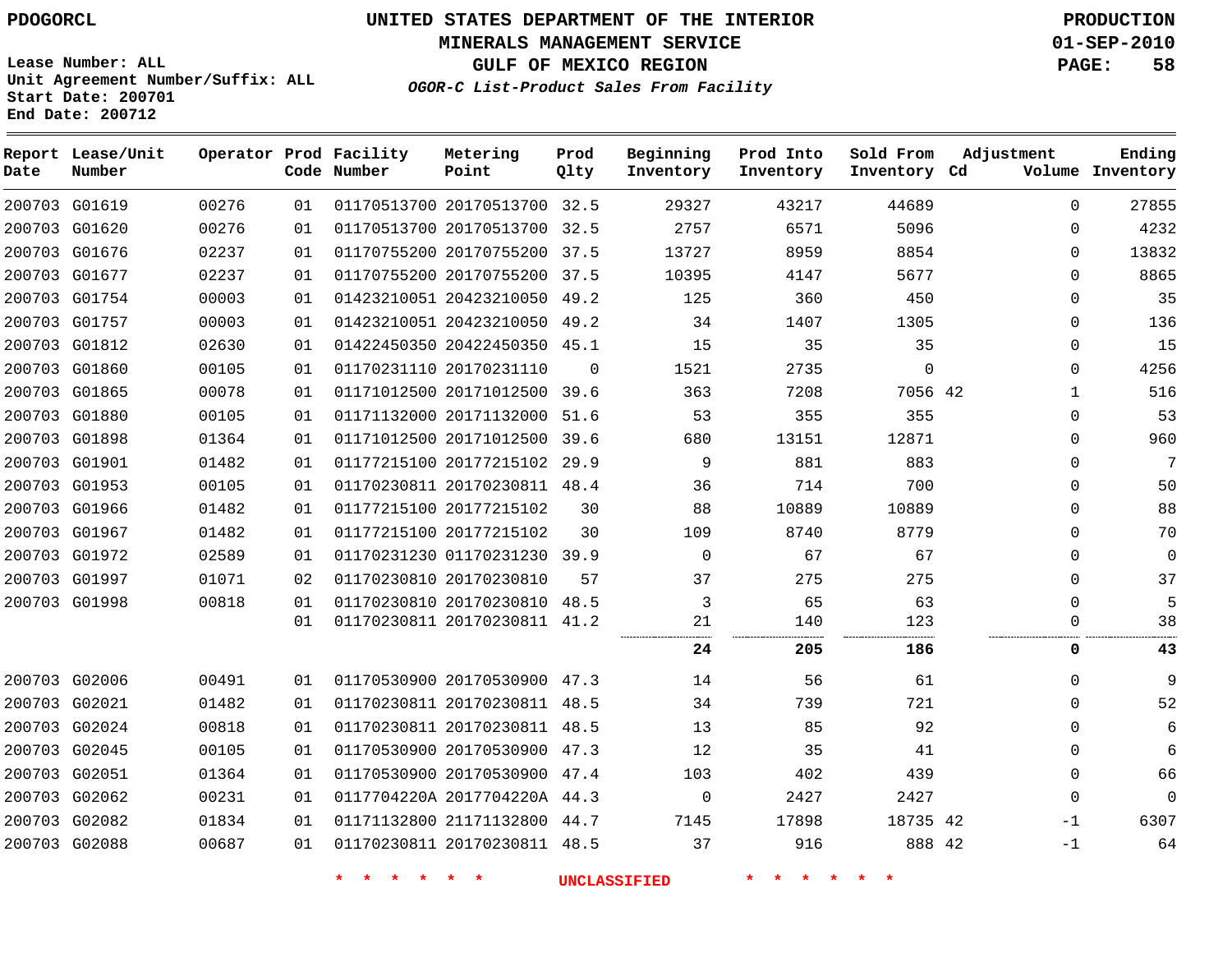**MINERALS MANAGEMENT SERVICE 01-SEP-2010**

**GULF OF MEXICO REGION PAGE: 59**

**Lease Number: ALL Unit Agreement Number/Suffix: ALL Start Date: 200701 End Date: 200712**

**OGOR-C List-Product Sales From Facility**

| Date | Report Lease/Unit<br>Number |       |    | Operator Prod Facility<br>Code Number | Metering<br>Point            | Prod<br>Qlty | Beginning<br>Inventory | Prod Into<br>Inventory | Sold From<br>Inventory Cd | Adjustment   | Ending<br>Volume Inventory |
|------|-----------------------------|-------|----|---------------------------------------|------------------------------|--------------|------------------------|------------------------|---------------------------|--------------|----------------------------|
|      | 200703 G02091               | 00687 | 01 |                                       | 01170230811 20170230811 48.5 |              | 92                     | 2843                   | 2736 42                   | $\mathbf{1}$ | 200                        |
|      | 200703 G02099               | 01978 | 02 |                                       | 01171012310 20171012310      | 50           | 21                     | $\Omega$               | 21                        | $\Omega$     | $\Omega$                   |
|      | 200703 G02110               | 02630 | 01 |                                       | 01171012400 20171012400 53.6 |              | $\Omega$               | 43                     | 43                        | $\Omega$     | $\Omega$                   |
|      | 200703 G02127               | 01364 | 02 |                                       | 01170230810 20170230810      | 46.9         | $\Omega$               | 246                    | 246                       | $\Omega$     | $\Omega$                   |
|      | 200703 G02161               | 00818 | 02 |                                       | 01171012500 20171012500      | 39.6         | 2028                   | 34577                  | 34074                     | 0            | 2531                       |
|      | 200703 G02163               | 00105 | 01 |                                       | 01171012500 20171012500      | 39.4         | 80                     | 889                    | 915                       | $\Omega$     | 54                         |
|      | 200703 G02224               | 01482 | 01 |                                       | 01170230811 20170230811      | $\Omega$     | 3                      | $\mathbf{0}$           | $\mathbf 0$               | $\Omega$     | 3                          |
|      | 200703 G02267               | 00078 | 01 |                                       | 01171132000 20171132000 51.7 |              | 3                      | $\mathbf{0}$           | 3                         | $\Omega$     | $\Omega$                   |
|      | 200703 G02280               | 01764 | 01 |                                       | 01177082604 20177082604 27.7 |              | 585                    | 59581                  | 59631                     | $\Omega$     | 535                        |
|      | 200703 G02281               | 01764 | 01 |                                       | 01177082604 20177082604 27.7 |              | 142                    | 15129                  | 15133                     | $\mathbf 0$  | 138                        |
|      | 200703 G02300               | 01482 | 01 |                                       | 01171132800 21171132800      | 44.7         | 77                     | 144                    | 170                       | $\Omega$     | 51                         |
|      | 200703 G02353               | 01284 | 01 |                                       | 01170230450 20170230450 51.9 |              | 621                    | 5738                   | 6036                      | $\mathbf 0$  | 323                        |
|      | 200703 G02354               | 01284 | 01 |                                       | 01170230450 20170230450 51.9 |              | 62                     | 652                    | 677                       | $\Omega$     | 37                         |
|      | 200703 G02357               | 02200 | 02 |                                       | 01170230450 20170230450 51.9 |              | 119                    | 974                    | 1039                      | $\Omega$     | 54                         |
|      | 200703 G02391               | 01284 | 01 |                                       | 0142709015A 2042709015A 43.7 |              | $\mathbf 0$            | 2348                   | 2348                      | $\mathbf 0$  | $\overline{0}$             |
|      | 200703 G02404               | 02589 | 01 |                                       | 01170230810 20170230810 40.5 |              | 1109                   | 2695                   | 2695                      | $\Omega$     | 1109                       |
|      | 200703 G02414               | 02451 | 01 |                                       | 01170230810 20170230810 49.2 |              | 95                     | 179                    | 225                       | $\mathbf 0$  | 49                         |
|      | 200703 G02423               | 00818 | 02 |                                       | 01170230810 20170230810 49.2 |              | 11                     | 76                     | 66                        | $\Omega$     | 21                         |
|      | 200703 G02428               | 00105 | 01 |                                       | 01170230810 20170230810      | 49.1         | 26                     | 92                     | 93                        | $\Omega$     | 25                         |
|      | 200703 G02434               | 02859 | 02 |                                       | 01170230810 20170230810      | 49.2         | 116                    | 137                    | 216                       | $\mathbf 0$  | 37                         |
|      | 200703 G02436               | 02628 | 02 |                                       | 01170230811 20170230811 48.5 |              | 246                    | 4316                   | 4258                      | $\Omega$     | 304                        |
|      | 200703 G02439               | 00231 | 01 |                                       | 01171132000 20171132000      | 44.3         | $\Omega$               | 112                    | 112                       | $\mathbf 0$  | $\Omega$                   |
|      | 200703 G02551               | 00491 | 01 |                                       | 01170230811 20170230811 48.5 |              | $\mathbf{1}$           | 45                     | 43                        | $\Omega$     |                            |
|      | 200703 G02560               | 02409 | 01 |                                       | 01171132800 21171132800      | 48.5         | 20                     | 43                     | 60                        | $\Omega$     |                            |
|      | 200703 G02567               | 02628 | 01 |                                       | 01170230811 20170230811 48.5 |              | $\Omega$               | 113                    | 105                       | $\mathbf 0$  | 8                          |
|      | 200703 G02596               | 01482 | 01 |                                       | 01171132800 21171132800      | 44.7         | $\overline{2}$         | 28                     | 20                        | $\Omega$     | 10                         |
|      | 200703 G02628               | 00105 | 01 |                                       | 01171012500 20171012500 39.6 |              | 87                     | 1343                   | 1332                      | $\Omega$     | 98                         |
|      | 200703 G02663               | 02451 | 01 |                                       | 01423210051 20423210050 49.1 |              | 7                      | 34                     | 38                        | $\Omega$     | 3                          |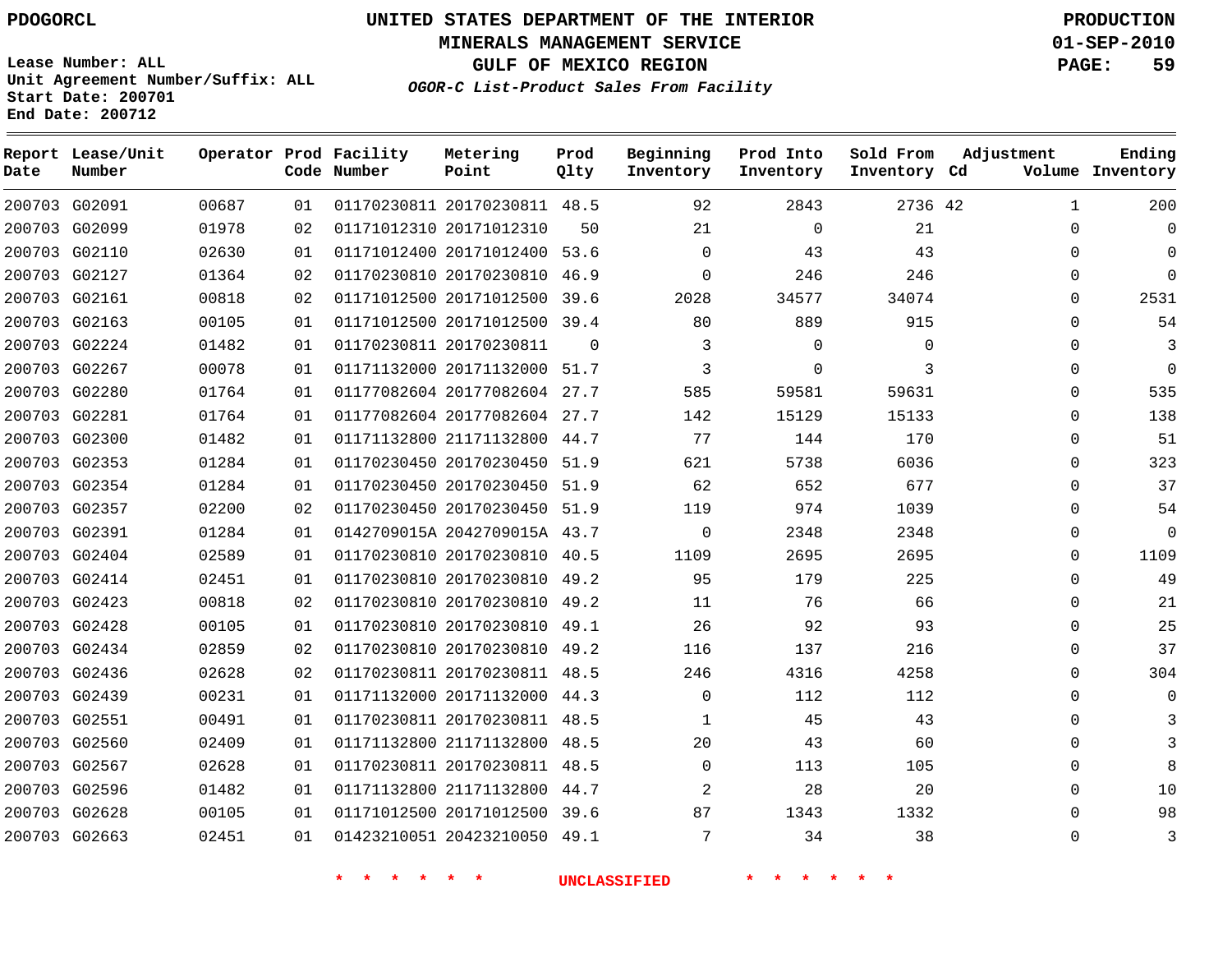**MINERALS MANAGEMENT SERVICE 01-SEP-2010**

**GULF OF MEXICO REGION PAGE: 60**

**Lease Number: ALL Unit Agreement Number/Suffix: ALL Start Date: 200701 End Date: 200712**

**OGOR-C List-Product Sales From Facility**

| Date | Report Lease/Unit<br>Number |       |    | Operator Prod Facility<br>Code Number | Metering<br>Point            | Prod<br>Qlty | Beginning<br>Inventory | Prod Into<br>Inventory | Sold From<br>Inventory Cd | Adjustment   | Ending<br>Volume Inventory |
|------|-----------------------------|-------|----|---------------------------------------|------------------------------|--------------|------------------------|------------------------|---------------------------|--------------|----------------------------|
|      | 200703 G02665               | 02451 | 01 |                                       | 01423210051 20423210050      | 49.1         | 387                    | 3458                   | 3510                      | $\Omega$     | 335                        |
|      | 200703 G02689               | 00818 | 01 |                                       | 01170230810 20170230810 49.1 |              | 40                     | 26                     | 59                        | $\Omega$     | 7                          |
|      | 200703 G02716               | 01834 | 01 |                                       | 01170230810 20170230810      | 49.2         | 413                    | 3577                   | 3015                      | $\mathbf 0$  | 975                        |
|      | 200703 G02739               | 02589 | 01 |                                       | 01170230810 20170230810      | 40.1         | $\Omega$               | 40                     | 40                        | $\Omega$     | $\mathbf 0$                |
|      | 200703 G02759               | 01284 | 01 |                                       | 01170230800 20170230810 49.2 |              | 88                     | 244                    | 266 42                    | $\mathbf{1}$ | 67                         |
|      | 200703 G02819               | 00105 | 01 |                                       | 01170231110 20170231110      | $\Omega$     | $\Omega$               | 24                     | $\Omega$                  | $\Omega$     | 24                         |
|      | 200703 G02825               | 00105 | 01 |                                       | 01170231110 20170231110      | $\Omega$     | $\Omega$               | 104                    | $\Omega$                  | $\Omega$     | 104                        |
|      | 200703 G02826               | 00105 | 01 |                                       | 01170231110 20170231110 46.9 |              | 487                    | 1011                   | 75                        | $\Omega$     | 1423                       |
|      | 200703 G02833               | 01819 | 01 |                                       | 01170530900 20170530900      | 47.4         | 4                      | 48                     | 44                        | $\mathbf 0$  | 8                          |
|      | 200703 G02834               | 02375 | 01 |                                       | 01170230810 20170230810 49.2 |              | 16                     | 40                     | 45                        | $\Omega$     | 11                         |
|      | 200703 G02846               | 01364 | 02 |                                       | 01170530900 20170530900      | 47.4         | $\mathbf 1$            | 1                      | $\overline{2}$            | $\Omega$     | $\Omega$                   |
|      | 200703 G02853               | 02589 | 01 |                                       | 01170231230 01170231230      | 39.9         | $\Omega$               | 2799                   | 2799                      | $\Omega$     | $\Omega$                   |
|      | 200703 G02885               | 01364 | 01 |                                       | 01171132000 20171132000      | 51.7         | 99                     | 900                    | 864 42                    | $-1$         | 134                        |
|      | 200703 G02886               | 01364 | 02 |                                       | 01171132000 20171132000 51.7 |              | $\Omega$               | 2                      |                           | 1 42<br>$-1$ | $\mathbf 0$                |
|      | 200703 G02895               | 02579 | 02 |                                       | 01171092651 20171092650      | $\Omega$     | 148                    | 0                      | $\mathbf 0$               | $\mathbf 0$  | 148                        |
|      |                             | 02628 | 02 |                                       | 01171092651 20171092650      | 50.3         | 0                      | 716                    | 716                       | $\mathbf 0$  | $\mathbf 0$                |
|      |                             |       |    |                                       |                              |              | 148                    | 716                    | 716                       | 0            | 148                        |
|      | 200703 G02898               | 01834 | 01 |                                       | 01171012300 20171012300      | 39.8         | 470                    | 356                    | 741                       | $\Omega$     | 85                         |
|      |                             | 02266 | 01 |                                       | 01171012300 20171012300 40.5 |              | 25                     | 52                     | 66                        | $\Omega$     | 11                         |
|      |                             |       |    |                                       |                              |              | 495                    | 408                    | 807                       | 0            | 96                         |
|      | 200703 G02899               | 01834 | 01 |                                       | 01171012300 20171012300 39.8 |              | 1720                   | 7889                   | 7714                      | $\mathbf 0$  | 1895                       |
|      | 200703 G02917               | 02268 | 01 |                                       | 01171092930 20171092930      | 32.9         | 15                     | 122                    | 129                       | $\Omega$     | 8                          |
|      | 200703 G02969               | 00276 | 01 |                                       | 01170513700 20170513700      | 32.5         | 489                    | 567                    | 525                       | $\Omega$     | 531                        |
|      | 200703 G02970               | 00276 | 01 |                                       | 01170513700 20170513700      | 32.5         | 7068                   | 7753                   | 7558 42                   | $\mathbf{1}$ | 7264                       |
|      | 200703 G03061               | 00105 | 01 |                                       | 01423210051 20423210050      | 49.1         | 72                     | 877                    | 864                       | $\mathbf 0$  | 85                         |
|      | 200703 G03068               | 00105 | 01 |                                       | 01423210051 20423210050      | 49.2         | $\Omega$               | 153                    | 138                       | $\mathbf 0$  | 15                         |
|      | 200703 G03079               | 02451 | 01 |                                       | 01427038260 01427038260      | $\Omega$     | 2954                   | 102                    | $\mathbf 0$               | $\mathbf 0$  | 3056                       |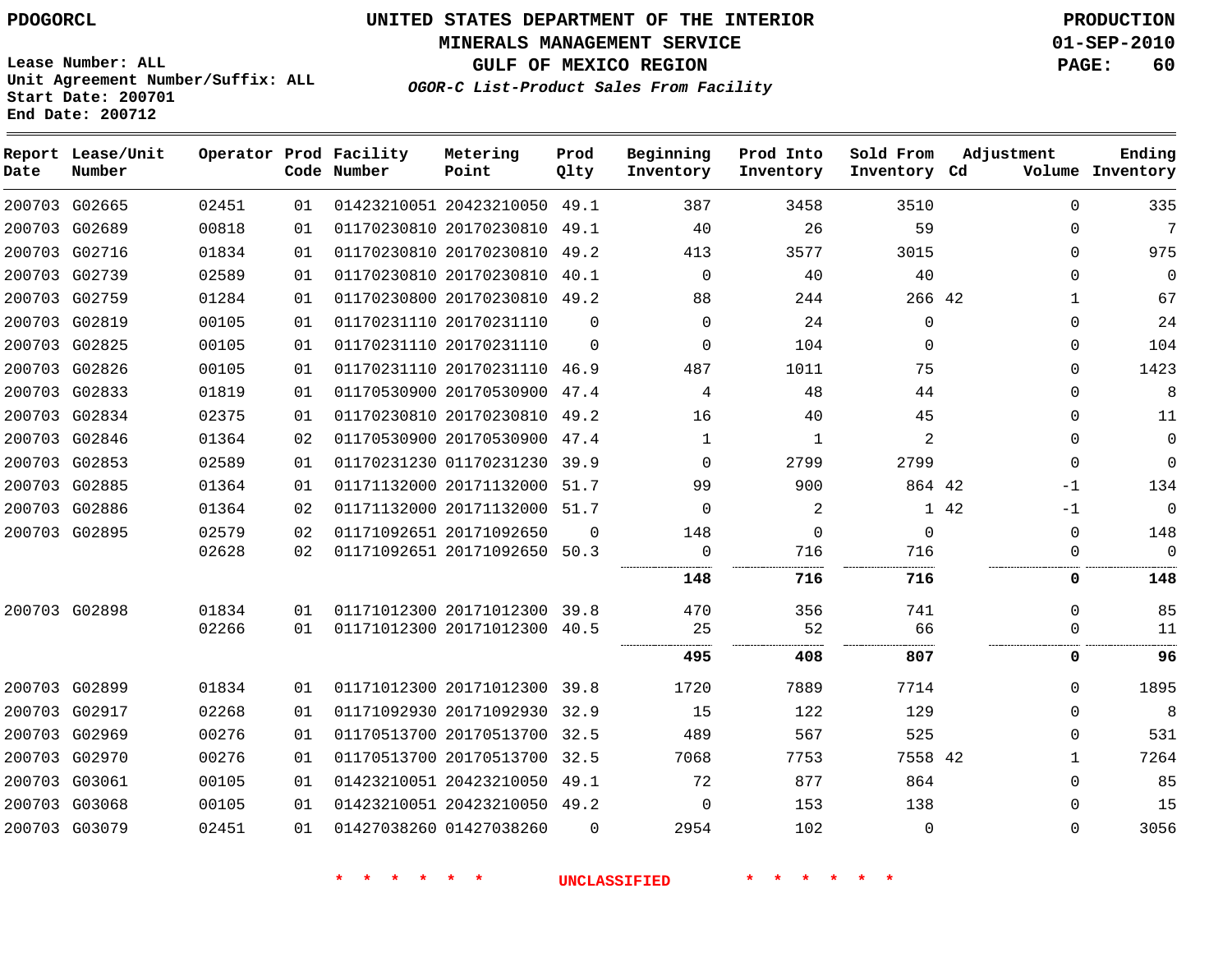**MINERALS MANAGEMENT SERVICE 01-SEP-2010**

**GULF OF MEXICO REGION PAGE: 61**

**Lease Number: ALL Unit Agreement Number/Suffix: ALL Start Date: 200701 End Date: 200712**

**OGOR-C List-Product Sales From Facility**

| Date | Report Lease/Unit<br>Number |       |    | Operator Prod Facility<br>Code Number | Metering<br>Point            | Prod<br>Qlty | Beginning<br>Inventory | Prod Into<br>Inventory | Sold From<br>Inventory Cd | Adjustment | Ending<br>Volume Inventory  |
|------|-----------------------------|-------|----|---------------------------------------|------------------------------|--------------|------------------------|------------------------|---------------------------|------------|-----------------------------|
|      | 200703 G03080               | 02451 | 01 |                                       | 01427038260 01427038260      | $\Omega$     | 66                     | $\mathbf 0$            | $\mathbf 0$               |            | 66<br>$\mathbf 0$           |
|      | 200703 G03115               | 02200 | 01 |                                       | 01170230450 20170230450 51.9 |              | 3                      | 34                     |                           | 36 42      | $\overline{2}$<br>1         |
|      | 200703 G03124               | 01284 | 01 |                                       | 01171131600 20171131600      | 45.1         | 18                     | 1547                   | 1544                      |            | $\Omega$<br>21              |
|      | 200703 G03135               | 01834 | 01 |                                       | 01171132800 21171132800      | 44.7         | 62                     | 62                     | 102                       |            | 22<br>$\Omega$              |
|      | 200703 G03141               | 01935 | 02 |                                       | 01171012400 20171012400      | 53.6         | 93                     | 445                    | 456                       |            | 82<br>$\Omega$              |
|      | 200703 G03145               | 00078 | 01 |                                       | 01171132800 21171132800      | 44.7         | 206                    | 471                    | 585 42                    |            | 168<br>76                   |
|      | 200703 G03152               | 00105 | 01 |                                       | 01177092600 20177092600      | 45           | 318                    | 8561                   | 8596                      |            | 283<br>$\mathbf 0$          |
|      | 200703 G03169               | 02859 | 01 |                                       | 0117711260T 2017711260T      | 34.5         | 18                     | 3174                   | 3165                      |            | 27<br>$\mathbf 0$           |
|      | 200703 G03236               | 00003 | 01 |                                       | 01170230450 20170230450 51.9 |              | 8                      | 95                     | 98                        |            | 5<br>$\Omega$               |
|      | 200703 G03237               | 00276 | 01 |                                       | 01170230450 20170230450 51.9 |              | 231                    | 549                    | 579                       |            | 201<br>$\Omega$             |
|      | 200703 G03244               | 02871 | 01 |                                       | 01170230810 20170230810 49.2 |              | 40                     | 27                     |                           | 59 42      | 7<br>$-1$                   |
|      | 200703 G03251               | 00105 | 01 |                                       | 01170231110 20170231110      | $\Omega$     | 341                    | 193                    | $\Omega$                  |            | 534<br>$\Omega$             |
|      | 200703 G03264               | 00003 | 01 |                                       | 01170230811 20170230811      | 48.5         | 1                      | 3                      |                           | 3 42       | $-1$<br>$\Omega$            |
|      |                             | 02859 | 02 |                                       | 01170530900 20170530900      | 47.4         | 71                     | 337                    | 353                       |            | 55<br>$\mathbf 0$           |
|      |                             |       |    |                                       |                              |              | 72                     | 340                    | 356                       |            | 55<br>$-1$                  |
|      | 200703 G03265               | 02859 | 02 |                                       | 01170530900 20170530900 47.4 |              | 317                    | 993                    | 1147                      |            | 163<br>$\Omega$             |
|      | 200703 G03275               | 01764 | 01 |                                       | 01170230810 20170230810      | 41           | 25                     | 88                     | 89                        |            | 24<br>$\Omega$              |
|      | 200703 G03288               | 01364 | 02 |                                       | 01170230810 20177031011 42.2 |              | $\mathbf 0$            | 472                    | 472                       |            | $\mathbf{0}$<br>$\Omega$    |
|      | 200703 G03331               | 01364 | 02 |                                       | 01171132800 21171132800 44.7 |              | 5564                   | 13657                  | 14587                     |            | 4634<br>$\Omega$            |
|      | 200703 G03393               | 00818 | 01 |                                       | 01171131600 20171131600      | 45           | $\mathbf 0$            | 33                     | 33                        |            | $\mathbf 0$<br>$\mathbf{0}$ |
|      | 200703 G03496               | 00818 | 01 |                                       | 01170230810 20170230810      | 40           | 174                    | 389                    | 457                       |            | 106<br>$\Omega$             |
|      | 200703 G03529               | 02589 | 01 |                                       | 01171131600 20171131600      | 37.5         | $\Omega$               | 1193                   | 1193                      |            | $\Omega$<br>$\Omega$        |
|      | 200703 G03569               | 01324 | 01 |                                       | 01171092800 21171132800      | $\Omega$     | 317                    | $\Omega$               | $\Omega$                  |            | 317<br>$\Omega$             |
|      | 200703 G03596               | 00105 | 01 |                                       | 01170513800 20170513800      | 33.3         | 43                     | 760                    | 694                       |            | 109<br>$\Omega$             |
|      | 200703 G03738               | 00064 | 01 |                                       | 01170230450 20170230450      | 51.9         | 74                     | 426                    | 477 42                    |            | 24<br>1                     |
|      | 200703 G03811               | 00105 | 01 |                                       | 01171092651 20171092650 50.3 |              | 84                     | 3265                   | 3111                      |            | 238<br>$\Omega$             |
|      | 200703 G03935               | 00105 | 01 |                                       | 01423210051 20423210050      | 49.2         | 9                      | 61                     | 64                        |            | 6<br>$\Omega$               |
|      | 200703 G03940               | 00105 | 01 |                                       | 01423210051 20423210050 49.2 |              | 2                      | 40                     | 38                        |            | $\Omega$<br>4               |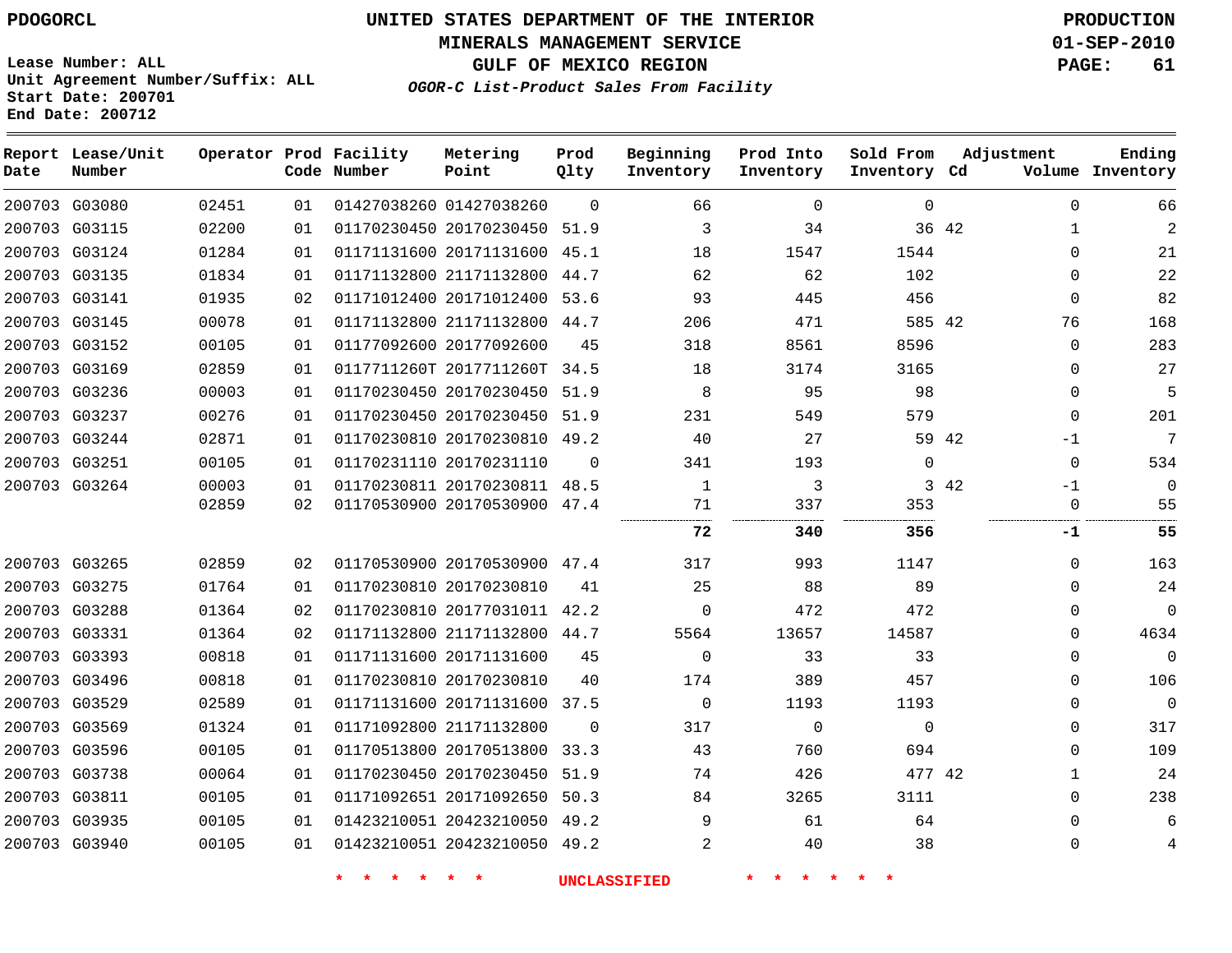**Start Date: 200701 End Date: 200712**

**Unit Agreement Number/Suffix: ALL**

# **UNITED STATES DEPARTMENT OF THE INTERIOR PDOGORCL PRODUCTION**

**MINERALS MANAGEMENT SERVICE 01-SEP-2010**

**GULF OF MEXICO REGION PAGE: 62**

**OGOR-C List-Product Sales From Facility**

 G03958 G03973 G04003 G04065 G04078 G04081 G04085 G04087 G04090 G04098 G04143 G04254 G04258 G04268 G04397 G04453 G04494 G04537 G04547 G04559 G04565 G04773 G04787 G04800 G04818 G04827 G04844 G04857 **Report Lease/Unit Date Number Operator Prod Facility Code Number** 20170230510 46.6 21171132800 20171012500 39.5 20423210050 49.2 20170230510 47.2 20170230810 49.2 20170230811 48.5 01177008150 31.4 20170230810 49.2 20170230810 46.9 20170230510 46.6 20170573602 32.5 20423210050 49.2 21171132800 44.7 20170230810 49.2 20171012300 52.9 01177288272 20420470030 48.2 20423210050 49.2 20423210050 49.2 01420390101 20170230811 48.5 20171131600 45.1 21171132800 44.7 20170230500 44.8 20171012500 39.6 20170230811 48.5 20171012300 39.7 **Metering Point** 42 42 2469 42 42 44.6  $\Omega$  $\Omega$ **Prod Qlty**  $\Omega$  **Beginning Inventory**  $\Omega$   $\Omega$  **Ending Inventory Cd Volume**  $\Omega$   $\Omega$  **Prod Into Inventory**  $\Omega$   $\Omega$  **Sold From Inventory**  $\Omega$  $\Omega$  $\cap$  $-4$  $\Omega$  $\Omega$   $\Omega$   $\Omega$   $\Omega$  $\Omega$   $\Omega$   $\Omega$  $\Omega$  $-10$  $\Omega$  $\Omega$   $\Omega$  $\Omega$  $\Omega$  $\Omega$  $\Omega$  $\Omega$ **Adjustment**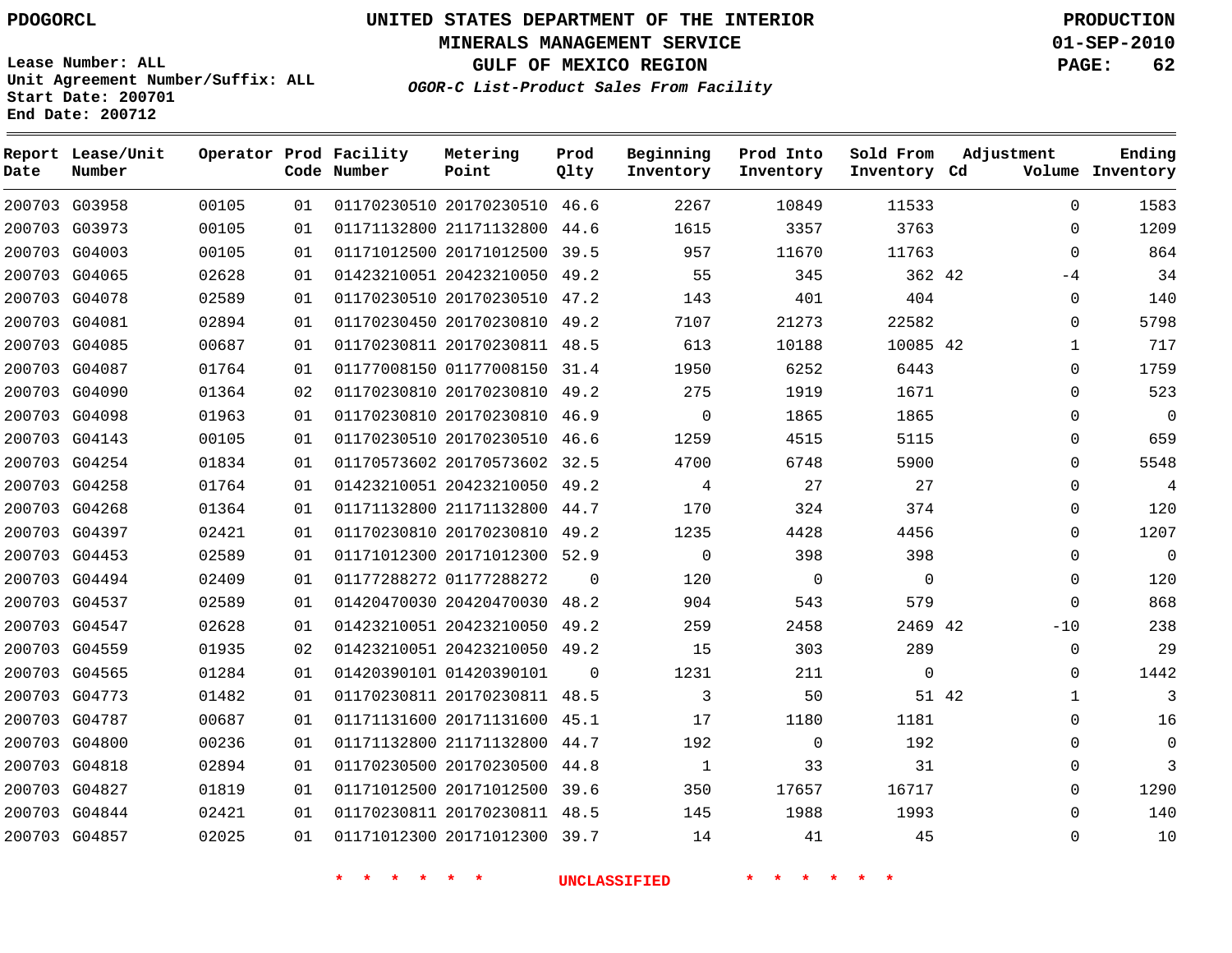**MINERALS MANAGEMENT SERVICE 01-SEP-2010**

**GULF OF MEXICO REGION PAGE: 63**

**Lease Number: ALL Unit Agreement Number/Suffix: ALL Start Date: 200701 End Date: 200712**

**OGOR-C List-Product Sales From Facility**

| Date | Report Lease/Unit<br>Number |       |    | Operator Prod Facility<br>Code Number | Metering<br>Point            | Prod<br>Qlty | Beginning<br>Inventory | Prod Into<br>Inventory | Sold From<br>Inventory Cd | Adjustment   | Ending<br>Volume Inventory |
|------|-----------------------------|-------|----|---------------------------------------|------------------------------|--------------|------------------------|------------------------|---------------------------|--------------|----------------------------|
|      | 200703 G04858               | 00236 | 01 |                                       | 01171012300 20171012300 39.7 |              | 272                    | 787                    | 870                       | $\mathbf{0}$ | 189                        |
|      | 200703 G04910               | 02714 | 01 |                                       | 01177258151 01177258151      | $\Omega$     | 13                     | 33                     | $\mathbf 0$               | $\mathbf 0$  | 46                         |
|      | 200703 G04996               | 02628 | 01 |                                       | 01420570060 20420570060 53.9 |              | 645                    | $\mathbf 0$            | 54 42                     | $-78$        | 513                        |
|      | 200703 G05006               | 02859 | 02 |                                       | 01170230510 20170230510      | 43           | 284                    | 2682                   | 2575                      | $\mathbf 0$  | 391                        |
|      | 200703 G05283               | 01376 | 01 |                                       | 01170231300 01170231300      | 47           | $\Omega$               | 9526                   | 9526                      | $\Omega$     | $\mathbf 0$                |
|      | 200703 G05286               | 01284 | 01 |                                       | 01170230810 20170230810 46.9 |              | $\Omega$               | 1570                   | 1570                      | $\Omega$     | $\mathbf 0$                |
|      | 200703 G05292               | 00003 | 01 |                                       | 01170230811 20170230811 48.5 |              | 110                    | 1187                   | 1214 42                   | $\mathbf{1}$ | 84                         |
|      | 200703 G05299               | 00818 | 01 |                                       | 01170230500 20170230500 44.8 |              | 13                     | 618                    | 581                       | $\Omega$     | 50                         |
|      | 200703 G05315               | 02714 | 01 |                                       | 01170230811 20170230811 48.5 |              | 3                      | 33                     | 33                        | $\Omega$     | 3                          |
|      | 200703 G05346               | 01819 | 01 |                                       | 01170530900 20170530900 47.4 |              | 15                     | 219                    | 198                       | $\Omega$     | 36                         |
|      | 200703 G05370               | 02589 | 01 |                                       | 01170530900 20170530900 48.5 |              | $\Omega$               | 253                    | 253                       | $\Omega$     | $\mathbf 0$                |
|      | 200703 G05372               | 01364 | 01 |                                       | 01170530900 20170530900 47.4 |              | 15                     | 2                      | 17 42                     | $\mathbf{1}$ | $\mathbf{1}$               |
|      | 200703 G05391               | 01819 | 01 |                                       | 01170530900 20170530900 47.4 |              | 1255                   | 4242                   | 4802                      | $\Omega$     | 695                        |
|      | 200703 G05393               | 02672 | 02 |                                       | 01171132000 20171132000 51.7 |              | $\Omega$               | 2022                   | 1720                      | $\Omega$     | 302                        |
|      | 200703 G05431               | 00560 | 01 |                                       | 01177062608 2017706260A 36.1 |              | 82                     | 33996                  | 33966                     | $\Omega$     | 112                        |
|      |                             | 02409 | 01 |                                       | 01171132800 20177052203 30.2 |              | $\mathbf 0$            | 1691                   | 1691                      | $\Omega$     | $\mathbf{0}$               |
|      |                             |       |    |                                       |                              |              | 82                     | 35687                  | 35657                     | 0            | 112                        |
|      | 200703 G05494               | 02871 | 02 |                                       | 01171132800 21171132800 44.7 |              | 202                    | 382                    | 442                       | 0            | 142                        |
|      | 200703 G05499               | 01364 | 01 |                                       | 01171012400 20171012400 53.6 |              | 278                    | 4483                   | 3934 42                   | 1            | 828                        |
|      | 200703 G05504               | 00105 | 01 |                                       | 01171132800 21171132800 44.7 |              | 1110                   | 2280                   | 2565                      | 0            | 825                        |
|      |                             |       | 01 |                                       | 01171012300 20171012300 39.8 |              | 818                    | 1808                   | 2192                      | 0            | 434                        |
|      |                             |       |    |                                       |                              |              | 1928                   | 4088                   | 4757                      | 0            | 1259                       |
|      | 200703 G05505               | 00078 | 01 |                                       | 01171132800 21171132800 44.7 |              | 1017                   | 1639                   | 1981                      | $\Omega$     | 675                        |
|      | 200703 G05549               | 02636 | 01 |                                       | 01171132800 21171132800 44.7 |              | $\overline{0}$         | 3571                   | 2565                      | $\Omega$     | 1006                       |
|      | 200703 G05610               | 01364 | 01 |                                       | 01171012500 20171012500 39.6 |              | 461                    | 9902                   | 9640 42                   | $\mathbf{1}$ | 724                        |
|      | 200703 G05612               | 00105 | 01 |                                       | 01171012500 20171012500 39.5 |              | 1337                   | 27919                  | 27216                     | $\Omega$     | 2040                       |
|      | 200703 G05613               | 00105 | 01 |                                       | 01171012500 20171012500 39.5 |              | 47                     | 668                    | 666                       | $\Omega$     | 49                         |
|      |                             |       |    |                                       |                              |              |                        |                        |                           |              |                            |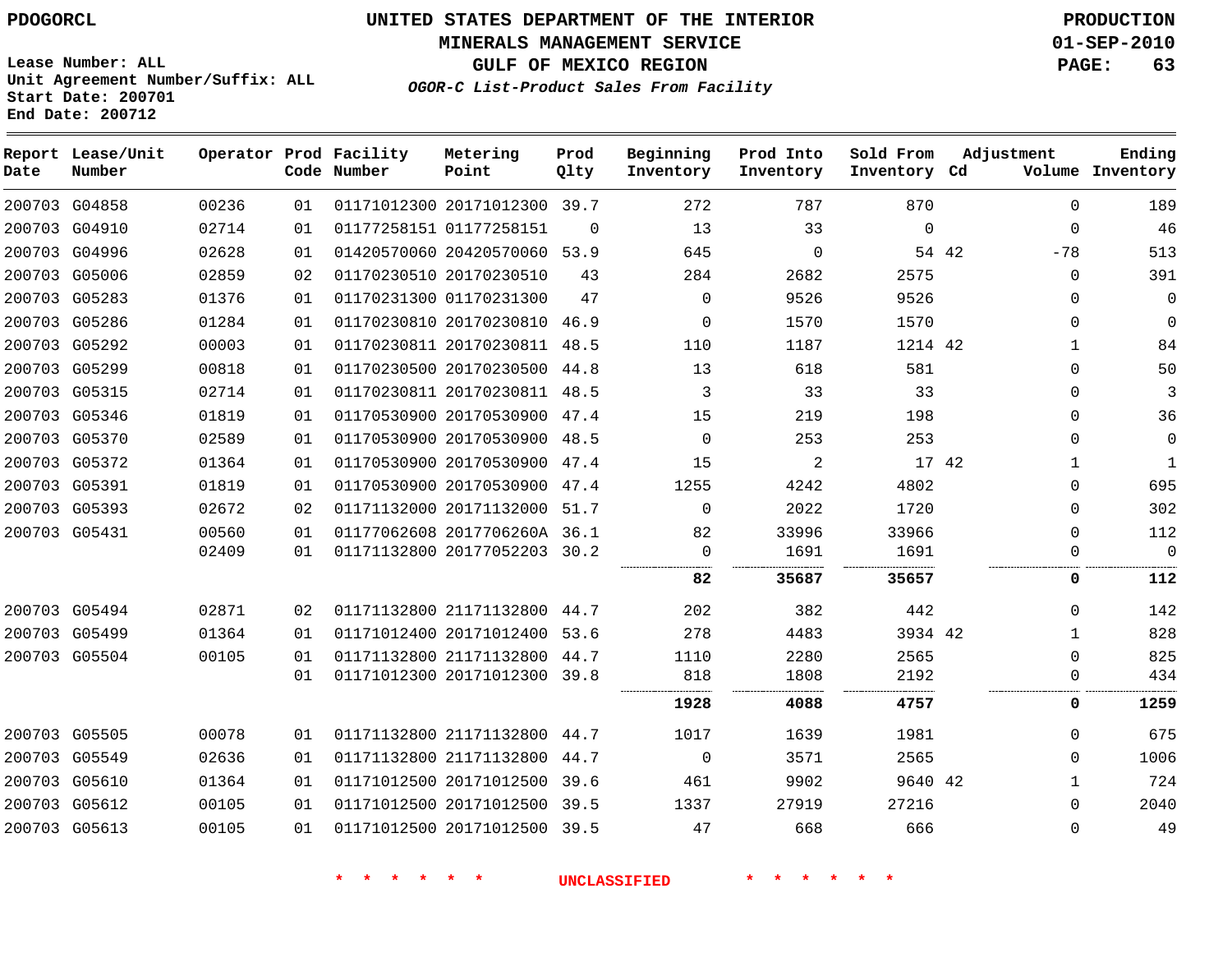**Start Date: 200701 End Date: 200712**

**Unit Agreement Number/Suffix: ALL**

# **UNITED STATES DEPARTMENT OF THE INTERIOR PDOGORCL PRODUCTION**

**MINERALS MANAGEMENT SERVICE 01-SEP-2010**

**GULF OF MEXICO REGION PAGE: 64**

**OGOR-C List-Product Sales From Facility**

| Date   | Report Lease/Unit<br>Number |       |    | Operator Prod Facility<br>Code Number | Metering<br>Point            | Prod<br>Qlty | Beginning<br>Inventory | Prod Into<br>Inventory | Sold From<br>Inventory Cd | Adjustment   | Ending<br>Volume Inventory |
|--------|-----------------------------|-------|----|---------------------------------------|------------------------------|--------------|------------------------|------------------------|---------------------------|--------------|----------------------------|
|        | 200703 G05740               | 02200 | 01 |                                       | 01177288271 20177288270 37.2 |              | 376                    | $\Omega$               | 376                       | $\mathbf 0$  | $\mathbf 0$                |
| 200703 | G05953                      | 00689 | 02 |                                       | 01420470030 20420470030      | 48.8         | 50                     | 42                     | 42                        | $\Omega$     | 50                         |
|        | 200703 G05954               | 00689 | 02 |                                       | 01420470030 20420470030      | $\Omega$     | 1                      | $\Omega$               |                           | 0.42<br>$-2$ | $-1$                       |
| 200703 | G06027                      | 00105 | 01 |                                       | 01423210051 20423210050      | 49.1         | 7                      | 52                     | 54                        | $\mathbf 0$  | 5                          |
|        | 200703 G06037               | 01764 | 01 |                                       | 01420570060 20420570060 37.8 |              | 1389                   | $\Omega$               | 209 42                    | $-1$         | 1179                       |
| 200703 | G06045                      | 02589 | 01 |                                       | 01420570060 20420570060      | $\Omega$     | 13                     | $\Omega$               | $\mathbf 0$               | $\mathbf 0$  | 13                         |
|        | 200703 G06069               | 00818 | 02 |                                       | 01423210051 20423210050      | 49.2         | 8                      | 56                     | 59                        | $\mathbf 0$  | 5                          |
| 200703 | G06088                      | 02628 | 01 |                                       | 01423210051 20423210050      | 49.2         | 14                     | 148                    | 148                       | $\Omega$     | 14                         |
| 200703 | G06104                      | 00105 | 01 |                                       | 01420390110 20420390110      | 55.1         | 89                     | 131                    | 141                       | $\mathbf 0$  | 79                         |
| 200703 | G06105                      | 02409 | 01 |                                       | 01420390110 20420390110      | 55.1         | 93                     | 144                    | 152                       | 0            | 85                         |
| 200703 | G06156                      | 00818 | 02 |                                       | 01422450350 20422450350      | 45.1         | 41                     | 303                    | 317                       | $\Omega$     | 27                         |
| 200703 | G06165                      | 01284 | 01 |                                       | 01170230450 20170230450      | 51.9         | 110                    | 1524                   | 1549                      | 0            | 85                         |
| 200703 | G06166                      | 00105 | 01 |                                       | 01170230450 20170230450      | 51.8         | 6                      | 64                     | 66                        | 0            | $\overline{4}$             |
|        | 200703 G06167               | 00105 | 01 |                                       | 01170230450 20170230450      | 51.8         | 169                    | 1595                   | 1658                      | $\Omega$     | 106                        |
| 200703 | G06168                      | 02766 | 02 |                                       | 01170230450 20170230450      | 51.9         | 52                     | 715                    | 744 42                    | 1            | 24                         |
|        | 200703 G06180               | 00730 | 01 |                                       | 01170230450 20170230450      | 51.9         | 14                     | 114                    | 122                       | $\mathbf 0$  | 6                          |
| 200703 | G06200                      | 01103 | 01 |                                       | 01170230810 20170230810      | 40           | 0                      | 29                     | 25                        | $\mathbf 0$  | 4                          |
|        | 200703 G06767               | 01834 | 01 |                                       | 01171012500 20171012500 39.6 |              | 7                      | 493                    | 464                       | 0            | 36                         |
| 200703 | G06958                      | 02655 | 02 |                                       | 01171012500 20171012500      | 39.6         | 25                     | 1335                   | 1256                      | $\mathbf 0$  | 104                        |
|        | 200703 G07199               | 02630 | 01 |                                       | 01420570060 20420570060      | 53.9         | 558                    | $\Omega$               | 83                        | $\Omega$     | 475                        |
|        | 200703 G07201               | 00818 | 02 |                                       | 01420570060 20420570060      | 53.9         | 691                    | $\Omega$               | 104                       | $\Omega$     | 587                        |
|        | 200703 G07215               | 00003 | 01 |                                       | 01420390120 01420390120      | 53.8         | 59                     | 172                    | 163 42                    | 1            | 69                         |
| 200703 | G07699                      | 00730 | 01 |                                       | 01171132800 21171132800      | 44.7         | 10                     | 69                     |                           | 77 42<br>23  | 25                         |
| 200703 | G07700                      | 00730 | 01 |                                       | 01171132800 21171132800      | 44.7         | 356                    | 725                    | 802 42                    | $-21$        | 258                        |
| 200703 | G07736                      | 01364 | 02 |                                       | 01171132800 21171132800      | 44.7         | 366                    | 1342                   | 1253                      | $\Omega$     | 455                        |
| 200703 | G07746                      | 01364 | 02 |                                       | 01171092651 20171092650      | 38.6         | 431                    | 2739                   | 2971                      | $\mathbf 0$  | 199                        |
|        | 200703 G07760               | 02859 | 01 |                                       | 01177122950 20177122950      | 30.8         | 195                    | 18827                  | 18833                     | 0            | 189                        |
|        | 200703 G07802               | 02859 | 02 |                                       | 01177258041 01177258041      | 26.8         | 5                      | 193                    | 155                       | $\Omega$     | 43                         |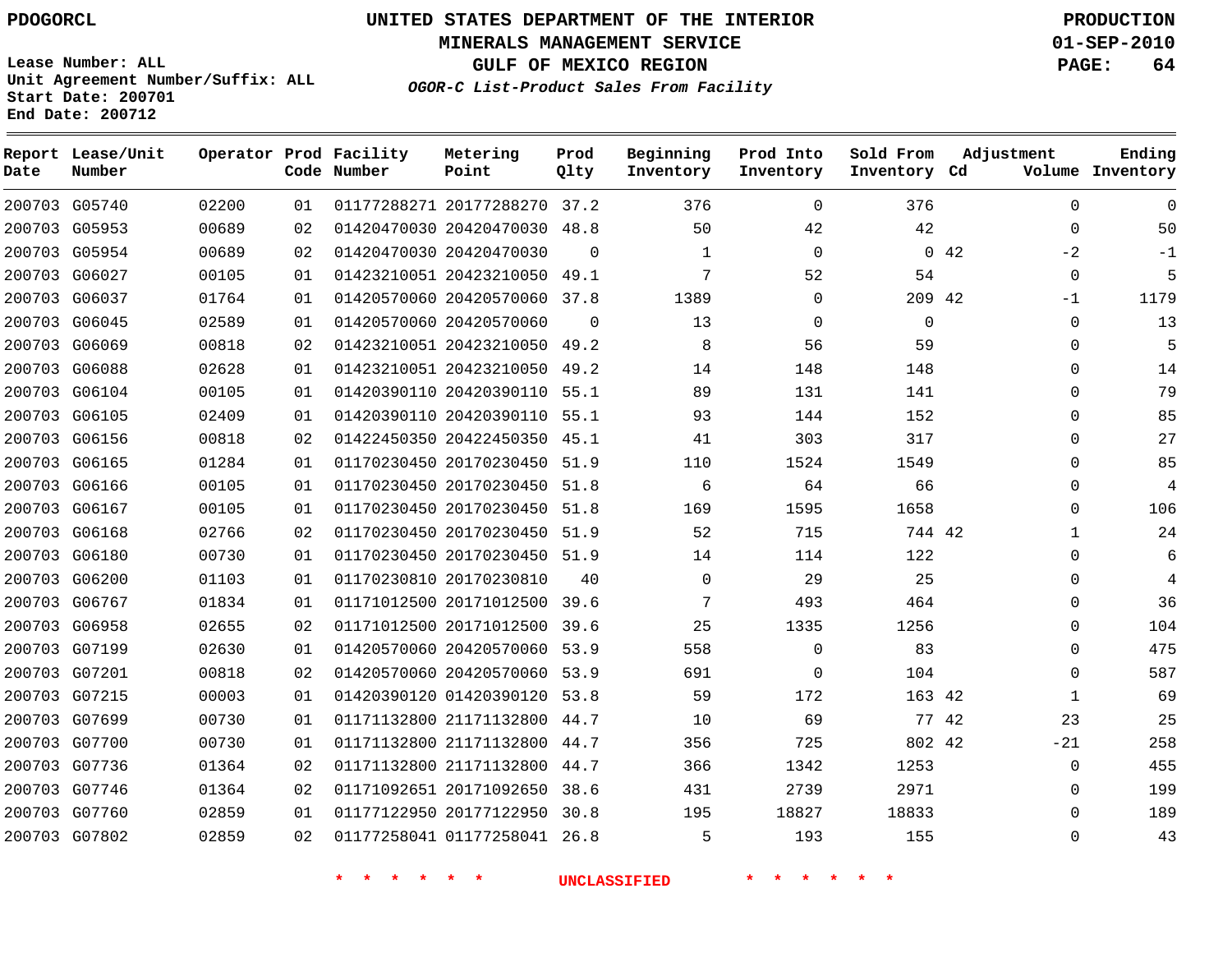# **UNITED STATES DEPARTMENT OF THE INTERIOR PDOGORCL PRODUCTION**

**MINERALS MANAGEMENT SERVICE 01-SEP-2010**

**GULF OF MEXICO REGION PAGE: 65**

**Unit Agreement Number/Suffix: ALL Start Date: 200701 End Date: 200712**

**OGOR-C List-Product Sales From Facility**

| Date | Report Lease/Unit<br>Number |       |    | Operator Prod Facility<br>Code Number | Metering<br>Point            | Prod<br>Qlty | Beginning<br>Inventory | Prod Into<br>Inventory | Sold From<br>Inventory Cd | Adjustment   | Ending<br>Volume Inventory |
|------|-----------------------------|-------|----|---------------------------------------|------------------------------|--------------|------------------------|------------------------|---------------------------|--------------|----------------------------|
|      | 200703 G07809               | 02349 | 01 |                                       | 01177248150 01177248150      | $\Omega$     | $\Omega$               | 1697                   | $\Omega$                  | $\Omega$     | 1697                       |
|      | 200703 G07917               | 01834 | 01 |                                       | 01170573602 20170573602 32.5 |              | 17916                  | 28258                  | 22940                     | $\Omega$     | 23234                      |
|      | 200703 G08092               | 00105 | 01 |                                       | 01423210051 20423210050 49.1 |              | 7                      | 52                     | 54                        | $\Omega$     | 5                          |
|      | 200703 G08120               | 01364 | 02 |                                       | 01423210051 20423210050 49.2 |              | 9                      | 96                     | 96                        | $\Omega$     | 9                          |
|      | 200703 G08640               | 02589 | 01 |                                       | 01170530900 20170530900 45.5 |              | $\Omega$               | 396                    | 396                       | $\Omega$     | $\Omega$                   |
|      | 200703 G08641               | 02589 | 01 |                                       | 01170530900 20170530900 45.5 |              | $\Omega$               | 792                    | 792                       | $\Omega$     | $\Omega$                   |
|      | 200703 G08690               | 02589 | 01 |                                       | 01171132800 21171132800 52.9 |              | $\Omega$               | 155                    | 155                       | $\Omega$     | $\Omega$                   |
|      | 200703 G08963               | 00105 | 01 |                                       | 01420470030 20420470030      | 48.8         | 10                     | 1                      | 5                         | $\Omega$     | 6                          |
|      | 200703 G09010               | 00560 | 01 |                                       | 01420390120 01420390120      | 54.3         | 24                     | 78                     | 71                        | $\Omega$     | 31                         |
|      | 200703 G09032               | 00730 | 01 |                                       | 01170230450 20170230450 51.9 |              | 564                    | 7937                   | 8045 42                   | $-10$        | 446                        |
|      | 200703 G09079               | 02589 | 01 |                                       | 01421670201 20421670200 46.6 |              | 59                     | 178                    | 178                       | $\Omega$     | 59                         |
|      | 200703 G09387               | 00362 | 01 |                                       | 01170230811 20170230811 48.5 |              | 256                    | 5313                   | 5195                      | $\Omega$     | 374                        |
|      |                             | 01364 | 02 |                                       | 01170230811 20170230811 48.5 |              | 41                     | 455                    | 464 44                    | $-32$        | $\Omega$                   |
|      |                             |       |    |                                       |                              |              | 297                    | 5768                   | 5659                      | -32          | 374                        |
|      | 200703 G09499               | 01764 | 01 |                                       | 01177058270 01177058270 38.8 |              | $\Omega$               | 2193                   | 2312 46                   | 702          | 583                        |
|      | 200703 G09500               | 01764 | 01 |                                       | 01177058270 01177058270 38.7 |              | $\Omega$               | 184                    | 250 46                    | 115          | 49                         |
|      | 200703 G09564               | 01482 | 01 |                                       | 01171132800 21171132800 44.7 |              | 3                      | 84                     | 65 42                     | $\mathbf{1}$ | 23                         |
|      | 200703 G09574               | 01819 | 01 |                                       | 01171012300 20171012300 39.8 |              | 9                      | $\Omega$               | 9                         | $\Omega$     | $\overline{0}$             |
|      | 200703 G09580               | 00105 | 01 |                                       | 01171012400 20171012400 53.6 |              | 101                    | 141                    | 216                       | $\Omega$     | 26                         |
|      | 200703 G09631               | 02859 | 01 |                                       | 01177122950 20177122950      | 30.8         | 9                      | 2032                   | 2021                      | $\Omega$     | 20                         |
|      | 200703 G09651               | 00730 | 01 |                                       | 01170753510 20170753510 43.6 |              | 2                      | $\Omega$               | 2                         | $\Omega$     | $\mathbf 0$                |
|      | 200703 G10226               | 01819 | 01 |                                       | 01423210051 20423210050 49.2 |              | 44                     | 368                    | 376                       | $\Omega$     | 36                         |
|      | 200703 G10584               | 02266 | 01 |                                       | 01170230811 20170230811 48.5 |              | $\mathbf 0$            | 1                      | 1                         | $\Omega$     | $\Omega$                   |
|      | 200703 G10636               | 02894 | 01 |                                       | 01170230811 20170230811 48.5 |              | 562                    | 7707                   | 7727                      | $\Omega$     | 542                        |
|      | 200703 G10665               | 01764 | 01 |                                       | 01177058270 01177058270      | 38.8         | 2339                   | 7680                   | 7986                      | $\Omega$     | 2033                       |
|      | 200703 G10726               | 00730 | 01 |                                       | 01171012400 20171012300 39.8 |              | 624                    | $\mathbf 0$            | 624                       | $\Omega$     | $\mathbf{0}$               |
|      | 200703 G10744               | 02266 | 01 |                                       | 0117710260H 2017710260H 37.2 |              | $\Omega$               | 13358                  | 13358                     | $\Omega$     | $\mathbf 0$                |
|      | 200703 G10794               | 02466 | 01 |                                       | 01177122950 20177122950 30.6 |              | $\Omega$               | 2524                   | 2524                      | $\mathbf{0}$ | $\mathbf 0$                |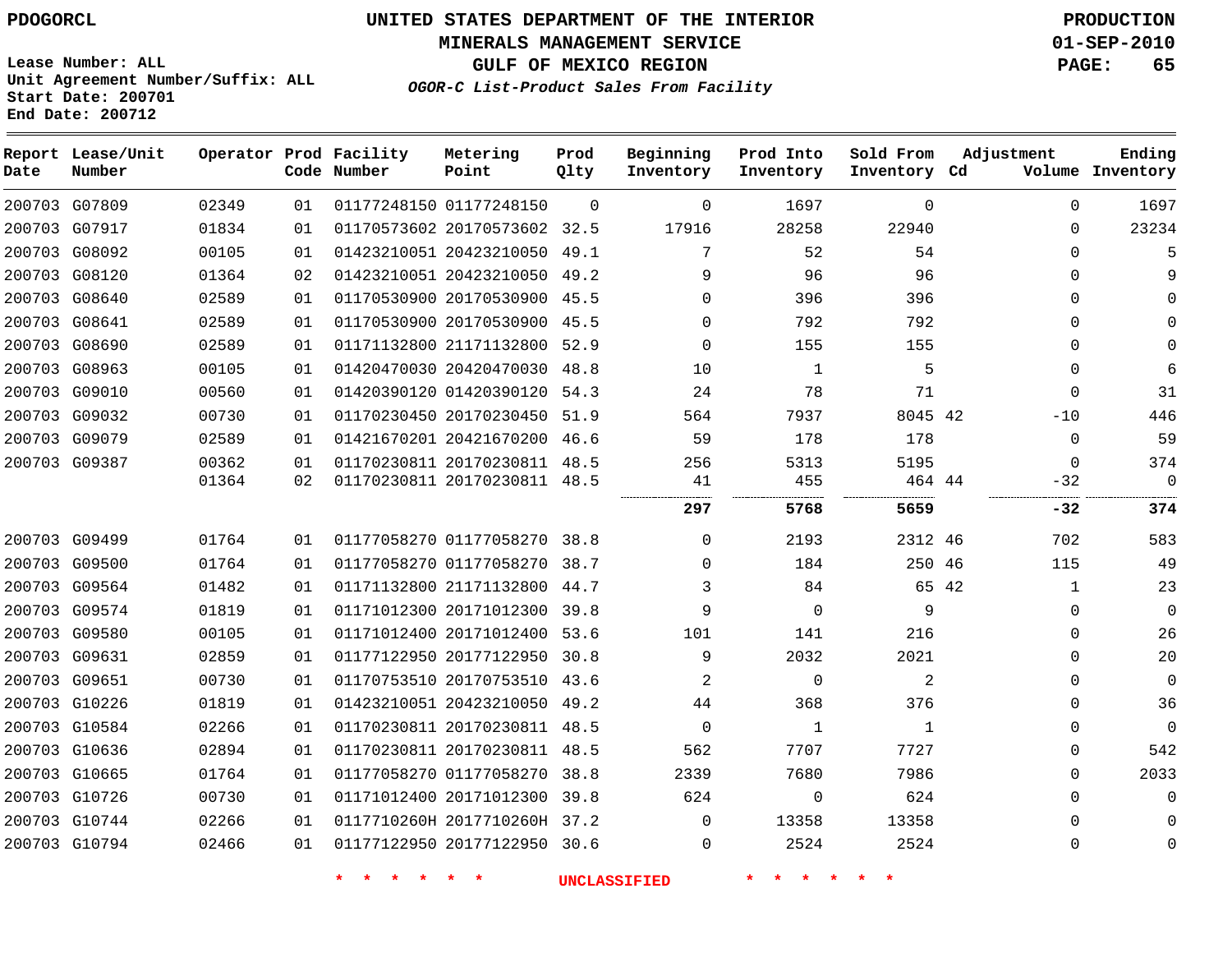**MINERALS MANAGEMENT SERVICE 01-SEP-2010**

**GULF OF MEXICO REGION PAGE: 66**

**Lease Number: ALL Unit Agreement Number/Suffix: ALL Start Date: 200701 End Date: 200712**

**OGOR-C List-Product Sales From Facility**

| Date          | Report Lease/Unit<br>Number |       |    | Operator Prod Facility<br>Code Number | Metering<br>Point            | Prod<br>Qlty | Beginning<br>Inventory | Prod Into<br>Inventory | Sold From<br>Inventory Cd | Adjustment | Ending<br>Volume Inventory |
|---------------|-----------------------------|-------|----|---------------------------------------|------------------------------|--------------|------------------------|------------------------|---------------------------|------------|----------------------------|
|               | 200703 G10835               | 01764 | 01 |                                       | 01171092900 01171092900      | $\Omega$     | 80                     | $\Omega$               | $\Omega$                  |            | $\Omega$<br>80             |
|               | 200703 G10910               | 00282 | 02 |                                       | 01177245110 2017724511G 43.5 |              | 71                     | 23001                  | 23009                     |            | 63<br>$\Omega$             |
|               | 200703 G11243               | 02589 | 01 |                                       | 01420470030 20420470030      | 48.2         | 733                    | 505                    | 469                       |            | 769<br>0                   |
|               | 200703 G11297               | 00818 | 02 |                                       | 01423210051 20423210050 39.9 |              | $\mathbf{0}$           | 29                     | 26                        |            | 3<br>0                     |
|               | 200703 G11307               | 02589 | 01 |                                       | 01420390101 01420390101      | $\Omega$     | 140                    | $\Omega$               | $\Omega$                  |            | 140<br>$\Omega$            |
|               | 200703 G11885               | 01103 | 01 |                                       | 01170530900 20170530900 48.3 |              | 22                     | 0                      | 22                        |            | $\Omega$<br>0              |
| 200703 G11911 |                             | 00105 | 01 |                                       | 01177072601 20177072601      | 39           | $\mathbf 0$            | 6760                   | 6760                      |            | 0<br>$\Omega$              |
|               | 200703 G11929               | 02628 | 02 |                                       | 01171132000 20171132000      | 51.7         | 116                    | 1465                   | 1362                      |            | 219<br>$\Omega$            |
|               | 200703 G11951               | 00105 | 01 |                                       | 01177092600 20177092600      | 45           | 43                     | 4278                   | 4179                      |            | 142<br>$\Omega$            |
|               | 200703 G11952               | 00105 | 01 |                                       | 01171012300 20171012300      | 39.8         | 626                    | 1719                   | 1932                      |            | 413<br>$\Omega$            |
|               | 200703 G11984               | 01364 | 02 |                                       | 01171132800 21171132800      | 44.7         | 13                     | 116                    | 97 42                     |            | 31<br>$-1$                 |
|               |                             | 02766 | 02 |                                       | 01171092651 20171092650 50.3 |              | 25                     | 313                    | 315                       |            | 23<br>0                    |
|               |                             |       |    |                                       |                              |              | 38                     | 429                    | 412                       |            | 54<br>-1                   |
|               | 200703 G12019               | 01482 | 01 |                                       | 01171012500 20171012500 39.6 |              | 179                    | 2784                   | 2757 42                   |            | 207<br>1                   |
|               | 200703 G12020               | 01482 | 01 |                                       | 01171012500 20171012500      | 39.6         | 118                    | 2606                   | 2534                      |            | 190<br>$\mathbf 0$         |
|               | 200703 G12024               | 01364 | 02 |                                       | 01171012500 20171012500 39.6 |              | 26                     | 984                    | 937 42                    |            | 72<br>$-1$                 |
|               | 200703 G12037               | 00730 | 01 |                                       | 01170753510 20170753510 43.6 |              | 58                     | 262                    | 284 42                    | $-11$      | 25                         |
|               | 200703 G12096               | 02409 | 01 |                                       | 01177245110 2017724511C      | 48           | 317                    | 732                    | 787                       |            | 262<br>0                   |
|               | 200703 G12355               | 02589 | 01 |                                       | 01171012300 20171012300 39.8 |              | 5576                   | 17533                  | 19076                     |            | 4033<br>$\Omega$           |
| 200703 G12421 |                             | 02589 | 01 |                                       | 01423550090 20423550090      | 47           | 794                    | 2665                   | 2665                      |            | 794<br>0                   |
|               | 200703 G12497               | 02589 | 01 |                                       | 01420390101 01420390101      | $\mathbf 0$  | 113                    | 0                      | $\mathbf 0$               |            | 113<br>0                   |
|               | 200703 G12564               | 00282 | 02 |                                       | 01170230510 20170230510 46.7 |              | 30                     | 181                    | 185                       |            | 26<br>0                    |
|               | 200703 G12757               | 02266 | 01 |                                       | 01170230800 20170230800      | 46           | 1254                   | 126                    | 1234                      |            | 146<br>$\Omega$            |
|               | 200703 G12761               | 00282 | 02 |                                       | 01170230810 20170230810      | 49.2         | 359                    | 1315                   | 1315 42                   |            | 358<br>$-1$                |
|               | 200703 G12802               | 00105 | 01 |                                       | 01170230811 20170230811      | 48.4         | 64                     | 410                    | 445                       |            | 29<br>$\Omega$             |
|               | 200703 G12803               | 01364 | 02 |                                       | 01171132000 20171132000      | 51.7         | 3                      | 2                      | 5                         |            | 0<br>0                     |
|               | 200703 G12858               | 01284 | 01 |                                       | 01171131600 20171131600 45.1 |              | 3                      | 283                    | 282                       |            | $\Omega$                   |
|               | 200703 G12886               | 01364 | 02 |                                       | 01171012400 20171012400 53.6 |              | $\Omega$               | $\mathbf 1$            | 1                         |            | $\Omega$<br>0              |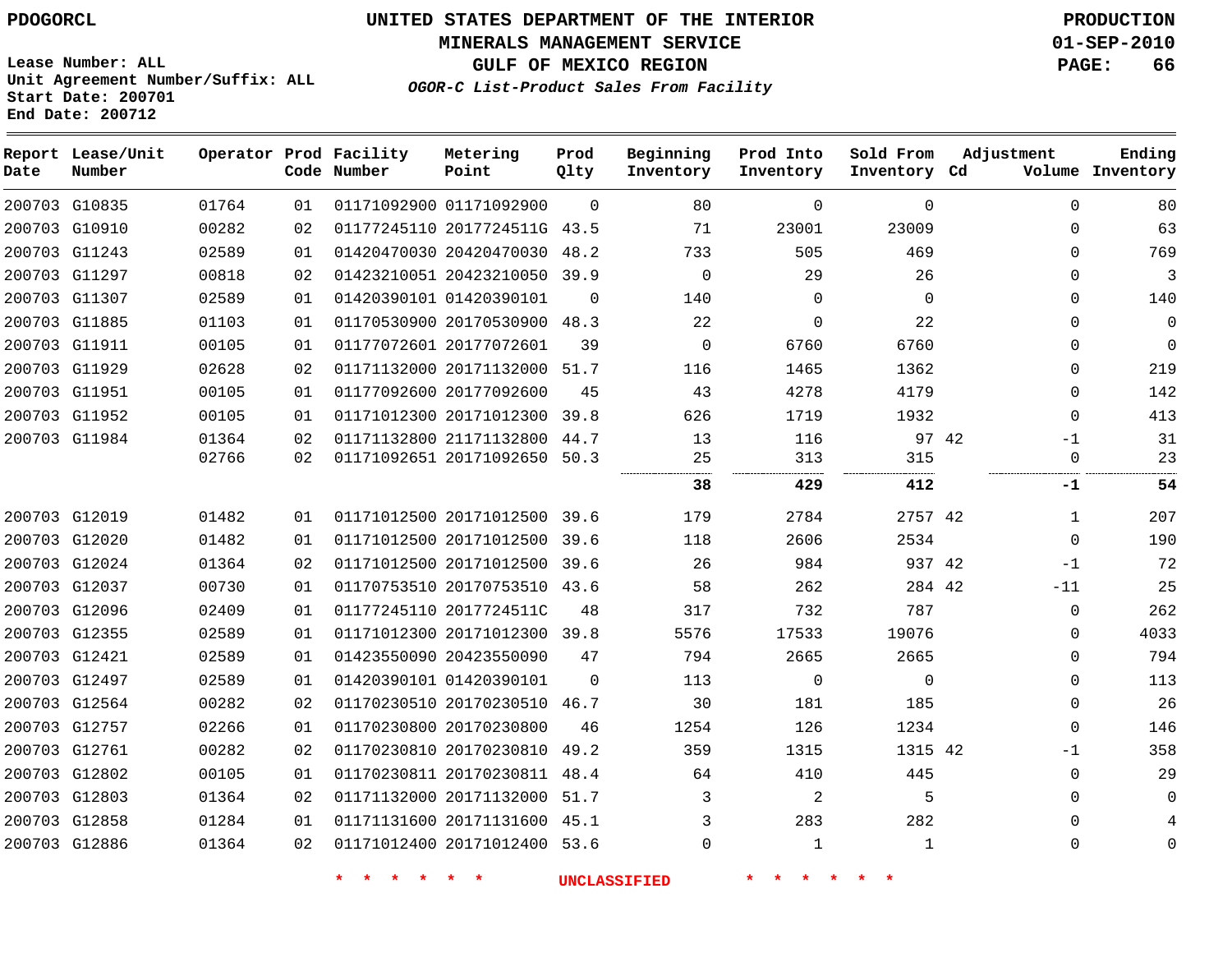**Report Lease/Unit**

# **UNITED STATES DEPARTMENT OF THE INTERIOR PDOGORCL PRODUCTION**

**MINERALS MANAGEMENT SERVICE 01-SEP-2010**

**GULF OF MEXICO REGION PAGE: 67**

**Lease Number: ALL Unit Agreement Number/Suffix: ALL Start Date: 200701 End Date: 200712**

**OGOR-C List-Product Sales From Facility**

**Prod**

**Ending**

| Date | Number        |       |    | Code Number | Point                        | Qlty     | Inventory    | Inventory   | Inventory Cd |       |             | Volume Inventory |
|------|---------------|-------|----|-------------|------------------------------|----------|--------------|-------------|--------------|-------|-------------|------------------|
|      | 200703 G12906 | 01819 | 01 |             | 01171012300 20171012300 39.8 |          | 27           | $\mathbf 0$ | 27           |       | $\Omega$    | $\mathbf 0$      |
|      | 200703 G12955 | 01819 | 01 |             | 01171092651 20171092650 50.3 |          | 79           | 484         | 528          |       | $\Omega$    | 35               |
|      | 200703 G12980 | 02349 | 01 |             | 01177163600 20177163600 39.2 |          | 21           | 600         | 594          |       | $\Omega$    | 27               |
|      | 200703 G13560 | 01284 | 01 |             | 01170230810 20170230810 46.9 |          | $\mathbf 0$  | 174         | 174          |       | $\Omega$    | $\mathbf 0$      |
|      | 200703 G13563 | 02589 | 01 |             | 01170230811 20170230811 55.8 |          | $\Omega$     | 262         | 262          |       | $\Omega$    | $\Omega$         |
|      | 200703 G13576 | 02594 | 02 |             | 01170230810 20170230810 46.9 |          | $\Omega$     | 796         | 796          |       | $\Omega$    | $\Omega$         |
|      | 200703 G13803 | 02628 | 01 |             | 01170230810 20170230810 49.2 |          | 3            | $\mathbf 0$ | 3            |       | $\Omega$    | $\Omega$         |
|      | 200703 G13825 | 02169 | 02 |             | 01170230800 20170230800 45.4 |          | 66           | 2           |              | 66 42 | 1           | 3                |
|      | 200703 G13897 | 01482 | 01 |             | 01171132000 20171132000 51.7 |          | 70           | 208         | 239          |       | $\mathbf 0$ | 39               |
|      | 200703 G13937 | 02628 | 02 |             | 01171092651 20171092650 50.3 |          | $\mathbf{1}$ | 3           | 4            |       | $\Omega$    | $\mathbf 0$      |
|      | 200703 G14193 | 02409 | 01 |             | 01170230810 20170230810 49.1 |          | 1492         | 5574        | 5547         |       | $\Omega$    | 1519             |
|      | 200703 G14340 | 01364 | 02 |             | 01170230811 20170230811 48.5 |          | 113          | 2140        | 2102         |       | $\Omega$    | 151              |
|      | 200703 G14342 | 00105 | 01 |             | 01170230811 20170230811 48.4 |          | 551          | 4373        | 4616         |       | $\Omega$    | 308              |
|      | 200703 G14348 | 02894 | 01 |             | 01171132800 21171132800 44.7 |          | 16           | 861         | 664          |       | $\Omega$    | 213              |
|      | 200703 G14357 | 02852 | 02 |             | 01171131600 20171131600 45.1 |          | 3            | 52          | 52           |       | $\Omega$    | 3                |
|      | 200703 G14412 | 02246 | 01 |             | 01171132800 21171132800      | $\Omega$ | 40           | $\mathbf 0$ | $\Omega$     |       | $\Omega$    | 40               |
|      | 200703 G14487 | 00730 | 01 |             | 01171092651 20171092650 50.3 |          | 3            | 59          | 58           |       | $\Omega$    | 4                |
|      | 200703 G14493 | 02268 | 01 |             | 01171092930 20171092930 32.9 |          | 14           | 115         | 121          |       | $\Omega$    | 8                |
|      | 200703 G14576 | 00105 | 01 |             | 01177258153 01177258153 29.6 |          | 14           | 29          | 22           |       | $\Omega$    | 21               |
|      | 200703 G14590 | 02409 | 01 |             | 01170230510 20170230510 46.7 |          | 3            | 104         | 92           |       | $\Omega$    | 15               |
|      | 200703 G14791 | 02451 | 01 |             | 01420570060 20420570060 53.9 |          | 107          | $\mathbf 0$ | 16 42        |       | $-1$        | 90               |
|      | 200703 G14864 | 02871 | 02 |             | 01170230450 20170230450 51.9 |          | 480          | 6625        | 6732 42      |       | $-1$        | 372              |
|      | 200703 G14878 | 02589 | 01 |             | 01170230510 20170230510 47.2 |          | 99           | 291         | 288          |       | $\Omega$    | 102              |
|      | 200703 G14942 | 02859 | 02 |             | 01170230810 20170230810 49.1 |          | 398          | 1225        | 1289         |       | $\Omega$    | 334              |
|      | 200703 G15062 | 00560 | 01 |             | 01170230810 20170230810 49.2 |          | 67           | 223         | 229          |       | $\Omega$    | 61               |
|      | 200703 G15078 | 00064 | 01 |             | 01170230810 20170230810 49.2 |          | 2736         | 1993        | 1823         |       | $\Omega$    | 2906             |
|      | 200703 G15110 | 02714 | 01 |             | 01170530900 20170530900 47.4 |          | 101          | 386         | 424          |       | $\mathbf 0$ | 63               |
|      | 200703 G15118 | 00105 | 01 |             | 01171132800 21171132800 44.6 |          | 30           | 40          | 53           |       | $\Omega$    | 17               |

**Operator Prod Facility Metering**

**\* \* \* \* \* \* UNCLASSIFIED \* \* \* \* \* \***

**Beginning Prod Into Sold From Adjustment**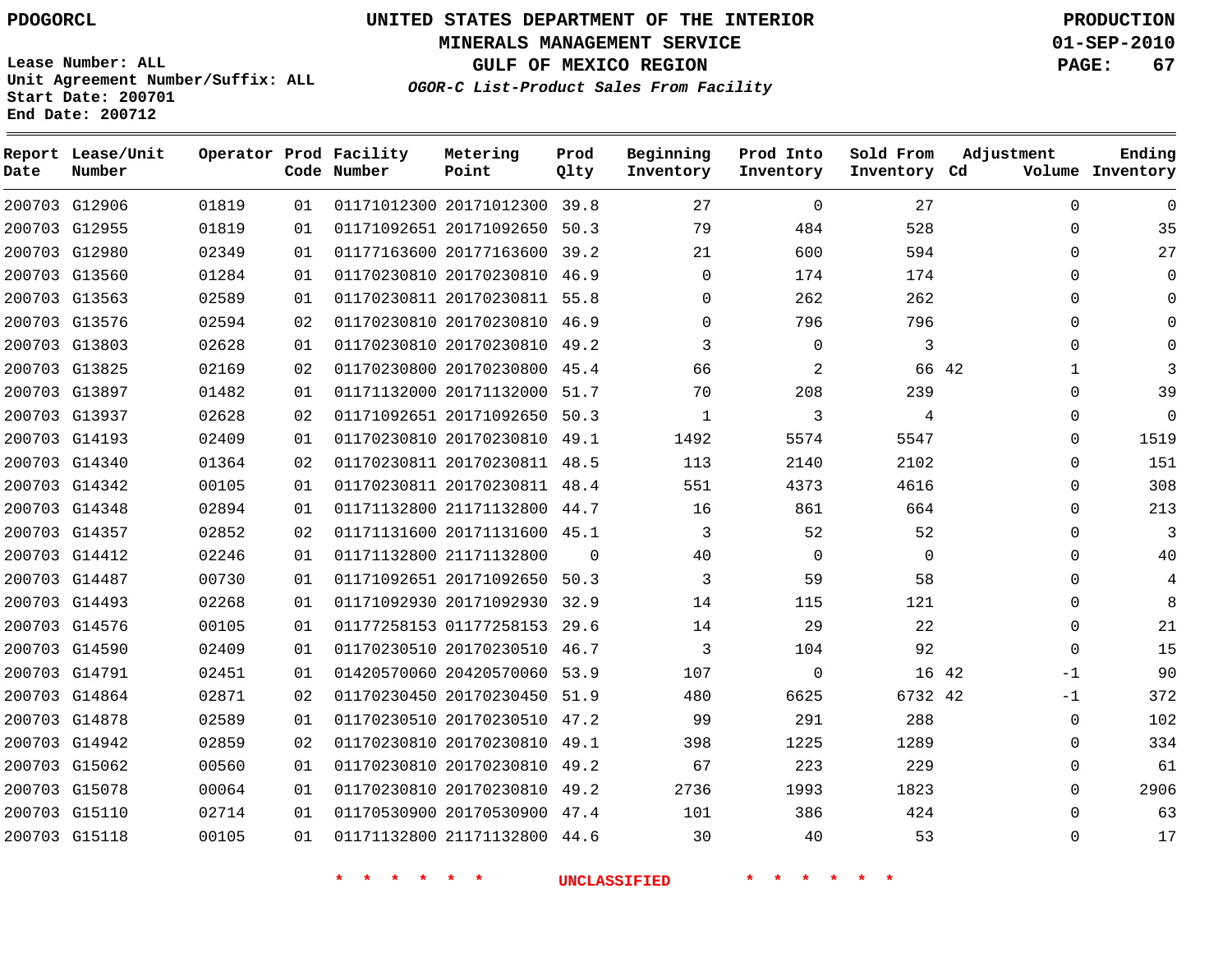**MINERALS MANAGEMENT SERVICE 01-SEP-2010**

**GULF OF MEXICO REGION PAGE: 68**

**Lease Number: ALL Unit Agreement Number/Suffix: ALL Start Date: 200701 End Date: 200712**

**OGOR-C List-Product Sales From Facility**

| Date | Report Lease/Unit<br>Number |       |    | Operator Prod Facility<br>Code Number | Metering<br>Point            | Prod<br>Qlty | Beginning<br>Inventory | Prod Into<br>Inventory | Sold From<br>Inventory Cd | Adjustment    | Ending<br>Volume Inventory |
|------|-----------------------------|-------|----|---------------------------------------|------------------------------|--------------|------------------------|------------------------|---------------------------|---------------|----------------------------|
|      | 200703 G15124               | 01364 | 01 |                                       | 01170230811 20170230811 48.5 |              | $\mathbf{1}$           | 17                     |                           | 16 42<br>$-1$ | $\mathbf{1}$               |
|      | 200703 G15161               | 00078 | 01 |                                       | 01171132000 20171132000 51.7 |              | 1                      | $\mathbf 0$            | $\mathbf{1}$              | 0             | $\Omega$                   |
|      | 200703 G15169               | 02268 | 02 |                                       | 01171131600 20171131600 45.1 |              | $\Omega$               | 2                      | 2                         | $\Omega$      | $\Omega$                   |
|      | 200703 G15239               | 00003 | 01 |                                       | 01171012500 20171012500      | 39.6         | 43                     | 811                    | 795                       | $\Omega$      | 59                         |
|      | 200703 G15241               | 00105 | 01 |                                       | 01171092651 20171092650 50.3 |              | $\Omega$               | 243                    | 225                       | 0             | 18                         |
|      | 200703 G15263               | 02421 | 01 |                                       | 01171132000 20171132000 51.6 |              | 2984                   | 18832                  | 19005                     | 0             | 2811                       |
|      | 200703 G15277               | 00222 | 02 |                                       | 01171012400 20171012400 53.6 |              | 1043                   | 6815                   | 6602 42                   | $\mathbf{1}$  | 1257                       |
|      | 200703 G15293               | 02859 | 02 |                                       | 0117711260T 2017711260T 34.5 |              | 12                     | 2038                   | 2033                      | 0             | 17                         |
|      | 200703 G15303               | 00105 | 01 |                                       | 01171092800 21171132800 44.6 |              | 1321                   | 3768                   | 3851                      | $\Omega$      | 1238                       |
|      | 200703 G15312               | 00105 | 01 |                                       | 01171092651 20171092650      | 50.2         | 4046                   | 31060                  | 32845                     | $\Omega$      | 2261                       |
|      | 200703 G15323               | 01482 | 01 |                                       | 01171012500 20171012500 39.6 |              | 81                     | 2675                   | 2563 44                   | $-1$          | 192                        |
|      | 200703 G15387               | 02409 | 01 |                                       | 01177245110 2017724511C      | 48           | $\mathbf 0$            | 82                     | 53                        | 0             | 29                         |
|      | 200703 G15740               | 00818 | 01 |                                       | 01170230450 20170230450      | 40           | 956                    | 8441                   | 8923                      | $\Omega$      | 474                        |
|      | 200703 G15742               | 00730 | 01 |                                       | 01170230450 20170230450      | 51.9         | $\overline{2}$         | 156                    | 158 42                    | 9             | 9                          |
|      | 200703 G15769               | 00560 | 01 |                                       | 01422450350 20422450350 45.1 |              | 81                     | 723                    | 737                       | $\Omega$      | 67                         |
|      | 200703 G15781               | 02169 | 02 |                                       | 01170230450 20170230450 51.9 |              | 27                     | 446                    | 447                       | $\Omega$      | 26                         |
|      | 200703 G16104               | 00105 | 01 |                                       | 01170231110 20170231110      | $\Omega$     | 271                    | 467                    | $\mathbf 0$               | 0             | 738                        |
|      | 200703 G16107               | 01978 | 02 |                                       | 01170230810 20170230811 48.5 |              | 143                    | $\mathbf 0$            | 143                       | $\Omega$      | $\Omega$                   |
|      | 200703 G16121               | 00687 | 01 |                                       | 01170230811 20170230811 48.5 |              | 6                      | 24                     | 28                        | $\Omega$      | $\overline{2}$             |
|      | 200703 G16203               | 01482 | 01 |                                       | 01170530900 20170530900      | $\Omega$     | 53                     | $\mathbf 0$            | $\mathbf 0$               | 0             | 53                         |
|      | 200703 G16216               | 01284 | 01 |                                       | 01171132800 21171132800      | 44.7         | $\Omega$               | 13                     | 10                        | $\Omega$      | 3                          |
|      | 200703 G16267               | 01364 | 02 |                                       | 01170230811 20170230811 48.5 |              | 6                      | 147                    | 143                       | $\Omega$      | 10                         |
|      | 200703 G16317               | 01364 | 02 |                                       | 01170230811 20170230811 48.5 |              | 12                     | 67                     | 74                        | 0             | 5                          |
|      | 200703 G16337               | 01513 | 01 |                                       | 01177078151 01177078151      | $\Omega$     | 1794                   | $\mathbf 0$            | $\Omega$                  | $\Omega$      | 1794                       |
|      | 200703 G16363               | 02475 | 02 |                                       | 01171012400 20171012400      | 51.8         | 17                     | 77                     | 80                        | $\Omega$      | 14                         |
|      | 200703 G16365               | 02589 | 01 |                                       | 01171132800 21171132800 40.1 |              | $\mathbf 0$            | 34                     | 34                        | 0             | $\mathbf 0$                |
|      | 200703 G16395               | 01978 | 02 |                                       | 01171092651 20171092650 50.3 |              | 3                      | 10                     |                           | 13 42<br>1    |                            |
|      | 200703 G16454               | 00491 | 01 |                                       | 01171012500 20171012500 39.5 |              | 18                     | 450                    | 431                       | $\Omega$      | 37                         |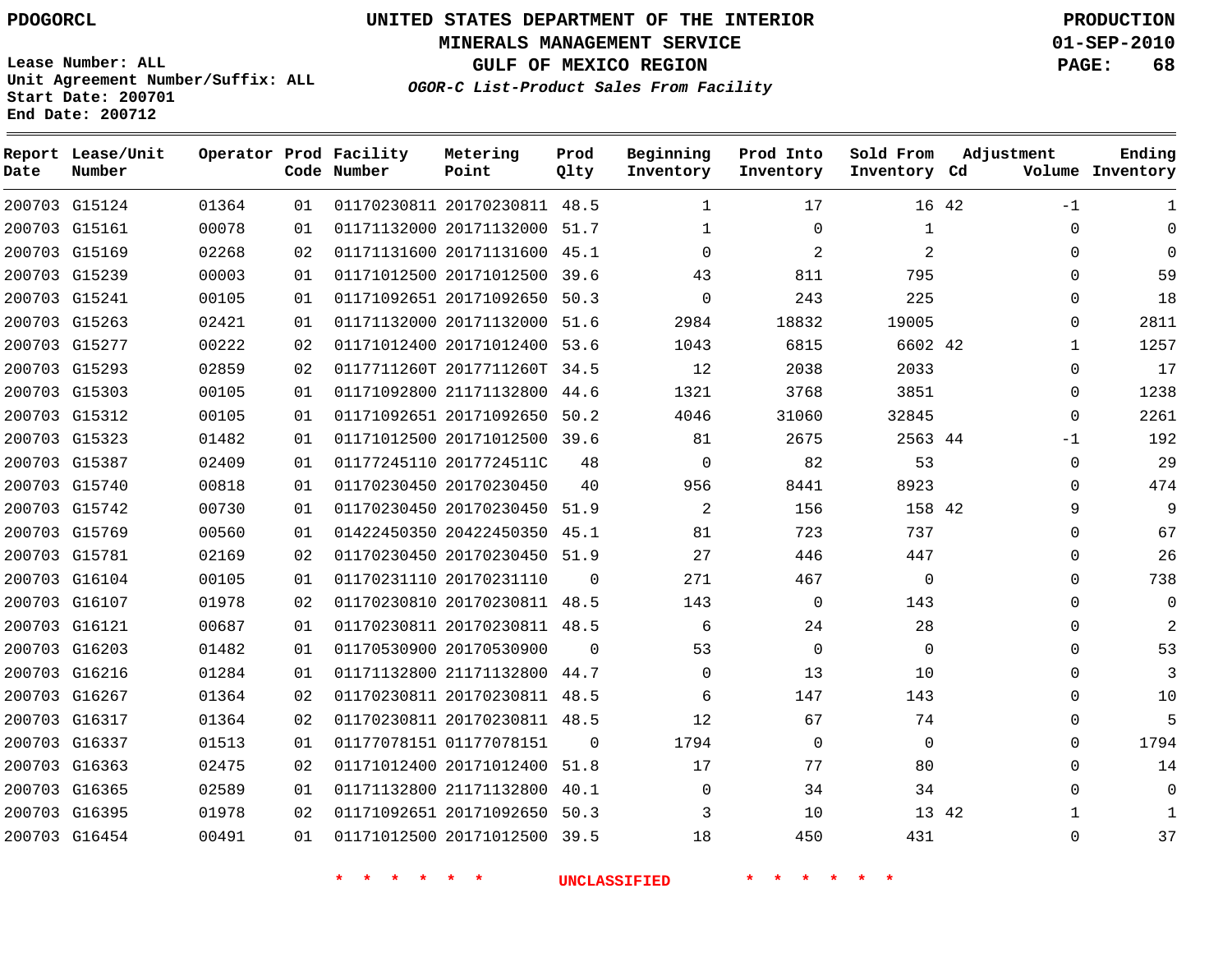**MINERALS MANAGEMENT SERVICE 01-SEP-2010**

**GULF OF MEXICO REGION PAGE: 69**

**Lease Number: ALL Unit Agreement Number/Suffix: ALL Start Date: 200701 End Date: 200712**

**OGOR-C List-Product Sales From Facility**

| Date | Report Lease/Unit<br>Number |       |    | Operator Prod Facility<br>Code Number | Metering<br>Point            | Prod<br>Qlty | Beginning<br>Inventory | Prod Into<br>Inventory | Sold From<br>Inventory Cd | Adjustment                | Ending<br>Volume Inventory |
|------|-----------------------------|-------|----|---------------------------------------|------------------------------|--------------|------------------------|------------------------|---------------------------|---------------------------|----------------------------|
|      | 200703 G16455               | 00491 | 01 |                                       | 01171012500 20171012500 39.5 |              | 18                     | 605                    | 578                       | $\Omega$                  | 45                         |
|      | 200703 G16461               | 00105 | 01 |                                       | 01170753510 20170753510 43.6 |              | 16                     | 94                     | 101                       | $\mathbf 0$               | 9                          |
|      | 200703 G16469               | 02025 | 01 |                                       | 01170753510 20170753510 43.5 |              | 113                    | 47                     | 155                       | $\Omega$                  | 5                          |
|      | 200703 G16500               | 01364 | 01 |                                       | 01170755200 20170755200      | 40           | $\mathbf 0$            | 93                     | 93                        | $\mathbf 0$               | $\Omega$                   |
|      | 200703 G16515               | 00282 | 02 |                                       | 01177245110 2017724511G 43.5 |              | 286                    | 81997                  | 82060                     | $\Omega$                  | 223                        |
|      | 200703 G16575               | 00730 | 01 |                                       | 01608103650 20608103650      | 35           | 19                     | 1850                   | 1859 42                   | $-1$                      | 9                          |
|      | 200703 G17124               | 02871 | 02 |                                       | 01170230450 20170230450 51.9 |              | 3                      | 18                     |                           | 19 42<br>-1               | 1                          |
|      | 200703 G17133               | 01482 | 01 |                                       | 01423210051 20423210050      | 49.2         | 10                     | 96                     |                           | 96 42<br>-1               | 9                          |
|      | 200703 G17150               | 02169 | 02 |                                       | 01421670201 20170230450 51.9 |              | $\Omega$               | 3796                   | 3600 42                   | $\mathbf{1}$              | 197                        |
|      | 200703 G17190               | 01364 | 02 |                                       | 01170230810 20170230810 49.2 |              | 25                     | 22                     | 41                        | $\mathbf 0$               | 6                          |
|      | 200703 G17255               | 02237 | 01 |                                       | 01170230810 20170230810      | $\Omega$     | 55                     | 195                    |                           | 0 <sub>09</sub><br>$-197$ | 53                         |
|      | 200703 G17754               | 02025 | 01 |                                       | 01170230510 20170230510      | 46.7         | 763                    | 5463                   | 5429                      | $\mathbf 0$               | 797                        |
|      | 200703 G17789               | 00818 | 01 |                                       | 01170230810 20170230810      | 40           | 195                    | 507                    | 564                       | $\Omega$                  | 138                        |
|      | 200703 G17842               | 00491 | 01 |                                       | 01170230810 20170230810      | 46.8         | $\mathbf{0}$           | 574                    | 574                       | $\mathbf 0$               | $\overline{0}$             |
|      | 200703 G17858               | 00105 | 01 |                                       | 01170530900 20170530900      | 40           | 176                    | 628                    | 701                       | $\mathbf 0$               | 103                        |
|      | 200703 G17895               | 02859 | 01 |                                       | 01171132800 21171132800      | 44.7         | 40                     | 66                     | 80                        | $\mathbf 0$               | 26                         |
|      | 200703 G17896               | 01284 | 01 |                                       | 01171132800 21171132800      | 44.7         | 9993                   | 22884                  | 24881                     | $\Omega$                  | 7996                       |
|      | 200703 G17897               | 01963 | 01 |                                       | 01171131600 20171131600 45.1 |              | $\Omega$               | 3293                   | 3293                      | $\mathbf 0$               | $\Omega$                   |
|      | 200703 G17898               | 01963 | 01 |                                       | 01171131600 20171131600 45.1 |              | 67                     | 3516                   | 3493                      | $\Omega$                  | 90                         |
|      | 200703 G17912               | 02409 | 01 |                                       | 01171132800 20177052203 30.2 |              | $\Omega$               | 14321                  | 14321                     | $\Omega$                  | $\Omega$                   |
|      | 200703 G17913               | 01834 | 01 |                                       | 01171132800 21171132800 44.7 |              | 595                    | 2124                   | 2058                      | $\Omega$                  | 661                        |
|      | 200703 G17921               | 00491 | 01 |                                       | 01171012500 20177062959      | 25.7         | $\Omega$               | 16812                  | 16812                     | $\mathbf 0$               | $\Omega$                   |
|      | 200703 G17942               | 00560 | 01 |                                       | 01177082604 20177082604 27.7 |              | 326                    | 43877                  | 43805                     | $\mathbf 0$               | 398                        |
|      | 200703 G17964               | 02421 | 01 |                                       | 01171012300 20171012300      | 39.8         | $\mathbf 0$            | 21                     | 16                        | $\mathbf 0$               | 5                          |
|      | 200703 G17973               | 00730 | 01 |                                       | 01171012400 20171012400 53.6 |              | 1408                   | 7544                   | 7561 42                   | 1                         | 1392                       |
|      | 200703 G17977               | 01364 | 02 |                                       | 01171132800 21171132800 44.7 |              | 771                    | 1693                   | 1865                      | $\mathbf 0$               | 599                        |
|      | 200703 G17991               | 01978 | 02 |                                       | 01177122606 20177122606 41.6 |              | $\Omega$               | 65                     | 55                        | $\Omega$                  | 10                         |
|      | 200703 G18040               | 00105 | 01 |                                       | 01171012500 20171012500 39.6 |              | 35                     | 892                    | 862                       | $\Omega$                  | 65                         |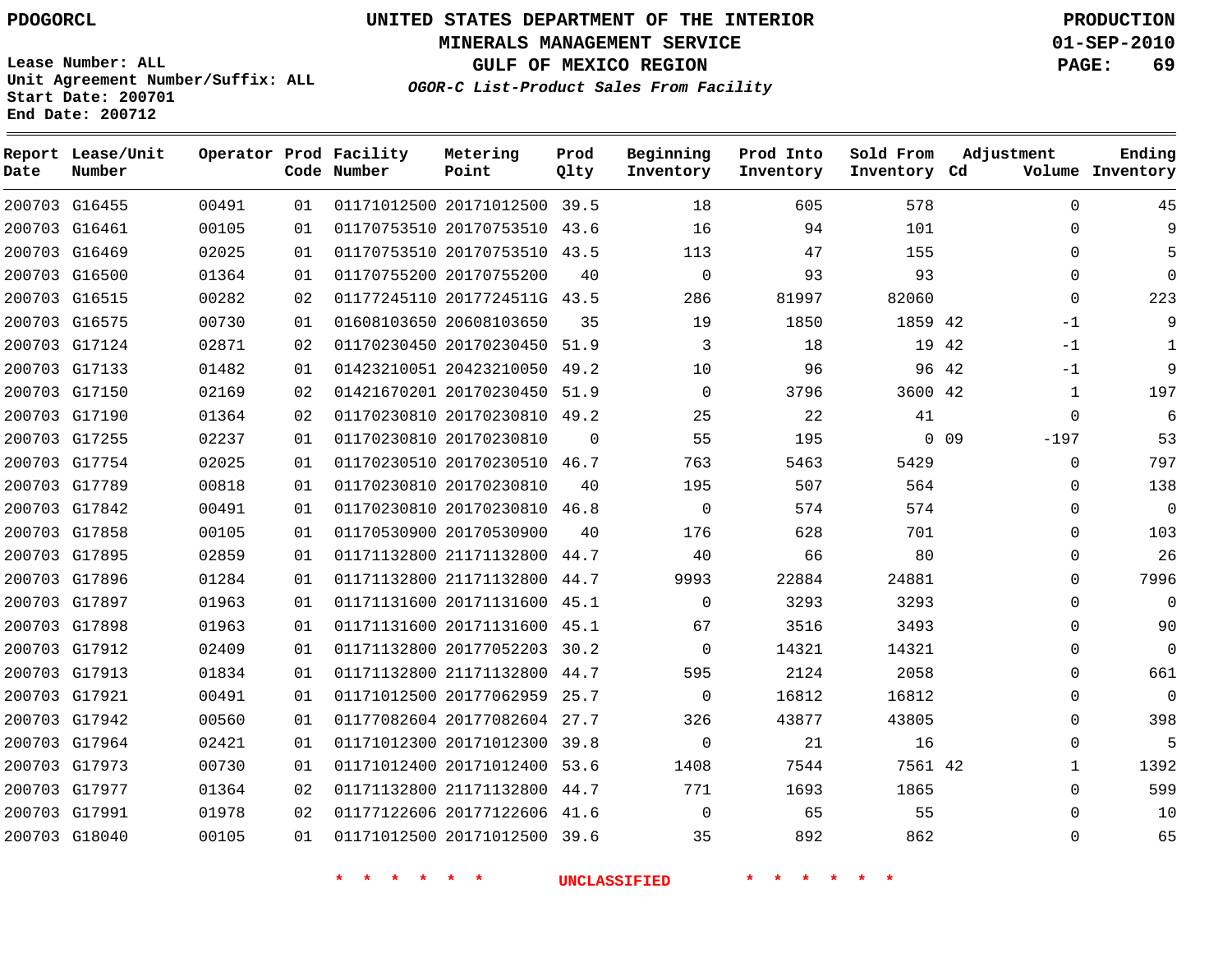**Start Date: 200701 End Date: 200712**

**Unit Agreement Number/Suffix: ALL**

# **UNITED STATES DEPARTMENT OF THE INTERIOR PDOGORCL PRODUCTION**

**MINERALS MANAGEMENT SERVICE 01-SEP-2010**

**GULF OF MEXICO REGION PAGE: 70**

**OGOR-C List-Product Sales From Facility**

| Date   | Report Lease/Unit<br>Number |       |    | Operator Prod Facility<br>Code Number | Metering<br>Point            | Prod<br>Qlty | Beginning<br>Inventory | Prod Into<br>Inventory | Sold From<br>Inventory Cd | Adjustment       | Ending<br>Volume Inventory |
|--------|-----------------------------|-------|----|---------------------------------------|------------------------------|--------------|------------------------|------------------------|---------------------------|------------------|----------------------------|
|        | 200703 G18043               | 01103 | 01 |                                       | 01171012500 20171012500 39.6 |              | 1656                   | 33133                  | 32636 42                  | 268              | 2421                       |
|        | 200703 G18208               | 01834 | 01 |                                       | 01170573602 20170573602      | 32.5         | 848                    | 1192                   | 1060                      |                  | 980<br>$\Omega$            |
|        | 200703 G18863               | 01364 | 02 |                                       | 01420470030 20420470030      | 48.8         | 36                     | 42                     | 36                        |                  | 42<br>0                    |
|        | 200703 G18885               | 00818 | 02 |                                       | 01420570060 20420570060      | 53.8         | 336                    | $\Omega$               | 51                        |                  | 285<br>$\Omega$            |
|        | 200703 G18920               | 02200 | 01 |                                       | 01423210051 20423210050 49.2 |              | 8                      | 331                    | 306 42                    | $-1$             | 32                         |
|        | 200703 G18936               | 02589 | 01 |                                       | 01421670201 20421670200      | $\Omega$     | 11                     | $\mathbf 0$            | $\mathsf 0$               |                  | 11<br>$\mathbf{0}$         |
|        | 200703 G18948               | 02859 | 01 |                                       | 01170230510 20170230510 46.7 |              | 23                     | 440                    | 399                       |                  | 64<br>$\Omega$             |
|        | 200703 G19025               | 02806 | 01 |                                       | 01423210051 20423210050      | 49           | 216                    | 1637                   | 1663                      |                  | $\Omega$<br>190            |
|        | 200703 G19030               | 02806 | 01 |                                       | 01423210051 20423210050      | 49           | 231                    | 2350                   | 2387                      |                  | $\Omega$<br>194            |
|        | 200703 G19702               | 02427 | 02 |                                       | 01170230811 20170230811 48.5 |              | 10                     | 168                    | 166                       |                  | 12<br>$\Omega$             |
|        | 200703 G19750               | 02427 | 02 |                                       | 01171132800 21171132800      | $\Omega$     | 11610                  | $\mathbf 0$            |                           | 0.42<br>$-11610$ | $\overline{0}$             |
|        | 200703 G19760               | 02894 | 01 |                                       | 01171132800 21171132800      | 44.7         | 3500                   | 8923                   | 9436                      |                  | 2987<br>$\Omega$           |
|        | 200703 G19761               | 02894 | 01 |                                       | 01171132800 21171132800      | 47.1         | 21                     | 433                    | 309                       |                  | 145<br>$\Omega$            |
|        | 200703 G19784               | 01978 | 02 |                                       | 01171012310 20171012310      | 50           | 24                     | 1268                   | 1268                      |                  | 24<br>0                    |
|        | 200703 G19832               | 02349 | 01 |                                       | 01177163600 20177163600      | 39.2         | 203                    | 3600                   | 3606                      |                  | 197<br>$\Omega$            |
|        | 200703 G19835               | 02169 | 01 |                                       | 01171092651 20171092650      | $\Omega$     | 73                     | $\Omega$               | $\Omega$                  |                  | 73<br>$\Omega$             |
|        | 200703 G19839               | 02777 | 01 |                                       | 01170753510 20170753510      | 49.6         | 25                     | 72                     | 89                        |                  | 8<br>$\Omega$              |
|        | 200703 G20605               | 02377 | 01 |                                       | 01423550141 20423550140      | 28.1         | 1349                   | 74642                  | 73836                     |                  | $\Omega$<br>2155           |
| 200703 | G20616                      | 01364 | 02 |                                       | 01423210051 20423210050      | 49.2         | 13                     | 155                    | 153                       |                  | 15<br>$\mathbf{0}$         |
|        | 200703 G20655               | 00222 | 01 |                                       | 01170230510 20170230510      | 46.7         | 46                     | 1396                   | 1239 42                   |                  | 204<br>$\mathbf{1}$        |
|        | 200703 G20660               | 02169 | 02 |                                       | 01170230450 20170230450      | 51.9         | 12                     | 88                     | 94 42                     | $-1$             | - 5                        |
|        | 200703 G21065               | 02266 | 01 |                                       | 01171131600 20171131600      | 40           | 60                     | 6205                   | 6183                      |                  | 82<br>$\Omega$             |
| 200703 | G21068                      | 01978 | 02 |                                       | 01170530900 20170530900      | 40           | 42                     | 169                    | 184 42                    |                  | 28<br>1                    |
|        | 200703 G21070               | 00560 | 01 |                                       | 01171132800 21171132800      | 44.7         | 303                    | 934                    | 1550 42                   | 614              | 301                        |
|        | 200703 G21080               | 01704 | 01 |                                       | 01170530900 20170530900      | 47.4         | $\mathbf 0$            | 158                    | 132                       |                  | 26<br>$\Omega$             |
|        | 200703 G21093               | 01586 | 02 |                                       | 01170230811 20170230811      | 48.5         | 4                      | 91                     | 88 42                     | -1               | 6                          |
|        | 200703 G21095               | 02636 | 01 |                                       | 01170530900 20170530900      | 47.4         | 12                     | $\mathbf 0$            | 12                        |                  | $\overline{0}$<br>$\Omega$ |
|        | 200703 G21111               | 02266 | 01 |                                       | 01171132800 21171132800      | 40.5         | 60                     | 144                    | 183                       |                  | 21<br>$\Omega$             |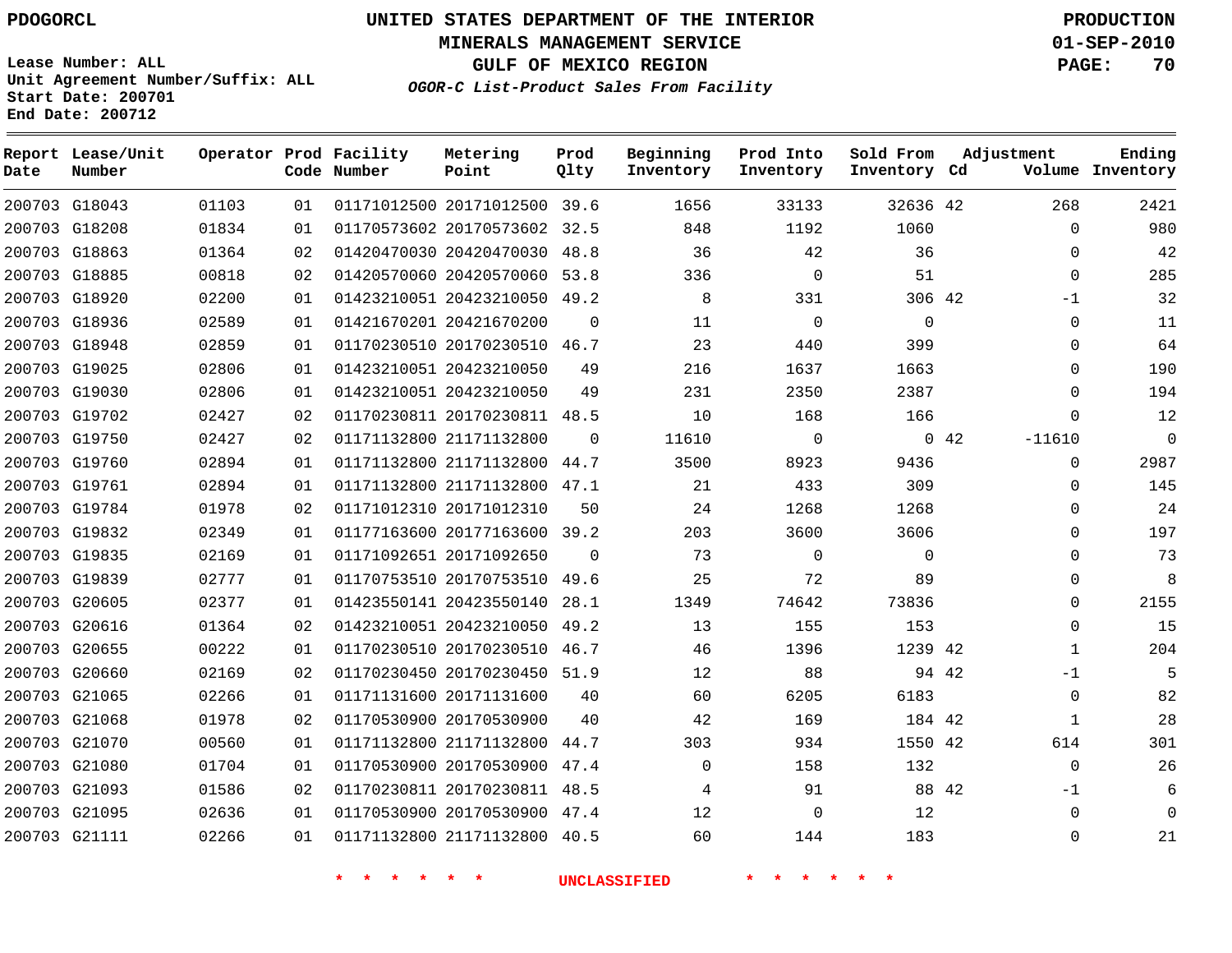# **UNITED STATES DEPARTMENT OF THE INTERIOR PDOGORCL PRODUCTION**

**MINERALS MANAGEMENT SERVICE 01-SEP-2010**

**GULF OF MEXICO REGION PAGE: 71**

**Unit Agreement Number/Suffix: ALL Start Date: 200701 End Date: 200712**

**OGOR-C List-Product Sales From Facility**

| Date | Report Lease/Unit<br>Number |       |    | Operator Prod Facility<br>Code Number | Metering<br>Point            | Prod<br>Qlty | Beginning<br>Inventory | Prod Into<br>Inventory | Sold From<br>Inventory Cd |                 | Adjustment | Ending<br>Volume Inventory |
|------|-----------------------------|-------|----|---------------------------------------|------------------------------|--------------|------------------------|------------------------|---------------------------|-----------------|------------|----------------------------|
|      | 200703 G21115               | 01364 | 01 |                                       | 01171012500 20171012500      | 39.6         | 86                     | 5503                   | 5184 42                   |                 | $-3$       | 402                        |
|      | 200703 G21116               | 00818 | 02 |                                       | 01171132800 21171132800      | 44.7         | 689                    | 874                    | 1188                      |                 | $\Omega$   | 375                        |
|      | 200703 G21306               | 02266 | 01 |                                       | 01423210051 20423210050      | 49.2         | 4                      | 16                     | 19                        |                 | $\Omega$   | 1                          |
|      | 200703 G21322               | 02266 | 01 |                                       | 01170230450 20170230450 51.9 |              | 45                     | 132                    | 170                       |                 | 0          | 7                          |
|      | 200703 G21348               | 01819 | 01 |                                       | 01170230811 20170230510 46.7 |              | 23                     | $\mathbf 0$            | 23                        |                 | $\Omega$   | $\Omega$                   |
|      | 200703 G21349               | 00491 | 01 |                                       | 01170230510 20170230510 46.7 |              | 27                     | 275                    | 262                       |                 | $\Omega$   | 40                         |
|      | 200703 G21378               | 01819 | 01 |                                       | 01170230811 20170230811 48.5 |              | 3                      | $\mathbf 0$            | 3                         |                 | $\Omega$   | $\Omega$                   |
|      | 200703 G21381               | 01819 | 01 |                                       | 01170230811 20170230811      | $\Omega$     | $\Omega$               | $\mathbf{1}$           |                           | 0 <sub>09</sub> | $-1$       | $\Omega$                   |
|      | 200703 G21408               | 02219 | 01 |                                       | 01171012400 20171012400 53.6 |              | 1446                   | 7254                   | 7362                      |                 | 0          | 1338                       |
|      | 200703 G21530               | 00078 | 01 |                                       | 01170230400 20170230400 52.1 |              | 58                     | 4859                   | 3987                      |                 | $\Omega$   | 930                        |
|      | 200703 G21532               | 00003 | 01 |                                       | 01170230811 20170230811 48.5 |              | 10                     | $\Omega$               | 10                        |                 | $\Omega$   | $\Omega$                   |
|      | 200703 G21533               | 00078 | 01 |                                       | 01170230400 20170230400 52.1 |              | 90                     | 454                    | 457                       |                 | $\Omega$   | 87                         |
|      | 200703 G21534               | 00003 | 01 |                                       | 01170230811 20170230811 48.5 |              | 813                    | 13783                  | 13626 42                  |                 | $-1$       | 969                        |
|      | 200703 G21580               | 02636 | 01 |                                       | 01170230811 20170230811 48.5 |              | 5                      | 166                    | 159                       |                 | $\Omega$   | 12                         |
|      | 200703 G21581               | 01704 | 01 |                                       | 01171132800 21171132800      | 44.7         | 1723                   | 4498                   | 5000                      |                 | $\Omega$   | 1221                       |
|      | 200703 G21583               | 01704 | 01 |                                       | 01170530900 20170530900      | 47.4         | 24                     | 13                     | 35                        |                 | $\Omega$   | $\overline{2}$             |
|      | 200703 G21585               | 02859 | 02 |                                       | 01171132800 21171132800      | 45.4         | 6                      | 11                     | 13                        |                 | $\Omega$   |                            |
|      | 200703 G21588               | 00730 | 01 |                                       | 01171131800 20171131800      | 45.6         | $\Omega$               | 13                     |                           | 6 42            | 1          | 8                          |
|      | 200703 G21592               | 02628 | 02 |                                       | 01171132000 20171132000      | 51.7         | 228                    | 1963                   | 1898                      |                 | $\Omega$   | 293                        |
|      | 200703 G21597               | 01364 | 01 |                                       | 01171132800 21171132800      | 44.7         | $\mathbf 0$            | 315                    | 228                       |                 | 0          | 87                         |
|      | 200703 G21599               | 01834 | 01 |                                       | 01171132800 21171132800      | 44.7         | 10567                  | 20245                  | 23532                     |                 | $\Omega$   | 7280                       |
|      | 200703 G21649               | 00730 | 01 |                                       | 01171092651 20171092650      | 50.3         | 9                      | 167                    | 165 42                    |                 | 1          | 12                         |
|      | 200703 G21652               | 02268 | 01 |                                       | 01171132800 21171132800      | 44.7         | 619                    | 1417                   | 1610 42                   |                 | 67         | 493                        |
|      | 200703 G21655               | 02268 | 01 |                                       | 01171132800 21171132800      | 44.7         | $\mathbf{1}$           | 12                     | 81 42                     |                 | 72         | 4                          |
|      | 200703 G21680               | 02169 | 01 |                                       | 01171092651 20171092650      | 50.3         | 26                     | 1054                   | 1076                      |                 | $\Omega$   | $\overline{4}$             |
|      | 200703 G21691               | 00276 | 01 |                                       | 01170513700 20170513700 32.5 |              | 3045                   | 3160                   | 3245                      |                 | $\Omega$   | 2960                       |
|      | 200703 G21700               | 00105 | 01 |                                       | 01177258153 01177258153      | 29.6         | 1191                   | 2774                   | 1978                      |                 | 0          | 1987                       |
|      | 200703 G21703               | 02349 | 01 |                                       | 01177248150 01177248150      | 50.8         | 1622                   | $\Omega$               | 1551                      |                 | $\Omega$   | 71                         |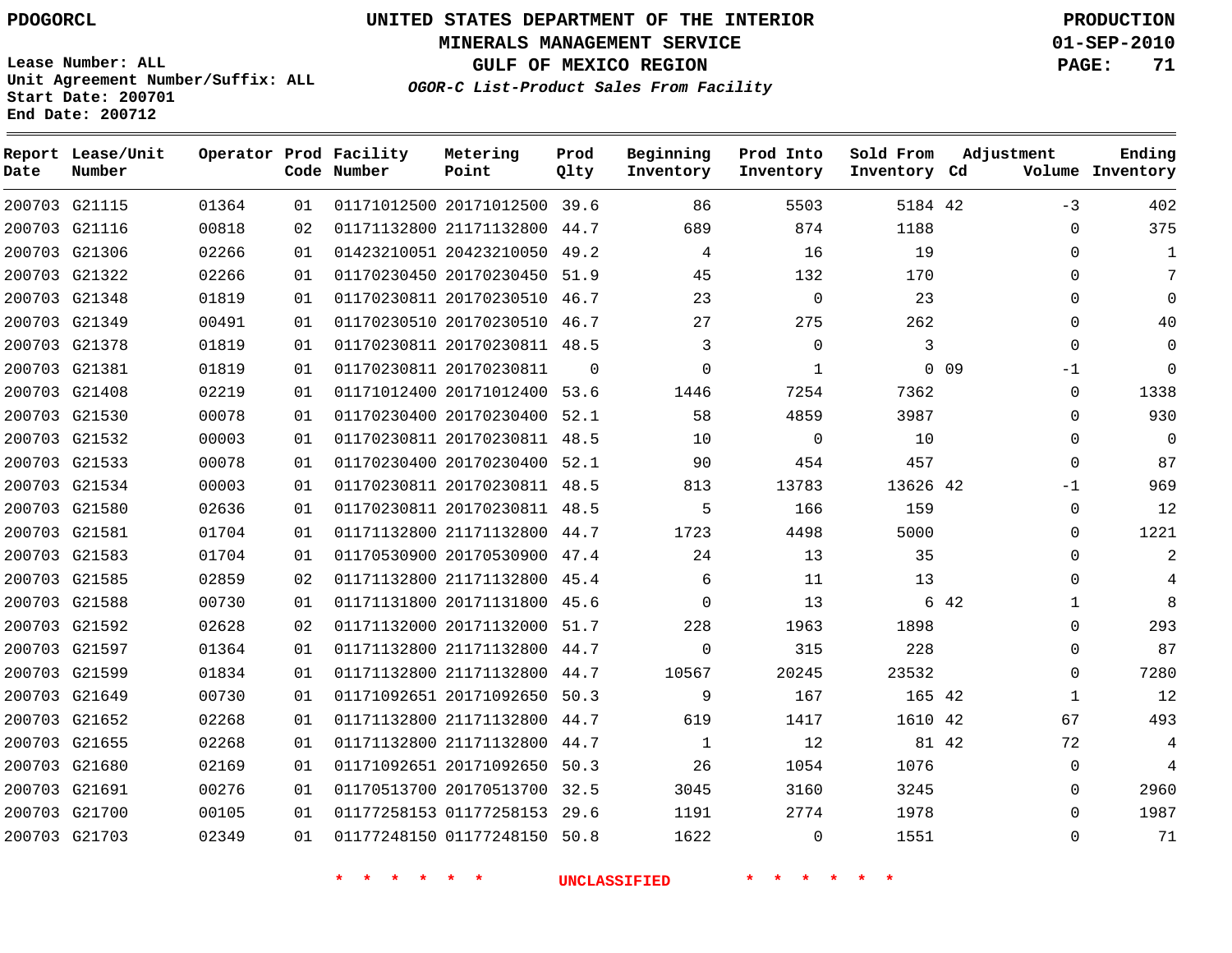# **UNITED STATES DEPARTMENT OF THE INTERIOR PDOGORCL PRODUCTION**

**MINERALS MANAGEMENT SERVICE 01-SEP-2010**

**GULF OF MEXICO REGION PAGE: 72**

**Unit Agreement Number/Suffix: ALL Start Date: 200701 End Date: 200712**

**OGOR-C List-Product Sales From Facility**

| Date | Report Lease/Unit<br>Number |       |                 | Operator Prod Facility<br>Code Number | Metering<br>Point            | Prod<br>Qlty | Beginning<br>Inventory | Prod Into<br>Inventory | Sold From<br>Inventory Cd | Adjustment |              | Ending<br>Volume Inventory |
|------|-----------------------------|-------|-----------------|---------------------------------------|------------------------------|--------------|------------------------|------------------------|---------------------------|------------|--------------|----------------------------|
|      | 200703 G21712               | 02237 | 01              |                                       | 01170755200 20170755200 37.5 |              | 23719                  | 13217                  | 14417                     |            | 0            | 22519                      |
|      | 200703 G22158               | 01513 | 01              |                                       | 01420470030 20420470030 48.8 |              | 655                    | 129                    | 362                       |            | 0            | 422                        |
|      | 200703 G22188               | 02589 | 01              |                                       | 01423210051 20423210050 47.2 |              | $\Omega$               | 519                    | 519                       |            | $\Omega$     | $\Omega$                   |
|      | 200703 G22217               | 02589 | 01              |                                       | 01423210051 20423210050 47.2 |              | $\mathbf 0$            | 108                    | 108                       |            | 0            | $\Omega$                   |
|      | 200703 G22219               | 01482 | 01              |                                       | 01423210051 20423210050 49.2 |              | 165                    | 1841                   | 1828                      |            | $\Omega$     | 178                        |
|      | 200703 G22236               | 02169 | 02              |                                       | 01170230450 20170230450 51.9 |              | 225                    | 1224                   | 1381 42                   |            | $\mathbf{1}$ | 69                         |
|      | 200703 G22238               | 02169 | 02              |                                       | 01170230450 20170230450 51.9 |              | 1112                   | 9286                   | 9859                      |            | 0            | 539                        |
|      | 200703 G22246               | 02859 | 02              |                                       | 01423210051 20170230500 44.7 |              | 44                     | 1331                   | 1266                      |            | 0            | 109                        |
|      | 200703 G22247               | 02169 | 02              |                                       | 01170230810 20170230810 49.2 |              | 2                      | $\mathbf 0$            | 2                         |            | 0            | $\mathbf{0}$               |
|      | 200703 G22263               | 00730 | 01              |                                       | 01170230810 20170230810 49.2 |              | 2373                   | 7579                   | 7886                      |            | 0            | 2066                       |
|      | 200703 G22501               | 00078 | 01              |                                       | 01170230400 20170230400 52.1 |              | 489                    | 2430                   | 2454                      |            | $\Omega$     | 465                        |
|      | 200703 G22505               | 00236 | 01              |                                       | 01170230811 20170230811 48.4 |              | 149                    | 2440                   | 2417                      |            | 0            | 172                        |
|      | 200703 G22510               | 00282 | 02              |                                       | 01170230810 20170230810 49.2 |              | 5234                   | 17797                  | 18180 42                  |            | $-1$         | 4850                       |
|      | 200703 G22513               | 02579 | 02              |                                       | 01170230810 20170230810 49.2 |              | 476                    | 820                    | 1072                      |            | 0            | 224                        |
|      | 200703 G22539               | 00064 | 01              |                                       | 01170230810 20170230810 49.2 |              | 92                     | 112                    | 61                        |            | 0            | 143                        |
|      | 200703 G22542               | 01704 | 01              |                                       | 01170230810 20170230810 48.4 |              | $\Omega$               | $\mathbf{1}$           | $\mathbf{1}$              |            | 0            | $\mathbf{0}$               |
|      | 200703 G22546               | 01704 | 01              |                                       | 01170230811 20170230811 44.5 |              | $\Omega$               | 3                      | 3                         |            | $\Omega$     | $\Omega$                   |
|      | 200703 G22582               | 01834 | 01              |                                       | 01170530900 20170530900 47.4 |              | 1793                   | 7959                   | 8447                      |            | 0            | 1305                       |
|      | 200703 G22587               | 02200 | 01              |                                       | 01171132000 20171132000 51.7 |              | 279                    | 1518                   | 1571 42                   |            | $\mathbf{1}$ | 227                        |
|      | 200703 G22605               | 02268 | 01              |                                       | 01171132800 21171132800 44.7 |              | 153                    | 207                    | 260 42                    |            | $-12$        | 88                         |
|      | 200703 G22606               | 02628 | 02              |                                       | 01171132000 20171132000 51.7 |              | 63                     | 724                    | 679                       |            | 0            | 108                        |
|      | 200703 G22613               | 02655 | 02              |                                       | 01171132800 21171132800 44.7 |              | 103                    | 64                     | 133                       |            | 0            | 34                         |
|      | 200703 G22620               | 02268 | 01              |                                       | 01171132800 21171132800 44.7 |              | 1773                   | 3652                   | 4106 42                   |            | 1            | 1320                       |
|      | 200703 G22621               | 02268 | 01              |                                       | 01171132800 21171132800 44.7 |              | 5673                   | 11706                  | 13000 42                  |            | $-152$       | 4227                       |
|      | 200703 G22633               | 02222 | 01              |                                       | 01177062605 20177062605 44.4 |              | 18                     | 2105                   | 2111 42                   |            | $\mathbf{1}$ | 13                         |
|      | 200703 G22659               | 02466 | 01              |                                       | 01171092651 20171092650 50.3 |              | 10                     | 122                    | 123                       |            | 0            | 9                          |
|      | 200703 G22660               | 02058 | 02              |                                       | 01171012310 20171012310      | 50           | 485                    | 17447                  | 17585                     |            | $\Omega$     | 347                        |
|      | 200703 G22662               | 02058 | 02 <sub>o</sub> |                                       | 01171012310 20171012310      | 50           | 366                    | 11403                  | 11542                     |            | $\Omega$     | 227                        |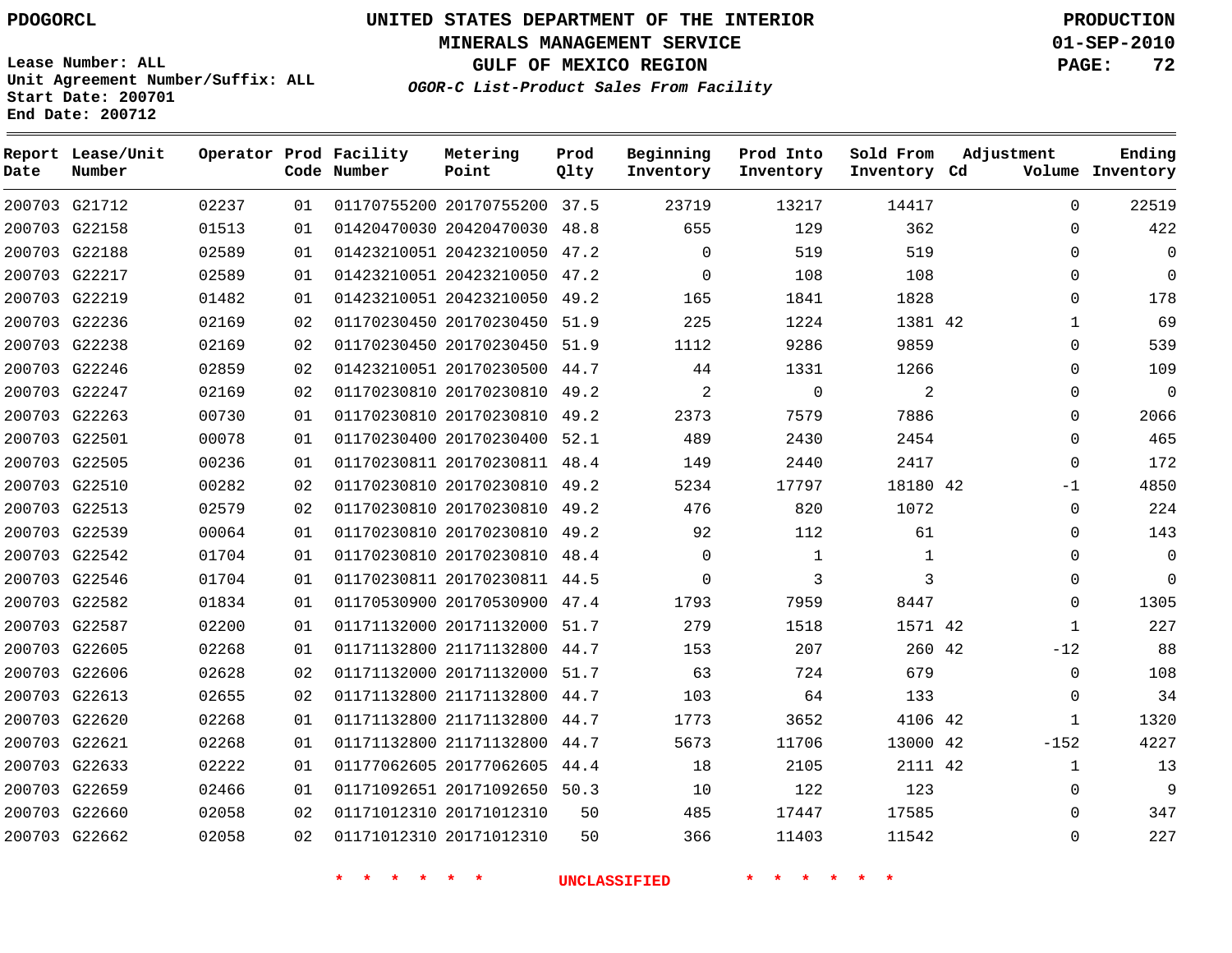**MINERALS MANAGEMENT SERVICE 01-SEP-2010**

**GULF OF MEXICO REGION PAGE: 73**

**Lease Number: ALL Unit Agreement Number/Suffix: ALL Start Date: 200701 End Date: 200712**

**OGOR-C List-Product Sales From Facility**

| Date | Report Lease/Unit<br>Number |       |    | Operator Prod Facility<br>Code Number | Metering<br>Point            | Prod<br>Qlty | Beginning<br>Inventory | Prod Into<br>Inventory | Sold From<br>Inventory Cd | Adjustment |             | Ending<br>Volume Inventory |
|------|-----------------------------|-------|----|---------------------------------------|------------------------------|--------------|------------------------|------------------------|---------------------------|------------|-------------|----------------------------|
|      | 200703 G22667               | 01482 | 01 |                                       | 01171132000 20171132000 51.7 |              | 5                      | 297                    | 260                       |            | $\Omega$    | 42                         |
|      | 200703 G22670               | 01364 | 02 |                                       | 01171012400 20171012400 53.6 |              | 58                     | 50                     | 99                        |            | $\Omega$    | 9                          |
|      | 200703 G22699               | 00064 | 01 |                                       | 01171012500 20171012500      | 39.6         | 48                     | 822                    | 810                       |            | $\Omega$    | 60                         |
|      | 200703 G22700               | 02268 | 01 |                                       | 01171132800 21171132800      | 44.7         | $\Omega$               | 7                      |                           | 9 42       | 4           | $\overline{2}$             |
|      | 200703 G22701               | 02268 | 01 |                                       | 01171132800 21171132800 44.7 |              | 630                    | 1500                   | 1755 42                   |            | 144         | 519                        |
|      | 200703 G22702               | 02268 | 01 |                                       | 01171132800 21171132800      | 44.7         | 18                     | 33                     |                           | 43 42      | 3           | 11                         |
|      | 200703 G22705               | 02268 | 01 |                                       | 01171132800 21171132800 44.7 |              | $\Omega$               | 3                      | $\overline{2}$            |            | $\Omega$    | 1                          |
|      | 200703 G22712               | 00222 | 02 |                                       | 01171012500 20171012500      | 39.6         | 190                    | 2704                   | 2696                      |            | $\Omega$    | 198                        |
|      | 200703 G22719               | 01978 | 02 |                                       | 01171092651 20171092650      | 50.3         | 6                      | 5                      | 11                        |            | $\Omega$    | $\Omega$                   |
|      | 200703 G22726               | 01704 | 01 |                                       | 01171092651 20171092650      | 50.3         | 99                     | 427                    | 495                       |            | $\Omega$    | 31                         |
|      | 200703 G22765               | 00222 | 01 |                                       | 01170578150 01170578150 45.4 |              | 396                    | 507                    | 400 32                    |            | $-10$       | 493                        |
|      | 200703 G22769               | 00730 | 01 |                                       | 01171012500 20171012500      | 39.6         | 18                     | 120                    | 130 42                    |            | 1           | 9                          |
|      | 200703 G22772               | 00105 | 01 |                                       | 01170513800 20170513800      | 33.3         | 42                     | 6155                   | 5312                      |            | $\Omega$    | 885                        |
|      | 200703 G22781               | 00222 | 02 |                                       | 01170754751 01170754751      | 35           | 456                    | 19271                  | 17510                     |            | $\mathbf 0$ | 2217                       |
|      | 200703 G22792               | 00222 | 02 |                                       | 01177258041 01177258041 26.8 |              | 57                     | 4494                   | 3542                      |            | $\Omega$    | 1009                       |
|      |                             | 02714 | 01 |                                       | 01177258151 01177258151      | $\Omega$     | 15                     | 34                     | $\Omega$                  |            | $\Omega$    | 49                         |
|      |                             |       |    |                                       |                              |              | 72                     | 4528                   | 3542                      |            | 0           | 1058                       |
|      | 200703 G22840               | 00730 | 01 |                                       | 01608103650 20608103650      | 35           | 49                     | 8199                   | 8206                      |            | $\Omega$    | 42                         |
|      | 200703 G23125               | 01364 | 02 |                                       | 01420470030 20420470030      | 48.8         | 980                    | 431                    | 652 42                    |            | 1           | 760                        |
|      | 200703 G23162               | 00222 | 02 |                                       | 01423210051 20423210050      | 49.2         | 2                      | 3                      | 5                         |            | $\Omega$    | $\mathbf{0}$               |
|      | 200703 G23166               | 02169 | 02 |                                       | 01423210051 20423210050 49.2 |              | 42                     | 332                    | 344 42                    |            | 2           | 32                         |
|      | 200703 G23180               | 02859 | 02 |                                       | 01423210051 20423210050      | 49.2         | 68                     | 806                    | 796                       |            | $\Omega$    | 78                         |
|      | 200703 G23181               | 01963 | 01 |                                       | 01423210051 20423210050      | 49.2         | 130                    | 1682                   | 1649                      |            | $\Omega$    | 163                        |
|      | 200703 G23193               | 02169 | 02 |                                       | 01170230510 20170230510      | 46.7         | 56                     | 278                    | 294 42                    |            | 1           | 41                         |
|      | 200703 G23197               | 02169 | 02 |                                       | 01170230810 20170230810 49.2 |              | 1036                   | 6894                   | 6015                      |            | $\Omega$    | 1915                       |
|      | 200703 G23199               | 02169 | 02 |                                       | 01170230450 20170230450      | 51.9         | 181                    | 2058                   | 2122                      |            | $\Omega$    | 117                        |
|      | 200703 G23222               | 00222 | 02 |                                       | 01170230810 20170230810 49.2 |              | $\Omega$               | 10                     | 7                         |            | $\Omega$    | 3                          |
|      | 200703 G23730               | 01978 | 02 |                                       | 01170230810 20170230811 48.5 |              | 255                    | 5126                   | 5021                      |            | $\Omega$    | 360                        |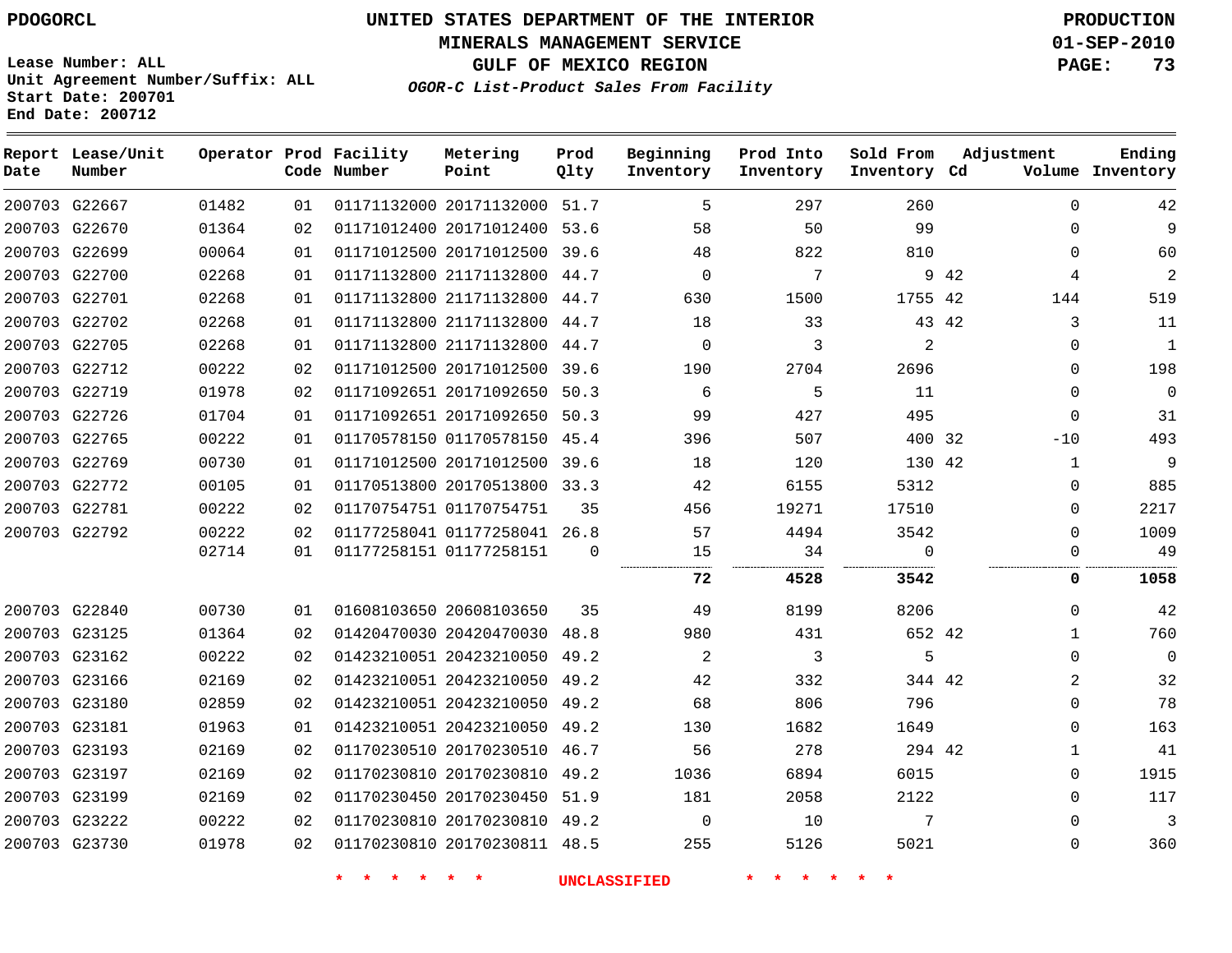**MINERALS MANAGEMENT SERVICE 01-SEP-2010**

**GULF OF MEXICO REGION PAGE: 74**

**Lease Number: ALL Unit Agreement Number/Suffix: ALL Start Date: 200701 End Date: 200712**

**OGOR-C List-Product Sales From Facility**

| Date | Report Lease/Unit<br>Number |       |    | Operator Prod Facility<br>Code Number | Metering<br>Point            | Prod<br>Qlty | Beginning<br>Inventory | Prod Into<br>Inventory | Sold From<br>Inventory Cd | Adjustment   | Ending<br>Volume Inventory |
|------|-----------------------------|-------|----|---------------------------------------|------------------------------|--------------|------------------------|------------------------|---------------------------|--------------|----------------------------|
|      | 200703 G23735               | 00282 | 02 |                                       | 01170230810 20170230810      | 46.9         | $\Omega$               | 44                     | 44                        | $\Omega$     | 0                          |
|      | 200703 G23736               | 01364 | 02 |                                       | 01170230810 20170230810      | 46.9         | 0                      | 145                    | 145                       | $\Omega$     | 0                          |
|      | 200703 G23748               | 01364 | 02 |                                       | 01170230810 20170230810      | 46.9         | $\Omega$               | 329                    | 329                       | $\Omega$     | 0                          |
|      | 200703 G23853               | 02266 | 01 |                                       | 01171012310 20171012310      | 50           | 20                     | 1138                   | 1135                      | $\Omega$     | 23                         |
|      | 200703 G23933               | 00064 | 01 |                                       | 01171092651 20171092650      | 50.3         | 16                     | 193                    | 194 42                    | -1           | 14                         |
|      | 200703 G23956               | 02807 | 01 |                                       | 01170753510 20170753510 43.6 |              | 740                    | 10491                  | 10212                     | $\Omega$     | 1019                       |
|      | 200703 G24393               | 02466 | 01 |                                       | 01422450350 20422450350      | 43           | 489                    | 5740                   | 5710                      | $\Omega$     | 519                        |
|      | 200703 G24416               | 01364 | 01 |                                       | 01170230810 20170230810      | 49.2         | 7                      | 0                      | 7                         | $\Omega$     | 0                          |
|      | 200703 G24419               | 02370 | 02 |                                       | 01170230810 20170230810      | 49.2         | 300                    | 1073                   | 1081                      | $\Omega$     | 292                        |
|      | 200703 G24700               | 01364 | 02 |                                       | 01170230811 20170230811 48.5 |              | 12                     | 242                    | 237                       | $\Omega$     | 17                         |
|      | 200703 G24730               | 02169 | 02 |                                       | 01170230500 20170230500      | 44.8         | 206                    | 3858                   | 3750 42                   | $\mathbf{1}$ | 315                        |
|      |                             | 02349 | 01 |                                       | 01170230500 20170230500      | 42.9         | 61                     | 881                    | 869                       | $\Omega$     | 73                         |
|      |                             |       |    |                                       |                              |              | 267                    | 4739                   | 4619                      | 1            | 388                        |
|      | 200703 G24757               | 01704 | 01 |                                       | 01170530900 20170530900 47.4 |              | 17                     | 8                      | 24                        | $\Omega$     | 1                          |
|      | 200703 G24760               | 02466 | 02 |                                       | 01170530900 20170530900      | 47.4         | 7                      | 12                     | 17                        | $\Omega$     | 2                          |
|      | 200703 G24802               | 02579 | 02 |                                       | 01171132000 20171132000 51.7 |              | 10                     | 64                     | 64                        | $\Omega$     | 10                         |
|      | 200703 G24873               | 00222 | 02 |                                       | 01171012400 20171012400      | 53.6         | 284                    | 1067                   | 1154                      | $\Omega$     | 197                        |
|      | 200703 G24878               | 02628 | 02 |                                       | 01171092651 20171092650      | 50.3         | 861                    | 11001                  | 11061                     | $\Omega$     | 801                        |
|      | 200703 G24889               | 02579 | 02 |                                       | 01171012500 20171012500      | 39.6         | 1463                   | 33096                  | 32277                     | $\Omega$     | 2282                       |
|      | 200703 G24898               | 02807 | 01 |                                       | 01171012300 20171012300      | 39.8         | 0                      | 4476                   | 4476                      | $\Omega$     | $\mathbf 0$                |
|      |                             |       | 01 |                                       | 01171012400 20171012400 48.2 |              | 956                    | 7263                   | 6879<br>                  | $\Omega$     | 1340                       |
|      |                             |       |    |                                       |                              |              | 956                    | 11739                  | 11355                     | 0            | 1340                       |
|      | 200703 G24901               | 00730 | 01 |                                       | 01171012400 20171012300 39.8 |              | 2728                   | 5321                   | 6771                      | $\Omega$     | 1278                       |
|      | 200703 G24916               | 00730 | 01 |                                       | 01171092651 20171092650      | 42           | $\mathbf{1}$           | $\mathbf 0$            | $\mathbf{1}$              | $\Omega$     | $\mathbf 0$                |
|      | 200703 G24924               | 02268 | 01 |                                       | 01171132800 21171132800      | 44.7         | 6276                   | 12316                  | 14073 42                  | $\mathbf{1}$ | 4520                       |
|      | 200703 G24929               | 02766 | 02 |                                       | 01171092651 20171092650      | 48.2         | 10                     | 188                    | 184                       | $\Omega$     | 14                         |
|      | 200703 G25008               | 02777 | 01 |                                       | 01170753510 20170753510 49.6 |              | 361                    | 1203                   | 1446                      | $\Omega$     | 118                        |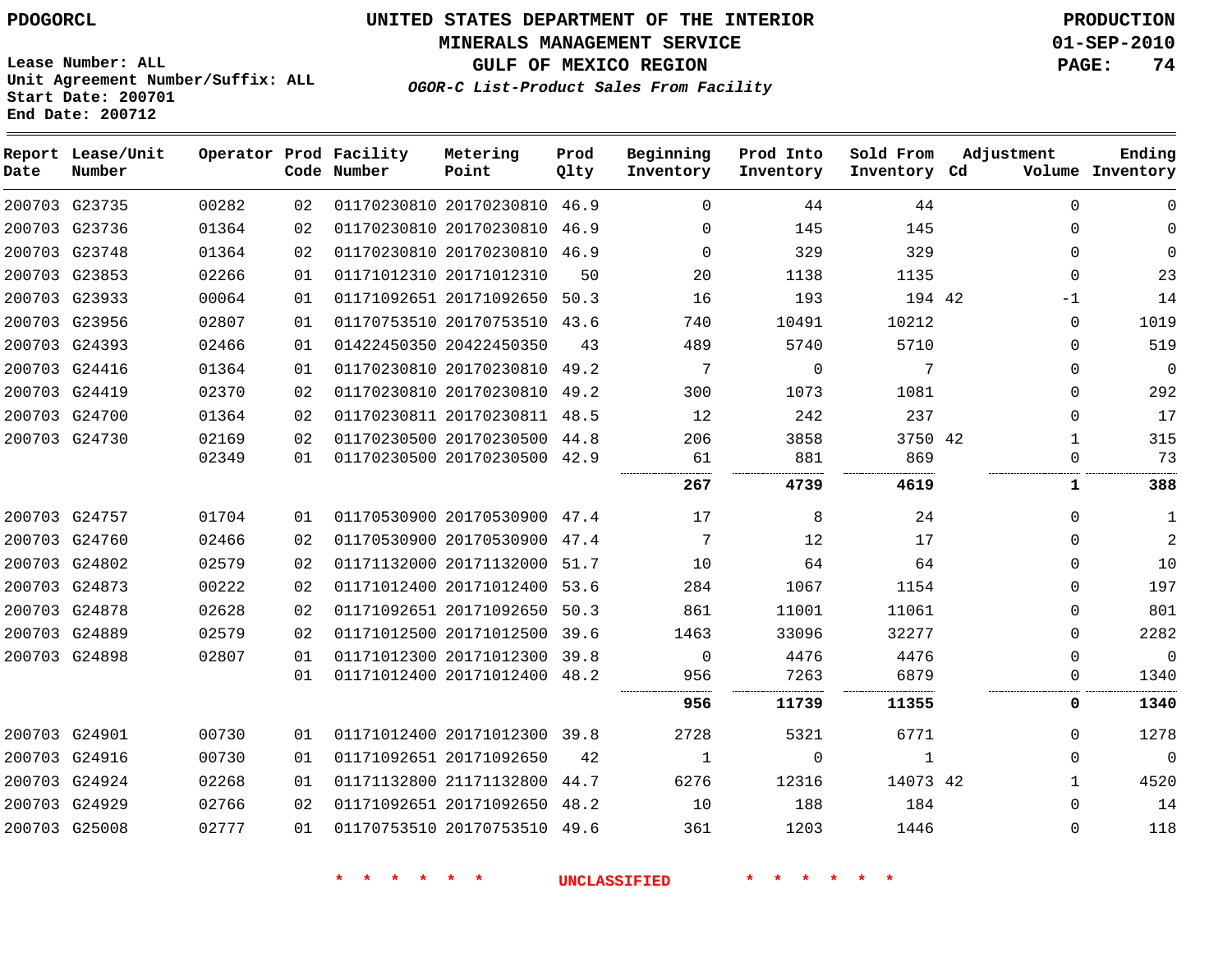**MINERALS MANAGEMENT SERVICE 01-SEP-2010**

**GULF OF MEXICO REGION PAGE: 75**

**OGOR-C List-Product Sales From Facility**

**Lease Number: ALL Unit Agreement Number/Suffix: ALL Start Date: 200701 End Date: 200712**

| Date | Report Lease/Unit<br>Number |       |    | Operator Prod Facility<br>Code Number | Metering<br>Point            | Prod<br>Qlty | Beginning<br>Inventory | Prod Into<br>Inventory | Sold From<br>Inventory Cd | Adjustment   | Ending<br>Volume Inventory |
|------|-----------------------------|-------|----|---------------------------------------|------------------------------|--------------|------------------------|------------------------|---------------------------|--------------|----------------------------|
|      | 200703 G25524               | 02169 | 01 |                                       | 01170230450 20170230450 51.9 |              | 2800                   | 24200                  | 25639 42                  | $-1$         | 1360                       |
|      |                             |       | 01 |                                       | 01421670210 01421670210 35.2 |              | 168                    | 626                    | 700<br>.                  | $\Omega$<br> | 94                         |
|      |                             |       |    |                                       |                              |              | 2968                   | 24826                  | 26339                     | -1           | 1454                       |
|      | 200703 G25536               | 02466 | 01 |                                       | 01420390101 01420390101      | $\Omega$     | 2921                   | 54                     | $\Omega$                  | $\Omega$     | 2975                       |
|      | 200703 G25561               | 02058 | 02 |                                       | 01170230450 20170230450 51.9 |              | 956                    | 7771                   | 8290                      | $\Omega$     | 437                        |
|      | 200703 G25566               | 00282 | 02 |                                       | 01170230450 20170230450 51.9 |              | 105                    | 1999                   | 1992                      | $\Omega$     | 112                        |
|      | 200703 G25579               | 02169 | 02 |                                       | 01170230810 20170230810 49.2 |              | $\Omega$               | 1166                   | 885 42                    | $\mathbf{1}$ | 282                        |
|      | 200703 G25605               | 00818 | 01 |                                       | 01170230810 20170230810      | 49           | $\mathbf 0$            | 21                     | 15                        | $\mathbf 0$  | 6                          |
|      | 200703 G25606               | 02025 | 01 |                                       | 01170230810 20170230810 49.2 |              | 759                    | 2267                   | 2408                      | $\mathbf 0$  | 618                        |
|      | 200703 G25872               | 00236 | 01 |                                       | 01170230811 20170230811 48.4 |              | 670                    | 15986                  | 15532                     | $\mathbf 0$  | 1124                       |
|      | 200703 G25914               | 01963 | 01 |                                       | 01170530900 20170530900 50.1 |              | $\Omega$               | 1                      | $\mathbf{1}$              | $\Omega$     | $\Omega$                   |
|      | 200703 G25916               | 01963 | 01 |                                       | 01170530900 20170530900 50.1 |              | 8                      | 1                      | 9                         | $\Omega$     | $\Omega$                   |
|      | 200703 G25944               | 02266 | 01 |                                       | 01171131600 20171131600      | 40           | 50                     | 3935                   | 3933                      | $\mathbf 0$  | 52                         |
|      | 200703 G25949               | 02427 | 01 |                                       | 01170530900 20170530900 47.4 |              | 352                    | 744                    | 975 42                    | $\mathbf{1}$ | 122                        |
|      | 200703 G25965               | 01704 | 01 |                                       | 01171132800 21171132800 44.7 |              | 104                    | 237                    | 265                       | $\mathbf 0$  | 76                         |
|      | 200703 G25967               | 01513 | 01 |                                       | 01170230811 20170230811 48.5 |              | 123                    | 3629                   | 3497                      | $\Omega$     | 255                        |
|      | 200703 G25986               | 01586 | 02 |                                       | 01170230811 20170230811 48.5 |              | $\mathbf{1}$           | 18                     | 18                        | 0            | $\mathbf{1}$               |
|      | 200703 G26007               | 01764 | 01 |                                       | 01177082604 20177082604 27.7 |              | 32                     | 1033                   | 1055                      | $\mathbf 0$  | 10                         |
|      | 200703 G26023               | 02579 | 02 |                                       | 01171012500 20171012500 39.6 |              | 197                    | 1605                   | 1565                      | $\Omega$     | 237                        |
|      | 200703 G26040               | 00560 | 01 |                                       | 01171132800 21171132800 44.7 |              | 570                    | 1051                   | 3100 42                   | 1873         | 394                        |
|      | 200703 G26051               | 01978 | 02 |                                       | 01171092651 20171092650 50.3 |              | $\Omega$               | 2679                   | 2484                      | $\mathbf 0$  | 195                        |
|      | 200703 G26097               | 00078 | 01 |                                       | 01170573602 20170573602 35.3 |              | 224                    | 1769                   | 538                       | $\mathbf 0$  | 1455                       |
|      | 200703 G26124               | 02503 | 02 |                                       | 01171012500 20171012500 39.6 |              | $\Omega$               | 458                    | 425                       | $\mathbf 0$  | 33                         |
|      | 200703 G26146               | 01586 | 01 |                                       | 01177258152 01177258152 36.9 |              | $\mathbf 0$            | 1745                   | 1745                      | $\mathbf 0$  | $\mathbf 0$                |
|      | 200703 G26451               | 02579 | 02 |                                       | 01423210051 20423210050 49.2 |              | 153                    | 1789                   | 1769                      | $\mathbf 0$  | 173                        |
|      | 200703 G26477               | 01963 | 01 |                                       | 01420390101 01420390101      | $\Omega$     | 1541                   | 112                    | $\mathbf 0$               | $\Omega$     | 1653                       |
|      | 200703 G27050               | 02579 | 02 |                                       | 01171132800 21171132800 44.7 |              | $\Omega$               | 519                    | 520 42                    | 127          | 126                        |
|      | 200703 G27061               | 02266 | 01 |                                       | 01171131600 20171131600      | 40           | 49                     | 3997                   | 3989                      | $\mathbf 0$  | 57                         |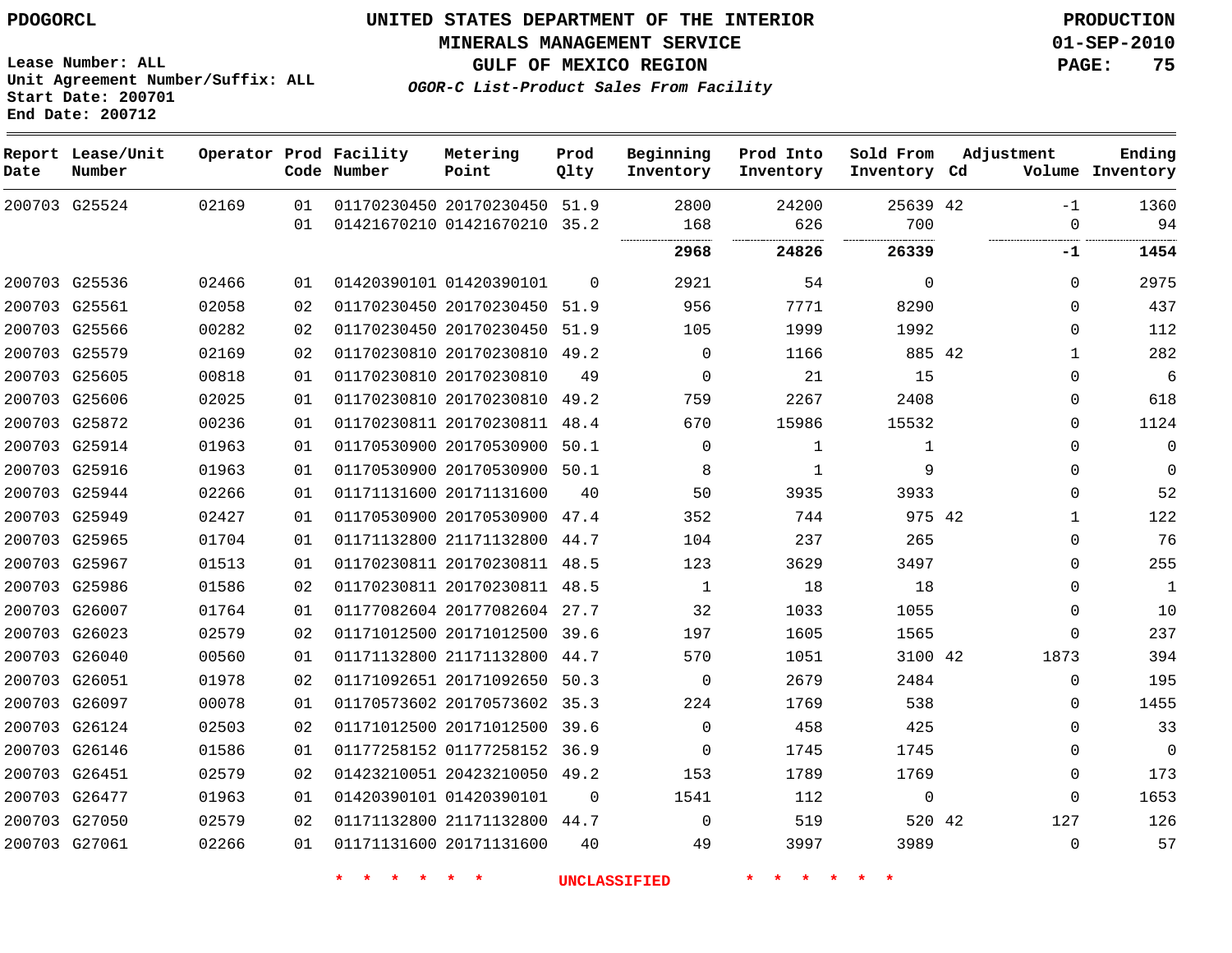# **UNITED STATES DEPARTMENT OF THE INTERIOR PDOGORCL PRODUCTION**

**MINERALS MANAGEMENT SERVICE 01-SEP-2010**

**GULF OF MEXICO REGION PAGE: 76**

**Unit Agreement Number/Suffix: ALL Start Date: 200701 End Date: 200712**

**OGOR-C List-Product Sales From Facility**

| Date   | Report Lease/Unit<br>Number |       |    | Operator Prod Facility<br>Code Number | Metering<br>Point            | Prod<br>Qlty | Beginning<br>Inventory | Prod Into<br>Inventory | Sold From<br>Inventory Cd | Adjustment   | Ending<br>Volume Inventory  |
|--------|-----------------------------|-------|----|---------------------------------------|------------------------------|--------------|------------------------|------------------------|---------------------------|--------------|-----------------------------|
|        | 200703 G27072               | 01704 | 01 |                                       | 01171132800 21171132800 44.7 |              | 179                    | 900                    | 834                       |              | 245<br>$\Omega$             |
|        | 200703 G27100               | 01978 | 02 |                                       | 01171012310 20171012310      | 50           | $\mathbf 0$            | 2168                   | 2125                      |              | 43<br>0                     |
|        | 200703 G27195               | 02058 | 02 |                                       | 01177258154 01177258154      | $\Omega$     | 40                     | 310                    | $\Omega$                  |              | 350<br>$\Omega$             |
|        | 200703 G27851               | 02628 | 02 |                                       | 01171132000 20171132000 51.7 |              | 86                     | 1768                   | 1590                      |              | 264<br>$\mathbf 0$          |
| 200704 | 00016                       | 00276 | 01 |                                       | 01170513700 20170513700      | 33           | 3747                   | 26552                  | 26956 42                  |              | 3344<br>$\mathbf{1}$        |
| 200704 | 00026                       | 00276 | 01 |                                       | 01170513700 20170513700      | 33           | 9503                   | 81068                  | 80361                     |              | 10210<br>0                  |
| 200704 | 00032                       | 00276 | 01 |                                       | 01170513700 20170513700      | 33           | 1377                   | 6545                   | 6497                      |              | 1425<br>$\Omega$            |
| 200704 | 00033                       | 00276 | 01 |                                       | 01170513700 20170513700      | 33           | 3034                   | 12017                  | 12436 42                  | $\mathbf{1}$ | 2616                        |
| 200704 | 00049                       | 02421 | 01 |                                       | 01171012300 20171012300 39.5 |              | 6586                   | 26855                  | 26733                     |              | 6708<br>$\mathbf{0}$        |
| 200704 | 00050                       | 02421 | 01 |                                       | 01171012300 20171012300      | 39.5         | 2788                   | 12272                  | 11995                     |              | 3065<br>$\mathbf 0$         |
| 200704 | 00051                       | 02421 | 01 |                                       | 01171012300 20171012300 39.5 |              | 9204                   | 23345                  | 26718                     |              | 5831<br>$\Omega$            |
| 200704 | 00052                       | 02421 | 01 |                                       | 01171012300 20171012300      | 39.5         | 2705                   | 9989                   | 10199                     |              | 2495<br>0                   |
| 200704 | 00053                       | 02409 | 01 |                                       | 01171012300 20171012300 43.6 |              | 1888                   | 3504                   | 4277                      |              | 1115<br>0                   |
| 200704 | 00072                       | 01764 | 01 |                                       | 01171092900 01171092900      | $\Omega$     | 511                    | $\mathbf 0$            | $\mathbf 0$               |              | 511<br>$\mathbf 0$          |
| 200704 | 00079                       | 01834 | 01 |                                       | 01170230810 20170230810      | 40           | $\mathbf 0$            | 57                     | 42                        |              | 15<br>0                     |
| 200704 | 00081                       | 00818 | 01 |                                       | 01170231300 20170230800      | 43.1         | 1789                   | 847                    | 351                       |              | 2285<br>0                   |
| 200704 | 00090                       | 02630 | 01 |                                       | 01170230810 20170230810      | 45           | $\mathbf 0$            | 18                     | 13                        |              | $\mathbf{0}$<br>5           |
| 200704 | 00137                       | 00687 | 01 |                                       | 01170513700 20170513700      | 26.4         | 360                    | 2804                   | 2837                      |              | 327<br>$\mathbf 0$          |
| 200704 | 00138                       | 00687 | 01 |                                       | 01170513700 20170513700 26.4 |              | 1699                   | 13260                  | 13412                     |              | 1547<br>0                   |
| 200704 | 00161                       | 00105 | 01 |                                       | 01170230810 20170230810      | 45           | $\Omega$               | 1192                   | 882                       |              | 310<br>$\mathbf 0$          |
| 200704 | 00184                       | 02594 | 02 |                                       | 01170230810 20170230810      | 45           | $\Omega$               | 207                    | 153                       |              | 54<br>$\Omega$              |
| 200704 | 00190                       | 01364 | 02 |                                       | 01170230810 20170230810      | 45           | 1                      | 4                      |                           | 3 42<br>$-1$ | $\mathbf{1}$                |
| 200704 | 00191                       | 01364 | 02 |                                       | 01170230810 20170230810      | 45           | $\Omega$               | 2305                   | 1705                      | $\mathbf 0$  | 600                         |
| 200704 | 00196                       | 00003 | 01 |                                       | 01171012300 20171012300      | 39.5         | 2125                   | 15868                  | 14028 42                  | $-2$         | 3963                        |
| 200704 | 00247                       | 00105 | 01 |                                       | 01170231300 01170231300      | 45           | $\Omega$               | 965                    | 965                       |              | 0<br>$\Omega$               |
| 200704 | 00253                       | 00236 | 01 |                                       | 01170230810 20170230810 49.1 |              | 31                     | 73                     | 91                        |              | 0<br>13                     |
| 200704 | 00300                       | 01834 | 01 |                                       | 01170230601 20170230600 37.2 |              | 70                     | $\mathbf 0$            | 70                        |              | $\mathbf{0}$<br>0           |
| 200704 | 00301                       | 01834 | 01 |                                       | 01170230601 20170230600 37.2 |              | 1198                   | 0                      | 1198                      |              | $\mathbf{0}$<br>$\mathbf 0$ |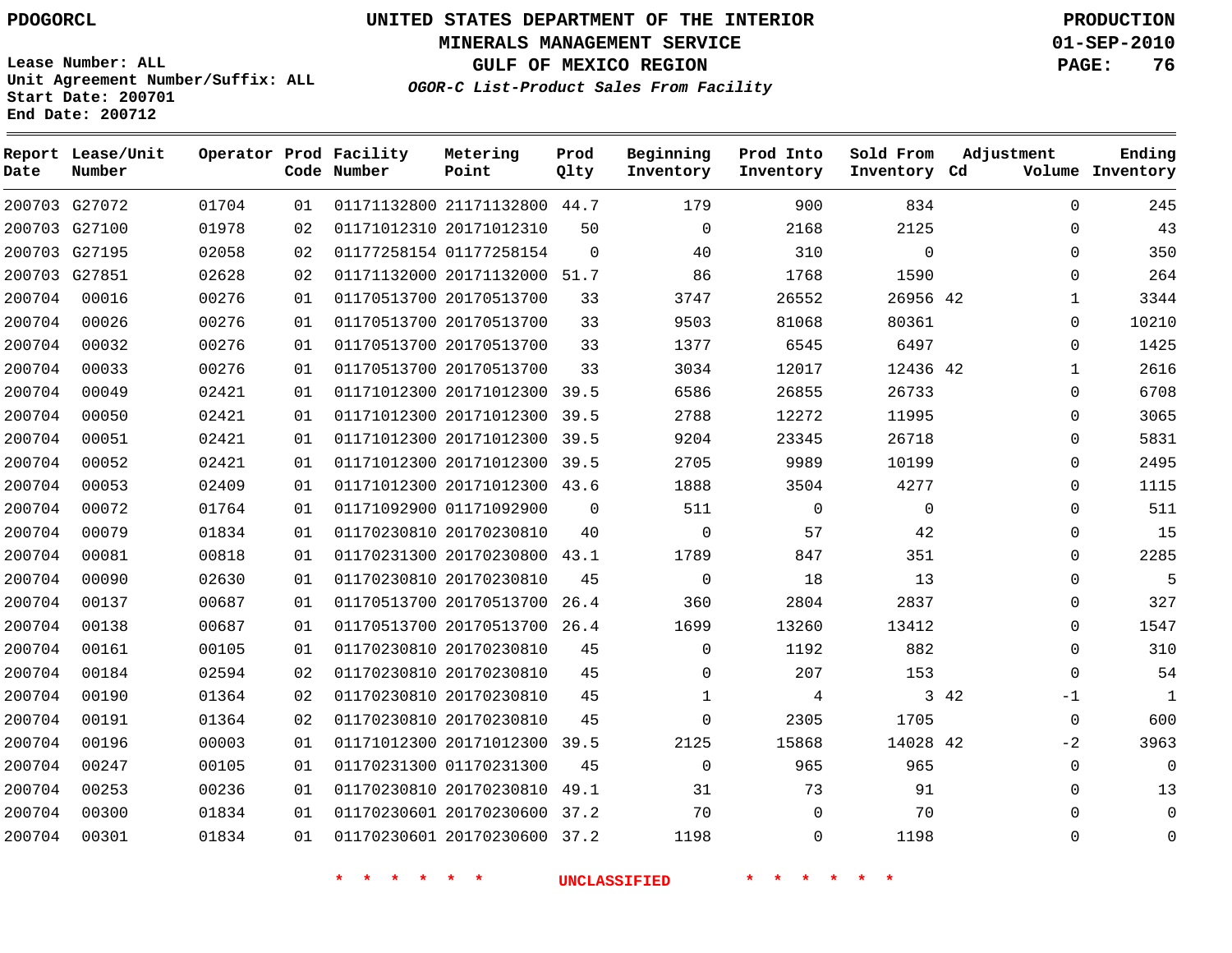**MINERALS MANAGEMENT SERVICE 01-SEP-2010**

**Lease Number: ALL Unit Agreement Number/Suffix: ALL Start Date: 200701 End Date: 200712**

**GULF OF MEXICO REGION PAGE: 77 OGOR-C List-Product Sales From Facility**

| Date   | Report Lease/Unit<br>Number |       |    | Operator Prod Facility<br>Code Number | Metering<br>Point            | Prod<br>Qlty | Beginning<br>Inventory | Prod Into<br>Inventory | Sold From<br>Inventory Cd |                 | Adjustment   | Ending<br>Volume Inventory |
|--------|-----------------------------|-------|----|---------------------------------------|------------------------------|--------------|------------------------|------------------------|---------------------------|-----------------|--------------|----------------------------|
| 200704 | 00310                       | 02025 | 01 |                                       | 01171132800 21171132800 45.4 |              | 0                      | 1230                   | 1207 47                   |                 | 462          | 485                        |
| 200704 | 00317                       | 00560 | 01 |                                       | 01171012310 20171012310 49.2 |              | 15                     | 737                    | 733                       |                 | $\Omega$     | 19                         |
| 200704 | 00353                       | 02266 | 01 |                                       | 01170754800 20170754800      | 30           | 2082                   | 6868                   | 7088                      |                 | $\mathbf 0$  | 1862                       |
| 200704 | 00367                       | 00276 | 01 |                                       | 01170513700 20170513700      | 33           | 113                    | 842                    | 848 42                    |                 | $-1$         | 106                        |
| 200704 | 00424                       | 00064 | 01 |                                       | 01171012400 20171012400 54.8 |              | 103                    | 516                    | 509                       |                 | $\mathbf 0$  | 110                        |
| 200704 | 00434                       | 02690 | 01 |                                       | 01177112605 2017711260Y 31.9 |              | 3633                   | 54895                  | 54692 42                  |                 | $\mathbf{1}$ | 3837                       |
| 200704 | 00436                       | 01364 | 02 |                                       | 01171012400 20171012400 54.8 |              | 9                      | 44                     | 44                        |                 | $\Omega$     | 9                          |
| 200704 | 00453                       | 02690 | 01 |                                       | 01177112605 2017711260Y 31.9 |              | 394                    | 3847                   | 3972                      |                 | $\mathbf{0}$ | 269                        |
| 200704 | 00462                       | 00078 | 01 |                                       | 01170573602 20170573602      | $\Omega$     | $\mathbf 0$            | 395                    |                           | 0 <sub>09</sub> | $-162$       | 233                        |
| 200704 | 00466                       | 00064 | 01 |                                       | 01171012400 20171012400 54.8 |              | 1970                   | 9617                   | 9538                      |                 | $\Omega$     | 2049                       |
| 200704 | 00478                       | 02409 | 01 |                                       | 01171012300 20171012300      | 49.3         | $\Omega$               | 961                    | 961                       |                 | 0            | 0                          |
| 200704 | 00479                       | 00236 | 01 |                                       | 01171012300 20171012300 39.4 |              | 26                     | 83                     | 88                        |                 | $\mathbf 0$  | 21                         |
|        |                             | 00818 | 01 |                                       | 01171012500 20171012500 31.9 |              | 659                    | 8416                   | 8680 42                   |                 | $-1$         | 394                        |
|        |                             |       |    |                                       |                              |              | <br>685                | 8499                   | 8768                      |                 | -1           | 415                        |
| 200704 | 00487                       | 01284 | 01 |                                       | 01171132800 21171132800 45.4 |              | 1037                   | 2934                   | 2832                      |                 | $\Omega$     | 1139                       |
| 200704 | 00518                       | 01482 | 01 |                                       | 01170230450 20170230450      | 50.1         | 63                     | 935                    | 945                       |                 | $\Omega$     | 53                         |
| 200704 | 00526                       | 00105 | 01 |                                       | 01170230810 20170230810      | 45           | $\Omega$               | 584                    | 432                       |                 | $\Omega$     | 152                        |
| 200704 | 00559                       | 00687 | 01 |                                       | 01171131600 20171131600      | 44.8         | 179                    | 9039                   | 9043                      |                 | $\mathbf{0}$ | 175                        |
| 200704 | 00560                       | 00687 | 01 |                                       | 01171131600 20171131600      | 44.8         | 32                     | 1660                   | 1659 42                   |                 | -1           | 32                         |
| 200704 | 00577                       | 01935 | 01 |                                       | 01171012300 20171012300 39.5 |              | 14791                  | 54300                  | 55528                     |                 | 0            | 13563                      |
| 200704 | 00590                       | 01284 | 01 |                                       | 01171132800 21171132800      | 45.4         | 1330                   | 3555                   | 3484 42                   |                 | 1            | 1402                       |
| 200704 | 00593                       | 01834 | 01 |                                       | 01171012300 20171012300 39.5 |              | 11710                  | 25339                  | 24962                     |                 | 0            | 12087                      |
|        |                             | 02589 | 01 |                                       | 01171012300 20171012300 39.5 |              | 6272                   | 33202                  | 30986                     |                 | 0            | 8488                       |
|        |                             |       |    |                                       |                              |              | 17982                  | 58541                  | 55948                     |                 | $\mathbf 0$  | 20575                      |
| 200704 | 00599                       | 01764 | 01 |                                       | 01170573602 20170573602 46.8 |              | 403                    | 530                    | 621                       |                 | $\Omega$     | 312                        |
| 200704 | 00605                       | 01764 | 01 |                                       | 01170573602 20170573602 46.8 |              | 569                    | 6                      | 571                       |                 | $\Omega$     | $\overline{4}$             |
| 200704 | 00680                       | 01482 | 01 |                                       | 01170230700 20170230700      | 40           | 1590                   | 1571                   | 2106                      |                 | $\Omega$     | 1055                       |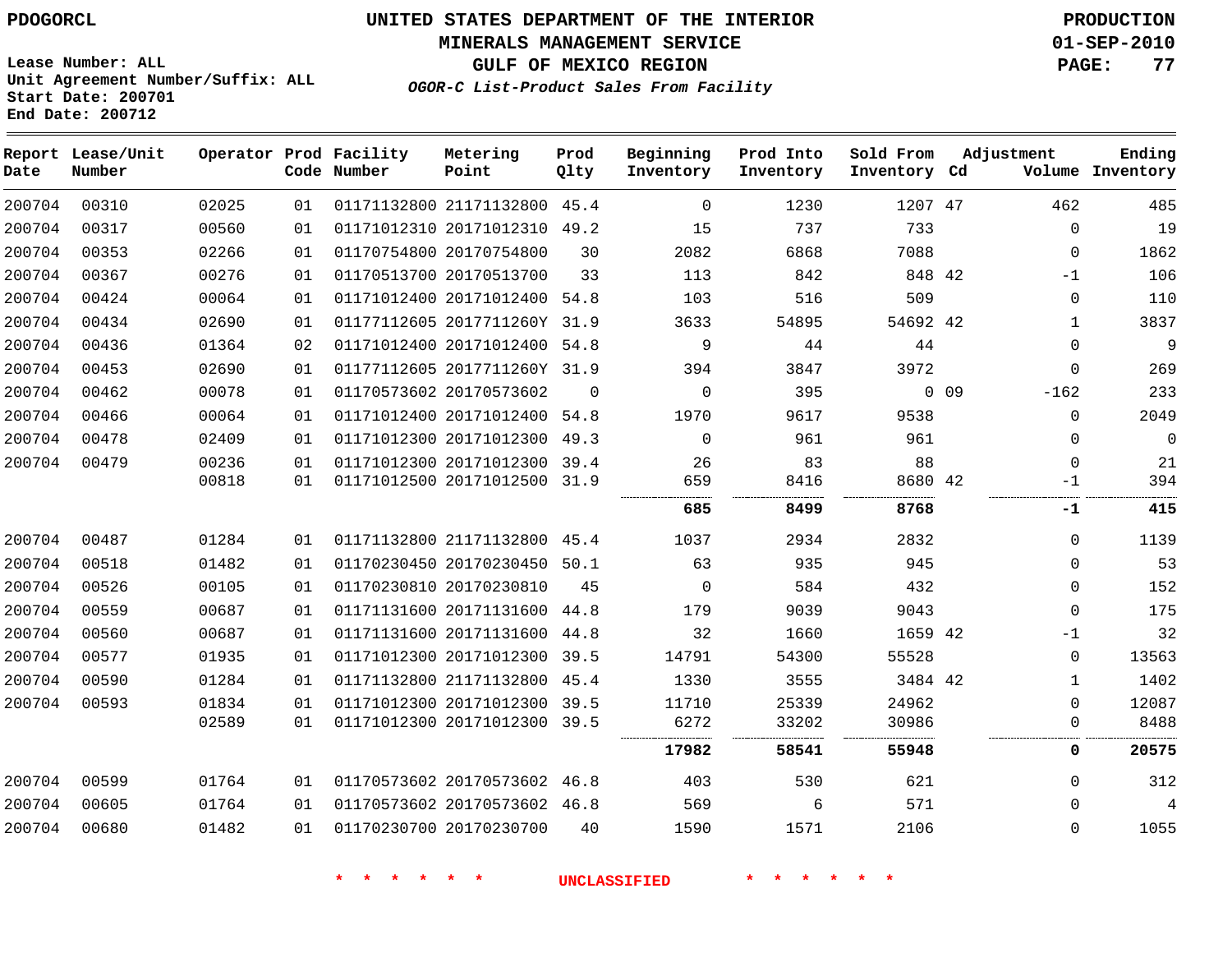#### **MINERALS MANAGEMENT SERVICE 01-SEP-2010**

**GULF OF MEXICO REGION PAGE: 78**

**Lease Number: ALL Unit Agreement Number/Suffix: ALL Start Date: 200701 End Date: 200712**

**OGOR-C List-Product Sales From Facility**

| Date   | Report Lease/Unit<br>Number |       |    | Operator Prod Facility<br>Code Number | Metering<br>Point            | Prod<br>Qlty | Beginning<br>Inventory | Prod Into<br>Inventory | Sold From<br>Inventory Cd | Adjustment   | Ending<br>Volume Inventory |
|--------|-----------------------------|-------|----|---------------------------------------|------------------------------|--------------|------------------------|------------------------|---------------------------|--------------|----------------------------|
| 200704 | 00691                       | 01364 | 02 |                                       | 01170754200 20170754200 36.4 |              | 759                    | 3043                   | 2936                      | $\Omega$     | 866                        |
| 200704 | 00693                       | 02266 | 01 |                                       | 01170754800 20170754800      | 30           | 795                    | 2737                   | 2790                      | 0            | 742                        |
| 200704 | 00694                       | 02266 | 01 |                                       | 01170754800 20170754800      | 30           | 2054                   | 7020                   | 7171                      | $\Omega$     | 1903                       |
| 200704 | 00697                       | 02266 | 01 |                                       | 01170754800 20170754800      | 30           | 2267                   | 6871                   | 7275                      | $\Omega$     | 1863                       |
| 200704 | 00758                       | 02421 | 01 |                                       | 01170230810 20170230810      | 49.1         | 1273                   | 3851                   | 4444                      | $\mathbf{0}$ | 680                        |
| 200704 | 00759                       | 02589 | 01 |                                       | 01170230811 20170230811      | 48.2         | $\mathbf 0$            | 1580                   | 1580                      | $\Omega$     | $\mathbf 0$                |
|        |                             | 02859 | 02 |                                       | 01170231100 20170230810      | 45           | 0                      | 5                      | 5                         | $\Omega$     | $\mathbf 0$                |
|        |                             |       |    |                                       |                              |              | 0                      | 1585                   | 1585                      | 0            | 0                          |
| 200704 | 00763                       | 02859 | 01 |                                       | 01170231100 20170230810      | 45           | $\Omega$               | 51                     | 38                        | $\Omega$     | 13                         |
| 200704 | 00767                       | 00105 | 01 |                                       | 01170230810 20170230810      | 45           | $\Omega$               | 1079                   | 798                       | $\Omega$     | 281                        |
| 200704 | 00768                       | 00105 | 01 |                                       | 01170230810 20170230810      | 45           | $\Omega$               | 145                    | 107                       | $\Omega$     | 38                         |
| 200704 | 00775                       | 01834 | 01 |                                       | 01171131600 20171131600      | 44.8         | 29                     | 2245                   | 2230                      | 0            | 44                         |
| 200704 | 00778                       | 01482 | 01 |                                       | 01171132000 20171132000 51.7 |              | 41                     | 1037                   | 1024                      | $\Omega$     | 54                         |
| 200704 | 00786                       | 02409 | 01 |                                       | 01177078131 20171092650      | 52           | $\mathbf 0$            | 634                    | 634                       | $\mathbf{0}$ | $\mathbf 0$                |
| 200704 | 00787                       | 01364 | 01 |                                       | 01171092651 20171092650 49.4 |              | 145                    | 1108                   | 1089                      | $\mathbf{0}$ | 164                        |
| 200704 | 00796                       | 02628 | 02 |                                       | 01171092651 20171092650      | 49.4         | 921                    | 8069                   | 7795                      | 0            | 1195                       |
| 200704 | 00797                       | 02421 | 01 |                                       | 01171012300 20171012300 39.5 |              | 3573                   | 14253                  | 14266                     | $\Omega$     | 3560                       |
| 200704 | 00818                       | 02636 | 01 |                                       | 01171132800 21171132800 45.4 |              | 1216                   | 4438                   | 4086                      | $\Omega$     | 1568                       |
| 200704 | 00819                       | 00078 | 01 |                                       | 01171132800 21171132800 45.4 |              | 41                     | 124                    | 118                       | $\Omega$     | 47                         |
| 200704 | 00827                       | 00003 | 01 |                                       | 0117711260G 2017711260G      | 32.6         | 775                    | 15599                  | 15563 42                  | $\mathbf{1}$ | 812                        |
| 200704 | 00828                       | 02859 | 01 |                                       | 0117711260T 2017711260T 33.4 |              | 133                    | 12069                  | 12083                     | 0            | 119                        |
|        | 200704 754303001A           | 00059 | 01 |                                       | 01170230811 20170230811 48.7 |              | 938                    | 11303                  | 11441 42                  | $-1$         | 799                        |
|        | 200704 754304003A           | 00078 | 01 |                                       | 01170230400 20170230400 51.4 |              | 6                      | 71                     | 63 42                     | $-1$         | 13                         |
|        | 200704 754305004A           | 01704 | 01 |                                       | 01171132000 20171132000 49.6 |              | 1247                   | 23497                  | 23582 42                  | $-1$         | 1161                       |
|        | 200704 754307017A           | 01364 | 02 |                                       | 01170230811 20170230811 48.7 |              | $\mathbf 0$            | 1023                   | 983 46                    | 32           | 72                         |
|        | 200704 7543880060           | 00105 | 01 |                                       | 01170230450 20170230450 51.7 |              | 6                      | 39                     | 43                        | $\mathbf{0}$ | $\overline{2}$             |
|        | 200704 7543890080           | 00276 | 01 |                                       | 01170513700 20170513700      | 33           | 2691                   | 4344                   | 4253 42                   | $-1$         | 2781                       |
|        | 200704 7543890180           | 01764 | 01 |                                       | 01423210051 20423210050 49.8 |              | 19                     | 109                    | 106                       | $\mathbf{0}$ | 22                         |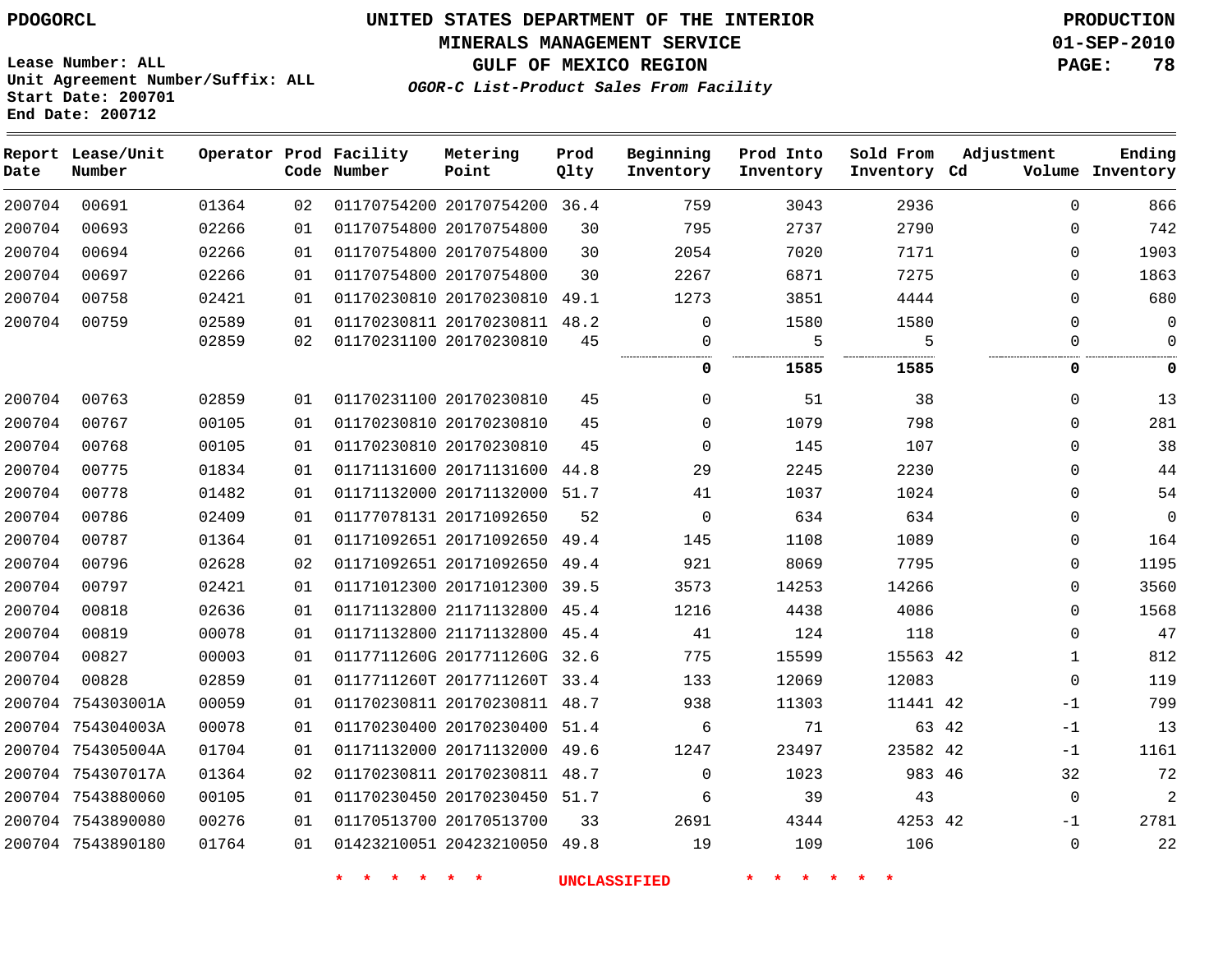**MINERALS MANAGEMENT SERVICE 01-SEP-2010**

**GULF OF MEXICO REGION PAGE: 79**

**Lease Number: ALL Unit Agreement Number/Suffix: ALL Start Date: 200701 End Date: 200712**

**OGOR-C List-Product Sales From Facility**

| Date | Report Lease/Unit<br>Number |       |    | Operator Prod Facility<br>Code Number | Metering<br>Point            | Prod<br>Qlty | Beginning<br>Inventory | Prod Into<br>Inventory | Sold From<br>Inventory Cd | Adjustment     | Ending<br>Volume Inventory |
|------|-----------------------------|-------|----|---------------------------------------|------------------------------|--------------|------------------------|------------------------|---------------------------|----------------|----------------------------|
|      | 200704 7543890220           | 00105 | 01 |                                       | 01608158271 01608158271      | 22           | $\overline{0}$         | 90                     | 90                        | $\Omega$       | $\Omega$                   |
|      | 200704 7543900070           | 00818 | 02 |                                       | 01423550090 20423550090 49.6 |              | 40                     | 123                    | 125 42                    | $-1$           | 37                         |
|      | 200704 7543900080           | 02421 | 01 |                                       | 01177245111 01177245111 37.8 |              | $\overline{0}$         | 104                    | 104                       | $\Omega$       | $\mathbf 0$                |
|      | 200704 7543920040           | 02628 | 01 |                                       | 01423210051 20423210050 49.8 |              | 23                     | 301                    | 269                       | $\Omega$       | 55                         |
|      | 200704 7543930100           | 00362 | 02 |                                       | 01170230810 20170230810 49.1 |              | 1741                   | 5655                   | 6402                      | $\Omega$       | 994                        |
|      | 200704 7543930200           | 00105 | 01 |                                       | 01171012310 20171012310 49.9 |              | 266                    | 11434                  | 11400                     | $\Omega$       | 300                        |
|      |                             | 01284 | 01 |                                       | 0117709260L 2017709260L 41.3 |              | $\overline{0}$         | 5857                   | 5857                      | $\Omega$       | $\Omega$                   |
|      |                             |       |    |                                       |                              |              | 266                    | 17291                  | 17257                     | 0              | 300                        |
|      | 200704 7543930210           | 01764 | 01 |                                       | 01608165300 01608165300      | $\Omega$     | 91                     | $\mathbf 0$            | $\Omega$                  | $\Omega$       | 91                         |
|      | 200704 7543940080           | 00222 | 01 |                                       | 01171132800 21171132800 45.4 |              | 580                    | 1383                   | 1400                      | $\Omega$       | 563                        |
|      | 200704 754395009A           | 00730 | 01 |                                       | 01170753510 20170753510 47.7 |              | 227                    | 1509                   | 1499 42                   | 4              | 241                        |
|      | 200704 754395019A           | 00105 | 01 |                                       | 01420390101 01420390101      | $\Omega$     | 3657                   | 440                    | $\Omega$                  | $\Omega$       | 4097                       |
|      | 200704 754396015A           | 02859 | 01 |                                       | 01608103650 20608103650 33.8 |              | 83                     | 17654                  | 17633                     | $\Omega$       | 104                        |
|      | 200704 754398002A           | 00105 | 01 |                                       | 01420570060 20420570060      | 54           | 2707                   | $\overline{0}$         | 75                        | $\Omega$       | 2632                       |
|      | 200704 754398017A           | 02859 | 02 |                                       | 01170230811 20170230811 48.7 |              | 5                      | 112                    | 109                       | $\Omega$       | 8                          |
|      | 200704 8910020210           | 02451 | 01 |                                       | 01170513800 20170513800 33.5 |              | 17080                  | 110114                 | 103879                    | $\Omega$       | 23315                      |
|      |                             |       | 01 |                                       | 01170753510 20170753510 47.7 |              | 372                    | 2545                   | 2510                      | $\Omega$       | 407                        |
|      |                             |       |    |                                       |                              |              | 17452                  | 112659                 | 106389                    | 0              | 23722                      |
|      | 200704 8910024540           | 02451 | 01 |                                       | 01170513800 20170513800 33.5 |              | 6890                   | 60844                  | 54851                     | $\Omega$       | 12883                      |
|      | 200704 8910029310           | 02268 | 01 |                                       | 01171132800 21171132800 45.4 |              | 48                     | 65                     | 87                        | $\Omega$       | 26                         |
|      | 200704 8910029320           | 00276 | 01 |                                       | 01170513700 20170513700      | 33           | 19067                  | 83220                  | 84173                     | $\Omega$       | 18114                      |
|      | 200704 8910034440           | 00276 | 01 |                                       | 01170513700 20170513700      | 33           | 27507                  | 109848                 | 108635 42                 | $\overline{2}$ | 28722                      |
|      | 200704 8910063810           | 02466 | 01 |                                       | 01170230450 20170230450 51.8 |              | 1207                   | 19177                  | 19298                     | $\Omega$       | 1086                       |
|      |                             | 02475 | 02 |                                       | 01170230450 20170230450      | 51.8         | 2                      | 30                     | 30                        | $\mathbf 0$    | $\overline{2}$             |
|      |                             |       |    |                                       |                              |              | 1209                   | 19207                  | 19328                     | 0              | 1088                       |
|      | 200704 8910066690           | 00078 | 01 |                                       | 01170573602 20170573602 35.1 |              | 20998                  | 24777                  | 19847 09                  | $-11341$       | 14587                      |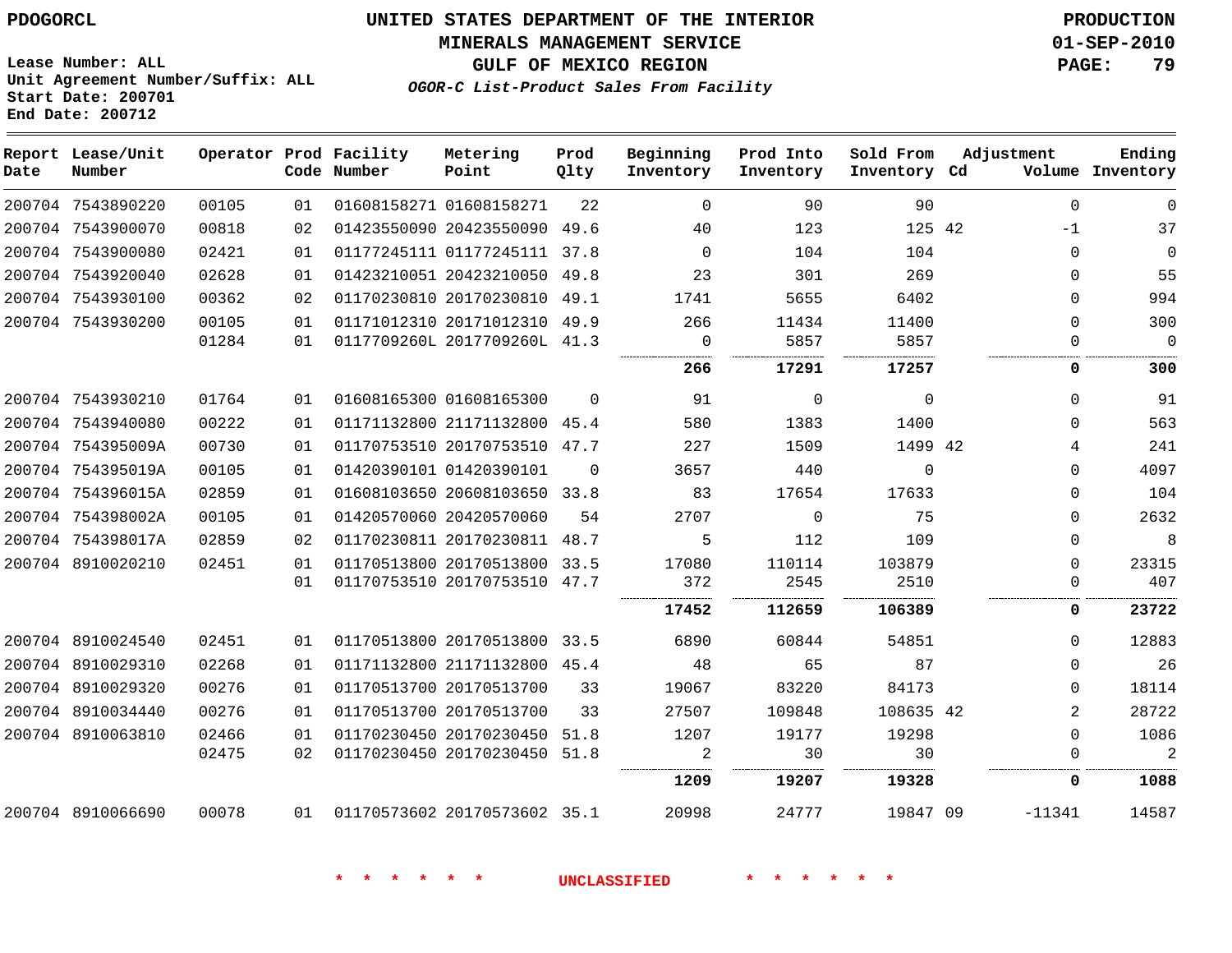**Start Date: 200701 End Date: 200712**

**Unit Agreement Number/Suffix: ALL**

# **UNITED STATES DEPARTMENT OF THE INTERIOR PDOGORCL PRODUCTION**

**MINERALS MANAGEMENT SERVICE 01-SEP-2010**

**GULF OF MEXICO REGION PAGE: 80**

**OGOR-C List-Product Sales From Facility**

| Date | Report Lease/Unit<br>Number |       |    | Operator Prod Facility<br>Code Number | Metering<br>Point            | Prod<br>Qlty | Beginning<br>Inventory | Prod Into<br>Inventory | Sold From<br>Inventory Cd | Adjustment     | Ending<br>Volume Inventory |
|------|-----------------------------|-------|----|---------------------------------------|------------------------------|--------------|------------------------|------------------------|---------------------------|----------------|----------------------------|
|      | 200704 8910086540           | 01284 | 01 |                                       | 01171012400 20171012400 53.6 |              | 4254                   | 15108                  | 16143                     | $\mathbf 0$    | 3219                       |
|      |                             |       | 01 |                                       | 01177092604 20177092604 44.4 |              | $\mathbf 0$<br>        | 945<br>.               | 945                       | $\mathbf 0$    | $\Omega$<br>.              |
|      |                             |       |    |                                       |                              |              | 4254                   | 16053                  | 17088                     | 0              | 3219                       |
|      | 200704 8910086610           | 02266 | 01 |                                       | 01170754800 20170754800      | 30           | 174                    | 438                    | 493                       | $\mathbf 0$    | 119                        |
|      | 200704 8910086660           | 00056 | 02 |                                       | 01421670201 20421670200      | $\Omega$     | 219                    | $\mathbf 0$            | $\mathbf 0$               | $\mathbf 0$    | 219                        |
|      | 200704 8910087640           | 00818 | 02 |                                       | 01171092800 21171132800      | 45.4         | 13                     | 51                     | 47 42                     | $\mathbf{1}$   | 18                         |
|      | 200704 8910087670           | 01364 | 02 |                                       | 01170754200 20170754200      | 36.4         | 196                    | 568                    | 602 42                    | $-1$           | 161                        |
|      | 200704 8910087840           | 00282 | 02 |                                       | 01177122606 20177122606      | 42.6         | 751                    | 3892                   | 4024                      | $\mathbf 0$    | 619                        |
|      | 200704 8910088130           | 00078 | 01 |                                       | 01171132800 21171132800      | 45.4         | $\mathbf 0$            | 248                    | 156                       | $\mathbf 0$    | 92                         |
|      | 200704 8910088160           | 02233 | 01 |                                       | 01171132800 21171132800      | 47.1         | 1538                   | 4014                   | 3959                      | $\mathbf 0$    | 1593                       |
|      | 200704 8910089160           | 00276 | 01 |                                       | 01170513700 20170513700      | 33           | 2706                   | 4538                   | 4726 42                   | $\mathbf 1$    | 2519                       |
|      | 200704 891008927AE          | 00078 | 01 |                                       | 01170230400 20170230400      | 51.4         | 149                    | 657                    | 490 09                    | $-194$         | 122                        |
|      | 200704 891008927K           | 00078 | 01 |                                       | 01170230400 20170230400      | 51.4         | 123                    | 637                    | 643 42                    | $\overline{a}$ | 119                        |
|      | 200704 891008927X           | 00078 | 01 |                                       | 01170230400 20170230400      | 51.4         | 100                    | 404                    | 428 42                    | $-1$           | 75                         |
|      | 200704 891008946C           | 01834 | 01 |                                       | 01171012500 20171012500      | 31.9         | 61                     | 534                    | 571 42                    | $\mathbf{1}$   | 25                         |
|      | 200704 8910116580           | 00276 | 01 |                                       | 01170513700 20170513700      | 33           | 4375                   | 7839                   | 7863                      | $\mathbf 0$    | 4351                       |
|      | 200704 8910116740           | 00276 | 01 |                                       | 01170513700 20170513700      | 33           | 588                    | 739                    | 917                       | $\Omega$       | 410                        |
|      | 200704 8910116770           | 00276 | 01 |                                       | 01170513700 20170513700      | 33           | 1533                   | 3315                   | 3008                      | 0              | 1840                       |
|      | 200704 8910116790           | 00276 | 01 |                                       | 01170513700 20170513700      | 33           | 6495                   | 9710                   | 10816                     | $\mathbf 0$    | 5389                       |
|      | 200704 8910116800           | 00276 | 01 |                                       | 01170513700 20170513700      | 33           | 16391                  | 30322                  | 29884 42                  | $-1$           | 16828                      |
|      | 200704 891011687A           | 02266 | 01 |                                       | 01170754800 20170754800      | 30           | 294                    | 878                    | 934                       | $\mathbf 0$    | 238                        |
|      | 200704 891011687B           | 02266 | 01 |                                       | 01170754800 20170754800      | 30           | 86                     | 291                    | 298                       | $\mathbf 0$    | 79                         |
|      | 200704 891011687C           | 02266 | 01 |                                       | 01170754800 20170754800      | 30           | 301                    | 1015                   | 1041                      | $\mathbf 0$    | 275                        |
|      | 200704 891011687D           | 02266 | 01 |                                       | 01170754800 20170754800      | 30           | 507                    | 1762                   | 1791                      | $\mathbf 0$    | 478                        |
|      | 200704 8910117330           | 02266 | 01 |                                       | 01170754800 20170754800      | 30           | 3                      | 12                     | 12                        | $\Omega$       | 3                          |
|      | 200704 8910123210           | 00687 | 01 |                                       | 0117709260A 2017709260A      | 34.5         | 50                     | 1013                   | 1029                      | $\mathbf 0$    | 34                         |
|      | 200704 8910123250           | 00687 | 01 |                                       | 0117709260A 2017709260A 34.5 |              | 91                     | 3626                   | 3593 42                   | $-1$           | 123                        |
|      | 200704 8910123270           | 01482 | 01 |                                       | 01177215100 20177215102      | 30.6         | 30                     | 3845                   | 3838                      | $\Omega$       | 37                         |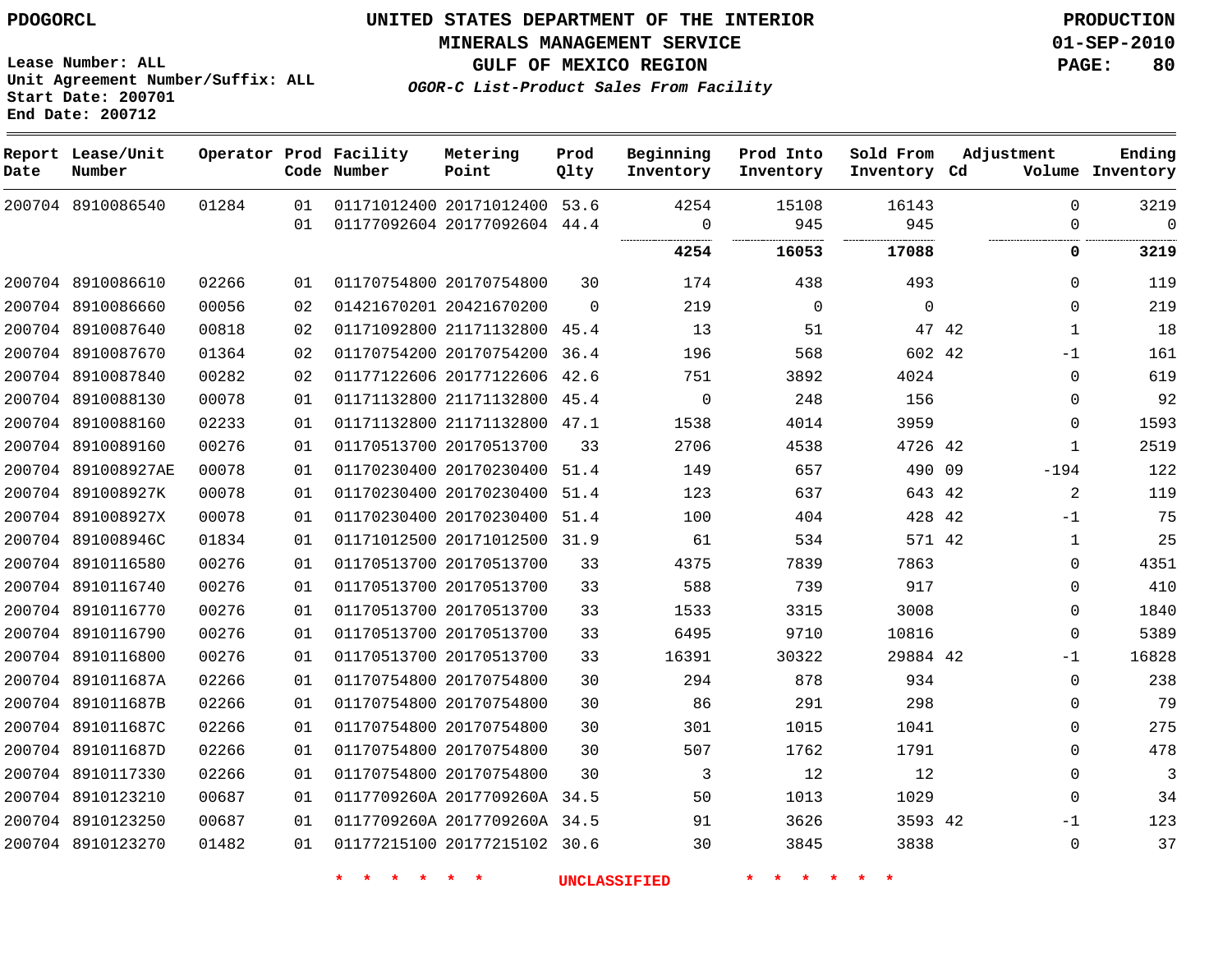**Start Date: 200701 End Date: 200712**

**Unit Agreement Number/Suffix: ALL**

# **UNITED STATES DEPARTMENT OF THE INTERIOR PDOGORCL PRODUCTION**

**MINERALS MANAGEMENT SERVICE 01-SEP-2010**

**GULF OF MEXICO REGION PAGE: 81**

**OGOR-C List-Product Sales From Facility**

 8910123320 8910123350 8910123390 8910169300 8910202350 8910202430 8910202470 8910202480 8910202520 8910202550 8910202560 G00932 G00935 G00971 G00972 G00974 G00985 G00987 G00989 G01025 G01027 G01072 G01082 G01083 G01090 G01091 G01092 G01096 **Report Lease/Unit Date Number Operator Prod Facility Code Number** 20177215102 30.6 20171012500 31.9 20171131800 20170230810 20170513700 20170513700 20170754800 20170754800 21171132800 45.4 20170230810 20170513700 20170230810 20171131600 20171132000 49.5 20171132000 49.5 20171132000 49.5 0117709260A 2017709260A 34.5 21171132800 45.4 20171012400 20177122600 33.9 20177122606 20170513800 33.5 20170513700 20170513700 20170513700 20170513700 20170513700 20170513700 **Metering Point** 42 42 42 42 42 42 46.3 44.8  $\Omega$ 42.6 **Prod Qlty**  $\Omega$   $\Omega$  **Beginning Inventory Ending Inventory Cd Volume**  $\Omega$  **Prod Into Inventory**  $\Omega$  **Sold From Inventory**  $\Omega$  $\Omega$  $\cap$  $\Omega$   $\Omega$  $\Omega$  $\Omega$   $\Omega$  -1  $\Omega$  $\Omega$  $\Omega$   $\Omega$  $\Omega$  $\Omega$   $\Omega$  $\Omega$ **Adjustment**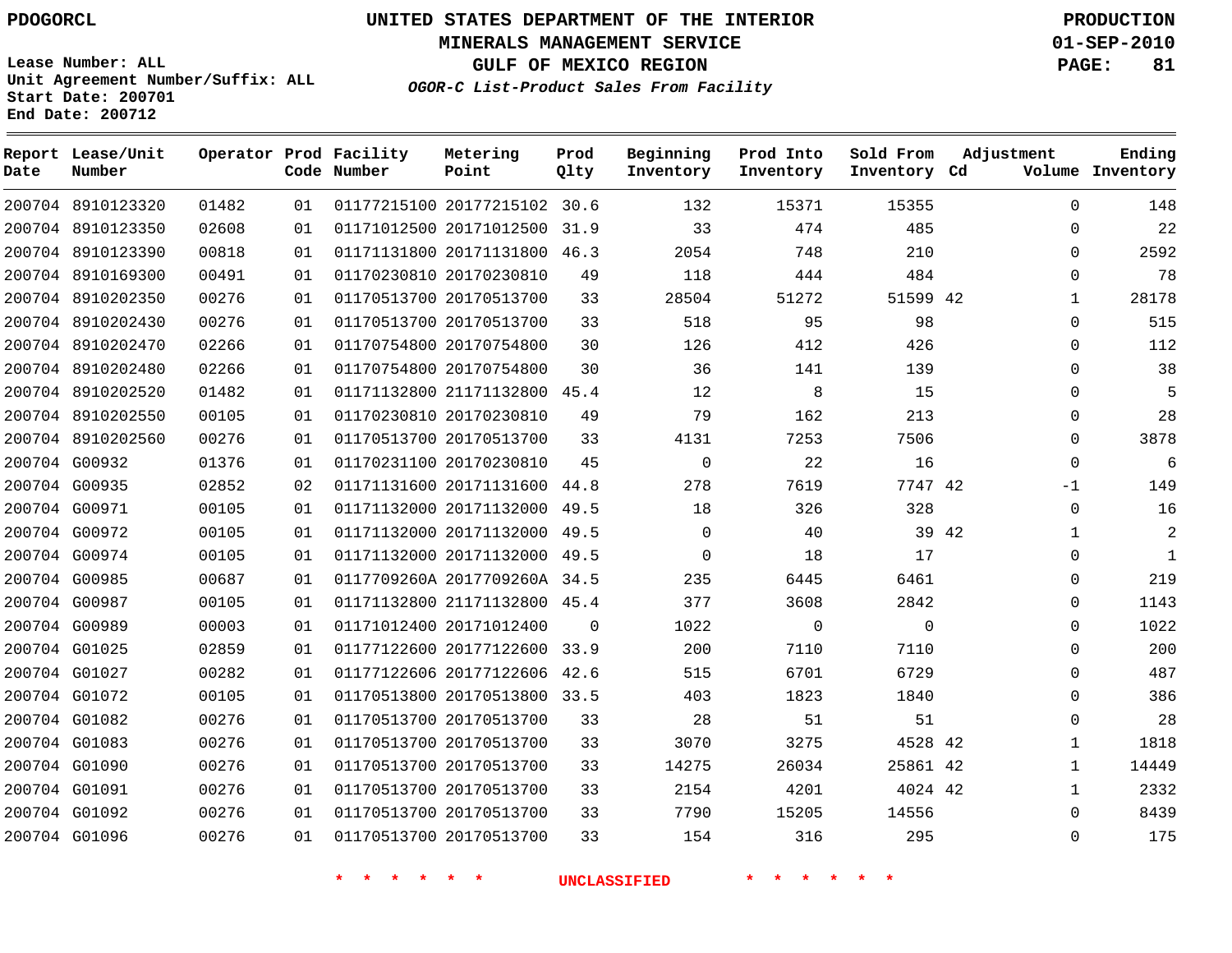**Start Date: 200701 End Date: 200712**

**Unit Agreement Number/Suffix: ALL**

# **UNITED STATES DEPARTMENT OF THE INTERIOR PDOGORCL PRODUCTION**

**MINERALS MANAGEMENT SERVICE 01-SEP-2010**

**GULF OF MEXICO REGION PAGE: 82**

**OGOR-C List-Product Sales From Facility**

 G01127 G01153 G01172 G01181 G01182 G01194 G01196 G01216 G01220 G01228 G01230 G01248 G01249 G01261 G01269 G01351 G01441 G01447 G01477 G01497 G01498 G01528 G01569 G01610 G01619 G01620 G01676 G01677 **Report Lease/Unit Date Number Operator Prod Facility Code Number** 20171132000 49.4 21171132800 20177062605 41.4 20177072200 20177072200 20177072601 39.1 21171132800 45.4 20177082958 34.1 20177092600 43.9 0117711260G 2017711260G 32.6 0117711260G 2017711260G 32.5 20171012500 40.2 20171012500 40.2 20171012500 20171012500 39.6 20170230400 51.4 20177112700 54.7 20170513700 20170230810 20170513800 33.5 20170513800 33.5 0117711260T 2017711260T 33.8 20171012500 31.9 20177215102 30.6 20170513700 20170513700 20170755200 20170755200 37.1 **Metering Point** 42 42 42 42 42 45.4  $\Omega$  37.1 **Prod Qlty**  $\Omega$   $\Omega$  $\Omega$  $\Omega$   $\Omega$   $\Omega$  **Beginning Inventory**  $\Omega$   $\Omega$  $\Omega$  $\Omega$   $\Omega$   $\Omega$  **Ending Inventory Cd Volume**  $\Omega$  **Prod Into Inventory**  $\Omega$  **Sold From Inventory**  $\Omega$  $\Omega$  $\cap$  $\Omega$  $\Omega$  $\Omega$   $\Omega$  -1 -1  $\Omega$  -1  $\Omega$  $\Omega$  $\Omega$  $\Omega$  $\Omega$  $\Omega$  $\Omega$  $\Omega$  $\Omega$  $-1$  $\Omega$  $\Omega$ **Adjustment**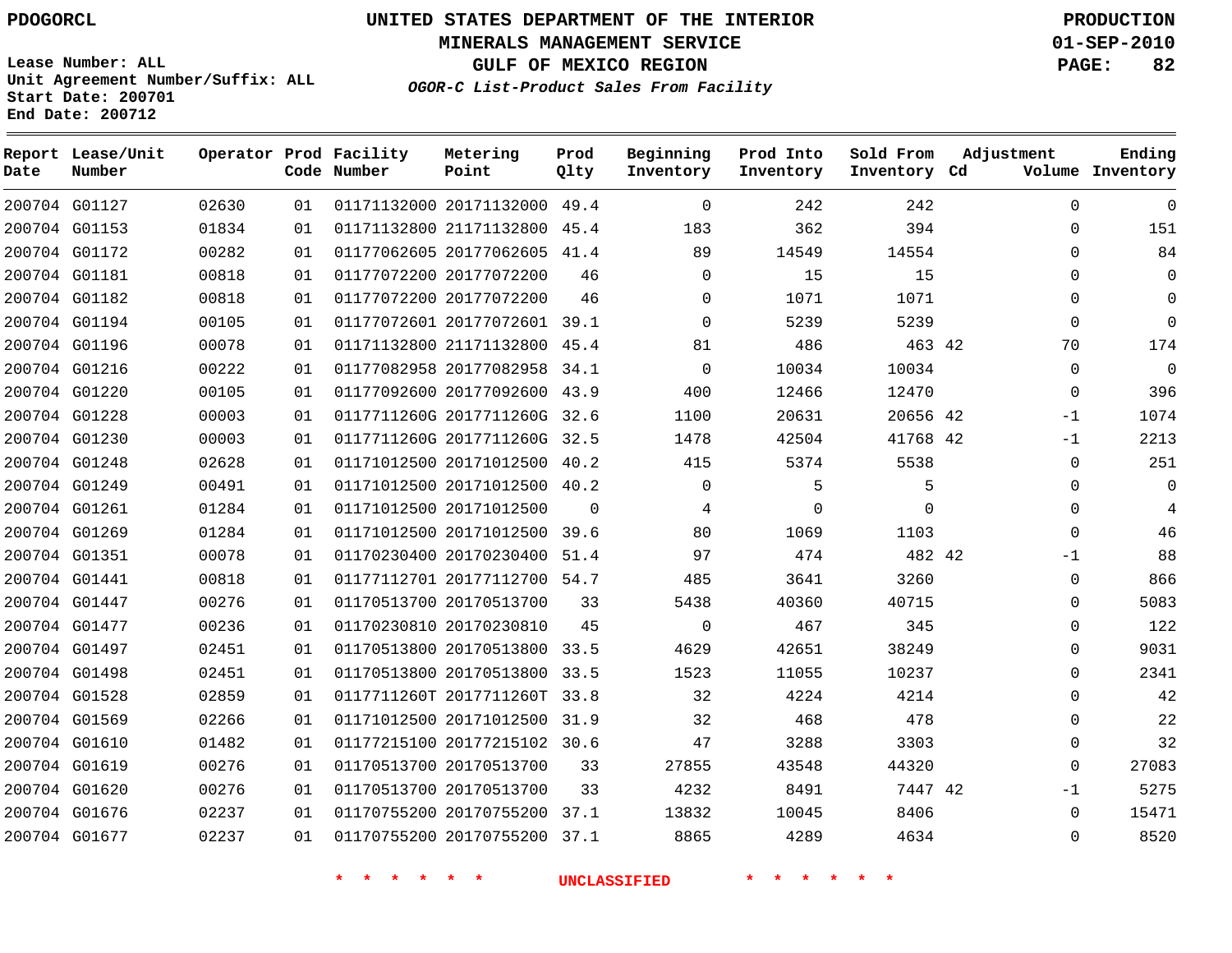**Report Lease/Unit**

# **UNITED STATES DEPARTMENT OF THE INTERIOR PDOGORCL PRODUCTION**

**MINERALS MANAGEMENT SERVICE 01-SEP-2010**

**GULF OF MEXICO REGION PAGE: 83**

**Lease Number: ALL Unit Agreement Number/Suffix: ALL Start Date: 200701 End Date: 200712**

**Operator Prod Facility**

**Adjustment**

**Ending**

**OGOR-C List-Product Sales From Facility**

**Beginning Inventory** **Prod Into Inventory**

**Sold From Inventory**

**Prod Qlty**

**Metering Point**

| Date | Number        |       |    | Code Number | Point                        | Qlty     | Inventory | Inventory | Inventory Cd |             | Volume Inventory |
|------|---------------|-------|----|-------------|------------------------------|----------|-----------|-----------|--------------|-------------|------------------|
|      | 200704 G01754 | 00003 | 01 |             | 01423210051 20423210050 49.8 |          | 35        | 62        | 85           | $\Omega$    | 12               |
|      | 200704 G01757 | 00003 | 01 |             | 01423210051 20423210050 49.8 |          | 136       | 432       | 486          | $\Omega$    | 82               |
|      | 200704 G01812 | 02630 | 01 |             | 01422450350 20422450350 44.4 |          | 12        | 16        | 16           | $\mathbf 0$ | 12               |
|      | 200704 G01860 | 00105 | 01 |             | 01170231110 20170231110      | $\Omega$ | 4256      | 4603      | $\mathbf 0$  | 0           | 8859             |
|      | 200704 G01865 | 00078 | 01 |             | 01171012500 20171012500 40.2 |          | 516       | 6429      | 6634 42      | $-1$        | 310              |
|      | 200704 G01880 | 00105 | 01 |             | 01171132000 20171132000 49.5 |          | 53        | 913       | 921          | $\mathbf 0$ | 45               |
|      | 200704 G01898 | 01364 | 01 |             | 01171012500 20171012500 31.9 |          | 960       | 12544     | 12922        | 0           | 582              |
|      | 200704 G01901 | 01482 | 01 |             | 01177215100 20177215102      | 30.6     | 7         | 365       | 369          | $\mathbf 0$ | 3                |
|      | 200704 G01953 | 00105 | 01 |             | 01170230811 20170230811 48.6 |          | 50        | 654       | 658          | $\mathbf 0$ | 46               |
|      | 200704 G01966 | 01482 | 01 |             | 01177215100 20177215102 30.6 |          | 88        | 6488      | 6513         | 0           | 63               |
|      | 200704 G01967 | 01482 | 01 |             | 01177215100 20177215102 30.6 |          | 70        | 8376      | 8366         | 0           | 80               |
|      | 200704 G01972 | 02589 | 01 |             | 01170231230 01170231230 39.8 |          | 0         | 153       | 153          | 0           | 0                |
|      | 200704 G01997 | 01071 | 02 |             | 01170230810 20170230810      | 57       | 37        | 295       | 295          | 0           | 37               |
|      | 200704 G01998 | 00818 | 01 |             | 01170230811 20170230810 49.1 |          | 38        | 220       | 220          | $\Omega$    | 38               |
|      |               |       | 01 |             | 01170230810 20170230811 48.7 |          | 5         | 26        | 29           | $\Omega$    | 2                |
|      |               |       |    |             |                              |          | 43        | 246       | 249          | 0           | 40               |
|      | 200704 G02006 | 00491 | 01 |             | 01170530900 20170530900 46.5 |          | 9         | 54        | 41           | $\Omega$    | 22               |
|      | 200704 G02021 | 01482 | 01 |             | 01170230811 20170230811 48.5 |          | 52        | 1146      | 1117         | $\Omega$    | 81               |
|      | 200704 G02024 | 00818 | 01 |             | 01170230811 20170230811 48.6 |          | 6         | 27        | 31           | $\Omega$    | $\overline{a}$   |
|      | 200704 G02045 | 00105 | 01 |             | 01170530900 20170530900 46.5 |          | 6         | 109       | 71           | $\Omega$    | 44               |
|      | 200704 G02051 | 01364 | 01 |             | 01170530900 20170530900 46.6 |          | 66        | 986       | 652          | 0           | 400              |
|      | 200704 G02062 | 00231 | 01 |             | 0117704220A 2017704220A 44.3 |          | 0         | 929       | 929          | $\mathbf 0$ | $\mathbf 0$      |
|      | 200704 G02082 | 01834 | 01 |             | 01171132800 21171132800 45.4 |          | 6307      | 15990     | 15883        | $\Omega$    | 6414             |
|      | 200704 G02088 | 00687 | 01 |             | 01170230811 20170230811 48.7 |          | 64        | 998       | 992 42       | 1           | 71               |
|      | 200704 G02091 | 00687 | 01 |             | 01170230811 20170230811 48.7 |          | 200       | 1687      | 1768         | 0           | 119              |
|      | 200704 G02099 | 01978 | 02 |             | 01171012310 20171012310      | 49.9     | 0         | 5871      | 5717         | 0           | 154              |
|      | 200704 G02110 | 02630 | 01 |             | 01171012400 20171012400 54.8 |          | 0         | 171       | 171          | 0           | $\mathbf 0$      |
|      | 200704 G02127 | 01364 | 02 |             | 01170230810 20170230810      | 45       | 0         | 70        | 52           | 0           | 18               |
|      |               |       |    |             |                              |          |           |           |              |             |                  |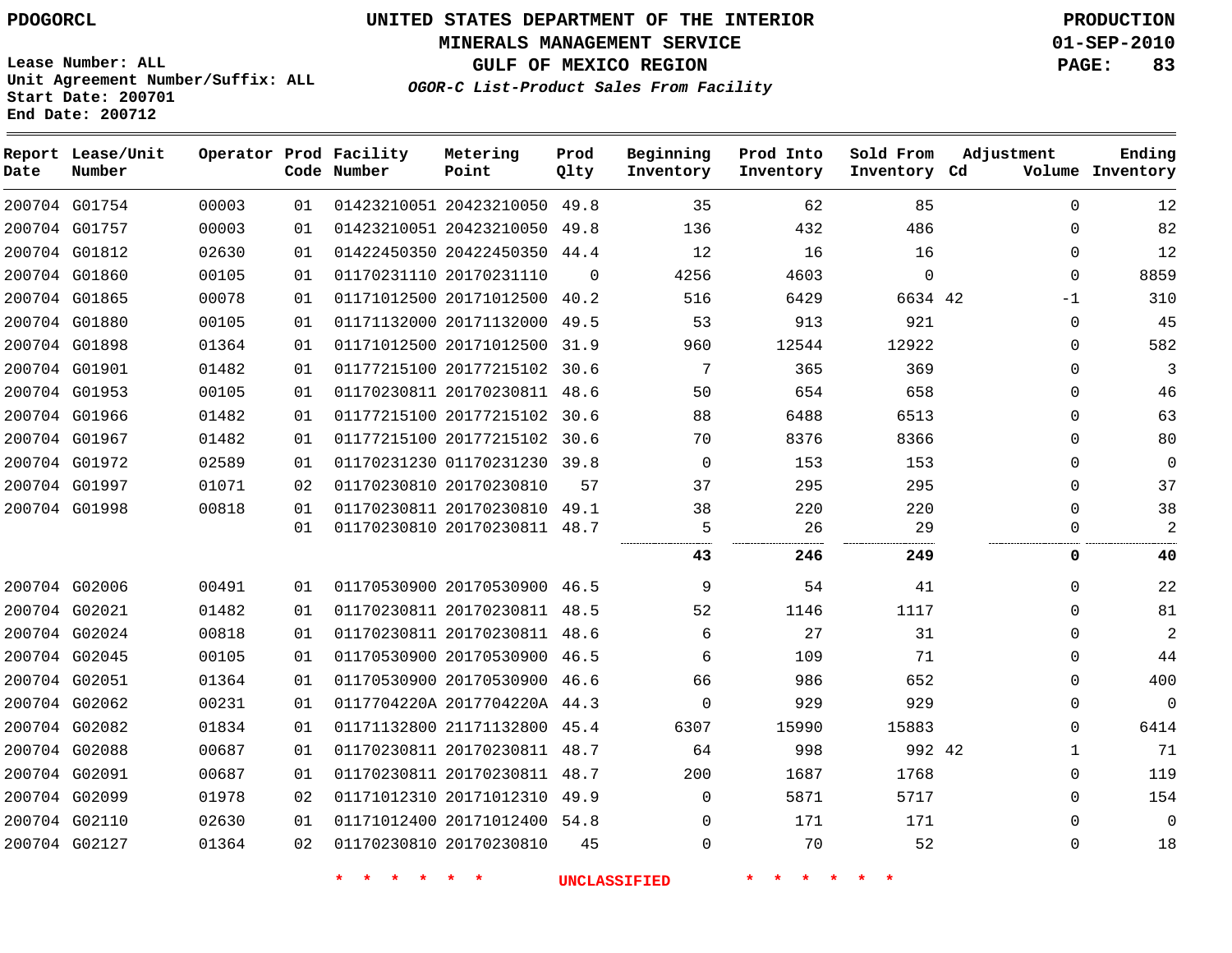**Start Date: 200701 End Date: 200712**

**Unit Agreement Number/Suffix: ALL**

# **UNITED STATES DEPARTMENT OF THE INTERIOR PDOGORCL PRODUCTION**

**MINERALS MANAGEMENT SERVICE 01-SEP-2010**

**GULF OF MEXICO REGION PAGE: 84**

**OGOR-C List-Product Sales From Facility**

| Date | Report Lease/Unit<br>Number |       |    | Operator Prod Facility<br>Code Number | Metering<br>Point            | Prod<br>Qlty | Beginning<br>Inventory | Prod Into<br>Inventory | Sold From<br>Inventory Cd | Adjustment   | Ending<br>Volume Inventory |
|------|-----------------------------|-------|----|---------------------------------------|------------------------------|--------------|------------------------|------------------------|---------------------------|--------------|----------------------------|
|      | 200704 G02161               | 00818 | 02 |                                       | 01171012500 20171012500 31.9 |              | 2531                   | 32841                  | 33836 42                  | $\mathbf{1}$ | 1537                       |
|      | 200704 G02163               | 00105 | 01 |                                       | 01171012500 20171012500      | 40.1         | 54                     | 1337                   | 1334                      | $\Omega$     | 57                         |
|      | 200704 G02224               | 01482 | 01 |                                       | 01170230811 20170230811      | $\Omega$     | 3                      | $\Omega$               | $\Omega$                  | $\Omega$     | 3                          |
|      | 200704 G02280               | 01764 | 01 |                                       | 01177082604 20177082604 27.5 |              | 539                    | 56479                  | 56431 42                  | 6            | 593                        |
|      | 200704 G02281               | 01764 | 01 |                                       | 01177082604 20177082604 27.5 |              | 138                    | 14238                  | 14225 42                  | $-2$         | 149                        |
|      | 200704 G02300               | 01482 | 01 |                                       | 01171132800 21171132800      | 45.4         | 51                     | 52                     | 75                        | 0            | 28                         |
|      | 200704 G02353               | 01284 | 01 |                                       | 01170230450 20170230450 51.8 |              | 323                    | 5487                   | 5499                      | 0            | 311                        |
|      | 200704 G02354               | 01284 | 01 |                                       | 01170230450 20170230450 51.8 |              | 37                     | 593                    | 596                       | 0            | 34                         |
|      | 200704 G02357               | 02200 | 02 |                                       | 01170230450 20170230450      | 51.8         | 54                     | 410                    | 442 42                    | $\mathbf{1}$ | 23                         |
|      | 200704 G02391               | 01284 | 01 |                                       | 0142709015A 2042709015A 43.9 |              | $\Omega$               | 2352                   | 2352                      | 0            | $\Omega$                   |
|      | 200704 G02404               | 02589 | 01 |                                       | 01170230810 20170230810      | 41.9         | 1109                   | 3332                   | 3332                      | 0            | 1109                       |
|      | 200704 G02414               | 02451 | 01 |                                       | 01170230810 20170230810      | 49.1         | 49                     | 201                    | 215                       | $\Omega$     | 35                         |
|      | 200704 G02423               | 00818 | 02 |                                       | 01170230810 20170230810      | 49           | 21                     | 43                     | 56                        | 0            | 8                          |
|      | 200704 G02428               | 00105 | 01 |                                       | 01170230810 20170230810      | 49           | 25                     | 90                     | 99                        | 0            | 16                         |
|      | 200704 G02433               | 00491 | 01 |                                       | 01170230810 20170230810      | 49.1         | $\Omega$               | 23                     | 19                        | $\Omega$     | $\overline{4}$             |
|      | 200704 G02434               | 02859 | 02 |                                       | 01170230810 20170230810 49.1 |              | 37                     | 23                     | 56                        | 0            | 4                          |
|      | 200704 G02436               | 02628 | 02 |                                       | 01170230811 20170230811 48.7 |              | 304                    | 3043                   | 3132                      | 0            | 215                        |
|      | 200704 G02439               | 00231 | 01 |                                       | 01171132000 20171132000 49.6 |              | $\Omega$               | 852                    | 852                       | 0            | $\mathbf 0$                |
|      | 200704 G02551               | 00491 | 01 |                                       | 01170230811 20170230811      | 48.7         | 3                      | $\mathbf 0$            | 3                         | 0            | $\Omega$                   |
|      | 200704 G02560               | 02409 | 01 |                                       | 01171132800 21171132800 48.7 |              | 3                      | $\Omega$               | 3                         | $\Omega$     | $\Omega$                   |
|      | 200704 G02567               | 02628 | 01 |                                       | 01170230811 20170230811 49.8 |              | 8                      | 6184                   | 5755                      | 0            | 437                        |
|      | 200704 G02596               | 01482 | 01 |                                       | 01171132800 21171132800      | 45.4         | 10                     | 21                     | 20                        | $\Omega$     | 11                         |
|      | 200704 G02628               | 00105 | 01 |                                       | 01171012500 20171012500      | 40.1         | 98                     | 1940                   | 1947                      | $\Omega$     | 91                         |
|      | 200704 G02663               | 02451 | 01 |                                       | 01423210051 20423210050      | 49.7         | 3                      | 41                     | 36                        | 0            | 8                          |
|      | 200704 G02665               | 02451 | 01 |                                       | 01423210051 20423210050      | 49.7         | 335                    | 2037                   | 1985                      | $\Omega$     | 387                        |
|      | 200704 G02689               | 00818 | 01 |                                       | 01170230810 20170230810      | 49.1         | 7                      | $\Omega$               | 7                         | 0            | $\Omega$                   |
|      | 200704 G02716               | 01834 | 01 |                                       | 01170230810 20170230810      | 49.1         | 975                    | 2382                   | 2938                      | 0            | 419                        |
|      | 200704 G02739               | 02589 | 01 |                                       | 01170230810 20170230810      | 49.1         | $\Omega$               | 120                    | 120                       | $\Omega$     | $\Omega$                   |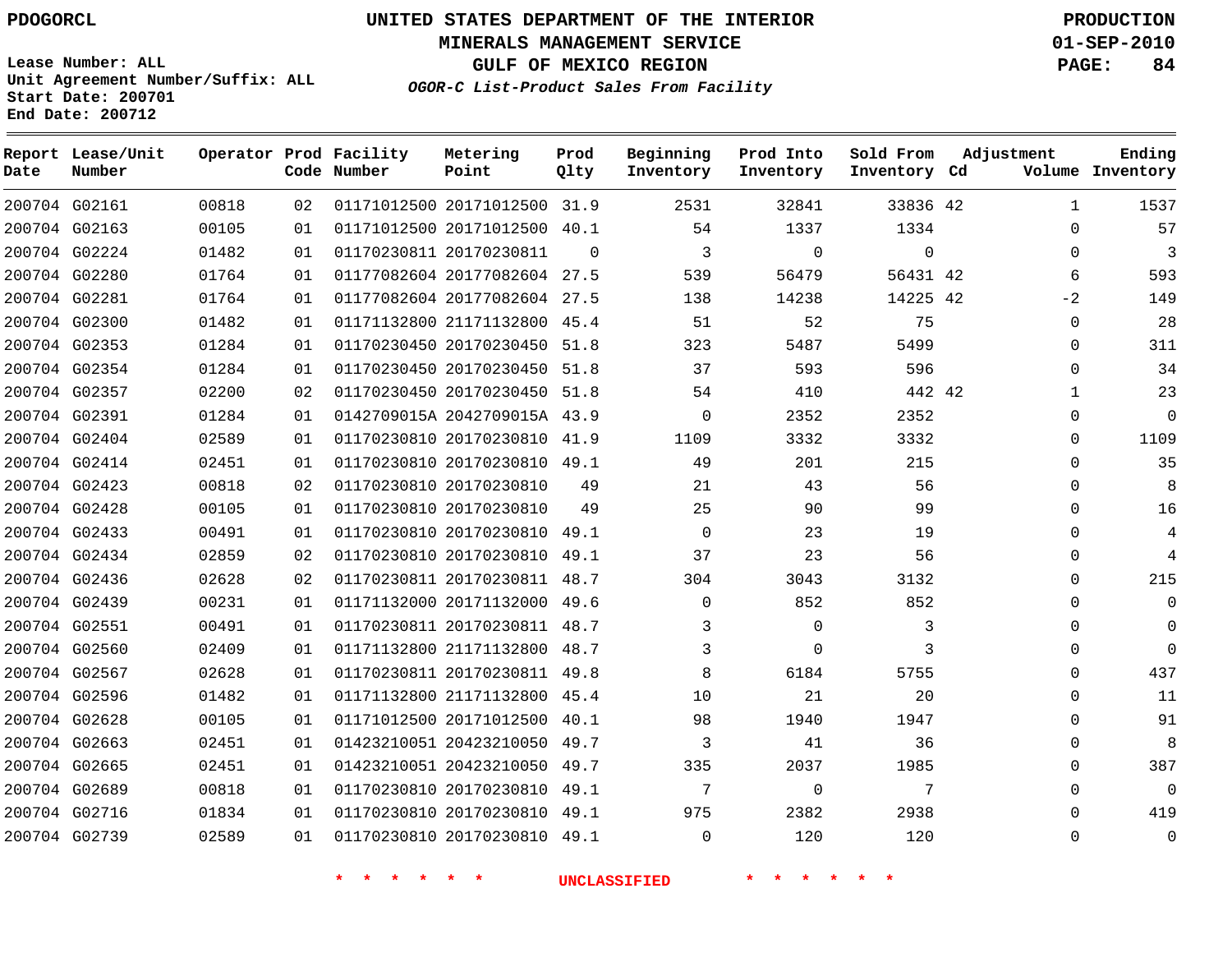#### **MINERALS MANAGEMENT SERVICE 01-SEP-2010**

**GULF OF MEXICO REGION PAGE: 85**

**Lease Number: ALL Unit Agreement Number/Suffix: ALL Start Date: 200701 End Date: 200712**

**OGOR-C List-Product Sales From Facility**

| Date | Report Lease/Unit<br>Number |       |    | Operator Prod Facility<br>Code Number | Metering<br>Point            | Prod<br>Qlty | Beginning<br>Inventory | Prod Into<br>Inventory | Sold From<br>Inventory Cd | Adjustment  |              | Ending<br>Volume Inventory |
|------|-----------------------------|-------|----|---------------------------------------|------------------------------|--------------|------------------------|------------------------|---------------------------|-------------|--------------|----------------------------|
|      | 200704 G02759               | 01284 | 01 |                                       | 01170230800 20170230810 49.1 |              | 67                     | 172                    | 208 42                    |             | $-1$         | 30                         |
|      | 200704 G02819               | 00105 | 01 |                                       | 01170231110 20170231110      | $\Omega$     | 24                     | 7                      | 0                         |             | $\Omega$     | 31                         |
|      | 200704 G02825               | 00105 | 01 |                                       | 01170231110 20170231110      | $\Omega$     | 104                    | 708                    | $\Omega$                  |             | 0            | 812                        |
|      | 200704 G02826               | 00105 | 01 |                                       | 01170231110 20170231110      | 45           | 1423                   | 889                    | 11                        |             | $\Omega$     | 2301                       |
|      | 200704 G02833               | 01819 | 01 |                                       | 01170530900 20170530900      | 46.6         | 8                      | 81                     | 56                        |             | $\Omega$     | 33                         |
|      | 200704 G02834               | 02375 | 01 |                                       | 01170230810 20170230810      | $\Omega$     | 11                     | $\Omega$               | $\Omega$                  |             | $\Omega$     | 11                         |
|      | 200704 G02853               | 02589 | 01 |                                       | 01170231230 01170231230      | 39.8         | $\Omega$               | 2533                   | 2533                      |             | $\Omega$     | $\mathbf{0}$               |
|      | 200704 G02885               | 01364 | 01 |                                       | 01171132000 20171132000      | 49.6         | 134                    | 2930                   | 2919                      |             | $\Omega$     | 145                        |
|      | 200704 G02895               | 02579 | 02 |                                       | 01171092651 20171092650      | $\Omega$     | 148                    | $\mathbf 0$            | $\mathbf 0$               |             | $\Omega$     | 148                        |
|      |                             | 02628 | 02 |                                       | 01171092651 20171092650      | 49.4         | 0                      | 586                    | 586                       |             | $\Omega$     | $\mathbf 0$                |
|      |                             |       |    |                                       |                              |              | 148                    | 586                    | 586                       |             | 0            | 148                        |
|      | 200704 G02898               | 01834 | 01 |                                       | 01171012300 20171012300 39.5 |              | 85                     | $\Omega$               | 85                        |             | $\Omega$     | $\mathbf 0$                |
|      |                             | 02266 | 01 |                                       | 01171012300 20171012300      | 47           | 11                     | 4                      | 8                         |             | $\Omega$     | 7                          |
|      |                             |       |    |                                       |                              |              | 96                     | 4                      | 93                        |             | 0            | 7                          |
|      | 200704 G02899               | 01834 | 01 |                                       | 01171012300 20171012300 39.5 |              | 1895                   | 4549                   | 5308                      |             | $\Omega$     | 1136                       |
|      | 200704 G02917               | 02268 | 01 |                                       | 01171092930 20171092930 32.8 |              | 8                      | 1731                   | 1610                      |             | $\Omega$     | 129                        |
|      | 200704 G02969               | 00276 | 01 |                                       | 01170513700 20170513700      | 33           | 531                    | $\mathbf 0$            |                           | 65 42       | $-1$         | 465                        |
|      | 200704 G02970               | 00276 | 01 |                                       | 01170513700 20170513700      | 33           | 7264                   | $\Omega$               | 896 42                    |             | $\mathbf{1}$ | 6369                       |
|      | 200704 G03061               | 00105 | 01 |                                       | 01423210051 20423210050      | 49.7         | 85                     | 641                    | 604                       |             | $\mathbf{0}$ | 122                        |
|      | 200704 G03068               | 00105 | 01 |                                       | 01423210051 20423210050 49.7 |              | 15                     | 375                    | 319                       |             | $\Omega$     | 71                         |
|      | 200704 G03079               | 02451 | 01 |                                       | 01427038260 01427038260      | $\Omega$     | 3056                   | 67                     |                           | $0\quad 42$ | $-1$         | 3122                       |
|      | 200704 G03080               | 02451 | 01 |                                       | 01427038260 01427038260      | $\Omega$     | 66                     | $\mathbf 0$            | $\mathbf 0$               |             | $\mathbf{0}$ | 66                         |
|      | 200704 G03115               | 02200 | 01 |                                       | 01170230450 20170230450      | 51.8         | 2                      | 64                     | 62                        |             | $\Omega$     | 4                          |
|      | 200704 G03124               | 01284 | 01 |                                       | 01171131600 20171131600      | 44.8         | 20                     | 1231                   | 1228 42                   |             | 1            | 24                         |
|      |                             |       | 01 |                                       | 01171131600 20171131600 44.8 |              | 21                     | 1231                   | 1228                      |             | $\mathbf{0}$ | 24                         |
|      |                             |       |    |                                       |                              |              | 41                     | 2462                   | 2456                      |             | 1            | 48                         |
|      | 200704 G03135               | 01834 | 01 |                                       | 01171132800 21171132800 45.4 |              | 22                     | $\Omega$               | 22                        |             | $\Omega$     | $\mathbf 0$                |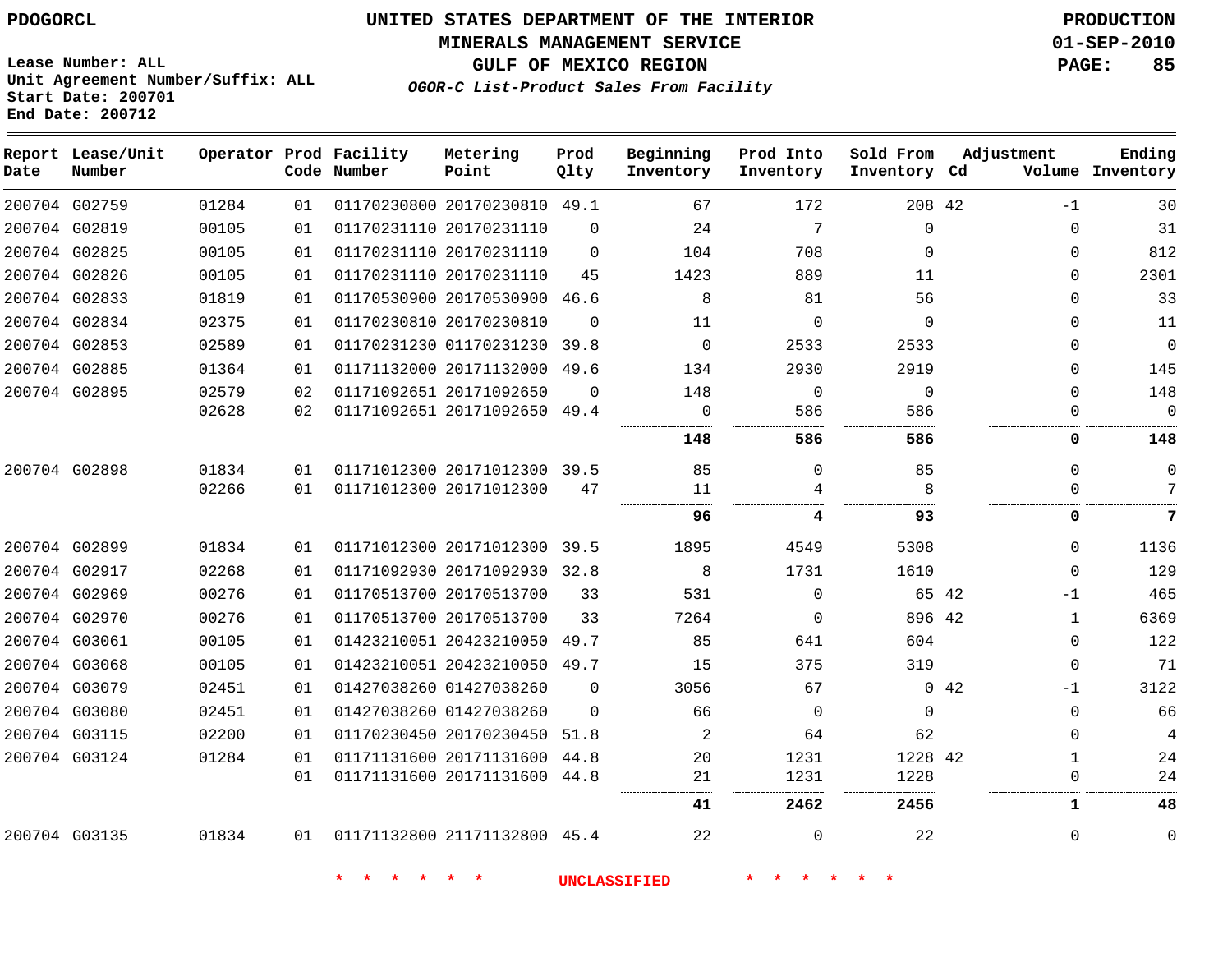**Start Date: 200701 End Date: 200712**

**Unit Agreement Number/Suffix: ALL**

# **UNITED STATES DEPARTMENT OF THE INTERIOR PDOGORCL PRODUCTION**

**MINERALS MANAGEMENT SERVICE 01-SEP-2010**

**GULF OF MEXICO REGION PAGE: 86**

**OGOR-C List-Product Sales From Facility**

 G03141 G03145 G03152 G03169 G03236 G03237 G03244 G03251 G03264 G03265 G03275 G03288 G03331 G03496 G03529 G03569 G03596 G03738 G03811 G03935 G03938 G03940 G03958 G03973 G04003 G04065 G04078 G04081 **Report Lease/Unit Date Number Operator Prod Facility Code Number** 20171012400 54.8 21171132800 45.4 20177092600 43.9 0117711260T 2017711260T 33.4 20170230450 51.8 20170230450 51.8 20170230810 49.1 20170231110 20170530900 46.6 20170530900 46.6 20170230810 20177031011 42.4 21171132800 45.4 20170230810 49.1 20171131600 37.5 21171132800 20170513800 33.5 20170230450 51.8 20171092650 49.4 20423210050 49.8 20423210050 49.8 20423210050 49.8 20170230510 21171132800 45.3 20171012500 40.1 20423210050 49.8 20170230510 20170230810 49.1 **Metering Point** 42 42 42 42  $\Omega$  **Prod Qlty**  $\Omega$   $\Omega$  **Beginning Inventory**  $\overline{2}$   $\Omega$  **Ending Inventory Cd Volume**  $\Omega$   $\Omega$  **Prod Into Inventory**  $\Omega$   $\Omega$  **Sold From Inventory**  $\Omega$   $\cap$  $\Omega$  $\Omega$  $\Omega$   $\Omega$   $\Omega$   $\Omega$   $\Omega$   $\Omega$   $\Omega$  $\Omega$  $\Omega$  $\Omega$  $\Omega$  $\Omega$  $\Omega$  $\Omega$ **Adjustment**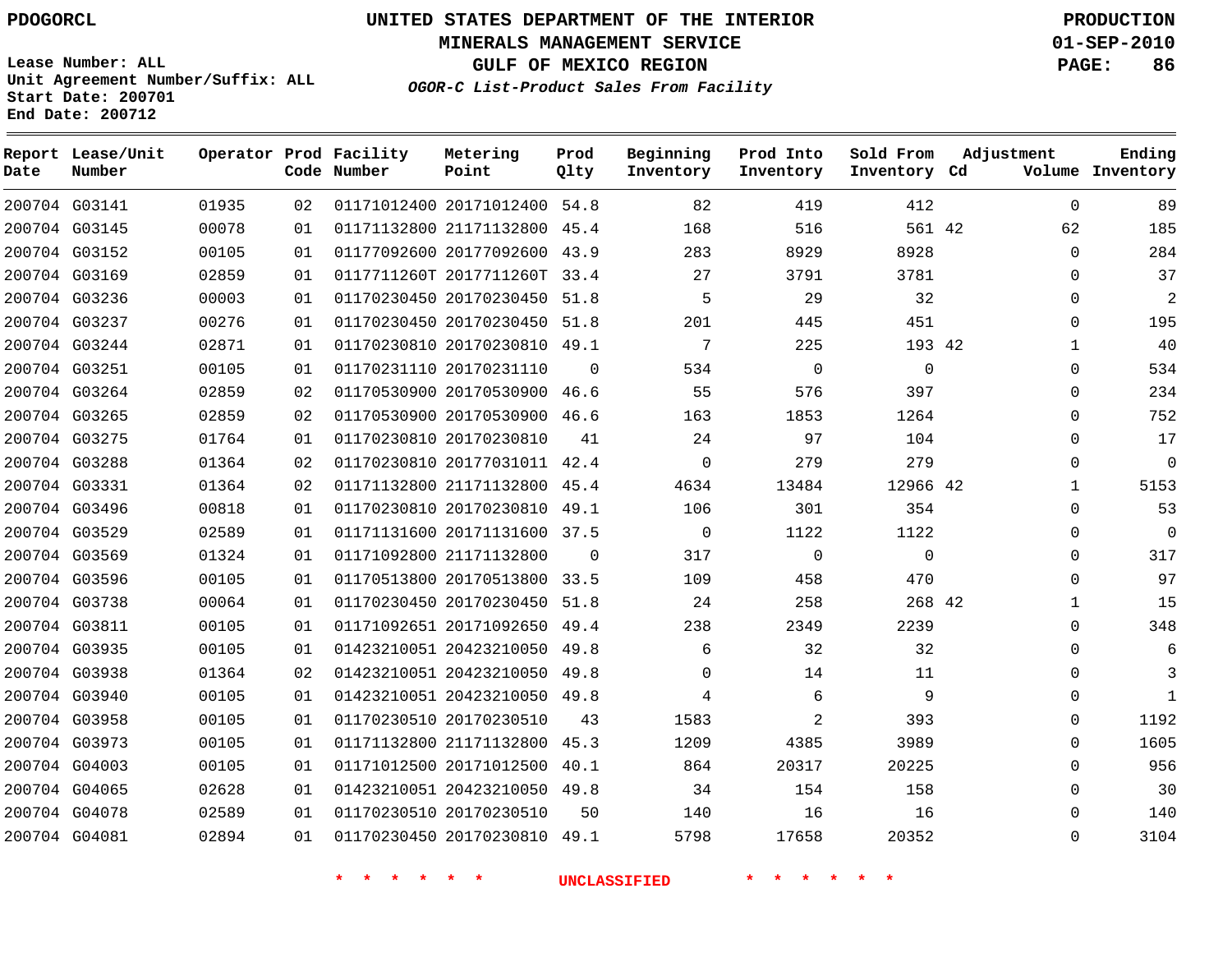**Start Date: 200701 End Date: 200712**

**Unit Agreement Number/Suffix: ALL**

# **UNITED STATES DEPARTMENT OF THE INTERIOR PDOGORCL PRODUCTION**

**MINERALS MANAGEMENT SERVICE 01-SEP-2010**

**GULF OF MEXICO REGION PAGE: 87**

**OGOR-C List-Product Sales From Facility**

| Date | Report Lease/Unit<br>Number |       |    | Operator Prod Facility<br>Code Number | Metering<br>Point            | Prod<br>Olty | Beginning<br>Inventory | Prod Into<br>Inventory | Sold From<br>Inventory Cd | Adjustment  | Ending<br>Volume Inventory |
|------|-----------------------------|-------|----|---------------------------------------|------------------------------|--------------|------------------------|------------------------|---------------------------|-------------|----------------------------|
|      | 200704 G04085               | 00687 | 01 |                                       | 01170230811 20170230811 48.7 |              | 717                    | 8027                   | 8176 42                   | $-1$        | 567                        |
|      | 200704 G04087               | 01764 | 01 |                                       | 01177008150 01177008150      | $\Omega$     | 1759                   | 6386                   | $\mathbf 0$               | $\Omega$    | 8145                       |
|      | 200704 G04090               | 01364 | 02 |                                       | 01170230810 20170230810      | 49.1         | 523                    | 1656                   | 1888                      | $\mathbf 0$ | 291                        |
|      | 200704 G04098               | 01963 | 01 |                                       | 01170230810 20170230810      | 45           | $\mathbf 0$            | 674                    | 499                       | $\Omega$    | 175                        |
|      | 200704 G04143               | 00105 | 01 |                                       | 01170230510 20170230510      | 43           | 659                    | $\mathbf{1}$           | 164                       | $\Omega$    | 496                        |
|      | 200704 G04254               | 01834 | 01 |                                       | 01170573602 20170573602 33.2 |              | 5548                   | 8072                   | 8868                      | $\Omega$    | 4752                       |
|      | 200704 G04258               | 01764 | 01 |                                       | 01423210051 20423210050      | 49.8         | 3                      | 17                     | 16                        | $\mathbf 0$ | 4                          |
|      | 200704 G04268               | 01364 | 01 |                                       | 01171132800 21171132800      | 45.4         | 120                    | 317                    | 312                       | $\Omega$    | 125                        |
|      | 200704 G04397               | 02421 | 01 |                                       | 01170230810 20170230810      | 49.2         | 1207                   | 3882                   | 4407                      | $\Omega$    | 682                        |
|      | 200704 G04453               | 02589 | 01 |                                       | 01171012300 20171012300      | 51.2         | $\mathbf 0$            | 2068                   | 2068                      | $\Omega$    | $\overline{0}$             |
|      | 200704 G04494               | 02409 | 01 |                                       | 01177288272 01177288272      | $\Omega$     | 120                    | $\Omega$               | $\mathbf 0$               | $\Omega$    | 120                        |
|      | 200704 G04537               | 02589 | 01 |                                       | 01420470030 20420470030      | 48.2         | 868                    | 76                     | 302                       | $\Omega$    | 642                        |
|      | 200704 G04547               | 02628 | 01 |                                       | 01423210051 20423210050      | 49.8         | 238                    | 1349                   | 1332                      | $\Omega$    | 255                        |
|      | 200704 G04559               | 01935 | 02 |                                       | 01423210051 20423210050      | 49.8         | 29                     | 51                     | 70                        | $\Omega$    | 10                         |
|      | 200704 G04565               | 01284 | 01 |                                       | 01420390101 01420390101      | $\Omega$     | 1442                   | 33                     | $\mathbf 0$               | $\Omega$    | 1475                       |
|      | 200704 G04773               | 01482 | 01 |                                       | 01170230811 20170230811      | 48.5         | 4                      | 54                     | 53                        | $\Omega$    | 5                          |
|      | 200704 G04787               | 00687 | 01 |                                       | 01171131600 20171131600      | 44.8         | 16                     | 988                    | 984 42                    | $-1$        | 19                         |
|      | 200704 G04818               | 02894 | 01 |                                       | 01170230500 20170230500      | 44.8         | 3                      | 41                     | 39                        | $\Omega$    | 5                          |
|      | 200704 G04827               | 01819 | 01 |                                       | 01171012500 20171012500      | 31.9         | 1290                   | 27080                  | 27104 42                  | 1           | 1267                       |
|      | 200704 G04844               | 02421 | 01 |                                       | 01170230811 20170230811 48.7 |              | 140                    | 1409                   | 1449                      | $\Omega$    | 100                        |
|      | 200704 G04857               | 02025 | 01 |                                       | 01171012300 20171012300      | 39.5         | 10                     | 104                    | 88                        | $\mathbf 0$ | 26                         |
|      | 200704 G04858               | 00236 | 01 |                                       | 01171012300 20171012300 39.4 |              | 189                    | 629                    | 661                       | $\Omega$    | 157                        |
|      | 200704 G04910               | 02714 | 01 |                                       | 01177258151 01177258151      | $\Omega$     | 46                     | 22                     | 0                         | $\mathbf 0$ | 68                         |
|      | 200704 G04996               | 02628 | 01 |                                       | 01420570060 20420570060      | $\mathbf 0$  | 513                    | $\mathbf 0$            | $\mathbf 0$               | $\Omega$    | 513                        |
|      | 200704 G05006               | 02859 | 02 |                                       | 01170230510 20170230510      | 43           | 391                    | $\mathbf{1}$           | 97                        | $\Omega$    | 295                        |
|      | 200704 G05283               | 01376 | 01 |                                       | 01170231300 01170231300      | 45           | $\mathbf 0$            | 13774                  | 13774                     | $\Omega$    | $\Omega$                   |
|      | 200704 G05292               | 00003 | 01 |                                       | 01170230811 20170230811      | 48.7         | 84                     | 576                    | 619                       | $\Omega$    | 41                         |
|      | 200704 G05299               | 00818 | 01 |                                       | 01170230500 20170230500      | 44.7         | 50                     | 556                    | 540                       | $\Omega$    | 66                         |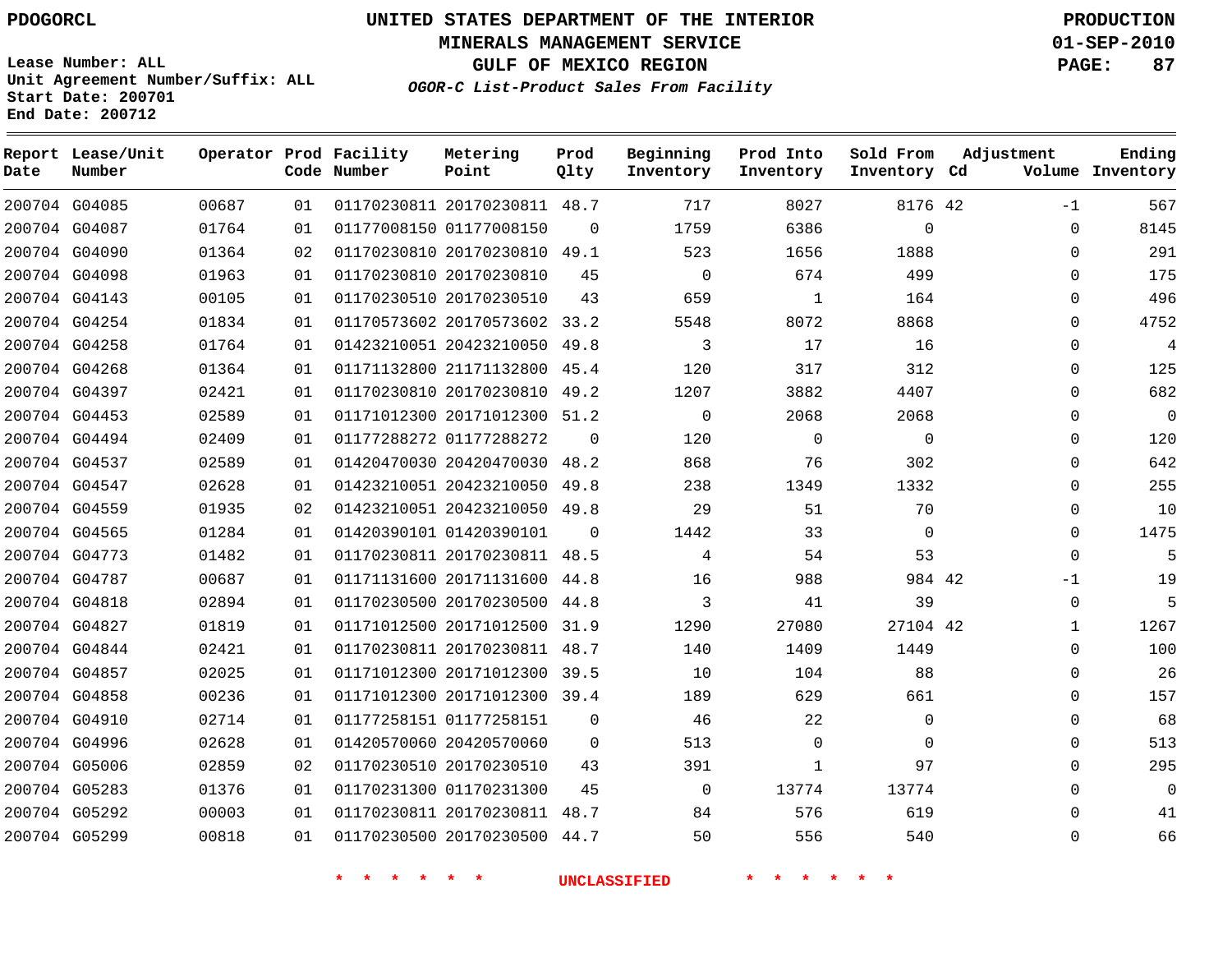**MINERALS MANAGEMENT SERVICE 01-SEP-2010**

**GULF OF MEXICO REGION PAGE: 88**

**Lease Number: ALL Unit Agreement Number/Suffix: ALL Start Date: 200701 End Date: 200712**

**OGOR-C List-Product Sales From Facility**

| Date | Report Lease/Unit<br>Number |       |    | Operator Prod Facility<br>Code Number | Metering<br>Point            | Prod<br>Qlty | Beginning<br>Inventory | Prod Into<br>Inventory | Sold From<br>Inventory Cd | Adjustment |             | Ending<br>Volume Inventory |
|------|-----------------------------|-------|----|---------------------------------------|------------------------------|--------------|------------------------|------------------------|---------------------------|------------|-------------|----------------------------|
|      | 200704 G05315               | 02714 | 01 |                                       | 01170230811 20170230811      | 48.7         | 3                      | 46                     | 46                        |            | $\mathbf 0$ | 3                          |
|      | 200704 G05346               | 01819 | 01 |                                       | 01170530900 20170530900      | 46.6         | 36                     | 13                     | 44                        |            | 0           | 5                          |
|      | 200704 G05370               | 02589 | 01 |                                       | 01170530900 20170530900      | 46.8         | $\mathbf 0$            | 227                    | 227                       |            | 0           | $\Omega$                   |
|      | 200704 G05372               | 01364 | 01 |                                       | 01170530900 20170530900      | $\Omega$     | 1                      | $\mathbf 0$            | $\mathbf 0$               |            | $\Omega$    | $\mathbf{1}$               |
|      | 200704 G05391               | 01819 | 01 |                                       | 01170530900 20170530900      | 46.6         | 695                    | 7564                   | 5190                      |            | $\Omega$    | 3069                       |
|      | 200704 G05392               | 02672 | 02 |                                       | 01171132000 20171132000      | 49.6         | $\mathbf{0}$           | 73                     | 69                        |            | $\Omega$    | 4                          |
|      | 200704 G05393               | 02672 | 02 |                                       | 01171132000 20171132000      | 49.6         | 302                    | 3994                   | 4099                      |            | $\Omega$    | 197                        |
|      | 200704 G05431               | 00560 | 01 |                                       | 01177062608 2017706260A 36.1 |              | 112                    | 32869                  | 32898                     |            | $\Omega$    | 83                         |
|      |                             | 02409 | 01 |                                       | 01171132800 20177052203 30.1 |              | 0                      | 1368                   | 1368                      |            | 0           | $\mathbf 0$                |
|      |                             |       |    |                                       |                              |              | 112                    | 34237                  | 34266                     |            | 0           | 83                         |
|      | 200704 G05494               | 02871 | 02 |                                       | 01171132800 21171132800      | 45.4         | 142                    | 429                    | 408 42                    |            | 1           | 164                        |
|      | 200704 G05499               | 01364 | 01 |                                       | 01171012400 20171012400      | 54.8         | 828                    | 1143                   | 1726 42                   |            | $-1$        | 244                        |
|      | 200704 G05504               | 00105 | 01 |                                       | 01171012300 20171012300 39.5 |              | 435                    | 2225                   | 2104                      |            | 0           | 556                        |
|      |                             |       | 01 |                                       | 01171132800 21171132800 45.4 |              | 824                    | 1365                   | 1561                      |            | $\Omega$    | 628                        |
|      |                             |       |    |                                       |                              |              | 1259                   | 3590                   | 3665                      |            | 0           | 1184                       |
|      | 200704 G05505               | 00078 | 01 |                                       | 01171132800 21171132800 45.4 |              | 675                    | 2011                   | 1937                      |            | $\Omega$    | 749                        |
|      | 200704 G05549               | 02636 | 01 |                                       | 01171132800 21171132800 45.4 |              | 1006                   | 5173                   | 4352                      |            | $\Omega$    | 1827                       |
|      | 200704 G05610               | 01364 | 01 |                                       | 01171012500 20171012500 31.9 |              | 724                    | 9238                   | 9530                      |            | $\Omega$    | 432                        |
|      | 200704 G05612               | 00105 | 01 |                                       | 01171012500 20171012500      | 31.8         | 2040                   | 25515                  | 26362                     |            | $\Omega$    | 1193                       |
|      | 200704 G05613               | 00105 | 01 |                                       | 01171012500 20171012500 31.8 |              | 49                     | 615                    | 635                       |            | $\Omega$    | 29                         |
|      | 200704 G05953               | 00689 | 02 |                                       | 01420470030 20420470030 48.4 |              | 50                     | $\mathbf{1}$           | 49 42                     |            | $-1$        | $\mathbf{1}$               |
|      | 200704 G05954               | 00689 | 02 |                                       | 01420470030 20420470030      | $\Omega$     | $\mathbf{1}$           | $\Omega$               | $\Omega$                  |            | $\Omega$    | $\mathbf{1}$               |
|      | 200704 G06027               | 00105 | 01 |                                       | 01423210051 20423210050      | 49.7         | 5                      | $\Omega$               | 5                         |            | $\Omega$    | $\Omega$                   |
|      | 200704 G06037               | 01764 | 01 |                                       | 01420570060 20420570060 37.8 |              | 1179                   | $\Omega$               | 32                        |            | $\Omega$    | 1147                       |
|      | 200704 G06045               | 02589 | 01 |                                       | 01420570060 20420570060      | $\Omega$     | 13                     | $\Omega$               | $\Omega$                  |            | $\Omega$    | 13                         |
|      | 200704 G06069               | 00818 | 02 |                                       | 01423210051 20423210050      | 49.7         | 5                      | 15                     | 17                        |            | $\Omega$    | 3                          |
|      | 200704 G06088               | 02628 | 01 |                                       | 01423210051 20423210050 49.8 |              | 14                     | 93                     | 90                        |            | $\Omega$    | 17                         |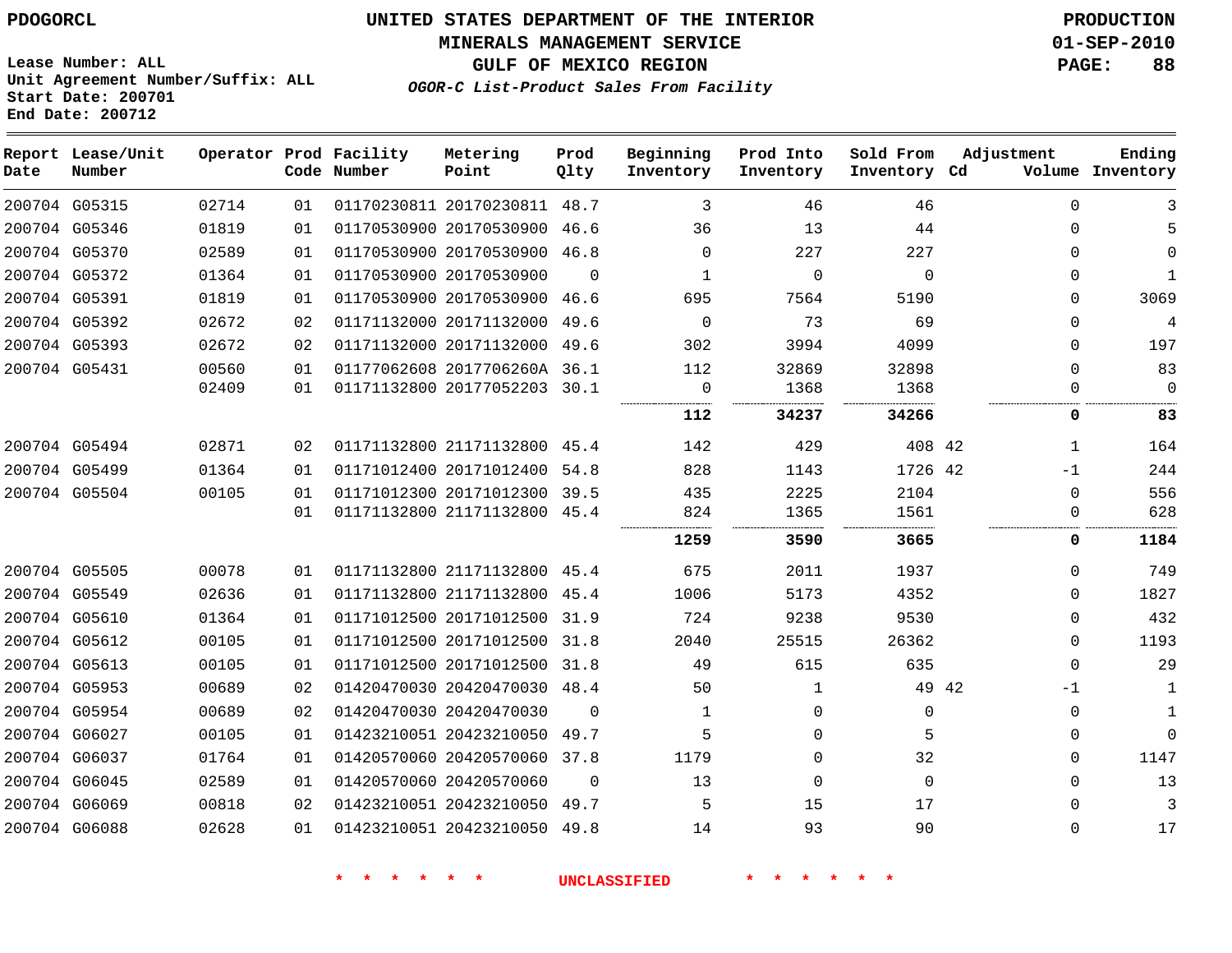**MINERALS MANAGEMENT SERVICE 01-SEP-2010**

**GULF OF MEXICO REGION PAGE: 89**

**Lease Number: ALL Unit Agreement Number/Suffix: ALL Start Date: 200701 End Date: 200712**

**OGOR-C List-Product Sales From Facility**

| Date | Report Lease/Unit<br>Number |       |    | Operator Prod Facility<br>Code Number | Metering<br>Point            | Prod<br>Qlty | Beginning<br>Inventory | Prod Into<br>Inventory | Sold From<br>Inventory Cd | Adjustment |              | Ending<br>Volume Inventory |
|------|-----------------------------|-------|----|---------------------------------------|------------------------------|--------------|------------------------|------------------------|---------------------------|------------|--------------|----------------------------|
|      | 200704 G06104               | 00105 | 01 |                                       | 01420390110 20420390110      | 55           | 79                     | 159                    | 134                       |            | $\mathbf 0$  | 104                        |
|      | 200704 G06105               | 02409 | 01 |                                       | 01420390110 20420390110      | 55           | 85                     | 210                    | 166                       |            | $\Omega$     | 129                        |
|      | 200704 G06156               | 00818 | 02 |                                       | 01422450350 20422450350      | 48.2         | 27                     | 234                    | 233 42                    |            | 1            | 29                         |
|      | 200704 G06165               | 01284 | 01 |                                       | 01170230450 20170230450      | 51.8         | 85                     | 1648                   | 1640                      |            | $\Omega$     | 93                         |
|      | 200704 G06166               | 00105 | 01 |                                       | 01170230450 20170230450 51.7 |              | $\overline{4}$         | 55                     | 56                        |            | $\mathbf 0$  | 3                          |
|      | 200704 G06167               | 00105 | 01 |                                       | 01170230450 20170230450 51.7 |              | 106                    | 1616                   | 1617                      |            | $\mathbf 0$  | 105                        |
|      | 200704 G06168               | 02766 | 02 |                                       | 01170230450 20170230450 51.9 |              | 24                     | 650                    | 650                       |            | $\Omega$     | 24                         |
|      | 200704 G06180               | 00730 | 01 |                                       | 01170230450 20170230450 51.8 |              | 6                      | 103                    | 104 42                    |            | $\mathbf{1}$ | 6                          |
|      | 200704 G06200               | 01103 | 01 |                                       | 01170230810 20170230810      | 40           | 4                      | 28                     | 27                        |            | $\mathbf 0$  | 5                          |
|      | 200704 G06767               | 01834 | 01 |                                       | 01171012500 20171012500 31.9 |              | 36                     | 600                    | 609 42                    |            | 1            | 28                         |
|      | 200704 G06958               | 02655 | 02 |                                       | 01171012500 20171012500      | 31.9         | 104                    | 860                    | 917                       |            | $\mathbf 0$  | 47                         |
|      | 200704 G07199               | 02630 | 01 |                                       | 01420570060 20420570060 53.9 |              | 475                    | 40                     | 40                        |            | $\mathbf 0$  | 475                        |
|      | 200704 G07201               | 00818 | 02 |                                       | 01420570060 20420570060 54.1 |              | 587                    | $\Omega$               | 16                        |            | $\mathbf 0$  | 571                        |
|      | 200704 G07215               | 00003 | 01 |                                       | 01420390120 01420390120 52.7 |              | 69                     | 129                    | 125                       |            | $\Omega$     | 73                         |
|      | 200704 G07699               | 00730 | 01 |                                       | 01171132800 21171132800      | 45.4         | 25                     | 9                      |                           | 8 4 2      | $-23$        | 3                          |
|      | 200704 G07700               | 00730 | 01 |                                       | 01171132800 21171132800 45.4 |              | 258                    | 1665                   | 1388 42                   |            | 23           | 558                        |
|      | 200704 G07736               | 01364 | 02 |                                       | 01171132800 21171132800      | 45.4         | 455                    | 1840                   | 1592                      |            | $\mathbf 0$  | 703                        |
|      | 200704 G07746               | 01364 | 02 |                                       | 01171092651 20177112600 35.1 |              | 199                    | $\Omega$               | 199                       |            | $\Omega$     | $\Omega$                   |
|      | 200704 G07760               | 02859 | 01 |                                       | 01177122950 20177122950      | 31           | 189                    | 16637                  | 16665                     |            | $\mathbf 0$  | 161                        |
|      | 200704 G07802               | 02859 | 02 |                                       | 01177258041 01177258041      | 28.3         | 43                     | 160                    | 158                       |            | $\Omega$     | 45                         |
|      | 200704 G07809               | 02349 | 01 |                                       | 01177248150 01177248150      | 50.8         | 1697                   | 757                    | 1893 42                   |            | $-1$         | 560                        |
|      | 200704 G07917               | 01834 | 01 |                                       | 01170573602 20170573602 33.2 |              | 23235                  | 40147                  | 39746                     |            | $\mathbf 0$  | 23636                      |
|      | 200704 G08092               | 00105 | 01 |                                       | 01423210051 20423210050      | 49.8         | 5                      | $\mathbf 0$            | 5                         |            | $\mathbf 0$  | $\Omega$                   |
|      | 200704 G08120               | 01364 | 02 |                                       | 01423210051 20423210050      | 49.8         | 9                      | 60                     | 58                        |            | 0            | 11                         |
|      | 200704 G08640               | 02589 | 01 |                                       | 01170530900 20170530900      | 46.9         | $\Omega$               | 480                    | 480                       |            | $\Omega$     | $\Omega$                   |
|      | 200704 G08641               | 02589 | 01 |                                       | 01170530900 20170530900      | 46.9         | $\Omega$               | 1126                   | 1126                      |            | $\mathbf 0$  |                            |
|      | 200704 G08690               | 02589 | 01 |                                       | 01171132800 21171132800      | 52.9         | 0                      | 150                    | 150                       |            | $\Omega$     | ∩                          |
|      | 200704 G08963               | 00105 | 01 |                                       | 01420470030 20420470030      | 48.4         | 6                      | $\mathbf{1}$           | 5                         |            | $\Omega$     | 2                          |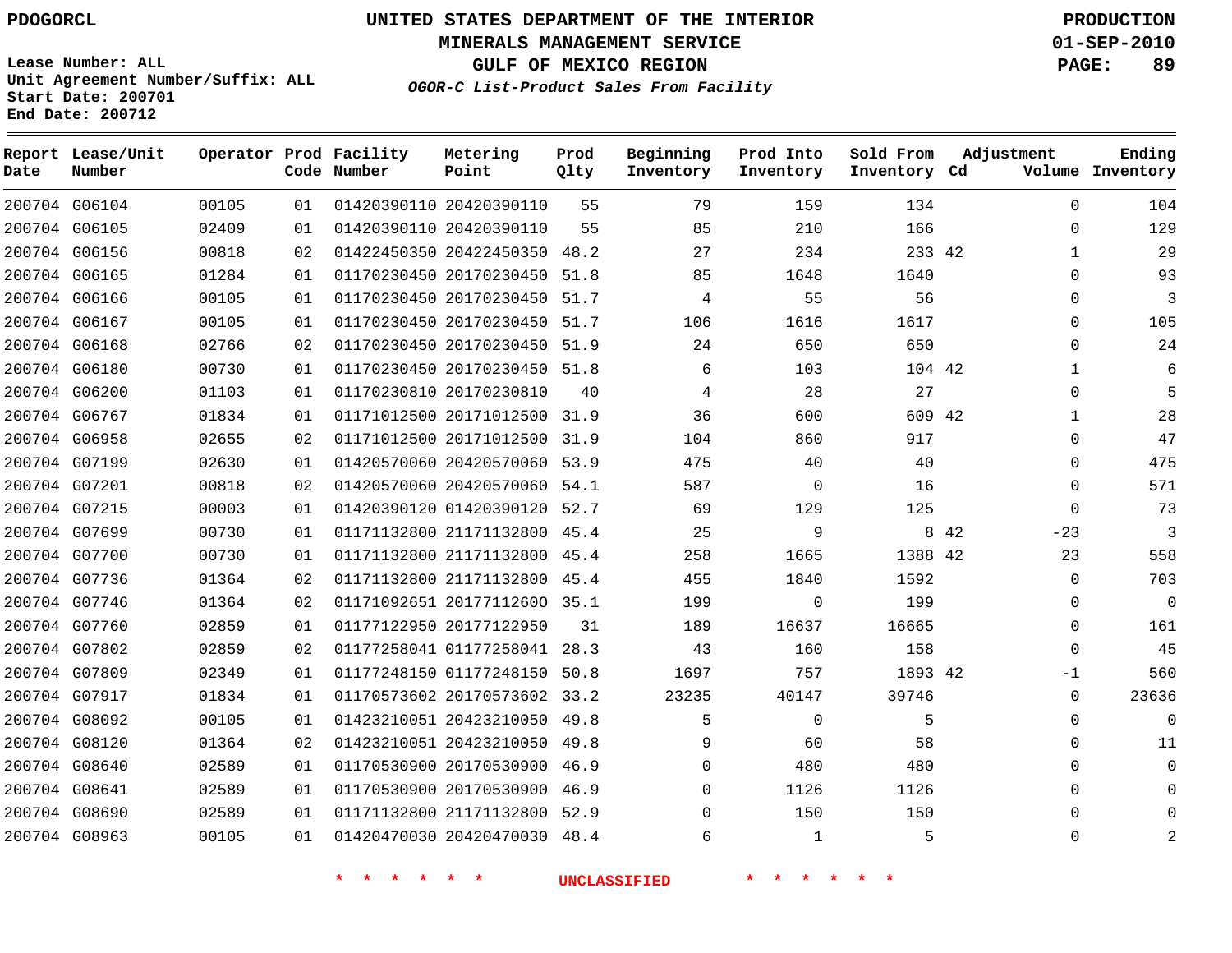**Start Date: 200701 End Date: 200712**

# **UNITED STATES DEPARTMENT OF THE INTERIOR PDOGORCL PRODUCTION**

#### **MINERALS MANAGEMENT SERVICE 01-SEP-2010**

**GULF OF MEXICO REGION PAGE: 90**

**OGOR-C List-Product Sales From Facility Unit Agreement Number/Suffix: ALL**

| Date          | Report Lease/Unit<br>Number |       |    | Operator Prod Facility<br>Code Number | Metering<br>Point            | Prod<br>Qlty | Beginning<br>Inventory | Prod Into<br>Inventory | Sold From<br>Inventory Cd | Adjustment    | Ending<br>Volume Inventory |
|---------------|-----------------------------|-------|----|---------------------------------------|------------------------------|--------------|------------------------|------------------------|---------------------------|---------------|----------------------------|
| 200704 G09010 |                             | 00560 | 01 |                                       | 01420390120 01420390120      | 52.6         | 31                     | 64                     | 59                        | $\Omega$      | 36                         |
|               | 200704 G09032               | 00730 | 01 |                                       | 01170230450 20170230450      | 51.8         | 446                    | 7904                   | 7909 42                   | 7             | 448                        |
| 200704 G09079 |                             | 02589 | 01 |                                       | 01421670201 20421670200      | $\Omega$     | 59                     | $\Omega$               | $\Omega$                  | $\Omega$      | 59                         |
| 200704 G09387 |                             | 00362 | 01 |                                       | 01170230811 20170230811 48.7 |              | 374                    | 4435                   | 4496                      | $\mathbf{0}$  | 313                        |
|               |                             | 01364 | 02 |                                       | 01170230811 20170230811 48.7 |              | 32                     | 1023                   | 983                       | $\Omega$      | 72                         |
|               |                             |       |    |                                       |                              |              | 406                    | 5458                   | 5479                      | 0             | 385                        |
| 200704 G09499 |                             | 01764 | 01 |                                       | 01177058270 01177058270 38.6 |              | 583                    | 2051                   | 2174                      | $\Omega$      | 460                        |
| 200704 G09500 |                             | 01764 | 01 |                                       | 01177058270 01177058270      | 38.6         | 49                     | 218                    | 218                       | $\Omega$      | 49                         |
| 200704 G09536 |                             | 01284 | 01 |                                       | 01171132000 20171132000 49.6 |              | $\Omega$               | 21                     | 20                        | $\Omega$      | $\mathbf{1}$               |
|               | 200704 G09564               | 01482 | 01 |                                       | 01171132800 21171132800      | 45.4         | 23                     | 21                     |                           | 30 42<br>$-1$ | 13                         |
| 200704 G09580 |                             | 00105 | 01 |                                       | 01171012400 20171012400      | 54.8         | 26                     | $\Omega$               | 26                        | $\Omega$      | $\mathbf 0$                |
|               | 200704 G09631               | 02859 | 01 |                                       | 01177122950 20177122950      | 31           | 20                     | 5510                   | 5477                      | $\Omega$      | 53                         |
|               | 200704 G10203               | 02589 | 01 |                                       | 01423210051 20423210050      | 47.1         | $\Omega$               | 74                     | 74                        | $\mathbf{0}$  | $\overline{0}$             |
| 200704 G10226 |                             | 01819 | 01 |                                       | 01423210051 20423210050 49.8 |              | 36                     | 287                    | 268                       | $\Omega$      | 55                         |
| 200704 G10584 |                             | 02266 | 01 |                                       | 01170230811 20170230811      | 48.7         | $\mathbf 0$            | $\mathbf{1}$           | $\mathbf{1}$              | $\mathbf{0}$  | $\mathbf 0$                |
|               | 200704 G10636               | 02894 | 01 |                                       | 01170230811 20170230811 48.7 |              | 542                    | 5494                   | 5648                      | $\Omega$      | 388                        |
|               | 200704 G10665               | 01764 | 01 |                                       | 01177058270 01177058270      | 38.6         | 2036                   | 7386                   | 7771                      | $\Omega$      | 1651                       |
| 200704 G10744 |                             | 02266 | 01 |                                       | 0117710260H 2017710260H 37.2 |              | $\Omega$               | 10771                  | 10771                     | $\mathbf{0}$  | $\mathbf 0$                |
|               | 200704 G10794               | 02466 | 01 |                                       | 01177122950 20177122950 31.1 |              | $\Omega$               | 1972                   | 1972                      | $\mathbf{0}$  | $\mathbf 0$                |
| 200704 G10835 |                             | 01764 | 01 |                                       | 01171092900 01171092900      | $\Omega$     | 80                     | $\Omega$               | $\mathbf 0$               | $\Omega$      | 80                         |
| 200704 G10910 |                             | 00282 | 02 |                                       | 01177245110 2017724511G      | 43           | 63                     | 23815                  | 23780 42                  | $-1$          | 97                         |
|               | 200704 G11243               | 02589 | 01 |                                       | 01420470030 20420470030      | 48.2         | 768                    | 156                    | 264                       | $\Omega$      | 660                        |
| 200704 G11297 |                             | 00818 | 02 |                                       | 01423210051 20423210050      | 49.8         | 3                      | 59                     | 51                        | 0             | 11                         |
| 200704 G11307 |                             | 02589 | 01 |                                       | 01420390101 01420390101      | $\Omega$     | 140                    | 0                      | $\Omega$                  | $\mathbf{0}$  | 140                        |
| 200704 G11885 |                             | 01103 | 01 |                                       | 01170530900 20170530900      | 46.6         | $\mathbf 0$            | 793                    | 471                       | $\mathbf{0}$  | 322                        |
|               | 200704 G11911               | 00105 | 01 |                                       | 01177072601 20177072601 39.1 |              | $\Omega$               | 7415                   | 7415                      | $\Omega$      | $\mathbf 0$                |
| 200704 G11929 |                             | 02628 | 02 |                                       | 01171132000 20171132000      | 49.6         | 219                    | 3114                   | 3179                      | $\Omega$      | 154                        |
| 200704 G11951 |                             | 00105 | 01 |                                       | 01177092600 20177092600 43.9 |              | 142                    | 1437                   | 1533                      | $\Omega$      | 46                         |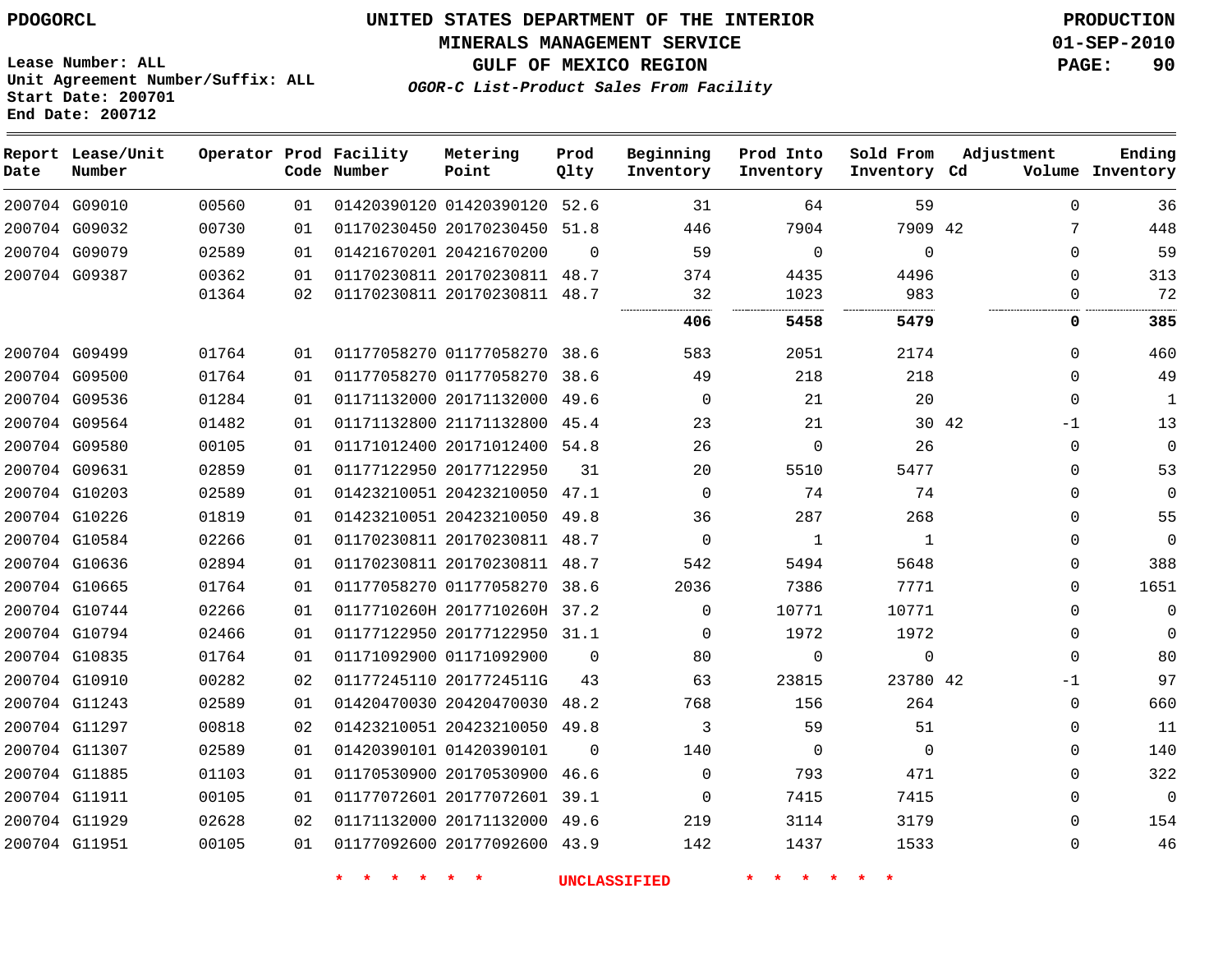**MINERALS MANAGEMENT SERVICE 01-SEP-2010**

**Lease Number: ALL Unit Agreement Number/Suffix: ALL Start Date: 200701 End Date: 200712**

**OGOR-C List-Product Sales From Facility**

**GULF OF MEXICO REGION PAGE: 91**

| Date | Report Lease/Unit<br>Number |       |    | Operator Prod Facility<br>Code Number | Metering<br>Point            | Prod<br>Qlty | Beginning<br>Inventory | Prod Into<br>Inventory | Sold From<br>Inventory Cd | Adjustment |              | Ending<br>Volume Inventory |
|------|-----------------------------|-------|----|---------------------------------------|------------------------------|--------------|------------------------|------------------------|---------------------------|------------|--------------|----------------------------|
|      | 200704 G11952               | 00105 | 01 |                                       | 01171012300 20171012300 39.5 |              | 413                    | 1813                   | 1773                      |            | $\Omega$     | 453                        |
|      | 200704 G11984               | 01364 | 02 |                                       | 01171132800 21171132800 45.4 |              | 31                     | 26                     | 41                        |            | $\Omega$     | 16                         |
|      |                             | 02766 | 02 |                                       | 01171092651 20171092650 50.3 |              | 23<br>                 | 203                    | 195                       |            | 0            | 31                         |
|      |                             |       |    |                                       |                              |              | 54                     | 229                    | 236                       |            | 0            | 47                         |
|      | 200704 G12019               | 01482 | 01 |                                       | 01171012500 20171012500 31.9 |              | 207                    | 296                    | 481                       |            | $\Omega$     | 22                         |
|      | 200704 G12020               | 01482 | 01 |                                       | 01171012500 20171012500      | 31.9         | 190                    | 1591                   | 1704                      |            | 0            | 77                         |
|      | 200704 G12024               | 01364 | 02 |                                       | 01171012500 20171012500 31.9 |              | 72                     | 3211                   | 3133                      |            | $\Omega$     | 150                        |
|      | 200704 G12037               | 00730 | 01 |                                       | 01170753510 20170753510 47.7 |              | 25                     | 138                    | 137 42                    |            | $-4$         | 22                         |
|      | 200704 G12096               | 02409 | 01 |                                       | 01177245110 2017724511C 34.2 |              | 262                    | 199                    | 370                       |            | 0            | 91                         |
|      | 200704 G12355               | 02589 | 01 |                                       | 01171012300 20171012300      | 39.5         | 4033                   | 17600                  | 17432                     |            | $\Omega$     | 4201                       |
|      | 200704 G12421               | 02589 | 01 |                                       | 01423550090 20423550090 47.1 |              | 794                    | 1935                   | 1935                      |            | $\Omega$     | 794                        |
|      | 200704 G12497               | 02589 | 01 |                                       | 01420390101 01420390101      | $\Omega$     | 113                    | $\mathbf 0$            | $\mathbf 0$               |            | 0            | 113                        |
|      | 200704 G12564               | 00282 | 02 |                                       | 01170230510 20170230510      | 43           | 26                     | 0                      |                           | 7 42       | $\mathbf{1}$ | 20                         |
|      | 200704 G12757               | 02266 | 01 |                                       | 01170230800 20170230800      | 44.6         | 146                    | $\Omega$               | 19                        |            | $\Omega$     | 127                        |
|      | 200704 G12761               | 00282 | 02 |                                       | 01170230810 20170230810      | 49.1         | 358                    | 1111                   | 1274                      |            | $\Omega$     | 195                        |
|      | 200704 G12802               | 00105 | 01 |                                       | 01170230811 20170230811 48.6 |              | 29                     | 1201                   | 1145                      |            | $\Omega$     | 85                         |
|      | 200704 G12803               | 01364 | 02 |                                       | 01171132000 20171132000      | 49.6         | $\Omega$               | 11                     | 11 42                     |            | 1            | 1                          |
|      | 200704 G12858               | 01284 | 01 |                                       | 01171131600 20171131600      | 44.8         | 4                      | 231                    | 231                       |            | 0            | 4                          |
|      | 200704 G12886               | 01364 | 02 |                                       | 01171012400 20171012400      | 54.8         | $\mathbf 0$            | $\mathbf{1}$           | 1                         |            | 0            | $\Omega$                   |
|      | 200704 G12955               | 01819 | 01 |                                       | 01171092651 20171092650 49.4 |              | 35                     | 514                    | 473                       |            | 0            | 76                         |
|      | 200704 G12980               | 02349 | 01 |                                       | 01177163600 20177163600 39.1 |              | 27                     | 563                    | 566                       |            | $\Omega$     | 24                         |
|      | 200704 G13560               | 01284 | 01 |                                       | 01170230810 20170230810      | 45           | $\Omega$               | 2                      | 2                         |            | $\Omega$     | $\mathbf 0$                |
|      | 200704 G13563               | 02589 | 01 |                                       | 01170230811 20170230811      | 55.8         | $\Omega$               | 122                    | 122                       |            | $\Omega$     | $\mathbf 0$                |
|      | 200704 G13576               | 02594 | 02 |                                       | 01170230810 20170230810      | 45           | $\Omega$               | 662                    | 490                       |            | 0            | 172                        |
|      | 200704 G13825               | 02169 | 02 |                                       | 01170230800 20170230800      | 43.1         | 3                      | 1                      | 1                         |            | $\Omega$     | $\mathbf{3}$               |
|      | 200704 G13897               | 01482 | 01 |                                       | 01171132000 20171132000      | 51.6         | 39                     | 759                    | 758                       |            | 0            | 40                         |
|      | 200704 G14193               | 02409 | 01 |                                       | 01170230810 20170230810      | 49           | 1519                   | 4209                   | 4988                      |            | $\Omega$     | 740                        |
|      | 200704 G14340               | 01364 | 02 |                                       | 01170230811 20170230811 48.7 |              | 151                    | 1867                   | 1885 42                   |            | $-1$         | 132                        |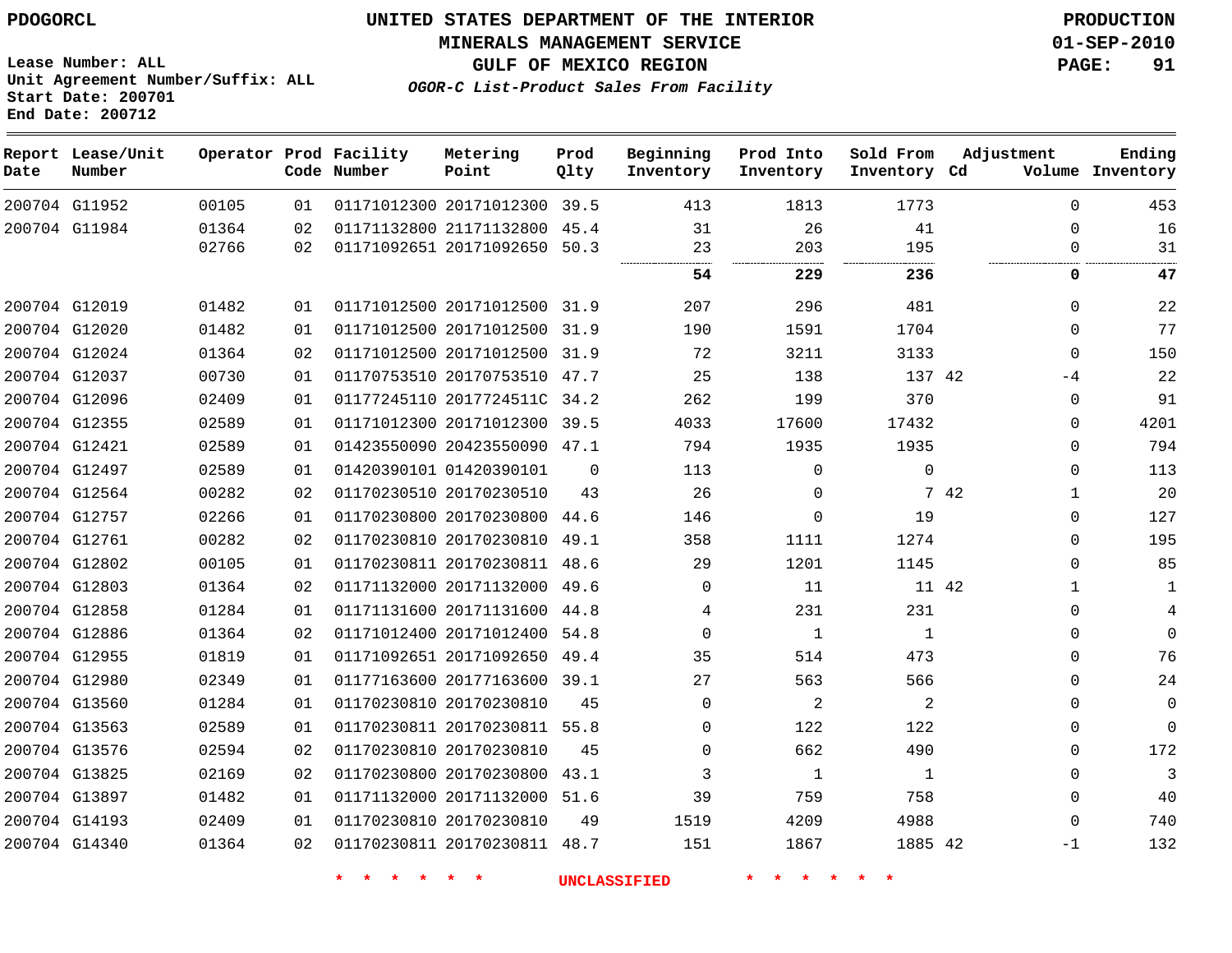**Start Date: 200701 End Date: 200712**

**Unit Agreement Number/Suffix: ALL**

# **UNITED STATES DEPARTMENT OF THE INTERIOR PDOGORCL PRODUCTION**

**MINERALS MANAGEMENT SERVICE 01-SEP-2010**

**GULF OF MEXICO REGION PAGE: 92**

**OGOR-C List-Product Sales From Facility**

| Date | Report Lease/Unit<br>Number |       |    | Operator Prod Facility<br>Code Number | Metering<br>Point            | Prod<br>Qlty | Beginning<br>Inventory | Prod Into<br>Inventory | Sold From<br>Inventory Cd | Adjustment | Ending<br>Volume Inventory   |
|------|-----------------------------|-------|----|---------------------------------------|------------------------------|--------------|------------------------|------------------------|---------------------------|------------|------------------------------|
|      | 200704 G14342               | 00105 | 01 |                                       | 01170230811 20170230811 48.6 |              | 308                    | 10112                  | 9706                      |            | $\Omega$<br>714              |
|      | 200704 G14348               | 02894 | 01 |                                       | 01171132800 21171132800      | 45.4         | 213                    | 866                    | 769 42                    | $-1$       | 309                          |
|      | 200704 G14357               | 02852 | 02 |                                       | 01171131600 20171131600      | $\Omega$     | 3                      | $\Omega$               | $\mathbf 0$               |            | 3<br>$\Omega$                |
|      | 200704 G14412               | 02246 | 01 |                                       | 01171132800 21171132800      | $\Omega$     | 40                     | 0                      | $\mathbf 0$               |            | 40<br>$\Omega$               |
|      | 200704 G14487               | 00730 | 01 |                                       | 01171092651 20171092650      | 49.4         | 4                      | 31                     | 30                        |            | 5<br>$\Omega$                |
|      | 200704 G14493               | 02268 | 01 |                                       | 01171092930 20171092930      | 32.8         | 8                      | 324                    | 308                       |            | $\Omega$<br>24               |
|      | 200704 G14576               | 00105 | 01 |                                       | 01177258153 01177258153      | 29.3         | 21                     | 29                     | 41                        |            | 9<br>$\Omega$                |
|      | 200704 G14590               | 02409 | 01 |                                       | 01170230510 20170230510      | 43           | 15                     | $\mathbf 0$            | 4                         |            | $\Omega$<br>11               |
|      | 200704 G14791               | 02451 | 01 |                                       | 01420570060 20420570060      | 54           | 90                     | $\Omega$               | 2                         |            | 88<br>$\Omega$               |
|      | 200704 G14864               | 02871 | 02 |                                       | 01170230450 20170230450      | 51.8         | 372                    | 6177                   | 6200 42                   |            | 350<br>1                     |
|      | 200704 G14878               | 02589 | 01 |                                       | 01170230510 20170230510      | 50           | 102                    | 11                     | 11                        |            | 102<br>$\Omega$              |
|      | 200704 G14942               | 02859 | 02 |                                       | 01170230810 20170230810      | 49.1         | 334                    | 831                    | 1019                      |            | 146<br>$\Omega$              |
|      | 200704 G15050               | 00105 | 01 |                                       | 01170231110 20170231110      | 45           | $\mathbf 0$            | 404                    | 141                       |            | 263<br>$\Omega$              |
|      | 200704 G15062               | 00560 | 01 |                                       | 01170230810 20170230810      | 49.1         | 61                     | 180                    | 209                       |            | 32<br>$\Omega$               |
|      | 200704 G15078               | 00064 | 01 |                                       | 01170230810 20170230810      | 49.1         | 2906                   | 2038                   | 2186 42                   | $-1$       | 2757                         |
|      | 200704 G15110               | 02714 | 01 |                                       | 01170530900 20170530900      | 46.6         | 63                     | 297                    | 240                       |            | 120<br>$\Omega$              |
|      | 200704 G15118               | 00105 | 01 |                                       | 01171132800 21171132800      | 45.3         | 17                     | 43                     | 43                        |            | 17<br>$\Omega$               |
|      | 200704 G15124               | 01364 | 01 |                                       | 01170230811 20170230811 48.7 |              | $\mathbf{1}$           | 12                     | 12                        |            | $\mathbf{0}$<br>$\mathbf{1}$ |
|      | 200704 G15239               | 00003 | 01 |                                       | 01171012500 20171012500      | 40.2         | 59                     | 2486                   | 2429                      |            | $\Omega$<br>116              |
|      | 200704 G15241               | 00105 | 01 |                                       | 01171092651 20171092650      | 49.4         | 18                     | 103                    | 106                       |            | 15<br>$\Omega$               |
|      | 200704 G15263               | 02421 | 01 |                                       | 01171132000 20171132000      | 49.6         | 2811                   | 88825                  | 87247                     |            | $\Omega$<br>4389             |
|      | 200704 G15277               | 00222 | 02 |                                       | 01171012400 20171012400      | 54.8         | 1257                   | 8728                   | 8126 42                   |            | 1860<br>1                    |
|      | 200704 G15293               | 02859 | 02 |                                       | 0117711260T 2017711260T      | 33.8         | 17                     | 1284                   | 1288                      |            | 13<br>$\Omega$               |
|      | 200704 G15303               | 00105 | 01 |                                       | 01171092800 21171132800      | 45.3         | 1238                   | 4360                   | 3992                      |            | 1606<br>$\Omega$             |
|      | 200704 G15312               | 00105 | 01 |                                       | 01171092651 20171092650      | 49.3         | 2261                   | 17253                  | 16957                     |            | 2557<br>$\Omega$             |
|      | 200704 G15323               | 01482 | 01 |                                       | 01171012500 20171012500      | 31.9         | 192                    | 4884                   | 4858                      |            | 218<br>$\Omega$              |
|      | 200704 G15387               | 02409 | 01 |                                       | 01177245110 2017724511C      | 34.2         | 29                     | 404                    | 249                       |            | 184<br>$\Omega$              |
|      | 200704 G15740               | 00818 | 01 |                                       | 01170230450 20170230450      | 40           | 474                    | 6927                   | 7008                      |            | 393<br>$\Omega$              |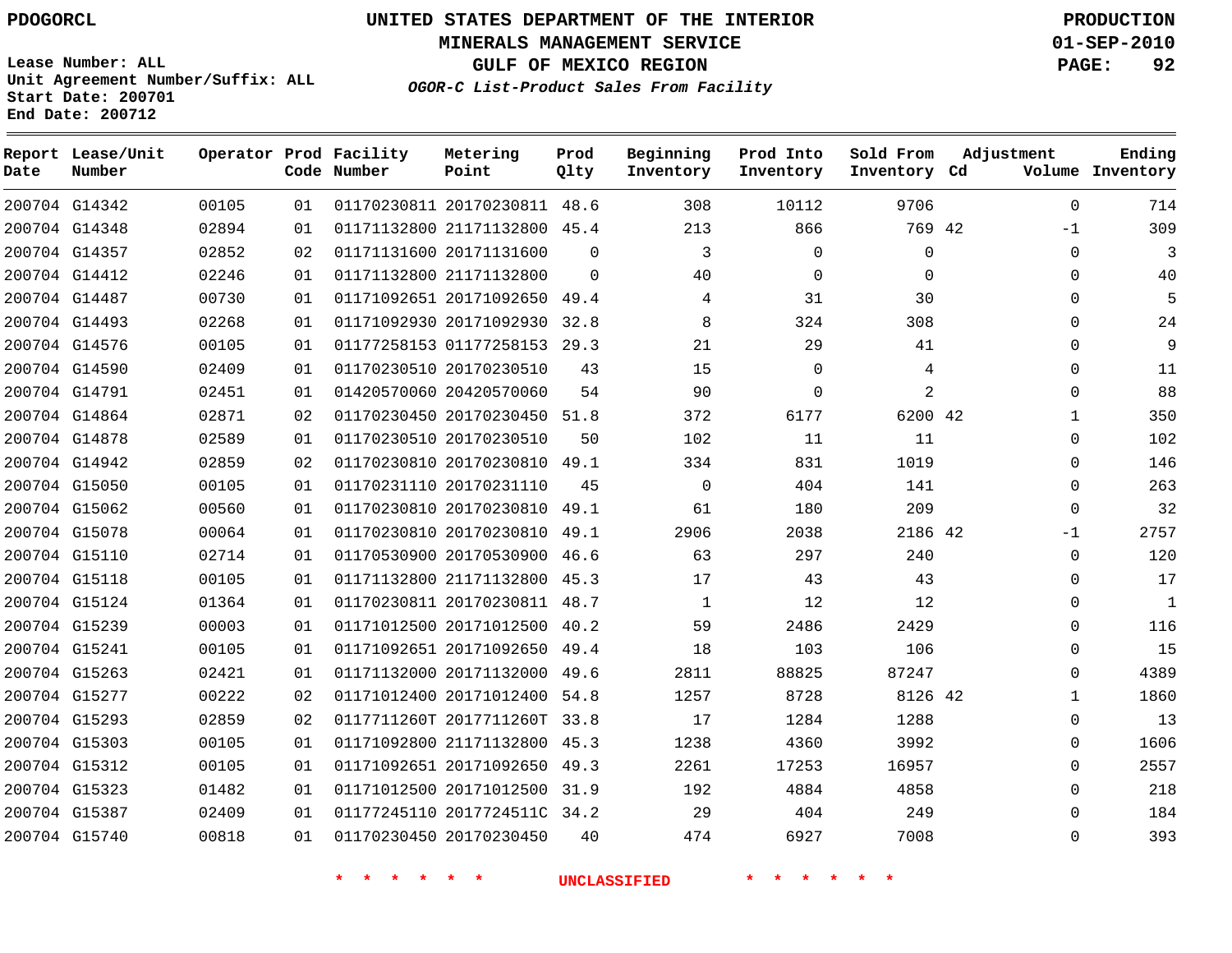# **UNITED STATES DEPARTMENT OF THE INTERIOR PDOGORCL PRODUCTION**

**MINERALS MANAGEMENT SERVICE 01-SEP-2010**

**GULF OF MEXICO REGION PAGE: 93**

**Unit Agreement Number/Suffix: ALL Start Date: 200701 End Date: 200712**

**OGOR-C List-Product Sales From Facility**

| Date | Report Lease/Unit<br>Number |       |    | Operator Prod Facility<br>Code Number | Metering<br>Point            | Prod<br>Qlty | Beginning<br>Inventory | Prod Into<br>Inventory | Sold From<br>Inventory Cd |        | Adjustment   | Ending<br>Volume Inventory |
|------|-----------------------------|-------|----|---------------------------------------|------------------------------|--------------|------------------------|------------------------|---------------------------|--------|--------------|----------------------------|
|      | 200704 G15742               | 00730 | 01 |                                       | 01170230450 20170230450 51.8 |              | 9                      | 49                     |                           | 49 42  | $-6$         | 3                          |
|      | 200704 G15769               | 00560 | 01 |                                       | 01422450350 20422450350 44.4 |              | 67                     | 408                    | 428                       |        | $\Omega$     | 47                         |
|      | 200704 G15773               | 01911 | 01 |                                       | 01422450350 20422450350      | 45.1         | $\Omega$               | 70                     | 68                        |        | $\Omega$     | $\overline{a}$             |
|      | 200704 G15781               | 02169 | 02 |                                       | 01170230450 20170230450 51.8 |              | 26                     | 366                    | 370                       |        | $\Omega$     | 22                         |
|      | 200704 G16104               | 00105 | 01 |                                       | 01170231110 20170231110      | $\Omega$     | 738                    | 74                     | $\Omega$                  |        | $\Omega$     | 812                        |
|      | 200704 G16115               | 01819 | 01 |                                       | 01170231300 01170231300      | 45           | $\Omega$               | $\mathbf 1$            | 1                         |        | $\Omega$     | $\Omega$                   |
|      | 200704 G16121               | 00687 | 01 |                                       | 01170230811 20170230811      | 48.7         | 2                      | 7                      |                           | 8 4 2  | $-1$         | $\Omega$                   |
|      | 200704 G16203               | 01482 | 01 |                                       | 01170530900 20170530900      | $\Omega$     | 53                     | $\Omega$               | $\Omega$                  |        | $\Omega$     | 53                         |
|      | 200704 G16216               | 01284 | 01 |                                       | 01171132800 21171132800      | 45.4         | 3                      | $\Omega$               | 2                         |        | $\Omega$     | $\mathbf{1}$               |
|      | 200704 G16267               | 01364 | 02 |                                       | 01170230811 20170230811 48.7 |              | 10                     | 97                     | 101 42                    |        | 1            | 7                          |
|      | 200704 G16317               | 01364 | 02 |                                       | 01170230811 20170230811      | 48.7         | 5                      | 82                     | 81                        |        | $\Omega$     | 6                          |
|      | 200704 G16337               | 01513 | 01 |                                       | 01177078151 01177078151      | $\Omega$     | 1794                   | $\Omega$               | $\Omega$                  |        | $\Omega$     | 1794                       |
|      | 200704 G16363               | 02475 | 02 |                                       | 01171012400 20171012400      | 51.8         | 14                     | 51                     | 54                        |        | $\Omega$     | 11                         |
|      | 200704 G16365               | 02589 | 01 |                                       | 01171132800 21171132800      | 40.1         | $\Omega$               | 62                     | 62                        |        | $\Omega$     | $\mathbf 0$                |
|      | 200704 G16395               | 01978 | 02 |                                       | 01171092651 20171092650      | 49.4         | 1                      | 19                     | 17                        |        | $\Omega$     | 3                          |
|      | 200704 G16454               | 00491 | 01 |                                       | 01171012500 20171012500      | 40.1         | 37                     | 279                    | 300                       |        | $\Omega$     | 16                         |
|      | 200704 G16455               | 00491 | 01 |                                       | 01171012500 20171012500      | 40.1         | 45                     | 491                    | 512                       |        | $\Omega$     | 24                         |
|      | 200704 G16461               | 00105 | 01 |                                       | 01170753510 20170753510 47.7 |              | 9                      | 140                    | 127                       |        | $\Omega$     | 22                         |
|      | 200704 G16469               | 02025 | 01 |                                       | 01170753510 20170753510 47.7 |              | 5                      | 11                     | 14                        |        | $\Omega$     | 2                          |
|      | 200704 G16515               | 00282 | 02 |                                       | 01177245110 2017724511G      | 43           | 223                    | 65842                  | 65799 42                  |        | 1            | 267                        |
|      | 200704 G16575               | 00730 | 01 |                                       | 01608103650 20608103650      | 33.8         | 9                      | 1193                   | 1196 42                   |        | $\mathbf{1}$ | 7                          |
|      | 200704 G17124               | 02871 | 02 |                                       | 01170230450 20170230450      | 51.8         | 1                      | 25                     | 25                        |        | $\Omega$     | 1                          |
|      | 200704 G17133               | 01482 | 01 |                                       | 01423210051 20423210050      | 49.2         | 9                      | 28                     | 31                        |        | $\Omega$     | 6                          |
|      | 200704 G17150               | 02169 | 02 |                                       | 01421670201 20170230450      | 51.8         | 197                    | 2606                   | 2656                      |        | $\Omega$     | 147                        |
|      | 200704 G17190               | 01364 | 02 |                                       | 01170230810 20170230810 49.1 |              | 6                      | 82                     |                           | 74 42  | 1            | 15                         |
|      | 200704 G17255               | 02237 | 01 |                                       | 01170230810 20170230810      | $\Omega$     | 53                     | 147                    |                           | $0$ 09 | $-174$       | 26                         |
|      | 200704 G17753               | 02427 | 02 |                                       | 01170230800 20170230800 43.1 |              | $\Omega$               | 4                      |                           | 1 42   | 1            | 4                          |
|      | 200704 G17754               | 02025 | 01 |                                       | 01170230510 20170230510      | 43           | 797                    | $\mathbf{1}$           | 198                       |        | $\Omega$     | 600                        |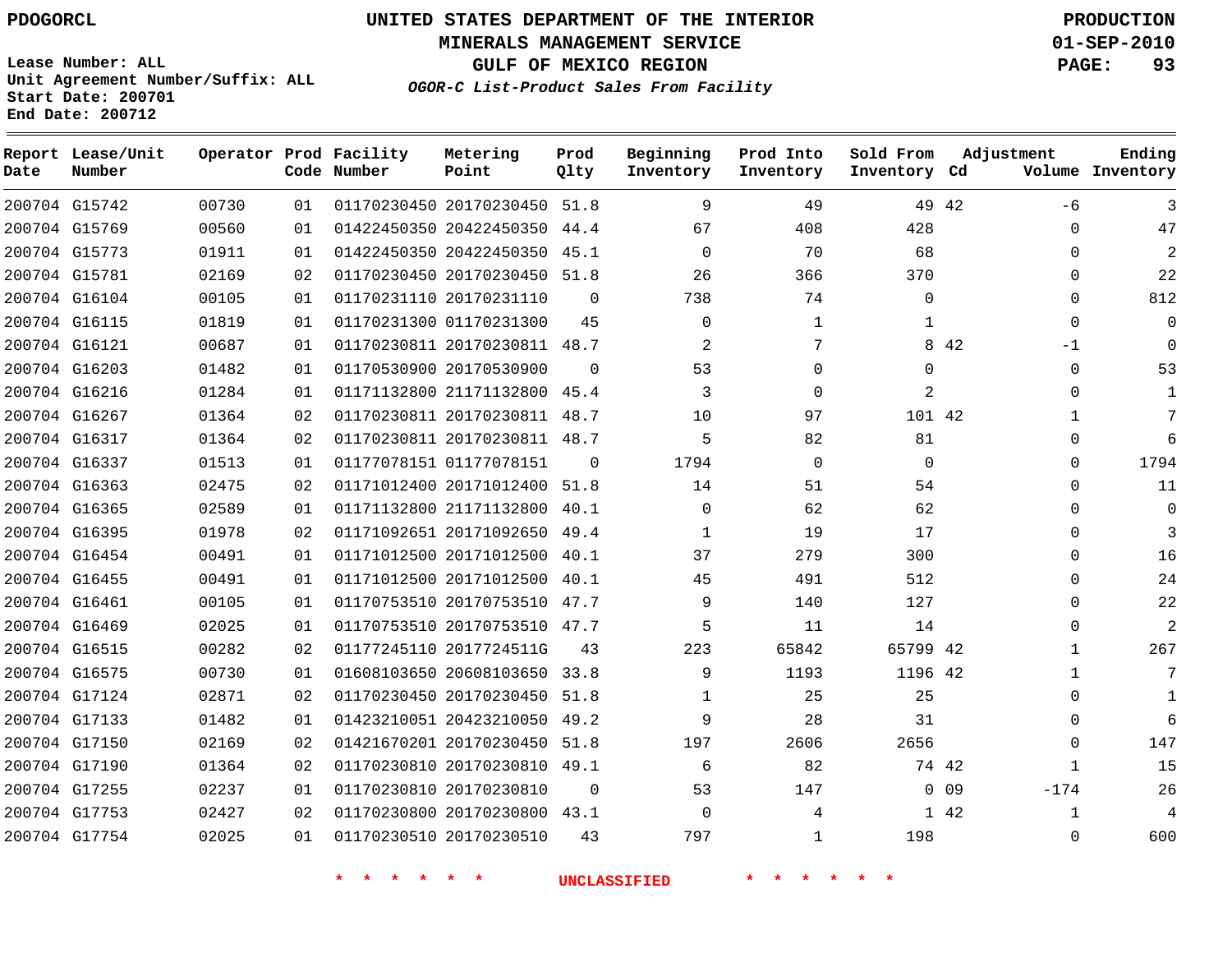**MINERALS MANAGEMENT SERVICE 01-SEP-2010**

**GULF OF MEXICO REGION PAGE: 94**

**Lease Number: ALL Unit Agreement Number/Suffix: ALL Start Date: 200701 End Date: 200712**

**OGOR-C List-Product Sales From Facility**

| Date | Report Lease/Unit<br>Number |       |    | Operator Prod Facility<br>Code Number | Metering<br>Point            | Prod<br>Qlty | Beginning<br>Inventory | Prod Into<br>Inventory | Sold From<br>Inventory Cd | Adjustment  | Ending<br>Volume Inventory |
|------|-----------------------------|-------|----|---------------------------------------|------------------------------|--------------|------------------------|------------------------|---------------------------|-------------|----------------------------|
|      | 200704 G17789               | 00818 | 01 |                                       | 01170230810 20170230810 49.1 |              | 138                    | 711                    | 724                       | $\mathbf 0$ | 125                        |
|      | 200704 G17842               | 00491 | 01 |                                       | 01170230810 20170230810      | 45           | $\mathbf 0$            | 207                    | 153                       | $\Omega$    | 54                         |
|      | 200704 G17858               | 00105 | 01 |                                       | 01170530900 20170530900 46.6 |              | 103                    | 1404                   | 937                       | $\Omega$    | 570                        |
|      | 200704 G17895               | 02859 | 01 |                                       | 01171132800 21171132800      | 45.4         | 26                     | 54                     | 57                        | $\mathbf 0$ | 23                         |
|      | 200704 G17896               | 01284 | 01 |                                       | 01171132800 21171132800      | 45.4         | 7996                   | 15061                  | 16443                     | $\mathbf 0$ | 6614                       |
|      | 200704 G17897               | 01963 | 01 |                                       | 01171131600 20171131600      | 44.8         | $\Omega$               | 2441                   | 2441                      | $\Omega$    | $\Omega$                   |
|      | 200704 G17898               | 01963 | 01 |                                       | 01171131600 20171131600 44.8 |              | 90                     | 3133                   | 3115                      | $\mathbf 0$ | 108                        |
|      | 200704 G17912               | 02409 | 01 |                                       | 01171132800 20177052203 30.1 |              | $\Omega$               | 10234                  | 10234                     | $\mathbf 0$ | $\mathbf 0$                |
|      | 200704 G17913               | 01834 | 01 |                                       | 01171132800 21171132800      | 45.4         | 661                    | 1702                   | 1685                      | $\Omega$    | 678                        |
|      | 200704 G17921               | 00491 | 01 |                                       | 01171012500 20177062959 25.4 |              | $\Omega$               | 18879                  | 18879                     | $\mathbf 0$ | $\mathbf 0$                |
|      | 200704 G17942               | 00560 | 01 |                                       | 01177082604 20177082604 27.5 |              | 398                    | 32389                  | 32447                     | $\mathbf 0$ | 340                        |
|      | 200704 G17964               | 02421 | 01 |                                       | 01171012300 20171012300 39.5 |              | 5                      | 348                    | 266                       | $\mathbf 0$ | 87                         |
|      | 200704 G17973               | 00730 | 01 |                                       | 01171012400 20171012400 54.8 |              | 1392                   | 6587                   | 6575 42                   | $-1$        | 1403                       |
|      | 200704 G17977               | 01364 | 02 |                                       | 01171132800 21171132800 45.4 |              | 599                    | 1612                   | 1577                      | $\Omega$    | 634                        |
|      | 200704 G17991               | 01978 | 02 |                                       | 01177122606 20177122606 42.6 |              | 10                     | 28                     | 34                        | $\mathbf 0$ | $\overline{4}$             |
|      | 200704 G18040               | 00105 | 01 |                                       | 01171012500 20171012500 31.9 |              | 65                     | 1254                   | 1260                      | $\mathbf 0$ | 59                         |
|      | 200704 G18043               | 01103 | 01 |                                       | 01171012500 20171012500      | 40.2         | 2421                   | 36416                  | 37778 42                  | 644         | 1703                       |
|      | 200704 G18208               | 01834 | 01 |                                       | 01170573602 20170573602 33.2 |              | 980                    | 1056                   | 1414                      | $\mathbf 0$ | 622                        |
|      | 200704 G18863               | 01364 | 02 |                                       | 01420470030 20420470030      | 48.4         | 42                     | 33                     | 24                        | $\mathbf 0$ | 51                         |
|      | 200704 G18885               | 00818 | 02 |                                       | 01420570060 20420570060 54.5 |              | 285                    | $\Omega$               | 8                         | $\Omega$    | 277                        |
|      | 200704 G18920               | 02200 | 01 |                                       | 01423210051 20423210050 49.8 |              | 32                     | 119                    | 128                       | $\mathbf 0$ | 23                         |
|      | 200704 G18936               | 02589 | 01 |                                       | 01421670201 20421670200      | $\Omega$     | 11                     | $\Omega$               | $\Omega$                  | $\Omega$    | 11                         |
|      | 200704 G18948               | 02859 | 01 |                                       | 01170230510 20170230510      | 43           | 64                     | $\mathbf 0$            | 16                        | $\mathbf 0$ | 48                         |
|      | 200704 G19025               | 02806 | 01 |                                       | 01423210051 20423210050      | 49           | 190                    | 998                    | 969                       | $\mathbf 0$ | 219                        |
|      | 200704 G19030               | 02806 | 01 |                                       | 01423210051 20423210050      | 49           | 194                    | 1399                   | 1359                      | $\Omega$    | 234                        |
|      | 200704 G19702               | 02427 | 02 |                                       | 01170230811 20170230811      | 48.7         | 12                     | 33                     | 43                        | $\mathbf 0$ | $\overline{a}$             |
|      | 200704 G19750               | 02427 | 02 |                                       | 01171132800 21171132800 45.4 |              | $\mathbf 0$            | 2243                   | 1599 42                   | $-1$        | 643                        |
|      | 200704 G19760               | 02894 | 01 |                                       | 01171132800 21171132800 45.4 |              | 2987                   | 10200                  | 9401                      | $\Omega$    | 3786                       |
|      |                             |       |    |                                       |                              |              |                        |                        |                           |             |                            |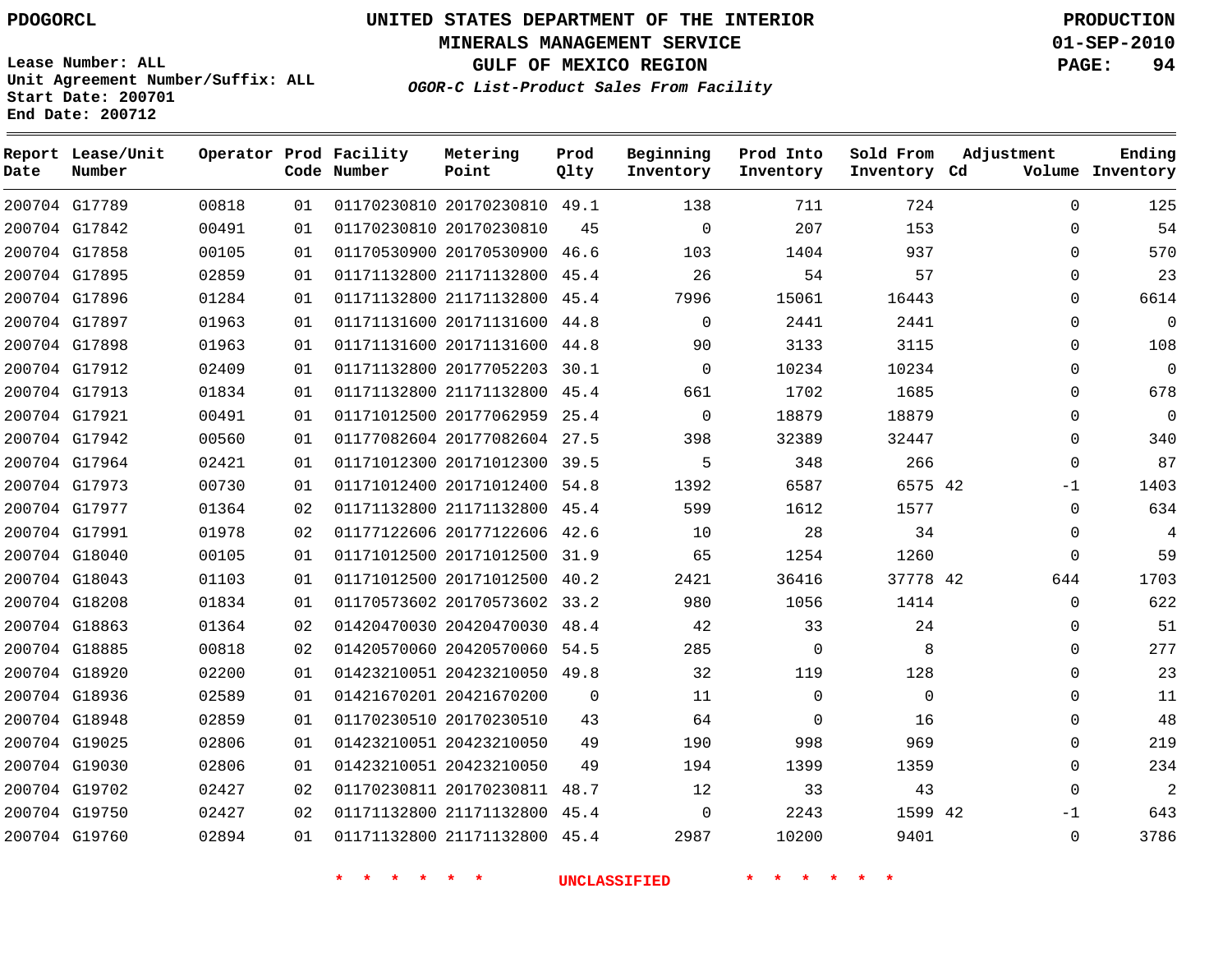**MINERALS MANAGEMENT SERVICE 01-SEP-2010**

**GULF OF MEXICO REGION PAGE: 95**

**Lease Number: ALL Unit Agreement Number/Suffix: ALL Start Date: 200701 End Date: 200712**

**OGOR-C List-Product Sales From Facility**

| Date | Report Lease/Unit<br>Number |       |    | Operator Prod Facility<br>Code Number | Metering<br>Point            | Prod<br>Qlty | Beginning<br>Inventory | Prod Into<br>Inventory | Sold From<br>Inventory Cd | Adjustment |              | Ending<br>Volume Inventory |
|------|-----------------------------|-------|----|---------------------------------------|------------------------------|--------------|------------------------|------------------------|---------------------------|------------|--------------|----------------------------|
|      | 200704 G19761               | 02894 | 01 |                                       | 01171132800 21171132800 47.1 |              | 145                    | 462                    | 435 42                    |            | $-1$         | 171                        |
|      | 200704 G19784               | 01978 | 02 |                                       | 01171012310 20171012310      | 49.9         | 24                     | 166                    | 187                       |            | $\Omega$     | 3                          |
|      | 200704 G19832               | 02349 | 01 |                                       | 01177163600 20177163600      | 39.1         | 197                    | 3594                   | 3614                      |            | 0            | 177                        |
|      | 200704 G19835               | 02169 | 01 |                                       | 01171092651 20171092650      | 49.4         | 73                     | 30                     | 90                        |            | $\Omega$     | 13                         |
|      | 200704 G19839               | 02777 | 01 |                                       | 01170753510 20170753510      | 50.2         | 8                      | 114                    | 103                       |            | $\mathbf 0$  | 19                         |
|      | 200704 G20605               | 02377 | 01 |                                       | 01423550141 20423550140      | 28.3         | 2155                   | 93530                  | 94381                     |            | $\Omega$     | 1304                       |
|      | 200704 G20616               | 01364 | 02 |                                       | 01423210051 20423210050      | 49.8         | 15                     | 45                     | 51                        |            | $\Omega$     | 9                          |
|      | 200704 G20655               | 00222 | 01 |                                       | 01170230510 20170230510      | 43           | 204                    | 1                      | 51                        |            | 0            | 154                        |
|      | 200704 G20660               | 02169 | 02 |                                       | 01170230450 20170230450      | 51.8         | 5                      | 463                    | 442                       |            | $\Omega$     | 26                         |
|      | 200704 G21065               | 02266 | 01 |                                       | 01171131600 20171131600      | 40           | 82                     | 4711                   | 4702                      |            | $\mathbf 0$  | 91                         |
|      | 200704 G21068               | 01978 | 02 |                                       | 01170530900 20170530900      | 40           | 28                     | 1108                   | 686                       |            | $\mathbf 0$  | 450                        |
|      | 200704 G21070               | 00560 | 01 |                                       | 01171132800 21171132800      | 45.4         | 301                    | 820                    | 1182 42                   |            | 383          | 322                        |
|      | 200704 G21080               | 01704 | 01 |                                       | 01170530900 20170530900      | 46.6         | 26                     | 335                    | 221                       |            | $\mathbf 0$  | 140                        |
|      | 200704 G21093               | 01586 | 02 |                                       | 01170230811 20170230811 48.7 |              | 6                      | 55                     |                           | 58 42      | $\mathbf{1}$ | $\overline{4}$             |
|      | 200704 G21095               | 02636 | 01 |                                       | 01170530900 20170530900      | 46.6         | $\Omega$               | 598                    | 355                       |            | $\Omega$     | 243                        |
|      | 200704 G21096               | 00818 | 01 |                                       | 01170230811 20170230811 48.7 |              | $\Omega$               | 250                    | 232                       |            | $\Omega$     | 18                         |
|      | 200704 G21111               | 02266 | 01 |                                       | 01171132800 21171132800      | 47           | 21                     | 11                     | 22                        |            | $\Omega$     | 10                         |
|      | 200704 G21115               | 01364 | 02 |                                       | 01171012500 20171012500      | 31.9         | 402                    | 3617                   | 3850                      |            | $\Omega$     | 169                        |
|      | 200704 G21116               | 00818 | 02 |                                       | 01171132800 21171132800      | 45.4         | 375                    | 889                    | 905                       |            | $\mathbf 0$  | 359                        |
|      | 200704 G21306               | 02266 | 01 |                                       | 01423210051 20423210050      | 49.8         | $\mathbf{1}$           | $\mathbf 0$            | 1                         |            | $\Omega$     | $\Omega$                   |
|      | 200704 G21322               | 02266 | 01 |                                       | 01170230450 20170230450      | 51.8         | 7                      | 2003                   | 1897                      |            | $\Omega$     | 113                        |
|      | 200704 G21349               | 00491 | 01 |                                       | 01170230510 20170230510      | 43           | 40                     | $\mathbf 0$            | 10                        |            | $\mathbf 0$  | 30                         |
|      | 200704 G21408               | 02219 | 01 |                                       | 01171012400 20171012400      | 54.8         | 1338                   | 5338                   | 5538 42                   |            | $-1$         | 1137                       |
|      | 200704 G21530               | 00078 | 01 |                                       | 01170230400 20170230400      | 51.4         | 930                    | 4999                   | 5000                      |            | $\mathbf 0$  | 929                        |
|      | 200704 G21533               | 00078 | 01 |                                       | 01170230400 20170230400      | 51.4         | 87                     | 374                    | 391                       |            | $\Omega$     | 70                         |
|      | 200704 G21534               | 00003 | 01 |                                       | 01170230811 20170230811 48.7 |              | 969                    | 9584                   | 9877 42                   |            | 1            | 677                        |
|      | 200704 G21535               | 00818 | 02 |                                       | 01170231300 20170230800      | 0            | $\Omega$               | 52                     | $\mathbf{0}$              |            | $\Omega$     | 52                         |
|      | 200704 G21536               | 00818 | 02 |                                       | 01170231300 01170231300      | 40           | $\Omega$               | 7525                   | 7525                      |            | $\Omega$     | $\Omega$                   |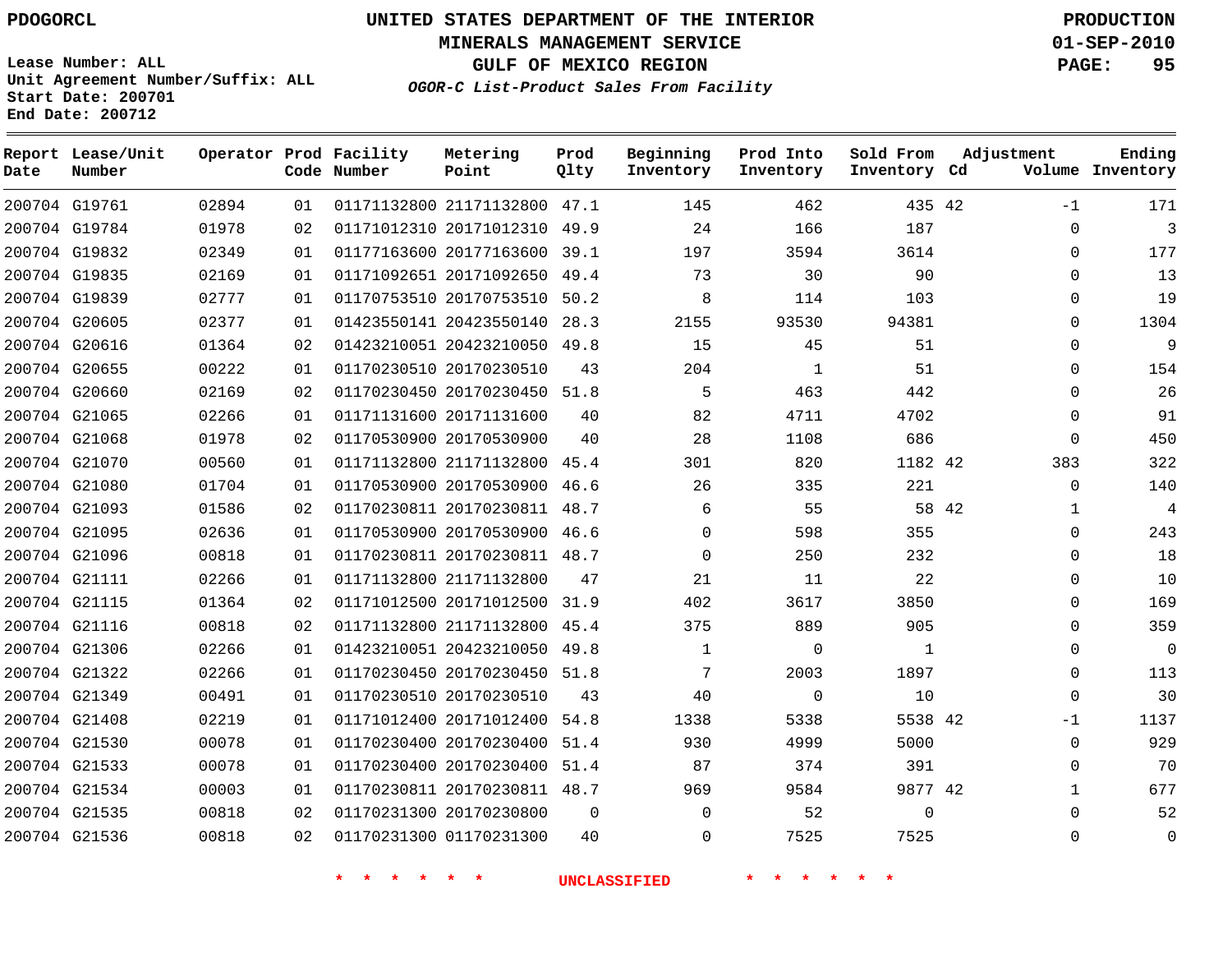**MINERALS MANAGEMENT SERVICE 01-SEP-2010**

**GULF OF MEXICO REGION PAGE: 96**

**Lease Number: ALL Unit Agreement Number/Suffix: ALL Start Date: 200701 End Date: 200712**

**OGOR-C List-Product Sales From Facility**

| Date | Report Lease/Unit<br>Number |       |    | Operator Prod Facility<br>Code Number | Metering<br>Point            | Prod<br>Qlty | Beginning<br>Inventory | Prod Into<br>Inventory | Sold From<br>Inventory Cd | Adjustment  | Ending<br>Volume Inventory |
|------|-----------------------------|-------|----|---------------------------------------|------------------------------|--------------|------------------------|------------------------|---------------------------|-------------|----------------------------|
|      | 200704 G21580               | 02636 | 01 |                                       | 01170230811 20170230811 48.7 |              | 12                     | 81                     | 87                        | $\Omega$    | 6                          |
|      | 200704 G21581               | 01704 | 01 |                                       | 01171132800 21171132800 45.4 |              | 1221                   | 2423                   | 2500                      | 0           | 1144                       |
|      | 200704 G21583               | 01704 | 01 |                                       | 01170530900 20170530900 46.6 |              | 2                      | 331                    | 199                       | $\Omega$    | 134                        |
|      | 200704 G21585               | 02859 | 02 |                                       | 01171132800 21171132800      | 45.4         | 4                      | 2                      | 4                         | $\Omega$    | 2                          |
|      | 200704 G21588               | 00730 | 01 |                                       | 01171131800 20171131800 46.3 |              | 8                      | $\mathbf 0$            | 8                         | $\Omega$    | $\mathbf 0$                |
|      | 200704 G21592               | 02628 | 02 |                                       | 01171132000 20171132000      | 49.6         | 293                    | 3237                   | 3370                      | $\Omega$    | 160                        |
|      | 200704 G21597               | 01364 | 02 |                                       | 01171132800 21171132800 45.4 |              | 87                     | 379                    | 322 42                    | 1           | 145                        |
|      | 200704 G21599               | 01834 | 01 |                                       | 01171132800 21171132800      | 45.4         | 7280                   | 20773                  | 20042                     | $\Omega$    | 8011                       |
|      | 200704 G21649               | 00730 | 01 |                                       | 01171092651 20171092650 49.4 |              | 12                     | 100                    | 97                        | $\Omega$    | 15                         |
|      | 200704 G21652               | 02268 | 01 |                                       | 01171132800 21171132800 45.4 |              | 493                    | 1397                   | 1613 42                   | 258         | 535                        |
|      | 200704 G21655               | 02268 | 01 |                                       | 01171132800 21171132800 45.4 |              | 4                      | 84                     | 133 42                    | 77          | 32                         |
|      | 200704 G21680               | 02169 | 01 |                                       | 01171092651 20171092650      | 49.4         | 4                      | 408                    | 360                       | $\mathbf 0$ | 52                         |
|      | 200704 G21691               | 00276 | 01 |                                       | 01170513700 20170513700      | 33           | 2960                   | $\Omega$               | 365                       | $\Omega$    | 2595                       |
|      | 200704 G21700               | 00105 | 01 |                                       | 01177258153 01177258153      | 29.3         | 1987                   | 2686                   | 3832                      | $\mathbf 0$ | 841                        |
|      | 200704 G21703               | 02349 | 01 |                                       | 01177248150 01177248150 50.8 |              | 71                     | 1835                   | 1471 42                   | 1           | 436                        |
|      | 200704 G21712               | 02237 | 01 |                                       | 01170755200 20170755200      | 37.1         | 22519                  | 14145                  | 12911                     | 0           | 23753                      |
|      | 200704 G22158               | 01513 | 01 |                                       | 01420470030 20420470030 48.4 |              | 422                    | 25                     | 408                       | $\Omega$    | 39                         |
|      | 200704 G22188               | 02589 | 01 |                                       | 01423210051 20423210050 48.2 |              | $\mathbf 0$            | 298                    | 298                       | 0           | 0                          |
|      | 200704 G22217               | 02589 | 01 |                                       | 01423210051 20423210050 47.1 |              | $\Omega$               | 100                    | 100                       | 0           | $\mathbf 0$                |
|      | 200704 G22219               | 01482 | 01 |                                       | 01423210051 20423210050      | 49.2         | 178                    | 1198                   | 1150 42                   | 1           | 227                        |
|      | 200704 G22236               | 02169 | 02 |                                       | 01170230450 20170230450 51.8 |              | 69                     | 866                    | 885 42                    | 1           | 51                         |
|      | 200704 G22238               | 02169 | 02 |                                       | 01170230450 20170230450 51.8 |              | 539                    | 6736                   | 6893                      | $\Omega$    | 382                        |
|      | 200704 G22246               | 02859 | 02 |                                       | 01423210051 20170230500 44.6 |              | 109                    | 1870                   | 1757                      | $\Omega$    | 222                        |
|      | 200704 G22263               | 00730 | 01 |                                       | 01170230810 20170230810      | 49.1         | 2066                   | 5827                   | 6868 42                   | $-1$        | 1024                       |
|      | 200704 G22501               | 00078 | 01 |                                       | 01170230400 20170230400 51.4 |              | 465                    | 2410                   | 2428 42                   | 1           | 448                        |
|      | 200704 G22505               | 00236 | 01 |                                       | 01170230811 20170230811 48.6 |              | 172                    | 1690                   | 1743                      | $\Omega$    | 119                        |
|      | 200704 G22510               | 00282 | 02 |                                       | 01170230810 20170230810 49.1 |              | 4850                   | 13684                  | 16128                     | $\Omega$    | 2406                       |
|      | 200704 G22513               | 02579 | 02 |                                       | 01170230810 20170230810 49.1 |              | 224                    | 6271                   | 5392                      | $\Omega$    | 1103                       |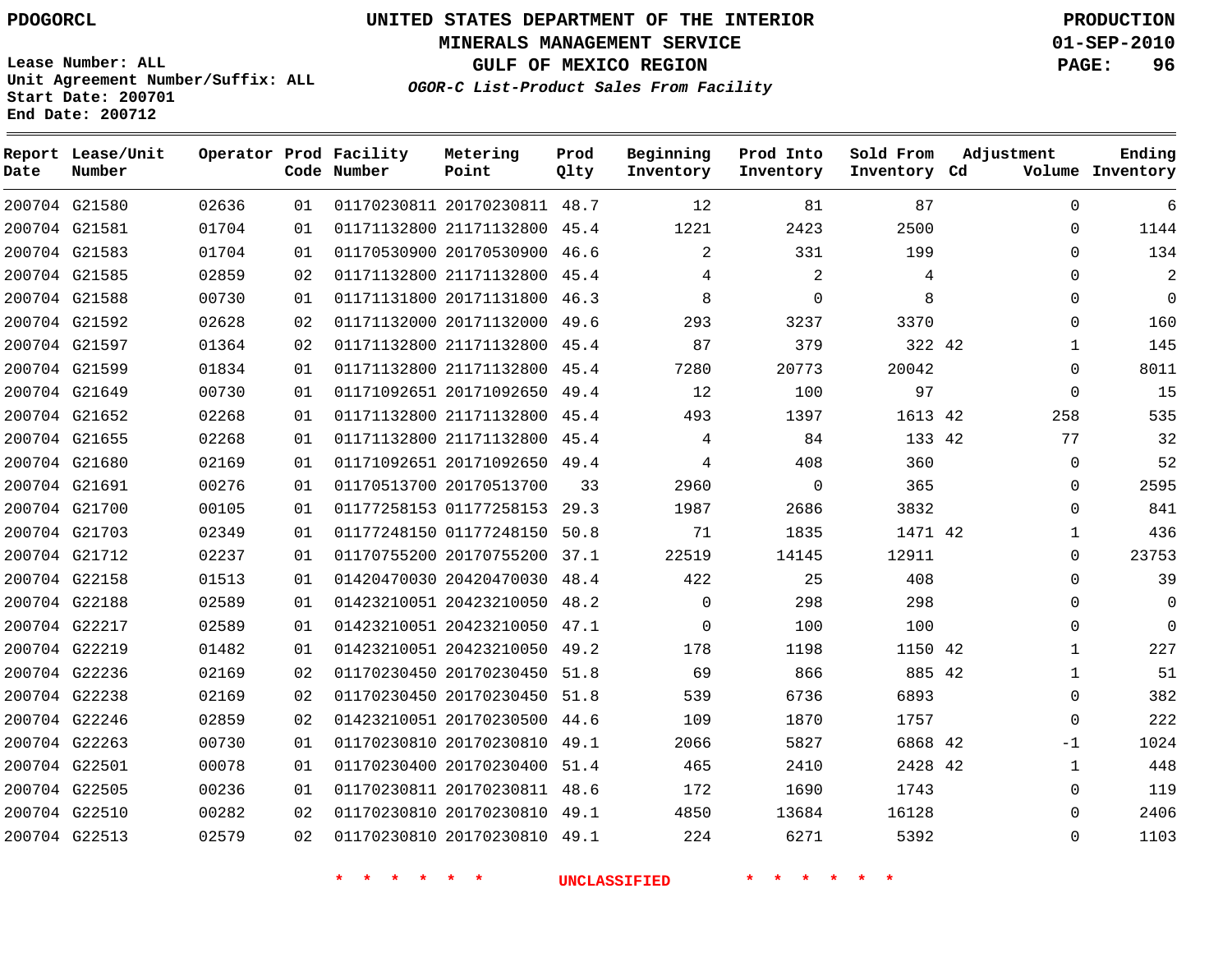**MINERALS MANAGEMENT SERVICE 01-SEP-2010**

**GULF OF MEXICO REGION PAGE: 97**

**Lease Number: ALL Unit Agreement Number/Suffix: ALL Start Date: 200701 End Date: 200712**

**OGOR-C List-Product Sales From Facility**

| Date | Report Lease/Unit<br>Number |       |    | Operator Prod Facility<br>Code Number | Metering<br>Point            | Prod<br>Qlty | Beginning<br>Inventory | Prod Into<br>Inventory | Sold From<br>Inventory Cd |       | Adjustment   | Ending<br>Volume Inventory |
|------|-----------------------------|-------|----|---------------------------------------|------------------------------|--------------|------------------------|------------------------|---------------------------|-------|--------------|----------------------------|
|      | 200704 G22539               | 00064 | 01 |                                       | 01170230810 20170230810      | 49.1         | 143                    | 49                     | 107 42                    |       | $-1$         | 84                         |
|      | 200704 G22542               | 01704 | 01 |                                       | 01170230810 20170230810      | 40.4         | 1                      | 3                      | 3                         |       | $\Omega$     | $\mathbf{1}$               |
|      | 200704 G22546               | 01704 | 01 |                                       | 01170230811 20170230811      | 44.5         | 1                      | 50                     | 47                        |       | $\mathbf 0$  | $\overline{4}$             |
|      | 200704 G22582               | 01834 | 01 |                                       | 01170530900 20170530900      | 46.6         | 1305                   | 16074                  | 10855 42                  |       | $-1$         | 6523                       |
|      | 200704 G22587               | 02200 | 01 |                                       | 01171132000 20171132000      | 49.6         | 227                    | 4769                   | 4760                      |       | $\mathbf 0$  | 236                        |
|      | 200704 G22605               | 02268 | 01 |                                       | 01171132800 21171132800      | 45.4         | 88                     | 267                    | 450 42                    |       | 197          | 102                        |
|      | 200704 G22606               | 02628 | 02 |                                       | 01171132000 20171132000      | 49.6         | 108                    | 2610                   | 2589                      |       | $\mathbf 0$  | 129                        |
|      | 200704 G22607               | 01704 | 01 |                                       | 01170230810 20170230810      | 45           | $\mathbf 0$            | 85                     | 63                        |       | 0            | 22                         |
|      | 200704 G22609               | 02655 | 02 |                                       | 01171132000 20171132000      | 49.6         | 0                      | 5                      | 5                         |       | $\mathbf 0$  | $\mathbf{0}$               |
|      | 200704 G22613               | 02655 | 02 |                                       | 01171132800 21171132800 45.4 |              | 34                     | 398                    | 314                       |       | $\mathbf 0$  | 118                        |
|      | 200704 G22620               | 02268 | 01 |                                       | 01171132800 21171132800      | 45.4         | 1320                   | 3498                   | 3435 42                   |       | $-1$         | 1382                       |
|      | 200704 G22621               | 02268 | 01 |                                       | 01171132800 21171132800      | 45.4         | 4227                   | 11208                  | 11575 42                  |       | 568          | 4428                       |
|      | 200704 G22633               | 02222 | 01 |                                       | 01177062605 20177062605      | 41.4         | 13                     | 1652                   | 1655                      |       | $\Omega$     | 10                         |
|      | 200704 G22659               | 02466 | 01 |                                       | 01171092651 20171092650      | 49.4         | 9                      | 75                     |                           | 74 42 | $\mathbf{1}$ | 11                         |
|      | 200704 G22660               | 02058 | 02 |                                       | 01171012310 20171012310      | 49.9         | 347                    | 14960                  | 14914                     |       | $\Omega$     | 393                        |
|      | 200704 G22662               | 02058 | 02 |                                       | 01171012310 20171012310      | 49.9         | 227                    | 10500                  | 10452                     |       | 0            | 275                        |
|      | 200704 G22667               | 01482 | 01 |                                       | 01171132000 20171132000      | 49.6         | 42                     | 1399                   | 1369                      |       | $\Omega$     | 72                         |
|      | 200704 G22670               | 01364 | 02 |                                       | 01171012400 20171012400      | 54.8         | 9                      | 201                    | 167                       |       | $\Omega$     | 43                         |
|      | 200704 G22699               | 00064 | 01 |                                       | 01171012500 20171012500      | 31.9         | 60                     | 1027                   | 1039                      |       | $\Omega$     | 48                         |
|      | 200704 G22700               | 02268 | 01 |                                       | 01171132800 21171132800      | 45.4         | 2                      | 8                      |                           | 14 42 | 7            | 3                          |
|      | 200704 G22701               | 02268 | 01 |                                       | 01171132800 21171132800      | 45.4         | 519                    | 1636                   | 1583 42                   |       | 45           | 617                        |
|      | 200704 G22702               | 02268 | 01 |                                       | 01171132800 21171132800      | 45.4         | 11                     | 31                     |                           | 32 42 | 2            | 12                         |
|      | 200704 G22705               | 02268 | 01 |                                       | 01171132800 21171132800      | 45.4         | $\mathbf{1}$           | 22                     | 15                        |       | $\Omega$     | 8                          |
|      | 200704 G22712               | 00222 | 02 |                                       | 01171012500 20171012500      | 40.2         | 198                    | 2020                   | 2123 42                   |       | -1           | 94                         |
|      | 200704 G22719               | 01978 | 02 |                                       | 01171092651 20171092650      | 49.4         | $\Omega$               | 20                     |                           | 18 42 | 1            | 3                          |
|      | 200704 G22726               | 01704 | 01 |                                       | 01171092651 20171092650      | 49.4         | 31                     | 144                    | 154                       |       | $\mathbf 0$  | 21                         |
|      | 200704 G22765               | 00222 | 01 |                                       | 01170578150 01170578150      | $\Omega$     | 493                    | $\mathbf{0}$           | $\Omega$                  |       | $\Omega$     | 493                        |
|      | 200704 G22769               | 00730 | 01 |                                       | 01171012500 20171012500      | 40.2         | 9                      | $\Omega$               | 9                         |       | $\Omega$     | $\Omega$                   |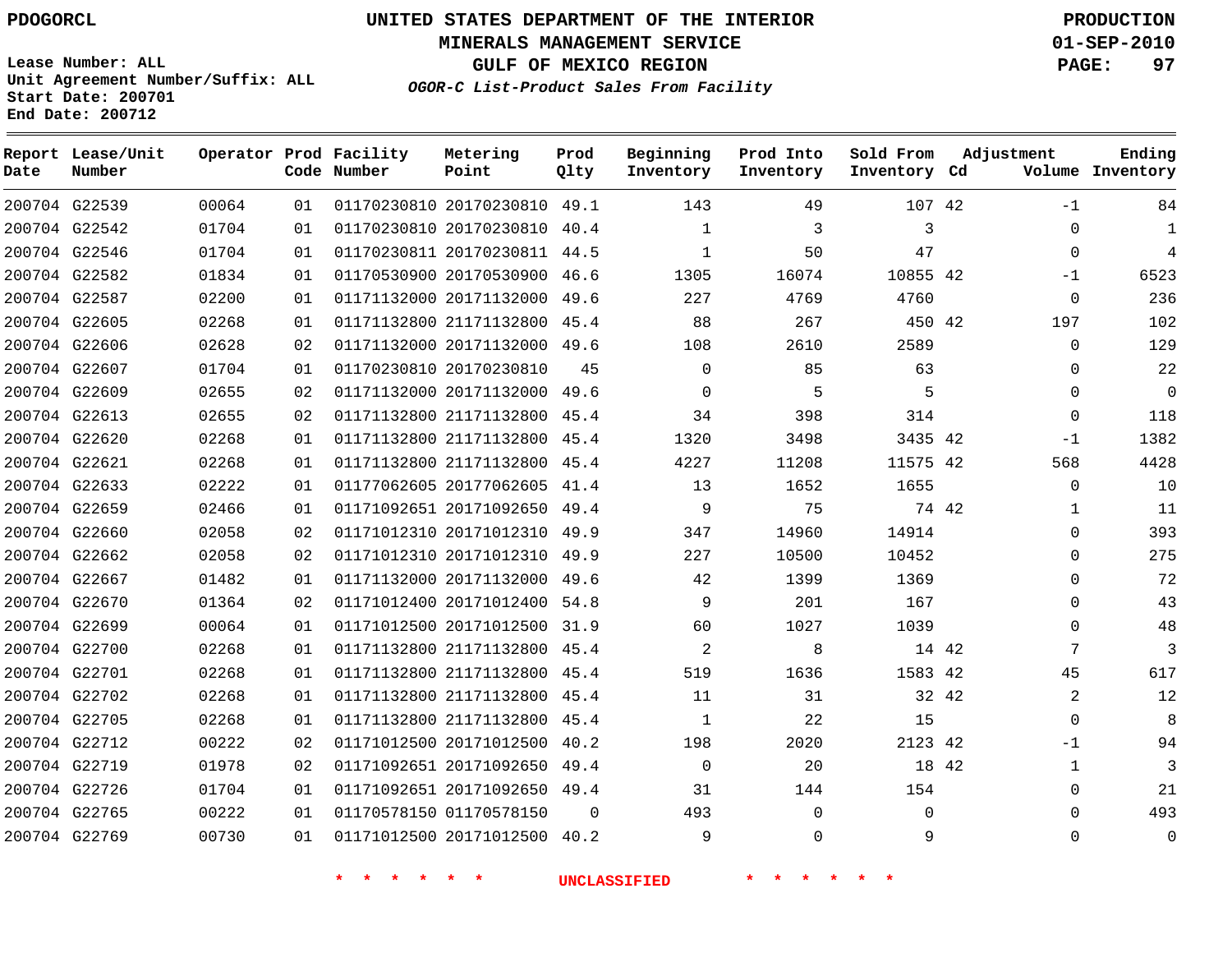**MINERALS MANAGEMENT SERVICE 01-SEP-2010**

**Lease Number: ALL Unit Agreement Number/Suffix: ALL Start Date: 200701 End Date: 200712**

**OGOR-C List-Product Sales From Facility**

**GULF OF MEXICO REGION PAGE: 98**

| Date | Report Lease/Unit<br>Number |       |    | Operator Prod Facility<br>Code Number | Metering<br>Point            | Prod<br>Qlty | Beginning<br>Inventory | Prod Into<br>Inventory | Sold From<br>Inventory Cd | Adjustment   | Ending<br>Volume Inventory |
|------|-----------------------------|-------|----|---------------------------------------|------------------------------|--------------|------------------------|------------------------|---------------------------|--------------|----------------------------|
|      | 200704 G22772               | 00105 | 01 |                                       | 01170513800 20170513800 33.5 |              | 885                    | 7071                   | 6459                      | $\Omega$     | 1497                       |
|      | 200704 G22781               | 00222 | 02 |                                       | 01170754751 01170754751      | 37           | 2217                   | 14322                  | 13059                     | $\Omega$     | 3480                       |
|      | 200704 G22792               | 00222 | 02 |                                       | 01177258041 01177258041 28.3 |              | 1009                   | 2691                   | 2948                      | $\mathbf{0}$ | 752                        |
|      |                             | 02714 | 01 |                                       | 01177258151 01177258151      | $\Omega$     | 49                     | 22                     | $\Omega$                  | $\Omega$     | 71                         |
|      |                             |       |    |                                       |                              |              | 1058                   | 2713                   | 2948                      | 0            | 823                        |
|      | 200704 G22840               | 00730 | 01 |                                       | 01608103650 20608103650 33.8 |              | 42                     | 6910                   | 6911                      | $\Omega$     | 41                         |
|      | 200704 G23125               | 01364 | 02 |                                       | 01420470030 20420470030      | 48.4         | 760                    | 94                     | 709                       | 0            | 145                        |
|      | 200704 G23162               | 00222 | 02 |                                       | 01423210051 20423210050      | 49.8         | $\mathbf 0$            | 5                      | 4                         | $\mathbf{0}$ | $\mathbf{1}$               |
|      | 200704 G23166               | 02169 | 02 |                                       | 01423210051 20423210050 49.8 |              | 32                     | 191                    | 187                       | $\Omega$     | 36                         |
|      | 200704 G23180               | 02859 | 02 |                                       | 01423210051 20423210050      | 49.8         | 78                     | 472                    | 460                       | $\Omega$     | 90                         |
|      | 200704 G23181               | 01963 | 01 |                                       | 01423210051 20423210050 49.8 |              | 163                    | 958                    | 939                       | $\Omega$     | 182                        |
|      | 200704 G23193               | 02169 | 02 |                                       | 01170230510 20170230510      | 43           | 41                     | $\Omega$               | 10                        | $\Omega$     | 31                         |
|      | 200704 G23197               | 02169 | 02 |                                       | 01170230810 20170230810      | 49.1         | 1915                   | 6983                   | 7635                      | 0            | 1263                       |
|      | 200704 G23199               | 02169 | 02 |                                       | 01170230450 20170230450      | 51.8         | 117                    | 1565                   | 1592                      | $\mathbf{0}$ | 90                         |
|      | 200704 G23222               | 00222 | 02 |                                       | 01170230810 20170230810      | 49.1         | 3                      | 9                      | 10                        | $\mathbf{0}$ | $\overline{2}$             |
|      | 200704 G23730               | 01978 | 02 |                                       | 01170230810 20170230811 48.7 |              | 360                    | 4090                   | 4161                      | $\mathbf 0$  | 289                        |
|      | 200704 G23735               | 00282 | 02 |                                       | 01170230810 20170230810      | 45           | $\Omega$               | 137                    | 101                       | $\Omega$     | 36                         |
|      | 200704 G23736               | 01364 | 02 |                                       | 01170230810 20170230810      | 45           | $\Omega$               | 62                     | 46                        | $\Omega$     | 16                         |
|      | 200704 G23748               | 01364 | 02 |                                       | 01170230810 20170230810      | 45           | $\Omega$               | 29                     | 21                        | $\mathbf 0$  | 8                          |
|      | 200704 G23842               | 01704 | 01 |                                       | 01171012400 20171012400      | 51.9         | 83                     | 631                    | 579                       | $\mathbf{0}$ | 135                        |
|      | 200704 G23853               | 02266 | 01 |                                       | 01171012310 20171012310      | 50           | 23                     | 981                    | 978                       | $\Omega$     | 26                         |
|      | 200704 G23933               | 00064 | 01 |                                       | 01171092651 20171092650      | 49.4         | 14                     | 305                    | 274                       | 0            | 45                         |
|      | 200704 G23956               | 02807 | 01 |                                       | 01170753510 20170753510 47.7 |              | 1019                   | 9597                   | 9081                      | 0            | 1535                       |
|      | 200704 G24393               | 02466 | 01 |                                       | 01422450350 20422450350      | 48.4         | 519                    | 2851                   | 3015                      | $\Omega$     | 355                        |
|      | 200704 G24416               | 01364 | 02 |                                       | 01170230810 20170230810 49.1 |              | $\mathbf 0$            | 45                     | 37                        | $\mathbf{0}$ | 8                          |
|      | 200704 G24419               | 02370 | 02 |                                       | 01170230810 20170230810      | 49.1         | 292                    | 410                    | 630                       | $\mathbf{0}$ | 72                         |
|      | 200704 G24425               | 01364 | 02 |                                       | 01170230810 20170230810      | 49.1         | $\Omega$               | 314                    | 259                       | $\Omega$     | 55                         |
|      | 200704 G24429               | 01364 | 01 |                                       | 01170230810 20170230810 49.1 |              | $\Omega$               | 1019                   | 840                       | $\Omega$     | 179                        |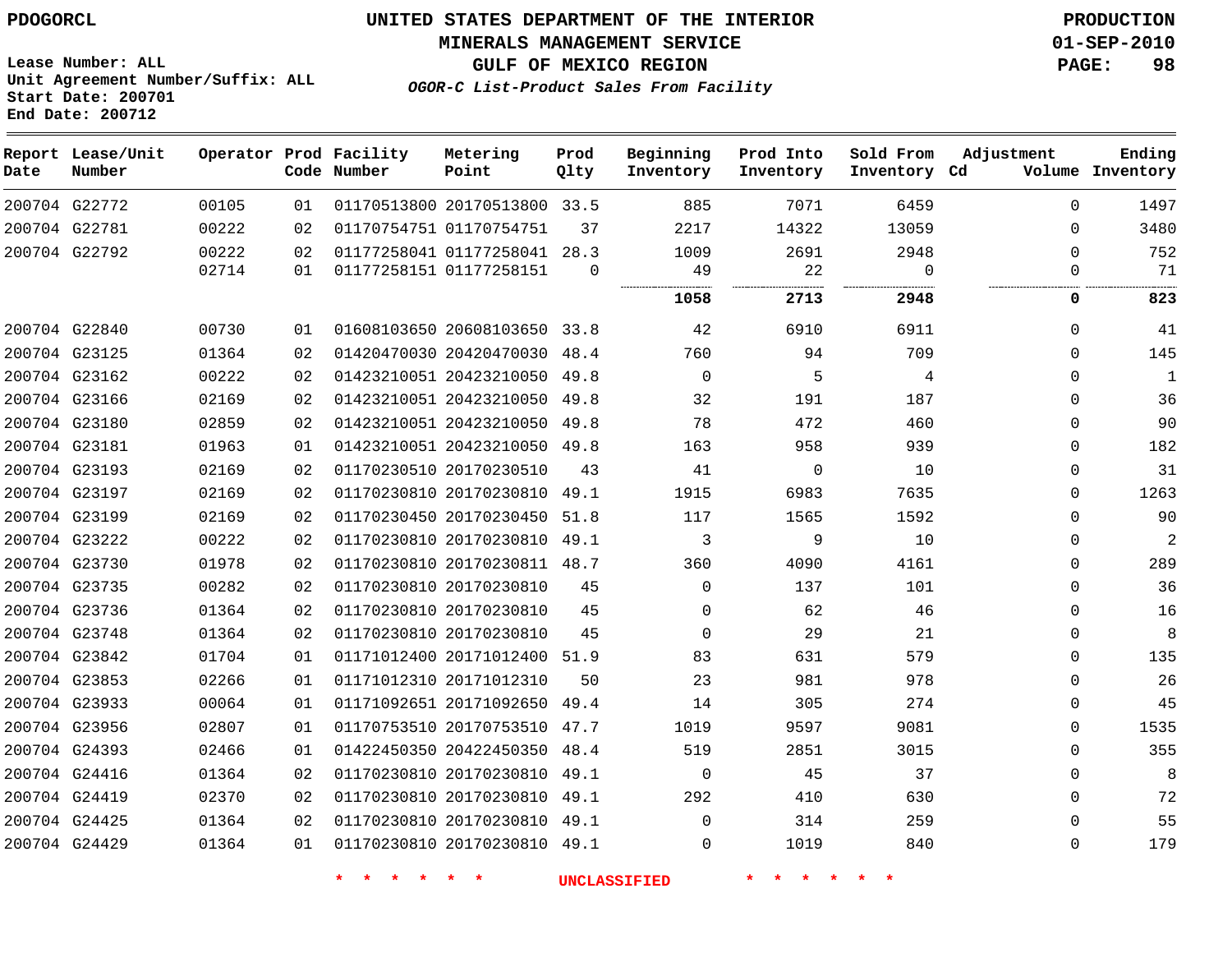**MINERALS MANAGEMENT SERVICE 01-SEP-2010**

**Lease Number: ALL Unit Agreement Number/Suffix: ALL Start Date: 200701 End Date: 200712**

**OGOR-C List-Product Sales From Facility**

**GULF OF MEXICO REGION PAGE: 99**

| Date | Report Lease/Unit<br>Number |       |    | Operator Prod Facility<br>Code Number | Metering<br>Point            | Prod<br>Qlty | Beginning<br>Inventory | Prod Into<br>Inventory | Sold From<br>Inventory Cd | Adjustment      | Ending<br>Volume Inventory |
|------|-----------------------------|-------|----|---------------------------------------|------------------------------|--------------|------------------------|------------------------|---------------------------|-----------------|----------------------------|
|      | 200704 G24700               | 01364 | 02 |                                       | 01170230811 20170230811 48.7 |              | 17                     | 205                    | 208 42                    | 1               | 15                         |
|      | 200704 G24730               | 02169 | 02 |                                       | 01170230500 20170230500      | 44.7         | 315                    | 3195                   | 3133 42                   | $-1$            | 376                        |
|      |                             | 02349 | 01 |                                       | 01170230500 20170230500 42.9 |              | 73                     | 555<br>.               | 560<br>                   | $\mathbf 0$     | 68                         |
|      |                             |       |    |                                       |                              |              | 388                    | 3750                   | 3693                      | -1              | 444                        |
|      | 200704 G24756               | 01704 | 01 |                                       | 01170530900 20170530900 46.6 |              | $\Omega$               | 14                     | 8                         | $\Omega$        | 6                          |
|      | 200704 G24757               | 01704 | 01 |                                       | 01170530900 20170530900      | 46.6         | 1                      | $\Omega$               | 1                         | $\Omega$        | $\Omega$                   |
|      | 200704 G24760               | 02466 | 02 |                                       | 01170530900 20170530900      | 46.6         | 2                      | 16                     |                           | 11 42<br>$-1$   | 6                          |
|      | 200704 G24802               | 02579 | 02 |                                       | 01171132000 20171132000      | 49.6         | 10                     | 71                     | 77                        | 0               | 4                          |
|      | 200704 G24873               | 00222 | 02 |                                       | 01171012400 20171012400      | 54.8         | 197                    | 973                    | 963                       | 0               | 207                        |
|      | 200704 G24878               | 02628 | 02 |                                       | 01171092651 20171092650      | 49.4         | 801                    | 3318                   | 3628                      | $\Omega$        | 491                        |
|      | 200704 G24889               | 02579 | 02 |                                       | 01171012500 20171012500      | 40.2         | 2282                   | 32688                  | 33606                     | $\Omega$        | 1364                       |
|      | 200704 G24898               | 02807 | 01 |                                       | 01171012400 20171012400      | 54.8         | 1339                   | 4479                   | 4864                      | $\Omega$        | 954                        |
|      | 200704 G24901               | 00730 | 01 |                                       | 01171012400 20171012300      | 39.5         | 1278                   | 2311                   | 3012                      | 0               | 577                        |
|      | 200704 G24924               | 02268 | 01 |                                       | 01171132800 21171132800      | 45.4         | 4520                   | 11360                  | 11318                     | $\Omega$        | 4562                       |
|      | 200704 G24929               | 02766 | 02 |                                       | 01171092651 20171092650      | 49.4         | 14                     | 131                    | 125                       | 0               | 20                         |
|      | 200704 G25008               | 02777 | 01 |                                       | 01170753510 20170753510      | 49.6         | 118                    | 1978                   | 1778                      | $\Omega$        | 318                        |
|      | 200704 G25524               | 02169 | 01 |                                       | 01421670210 01421670210      | 35.4         | 94                     | 541                    | 561 42                    | $\mathbf{1}$    | 75                         |
|      |                             |       | 01 |                                       | 01170230450 20170230450 51.8 |              | 1360                   | 22192                  | 22295                     | $\mathbf{0}$    | 1257                       |
|      |                             |       |    |                                       |                              |              | 1454                   | 22733                  | 22856                     | 1               | 1332                       |
|      | 200704 G25536               | 02466 | 01 |                                       | 01420390101 01420390101      | $\Omega$     | 2975                   | 24                     |                           | $0 \t 42$<br>-1 | 2998                       |
|      | 200704 G25561               | 02058 | 02 |                                       | 01170230450 20170230450      | 51.8         | 437                    | 7175                   | 7206                      | $\mathbf 0$     | 406                        |
|      | 200704 G25566               | 00282 | 02 |                                       | 01170230450 20170230450      | 51.8         | 112                    | 2465                   | 2438 42                   | 1               | 140                        |
|      | 200704 G25579               | 02169 | 02 |                                       | 01170230810 20170230810      | 49.1         | 282                    | 2225                   | 2150 42                   | $-1$            | 356                        |
|      | 200704 G25605               | 00818 | 01 |                                       | 01170230810 20170230810      | 49           | 6                      | 26                     | 27                        | $\mathbf{0}$    | 5                          |
|      | 200704 G25606               | 02025 | 01 |                                       | 01170230810 20170230810      | 49           | 618                    | 1843                   | 2137                      | $\Omega$        | 324                        |
|      | 200704 G25872               | 00236 | 01 |                                       | 01170230811 20170230811 48.6 |              | 1124                   | 15454                  | 15486                     | $\Omega$        | 1092                       |
|      | 200704 G25939               | 00064 | 01 |                                       | 01170230810 20170230810      | 45           | $\Omega$               | 20                     | 15                        | $\Omega$        | 5                          |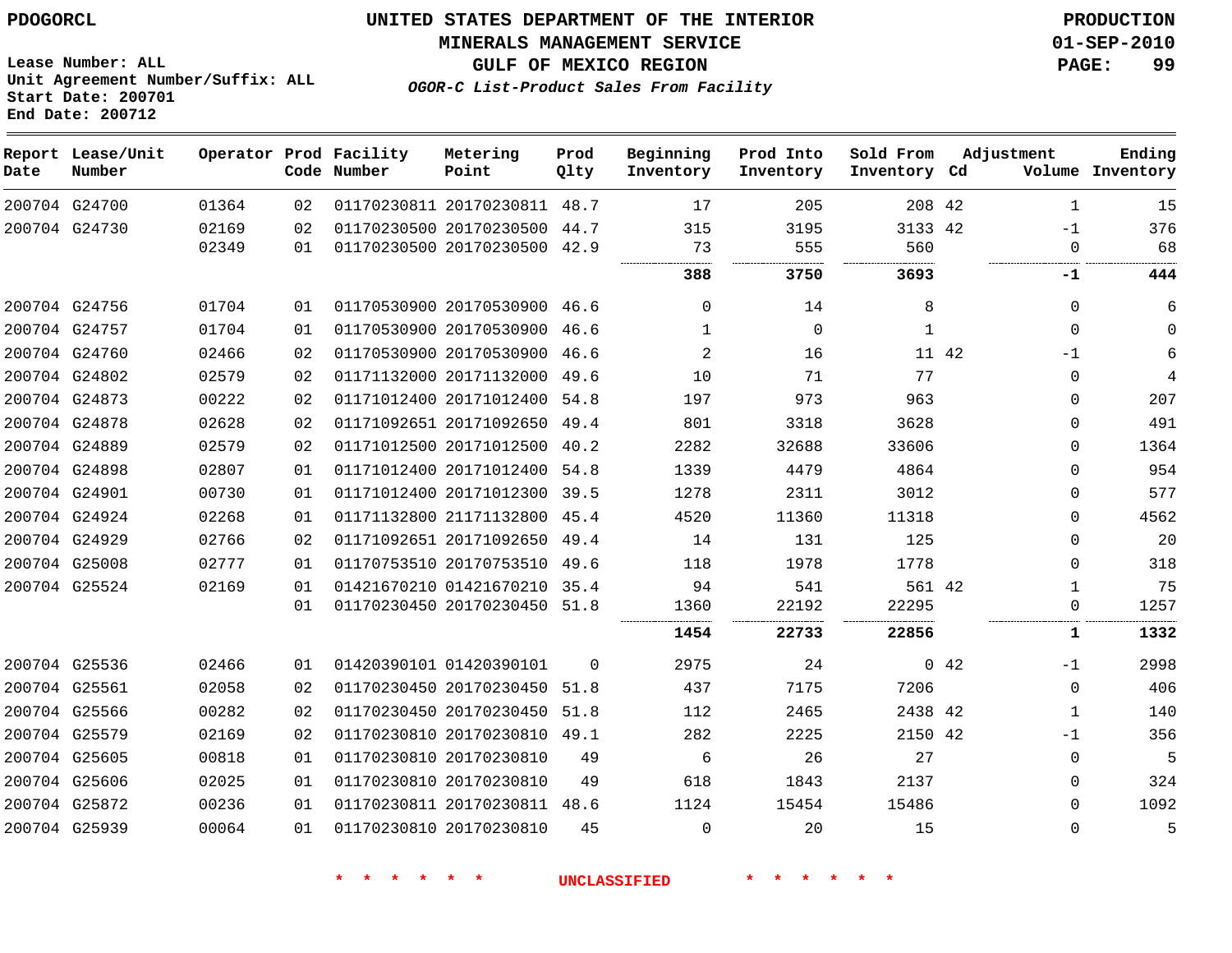**MINERALS MANAGEMENT SERVICE 01-SEP-2010**

**GULF OF MEXICO REGION PAGE: 100**

**Lease Number: ALL Unit Agreement Number/Suffix: ALL Start Date: 200701 End Date: 200712**

**OGOR-C List-Product Sales From Facility**

| Date   | Report Lease/Unit<br>Number |       |    | Operator Prod Facility<br>Code Number | Metering<br>Point            | Prod<br>Qlty | Beginning<br>Inventory | Prod Into<br>Inventory | Sold From<br>Inventory Cd | Adjustment  | Ending<br>Volume Inventory |
|--------|-----------------------------|-------|----|---------------------------------------|------------------------------|--------------|------------------------|------------------------|---------------------------|-------------|----------------------------|
|        | 200704 G25944               | 02266 | 01 |                                       | 01171131600 20171131600      | 40           | 52                     | 3749                   | 3728                      | $\Omega$    | 73                         |
|        | 200704 G25949               | 02427 | 01 |                                       | 01170530900 20170530900 46.6 |              | 122                    | 1518                   | 1024                      | $\Omega$    | 616                        |
|        | 200704 G25965               | 01704 | 01 |                                       | 01171132800 21171132800 45.4 |              | 76                     | 154                    | 150                       | $\mathbf 0$ | 80                         |
|        | 200704 G25967               | 01513 | 01 |                                       | 01170230811 20170230811 48.7 |              | 255                    | 985                    | 1171                      | $\Omega$    | 69                         |
|        | 200704 G25986               | 01586 | 02 |                                       | 01170230811 20170230811 48.7 |              | $\mathbf{1}$           | 19                     | 19                        | $\Omega$    | $\mathbf{1}$               |
|        | 200704 G26007               | 01764 | 01 |                                       | 01177082604 20177082604 27.5 |              | 9                      | 414                    | 419                       | $\Omega$    | $\overline{4}$             |
|        | 200704 G26023               | 02579 | 02 |                                       | 01171012500 20171012500 40.2 |              | 237                    | 1026                   | 1055                      | $\mathbf 0$ | 208                        |
|        | 200704 G26040               | 00560 | 01 |                                       | 01171132800 21171132800 45.4 |              | 394                    | 1060                   | 900 42                    | $-137$      | 417                        |
|        | 200704 G26051               | 01978 | 02 |                                       | 01171092651 20171092650 49.4 |              | 195                    | 4941                   | 4404                      | $\mathbf 0$ | 732                        |
|        | 200704 G26097               | 00078 | 01 |                                       | 01170573602 20170573602 35.1 |              | 1455                   | 1986                   | 2272                      | $\Omega$    | 1169                       |
|        | 200704 G26124               | 02503 | 02 |                                       | 01171012500 20171012500      | 31.9         | 33                     | 137                    | 164                       | $\mathbf 0$ | 6                          |
|        | 200704 G26451               | 02579 | 02 |                                       | 01423210051 20423210050 49.8 |              | 173                    | 934                    | 930                       | 0           | 177                        |
|        | 200704 G26477               | 01963 | 01 |                                       | 01420390101 01420390101      | 0            | 1653                   | 26                     | $\mathbf 0$               | $\mathbf 0$ | 1679                       |
|        | 200704 G27050               | 02579 | 02 |                                       | 01171132800 21171132800 45.4 |              | 126                    | 539                    | 500 42                    | 26          | 191                        |
|        | 200704 G27061               | 02266 | 01 |                                       | 01171131600 20171131600      | 40           | 53                     | 1765                   | 1784                      | $\Omega$    | 34                         |
|        | 200704 G27072               | 01704 | 01 |                                       | 01171132800 21171132800      | 45.4         | 245                    | 1614                   | 1350                      | 0           | 509                        |
|        | 200704 G27100               | 01978 | 02 |                                       | 01171012310 20171012310 49.9 |              | 43                     | 1683                   | 1682                      | $\mathbf 0$ | 44                         |
|        | 200704 G27195               | 02058 | 02 |                                       | 01177258154 01177258154      | $\Omega$     | 350                    | 161                    | $\mathbf 0$               | $\mathbf 0$ | 511                        |
|        | 200704 G27851               | 02628 | 02 |                                       | 01171132000 20171132000      | 49.6         | 264                    | 6162                   | 6122                      | $\Omega$    | 304                        |
| 200705 | 00016                       | 00276 | 01 |                                       | 01170513700 20170513700      | 32.8         | 3344                   | 30234                  | 29984 42                  | 1           | 3595                       |
| 200705 | 00026                       | 00276 | 01 |                                       | 01170513700 20170513700      | 32.8         | 10210                  | 76602                  | 77704                     | $\mathbf 0$ | 9108                       |
| 200705 | 00032                       | 00276 | 01 |                                       | 01170513700 20170513700 32.8 |              | 1425                   | 5954                   | 6098 42                   | -1          | 1280                       |
| 200705 | 00033                       | 00276 | 01 |                                       | 01170513700 20170513700 32.8 |              | 2616                   | 14005                  | 13610                     | $\mathbf 0$ | 3011                       |
| 200705 | 00049                       | 02421 | 01 |                                       | 01171012300 20171012300      | 39           | 6708                   | 27694                  | 25832                     | $\mathbf 0$ | 8570                       |
| 200705 | 00050                       | 02421 | 01 |                                       | 01171012300 20171012300      | 39           | 3065                   | 7583                   | 8302                      | 0           | 2346                       |
| 200705 | 00051                       | 02421 | 01 |                                       | 01171012300 20171012300      | 39           | 5831                   | 13233                  | 14969                     | $\mathbf 0$ | 4095                       |
| 200705 | 00052                       | 02421 | 01 |                                       | 01171012300 20171012300      | 39           | 2495                   | 11904                  | 10715                     | $\Omega$    | 3684                       |
| 200705 | 00053                       | 02409 | 01 |                                       | 01171012300 20171012300      | 43.6         | 1115                   | 4884                   | 3785                      | $\Omega$    | 2214                       |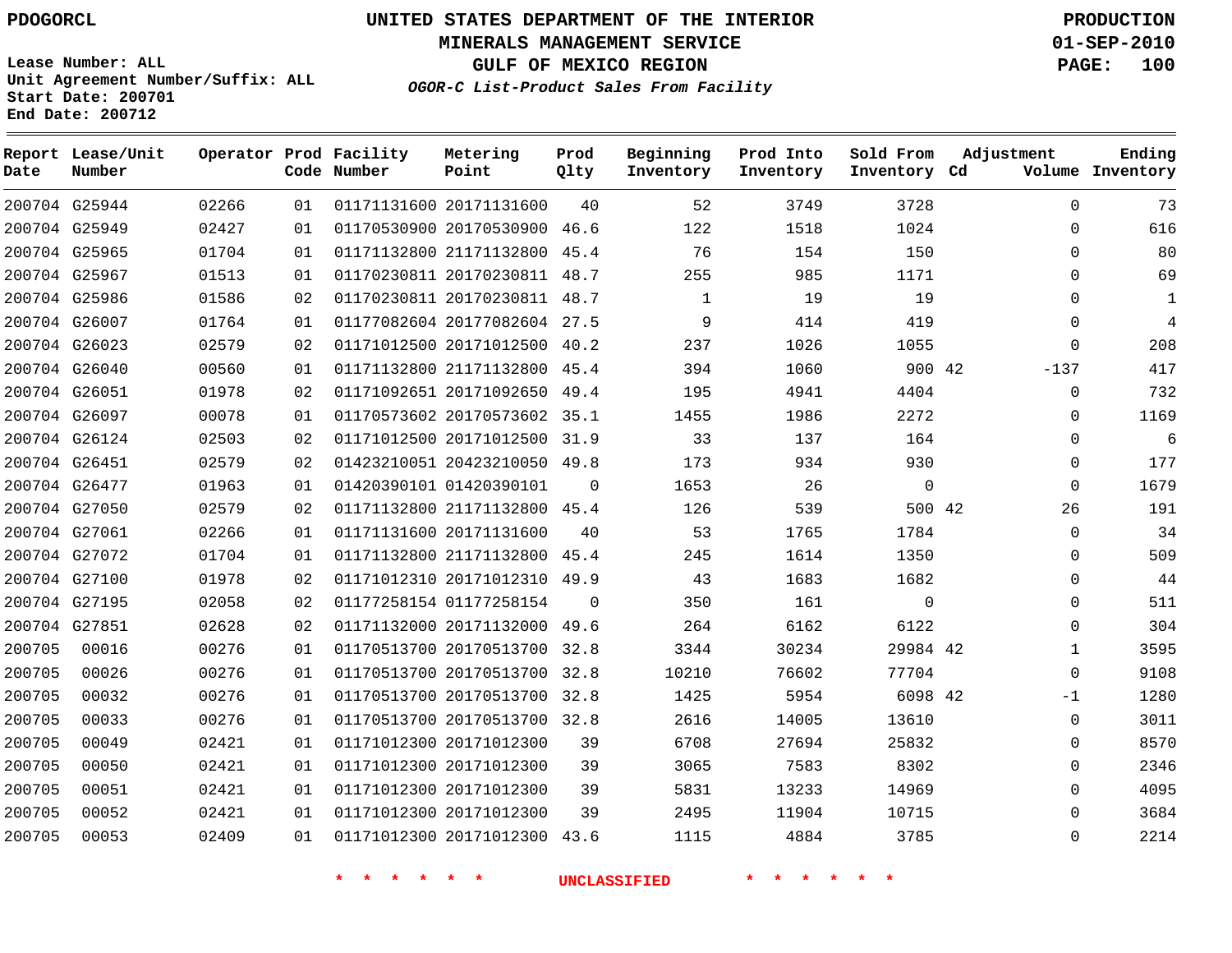**MINERALS MANAGEMENT SERVICE 01-SEP-2010**

**GULF OF MEXICO REGION PAGE: 101**

**Lease Number: ALL Unit Agreement Number/Suffix: ALL Start Date: 200701 End Date: 200712**

**OGOR-C List-Product Sales From Facility**

| Date   | Report Lease/Unit<br>Number |       |    | Operator Prod Facility<br>Code Number | Metering<br>Point            | Prod<br>Qlty | Beginning<br>Inventory | Prod Into<br>Inventory | Sold From<br>Inventory Cd |        | Adjustment   | Ending<br>Volume Inventory |
|--------|-----------------------------|-------|----|---------------------------------------|------------------------------|--------------|------------------------|------------------------|---------------------------|--------|--------------|----------------------------|
| 200705 | 00072                       | 01764 | 01 |                                       | 01171092900 01171092900      | $\Omega$     | 511                    | $\Omega$               | $\Omega$                  |        | $\Omega$     | 511                        |
| 200705 | 00079                       | 01834 | 01 |                                       | 01170230810 20170230810      | 49.8         | 15                     | 722                    | 616                       |        | $\Omega$     | 121                        |
| 200705 | 00081                       | 00818 | 01 |                                       | 01170231300 20170230800      | 41.9         | 2285                   | 9638                   | 6654                      |        | $\Omega$     | 5269                       |
| 200705 | 00090                       | 02630 | 01 |                                       | 01170230810 20170230810      | 49.8         | 5                      | 89                     | 79                        |        | $\Omega$     | 15                         |
| 200705 | 00137                       | 00687 | 01 |                                       | 01170513700 20170513700      | 26.7         | 327                    | 3135                   | 3117                      |        | $\mathbf 0$  | 345                        |
| 200705 | 00138                       | 00687 | 01 |                                       | 01170513700 20170513700      | 26.7         | 1547                   | 15096                  | 14982 42                  |        | $\mathbf{1}$ | 1662                       |
| 200705 | 00161                       | 00105 | 01 |                                       | 01170230810 20170230810      | 49.8         | 310                    | 4311                   | 3897                      |        | $\mathbf 0$  | 724                        |
| 200705 | 00184                       | 02594 | 02 |                                       | 01170230810 20170230810      | 49.8         | 54                     | 21180                  | 17705                     |        | $\Omega$     | 3529                       |
| 200705 | 00190                       | 01364 | 02 |                                       | 01170230810 20170230810      | 49.8         | $\mathbf{1}$           | 26                     | 22                        |        | $\mathbf 0$  | 5                          |
| 200705 | 00191                       | 01364 | 02 |                                       | 01170230810 20170230810 49.8 |              | 600                    | 11740                  | 10369                     |        | $\Omega$     | 1971                       |
| 200705 | 00196                       | 00003 | 01 |                                       | 01171012300 20171012300      | 39           | 3963                   | 15363                  | 14573 42                  |        | $\mathbf{1}$ | 4754                       |
| 200705 | 00244                       | 00105 | 01 |                                       | 01170231300 01170231300      | 46.5         | $\Omega$               | 7902                   | 7902                      |        | $\Omega$     | $\Omega$                   |
| 200705 | 00247                       | 00105 | 01 |                                       | 01170231300 01170231300      | 46.6         | $\Omega$               | 1056                   | 1056                      |        | $\Omega$     | $\Omega$                   |
| 200705 | 00253                       | 00236 | 01 |                                       | 01170230810 20170230810      | 48.6         | 13                     | 59                     | 64                        |        | $\mathbf 0$  | 8                          |
| 200705 | 00310                       | 02025 | 01 |                                       | 01171132800 21171132800      | 45.4         | 485                    | 1147                   | 1027                      |        | $\mathbf 0$  | 605                        |
| 200705 | 00317                       | 00560 | 01 |                                       | 01171012310 20171012310      | 48.2         | 19                     | 735                    | 740                       |        | $\Omega$     | 14                         |
| 200705 | 00353                       | 02266 | 01 |                                       | 01170754800 20170754800      | 29.8         | 1862                   | 6337                   | 6540                      |        | $\mathbf 0$  | 1659                       |
| 200705 | 00367                       | 00276 | 01 |                                       | 01170513700 20170513700      | 32.8         | 106                    | 1094                   | 1070                      |        | $\Omega$     | 130                        |
| 200705 | 00424                       | 00064 | 01 |                                       | 01171012400 20171012400 55.9 |              | 110                    | 432                    | 442 42                    |        | $\mathbf{1}$ | 101                        |
| 200705 | 00434                       | 02690 | 01 |                                       | 01177112605 2017711260Y 33.3 |              | 3837                   | 44649                  | 45645                     |        | $\Omega$     | 2841                       |
| 200705 | 00436                       | 01364 | 02 |                                       | 01171012400 20171012400 55.9 |              | 9                      | 12                     | 18                        |        | $\mathbf 0$  | 3                          |
| 200705 | 00453                       | 02690 | 01 |                                       | 01177112605 2017711260Y 33.3 |              | 269                    | 11627                  | 11156                     |        | $\Omega$     | 740                        |
| 200705 | 00462                       | 00078 | 01 |                                       | 01170573602 20170573602      | $\Omega$     | 233                    | 792                    |                           | $0$ 09 | $-688$       | 337                        |
| 200705 | 00464                       | 00078 | 01 |                                       | 01170573602 20170573602 34.2 |              | $\Omega$               | 35623                  | 20484 42                  |        | $-1$         | 15138                      |
| 200705 | 00466                       | 00064 | 01 |                                       | 01171012400 20171012400 55.9 |              | 2049                   | 8559                   | 8614                      |        | $\Omega$     | 1994                       |
| 200705 | 00478                       | 02409 | 01 |                                       | 01171012300 20171012300 43.3 |              | $\Omega$               | 2260                   | 2260                      |        | $\mathbf 0$  | $\mathbf 0$                |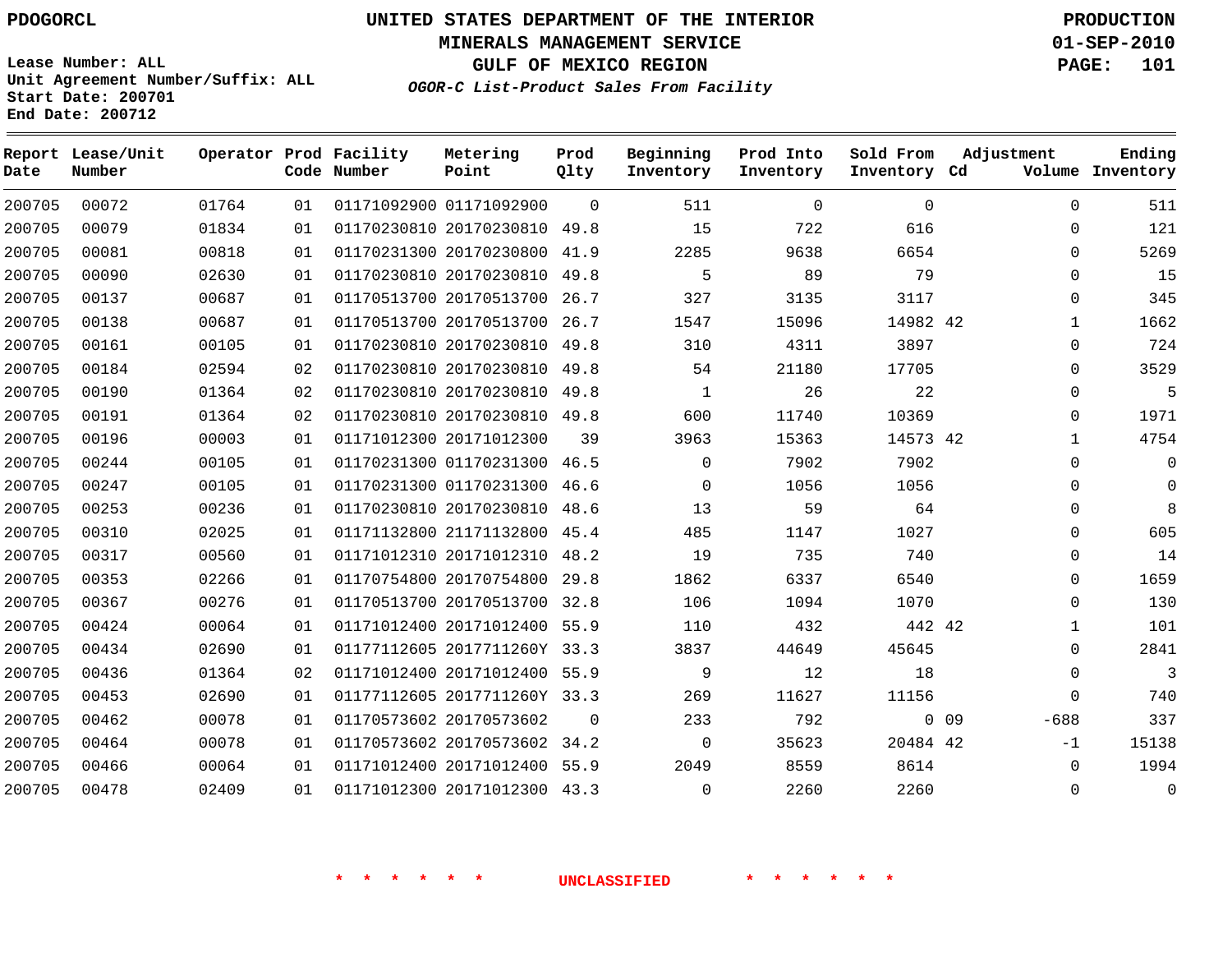**MINERALS MANAGEMENT SERVICE 01-SEP-2010**

**GULF OF MEXICO REGION PAGE: 102**

**OGOR-C List-Product Sales From Facility**

**Lease Number: ALL Unit Agreement Number/Suffix: ALL Start Date: 200701 End Date: 200712**

| Date   | Report Lease/Unit<br>Number |       |    | Operator Prod Facility<br>Code Number | Metering<br>Point            | Prod<br>Qlty | Beginning<br>Inventory | Prod Into<br>Inventory | Sold From<br>Inventory Cd | Adjustment  | Ending<br>Volume Inventory |
|--------|-----------------------------|-------|----|---------------------------------------|------------------------------|--------------|------------------------|------------------------|---------------------------|-------------|----------------------------|
| 200705 | 00479                       | 00236 | 01 |                                       | 01171012300 20171012300      | 39           | 21                     | 122                    | 105                       | $\mathbf 0$ | 38                         |
|        |                             | 00818 | 01 |                                       | 01171012500 20171012500 40.2 |              | 394<br>                | 7802                   | 7728                      | $\Omega$    | 468                        |
|        |                             |       |    |                                       |                              |              | 415                    | 7924                   | 7833                      | 0           | 506                        |
| 200705 | 00487                       | 01284 | 01 |                                       | 01171132800 21171132800 45.4 |              | 1139                   | 2724                   | 2431                      | $\Omega$    | 1432                       |
| 200705 | 00518                       | 01482 | 01 |                                       | 01170230450 20170230450      | 51.1         | 53                     | 983                    | 967                       | $\Omega$    | 69                         |
| 200705 | 00526                       | 00105 | 01 |                                       | 01170230810 20170230810 49.7 |              | 152                    | 1852                   | 1693                      | $\Omega$    | 311                        |
| 200705 | 00559                       | 00687 | 01 |                                       | 01171131600 20171131600 43.7 |              | 175                    | 3237                   | 3350                      | 0           | 62                         |
| 200705 | 00560                       | 00687 | 01 |                                       | 01171131600 20171131600 43.7 |              | 32                     | 675                    | 694                       | $\mathbf 0$ | 13                         |
| 200705 | 00577                       | 01935 | 01 |                                       | 01171012300 20171012300      | 39           | 13563                  | 53051                  | 50198                     | 0           | 16416                      |
| 200705 | 00590                       | 01284 | 01 |                                       | 01171132800 21171132800      | 31           | 1402                   | 5190                   | 4147                      | $\Omega$    | 2445                       |
| 200705 | 00593                       | 01834 | 01 |                                       | 01171012300 20171012300      | 39           | 12087                  | 27470                  | 25299                     | $\Omega$    | 14258                      |
|        |                             | 02589 | 01 |                                       | 01171012300 20171012300      | 39           | 8488                   | 37303                  | 33901                     | $\Omega$    | 11890                      |
|        |                             |       |    |                                       |                              |              | 20575                  | 64773                  | 59200                     | 0           | 26148                      |
| 200705 | 00599                       | 01764 | 01 |                                       | 01170573602 20170573602 46.8 |              | 312                    | 425                    | 556                       | 0           | 181                        |
| 200705 | 00605                       | 01764 | 01 |                                       | 01170573602 20170573602 46.8 |              | 3                      | 183                    | 109                       | 0           | 77                         |
| 200705 | 00680                       | 01482 | 01 |                                       | 01170230700 20170230700 40.3 |              | 1055                   | 2985                   | 2872                      | $\Omega$    | 1168                       |
| 200705 | 00691                       | 01364 | 02 |                                       | 01170754200 20170754200 36.5 |              | 866                    | 2930                   | 2798                      | $\mathbf 0$ | 998                        |
| 200705 | 00693                       | 02266 | 01 |                                       | 01170754800 20170754800      | 29.8         | 742                    | 2646                   | 2695                      | $\mathbf 0$ | 693                        |
| 200705 | 00694                       | 02266 | 01 |                                       | 01170754800 20170754800      | 29.8         | 1903                   | 7993                   | 7803                      | 0           | 2093                       |
| 200705 | 00697                       | 02266 | 01 |                                       | 01170754800 20170754800      | 29.8         | 1863                   | 7058                   | 7073                      | 0           | 1848                       |
| 200705 | 00758                       | 02421 | 01 |                                       | 01170230810 20170230810 48.6 |              | 680                    | 3515                   | 3698                      | 0           | 497                        |
| 200705 | 00759                       | 02589 | 01 |                                       | 01170230811 20170230811 48.2 |              | $\Omega$               | 2047                   | 2047                      | $\mathbf 0$ | $\Omega$                   |
| 200705 | 00763                       | 02859 | 01 |                                       | 01170231100 20170230810 49.8 |              | 13                     | 55                     | 59                        | $\mathbf 0$ | 9                          |
| 200705 | 00767                       | 00105 | 01 |                                       | 01170230810 20170230810 49.7 |              | 281                    | 3453                   | 3154                      | $\Omega$    | 580                        |
| 200705 | 00768                       | 00105 | 01 |                                       | 01170230810 20170230810 49.7 |              | 38                     | 341                    | 322                       | $\mathbf 0$ | 57                         |
| 200705 | 00775                       | 01834 | 01 |                                       | 01171131600 20171131600 43.7 |              | 44                     | 2462                   | 2459                      | $\mathbf 0$ | 47                         |
| 200705 | 00778                       | 01482 | 01 |                                       | 01171132000 20171132000 49.9 |              | 54                     | 234                    | 235                       | $\mathbf 0$ | 53                         |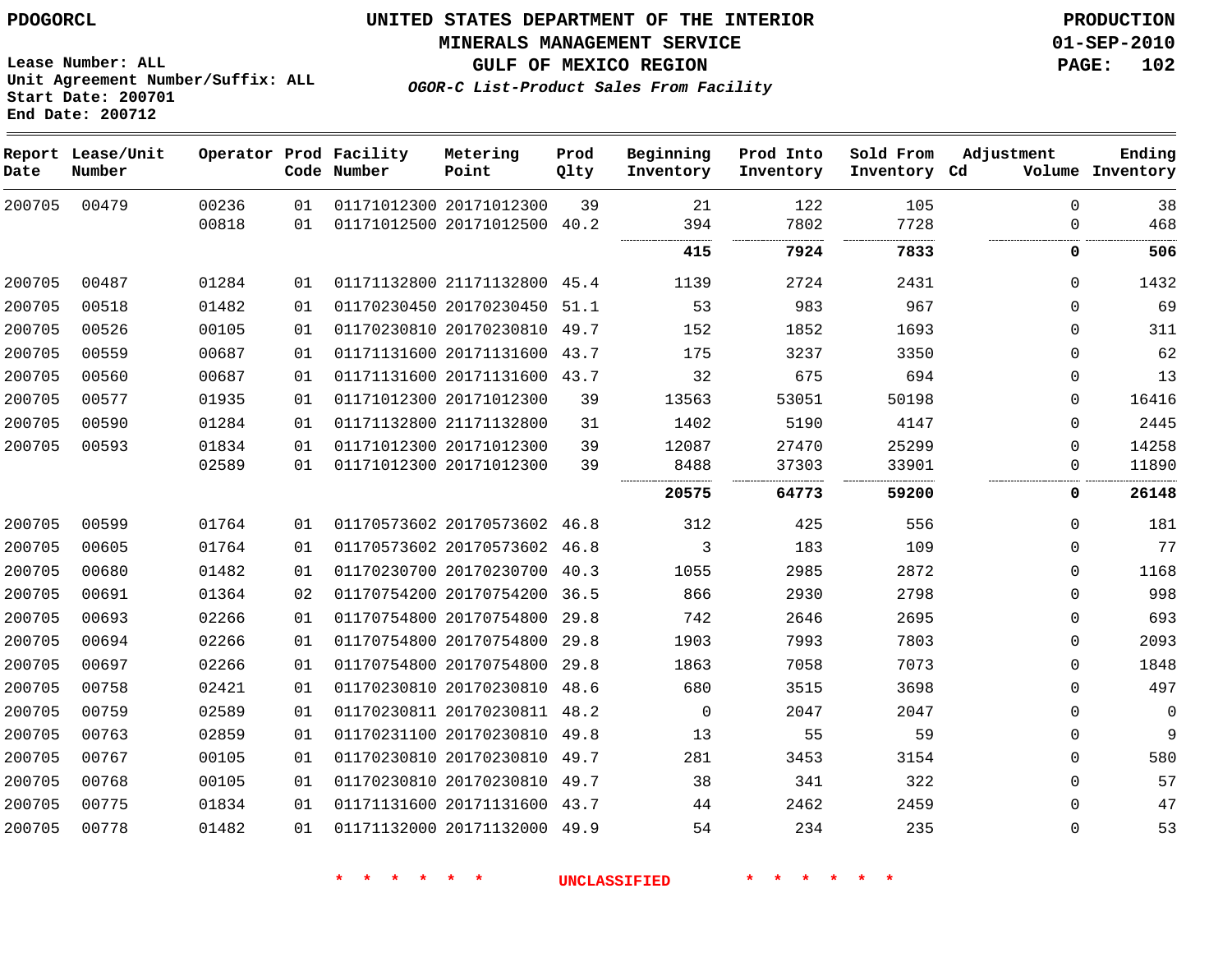**MINERALS MANAGEMENT SERVICE 01-SEP-2010**

**GULF OF MEXICO REGION PAGE: 103**

**Lease Number: ALL Unit Agreement Number/Suffix: ALL Start Date: 200701 End Date: 200712**

**OGOR-C List-Product Sales From Facility**

| Date   | Report Lease/Unit<br>Number |       |    | Operator Prod Facility<br>Code Number | Metering<br>Point            | Prod<br>Qlty | Beginning<br>Inventory | Prod Into<br>Inventory | Sold From<br>Inventory Cd | Adjustment   | Ending<br>Volume Inventory |
|--------|-----------------------------|-------|----|---------------------------------------|------------------------------|--------------|------------------------|------------------------|---------------------------|--------------|----------------------------|
| 200705 | 00786                       | 02409 | 01 |                                       | 01177078131 20171092650      | 52           | $\mathbf 0$            | 242                    | 242                       | $\mathbf 0$  | $\mathbf 0$                |
| 200705 | 00787                       | 01364 | 01 |                                       | 01171092651 20171092650      | 49.5         | 164                    | 2036                   | 2058                      | $\Omega$     | 142                        |
| 200705 | 00796                       | 02628 | 02 |                                       | 01171092651 20171092650 49.5 |              | 1195                   | 8368                   | 8980                      | $\Omega$     | 583                        |
| 200705 | 00797                       | 02421 | 01 |                                       | 01171012300 20171012300      | 39           | 3560                   | 10745                  | 10981                     | $\Omega$     | 3324                       |
| 200705 | 00818                       | 02636 | 01 |                                       | 01171132800 21171132800      | 45.4         | 1568                   | 777                    | 1818                      | $\Omega$     | 527                        |
| 200705 | 00819                       | 00078 | 01 |                                       | 01171132800 21171132800 45.4 |              | 47                     | 104                    | 95                        | 0            | 56                         |
| 200705 | 00827                       | 00003 | 01 |                                       | 0117711260G 2017711260G 32.3 |              | 812                    | 22202                  | 21874 42                  | $\mathbf{1}$ | 1141                       |
| 200705 | 00828                       | 02859 | 01 |                                       | 0117711260T 2017711260T 33.8 |              | 119                    | 14365                  | 14374                     | $\mathbf{0}$ | 110                        |
|        | 200705 754303001A           | 00059 | 01 |                                       | 01170230811 20170230811 47.2 |              | 799                    | 12708                  | 12867                     | $\mathbf{0}$ | 640                        |
|        | 200705 754304003A           | 00078 | 01 |                                       | 01170230400 20170230400      | 51           | 13                     | 64                     | 66                        | $\Omega$     | 11                         |
|        | 200705 754305004A           | 01704 | 01 |                                       | 01171132000 20171132000 49.9 |              | 1161                   | 7016                   | 6693                      | 0            | 1484                       |
|        | 200705 754307017A           | 01364 | 02 |                                       | 01170230811 20170230811 47.2 |              | 72                     | 1919                   | 1895 42                   | $\mathbf 1$  | 97                         |
|        | 200705 7543880060           | 00105 | 01 |                                       | 01170230450 20170230450      | 51           | $\overline{2}$         | 10                     | 11                        | 0            | $\mathbf{1}$               |
|        | 200705 7543890080           | 00276 | 01 |                                       | 01170513700 20170513700      | 32.8         | 2781                   | 11062                  | 6918                      | $\Omega$     | 6925                       |
|        | 200705 7543890180           | 01764 | 01 |                                       | 01423210051 20423210050 48.1 |              | 22                     | 59                     | 68                        | $\Omega$     | 13                         |
|        | 200705 7543890220           | 00105 | 01 |                                       | 01608158271 01608158271      | 22           | $\Omega$               | 50                     | 50                        | $\Omega$     | $\mathbf 0$                |
|        | 200705 7543900070           | 00818 | 02 |                                       | 01423550090 20423550090      | 48.9         | 37                     | $\Omega$               | 24                        | $\Omega$     | 13                         |
|        | 200705 7543900080           | 02421 | 01 |                                       | 01177245111 01177245111 38.7 |              | $\mathbf 0$            | 155                    | 155                       | 0            | $\mathbf{0}$               |
|        | 200705 7543920040           | 02628 | 01 |                                       | 01423210051 20423210050 48.1 |              | 55                     | 169                    | 191                       | $\Omega$     | 33                         |
|        | 200705 7543930100           | 00362 | 02 |                                       | 01170230810 20170230810 48.6 |              | 994                    | 6032                   | 6174                      | 0            | 852                        |
|        | 200705 7543930200           | 00105 | 01 |                                       | 01171012310 20171012310 48.2 |              | 300                    | 14976                  | 14984                     | $\Omega$     | 292                        |
|        |                             | 01284 | 01 |                                       | 0117709260L 2017709260L 41.3 |              | 0<br>                  | 4851                   | 4851                      | $\Omega$     | $\mathbf 0$                |
|        |                             |       |    |                                       |                              |              | 300                    | 19827                  | 19835                     | 0            | 292                        |
|        | 200705 7543930210           | 01764 | 01 |                                       | 01608165300 01608165300      | $\Omega$     | 91                     | $\mathbf 0$            | $\mathbf{0}$              | $\mathbf{0}$ | 91                         |
|        | 200705 7543940080           | 00222 | 01 |                                       | 01171132800 21171132800      | 45.4         | 563                    | 1207                   | 1114 42                   | $\mathbf{1}$ | 657                        |
|        | 200705 754395009A           | 00730 | 01 |                                       | 01170753510 20170753510 50.7 |              | 241                    | 2120                   | 1739 42                   | 2            | 624                        |
|        | 200705 754395019A           | 00105 | 01 |                                       | 01420390101 01420390101 55.3 |              | 4097                   | 96                     | 3237                      | $\mathbf{0}$ | 956                        |
|        | 200705 754396015A           | 02859 | 01 |                                       | 01608103650 20608103650 33.8 |              | 104                    | 17545                  | 17519                     | $\Omega$     | 130                        |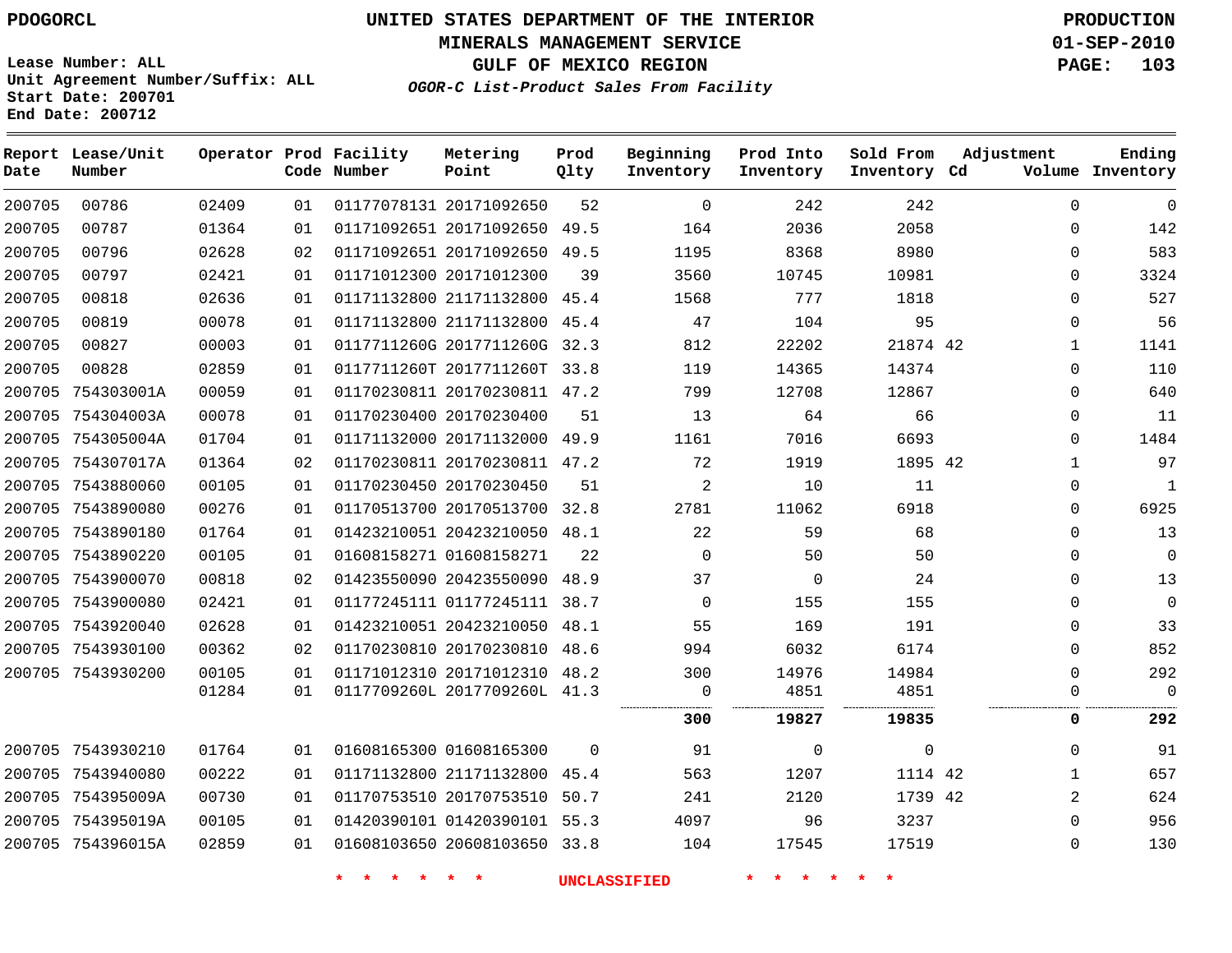**Start Date: 200701 End Date: 200712**

**Unit Agreement Number/Suffix: ALL**

# **UNITED STATES DEPARTMENT OF THE INTERIOR PDOGORCL PRODUCTION**

#### **MINERALS MANAGEMENT SERVICE 01-SEP-2010**

**GULF OF MEXICO REGION PAGE: 104**

**OGOR-C List-Product Sales From Facility**

| Date   | Report Lease/Unit<br>Number |       |    | Operator Prod Facility<br>Code Number | Metering<br>Point            | Prod<br>Qlty | Beginning<br>Inventory | Prod Into<br>Inventory | Sold From<br>Inventory Cd | Adjustment |          | Ending<br>Volume Inventory |
|--------|-----------------------------|-------|----|---------------------------------------|------------------------------|--------------|------------------------|------------------------|---------------------------|------------|----------|----------------------------|
|        | 200705 754398002A           | 00105 | 01 |                                       | 01420570060 20420570060 54.1 |              | 2632                   | $\Omega$               | 79                        |            | $\Omega$ | 2553                       |
|        | 200705 754398017A           | 02859 | 02 |                                       | 01170230811 20170230811      | 47.2         | 8                      | 106                    | 109                       |            | 0        | 5                          |
|        | 200705 8910020210           | 02451 | 01 |                                       | 01170513800 20170513800 33.3 |              | 23315                  | 106870                 | 116380                    |            | $\Omega$ | 13805                      |
|        |                             |       | 01 |                                       | 01170753510 20170753510      | 50.7         | 407                    | 5379                   | 4203                      |            | $\Omega$ | 1583                       |
|        |                             |       |    |                                       |                              |              | 23722                  | 112249                 | 120583                    |            | 0        | 15388                      |
|        | 200705 8910024540           | 02451 | 01 |                                       | 01170513800 20170513800 33.3 |              | 12883                  | 71559                  | 75198                     |            | $\Omega$ | 9244                       |
|        | 200705 8910029310           | 02268 | 01 |                                       | 01171132800 21171132800 45.4 |              | 26                     | $\Omega$               | 26                        |            | $\Omega$ | $\Omega$                   |
|        | 200705 8910029320           | 00276 | 01 |                                       | 01170513700 20170513700      | 32.8         | 18114                  | 79058                  | 80175                     |            | $\Omega$ | 16997                      |
|        | 200705 8910034440           | 00276 | 01 |                                       | 01170513700 20170513700      | 32.8         | 28722                  | 126732                 | 125602 42                 |            | 2        | 29854                      |
|        | 200705 8910063810           | 02466 | 01 |                                       | 01170230450 20170230450      | 51.1         | 1086                   | 19237                  | 18968                     |            | $\Omega$ | 1355                       |
|        |                             | 02475 | 02 |                                       | 01170230450 20170230450      | 51.8         | 2                      | 41                     | 40                        |            | $\Omega$ | 3                          |
|        |                             |       | 01 |                                       | 01170230450 20170230450      | 52.6         | 1                      | 40                     | 40                        |            | 0        | $\mathbf{1}$               |
|        |                             |       |    |                                       |                              |              | 1089                   | 19318                  | 19048                     |            | 0        | 1359                       |
|        | 200705 8910066690           | 00078 | 01 |                                       | 01170573602 20170573602 34.3 |              | 14587                  | 36740                  | 22727 09                  | $-12987$   |          | 15613                      |
|        | 200705 8910086540           | 01284 | 01 |                                       | 01177092604 20177092604 44.4 |              | $\Omega$               | 7072                   | 7072                      |            | $\Omega$ | $\mathbf 0$                |
|        |                             |       | 01 |                                       | 01171012400 20171012400 55.9 |              | 3219                   | 10594                  | 11344 42                  |            | -1       | 2468                       |
|        |                             |       |    |                                       |                              |              | .<br>3219              | 17666                  | 18416                     |            | -1       | 2468                       |
|        | 200705 8910086610           | 02266 | 01 |                                       | 01170754800 20170754800 29.8 |              | 119                    | 443                    | 446                       |            | 0        | 116                        |
|        | 200705 8910086660           | 02766 | 02 |                                       | 01421670201 20421670200      | 50           | $\Omega$               | $\Omega$               | 94 47                     |            | 216      | 122                        |
|        | 200705 8910087640           | 00818 | 02 |                                       | 01171092800 21171132800      | 45.3         | 18                     | 19                     | 26                        |            | $\Omega$ | 11                         |
| 200705 | 8910087670                  | 01364 | 02 |                                       | 01170754200 20170754200      | 36.5         | 161                    | 473                    | 473                       |            | 0        | 161                        |
|        | 200705 8910087840           | 00282 | 02 |                                       | 01177122606 20177122606      | 42.7         | 619                    | 2882                   | 2930 42                   |            | 1        | 572                        |
|        | 200705 8910088130           | 00078 | 01 |                                       | 01171132800 21171132800      | 45.4         | 92                     | 1781                   | 901                       |            | $\Omega$ | 972                        |
|        | 200705 8910088160           | 02233 | 01 |                                       | 01171132800 21171132800      | 47.1         | 1593                   | 3914                   | 3465                      |            | 0        | 2042                       |
|        | 200705 8910089160           | 00276 | 01 |                                       | 01170513700 20170513700 32.8 |              | 2519                   | 4586                   | 4791                      |            | $\Omega$ | 2314                       |
|        | 200705 891008927AE          | 00078 | 01 |                                       | 01170230400 20170230400      | 51           | 122                    | 696                    | 500 09                    |            | $-197$   | 121                        |
|        | 200705 891008927K           | 00078 | 01 |                                       | 01170230400 20170230400      | 51           | 119                    | 732                    | 723                       |            | $\Omega$ | 128                        |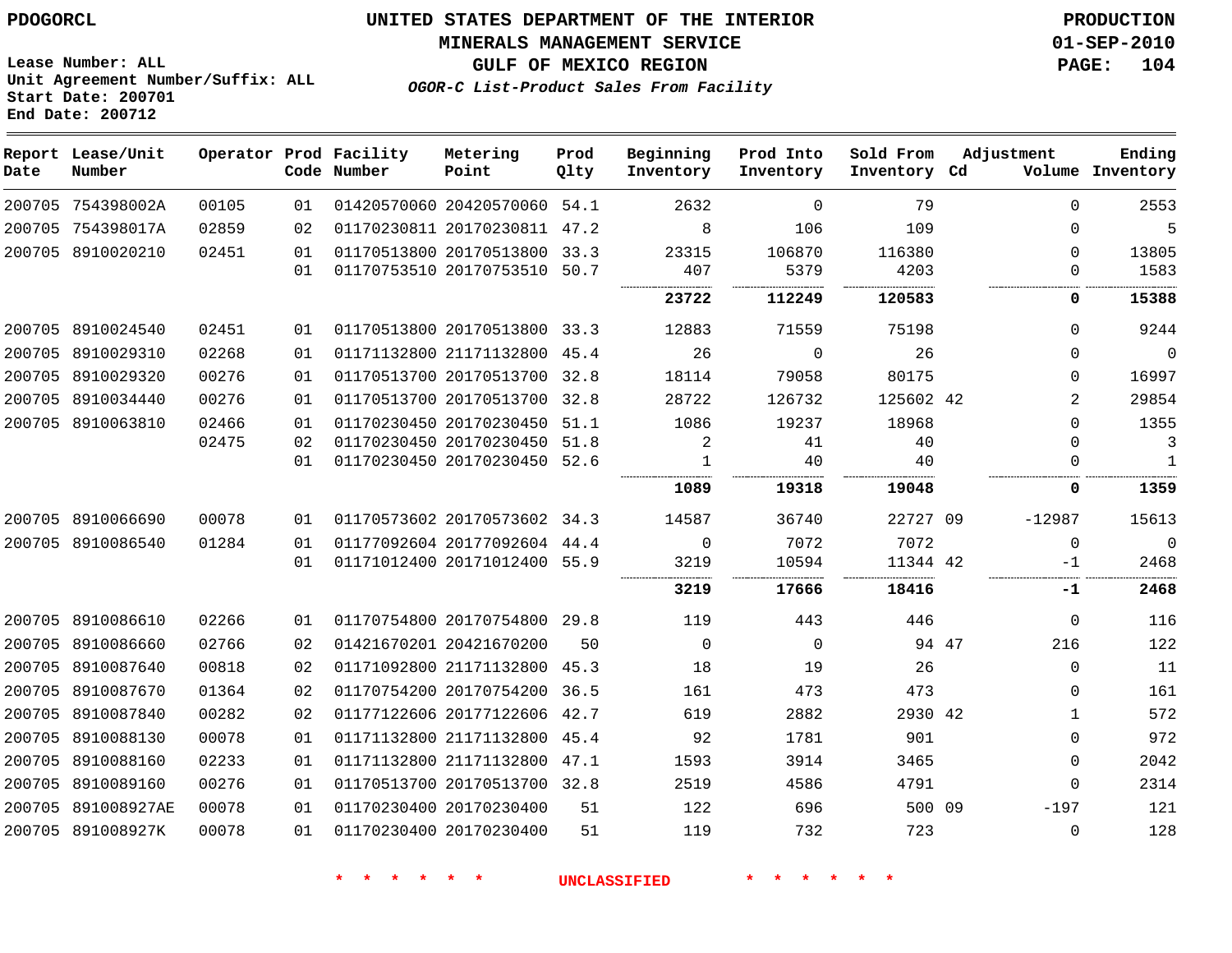**MINERALS MANAGEMENT SERVICE 01-SEP-2010**

**GULF OF MEXICO REGION PAGE: 105**

**Lease Number: ALL Unit Agreement Number/Suffix: ALL Start Date: 200701 End Date: 200712**

**OGOR-C List-Product Sales From Facility**

| Date | Report Lease/Unit<br>Number |       |    | Operator Prod Facility<br>Code Number | Metering<br>Point            | Prod<br>Qlty | Beginning<br>Inventory | Prod Into<br>Inventory | Sold From<br>Inventory Cd | Adjustment  | Ending<br>Volume Inventory |
|------|-----------------------------|-------|----|---------------------------------------|------------------------------|--------------|------------------------|------------------------|---------------------------|-------------|----------------------------|
|      | 200705 891008927X           | 00078 | 01 |                                       | 01170230400 20170230400      | 51           | 75                     | 602                    | 572                       | $\Omega$    | 105                        |
|      | 200705 8910089460           | 01834 | 01 |                                       | 01171012500 20171012500      | 34           | $\Omega$               | $\mathbf{1}$           | $\mathbf{1}$              | $\Omega$    | $\Omega$                   |
|      | 200705 891008946C           | 01834 | 01 |                                       | 01171012500 20171012500      | 40.2         | 25                     | 468                    | 465                       | $\Omega$    | 28                         |
|      | 200705 8910116580           | 00276 | 01 |                                       | 01170513700 20170513700 32.8 |              | 4351                   | 10655                  | 9629 42                   | $-1$        | 5376                       |
|      | 200705 8910116740           | 00276 | 01 |                                       | 01170513700 20170513700      | 32.8         | 410                    | 729                    | 771                       | $\mathbf 0$ | 368                        |
|      | 200705 8910116770           | 00276 | 01 |                                       | 01170513700 20170513700 32.8 |              | 1840                   | 3081                   | 3366                      | $\Omega$    | 1555                       |
|      | 200705 8910116790           | 00276 | 01 |                                       | 01170513700 20170513700      | 32.8         | 5389                   | 11752                  | 11211                     | $\Omega$    | 5930                       |
|      | 200705 8910116800           | 00276 | 01 |                                       | 01170513700 20170513700 32.8 |              | 16828                  | 32615                  | 32986                     | $\Omega$    | 16457                      |
|      | 200705 891011687A           | 02266 | 01 |                                       | 01170754800 20170754800      | 29.8         | 238                    | 891                    | 896                       | $\Omega$    | 233                        |
|      | 200705 891011687B           | 02266 | 01 |                                       | 01170754800 20170754800 29.8 |              | 79                     | 339                    | 329                       | $\mathbf 0$ | 89                         |
|      | 200705 891011687C           | 02266 | 01 |                                       | 01170754800 20170754800      | 29.8         | 275                    | 1195                   | 1157                      | $\mathbf 0$ | 313                        |
|      | 200705 891011687D           | 02266 | 01 |                                       | 01170754800 20170754800      | 29.8         | 478                    | 1845                   | 1840                      | $\Omega$    | 483                        |
|      | 200705 8910117330           | 02266 | 01 |                                       | 01170754800 20170754800      | 29.8         | 3                      | 11                     | 11                        | $\Omega$    | 3                          |
|      | 200705 8910123210           | 00687 | 01 |                                       | 0117709260A 2017709260A 34.8 |              | 34                     | 985                    | 989 42                    | 1           | 31                         |
|      | 200705 8910123250           | 00687 | 01 |                                       | 0117709260A 2017709260A 34.8 |              | 123                    | 2032                   | 2090                      | $\Omega$    | 65                         |
|      | 200705 8910123270           | 01482 | 01 |                                       | 01177215100 20177215102 30.9 |              | 37                     | 3778                   | 3787                      | 0           | 28                         |
|      | 200705 8910123320           | 01482 | 01 |                                       | 01177215100 20177215102 30.9 |              | 148                    | 19515                  | 19519                     | $\Omega$    | 144                        |
|      | 200705 8910123330           | 01482 | 01 |                                       | 01177215100 20177215102 30.9 |              | 147                    | 15626                  | 15657                     | $\Omega$    | 116                        |
|      | 200705 8910123350           | 02608 | 01 |                                       | 01171012500 20171012500      | 40.2         | 22                     | 414                    | 411                       | $\mathbf 0$ | 25                         |
|      | 200705 8910123390           | 00818 | 01 |                                       | 01171131800 20171131800      | 45.7         | 2592                   | 806                    | 1168                      | $\mathbf 0$ | 2230                       |
|      | 200705 8910169300           | 00491 | 01 |                                       | 01170230810 20170230810 48.5 |              | 78                     | 359                    | 386                       | $\Omega$    | 51                         |
|      | 200705 8910202350           | 00276 | 01 |                                       | 01170513700 20170513700 32.8 |              | 28178                  | 57486                  | 57144 42                  | 3           | 28523                      |
|      | 200705 8910202430           | 00276 | 01 |                                       | 01170513700 20170513700 32.8 |              | 515                    | 93                     | 90                        | $\Omega$    | 518                        |
|      | 200705 8910202470           | 02266 | 01 |                                       | 01170754800 20170754800      | 29.8         | 112                    | 416                    | 419                       | $\mathbf 0$ | 109                        |
|      | 200705 8910202480           | 02266 | 01 |                                       | 01170754800 20170754800      | 29.8         | 38                     | 125                    | 130                       | $\Omega$    | 33                         |
|      | 200705 8910202520           | 01482 | 01 |                                       | 01171132800 21171132800      | 45.4         | 5                      | 21                     |                           | 15 42<br>1  | 12                         |
|      | 200705 8910202550           | 00105 | 01 |                                       | 01170230810 20170230810 48.5 |              | 28                     | 177                    | 180                       | $\Omega$    | 25                         |
|      | 200705 8910202560           | 00276 | 01 |                                       | 01170513700 20170513700 32.8 |              | 3878                   | 12029                  | 11556                     | $\Omega$    | 4351                       |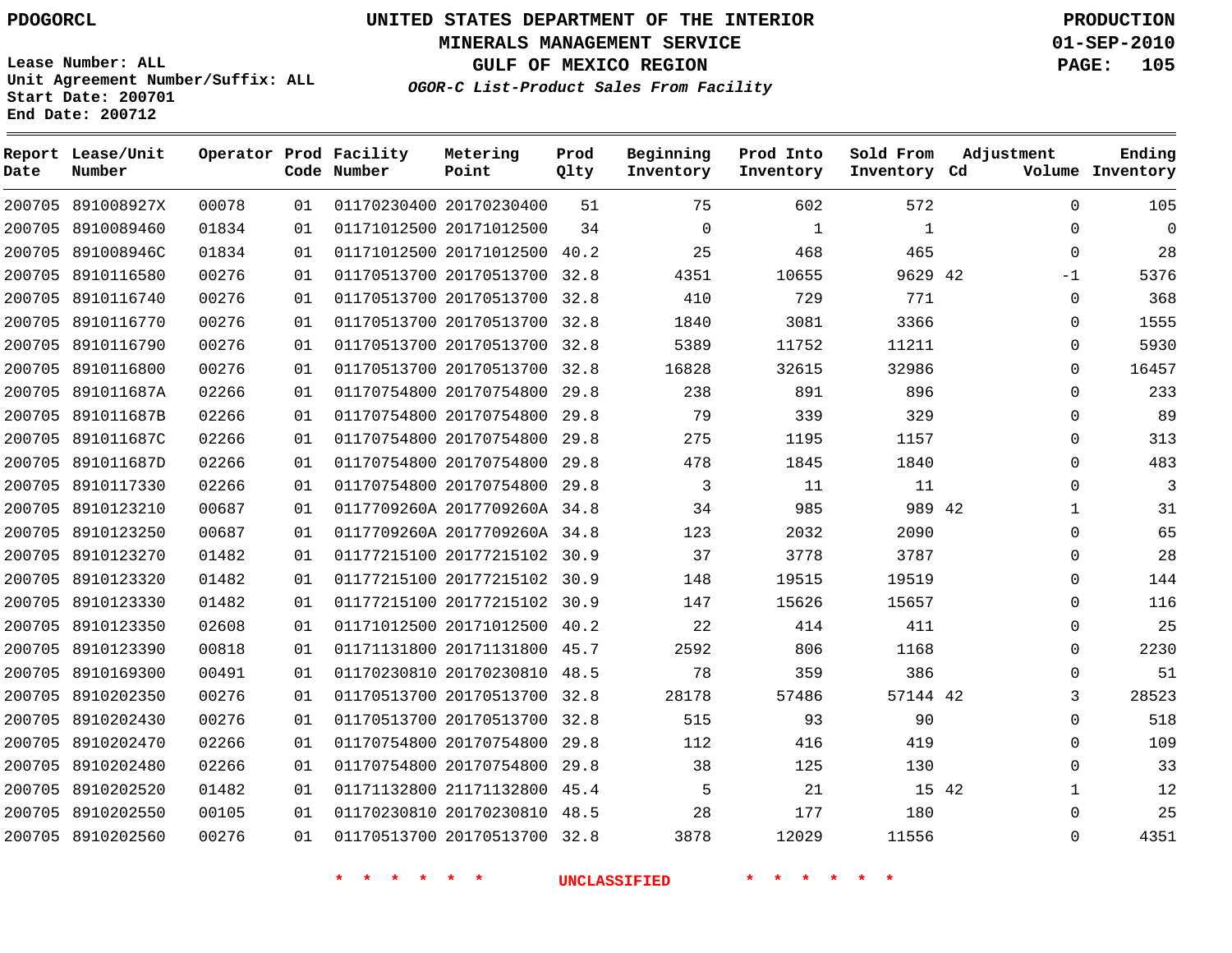**MINERALS MANAGEMENT SERVICE 01-SEP-2010**

**GULF OF MEXICO REGION PAGE: 106**

**Lease Number: ALL Unit Agreement Number/Suffix: ALL Start Date: 200701 End Date: 200712**

| OGOR-C List-Product Sales From Facility |  |  |  |
|-----------------------------------------|--|--|--|
|-----------------------------------------|--|--|--|

| Date | Report Lease/Unit<br>Number |       |    | Operator Prod Facility<br>Code Number | Metering<br>Point            | Prod<br>Qlty | Beginning<br>Inventory | Prod Into<br>Inventory | Sold From<br>Inventory Cd | Adjustment   | Ending<br>Volume Inventory |
|------|-----------------------------|-------|----|---------------------------------------|------------------------------|--------------|------------------------|------------------------|---------------------------|--------------|----------------------------|
|      | 200705 G00932               | 01376 | 01 |                                       | 01170231100 20170230810 49.8 |              | 6                      | 241                    | 206                       | $\Omega$     | 41                         |
|      | 200705 G00935               | 02852 | 02 |                                       | 01171131600 20171131600 43.7 |              | 149                    | 22156                  | 21850                     | $\Omega$     | 455                        |
|      | 200705 G00971               | 00105 | 01 |                                       | 01171132000 20171132000 49.8 |              | 16                     | 70                     | 71                        | $\Omega$     | 15                         |
|      | 200705 G00972               | 00105 | 01 |                                       | 01171132000 20171132000      | 49.8         | 2                      | 20                     | 18                        | $\Omega$     | $\overline{4}$             |
|      | 200705 G00974               | 00105 | 01 |                                       | 01171132000 20171132000 49.8 |              | $\mathbf{1}$           | 5                      | 5                         | 0            | $\mathbf{1}$               |
|      | 200705 G00985               | 00687 | 01 |                                       | 0117709260A 2017709260A 34.8 |              | 219                    | 8824                   | 8762                      | $\Omega$     | 281                        |
|      | 200705 G00987               | 00105 | 01 |                                       | 01171132800 21171132800 45.4 |              | 1143                   | 5132                   | 3948                      | $\mathbf 0$  | 2327                       |
|      | 200705 G00989               | 00003 | 01 |                                       | 01171012400 20171012400      | $\Omega$     | 1022                   | $\Omega$               | $\Omega$                  | 0            | 1022                       |
|      | 200705 G01025               | 02859 | 01 |                                       | 01177122600 20177122600      | 28.6         | 200                    | 3264                   | 3325                      | $\Omega$     | 139                        |
|      | 200705 G01027               | 00282 | 01 |                                       | 01177122606 20177122606 42.7 |              | 487                    | 5605                   | 5616                      | $\Omega$     | 476                        |
|      | 200705 G01072               | 00105 | 01 |                                       | 01170513800 20170513800      | 33.3         | 386                    | 194                    | 555                       | $\Omega$     | 25                         |
|      | 200705 G01082               | 00276 | 01 |                                       | 01170513700 20170513700 32.8 |              | 28                     | 53                     | 55 42                     | $\mathbf 1$  | 27                         |
|      | 200705 G01083               | 00276 | 01 |                                       | 01170513700 20170513700 32.8 |              | 1818                   | 4018                   | 3809 42                   | $\mathbf{1}$ | 2028                       |
|      |                             | 02777 | 01 |                                       | 01170753510 20170753510 49.8 |              | $\mathbf 0$            | 53                     | 33                        | 0            | 20                         |
|      |                             |       |    |                                       |                              |              | 1818                   | 4071                   | 3842                      | 1            | 2048                       |
|      | 200705 G01090               | 00276 | 01 |                                       | 01170513700 20170513700 32.8 |              | 14449                  | 28855                  | 28744                     | $\Omega$     | 14560                      |
|      | 200705 G01091               | 00276 | 01 |                                       | 01170513700 20170513700 32.8 |              | 2332                   | 4070                   | 4348 42                   | $-1$         | 2053                       |
|      | 200705 G01092               | 00276 | 01 |                                       | 01170513700 20170513700 32.8 |              | 8439                   | 16657                  | 16691                     | $\Omega$     | 8405                       |
|      | 200705 G01096               | 00276 | 01 |                                       | 01170513700 20170513700 32.8 |              | 175                    | 187                    | 268                       | $\Omega$     | 94                         |
|      | 200705 G01127               | 02630 | 01 |                                       | 01171132000 20171132000 49.4 |              | $\Omega$               | 300                    | 300                       | $\Omega$     | $\Omega$                   |
|      | 200705 G01152               | 01834 | 01 |                                       | 01171132800 21171132800 45.4 |              | $\mathbf 0$            | 285                    | 123                       | $\mathbf{0}$ | 162                        |
|      | 200705 G01153               | 01834 | 01 |                                       | 01171132800 21171132800 45.4 |              | 151                    | 354                    | 304                       | $\Omega$     | 201                        |
|      | 200705 G01172               | 00282 | 01 |                                       | 01177062605 20177062605 42.7 |              | 84                     | 12174                  | 12172                     | $\Omega$     | 86                         |
|      | 200705 G01181               | 00818 | 01 |                                       | 01177072200 20177072200 45.1 |              | $\Omega$               | 9                      | 9                         | $\Omega$     | $\mathbf 0$                |
|      | 200705 G01182               | 00818 | 01 |                                       | 01177072200 20177072200 45.1 |              | $\Omega$               | 870                    | 870                       | $\Omega$     | $\Omega$                   |
|      | 200705 G01194               | 00105 | 01 |                                       | 01177072601 20177072601 38.4 |              | $\Omega$               | 5833                   | 5833                      | $\Omega$     | $\Omega$                   |
|      | 200705 G01196               | 00078 | 01 |                                       | 01171132800 21171132800 45.4 |              | 174                    | 926                    | 868 42                    | 194          | 426                        |
|      | 200705 G01216               | 00222 | 01 |                                       | 01177082958 20177082958 34.5 |              | $\Omega$               | 8980                   | 8980                      | $\mathbf 0$  | $\mathbf 0$                |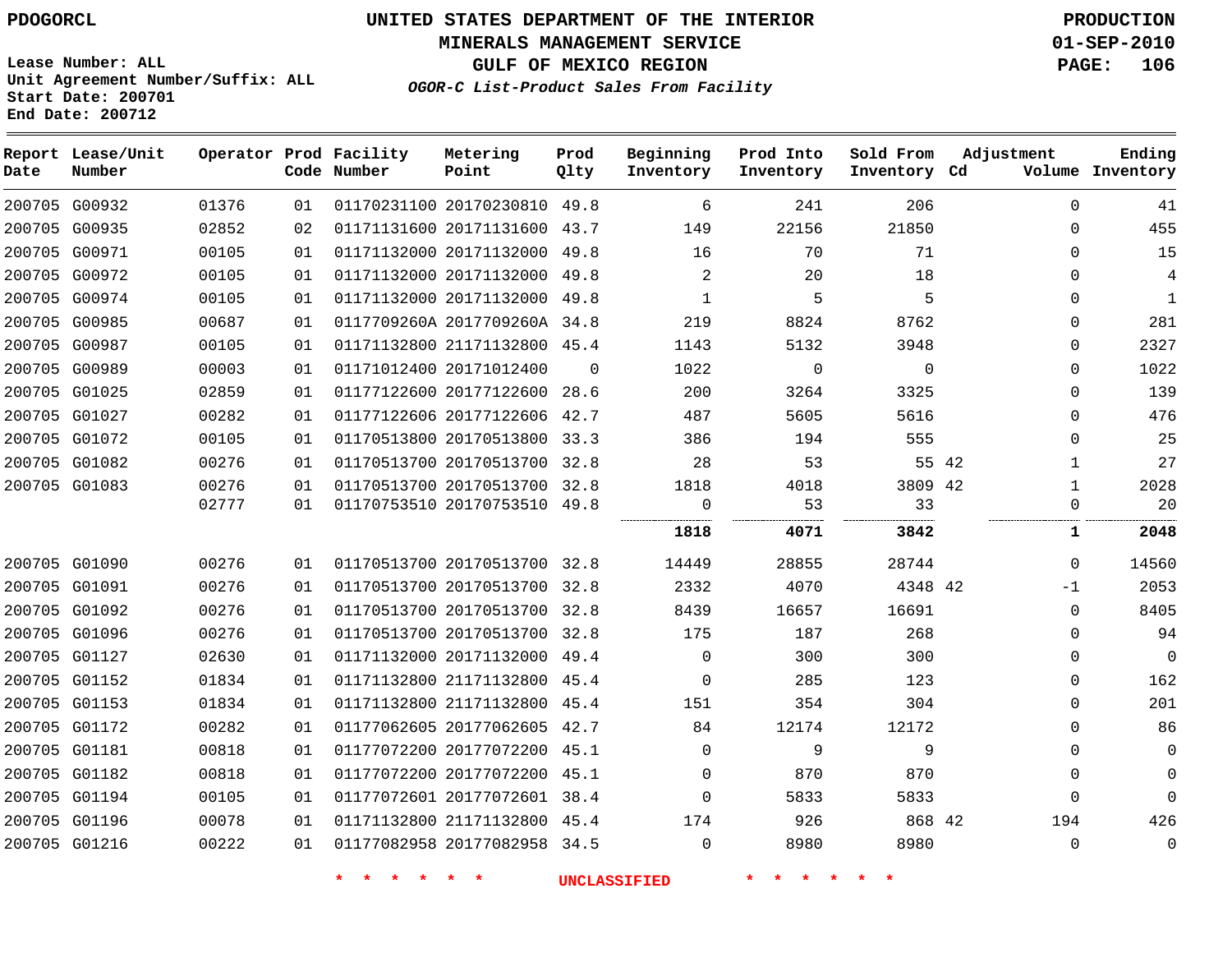**Start Date: 200701 End Date: 200712**

**Unit Agreement Number/Suffix: ALL**

# **UNITED STATES DEPARTMENT OF THE INTERIOR PDOGORCL PRODUCTION**

**MINERALS MANAGEMENT SERVICE 01-SEP-2010**

**GULF OF MEXICO REGION PAGE: 107**

**OGOR-C List-Product Sales From Facility**

|      | Report Lease/Unit |       |    | Operator Prod Facility | Metering                     | Prod        | Beginning   | Prod Into | Sold From    | Adjustment |              | Ending           |
|------|-------------------|-------|----|------------------------|------------------------------|-------------|-------------|-----------|--------------|------------|--------------|------------------|
| Date | Number            |       |    | Code Number            | Point                        | Qlty        | Inventory   | Inventory | Inventory Cd |            |              | Volume Inventory |
|      | 200705 G01220     | 00105 | 01 |                        | 01177092600 20177092600 44.7 |             | 396         | 11184     | 11243        |            | $\Omega$     | 337              |
|      | 200705 G01228     | 00003 | 01 |                        | 0117711260G 2017711260G      | 32.3        | 1074        | 21996     | 21942 42     |            | 2            | 1130             |
|      | 200705 G01230     | 00003 | 01 |                        | 0117711260G 2017711260G      | 32.3        | 2213        | 40200     | 40347 42     |            | $-1$         | 2065             |
|      | 200705 G01248     | 02628 | 01 |                        | 01171012500 20171012500      | 40.2        | 251         | 5370      | 5300         |            | $\mathbf 0$  | 321              |
|      | 200705 G01249     | 00491 | 01 |                        | 01171012500 20171012500      | 40.2        | $\mathbf 0$ | 7         | 7            |            | $\Omega$     | $\Omega$         |
|      | 200705 G01261     | 01284 | 01 |                        | 01171012500 20171012500      | $\mathbf 0$ | 4           | 0         | $\mathbf 0$  |            | 0            | 4                |
|      | 200705 G01269     | 01284 | 01 |                        | 01171012500 20171012500 40.2 |             | 46          | 1028      | 1016         |            | 0            | 58               |
|      | 200705 G01351     | 00078 | 01 |                        | 01170230400 20170230400      | 51          | 88          | 771       | 725          |            | $\mathbf 0$  | 134              |
|      | 200705 G01441     | 00818 | 01 |                        | 01177112701 20177112700 56.9 |             | 866         | 2253      | 2253         |            | $\Omega$     | 866              |
|      | 200705 G01447     | 00276 | 01 |                        | 01170513700 20170513700      | 32.8        | 5083        | 40220     | 40520 42     |            | $-1$         | 4782             |
|      | 200705 G01477     | 00236 | 01 |                        | 01170230810 20170230810      | 49.7        | 122         | 1822      | 1638         |            | $\Omega$     | 306              |
|      | 200705 G01497     | 02451 | 01 |                        | 01170513800 20170513800      | 33.3        | 9031        | 48117     | 50932        |            | $\mathbf 0$  | 6216             |
|      | 200705 G01498     | 02451 | 01 |                        | 01170513800 20170513800      | 33.3        | 2341        | 15097     | 15488        |            | $\mathbf 0$  | 1950             |
|      | 200705 G01528     | 02859 | 01 |                        | 0117711260T 2017711260T      | 33.8        | 42          | 8032      | 8012         |            | $\Omega$     | 62               |
|      | 200705 G01569     | 02266 | 01 |                        | 01171012500 20171012500      | 40.2        | 22          | 384       | 383          |            | 0            | 23               |
|      | 200705 G01610     | 01482 | 01 |                        | 01177215100 20177215102 30.9 |             | 32          | 4129      | 4130         |            | $\Omega$     | 31               |
|      | 200705 G01619     | 00276 | 01 |                        | 01170513700 20170513700      | 32.8        | 27083       | 34486     | 40351        |            | $\Omega$     | 21218            |
|      | 200705 G01620     | 00276 | 01 |                        | 01170513700 20170513700 32.8 |             | 5275        | 10794     | 9441 42      |            | 1            | 6629             |
|      | 200705 G01676     | 02237 | 01 |                        | 01170755200 20170755200      | 37.4        | 15471       | 7162      | 8080         |            | $\Omega$     | 14553            |
|      | 200705 G01677     | 02237 | 01 |                        | 01170755200 20170755200 37.4 |             | 8520        | 3723      | 4372         |            | $\Omega$     | 7871             |
|      | 200705 G01754     | 00003 | 01 |                        | 01423210051 20423210050      | 48.1        | 12          | 183       | 156 42       |            | $-1$         | 38               |
|      | 200705 G01757     | 00003 | 01 |                        | 01423210051 20423210050      | 48.1        | 82          | 331       | 344 42       |            | $\mathbf{1}$ | 70               |
|      | 200705 G01812     | 02630 | 01 |                        | 01422450350 20422450350      | 44.4        | 12          | 27        | 27           |            | $\Omega$     | 12               |
|      | 200705 G01860     | 00105 | 01 |                        | 01170231110 20170231110      | 43.9        | 8859        | 4225      | 12776        |            | $\Omega$     | 308              |
|      | 200705 G01865     | 00078 | 01 |                        | 01171012500 20171012500      | 40.2        | 310         | 6229      | 6169         |            | 0            | 370              |
|      | 200705 G01880     | 00105 | 01 |                        | 01171132000 20171132000      | 49.8        | 45          | 268       | 256          |            | $\mathbf 0$  | 57               |
|      | 200705 G01898     | 01364 | 01 |                        | 01171012500 20171012500      | 40.2        | 582         | 12993     | 12800        |            | $\Omega$     | 775              |
|      | 200705 G01901     | 01482 | 01 |                        | 01177215100 20177215102      | 30.9        | 3           | 724       | 722          |            | $\Omega$     | 5                |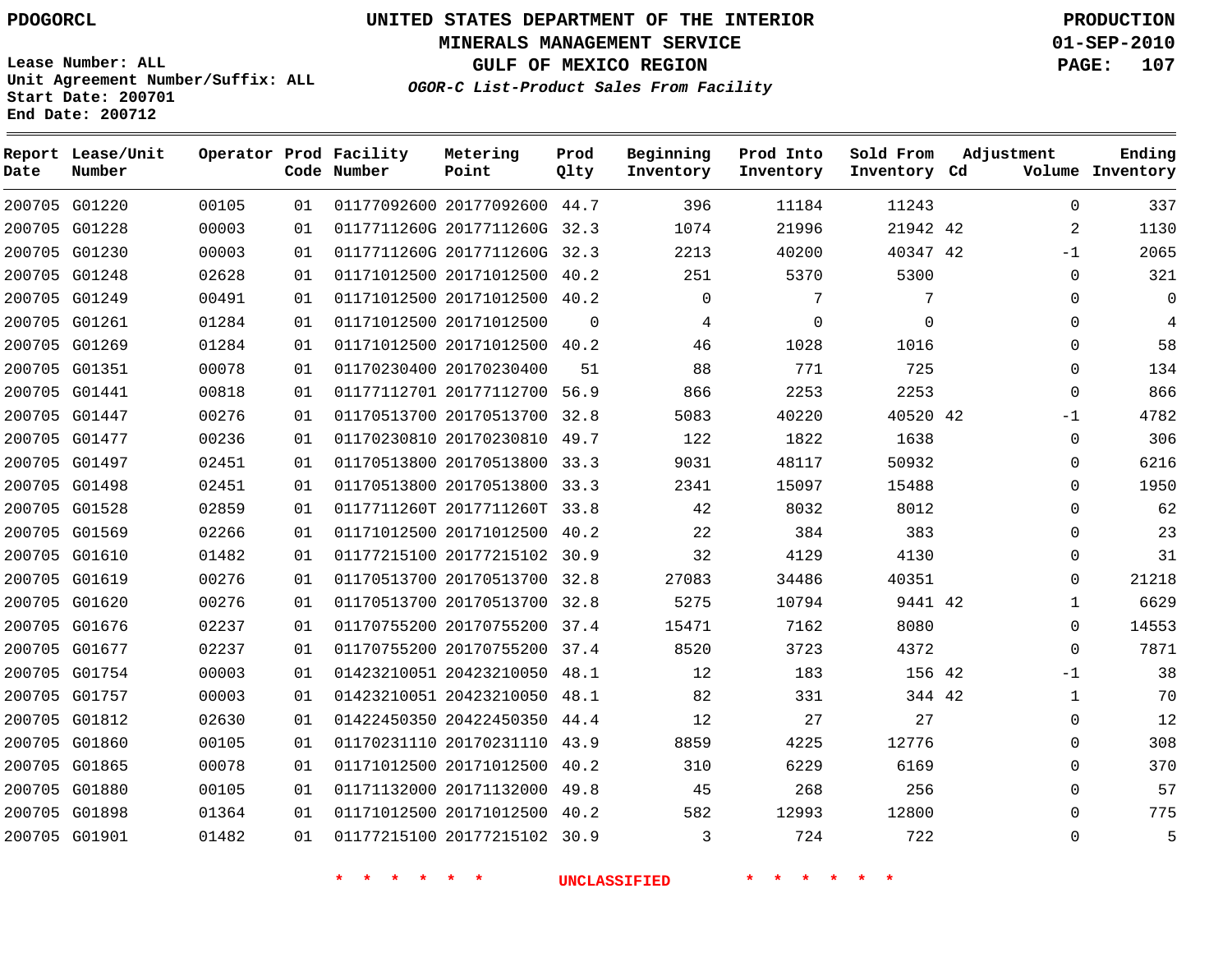# **UNITED STATES DEPARTMENT OF THE INTERIOR PDOGORCL PRODUCTION**

**MINERALS MANAGEMENT SERVICE 01-SEP-2010**

**GULF OF MEXICO REGION PAGE: 108**

**Unit Agreement Number/Suffix: ALL Start Date: 200701 End Date: 200712**

**OGOR-C List-Product Sales From Facility**

| Date | Report Lease/Unit<br>Number |       |    | Operator Prod Facility<br>Code Number | Metering<br>Point            | Prod<br>Qlty | Beginning<br>Inventory | Prod Into<br>Inventory | Sold From<br>Inventory Cd | Adjustment   | Ending<br>Volume Inventory |
|------|-----------------------------|-------|----|---------------------------------------|------------------------------|--------------|------------------------|------------------------|---------------------------|--------------|----------------------------|
|      | 200705 G01953               | 00105 | 01 |                                       | 01170230811 20170230811 47.1 |              | 46                     | 714                    | 724                       | 0            | 36                         |
|      | 200705 G01966               | 01482 | 01 |                                       | 01177215100 20177215102 30.9 |              | 63                     | 8386                   | 8387                      | $\Omega$     | 62                         |
|      | 200705 G01967               | 01482 | 01 |                                       | 01177215100 20177215102 30.9 |              | 80                     | 16891                  | 16846                     | $\Omega$     | 125                        |
|      | 200705 G01972               | 02589 | 01 |                                       | 01170231230 01170231230 39.9 |              | $\Omega$               | 41                     | 41                        | $\Omega$     | $\mathbf 0$                |
|      | 200705 G01997               | 01071 | 02 |                                       | 01170230810 20170230810      | 57           | 37                     | 266                    | 266                       | $\Omega$     | 37                         |
|      | 200705 G01998               | 00818 | 01 |                                       | 01170230810 20170230811 47.2 |              | 2                      | 21                     | 21                        | $\Omega$     | 2                          |
|      |                             |       | 01 |                                       | 01170230811 20170230810 48.6 |              | 38                     | 175<br>.               | 192 42<br>.               |              | 22                         |
|      |                             |       |    |                                       |                              |              | 40                     | 196                    | 213                       | 1            | 24                         |
|      | 200705 G02006               | 00491 | 01 |                                       | 01170530900 20170530900 44.7 |              | 22                     | 115                    | 121                       | 0            | 16                         |
|      | 200705 G02021               | 01482 | 01 |                                       | 01170230811 20170230811 47.5 |              | 81                     | 891                    | 927                       | $\Omega$     | 45                         |
|      | 200705 G02024               | 00818 | 01 |                                       | 01170230811 20170230811      | $\Omega$     | $\overline{a}$         | $\mathbf 0$            |                           | 0.42<br>$-2$ | 0                          |
|      | 200705 G02045               | 00105 | 01 |                                       | 01170530900 20170530900      | 44.7         | 44                     | 311                    | 313                       | 0            | 42                         |
|      | 200705 G02051               | 01364 | 01 |                                       | 01170530900 20170530900      | 44.8         | 400                    | 934                    | 1207                      | $\Omega$     | 127                        |
|      | 200705 G02062               | 00231 | 01 |                                       | 0117704220A 2017704220A 44.8 |              | $\mathbf 0$            | 1576                   | 1576                      | $\Omega$     | $\mathbf 0$                |
|      | 200705 G02082               | 01834 | 01 |                                       | 01171132800 21171132800 45.4 |              | 6414                   | 12409                  | 12049                     | $\Omega$     | 6774                       |
|      | 200705 G02088               | 00687 | 01 |                                       | 01170230811 20170230811 47.2 |              | 71                     | 974                    | 996                       | $\Omega$     | 49                         |
|      | 200705 G02091               | 00687 | 01 |                                       | 01170230811 20170230811 47.2 |              | 119                    | 1593                   | 1632                      | $\Omega$     | 80                         |
|      | 200705 G02099               | 01978 | 02 |                                       | 01171012310 20171012310 48.2 |              | 154                    | 9649                   | 9615                      | $\Omega$     | 188                        |
|      | 200705 G02110               | 02630 | 01 |                                       | 01171012400 20171012400 54.8 |              | $\mathbf 0$            | 74                     | 74                        | $\Omega$     | $\mathbf 0$                |
|      | 200705 G02127               | 01364 | 02 |                                       | 01170230810 20170230810      | 49.8         | 18                     | 303                    | 270                       | $\Omega$     | 51                         |
|      | 200705 G02161               | 00818 | 02 |                                       | 01171012500 20171012500 40.3 |              | 1537                   | 31517                  | 31163                     | $\Omega$     | 1891                       |
|      | 200705 G02163               | 00105 | 01 |                                       | 01171012500 20171012500      | 40.1         | 57                     | 3069                   | 2817                      | $\Omega$     | 309                        |
|      | 200705 G02280               | 01764 | 01 |                                       | 01177082604 20177082604 27.7 |              | 593                    | 56748                  | 56783 42                  | 2            | 560                        |
|      | 200705 G02281               | 01764 | 01 |                                       | 01177082604 20177082604 27.7 |              | 149                    | 18104                  | 18074                     | $\Omega$     | 179                        |
|      | 200705 G02300               | 01482 | 01 |                                       | 01171132800 21171132800 45.4 |              | 28                     | 45                     | 47                        | $\Omega$     | 26                         |
|      | 200705 G02353               | 01284 | 01 |                                       | 01170230450 20170230450 51.1 |              | 311                    | 5581                   | 5499                      | $\Omega$     | 393                        |
|      | 200705 G02354               | 01284 | 01 |                                       | 01170230450 20170230450 51.1 |              | 34                     | 318                    | 329                       | $\Omega$     | 23                         |
|      | 200705 G02357               | 02200 | 02 |                                       | 01170230450 20170230450 51.1 |              | 23                     | 122                    | 137                       | $\Omega$     | 8                          |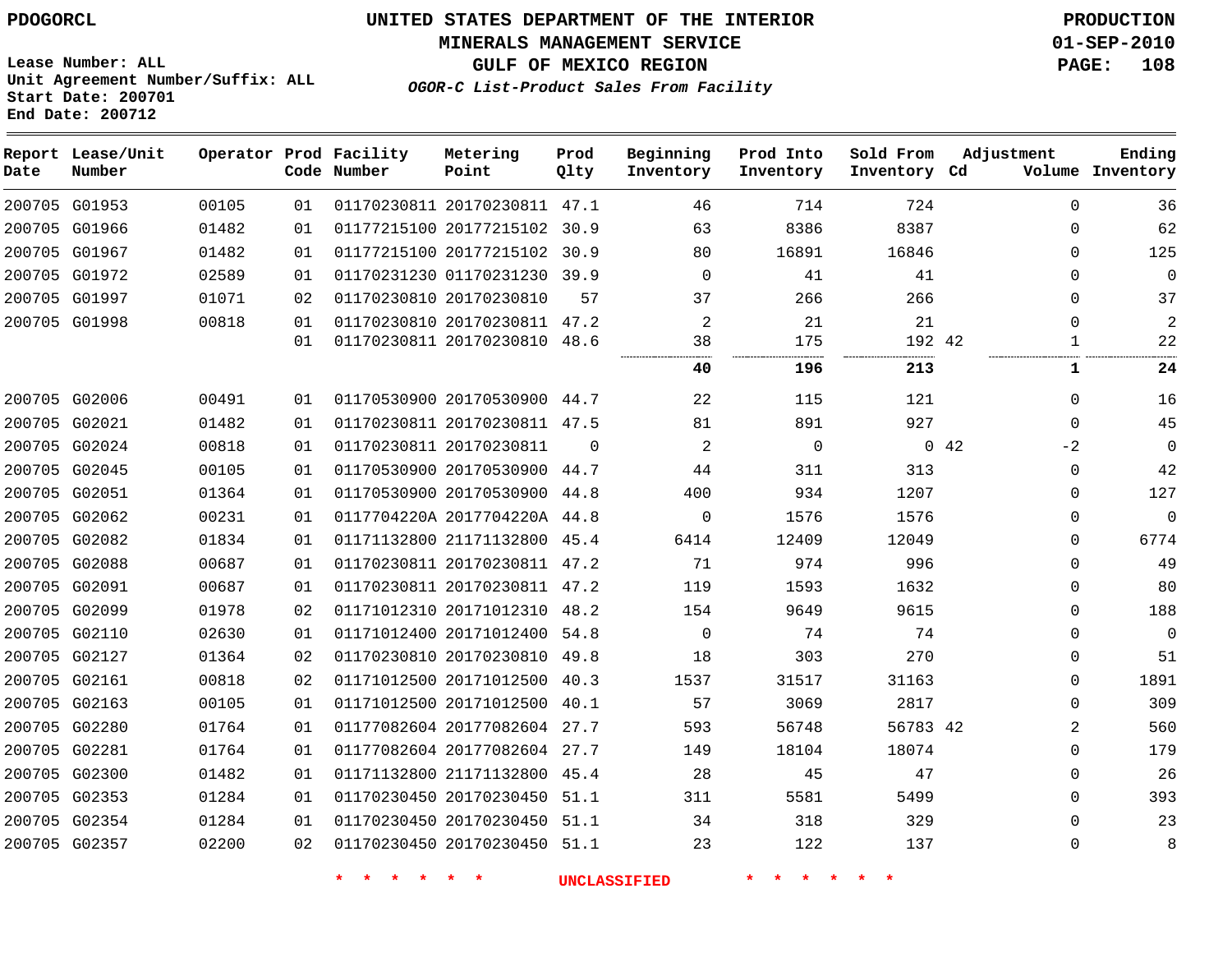# **UNITED STATES DEPARTMENT OF THE INTERIOR PDOGORCL PRODUCTION**

**MINERALS MANAGEMENT SERVICE 01-SEP-2010**

**GULF OF MEXICO REGION PAGE: 109**

**Unit Agreement Number/Suffix: ALL Start Date: 200701 End Date: 200712**

| OGOR-C List-Product Sales From Facility |  |  |
|-----------------------------------------|--|--|
|                                         |  |  |

| Date | Report Lease/Unit<br>Number |       |    | Operator Prod Facility<br>Code Number | Metering<br>Point            | Prod<br>Qlty | Beginning<br>Inventory | Prod Into<br>Inventory | Sold From<br>Inventory Cd | Adjustment  | Ending<br>Volume Inventory |
|------|-----------------------------|-------|----|---------------------------------------|------------------------------|--------------|------------------------|------------------------|---------------------------|-------------|----------------------------|
|      | 200705 G02391               | 01284 | 01 |                                       | 0142709015A 2042709015A 43.1 |              | $\Omega$               | 2366                   | 2366                      | $\Omega$    | $\Omega$                   |
|      | 200705 G02404               | 02589 | 01 |                                       | 01170230810 20170230810      | 40.5         | 1109                   | 2489                   | 2489                      | $\Omega$    | 1109                       |
|      | 200705 G02414               | 02451 | 01 |                                       | 01170230810 20170230810      | 48.5         | 35                     | 173                    | 184                       | $\Omega$    | 24                         |
|      | 200705 G02423               | 00818 | 01 |                                       | 01170230810 20170230810 49.1 |              | 8                      | 56                     | 56                        | 0           | 8                          |
|      | 200705 G02428               | 00105 | 01 |                                       | 01170230810 20170230810 48.5 |              | 16                     | 15                     | 29                        | $\Omega$    | $\overline{a}$             |
|      | 200705 G02429               | 00491 | 01 |                                       | 01170230810 20170230810      | 48.6         | $\Omega$               | 3725                   | 3199                      | $\Omega$    | 526                        |
|      | 200705 G02433               | 00491 | 01 |                                       | 01170230810 20170230810 48.6 |              | 4                      | 11                     | 14 42                     | 1           | 2                          |
|      | 200705 G02434               | 02859 | 02 |                                       | 01170230810 20170230810 48.6 |              | 4                      | 110                    | 98                        | $\mathbf 0$ | 16                         |
|      | 200705 G02436               | 02628 | 02 |                                       | 01170230811 20170230811 47.2 |              | 215                    | 3506                   | 3545                      | $\Omega$    | 176                        |
|      | 200705 G02439               | 00231 | 01 |                                       | 01171132000 20171132000      | 49.9         | $\Omega$               | 151                    | 151                       | $\Omega$    | $\mathbf 0$                |
|      | 200705 G02551               | 00491 | 01 |                                       | 01170230811 20170230811 47.1 |              | $\Omega$               | 4                      | 4                         | $\Omega$    | $\mathbf 0$                |
|      | 200705 G02552               | 00491 | 01 |                                       | 01170230811 20170230811 47.1 |              | $\Omega$               | 12                     | 11                        | $\Omega$    | $\mathbf{1}$               |
|      | 200705 G02567               | 02628 | 01 |                                       | 01170230811 20170230811 47.2 |              | 437                    | 18732                  | 18224                     | $\Omega$    | 945                        |
|      | 200705 G02596               | 01482 | 01 |                                       | 01171132800 21171132800 45.4 |              | 11                     | 28                     | 23                        | $\Omega$    | 16                         |
|      | 200705 G02628               | 00105 | 01 |                                       | 01171012500 20171012500 40.1 |              | 91                     | 2066                   | 2033                      | $\Omega$    | 124                        |
|      | 200705 G02663               | 02451 | 01 |                                       | 01423210051 20423210050      | 48           | 8                      | 33                     | 34                        | $\Omega$    | 7                          |
|      | 200705 G02665               | 02451 | 01 |                                       | 01423210051 20423210050      | 48           | 387                    | 1227                   | 1356                      | 0           | 258                        |
|      | 200705 G02689               | 00818 | 01 |                                       | 01170230810 20170230810 48.6 |              | $\mathbf 0$            | 13                     | 11                        | $\Omega$    | $\overline{a}$             |
|      | 200705 G02716               | 01834 | 01 |                                       | 01170230810 20170230810 48.6 |              | 419                    | 1374                   | 1599                      | $\Omega$    | 194                        |
|      | 200705 G02759               | 01284 | 01 |                                       | 01170230800 20170230810 48.6 |              | 30                     | 174                    | 180 42                    | 1           | 25                         |
|      | 200705 G02819               | 00105 | 01 |                                       | 01170231110 20170231110      | 43.9         | 31                     | $\mathbf 0$            | 31                        | 0           | $\mathbf 0$                |
|      | 200705 G02825               | 00105 | 01 |                                       | 01170231110 20170231110      | 42.5         | 812                    | 358                    | 1144                      | $\Omega$    | 26                         |
|      | 200705 G02826               | 00105 | 01 |                                       | 01170231110 20170231110      | 42.8         | 2301                   | 518                    | 2767                      | $\Omega$    | 52                         |
|      | 200705 G02833               | 01819 | 01 |                                       | 01170530900 20170530900      | 44.8         | 33                     | 71                     | 94                        | $\Omega$    | 10                         |
|      | 200705 G02853               | 02589 | 01 |                                       | 01170231230 01170231230      | 39.9         | $\Omega$               | 334                    | 334                       | $\Omega$    | $\mathbf 0$                |
|      | 200705 G02870               | 02636 | 01 |                                       | 01170230810 20170230810 49.8 |              | $\Omega$               | 318                    | 265                       | $\Omega$    | 53                         |
|      | 200705 G02885               | 01364 | 01 |                                       | 01171132000 20171132000 49.9 |              | 145                    | 515                    | 551                       | $\mathbf 0$ | 109                        |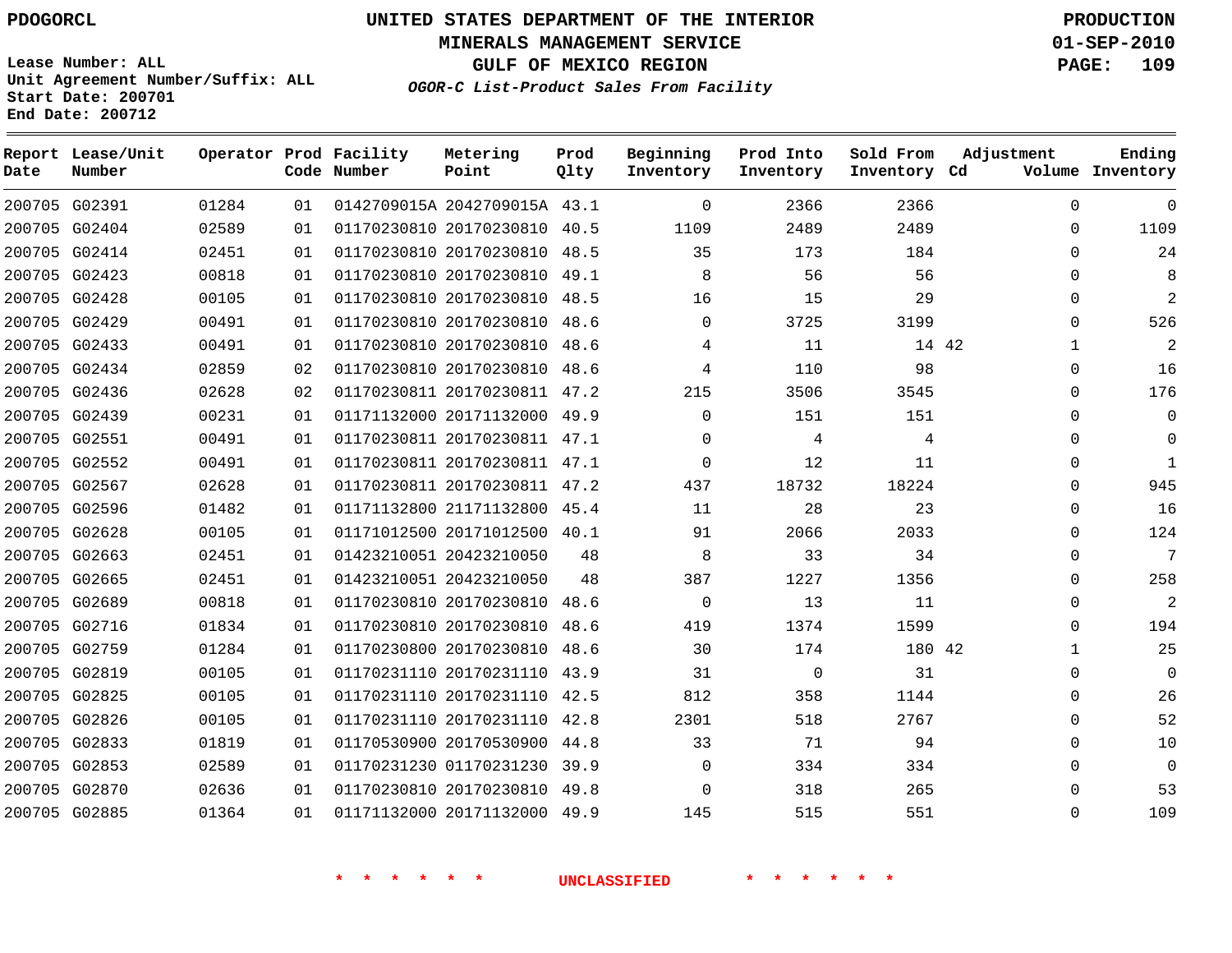**Start Date: 200701 End Date: 200712**

**Unit Agreement Number/Suffix: ALL**

# **UNITED STATES DEPARTMENT OF THE INTERIOR PDOGORCL PRODUCTION**

#### **MINERALS MANAGEMENT SERVICE 01-SEP-2010**

**GULF OF MEXICO REGION PAGE: 110**

**OGOR-C List-Product Sales From Facility**

| Date | Report Lease/Unit<br>Number |       |    | Operator Prod Facility<br>Code Number | Metering<br>Point            | Prod<br>Qlty | Beginning<br>Inventory | Prod Into<br>Inventory | Sold From<br>Inventory Cd | Adjustment | Ending<br>Volume Inventory |
|------|-----------------------------|-------|----|---------------------------------------|------------------------------|--------------|------------------------|------------------------|---------------------------|------------|----------------------------|
|      | 200705 G02895               | 02579 | 02 |                                       | 01171092651 20171092650      | 48.2         | 148                    | 4                      | 4                         | $\Omega$   | 148                        |
|      |                             | 02628 | 02 |                                       | 01171092651 20171092650      | 49.5         | 0                      | 822                    | 822                       | $\Omega$   | $\Omega$                   |
|      |                             |       |    |                                       |                              |              | 148                    | 826                    | 826                       | 0          | 148                        |
|      | 200705 G02898               | 01834 | 01 |                                       | 01171012300 20171012300      | 39           | $\Omega$               | 537                    | 371                       | $\Omega$   | 166                        |
|      |                             | 02266 | 01 |                                       | 01171012300 20171012300 47.1 |              | 7                      | 10                     | 7                         | $\Omega$   | 10                         |
|      |                             |       |    |                                       |                              |              | 7                      | 547                    | 378                       | 0          | 176                        |
|      | 200705 G02899               | 01834 | 01 |                                       | 01171012300 20171012300      | 39           | 1136                   | 3969                   | 3877                      | $\Omega$   | 1228                       |
|      | 200705 G02917               | 02268 | 01 |                                       | 01171092930 20171092930      | 32.7         | 129                    | 1517                   | 1549                      | $\Omega$   | 97                         |
|      | 200705 G02969               | 00276 | 01 |                                       | 01170513700 20170513700      | 0            | 465                    | $\mathbf 0$            | $\mathbf 0$               | $\Omega$   | 465                        |
|      | 200705 G02970               | 00276 | 01 |                                       | 01170513700 20170513700      | $\Omega$     | 6369                   | 0                      | $\mathbf 0$               | $\Omega$   | 6369                       |
|      | 200705 G03061               | 00105 | 01 |                                       | 01423210051 20423210050      | 48           | 122                    | 311                    | 368                       | $\Omega$   | 65                         |
|      | 200705 G03068               | 00105 | 01 |                                       | 01423210051 20423210050      | 48           | 71                     | 134                    | 177                       | $\Omega$   | 28                         |
|      | 200705 G03079               | 02451 | 01 |                                       | 01427038260 01427038260      | 0            | 3122                   | 30                     | 0                         | $\Omega$   | 3152                       |
|      | 200705 G03080               | 02451 | 01 |                                       | 01427038260 01427038260      | $\Omega$     | 66                     | 0                      | $\mathbf 0$               | $\Omega$   | 66                         |
|      | 200705 G03115               | 02200 | 01 |                                       | 01170230450 20170230450 51.1 |              | 4                      | 38                     | 39                        | $\Omega$   | 3                          |
|      | 200705 G03124               | 01284 | 01 |                                       | 01171131600 20171131600      | 43.7         | 24                     | 1085                   | 1088                      | $\Omega$   | 21                         |
|      | 200705 G03135               | 01834 | 01 |                                       | 01171132800 21171132800      | 45.4         | $\Omega$               | 51                     | 22                        | $\Omega$   | 29                         |
|      | 200705 G03141               | 01935 | 02 |                                       | 01171012400 20171012400 55.9 |              | 89                     | 440                    | 426                       | 0          | 103                        |
|      | 200705 G03145               | 00078 | 01 |                                       | 01171132800 21171132800      | 45.4         | 185                    | 569                    | 623 42                    | 131        | 262                        |
|      | 200705 G03152               | 00105 | 01 |                                       | 01177092600 20177092600      | 44.7         | 284                    | 8701                   | 8723                      | $\Omega$   | 262                        |
|      | 200705 G03169               | 02859 | 01 |                                       | 0117711260T 2017711260T      | 33.8         | 37                     | 3711                   | 3720                      | $\Omega$   | 28                         |
|      | 200705 G03236               | 00003 | 01 |                                       | 01170230450 20170230450      | 51.1         | 2                      | 113                    | 106 42                    | $-1$       | 8                          |
|      | 200705 G03237               | 00276 | 01 |                                       | 01170230450 20170230450 51.1 |              | 195                    | 434                    | 428                       | 0          | 201                        |
|      | 200705 G03244               | 02871 | 01 |                                       | 01170230810 20170230810      | 48.6         | 40                     | 112                    | 138                       | 0          | 14                         |
|      | 200705 G03251               | 00105 | 01 |                                       | 01170231110 20170231110 42.5 |              | 534                    | $\mathbf 0$            | 534                       | $\Omega$   | $\mathbf 0$                |
|      | 200705 G03264               | 02859 | 02 |                                       | 01170530900 20170530900 44.8 |              | 234                    | 555                    | 713                       | $\Omega$   | 76                         |
|      | 200705 G03265               | 02859 | 02 |                                       | 01170530900 20170530900 44.8 |              | 752                    | 1842                   | 2343                      | $\Omega$   | 251                        |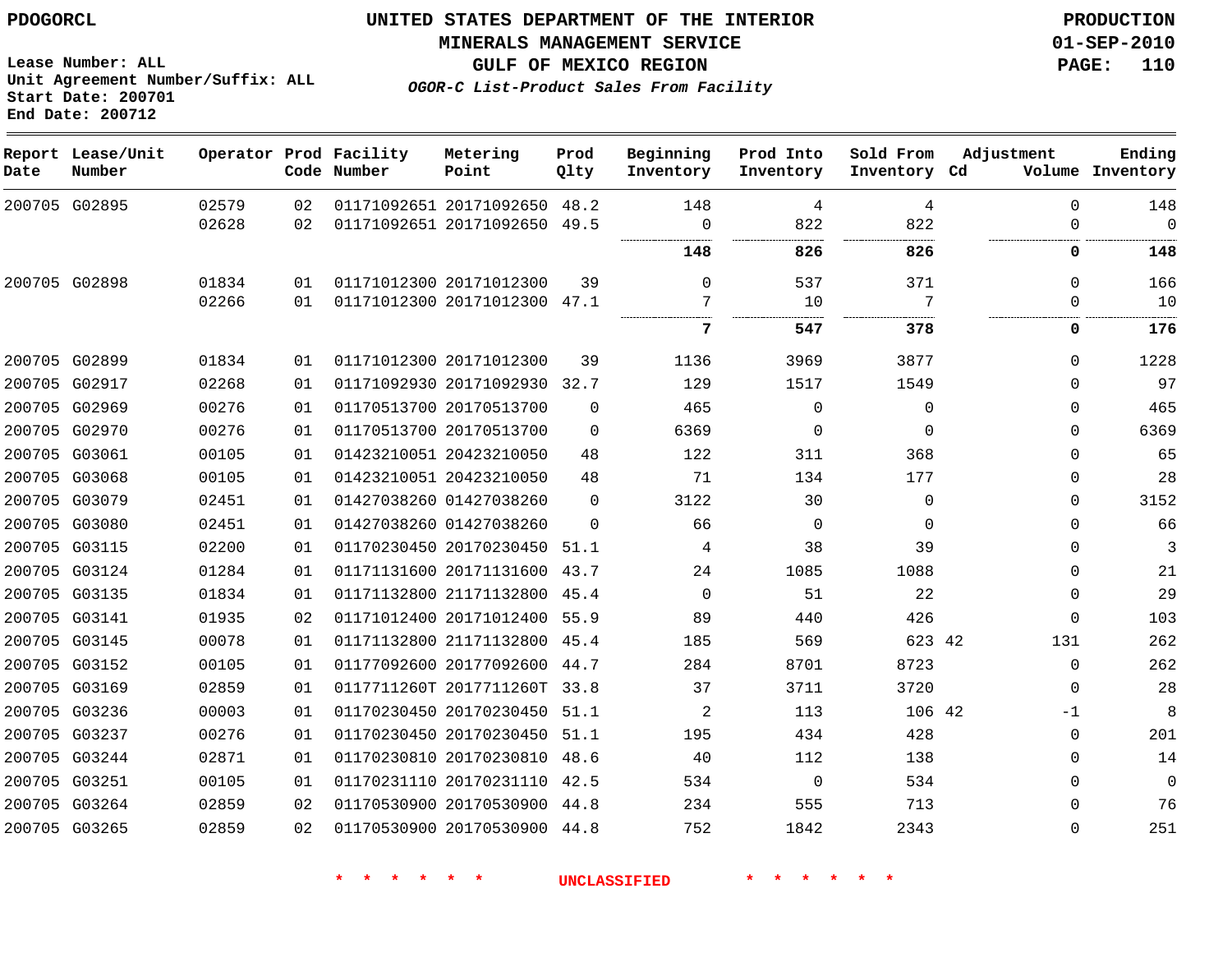**MINERALS MANAGEMENT SERVICE 01-SEP-2010**

**GULF OF MEXICO REGION PAGE: 111**

**Lease Number: ALL Unit Agreement Number/Suffix: ALL Start Date: 200701 End Date: 200712**

**OGOR-C List-Product Sales From Facility**

| Date | Report Lease/Unit<br>Number |       |    | Operator Prod Facility<br>Code Number | Metering<br>Point            | Prod<br>Qlty | Beginning<br>Inventory | Prod Into<br>Inventory | Sold From<br>Inventory Cd | Adjustment |             | Ending<br>Volume Inventory |
|------|-----------------------------|-------|----|---------------------------------------|------------------------------|--------------|------------------------|------------------------|---------------------------|------------|-------------|----------------------------|
|      | 200705 G03275               | 01764 | 01 |                                       | 01170230810 20170230810      | 41           | 17                     | 79                     | 86                        |            | $\Omega$    | 10                         |
|      | 200705 G03288               | 01364 | 02 |                                       | 01170230810 20177031011 41.9 |              | $\Omega$               | 423                    | 423                       |            | $\Omega$    | $\Omega$                   |
|      | 200705 G03331               | 01364 | 02 |                                       | 01171132800 21171132800      | 45.4         | 5153                   | 13517                  | 11722                     |            | 0           | 6948                       |
|      | 200705 G03393               | 00818 | 01 |                                       | 01171131600 20171131600 43.7 |              | $\Omega$               | 18                     | 18                        |            | 0           | $\Omega$                   |
|      | 200705 G03496               | 00818 | 01 |                                       | 01170230810 20170230810      | 48.6         | 53                     | 228                    | 252                       |            | $\Omega$    | 29                         |
|      | 200705 G03529               | 02589 | 01 |                                       | 01171131600 20171131600 42.8 |              | $\Omega$               | 2128                   | 2128                      |            | $\Omega$    | $\mathbf 0$                |
|      | 200705 G03596               | 00105 | 01 |                                       | 01170513800 20170513800      | 33.3         | 97                     | $\mathbf 0$            | 97                        |            | $\Omega$    | $\Omega$                   |
|      | 200705 G03738               | 00064 | 01 |                                       | 01170230450 20170230450 51.1 |              | 15                     | 315                    | 307 42                    |            | -1          | 22                         |
|      | 200705 G03811               | 00105 | 01 |                                       | 01171092651 20171092650      | 49.5         | 348                    | 3065                   | 3199                      |            | 0           | 214                        |
|      | 200705 G03935               | 00105 | 01 |                                       | 01423210051 20423210050 48.1 |              | 6                      | 25                     | 26                        |            | $\Omega$    | 5                          |
|      | 200705 G03938               | 01364 | 02 |                                       | 01423210051 20423210050      | 48.1         | 3                      | $\overline{0}$         | 3                         |            | $\Omega$    | $\Omega$                   |
|      | 200705 G03940               | 00105 | 01 |                                       | 01423210051 20423210050 48.1 |              | $\mathbf{1}$           | 12                     | 11                        |            | $\Omega$    | 2                          |
|      | 200705 G03958               | 00105 | 01 |                                       | 01170230510 20170230510 43.5 |              | 1192                   | 114                    | 130                       |            | $\Omega$    | 1176                       |
|      | 200705 G03973               | 00105 | 01 |                                       | 01171132800 21171132800 45.3 |              | 1605                   | 6160                   | 4885                      |            | $\Omega$    | 2880                       |
|      | 200705 G04003               | 00105 | 01 |                                       | 01171012500 20171012500      | 40.1         | 956                    | 18162                  | 18153                     |            | $\Omega$    | 965                        |
|      | 200705 G04065               | 02628 | 01 |                                       | 01423210051 20423210050 48.1 |              | 30                     | 111                    | 117                       |            | $\Omega$    | 24                         |
|      | 200705 G04078               | 02589 | 01 |                                       | 01170230510 20170230510      | 50           | 140                    | 6                      | 6                         |            | $\Omega$    | 140                        |
|      | 200705 G04081               | 02894 | 01 |                                       | 01170230450 20170230810 48.6 |              | 3104                   | 15497                  | 16411 42                  |            | $-1$        | 2189                       |
|      | 200705 G04085               | 00687 | 01 |                                       | 01170230811 20170230811      | 47.2         | 567                    | 11260                  | 11260                     |            | $\mathbf 0$ | 567                        |
|      | 200705 G04087               | 01764 | 01 |                                       | 01177008150 01177008150 33.5 |              | 8146                   | 6563                   | 11410                     |            | $\Omega$    | 3299                       |
|      | 200705 G04090               | 01364 | 02 |                                       | 01170230810 20170230810      | 48.6         | 291                    | 1190                   | 1330 42                   |            | -1          | 150                        |
|      | 200705 G04098               | 01963 | 01 |                                       | 01170230810 20170230810      | 49.8         | 175                    | 2695                   | 2418                      |            | 0           | 452                        |
|      | 200705 G04143               | 00105 | 01 |                                       | 01170230510 20170230510 43.5 |              | 496                    | 19                     | 54                        |            | $\Omega$    | 461                        |
|      | 200705 G04254               | 01834 | 01 |                                       | 01170573602 20170573602 33.1 |              | 4759                   | 6885                   | 8718                      |            | $\Omega$    | 2926                       |
|      | 200705 G04258               | 01764 | 01 |                                       | 01423210051 20423210050 48.1 |              | 3                      | 12                     | 13                        |            | $\Omega$    | $\overline{2}$             |
|      | 200705 G04268               | 01364 | 01 |                                       | 01171132800 21171132800      | 45.4         | 125                    | 520                    | 406                       |            | 0           | 239                        |
|      | 200705 G04397               | 02421 | 01 |                                       | 01170230810 20170230810 48.6 |              | 682                    | 3758                   | 3910                      |            | $\Omega$    | 530                        |
|      | 200705 G04453               | 02589 | 01 |                                       | 01171012300 20171012300 42.7 |              | $\Omega$               | 781                    | 781                       |            | $\Omega$    | $\mathbf{0}$               |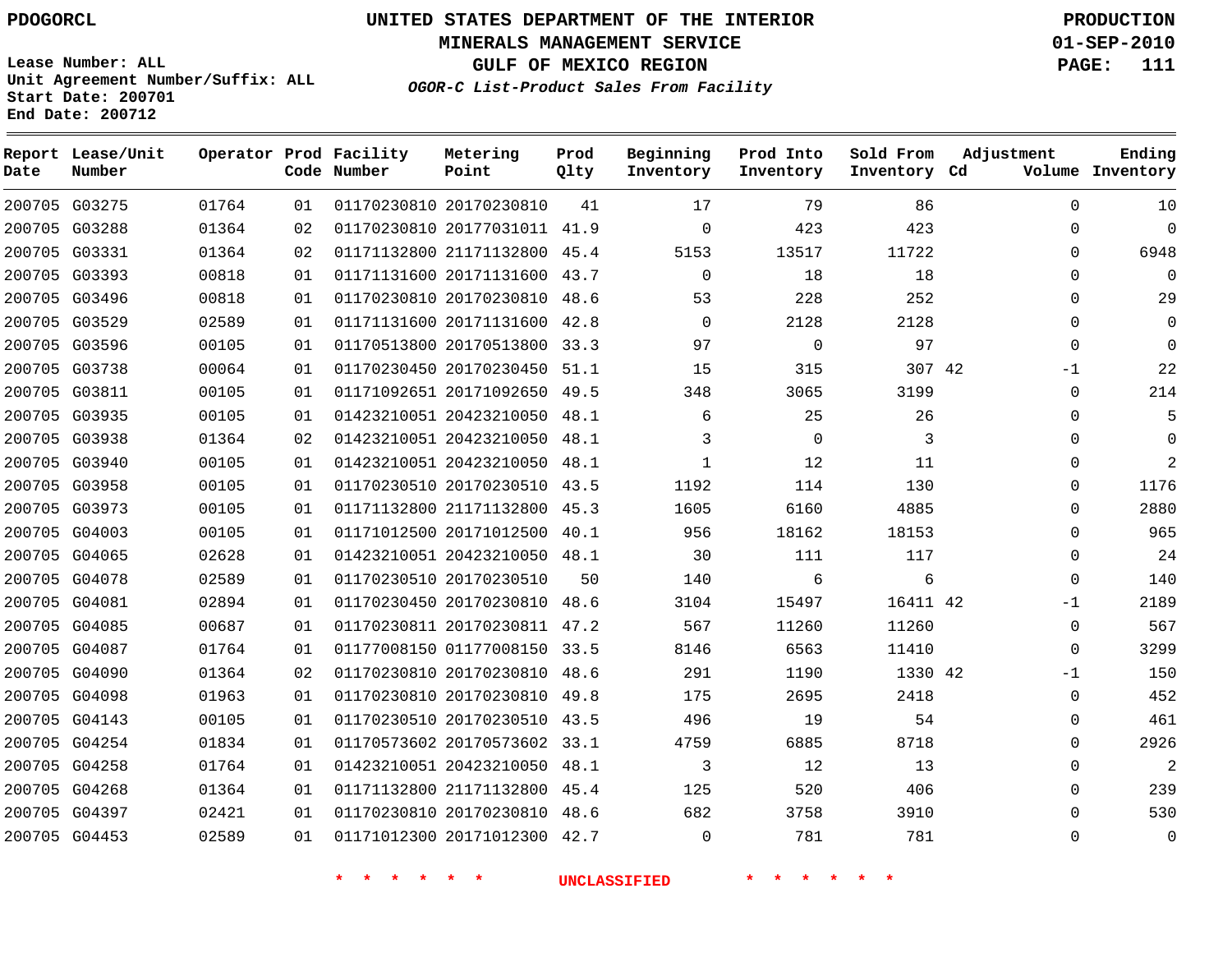**MINERALS MANAGEMENT SERVICE 01-SEP-2010**

**GULF OF MEXICO REGION PAGE: 112**

**Lease Number: ALL Unit Agreement Number/Suffix: ALL Start Date: 200701 End Date: 200712**

**OGOR-C List-Product Sales From Facility**

| Date | Report Lease/Unit<br>Number |       |    | Operator Prod Facility<br>Code Number | Metering<br>Point            | Prod<br>Qlty | Beginning<br>Inventory | Prod Into<br>Inventory | Sold From<br>Inventory Cd |       | Adjustment   | Ending<br>Volume Inventory |
|------|-----------------------------|-------|----|---------------------------------------|------------------------------|--------------|------------------------|------------------------|---------------------------|-------|--------------|----------------------------|
|      | 200705 G04460               | 01819 | 01 |                                       | 01171012500 20171012500 40.2 |              | $\Omega$               | 40                     |                           | 37 42 | -1           | $\overline{2}$             |
|      | 200705 G04494               | 02409 | 01 |                                       | 01177288272 01177288272      | $\Omega$     | 120                    | $\Omega$               | $\Omega$                  |       | $\Omega$     | 120                        |
|      | 200705 G04537               | 02589 | 01 |                                       | 01420470030 20420470030 47.1 |              | 642                    | 3                      | 69                        |       | 0            | 576                        |
|      | 200705 G04547               | 02628 | 01 |                                       | 01423210051 20423210050 48.1 |              | 255                    | 755                    | 853                       |       | $\Omega$     | 157                        |
|      | 200705 G04559               | 01935 | 02 |                                       | 01423210051 20423210050 48.1 |              | 10                     | $\mathbf 0$            | 10                        |       | $\mathbf 0$  | $\mathsf{O}\xspace$        |
|      | 200705 G04565               | 01284 | 01 |                                       | 01420390101 01420390101 55.4 |              | 1475                   | 110                    | 1223 42                   |       | $-1$         | 361                        |
|      | 200705 G04773               | 01482 | 01 |                                       | 01170230811 20170230811 47.2 |              | 5                      | 68                     |                           | 68 42 | $-1$         | 4                          |
|      | 200705 G04787               | 00687 | 01 |                                       | 01171131600 20171131600 43.7 |              | 19                     | 634                    | 640 42                    |       | $-1$         | 12                         |
|      | 200705 G04800               | 00236 | 01 |                                       | 01171132800 21171132800 45.4 |              | $\Omega$               | 579                    | 364                       |       | $\mathbf 0$  | 215                        |
|      | 200705 G04818               | 02894 | 01 |                                       | 01170230500 20170230500 44.2 |              | 5                      | 38                     | 36                        |       | $\Omega$     | 7                          |
|      | 200705 G04827               | 01819 | 01 |                                       | 01171012500 20171012500 40.2 |              | 1267                   | 23691                  | 23536 42                  |       | -1           | 1421                       |
|      | 200705 G04844               | 02421 | 01 |                                       | 01170230811 20170230811 47.2 |              | 100                    | 1326                   | 1359                      |       | $\mathbf{0}$ | 67                         |
|      | 200705 G04857               | 02025 | 01 |                                       | 01171012300 20171012300      | 39           | 26                     | 123                    | 111                       |       | 0            | 38                         |
|      | 200705 G04858               | 00236 | 01 |                                       | 01171012300 20171012300      | 39           | 157                    | 607                    | 576                       |       | $\Omega$     | 188                        |
|      | 200705 G04910               | 02714 | 01 |                                       | 01177258151 01177258151      | 0            | 68                     | 23                     | $\mathbf 0$               |       | 0            | 91                         |
|      | 200705 G04996               | 02628 | 01 |                                       | 01420570060 20420570060      | $\Omega$     | 513                    | $\Omega$               | $\Omega$                  |       | $\Omega$     | 513                        |
|      | 200705 G05006               | 02859 | 02 |                                       | 01170230510 20170230510 44.8 |              | 295                    | 40                     | 34                        |       | $\Omega$     | 301                        |
|      | 200705 G05283               | 01376 | 01 |                                       | 01170231300 01170231300      | 49           | $\Omega$               | 12540                  | 12540                     |       | $\Omega$     | $\Omega$                   |
|      | 200705 G05286               | 01284 | 01 |                                       | 01170230810 20170230810 49.8 |              | $\Omega$               | 1400                   | 1165                      |       | 0            | 235                        |
|      | 200705 G05292               | 00003 | 01 |                                       | 01170230811 20170230811 47.2 |              | 41                     | 827                    | 826                       |       | $\Omega$     | 42                         |
|      | 200705 G05299               | 00818 | 01 |                                       | 01170230500 20170230500 44.3 |              | 66                     | 586                    | 543 42                    |       | 1            | 110                        |
|      | 200705 G05315               | 02714 | 01 |                                       | 01170230811 20170230811 47.2 |              | 3                      | 28                     | 30                        |       | $\Omega$     | $\mathbf{1}$               |
|      | 200705 G05346               | 01819 | 01 |                                       | 01170530900 20170530900 44.8 |              | 5                      | 13                     | 17 42                     |       | 1            | 2                          |
|      | 200705 G05370               | 02589 | 01 |                                       | 01170530900 20170530900 46.8 |              | $\Omega$               | 517                    | 517                       |       | $\Omega$     | $\Omega$                   |
|      | 200705 G05372               | 01364 | 01 |                                       | 01170530900 20170530900      | $\Omega$     | 1                      | $\mathbf 0$            | $\mathbf 0$               |       | 0            | 1                          |
|      | 200705 G05391               | 01819 | 01 |                                       | 01170530900 20170530900 44.8 |              | 3069                   | 7889                   | 9884                      |       | $\Omega$     | 1074                       |
|      | 200705 G05392               | 02672 | 02 |                                       | 01171132000 20171132000 49.9 |              | 4                      | 5                      | 8                         |       | $\Omega$     | 1                          |
|      | 200705 G05393               | 02672 | 02 |                                       | 01171132000 20171132000 49.9 |              | 197                    | 957                    | 952                       |       | $\Omega$     | 202                        |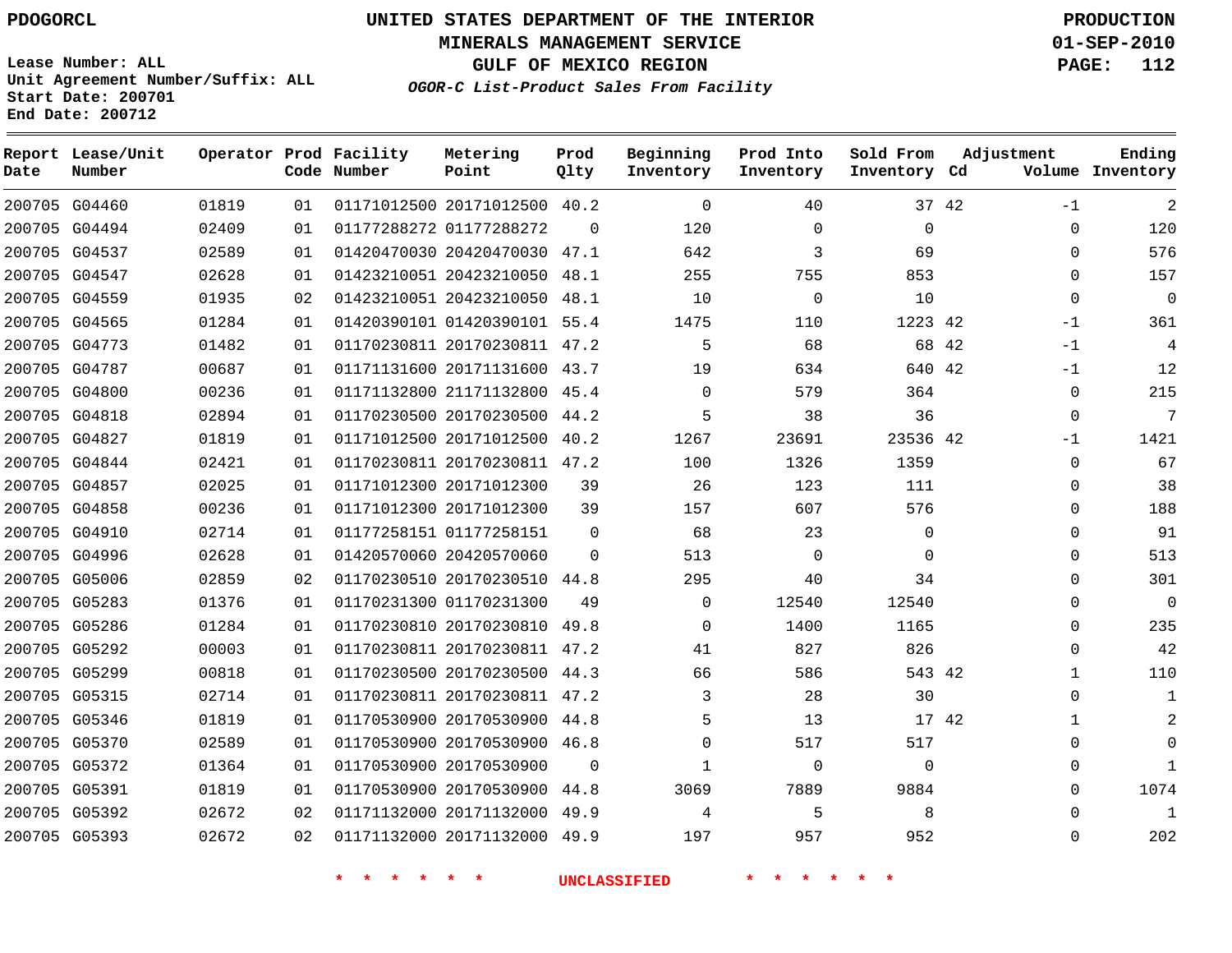**Start Date: 200701 End Date: 200712**

**Unit Agreement Number/Suffix: ALL**

# **UNITED STATES DEPARTMENT OF THE INTERIOR PDOGORCL PRODUCTION**

**MINERALS MANAGEMENT SERVICE 01-SEP-2010**

**GULF OF MEXICO REGION PAGE: 113**

**OGOR-C List-Product Sales From Facility**

| Date   | Report Lease/Unit<br>Number |       |    | Operator Prod Facility<br>Code Number | Metering<br>Point            | Prod<br>Qlty | Beginning<br>Inventory | Prod Into<br>Inventory | Sold From<br>Inventory Cd | Adjustment | Ending<br>Volume Inventory |
|--------|-----------------------------|-------|----|---------------------------------------|------------------------------|--------------|------------------------|------------------------|---------------------------|------------|----------------------------|
|        | 200705 G05431               | 00560 | 01 |                                       | 01177062608 2017706260A 36.1 |              | 83                     | 32899                  | 32879                     |            | $\Omega$<br>103            |
|        |                             | 02409 | 01 |                                       | 01171132800 20177052203      | 30.2         | 0                      | 1298                   | 1298                      |            | $\overline{0}$<br>$\Omega$ |
|        |                             |       |    |                                       |                              |              | 83                     | 34197                  | 34177                     |            | 0<br>103                   |
|        | 200705 G05494               | 02871 | 02 |                                       | 01171132800 21171132800      | 45.4         | 164                    | 312                    | 300 42                    |            | 177                        |
|        | 200705 G05499               | 01364 | 01 |                                       | 01171012400 20171012400      | 55.9         | 244                    | 4181                   | 3450                      |            | 975<br>$\Omega$            |
|        | 200705 G05504               | 00105 | 01 |                                       | 01171132800 21171132800 45.4 |              | 628                    | 1154                   | 1121                      |            | 661<br>0                   |
|        |                             |       | 01 |                                       | 01171012300 20171012300      | 39           | 556                    | 1591                   | 1655                      |            | 492<br>0                   |
|        |                             |       |    |                                       |                              |              | 1184                   | 2745                   | 2776                      |            | 0<br>1153                  |
|        | 200705 G05505               | 00078 | 01 |                                       | 01171132800 21171132800      | 45.4         | 749                    | $\mathbf 0$            | 749                       |            | 0<br>$\mathbf 0$           |
|        | 200705 G05549               | 02636 | 01 |                                       | 01171132800 21171132800      | 45.4         | 1827                   | 3312                   | 2891                      |            | 2248<br>$\Omega$           |
|        | 200705 G05610               | 01364 | 01 |                                       | 01171012500 20171012500      | 40.2         | 432                    | 11372                  | 11122                     |            | 682<br>0                   |
|        | 200705 G05612               | 00105 | 01 |                                       | 01171012500 20171012500      | 40.1         | 1193                   | 24316                  | 24050                     |            | 1459<br>$\Omega$           |
|        | 200705 G05613               | 00105 | 01 |                                       | 01171012500 20171012500      | 40.1         | 29                     | 446                    | 448                       |            | 27<br>0                    |
|        | 200705 G05953               | 00689 | 02 |                                       | 01420470030 20420470030      | $\mathbf 0$  | 1                      | 1                      | $\mathbf 0$               |            | $\sqrt{2}$<br>$\mathbf 0$  |
|        | 200705 G05954               | 00689 | 02 |                                       | 01420470030 20420470030      | $\Omega$     | $\mathbf{1}$           | $\mathbf 0$            |                           | 0.42       | $-2$<br>$-1$               |
|        | 200705 G06027               | 00105 | 01 |                                       | 01423210051 20423210050      | 48.1         | 0                      | 81                     | 64                        |            | 17<br>0                    |
|        | 200705 G06037               | 01764 | 01 |                                       | 01420570060 20420570060      | 37.8         | 1147                   | $\Omega$               | 35                        |            | 1112<br>0                  |
|        | 200705 G06069               | 00818 | 02 |                                       | 01423210051 20423210050      | 48.1         | 3                      | 10                     | 11                        |            | $\overline{c}$<br>0        |
|        | 200705 G06088               | 02628 | 01 |                                       | 01423210051 20423210050      | 48.1         | 17                     | 42                     | 51                        |            | $\mathbf 0$<br>8           |
|        | 200705 G06104               | 00105 | 01 |                                       | 01420390110 20420390110      | 57           | 104                    | 84                     | 152                       |            | 36<br>$\Omega$             |
|        | 200705 G06105               | 02409 | 01 |                                       | 01420390110 20420390110      | 57           | 129                    | 72                     | 163                       |            | 38<br>$\Omega$             |
|        | 200705 G06156               | 00818 | 02 |                                       | 01422450350 20422450350      | 44.4         | 29                     | 144                    | 144 42                    |            | 30<br>1                    |
| 200705 | G06165                      | 01284 | 01 |                                       | 01170230450 20170230450      | 51.1         | 93                     | 1519                   | 1505                      |            | 107<br>0                   |
| 200705 | G06166                      | 00105 | 01 |                                       | 01170230450 20170230450      | 51           | 3                      | 38                     | 38                        |            | 3<br>$\mathbf 0$           |
|        | 200705 G06167               | 00105 | 01 |                                       | 01170230450 20170230450      | 51           | 105                    | 1520                   | 1507                      |            | 118<br>$\Omega$            |
|        | 200705 G06168               | 02766 | 02 |                                       | 01170230450 20170230450      | 51.1         | 24                     | 561                    | 556                       |            | 29<br>$\mathbf 0$          |
|        | 200705 G06180               | 00730 | 01 |                                       | 01170230450 20170230450      | 51.1         | 6                      | 59                     |                           | 60 42      | 4<br>$-1$                  |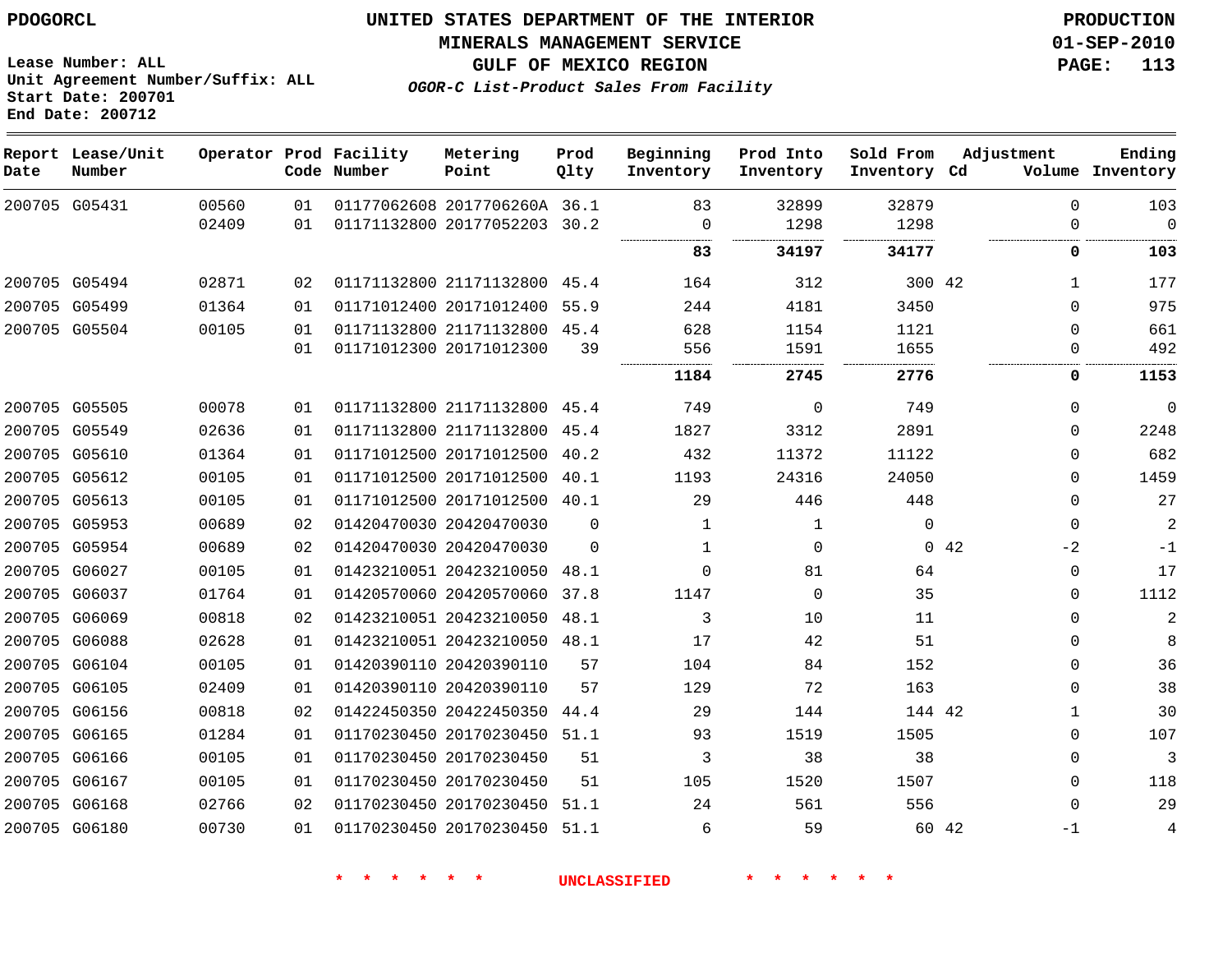**End Date: 200712**

# **UNITED STATES DEPARTMENT OF THE INTERIOR PDOGORCL PRODUCTION**

**MINERALS MANAGEMENT SERVICE 01-SEP-2010**

**GULF OF MEXICO REGION PAGE: 114**

**Unit Agreement Number/Suffix: ALL Start Date: 200701**

| Date | Report Lease/Unit<br>Number |       |                 | Operator Prod Facility<br>Code Number | Metering<br>Point            | Prod<br>Qlty | Beginning<br>Inventory | Prod Into<br>Inventory | Sold From<br>Inventory Cd | Adjustment     | Ending<br>Volume Inventory |
|------|-----------------------------|-------|-----------------|---------------------------------------|------------------------------|--------------|------------------------|------------------------|---------------------------|----------------|----------------------------|
|      | 200705 G06200               | 01103 | 01              |                                       | 01170230810 20170230810 48.5 |              | 5                      | 64                     | 61                        | $\Omega$       | 8                          |
|      | 200705 G06767               | 01834 | 01              |                                       | 01171012500 20171012500 40.2 |              | 28                     | 366                    | 372                       | 0              | 22                         |
|      | 200705 G06958               | 02655 | 02              |                                       | 01171012500 20171012500 40.2 |              | 47                     | 1126                   | 1098                      | 0              | 75                         |
|      | 200705 G07199               | 02630 | 01              |                                       | 01420570060 20420570060 54.2 |              | 475                    | 14                     | 14                        | $\Omega$       | 475                        |
|      | 200705 G07201               | 00818 | 02              |                                       | 01420570060 20420570060      | 54.2         | 571                    | $\mathbf 0$            | 17 42                     | $-1$           | 553                        |
|      | 200705 G07215               | 00003 | 01              |                                       | 01420390120 01420390120 52.7 |              | 73                     | $\mathbf 0$            | 73                        | 0              | $\mathbf 0$                |
|      | 200705 G07699               | 00730 | 01              |                                       | 01171132800 21171132800 45.4 |              | 3                      | $\Omega$               | 3                         | 0              | $\Omega$                   |
|      | 200705 G07700               | 00730 | 01              |                                       | 01171132800 21171132800 45.4 |              | 558                    | 705                    | 794 42                    | $\mathbf{1}$   | 470                        |
|      | 200705 G07736               | 01364 | 02 <sub>o</sub> |                                       | 01171132800 21171132800 45.4 |              | 703                    | 1652                   | 1506                      | $\Omega$       | 849                        |
|      | 200705 G07746               | 01364 | 02              |                                       | 01177112600 20177112600 34.6 |              | $\mathbf 0$            | 10617                  | 10614                     | 0              | 3                          |
|      | 200705 G07760               | 02859 | 01              |                                       | 01177122950 20177122950 30.7 |              | 161                    | 16405                  | 16455                     | 0              | 111                        |
|      | 200705 G07802               | 02859 | 02              |                                       | 01177258041 01177258041 28.6 |              | 45                     | 188                    | 186                       | 0              | 47                         |
|      | 200705 G07809               | 02349 | 01              |                                       | 01177248150 01177248150      | 52           | 560                    | 1552                   | 1200                      | 0              | 912                        |
|      | 200705 G07917               | 01834 | 01              |                                       | 01170573602 20170573602 33.1 |              | 23627                  | 40257                  | 46776                     | 0              | 17108                      |
|      | 200705 G08092               | 00105 | 01              |                                       | 01423210051 20423210050      | 48           | $\Omega$               | 30                     | 24                        | $\Omega$       | 6                          |
|      | 200705 G08120               | 01364 | 02              |                                       | 01423210051 20423210050 48.1 |              | 11                     | 37                     | 40                        | 0              | 8                          |
|      | 200705 G08640               | 02589 | 01              |                                       | 01170530900 20170530900      | 48.6         | $\mathbf 0$            | 949                    | 949                       | 0              | $\Omega$                   |
|      | 200705 G08641               | 02589 | 01              |                                       | 01170530900 20170530900 48.6 |              | $\Omega$               | 1929                   | 1929                      | $\Omega$       | $\Omega$                   |
|      | 200705 G08690               | 02589 | 01              |                                       | 01171132800 21171132800 52.9 |              | $\Omega$               | 100                    | 100                       | 0              | $\Omega$                   |
|      | 200705 G08963               | 00105 | 01              |                                       | 01420470030 20420470030      | $\Omega$     | 2                      | $\mathbf 0$            | $\mathbf 0$               | 0              | $\overline{2}$             |
|      | 200705 G09010               | 00560 | 01              |                                       | 01420390120 01420390120 50.9 |              | 36                     | $\Omega$               | $\Omega$                  | $\Omega$       | 36                         |
|      | 200705 G09032               | 00730 | 01              |                                       | 01170230450 20170230450      | 51.1         | 448                    | 8472                   | 8325 42                   | $\overline{2}$ | 597                        |
|      | 200705 G09079               | 02589 | 01              |                                       | 01421670201 20421670200 47.1 |              | 59                     | 89                     | 89                        | 0              | 59                         |
|      | 200705 G09387               | 00362 | 01              |                                       | 01170230811 20170230811 47.2 |              | 313                    | 7005                   | 6966 42                   | $\mathbf{1}$   | 353                        |
|      |                             | 01364 | 02              |                                       | 01170230811 20170230811 47.2 |              | 72                     | 1919                   | 1895 42                   | $\mathbf{1}$   | 97                         |
|      |                             |       |                 |                                       |                              |              | 385                    | 8924                   | 8861                      | $\mathbf{2}$   | 450                        |
|      | 200705 G09499               | 01764 | 01              |                                       | 01177058270 01177058270      | 40           | 460                    | 2096                   | 2317                      | $\Omega$       | 239                        |
|      | 200705 G09500               | 01764 | 01              |                                       | 01177058270 01177058270      | 40           | 49                     | 336                    | 346                       | 0              | 39                         |
|      |                             |       |                 | $\star$<br>一天<br>$\star$              | $*$ *                        |              | <b>UNCLASSIFIED</b>    | * * * *                | $\star$                   |                |                            |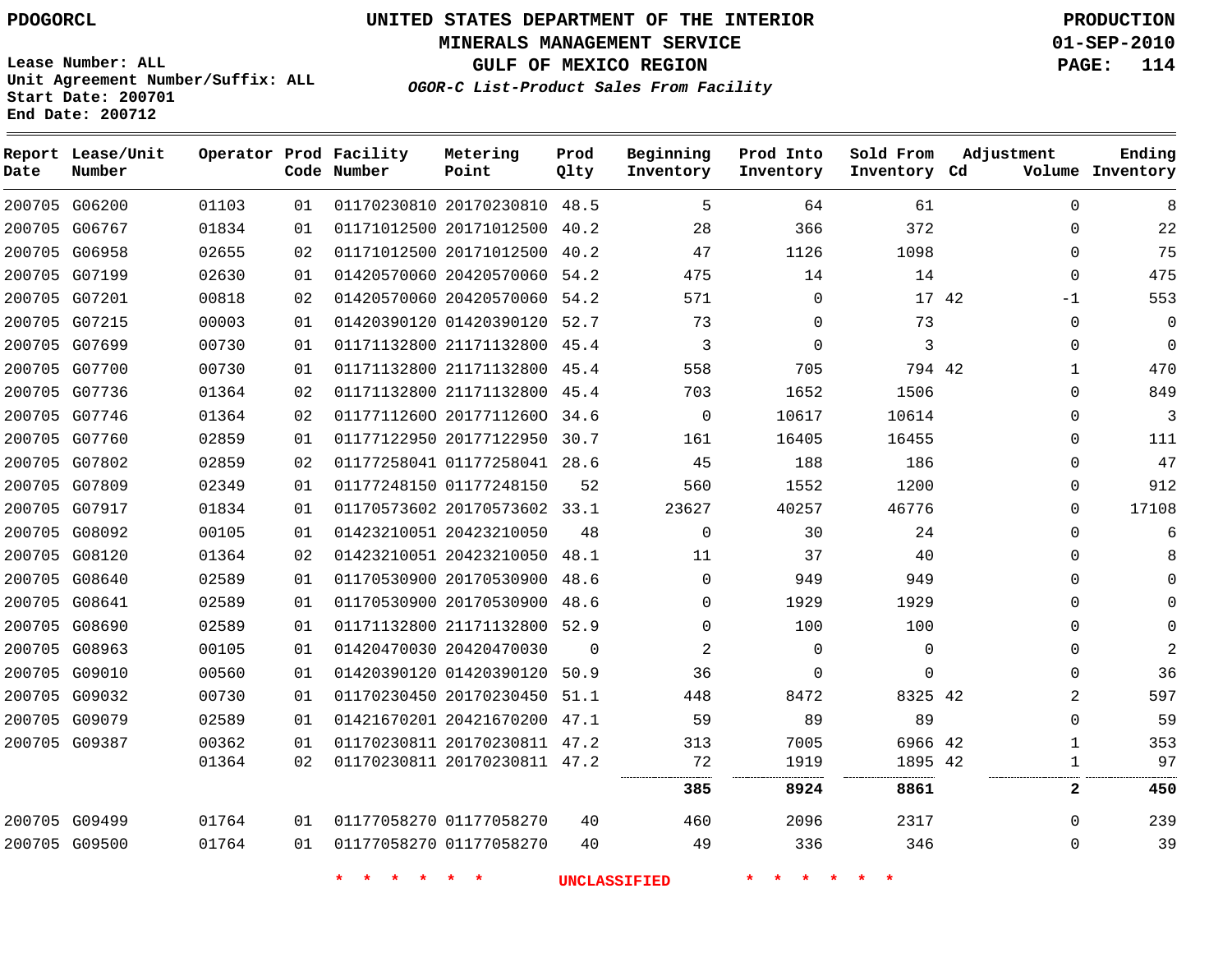# **UNITED STATES DEPARTMENT OF THE INTERIOR PDOGORCL PRODUCTION**

**MINERALS MANAGEMENT SERVICE 01-SEP-2010**

**GULF OF MEXICO REGION PAGE: 115**

**Unit Agreement Number/Suffix: ALL Start Date: 200701 End Date: 200712**

**OGOR-C List-Product Sales From Facility**

| Date | Report Lease/Unit<br>Number |       |    | Operator Prod Facility<br>Code Number | Metering<br>Point            | Prod<br>Qlty | Beginning<br>Inventory | Prod Into<br>Inventory | Sold From<br>Inventory Cd | Adjustment   | Ending<br>Volume Inventory |
|------|-----------------------------|-------|----|---------------------------------------|------------------------------|--------------|------------------------|------------------------|---------------------------|--------------|----------------------------|
|      | 200705 G09536               | 01284 | 01 |                                       | 01171132000 20171132000 49.9 |              | 1                      | 133                    | 106                       | $\mathbf{0}$ | 28                         |
|      | 200705 G09631               | 02859 | 01 |                                       | 01177122950 20177122950      | 30.7         | 53                     | 4943                   | 4963                      | $\mathbf{0}$ | 33                         |
|      | 200705 G10226               | 01819 | 01 |                                       | 01423210051 20423210050      | 48.1         | 55                     | 123                    | 152                       | $\Omega$     | 26                         |
|      | 200705 G10636               | 02894 | 01 |                                       | 01170230811 20170230811 47.2 |              | 388                    | 11221                  | 11044                     | $\mathbf{0}$ | 565                        |
|      | 200705 G10665               | 01764 | 01 |                                       | 01177058270 01177058270      | 40           | 1651                   | 8895                   | 9536                      | $\Omega$     | 1010                       |
|      | 200705 G10744               | 02266 | 01 |                                       | 0117710260H 2017710260H 38.1 |              | $\Omega$               | 9997                   | 9997                      | $\Omega$     | $\mathbf 0$                |
|      | 200705 G10794               | 02466 | 01 |                                       | 01177122950 20177122950 31.1 |              | $\Omega$               | 2361                   | 2361                      | $\mathbf{0}$ | $\Omega$                   |
|      | 200705 G10835               | 01764 | 01 |                                       | 01171092900 01171092900      | $\Omega$     | 80                     | $\Omega$               | $\mathbf 0$               | 0            | 80                         |
|      | 200705 G10910               | 00282 | 02 |                                       | 01177245110 2017724511G      | 43           | 97                     | 27098                  | 27072                     | $\mathbf{0}$ | 123                        |
|      | 200705 G11243               | 02589 | 01 |                                       | 01420470030 20420470030 47.1 |              | 660                    | 141                    | 71                        | $\Omega$     | 730                        |
|      | 200705 G11297               | 00818 | 02 |                                       | 01423210051 20423210050 48.1 |              | 11                     | 28                     | 33                        | $\mathbf{0}$ | 6                          |
|      | 200705 G11307               | 02589 | 01 |                                       | 01420390101 01420390101      | 40           | 140                    | 1029                   | 1029                      | $\Omega$     | 140                        |
|      | 200705 G11885               | 01103 | 01 |                                       | 01170530900 20170530900      | 44.7         | 322                    | 87                     | 397                       | $\mathbf 0$  | 12                         |
|      | 200705 G11911               | 00105 | 01 |                                       | 01177072601 20177072601 38.4 |              | $\mathbf 0$            | 5375                   | 5375                      | $\Omega$     | $\mathbf 0$                |
|      | 200705 G11929               | 02628 | 02 |                                       | 01171132000 20171132000      | 49.9         | 154                    | 141                    | 265                       | 0            | 30                         |
|      | 200705 G11951               | 00105 | 01 |                                       | 01177092600 20177092600      | 44.7         | 46                     | 1175                   | 1186                      | $\Omega$     | 35                         |
|      | 200705 G11952               | 00105 | 01 |                                       | 01171012300 20171012300      | 39           | 453                    | 1745                   | 1658                      | 0            | 540                        |
|      | 200705 G11984               | 01364 | 02 |                                       | 01171132800 21171132800      | 45.4         | 16                     | 24                     | 25                        | $\mathbf{0}$ | 15                         |
|      |                             | 02766 | 02 |                                       | 01171092651 20171092650      | 49.5         | 31<br>                 | 409<br>                | 411<br><br>.              | $\Omega$     | 29                         |
|      |                             |       |    |                                       |                              |              | 47                     | 433                    | 436                       | 0            | 44                         |
|      | 200705 G12019               | 01482 | 01 |                                       | 01171012500 20171012500 40.2 |              | 22                     | 1984                   | 1891 42                   | $-1$         | 114                        |
|      | 200705 G12020               | 01482 | 01 |                                       | 01171012500 20171012500 40.2 |              | 77                     | 901                    | 922                       | $\mathbf{0}$ | 56                         |
|      | 200705 G12024               | 01364 | 02 |                                       | 01171012500 20171012500      | 40.2         | 150                    | 3950                   | 3863                      | $\mathbf{0}$ | 237                        |
|      | 200705 G12037               | 00730 | 01 |                                       | 01170753510 20170753510      | 50.7         | 22                     | 179                    | 147 42                    | $-1$         | 53                         |
|      | 200705 G12096               | 02409 | 01 |                                       | 01177245110 2017724511C 52.4 |              | 91                     | 298                    | 277                       | 0            | 112                        |
|      | 200705 G12355               | 02589 | 01 |                                       | 01171012300 20171012300      | 39           | 4201                   | 18701                  | 17462                     | $\Omega$     | 5440                       |
|      | 200705 G12421               | 02589 | 01 |                                       | 01423550090 20423550090      | 47.1         | 794                    | 165                    | 165                       | $\Omega$     | 794                        |
|      | 200705 G12497               | 02589 | 01 |                                       | 01420390101 01420390101 47.1 |              | 113                    | 379                    | 379                       | $\Omega$     | 113                        |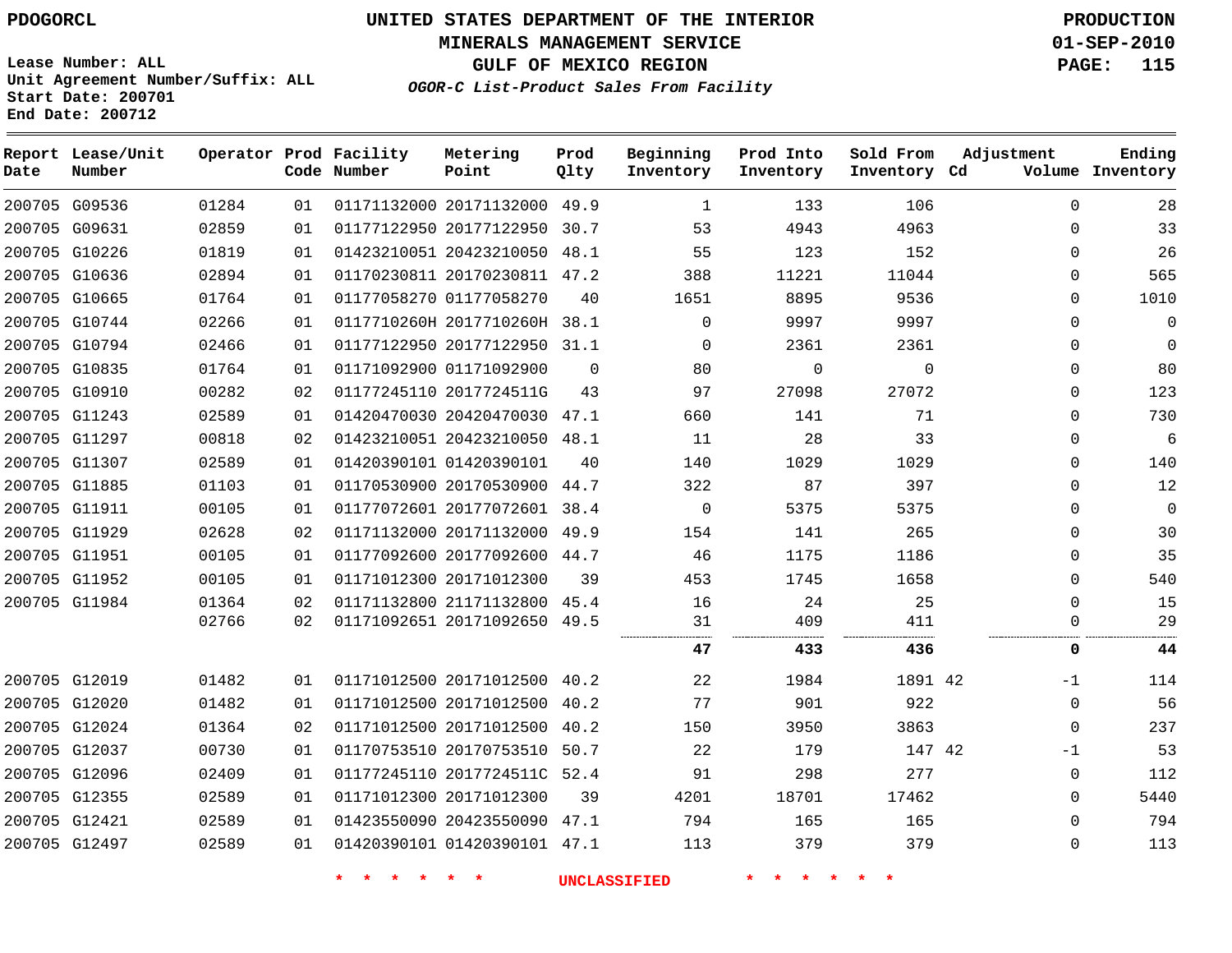**Start Date: 200701 End Date: 200712**

**Unit Agreement Number/Suffix: ALL**

# **UNITED STATES DEPARTMENT OF THE INTERIOR PDOGORCL PRODUCTION**

**MINERALS MANAGEMENT SERVICE 01-SEP-2010**

**GULF OF MEXICO REGION PAGE: 116**

**OGOR-C List-Product Sales From Facility**

| Date   | Report Lease/Unit<br>Number |       |    | Operator Prod Facility<br>Code Number | Metering<br>Point            | Prod<br>Qlty | Beginning<br>Inventory | Prod Into<br>Inventory | Sold From<br>Inventory Cd | Adjustment            | Ending<br>Volume Inventory |
|--------|-----------------------------|-------|----|---------------------------------------|------------------------------|--------------|------------------------|------------------------|---------------------------|-----------------------|----------------------------|
|        | 200705 G12564               | 00282 | 02 |                                       | 01170230510 20170230510 43.5 |              | 20                     | 2                      |                           | 2 4 2<br>$-1$         | 19                         |
|        | 200705 G12757               | 02266 | 01 |                                       | 01170230800 20170230800      | 44.6         | 127                    | 2708                   | 1355                      | $\Omega$              | 1480                       |
|        | 200705 G12761               | 00282 | 02 |                                       | 01170230810 20170230810      | 48.6         | 195                    | 1185                   | 1213                      | $\Omega$              | 167                        |
|        | 200705 G12802               | 00105 | 01 |                                       | 01170230811 20170230811      | 47.1         | 85                     | 295                    | 365                       | $\Omega$              | 15                         |
|        | 200705 G12803               | 01364 | 02 |                                       | 01171132000 20171132000      | 49.9         | 1                      | $\mathbf{1}$           |                           | 1 42<br>$-1$          | $\overline{0}$             |
|        | 200705 G12858               | 01284 | 01 |                                       | 01171131600 20171131600      | 43.7         | 4                      | 652                    | 644 42                    | 1                     | 13                         |
|        | 200705 G12886               | 01364 | 02 |                                       | 01171012400 20171012400      | 55.9         | $\Omega$               | $\overline{2}$         |                           | 2 4 2<br>$\mathbf{1}$ | $\mathbf{1}$               |
|        | 200705 G12955               | 01819 | 01 |                                       | 01171092651 20171092650      | 49.5         | 76                     | 640                    | 672 42                    | $\mathbf{1}$          | 45                         |
|        | 200705 G12980               | 02349 | 01 |                                       | 01177163600 20177163600      | 39           | 24                     | 585                    | 592                       | $\Omega$              | 17                         |
|        | 200705 G13557               | 02025 | 01 |                                       | 01170230500 20170230500      | 44.2         | $\mathbf 0$            | 68                     | 55                        | $\Omega$              | 13                         |
|        | 200705 G13560               | 01284 | 01 |                                       | 01170230810 20170230810      | 49.8         | 0                      | 122                    | 102                       | $\Omega$              | 20                         |
|        | 200705 G13563               | 02589 | 01 |                                       | 01170230811 20170230811      | 55.8         | 0                      | 152                    | 152                       | $\Omega$              | $\overline{0}$             |
|        | 200705 G13576               | 02594 | 02 |                                       | 01170230810 20170230810      | 49.8         | 172                    | 1396                   | 1308                      | $\Omega$              | 260                        |
|        | 200705 G13825               | 02169 | 02 |                                       | 01170230800 20170230800      | 41.9         | 3                      | $\Omega$               | 3                         | $\Omega$              | $\overline{0}$             |
|        | 200705 G13897               | 01482 | 01 |                                       | 01171132000 20171132000      | 49.9         | 40                     | 174                    | 175                       | $\Omega$              | 39                         |
|        | 200705 G14161               | 00105 | 01 |                                       | 01421670201 20421670200      | $\Omega$     | 1                      | $\Omega$               | $\mathbf 0$               | $\Omega$              | $\mathbf{1}$               |
|        | 200705 G14193               | 02409 | 01 |                                       | 01170230810 20170230810      | 48.5         | 740                    | 3986                   | 4163                      | $\Omega$              | 563                        |
|        | 200705 G14340               | 01364 | 02 |                                       | 01170230811 20170230811 47.2 |              | 132                    | 1775                   | 1818                      | $\Omega$              | 89                         |
|        | 200705 G14342               | 00105 | 01 |                                       | 01170230811 20170230811      | 47.1         | 714                    | 1948                   | 2564                      | 0                     | 98                         |
|        | 200705 G14348               | 02894 | 01 |                                       | 01171132800 21171132800 45.4 |              | 309                    | 860                    | 735                       | $\Omega$              | 434                        |
|        | 200705 G14357               | 02852 | 02 |                                       | 01171131600 20171131600      | 43.7         | 3                      | 4993                   | 4924                      | $\Omega$              | 72                         |
|        | 200705 G14383               | 00105 | 01 |                                       | 01170230811 20170230811 47.2 |              | $\Omega$               | 1332                   | 1266                      | $\Omega$              | 66                         |
| 200705 | G14412                      | 02246 | 01 |                                       | 01171132800 21171132800      | $\Omega$     | 40                     | $\mathbf 0$            | $\mathbf 0$               | $\Omega$              | 40                         |
|        | 200705 G14487               | 00730 | 01 |                                       | 01171092651 20171092650      | 49.5         | 5                      | 35                     |                           | 37 42<br>$-1$         | 2                          |
|        | 200705 G14493               | 02268 | 01 |                                       | 01171092930 20171092930      | 32.7         | 24                     | 12                     | 35                        | $\Omega$              | 1                          |
|        | 200705 G14535               | 02628 | 01 |                                       | 01171012500 20171012500      | 40.2         | 0                      | 7563                   | 7109                      | $\Omega$              | 454                        |
|        | 200705 G14576               | 00105 | 01 |                                       | 01177258153 01177258153 29.3 |              | 9                      | 31                     | 21                        | $\Omega$              | 19                         |
|        | 200705 G14590               | 02409 | 01 |                                       | 01170230510 20170230510      | 43.5         | 11                     | $\Omega$               | $\mathbf{1}$              | $\Omega$              | 10                         |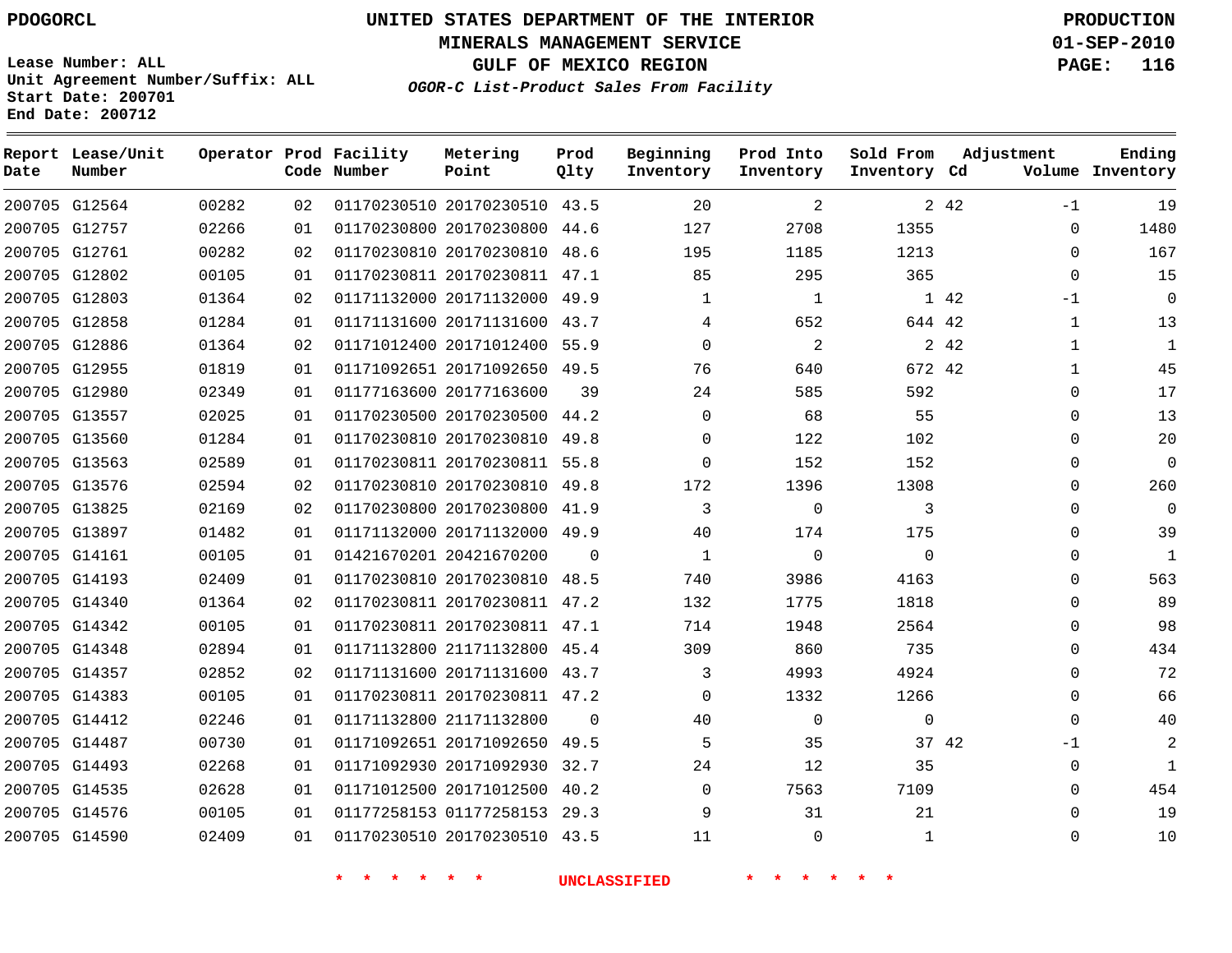**MINERALS MANAGEMENT SERVICE 01-SEP-2010**

**GULF OF MEXICO REGION PAGE: 117**

**Lease Number: ALL Unit Agreement Number/Suffix: ALL Start Date: 200701 End Date: 200712**

**OGOR-C List-Product Sales From Facility**

| Date          | Report Lease/Unit<br>Number |       |    | Operator Prod Facility<br>Code Number | Metering<br>Point            | Prod<br>Qlty | Beginning<br>Inventory | Prod Into<br>Inventory | Sold From<br>Inventory Cd | Adjustment | Ending<br>Volume Inventory |
|---------------|-----------------------------|-------|----|---------------------------------------|------------------------------|--------------|------------------------|------------------------|---------------------------|------------|----------------------------|
|               | 200705 G14791               | 02451 | 01 |                                       | 01420570060 20420570060 54.2 |              | 88                     | $\Omega$               | 3                         |            | $\Omega$<br>85             |
|               | 200705 G14864               | 02871 | 02 |                                       | 01170230450 20170230450 51.1 |              | 350                    | 6785                   | 6657                      |            | 478<br>$\Omega$            |
|               | 200705 G14878               | 02589 | 01 |                                       | 01170230510 20170230510      | 50           | 102                    | 4                      | 4                         |            | 102<br>$\Omega$            |
|               | 200705 G14942               | 02859 | 02 |                                       | 01170230810 20170230810 48.6 |              | 146                    | 1282                   | 1247                      |            | 181<br>0                   |
|               | 200705 G15050               | 00105 | 01 |                                       | 01170231110 20170231110      | 44.1         | 263                    | 31939                  | 29772                     |            | 2430<br>$\mathbf 0$        |
|               | 200705 G15062               | 00560 | 01 |                                       | 01170230810 20170230810 48.6 |              | 32                     | 176                    | 183                       |            | 25<br>$\Omega$             |
|               | 200705 G15078               | 00064 | 01 |                                       | 01170230810 20170230810      | 48.6         | 2757                   | 1679                   | 1781                      |            | 2655<br>0                  |
|               | 200705 G15110               | 02714 | 01 |                                       | 01170530900 20170530900      | 44.8         | 120                    | 36                     | 151                       |            | $\Omega$<br>5              |
|               | 200705 G15118               | 00105 | 01 |                                       | 01171132800 21171132800 45.3 |              | 17                     | 29                     | 29                        |            | $\Omega$<br>17             |
|               | 200705 G15124               | 01364 | 01 |                                       | 01170230811 20170230811 47.2 |              | $\mathbf{1}$           | 14                     | 14                        |            | $\Omega$<br>$\mathbf{1}$   |
|               | 200705 G15239               | 00003 | 01 |                                       | 01171012500 20171012500      | 40.2         | 116                    | 690                    | 764 42                    |            | 41<br>$-1$                 |
|               | 200705 G15241               | 00105 | 01 |                                       | 01171092651 20171092650      | 49.5         | 15                     | $\mathbf 0$            | 15                        |            | $\mathbf 0$<br>0           |
|               | 200705 G15263               | 02421 | 01 |                                       | 01171132000 20171132000      | 49.9         | 4389                   | 26275                  | 25107                     |            | 5557<br>0                  |
|               | 200705 G15277               | 00222 | 02 |                                       | 01171012400 20171012400 55.9 |              | 1860                   | 7243                   | 7415                      |            | 1688<br>$\Omega$           |
|               | 200705 G15293               | 02859 | 02 |                                       | 0117711260T 2017711260T      | 33.8         | 13                     | 1218                   | 1222                      |            | $\mathsf 9$<br>$\Omega$    |
|               | 200705 G15303               | 00105 | 01 |                                       | 01171092800 21171132800 45.3 |              | 1606                   | 6370                   | 5018                      |            | 2958<br>0                  |
|               | 200705 G15312               | 00105 | 01 |                                       | 01171092651 20171092650      | 49.4         | 2557                   | 30238                  | 30688                     |            | 2107<br>$\Omega$           |
|               | 200705 G15323               | 01482 | 01 |                                       | 01171012500 20171012500      | 40.2         | 218                    | 2976                   | 3013 42                   |            | 182<br>$\mathbf{1}$        |
|               | 200705 G15387               | 02409 | 01 |                                       | 01177245110 2017724511C 52.4 |              | 184                    | 359                    | 409                       |            | 134<br>0                   |
|               | 200705 G15740               | 00818 | 01 |                                       | 01170230450 20170230450 51.1 |              | 393                    | 8194                   | 8010                      |            | 577<br>$\Omega$            |
|               | 200705 G15742               | 00730 | 01 |                                       | 01170230450 20170230450      | 51.1         | 3                      | 10                     | 10 42                     |            | $\mathbf{1}$<br>$-2$       |
|               | 200705 G15769               | 00560 | 01 |                                       | 01422450350 20422450350      | 44.4         | 47                     | 276                    | 263                       |            | 60<br>0                    |
|               | 200705 G15773               | 01911 | 01 |                                       | 01422450350 20422450350 45.1 |              | 2                      | 73                     | 65                        |            | 10<br>0                    |
| 200705 G15781 |                             | 02169 | 02 |                                       | 01170230450 20170230450 51.1 |              | 22                     | 81                     | 95                        |            | 8<br>$\Omega$              |
|               | 200705 G16104               | 00105 | 01 |                                       | 01170231110 20170231110 43.9 |              | 812                    | 77                     | 883                       |            | 6<br>0                     |
|               | 200705 G16121               | 00687 | 01 |                                       | 01170230811 20170230811 47.2 |              | $\mathbf 0$            | 40                     |                           | 39 42      | 1                          |
|               | 200705 G16203               | 01482 | 01 |                                       | 01170530900 20170530900      | $\Omega$     | 53                     | $\mathbf 0$            | $\Omega$                  |            | 53<br>$\Omega$             |
|               | 200705 G16216               | 01284 | 01 |                                       | 01171132800 21171132800      | 45.4         | $\mathbf{1}$           | $\mathbf{1}$           | 1                         |            | $\Omega$<br>1              |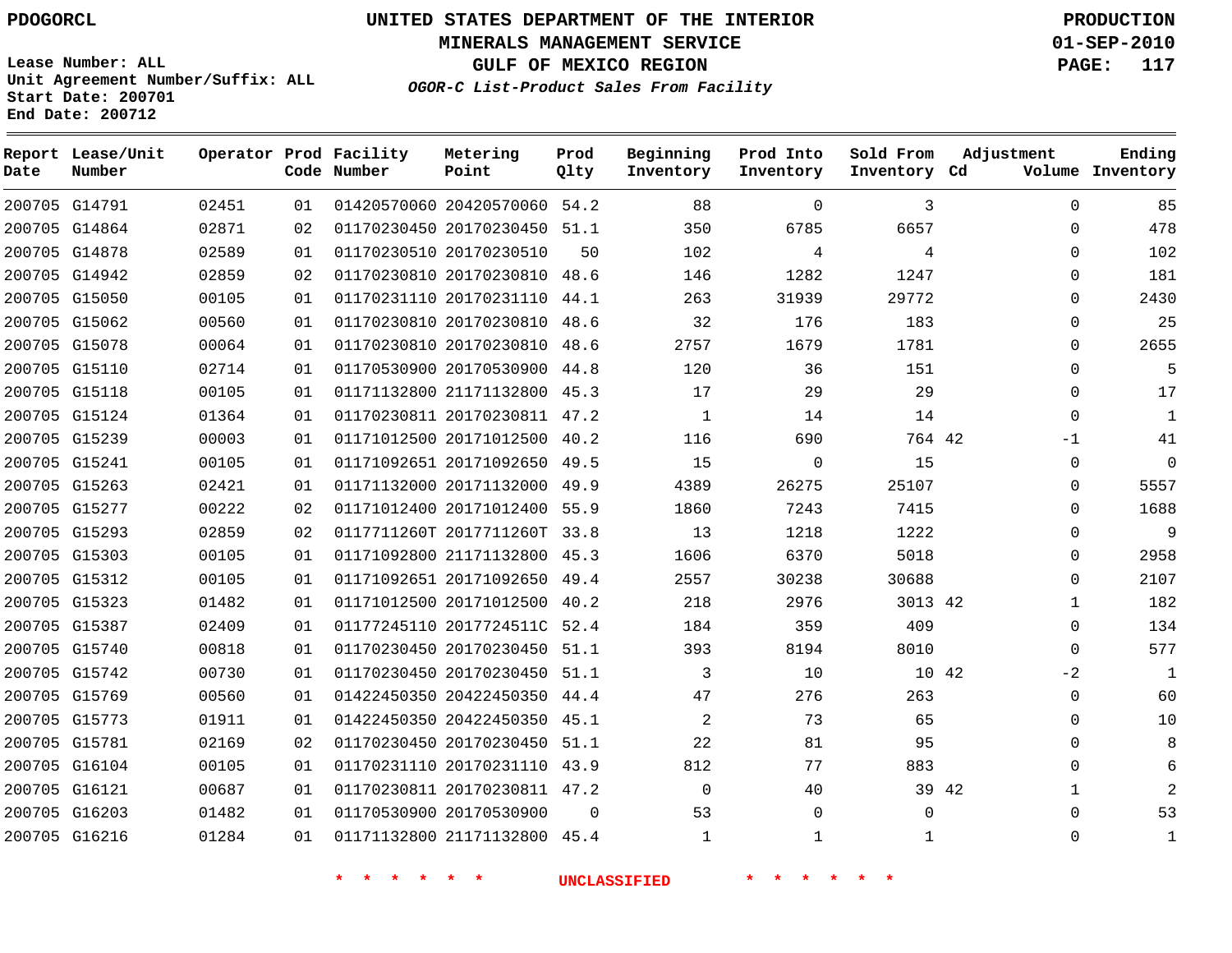**MINERALS MANAGEMENT SERVICE 01-SEP-2010**

**GULF OF MEXICO REGION PAGE: 118**

**Lease Number: ALL Unit Agreement Number/Suffix: ALL Start Date: 200701 End Date: 200712**

**OGOR-C List-Product Sales From Facility**

| Date | Report Lease/Unit<br>Number |       |    | Operator Prod Facility<br>Code Number | Metering<br>Point            | Prod<br>Qlty | Beginning<br>Inventory | Prod Into<br>Inventory | Sold From<br>Inventory Cd | Adjustment       | Ending<br>Volume Inventory |
|------|-----------------------------|-------|----|---------------------------------------|------------------------------|--------------|------------------------|------------------------|---------------------------|------------------|----------------------------|
|      | 200705 G16267               | 01364 | 02 |                                       | 01170230811 20170230811 47.2 |              | 7                      | 37                     | 42                        | $\Omega$         |                            |
|      | 200705 G16310               | 00560 | 01 |                                       | 01170530900 20171092650 49.5 |              | $\Omega$               | 84                     | 78                        | $\Omega$         | 6                          |
|      | 200705 G16317               | 01364 | 02 |                                       | 01170230811 20170230811 47.2 |              | 6                      | 70                     | 72                        | 0                | 4                          |
|      | 200705 G16337               | 01513 | 01 |                                       | 01177078151 01177078151      | $\Omega$     | 1794                   | 0                      | $\mathbf 0$               | 0                | 1794                       |
|      | 200705 G16363               | 02475 | 02 |                                       | 01171012400 20171012400      | 51.8         | 11                     | 70                     | 65                        | $\Omega$         | 16                         |
|      | 200705 G16365               | 02589 | 01 |                                       | 01171132800 21171132800      | 40.1         | $\Omega$               | 9                      | 9                         | 0                | $\Omega$                   |
|      | 200705 G16395               | 01978 | 02 |                                       | 01171092651 20171092650      | 49.5         | 3                      | 22                     | 23                        | 0                | $\overline{2}$             |
|      | 200705 G16454               | 00491 | 01 |                                       | 01171012500 20171012500      | 40.1         | 16                     | 262                    | 260                       | 0                | 18                         |
|      | 200705 G16455               | 00491 | 01 |                                       | 01171012500 20171012500      | 40.1         | 24                     | 525                    | 516                       | $\Omega$         | 33                         |
|      | 200705 G16461               | 00105 | 01 |                                       | 01170753510 20170753510 50.7 |              | 22                     | 347                    | 267                       | $\Omega$         | 102                        |
|      | 200705 G16469               | 02025 | 01 |                                       | 01170753510 20170753510 50.7 |              | 2                      | 91                     | 66                        | 0                | 27                         |
|      | 200705 G16500               | 01364 | 01 |                                       | 01170755200 20170755200      | 40           | 0                      | 18                     | 18                        | 0                | 0                          |
|      | 200705 G16515               | 00282 | 02 |                                       | 01177245110 2017724511G      | 43           | 267                    | 63913                  | 63890 42                  | 1                | 291                        |
|      | 200705 G16575               | 00730 | 01 |                                       | 01608103650 20608103650      | 49.5         | 7                      | 1400                   | 1396 42                   | -1               | 10                         |
|      | 200705 G17124               | 02871 | 02 |                                       | 01170230450 20170230450 51.1 |              | $\mathbf 1$            | 6                      | 7                         | $\Omega$         | $\mathbf 0$                |
|      | 200705 G17133               | 01482 | 01 |                                       | 01423210051 20423210050      | 48.1         | 6                      | 24                     | 25                        | 0                | 5                          |
|      | 200705 G17150               | 02169 | 02 |                                       | 01421670201 20170230450 51.1 |              | 147                    | 2268                   | 2257                      | 0                | 158                        |
|      | 200705 G17190               | 01364 | 02 |                                       | 01170230810 20170230810      | 48.6         | 15                     | 25                     | 36                        | $\Omega$         | 4                          |
|      | 200705 G17255               | 02237 | 01 |                                       | 01170230810 20170230810      | $\Omega$     | 26                     | 203                    |                           | $0$ 09<br>$-200$ | 29                         |
|      | 200705 G17753               | 02427 | 02 |                                       | 01170230800 20170230800      | 41.9         | 4                      | 4                      |                           | 5 42<br>-1       | 2                          |
|      | 200705 G17754               | 02025 | 01 |                                       | 01170230510 20170230510 43.5 |              | 600                    | 63                     | 67                        | 0                | 596                        |
|      | 200705 G17789               | 00818 | 01 |                                       | 01170230810 20170230810      | 48.6         | 125                    | 276                    | 366                       | 0                | 35                         |
|      | 200705 G17842               | 00491 | 01 |                                       | 01170230810 20170230810      | 49.7         | 54                     | 834                    | 748                       | $\Omega$         | 140                        |
|      | 200705 G17858               | 00105 | 01 |                                       | 01170530900 20170530900      | 44.8         | 570                    | 1400                   | 1779                      | 0                | 191                        |
|      | 200705 G17895               | 02859 | 01 |                                       | 01171132800 21171132800 45.4 |              | 23                     | 66                     | 56                        | 0                | 33                         |
|      | 200705 G17896               | 01284 | 01 |                                       | 01171132800 21171132800      | 44.7         | 6614                   | 18713                  | 15934                     | 0                | 9393                       |
|      | 200705 G17897               | 01963 | 01 |                                       | 01171131600 20171131600 43.7 |              | $\Omega$               | 2307                   | 2307                      | $\Omega$         | $\Omega$                   |
|      | 200705 G17898               | 01963 | 01 |                                       | 01171131600 20171131600 43.7 |              | 108                    | 4165                   | 4148                      | $\Omega$         | 125                        |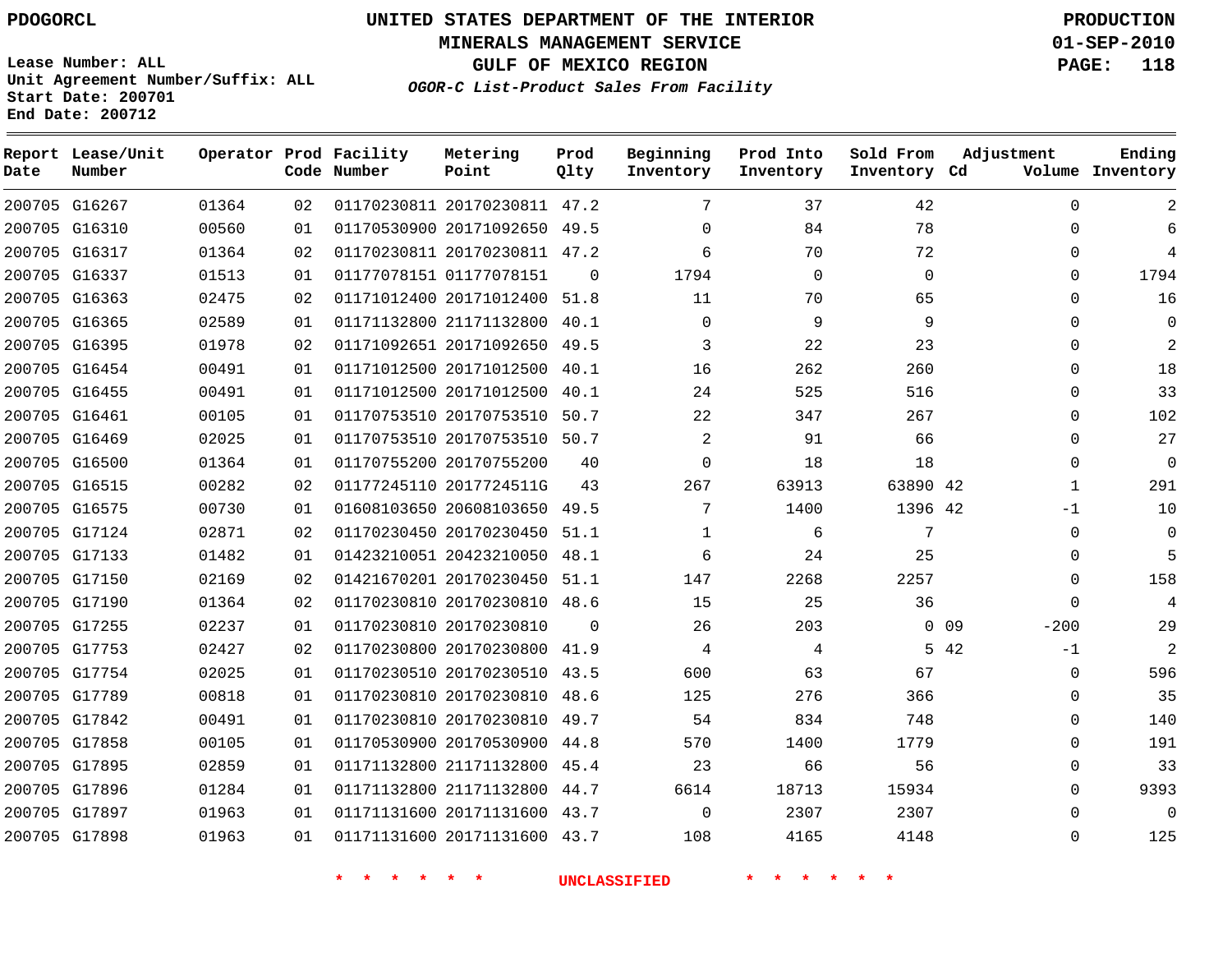**Start Date: 200701 End Date: 200712**

**Unit Agreement Number/Suffix: ALL**

# **UNITED STATES DEPARTMENT OF THE INTERIOR PDOGORCL PRODUCTION**

**MINERALS MANAGEMENT SERVICE 01-SEP-2010**

**GULF OF MEXICO REGION PAGE: 119**

**OGOR-C List-Product Sales From Facility**

| Date   | Report Lease/Unit<br>Number |       |    | Operator Prod Facility<br>Code Number | Metering<br>Point            | Prod<br>Qlty | Beginning<br>Inventory | Prod Into<br>Inventory | Sold From<br>Inventory Cd | Adjustment    | Ending<br>Volume Inventory |
|--------|-----------------------------|-------|----|---------------------------------------|------------------------------|--------------|------------------------|------------------------|---------------------------|---------------|----------------------------|
|        | 200705 G17912               | 02409 | 01 |                                       | 01171132800 20177052203 30.2 |              | $\Omega$               | 9580                   | 9580                      | $\Omega$      | $\Omega$                   |
|        | 200705 G17913               | 01834 | 01 |                                       | 01171132800 21171132800      | 45.4         | 678                    | 1847                   | 1589 42                   | 1             | 937                        |
|        | 200705 G17921               | 00491 | 01 |                                       | 01171012500 20177062959      | 25.6         | $\Omega$               | 19968                  | 19968                     | $\Omega$      | $\overline{0}$             |
|        | 200705 G17942               | 00560 | 01 |                                       | 01177082604 20177082604      | 27.5         | 340                    | 34698                  | 34695                     | $\Omega$      | 343                        |
|        | 200705 G17964               | 02421 | 01 |                                       | 01171012300 20171012300      | 39           | 87                     | 491                    | 426                       | $\Omega$      | 152                        |
|        | 200705 G17966               | 02421 | 01 |                                       | 01171012300 20171012300      | 39           | $\mathbf 0$            | 411                    | 284                       | $\Omega$      | 127                        |
|        | 200705 G17973               | 00730 | 01 |                                       | 01171012400 20171012400      | 55.9         | 1403                   | 4883                   | 5149 42                   | 1             | 1138                       |
|        | 200705 G17977               | 01364 | 02 |                                       | 01171132800 21171132800      | 45.4         | 634                    | 1542                   | 1369                      | $\Omega$      | 807                        |
| 200705 | G17991                      | 01978 | 02 |                                       | 01177122606 20177122606      | 42.7         | 4                      | 21                     | 22                        | $\Omega$      | 3                          |
|        | 200705 G18040               | 00105 | 01 |                                       | 01171012500 20171012500      | 40.2         | 59                     | 912                    | 916                       | $\Omega$      | 55                         |
| 200705 | G18043                      | 01103 | 01 |                                       | 01171012500 20171012500      | 40.2         | 1703                   | 37068                  | 37180 42                  | 633           | 2224                       |
|        | 200705 G18208               | 01834 | 01 |                                       | 01170573602 20170573602      | 33.1         | 623                    | 582                    | 958                       | $\Omega$      | 247                        |
|        | 200705 G18863               | 01364 | 02 |                                       | 01420470030 20420470030      | 48.3         | 51                     | $\Omega$               | 5                         | $\Omega$      | 46                         |
|        | 200705 G18885               | 00818 | 02 |                                       | 01420570060 20420570060      | 54.2         | 285                    | $\mathbf 0$            | 8                         | 42<br>$-10$   | 267                        |
|        | 200705 G18920               | 02200 | 01 |                                       | 01423210051 20423210050      | 48.1         | 23                     | 58                     |                           | 68 42<br>$-1$ | 12                         |
|        | 200705 G18921               | 01978 | 02 |                                       | 01423210051 20423210050      | 48.1         | $\mathbf 0$            | 3                      | 3                         | $\Omega$      | $\overline{0}$             |
|        | 200705 G18936               | 02589 | 01 |                                       | 01421670201 20421670200      | $\Omega$     | 11                     | $\Omega$               | $\Omega$                  | $\Omega$      | 11                         |
|        | 200705 G18948               | 02859 | 01 |                                       | 01170230510 20170230510 43.5 |              | 48                     | 1                      | 5                         | $\Omega$      | 44                         |
|        | 200705 G19025               | 02806 | 01 |                                       | 01423210051 20423210050      | 49           | 219                    | 540                    | 615                       | $\Omega$      | 144                        |
|        | 200705 G19030               | 02806 | 01 |                                       | 01423210051 20423210050      | 49           | 234                    | 763                    | 870                       | $\Omega$      | 127                        |
|        | 200705 G19702               | 02427 | 02 |                                       | 01170230811 20170230811      | 47.2         | $\overline{a}$         | 385                    | 368                       | $\Omega$      | 19                         |
|        | 200705 G19750               | 02427 | 02 |                                       | 01171132800 21171132800      | 45.4         | 643                    | 396                    | 654 42                    | 1             | 386                        |
| 200705 | G19760                      | 02894 | 01 |                                       | 01171132800 21171132800      | 45.4         | 3786                   | 7972                   | 7545                      | $\Omega$      | 4213                       |
|        | 200705 G19761               | 02894 | 01 |                                       | 01171132800 21171132800      | 47.1         | 171                    | 583                    | 446                       | $\Omega$      | 308                        |
|        | 200705 G19784               | 01978 | 02 |                                       | 01171012310 20171012310      | 49.9         | 4                      | 258                    | 257                       | $\Omega$      | 5                          |
|        | 200705 G19832               | 02349 | 01 |                                       | 01177163600 20177163600      | 39           | 177                    | 3427                   | 3478                      | $\Omega$      | 126                        |
|        | 200705 G19835               | 02169 | 01 |                                       | 01171092651 20171092650      | 49.5         | 13                     | 402                    | 387                       | $\Omega$      | 28                         |
|        | 200705 G19839               | 02777 | 01 |                                       | 01170753510 20170753510      | 49.8         | 19                     | 53                     | 33                        | $\Omega$      | 39                         |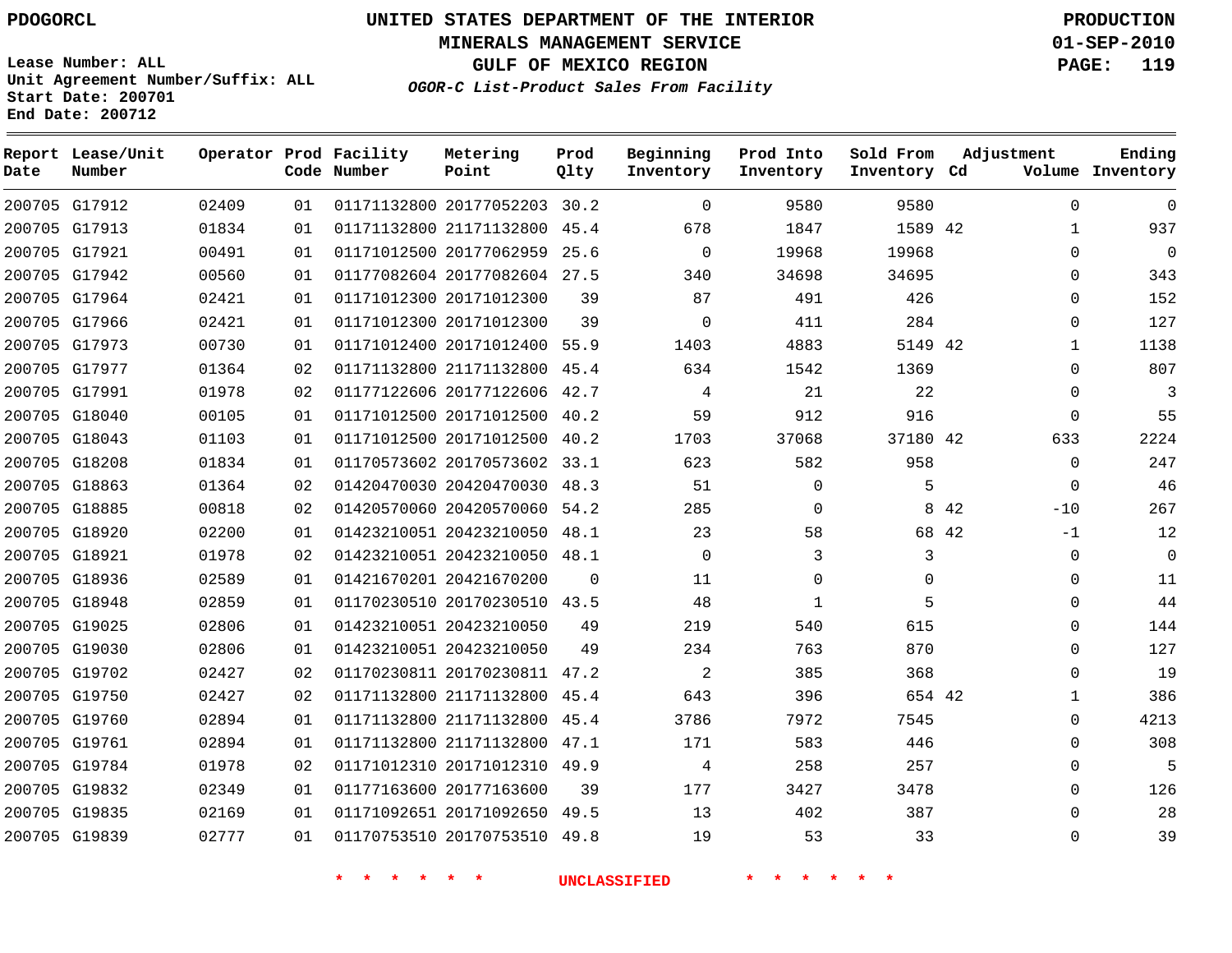**MINERALS MANAGEMENT SERVICE 01-SEP-2010**

**GULF OF MEXICO REGION PAGE: 120**

**Lease Number: ALL Unit Agreement Number/Suffix: ALL Start Date: 200701 End Date: 200712**

**OGOR-C List-Product Sales From Facility**

| Date | Report Lease/Unit<br>Number |       |    | Operator Prod Facility<br>Code Number | Metering<br>Point            | Prod<br>Qlty | Beginning<br>Inventory | Prod Into<br>Inventory | Sold From<br>Inventory Cd | Adjustment   | Ending<br>Volume Inventory |
|------|-----------------------------|-------|----|---------------------------------------|------------------------------|--------------|------------------------|------------------------|---------------------------|--------------|----------------------------|
|      | 200705 G20605               | 02377 | 01 |                                       | 01423550141 20423550140      | 28.4         | 1304                   | 93512                  | 94385                     | $\Omega$     | 431                        |
|      | 200705 G20616               | 01364 | 02 |                                       | 01423210051 20423210050      | 48.1         | 9                      | 36                     | 37                        | $\Omega$     | 8                          |
|      | 200705 G20655               | 00222 | 01 |                                       | 01170230510 20170230510      | 43.5         | 154                    | 15                     | 17                        | 0            | 152                        |
|      | 200705 G20660               | 02169 | 02 |                                       | 01170230450 20170230450 51.1 |              | 26                     | 14                     | 39                        | $\Omega$     | 1                          |
|      | 200705 G21065               | 02266 | 01 |                                       | 01171131600 20171131600      | 40           | 91                     | 3931                   | 3946                      | $\Omega$     | 76                         |
|      | 200705 G21068               | 01978 | 02 |                                       | 01170530900 20170530900      | 40           | 450                    | 1299                   | 1572                      | $\Omega$     | 177                        |
|      | 200705 G21070               | 00560 | 01 |                                       | 01171132800 21171132800      | 45.4         | 322                    | 800                    | 100 42                    | $-606$       | 416                        |
|      | 200705 G21080               | 01704 | 01 |                                       | 01170530900 20170530900      | 44.8         | 140                    | 140                    | 261                       | 0            | 19                         |
|      | 200705 G21093               | 01586 | 02 |                                       | 01170230811 20170230811      | 47.2         | 4                      | 71                     | 71                        | 0            | 4                          |
|      | 200705 G21095               | 02636 | 01 |                                       | 01170530900 20170530900      | 44.8         | 243                    | 66                     | 300                       | 0            | 9                          |
|      | 200705 G21096               | 00818 | 01 |                                       | 01170230811 20170230811      | 47.2         | 18                     | 1491                   | 1434                      | 0            | 75                         |
|      | 200705 G21111               | 02266 | 01 |                                       | 01171132800 21171132800      | 47.1         | 10                     | 25                     | 19                        | 0            | 16                         |
|      | 200705 G21115               | 01364 | 02 |                                       | 01171012500 20171012500      | 40.2         | 169                    | 3036                   | 3023                      | 0            | 182                        |
|      | 200705 G21116               | 00818 | 02 |                                       | 01171132800 21171132800      | 45.4         | 359                    | 1083                   | 893                       | 0            | 549                        |
|      | 200705 G21306               | 02266 | 01 |                                       | 01423210051 20423210050      | 48.1         | $\mathbf 0$            | 13                     | 10                        | 0            | 3                          |
|      | 200705 G21322               | 02266 | 01 |                                       | 01170230450 20170230450 51.8 |              | 113                    | 1133                   | 1166                      | 0            | 80                         |
|      | 200705 G21349               | 00491 | 01 |                                       | 01170230510 20170230510 43.5 |              | 30                     | 8                      | 4                         | 0            | 34                         |
|      | 200705 G21356               | 00064 | 01 |                                       | 01170230810 20170230810      | 48.6         | $\Omega$               | 1                      | $\mathbf{1}$              | 0            | 0                          |
|      | 200705 G21408               | 02219 | 01 |                                       | 01171012400 20171012400 55.9 |              | 1137                   | 3734                   | 4001                      | $\Omega$     | 870                        |
|      | 200705 G21530               | 00078 | 01 |                                       | 01170230400 20170230400      | 51           | 929                    | 4654                   | 4772                      | $\mathbf{0}$ | 811                        |
|      | 200705 G21532               | 00003 | 01 |                                       | 01170230811 20170230811 47.2 |              | 0                      | 223                    | 211 42                    | $-1$         | 11                         |
|      | 200705 G21533               | 00078 | 01 |                                       | 01170230400 20170230400      | 51           | 70                     | 330                    | 342 42                    | $-1$         | 57                         |
|      | 200705 G21534               | 00003 | 01 |                                       | 01170230811 20170230811 47.2 |              | 677                    | 9504                   | 9702 42                   | $-1$         | 478                        |
|      | 200705 G21535               | 00818 | 02 |                                       | 01170231300 20170230800      | 41.9         | 52                     | 639                    | 342                       | $\mathbf 0$  | 349                        |
|      | 200705 G21536               | 00818 | 02 |                                       | 01170231300 01170231300 42.8 |              | 0                      | 8172                   | 8172                      | 0            | 0                          |
|      | 200705 G21580               | 02636 | 01 |                                       | 01170230811 20170230811 47.2 |              | 6                      | 83                     | 85                        | 0            | 4                          |
|      | 200705 G21581               | 01704 | 01 |                                       | 01171132800 21171132800 45.4 |              | 1144                   | 2896                   | 2635                      | $\Omega$     | 1405                       |
|      | 200705 G21583               | 01704 | 01 |                                       | 01170530900 20170530900      | 44.8         | 134                    | 339                    | 427                       | $\Omega$     | 46                         |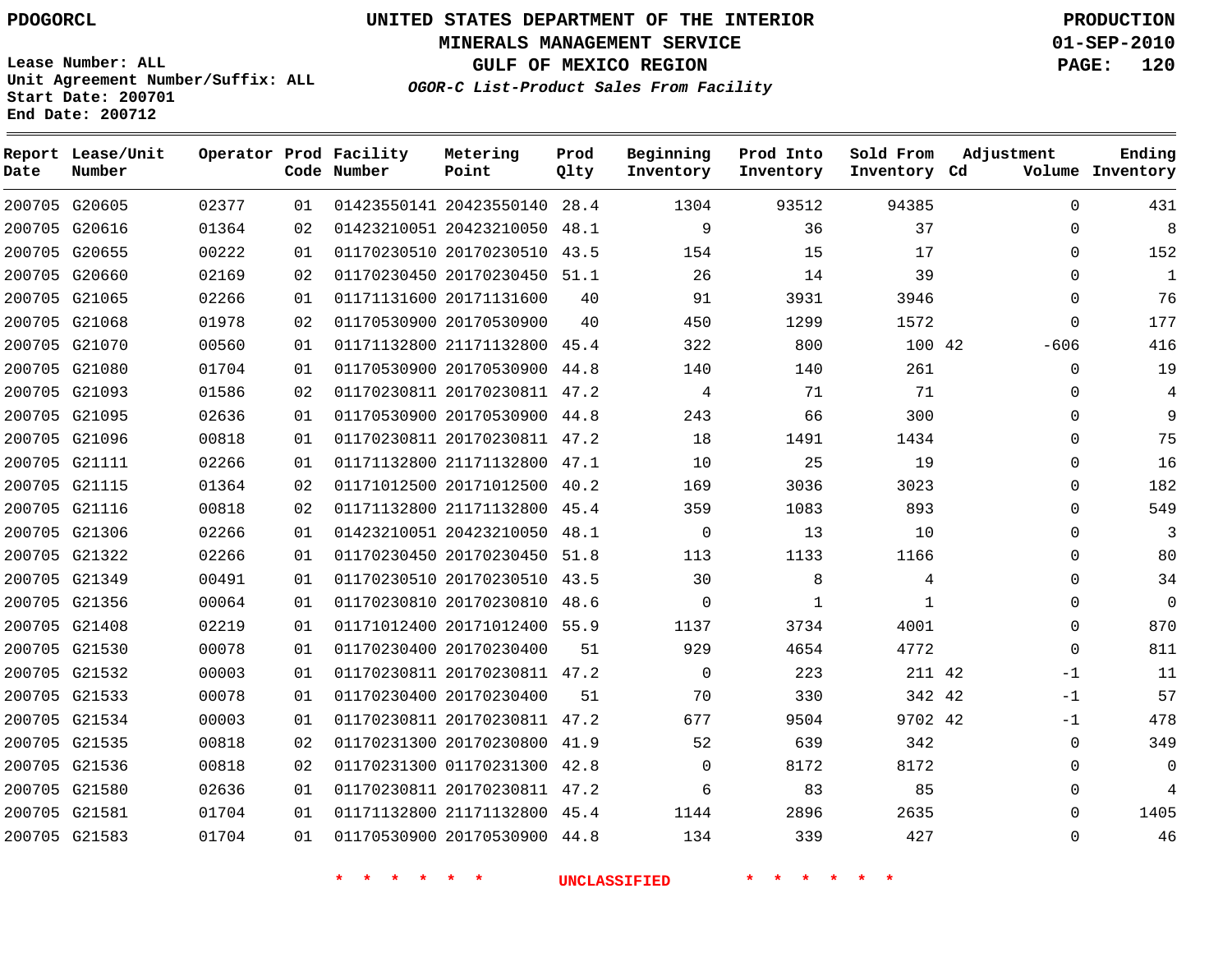**MINERALS MANAGEMENT SERVICE 01-SEP-2010**

**GULF OF MEXICO REGION PAGE: 121**

**Lease Number: ALL Unit Agreement Number/Suffix: ALL Start Date: 200701 End Date: 200712**

**OGOR-C List-Product Sales From Facility**

| Date | Report Lease/Unit<br>Number |       |    | Operator Prod Facility<br>Code Number | Metering<br>Point            | Prod<br>Qlty | Beginning<br>Inventory | Prod Into<br>Inventory | Sold From<br>Inventory Cd | Adjustment |              | Ending<br>Volume Inventory |
|------|-----------------------------|-------|----|---------------------------------------|------------------------------|--------------|------------------------|------------------------|---------------------------|------------|--------------|----------------------------|
|      | 200705 G21585               | 02859 | 02 |                                       | 01171132800 21171132800 45.4 |              | 2                      | 12                     | 11                        |            | $\mathbf 0$  | 3                          |
|      | 200705 G21592               | 02628 | 02 |                                       | 01171132000 20171132000 49.9 |              | 160                    | 1125                   | 1047                      |            | $\mathbf 0$  | 238                        |
|      | 200705 G21597               | 01364 | 02 |                                       | 01171132800 21171132800      | 45.4         | 145                    | 255                    | 230 42                    |            | $\mathbf{1}$ | 171                        |
|      | 200705 G21599               | 01834 | 01 |                                       | 01171132800 21171132800      | 45.4         | 8011                   | 19545                  | 17211                     |            | $\Omega$     | 10345                      |
|      | 200705 G21649               | 00730 | 01 |                                       | 01171092651 20171092650 49.5 |              | 15                     | 162                    | 165 42                    |            | $-1$         | 11                         |
|      | 200705 G21652               | 02268 | 01 |                                       | 01171132800 21171132800 45.4 |              | 535                    | 1350                   | 1632 42                   |            | 456          | 709                        |
|      | 200705 G21655               | 02268 | 01 |                                       | 01171132800 21171132800 45.4 |              | 32                     | 19                     | 216 42                    |            | 175          | 10                         |
|      | 200705 G21680               | 02169 | 01 |                                       | 01171092651 20171092650      | 49.5         | 52                     | 1347                   | 1305                      |            | $\mathbf 0$  | 94                         |
|      | 200705 G21691               | 00276 | 01 |                                       | 01170513700 20170513700      | 0            | 2595                   | 0                      | $\mathbf{0}$              |            | 0            | 2595                       |
|      | 200705 G21700               | 00105 | 01 |                                       | 01177258153 01177258153 29.3 |              | 841                    | 2777                   | 1940                      |            | $\mathbf 0$  | 1678                       |
|      | 200705 G21703               | 02349 | 01 |                                       | 01177248150 01177248150      | 52           | 436                    | 1636                   | 1177                      |            | $\mathbf 0$  | 895                        |
|      | 200705 G21712               | 02237 | 01 |                                       | 01170755200 20170755200      | 37.4         | 23753                  | 11556                  | 12607                     |            | $\mathbf 0$  | 22702                      |
|      | 200705 G22158               | 01513 | 01 |                                       | 01420470030 20420470030 48.4 |              | 39                     | $\mathbf 0$            | 4                         |            | $\Omega$     | 35                         |
|      | 200705 G22219               | 01482 | 01 |                                       | 01423210051 20423210050      | 48.1         | 227                    | 581                    | 686 42                    |            | $\mathbf{1}$ | 123                        |
|      | 200705 G22236               | 02169 | 02 |                                       | 01170230450 20170230450 51.8 |              | 51                     | 1583                   | 1521 42                   |            | $-2$         | 111                        |
|      | 200705 G22238               | 02169 | 02 |                                       | 01170230450 20170230450 51.1 |              | 382                    | 4826                   | 4867 42                   |            | $\mathbf{1}$ | 342                        |
|      | 200705 G22246               | 02859 | 02 |                                       | 01423210051 20170230500 44.3 |              | 222                    | 2590                   | 2329                      |            | $\Omega$     | 483                        |
|      | 200705 G22263               | 00730 | 01 |                                       | 01170230810 20170230810 48.6 |              | 1024                   | 6600                   | 6692                      |            | $\Omega$     | 932                        |
|      | 200705 G22501               | 00078 | 01 |                                       | 01170230400 20170230400      | 51           | 448                    | 1492                   | 1680                      |            | $\mathbf 0$  | 260                        |
|      | 200705 G22505               | 00236 | 01 |                                       | 01170230811 20170230811 47.1 |              | 119                    | 1711                   | 1744                      |            | $\mathbf 0$  | 86                         |
|      | 200705 G22510               | 00282 | 02 |                                       | 01170230810 20170230810 48.6 |              | 2406                   | 15832                  | 16000 42                  |            | -1           | 2237                       |
|      | 200705 G22513               | 02579 | 02 |                                       | 01170230810 20170230810 48.6 |              | 1103                   | 8546                   | 8441                      |            | $\mathbf 0$  | 1208                       |
|      | 200705 G22539               | 00064 | 01 |                                       | 01170230810 20170230810 48.6 |              | 84                     | 32                     |                           | 55 42      | 1            | 62                         |
|      | 200705 G22542               | 01704 | 01 |                                       | 01170230810 20170230810      | 40           | $\mathbf 1$            | 6                      | 6                         |            | $\mathbf 0$  | 1                          |
|      | 200705 G22546               | 01704 | 01 |                                       | 01170230811 20170230811 44.5 |              | 4                      | 21                     | 24                        |            | $\Omega$     | $\mathbf{1}$               |
|      | 200705 G22582               | 01834 | 01 |                                       | 01170530900 20170530900      | 44.8         | 6523                   | 18162                  | 22212                     |            | $\mathbf 0$  | 2473                       |
|      | 200705 G22587               | 02200 | 01 |                                       | 01171132000 20171132000 49.9 |              | 236                    | 545                    | 666                       |            | $\Omega$     | 115                        |
|      | 200705 G22605               | 02268 | 01 |                                       | 01171132800 21171132800 45.4 |              | 102                    | 355                    | 1180 42                   |            | 892          | 169                        |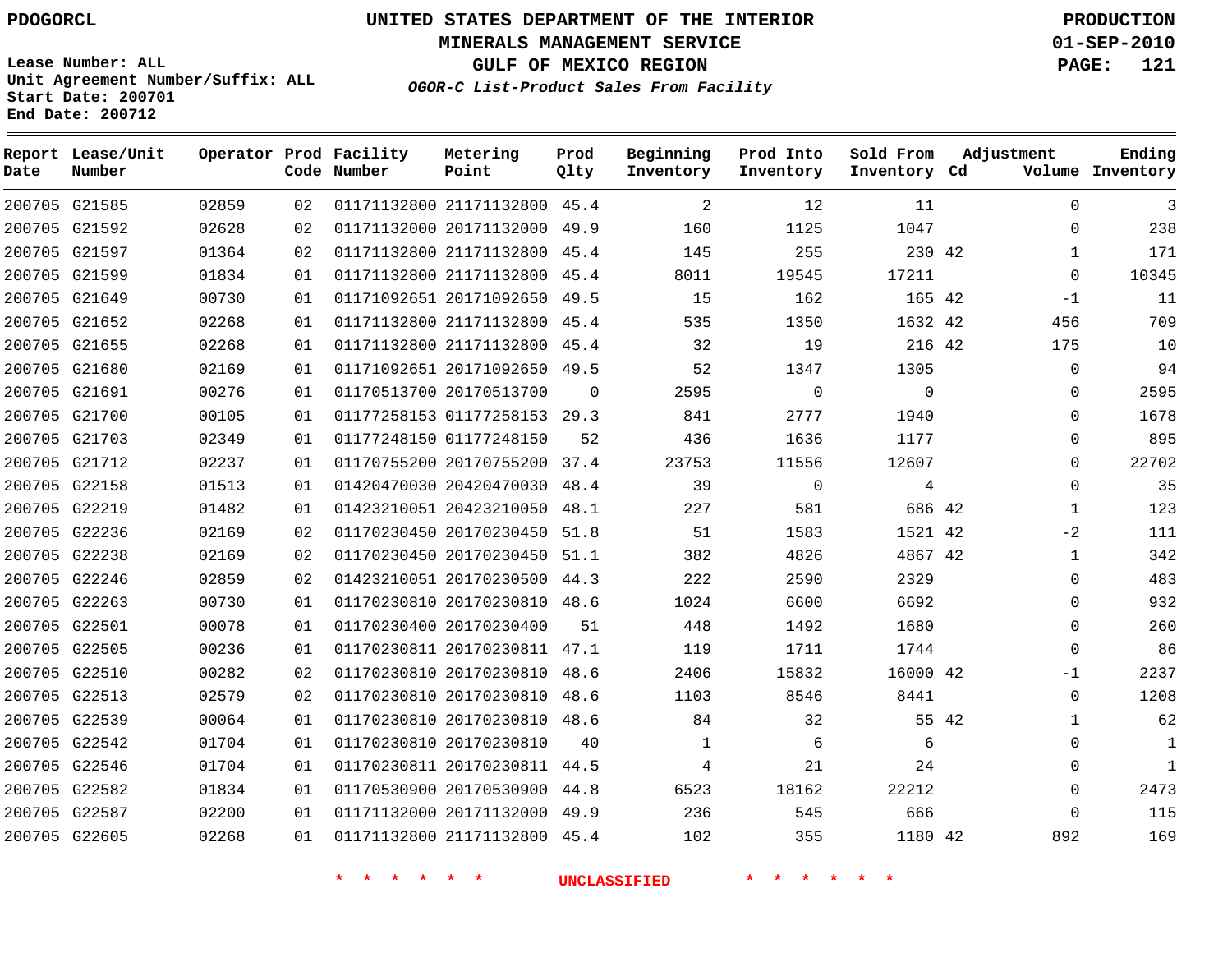**Start Date: 200701 End Date: 200712**

**Unit Agreement Number/Suffix: ALL**

# **UNITED STATES DEPARTMENT OF THE INTERIOR PDOGORCL PRODUCTION**

**MINERALS MANAGEMENT SERVICE 01-SEP-2010**

**GULF OF MEXICO REGION PAGE: 122**

**OGOR-C List-Product Sales From Facility**

| Date | Report Lease/Unit<br>Number |       |    | Operator Prod Facility<br>Code Number | Metering<br>Point            | Prod<br>Qlty | Beginning<br>Inventory | Prod Into<br>Inventory | Sold From<br>Inventory Cd | Adjustment   | Ending<br>Volume Inventory |
|------|-----------------------------|-------|----|---------------------------------------|------------------------------|--------------|------------------------|------------------------|---------------------------|--------------|----------------------------|
|      | 200705 G22606               | 02628 | 02 |                                       | 01171132000 20171132000 49.9 |              | 129                    | 826                    | 780                       | $\Omega$     | 175                        |
|      | 200705 G22607               | 01704 | 01 |                                       | 01170230810 20170230810      | 49.8         | 22                     | 2029                   | 1710                      | $\Omega$     | 341                        |
|      | 200705 G22609               | 02655 | 02 |                                       | 01171132000 20171132000      | 49.9         | $\Omega$               | 6                      | 5                         | $\Omega$     | 1                          |
|      | 200705 G22613               | 02655 | 02 |                                       | 01171132800 21171132800      | 45.4         | 118                    | 531                    | 414                       | 0            | 235                        |
|      | 200705 G22620               | 02268 | 01 |                                       | 01171132800 21171132800 45.4 |              | 1382                   | 3619                   | 3146                      | $\Omega$     | 1855                       |
|      | 200705 G22621               | 02268 | 01 |                                       | 01171132800 21171132800      | 45.4         | 4428                   | 13449                  | 12400 42                  | 1153         | 6630                       |
|      | 200705 G22633               | 02222 | 01 |                                       | 01177062605 20177062605      | 40.7         | 10                     | 809                    | 813                       | $\mathbf 0$  | 6                          |
|      | 200705 G22648               | 02268 | 01 |                                       | 01171132800 21171132800      | 45.4         | $\Omega$               | $\Omega$               |                           | 60 42<br>60  | $\Omega$                   |
|      | 200705 G22659               | 02466 | 01 |                                       | 01171092651 20171092650      | 49.5         | 11                     | 61                     | 68                        | $\mathbf 0$  | 4                          |
|      | 200705 G22660               | 02058 | 02 |                                       | 01171012310 20171012310 48.2 |              | 393                    | 15068                  | 15168                     | $\Omega$     | 293                        |
|      | 200705 G22662               | 02058 | 02 |                                       | 01171012310 20171012310      | 48.2         | 275                    | 9303                   | 9397                      | $\Omega$     | 181                        |
|      | 200705 G22667               | 01482 | 01 |                                       | 01171132000 20171132000 49.9 |              | 72                     | 384                    | 373 42                    | 1            | 84                         |
|      | 200705 G22670               | 01364 | 02 |                                       | 01171012400 20171012400 55.9 |              | 43                     | 257                    | 240                       | $\mathbf{0}$ | 60                         |
|      | 200705 G22699               | 00064 | 01 |                                       | 01171012500 20171012500 40.2 |              | 48                     | 1226                   | 1201 42                   | $\mathbf{1}$ | 74                         |
|      | 200705 G22700               | 02268 | 01 |                                       | 01171132800 21171132800      | $\Omega$     | 3                      | $\mathbf 0$            |                           | 042<br>$-3$  | $\mathbf 0$                |
|      | 200705 G22701               | 02268 | 01 |                                       | 01171132800 21171132800 45.4 |              | 617                    | 1315                   | 1219 42                   | 10           | 723                        |
|      | 200705 G22702               | 02268 | 01 |                                       | 01171132800 21171132800      | 45.4         | 12                     | 3                      | 13                        | $\Omega$     | 2                          |
|      | 200705 G22705               | 02268 | 01 |                                       | 01171132800 21171132800 45.4 |              | 8                      | $\Omega$               | 8                         | $\mathbf 0$  | $\Omega$                   |
|      | 200705 G22712               | 00222 | 02 |                                       | 01171012500 20171012500      | 40.2         | 94                     | 2239                   | 2199                      | $\Omega$     | 134                        |
|      | 200705 G22719               | 01978 | 02 |                                       | 01171092651 20171092650      | 49.5         | 3                      | $\Omega$               | 3                         | $\Omega$     | $\Omega$                   |
|      | 200705 G22726               | 01704 | 01 |                                       | 01171092651 20171092650      | 49.4         | 21                     | 182                    | 190 45                    | $-13$        | $\Omega$                   |
|      | 200705 G22751               | 00730 | 01 |                                       | 01171012500 20171012500      | 40.2         | $\Omega$               | 19651                  | 18472                     | $\Omega$     | 1179                       |
|      | 200705 G22765               | 00222 | 01 |                                       | 01170578150 01170578150      | 47.3         | 493                    | 471                    | 200 32                    | $-5$         | 759                        |
|      | 200705 G22772               | 00105 | 01 |                                       | 01170513800 20170513800      | 33.3         | 1497                   | 11133                  | 11192                     | $\Omega$     | 1438                       |
|      | 200705 G22781               | 00222 | 02 |                                       | 01170754751 01170754751      | 36           | 3479                   | 11305                  | 11212                     | 0            | 3572                       |
|      | 200705 G22792               | 00222 | 02 |                                       | 01177258041 01177258041      | 31           | 752                    | 3020                   | 3022                      | $\Omega$     | 750                        |
|      |                             | 02714 | 01 |                                       | 01177258151 01177258151      | $\Omega$     | 71<br>                 | 23                     | $\Omega$                  | $\Omega$     | 94                         |
|      |                             |       |    |                                       |                              |              | 823                    | 3043                   | 3022                      | $\Omega$     | 844                        |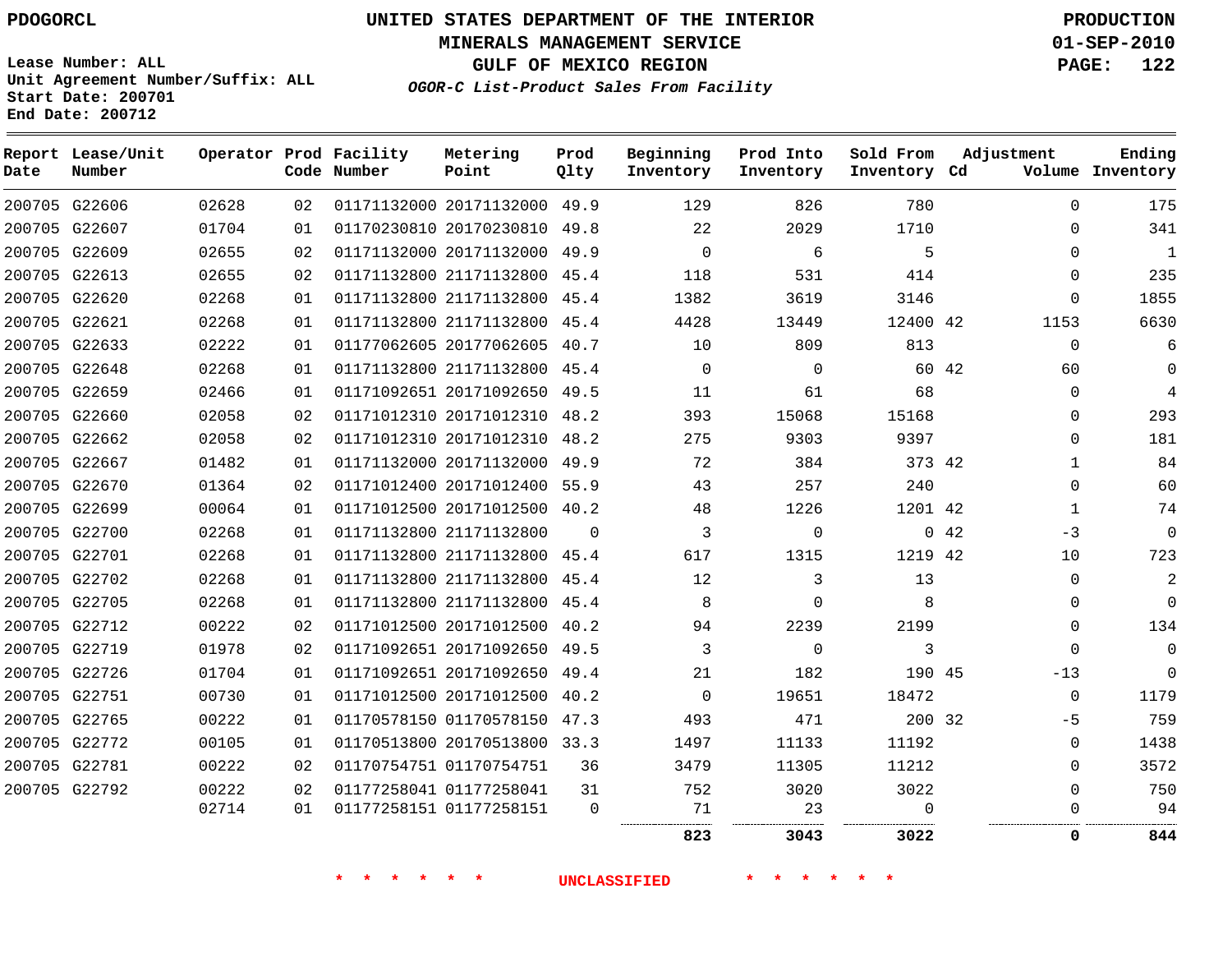**End Date: 200712**

# **UNITED STATES DEPARTMENT OF THE INTERIOR PDOGORCL PRODUCTION**

**MINERALS MANAGEMENT SERVICE 01-SEP-2010**

**OGOR-C List-Product Sales From Facility Lease Number: ALL Unit Agreement Number/Suffix: ALL Start Date: 200701**

**GULF OF MEXICO REGION PAGE: 123**

| Ending<br>Volume Inventory | Adjustment                 |                | Sold From<br>Inventory Cd | Prod Into<br>Inventory | Beginning<br>Inventory | Prod<br>Qlty | Metering<br>Point            | Operator Prod Facility<br>Code Number |    |       | Report Lease/Unit<br>Number | Date |
|----------------------------|----------------------------|----------------|---------------------------|------------------------|------------------------|--------------|------------------------------|---------------------------------------|----|-------|-----------------------------|------|
| 46                         | $\mathbf 0$                | 6180           |                           | 6185                   | 41                     | 49.5         | 01608103650 20608103650      |                                       | 01 | 00730 | 200705 G22840               |      |
| 131                        | $\mathbf 0$                | 14             |                           | $\Omega$               | 145                    | 48.3         | 01420470030 20420470030      |                                       | 02 | 01364 | 200705 G23125               |      |
| $\Omega$                   | $\mathbf 0$                | 1              |                           | $\Omega$               | $\mathbf{1}$           | 48.1         | 01423210051 20423210050      |                                       | 02 | 00222 | 200705 G23162               |      |
| 34                         | $\Omega$                   | 165            |                           | 163                    | 36                     | 48.1         | 01423210051 20423210050      |                                       | 02 | 02169 | 200705 G23166               |      |
| 56                         | $\mathbf 0$                | 299            |                           | 265                    | 90                     | 48.1         | 01423210051 20423210050      |                                       | 02 | 02859 | 200705 G23180               |      |
| 134                        | $\mathbf 0$                | 687            |                           | 639                    | 182                    | 48.1         | 01423210051 20423210050      |                                       | 01 | 01963 | 200705 G23181               |      |
| 34                         | $\Omega$                   | $\overline{4}$ |                           | 7                      | 31                     | 43.5         | 01170230510 20170230510      |                                       | 02 | 02169 | 200705 G23193               |      |
| 827                        | $\Omega$                   | 6048           |                           | 5612                   | 1263                   | 48.6         | 01170230810 20170230810      |                                       | 02 | 02169 | 200705 G23197               |      |
| 174                        | $\mathbf 0$                | 2376           |                           | 2460                   | 90                     | 51.1         | 01170230450 20170230450      |                                       | 02 | 02169 | 200705 G23199               |      |
| $\overline{0}$             | $\mathbf 0$                | $\overline{a}$ |                           | $\mathbf 0$            | 2                      | 48.6         | 01170230810 20170230810      |                                       | 02 | 00222 | 200705 G23222               |      |
| 239                        | $\mathbf 0$                | 4811           |                           | 4761                   | 289                    | 47.2         | 01170230810 20170230811      |                                       | 02 | 01978 | 200705 G23730               |      |
| 232                        | $-1$                       | 1186 42        |                           | 1383                   | 36                     | 49.8         | 01170230810 20170230810      |                                       | 02 | 00282 | 200705 G23735               |      |
| 79                         | $\mathbf 0$                | 407            |                           | 470                    | 16                     | 49.8         | 01170230810 20170230810      |                                       | 02 | 01364 | 200705 G23736               |      |
| 20                         | -1                         | 106 42         |                           | 119                    | 8                      |              | 01170230810 20170230810 49.8 |                                       | 02 | 01364 | 200705 G23748               |      |
| 12                         | $\mathbf 0$                | 91             |                           | 103                    | $\Omega$               | 40           | 01177058270 01177058270      |                                       | 01 | 01764 | 200705 G23820               |      |
| 89                         | $\mathbf 0$                | 429            |                           | 384                    | 134                    | 51.9         | 01171012400 20171012400      |                                       | 01 | 01704 | 200705 G23842               |      |
| 23                         | $\mathbf 0$                | 1186           |                           | 1183                   | 26                     | 48.2         | 01171012310 20171012310      |                                       | 01 | 02266 | 200705 G23853               |      |
| 11                         | $\mathbf{1}$               | 193 42         |                           | 158                    | 45                     | 49.5         | 01171092651 20171092650      |                                       | 01 | 00064 | 200705 G23933               |      |
| 3041                       | $\mathbf 0$                | 8826           |                           | 10332                  | 1535                   | 50.7         | 01170753510 20170753510      |                                       | 01 | 02807 | 200705 G23956               |      |
| 758                        | $-1$                       | 3289 42        |                           | 3693                   | 355                    | 44.4         | 01422450350 20422450350      |                                       | 01 | 02466 | 200705 G24393               |      |
| $\Omega$                   | $\mathbf 0$                | 8              |                           | $\mathbf 0$            | 8                      | 48.6         | 01170230810 20170230810      |                                       | 02 | 01364 | 200705 G24416               |      |
| 41                         | $\Omega$                   | 323            |                           | 292                    | 72                     | 48.6         | 01170230810 20170230810      |                                       | 02 | 02370 | 200705 G24419               |      |
| 13                         | $\mathbf 0$                | 134            |                           | 92                     | 55                     | 48.6         | 01170230810 20170230810      |                                       | 02 | 01364 | 200705 G24425               |      |
| 300                        | $\mathbf 0$                | 2005           |                           | 2126                   | 179                    | 48.6         | 01170230810 20170230810      |                                       | 01 | 01364 | 200705 G24429               |      |
| 11                         | $\Omega$                   | 216            |                           | 212                    | 15                     |              | 01170230811 20170230811 47.2 |                                       | 02 | 01364 | 200705 G24700               |      |
| 135                        | 0 <sub>09</sub><br>$-2543$ |                |                           | 2678                   | $\mathbf{0}$           | $\Omega$     | 01170230811 20170230811      |                                       | 01 | 02025 | 200705 G24710               |      |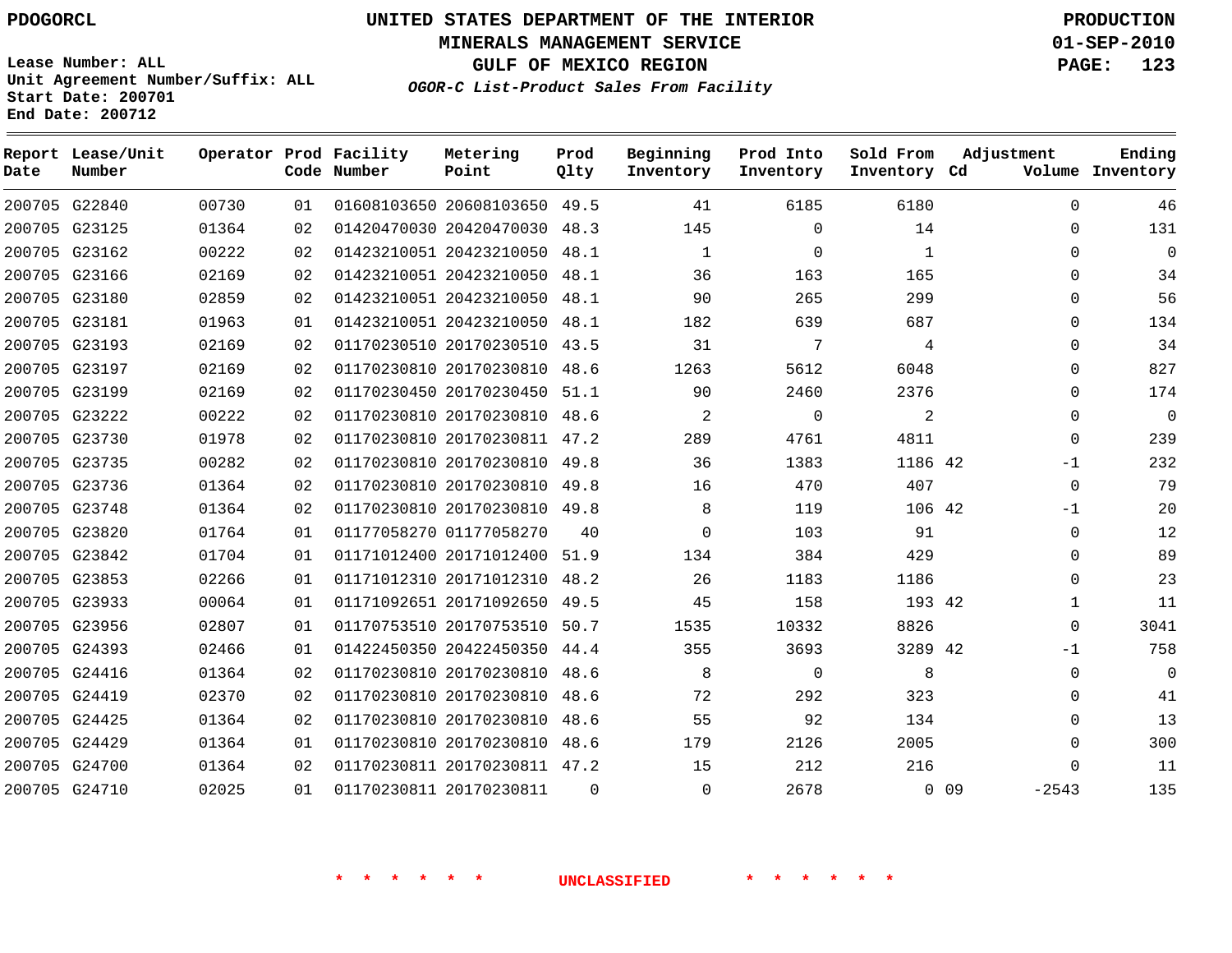**MINERALS MANAGEMENT SERVICE 01-SEP-2010**

**GULF OF MEXICO REGION PAGE: 124**

**OGOR-C List-Product Sales From Facility**

|      | <b>ENG DECE.</b> ZUVILZ     |       |    |                                       |                              |              |                        |                        |                           |              |                            |
|------|-----------------------------|-------|----|---------------------------------------|------------------------------|--------------|------------------------|------------------------|---------------------------|--------------|----------------------------|
| Date | Report Lease/Unit<br>Number |       |    | Operator Prod Facility<br>Code Number | Metering<br>Point            | Prod<br>Qlty | Beginning<br>Inventory | Prod Into<br>Inventory | Sold From<br>Inventory Cd | Adjustment   | Ending<br>Volume Inventory |
|      | 200705 G24730               | 02169 | 02 |                                       | 01170230500 20170230500 44.3 |              | 376                    | 3416                   | 3153 42                   | 1            | 640                        |
|      |                             | 02349 | 01 |                                       | 01170230500 20170230500 42.9 |              | 68<br>                 | 780<br>                | 705<br>                   | 0            | 143                        |
|      |                             |       |    |                                       |                              |              | 444                    | 4196                   | 3858                      | 1            | 783                        |
|      | 200705 G24756               | 01704 | 01 |                                       | 01170530900 20170530900 44.8 |              | 6                      | $\Omega$               | 6                         | $\Omega$     | $\mathbf 0$                |
|      | 200705 G24760               | 02466 | 02 |                                       | 01170530900 20170530900 44.8 |              | 6                      | $\Omega$               | 6                         | $\Omega$     | $\mathbf 0$                |
|      | 200705 G24802               | 02579 | 02 |                                       | 01171132000 20171132000 49.9 |              | 4                      | 5                      | 8                         | $\Omega$     | 1                          |
|      | 200705 G24873               | 00222 | 02 |                                       | 01171012400 20171012400 55.9 |              | 207                    | 859                    | 866                       | $\Omega$     | 200                        |
|      | 200705 G24878               | 02628 | 02 |                                       | 01171092651 20171092650 49.5 |              | 491                    | 5641                   | 5740                      | $\Omega$     | 392                        |
|      | 200705 G24889               | 02579 | 02 |                                       | 01171012500 20171012500 40.2 |              | 1364                   | 30986                  | 30635                     | $\Omega$     | 1715                       |
|      | 200705 G24898               | 02807 | 01 |                                       | 01171012400 20171012400 55.9 |              | 954                    | 3688                   | 3783                      | $\Omega$     | 859                        |
|      | 200705 G24901               | 00730 | 01 |                                       | 01171012400 20171012300      | 39           | 577                    | 3550                   | 3029 42                   | $\mathbf{1}$ | 1099                       |
|      | 200705 G24924               | 02268 | 01 |                                       | 01171132800 21171132800 45.4 |              | 4562                   | 9315                   | 8721                      | $\Omega$     | 5156                       |
|      | 200705 G24929               | 02766 | 02 |                                       | 01171092651 20171092650 49.5 |              | 20                     | 130                    | 139                       | $\Omega$     | 11                         |
|      | 200705 G25008               | 02777 | 01 |                                       | 01170753510 20170753510 49.8 |              | 318                    | 1747                   | 1549                      | $\Omega$     | 516                        |
|      | 200705 G25524               | 02169 | 01 |                                       | 01421670210 01421670210 35.3 |              | 75                     | 505                    | 472 42                    | $-1$         | 107                        |
|      |                             |       | 01 |                                       | 01170230450 20170230450 51.1 |              | 1257                   | 21903                  | 21617                     | $\Omega$     | 1543                       |
|      |                             |       |    |                                       |                              |              | 1332                   | 22408                  | 22089                     | -1           | 1650                       |
|      | 200705 G25536               | 02466 | 01 |                                       | 01420390101 01420390101 55.4 |              | 2998                   | 8                      | 2321                      | $\Omega$     | 685                        |
|      | 200705 G25561               | 02058 | 02 |                                       | 01170230450 20170230450 51.1 |              | 406                    | 5742                   | 5744                      | $\Omega$     | 404                        |
|      | 200705 G25566               | 00282 | 02 |                                       | 01170230450 20170230450 51.8 |              | 140                    | 2252                   | 2233                      | $\Omega$     | 159                        |
|      | 200705 G25579               | 02169 | 02 |                                       | 01170230810 20170230810 48.6 |              | 356                    | 3594                   | 3474 42                   | $-1$         | 475                        |
|      | 200705 G25605               | 00818 | 01 |                                       | 01170230810 20170230810 48.5 |              | 5                      | 47                     | 46                        | $\mathbf 0$  | 6                          |
|      | 200705 G25606               | 02025 | 01 |                                       | 01170230810 20170230810 48.5 |              | 324                    | 1834                   | 1899                      | $\Omega$     | 259                        |
|      | 200705 G25872               | 00236 | 01 |                                       | 01170230811 20170230811 47.1 |              | 1092                   | 14608                  | 14964                     | $\Omega$     | 736                        |
|      | 200705 G25939               | 00064 | 01 |                                       | 01170230810 20170230810 49.8 |              | 5                      | 86                     | 77                        | $\Omega$     | 14                         |
|      | 200705 G25944               | 02266 | 01 |                                       | 01171131600 20171131600      | 40           | 73                     | 3079                   | 3093                      | $\Omega$     | 59                         |
|      | 200705 G25949               | 02427 | 01 |                                       | 01170530900 20170530900 44.8 |              | 616                    | 763                    | 1275                      | $\Omega$     | 104                        |

**Lease Number: ALL Unit Agreement Number/Suffix: ALL Start Date: 200701 End Date: 200712**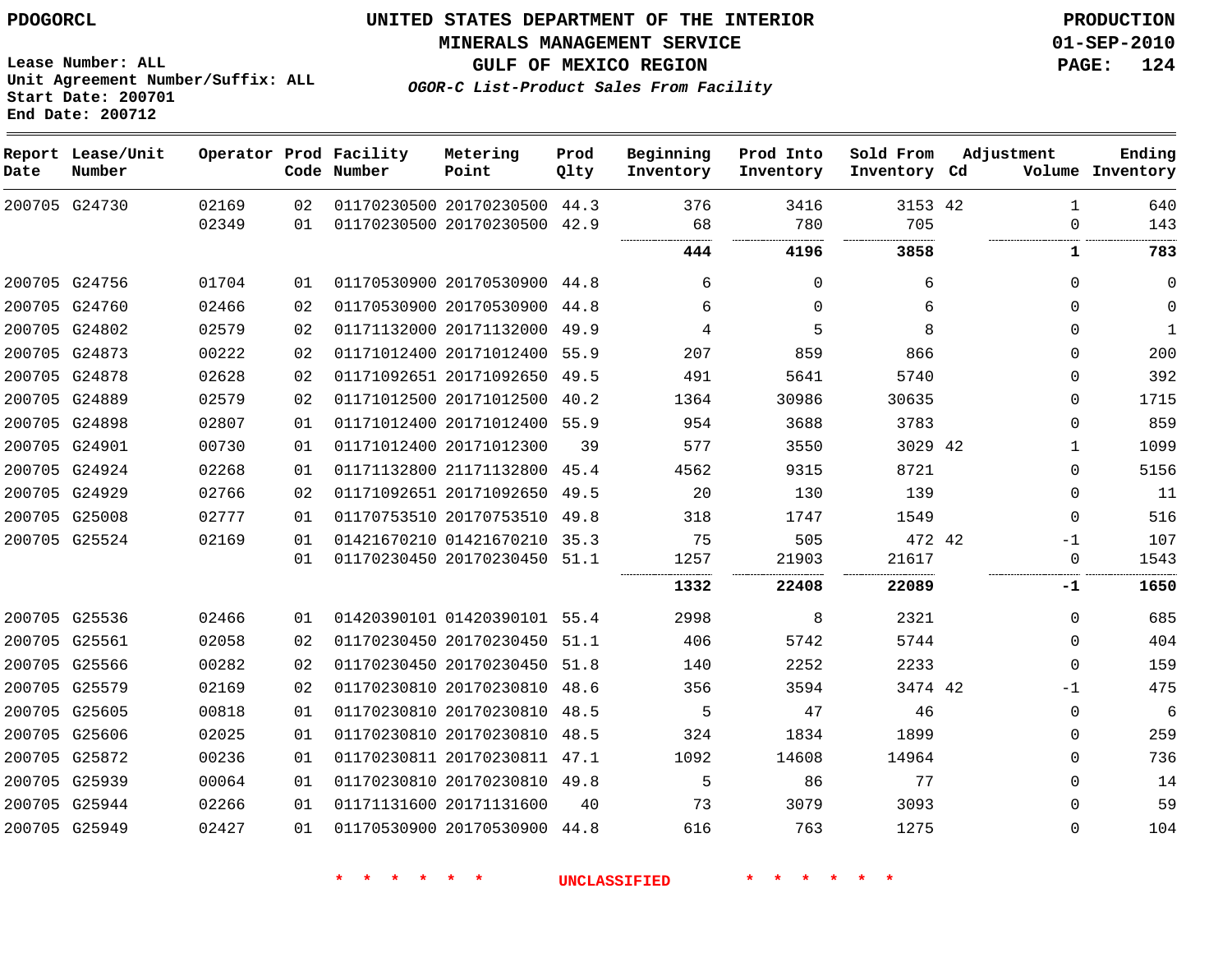**MINERALS MANAGEMENT SERVICE 01-SEP-2010**

**GULF OF MEXICO REGION PAGE: 125**

**Lease Number: ALL Unit Agreement Number/Suffix: ALL Start Date: 200701 End Date: 200712**

**OGOR-C List-Product Sales From Facility**

| Date   | Report Lease/Unit<br>Number |       |    | Operator Prod Facility<br>Code Number | Metering<br>Point            | Prod<br>Qlty | Beginning<br>Inventory | Prod Into<br>Inventory | Sold From<br>Inventory Cd | Adjustment  | Ending<br>Volume Inventory |
|--------|-----------------------------|-------|----|---------------------------------------|------------------------------|--------------|------------------------|------------------------|---------------------------|-------------|----------------------------|
|        | 200705 G25965               | 01704 | 01 |                                       | 01171132800 21171132800 45.4 |              | 80                     | 154                    | 155                       | $\mathbf 0$ | 79                         |
|        | 200705 G25967               | 01513 | 01 |                                       | 01170230811 20170230811 47.2 |              | 69                     | 542                    | 584                       | $\Omega$    | 27                         |
|        | 200705 G25986               | 01586 | 02 |                                       | 01170230811 20170230811 47.2 |              | $\mathbf{1}$           | 28                     | 28                        | $\Omega$    | 1                          |
|        | 200705 G26007               | 01764 | 01 |                                       | 01177082604 20177082604 27.7 |              | 4                      | 296                    | 298                       | $\Omega$    | 2                          |
|        | 200705 G26023               | 02579 | 02 |                                       | 01171012500 20171012500 40.2 |              | 208                    | 1452                   | 1435                      | $\Omega$    | 225                        |
|        | 200705 G26040               | 00560 | 01 |                                       | 01171132800 21171132800 45.4 |              | 417                    | 983                    | 100 42                    | $-781$      | 519                        |
|        | 200705 G26051               | 01978 | 02 |                                       | 01171092651 20171092650 49.5 |              | 732                    | 16511                  | 16093                     | $\Omega$    | 1150                       |
|        | 200705 G26097               | 00078 | 01 |                                       | 01170573602 20170573602 34.4 |              | 1169                   | 75                     | 1212                      | $\Omega$    | 32                         |
|        | 200705 G26124               | 02503 | 02 |                                       | 01171012500 20171012500 40.2 |              | 6                      | 57                     | 60                        | $\Omega$    | 3                          |
|        | 200705 G26451               | 02579 | 02 |                                       | 01423210051 20423210050 48.1 |              | 177                    | 3589                   | 3013                      | $\Omega$    | 753                        |
|        | 200705 G26477               | 01963 | 01 |                                       | 01420390101 01420390101 55.4 |              | 1679                   | $\mathbf 0$            | 1296                      | $\mathbf 0$ | 383                        |
|        | 200705 G27050               | 02579 | 02 |                                       | 01171132800 21171132800 45.4 |              | 191                    | 329                    | 310 42                    | $-17$       | 193                        |
|        | 200705 G27061               | 02266 | 01 |                                       | 01171131600 20171131600      | 40           | 34                     | 2650                   | 2633                      | $\Omega$    | 51                         |
|        | 200705 G27072               | 01704 | 01 |                                       | 01171132800 21171132800      | 45.4         | 509                    | 1236                   | 1154                      | 0           | 591                        |
|        | 200705 G27100               | 01978 | 02 |                                       | 01171012310 20171012310 48.2 |              | 44                     | 1407                   | 1424                      | $\Omega$    | 27                         |
|        | 200705 G27195               | 02058 | 02 |                                       | 01177258154 01177258154 45.2 |              | 511                    | 9                      | 501                       | $\Omega$    | 19                         |
|        | 200705 G27851               | 02628 | 02 |                                       | 01171132000 20171132000 49.9 |              | 304                    | 2091                   | 1953                      | $\Omega$    | 442                        |
| 200706 | 00016                       | 00276 | 01 |                                       | 01170513700 20170513700 32.5 |              | 3595                   | 35200                  | 34278                     | 0           | 4517                       |
| 200706 | 00026                       | 00276 | 01 |                                       | 01170513700 20170513700 32.5 |              | 9108                   | 75828                  | 75206                     | $\Omega$    | 9730                       |
| 200706 | 00032                       | 00276 | 01 |                                       | 01170513700 20170513700 32.5 |              | 1280                   | 5962                   | 5798                      | 0           | 1444                       |
| 200706 | 00033                       | 00276 | 01 |                                       | 01170513700 20170513700 32.5 |              | 3011                   | 12506                  | 12487                     | $\Omega$    | 3030                       |
| 200706 | 00049                       | 02421 | 01 |                                       | 01171012300 20171012300      | 39.9         | 8570                   | 13759                  | 13907                     | $\Omega$    | 8422                       |
| 200706 | 00050                       | 02421 | 01 |                                       | 01171012300 20171012300 39.9 |              | 2346                   | 4062                   | 3922                      | 0           | 2486                       |
| 200706 | 00051                       | 02421 | 01 |                                       | 01171012300 20171012300      | 39.9         | 4095                   | 5783                   | 6339                      | $\mathbf 0$ | 3539                       |
| 200706 | 00052                       | 02421 | 01 |                                       | 01171012300 20171012300 39.9 |              | 3684                   | 5913                   | 5978                      | $\Omega$    | 3619                       |
| 200706 | 00053                       | 02409 | 01 |                                       | 01171012300 20171012300 39.8 |              | 2209                   | 3112                   | 2036                      | 0           | 3285                       |
| 200706 | 00072                       | 01764 | 01 |                                       | 01171092900 01171092900      | $\Omega$     | 511                    | $\mathbf 0$            | $\Omega$                  | $\Omega$    | 511                        |
| 200706 | 00079                       | 01834 | 01 |                                       | 01170230810 20170230810 49.6 |              | 121                    | 326                    | 237                       | $\Omega$    | 210                        |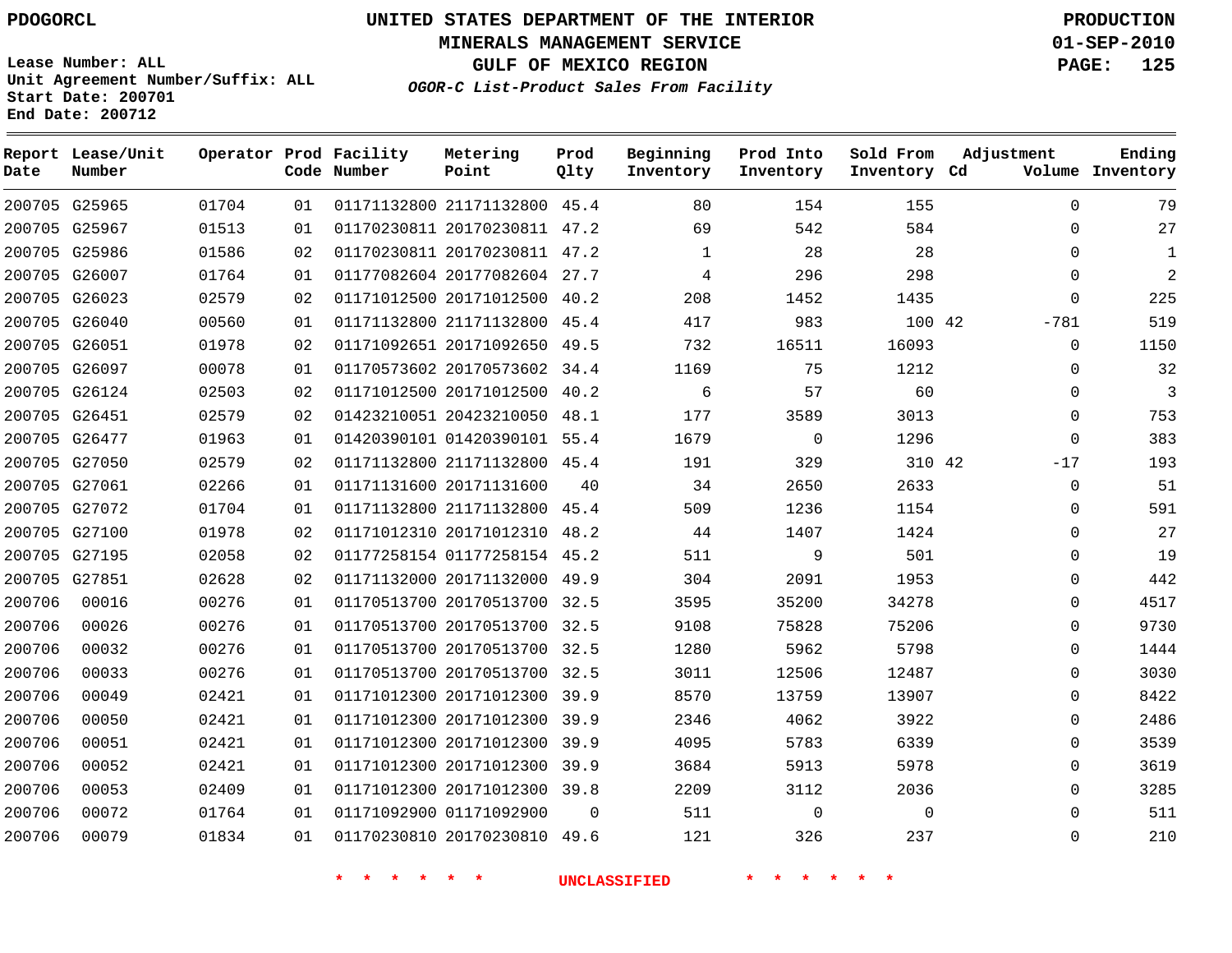**Start Date: 200701 End Date: 200712**

# **UNITED STATES DEPARTMENT OF THE INTERIOR PDOGORCL PRODUCTION**

**MINERALS MANAGEMENT SERVICE 01-SEP-2010**

**GULF OF MEXICO REGION PAGE: 126**

**OGOR-C List-Product Sales From Facility Unit Agreement Number/Suffix: ALL**

| Date   | Report Lease/Unit<br>Number |       |    | Operator Prod Facility<br>Code Number | Metering<br>Point            | Prod<br>Qlty | Beginning<br>Inventory | Prod Into<br>Inventory | Sold From<br>Inventory Cd | Adjustment   | Ending<br>Volume Inventory |
|--------|-----------------------------|-------|----|---------------------------------------|------------------------------|--------------|------------------------|------------------------|---------------------------|--------------|----------------------------|
| 200706 | 00081                       | 00818 | 01 |                                       | 01170231300 20170230800      | 40.5         | 5269                   | 2701                   | 7432 42                   | $-1$         | 537                        |
| 200706 | 00082                       | 00818 | 02 |                                       | 01170231300 20170230800      | 40.5         | $\mathbf 0$            | 38                     | 30                        | $\mathbf 0$  | 8                          |
| 200706 | 00090                       | 02630 | 01 |                                       | 01170230810 20170230810      | 49.6         | 15                     | 97                     | 52                        | $\Omega$     | 60                         |
| 200706 | 00137                       | 00687 | 01 |                                       | 01170513700 20170513700      | 28.4         | 345                    | 2369                   | 2432                      | $\Omega$     | 282                        |
| 200706 | 00138                       | 00687 | 01 |                                       | 01170513700 20170513700      | 28.4         | 1662                   | 12774                  | 12911 42                  | $-2$         | 1523                       |
| 200706 | 00161                       | 00105 | 01 |                                       | 01170230810 20170230810      | 49.6         | 724                    | 1465                   | 1242                      | $\mathbf{0}$ | 947                        |
| 200706 | 00184                       | 02594 | 02 |                                       | 01170230810 20170230810 49.6 |              | 3529                   | 11633                  | 7787                      | $\Omega$     | 7375                       |
| 200706 | 00190                       | 01364 | 02 |                                       | 01170230810 20170230810      | 49.6         | 5                      | 26                     | 14                        | $\Omega$     | 17                         |
| 200706 | 00191                       | 01364 | 02 |                                       | 01170230810 20170230810 49.6 |              | 1971                   | 4290                   | 3495                      | $\Omega$     | 2766                       |
| 200706 | 00196                       | 00003 | 01 |                                       | 01171012300 20171012300      | 39.9         | 4754                   | 11666                  | 9280 42                   | $\mathbf{1}$ | 7141                       |
| 200706 | 00244                       | 00105 | 01 |                                       | 01170231300 01170231300      | 46.3         | $\mathbf 0$            | 12532                  | 12532                     | $\Omega$     | $\mathbf 0$                |
| 200706 | 00247                       | 00105 | 01 |                                       | 01170231300 01170231300      | 46.3         | $\mathbf 0$            | 886                    | 886                       | $\Omega$     | $\overline{0}$             |
| 200706 | 00253                       | 00236 | 01 |                                       | 01170230810 20170230810      | 48           | 8                      | 75                     | 68                        | $\mathbf{0}$ | 15                         |
| 200706 | 00310                       | 02025 | 01 |                                       | 01171132800 21171132800      | 44.6         | 605                    | 150                    | 597                       | $\Omega$     | 158                        |
| 200706 | 00317                       | 00560 | 01 |                                       | 01171012310 20171012310      | 47.9         | 14                     | 695                    | 683                       | $\Omega$     | 26                         |
| 200706 | 00353                       | 02266 | 01 |                                       | 01170754800 20170754800      | 29.3         | 1659                   | 5124                   | 5375                      | $\Omega$     | 1408                       |
| 200706 | 00367                       | 00276 | 01 |                                       | 01170513700 20170513700      | 32.5         | 130                    | 1131                   | 1116                      | $\Omega$     | 145                        |
| 200706 | 00424                       | 00064 | 01 |                                       | 01171012400 20171012400 55.5 |              | 101                    | 581                    | 458                       | $\Omega$     | 224                        |
| 200706 | 00434                       | 02690 | 01 |                                       | 01177112605 2017711260Y      | 30.4         | 2841                   | 54955                  | 55652                     | 0            | 2144                       |
| 200706 | 00436                       | 01364 | 02 |                                       | 01171012400 20171012400 55.5 |              | 3                      | $\overline{a}$         | 4                         | $\mathbf{0}$ | $\mathbf{1}$               |
| 200706 | 00453                       | 02690 | 01 |                                       | 01177112605 2017711260Y 30.4 |              | 740                    | 24728                  | 24503                     | $\Omega$     | 965                        |
| 200706 | 00462                       | 00078 | 01 |                                       | 01170573602 20170573602      | $\Omega$     | 337                    | 461                    |                           | 0.09<br>-659 | 139                        |
| 200706 | 00464                       | 00078 | 01 |                                       | 01170573602 20170573602      | 34.6         | 15138                  | 40908                  | 43766                     | $\Omega$     | 12280                      |
| 200706 | 00466                       | 00064 | 01 |                                       | 01171012400 20171012400      | 55.5         | 1994                   | 8269                   | 7081                      | 0            | 3182                       |
| 200706 | 00478                       | 02409 | 01 |                                       | 01171012300 20171012300      | 43.5         | $\mathbf 0$            | 2255                   | 2255                      | $\Omega$     | $\overline{0}$             |
| 200706 | 00479                       | 00236 | 01 |                                       | 01171012300 20171012300      | 39.8         | 38                     | 274                    | 144                       | 0            | 168                        |
|        |                             | 00818 | 01 |                                       | 01171012500 20171012500      | 39.9         | 468                    | 7407                   | 7514                      | $\Omega$     | 361                        |
|        |                             |       |    |                                       |                              |              | 506                    | <br>7681               | .<br>7658                 | $\Omega$     | .<br>529                   |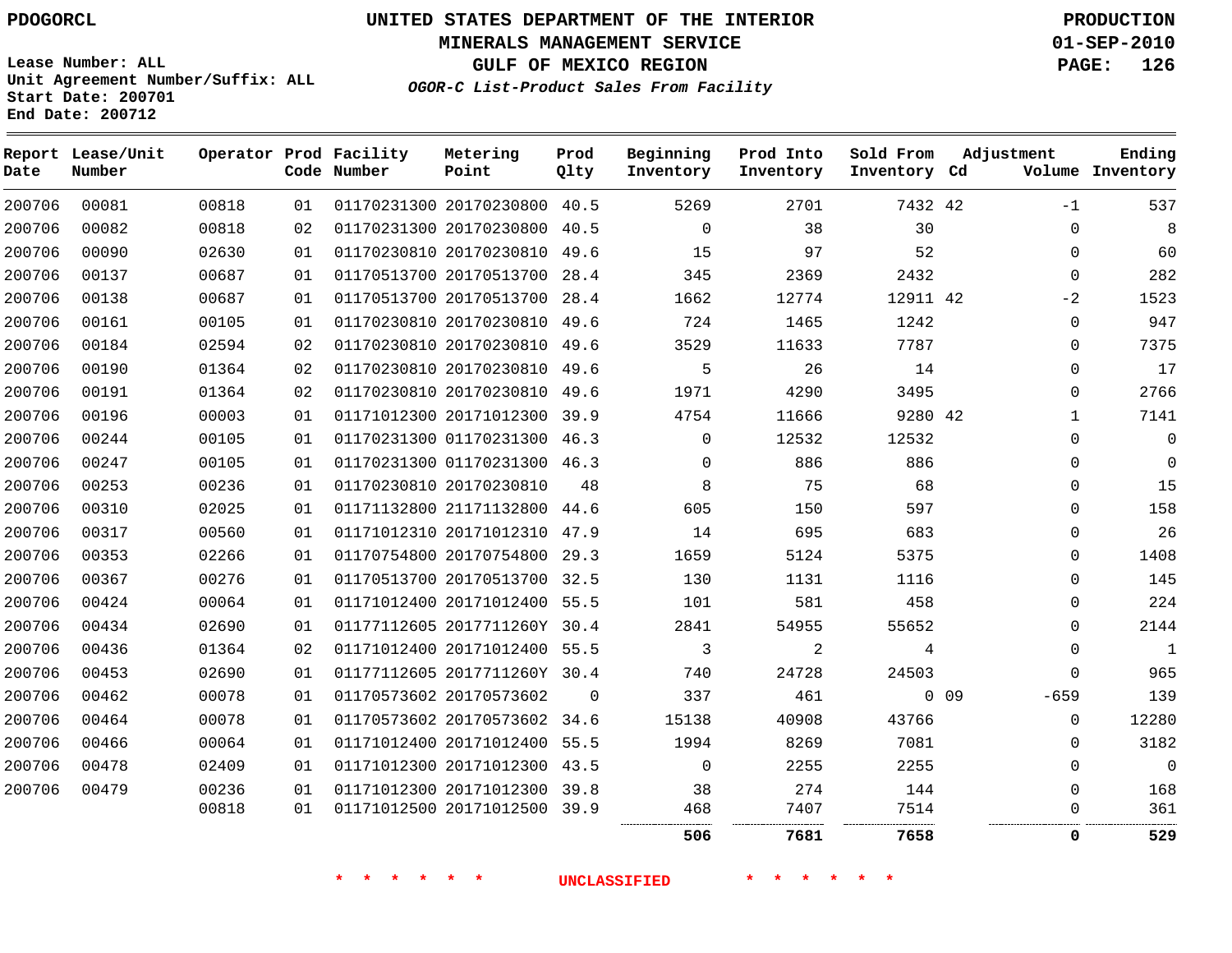**MINERALS MANAGEMENT SERVICE 01-SEP-2010**

**GULF OF MEXICO REGION PAGE: 127**

**Lease Number: ALL Unit Agreement Number/Suffix: ALL Start Date: 200701 End Date: 200712**

**OGOR-C List-Product Sales From Facility**

| Date   | Report Lease/Unit<br>Number |       |    | Operator Prod Facility<br>Code Number | Metering<br>Point            | Prod<br>Qlty | Beginning<br>Inventory | Prod Into<br>Inventory | Sold From<br>Inventory Cd | Adjustment   | Ending<br>Volume Inventory |
|--------|-----------------------------|-------|----|---------------------------------------|------------------------------|--------------|------------------------|------------------------|---------------------------|--------------|----------------------------|
| 200706 | 00487                       | 01284 | 01 |                                       | 01171132800 21171132800 44.6 |              | 1433                   | 3292                   | 3737                      | $\Omega$     | 988                        |
| 200706 | 00495                       | 01284 | 01 |                                       | 01171131900 20171131900 44.6 |              | $\mathbf 0$            | 5                      | 4                         | 0            | $\mathbf{1}$               |
| 200706 | 00518                       | 01482 | 01 |                                       | 01170230450 20170230450 51.1 |              | 69                     | 644                    | 652                       | 0            | 61                         |
| 200706 | 00526                       | 00105 | 01 |                                       | 01170230810 20170230810 49.5 |              | 311                    | 743                    | 575                       | $\Omega$     | 479                        |
| 200706 | 00541                       | 02589 | 01 |                                       | 01170530900 20170530900 45.5 |              | $\Omega$               | 180                    | 180                       | $\Omega$     | $\mathbf 0$                |
| 200706 | 00559                       | 00687 | 01 |                                       | 01171131600 20171131600 43.7 |              | 62                     | 2910                   | 2903 42                   | 1            | 70                         |
| 200706 | 00560                       | 00687 | 01 |                                       | 01171131600 20171131600 43.7 |              | 13                     | 316                    | 321                       | 0            | 8                          |
| 200706 | 00577                       | 01935 | 01 |                                       | 01171012300 20171012300 39.9 |              | 16416                  | 27812                  | 27205                     | $\Omega$     | 17023                      |
| 200706 | 00590                       | 01284 | 01 |                                       | 01171132800 21171132800      | 44.6         | 2445                   | 2395                   | 3826                      | 0            | 1014                       |
| 200706 | 00593                       | 01834 | 01 |                                       | 01171012300 20171012300 39.9 |              | 14258                  | 15717                  | 14597                     | 0            | 15378                      |
|        |                             | 02589 | 01 |                                       | 01171012300 20171012300 39.9 |              | 11890                  | 12909                  | 16542                     | 0            | 8257                       |
|        |                             |       |    |                                       |                              |              | 26148                  | 28626                  | 31139                     | 0            | 23635                      |
| 200706 | 00599                       | 01764 | 01 |                                       | 01170573602 20170573602 46.8 |              | 181                    | 273                    | 365                       | 0            | 89                         |
| 200706 | 00605                       | 01764 | 01 |                                       | 01170573602 20170573602 46.8 |              | 77                     | 144                    | 175                       | 0            | 46                         |
| 200706 | 00680                       | 01482 | 01 |                                       | 01170230700 20170230700 39.8 |              | 1168                   | 2722                   | 3284                      | 0            | 606                        |
| 200706 | 00691                       | 01364 | 02 |                                       | 01170754200 20170754200 35.5 |              | 998                    | 2120                   | 2287                      | $\Omega$     | 831                        |
| 200706 | 00693                       | 02266 | 01 |                                       | 01170754800 20170754800 29.3 |              | 693                    | 2350                   | 2397                      | $\Omega$     | 646                        |
| 200706 | 00694                       | 02266 | 01 |                                       | 01170754800 20170754800 29.3 |              | 2093                   | 7489                   | 7524                      | 0            | 2058                       |
| 200706 | 00697                       | 02266 | 01 |                                       | 01170754800 20170754800 29.3 |              | 1848                   | 6532                   | 6585                      | 0            | 1795                       |
| 200706 | 00758                       | 02421 | 01 |                                       | 01170230810 20170230810      | 48           | 497                    | 3501                   | 3280                      | 0            | 718                        |
| 200706 | 00759                       | 02589 | 01 |                                       | 01170230811 20170230811 46.9 |              | 0                      | 2328                   | 2328                      | 0            | $\Omega$                   |
|        |                             | 02859 | 01 |                                       | 01170231100 20170230810 49.7 |              | 0                      | 48                     | 17                        | 0            | 31                         |
|        |                             |       |    |                                       |                              |              | 0                      | 2376                   | 2345                      | 0            | 31                         |
| 200706 | 00763                       | 02859 | 01 |                                       | 01170231100 20170230810 49.7 |              | 9                      | $\Omega$               | 9                         | $\Omega$     | $\mathbf 0$                |
| 200706 | 00767                       | 00105 | 01 |                                       | 01170230810 20170230810 49.5 |              | 580                    | 927                    | 909                       | $\Omega$     | 598                        |
| 200706 | 00768                       | 00105 | 01 |                                       | 01170230810 20170230810 49.5 |              | 57                     | 137                    | 106                       | $\Omega$     | 88                         |
| 200706 | 00775                       | 01834 | 01 |                                       | 01171131600 20171131600 43.7 |              | 47                     | 2174                   | 2170 42                   | $\mathbf{1}$ | 52                         |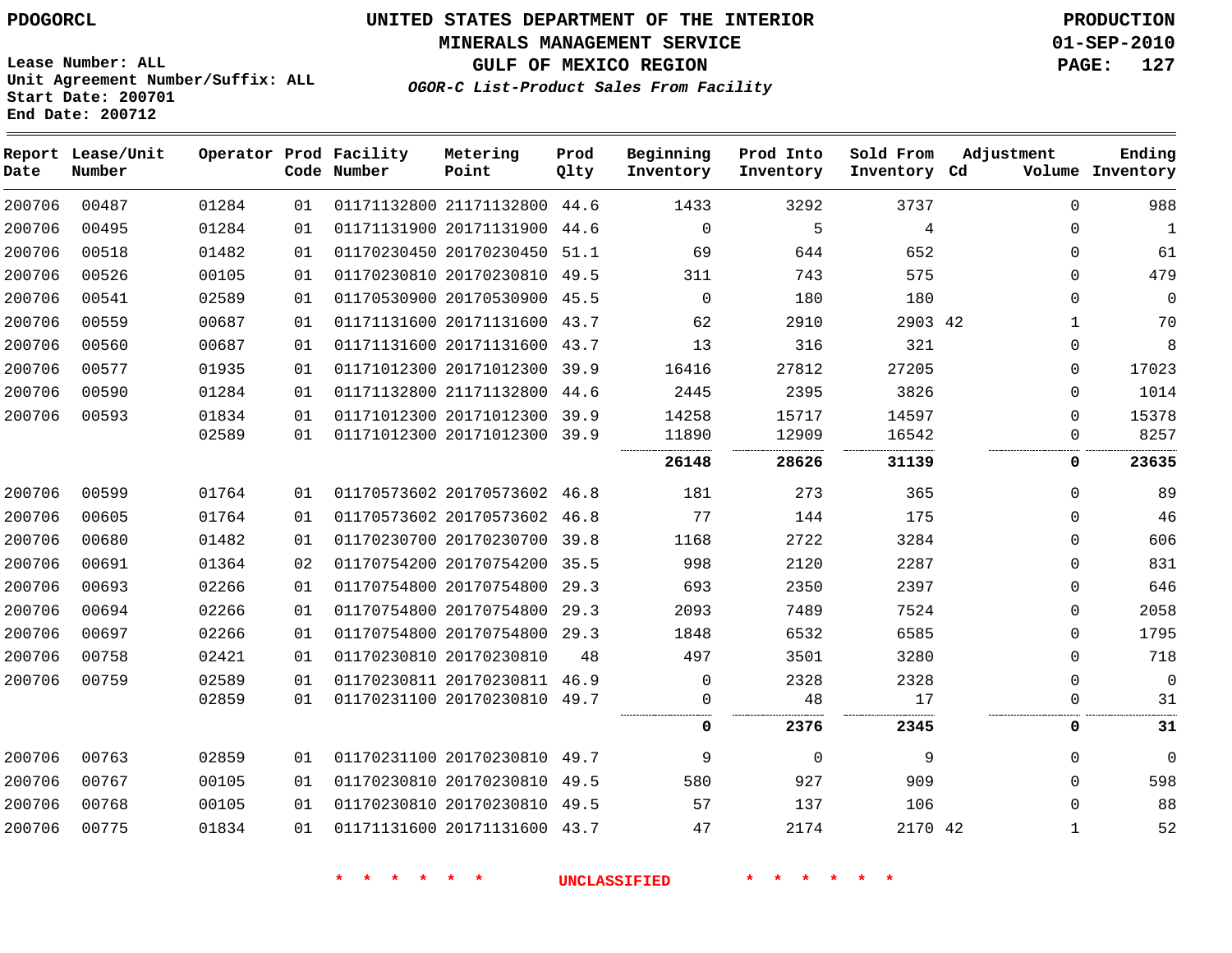**MINERALS MANAGEMENT SERVICE 01-SEP-2010**

**GULF OF MEXICO REGION PAGE: 128**

**Lease Number: ALL Unit Agreement Number/Suffix: ALL Start Date: 200701 End Date: 200712**

**OGOR-C List-Product Sales From Facility**

| Date   | Report Lease/Unit<br>Number |       |    | Operator Prod Facility<br>Code Number | Metering<br>Point            | Prod<br>Qlty | Beginning<br>Inventory | Prod Into<br>Inventory | Sold From<br>Inventory Cd | Adjustment  | Ending<br>Volume Inventory |
|--------|-----------------------------|-------|----|---------------------------------------|------------------------------|--------------|------------------------|------------------------|---------------------------|-------------|----------------------------|
| 200706 | 00778                       | 01482 | 01 |                                       | 01171132000 20171132000 50.8 |              | 53                     | 355                    | 371                       | $\mathbf 0$ | 37                         |
| 200706 | 00786                       | 02409 | 01 |                                       | 01177078131 20171092650      | 52           | $\Omega$               | 359                    | 359                       | $\Omega$    | $\overline{0}$             |
| 200706 | 00787                       | 01364 | 01 |                                       | 01171092651 20171092650 47.6 |              | 142                    | 1542                   | 1561                      | $\Omega$    | 123                        |
| 200706 | 00796                       | 02628 | 02 |                                       | 01171092651 20171092650 47.6 |              | 583                    | 19035                  | 18099                     | 0           | 1519                       |
| 200706 | 00797                       | 02421 | 01 |                                       | 01171012300 20171012300      | 39.9         | 3324                   | 3533                   | 4695                      | $\Omega$    | 2162                       |
| 200706 | 00818                       | 02636 | 01 |                                       | 01171132800 21171132800 44.6 |              | 527                    | 1804                   | 1794                      | 0           | 537                        |
| 200706 | 00819                       | 00078 | 01 |                                       | 01171132800 21171132800 44.6 |              | 56                     | 107                    | 128 42                    | $-1$        | 34                         |
| 200706 | 00827                       | 00003 | 01 |                                       | 0117711260G 2017711260G 33.4 |              | 1141                   | 26863                  | 26989                     | 0           | 1015                       |
| 200706 | 00828                       | 02859 | 01 |                                       | 0117711260T 2017711260T 34.4 |              | 110                    | 11392                  | 11384                     | $\Omega$    | 118                        |
|        | 200706 754303001A           | 00059 | 01 |                                       | 01170230811 20170230811 46.9 |              | 640                    | 12338                  | 12307                     | $\Omega$    | 671                        |
|        | 200706 754304003A           | 00078 | 01 |                                       | 01170230400 20170230400      | 50           | 11                     | 0                      | 11                        | 0           | $\mathbf 0$                |
|        | 200706 754305004A           | 02899 | 01 |                                       | 01171132000 20171132000      | 50.8         | $\Omega$               | 14488                  | 14585 47                  | 1484        | 1387                       |
|        | 200706 754307017A           | 01364 | 02 |                                       | 01170230811 20170230811 46.9 |              | 97                     | 1715                   | 1718 42                   | $-1$        | 93                         |
|        | 200706 7543880060           | 00105 | 01 |                                       | 01170230450 20170230450 51.5 |              | $\mathbf{1}$           | $\mathbf 0$            | $\mathbf{1}$              | $\mathbf 0$ | $\mathbf 0$                |
|        | 200706 7543890080           | 00276 | 01 |                                       | 01170513700 20170513700 32.5 |              | 6925                   | 8672                   | 8520                      | $\Omega$    | 7077                       |
|        | 200706 7543890180           | 01764 | 01 |                                       | 01423210051 20423210050 46.9 |              | 13                     | 121                    | 126                       | $\Omega$    | 8                          |
|        | 200706 7543890220           | 00105 | 01 |                                       | 01608158271 01608158271      | 22           | $\Omega$               | 70                     | 70                        | $\Omega$    | $\Omega$                   |
|        | 200706 7543900070           | 00818 | 02 |                                       | 01423550090 20423550090 48.4 |              | 13                     | $\mathbf 0$            | 13                        | $\Omega$    | $\Omega$                   |
|        | 200706 7543900080           | 02421 | 01 |                                       | 01177245111 01177245111 38.7 |              | $\Omega$               | 77                     | 77                        | $\Omega$    | $\Omega$                   |
|        | 200706 7543920040           | 02628 | 01 |                                       | 01423210051 20423210050 46.9 |              | 33                     | 318                    | 334                       | 0           | 17                         |
|        | 200706 7543930100           | 00362 | 02 |                                       | 01170230810 20170230810      | 48           | 852                    | 6237                   | 5810                      | $\Omega$    | 1279                       |
|        | 200706 7543930200           | 00105 | 01 |                                       | 01171012310 20171012310      | 47.9         | 292                    | 12087                  | 11924                     | $\Omega$    | 455                        |
|        |                             | 01284 | 01 |                                       | 0117709260L 2017709260L 39.7 |              | $\Omega$               | 4025                   | 4025                      | $\Omega$    | $\Omega$                   |
|        |                             |       |    |                                       |                              |              | 292                    | 16112                  | 15949                     | 0           | 455                        |
|        | 200706 7543930210           | 01764 | 01 |                                       | 01608165300 01608165300      | $\Omega$     | 91                     | $\mathbf 0$            | $\Omega$                  | $\Omega$    | 91                         |
|        | 200706 7543940080           | 00222 | 01 |                                       | 01171132800 21171132800      | 44.6         | 657                    | 1051                   | 1350                      | $\Omega$    | 358                        |
|        | 200706 754395009A           | 00730 | 01 |                                       | 01170753510 20170753510 59.2 |              | 624                    | 1787                   | 2162 42                   | 9           | 258                        |
|        | 200706 754395019A           | 00105 | 01 |                                       | 01420390101 01420390101      | $\Omega$     | 956                    | 174                    | $\Omega$                  | $\Omega$    | 1130                       |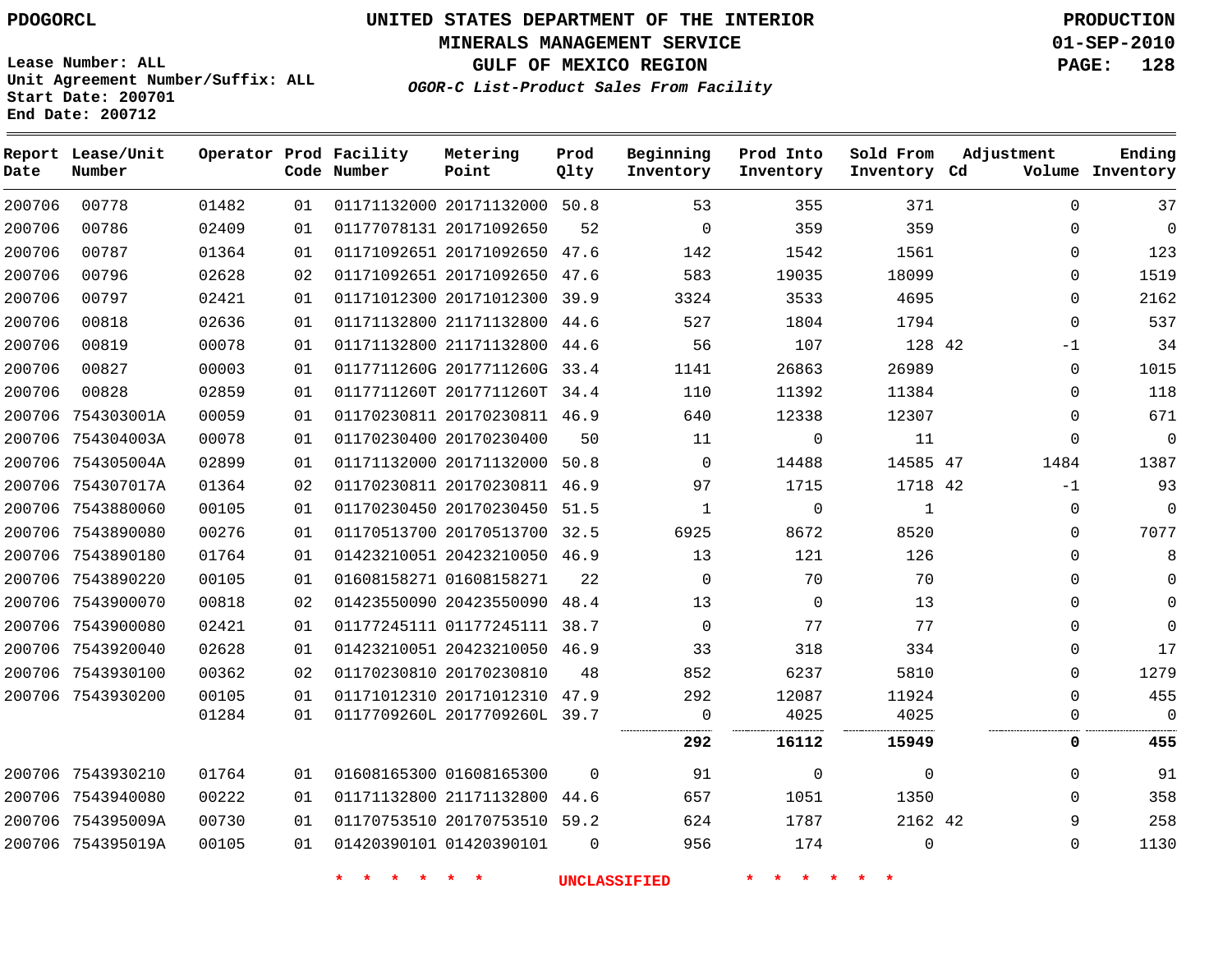#### **MINERALS MANAGEMENT SERVICE 01-SEP-2010**

**GULF OF MEXICO REGION PAGE: 129**

**Lease Number: ALL Unit Agreement Number/Suffix: ALL Start Date: 200701 End Date: 200712**

**OGOR-C List-Product Sales From Facility**

| Date | Report Lease/Unit<br>Number |       |    | Operator Prod Facility<br>Code Number | Metering<br>Point            | Prod<br>Qlty | Beginning<br>Inventory | Prod Into<br>Inventory | Sold From<br>Inventory Cd | Adjustment     | Ending<br>Volume Inventory |
|------|-----------------------------|-------|----|---------------------------------------|------------------------------|--------------|------------------------|------------------------|---------------------------|----------------|----------------------------|
|      | 200706 754396015A           | 02859 | 01 |                                       | 01608103650 20608103650 33.3 |              | 130                    | 15850                  | 15856                     | $\Omega$       | 124                        |
|      | 200706 754398002A           | 00105 | 01 |                                       | 01420570060 20420570060 54.2 |              | 2553                   | $\mathbf 0$            | 77                        | $\Omega$       | 2476                       |
|      | 200706 754398017A           | 02859 | 02 |                                       | 01170230811 20170230811 46.9 |              | 5                      | 116                    | 115                       | $\Omega$       | $\overline{6}$             |
|      | 200706 8910020210           | 02451 | 01 |                                       | 01170513800 20170513800 33.3 |              | 13805                  | 111503                 | 112250                    | $\Omega$       | 13058                      |
|      |                             |       | 01 |                                       | 01170753510 20170753510 59.2 |              | 1583                   | 3556                   | 4626<br>.                 | $\Omega$       | 513                        |
|      |                             |       |    |                                       |                              |              | 15388                  | 115059                 | 116876                    | 0              | 13571                      |
|      | 200706 8910024540           | 02451 | 01 |                                       | 01170513800 20170513800 33.3 |              | 9244                   | 80653                  | 80452                     | $\Omega$       | 9445                       |
|      | 200706 8910029320           | 00276 | 01 |                                       | 01170513700 20170513700      | 32.5         | 16997                  | 64601                  | 65949 42                  | $\mathbf{1}$   | 15650                      |
|      | 200706 8910034440           | 00276 | 01 |                                       | 01170513700 20170513700 32.5 |              | 29854                  | 106186                 | 107478 42                 | $\overline{2}$ | 28564                      |
|      | 200706 8910063810           | 02466 | 01 |                                       | 01170230450 20170230450      | 51.5         | 1355                   | 14345                  | 14346                     | $\Omega$       | 1354                       |
|      |                             | 02475 | 02 |                                       | 01170230450 20170230450 51.8 |              | 3<br>                  | 28                     | 28<br>.                   | $\Omega$<br>   | $\overline{3}$<br>         |
|      |                             |       |    |                                       |                              |              | 1358                   | 14373                  | 14374                     | 0              | 1357                       |
|      | 200706 8910066690           | 00078 | 01 |                                       | 01170573602 20170573602 34.7 |              | 15613                  | 25773                  | 21376 09                  | $-12216$       | 7794                       |
|      | 200706 8910086540           | 01284 | 01 |                                       | 01177092604 20177092604 44.4 |              | $\Omega$               | 3251                   | 3251                      | $\mathbf 0$    | $\mathbf 0$                |
|      |                             |       | 01 |                                       | 01171012400 20171012400 55.5 |              | 2468                   | 5996                   | 6157 42                   | 1              | 2308                       |
|      |                             |       |    |                                       |                              |              | 2468                   | 9247                   | 9408                      | 1              | 2308                       |
|      | 200706 8910086610           | 02266 | 01 |                                       | 01170754800 20170754800 29.3 |              | 116                    | 446                    | 439                       | 0              | 123                        |
|      | 200706 8910086660           | 02766 | 02 |                                       | 01421670201 20421670200      | $\Omega$     | 122                    | 316                    | $\Omega$                  | $\Omega$       | 438                        |
|      | 200706 8910087640           | 00818 | 02 |                                       | 01171092800 21171132800      | 44.5         | 11                     | 27                     | 28                        | 0              | 10                         |
|      | 200706 8910087670           | 01364 | 02 |                                       | 01170754200 20170754200 35.5 |              | 161                    | 319                    | 355                       | 0              | 125                        |
|      | 200706 8910087840           | 00282 | 02 |                                       | 01177122606 20177122606 41.7 |              | 572                    | 3568                   | 3508                      | 0              | 632                        |
|      | 200706 8910088130           | 00078 | 01 |                                       | 01171132800 21171132800 44.4 |              | 972                    | 671                    | 1418                      | 0              | 225                        |
|      | 200706 8910088160           | 02233 | 01 |                                       | 01171132800 21171132800      | 47.1         | 2042                   | 2620                   | 3686                      | 0              | 976                        |
|      | 200706 8910089160           | 00276 | 01 |                                       | 01170513700 20170513700 32.5 |              | 2314                   | 4256                   | 4191                      | 0              | 2379                       |
|      | 200706 891008927AE          | 00078 | 01 |                                       | 01170230400 20170230400      | 50.4         | 121                    | 899                    | 628 09                    | $-248$         | 144                        |
|      | 200706 891008927K           | 00078 | 01 |                                       | 01170230400 20170230400      | 50.4         | 128                    | 657                    | 679 42                    | $-1$           | 105                        |
|      | 200706 891008927X           | 00078 | 01 |                                       | 01170230400 20170230400      | 50.4         | 105                    | 614                    | 621                       | $\mathbf 0$    | 98                         |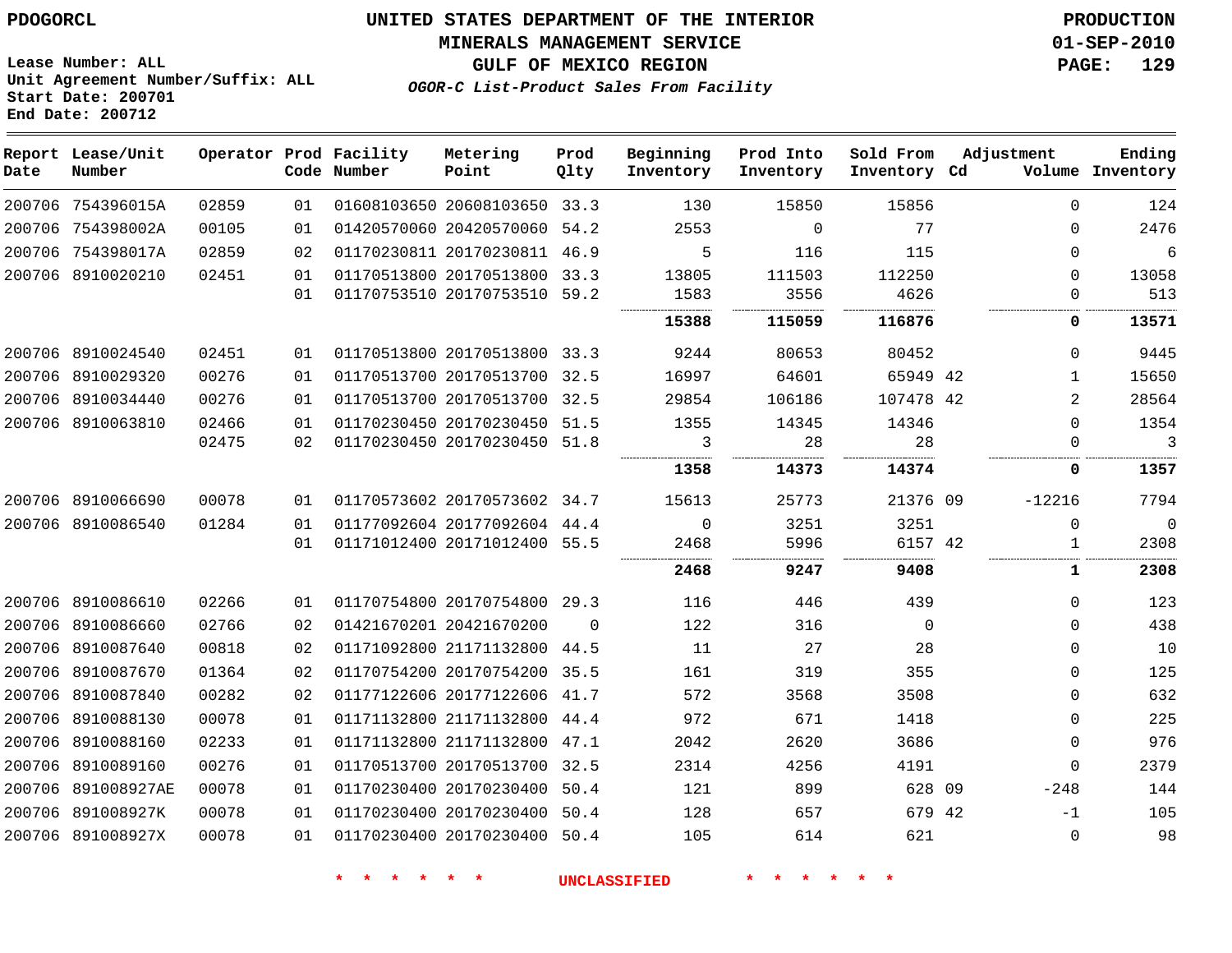**Start Date: 200701 End Date: 200712**

**Unit Agreement Number/Suffix: ALL**

# **UNITED STATES DEPARTMENT OF THE INTERIOR PDOGORCL PRODUCTION**

**MINERALS MANAGEMENT SERVICE 01-SEP-2010**

**GULF OF MEXICO REGION PAGE: 130**

**OGOR-C List-Product Sales From Facility**

| Date   | Report Lease/Unit<br>Number |       |    | Operator Prod Facility<br>Code Number | Metering<br>Point            | Prod<br>Qlty | Beginning<br>Inventory | Prod Into<br>Inventory | Sold From<br>Inventory Cd | Adjustment   | Ending<br>Volume Inventory |
|--------|-----------------------------|-------|----|---------------------------------------|------------------------------|--------------|------------------------|------------------------|---------------------------|--------------|----------------------------|
|        | 200706 891008946C           | 01834 | 01 |                                       | 01171012500 20171012500 39.9 |              | 28                     | 908                    | 892                       | $\Omega$     | 44                         |
| 200706 | 8910116580                  | 00276 | 01 |                                       | 01170513700 20170513700      | 32.5         | 5376                   | 11355                  | 10385 42                  | $\mathbf{1}$ | 6347                       |
| 200706 | 8910116740                  | 00276 | 01 |                                       | 01170513700 20170513700      | 32.5         | 368                    | 651                    | 655                       | $\Omega$     | 364                        |
| 200706 | 8910116770                  | 00276 | 01 |                                       | 01170513700 20170513700      | 32.5         | 1555                   | 2948                   | 2855                      | $\Omega$     | 1648                       |
| 200706 | 8910116790                  | 00276 | 01 |                                       | 01170513700 20170513700 32.5 |              | 5930                   | 10677                  | 10639                     | $\Omega$     | 5968                       |
| 200706 | 8910116800                  | 00276 | 01 |                                       | 01170513700 20170513700      | 32.5         | 16457                  | 27154                  | 28434 42                  | $\mathbf{1}$ | 15178                      |
| 200706 | 891011687A                  | 02266 | 01 |                                       | 01170754800 20170754800      | 29.3         | 233                    | 707                    | 746                       | 0            | 194                        |
| 200706 | 891011687B                  | 02266 | 01 |                                       | 01170754800 20170754800      | 29.3         | 89                     | 301                    | 307                       | $\Omega$     | 83                         |
| 200706 | 891011687C                  | 02266 | 01 |                                       | 01170754800 20170754800      | 29.3         | 313                    | 1069                   | 1088                      | $\Omega$     | 294                        |
| 200706 | 891011687D                  | 02266 | 01 |                                       | 01170754800 20170754800      | 29.3         | 483                    | 1514                   | 1581                      | $\Omega$     | 416                        |
| 200706 | 8910117330                  | 02266 | 01 |                                       | 01170754800 20170754800      | 29.3         | 3                      | 10                     | 10                        | $\Omega$     | $\overline{3}$             |
| 200706 | 8910123210                  | 00687 | 01 |                                       | 0117709260A 2017709260A 34.8 |              | 31                     | 1495                   | 1493                      | $\Omega$     | 33                         |
| 200706 | 8910123250                  | 00687 | 01 |                                       | 0117709260A 2017709260A 34.8 |              | 65                     | 2414                   | 2426                      | $\Omega$     | 53                         |
| 200706 | 8910123270                  | 01482 | 01 |                                       | 01177215100 20177215102 30.5 |              | 28                     | 3763                   | 3760                      | $\Omega$     | 31                         |
| 200706 | 8910123320                  | 01482 | 01 |                                       | 01177215100 20177215102      | 30.5         | 144                    | 15149                  | 15169                     | $\Omega$     | 124                        |
| 200706 | 8910123330                  | 01482 | 01 |                                       | 01177215100 20177215102 30.5 |              | 116                    | 16068                  | 16052                     | $\Omega$     | 132                        |
| 200706 | 8910123350                  | 02608 | 01 |                                       | 01171012500 20171012500      | 39.9         | 25                     | 431                    | 435                       | $\Omega$     | 21                         |
| 200706 | 8910123380                  | 00818 | 02 |                                       | 01171132800 21171132800 39.3 |              | $\mathbf 0$            | 4                      | 3                         | $\Omega$     | 1                          |
| 200706 | 8910123390                  | 00818 | 01 |                                       | 01171131800 20171131800      | 45.8         | 2230                   | 1895                   | 2540                      | 0            | 1585                       |
| 200706 | 8910169300                  | 00491 | 02 |                                       | 01170230810 20170230810      | 48           | 51                     | 419                    | 384                       | $\Omega$     | 86                         |
| 200706 | 8910202350                  | 00276 | 01 |                                       | 01170513700 20170513700      | 32.5         | 28523                  | 45618                  | 46507                     | $\Omega$     | 27634                      |
| 200706 | 8910202430                  | 00276 | 01 |                                       | 01170513700 20170513700      | 32.5         | 518                    | 109                    | 103                       | $\Omega$     | 524                        |
| 200706 | 8910202470                  | 02266 | 01 |                                       | 01170754800 20170754800      | 29.3         | 109                    | 309                    | 333                       | 0            | 85                         |
| 200706 | 8910202480                  | 02266 | 01 |                                       | 01170754800 20170754800      | 29.3         | 33                     | 57                     | 74                        | $\Omega$     | 16                         |
| 200706 | 8910202520                  | 01482 | 01 |                                       | 01171132800 21171132800      | 44.6         | 12                     | 10                     | 18                        | $\Omega$     | $\overline{4}$             |
| 200706 | 8910202550                  | 00105 | 01 |                                       | 01170230810 20170230810      | 48           | 25                     | 210                    | 192                       | $\Omega$     | 43                         |
| 200706 | 8910202560                  | 00276 | 01 |                                       | 01170513700 20170513700 32.5 |              | 4351                   | 19078                  | 18130                     | $\Omega$     | 5299                       |
|        | 200706 G00932               | 01376 | 01 |                                       | 01170231100 20170230810      | 49.6         | 41                     | 390                    | 179                       | $\Omega$     | 252                        |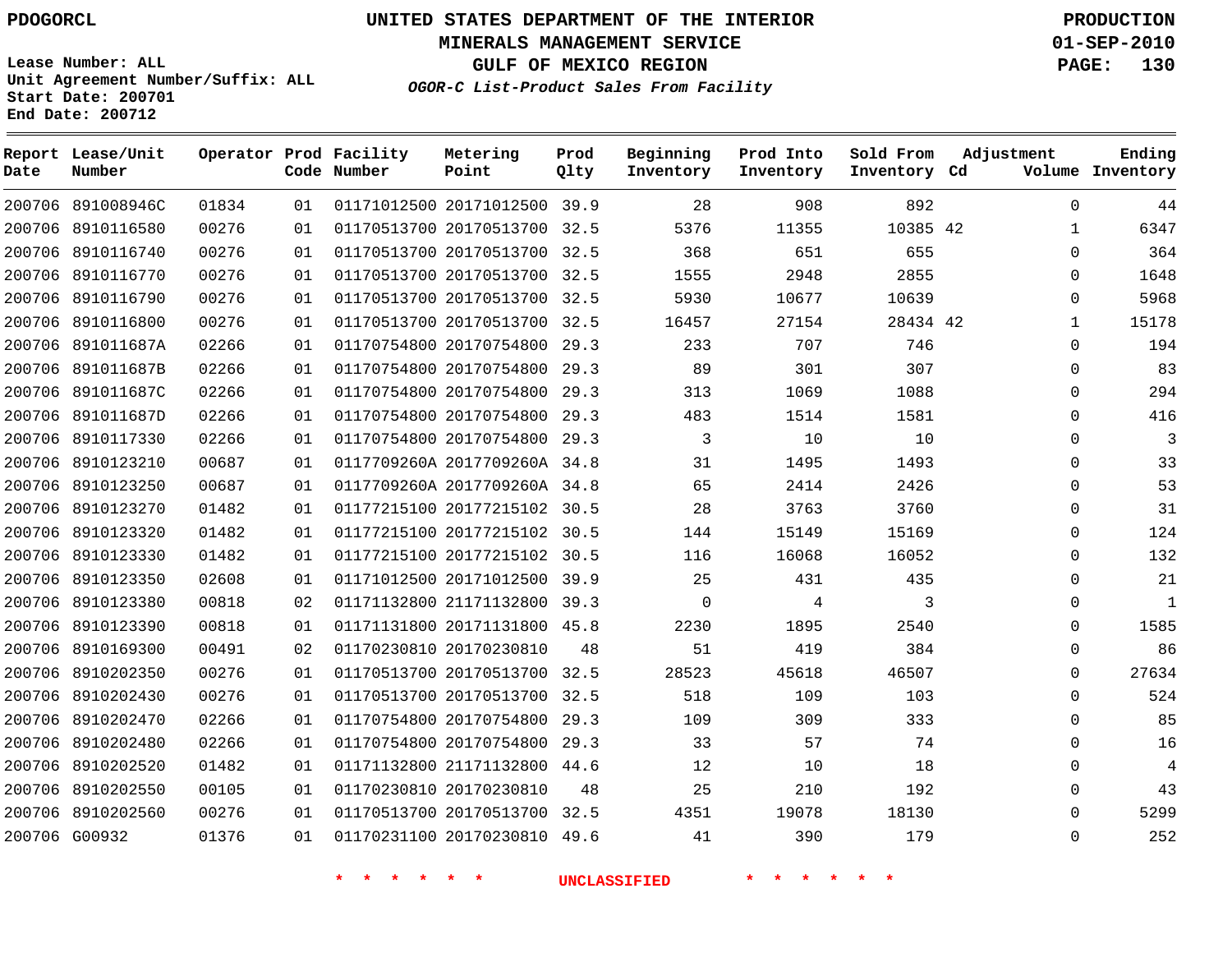**MINERALS MANAGEMENT SERVICE 01-SEP-2010**

**GULF OF MEXICO REGION PAGE: 131**

**Lease Number: ALL Unit Agreement Number/Suffix: ALL Start Date: 200701 End Date: 200712**

|  | OGOR-C List-Product Sales From Facility |  |  |  |
|--|-----------------------------------------|--|--|--|
|--|-----------------------------------------|--|--|--|

| Date | Report Lease/Unit<br>Number |       |    | Operator Prod Facility<br>Code Number | Metering<br>Point            | Prod<br>Qlty | Beginning<br>Inventory | Prod Into<br>Inventory | Sold From<br>Inventory Cd | Adjustment   | Ending<br>Volume Inventory |
|------|-----------------------------|-------|----|---------------------------------------|------------------------------|--------------|------------------------|------------------------|---------------------------|--------------|----------------------------|
|      | 200706 G00935               | 02852 | 02 |                                       | 01171131600 20171131600 43.7 |              | 455                    | 19573                  | 19499                     | $\Omega$     | 529                        |
|      | 200706 G00971               | 00105 | 01 |                                       | 01171132000 20171132000      | 50           | 15                     | 62                     | 71                        | $\Omega$     | 6                          |
|      | 200706 G00972               | 00105 | 01 |                                       | 01171132000 20171132000 50.7 |              | 4                      | 15                     | 18                        | $\mathbf 0$  | $\mathbf{1}$               |
|      | 200706 G00974               | 00105 | 01 |                                       | 01171132000 20171132000 50.7 |              | $\mathbf{1}$           | $\mathbf{1}$           | $\overline{a}$            | $\mathbf 0$  | $\Omega$                   |
|      | 200706 G00985               | 00687 | 01 |                                       | 0117709260A 2017709260A 34.8 |              | 281                    | 13254                  | 13243 42                  | $-1$         | 291                        |
|      | 200706 G00987               | 00105 | 01 |                                       | 01171132800 21171132800 44.6 |              | 2327                   | 2906                   | 4138 42                   | $\mathbf 1$  | 1096                       |
|      | 200706 G00989               | 00003 | 01 |                                       | 01171012400 20171012400      | $\Omega$     | 1022                   | $\mathbf 0$            | $\mathbf 0$               | $\mathbf 0$  | 1022                       |
|      | 200706 G01025               | 02859 | 01 |                                       | 01177122600 20177122600      | $\Omega$     | 139                    | $\Omega$               | $\Omega$                  | $\Omega$     | 139                        |
|      | 200706 G01027               | 00282 | 01 |                                       | 01177122606 20177122606 41.7 |              | 476                    | 6898                   | 6894 45                   | $-480$       | $\mathbf 0$                |
|      | 200706 G01036               | 01364 | 02 |                                       | 01171092651 20171092650      | 40           | $\mathbf 0$            | 1061                   | 925                       | $\mathbf 0$  | 136                        |
|      | 200706 G01072               | 00105 | 01 |                                       | 01170513800 20170513800 33.3 |              | 25                     | 237                    | 234                       | $\Omega$     | 28                         |
|      | 200706 G01082               | 00276 | 01 |                                       | 01170513700 20170513700 32.5 |              | 27                     | 372                    | 191                       | $\Omega$     | 208                        |
|      | 200706 G01083               | 00276 | 01 |                                       | 01170513700 20170513700 32.5 |              | 2028                   | 4649                   | 4078                      | $\Omega$     | 2599                       |
|      |                             | 02777 | 01 |                                       | 01170753510 20170753510      | $\Omega$     | 20                     | $\Omega$               | $\Omega$                  | $\Omega$     | 20                         |
|      |                             |       |    |                                       |                              |              | 2048                   | 4649                   | 4078                      | 0            | 2619                       |
|      | 200706 G01090               | 00276 | 01 |                                       | 01170513700 20170513700 32.5 |              | 14560                  | 24163                  | 25217                     | $\mathbf 0$  | 13506                      |
|      | 200706 G01091               | 00276 | 01 |                                       | 01170513700 20170513700 32.5 |              | 2053                   | 3904                   | 3775                      | $\Omega$     | 2182                       |
|      | 200706 G01092               | 00276 | 01 |                                       | 01170513700 20170513700 32.5 |              | 8405                   | 14373                  | 14744                     | $\Omega$     | 8034                       |
|      | 200706 G01096               | 00276 | 01 |                                       | 01170513700 20170513700 32.5 |              | 94                     | 18                     | 103 42                    | 2            | 11                         |
|      | 200706 G01127               | 02630 | 01 |                                       | 01171132000 20171132000 49.4 |              | $\mathbf 0$            | 666                    | 666                       | $\mathbf 0$  | $\mathbf 0$                |
|      | 200706 G01152               | 01834 | 01 |                                       | 01171132800 21171132800 44.6 |              | 162                    | 908                    | 747                       | $\mathbf 0$  | 323                        |
|      | 200706 G01153               | 01834 | 01 |                                       | 01171132800 21171132800 44.6 |              | 201                    | 264                    | 375                       | $\Omega$     | 90                         |
|      | 200706 G01172               | 00282 | 01 |                                       | 01177062605 20177062605      | 41           | 86                     | 4398                   | 4359 45                   | $-125$       | $\Omega$                   |
|      | 200706 G01182               | 00818 | 01 |                                       | 01177072200 20177072200 45.9 |              | $\Omega$               | 944                    | 863                       | 0            | 81                         |
|      | 200706 G01194               | 00105 | 01 |                                       | 01177072601 20177072601 36.8 |              | $\Omega$               | 5379                   | 5379                      | $\mathbf 0$  | $\overline{0}$             |
|      | 200706 G01196               | 00078 | 01 |                                       | 01171132800 21171132800      | 44.6         | 426                    | 458                    | 712 42                    | $\mathbf{1}$ | 173                        |
|      | 200706 G01198               | 00818 | 01 |                                       | 01171092651 20171092650 47.6 |              | $\Omega$               | 648                    | 596                       | $\Omega$     | 52                         |
|      | 200706 G01216               | 00222 | 01 |                                       | 01177082958 20177082958 33.9 |              | $\Omega$               | 12063                  | 12063                     | $\mathbf 0$  | $\mathbf 0$                |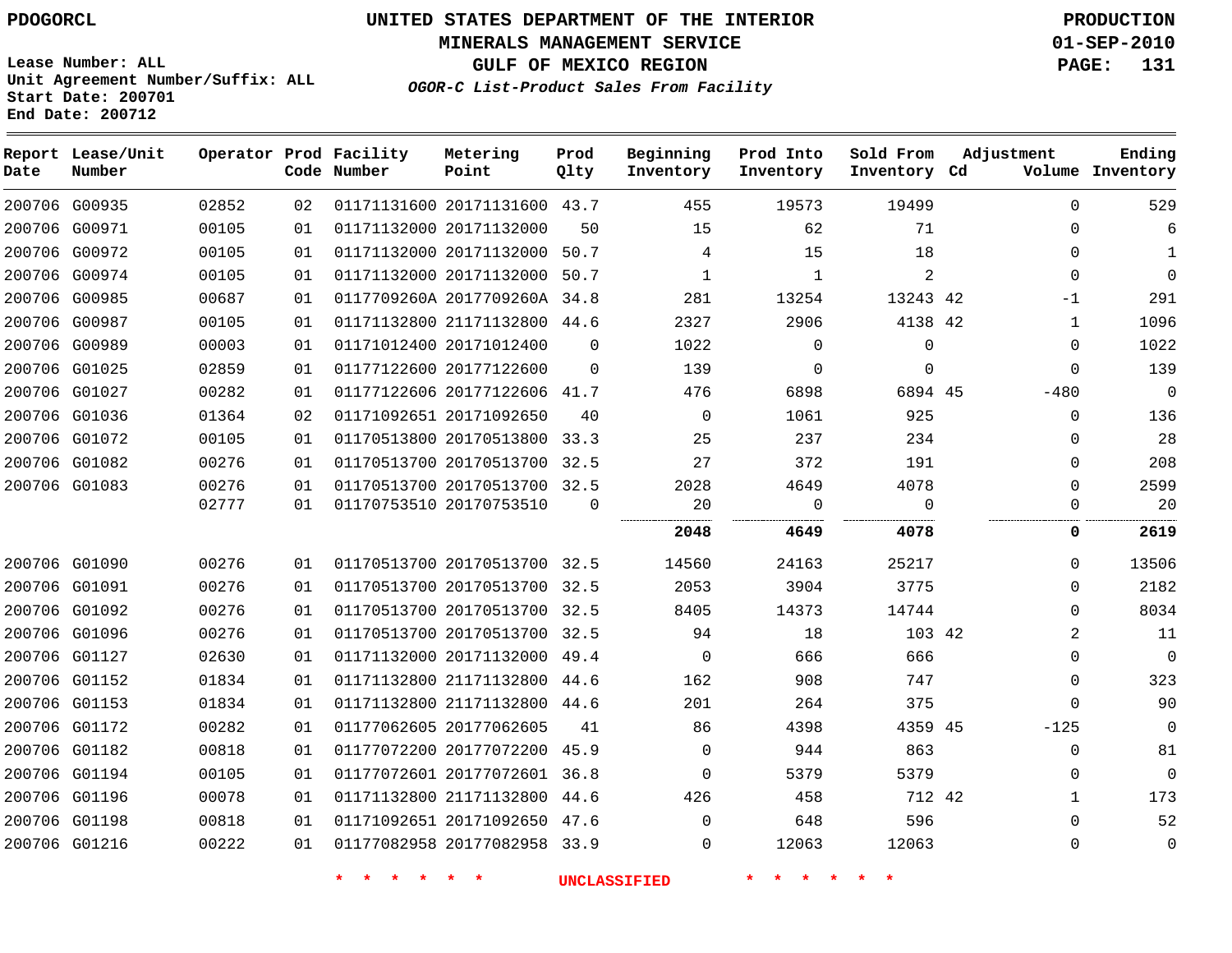**Start Date: 200701 End Date: 200712**

**Unit Agreement Number/Suffix: ALL**

# **UNITED STATES DEPARTMENT OF THE INTERIOR PDOGORCL PRODUCTION**

**MINERALS MANAGEMENT SERVICE 01-SEP-2010**

**GULF OF MEXICO REGION PAGE: 132**

**OGOR-C List-Product Sales From Facility**

| Date | Report Lease/Unit<br>Number |       |    | Operator Prod Facility<br>Code Number | Metering<br>Point            | Prod<br>Qlty | Beginning<br>Inventory | Prod Into<br>Inventory | Sold From<br>Inventory Cd | Adjustment   | Ending<br>Volume Inventory |
|------|-----------------------------|-------|----|---------------------------------------|------------------------------|--------------|------------------------|------------------------|---------------------------|--------------|----------------------------|
|      | 200706 G01220               | 00105 | 01 |                                       | 01177092600 20177092600      | 44.9         | 337                    | 9939                   | 9986                      | $\Omega$     | 290                        |
|      | 200706 G01228               | 00003 | 01 |                                       | 0117711260G 2017711260G      | 33.4         | 1130                   | 21118                  | 21451 42                  | $\mathbf{1}$ | 798                        |
|      | 200706 G01230               | 00003 | 01 |                                       | 0117711260G 2017711260G      | 33.4         | 2065                   | 33836                  | 34624 42                  | $\mathbf{1}$ | 1278                       |
|      | 200706 G01248               | 02628 | 01 |                                       | 01171012500 20171012500      | 39.9         | 321                    | 5049                   | 5125                      | $\Omega$     | 245                        |
|      | 200706 G01249               | 00491 | 01 |                                       | 01171012500 20171012500 39.9 |              | $\mathbf{0}$           | 14                     | 13                        | $\Omega$     | 1                          |
|      | 200706 G01261               | 01284 | 01 |                                       | 01171012500 20171012500      | $\mathbf 0$  | 4                      | $\mathbf 0$            | $\mathbf 0$               | $\mathbf 0$  | $\overline{4}$             |
|      | 200706 G01269               | 01284 | 01 |                                       | 01171012500 20171012500 39.9 |              | 58                     | 972                    | 987                       | $\Omega$     | 43                         |
|      | 200706 G01351               | 00078 | 01 |                                       | 01170230400 20170230400      | 50.4         | 134                    | 894                    | 885                       | $\Omega$     | 143                        |
|      | 200706 G01441               | 00818 | 01 |                                       | 01177112701 20177112700      | 56.5         | 866                    | 2091                   | 1142                      | $\Omega$     | 1815                       |
|      | 200706 G01447               | 00276 | 01 |                                       | 01170513700 20170513700      | 32.5         | 4782                   | 37707                  | 37651                     | $\Omega$     | 4838                       |
|      | 200706 G01477               | 00236 | 01 |                                       | 01170230810 20170230810      | 49.5         | 306                    | 793                    | 588                       | $\Omega$     | 511                        |
|      | 200706 G01497               | 02451 | 01 |                                       | 01170513800 20170513800      | 33.3         | 6216                   | 47289                  | 47967                     | $\Omega$     | 5538                       |
|      | 200706 G01498               | 02451 | 01 |                                       | 01170513800 20170513800      | 33.3         | 1950                   | 16087                  | 16153                     | $\mathbf 0$  | 1884                       |
|      | 200706 G01528               | 02859 | 01 |                                       | 0117711260T 2017711260T      | 34.4         | 62                     | 4746                   | 4759                      | $\Omega$     | 49                         |
|      | 200706 G01569               | 02266 | 01 |                                       | 01171012500 20171012500      | 39.9         | 23                     | 409                    | 412                       | $\mathbf 0$  | 20                         |
|      | 200706 G01610               | 01482 | 01 |                                       | 01177215100 20177215102 30.5 |              | 31                     | 3131                   | 3136                      | $\Omega$     | 26                         |
|      | 200706 G01619               | 00276 | 01 |                                       | 01170513700 20170513700      | 32.5         | 21218                  | 25643                  | 26495                     | $\Omega$     | 20366                      |
|      | 200706 G01620               | 00276 | 01 |                                       | 01170513700 20170513700 32.5 |              | 6629                   | 7769                   | 8245 42                   | 1            | 6154                       |
|      | 200706 G01676               | 02237 | 01 |                                       | 01170755200 20170755200      | 36.8         | 14553                  | 9897                   | 8529                      | $\mathbf 0$  | 15921                      |
|      | 200706 G01677               | 02237 | 01 |                                       | 01170755200 20170755200      | 36.8         | 7871                   | 4161                   | 4202                      | $\Omega$     | 7830                       |
|      | 200706 G01754               | 00003 | 01 |                                       | 01423210051 20423210050      | 46.9         | 38                     | 201                    | 226 42                    | $-1$         | 12                         |
|      | 200706 G01757               | 00003 | 01 |                                       | 01423210051 20423210050      | 46.9         | 70                     | 908                    | 922                       | $\Omega$     | 56                         |
|      | 200706 G01812               | 02630 | 01 |                                       | 01422450350 20422450350      | 44.4         | $12$                   | 20                     | 20                        | $\mathbf 0$  | 12                         |
|      | 200706 G01860               | 00105 | 01 |                                       | 01170231110 20170231110      | 41.5         | 308                    | 7968                   | 8065                      | $\mathbf 0$  | 211                        |
|      | 200706 G01865               | 00078 | 01 |                                       | 01171012500 20171012500      | 40.2         | 370                    | 4847                   | 4974                      | $\Omega$     | 243                        |
|      | 200706 G01880               | 00105 | 01 |                                       | 01171132000 20171132000      | 50           | 57                     | 462                    | 475                       | $\mathbf 0$  | 44                         |
|      | 200706 G01898               | 01364 | 01 |                                       | 01171012500 20171012500      | 39.9         | 779                    | 12976                  | 13122                     | $\Omega$     | 633                        |
|      | 200706 G01901               | 01482 | 01 |                                       | 01177215100 20177215102      | 30.5         | 5                      | 363                    | 365                       | $\Omega$     | 3                          |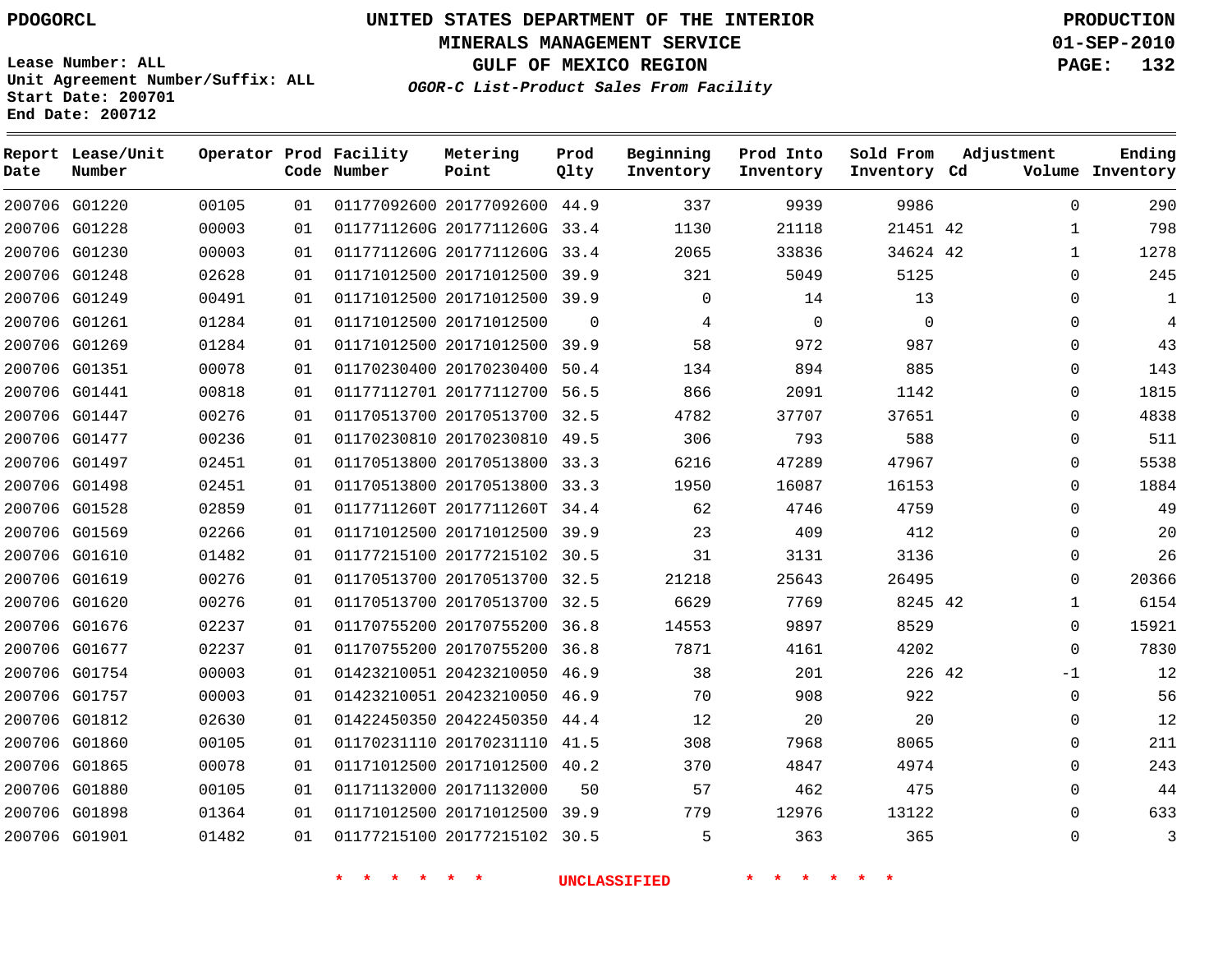#### **MINERALS MANAGEMENT SERVICE 01-SEP-2010**

**GULF OF MEXICO REGION PAGE: 133**

**Lease Number: ALL Unit Agreement Number/Suffix: ALL Start Date: 200701 End Date: 200712**

**OGOR-C List-Product Sales From Facility**

| Date | Report Lease/Unit<br>Number |       |    | Operator Prod Facility<br>Code Number | Metering<br>Point            | Prod<br>Qlty | Beginning<br>Inventory | Prod Into<br>Inventory | Sold From<br>Inventory Cd | Adjustment   | Ending<br>Volume Inventory |
|------|-----------------------------|-------|----|---------------------------------------|------------------------------|--------------|------------------------|------------------------|---------------------------|--------------|----------------------------|
|      | 200706 G01953               | 00105 | 01 |                                       | 01170230811 20170230811 46.8 |              | 36                     | 675                    | 674                       | $\Omega$     | 37                         |
|      | 200706 G01966               | 01482 | 01 |                                       | 01177215100 20177215102 30.5 |              | 62                     | 6793                   | 6799                      | $\mathbf{0}$ | 56                         |
|      | 200706 G01967               | 01482 | 01 |                                       | 01177215100 20177215102      | 30.5         | 125                    | 15860                  | 15855                     | $\mathbf{0}$ | 130                        |
|      | 200706 G01972               | 02589 | 01 |                                       | 01170231230 01170231230 39.7 |              | $\mathbf 0$            | 557                    | 557                       | 0            | $\mathbf 0$                |
|      | 200706 G01997               | 01071 | 02 |                                       | 01170230810 20170230810      | 57           | 37                     | 181                    | 181                       | $\mathbf{0}$ | 37                         |
|      | 200706 G01998               | 00818 | 01 |                                       | 01170230810 20170230810      | 48           | $\overline{a}$         | 27                     | 27                        | $\mathbf{0}$ | $\overline{2}$             |
|      |                             |       | 01 |                                       | 01170230811 20170230811 46.9 |              | 22                     | 198                    | 180                       | $\Omega$     | 40                         |
|      |                             |       |    |                                       |                              |              | 24                     | 225                    | 207                       | 0            | 42                         |
|      | 200706 G02006               | 00491 | 01 |                                       | 01170530900 20170530900 46.2 |              | 16                     | 23                     | 34                        | 0            | 5                          |
|      | 200706 G02021               | 01482 | 01 |                                       | 01170230811 20170230811 47.4 |              | 45                     | 841                    | 840                       | 0            | 46                         |
|      | 200706 G02045               | 00105 | 01 |                                       | 01170530900 20170530900 46.2 |              | 42                     | 122                    | 139                       | 0            | 25                         |
|      | 200706 G02051               | 01364 | 01 |                                       | 01170530900 20170530900 46.3 |              | 127                    | 262                    | 335                       | $\Omega$     | 54                         |
|      | 200706 G02062               | 00231 | 01 |                                       | 0117704220A 2017704220A 43.6 |              | 0                      | 1986                   | 1986                      | 0            | $\mathbf 0$                |
|      | 200706 G02082               | 01834 | 01 |                                       | 01171132800 21171132800 44.6 |              | 6774                   | 5457                   | 10295                     | 0            | 1936                       |
|      | 200706 G02088               | 00687 | 01 |                                       | 01170230811 20170230811 46.9 |              | 49                     | 726                    | 735                       | $\Omega$     | 40                         |
|      | 200706 G02091               | 00687 | 01 |                                       | 01170230811 20170230811 46.9 |              | 80                     | 1833                   | 1814 42                   | 1            | 100                        |
|      | 200706 G02099               | 01978 | 02 |                                       | 01171012310 20171012310 47.9 |              | 188                    | 9783                   | 9602                      | $\Omega$     | 369                        |
|      | 200706 G02110               | 02630 | 01 |                                       | 01171012400 20171012400 54.8 |              | $\mathbf 0$            | 42                     | 42                        | 0            | $\Omega$                   |
|      | 200706 G02127               | 01364 | 02 |                                       | 01170230810 20170230810 49.6 |              | 51                     | 114                    | 91                        | 0            | 74                         |
|      | 200706 G02161               | 00818 | 01 |                                       | 01171012500 20171012500 39.9 |              | 1891                   | 32209                  | 32528 42                  | -1           | 1571                       |
|      | 200706 G02163               | 00105 | 01 |                                       | 01171012500 20171012500 39.8 |              | 309                    | 8574                   | 8465                      | 0            | 418                        |
|      | 200706 G02280               | 01764 | 01 |                                       | 01177082604 20177082604 28.4 |              | 560                    | 55142                  | 55025                     | 0            | 677                        |
|      | 200706 G02281               | 01764 | 01 |                                       | 01177082604 20177082604 28.4 |              | 180                    | 11598                  | 11604                     | 0            | 174                        |
|      | 200706 G02300               | 01482 | 01 |                                       | 01171132800 21171132800 44.6 |              | 26                     | 73                     | 76                        | 0            | 23                         |
|      | 200706 G02353               | 01284 | 01 |                                       | 01170230450 20170230450 51.5 |              | 393                    | 3756                   | 3794                      | 0            | 355                        |
|      | 200706 G02354               | 01284 | 01 |                                       | 01170230450 20170230450 51.5 |              | 23                     | 198                    | 201 42                    | -1           | 19                         |
|      | 200706 G02357               | 02200 | 02 |                                       | 01170230450 20170230450 51.5 |              | 8                      | 172                    | 165 42                    | $\mathbf{1}$ | 16                         |
|      | 200706 G02391               | 01284 | 01 |                                       | 0142709015A 2042709015A 43.1 |              | $\Omega$               | 2099                   | 2099                      | $\Omega$     | 0                          |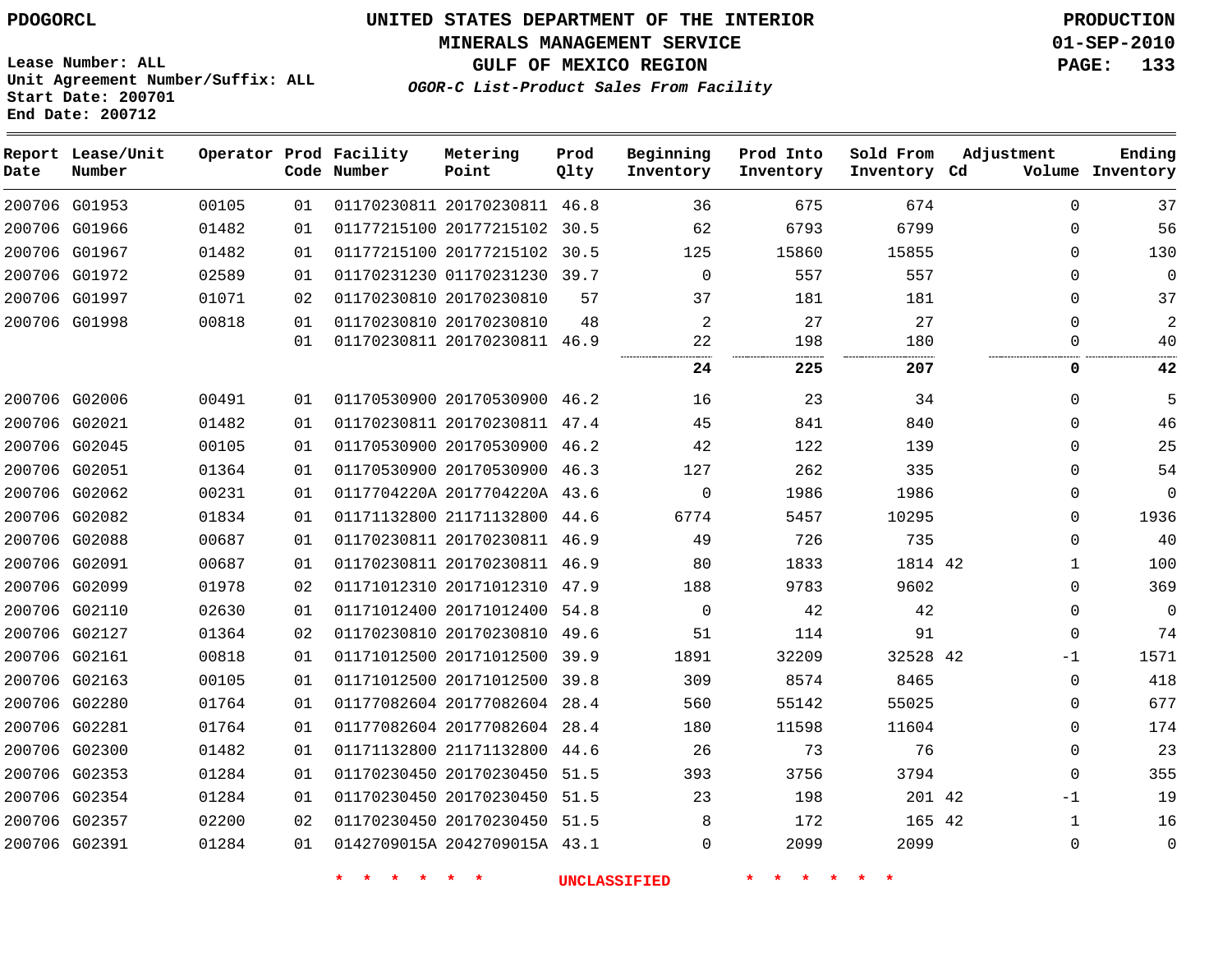**Start Date: 200701 End Date: 200712**

**Unit Agreement Number/Suffix: ALL**

# **UNITED STATES DEPARTMENT OF THE INTERIOR PDOGORCL PRODUCTION**

**MINERALS MANAGEMENT SERVICE 01-SEP-2010**

**GULF OF MEXICO REGION PAGE: 134**

**OGOR-C List-Product Sales From Facility**

| Date | Report Lease/Unit<br>Number |       |    | Operator Prod Facility<br>Code Number | Metering<br>Point            | Prod<br>Qlty | Beginning<br>Inventory | Prod Into<br>Inventory | Sold From<br>Inventory Cd | Adjustment  | Ending<br>Volume Inventory |
|------|-----------------------------|-------|----|---------------------------------------|------------------------------|--------------|------------------------|------------------------|---------------------------|-------------|----------------------------|
|      | 200706 G02404               | 02589 | 01 |                                       | 01170230810 20170230810 42.5 |              | 1109                   | 587                    | 587                       | $\Omega$    | 1109                       |
|      | 200706 G02414               | 02451 | 01 |                                       | 01170230810 20170230810      | 48           | 24                     | 123                    | 122                       | $\Omega$    | 25                         |
|      | 200706 G02423               | 00818 | 02 |                                       | 01170230810 20170230810      | 36.4         | 8                      | 92                     | 81                        | $\mathbf 0$ | 19                         |
|      | 200706 G02428               | 00105 | 01 |                                       | 01170230810 20170230810      | 48           | 2                      | $\Omega$               | 2                         | 0           | $\mathbf 0$                |
|      | 200706 G02429               | 00491 | 01 |                                       | 01170230810 20170230810      | 48           | 526                    | 6691                   | 5845                      | 0           | 1372                       |
|      | 200706 G02433               | 00491 | 01 |                                       | 01170230810 20170230810      | 48           | 2                      | $\Omega$               | 2                         | $\Omega$    | $\mathbf 0$                |
|      | 200706 G02434               | 02859 | 02 |                                       | 01170230810 20170230810      | 48           | 16                     | 179                    | 158                       | $\mathbf 0$ | 37                         |
|      | 200706 G02436               | 02628 | 02 |                                       | 01170230811 20170230811      | 46.9         | 176                    | 2589                   | 2625                      | $\Omega$    | 140                        |
|      | 200706 G02439               | 00231 | 01 |                                       | 01171132000 20171132000      | 50.8         | 0                      | 240                    | 240                       | $\Omega$    | $\mathbf 0$                |
|      | 200706 G02551               | 00491 | 01 |                                       | 01170230811 20170230811      | 46.8         | $\Omega$               | 2                      | 2                         | 0           | $\Omega$                   |
|      | 200706 G02552               | 00491 | 01 |                                       | 01170230811 20170230811 46.8 |              | 1                      | 4                      | 5                         | $\mathbf 0$ | $\Omega$                   |
|      | 200706 G02567               | 02628 | 01 |                                       | 01170230811 20170230811      | 46.9         | 945                    | 16744                  | 16771                     | 0           | 918                        |
|      | 200706 G02596               | 01482 | 01 |                                       | 01171132800 21171132800      | 44.6         | 16                     | 14                     | 25                        | $\mathbf 0$ | 5                          |
|      | 200706 G02628               | 00105 | 01 |                                       | 01171012500 20171012500      | 39.8         | 124                    | 2553                   | 2552                      | 0           | 125                        |
|      | 200706 G02663               | 02451 | 01 |                                       | 01423210051 20423210050      | 46.8         | 7                      | 20                     | 26                        | 0           | 1                          |
|      | 200706 G02665               | 02451 | 01 |                                       | 01423210051 20423210050      | 46.8         | 258                    | 2269                   | 2386                      | 0           | 141                        |
|      | 200706 G02689               | 00818 | 01 |                                       | 01170230810 20170230810      | 48.1         | 2                      | 0                      | 2                         | $\mathbf 0$ | $\mathbf 0$                |
|      | 200706 G02716               | 01834 | 01 |                                       | 01170230810 20170230810      | 48           | 194                    | 478                    | 574                       | $\mathbf 0$ | 98                         |
|      | 200706 G02759               | 01284 | 01 |                                       | 01170230800 20170230810      | 48           | 25                     | 140                    | 136                       | $\Omega$    | 29                         |
|      | 200706 G02825               | 00105 | 01 |                                       | 01170231110 20170231110      | 41.5         | 26                     | 600                    | 610                       | $\Omega$    | 16                         |
|      | 200706 G02826               | 00105 | 01 |                                       | 01170231110 20170231110      | 41.8         | 52                     | 1278                   | 1282                      | $\Omega$    | 48                         |
|      | 200706 G02833               | 01819 | 01 |                                       | 01170530900 20170530900      | 46.3         | 10                     | 16                     | 23                        | 0           | 3                          |
|      | 200706 G02870               | 02636 | 01 |                                       | 01170230810 20170230810      | 49.8         | 53                     | 14                     | 57                        | $\mathbf 0$ | 10                         |
|      | 200706 G02885               | 01364 | 01 |                                       | 01171132000 20171132000      | 50.8         | 109                    | 1142                   | 1142                      | $\Omega$    | 109                        |
|      | 200706 G02895               | 02579 | 02 |                                       | 01171092651 20171092650      | 47.6         | 148                    | 250                    | 251                       | $\mathbf 0$ | 147                        |
|      |                             | 02628 | 02 |                                       | 01171092651 20171092650 47.6 |              | $\Omega$               | 592                    | 592                       | $\Omega$    | $\Omega$                   |
|      |                             |       |    |                                       |                              |              | 148                    | 842                    | 843                       | 0           | 147                        |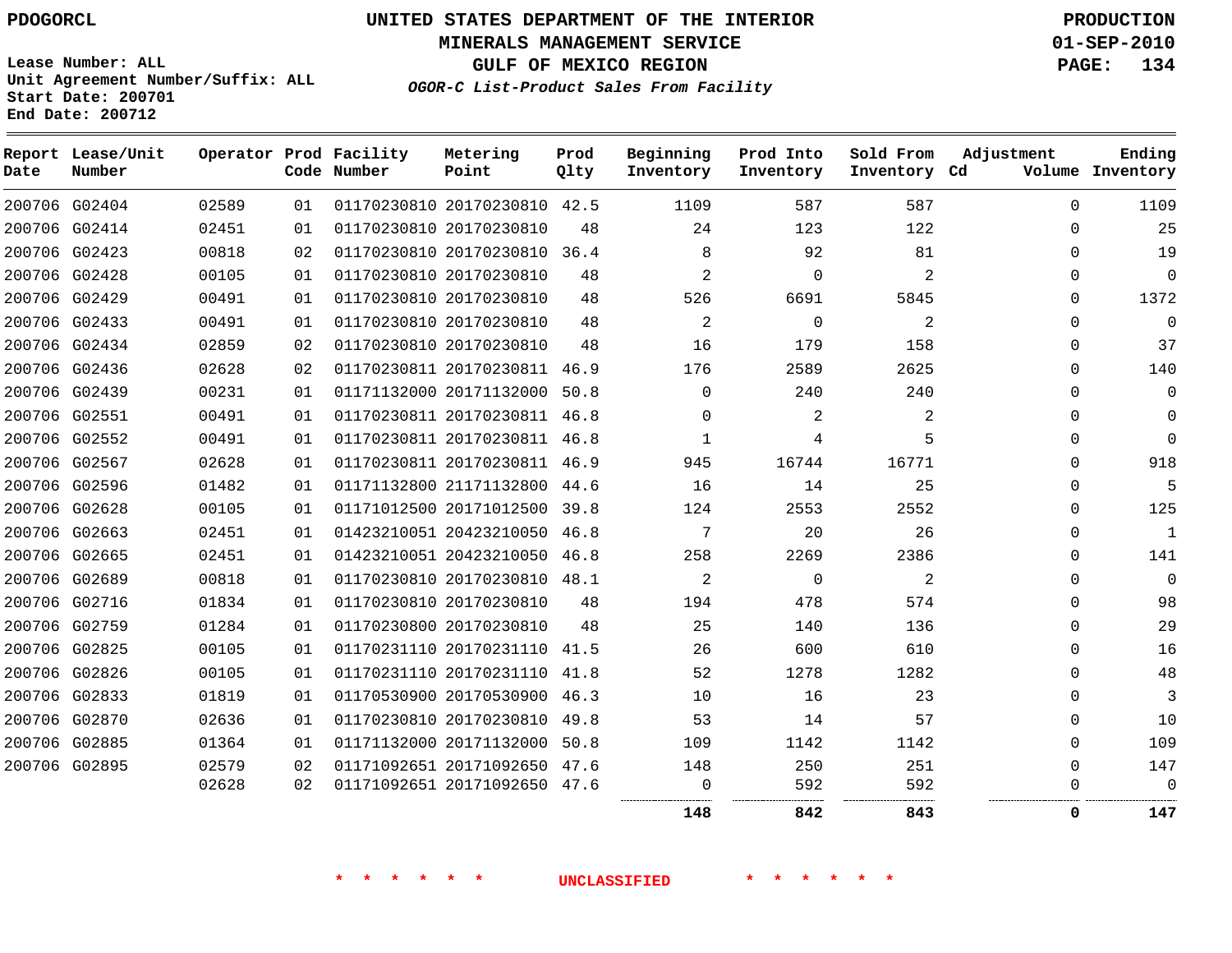**MINERALS MANAGEMENT SERVICE 01-SEP-2010**

**GULF OF MEXICO REGION PAGE: 135**

**OGOR-C List-Product Sales From Facility**

**Lease Number: ALL Unit Agreement Number/Suffix: ALL Start Date: 200701 End Date: 200712**

| Date | Report Lease/Unit<br>Number |       |    | Operator Prod Facility<br>Code Number | Metering<br>Point            | Prod<br>Qlty | Beginning<br>Inventory | Prod Into<br>Inventory | Sold From<br>Inventory Cd | Adjustment  | Ending<br>Volume Inventory |
|------|-----------------------------|-------|----|---------------------------------------|------------------------------|--------------|------------------------|------------------------|---------------------------|-------------|----------------------------|
|      | 200706 G02898               | 01834 | 01 |                                       | 01171012300 20171012300 39.9 |              | 166                    | 1373                   | 699                       | $\Omega$    | 840                        |
|      |                             | 02266 | 01 |                                       | 01171012300 20171012300 45.8 |              | 10<br>                 | $\mathbf{1}$           | 11                        | $\Omega$    | $\mathbf 0$                |
|      |                             |       |    |                                       |                              |              | 176                    | 1374                   | 710                       | 0           | 840                        |
|      | 200706 G02899               | 01834 | 01 |                                       | 01171012300 20171012300 39.9 |              | 1228                   | 1877                   | 1956                      | $\Omega$    | 1149                       |
|      | 200706 G02917               | 02268 | 01 |                                       | 01171092930 20171092930      | 33           | 97                     | 1311                   | 1329                      | $\Omega$    | 79                         |
|      | 200706 G02969               | 00276 | 01 |                                       | 01170513700 20170513700      | $\Omega$     | 465                    | $\Omega$               | $\Omega$                  | $\Omega$    | 465                        |
|      | 200706 G02970               | 00276 | 01 |                                       | 01170513700 20170513700      | $\Omega$     | 6369                   | 0                      | $\Omega$                  | 0           | 6369                       |
|      | 200706 G03061               | 00105 | 01 |                                       | 01423210051 20423210050      | 46.8         | 65                     | 260                    | 309                       | 0           | 16                         |
|      | 200706 G03068               | 00105 | 01 |                                       | 01423210051 20423210050      | 46.8         | 28                     | 664                    | 651                       | $\mathbf 0$ | 41                         |
|      | 200706 G03079               | 02451 | 01 |                                       | 01427038260 01427038260      | $\Omega$     | 3152                   | 20                     | $\Omega$                  | 0           | 3172                       |
|      | 200706 G03080               | 02451 | 01 |                                       | 01427038260 01427038260      | $\Omega$     | 66                     | $\Omega$               | $\Omega$                  | $\Omega$    | 66                         |
|      | 200706 G03115               | 02200 | 01 |                                       | 01170230450 20170230450      | 51.5         | 3                      | 29                     | 29                        | 0           | 3                          |
|      | 200706 G03124               | 01284 | 01 |                                       | 01171131600 20171131600 43.7 |              | 21                     | 1169                   | 1162                      | 0           | 28                         |
|      | 200706 G03135               | 01834 | 01 |                                       | 01171132800 21171132800 44.6 |              | 29                     | 101                    | 94                        | 0           | 36                         |
|      | 200706 G03141               | 01935 | 02 |                                       | 01171012400 20171012400 55.5 |              | 103                    | 384                    | 339                       | $\Omega$    | 148                        |
|      | 200706 G03145               | 00078 | 01 |                                       | 01171132800 21171132800      | 44.6         | 262                    | 403                    | 513                       | $\Omega$    | 152                        |
|      | 200706 G03152               | 00105 | 01 |                                       | 01177092600 20177092600      | 44.9         | 262                    | 7587                   | 7627                      | 0           | 222                        |
|      | 200706 G03169               | 02859 | 01 |                                       | 0117711260T 2017711260T      | 34.4         | 28                     | 3281                   | 3276                      | $\mathbf 0$ | 33                         |
|      | 200706 G03236               | 00003 | 01 |                                       | 01170230450 20170230450 51.5 |              | 8                      | 119                    | 115 42                    | -1          | 11                         |
|      | 200706 G03237               | 00276 | 01 |                                       | 01170230450 20170230450 51.5 |              | 201                    | 356                    | 353                       | 0           | 204                        |
|      | 200706 G03244               | 02871 | 01 |                                       | 01170230810 20170230810      | 48           | 14                     | 2                      | 16                        | 0           | $\mathbf 0$                |
|      | 200706 G03264               | 02859 | 02 |                                       | 01170530900 20170530900      | 46.3         | 76                     | 184                    | 222                       | 0           | 38                         |
|      | 200706 G03265               | 02859 | 02 |                                       | 01170530900 20170530900 46.3 |              | 251                    | 574                    | 706                       | 0           | 119                        |
|      | 200706 G03275               | 01764 | 01 |                                       | 01170230810 20170230810      | 41           | 11                     | 43                     | 46                        | $\mathbf 0$ | 8                          |
|      | 200706 G03288               | 01364 | 02 |                                       | 01170230810 20177031011      | 43           | $\Omega$               | 401                    | 401                       | 0           | $\Omega$                   |
|      | 200706 G03331               | 01364 | 02 |                                       | 01171132800 21171132800      | 44.6         | 6948                   | 9004                   | 12625                     | 0           | 3327                       |
|      | 200706 G03496               | 00818 | 01 |                                       | 01170230810 20170230810      | 48           | 29                     | 225                    | 209                       | 0           | 45                         |
|      | 200706 G03529               | 02589 | 01 |                                       | 01171131600 20171131600 42.8 |              | 0                      | 2263                   | 2263                      | 0           | $\mathbf 0$                |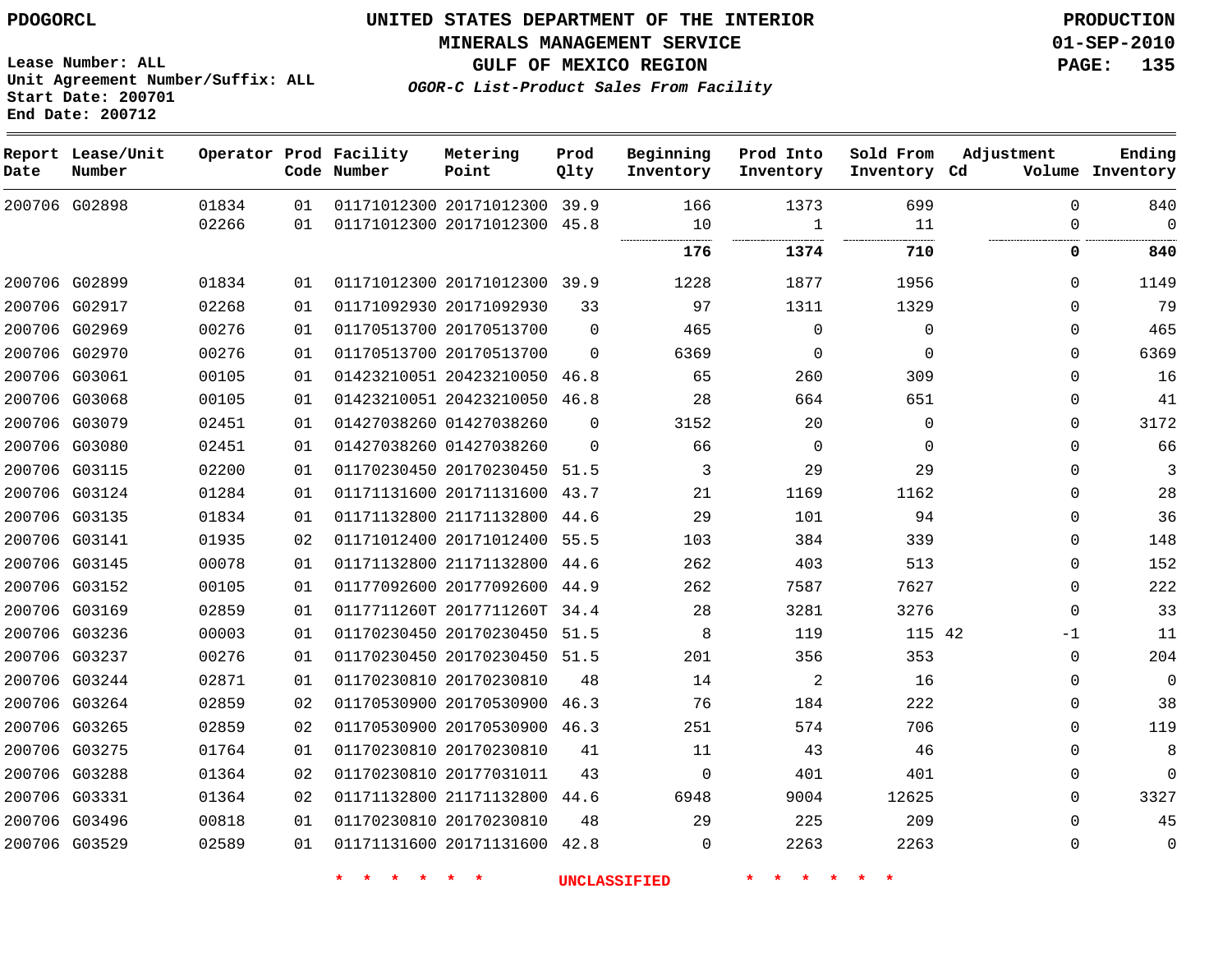**Start Date: 200701 End Date: 200712**

**Unit Agreement Number/Suffix: ALL**

# **UNITED STATES DEPARTMENT OF THE INTERIOR PDOGORCL PRODUCTION**

**MINERALS MANAGEMENT SERVICE 01-SEP-2010**

**GULF OF MEXICO REGION PAGE: 136**

**OGOR-C List-Product Sales From Facility**

| Date          | Report Lease/Unit<br>Number |                |          | Operator Prod Facility<br>Code Number | Metering<br>Point                                            | Prod<br>Qlty | Beginning<br>Inventory | Prod Into<br>Inventory | Sold From<br>Inventory Cd | Adjustment       | Ending<br>Volume Inventory |
|---------------|-----------------------------|----------------|----------|---------------------------------------|--------------------------------------------------------------|--------------|------------------------|------------------------|---------------------------|------------------|----------------------------|
|               | 200706 G03596               | 00105          | 01       |                                       | 01170513800 20170513800 33.3                                 |              | $\Omega$               | 87                     | 77                        | $\Omega$         | 10                         |
|               | 200706 G03738               | 00064<br>02871 | 01<br>01 |                                       | 01170230450 20170230450 51.5<br>01170230450 20170230450 51.5 |              | 22<br>$\Omega$         | 184<br>30              | 188 42<br>27              | $-1$<br>$\Omega$ | $17$<br>3                  |
|               |                             |                |          |                                       |                                                              |              | 22                     | 214                    | 215                       | $-1$             | 20                         |
| 200706 G03811 |                             | 00105          | 01       |                                       | 01171092651 20171092650 47.6                                 |              | 214                    | 2563                   | 2573                      | $\mathbf 0$      | 204                        |
|               | 200706 G03935               | 02672          | 01       |                                       | 01423210051 20423210050                                      | 49.8         | 5                      | $\mathbf 0$            | 5                         | $\Omega$         | $\mathbf 0$                |
|               | 200706 G03940               | 00105          | 01       |                                       | 01423210051 20423210050 46.9                                 |              | 2                      | 14                     | 15                        | $\Omega$         | 1                          |
|               | 200706 G03958               | 00105          | 01       |                                       | 01170230510 20170230510                                      | 44.7         | 1176                   | 1724                   | 399                       | $\Omega$         | 2501                       |
|               | 200706 G03973               | 00105          | 01       |                                       | 01171132800 21171132800                                      | 44.5         | 2880                   | 3922                   | 5377                      | $\Omega$         | 1425                       |
|               | 200706 G04003               | 00105          | 01       |                                       | 01171012500 20171012500                                      | 39.8         | 965                    | 23076                  | 22915                     | $\Omega$         | 1126                       |
|               | 200706 G04065               | 02628          | 01       |                                       | 01423210051 20423210050                                      | 46.9         | 24                     | 270                    | 277                       | $\mathbf 0$      | 17                         |
|               | 200706 G04078               | 02589          | 01       |                                       | 01170230510 20170230510                                      | 48.1         | 140                    | 18                     | 19                        | $\Omega$         | 139                        |
| 200706 G04081 |                             | 02894          | 01       |                                       | 01170230450 20170230810                                      | 48           | 2189                   | 5766                   | 6772                      | $\Omega$         | 1183                       |
| 200706 G04085 |                             | 00687          | 01       |                                       | 01170230811 20170230811 46.9                                 |              | 567                    | 14015                  | 13820 42                  | 1                | 763                        |
| 200706 G04087 |                             | 01764          | 01       |                                       | 01177008150 01177008150                                      | 35           | 3299                   | 5064                   | 6472 42                   | $-1$             | 1890                       |
|               | 200706 G04090               | 01364          | 02       |                                       | 01170230810 20170230810                                      | 48           | 150                    | 748                    | 749                       | $\Omega$         | 149                        |
|               | 200706 G04098               | 01963          | 01       |                                       | 01170230810 20170230810                                      | 49.6         | 452                    | 933                    | 784                       | $\Omega$         | 601                        |
| 200706 G04143 |                             | 00105          | 01       |                                       | 01170230510 20170230510                                      | 44.7         | 461                    | 210                    | 156                       | $\Omega$         | 515                        |
|               | 200706 G04254               | 01834          | 01       |                                       | 01170573602 20170573602                                      | 32.7         | 2926                   | 9036                   | 9250 42                   | 1                | 2713                       |
| 200706 G04258 |                             | 01764          | 01       |                                       | 01423210051 20423210050                                      | 46.9         | 2                      | 27                     | 28                        | $\Omega$         | 1                          |
| 200706 G04268 |                             | 01364          | 01       |                                       | 01171132800 21171132800 44.6                                 |              | 239                    | 261                    | 395                       | $\Omega$         | 105                        |
| 200706 G04397 |                             | 02421          | 01       |                                       | 01170230810 20170230810                                      | 48           | 530                    | 3692                   | 3466                      | $\Omega$         | 756                        |
|               | 200706 G04453               | 02589          | 01       |                                       | 01171012300 20171012300 39.9                                 |              | $\Omega$               | 344                    | 344                       | $\Omega$         | $\Omega$                   |
|               | 200706 G04460               | 01819          | 01       |                                       | 01171012500 20171012500                                      | 39.9         | 2                      | 1969                   | 1875                      | $\Omega$         | 96                         |
|               | 200706 G04494               | 02409          | 01       |                                       | 01177288272 01177288272                                      | $\Omega$     | 120                    | $\Omega$               |                           | 042<br>$-120$    | $\Omega$                   |
| 200706 G04537 |                             | 02589          | 01       |                                       | 01420470030 20420470030                                      | 47.1         | 576                    | 5                      | 103                       | $\Omega$         | 478                        |
| 200706 G04547 |                             | 02628          | 01       |                                       | 01423210051 20423210050 46.9                                 |              | 157                    | 1517                   | 1581                      | $\Omega$         | 93                         |
| 200706 G04565 |                             | 01284          | 01       |                                       | 01420390101 01420390101                                      | $\Omega$     | 361                    | 908                    | $\mathbf 0$               | $\Omega$         | 1269                       |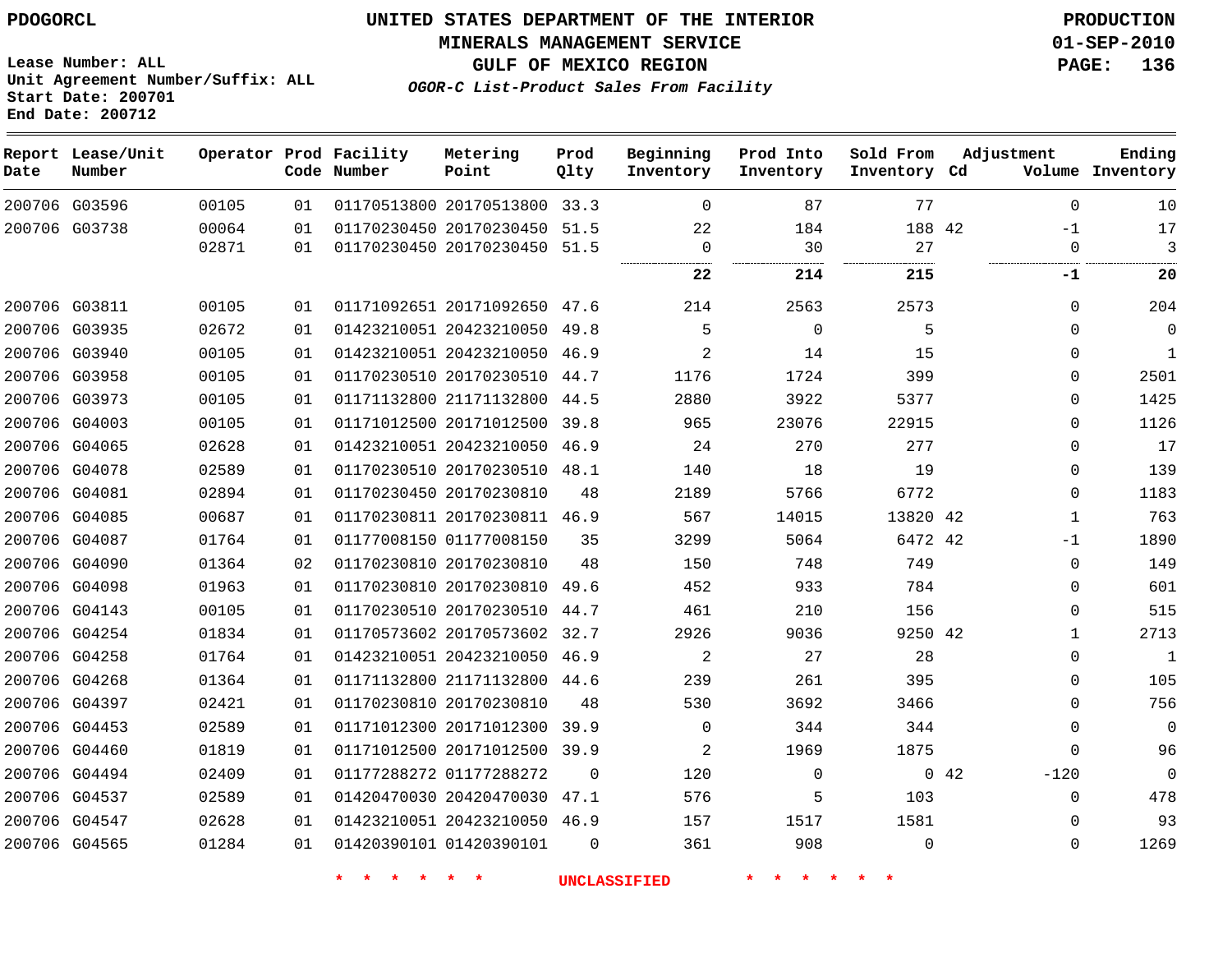**Start Date: 200701 End Date: 200712**

**Unit Agreement Number/Suffix: ALL**

# **UNITED STATES DEPARTMENT OF THE INTERIOR PDOGORCL PRODUCTION**

**MINERALS MANAGEMENT SERVICE 01-SEP-2010**

**GULF OF MEXICO REGION PAGE: 137**

**OGOR-C List-Product Sales From Facility**

| Date | Report Lease/Unit<br>Number |       |    | Operator Prod Facility<br>Code Number | Metering<br>Point            | Prod<br>Qlty | Beginning<br>Inventory | Prod Into<br>Inventory | Sold From<br>Inventory Cd | Adjustment   | Ending<br>Volume Inventory |
|------|-----------------------------|-------|----|---------------------------------------|------------------------------|--------------|------------------------|------------------------|---------------------------|--------------|----------------------------|
|      | 200706 G04773               | 01482 | 01 |                                       | 01170230811 20170230811      | 46.9         | 4                      | 30                     | 32 42                     | $-1$         | 1                          |
|      | 200706 G04787               | 00687 | 01 |                                       | 01171131600 20171131600      | 43.7         | 12                     | 217                    | 224                       | $\mathbf 0$  | 5                          |
|      | 200706 G04800               | 00236 | 01 |                                       | 01171132800 21171132800 44.6 |              | 215                    | 1213                   | 1129                      | $\Omega$     | 299                        |
|      | 200706 G04818               | 02894 | 01 |                                       | 01170230500 20170230500      | 44           | 7                      | 101                    | 92 42                     | 1            | 17                         |
|      | 200706 G04827               | 01819 | 01 |                                       | 01171012500 20171012500      | 39.9         | 1421                   | 9340                   | 10306 42                  | $\mathbf{1}$ | 456                        |
|      | 200706 G04844               | 02421 | 01 |                                       | 01170230811 20170230811      | 46.9         | 67                     | 1377                   | 1369                      | $\Omega$     | 75                         |
|      | 200706 G04857               | 02025 | 01 |                                       | 01171012300 20171012300      | 39.8         | 38                     | 17                     | 45                        | $\Omega$     | 10                         |
|      | 200706 G04858               | 00236 | 01 |                                       | 01171012300 20171012300      | 39.8         | 188                    | 256                    | 287                       | $\Omega$     | 157                        |
|      | 200706 G04910               | 02714 | 01 |                                       | 01177258151 01177258151      | $\Omega$     | 91                     | 11                     | $\Omega$                  | $\Omega$     | 102                        |
|      | 200706 G04996               | 02628 | 01 |                                       | 01420570060 20420570060      | $\Omega$     | 513                    | $\Omega$               | $\mathbf 0$               | $\mathbf 0$  | 513                        |
|      | 200706 G05006               | 02859 | 02 |                                       | 01170230510 20170230510      | 44.8         | 301                    | 1007                   | 202                       | $\mathbf 0$  | 1106                       |
|      | 200706 G05283               | 01376 | 01 |                                       | 01170231300 01170231300      | 46.4         | $\mathbf 0$            | 12228                  | 12228                     | $\Omega$     | $\Omega$                   |
|      | 200706 G05286               | 01284 | 01 |                                       | 01170230810 20170230810      | 49.6         | 235                    | 1037                   | 603                       | $\mathbf 0$  | 669                        |
|      | 200706 G05292               | 00003 | 01 |                                       | 01170230811 20170230811 46.9 |              | 42                     | 764                    | 765 42                    | 1            | 42                         |
|      | 200706 G05299               | 00818 | 01 |                                       | 01170230500 20170230500      | 44           | 110                    | 898                    | 860                       | $\mathbf 0$  | 148                        |
|      | 200706 G05315               | 02714 | 01 |                                       | 01170230811 20170230811 46.9 |              | 1                      | 12                     | 12                        | $\Omega$     | 1                          |
|      | 200706 G05346               | 01819 | 01 |                                       | 01170530900 20170530900      | 46.3         | 2                      | 161                    | 130                       | $\mathbf 0$  | 33                         |
|      | 200706 G05370               | 02589 | 01 |                                       | 01170530900 20170530900      | 45.5         | $\mathbf 0$            | 117                    | 117                       | $\mathbf 0$  | $\Omega$                   |
|      | 200706 G05372               | 01364 | 01 |                                       | 01170530900 20170530900      | 46.3         | 1                      | 6                      | 5                         | $\Omega$     | 2                          |
|      | 200706 G05391               | 01819 | 01 |                                       | 01170530900 20170530900      | 46.3         | 1074                   | 1963                   | 2633 42                   | $\mathbf{1}$ | 405                        |
|      | 200706 G05392               | 02672 | 02 |                                       | 01171132000 20171132000      | 50.8         | 1                      | 10                     | 10                        | $\mathbf 0$  | 1                          |
|      | 200706 G05393               | 02672 | 02 |                                       | 01171132000 20171132000      | 50.8         | 202                    | 1301                   | 1379                      | $\Omega$     | 124                        |
|      | 200706 G05431               | 00560 | 01 |                                       | 01177062608 2017706260A 36.1 |              | 103                    | 29796                  | 29808                     | $\mathbf 0$  | 91                         |
|      |                             | 02409 | 01 |                                       | 01171132800 20177052203      | 30           | $\mathbf 0$            | 1377                   | 1377                      | $\Omega$     | $\Omega$                   |
|      |                             |       |    |                                       |                              |              | 103                    | 31173                  | 31185                     | 0            | 91                         |
|      | 200706 G05494               | 02871 | 02 |                                       | 01171132800 21171132800      | 44.6         | 177                    | 252                    | 339                       | $\Omega$     | 90                         |
|      | 200706 G05499               | 01364 | 01 |                                       | 01171012400 20171012400 55.5 |              | 975                    | 40                     | 999                       | $\Omega$     | 16                         |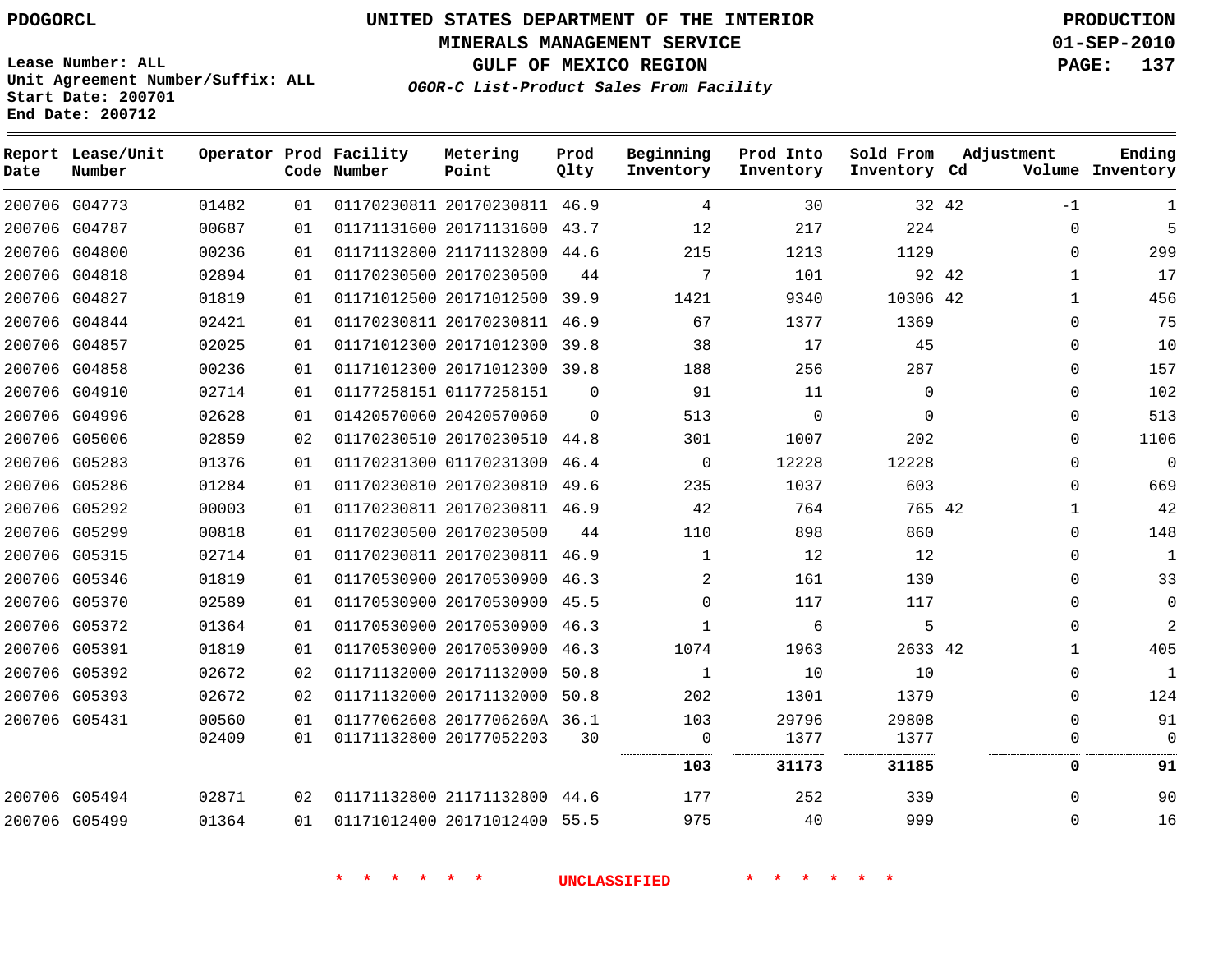**Start Date: 200701 End Date: 200712**

**Unit Agreement Number/Suffix: ALL**

# **UNITED STATES DEPARTMENT OF THE INTERIOR PDOGORCL PRODUCTION**

**MINERALS MANAGEMENT SERVICE 01-SEP-2010**

**GULF OF MEXICO REGION PAGE: 138**

**OGOR-C List-Product Sales From Facility**

| Date          | Report Lease/Unit<br>Number |       |    | Operator Prod Facility<br>Code Number | Metering<br>Point            | Prod<br>Qlty | Beginning<br>Inventory | Prod Into<br>Inventory | Sold From<br>Inventory Cd | Adjustment  | Ending<br>Volume Inventory |
|---------------|-----------------------------|-------|----|---------------------------------------|------------------------------|--------------|------------------------|------------------------|---------------------------|-------------|----------------------------|
|               | 200706 G05504               | 00105 | 01 |                                       | 01171012300 20171012300 39.9 |              | 492                    | 1369                   | 1023                      | $\Omega$    | 838                        |
|               |                             |       | 01 |                                       | 01171132800 21171132800 44.6 |              | 661                    | 776                    | 1136                      | $\mathbf 0$ | 301                        |
|               |                             |       |    |                                       |                              |              | 1153                   | 2145                   | 2159                      | 0           | 1139                       |
| 200706 G05505 |                             | 00078 | 01 |                                       | 01171132800 21171132800 44.4 |              | $\Omega$               | 943                    | 626                       | $\Omega$    | 317                        |
|               | 200706 G05549               | 02636 | 01 |                                       | 01171132800 21171132800      | 44.6         | 2248                   | 4765                   | 5593                      | 0           | 1420                       |
| 200706 G05610 |                             | 01364 | 01 |                                       | 01171012500 20171012500      | 39.9         | 682                    | 10034                  | 10226                     | 0           | 490                        |
| 200706 G05612 |                             | 00105 | 01 |                                       | 01171012500 20171012500      | 39.8         | 1459                   | 24039                  | 24325                     | 0           | 1173                       |
| 200706 G05613 |                             | 00105 | 01 |                                       | 01171012500 20171012500 39.8 |              | 27                     | 314                    | 326                       | 0           | 15                         |
| 200706 G05953 |                             | 00689 | 02 |                                       | 01420470030 20420470030      | 0            | 2                      | $\mathbf 0$            | $\mathbf 0$               | $\mathbf 0$ | $\mathbf{2}$               |
|               | 200706 G05954               | 00689 | 02 |                                       | 01420470030 20420470030      | $\Omega$     | $\mathbf{1}$           | $\Omega$               | $\mathbf 0$               | $\Omega$    | 1                          |
| 200706 G06027 |                             | 00105 | 01 |                                       | 01423210051 20423210050      | 46.8         | 17                     | 0                      | 17                        | 0           | $\mathbf 0$                |
| 200706 G06037 |                             | 01764 | 01 |                                       | 01420570060 20420570060      | 37.8         | 1112                   | $\Omega$               | 33                        | $\Omega$    | 1079                       |
|               | 200706 G06069               | 00818 | 02 |                                       | 01423210051 20423210050      | 46.9         | 2                      | 26                     | 26                        | 0           | 2                          |
| 200706 G06088 |                             | 02628 | 01 |                                       | 01423210051 20423210050 46.9 |              | 8                      | 99                     | 102                       | $\mathbf 0$ | 5                          |
| 200706 G06104 |                             | 00105 | 01 |                                       | 01420390110 20420390110      | 58.5         | 36                     | 133                    | 72                        | 0           | 97                         |
| 200706 G06105 |                             | 02409 | 01 |                                       | 01420390110 20420390110      | 58.4         | 38                     | 295                    | 142                       | $\Omega$    | 191                        |
| 200706 G06156 |                             | 00818 | 02 |                                       | 01422450350 20422450350      | 42.4         | 30                     | 0                      |                           | 5 42<br>-1  | 24                         |
| 200706 G06165 |                             | 01284 | 01 |                                       | 01170230450 20170230450      | 51.5         | 107                    | 1107                   | 1109                      | $\mathbf 0$ | 105                        |
|               | 200706 G06166               | 00105 | 01 |                                       | 01170230450 20170230450 51.5 |              | 3                      | 17                     | 18                        | 0           | $\overline{c}$             |
| 200706 G06167 |                             | 00105 | 01 |                                       | 01170230450 20170230450      | 51           | 118                    | 1089                   | 1096                      | $\mathbf 0$ | 111                        |
| 200706 G06168 |                             | 02766 | 02 |                                       | 01170230450 20170230450      | 51.1         | 29                     | 361                    | 363 42                    | $-1$        | 26                         |
| 200706 G06180 |                             | 00730 | 01 |                                       | 01170230450 20170230450 51.5 |              | 4                      | 74                     | 71                        | $\mathbf 0$ | 7                          |
| 200706 G06200 |                             | 01103 | 01 |                                       | 01170230810 20170230810      | 48           | 8                      | 88                     | 79                        | $\mathbf 0$ | 17                         |
| 200706 G06767 |                             | 01834 | 01 |                                       | 01171012500 20171012500      | 39.9         | 22                     | 289                    | 296 42                    | $-1$        | 14                         |
| 200706 G06958 |                             | 02655 | 02 |                                       | 01171012500 20171012500      | 39.9         | 75                     | 1058                   | 1074                      | $\mathbf 0$ | 59                         |
| 200706 G07199 |                             | 02630 | 01 |                                       | 01420570060 20420570060      | 54.2         | 475                    | 78                     | 78                        | $\mathbf 0$ | 475                        |
| 200706 G07201 |                             | 00818 | 02 |                                       | 01420570060 20420570060 51.2 |              | 552                    | $\Omega$               | 16                        | $\Omega$    | 536                        |
| 200706 G07215 |                             | 00003 | 01 |                                       | 01420390120 01420390120 53.9 |              | $\mathbf 0$            | 108                    | 85                        | $\mathbf 0$ | 23                         |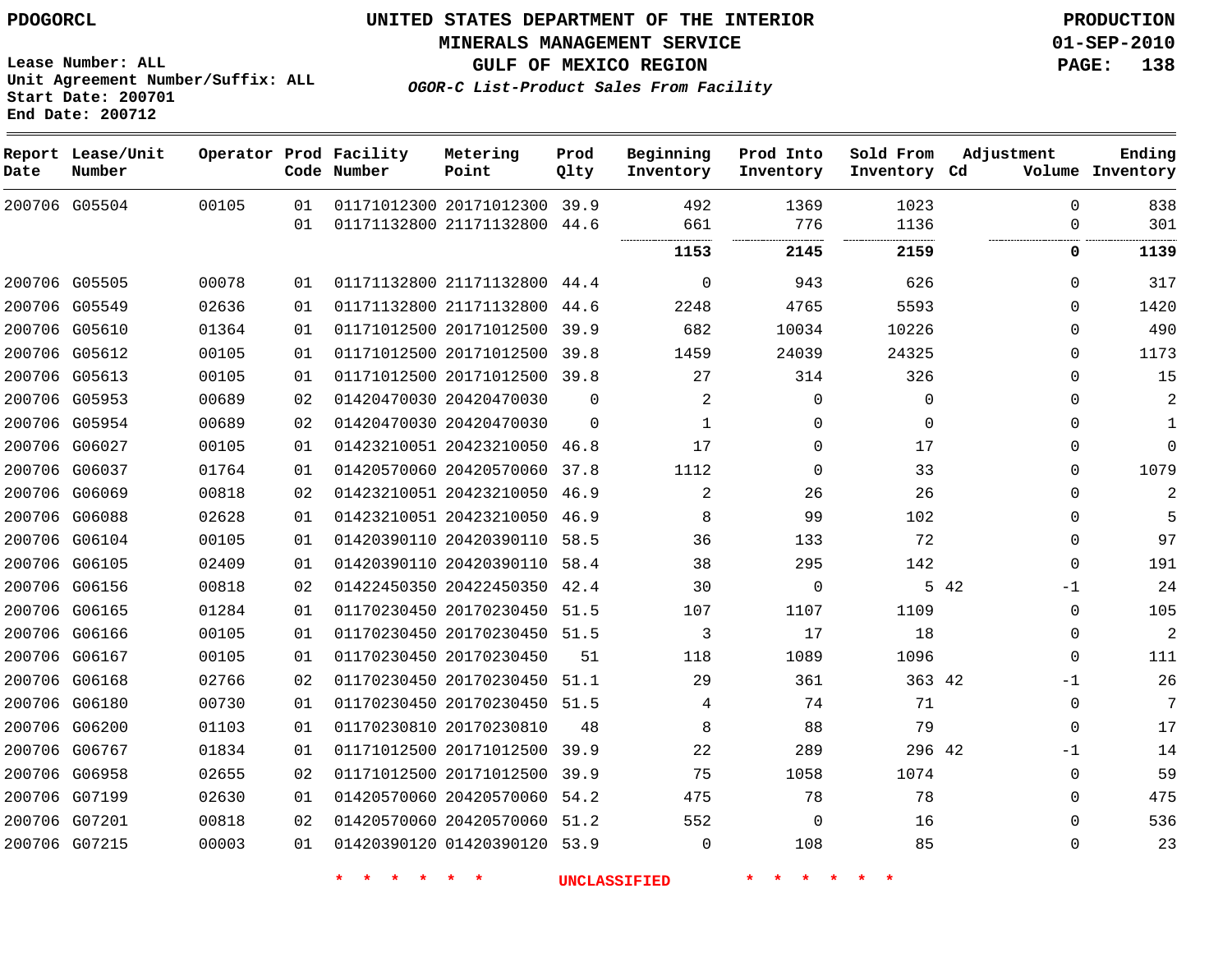**MINERALS MANAGEMENT SERVICE 01-SEP-2010**

**GULF OF MEXICO REGION PAGE: 139**

**Lease Number: ALL Unit Agreement Number/Suffix: ALL Start Date: 200701 End Date: 200712**

**OGOR-C List-Product Sales From Facility**

| Date | Report Lease/Unit<br>Number |       |    | Operator Prod Facility<br>Code Number | Metering<br>Point            | Prod<br>Qlty | Beginning<br>Inventory | Prod Into<br>Inventory | Sold From<br>Inventory Cd | Adjustment |              | Ending<br>Volume Inventory |
|------|-----------------------------|-------|----|---------------------------------------|------------------------------|--------------|------------------------|------------------------|---------------------------|------------|--------------|----------------------------|
|      | 200706 G07699               | 00730 | 01 |                                       | 01171132800 21171132800      | 44.6         | $\mathbf 0$            | 1358                   | 1328 42                   |            | 321          | 351                        |
|      | 200706 G07700               | 00730 | 01 |                                       | 01171132800 21171132800 44.6 |              | 470                    | 649                    | 630 42                    |            | $-321$       | 168                        |
|      | 200706 G07736               | 01364 | 02 |                                       | 01171132800 21171132800      | 44.6         | 849                    | 1204                   | 1608                      |            | $\mathbf 0$  | 445                        |
|      | 200706 G07746               | 01364 | 02 |                                       | 01177112600 20177112600 34.4 |              | 3                      | 8188                   | 8190                      |            | 0            | $\mathbf{1}$               |
|      | 200706 G07760               | 02859 | 01 |                                       | 01177122950 20177122950      | 30.7         | 111                    | 15507                  | 15459                     |            | $\Omega$     | 159                        |
|      | 200706 G07802               | 02859 | 02 |                                       | 01177258041 01177258041 30.4 |              | 47                     | 153                    | 156                       |            | $\Omega$     | 44                         |
|      | 200706 G07809               | 02349 | 01 |                                       | 01177248150 01177248150 50.8 |              | 912                    | 1381                   | 1705                      |            | $\Omega$     | 588                        |
|      | 200706 G07917               | 01834 | 01 |                                       | 01170573602 20170573602 32.7 |              | 17108                  | 45807                  | 49165 42                  |            | $\mathbf{1}$ | 13751                      |
|      | 200706 G08092               | 00105 | 01 |                                       | 01423210051 20423210050 46.8 |              | 6                      | 26                     | 30                        |            | $\mathbf{0}$ | $\overline{a}$             |
|      | 200706 G08120               | 01364 | 02 |                                       | 01423210051 20423210050 46.9 |              | 8                      | 11                     | 17 42                     |            | $-2$         | $\Omega$                   |
|      | 200706 G08640               | 02589 | 01 |                                       | 01170530900 20170530900 46.3 |              | $\Omega$               | 215                    | 215                       |            | 0            | $\Omega$                   |
|      | 200706 G08641               | 02589 | 01 |                                       | 01170530900 20170530900 46.3 |              | $\Omega$               | 535                    | 535                       |            | $\Omega$     | $\Omega$                   |
|      | 200706 G08690               | 02589 | 01 |                                       | 01171132800 21171132800      | 44.6         | $\mathbf 0$            | 50                     | 50                        |            | 0            | $\Omega$                   |
|      | 200706 G08963               | 00105 | 01 |                                       | 01420470030 20420470030      | 49           | 2                      | 5                      | 1                         |            | 0            | 6                          |
|      | 200706 G09010               | 00560 | 01 |                                       | 01420390120 01420390120 52.6 |              | 36                     | 55                     | 44                        |            | $\mathbf{0}$ | 47                         |
|      | 200706 G09032               | 00730 | 01 |                                       | 01170230450 20170230450 51.5 |              | 597                    | 5744                   | 5797 42                   |            | $-2$         | 542                        |
|      | 200706 G09079               | 02589 | 01 |                                       | 01421670201 20421670200      | 46.6         | 59                     | $\Omega$               | 59                        |            | $\mathbf 0$  | $\Omega$                   |
|      | 200706 G09387               | 00362 | 01 |                                       | 01170230811 20170230811 46.9 |              | 353                    | 5017                   | 5096 42                   |            | $-1$         | 273                        |
|      |                             | 01364 | 02 |                                       | 01170230811 20170230811 46.9 |              | 97                     | 1715                   | 1718 42<br>.              |            | $-1$         | 93                         |
|      |                             |       |    |                                       |                              |              | <br>450                | .<br>6732              | 6814                      |            | $-2$         | 366                        |
|      | 200706 G09499               | 01764 | 01 |                                       | 01177058270 01177058270 40.1 |              | 239                    | 1906                   | 1638                      |            | 0            | 507                        |
|      | 200706 G09500               | 01764 | 01 |                                       | 01177058270 01177058270      | 40.1         | 39                     | 360                    | 303                       |            | $\mathbf{0}$ | 96                         |
|      | 200706 G09536               | 01284 | 01 |                                       | 01171132000 20171132000      | 50.8         | 28                     | 112                    | 130 42                    |            | 1            | 11                         |
|      | 200706 G09564               | 01482 | 01 |                                       | 01171132800 21171132800      | 44.6         | 9                      | 12                     | 17 42                     |            | $\mathbf{1}$ | 5                          |
|      | 200706 G09631               | 02859 | 01 |                                       | 01177122950 20177122950      | 30.7         | 33                     | 4961                   | 4943                      |            | 0            | 51                         |
|      | 200706 G10226               | 01819 | 01 |                                       | 01423210051 20423210050 46.9 |              | 26                     | 193                    | 207                       |            | 0            | 12                         |
|      | 200706 G10636               | 02894 | 01 |                                       | 01170230811 20170230811 46.9 |              | 565                    | 20598                  | 20042                     |            | $\mathbf{0}$ | 1121                       |
|      | 200706 G10665               | 01764 | 01 |                                       | 01177058270 01177058270 40.1 |              | 1010                   | 8528                   | 7273                      |            | $\Omega$     | 2265                       |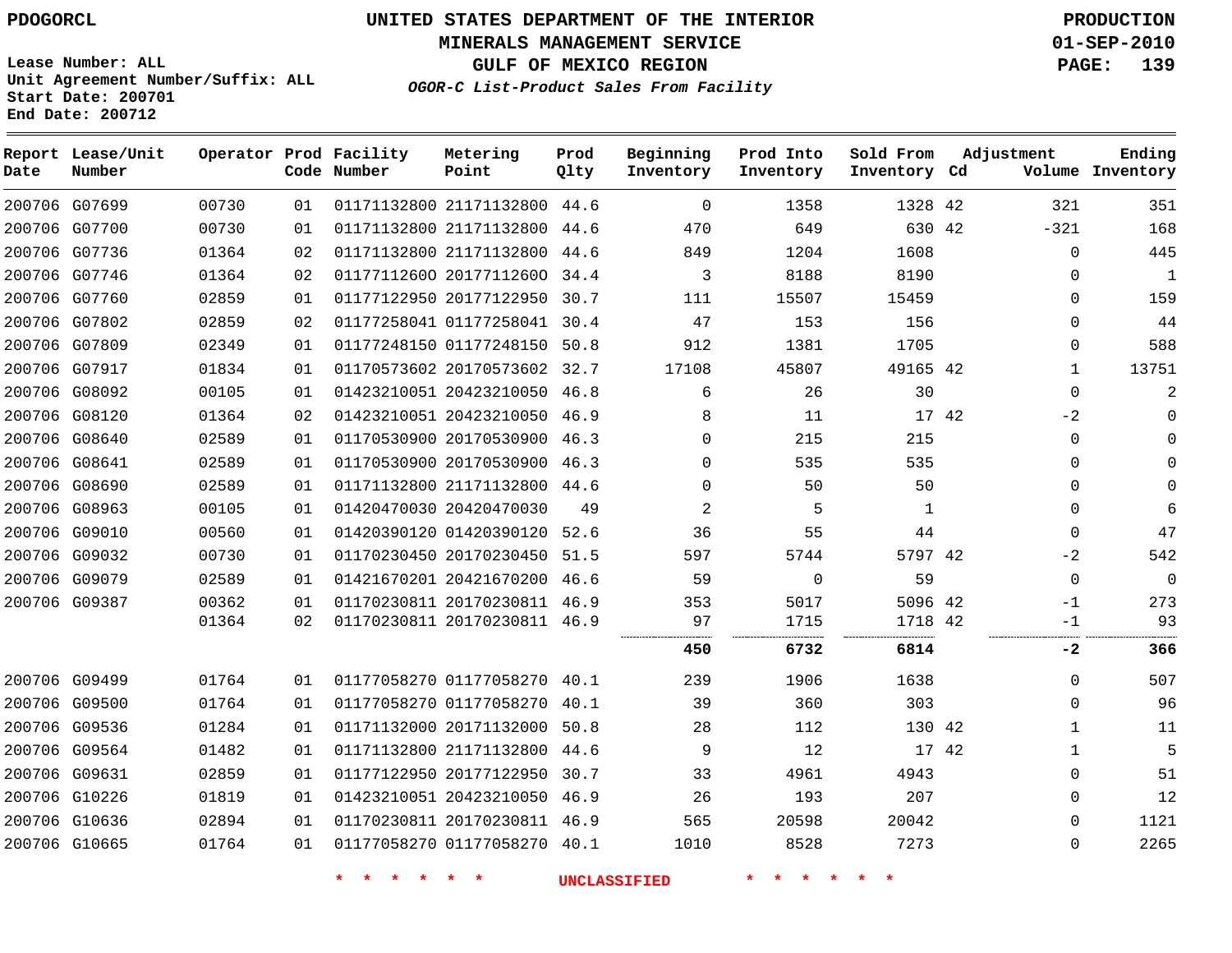**MINERALS MANAGEMENT SERVICE 01-SEP-2010**

**GULF OF MEXICO REGION PAGE: 140**

**Lease Number: ALL Unit Agreement Number/Suffix: ALL Start Date: 200701 End Date: 200712**

**OGOR-C List-Product Sales From Facility**

| Date | Report Lease/Unit<br>Number |       |    | Operator Prod Facility<br>Code Number | Metering<br>Point            | Prod<br>Qlty | Beginning<br>Inventory | Prod Into<br>Inventory | Sold From<br>Inventory Cd | Adjustment |              | Ending<br>Volume Inventory |
|------|-----------------------------|-------|----|---------------------------------------|------------------------------|--------------|------------------------|------------------------|---------------------------|------------|--------------|----------------------------|
|      | 200706 G10744               | 02266 | 01 |                                       | 0117710260H 2017710260H      | 40           | $\Omega$               | 15397                  | 15397                     |            | $\Omega$     | 0                          |
|      | 200706 G10794               | 02466 | 01 |                                       | 01177122950 20177122950      | 30.7         | 0                      | 2220                   | 2220                      |            | $\Omega$     | 0                          |
|      | 200706 G10835               | 01764 | 01 |                                       | 01171092900 01171092900      | $\Omega$     | 80                     | $\mathbf{0}$           | $\mathbf 0$               |            | $\Omega$     | 80                         |
|      | 200706 G10910               | 00282 | 02 |                                       | 01177245110 2017724511G      | 42.6         | 123                    | 26142                  | 26145 45                  |            | $-120$       | $\mathbf 0$                |
|      | 200706 G11243               | 02589 | 01 |                                       | 01420470030 20420470030      | 47.1         | 730                    | 251                    | 130                       |            | 0            | 851                        |
|      | 200706 G11297               | 00818 | 02 |                                       | 01423210051 20423210050      | 47           | 6                      | $\mathbf{0}$           | 6                         |            | $\Omega$     | $\mathbf 0$                |
|      | 200706 G11307               | 02589 | 01 |                                       | 01420390101 01420390101      | $\Omega$     | 140                    | $\mathbf{0}$           | $\Omega$                  |            | $\Omega$     | 140                        |
|      | 200706 G11911               | 00105 | 01 |                                       | 01177072601 20177072601 36.8 |              | $\mathbf 0$            | 4532                   | 4532                      |            | $\Omega$     | 0                          |
|      | 200706 G11929               | 02628 | 02 |                                       | 01171132000 20171132000      | 50.8         | 30                     | 236                    | 244                       |            | $\Omega$     | 22                         |
|      | 200706 G11951               | 00105 | 01 |                                       | 01177092600 20177092600 44.9 |              | 35                     | 495                    | 516                       |            | $\Omega$     | 14                         |
|      | 200706 G11952               | 00105 | 01 |                                       | 01171012300 20171012300 39.9 |              | 540                    | 1335                   | 1058                      |            | $\mathbf 0$  | 817                        |
|      | 200706 G11984               | 01364 | 02 |                                       | 01171132800 21171132800 44.6 |              | 15                     | 15                     | 23 42                     |            | $-1$         | 6                          |
|      |                             | 02766 | 02 |                                       | 01171092651 20171092650 47.6 |              | 29                     | 289                    | 294                       |            | $\mathbf{0}$ | 24                         |
|      |                             |       |    |                                       |                              |              | 44                     | 304                    | 317                       |            | -1           | 30                         |
|      | 200706 G12019               | 01482 | 01 |                                       | 01171012500 20171012500 39.9 |              | 114                    | 1627                   | 1661                      |            | $\mathbf 0$  | 80                         |
|      | 200706 G12020               | 01482 | 01 |                                       | 01171012500 20171012500 39.9 |              | 56                     | 1731                   | 1704 42                   |            | $-1$         | 82                         |
|      | 200706 G12024               | 01364 | 02 |                                       | 01171012500 20171012500 39.9 |              | 237                    | 2684                   | 2790                      |            | $\mathbf 0$  | 131                        |
|      | 200706 G12037               | 00730 | 01 |                                       | 01170753510 20170753510 59.2 |              | 53                     | 124                    | 150 42                    |            | $-9$         | 18                         |
|      | 200706 G12096               | 02409 | 01 |                                       | 01177245110 2017724511C 42.5 |              | 112                    | 257                    | 219                       |            | $\Omega$     | 150                        |
|      | 200706 G12355               | 02589 | 01 |                                       | 01171012300 20171012300 39.9 |              | 5440                   | 10967                  | 10049                     |            | 0            | 6358                       |
|      | 200706 G12421               | 02589 | 01 |                                       | 01423550090 20423550090 47.1 |              | 794                    | 177                    | 177                       |            | 0            | 794                        |
|      | 200706 G12497               | 02589 | 01 |                                       | 01420390101 01420390101      | $\Omega$     | 113                    | 0                      | $\mathbf 0$               |            | $\Omega$     | 113                        |
|      | 200706 G12564               | 02603 | 01 |                                       | 01170230510 20170230510 44.8 |              | $\mathbf 0$            | 43                     |                           | 7 47       | 19           | 55                         |
|      | 200706 G12757               | 02266 | 01 |                                       | 01170230800 20170230800      | 43.1         | 1480                   | 1885                   | 2990                      |            | $\mathbf 0$  | 375                        |
|      | 200706 G12761               | 00282 | 02 |                                       | 01170230810 20170230810      | 48           | 167                    | 1231                   | 1146 45                   |            | $-252$       | $\overline{0}$             |
|      | 200706 G12802               | 00105 | 01 |                                       | 01170230811 20170230811 46.8 |              | 15                     | 2243                   | 2136                      |            | 0            | 122                        |
|      | 200706 G12803               | 01364 | 02 |                                       | 01171132000 20171132000 50.8 |              | $\Omega$               | 33                     | 30                        |            | 0            | 3                          |
|      | 200706 G12858               | 01284 | 01 |                                       | 01171131600 20171131600      | 43.7         | 13                     | 645                    | 642                       |            | $\Omega$     | 16                         |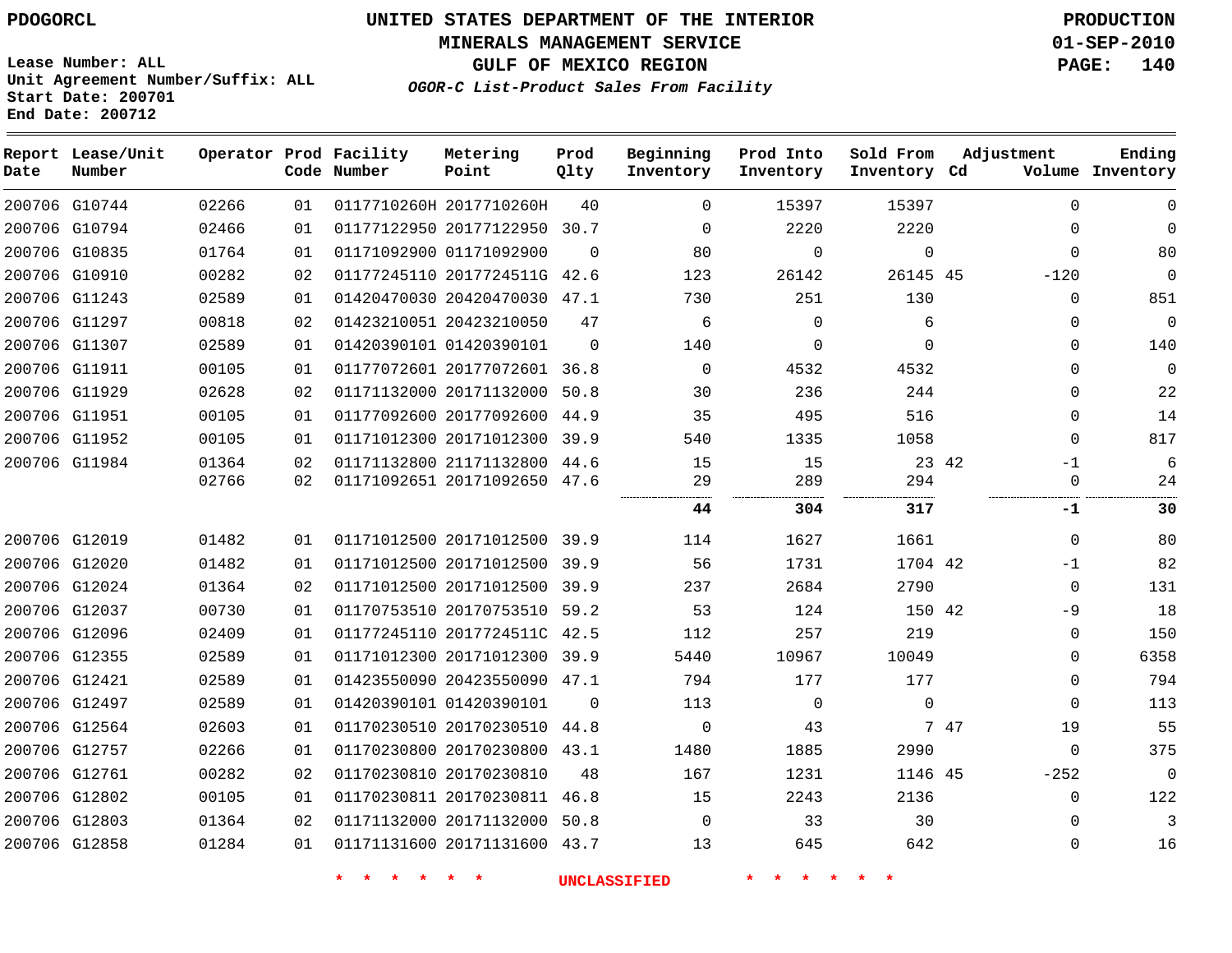# **UNITED STATES DEPARTMENT OF THE INTERIOR PDOGORCL PRODUCTION**

**MINERALS MANAGEMENT SERVICE 01-SEP-2010**

**GULF OF MEXICO REGION PAGE: 141**

**Unit Agreement Number/Suffix: ALL Start Date: 200701 End Date: 200712**

**OGOR-C List-Product Sales From Facility**

| Date | Report Lease/Unit<br>Number |       |    | Operator Prod Facility<br>Code Number | Metering<br>Point            | Prod<br>Qlty | Beginning<br>Inventory | Prod Into<br>Inventory | Sold From<br>Inventory Cd | Adjustment |              | Ending<br>Volume Inventory |
|------|-----------------------------|-------|----|---------------------------------------|------------------------------|--------------|------------------------|------------------------|---------------------------|------------|--------------|----------------------------|
|      | 200706 G12886               | 01364 | 02 |                                       | 01171012400 20171012400 55.5 |              | $\mathbf{1}$           | $\mathbf{1}$           |                           | 1 42       | $-1$         | $\Omega$                   |
|      | 200706 G12955               | 01819 | 01 |                                       | 01171092651 20171092650 47.6 |              | 45                     | 718                    | 705 42                    |            | $-1$         | 57                         |
|      | 200706 G12980               | 02349 | 01 |                                       | 01177163600 20177163600 38.9 |              | 17                     | 570                    | 562                       |            | $\mathbf 0$  | 25                         |
|      | 200706 G13557               | 02025 | 01 |                                       | 01170230500 20170230500 43.9 |              | $\Omega$               | 38                     | 45 47                     |            | 13           | 6                          |
|      | 200706 G13560               | 01284 | 01 |                                       | 01170230810 20170230810 49.6 |              | 20                     | 243                    | 107                       |            | $\mathbf 0$  | 156                        |
|      | 200706 G13563               | 02589 | 01 |                                       | 01170230811 20170230811 46.9 |              | $\Omega$               | 90                     | 90                        |            | $\mathbf 0$  | $\mathbf 0$                |
|      | 200706 G13576               | 02594 | 02 |                                       | 01170230810 20170230810 49.6 |              | 260                    | 27                     | 148                       |            | $\Omega$     | 139                        |
|      | 200706 G13825               | 02169 | 02 |                                       | 01170230800 20170230800 40.5 |              | $\Omega$               | 21                     | 17                        |            | $\Omega$     | 4                          |
|      | 200706 G13897               | 01482 | 01 |                                       | 01171132000 20171132000 49.5 |              | 39                     | 146                    | 168                       |            | $\Omega$     | 17                         |
|      | 200706 G13937               | 02628 | 02 |                                       | 01171092651 20171092650 47.6 |              | $\Omega$               | 4                      | 4                         |            | $\Omega$     | $\mathbf 0$                |
|      | 200706 G14161               | 00105 | 01 |                                       | 01421670201 20421670200 50.4 |              | $\mathbf{1}$           | $\Omega$               | $\mathbf{1}$              |            | $\Omega$     | $\mathbf 0$                |
|      | 200706 G14193               | 02409 | 01 |                                       | 01170230810 20170230810      | 48           | 563                    | 639                    | 1071                      |            | $\Omega$     | 131                        |
|      | 200706 G14340               | 01364 | 02 |                                       | 01170230811 20170230811 46.9 |              | 89                     | 2083                   | 2059                      |            | $\Omega$     | 113                        |
|      | 200706 G14342               | 00105 | 01 |                                       | 01170230811 20170230811 46.8 |              | 98                     | 9235                   | 8830                      |            | $\mathbf 0$  | 503                        |
|      | 200706 G14348               | 02894 | 01 |                                       | 01171132800 21171132800 44.6 |              | 434                    | 607                    | 823                       |            | $\mathbf 0$  | 218                        |
|      | 200706 G14357               | 02852 | 02 |                                       | 01171131600 20171131600 43.7 |              | 72                     | 6205                   | 6181 42                   |            | $-1$         | 95                         |
|      | 200706 G14383               | 00105 | 01 |                                       | 01170230811 20170230811 46.9 |              | 66                     | 3801                   | 3666                      |            | $\mathbf 0$  | 201                        |
|      | 200706 G14412               | 02246 | 01 |                                       | 01171132800 21171132800      | $\Omega$     | 40                     | $\mathbf 0$            | $\mathbf{0}$              |            | $\mathbf 0$  | 40                         |
|      | 200706 G14487               | 00730 | 01 |                                       | 01171092651 20171092650 47.6 |              | 2                      | 20                     | 21 42                     |            | $\mathbf{1}$ | 2                          |
|      | 200706 G14493               | 02268 | 01 |                                       | 01171092930 20171092930      | 33           | $\mathbf{1}$           | 256                    | 241 42                    |            | $-1$         | 15                         |
|      | 200706 G14535               | 02628 | 01 |                                       | 01171012500 20171012500 39.9 |              | 454                    | 3137                   | 3438                      |            | $\mathbf 0$  | 153                        |
|      | 200706 G14576               | 00105 | 01 |                                       | 01177258153 01177258153 28.9 |              | 19                     | 29                     | 35                        |            | 0            | 13                         |
|      | 200706 G14590               | 02409 | 01 |                                       | 01170230510 20170230510 44.8 |              | 10                     | 18                     | 4                         |            | 0            | 24                         |
|      | 200706 G14791               | 02451 | 01 |                                       | 01420570060 20420570060      | 54.3         | 85                     | 0                      |                           | 3 42       | $\mathbf{1}$ | 83                         |
|      | 200706 G14864               | 02871 | 02 |                                       | 01170230450 20170230450 51.5 |              | 478                    | 4508                   | 4560                      |            | 0            | 426                        |
|      | 200706 G14878               | 02589 | 01 |                                       | 01170230510 20170230510 48.1 |              | 102                    | 13                     | 13                        |            | 0            | 102                        |
|      | 200706 G14942               | 02859 | 02 |                                       | 01170230810 20170230810      | 48           | 181                    | 1345                   | 1250                      |            | 0            | 276                        |
|      | 200706 G15050               | 00105 | 01 |                                       | 01170231110 20170231110 41.6 |              | 2430                   | 76100                  | 76448                     |            | 0            | 2082                       |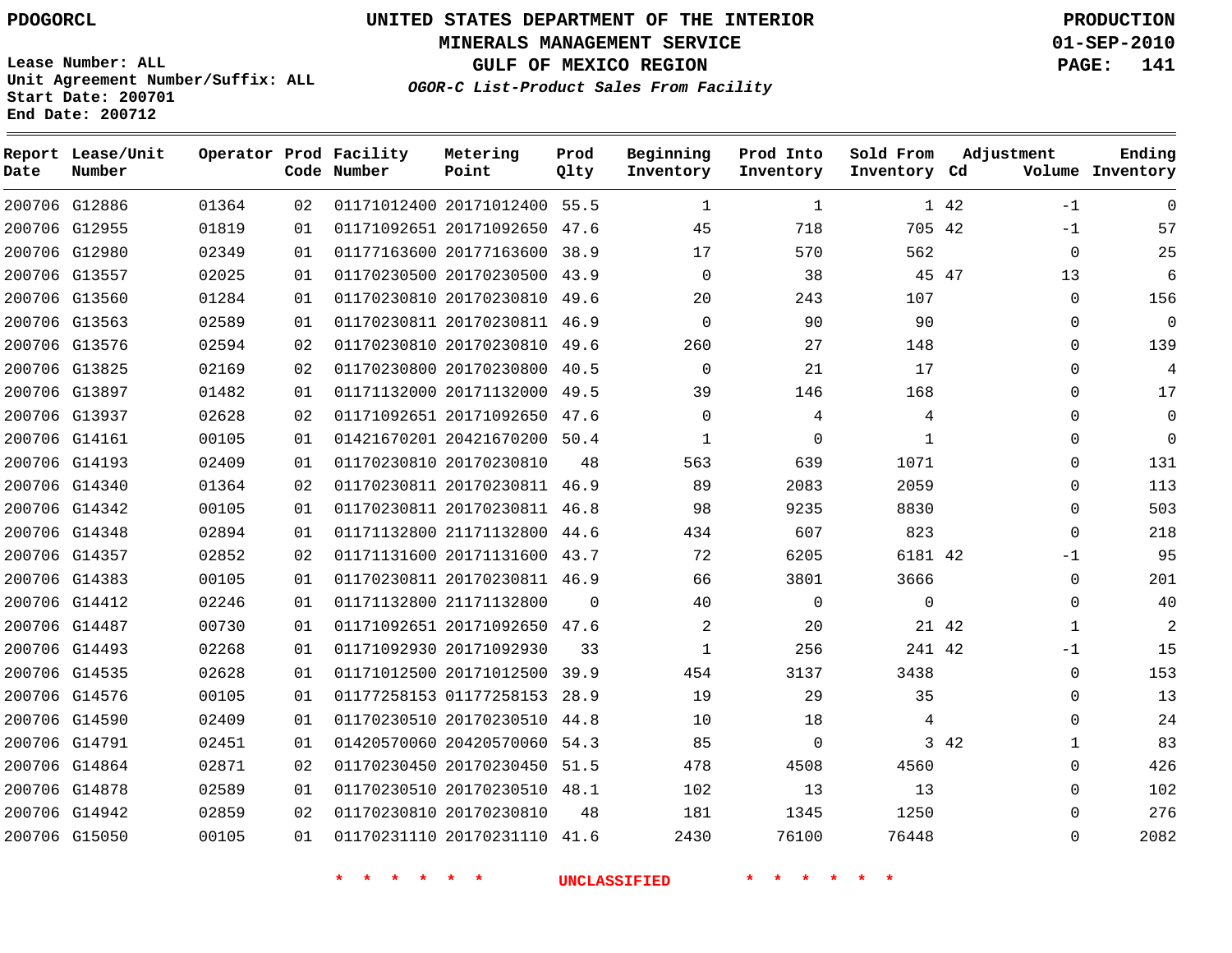**MINERALS MANAGEMENT SERVICE 01-SEP-2010**

**GULF OF MEXICO REGION PAGE: 142**

**Lease Number: ALL Unit Agreement Number/Suffix: ALL Start Date: 200701 End Date: 200712**

**OGOR-C List-Product Sales From Facility**

| Date | Report Lease/Unit<br>Number |       |    | Operator Prod Facility<br>Code Number | Metering<br>Point            | Prod<br>Qlty | Beginning<br>Inventory | Prod Into<br>Inventory | Sold From<br>Inventory Cd | Adjustment   | Ending<br>Volume Inventory |
|------|-----------------------------|-------|----|---------------------------------------|------------------------------|--------------|------------------------|------------------------|---------------------------|--------------|----------------------------|
|      | 200706 G15062               | 00560 | 01 |                                       | 01170230810 20170230810      | 48           | 25                     | 161                    | 153                       | $\Omega$     | 33                         |
|      | 200706 G15078               | 00064 | 01 |                                       | 01170230810 20170230810      | 48           | 2655                   | 1443                   | 1458                      | $\Omega$     | 2640                       |
|      | 200706 G15110               | 02714 | 01 |                                       | 01170530900 20170530900      | 46.3         | 5                      | 10                     | 13                        | $\Omega$     | 2                          |
|      | 200706 G15118               | 00105 | 01 |                                       | 01171132800 21171132800 44.5 |              | 17                     | 39                     | 44                        | $\Omega$     | 12                         |
|      | 200706 G15124               | 01364 | 01 |                                       | 01170230811 20170230811      | 46.9         | $\mathbf{1}$           | 13                     | 13                        | $\Omega$     | $\mathbf{1}$               |
|      | 200706 G15239               | 00003 | 01 |                                       | 01171012500 20171012500 39.9 |              | 41                     | 578                    | 591                       | $\Omega$     | 28                         |
|      | 200706 G15241               | 00105 | 01 |                                       | 01171092651 20171092650      | 47.6         | $\mathbf 0$            | 1660                   | 1528                      | $\mathbf{0}$ | 132                        |
|      | 200706 G15263               | 02421 | 01 |                                       | 01171132000 20171132000      | 50.8         | 5557                   | 47015                  | 48072                     | $\Omega$     | 4500                       |
|      | 200706 G15277               | 00222 | 02 |                                       | 01171012400 20171012400      | 55.5         | 1688                   | 10698                  | 8268 42                   | -1           | 4117                       |
|      | 200706 G15293               | 02859 | 02 |                                       | 0117711260T 2017711260T      | 34.4         | 9                      | 954                    | 953                       | $\Omega$     | 10                         |
|      | 200706 G15303               | 00105 | 01 |                                       | 01171092800 21171132800      | 44.5         | 2958                   | 4643                   | 6009                      | 0            | 1592                       |
|      | 200706 G15312               | 00105 | 01 |                                       | 01171092651 20171092650      | 47.5         | 2107                   | 25558                  | 25628                     | 0            | 2037                       |
|      | 200706 G15323               | 01482 | 01 |                                       | 01171012500 20171012500      | 39.9         | 182                    | 2087                   | 2165                      | $\Omega$     | 104                        |
|      | 200706 G15387               | 02409 | 01 |                                       | 01177245110 2017724511C 42.5 |              | 134                    | 187                    | 212                       | $\Omega$     | 109                        |
|      | 200706 G15740               | 00818 | 01 |                                       | 01170230450 20170230450 50.1 |              | 577                    | 5863                   | 5886                      | $\Omega$     | 554                        |
|      | 200706 G15742               | 00730 | 01 |                                       | 01170230450 20170230450 51.5 |              | $\mathbf{1}$           | 20                     | 20 42                     | 1            | 2                          |
|      | 200706 G15769               | 00560 | 01 |                                       | 01422450350 20422450350      | 42.4         | 60                     | $\mathbf 0$            | 10                        | $\Omega$     | 50                         |
|      | 200706 G15781               | 02169 | 02 |                                       | 01170230450 20170230450 51.5 |              | 8                      | 112                    | 108                       | $\Omega$     | 12                         |
|      | 200706 G16104               | 00105 | 01 |                                       | 01170231110 20170231110 41.6 |              | 6                      | 220                    | 220                       | $\Omega$     | 6                          |
|      | 200706 G16107               | 01978 | 02 |                                       | 01170230810 20170230811 46.9 |              | 0                      | 782                    | 739                       | 0            | 43                         |
|      | 200706 G16121               | 00687 | 01 |                                       | 01170230811 20170230811 46.9 |              | 2                      | 42                     | 42                        | 0            | $\overline{2}$             |
|      | 200706 G16203               | 01482 | 01 |                                       | 01170530900 20170530900      | $\Omega$     | 53                     | $\mathbf 0$            | 0                         | $\Omega$     | 53                         |
|      | 200706 G16216               | 01284 | 01 |                                       | 01171132800 21171132800      | 44.6         | $\mathbf{1}$           | 2                      | 2                         | $\Omega$     |                            |
|      | 200706 G16267               | 01364 | 02 |                                       | 01170230811 20170230811      | 46.9         | 2                      | 0                      | 2                         | 0            | $\Omega$                   |
|      | 200706 G16310               | 00560 | 01 |                                       | 01170530900 20171092650      | 47.6         | 6                      | $\mathbf 0$            | 6                         | 0            | $\Omega$                   |
|      | 200706 G16317               | 01364 | 02 |                                       | 01170230811 20170230811 46.9 |              | 4                      | 70                     | 70                        | $\Omega$     |                            |
|      | 200706 G16337               | 01513 | 01 |                                       | 01177078151 01177078151      | $\Omega$     | 1794                   | $\mathbf 0$            | $\Omega$                  | 0            | 1794                       |
|      | 200706 G16363               | 02475 | 02 |                                       | 01171012400 20171012400      | 51.8         | 16                     | 24                     | 31                        | $\Omega$     | 9                          |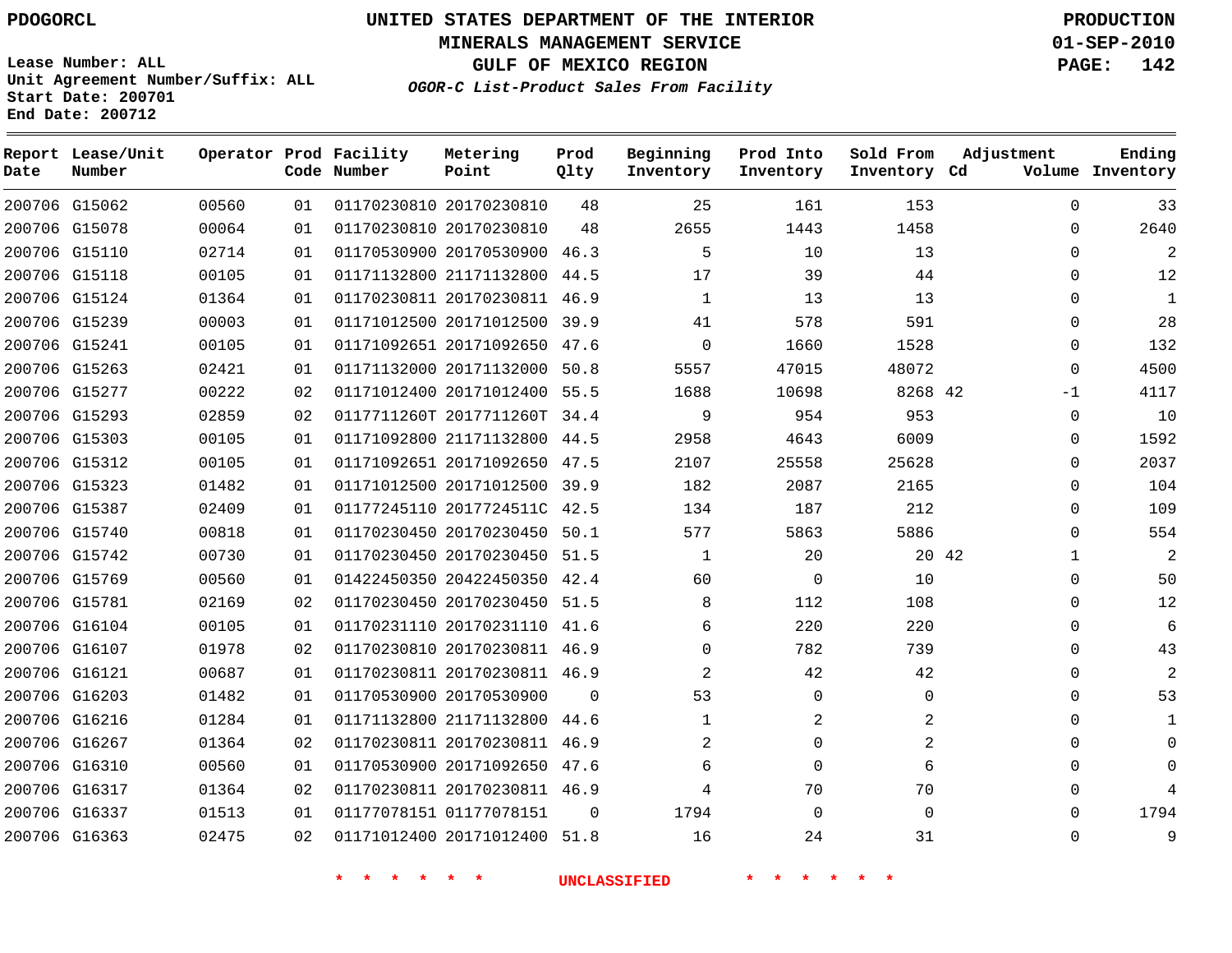**MINERALS MANAGEMENT SERVICE 01-SEP-2010**

**GULF OF MEXICO REGION PAGE: 143**

**Lease Number: ALL Unit Agreement Number/Suffix: ALL Start Date: 200701 End Date: 200712**

**OGOR-C List-Product Sales From Facility**

| Date | Report Lease/Unit<br>Number |       |    | Operator Prod Facility<br>Code Number | Metering<br>Point            | Prod<br>Qlty | Beginning<br>Inventory | Prod Into<br>Inventory | Sold From<br>Inventory Cd | Adjustment                | Ending<br>Volume Inventory |
|------|-----------------------------|-------|----|---------------------------------------|------------------------------|--------------|------------------------|------------------------|---------------------------|---------------------------|----------------------------|
|      | 200706 G16365               | 02589 | 01 |                                       | 01171132800 21171132800 44.6 |              | $\Omega$               | 7                      | 7                         | $\mathbf 0$               | $\Omega$                   |
|      | 200706 G16395               | 01978 | 02 |                                       | 01171092651 20171092650 47.6 |              | $\overline{2}$         | 59                     | 55                        | $\mathbf 0$               | 6                          |
|      | 200706 G16454               | 00491 | 01 |                                       | 01171012500 20171012500 39.9 |              | 18                     | 156                    | 165                       | $\Omega$                  | 9                          |
|      | 200706 G16455               | 00491 | 01 |                                       | 01171012500 20171012500      | 39.9         | 33                     | 266                    | 285                       | $\mathbf 0$               | 14                         |
|      | 200706 G16461               | 00105 | 01 |                                       | 01170753510 20170753510 59.2 |              | 102                    | 60                     | 153                       | $\Omega$                  | 9                          |
|      | 200706 G16469               | 02025 | 01 |                                       | 01170753510 20170753510 59.2 |              | 27                     | 78                     | 94                        | $\mathbf 0$               | 11                         |
|      | 200706 G16515               | 00282 | 02 |                                       | 01177245110 2017724511G 42.6 |              | 291                    | 59380                  | 59399 45                  | $-272$                    | $\mathbf 0$                |
|      | 200706 G16575               | 00730 | 01 |                                       | 01608103650 20608103650      | 47.6         | 10                     | 1310                   | 1310                      | 0                         | 10                         |
|      | 200706 G17124               | 02871 | 02 |                                       | 01170230450 20170230450 51.5 |              | $\Omega$               | 172                    | 156                       | $\Omega$                  | 16                         |
|      | 200706 G17133               | 01482 | 01 |                                       | 01423210051 20423210050 46.9 |              | 5                      | 122                    | 120                       | $\mathbf 0$               | 7                          |
|      | 200706 G17150               | 02169 | 02 |                                       | 01421670201 20170230450 51.5 |              | 158                    | 721                    | 806                       | $\Omega$                  | 73                         |
|      | 200706 G17190               | 01364 | 02 |                                       | 01170230810 20170230810      | 48           | 4                      | 18                     | 18                        | $\mathbf 0$               | 4                          |
|      | 200706 G17255               | 02237 | 01 |                                       | 01170230810 20170230810      | $\Omega$     | 29                     | 214                    |                           | 0 <sub>09</sub><br>$-199$ | 44                         |
|      | 200706 G17753               | 02427 | 02 |                                       | 01170230810 20170230800 40.5 |              | $\overline{a}$         | $\mathbf 0$            | 2                         | $\mathbf 0$               | $\Omega$                   |
|      | 200706 G17754               | 02025 | 01 |                                       | 01170230510 20170230510 44.8 |              | 596                    | 1891                   | 384                       | $\mathbf 0$               | 2103                       |
|      | 200706 G17789               | 00818 | 01 |                                       | 01170230810 20170230810      | 48           | 35                     | 494                    | 429                       | $\Omega$                  | 100                        |
|      | 200706 G17842               | 00491 | 01 |                                       | 01170230810 20170230810 49.5 |              | 140                    | 245                    | 227                       | $\Omega$                  | 158                        |
|      | 200706 G17858               | 00105 | 01 |                                       | 01170530900 20170530900 46.3 |              | 191                    | 382                    | 494                       | $\Omega$                  | 79                         |
|      | 200706 G17895               | 02859 | 01 |                                       | 01171132800 21171132800 44.6 |              | 33                     | 59                     | 73                        | $\Omega$                  | 19                         |
|      | 200706 G17896               | 01284 | 01 |                                       | 01171132800 21171132800      | 44.6         | 9393                   | 5335                   | 11643                     | $\Omega$                  | 3085                       |
|      | 200706 G17897               | 01963 | 01 |                                       | 01171131600 20171131600 43.7 |              | $\Omega$               | 1687                   | 1687                      | $\Omega$                  | $\Omega$                   |
|      | 200706 G17898               | 01963 | 01 |                                       | 01171131600 20171131600 43.7 |              | 125                    | 3591                   | 3589                      | $\mathbf 0$               | 127                        |
|      | 200706 G17912               | 02409 | 01 |                                       | 01171132800 20177052203      | 30           | $\Omega$               | 9247                   | 9247                      | $\Omega$                  | $\Omega$                   |
|      | 200706 G17913               | 01834 | 01 |                                       | 01171132800 21171132800      | 44.6         | 937                    | 1110                   | 1618                      | $\Omega$                  | 429                        |
|      | 200706 G17921               | 00491 | 01 |                                       | 01171012500 20177062959 25.4 |              | $\Omega$               | 19218                  | 19218                     | $\Omega$                  | $\Omega$                   |
|      | 200706 G17942               | 00560 | 01 |                                       | 01177082604 20177082604 27.9 |              | 343                    | 19027                  | 19137                     | $\Omega$                  | 233                        |
|      | 200706 G17964               | 02421 | 01 |                                       | 01171012300 20171012300 39.9 |              | 152                    | 640                    | 400                       | $\Omega$                  | 392                        |
|      | 200706 G17966               | 02421 | 01 |                                       | 01171012300 20171012300 39.9 |              | 127                    | 236                    | 219                       | $\Omega$                  | 144                        |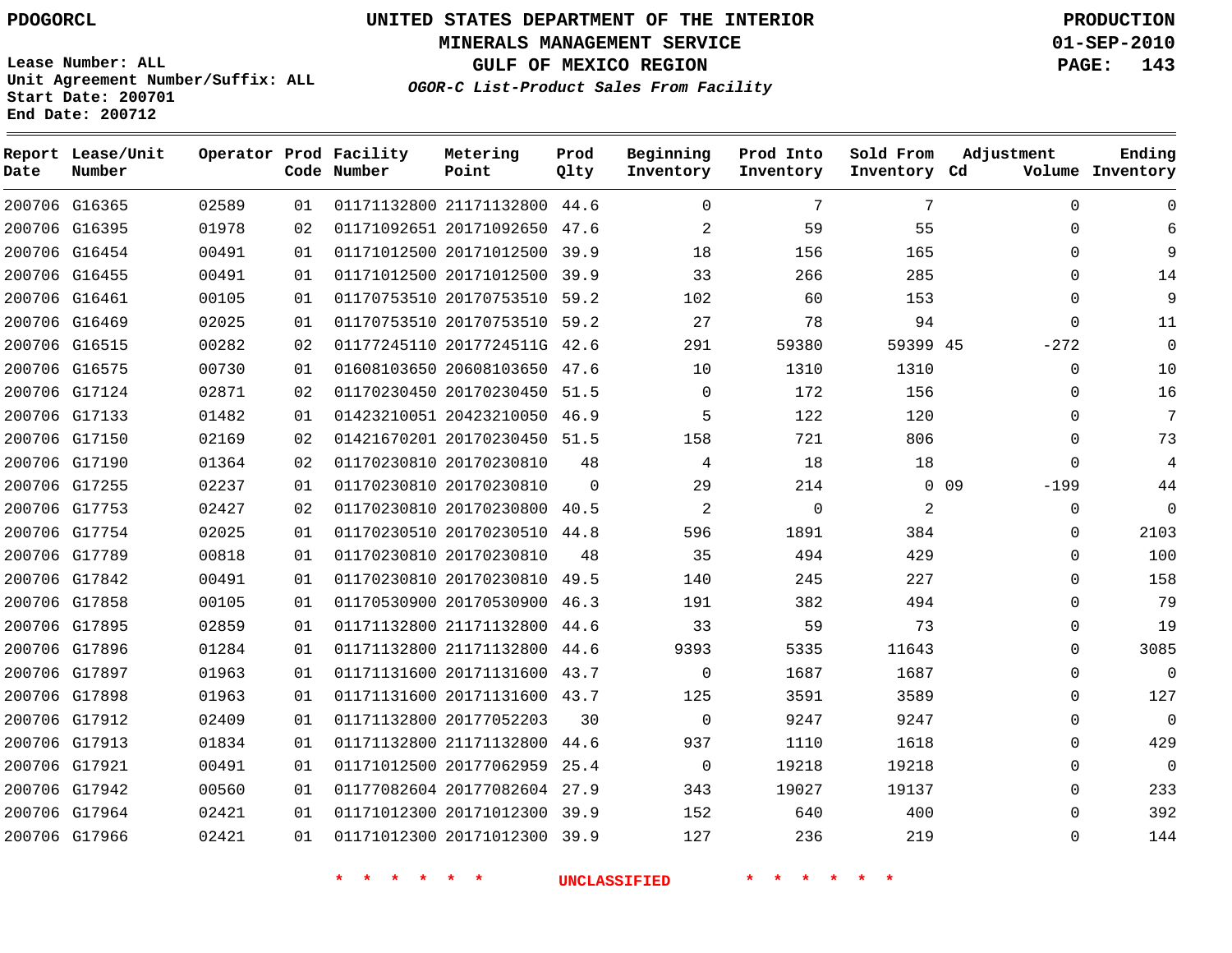**Start Date: 200701 End Date: 200712**

**Unit Agreement Number/Suffix: ALL**

# **UNITED STATES DEPARTMENT OF THE INTERIOR PDOGORCL PRODUCTION**

**MINERALS MANAGEMENT SERVICE 01-SEP-2010**

**GULF OF MEXICO REGION PAGE: 144**

**OGOR-C List-Product Sales From Facility**

 G17973 G17977 G17991 G18040 G18043 G18208 G18863 G18885 G18920 G18936 G18948 G19025 G19030 G19702 G19750 G19760 G19761 G19784 G19832 G19835 G19839 G20605 G20616 G20655 G20660 G21065 G21068 G21070 **Report Lease/Unit Date Number Operator Prod Facility Code Number** 20171012400 55.5 21171132800 20177122606 41.7 20171012500 39.9 20171012500 39.9 20170573602 32.7 20420470030 20420570060 54.3 20423210050 46.9 20421670200 20170230510 44.8 20423210050 20423210050 20170230811 47.2 21171132800 44.6 21171132800 44.6 21171132800 47.1 20171012310 47.9 20177163600 38.9 20171092650 47.6 20170753510 49.4 20423550140 28.2 20423210050 46.9 20170230510 44.8 20170230450 51.5 20171131600 20170530900 21171132800 45.4 **Metering Point** 42 42 42 42 42 42 44.6 **Prod Qlty Beginning Inventory**  $\Omega$   $\Omega$  **Ending Inventory Cd Volume**  $\Omega$  $\Omega$  $\Omega$  $\Omega$   $\Omega$  **Prod Into Inventory**  $\Omega$  **Sold From Inventory**  $-1$  $\Omega$  $\cap$  $\overline{0}$   $\Omega$  $\Omega$   $\Omega$   $\Omega$   $\Omega$  $\Omega$  $\Omega$  $\Omega$  $\Omega$ -1  $\Omega$  $\Omega$ -1  $\Omega$  $\Omega$  $\Omega$  $\Omega$  **Adjustment**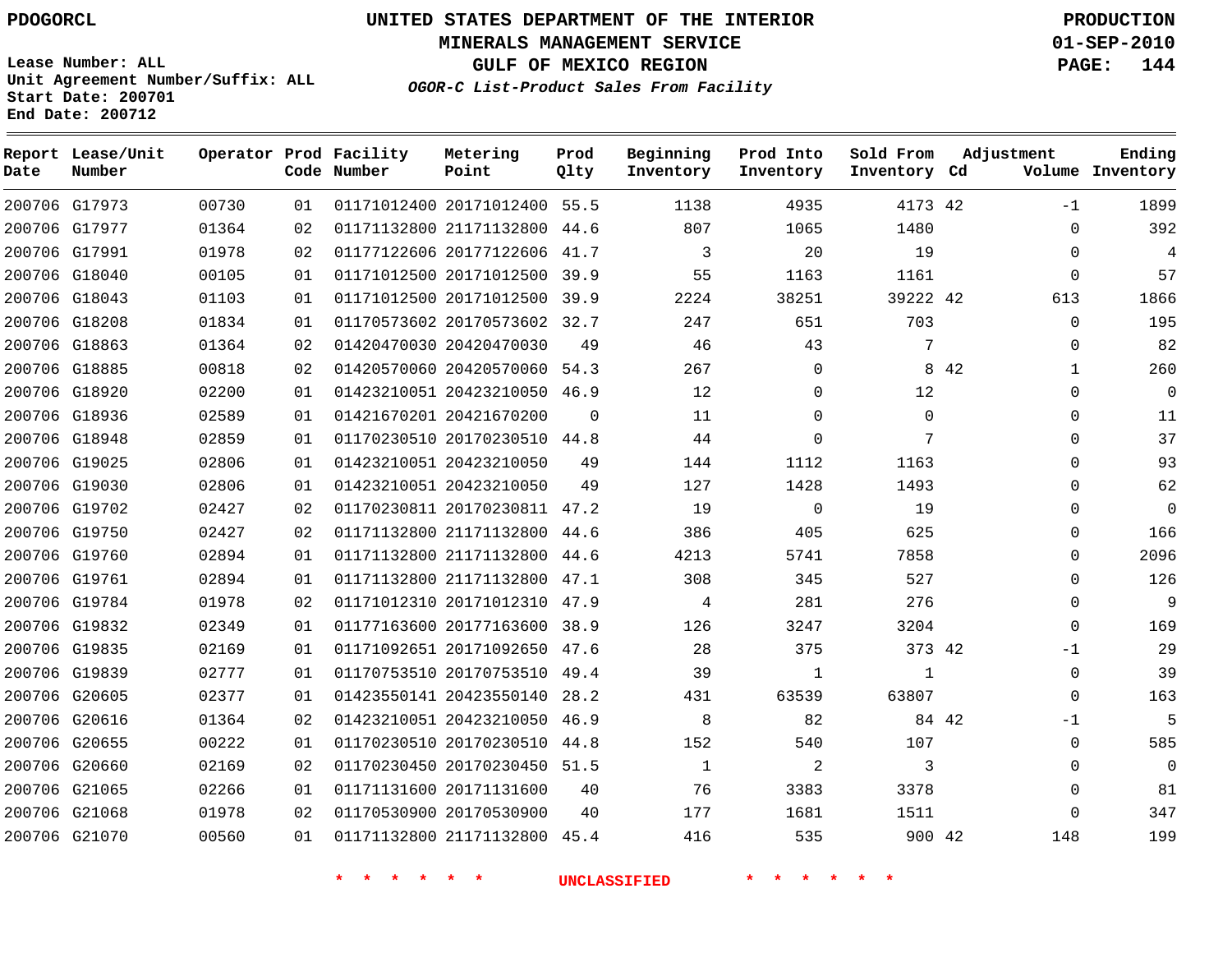**MINERALS MANAGEMENT SERVICE 01-SEP-2010**

**GULF OF MEXICO REGION PAGE: 145**

**Lease Number: ALL Unit Agreement Number/Suffix: ALL Start Date: 200701 End Date: 200712**

**OGOR-C List-Product Sales From Facility**

| Date | Report Lease/Unit<br>Number |       |    | Operator Prod Facility<br>Code Number | Metering<br>Point            | Prod<br>Qlty | Beginning<br>Inventory | Prod Into<br>Inventory | Sold From<br>Inventory Cd | Adjustment   | Ending<br>Volume Inventory |
|------|-----------------------------|-------|----|---------------------------------------|------------------------------|--------------|------------------------|------------------------|---------------------------|--------------|----------------------------|
|      | 200706 G21080               | 02899 | 01 |                                       | 01170530900 20170530900 46.3 |              | $\Omega$               | 52                     |                           | 23 47<br>19  | 48                         |
|      | 200706 G21093               | 01586 | 02 |                                       | 01170230811 20170230811 46.9 |              | 4                      | 58                     | 59                        | $\Omega$     |                            |
|      | 200706 G21095               | 02636 | 01 |                                       | 01170530900 20170530900 46.3 |              | 9                      | $\Omega$               | 9                         | $\Omega$     |                            |
|      | 200706 G21096               | 00818 | 01 |                                       | 01170230811 20170230811      | 46.9         | 75                     | $\mathbf 0$            | 75                        | $\Omega$     |                            |
|      | 200706 G21111               | 02266 | 01 |                                       | 01171132800 21171132800 45.8 |              | 16                     | 18                     | 28                        | $\Omega$     |                            |
|      | 200706 G21115               | 01364 | 02 |                                       | 01171012500 20171012500      | 39.9         | 182                    | 1787                   | 1881 42                   | $-1$         | 87                         |
|      | 200706 G21116               | 00818 | 02 |                                       | 01171132800 21171132800 44.6 |              | 549                    | 871                    | 1118 42                   | $-1$         | 301                        |
|      | 200706 G21306               | 02266 | 01 |                                       | 01423210051 20423210050      | 46.9         | 3                      | 5                      | 8                         | 0            | $\mathbf 0$                |
|      | 200706 G21322               | 02266 | 01 |                                       | 01170230450 20170230450 51.5 |              | 80                     | 112                    | 181                       | $\Omega$     | 11                         |
|      | 200706 G21349               | 00491 | 01 |                                       | 01170230510 20170230510 44.8 |              | 34                     | $\mathbf 0$            | 5                         | $\Omega$     | 29                         |
|      | 200706 G21378               | 01819 | 01 |                                       | 01170230811 20170230811 46.9 |              | $\Omega$               | 396                    | 374                       | $\mathbf 0$  | 22                         |
|      | 200706 G21408               | 02219 | 01 |                                       | 01171012400 20171012400      | 55.5         | 870                    | 2691                   | 2525 42                   | $-1$         | 1035                       |
|      | 200706 G21530               | 00078 | 01 |                                       | 01170230400 20170230400 50.4 |              | 811                    | 4338                   | 4453                      | $\mathbf 0$  | 696                        |
|      | 200706 G21532               | 00003 | 01 |                                       | 01170230811 20170230811 46.9 |              | 11                     | 119                    | 123 42                    | $-1$         | 6                          |
|      | 200706 G21533               | 00078 | 01 |                                       | 01170230400 20170230400 50.3 |              | 57                     | 248                    | 266 42                    | $\mathbf{1}$ | 40                         |
|      | 200706 G21534               | 00003 | 01 |                                       | 01170230811 20170230811 46.9 |              | 478                    | 8561                   | 8574 42                   | $\mathbf{1}$ | 466                        |
|      | 200706 G21535               | 00818 | 02 |                                       | 01170231300 20170230800      | 40.5         | 349                    | 203                    | 512                       | $\Omega$     | 40                         |
|      | 200706 G21580               | 02636 | 01 |                                       | 01170230811 20170230811 46.9 |              | 4                      | 125                    | 122                       | $\mathbf{0}$ | 7                          |
|      | 200706 G21581               | 02899 | 01 |                                       | 01171132800 21171132800 44.6 |              | $\Omega$               | 449                    | 1300 47                   | 1405         | 554                        |
|      | 200706 G21583               | 02899 | 01 |                                       | 01170530900 20170530900      | 46.3         | $\Omega$               | 9                      |                           | 53 47<br>46  |                            |
|      | 200706 G21585               | 02859 | 02 |                                       | 01171132800 21171132800 44.6 |              | 3                      | 9                      | 9                         | $\Omega$     | 3                          |
|      | 200706 G21588               | 00730 | 01 |                                       | 01171131800 20171131800      | 45.8         | $\Omega$               | 25                     | 4                         | $\Omega$     | 21                         |
|      | 200706 G21592               | 02628 | 02 |                                       | 01171132000 20171132000      | 50.8         | 238                    | 1772                   | 1840                      | $\Omega$     | 170                        |
|      | 200706 G21597               | 01364 | 02 |                                       | 01171132800 21171132800      | 44.6         | 171                    | 194                    | 265                       | 0            | 100                        |
|      | 200706 G21599               | 01834 | 01 |                                       | 01171132800 21171132800 44.6 |              | 10345                  | 18549                  | 22316                     | 0            | 6578                       |
|      | 200706 G21649               | 00730 | 01 |                                       | 01171092651 20171092650      | 47.6         | 11                     | 137                    | 137                       | $\mathbf 0$  | 11                         |
|      | 200706 G21652               | 02268 | 01 |                                       | 01171132800 21171132800 44.6 |              | 709                    | 879                    | 1596 42                   | 341          | 333                        |
|      | 200706 G21655               | 02268 | 01 |                                       | 01171132800 21171132800      | 44.6         | 10                     | 7                      | 243 42                    | 229          | 3                          |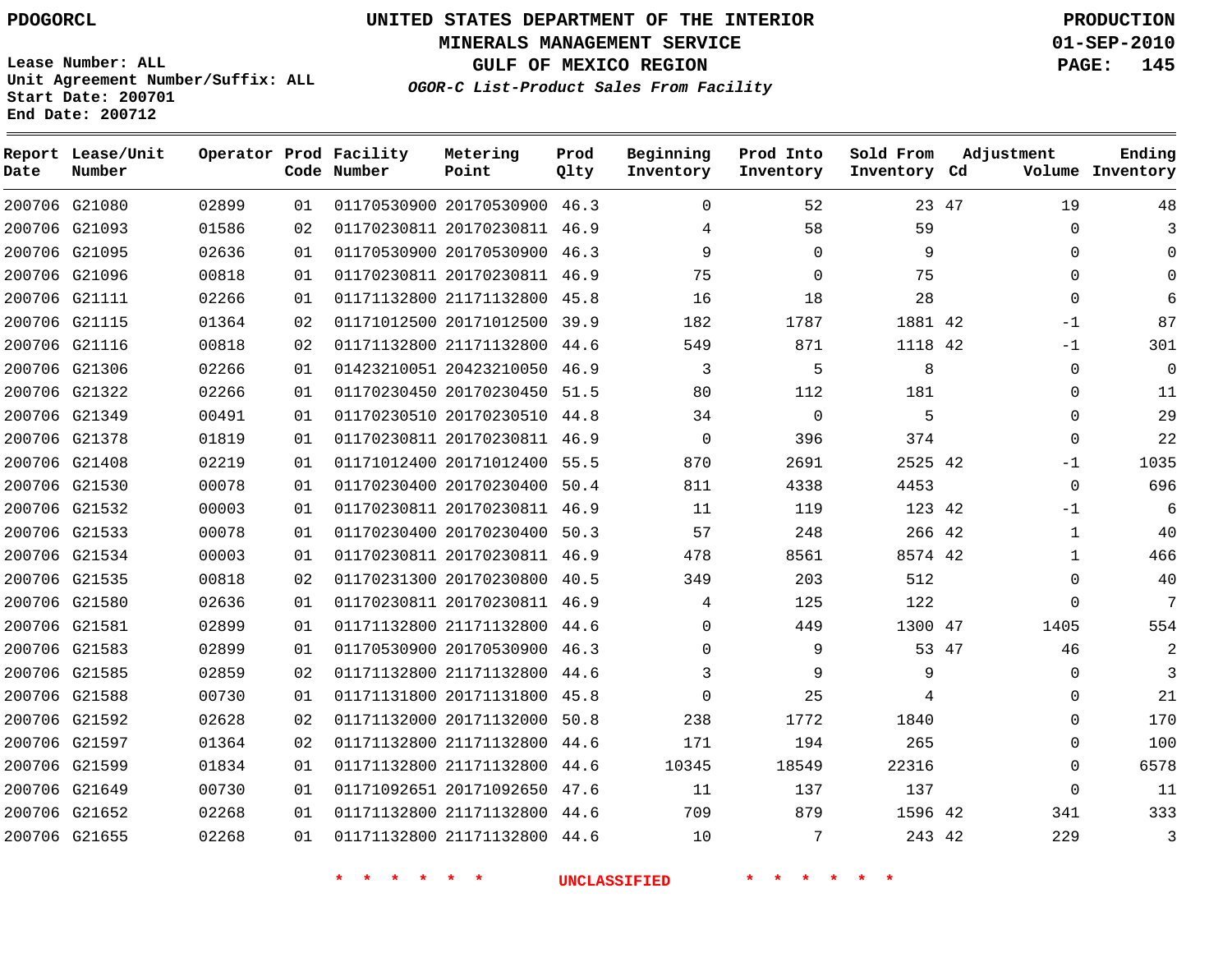**Start Date: 200701 End Date: 200712**

**Unit Agreement Number/Suffix: ALL**

# **UNITED STATES DEPARTMENT OF THE INTERIOR PDOGORCL PRODUCTION**

**MINERALS MANAGEMENT SERVICE 01-SEP-2010**

**GULF OF MEXICO REGION PAGE: 146**

**OGOR-C List-Product Sales From Facility**

 G21680 G21691 G21700 G21703 G21712 G22158 G22219 G22236 G22238 G22246 G22263 G22501 G22505 G22510 G22513 G22539 G22542 G22544 G22546 G22582 G22587 G22605 G22606 G22607 G22609 G22613 G22620 G22621 **Report Lease/Unit Date Number Operator Prod Facility Code Number** 20171092650 47.6 20170513700 01177258153 28.9 01177248150 50.8 20170755200 36.8 20420470030 48.4 20423210050 20170230450 51.5 20170230450 51.5 20170230500 44.3 20170230810 20170230400 50.3 20170230811 46.8 20170230810 20170230810 20170230810 20170230810 20170230811 46.9 20170230811 44.5 20170530900 46.3 20171132000 50.8 21171132800 44.6 20171132000 50.8 20170230810 49.6 20171132000 50.8 21171132800 21171132800 21171132800 44.6 **Metering Point** 42 42 42 45 34 42 42 47 42 42  $\Omega$ 46.9 44.6 44.6 **Prod Qlty**  $\Omega$   $\Omega$  **Beginning Inventory**  $\Omega$   $\Omega$  **Ending Inventory Cd Volume**  $\Omega$   $\Omega$  **Prod Into Inventory**  $\Omega$  **Sold From Inventory**  $\Omega$  $\Omega$  $\cap$  $\Omega$  $\Omega$  $\Omega$  $\Omega$   $\Omega$ -1  $\Omega$ -3175 -1  $\Omega$  $\Omega$  $\Omega$   $\Omega$   $\Omega$   $\Omega$  $\Omega$  -883 **Adjustment**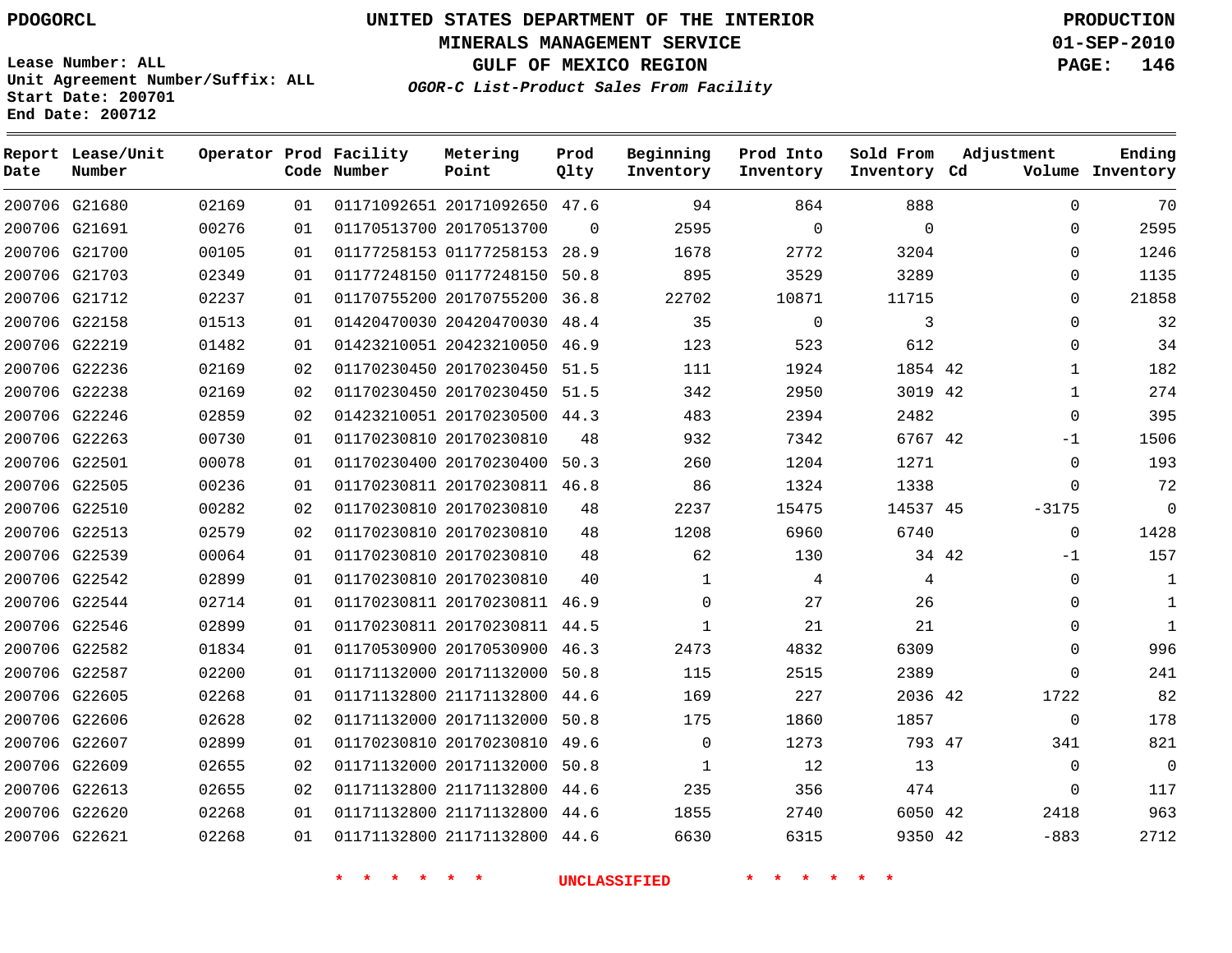**MINERALS MANAGEMENT SERVICE 01-SEP-2010**

**GULF OF MEXICO REGION PAGE: 147**

**Lease Number: ALL Unit Agreement Number/Suffix: ALL Start Date: 200701 End Date: 200712**

**OGOR-C List-Product Sales From Facility**

| Date | Report Lease/Unit<br>Number |       |    | Operator Prod Facility<br>Code Number | Metering<br>Point            | Prod<br>Qlty | Beginning<br>Inventory | Prod Into<br>Inventory | Sold From<br>Inventory Cd |       | Adjustment   | Ending<br>Volume Inventory |
|------|-----------------------------|-------|----|---------------------------------------|------------------------------|--------------|------------------------|------------------------|---------------------------|-------|--------------|----------------------------|
|      | 200706 G22633               | 02222 | 01 |                                       | 01177062605 20177062605      | 41           | 6                      | 767                    | 751                       |       | $\mathbf 0$  | 22                         |
|      | 200706 G22648               | 02268 | 01 |                                       | 01171132800 21171132800 45.4 |              | $\Omega$               | $\mathbf 0$            |                           | 60 42 | 60           | $\mathbf{0}$               |
|      | 200706 G22659               | 02466 | 01 |                                       | 01171092651 20171092650 47.6 |              | 4                      | 46                     |                           | 47 42 | $\mathbf{1}$ | 4                          |
|      | 200706 G22660               | 02058 | 02 |                                       | 01171012310 20171012310      | 47.9         | 293                    | 15386                  | 15100                     |       | $\mathbf 0$  | 579                        |
|      | 200706 G22662               | 02058 | 02 |                                       | 01171012310 20171012310      | 47.9         | 181                    | 6987                   | 6905                      |       | $\mathbf 0$  | 263                        |
|      | 200706 G22667               | 01482 | 01 |                                       | 01171132000 20171132000      | 50.8         | 84                     | 842                    | 842                       |       | $\mathbf 0$  | 84                         |
|      | 200706 G22670               | 01364 | 02 |                                       | 01171012400 20171012400 55.5 |              | 60                     | 250                    | 214                       |       | $\Omega$     | 96                         |
|      | 200706 G22699               | 00064 | 01 |                                       | 01171012500 20171012500 39.9 |              | 74                     | 709                    | 748                       |       | $\mathbf 0$  | 35                         |
|      | 200706 G22700               | 02268 | 01 |                                       | 01171132800 21171132800      | 44.6         | $\mathbf 0$            | 2                      |                           | 11 42 | 10           | $\mathbf{1}$               |
|      | 200706 G22701               | 02268 | 01 |                                       | 01171132800 21171132800      | 44.6         | 723                    | 1005                   | 1578 42                   |       | 212          | 362                        |
|      | 200706 G22702               | 02268 | 01 |                                       | 01171132800 21171132800      | 44.6         | $\overline{a}$         | $\mathbf 0$            | $\overline{a}$            |       | $\mathbf 0$  | $\mathbf{0}$               |
|      | 200706 G22712               | 00222 | 02 |                                       | 01171012500 20171012500 39.9 |              | 134                    | 2146                   | 2176 42                   |       | $\mathbf{1}$ | 105                        |
|      | 200706 G22726               | 02899 | 01 |                                       | 01171092651 20171092650 49.4 |              | $\Omega$               | 50                     |                           | 60 47 | 13           | 3                          |
|      | 200706 G22751               | 00730 | 01 |                                       | 01171012500 20171012500 39.9 |              | 1179                   | 39094                  | 38365                     |       | $\mathbf 0$  | 1908                       |
|      | 200706 G22765               | 00222 | 01 |                                       | 01170578150 01170578150      | 47.6         | 759                    | 826                    | 1036 32                   |       | $-23$        | 526                        |
|      | 200706 G22772               | 00105 | 01 |                                       | 01170513800 20170513800 33.3 |              | 1438                   | 8802                   | 9209                      |       | 0            | 1031                       |
|      | 200706 G22781               | 00222 | 02 |                                       | 01170754751 01170754751      | 40           | 3572                   | 10999                  | 11635                     |       | $\Omega$     | 2936                       |
|      | 200706 G22792               | 00222 | 02 |                                       | 01177258041 01177258041 30.4 |              | 750                    | 1483                   | 1807                      |       | $\mathbf 0$  | 426                        |
|      |                             | 02714 | 01 | 01177258151 01177258151               |                              | $\mathbf 0$  | 94                     | 11                     | $\Omega$                  |       | $\mathbf 0$  | 105                        |
|      |                             |       |    |                                       |                              |              | 844                    | 1494                   | 1807                      |       | $\mathbf 0$  | 531                        |
|      | 200706 G22840               | 00730 | 01 |                                       | 01608103650 20608103650 47.6 |              | 46                     | 5643                   | 5645                      |       | $\mathbf 0$  | 44                         |
|      | 200706 G23125               | 01364 | 02 |                                       | 01420470030 20420470030      | 49           | 131                    | 1019                   | 95                        |       | $\Omega$     | 1055                       |
|      | 200706 G23162               | 00222 | 02 |                                       | 01423210051 20423210050      | 48.1         | 1                      | $\mathbf 0$            | $\mathbf 1$               |       | $\mathbf 0$  | $\Omega$                   |
|      | 200706 G23166               | 02169 | 02 |                                       | 01423210051 20423210050      | 46.9         | 34                     | 159                    | 183                       |       | $\Omega$     | 10                         |
|      | 200706 G23180               | 02859 | 02 |                                       | 01423210051 20423210050      | 48.5         | 56                     | 376                    | 409                       |       | $\mathbf 0$  | 23                         |
|      | 200706 G23181               | 01963 | 01 |                                       | 01423210051 20423210050      | 46.9         | 134                    | 1232                   | 1290                      |       | $\mathbf 0$  | 76                         |
|      | 200706 G23193               | 02169 | 02 |                                       | 01170230510 20170230510 44.8 |              | 34                     | 89                     | 19                        |       | $\Omega$     | 104                        |
|      | 200706 G23197               | 02169 | 02 |                                       | 01170230810 20170230810      | 48           | 827                    | 6078                   | 5688                      |       | $\mathbf 0$  | 1217                       |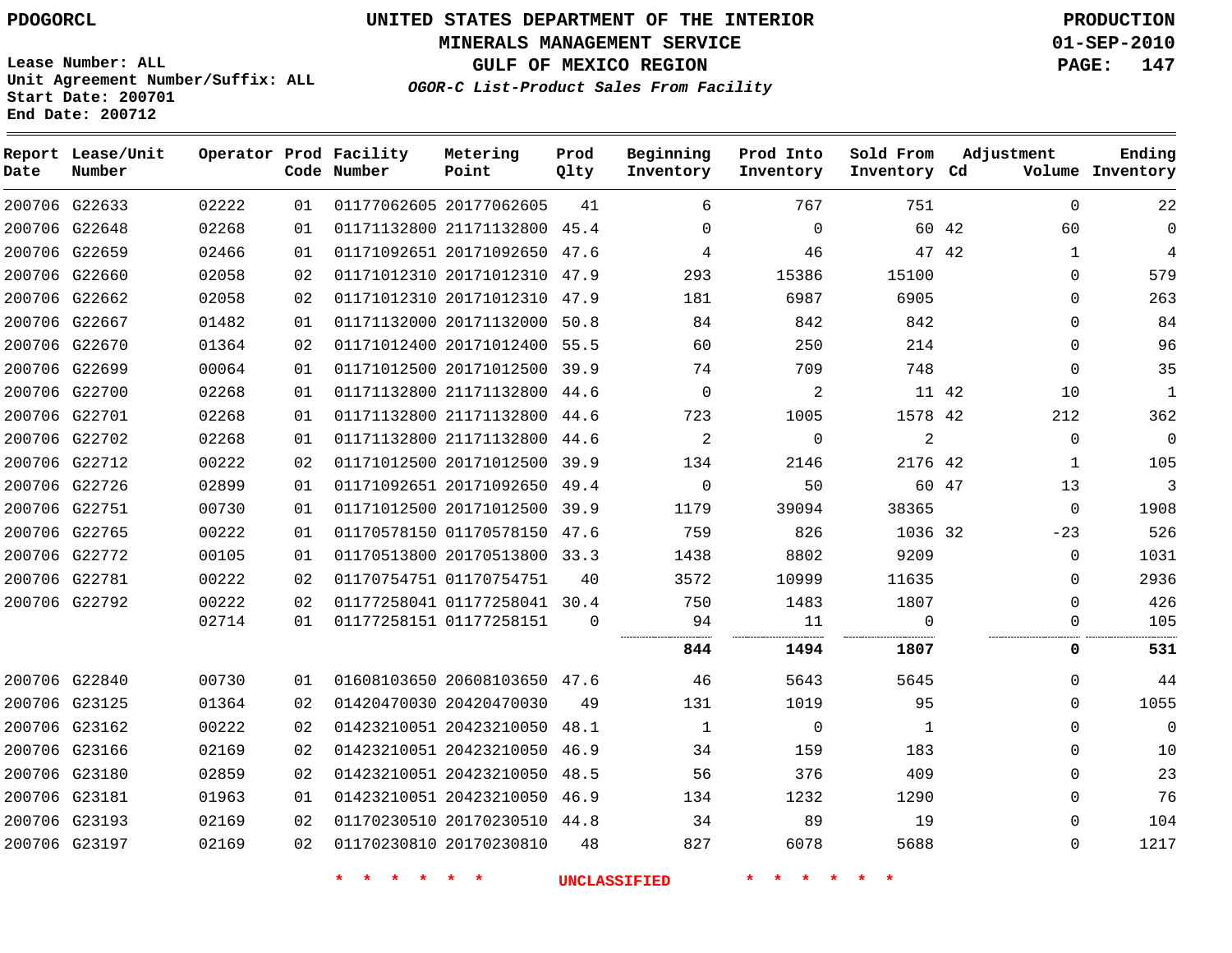**Start Date: 200701 End Date: 200712**

# **UNITED STATES DEPARTMENT OF THE INTERIOR PDOGORCL PRODUCTION**

**MINERALS MANAGEMENT SERVICE 01-SEP-2010**

**GULF OF MEXICO REGION PAGE: 148**

**OGOR-C List-Product Sales From Facility Unit Agreement Number/Suffix: ALL**

| Date          | Report Lease/Unit<br>Number |       |                 | Operator Prod Facility<br>Code Number | Metering<br>Point            | Prod<br>Qlty | Beginning<br>Inventory | Prod Into<br>Inventory | Sold From<br>Inventory Cd | Adjustment                 | Ending<br>Volume Inventory |
|---------------|-----------------------------|-------|-----------------|---------------------------------------|------------------------------|--------------|------------------------|------------------------|---------------------------|----------------------------|----------------------------|
|               | 200706 G23199               | 02169 | 02 <sub>2</sub> |                                       | 01170230450 20170230450      | 51.5         | 174                    | 1772                   | 1777                      | $\Omega$                   | 169                        |
|               | 200706 G23730               | 01978 | 02              |                                       | 01170230810 20170230811      | 46.9         | 239                    | 4229                   | 4239                      | $\Omega$                   | 229                        |
|               | 200706 G23735               | 00282 | 02              |                                       | 01170230810 20170230810      | 49.6         | 232                    | 755                    | 500 45                    | $-487$                     | $\Omega$                   |
|               | 200706 G23736               | 01364 | 02              |                                       | 01170230810 20170230810      | 49.6         | 79                     | 124                    | 123                       | $\Omega$                   | 80                         |
|               | 200706 G23748               | 01364 | 02              |                                       | 01170230810 20170230810      | 49.6         | 20                     | 36                     | 33 42                     | 1                          | 24                         |
|               | 200706 G23820               | 01764 | 01              |                                       | 01177058270 01177058270      | 40.2         | 12                     | 34                     | 37                        | $\Omega$                   | 9                          |
|               | 200706 G23842               | 02899 | 01              |                                       | 01171012400 20171012400      | 55.5         | $\mathbf 0$            | 0                      | 89 47                     | 89                         | $\mathbf 0$                |
|               | 200706 G23853               | 02266 | 01              |                                       | 01171012310 20171012310      | 47.9         | 23                     | 1234                   | 1210                      | 0                          | 47                         |
|               | 200706 G23867               | 02766 | 02              |                                       | 01171012400 20171012400      | 55.5         | 0                      | 1154                   | 710                       | $\Omega$                   | 444                        |
|               | 200706 G23891               | 02859 | 01              |                                       | 01171012500 20171012500      | 39.9         | 0                      | 1221                   | 1161                      | $\mathbf 0$                | 60                         |
|               | 200706 G23933               | 00064 | 01              |                                       | 01171092651 20171092650      | 47.6         | 11                     | 70                     | 76 42                     | $\mathbf{1}$               | 6                          |
|               | 200706 G23956               | 02807 | 01              |                                       | 01170753510 20170753510      | 59.2         | 3041                   | 9267                   | 10972 42                  | 1                          | 1337                       |
|               | 200706 G24393               | 02466 | 01              |                                       | 01422450350 20422450350      | 42.2         | 758                    | 1                      | 134 42                    | -1                         | 626                        |
|               | 200706 G24419               | 02370 | 02              |                                       | 01170230810 20170230810      | 48           | 41                     | 609                    | 525                       | $\Omega$                   | 125                        |
|               | 200706 G24425               | 01364 | 02              |                                       | 01170230810 20170230810      | 48           | 13                     | 289                    | 243                       | $\Omega$                   | 59                         |
|               | 200706 G24429               | 01364 | 01              |                                       | 01170230810 20170230810      | 48           | 300                    | 1664                   | 1623                      | $\Omega$                   | 341                        |
|               | 200706 G24700               | 01364 | 02              |                                       | 01170230811 20170230811      | 46.9         | 11                     | 188                    | 188 42                    | $-1$                       | 10                         |
| 200706 G24710 |                             | 02025 | 01              |                                       | 01170230811 20170230811      | $\mathbf 0$  | 135                    | 3922                   |                           | 0 <sub>09</sub><br>$-3844$ | 213                        |
|               | 200706 G24712               | 02025 | 01              |                                       | 01170230811 20170230811 46.9 |              | 0                      | 58                     | 55                        | $\Omega$                   | 3                          |
| 200706 G24730 |                             | 02169 | 02              |                                       | 01170230500 20170230500      | 44           | 640                    | 2582                   | 2795                      | $\mathbf 0$                | 427                        |
|               |                             | 02349 | 01              |                                       | 01170230500 20170230500      | 42.9         | 143                    | 620                    | 662                       | $\Omega$                   | 101                        |
|               |                             |       |                 |                                       |                              |              | 783                    | 3202                   | 3457                      | 0                          | 528                        |
|               | 200706 G24733               | 00818 | 01              |                                       | 01170530900 20170530900      | 46.3         | $\mathbf 0$            | 41                     | 33                        | $\Omega$                   | 8                          |
|               | 200706 G24802               | 02579 | 02              |                                       | 01171132000 20171132000      | 50.8         | 1                      | 9                      | 9                         | $\Omega$                   | 1                          |
|               | 200706 G24873               | 00222 | 02              |                                       | 01171012400 20171012400      | 55.5         | 200                    | 836                    | 714                       | $\Omega$                   | 322                        |
|               | 200706 G24878               | 02628 | 02              |                                       | 01171092651 20171092650      | 47.6         | 392                    | 3674                   | 3774                      | $\Omega$                   | 292                        |
|               | 200706 G24888               | 02628 | 02              |                                       | 01171092651 20171092650      | 47.6         | 0                      | 7                      | 7                         | $\Omega$                   | $\Omega$                   |
|               | 200706 G24889               | 02579 | 02              |                                       | 01171012500 20171012500 40.2 |              | 1715                   | 24823                  | 25460                     | $\Omega$                   | 1078                       |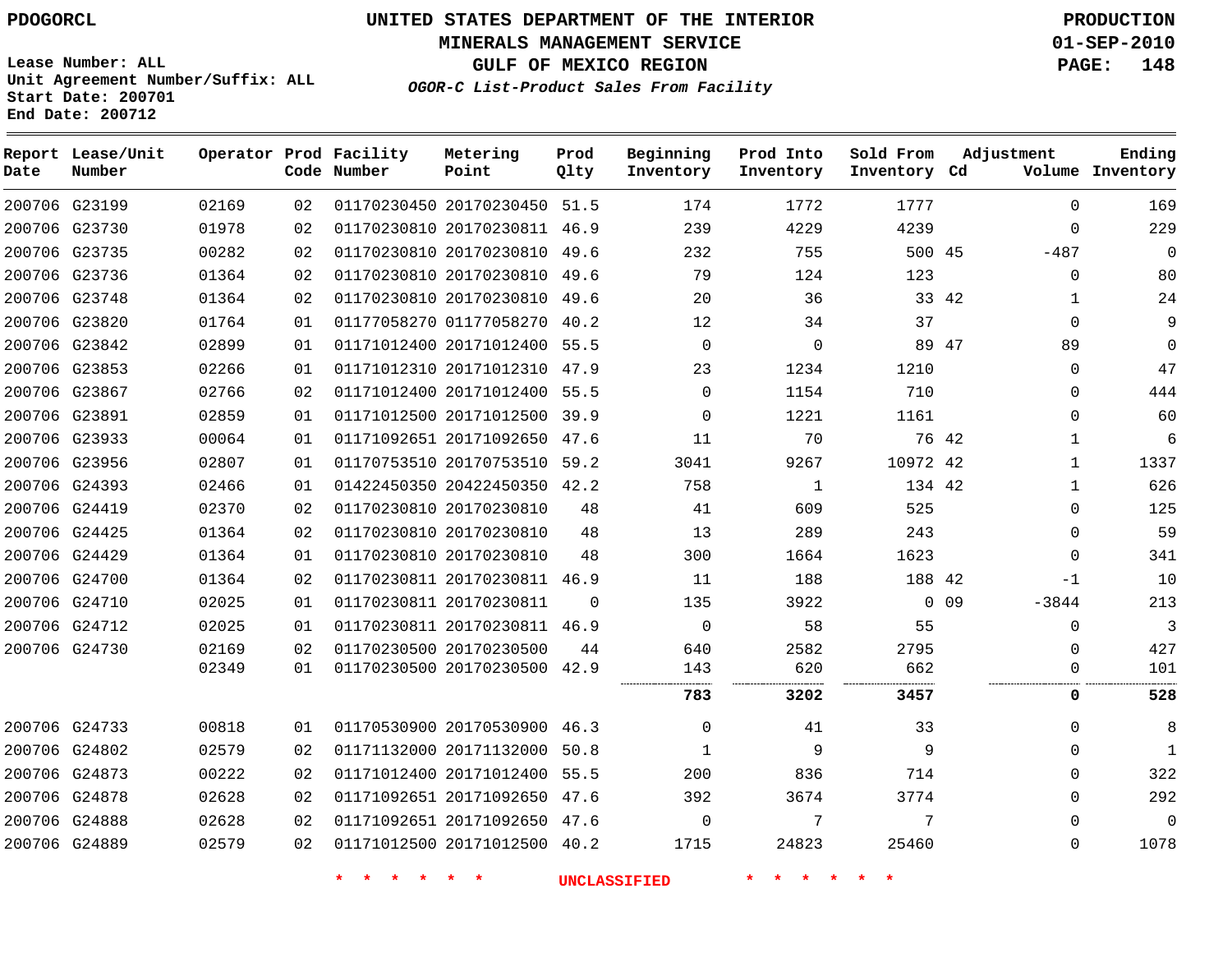#### **MINERALS MANAGEMENT SERVICE 01-SEP-2010**

**GULF OF MEXICO REGION PAGE: 149**

**Lease Number: ALL Unit Agreement Number/Suffix: ALL Start Date: 200701 End Date: 200712**

**OGOR-C List-Product Sales From Facility**

| Date | Report Lease/Unit<br>Number |       |    | Operator Prod Facility<br>Code Number | Metering<br>Point            | Prod<br>Qlty | Beginning<br>Inventory | Prod Into<br>Inventory | Sold From<br>Inventory Cd | Adjustment | Ending<br>Volume Inventory |
|------|-----------------------------|-------|----|---------------------------------------|------------------------------|--------------|------------------------|------------------------|---------------------------|------------|----------------------------|
|      | 200706 G24898               | 02807 | 01 |                                       | 01171012400 20171012400 55.5 |              | 859                    | 634                    | 1250 42                   |            | 244<br>1                   |
|      | 200706 G24901               | 00730 | 01 |                                       | 01171012400 20171012300 39.9 |              | 1099                   | 2058                   | 1897                      |            | 1260<br>$\Omega$           |
|      | 200706 G24924               | 02268 | 01 |                                       | 01171132800 21171132800      | 44.6         | 5156                   | 6453                   | 9176 42                   |            | 2432<br>$-1$               |
|      | 200706 G24929               | 02766 | 02 |                                       | 01171092651 20171092650 47.6 |              | 11                     | 44                     | 49                        |            | 6<br>$\Omega$              |
|      | 200706 G25008               | 02777 | 01 |                                       | 01170753510 20170753510 49.4 |              | 516                    | 1182                   | 1526                      |            | 172<br>$\Omega$            |
|      | 200706 G25524               | 02169 | 01 |                                       | 01170230450 20170230450 51.5 |              | 1543                   | 13544                  | 13808                     |            | 1279<br>$\Omega$           |
|      |                             |       | 01 |                                       | 01421670210 01421670210      | 35           | 107                    | 397                    | 425                       |            | 79<br>$\Omega$             |
|      |                             |       |    |                                       |                              |              | 1650                   | 13941                  | 14233                     |            | 1358<br>0                  |
|      | 200706 G25536               | 02466 | 01 |                                       | 01420390101 01420390101      | $\Omega$     | 685                    | 12                     | $\Omega$                  |            | 697<br>$\Omega$            |
|      | 200706 G25561               | 02058 | 02 |                                       | 01170230450 20170230450 51.5 |              | 404                    | 3529                   | 3600                      |            | 333<br>$\Omega$            |
|      | 200706 G25566               | 00282 | 02 |                                       | 01170230450 20170230450 51.5 |              | 159                    | 1577                   | 1586 45                   | $-150$     | $\overline{0}$             |
|      | 200706 G25579               | 02169 | 02 |                                       | 01170230810 20170230810      | 48           | 475                    | 1796                   | 1871                      |            | 400<br>$\Omega$            |
|      | 200706 G25605               | 00818 | 01 |                                       | 01170230810 20170230810 48.2 |              | 6                      | 14                     | 17                        |            | 3<br>0                     |
|      | 200706 G25606               | 02025 | 01 |                                       | 01170230810 20170230810      | 48           | 259                    | 1866                   | 1742                      |            | 383<br>0                   |
|      | 200706 G25872               | 00236 | 01 |                                       | 01170230811 20170230811 46.8 |              | 736                    | 12880                  | 12915                     |            | 701<br>$\Omega$            |
|      | 200706 G25939               | 00064 | 01 |                                       | 01170230810 20170230810 49.6 |              | 14                     | 5                      | 16                        |            | 3<br>$\Omega$              |
|      | 200706 G25944               | 02266 | 01 |                                       | 01171131600 20171131600      | 40           | 59                     | 2379                   | 2381                      |            | $\Omega$<br>57             |
|      | 200706 G25949               | 02427 | 01 |                                       | 01170530900 20170530900 46.3 |              | 104                    | $\Omega$               | 104                       |            | $\Omega$<br>$\Omega$       |
|      | 200706 G25965               | 02899 | 01 |                                       | 01171132800 21171132800      | -44.6        | $\Omega$               | 157                    | 86 47                     |            | 79<br>150                  |
|      | 200706 G25967               | 01513 | 01 |                                       | 01170230811 20170230811 46.9 |              | 27                     | 353                    | 361                       |            | 19<br>$\Omega$             |
|      | 200706 G25986               | 01586 | 02 |                                       | 01170230811 20170230811 46.9 |              | 1                      | 23                     | 23                        |            | $\Omega$<br>1              |
|      | 200706 G26007               | 01764 | 01 |                                       | 01177082604 20177082604 28.4 |              | 3                      | 247                    | 247                       |            | 3<br>0                     |
|      | 200706 G26023               | 02579 | 02 |                                       | 01171012500 20171012500 40.2 |              | 225                    | 1293                   | 1327                      |            | 191<br>$\mathbf 0$         |
|      | 200706 G26040               | 00560 | 01 |                                       | 01171132800 21171132800 44.6 |              | 519                    | 700                    | 1356 42                   | 392        | 255                        |
|      | 200706 G26051               | 01978 | 02 |                                       | 01171092651 20171092650 47.6 |              | 1150                   | 20883                  | 20368                     |            | 1665<br>$\Omega$           |
|      | 200706 G26097               | 00078 | 01 |                                       | 01170573602 20170573602 34.5 |              | 32                     | 163                    | 146                       |            | 49<br>$\Omega$             |
|      | 200706 G26124               | 02503 | 02 |                                       | 01171012500 20171012500 39.9 |              | 3                      | 11                     | 14                        |            | $\mathbf 0$<br>0           |
|      | 200706 G26451               | 02579 | 02 |                                       | 01423210051 20423210050 46.9 |              | 753                    | 32937                  | 31649                     |            | 2041<br>$\Omega$           |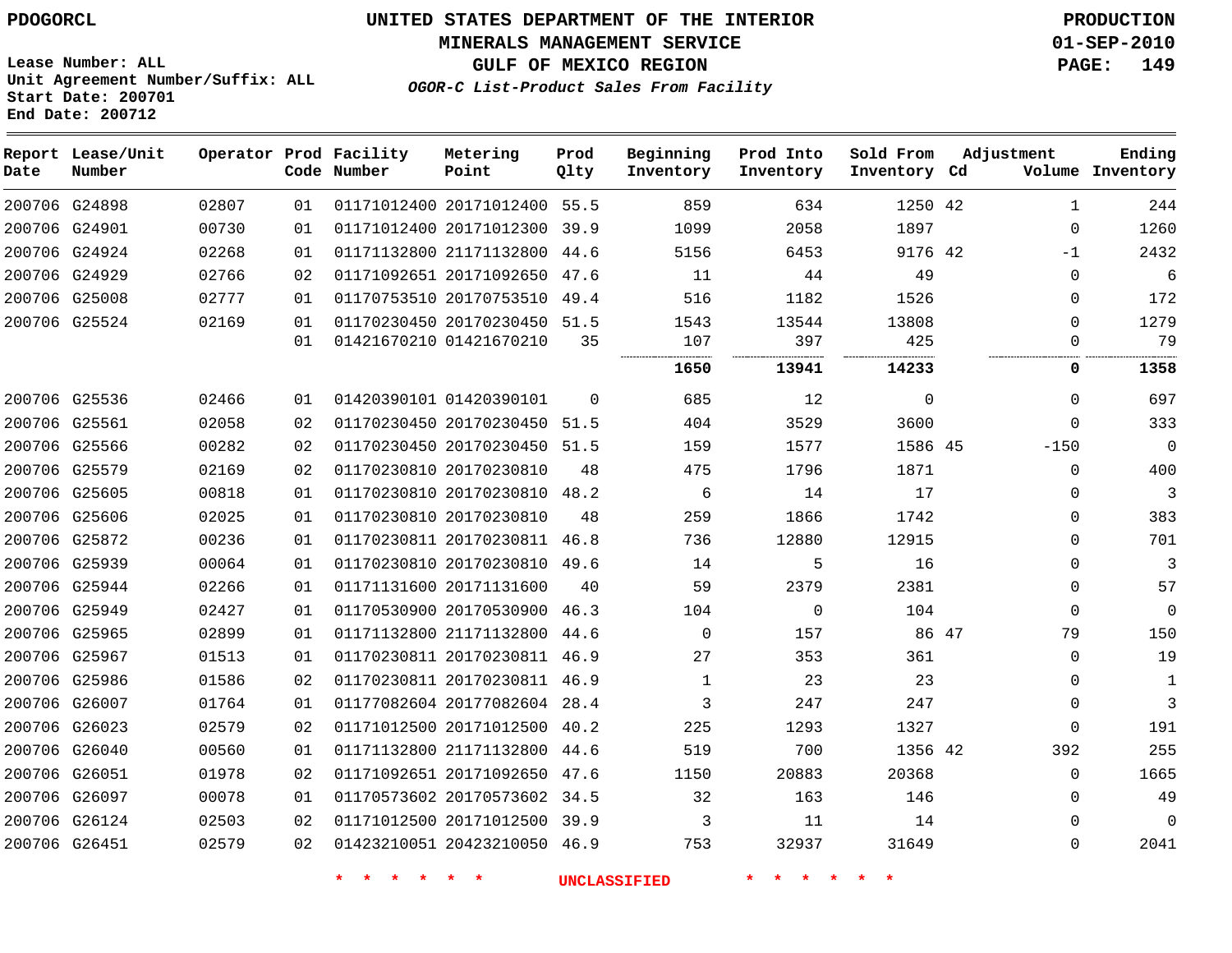**Start Date: 200701 End Date: 200712**

**Unit Agreement Number/Suffix: ALL**

# **UNITED STATES DEPARTMENT OF THE INTERIOR PDOGORCL PRODUCTION**

**MINERALS MANAGEMENT SERVICE 01-SEP-2010**

**GULF OF MEXICO REGION PAGE: 150**

**OGOR-C List-Product Sales From Facility**

 G26477 G27050 G27061 G27072 G27100 G27195 G27789 G27851 **Report Lease/Unit Date Number Operator Prod Facility Code Number** 01420390101 21171132800 44.6 20171131600 21171132800 44.6 20171012310 47.9 01177258154 20170530900 46.3 20171132000 50.8 20170513700 32.6 20170513700 32.6 20170513700 32.6 20170513700 32.6 20171012300 30.4 20171012300 30.4 20171012300 30.4 20171012300 30.4 20171012300 30.3 20170230810 48.2 20170230800 43.1 20170230800 43.1 20170230810 49.6 20170513700 26.8 20170513700 26.8 20170230810 48.2 20170230810 48.2 20170230810 48.2 20170230810 48.2 20171012300 30.4 **Metering Point** 42 47 42 42 42 42 42 42  $\Omega$  $\cap$ **Prod Qlty**  $\Omega$   $\Omega$  **Beginning Inventory Ending Inventory Cd Volume Prod Into Inventory**  $\Omega$   $\Omega$  **Sold From Inventory**  $\Omega$  $-101$  $\Omega$   $\Omega$  $\Omega$  $\Omega$   $\Omega$   $\Omega$  $\Omega$  $-1$   $\Omega$  $\Omega$  $-2$  $\Omega$  $\Omega$  $\Omega$  $\Omega$  $-1$ **Adjustment**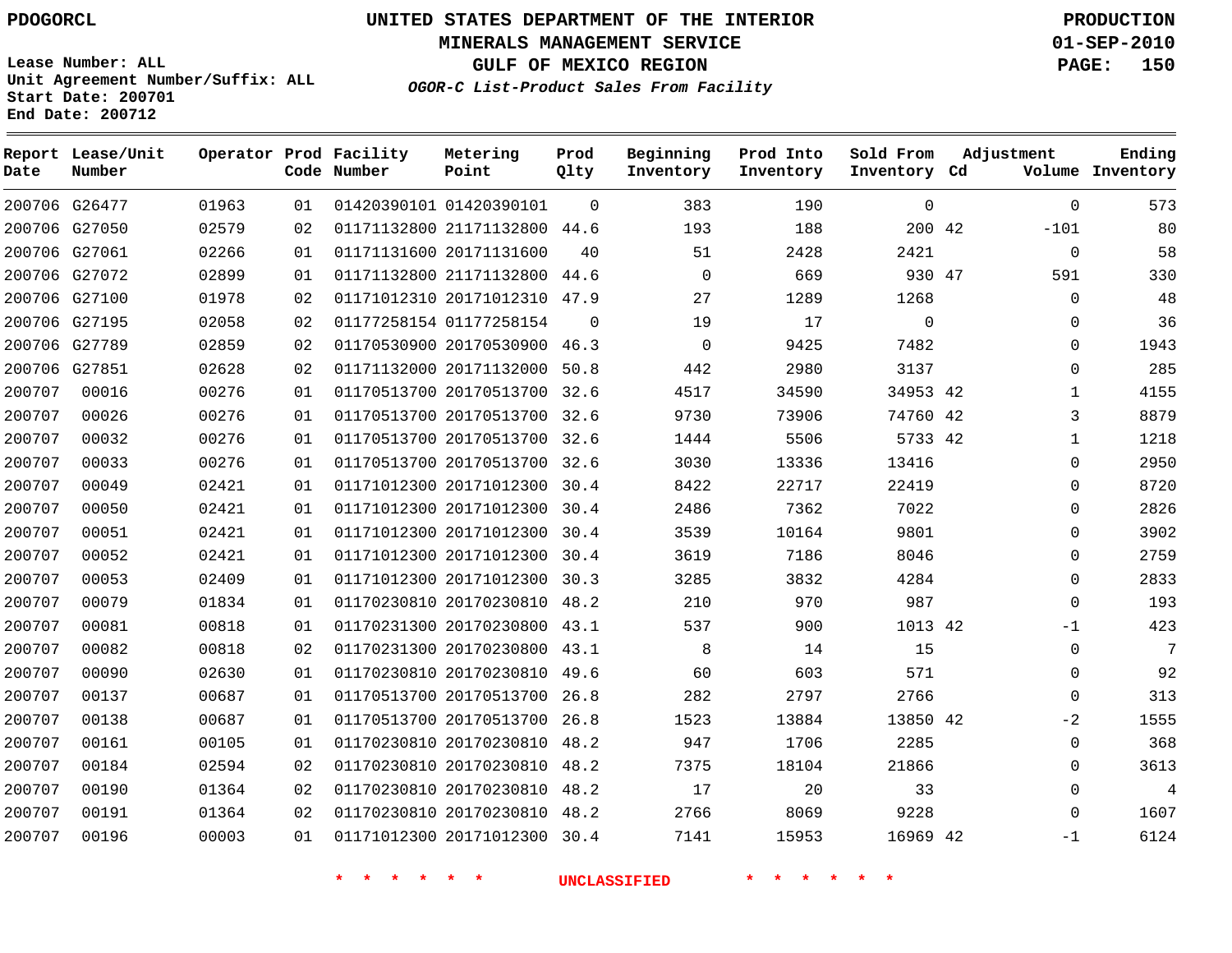**MINERALS MANAGEMENT SERVICE 01-SEP-2010**

**GULF OF MEXICO REGION PAGE: 151**

**Lease Number: ALL Unit Agreement Number/Suffix: ALL Start Date: 200701 End Date: 200712**

**OGOR-C List-Product Sales From Facility**

| Date   | Report Lease/Unit<br>Number |       |    | Operator Prod Facility<br>Code Number | Metering<br>Point            | Prod<br>Qlty | Beginning<br>Inventory | Prod Into<br>Inventory | Sold From<br>Inventory Cd | Adjustment                | Ending<br>Volume Inventory |
|--------|-----------------------------|-------|----|---------------------------------------|------------------------------|--------------|------------------------|------------------------|---------------------------|---------------------------|----------------------------|
| 200707 | 00247                       | 02766 | 02 |                                       | 01170231300 01170231300 44.8 |              | $\Omega$               | 10                     | 1 O                       | $\Omega$                  | $\Omega$                   |
| 200707 | 00253                       | 00236 | 01 |                                       | 01170230810 20170230810      | 48.2         | 15                     | 88                     | 86                        | $\Omega$                  | 17                         |
| 200707 | 00310                       | 02025 | 01 |                                       | 01171132800 21171132800 44.4 |              | 158                    | 1610                   | 1177                      | $\Omega$                  | 591                        |
| 200707 | 00317                       | 00560 | 01 |                                       | 01171012310 20171012310      | 48.2         | 26                     | 675                    | 673                       | $\Omega$                  | 28                         |
| 200707 | 00353                       | 02266 | 01 |                                       | 01170754800 20170754800      | 29.2         | 1408                   | 4777                   | 4976                      | $\Omega$                  | 1209                       |
| 200707 | 00367                       | 00276 | 01 |                                       | 01170513700 20170513700 32.6 |              | 145                    | 642                    | 710                       | $\Omega$                  | 77                         |
| 200707 | 00424                       | 00064 | 01 |                                       | 01171012400 20171012400      | 55.3         | 224                    | 523                    | 531                       | 0                         | 216                        |
| 200707 | 00434                       | 02690 | 01 |                                       | 01177112605 2017711260Y 33.6 |              | 2144                   | 52568                  | 51817                     | $\Omega$                  | 2895                       |
| 200707 | 00436                       | 01364 | 02 |                                       | 01171012400 20171012400 55.3 |              | 1                      | 3                      | 3                         | $\mathbf 0$               | $\mathbf{1}$               |
| 200707 | 00453                       | 02690 | 01 |                                       | 01177112605 2017711260Y 33.6 |              | 965                    | 22011                  | 21764                     | $\mathbf 0$               | 1212                       |
| 200707 | 00462                       | 00078 | 01 |                                       | 01170573602 20170573602      | $\Omega$     | 139                    | 703                    |                           | 0 <sub>09</sub><br>$-554$ | 288                        |
| 200707 | 00464                       | 00078 | 01 |                                       | 01170573602 20170573602 33.3 |              | 12280                  | 27533                  | 28538                     | $\Omega$                  | 11275                      |
| 200707 | 00466                       | 00064 | 01 |                                       | 01171012400 20171012400 55.3 |              | 3182                   | 8971                   | 8449 42                   | $\mathbf{1}$              | 3705                       |
| 200707 | 00478                       | 02409 | 01 |                                       | 01171012300 20171012300 43.6 |              | $\Omega$               | 3548                   | 3548                      | $\Omega$                  | $\mathbf 0$                |
| 200707 | 00479                       | 00236 | 01 |                                       | 01171012300 20171012300 30.3 |              | 168                    | 15                     | 177                       | $\Omega$                  | 6                          |
|        |                             | 00818 | 01 |                                       | 01171012500 20171012500      | 40           | 361                    | 6011                   | 6119                      | $\Omega$                  | 253                        |
|        |                             |       |    |                                       |                              |              | 529                    | 6026                   | 6296                      | 0                         | 259                        |
| 200707 | 00487                       | 01284 | 01 |                                       | 01171132800 21171132800 44.4 |              | 988                    | 1578                   | 1711                      | $\Omega$                  | 855                        |
| 200707 | 00495                       | 01284 | 01 |                                       | 01171131900 20171131900      | 44.4         | 1                      | 11                     | 7                         | $\Omega$                  | 5                          |
| 200707 | 00518                       | 01482 | 01 |                                       | 01170230450 20170230450      | 51.1         | 61                     | 979                    | 973                       | $\Omega$                  | 67                         |
| 200707 | 00526                       | 00105 | 01 |                                       | 01170230810 20170230810 48.1 |              | 479                    | 931                    | 1225                      | $\Omega$                  | 185                        |
| 200707 | 00541                       | 02589 | 01 |                                       | 01170530900 20170530900 45.9 |              | $\Omega$               | 2213                   | 2213                      | $\Omega$                  | $\mathbf 0$                |
| 200707 | 00559                       | 00687 | 01 |                                       | 01171131600 20171131600      | 43.5         | 70                     | 3421                   | 3413                      | $\Omega$                  | 78                         |
| 200707 | 00560                       | 00687 | 01 |                                       | 01171131600 20171131600      | 43.5         | 8                      | 368                    | 367 42                    | $-1$                      | 8                          |
| 200707 | 00577                       | 01935 | 01 |                                       | 01171012300 20171012300 30.4 |              | 17023                  | 34068                  | 38012                     | $\Omega$                  | 13079                      |
| 200707 | 00590                       | 01284 | 01 |                                       | 01171132800 21171132800 44.4 |              | 1014                   | 4997                   | 4002                      | $\Omega$                  | 2009                       |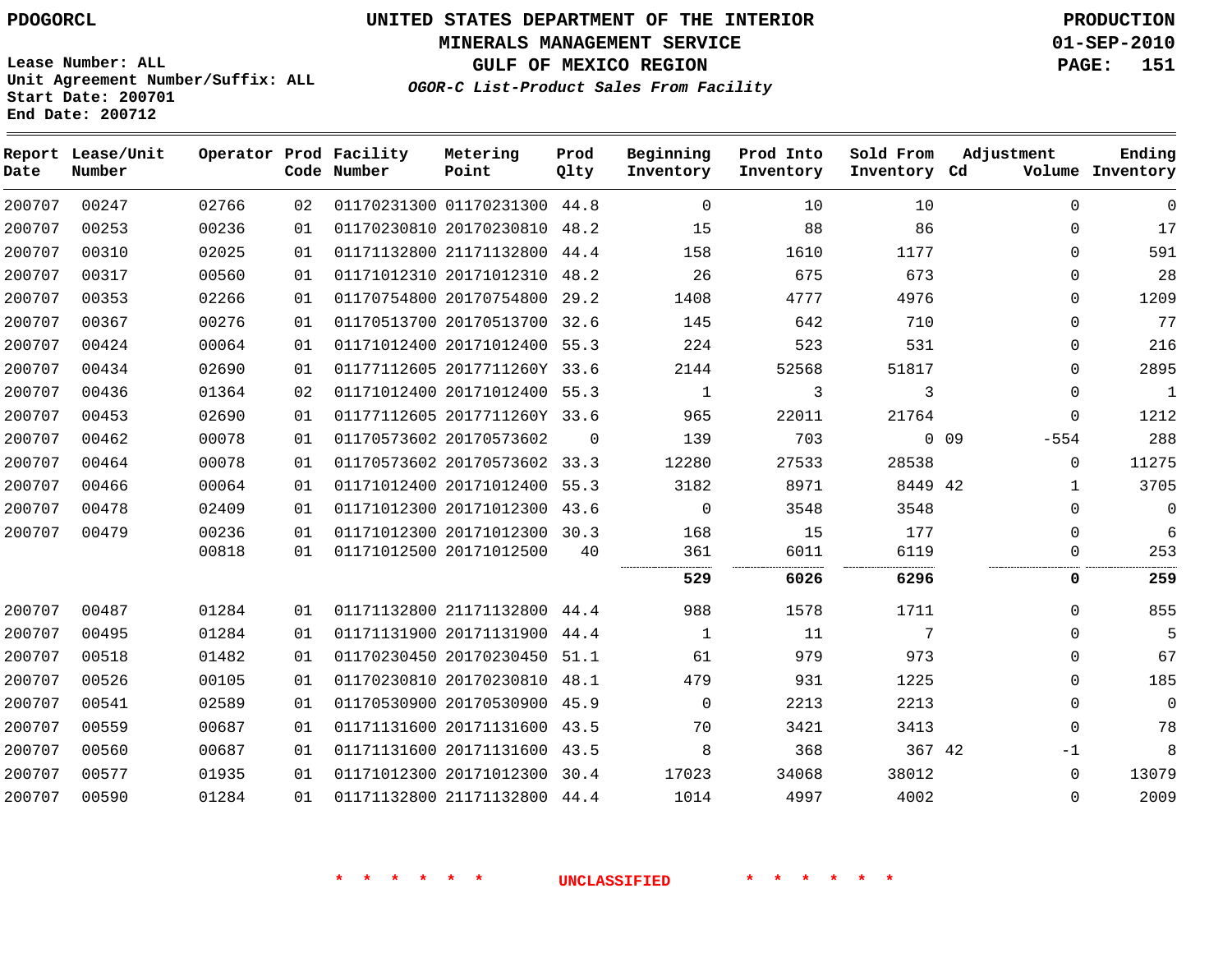**Start Date: 200701 End Date: 200712**

**Unit Agreement Number/Suffix: ALL**

# **UNITED STATES DEPARTMENT OF THE INTERIOR PDOGORCL PRODUCTION**

**MINERALS MANAGEMENT SERVICE 01-SEP-2010**

**GULF OF MEXICO REGION PAGE: 152**

**OGOR-C List-Product Sales From Facility**

| Date   | Report Lease/Unit<br>Number |       |    | Operator Prod Facility<br>Code Number | Metering<br>Point            | Prod<br>Qlty | Beginning<br>Inventory | Prod Into<br>Inventory | Sold From<br>Inventory Cd | Adjustment   | Ending<br>Volume Inventory |
|--------|-----------------------------|-------|----|---------------------------------------|------------------------------|--------------|------------------------|------------------------|---------------------------|--------------|----------------------------|
| 200707 | 00593                       | 01834 | 01 |                                       | 01171012300 20171012300 30.4 |              | 15378                  | 27440                  | 26526                     | $\Omega$     | 16292                      |
|        |                             | 02589 | 01 |                                       | 01171012300 20171012300      | 30.4         | 8257<br>               | 22587<br>.             | 21869 42<br>.<br>         | $-1$<br><br> | 8974                       |
|        |                             |       |    |                                       |                              |              | 23635                  | 50027                  | 48395                     | $-1$         | 25266                      |
| 200707 | 00599                       | 01764 | 01 |                                       | 01170573602 20170573602 45.7 |              | 89                     | 86                     | 139                       | $\Omega$     | 36                         |
| 200707 | 00605                       | 01764 | 01 |                                       | 01170573602 20170573602      | 45.7         | 47                     | 150                    | 136 42                    | $\mathbf{1}$ | 62                         |
| 200707 | 00680                       | 01482 | 01 |                                       | 01170230700 20170230700 39.7 |              | 606                    | 2789                   | 2200                      | $\Omega$     | 1195                       |
| 200707 | 00691                       | 01364 | 02 |                                       | 01170754200 20170754200      | 35.4         | 831                    | 1897                   | 2034                      | 0            | 694                        |
| 200707 | 00693                       | 02266 | 01 |                                       | 01170754800 20170754800      | 29.2         | 646                    | 2536                   | 2540                      | 0            | 642                        |
| 200707 | 00694                       | 02266 | 01 |                                       | 01170754800 20170754800      | 29.2         | 2058                   | 8327                   | 8278                      | 0            | 2107                       |
| 200707 | 00697                       | 02266 | 01 |                                       | 01170754800 20170754800      | 29.2         | 1795                   | 7047                   | 7059                      | $\Omega$     | 1783                       |
| 200707 | 00758                       | 02421 | 01 |                                       | 01170230810 20170230810      | 48.2         | 718                    | 3882                   | 3827                      | $\mathbf 0$  | 773                        |
| 200707 | 00759                       | 02589 | 01 |                                       | 01170230811 20170230811 48.2 |              | $\mathbf 0$            | 1847                   | 1847                      | $\mathbf 0$  | $\mathbf 0$                |
|        |                             | 02859 | 01 |                                       | 01170231100 20170230810 48.2 |              | 31                     | $\mathbf 0$            | 31                        | $\Omega$     | $\mathbf 0$                |
|        |                             |       |    |                                       |                              |              | 31                     | 1847                   | 1878                      | 0            | 0                          |
| 200707 | 00763                       | 02859 | 01 |                                       | 01170231100 20170230810      | 48.2         | $\mathbf 0$            | 138                    | 111                       | $\Omega$     | 27                         |
| 200707 | 00767                       | 00105 | 01 |                                       | 01170230810 20170230810      | 48.1         | 598                    | 1807                   | 2045                      | $\Omega$     | 360                        |
| 200707 | 00768                       | 00105 | 01 |                                       | 01170230810 20170230810      | 48.1         | 88                     | 286                    | 317                       | $\Omega$     | 57                         |
| 200707 | 00775                       | 01834 | 01 |                                       | 01171131600 20171131600      | 43.5         | 52                     | 2177                   | 2180                      | $\mathbf 0$  | 49                         |
| 200707 | 00778                       | 01482 | 01 |                                       | 01171132000 20171132000      | 50.8         | 37                     | 372                    | 338                       | $\mathbf 0$  | 71                         |
| 200707 | 00786                       | 02409 | 01 |                                       | 01177078131 20171092650      | 52.8         | $\mathbf 0$            | 293                    | 293                       | $\mathbf 0$  | $\mathbf 0$                |
| 200707 | 00787                       | 01364 | 01 |                                       | 01171092651 20171092650      | 47.3         | 123                    | 1567                   | 1609                      | 0            | 81                         |
| 200707 | 00796                       | 02628 | 02 |                                       | 01171092651 20171092650      | 47.6         | 1519                   | 24318                  | 24338                     | 0            | 1499                       |
| 200707 | 00797                       | 02421 | 01 |                                       | 01171012300 20171012300      | 30.4         | 2162                   | 8296                   | 7273                      | $\Omega$     | 3185                       |
| 200707 | 00818                       | 02636 | 01 |                                       | 01171132800 21171132800      | 44.4         | 537                    | 24                     | 548                       | 0            | 13                         |
| 200707 | 00819                       | 00078 | 01 |                                       | 01171132800 21171132800      | 44.4         | 34                     | 207                    | 160                       | $\Omega$     | 81                         |
| 200707 | 00827                       | 00003 | 01 |                                       | 0117711260G 2017711260G      | 32.6         | 1015                   | 24619                  | 24242 42                  | 1            | 1393                       |
| 200707 | 00828                       | 02859 | 01 |                                       | 0117711260T 2017711260T      | 35.5         | 118                    | 13454                  | 13456                     | $\Omega$     | 116                        |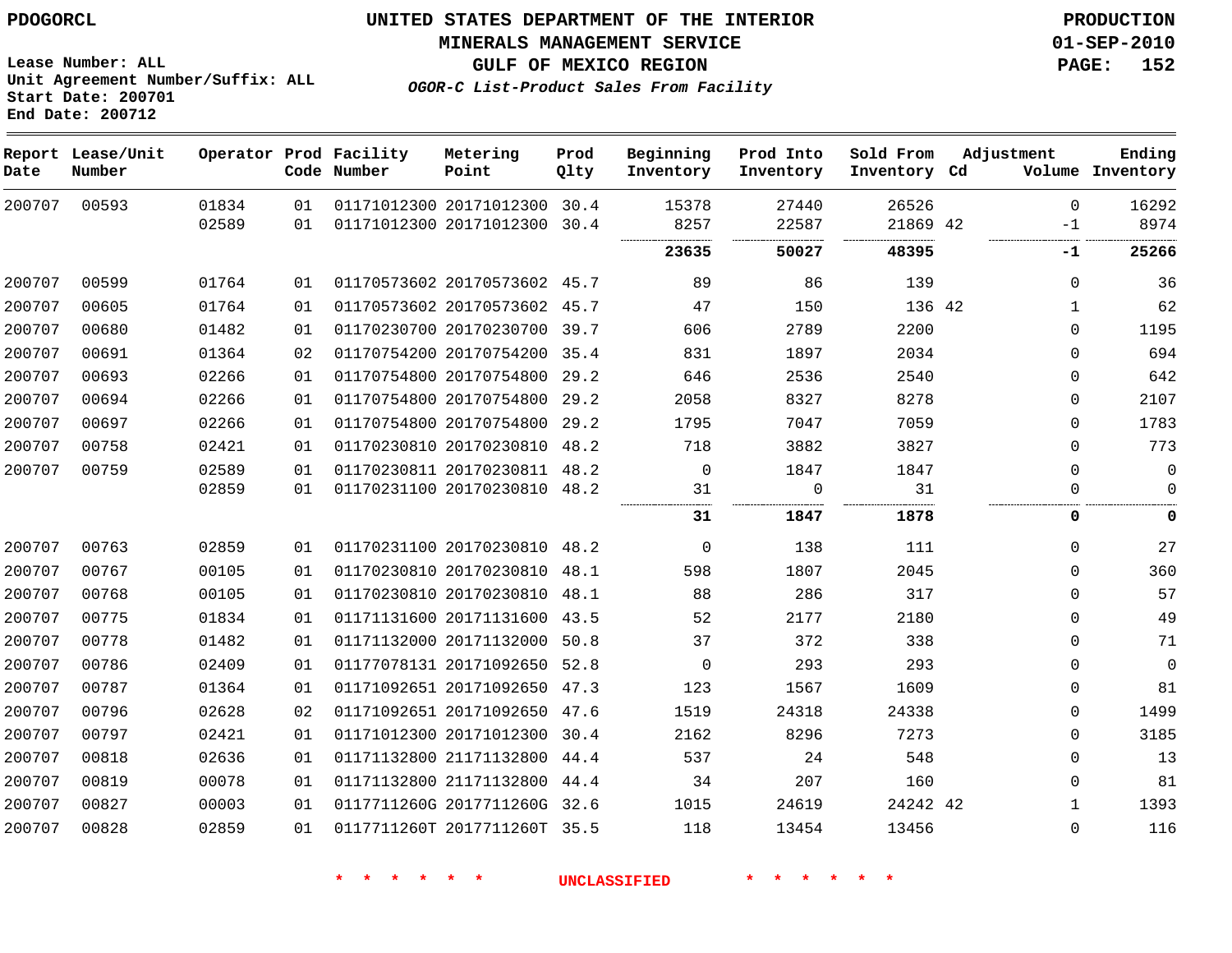**MINERALS MANAGEMENT SERVICE 01-SEP-2010**

**Lease Number: ALL Unit Agreement Number/Suffix: ALL Start Date: 200701 End Date: 200712**

**GULF OF MEXICO REGION PAGE: 153 OGOR-C List-Product Sales From Facility**

| Date | Report Lease/Unit<br>Number |       |    | Operator Prod Facility<br>Code Number | Metering<br>Point            | Prod<br>Qlty | Beginning<br>Inventory | Prod Into<br>Inventory | Sold From<br>Inventory Cd | Adjustment | Ending<br>Volume Inventory |
|------|-----------------------------|-------|----|---------------------------------------|------------------------------|--------------|------------------------|------------------------|---------------------------|------------|----------------------------|
|      | 200707 754303001A           | 00059 | 01 |                                       | 01170230811 20170230811 46.4 |              | 671                    | 10868                  | 11150                     | 0          | 389                        |
|      | 200707 754304003A           | 00078 | 01 |                                       | 01170230400 20170230400 50.2 |              | $\mathbf 0$            | 69                     | 59                        | 0          | 10                         |
|      | 200707 754305004A           | 02899 | 01 |                                       | 01171132000 20171132000      | 50.8         | 1387                   | 8436                   | 8194                      | 0          | 1629                       |
|      | 200707 754307017A           | 01364 | 02 |                                       | 01170230811 20170230811 46.4 |              | 93                     | 1596                   | 1632                      | 0          | 57                         |
|      | 200707 7543880060           | 00105 | 01 |                                       | 01170230450 20170230450      | 51           | $\mathbf 0$            | 31                     | 21                        | 0          | 10                         |
|      | 200707 7543890080           | 00276 | 01 |                                       | 01170513700 20170513700 32.6 |              | 7077                   | 6585                   | 9343                      | 0          | 4319                       |
|      | 200707 7543890180           | 01764 | 01 |                                       | 01423210051 20423210050      | 46.5         | 8                      | 145                    | 143                       | 0          | 10                         |
|      | 200707 7543900070           | 00818 | 02 |                                       | 01423550090 20423550090 48.7 |              | $\Omega$               | 7                      | 5                         | 0          | 2                          |
|      | 200707 7543900080           | 02421 | 01 |                                       | 01170753850 20170753850 39.2 |              | $\Omega$               | 128                    | 128                       | 0          | $\mathbf 0$                |
|      | 200707 7543920040           | 02628 | 01 |                                       | 01423210051 20423210050 46.5 |              | 17                     | 371                    | 367                       | 0          | 21                         |
|      | 200707 7543930100           | 00362 | 02 |                                       | 01170230810 20170230810      | 48.2         | 1279                   | 8755                   | 8291                      | 0          | 1743                       |
|      | 200707 7543930200           | 00105 | 01 |                                       | 01171012310 20171012310 48.9 |              | 455                    | 12447                  | 12382                     | 0          | 520                        |
|      |                             | 01284 | 01 |                                       | 0117709260L 2017709260L 40.7 |              | 0                      | 3027                   | 3027                      | 0          | $\mathbf 0$                |
|      |                             |       |    |                                       |                              |              | 455                    | 15474                  | 15409                     | 0          | 520                        |
|      | 200707 7543930210           | 01764 | 01 |                                       | 01608165300 01608165300      | $\Omega$     | 91                     | $\mathbf 0$            | $\mathbf 0$               | 0          | 91                         |
|      | 200707 7543940080           | 00222 | 01 |                                       | 01171132800 21171132800 44.4 |              | 358                    | 714                    | 713 42                    | $-1$       | 358                        |
|      | 200707 754395009A           | 00730 | 01 |                                       | 01170753510 20170753510 59.2 |              | 258                    | 2316                   | 2176 42                   | $-1$       | 397                        |
|      | 200707 754395019A           | 00105 | 01 |                                       | 01420390101 01420390101      | $\Omega$     | 1130                   | 82                     | 0                         | 0          | 1212                       |
|      | 200707 754396015A           | 02859 | 01 |                                       | 01608103650 20608103650 32.7 |              | 124                    | 15986                  | 16019                     | 0          | 91                         |
|      | 200707 754398002A           | 00105 | 01 |                                       | 01420570060 20420570060 54.3 |              | 2476                   | $\Omega$               | 76                        | 0          | 2400                       |
|      | 200707 754398017A           | 02859 | 02 |                                       | 01170230811 20170230811 46.4 |              | 6                      | 135                    | 136                       | 0          | 5                          |
|      | 200707 8910020210           | 02451 | 01 |                                       | 01170753510 20170753510 59.2 |              | 513                    | 6318                   | 5747                      | 0          | 1084                       |
|      |                             |       | 01 |                                       | 01170513800 20170513800 33.1 |              | 13058                  | 108058                 | 112572                    | 0          | 8544                       |
|      |                             |       |    |                                       |                              |              | 13571                  | 114376                 | 118319                    | 0          | 9628                       |
|      | 200707 8910024540           | 02451 | 01 |                                       | 01170513800 20170513800 33.1 |              | 9445                   | 107779                 | 108702                    | 0          | 8522                       |
|      | 200707 8910029310           | 02268 | 01 |                                       | 01171132800 21171132800      | 44.4         | $\Omega$               | 8                      | 4                         | 0          | 4                          |
|      | 200707 8910029320           | 00276 | 01 |                                       | 01170513700 20170513700 32.6 |              | 15650                  | 75803                  | 74686 42                  | 4          | 16771                      |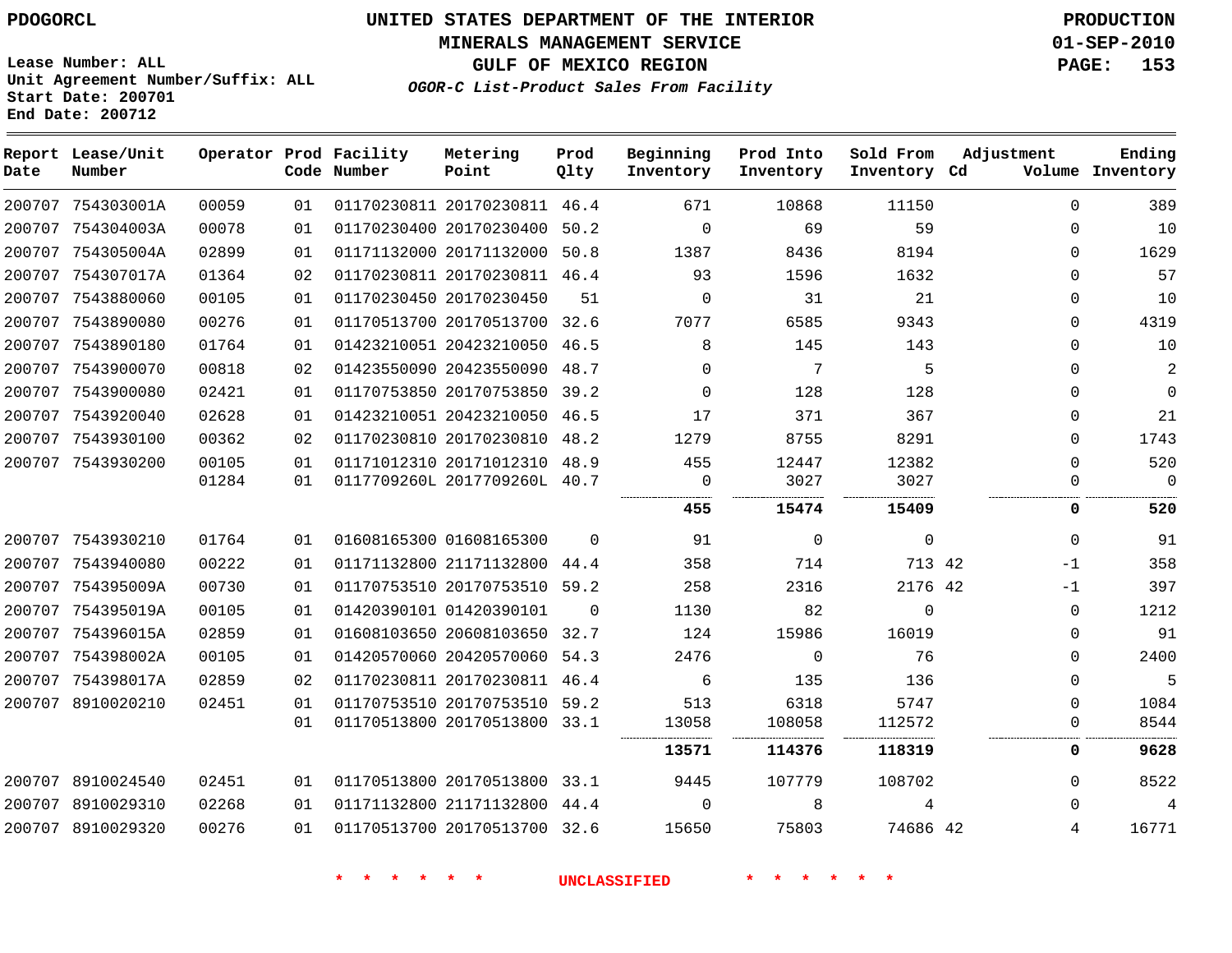# **UNITED STATES DEPARTMENT OF THE INTERIOR PDOGORCL PRODUCTION**

#### **MINERALS MANAGEMENT SERVICE 01-SEP-2010**

**GULF OF MEXICO REGION PAGE: 154**

**OGOR-C List-Product Sales From Facility Unit Agreement Number/Suffix: ALL Start Date: 200701 End Date: 200712**

| Date   | Report Lease/Unit<br>Number |       |    | Operator Prod Facility<br>Code Number | Metering<br>Point            | Prod<br>Qlty | Beginning<br>Inventory | Prod Into<br>Inventory | Sold From<br>Inventory Cd |       | Adjustment       | Ending<br>Volume Inventory |
|--------|-----------------------------|-------|----|---------------------------------------|------------------------------|--------------|------------------------|------------------------|---------------------------|-------|------------------|----------------------------|
|        | 200707 8910034440           | 00276 | 01 |                                       | 01170513700 20170513700 32.6 |              | 28564                  | 111651                 | 112976 42                 |       | $\mathbf{1}$     | 27240                      |
|        |                             | 00730 | 01 |                                       | 01170513700 20170513700 48.7 |              | $\mathbf 0$            | 8864                   | 6702 42                   |       | $\mathbf 1$      | 2163                       |
|        |                             |       |    |                                       |                              |              | 28564                  | 120515                 | 119678                    |       | $\overline{2}$   | 29403                      |
| 200707 | 8910039150                  | 00078 | 01 |                                       | 01170573601 20170573601      | 25           | 0                      | 2919                   | 2551 42                   |       | -4               | 364                        |
|        | 200707 8910063810           | 02466 | 01 |                                       | 01170230450 20170230450 51.1 |              | 1354                   | 20466                  | 20426 42                  |       | $\mathbf{1}$     | 1395                       |
|        |                             | 02475 | 02 |                                       | 01170230450 20170230450 51.1 |              | 3                      | 37                     | 37                        |       | $\Omega$         | 3                          |
|        |                             |       | 01 |                                       | 01170230450 20170230450 51.5 |              | 1                      | 37                     | 37                        |       | $\mathbf 0$<br>. | $\mathbf{1}$               |
|        |                             |       |    |                                       |                              |              | 1358                   | 20540                  | 20500                     |       | 1                | 1399                       |
|        | 200707 8910066690           | 00078 | 01 |                                       | 01170573602 20170573602 33.3 |              | 7794                   | 22247                  | 20930 42                  |       | $-1$             | 9110                       |
|        | 200707 8910086540           | 01284 | 01 |                                       | 01171012400 20171012400 55.3 |              | 2308                   | 6986                   | 6409                      |       | $\Omega$         | 2885                       |
|        |                             |       | 01 |                                       | 01177092604 20177092604 44.4 |              | $\Omega$               | 765                    | 765                       |       | $\Omega$         | $\Omega$                   |
|        |                             |       |    |                                       |                              |              | 2308                   | 7751                   | 7174                      |       | 0                | 2885                       |
| 200707 | 8910086610                  | 02266 | 01 |                                       | 01170754800 20170754800 29.2 |              | 123                    | 461                    | 467                       |       | $\Omega$         | 117                        |
| 200707 | 8910086660                  | 02766 | 02 |                                       | 01421670201 20421670200      | 49           | 438                    | 27                     | 156                       |       | $\mathbf 0$      | 309                        |
| 200707 | 8910087640                  | 00818 | 02 |                                       | 01171092800 21171132800      | 40.1         | 10                     | 26                     |                           | 24 42 | $-1$             | 11                         |
| 200707 | 8910087670                  | 01364 | 02 |                                       | 01170754200 20170754200      | 35.4         | 125                    | 410                    | 385                       |       | $\mathbf 0$      | 150                        |
| 200707 | 8910087840                  | 00162 | 02 |                                       | 01177122606 20177122606 39.5 |              | $\Omega$               | 7497                   | 7509 47                   |       | 632              | 620                        |
| 200707 | 8910088130                  | 00078 | 01 |                                       | 01171132800 21171132800 44.4 |              | 225                    | $\mathbf 0$            | 225                       |       | $\mathbf 0$      | $\mathbf{0}$               |
| 200707 | 8910088160                  | 02233 | 01 |                                       | 01171132800 21171132800      | 47.1         | 976                    | 2930                   | 2600                      |       | 0                | 1306                       |
| 200707 | 8910089160                  | 00276 | 01 |                                       | 01170513700 20170513700 32.6 |              | 2379                   | 4325                   | 4224                      |       | $\Omega$         | 2480                       |
| 200707 | 891008927AE                 | 00078 | 01 |                                       | 01170230400 20170230400      | 50.2         | 144                    | 500                    | 410 42                    |       | $-161$           | 73                         |
|        | 200707 891008927K           | 00078 | 01 |                                       | 01170230400 20170230400 50.2 |              | 105                    | 492                    | 525                       |       | $\mathbf 0$      | 72                         |
| 200707 | 891008927X                  | 00078 | 01 |                                       | 01170230400 20170230400 50.2 |              | 98                     | 215                    | 282                       |       | $\mathbf 0$      | 31                         |
| 200707 | 891008946C                  | 01834 | 01 |                                       | 01171012500 20171012500      | 40           | 44                     | 475                    | 500 42                    |       | $\mathbf{1}$     | 20                         |
| 200707 | 8910116580                  | 00276 | 01 |                                       | 01170513700 20170513700 32.6 |              | 6347                   | 9954                   | 10593 42                  |       | $\mathbf{1}$     | 5709                       |
| 200707 | 8910116740                  | 00276 | 01 |                                       | 01170513700 20170513700 32.6 |              | 364                    | 580                    | 612 42                    |       | $\mathbf{1}$     | 333                        |
|        | 200707 8910116770           | 00276 | 01 |                                       | 01170513700 20170513700 32.6 |              | 1648                   | 3131                   | 2983 42                   |       | $-1$             | 1795                       |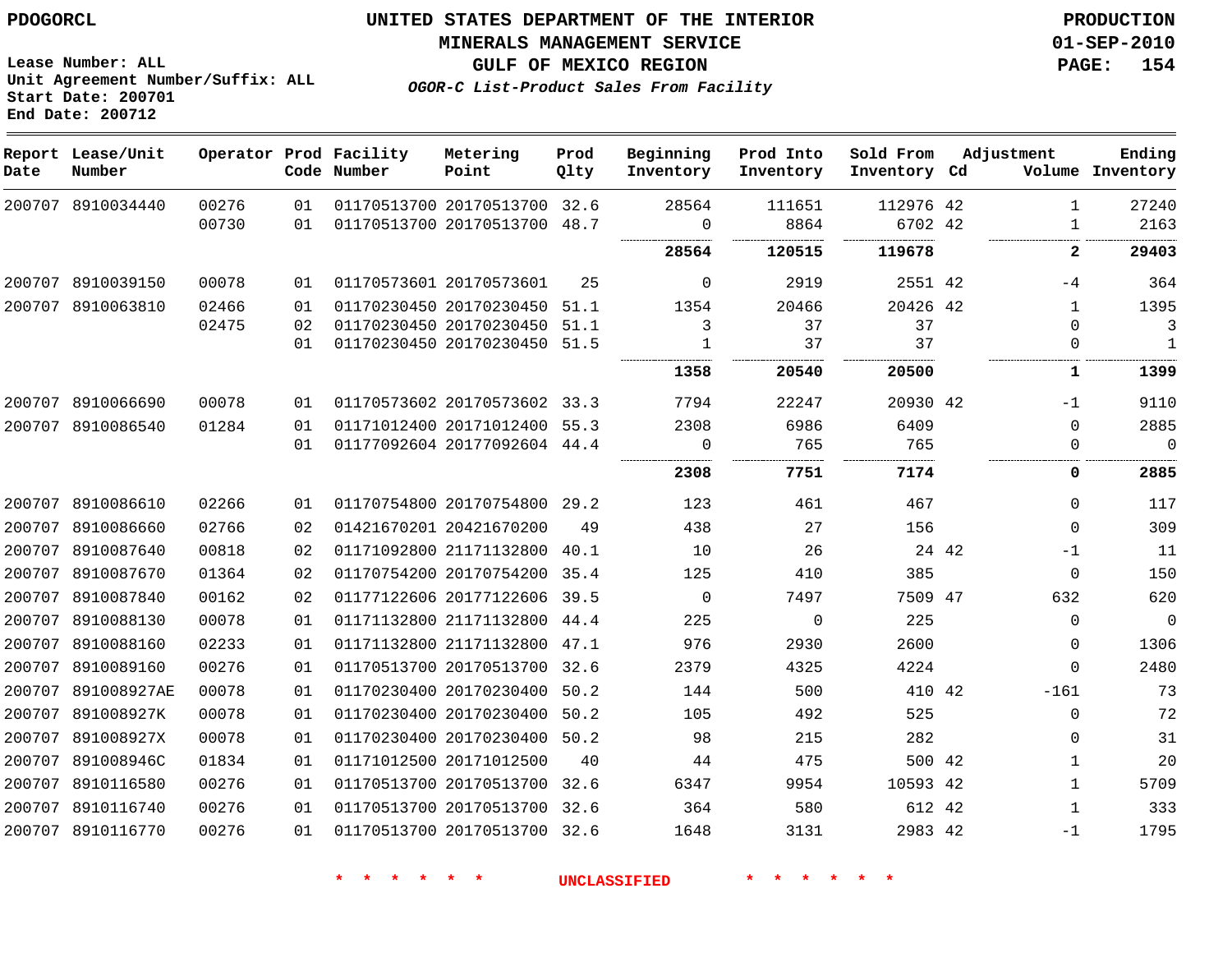**Start Date: 200701 End Date: 200712**

**Unit Agreement Number/Suffix: ALL**

# **UNITED STATES DEPARTMENT OF THE INTERIOR PDOGORCL PRODUCTION**

**MINERALS MANAGEMENT SERVICE 01-SEP-2010**

**GULF OF MEXICO REGION PAGE: 155**

**OGOR-C List-Product Sales From Facility**

| Date   | Report Lease/Unit<br>Number |       |    | Operator Prod Facility<br>Code Number | Metering<br>Point            | Prod<br>Qlty | Beginning<br>Inventory | Prod Into<br>Inventory | Sold From<br>Inventory Cd | Adjustment   | Ending<br>Volume Inventory |
|--------|-----------------------------|-------|----|---------------------------------------|------------------------------|--------------|------------------------|------------------------|---------------------------|--------------|----------------------------|
|        | 200707 8910116790           | 00276 | 01 |                                       | 01170513700 20170513700 32.6 |              | 5968                   | 9513                   | 10026                     | $\Omega$     | 5455                       |
| 200707 | 8910116800                  | 00276 | 01 |                                       | 01170513700 20170513700      | 32.6         | 15178                  | 26044                  | 26286                     | $\Omega$     | 14936                      |
| 200707 | 891011687A                  | 02266 | 01 |                                       | 01170754800 20170754800      | 29.2         | 194                    | 887                    | 857                       | $\Omega$     | 224                        |
| 200707 | 891011687B                  | 02266 | 01 |                                       | 01170754800 20170754800      | 29.2         | 83                     | 341                    | 338                       | $\Omega$     | 86                         |
| 200707 | 891011687C                  | 02266 | 01 |                                       | 01170754800 20170754800      | 29.2         | 294                    | 1042                   | 1072                      | $\Omega$     | 264                        |
| 200707 | 891011687D                  | 02266 | 01 |                                       | 01170754800 20170754800      | 29.2         | 416                    | 1698                   | 1684                      | $\Omega$     | 430                        |
| 200707 | 8910117330                  | 02266 | 01 |                                       | 01170754800 20170754800      | 29.2         | 3                      | 11                     | 11                        | $\Omega$     | $\mathbf{3}$               |
| 200707 | 8910123210                  | 00687 | 01 |                                       | 0117709260A 2017709260A 34.9 |              | 33                     | 965                    | 974                       | $\Omega$     | 24                         |
| 200707 | 8910123250                  | 00687 | 01 |                                       | 0117709260A 2017709260A 34.9 |              | 53                     | 3299                   | 3272                      | $\mathbf 0$  | 80                         |
| 200707 | 8910123270                  | 01482 | 01 |                                       | 01177215100 20177215102      | 31           | 31                     | 3760                   | 3760                      | $\Omega$     | 31                         |
| 200707 | 8910123320                  | 01482 | 01 |                                       | 01177215100 20177215102      | 31           | 124                    | 16073                  | 16065                     | $\Omega$     | 132                        |
| 200707 | 8910123350                  | 02608 | 01 |                                       | 01171012500 20171012500      | 40           | 21                     | 374                    | 380 42                    | $\mathbf{1}$ | 16                         |
| 200707 | 8910123380                  | 00818 | 02 |                                       | 01171132800 21171132800      | 40.9         | 1                      | 7                      | 5                         | $\Omega$     | 3                          |
| 200707 | 8910123390                  | 00818 | 01 |                                       | 01171131800 20171131800      | 45.6         | 1585                   | 6625                   | 4547                      | 0            | 3663                       |
| 200707 | 8910169300                  | 00491 | 01 |                                       | 01170230810 20170230810      | 48.1         | 86                     | 456                    | 451                       | $\Omega$     | 91                         |
| 200707 | 8910202350                  | 00276 | 01 |                                       | 01170513700 20170513700      | 32.6         | 27634                  | 45890                  | 46189                     | $\Omega$     | 27335                      |
| 200707 | 8910202430                  | 00276 | 01 |                                       | 01170513700 20170513700      | 32.6         | 524                    | 193                    | 198                       | 0            | 519                        |
| 200707 | 8910202470                  | 02266 | 01 |                                       | 01170754800 20170754800      | 29.2         | 85                     | 281                    | 295                       | $\Omega$     | 71                         |
| 200707 | 8910202480                  | 02266 | 01 |                                       | 01170754800 20170754800      | 29.2         | 16                     | $\mathbf 0$            | 16                        | 0            | $\mathbf 0$                |
| 200707 | 8910202520                  | 01482 | 01 |                                       | 01171132800 21171132800      | 44.4         | 4                      | $\Omega$               | 4                         | $\Omega$     | $\Omega$                   |
| 200707 | 8910202550                  | 00105 | 01 |                                       | 01170230810 20170230810      | 48.1         | 43                     | 441                    | 396                       | $\Omega$     | 88                         |
| 200707 | 8910202560                  | 00276 | 01 |                                       | 01170513700 20170513700      | 32.6         | 5299                   | 16850                  | 17224                     | $\Omega$     | 4925                       |
| 200707 | G00932                      | 01376 | 01 |                                       | 01170231100 20170230810      | 48.2         | 252                    | 702                    | 814                       | $\Omega$     | 140                        |
| 200707 | G00935                      | 02852 | 02 |                                       | 01171131600 20171131600      | 43.5         | 529                    | 19832                  | 20000 42                  | $\mathbf{1}$ | 362                        |
| 200707 | G00971                      | 00105 | 01 |                                       | 01171132000 20171132000      | 50.7         | 6                      | 79                     | 70                        | 0            | 15                         |
| 200707 | G00972                      | 00105 | 01 |                                       | 01171132000 20171132000      | 40           | 1                      | $\Omega$               | 1                         | $\Omega$     | $\Omega$                   |
|        | 200707 G00985               | 00687 | 01 |                                       | 0117709260A 2017709260A 34.9 |              | 291                    | 21435                  | 21203                     | $\Omega$     | 523                        |
|        | 200707 G00987               | 00105 | 01 |                                       | 01171132800 21171132800      | 44.4         | 1096                   | 3276                   | 2911                      | $\Omega$     | 1461                       |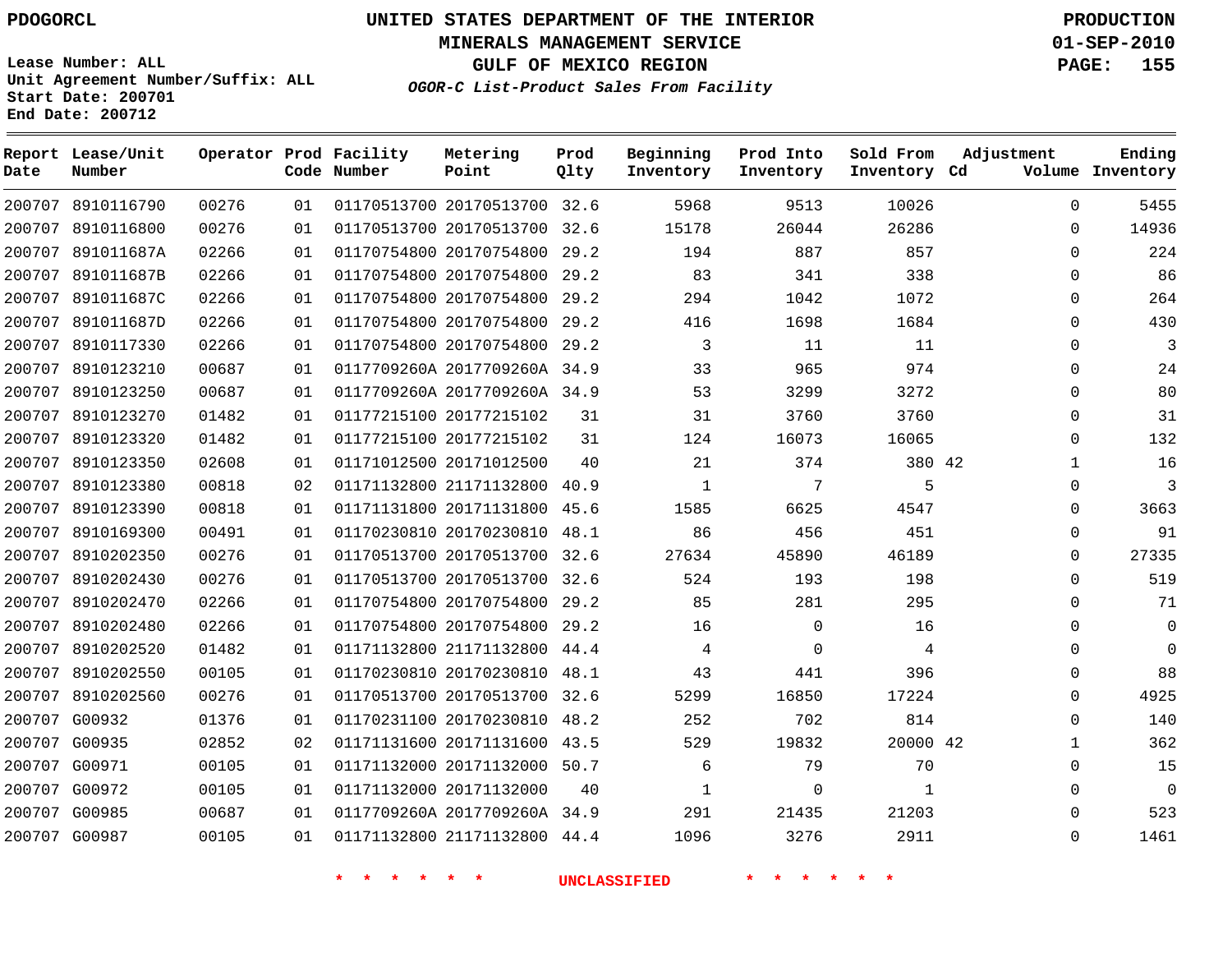**MINERALS MANAGEMENT SERVICE 01-SEP-2010**

**GULF OF MEXICO REGION PAGE: 156**

**Lease Number: ALL Unit Agreement Number/Suffix: ALL Start Date: 200701 End Date: 200712**

**OGOR-C List-Product Sales From Facility**

| Date | Report Lease/Unit<br>Number |       |    | Operator Prod Facility<br>Code Number | Metering<br>Point            | Prod<br>Qlty | Beginning<br>Inventory | Prod Into<br>Inventory | Sold From<br>Inventory Cd | Adjustment | Ending<br>Volume Inventory |
|------|-----------------------------|-------|----|---------------------------------------|------------------------------|--------------|------------------------|------------------------|---------------------------|------------|----------------------------|
|      | 200707 G00989               | 00003 | 01 |                                       | 01171012400 20171012400      | $\Omega$     | 1022                   | $\mathbf 0$            | 0                         |            | 1022<br>$\Omega$           |
|      | 200707 G01025               | 02859 | 01 |                                       | 01177122600 20177122600 35.2 |              | 139                    | 164                    | 164                       |            | 139<br>$\mathbf 0$         |
|      | 200707 G01027               | 00162 | 01 |                                       | 01177122606 20177122606 39.5 |              | $\mathbf 0$            | 6191                   | 6114 47                   | 479        | 556                        |
|      | 200707 G01036               | 01364 | 02 |                                       | 01171092651 20171092650 47.3 |              | 136                    | 660                    | 762                       |            | 34<br>$\mathbf 0$          |
|      | 200707 G01072               | 00105 | 01 |                                       | 01170513800 20170513800 33.1 |              | 28                     | 4426                   | 4104                      |            | 350<br>$\mathbf 0$         |
|      | 200707 G01082               | 00276 | 01 |                                       | 01170513700 20170513700 32.6 |              | 208                    | 121                    | 259 42                    | $-1$       | 69                         |
|      | 200707 G01083               | 00276 | 01 |                                       | 01170513700 20170513700 32.6 |              | 2599                   | 5764                   | 5057                      |            | 3306<br>$\mathbf 0$        |
|      |                             | 02777 | 01 |                                       | 01170753510 20170753510      | $\Omega$     | 20                     | $\mathbf 0$            | $\Omega$                  |            | 20<br>0                    |
|      |                             |       |    |                                       |                              |              | 2619                   | 5764                   | 5057                      |            | 3326<br>0                  |
|      | 200707 G01090               | 00276 | 01 |                                       | 01170513700 20170513700 32.6 |              | 13506                  | 22759                  | 23213                     |            | 13052<br>$\mathbf 0$       |
|      | 200707 G01091               | 00276 | 01 |                                       | 01170513700 20170513700 32.6 |              | 2182                   | 3728                   | 3772                      |            | 2138<br>$\Omega$           |
|      | 200707 G01092               | 00276 | 01 |                                       | 01170513700 20170513700 32.6 |              | 8034                   | 14187                  | 14085                     |            | 8136<br>$\Omega$           |
|      | 200707 G01096               | 00276 | 01 |                                       | 01170513700 20170513700 32.6 |              | 11                     | 16                     | 17 42                     | $-1$       | 9                          |
|      | 200707 G01127               | 02630 | 01 |                                       | 01171132000 20171132000      | 50.8         | $\mathbf 0$            | 330                    | 330                       |            | $\mathbf 0$<br>$\mathbf 0$ |
|      | 200707 G01152               | 01834 | 01 |                                       | 01171132800 21171132800      | 44.4         | 323                    | 333                    | 500                       |            | 156<br>$\mathbf 0$         |
|      | 200707 G01153               | 01834 | 01 |                                       | 01171132800 21171132800 44.4 |              | 90                     | 201                    | 194                       |            | 97<br>$\Omega$             |
|      | 200707 G01172               | 00162 | 01 |                                       | 01177062605 20177062605 40.4 |              | $\Omega$               | 4433                   | 4423 47                   | 124        | 134                        |
|      | 200707 G01181               | 00818 | 01 |                                       | 01177072200 20177072200      | 34.4         | $\Omega$               | $\mathbf{1}$           | $\mathbf{1}$              |            | $\Omega$<br>$\Omega$       |
|      | 200707 G01182               | 00818 | 01 |                                       | 01177072200 20177072200 34.4 |              | 81                     | 888                    | 894                       |            | 75<br>$\Omega$             |
|      | 200707 G01194               | 00105 | 01 |                                       | 01177072601 20177072601 38.2 |              | $\Omega$               | 5225                   | 5225                      |            | $\Omega$<br>$\Omega$       |
|      | 200707 G01196               | 00078 | 01 |                                       | 01171132800 21171132800 44.4 |              | 173                    | 326                    | 331                       |            | 168<br>$\Omega$            |
|      | 200707 G01198               | 00818 | 01 |                                       | 01171092651 20171092650 47.3 |              | 52                     | 422                    | 452                       |            | 22<br>$\Omega$             |
|      | 200707 G01210               | 00078 | 01 |                                       | 01171132800 21171132800      | $\Omega$     | $\Omega$               | 786                    | $\Omega$                  |            | 786<br>$\Omega$            |
|      |                             |       | 01 |                                       | 01171132800 21171132800 44.4 |              | $\Omega$               | 428                    | 288 42                    |            | 143<br>3                   |
|      |                             |       |    |                                       |                              |              | 0                      | 1214                   | 288                       |            | 929<br>3                   |
|      | 200707 G01216               | 00222 | 01 |                                       | 01177082958 20177082958 34.4 |              | $\Omega$               | 12057                  | 12057                     |            | $\Omega$<br>$\Omega$       |
|      | 200707 G01220               | 00105 | 01 |                                       | 01177092600 20177092600 45.8 |              | 290                    | 7675                   | 7685                      |            | 280<br>$\Omega$            |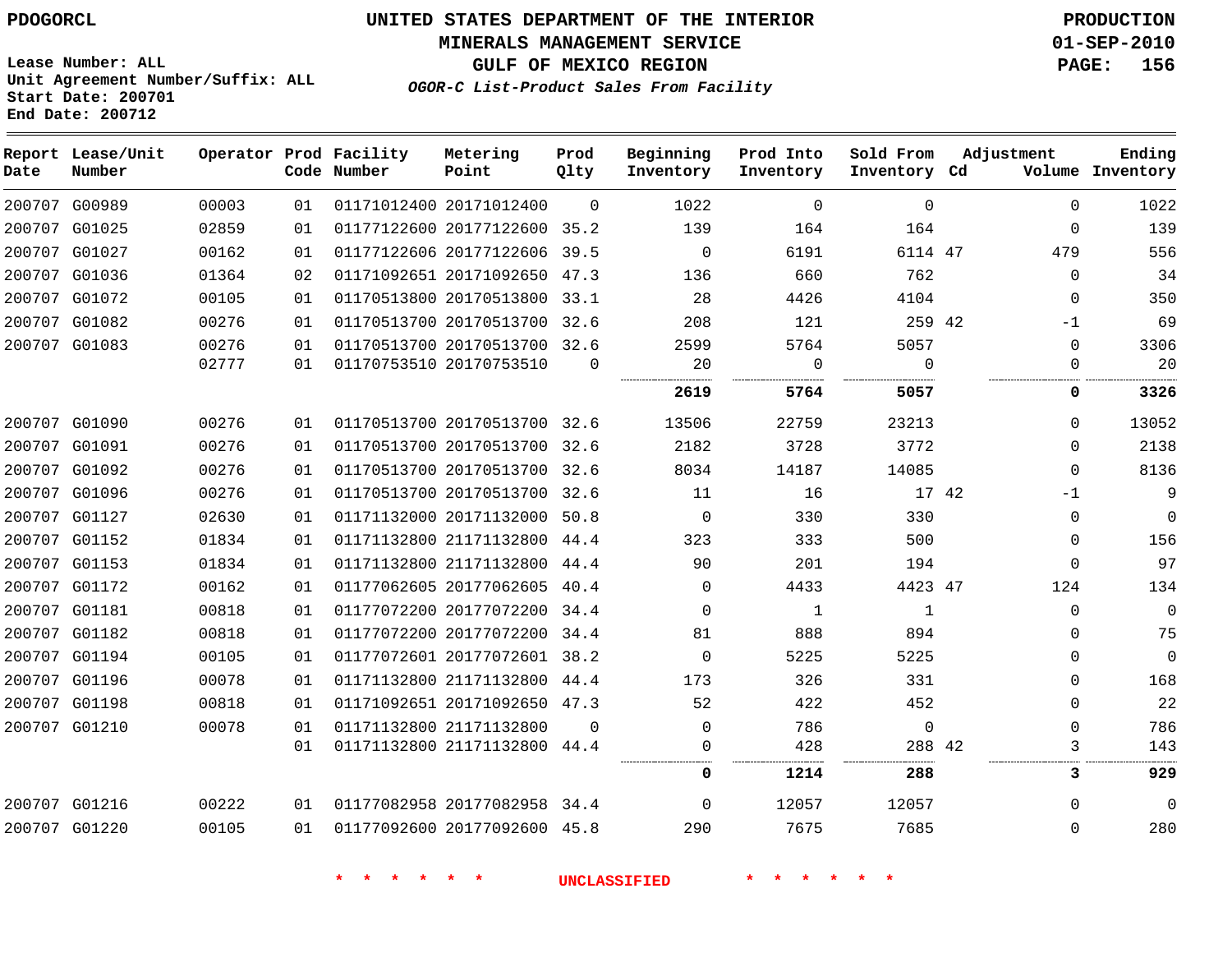**Start Date: 200701 End Date: 200712**

**Unit Agreement Number/Suffix: ALL**

# **UNITED STATES DEPARTMENT OF THE INTERIOR PDOGORCL PRODUCTION**

**MINERALS MANAGEMENT SERVICE 01-SEP-2010**

**GULF OF MEXICO REGION PAGE: 157**

**OGOR-C List-Product Sales From Facility**

| Date   | Report Lease/Unit<br>Number |       |    | Operator Prod Facility<br>Code Number | Metering<br>Point            | Prod<br>Qlty | Beginning<br>Inventory | Prod Into<br>Inventory | Sold From<br>Inventory Cd | Adjustment   | Ending<br>Volume Inventory |
|--------|-----------------------------|-------|----|---------------------------------------|------------------------------|--------------|------------------------|------------------------|---------------------------|--------------|----------------------------|
|        | 200707 G01228               | 00003 | 01 |                                       | 0117711260G 2017711260G 32.6 |              | 798                    | 18957                  | 18682 42                  | $-1$         | 1072                       |
|        | 200707 G01230               | 00003 | 01 |                                       | 0117711260G 2017711260G      | 32.6         | 1278                   | 25251                  | 25101                     | $\Omega$     | 1428                       |
|        | 200707 G01248               | 02628 | 01 | 01171012500 20171012500               |                              | 40           | 245                    | 3546                   | 3643                      | $\Omega$     | 148                        |
|        | 200707 G01249               | 00491 | 01 |                                       | 01171012500 20171012500      | 40           | $\mathbf{1}$           | 3                      | 4                         | 0            | $\mathbf 0$                |
|        | 200707 G01261               | 01284 | 01 |                                       | 01171012500 20171012500      | $\Omega$     | 4                      | $\Omega$               | $\Omega$                  | $\Omega$     | 4                          |
| 200707 | G01269                      | 01284 | 01 |                                       | 01171012500 20171012500      | 40           | 43                     | 902                    | 911                       | 0            | 34                         |
|        | 200707 G01351               | 00078 | 01 |                                       | 01170230400 20170230400      | 50.2         | 143                    | 406                    | 490 42                    | $\mathbf{1}$ | 60                         |
|        | 200707 G01441               | 00818 | 01 |                                       | 01177112701 20177112700      | 56.5         | 1815                   | 1119                   | 1831                      | $\Omega$     | 1103                       |
|        | 200707 G01447               | 00276 | 01 |                                       | 01170513700 20170513700      | 32.6         | 4838                   | 33455                  | 34275 42                  | $\mathbf{1}$ | 4019                       |
| 200707 | G01477                      | 00236 | 01 |                                       | 01170230810 20170230810      | 48.1         | 511                    | 1555                   | 1756                      | $\mathbf 0$  | 310                        |
| 200707 | G01497                      | 02451 | 01 |                                       | 01170513800 20170513800      | 33.1         | 5538                   | 45459                  | 47402                     | $\Omega$     | 3595                       |
|        | 200707 G01498               | 02451 | 01 |                                       | 01170513800 20170513800      | 33.1         | 1884                   | 15288                  | 15963                     | $\Omega$     | 1209                       |
|        | 200707 G01528               | 02859 | 01 |                                       | 0117711260T 2017711260T 35.5 |              | 49                     | 5523                   | 5524                      | $\Omega$     | 48                         |
|        | 200707 G01569               | 02266 | 01 |                                       | 01171012500 20171012500      | 40           | 20                     | 66                     | 83                        | $\Omega$     | 3                          |
|        | 200707 G01610               | 01482 | 01 |                                       | 01177215100 20177215102      | 31           | 26                     | 3075                   | 3076                      | 0            | 25                         |
|        | 200707 G01619               | 00276 | 01 |                                       | 01170513700 20170513700 32.6 |              | 20366                  | 34522                  | 33135 42                  | $-1$         | 21752                      |
|        | 200707 G01620               | 00276 | 01 |                                       | 01170513700 20170513700      | 32.6         | 6154                   | 13781                  | 11276                     | $\Omega$     | 8659                       |
|        | 200707 G01676               | 02237 | 01 |                                       | 01170755200 20170755200 37.3 |              | 15921                  | 9185                   | 8992                      | $\Omega$     | 16114                      |
| 200707 | G01677                      | 02237 | 01 |                                       | 01170755200 20170755200      | 37.3         | 7830                   | 3266                   | 3974                      | 0            | 7122                       |
|        | 200707 G01754               | 00003 | 01 |                                       | 01423210051 20423210050      | 46.5         | 12                     | 272                    | 267 42                    | $\mathbf{1}$ | 18                         |
|        | 200707 G01757               | 00003 | 01 |                                       | 01423210051 20423210050      | 46.5         | 56                     | 980                    | 973                       | 0            | 63                         |
|        | 200707 G01812               | 02630 | 01 |                                       | 01422450350 20422450350 44.4 |              | 12                     | $\mathbf{1}$           | 3                         | $\Omega$     | 10                         |
| 200707 | G01860                      | 00105 | 01 |                                       | 01170231110 20170231110      | 40           | 211                    | 9563                   | 7242                      | $\Omega$     | 2532                       |
|        | 200707 G01865               | 00078 | 01 |                                       | 01171012500 20171012500      | 40           | 243                    | 3969                   | 4041 42                   | $-1$         | 170                        |
| 200707 | G01880                      | 00105 | 01 |                                       | 01171132000 20171132000      | 50.7         | 44                     | 209                    | 213                       | $\Omega$     | 40                         |
|        | 200707 G01898               | 01364 | 01 | 01171012500 20171012500               |                              | 40           | 631                    | 13622                  | 13686                     | $\Omega$     | 567                        |
|        | 200707 G01901               | 01482 | 01 |                                       | 01177215100 20177215102      | 31           | 3                      | 266                    | 267                       | $\Omega$     | 2                          |
|        | 200707 G01953               | 00105 | 01 |                                       | 01170230811 20170230811      | 46.3         | 36                     | 554                    | 570                       | $\Omega$     | 20                         |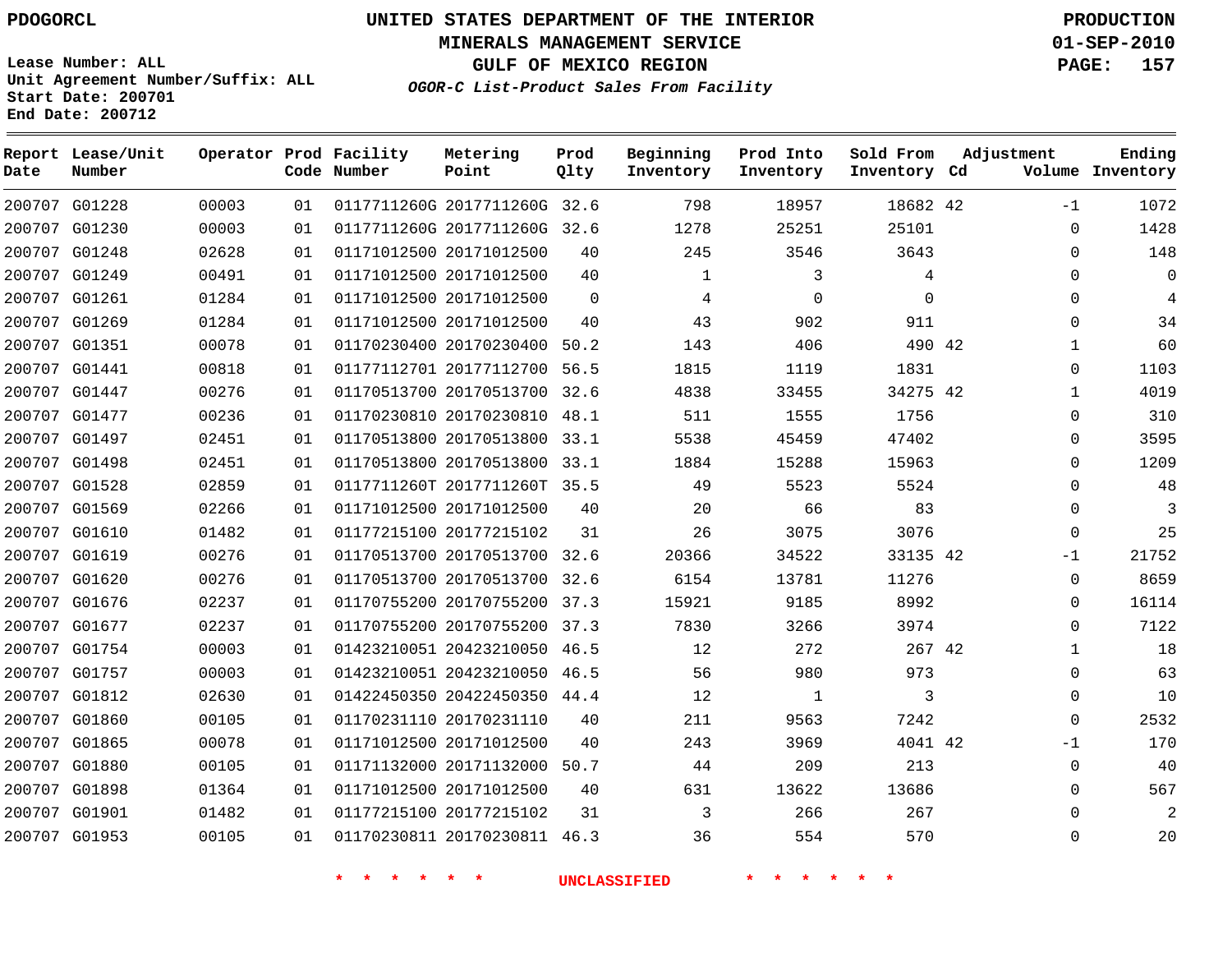**MINERALS MANAGEMENT SERVICE 01-SEP-2010**

**GULF OF MEXICO REGION PAGE: 158**

**Lease Number: ALL Unit Agreement Number/Suffix: ALL Start Date: 200701 End Date: 200712**

**OGOR-C List-Product Sales From Facility**

| Date | Report Lease/Unit<br>Number |       |    | Operator Prod Facility<br>Code Number | Metering<br>Point            | Prod<br>Qlty | Beginning<br>Inventory | Prod Into<br>Inventory | Sold From<br>Inventory Cd | Adjustment   | Ending<br>Volume Inventory |
|------|-----------------------------|-------|----|---------------------------------------|------------------------------|--------------|------------------------|------------------------|---------------------------|--------------|----------------------------|
|      | 200707 G01966               | 01482 | 01 |                                       | 01177215100 20177215102      | 31           | 56                     | 9288                   | 9267                      | $\Omega$     | 77                         |
|      | 200707 G01967               | 01482 | 01 |                                       | 01177215100 20177215102      | 31           | 130                    | 15928                  | 15927                     | $\Omega$     | 131                        |
|      | 200707 G01972               | 02589 | 01 |                                       | 01170231230 01170231230      | 39.8         | $\mathbf 0$            | 486                    | 486                       | $\Omega$     | $\Omega$                   |
|      | 200707 G01997               | 01071 | 02 |                                       | 01170230810 20170230810      | 57           | 37                     | 212                    | 212                       | $\Omega$     | 37                         |
|      | 200707 G01998               | 00818 | 01 |                                       | 01170230811 20170230811 48.1 |              | 40                     | 244                    | 235                       | $\Omega$     | 49                         |
|      |                             |       | 01 |                                       | 01170230810 20170230810      | 46.4         | 2<br>                  | 14                     | 15                        | $\Omega$     | 1                          |
|      |                             |       |    |                                       |                              |              | 42                     | 258                    | 250                       | 0            | 50                         |
|      | 200707 G02006               | 00491 | 01 |                                       | 01170530900 20170530900 45.8 |              | 5                      | 18                     | 21                        | $\Omega$     | $\overline{2}$             |
|      | 200707 G02021               | 01482 | 01 |                                       | 01170230811 20170230811 46.4 |              | 46                     | 1042                   | 1051                      | $\mathbf{0}$ | 37                         |
|      | 200707 G02045               | 00105 | 01 |                                       | 01170530900 20170530900      | 45.8         | 25                     | 114                    | 126                       | $\Omega$     | 13                         |
|      | 200707 G02051               | 01364 | 01 |                                       | 01170530900 20170530900 45.9 |              | 54                     | 674                    | 652                       | $\Omega$     | 76                         |
|      | 200707 G02062               | 00231 | 01 |                                       | 0117704220A 2017704220A 43.7 |              | $\Omega$               | 1997                   | 1997                      | $\Omega$     | $\Omega$                   |
|      | 200707 G02082               | 01834 | 01 |                                       | 01171132800 21171132800 44.4 |              | 1936                   | 3771                   | 3942                      | $\Omega$     | 1765                       |
|      | 200707 G02088               | 00687 | 01 |                                       | 01170230811 20170230811 46.4 |              | 40                     | 615                    | 633                       | $\mathbf{0}$ | 22                         |
|      | 200707 G02091               | 00687 | 01 |                                       | 01170230811 20170230811 46.4 |              | 100                    | 1662                   | 1702                      | $\mathbf 0$  | 60                         |
|      | 200707 G02099               | 01978 | 02 |                                       | 01171012310 20171012310 48.9 |              | 369                    | 6154                   | 6266                      | $\Omega$     | 257                        |
|      | 200707 G02127               | 01364 | 02 |                                       | 01170230810 20170230810 48.2 |              | 74                     | 150                    | 194                       | $\mathbf 0$  | 30                         |
|      | 200707 G02161               | 00818 | 01 |                                       | 01171012500 20171012500 39.7 |              | 1571                   | 23297                  | 23889                     | $\Omega$     | 979                        |
|      | 200707 G02163               | 00105 | 01 |                                       | 01171012500 20171012500      | 40           | 418                    | 6960                   | 7086                      | $\Omega$     | 292                        |
|      | 200707 G02280               | 01764 | 01 |                                       | 01177082604 20177082604 27.9 |              | 676                    | 54269                  | 54315 42                  | $\mathbf{1}$ | 631                        |
|      | 200707 G02281               | 01764 | 01 |                                       | 01177082604 20177082604 27.9 |              | 173                    | 11724                  | 11760                     | $\Omega$     | 137                        |
|      | 200707 G02300               | 01482 | 01 |                                       | 01171132800 21171132800 44.4 |              | 23                     | 12                     | 24                        | 0            | 11                         |
|      | 200707 G02317               | 02421 | 01 |                                       | 01171132000 20171132000 50.8 |              | 0                      | 8562                   | 6908                      | 0            | 1654                       |
|      | 200707 G02353               | 01284 | 01 |                                       | 01170230450 20170230450      | 51.1         | 355                    | 5676                   | 5644                      | $\mathbf 0$  | 387                        |
|      | 200707 G02354               | 01284 | 01 |                                       | 01170230450 20170230450 51.1 |              | 19                     | 292                    | 291                       | $\Omega$     | 20                         |
|      | 200707 G02357               | 02200 | 02 |                                       | 01170230450 20170230450 51.1 |              | 16                     | 1483                   | 1398                      | $\Omega$     | 101                        |
|      | 200707 G02391               | 01284 | 01 |                                       | 0142709015A 2042709015A 43.3 |              | $\Omega$               | 2273                   | 2273                      | $\Omega$     | $\Omega$                   |
|      | 200707 G02404               | 02589 | 01 |                                       | 01170230810 20170230810 42.5 |              | 1109                   | 1571                   | 1571                      | $\Omega$     | 1109                       |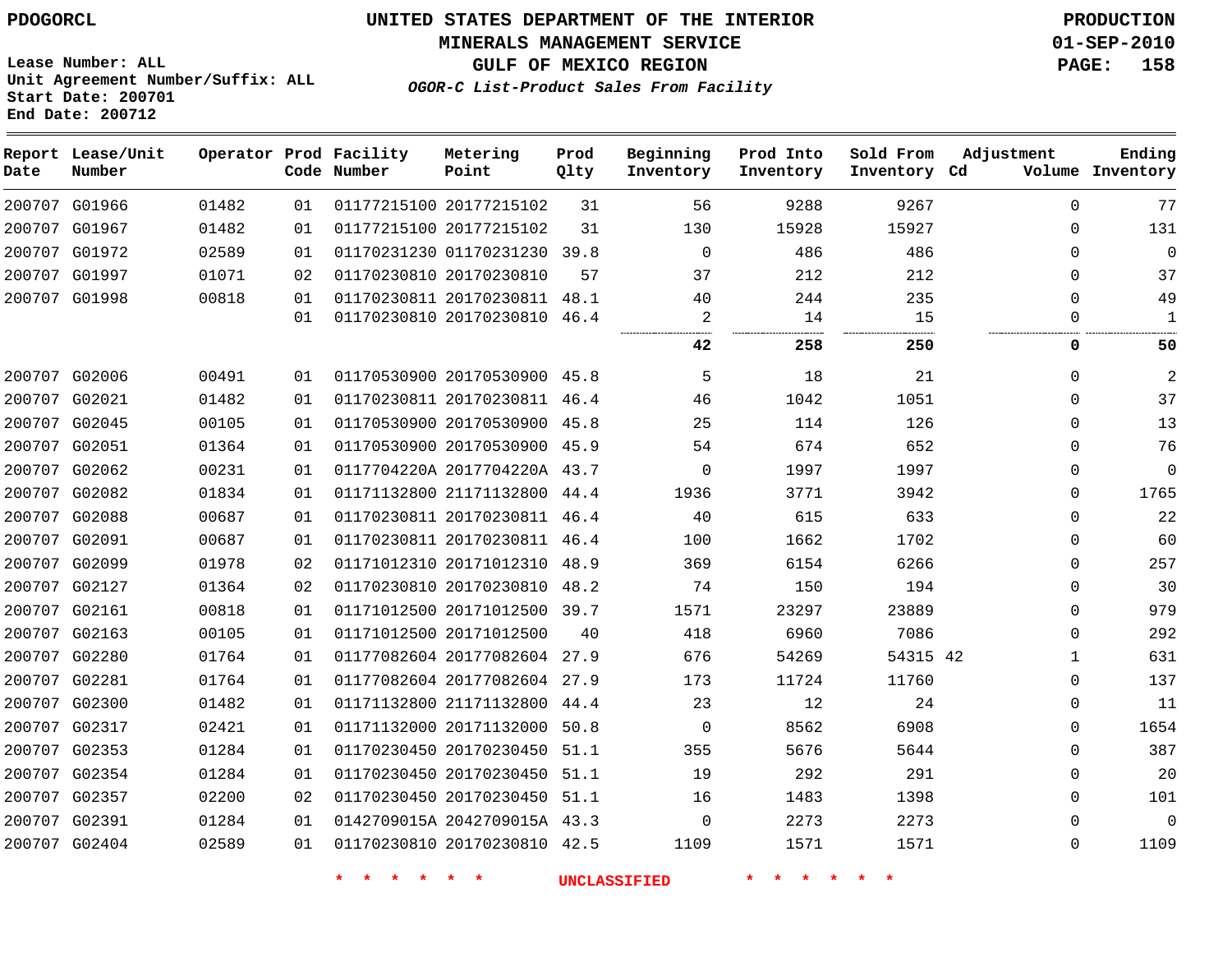**MINERALS MANAGEMENT SERVICE 01-SEP-2010**

**GULF OF MEXICO REGION PAGE: 159**

**Lease Number: ALL Unit Agreement Number/Suffix: ALL Start Date: 200701 End Date: 200712**

**OGOR-C List-Product Sales From Facility**

| Date | Report Lease/Unit<br>Number |       |    | Operator Prod Facility<br>Code Number | Metering<br>Point            | Prod<br>Olty | Beginning<br>Inventory | Prod Into<br>Inventory | Sold From<br>Inventory Cd | Adjustment  | Ending<br>Volume Inventory |
|------|-----------------------------|-------|----|---------------------------------------|------------------------------|--------------|------------------------|------------------------|---------------------------|-------------|----------------------------|
|      | 200707 G02414               | 02451 | 01 |                                       | 01170230810 20170230810 48.2 |              | 25                     | 50                     | 65                        | $\Omega$    | 10                         |
|      | 200707 G02423               | 00818 | 02 |                                       | 01170230810 20170230810      | 48.2         | 19                     | 74                     | 78                        | $\mathbf 0$ | 15                         |
|      | 200707 G02429               | 00491 | 01 |                                       | 01170230810 20170230810 48.1 |              | 1372                   | 6939                   | 6929                      | $\Omega$    | 1382                       |
|      | 200707 G02433               | 00491 | 01 |                                       | 01170230810 20170230810 48.1 |              | 34                     | $\mathbf{0}$           | 34                        | $\mathbf 0$ | $\mathbf 0$                |
|      | 200707 G02434               | 02859 | 02 |                                       | 01170230810 20170230810 48.2 |              | 37                     | 342                    | 311                       | $\Omega$    | 68                         |
|      | 200707 G02436               | 02628 | 02 |                                       | 01170230811 20170230811 46.4 |              | 140                    | 3159                   | 3187                      | 0           | 112                        |
|      | 200707 G02439               | 00231 | 01 |                                       | 01171132000 20171132000      | 50.8         | $\Omega$               | 104                    | 104                       | $\mathbf 0$ | $\mathbf 0$                |
|      | 200707 G02551               | 00491 | 01 |                                       | 01170230811 20170230811 46.3 |              | $\Omega$               | 11                     | 11                        | $\Omega$    | $\Omega$                   |
|      | 200707 G02552               | 00491 | 01 |                                       | 01170230811 20170230811 46.3 |              | $\mathbf 0$            | 23                     | 22                        | $\mathbf 0$ | $\mathbf{1}$               |
|      | 200707 G02567               | 02628 | 01 |                                       | 01170230811 20170230811 46.4 |              | 918                    | 17530                  | 17816 42                  | 21          | 653                        |
|      | 200707 G02596               | 01482 | 01 |                                       | 01171132800 21171132800      | 44.4         | 5                      | 3                      | 5                         | $\Omega$    | 3                          |
|      | 200707 G02628               | 00105 | 01 |                                       | 01171012500 20171012500      | 40           | 125                    | 2410                   | 2434                      | $\mathbf 0$ | 101                        |
|      | 200707 G02663               | 02451 | 01 |                                       | 01423210051 20423210050 46.5 |              | 1                      | 108                    | 102                       | $\Omega$    | 7                          |
|      | 200707 G02665               | 02451 | 01 |                                       | 01423210051 20423210050      | 46.4         | 141                    | 2531                   | 2509                      | 0           | 163                        |
|      | 200707 G02716               | 01834 | 01 |                                       | 01170230810 20170230810      | 48.2         | 98                     | 1679                   | 1443                      | $\Omega$    | 334                        |
|      | 200707 G02759               | 01284 | 01 |                                       | 01170230800 20170230810 48.2 |              | 29                     | 98                     | 107 42                    | -1          | 19                         |
|      | 200707 G02825               | 00105 | 01 |                                       | 01170231110 20170231110      | 40           | 16                     | 543                    | 415                       | $\Omega$    | 144                        |
|      | 200707 G02826               | 00105 | 01 |                                       | 01170231110 20170231110      | 40           | 48                     | 787                    | 628                       | $\Omega$    | 207                        |
|      | 200707 G02833               | 01819 | 01 |                                       | 01170530900 20170530900 45.9 |              | 3                      | 14                     | 16 42                     | 1           | 2                          |
|      | 200707 G02853               | 02589 | 01 |                                       | 01170231230 01170231230      | 39.8         | $\Omega$               | 118                    | 118                       | $\Omega$    | $\Omega$                   |
|      | 200707 G02870               | 02636 | 01 |                                       | 01170230810 20170230810      | 48.2         | 10                     | 46                     | 47                        | $\Omega$    | 9                          |
|      | 200707 G02885               | 01364 | 01 |                                       | 01171132000 20171132000      | 50.8         | 109                    | 400                    | 432                       | $\Omega$    | 77                         |
|      | 200707 G02886               | 01364 | 02 |                                       | 01171132000 20171132000      | 50.8         | $\mathbf 0$            | 27                     | 22                        | $\mathbf 0$ | 5                          |
|      | 200707 G02895               | 02579 | 02 |                                       | 01171092651 20171092650      | 47.3         | 147                    | 177                    | 183                       | $\Omega$    | 141                        |
|      |                             | 02628 | 02 |                                       | 01171092651 20171092650 47.6 |              | 0                      | 631                    | 631                       | 0           | $\Omega$                   |
|      |                             |       |    |                                       |                              |              | 147                    | 808                    | 814                       | 0           | 141                        |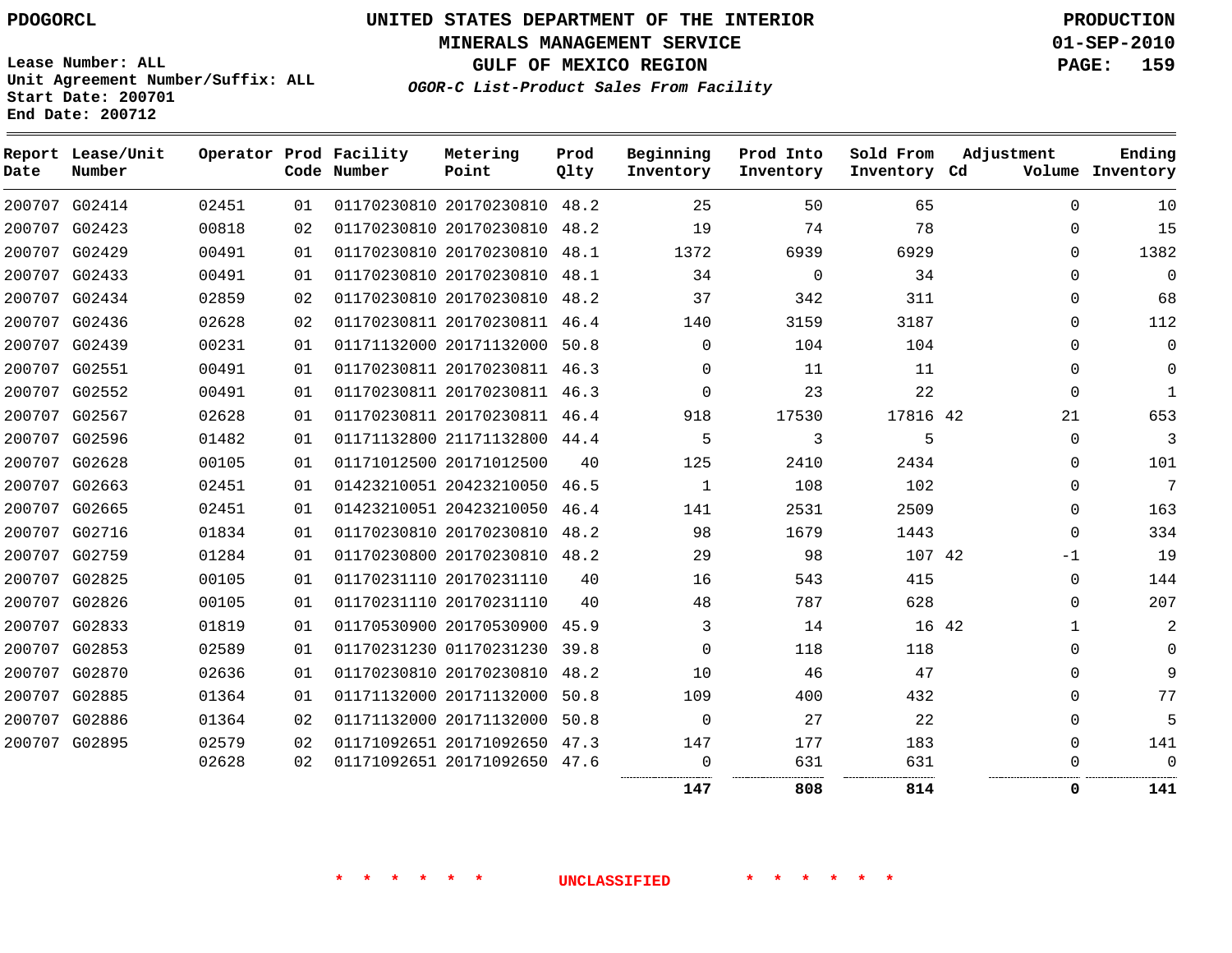**Start Date: 200701 End Date: 200712**

**Unit Agreement Number/Suffix: ALL**

# **UNITED STATES DEPARTMENT OF THE INTERIOR PDOGORCL PRODUCTION**

**MINERALS MANAGEMENT SERVICE 01-SEP-2010**

**GULF OF MEXICO REGION PAGE: 160**

**OGOR-C List-Product Sales From Facility**

**Report Lease/Unit Operator Prod Facility Metering Prod Beginning Prod Into Sold From Adjustment Ending Code Number Point Inventory Cd Volume Date Number Qlty Inventory Inventory Inventory**  $\Omega$  G02898 20171012300 30.4 20171012300 43.1  $\Omega$   $\Omega$  . . . . . . . . . . . . . . . . . . . . . . . . . . . . . . . . . . . . . . . . . . . . . . . . **2202 2202 0 840** G02899 20171012300 30.4  $\Omega$  G02917 20171092930 27.8  $\Omega$  G02969 20170513700  $\Omega$   $\Omega$  $\Omega$  $\Omega$  G02970 20170513700  $\Omega$   $\Omega$  $\Omega$  $\Omega$  G03061 20423210050 46.4  $\Omega$  G03068 20423210050 46.4  $\Omega$  G03079 01427038260  $\Omega$  42 G03080 01427038260  $\Omega$   $\Omega$  $\Omega$  $\Omega$  G03115 20170230450 51.1  $\cap$  G03124 20171131600 43.5  $\Omega$  G03135 21171132800 44.4  $\Omega$   $\Omega$  $\Omega$  G03138 20170230811 46.4  $\Omega$   $\Omega$  G03141 20171012400 55.3  $\Omega$  G03145 21171132800 44.4  $\Omega$  G03152 20177092600 45.8  $\Omega$  G03169 0117711260T 2017711260T 35.5  $\Omega$  G03236 20170230450 51.1  $\Omega$   $\Omega$  $\Omega$  G03237 20170230450 51.1  $\Omega$  G03264 20170530900 45.9  $\Omega$  G03265 20170530900 45.9  $\Omega$  G03275 20170230810  $\Omega$  G03288 20177031011 43.2  $\Omega$   $\Omega$  $\Omega$  G03331 21171132800 44.4  $\Omega$  G03496 20170230810 48.2  $\Omega$  G03529 20171131600 42.8  $\Omega$   $\Omega$   $\Omega$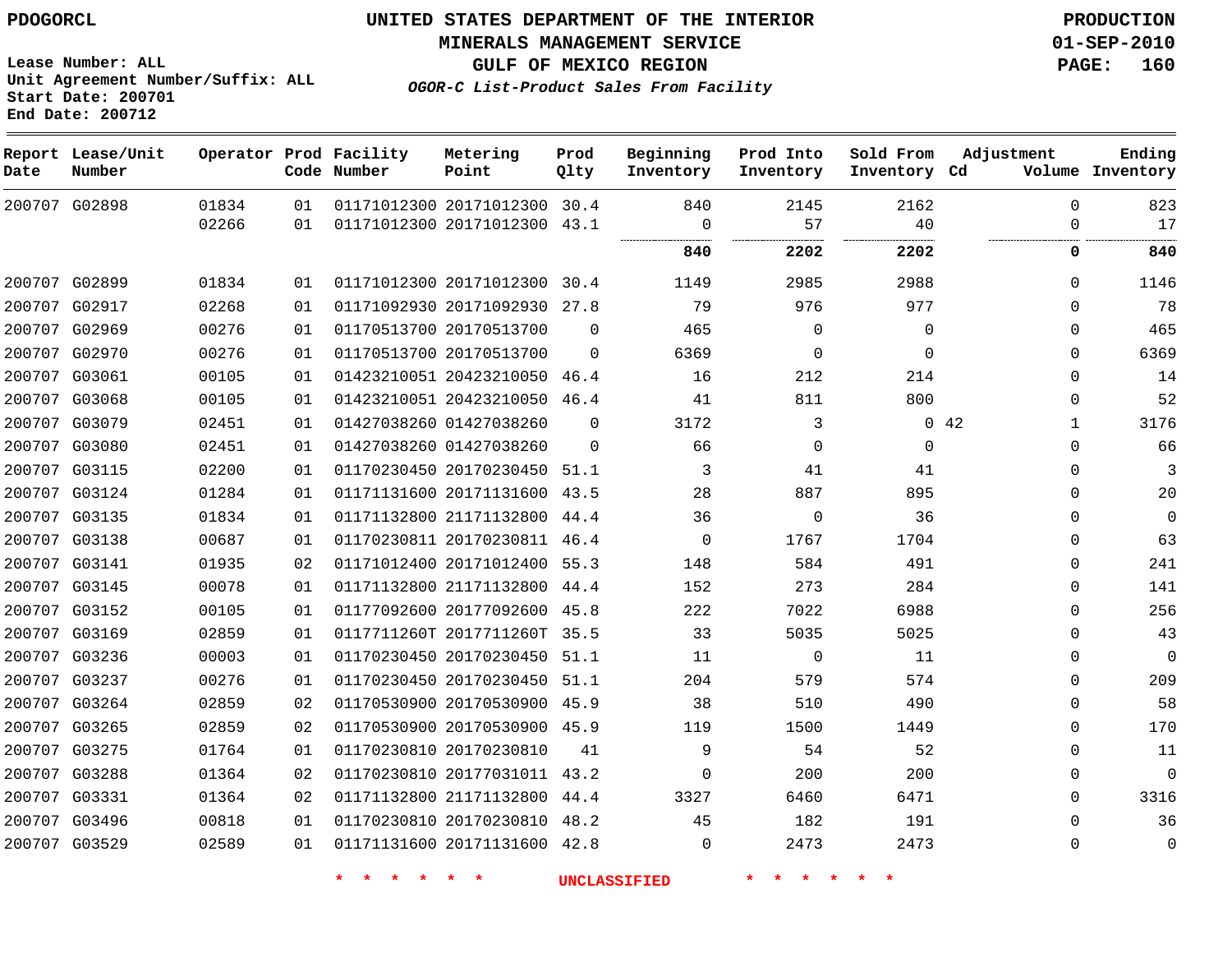**End Date: 200712**

# **UNITED STATES DEPARTMENT OF THE INTERIOR PDOGORCL PRODUCTION**

**MINERALS MANAGEMENT SERVICE 01-SEP-2010**

**Lease Number: ALL Unit Agreement Number/Suffix: ALL Start Date: 200701**

**GULF OF MEXICO REGION PAGE: 161**

**OGOR-C List-Product Sales From Facility**

| Date | Report Lease/Unit<br>Number |       |    | Operator Prod Facility<br>Code Number | Metering<br>Point            | Prod<br>Qlty | Beginning<br>Inventory | Prod Into<br>Inventory | Sold From<br>Inventory Cd | Adjustment   | Ending<br>Volume Inventory |
|------|-----------------------------|-------|----|---------------------------------------|------------------------------|--------------|------------------------|------------------------|---------------------------|--------------|----------------------------|
|      | 200707 G03596               | 00105 | 01 |                                       | 01170513800 20170513800 33.1 |              | 10                     | 53                     | 59                        | $\mathbf{0}$ | 4                          |
|      | 200707 G03738               | 00064 | 01 |                                       | 01170230450 20170230450 51.1 |              | 17                     | 322                    | 317                       | 0            | 22                         |
|      |                             | 02871 | 01 |                                       | 01170230450 20170230450 51.1 |              | 3                      | 87                     | 89                        | $\Omega$     | 1                          |
|      |                             |       |    |                                       |                              |              | 20                     | 409                    | 406                       | 0            | 23                         |
|      | 200707 G03811               | 00105 | 01 |                                       | 01171092651 20171092650 47.3 |              | 204                    | 2782                   | 2843                      | $\Omega$     | 143                        |
|      | 200707 G03935               | 02672 | 01 |                                       | 01423210051 20423210050 49.8 |              | $\Omega$               | 57                     | 53                        | $\Omega$     | 4                          |
|      | 200707 G03938               | 01364 | 02 |                                       | 01423210051 20423210050 46.5 |              | $\Omega$               | 29                     | 27                        | $\Omega$     | 2                          |
|      | 200707 G03940               | 00105 | 01 |                                       | 01423210051 20423210050 46.5 |              | $\mathbf 1$            | 27                     | 26                        | 0            | $\overline{a}$             |
|      | 200707 G03958               | 00105 | 01 |                                       | 01170230510 20170230510 44.5 |              | 2501                   | 2161                   | 1788                      | 0            | 2874                       |
|      | 200707 G03973               | 00105 | 01 |                                       | 01171132800 21171132800 44.3 |              | 1425                   | 1629                   | 2033                      | $\Omega$     | 1021                       |
|      | 200707 G04003               | 00105 | 01 |                                       | 01171012500 20171012500      | 40           | 1126                   | 21198                  | 21433                     | $\Omega$     | 891                        |
|      | 200707 G04065               | 02628 | 01 |                                       | 01423210051 20423210050 46.5 |              | 17                     | 219                    | 222                       | $\Omega$     | 14                         |
|      | 200707 G04078               | 02589 | 01 |                                       | 01170230510 20170230510 48.1 |              | 139                    | 51                     | 97                        | $\Omega$     | 93                         |
|      | 200707 G04081               | 02894 | 01 |                                       | 01170230450 20170230810 48.2 |              | 1183                   | 9257                   | 8596 42                   | -1           | 1843                       |
|      | 200707 G04082               | 00236 | 01 |                                       | 01170230510 20170230510 44.5 |              | $\mathbf 0$            | 12                     | $\mathbf{2}$              | $\mathbf 0$  | 10                         |
|      | 200707 G04085               | 00687 | 01 |                                       | 01170230811 20170230811 46.4 |              | 763                    | 12058                  | 12388 42                  | $-1$         | 432                        |
|      | 200707 G04087               | 01764 | 01 |                                       | 01177008150 01177008150      | $\Omega$     | 1889                   | 3264                   | $\mathbf 0$               | $\Omega$     | 5153                       |
|      | 200707 G04090               | 01364 | 02 |                                       | 01170230810 20170230810 48.2 |              | 149                    | 572                    | 607                       | $\Omega$     | 114                        |
|      | 200707 G04098               | 01963 | 01 |                                       | 01170230810 20170230810 48.2 |              | 601                    | 1467                   | 1776                      | $\Omega$     | 292                        |
|      | 200707 G04143               | 00105 | 01 |                                       | 01170230510 20170230510 44.5 |              | 515                    | 577                    | 369                       | 0            | 723                        |
|      | 200707 G04254               | 01834 | 01 |                                       | 01170573602 20170573602 32.1 |              | 2713                   | 6096                   | 6312                      | 0            | 2497                       |
|      | 200707 G04258               | 01764 | 01 |                                       | 01423210051 20423210050 46.5 |              | 2                      | $\mathbf 0$            | 2                         | $\Omega$     | $\overline{0}$             |
|      | 200707 G04268               | 01364 | 01 |                                       | 01171132800 21171132800 44.4 |              | 105                    | 162                    | 178                       | 0            | 89                         |
|      | 200707 G04397               | 02421 | 01 |                                       | 01170230810 20170230810 48.2 |              | 756                    | 4251                   | 4162                      | $\Omega$     | 845                        |
|      | 200707 G04453               | 02589 | 01 |                                       | 01171012300 20171012300 30.4 |              | $\mathbf{0}$           | 263                    | 263                       | $\Omega$     | 0                          |
|      | 200707 G04460               | 01819 | 01 |                                       | 01171012500 20171012500      | 40           | 96                     | 156                    | 245                       | 0            | 7                          |
|      | 200707 G04537               | 02589 | 01 |                                       | 01420470030 20420470030 47.1 |              | 478                    | 23                     | 334                       | $\Omega$     | 167                        |
|      | 200707 G04547               | 02628 | 01 |                                       | 01423210051 20423210050 46.5 |              | 93                     | 1621                   | 1610                      | $\mathbf 0$  | 104                        |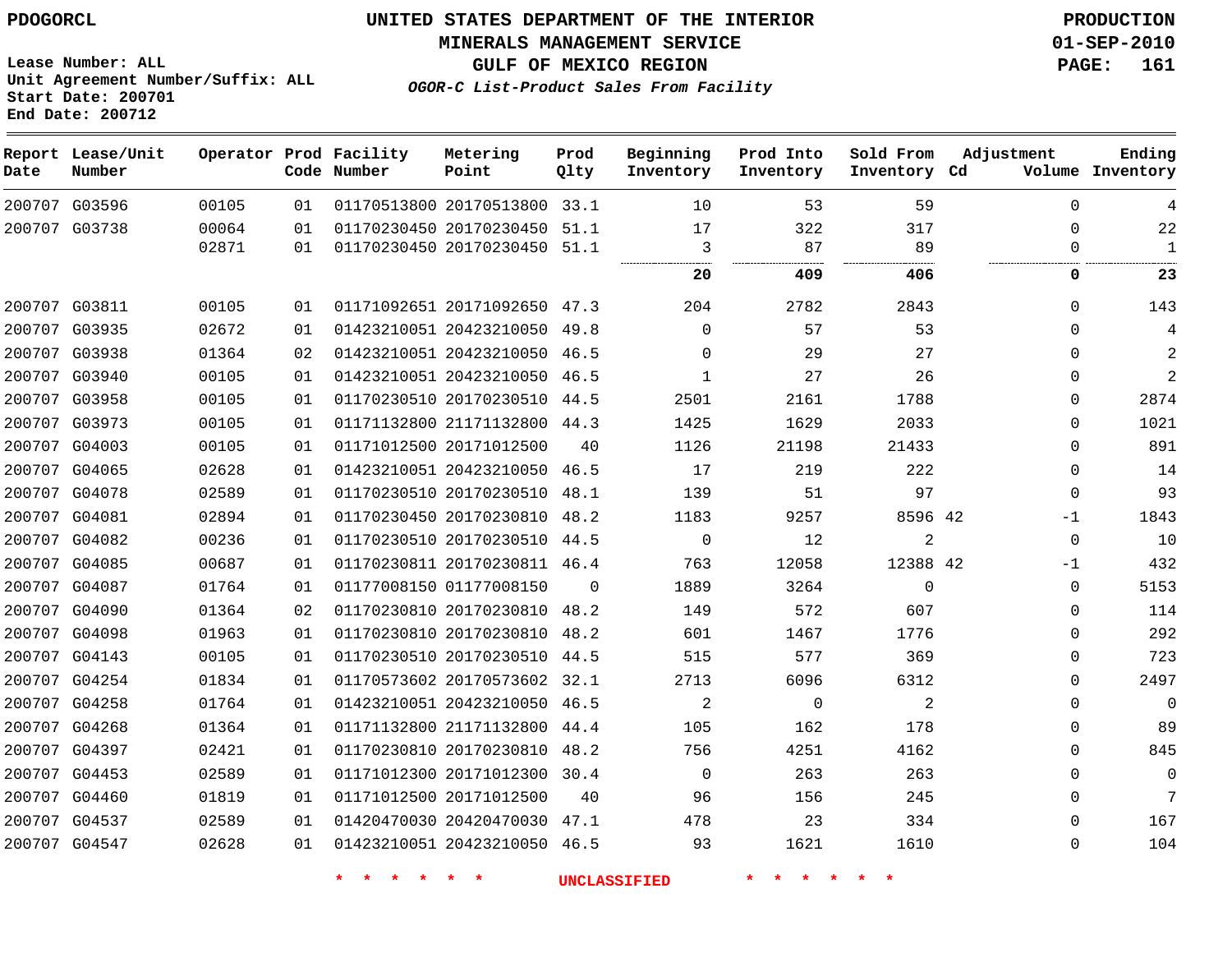**Start Date: 200701 End Date: 200712**

**Unit Agreement Number/Suffix: ALL**

# **UNITED STATES DEPARTMENT OF THE INTERIOR PDOGORCL PRODUCTION**

**MINERALS MANAGEMENT SERVICE 01-SEP-2010**

**GULF OF MEXICO REGION PAGE: 162**

**OGOR-C List-Product Sales From Facility**

| Date | Report Lease/Unit<br>Number |       |    | Operator Prod Facility<br>Code Number | Metering<br>Point            | Prod<br>Qlty | Beginning<br>Inventory | Prod Into<br>Inventory | Sold From<br>Inventory Cd | Adjustment                | Ending<br>Volume Inventory |
|------|-----------------------------|-------|----|---------------------------------------|------------------------------|--------------|------------------------|------------------------|---------------------------|---------------------------|----------------------------|
|      | 200707 G04565               | 01284 | 01 |                                       | 01420390101 01420390101      | $\Omega$     | 1269                   | 696                    |                           | $0 \t 42$<br>$\mathbf{1}$ | 1966                       |
|      | 200707 G04773               | 01482 | 01 |                                       | 01170230811 20170230811 46.9 |              | $\mathbf 1$            | 41                     | 42 42                     | 1                         | $\mathbf{1}$               |
|      | 200707 G04787               | 00687 | 01 |                                       | 01171131600 20171131600      | 43.5         | 5                      | 380                    | 377 42                    | $\mathbf{1}$              | 9                          |
|      | 200707 G04800               | 00236 | 01 |                                       | 01171132800 21171132800      | 44.4         | 299                    | 1418                   | 1260 42                   | $\mathbf{1}$              | 458                        |
|      | 200707 G04818               | 02894 | 01 |                                       | 01170230500 20170230500      | 43.9         | 16                     | 73                     | 78 42                     | $\mathbf 1$               | 12                         |
|      | 200707 G04827               | 01819 | 01 |                                       | 01171012500 20171012500      | 40           | 456                    | 4699                   | 4957 42                   | $-1$                      | 197                        |
|      | 200707 G04844               | 02421 | 01 |                                       | 01170230811 20170230811      | 46.4         | 75                     | 71                     | 144                       | $\mathbf 0$               | 2                          |
|      | 200707 G04857               | 02025 | 01 |                                       | 01171012300 20171012300      | 30.3         | 10                     | 25                     | 25                        | $\mathbf 0$               | 10                         |
|      | 200707 G04858               | 00236 | 01 |                                       | 01171012300 20171012300 30.3 |              | 157                    | 558                    | 501                       | $\Omega$                  | 214                        |
|      | 200707 G04910               | 02714 | 01 |                                       | 01177258151 01177258151 40.2 |              | 102                    | 19                     | 104                       | $\Omega$                  | 17                         |
|      | 200707 G04996               | 02628 | 01 |                                       | 01420570060 20420570060      | $\Omega$     | 513                    | $\Omega$               | $\mathbf 0$               | $\Omega$                  | 513                        |
|      | 200707 G05006               | 02859 | 02 |                                       | 01170230510 20170230510      | 44.6         | 1106                   | 971                    | 779                       | $\Omega$                  | 1298                       |
|      | 200707 G05283               | 01376 | 01 |                                       | 01170231300 01170231300      | 46.7         | $\mathsf{O}$           | 11260                  | 11260                     | $\mathbf 0$               | $\overline{0}$             |
|      | 200707 G05286               | 01284 | 01 |                                       | 01170230810 20170230810 48.2 |              | 669                    | 2463                   | 2641                      | $\Omega$                  | 491                        |
|      | 200707 G05292               | 00003 | 01 |                                       | 01170230811 20170230811 46.4 |              | 42                     | 564                    | 586                       | $\Omega$                  | 20                         |
|      | 200707 G05299               | 00818 | 01 |                                       | 01170230500 20170230500      | 40           | 148                    | 527                    | 590 42                    | $-1$                      | 84                         |
|      | 200707 G05315               | 02714 | 01 |                                       | 01170230811 20170230811      | 46.4         | $\mathbf 1$            | 40                     | 39                        | $\mathbf 0$               | 2                          |
|      | 200707 G05346               | 01819 | 01 |                                       | 01170530900 20170530900      | 45.9         | 33                     | 81                     | 105                       | $\Omega$                  | 9                          |
|      | 200707 G05370               | 02589 | 01 |                                       | 01170530900 20170530900 45.9 |              | $\mathbf 0$            | 179                    | 179                       | $\Omega$                  | $\Omega$                   |
|      | 200707 G05372               | 01364 | 01 |                                       | 01170530900 20170530900      | 45.9         | $\overline{a}$         | 93                     | 84                        | $\Omega$                  | 11                         |
|      | 200707 G05391               | 01819 | 01 |                                       | 01170530900 20170530900 45.9 |              | 405                    | 5333                   | 5133 42                   | $-1$                      | 604                        |
|      | 200707 G05392               | 02672 | 02 |                                       | 01171132000 20171132000      | 50.8         | $\mathbf 1$            | 3                      | 3                         | $\mathbf 0$               | 1                          |
|      | 200707 G05393               | 02672 | 02 |                                       | 01171132000 20171132000      | 50.8         | 124                    | 514                    | 539                       | $\mathbf 0$               | 99                         |
|      | 200707 G05431               | 00560 | 01 |                                       | 01177062608 2017706260A 36.1 |              | 91                     | 29534                  | 29506                     | $\Omega$                  | 119                        |
|      |                             | 02409 | 01 |                                       | 01171132800 20177052203 32.1 |              | $\mathbf 0$            | 1350                   | 1350                      | $\mathbf 0$               | $\Omega$                   |
|      |                             |       |    |                                       |                              |              | 91                     | 30884                  | 30856                     | 0                         | 119                        |
|      | 200707 G05494               | 02871 | 02 |                                       | 01171132800 21171132800 44.4 |              | 90                     | 184                    | 182                       | $\Omega$                  | 92                         |
|      | 200707 G05499               | 01364 | 01 |                                       | 01171012400 20171012400 55.3 |              | 16                     | 25                     | 30                        | $\Omega$                  | 11                         |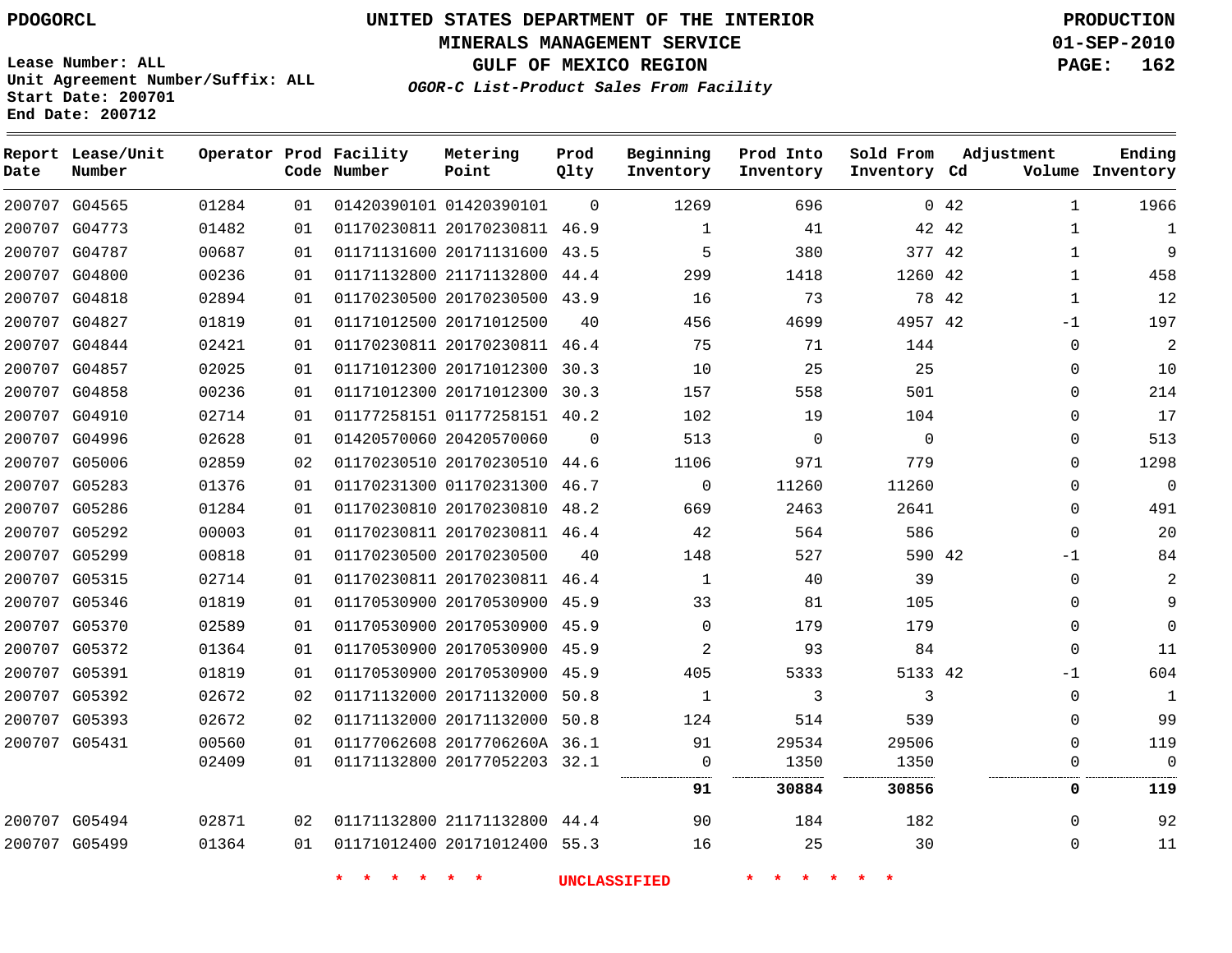**Start Date: 200701 End Date: 200712**

**Unit Agreement Number/Suffix: ALL**

# **UNITED STATES DEPARTMENT OF THE INTERIOR PDOGORCL PRODUCTION**

**MINERALS MANAGEMENT SERVICE 01-SEP-2010**

**GULF OF MEXICO REGION PAGE: 163**

**OGOR-C List-Product Sales From Facility**

| Date          | Report Lease/Unit<br>Number |       |    | Operator Prod Facility<br>Code Number | Metering<br>Point            | Prod<br>Qlty | Beginning<br>Inventory | Prod Into<br>Inventory | Sold From<br>Inventory Cd | Adjustment  | Ending<br>Volume Inventory |
|---------------|-----------------------------|-------|----|---------------------------------------|------------------------------|--------------|------------------------|------------------------|---------------------------|-------------|----------------------------|
| 200707 G05504 |                             | 00105 | 01 |                                       | 01171132800 21171132800      | 44.4         | 301                    | 513                    | 542                       | $\Omega$    | 272                        |
|               |                             |       | 01 |                                       | 01171012300 20171012300      | 30.4         | 838<br>                | 2008<br>               | 2075<br>                  | 0           | 771<br>.                   |
|               |                             |       |    |                                       |                              |              | 1139                   | 2521                   | 2617                      | 0           | 1043                       |
| 200707 G05505 |                             | 00078 | 01 |                                       | 01171132800 21171132800      | 44.4         | 317                    | 1590                   | 1194 42                   | $-1$        | 712                        |
| 200707 G05549 |                             | 02636 | 01 |                                       | 01171132800 21171132800      | 44.4         | 1420                   | 3210                   | 2908                      | $\mathbf 0$ | 1722                       |
| 200707        | G05610                      | 01364 | 01 |                                       | 01171012500 20171012500      | 40           | 490                    | 1994                   | 2400                      | $\mathbf 0$ | 84                         |
|               | 200707 G05612               | 00105 | 01 |                                       | 01171012500 20171012500      | 40           | 1173                   | 18488                  | 18884                     | $\mathbf 0$ | 777                        |
| 200707        | G05613                      | 00105 | 01 |                                       | 01171012500 20171012500      | 40           | 15                     | 233                    | 238                       | $\mathbf 0$ | 10                         |
| 200707 G05953 |                             | 00689 | 02 |                                       | 01420470030 20420470030 48.9 |              | 2                      | $\mathbf 0$            | 1                         | $\mathbf 0$ | $\mathbf{1}$               |
| 200707        | G05954                      | 00689 | 02 |                                       | 01420470030 20420470030      | $\Omega$     | $\mathbf{1}$           | $\mathbf 0$            | $\Omega$                  | $-2$<br>42  | $-1$                       |
| 200707        | G06037                      | 01764 | 01 |                                       | 01420570060 20420570060      | 46.5         | 1079                   | $\mathbf 0$            | 33                        | $\mathbf 0$ | 1046                       |
| 200707        | G06069                      | 00818 | 02 |                                       | 01423210051 20423210050      | 46.5         | 2                      | 213                    | 201                       | 0           | 14                         |
| 200707        | G06088                      | 02628 | 01 |                                       | 01423210051 20423210050      | 46.5         | 5                      | 251                    | 241                       | $\mathbf 0$ | 15                         |
|               | 200707 G06104               | 00105 | 01 |                                       | 01420390110 20420390110      | 55.7         | 97                     | 36                     | 103                       | $\mathbf 0$ | 30                         |
| 200707        | G06105                      | 02409 | 01 |                                       | 01420390110 20420390110      | 55.7         | 191                    | 205                    | 307                       | $\mathbf 0$ | 89                         |
| 200707 G06156 |                             | 00818 | 02 |                                       | 01422450350 20422450350      | 42.1         | 24                     | 5                      | 3                         | $\Omega$    | 26                         |
| 200707        | G06165                      | 01284 | 01 |                                       | 01170230450 20170230450      | 51.1         | 105                    | 1334                   | 1347 42                   | $-1$        | 91                         |
| 200707        | G06166                      | 00105 | 01 |                                       | 01170230450 20170230450      | 51           | $\overline{2}$         | 350                    | 331                       | $\mathbf 0$ | 21                         |
| 200707 G06167 |                             | 00105 | 01 |                                       | 01170230450 20170230450      | 51           | 111                    | 1433                   | 1452                      | $\mathbf 0$ | 92                         |
| 200707        | G06168                      | 02766 | 02 |                                       | 01170230450 20170230450      | 51.1         | 26                     | 258                    | 261                       | $\mathbf 0$ | 23                         |
| 200707 G06180 |                             | 00730 | 01 |                                       | 01170230450 20170230450      | 51.1         | 7                      | 222                    | 214                       | $\mathbf 0$ | 15                         |
| 200707        | G06200                      | 01103 | 01 |                                       | 01170230810 20170230810      | 48           | 17                     | $\mathbf 0$            | 17                        | $\mathbf 0$ | $\mathbf 0$                |
| 200707        | G06767                      | 01834 | 01 |                                       | 01171012500 20171012500      | 40           | 14                     | 569                    | 559                       | $\mathbf 0$ | 24                         |
| 200707        | G06958                      | 02655 | 02 |                                       | 01171012500 20171012500      | 40           | 59                     | 1230                   | 1230                      | $\mathbf 0$ | 59                         |
| 200707        | G07199                      | 02630 | 01 |                                       | 01420570060 20420570060      | $\mathbf 0$  | 475                    | 4                      | $\mathbf 0$               | $\mathbf 0$ | 479                        |
| 200707 G07201 |                             | 00818 | 02 |                                       | 01420570060 20420570060      | 54.3         | 536                    | 0                      | 16                        | 0           | 520                        |
| 200707        | G07215                      | 00003 | 01 |                                       | 01420390120 01420390120      | 51.2         | 23                     | 60                     | 59                        | $\Omega$    | 24                         |
|               | 200707 G07684               | 02871 | 02 |                                       | 01171132000 20171132000 50.5 |              | $\Omega$               | 2892                   | 2333                      | $\Omega$    | 559                        |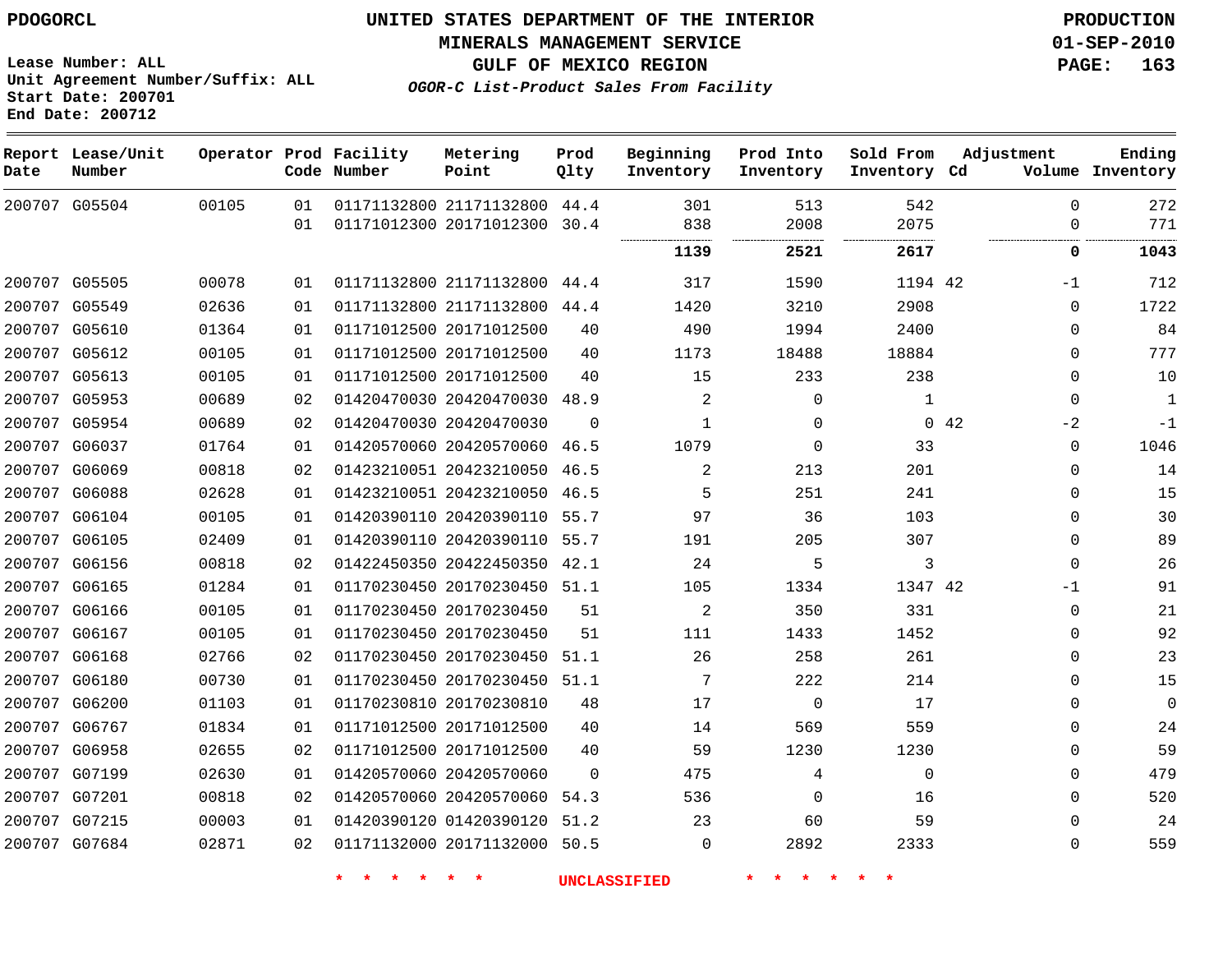**MINERALS MANAGEMENT SERVICE 01-SEP-2010**

**GULF OF MEXICO REGION PAGE: 164**

**Lease Number: ALL Unit Agreement Number/Suffix: ALL Start Date: 200701 End Date: 200712**

**OGOR-C List-Product Sales From Facility**

| Date | Report Lease/Unit<br>Number |       |    | Operator Prod Facility<br>Code Number | Metering<br>Point            | Prod<br>Qlty | Beginning<br>Inventory | Prod Into<br>Inventory | Sold From<br>Inventory Cd | Adjustment |              | Ending<br>Volume Inventory |
|------|-----------------------------|-------|----|---------------------------------------|------------------------------|--------------|------------------------|------------------------|---------------------------|------------|--------------|----------------------------|
|      | 200707 G07699               | 00730 | 01 |                                       | 01171132800 21171132800 44.4 |              | 351                    | 1930                   | 1569 42                   |            | 74           | 786                        |
|      | 200707 G07700               | 00730 | 01 |                                       | 01171132800 21171132800 44.4 |              | 168                    | 448                    | 361 42                    |            | $-72$        | 183                        |
|      | 200707 G07703               | 00078 | 01 |                                       | 01171132800 21171132800 44.4 |              | $\Omega$               | 551                    | 372 42                    |            | 5            | 184                        |
|      | 200707 G07736               | 01364 | 02 |                                       | 01171132800 21171132800 44.4 |              | 445                    | 578                    | 726                       |            | $\Omega$     | 297                        |
|      | 200707 G07746               | 01364 | 02 |                                       | 01177112600 20177112600      | 37.4         | $\mathbf{1}$           | 7183                   | 7183                      |            | $\mathbf{0}$ | $\mathbf{1}$               |
|      | 200707 G07760               | 02859 | 01 |                                       | 01177122950 20177122950 30.7 |              | 159                    | 15806                  | 15890                     |            | $\Omega$     | 75                         |
|      | 200707 G07802               | 02859 | 02 |                                       | 01177258041 01177258041 38.8 |              | 44                     | 102                    | 28                        |            | $\Omega$     | 118                        |
|      | 200707 G07809               | 02349 | 01 |                                       | 01177248150 01177248150      | 51           | 588                    | 4361                   | 4010                      |            | 0            | 939                        |
|      | 200707 G07917               | 01834 | 01 |                                       | 01170573602 20170573602      | 32.1         | 13751                  | 54799                  | 46109                     |            | $\mathbf{0}$ | 22441                      |
|      | 200707 G08092               | 00105 | 01 |                                       | 01423210051 20423210050 46.4 |              | 2                      | 86                     | 82                        |            | 0            | 6                          |
|      | 200707 G08120               | 01364 | 02 |                                       | 01423210051 20423210050 46.5 |              | $\Omega$               | 91                     | 87 42                     |            | 2            |                            |
|      | 200707 G08640               | 02589 | 01 |                                       | 01170530900 20170530900 45.9 |              | $\Omega$               | 679                    | 679                       |            | 0            |                            |
|      | 200707 G08641               | 02589 | 01 |                                       | 01170530900 20170530900 45.9 |              | $\Omega$               | 1170                   | 1170                      |            | $\Omega$     |                            |
|      | 200707 G08690               | 02589 | 01 |                                       | 01171132800 21171132800 44.4 |              | $\Omega$               | 10                     | 10                        |            | 0            |                            |
|      | 200707 G08963               | 00105 | 01 |                                       | 01420470030 20420470030 48.9 |              | 6                      | $\Omega$               | 6                         |            | $\Omega$     | $\Omega$                   |
|      | 200707 G09010               | 00560 | 01 |                                       | 01420390120 01420390120      | 53.9         | 12                     | 20                     | 24                        |            | $\Omega$     | 8                          |
|      | 200707 G09032               | 00730 | 01 |                                       | 01170230450 20170230450 51.1 |              | 542                    | 8281                   | 8258 42                   |            | $-1$         | 564                        |
|      | 200707 G09079               | 02589 | 01 |                                       | 01421670201 20421670200 47.1 |              | $\Omega$               | 143                    | 27                        |            | $\Omega$     | 116                        |
|      | 200707 G09387               | 00362 | 01 |                                       | 01170230811 20170230811 46.4 |              | 273                    | 5365                   | 5445 42                   |            | $-1$         | 192                        |
|      |                             | 01364 | 02 |                                       | 01170230811 20170230811 46.4 |              | 93                     | 1596<br>.              | 1632<br>.                 |            | $\mathbf 0$  | 57                         |
|      |                             |       |    |                                       |                              |              | 366                    | 6961                   | 7077                      |            | -1           | 249                        |
|      | 200707 G09499               | 01764 | 01 |                                       | 01177058270 01177058270 40.2 |              | 507                    | 1884                   | 2062                      |            | $\Omega$     | 329                        |
|      | 200707 G09500               | 01764 | 01 |                                       | 01177058270 01177058270 40.1 |              | 96                     | 44                     | 132                       |            | $\Omega$     | 8                          |
|      | 200707 G09536               | 01284 | 01 |                                       | 01171132000 20171132000      | 50.8         | 11                     | 49                     | 50                        |            | 0            | 10                         |
|      | 200707 G09564               | 01482 | 01 |                                       | 01171132800 21171132800 44.4 |              | 5                      | 27                     | 20                        |            | $\Omega$     | 12                         |
|      | 200707 G09631               | 02859 | 01 |                                       | 01177122950 20177122950 30.7 |              | 51                     | 4877                   | 4905                      |            | $\Omega$     | 23                         |
|      | 200707 G10226               | 01819 | 01 |                                       | 01423210051 20423210050 46.5 |              | 12                     | 163                    | 165 42                    |            | 1            | 11                         |
|      | 200707 G10636               | 02894 | 01 |                                       | 01170230811 20170230811 46.4 |              | 1121                   | 16598                  | 17125                     |            | 0            | 594                        |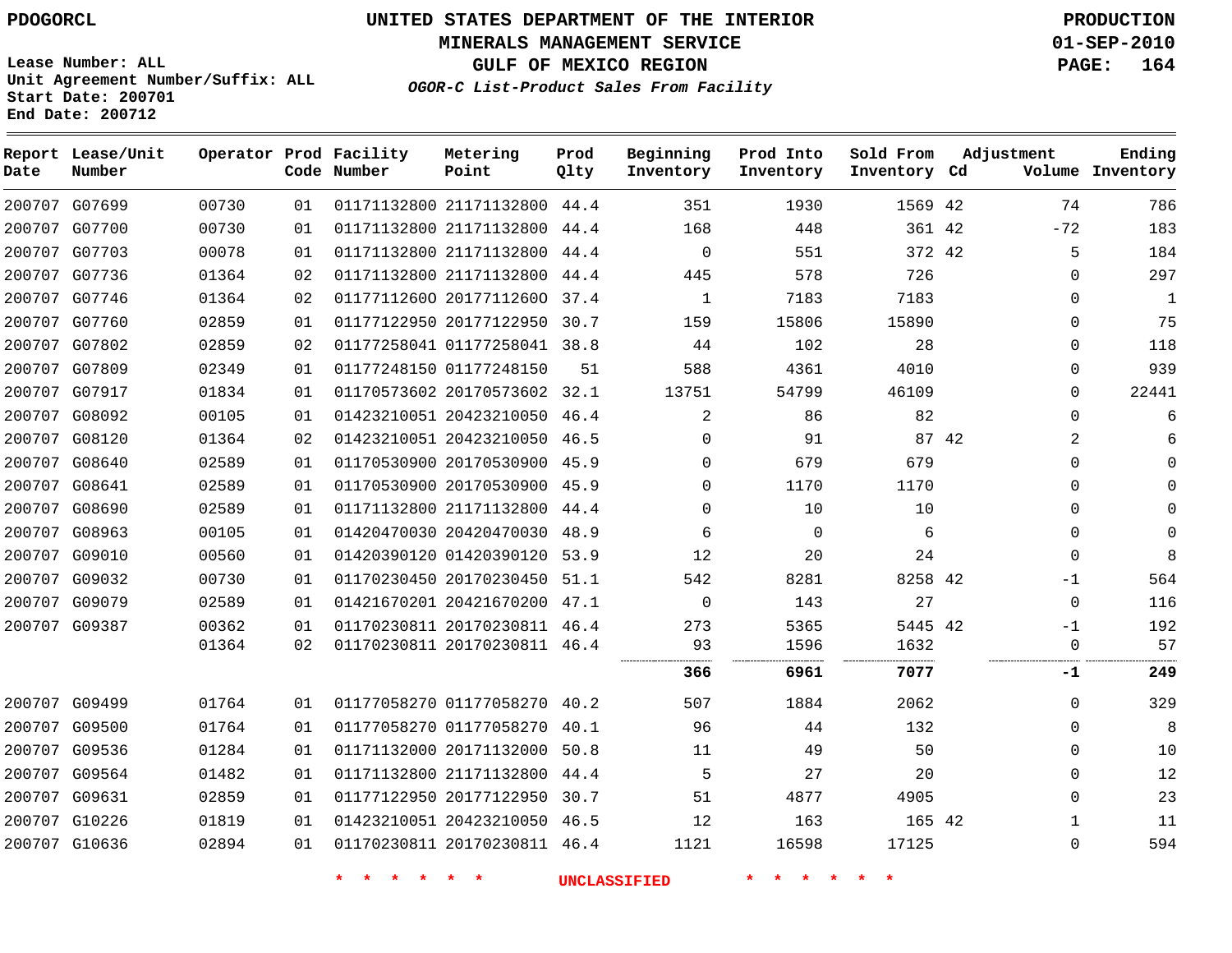**MINERALS MANAGEMENT SERVICE 01-SEP-2010**

**GULF OF MEXICO REGION PAGE: 165**

**Lease Number: ALL Unit Agreement Number/Suffix: ALL Start Date: 200701 End Date: 200712**

**OGOR-C List-Product Sales From Facility**

| Date | Report Lease/Unit<br>Number |       |    | Operator Prod Facility<br>Code Number | Metering<br>Point            | Prod<br>Qlty | Beginning<br>Inventory | Prod Into<br>Inventory | Sold From<br>Inventory Cd | Adjustment   | Ending<br>Volume Inventory |
|------|-----------------------------|-------|----|---------------------------------------|------------------------------|--------------|------------------------|------------------------|---------------------------|--------------|----------------------------|
|      | 200707 G10665               | 01764 | 01 |                                       | 01177058270 01177058270 40.2 |              | 2265                   | 8277                   | 9098                      | $\Omega$     | 1444                       |
|      | 200707 G10726               | 00730 | 01 |                                       | 01171012400 20171012300      | 30.4         | $\Omega$               | 4367                   | 2691 42                   | $\mathbf{1}$ | 1677                       |
|      | 200707 G10744               | 02266 | 01 |                                       | 0117710260H 2017710260H 35.4 |              | $\Omega$               | 18861                  | 18861                     | $\Omega$     | $\Omega$                   |
|      | 200707 G10794               | 02466 | 01 |                                       | 01177122950 20177122950 30.8 |              | $\Omega$               | 2480                   | 2480                      | $\Omega$     | $\Omega$                   |
|      | 200707 G10910               | 00162 | 02 |                                       | 01177245110 2017724511G 43.2 |              | $\Omega$               | 22063                  | 22091 47                  | 120          | 92                         |
|      | 200707 G11243               | 02589 | 01 |                                       | 01420470030 20420470030 47.1 |              | 851                    | 1120                   | 594                       | $\mathbf 0$  | 1377                       |
|      | 200707 G11307               | 02589 | 01 |                                       | 01420390101 01420390101      | $\Omega$     | 140                    | $\mathbf 0$            | $\Omega$                  | $\Omega$     | 140                        |
|      | 200707 G11911               | 00105 | 01 |                                       | 01177072601 20177072601 38.2 |              | $\Omega$               | 3995                   | 3995                      | $\Omega$     | $\Omega$                   |
|      | 200707 G11929               | 02628 | 02 |                                       | 01171132000 20171132000      | 50.8         | 22                     | 106                    | 108                       | $\mathbf{0}$ | 20                         |
|      | 200707 G11951               | 00105 | 01 |                                       | 01177092600 20177092600 45.8 |              | 14                     | 307                    | 310                       | $\Omega$     | 11                         |
|      | 200707 G11952               | 00105 | 01 |                                       | 01171012300 20171012300      | 30.4         | 817                    | 1578                   | 1789                      | $\Omega$     | 606                        |
|      | 200707 G11984               | 01364 | 02 |                                       | 01171132800 21171132800      | 44.4         | 6                      | 3                      | 6                         | $\Omega$     | 3                          |
|      |                             | 02766 | 02 |                                       | 01171092651 20171092650 47.6 |              | 24                     | 298                    | 306                       | $\mathbf{0}$ | 16                         |
|      |                             |       |    |                                       |                              |              | 30                     | 301                    | 312                       | 0            | 19                         |
|      | 200707 G12019               | 01482 | 01 |                                       | 01171012500 20171012500      | 40           | 80                     | 453                    | 512                       | $\Omega$     | 21                         |
|      | 200707 G12020               | 01482 | 01 |                                       | 01171012500 20171012500      | 40           | 82                     | 2547                   | 2524                      | $\Omega$     | 105                        |
|      | 200707 G12024               | 01364 | 02 |                                       | 01171012500 20171012500      | 40           | 131                    | 1666                   | 1727                      | $\Omega$     | 70                         |
|      | 200707 G12037               | 00730 | 01 |                                       | 01170753510 20170753510 59.2 |              | 18                     | 0                      | 18                        | $\Omega$     | $\Omega$                   |
|      | 200707 G12096               | 02409 | 01 |                                       | 01177245110 2017724511C 51.3 |              | 150                    | 160                    | 208                       | $\mathbf{0}$ | 102                        |
|      | 200707 G12355               | 02589 | 01 |                                       | 01171012300 20171012300 30.4 |              | 6358                   | 17766                  | 17607                     | $\Omega$     | 6517                       |
|      | 200707 G12421               | 02589 | 01 |                                       | 01423550090 20423550090      | 48.1         | 794                    | 469                    | 469                       | $\Omega$     | 794                        |
|      | 200707 G12497               | 02589 | 01 |                                       | 01420390101 01420390101      | $\Omega$     | 113                    | $\Omega$               | $\Omega$                  | $\mathbf{0}$ | 113                        |
|      | 200707 G12564               | 02603 | 01 |                                       | 01170230510 20170230510      | 44.8         | 55                     | 47                     | 40                        | $\mathbf{0}$ | 62                         |
|      | 200707 G12757               | 02266 | 01 |                                       | 01170230800 20170230800 43.1 |              | 375                    | 1379                   | 1105                      | $\mathbf 0$  | 649                        |
|      | 200707 G12761               | 00162 | 02 |                                       | 01170230810 20170230810      | 48.2         | $\mathbf 0$            | 1511                   | 1463 47                   | 253          | 301                        |
|      | 200707 G12802               | 00105 | 01 |                                       | 01170230811 20170230811 46.3 |              | 122                    | 2915                   | 2933                      | $\mathbf{0}$ | 104                        |
|      | 200707 G12803               | 01364 | 02 |                                       | 01171132000 20171132000 50.8 |              | 3                      | 40                     | 35                        | $\Omega$     | 8                          |
|      | 200707 G12858               | 01284 | 01 |                                       | 01171131600 20171131600 43.5 |              | 16                     | 578                    | 580 42                    | -1           | 13                         |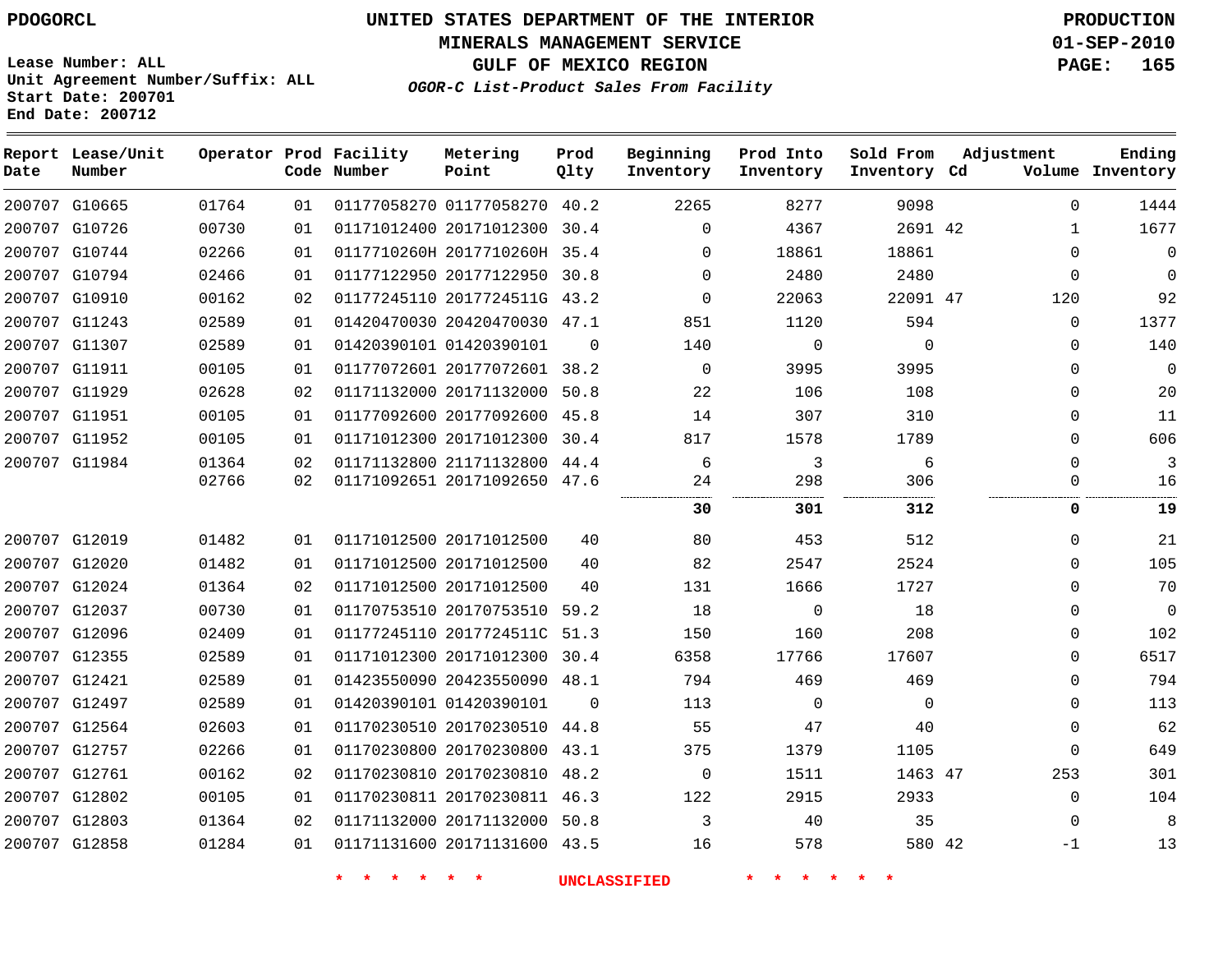**Start Date: 200701 End Date: 200712**

**Unit Agreement Number/Suffix: ALL**

# **UNITED STATES DEPARTMENT OF THE INTERIOR PDOGORCL PRODUCTION**

**MINERALS MANAGEMENT SERVICE 01-SEP-2010**

**GULF OF MEXICO REGION PAGE: 166**

**OGOR-C List-Product Sales From Facility**

| Date   | Report Lease/Unit<br>Number |       |    | Operator Prod Facility<br>Code Number | Metering<br>Point            | Prod<br>Qlty | Beginning<br>Inventory | Prod Into<br>Inventory | Sold From<br>Inventory Cd | Adjustment   | Ending<br>Volume Inventory |
|--------|-----------------------------|-------|----|---------------------------------------|------------------------------|--------------|------------------------|------------------------|---------------------------|--------------|----------------------------|
|        | 200707 G12886               | 01364 | 02 |                                       | 01171012400 20171012400 55.3 |              | $\mathbf 0$            | $\overline{c}$         | 1                         | $\Omega$     | $\mathbf{1}$               |
|        | 200707 G12955               | 01819 | 01 |                                       | 01171092651 20171092650      | 47.3         | 57                     | 635                    | 659                       | $\Omega$     | 33                         |
|        | 200707 G12980               | 02349 | 01 |                                       | 01177163600 20177163600      | 38.8         | 25                     | 642                    | 650                       | $\Omega$     | 17                         |
|        | 200707 G13557               | 02025 | 01 |                                       | 01170230500 20170230500      | 43.8         | 6                      | 50                     | 48                        | $\mathbf{0}$ | 8                          |
|        | 200707 G13560               | 01284 | 01 |                                       | 01170230810 20170230810      | 48.2         | 156                    | 578                    | 620                       | $\Omega$     | 114                        |
|        | 200707 G13563               | 02589 | 01 |                                       | 01170230811 20170230811 46.4 |              | $\mathbf 0$            | 79                     | 79                        | $\Omega$     | $\overline{0}$             |
|        | 200707 G13576               | 02594 | 02 |                                       | 01170230810 20170230810      | 48.2         | 139                    | 492                    | 542                       | $\Omega$     | 89                         |
|        | 200707 G13825               | 02169 | 02 |                                       | 01170230800 20170230800      | 43.1         | 4                      | 4                      | 6                         | $\Omega$     | 2                          |
|        | 200707 G13897               | 01482 | 01 |                                       | 01171132000 20171132000      | 50.8         | 17                     | 93                     | 91                        | $\Omega$     | 19                         |
|        | 200707 G13937               | 02628 | 02 |                                       | 01171092651 20171092650      | 47.3         | $\mathbf 0$            | 5                      | 5                         | $\Omega$     | $\overline{0}$             |
|        | 200707 G14193               | 02409 | 01 |                                       | 01170230810 20170230810      | 48.1         | 131                    | 1467                   | 1306                      | $\Omega$     | 292                        |
|        | 200707 G14340               | 01364 | 02 |                                       | 01170230811 20170230811 46.4 |              | 113                    | 1947                   | 1990                      | $\Omega$     | 70                         |
|        | 200707 G14342               | 00105 | 01 |                                       | 01170230811 20170230811 46.3 |              | 503                    | 8044                   | 8259                      | $\Omega$     | 288                        |
|        | 200707 G14348               | 02894 | 01 |                                       | 01171132800 21171132800      | 44.4         | 218                    | 394                    | 407                       | $\Omega$     | 205                        |
|        | 200707 G14357               | 02852 | 02 |                                       | 01171131600 20171131600      | 43.5         | 95                     | 60                     | 61 42                     | 1            | 95                         |
|        | 200707 G14383               | 00105 | 01 |                                       | 01170230811 20170230811 46.4 |              | 201                    | 1163                   | 1318                      | $\Omega$     | 46                         |
|        | 200707 G14412               | 02246 | 01 |                                       | 01171132800 21171132800      | $\Omega$     | 40                     | $\Omega$               | $\mathbf 0$               | $-40$        | $\Omega$                   |
|        | 200707 G14487               | 00730 | 01 |                                       | 01171092651 20171092650      | 47.3         | 2                      | $\Omega$               | 2                         | $\Omega$     | $\Omega$                   |
| 200707 | G14493                      | 02268 | 01 |                                       | 01171092930 20171092930      | 27.8         | 15                     | 294                    | 286                       | $\mathbf 0$  | 23                         |
|        | 200707 G14535               | 02628 | 01 |                                       | 01171012500 20171012500      | 40           | 153                    | 2629                   | 2672                      | $\Omega$     | 110                        |
|        | 200707 G14576               | 00105 | 01 |                                       | 01177258153 01177258153      | 29           | 13                     | 31                     | 29                        | $\Omega$     | 15                         |
|        | 200707 G14590               | 02409 | 01 |                                       | 01170230510 20170230510      | 44.6         | 24                     | 80                     | 39                        | $\Omega$     | 65                         |
|        | 200707 G14791               | 02451 | 01 |                                       | 01420570060 20420570060      | 54.4         | 83                     | $\Omega$               | 3                         | $\Omega$     | 80                         |
|        | 200707 G14864               | 02871 | 02 |                                       | 01170230450 20170230450      | 51.1         | 426                    | 6086                   | 6097                      | $\Omega$     | 415                        |
|        | 200707 G14878               | 02589 | 01 |                                       | 01170230510 20170230510      | 48.1         | 102                    | 117                    | 71                        | $\Omega$     | 148                        |
|        | 200707 G14942               | 02859 | 02 |                                       | 01170230810 20170230810      | 48.2         | 276                    | 1153                   | 1199                      | $\Omega$     | 230                        |
|        | 200707 G15050               | 00105 | 01 |                                       | 01170231110 20170231110      | 40           | 2082                   | 60401                  | 46522                     | $\Omega$     | 15961                      |
|        | 200707 G15062               | 00560 | 01 |                                       | 01170230810 20170230810      | 48           | 33                     | 157                    | 159                       | $\Omega$     | 31                         |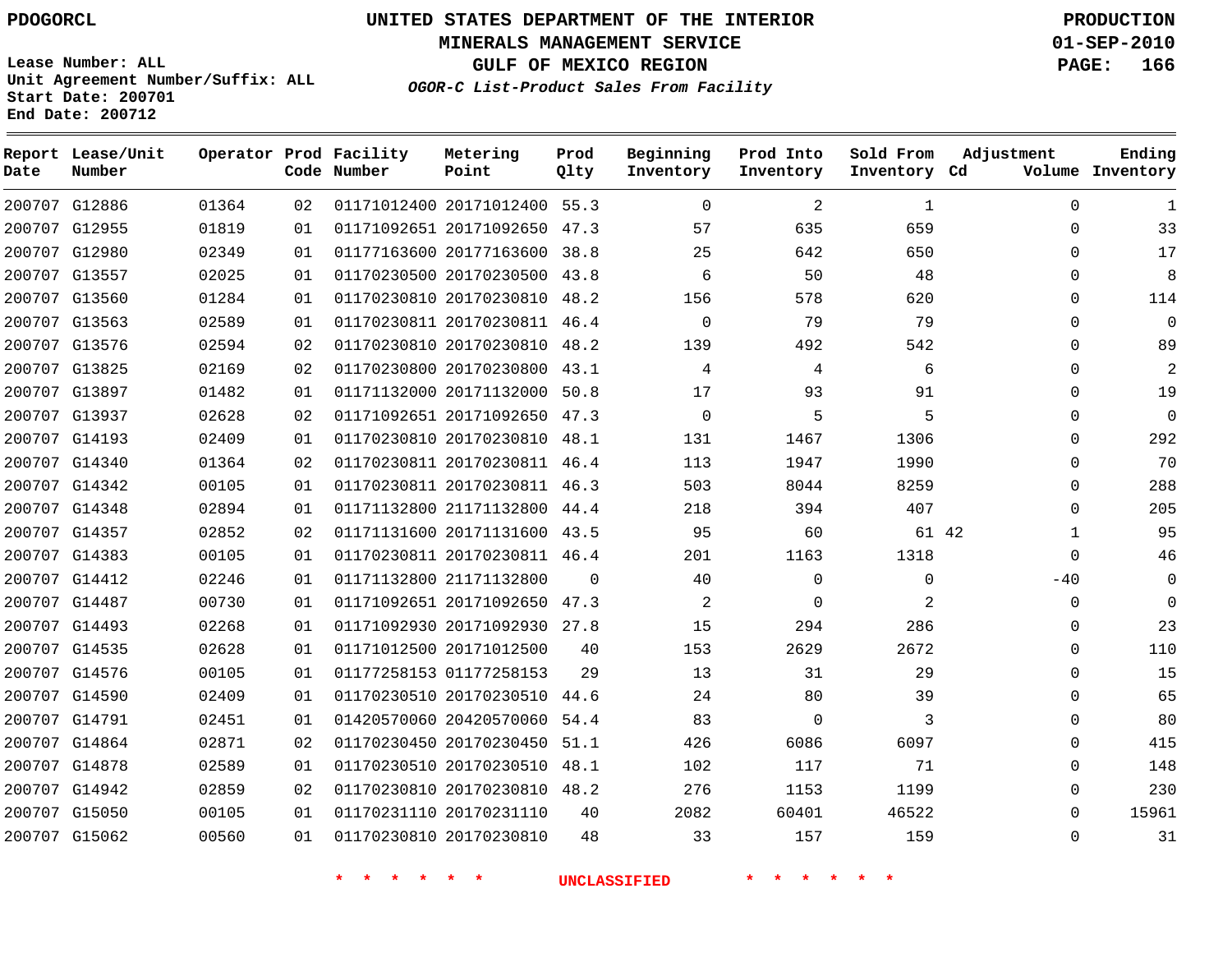**Start Date: 200701 End Date: 200712**

**Unit Agreement Number/Suffix: ALL**

# **UNITED STATES DEPARTMENT OF THE INTERIOR PDOGORCL PRODUCTION**

**MINERALS MANAGEMENT SERVICE 01-SEP-2010**

**GULF OF MEXICO REGION PAGE: 167**

**OGOR-C List-Product Sales From Facility**

| Date   | Report Lease/Unit<br>Number |       |    | Operator Prod Facility<br>Code Number | Metering<br>Point            | Prod<br>Qlty | Beginning<br>Inventory | Prod Into<br>Inventory | Sold From<br>Inventory Cd | Adjustment |              | Ending<br>Volume Inventory |
|--------|-----------------------------|-------|----|---------------------------------------|------------------------------|--------------|------------------------|------------------------|---------------------------|------------|--------------|----------------------------|
|        | 200707 G15078               | 00064 | 01 |                                       | 01170230810 20170230810 48.2 |              | 2640                   | 1870                   | 1752 42                   |            | 1            | 2759                       |
| 200707 | G15110                      | 02714 | 01 |                                       | 01170530900 20170530900      | 45.9         | $\overline{a}$         | 19                     | 19                        |            | $\Omega$     | 2                          |
|        | 200707 G15118               | 00105 | 01 |                                       | 01171132800 21171132800      | 44.3         | 12                     | 19                     | 21                        |            | $\Omega$     | 10                         |
|        | 200707 G15124               | 01364 | 01 |                                       | 01170230811 20170230811 46.4 |              | 1                      | 33                     | 33                        |            | $\Omega$     | 1                          |
|        | 200707 G15239               | 00003 | 01 |                                       | 01171012500 20171012500      | 40           | 28                     | 352                    | 366 42                    |            | $\mathbf{1}$ | 15                         |
|        | 200707 G15241               | 00105 | 01 |                                       | 01171092651 20171092650      | 47.3         | 132                    | 6895                   | 6672                      |            | $\Omega$     | 355                        |
|        | 200707 G15263               | 02421 | 01 |                                       | 01171132000 20171132000      | 50.8         | 4500                   | 24393                  | 24181                     |            | $\Omega$     | 4712                       |
|        | 200707 G15277               | 00222 | 02 |                                       | 01171012400 20171012400      | 55.3         | 4117                   | 10362                  | 10200                     |            | $\Omega$     | 4279                       |
|        | 200707 G15293               | 02859 | 02 |                                       | 0117711260T 2017711260T      | 35.5         | 10                     | 388                    | 395                       |            | $\Omega$     | 3                          |
| 200707 | G15303                      | 00105 | 01 |                                       | 01171092800 21171132800      | 44.3         | 1592                   | 2354                   | 2627                      |            | $\Omega$     | 1319                       |
|        | 200707 G15312               | 00105 | 01 |                                       | 01171092651 20171092650      | 47.2         | 2037                   | 26040                  | 26735                     |            | $\Omega$     | 1342                       |
|        | 200707 G15323               | 01482 | 01 |                                       | 01171012500 20171012500      | 40           | 104                    | 1921                   | 1945 42                   |            | 1            | 81                         |
|        | 200707 G15387               | 02409 | 01 |                                       | 01177245110 2017724511C 51.3 |              | 109                    | 223                    | 190                       |            | $\Omega$     | 142                        |
|        | 200707 G15740               | 00818 | 01 |                                       | 01170230450 20170230450      | 40           | 554                    | 4757                   | 4992                      |            | $\Omega$     | 319                        |
| 200707 | G15742                      | 00730 | 01 |                                       | 01170230450 20170230450      | 51.1         | 2                      | 42                     |                           | 42 42      | 1            | 3                          |
|        | 200707 G15769               | 00560 | 01 |                                       | 01422450350 20422450350      | 42.4         | 50                     | 6                      | 7                         |            | $\Omega$     | 49                         |
|        | 200707 G15773               | 02630 | 01 |                                       | 01422450350 20422450350      | 44.4         | 2                      | 3                      | 2                         |            | $\Omega$     | 3                          |
|        | 200707 G15781               | 02169 | 02 |                                       | 01170230450 20170230450 51.1 |              | 12                     | 0                      | 10 42                     |            | $-1$         | $\mathbf{1}$               |
| 200707 | G16104                      | 00105 | 01 |                                       | 01170231110 20170231110      | 40           | 6                      | 166                    | 128                       |            | $\Omega$     | 44                         |
|        | 200707 G16107               | 01978 | 02 |                                       | 01170230810 20170230811 46.4 |              | 43                     | 1426                   | 1417                      |            | $\Omega$     | 52                         |
|        | 200707 G16115               | 01819 | 01 |                                       | 01170231300 01170231300      | 46.7         | $\mathbf 0$            | 9                      | 9                         |            | $\Omega$     | $\Omega$                   |
|        | 200707 G16121               | 00687 | 01 |                                       | 01170230811 20170230811 46.4 |              | 2                      | 28                     | 29                        |            | $\Omega$     | 1                          |
| 200707 | G16203                      | 01482 | 01 |                                       | 01170530900 20170530900      | $\Omega$     | 53                     | $\mathbf 0$            | $\mathbf 0$               |            | $\Omega$     | 53                         |
|        | 200707 G16216               | 01284 | 01 |                                       | 01171132800 21171132800      | 44.4         | 1                      | 1                      |                           | 1 42       | $-1$         | $\mathbf 0$                |
|        | 200707 G16310               | 00560 | 01 |                                       | 01170530900 20171092650      | 47.6         | $\Omega$               | 42                     | 40                        |            | $\Omega$     | 2                          |
| 200707 | G16317                      | 01364 | 02 |                                       | 01170230811 20170230811      | 46.4         | 4                      | 64                     | 65 42                     |            | $-1$         | 2                          |
|        | 200707 G16363               | 02475 | 02 |                                       | 01171012400 20171012400      | 51.8         | 9                      | 83                     | 58                        |            | $\Omega$     | 34                         |
|        | 200707 G16365               | 02589 | 01 |                                       | 01171132800 21171132800      | 44.4         | $\Omega$               | 25                     | 25                        |            | $\Omega$     | $\Omega$                   |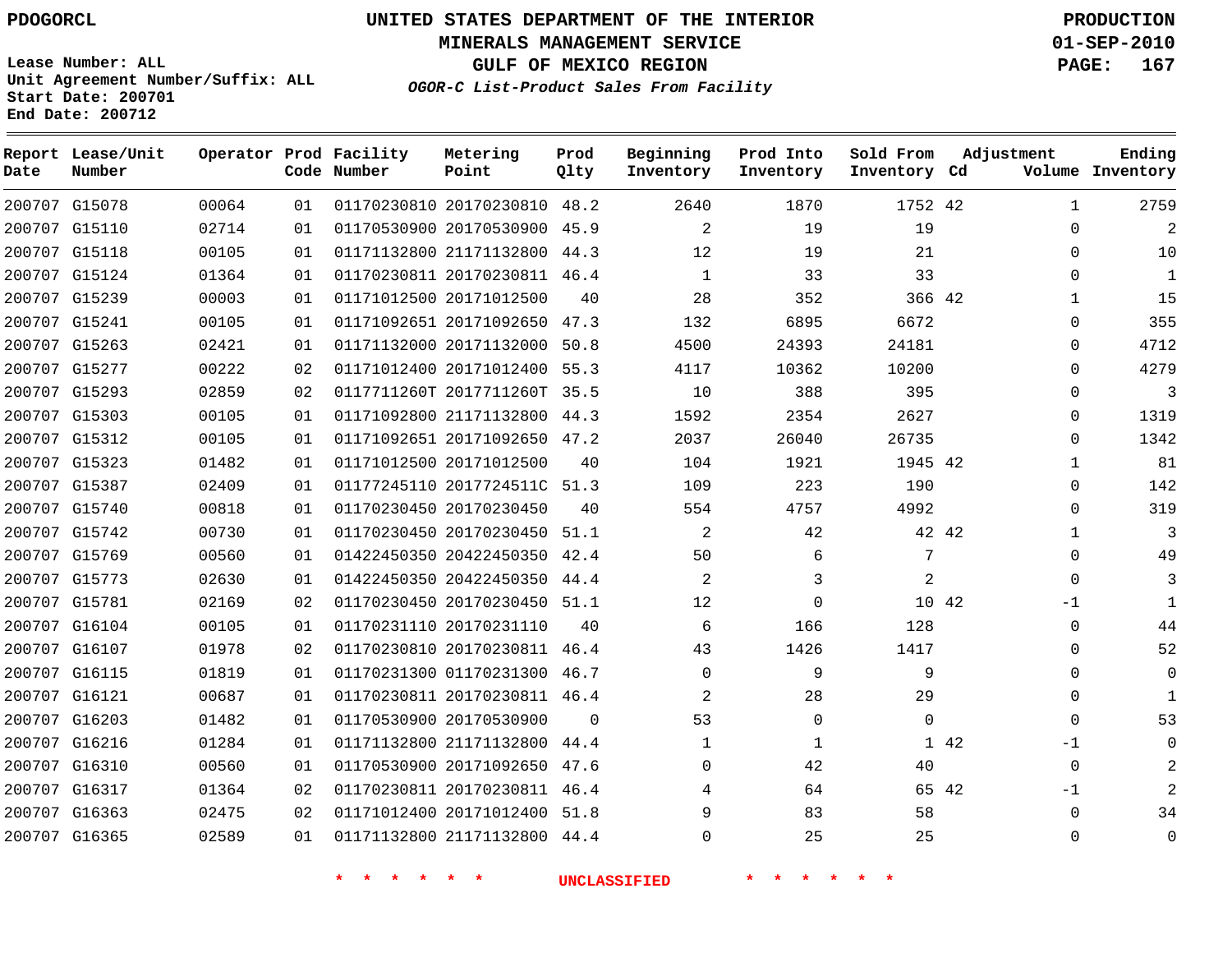**MINERALS MANAGEMENT SERVICE 01-SEP-2010**

**GULF OF MEXICO REGION PAGE: 168**

**Lease Number: ALL Unit Agreement Number/Suffix: ALL Start Date: 200701 End Date: 200712**

**OGOR-C List-Product Sales From Facility**

| Date | Report Lease/Unit<br>Number |       |    | Operator Prod Facility<br>Code Number | Metering<br>Point            | Prod<br>Qlty | Beginning<br>Inventory | Prod Into<br>Inventory | Sold From<br>Inventory Cd | Adjustment                | Ending<br>Volume Inventory |
|------|-----------------------------|-------|----|---------------------------------------|------------------------------|--------------|------------------------|------------------------|---------------------------|---------------------------|----------------------------|
|      | 200707 G16395               | 01978 | 02 |                                       | 01171092651 20171092650 47.3 |              | 6                      | 111                    | 110                       | $\Omega$                  | 7                          |
|      | 200707 G16454               | 00491 | 01 |                                       | 01171012500 20171012500      | 40           | 9                      | 50                     | 55                        | $\Omega$                  |                            |
|      | 200707 G16455               | 00491 | 01 |                                       | 01171012500 20171012500      | 40           | 14                     | 209                    | 214                       | $\Omega$                  | 9                          |
|      | 200707 G16461               | 00105 | 01 |                                       | 01170753510 20170753510 59.2 |              | 9                      | $\mathbf 0$            | 9                         | $\Omega$                  | $\Omega$                   |
|      | 200707 G16469               | 02025 | 01 |                                       | 01170753510 20170753510 59.2 |              | 11                     | 59                     | 60                        | $\Omega$                  | 10                         |
|      | 200707 G16515               | 00162 | 02 |                                       | 01177245110 2017724511G 43.2 |              | $\mathbf 0$            | 63496                  | 63503 47                  | 272                       | 265                        |
|      | 200707 G16575               | 00730 | 01 |                                       | 01608103650 20608103650 32.7 |              | 10                     | 1097                   | 1101                      | $\Omega$                  | 6                          |
|      | 200707 G17124               | 02871 | 02 |                                       | 01170230450 20170230450 51.1 |              | 16                     | 113                    | 117 42                    | 1                         | 13                         |
|      | 200707 G17133               | 01482 | 01 |                                       | 01423210051 20423210050 46.5 |              | 7                      | 47                     | 51                        | $\Omega$                  | 3                          |
|      | 200707 G17150               | 02169 | 02 |                                       | 01421670201 20170230450 51.1 |              | 73                     | 477                    | 516                       | $\Omega$                  | 34                         |
|      | 200707 G17190               | 01364 | 02 |                                       | 01170230810 20170230810 48.2 |              | 4                      | 27                     | 25                        | $\Omega$                  | 6                          |
|      | 200707 G17255               | 02237 | 01 |                                       | 01170230810 20170230810      | $\Omega$     | 44                     | 161                    |                           | 0 <sub>09</sub><br>$-173$ | 32                         |
|      | 200707 G17753               | 02427 | 02 |                                       | 01170230810 20170230800 40.5 |              | 2                      | $\mathbf 0$            | 2                         | $\Omega$                  | $\Omega$                   |
|      | 200707 G17754               | 02025 | 01 |                                       | 01170230510 20170230510 44.6 |              | 2103                   | 3160                   | 1974                      | $\Omega$                  | 3289                       |
|      | 200707 G17789               | 00818 | 01 |                                       | 01170230810 20170230810 48.2 |              | 100                    | $\mathbf 0$            | 100                       | $\Omega$                  | $\Omega$                   |
|      | 200707 G17842               | 00491 | 01 |                                       | 01170230810 20170230810      | 48.1         | 158                    | 574                    | 618                       | $\Omega$                  | 114                        |
|      | 200707 G17858               | 00105 | 01 |                                       | 01170530900 20170530900 45.9 |              | 79                     | 951                    | 922                       | $\Omega$                  | 108                        |
|      | 200707 G17895               | 02859 | 01 |                                       | 01171132800 21171132800      | 44.4         | 19                     | 41                     | 40                        | $\Omega$                  | 20                         |
|      | 200707 G17896               | 01284 | 01 |                                       | 01171132800 21171132800      | 44.4         | 3085                   | 1129                   | 2806                      | $\Omega$                  | 1408                       |
|      | 200707 G17897               | 01963 | 01 |                                       | 01171131600 20171131600      | 43.5         | $\mathbf 0$            | 1251                   | 1251                      | $\Omega$                  | $\Omega$                   |
|      | 200707 G17898               | 01963 | 01 |                                       | 01171131600 20171131600 43.5 |              | 127                    | 3876                   | 3886                      | $\Omega$                  | 117                        |
|      | 200707 G17912               | 02409 | 01 |                                       | 01171132800 20177052203 32.1 |              | $\Omega$               | 10965                  | 10965                     | $\Omega$                  | $\Omega$                   |
|      | 200707 G17913               | 01834 | 01 |                                       | 01171132800 21171132800 44.4 |              | 429                    | 372                    | 533                       | $\Omega$                  | 268                        |
|      | 200707 G17921               | 00491 | 01 |                                       | 01171012500 20177062959      | 25.4         | $\mathbf 0$            | 16491                  | 16491                     | $\Omega$                  | $\Omega$                   |
|      | 200707 G17942               | 00560 | 01 |                                       | 01177082604 20177082604      | 28.4         | 233                    | 27312                  | 27545                     | $\Omega$                  | $\Omega$                   |
|      | 200707 G17964               | 02421 | 01 |                                       | 01171012300 20171012300 30.4 |              | 392                    | 529                    | 718                       | $\Omega$                  | 203                        |
|      | 200707 G17966               | 02421 | 01 |                                       | 01171012300 20171012300 30.4 |              | 144                    | 432                    | 410                       | $\Omega$                  | 166                        |
|      | 200707 G17973               | 00730 | 01 |                                       | 01171012400 20171012400 55.3 |              | 1899                   | 4396                   | 4480                      | $\Omega$                  | 1815                       |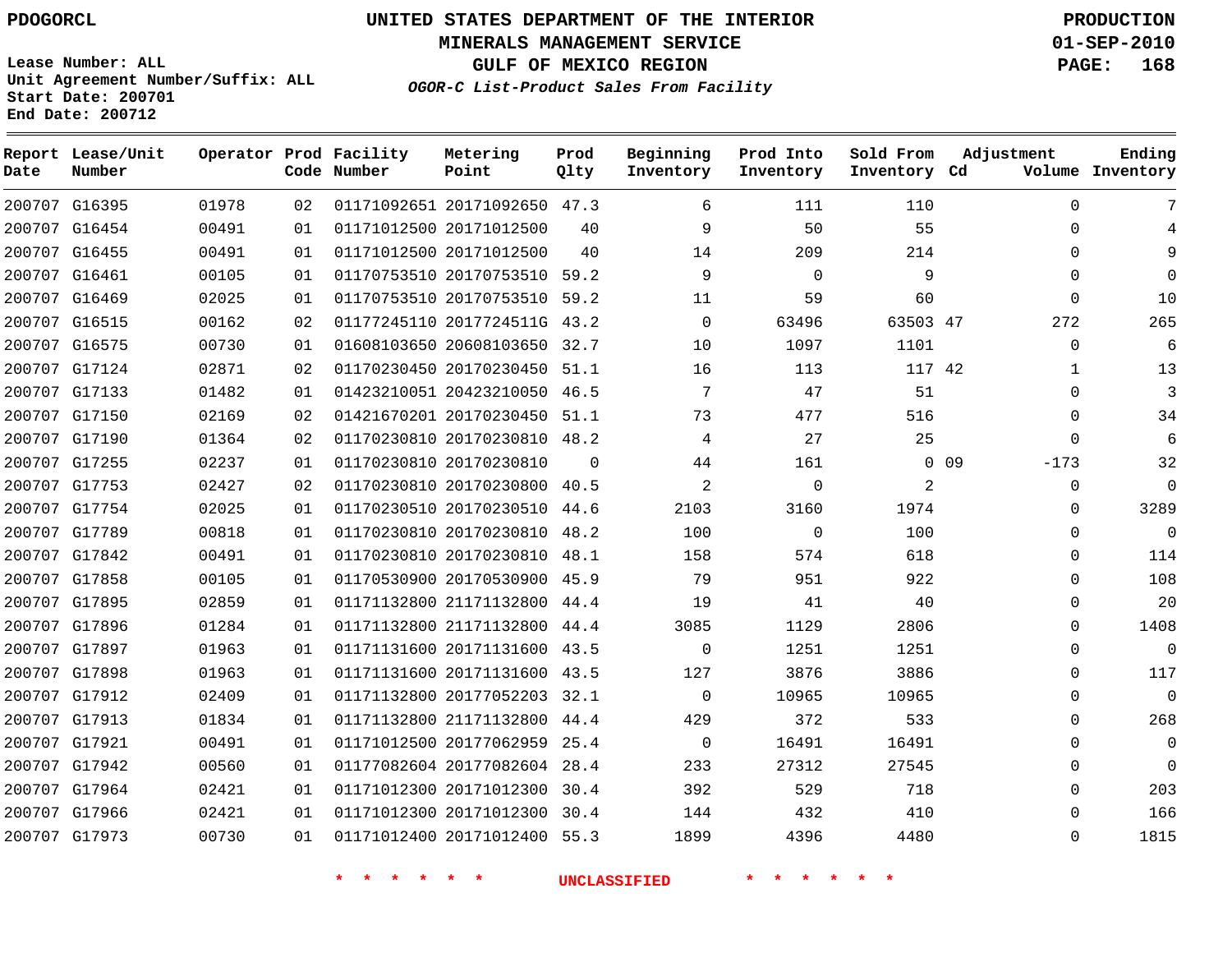# **UNITED STATES DEPARTMENT OF THE INTERIOR PDOGORCL PRODUCTION**

**MINERALS MANAGEMENT SERVICE 01-SEP-2010**

**GULF OF MEXICO REGION PAGE: 169**

**Unit Agreement Number/Suffix: ALL Start Date: 200701 End Date: 200712**

**OGOR-C List-Product Sales From Facility**

| Date   | Report Lease/Unit<br>Number |       |    | Operator Prod Facility<br>Code Number | Metering<br>Point            | Prod<br>Qlty | Beginning<br>Inventory | Prod Into<br>Inventory | Sold From<br>Inventory Cd | Adjustment |             | Ending<br>Volume Inventory |
|--------|-----------------------------|-------|----|---------------------------------------|------------------------------|--------------|------------------------|------------------------|---------------------------|------------|-------------|----------------------------|
|        | 200707 G17977               | 01364 | 02 |                                       | 01171132800 21171132800      | 44.4         | 392                    | 703                    | 729                       |            | $\Omega$    | 366                        |
|        | 200707 G17991               | 01978 | 02 |                                       | 01177122606 20177122606      | 39.5         | $\overline{4}$         | 5                      | 9                         |            | $\Omega$    | $\mathbf{0}$               |
|        | 200707 G18040               | 00105 | 01 |                                       | 01171012500 20171012500      | 40           | 57                     | 1120                   | 1130                      |            | $\mathbf 0$ | 47                         |
|        | 200707 G18043               | 01103 | 01 |                                       | 01171012500 20171012500      | 40           | 1866                   | 32844                  | 33910 42                  |            | 580         | 1380                       |
|        | 200707 G18208               | 01834 | 01 |                                       | 01170573602 20170573602      | 32.1         | 195                    | 509                    | 496                       |            | 0           | 208                        |
|        | 200707 G18863               | 01364 | 02 |                                       | 01420470030 20420470030      | 48.9         | 82                     | $\Omega$               | 39                        |            | $\Omega$    | 43                         |
|        | 200707 G18885               | 00818 | 02 |                                       | 01420570060 20420570060      | 54           | 260                    | $\mathbf 0$            | 8                         |            | $\Omega$    | 252                        |
|        | 200707 G18920               | 02200 | 01 |                                       | 01423210051 20423210050      | 46.5         | $\Omega$               | 382                    | 357                       |            | $\Omega$    | 25                         |
|        | 200707 G18936               | 02589 | 01 |                                       | 01421670201 20421670200      | $\Omega$     | 11                     | $\mathbf 0$            | $\Omega$                  |            | $\Omega$    | 11                         |
|        | 200707 G18948               | 02859 | 01 |                                       | 01170230510 20170230510      | 44.6         | 37                     | $\Omega$               | 14                        |            | $\Omega$    | 23                         |
|        | 200707 G19025               | 02806 | 01 |                                       | 01423210051 20423210050      | 49           | 93                     | 1081                   | 1076                      |            | $\Omega$    | 98                         |
|        | 200707 G19030               | 02806 | 01 |                                       | 01423210051 20423210050      | 49           | 62                     | 1560                   | 1552                      |            | $\Omega$    | 70                         |
|        | 200707 G19750               | 02427 | 02 |                                       | 01171132800 21171132800      | 44.4         | 166                    | 290                    | 303 42                    |            | -1          | 152                        |
|        | 200707 G19760               | 02894 | 01 |                                       | 01171132800 21171132800      | 44.4         | 2096                   | 5131                   | 4792                      |            | $\Omega$    | 2435                       |
|        | 200707 G19761               | 02894 | 01 |                                       | 01171132800 21171132800      | 47.1         | 126                    | 162                    | 211                       |            | $\Omega$    | 77                         |
|        | 200707 G19784               | 01978 | 02 |                                       | 01171012310 20171012310      | 48.9         | 10                     | 76                     | 83                        |            | $\Omega$    | 3                          |
|        | 200707 G19832               | 02349 | 01 |                                       | 01177163600 20177163600      | 38.8         | 169                    | 3272                   | 3340                      |            | $\Omega$    | 101                        |
|        | 200707 G19835               | 02169 | 01 |                                       | 01171092651 20171092650      | 47.3         | 30                     | 398                    | 407 42                    |            | $-1$        | 20                         |
|        | 200707 G19839               | 02777 | 01 |                                       | 01170753510 20170753510 49.9 |              | 39                     | 3                      | 3                         |            | 0           | 39                         |
|        | 200707 G20605               | 02377 | 01 |                                       | 01423550141 20423550140      | 27.1         | 163                    | 65644                  | 64973                     |            | $\Omega$    | 834                        |
|        | 200707 G20616               | 01364 | 02 |                                       | 01423210051 20423210050      | 46.5         | 5                      | 86                     | 86 42                     |            | 1           | 6                          |
| 200707 | G20655                      | 00222 | 01 |                                       | 01170230510 20170230510      | 44.6         | 585                    | 819                    | 526 42                    |            | $-1$        | 877                        |
|        | 200707 G20660               | 02169 | 02 |                                       | 01170230450 20170230450 51.1 |              | $\Omega$               | 1                      | 1                         |            | $\Omega$    | $\Omega$                   |
|        | 200707 G21065               | 02266 | 01 |                                       | 01171131600 20171131600      | 40           | 81                     | 3469                   | 3471                      |            | $\Omega$    | 79                         |
|        | 200707 G21068               | 01978 | 02 |                                       | 01170530900 20170530900      | 40           | 347                    | 3551                   | 3495                      |            | $\Omega$    | 403                        |
|        | 200707 G21070               | 00560 | 01 |                                       | 01171132800 21171132800      | 45.4         | 199                    | 258                    | 620 42                    |            | 316         | 153                        |
|        | 200707 G21080               | 02899 | 01 |                                       | 01170530900 20170530900      | 45.9         | 48                     | 202                    | 227                       |            | $\Omega$    | 23                         |
|        | 200707 G21093               | 01586 | 02 |                                       | 01170230811 20170230811      | 46.4         | 3                      | 52                     | 54 42                     |            | 1           | $\overline{2}$             |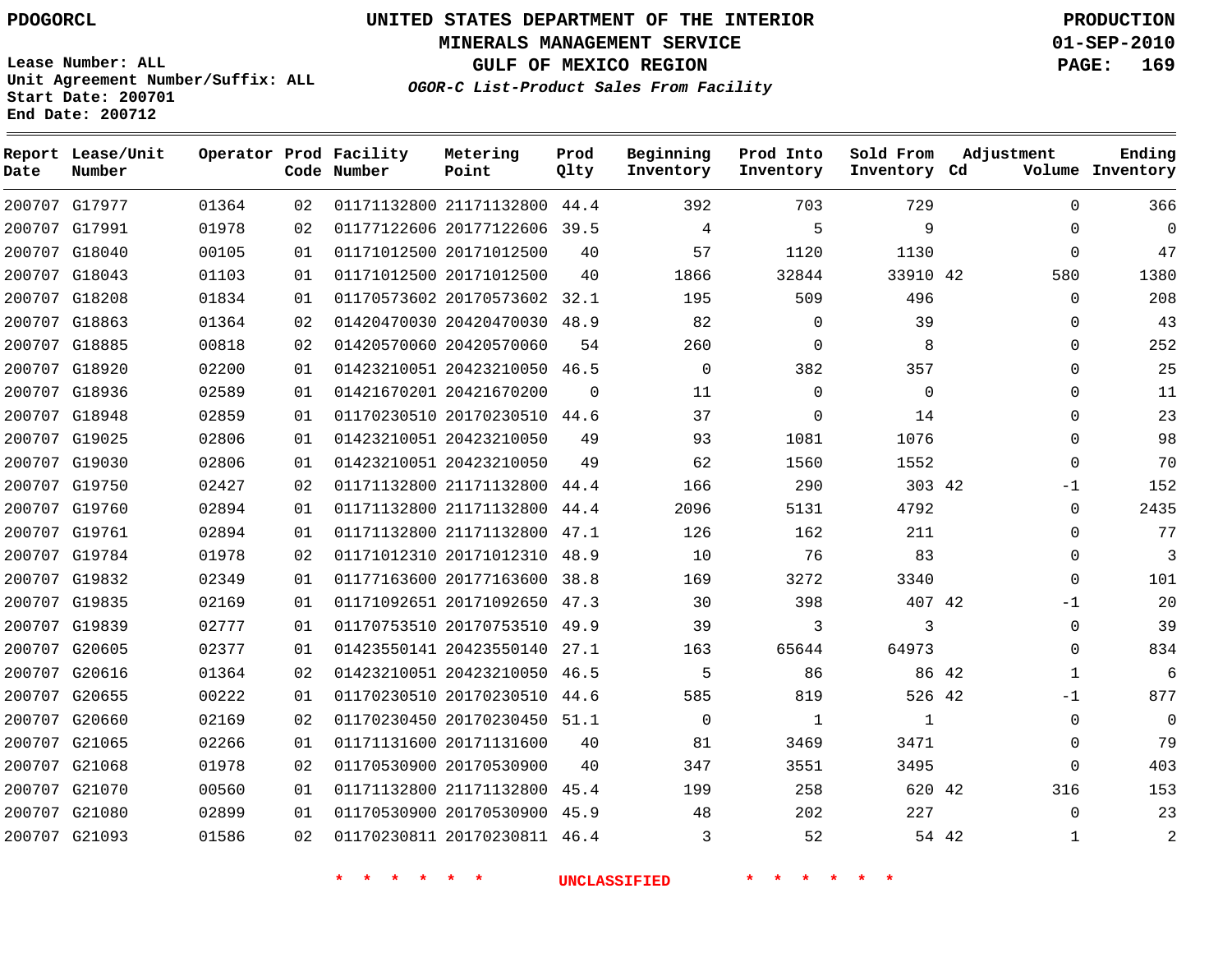**Start Date: 200701 End Date: 200712**

**Unit Agreement Number/Suffix: ALL**

# **UNITED STATES DEPARTMENT OF THE INTERIOR PDOGORCL PRODUCTION**

**MINERALS MANAGEMENT SERVICE 01-SEP-2010**

**GULF OF MEXICO REGION PAGE: 170**

**OGOR-C List-Product Sales From Facility**

| Date   | Report Lease/Unit<br>Number |       |    | Operator Prod Facility<br>Code Number | Metering<br>Point            | Prod<br>Qlty | Beginning<br>Inventory | Prod Into<br>Inventory | Sold From<br>Inventory Cd | Adjustment   | Ending<br>Volume Inventory |
|--------|-----------------------------|-------|----|---------------------------------------|------------------------------|--------------|------------------------|------------------------|---------------------------|--------------|----------------------------|
|        | 200707 G21111               | 02266 | 01 |                                       | 01171132800 21171132800 43.1 |              | 6                      | 163                    | 115                       | $\Omega$     | 54                         |
|        | 200707 G21115               | 01364 | 02 |                                       | 01171012500 20171012500      | 40           | 87                     | 1081                   | 1123                      | $\Omega$     | 45                         |
| 200707 | G21116                      | 00818 | 02 |                                       | 01171132800 21171132800      | 40           | 301                    | 560                    | 571                       | $\Omega$     | 290                        |
| 200707 | G21306                      | 02266 | 01 |                                       | 01423210051 20423210050      | 46.9         | 0                      | 5                      | 5                         | $\mathbf 0$  | $\mathbf 0$                |
| 200707 | G21322                      | 02266 | 01 |                                       | 01170230450 20170230450      | 51.5         | 11                     | 111                    | 114                       | $\Omega$     | 8                          |
| 200707 | G21349                      | 00491 | 01 |                                       | 01170230510 20170230510      | 44.6         | 29                     | 340                    | 138                       | $\Omega$     | 231                        |
|        | 200707 G21378               | 01819 | 01 |                                       | 01170230811 20170230811 46.4 |              | 22                     | 1531                   | 1498                      | $\Omega$     | 55                         |
| 200707 | G21408                      | 02219 | 01 |                                       | 01171012400 20171012400      | 55.3         | 1035                   | 2105                   | 2271                      | $\mathbf 0$  | 869                        |
|        | 200707 G21530               | 00078 | 01 |                                       | 01170230400 20170230400      | 50.2         | 696                    | 5164                   | 5103                      | $\Omega$     | 757                        |
| 200707 | G21532                      | 00003 | 01 |                                       | 01170230811 20170230811 46.4 |              | 6                      | 169                    | 169                       | $\Omega$     | 6                          |
|        | 200707 G21533               | 00078 | 01 |                                       | 01170230400 20170230400      | 50.2         | 40                     | 264                    | 265                       | $\Omega$     | 39                         |
| 200707 | G21534                      | 00003 | 01 |                                       | 01170230811 20170230811 46.4 |              | 466                    | 8670                   | 8825 42                   | $-1$         | 310                        |
| 200707 | G21535                      | 00818 | 02 |                                       | 01170231300 20170230800      | 43.1         | 40                     | $\mathbf 0$            | 40                        | $\mathbf 0$  | $\overline{0}$             |
| 200707 | G21580                      | 02636 | 01 |                                       | 01170230811 20170230811      | 46.4         | 7                      | 178                    | 179                       | $\Omega$     | 6                          |
| 200707 | G21581                      | 02899 | 01 |                                       | 01171132800 21171132800      | 44.4         | 554                    | 101                    | 365                       | $\Omega$     | 290                        |
| 200707 | G21583                      | 02899 | 01 |                                       | 01170530900 20170530900      | 45.9         | 2                      | 8                      | 9                         | $\Omega$     | 1                          |
| 200707 | G21585                      | 02859 | 02 |                                       | 01171132800 21171132800      | 44.4         | 3                      | 3                      | 4                         | $\mathbf 0$  | 2                          |
|        | 200707 G21588               | 00730 | 01 |                                       | 01171131800 20171131800      | 45.6         | 21                     | 0                      | 21                        | $\mathbf 0$  | $\Omega$                   |
| 200707 | G21592                      | 02628 | 02 |                                       | 01171132000 20171132000      | 50.8         | 170                    | 1159                   | 1105                      | $\Omega$     | 224                        |
|        | 200707 G21597               | 01364 | 02 |                                       | 01171132800 21171132800      | 44.4         | 100                    | 188                    | 180 42                    | $\mathbf{1}$ | 109                        |
| 200707 | G21599                      | 01834 | 01 |                                       | 01171132800 21171132800      | 44.4         | 6578                   | 12331                  | 12371                     | $\Omega$     | 6538                       |
|        | 200707 G21649               | 00730 | 01 |                                       | 01171092651 20171092650      | 47.3         | 11                     | 20                     | 30                        | $\Omega$     | 1                          |
| 200707 | G21652                      | 02268 | 01 |                                       | 01171132800 21171132800      | 44.4         | 333                    | 635                    | 643                       | $\Omega$     | 325                        |
| 200707 | G21655                      | 02268 | 01 |                                       | 01171132800 21171132800      | 44.4         | 3                      | $\Omega$               | 3                         | $\Omega$     | $\Omega$                   |
| 200707 | G21680                      | 02169 | 01 |                                       | 01171092651 20171092650      | 47.3         | 70                     | 617                    | 655                       | $\Omega$     | 32                         |
| 200707 | G21691                      | 00276 | 01 |                                       | 01170513700 20170513700      | $\mathbf 0$  | 2595                   | $\mathbf 0$            | 0                         | $\mathbf 0$  | 2595                       |
| 200707 | G21700                      | 00105 | 01 |                                       | 01177258153 01177258153      | 29           | 1246                   | 2890                   | 2725                      | $\Omega$     | 1411                       |
|        | 200707 G21703               | 02349 | 01 |                                       | 01177248150 01177248150      | 51           | 1135                   | 2525                   | 2966                      | $\Omega$     | 694                        |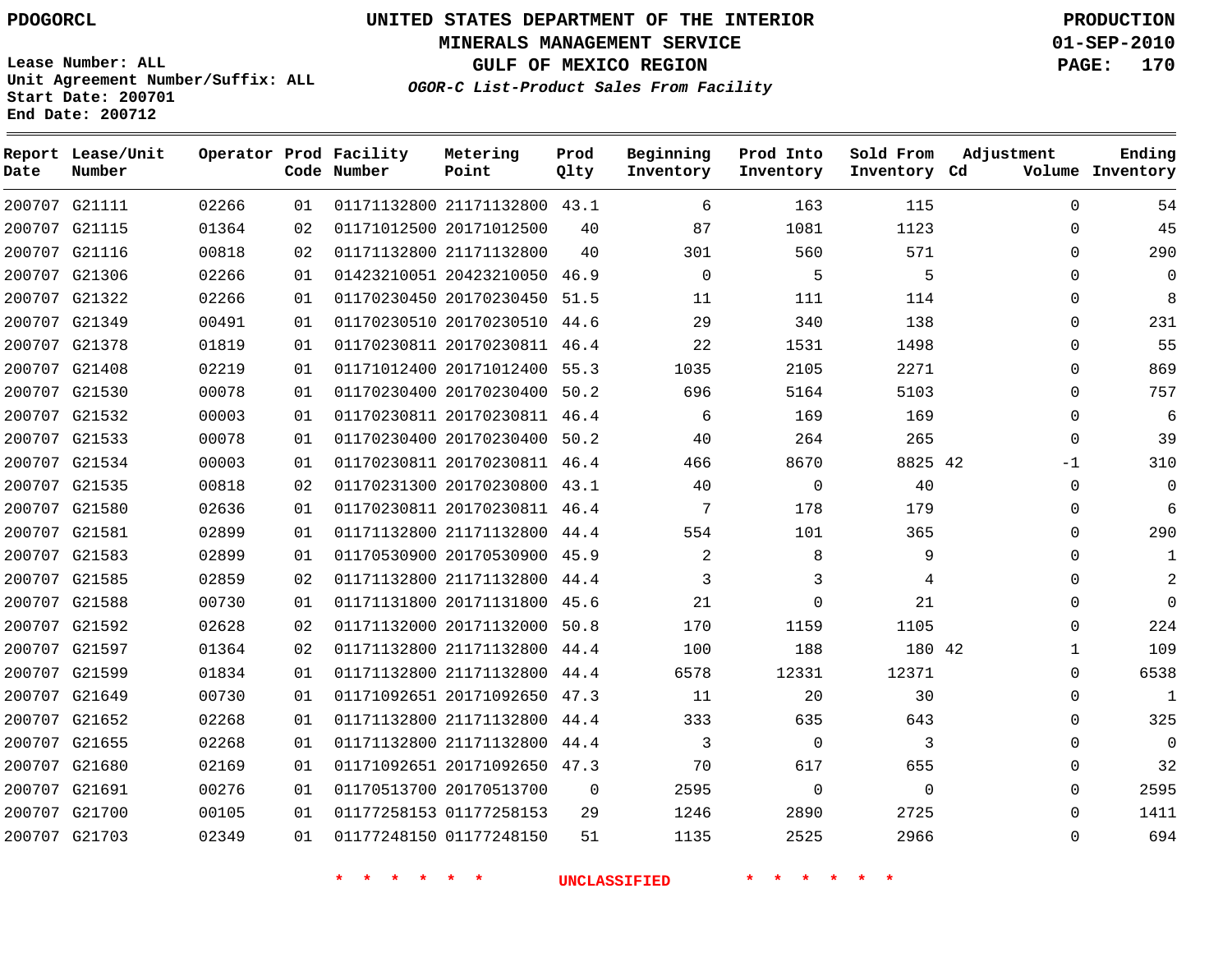**Start Date: 200701 End Date: 200712**

**Unit Agreement Number/Suffix: ALL**

# **UNITED STATES DEPARTMENT OF THE INTERIOR PDOGORCL PRODUCTION**

**MINERALS MANAGEMENT SERVICE 01-SEP-2010**

**GULF OF MEXICO REGION PAGE: 171**

**OGOR-C List-Product Sales From Facility**

| Date | Report Lease/Unit<br>Number |       |    | Operator Prod Facility<br>Code Number | Metering<br>Point            | Prod<br>Qlty | Beginning<br>Inventory | Prod Into<br>Inventory | Sold From<br>Inventory Cd | Adjustment  | Ending<br>Volume Inventory |
|------|-----------------------------|-------|----|---------------------------------------|------------------------------|--------------|------------------------|------------------------|---------------------------|-------------|----------------------------|
|      | 200707 G21712               | 02237 | 01 |                                       | 01170755200 20170755200 37.3 |              | 21858                  | 11014                  | 11774                     | $\Omega$    | 21098                      |
|      | 200707 G22158               | 01513 | 01 |                                       | 01420470030 20420470030      | 48.4         | 32                     | $\mathbf 0$            | 32                        | $\Omega$    | $\overline{0}$             |
|      | 200707 G22219               | 01482 | 01 |                                       | 01423210051 20423210050 46.5 |              | 34                     | 457                    | 461 42                    | $-1$        | 29                         |
|      | 200707 G22236               | 02169 | 02 |                                       | 01170230450 20170230450      | 51.5         | 182                    | 2705                   | 2702 42                   | -1          | 184                        |
|      | 200707 G22238               | 02169 | 02 |                                       | 01170230450 20170230450      | 51.1         | 274                    | 2570                   | 2669 42                   | $-1$        | 174                        |
|      | 200707 G22246               | 02859 | 02 |                                       | 01423210051 20170230500 43.9 |              | 395                    | 1952                   | 2034                      | $\Omega$    | 313                        |
|      | 200707 G22263               | 00730 | 01 |                                       | 01170230810 20170230810      | 48.2         | 1506                   | 9029                   | 8737                      | $\Omega$    | 1798                       |
|      | 200707 G22501               | 00078 | 01 |                                       | 01170230400 20170230400      | 50.2         | 193                    | 1069                   | 1105                      | $\Omega$    | 157                        |
|      | 200707 G22505               | 00236 | 01 |                                       | 01170230811 20170230811 46.3 |              | 72                     | 1663                   | 1676                      | $\mathbf 0$ | 59                         |
|      | 200707 G22510               | 00162 | 01 |                                       | 01170230810 20170230810      | 48           | $\mathbf 0$            | 16492                  | 16382 47                  | 3174        | 3284                       |
|      | 200707 G22513               | 02579 | 02 |                                       | 01170230810 20170230810      | 48.2         | 1428                   | 5756                   | 6037 42                   | $-1$        | 1146                       |
|      | 200707 G22539               | 00064 | 01 |                                       | 01170230810 20170230810      | 48.2         | 157                    | 45                     | 104                       | $\mathbf 0$ | 98                         |
|      | 200707 G22542               | 02899 | 01 |                                       | 01170230810 20170230810 45.9 |              | 1                      | 4                      | 4                         | $\Omega$    | 1                          |
|      | 200707 G22544               | 02714 | 01 |                                       | 01170230811 20170230811 46.4 |              | 1                      | 27                     | 28                        | $\mathbf 0$ | $\mathbf 0$                |
|      | 200707 G22546               | 02899 | 01 |                                       | 01170230811 20170230811 44.5 |              | $\mathbf{1}$           | 11                     | 11                        | $\Omega$    | $\mathbf{1}$               |
|      | 200707 G22553               | 02899 | 01 |                                       | 01170530900 20170530900 45.9 |              | $\mathbf 0$            | 154                    | 137                       | $\Omega$    | 17                         |
|      | 200707 G22582               | 01834 | 01 |                                       | 01170530900 20170530900 45.9 |              | 996                    | 12055                  | 11685                     | $\Omega$    | 1366                       |
|      | 200707 G22587               | 02200 | 01 |                                       | 01171132000 20171132000      | 50.8         | 241                    | 1194                   | 1204                      | $\Omega$    | 231                        |
|      | 200707 G22605               | 02268 | 01 |                                       | 01171132800 21171132800      | 44.4         | 82                     | 184                    | 176                       | $\mathbf 0$ | 90                         |
|      | 200707 G22606               | 02628 | 02 |                                       | 01171132000 20171132000      | 50.8         | 178                    | 1275                   | 1207                      | $\Omega$    | 246                        |
|      | 200707 G22607               | 02899 | 01 |                                       | 01170230810 20170230810      | 48.2         | 821                    | 1419                   | 1957                      | $\Omega$    | 283                        |
|      | 200707 G22609               | 02655 | 02 |                                       | 01171132000 20171132000      | 50.8         | $\mathsf 0$            | 3                      | 3                         | $\mathbf 0$ | $\overline{0}$             |
|      | 200707 G22613               | 02655 | 02 |                                       | 01171132800 21171132800      | 44.4         | 117                    | 221                    | 231                       | $\mathbf 0$ | 107                        |
|      | 200707 G22620               | 02268 | 01 |                                       | 01171132800 21171132800      | 45.4         | 963                    | 2307                   | 2178                      | $\Omega$    | 1092                       |
|      | 200707 G22621               | 02268 | 01 |                                       | 01171132800 21171132800      | 44.4         | 2712                   | 4722                   | 4949                      | $\Omega$    | 2485                       |
|      | 200707 G22633               | 02222 | 01 |                                       | 01177062605 20177062605      | 40.4         | 22                     | 650                    | 652                       | $\mathbf 0$ | 20                         |
|      | 200707 G22659               | 02466 | 01 |                                       | 01171092651 20171092650 47.3 |              | 4                      | 29                     | 32 42                     | 1           | 2                          |
|      | 200707 G22660               | 02058 | 02 |                                       | 01171012310 20171012310 48.9 |              | 579                    | 14269                  | 14252                     | $\Omega$    | 596                        |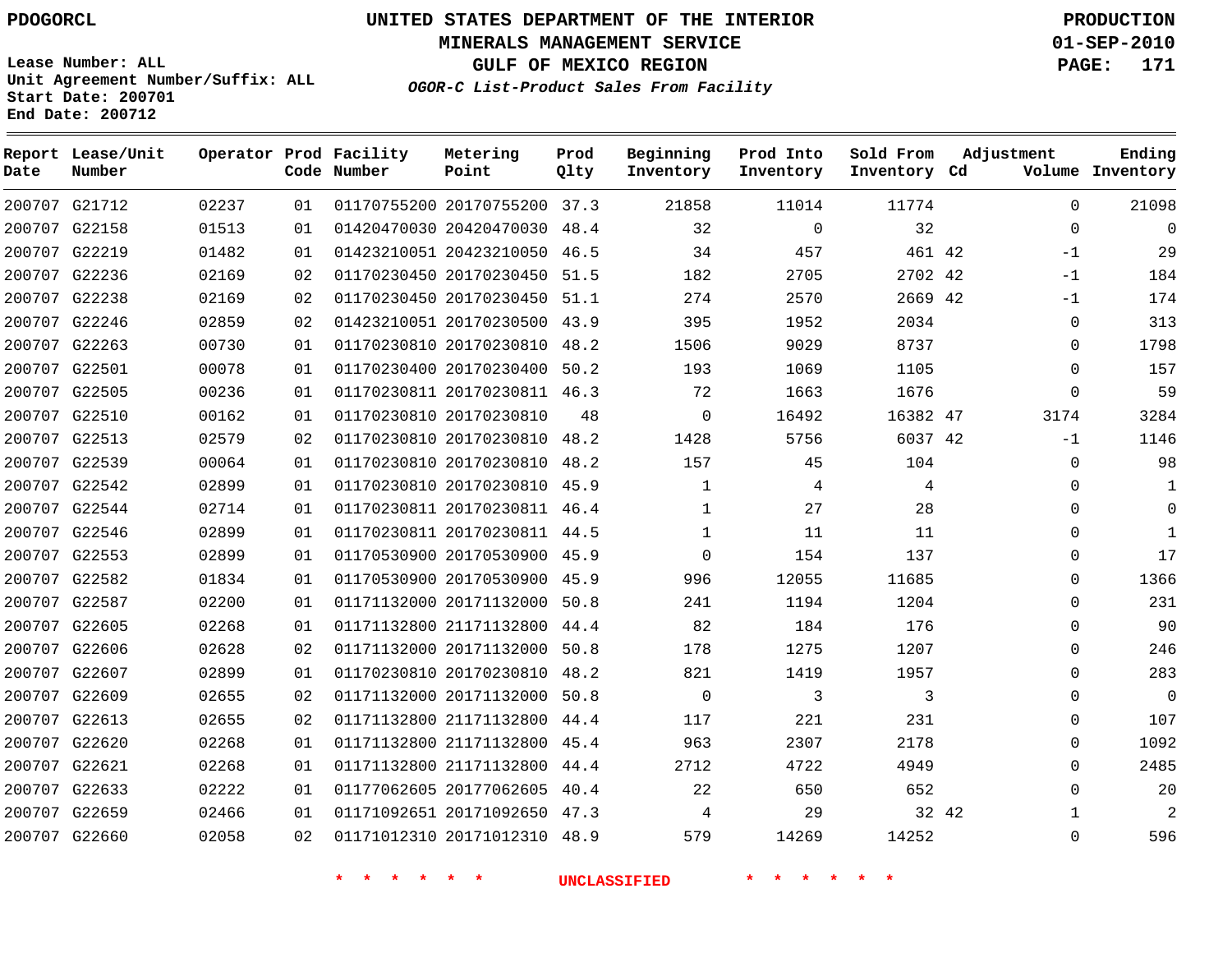# **UNITED STATES DEPARTMENT OF THE INTERIOR PDOGORCL PRODUCTION**

**MINERALS MANAGEMENT SERVICE 01-SEP-2010**

**GULF OF MEXICO REGION PAGE: 172**

**Unit Agreement Number/Suffix: ALL Start Date: 200701 End Date: 200712**

**OGOR-C List-Product Sales From Facility**

| Date | Report Lease/Unit<br>Number |       |    | Operator Prod Facility<br>Code Number | Metering<br>Point            | Prod<br>Qlty | Beginning<br>Inventory | Prod Into<br>Inventory | Sold From<br>Inventory Cd | Adjustment |              | Ending<br>Volume Inventory |
|------|-----------------------------|-------|----|---------------------------------------|------------------------------|--------------|------------------------|------------------------|---------------------------|------------|--------------|----------------------------|
|      | 200707 G22662               | 02058 | 02 |                                       | 01171012310 20171012310      | 48.9         | 263                    | 3296                   | 3421                      |            | $\Omega$     | 138                        |
|      | 200707 G22667               | 01482 | 01 |                                       | 01171132000 20171132000      | 50.8         | 84                     | 314                    | 328 42                    |            | $-1$         | 69                         |
|      | 200707 G22670               | 01364 | 02 |                                       | 01171012400 20171012400      | 55.3         | 96                     | 15                     | 105                       |            | $\mathbf{0}$ | 6                          |
|      | 200707 G22679               | 00222 | 01 |                                       | 01177082958 20177082958      | 34.4         | $\mathbf 0$            | 81                     | 81                        |            | $\mathbf 0$  | $\mathbf 0$                |
|      | 200707 G22699               | 00064 | 01 |                                       | 01171012500 20171012500      | 40           | 35                     | 340                    | 360 42                    |            | $-1$         | 14                         |
|      | 200707 G22700               | 02268 | 01 |                                       | 01171132800 21171132800      | 44.4         | $\mathbf 1$            | $\mathbf 0$            | 1                         |            | 0            | $\mathbf 0$                |
|      | 200707 G22701               | 02268 | 01 |                                       | 01171132800 21171132800      | 44.4         | 362                    | 717                    | 718                       |            | 0            | 361                        |
|      | 200707 G22705               | 02268 | 01 |                                       | 01171132800 21171132800      | 44.4         | $\mathbf 0$            | 2                      | $\mathbf{1}$              |            | 0            | 1                          |
|      | 200707 G22712               | 00222 | 02 |                                       | 01171012500 20171012500      | 40           | 105                    | 1269                   | 1320 42                   |            | -1           | 53                         |
|      | 200707 G22719               | 01978 | 02 |                                       | 01171092651 20171092650 47.3 |              | $\Omega$               | 7                      | 7                         |            | $\mathbf{0}$ | $\Omega$                   |
|      | 200707 G22726               | 02899 | 01 |                                       | 01171092651 20171092650 49.4 |              | 3                      | $\Omega$               | 3                         |            | $\mathbf{0}$ | $\Omega$                   |
|      | 200707 G22751               | 00730 | 01 |                                       | 01171012500 20171012500      | 40           | 1908                   | 31059                  | 31662                     |            | $\Omega$     | 1305                       |
|      | 200707 G22765               | 00222 | 01 |                                       | 01170578150 01170578150      | 47.1         | 526                    | 680                    | 617 32                    |            | $-15$        | 574                        |
|      | 200707 G22772               | 00105 | 01 |                                       | 01170513800 20170513800 33.2 |              | 1031                   | 172                    | 1189                      |            | $\Omega$     | 14                         |
|      | 200707 G22781               | 00222 | 02 |                                       | 01170754751 01170754751      | 40           | 2936                   | 9145                   | 11198                     |            | $\Omega$     | 883                        |
|      | 200707 G22792               | 00222 | 02 |                                       | 01177258041 01177258041 30.4 |              | 426                    | 325                    | 266                       |            | $\Omega$     | 485                        |
|      |                             | 02714 | 01 |                                       | 01177258151 01177258151 40.2 |              | 105<br>                | 19                     | 106<br><br>.              |            | $\Omega$     | 18                         |
|      |                             |       |    |                                       |                              |              | 531                    | 344                    | 372                       |            | 0            | 503                        |
|      | 200707 G22840               | 00730 | 01 |                                       | 01608103650 20608103650 47.3 |              | 44                     | 5524                   | 5536 42                   |            | $-1$         | 31                         |
|      | 200707 G23125               | 01364 | 02 |                                       | 01420470030 20420470030      | 48.9         | 1055                   | 1                      | 752                       |            | $\Omega$     | 304                        |
|      | 200707 G23166               | 02169 | 02 |                                       | 01423210051 20423210050 46.5 |              | 10                     | 114                    | 116                       |            | $\Omega$     | 8                          |
|      | 200707 G23180               | 02859 | 02 |                                       | 01423210051 20423210050      | 46.5         | 23                     | 360                    | 360                       |            | $\Omega$     | 23                         |
|      | 200707 G23181               | 01963 | 01 |                                       | 01423210051 20423210050 46.5 |              | 76                     | 1200                   | 1199                      |            | $\Omega$     | 77                         |
|      | 200707 G23193               | 02169 | 02 |                                       | 01170230510 20170230510      | 44.6         | 104                    | 112                    | 81                        |            | 0            | 135                        |
|      | 200707 G23197               | 02169 | 02 |                                       | 01170230810 20170230810      | 48           | 1217                   | 7608                   | 7351                      |            | $\Omega$     | 1474                       |
|      | 200707 G23199               | 02169 | 02 |                                       | 01170230450 20170230450      | 51.1         | 169                    | 1426                   | 1497 42                   |            | $\mathbf{1}$ | 99                         |
|      | 200707 G23730               | 01978 | 02 |                                       | 01170230810 20170230811 46.4 |              | 229                    | 4263                   | 4338                      |            | $\Omega$     | 154                        |
|      | 200707 G23735               | 00162 | 02 |                                       | 01170230810 20170230810 48.2 |              | $\Omega$               | 1777                   | 1910 47                   |            | 487          | 354                        |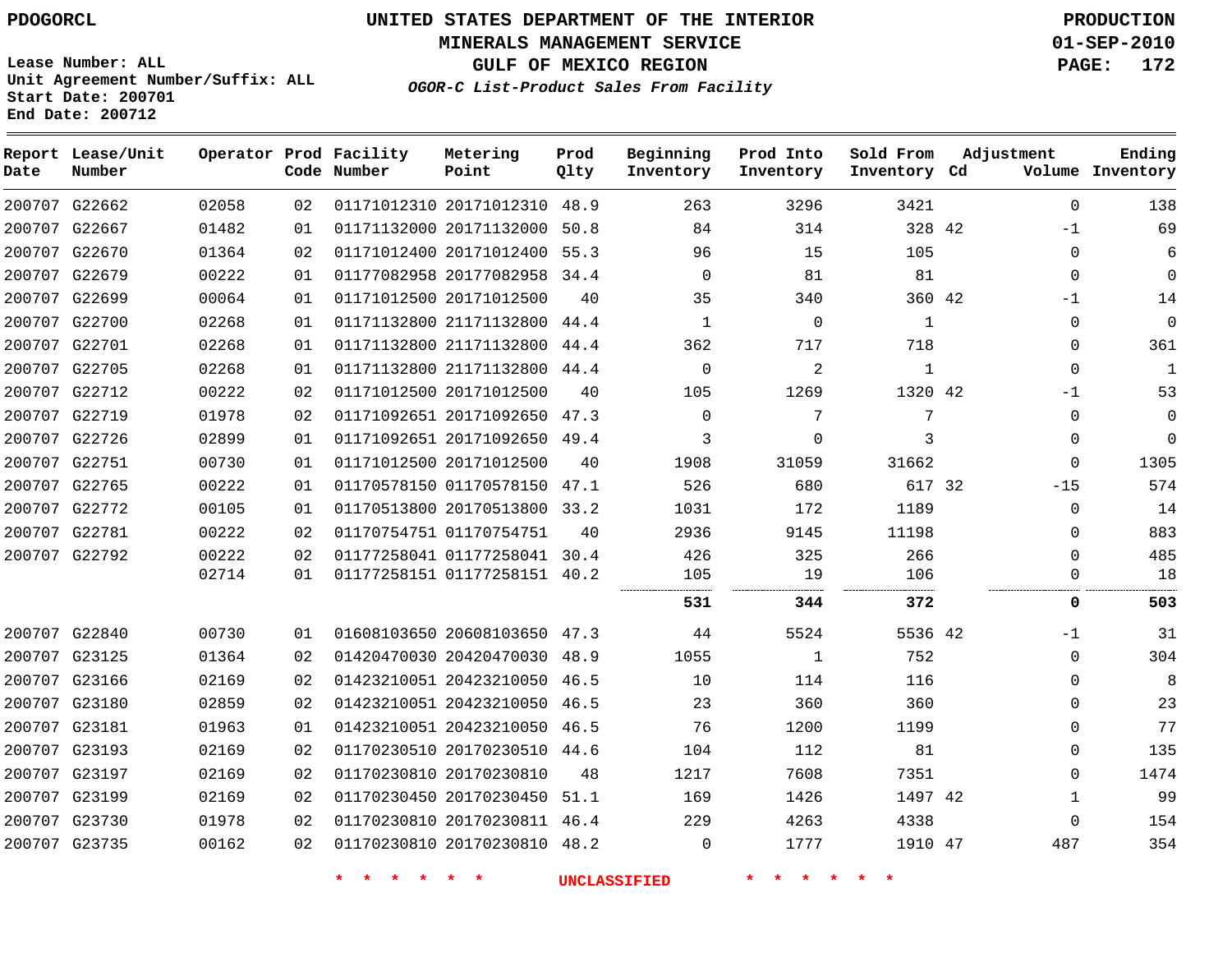**MINERALS MANAGEMENT SERVICE 01-SEP-2010**

**GULF OF MEXICO REGION PAGE: 173**

**Lease Number: ALL Unit Agreement Number/Suffix: ALL Start Date: 200701 End Date: 200712**

**OGOR-C List-Product Sales From Facility**

| Date | Report Lease/Unit<br>Number |       |    | Operator Prod Facility<br>Code Number | Metering<br>Point            | Prod<br>Qlty | Beginning<br>Inventory | Prod Into<br>Inventory | Sold From<br>Inventory Cd | Adjustment            | Ending<br>Volume Inventory |
|------|-----------------------------|-------|----|---------------------------------------|------------------------------|--------------|------------------------|------------------------|---------------------------|-----------------------|----------------------------|
|      | 200707 G23736               | 01364 | 02 |                                       | 01170230810 20170230810      | 48.2         | 80                     | 166                    | 213                       | $\Omega$              | 33                         |
|      | 200707 G23748               | 01364 | 02 |                                       | 01170230810 20170230810 48.2 |              | 24                     | 289                    | 255                       | $\mathbf 0$           | 58                         |
|      | 200707 G23820               | 01764 | 01 |                                       | 01177058270 01177058270      | 38.3         | 9                      | 106                    | 97                        | $\Omega$              | 18                         |
|      | 200707 G23853               | 02266 | 01 |                                       | 01171012310 20171012310      | 48.9         | 47                     | 1111                   | 1112                      | $\mathbf 0$           | 46                         |
|      | 200707 G23867               | 02766 | 02 |                                       | 01171012400 20171012400 55.3 |              | 444                    | $\Omega$               | 444                       | $\Omega$              | $\Omega$                   |
|      | 200707 G23891               | 02859 | 01 |                                       | 01171012500 20171012500      | 40           | 60                     | 177                    | 230                       | $\mathbf 0$           | 7                          |
|      | 200707 G23933               | 00064 | 01 |                                       | 01171092651 20171092650 47.3 |              | 6                      | 2                      |                           | 7 42<br>$-1$          | $\Omega$                   |
|      | 200707 G23956               | 02807 | 01 |                                       | 01170753510 20170753510 59.2 |              | 1337                   | 9001                   | 8793                      | $\mathbf 0$           | 1545                       |
|      | 200707 G24393               | 02466 | 01 |                                       | 01422450350 20422450350 42.1 |              | 626                    | 16                     |                           | 83 42<br>$-1$         | 558                        |
|      | 200707 G24419               | 02370 | 02 |                                       | 01170230810 20170230810      | 48.2         | 125                    | 581                    | 590                       | $\mathbf 0$           | 116                        |
|      | 200707 G24425               | 01364 | 02 |                                       | 01170230810 20170230810      | 48.2         | 59                     | 0                      | 59                        | $\mathbf 0$           | $\mathbf 0$                |
|      | 200707 G24429               | 01364 | 01 |                                       | 01170230810 20170230810 48.2 |              | 341                    | 2161                   | 2072                      | $\Omega$              | 430                        |
|      | 200707 G24700               | 01364 | 02 |                                       | 01170230811 20170230811 46.4 |              | 10                     | 192                    | 195                       | $\Omega$              | 7                          |
|      | 200707 G24710               | 02025 | 01 |                                       | 01170230811 20170230811      | $\Omega$     | 213                    | 4312                   |                           | $0\quad09$<br>$-4371$ | 154                        |
|      | 200707 G24712               | 02025 | 01 |                                       | 01170230811 20170230811 46.4 |              | 3                      | 27                     | 29                        | $\mathbf 0$           | $\mathbf{1}$               |
|      | 200707 G24730               | 02169 | 02 |                                       | 01170230500 20170230500 43.9 |              | 427                    | 2813                   | 2792                      | $\Omega$              | 448                        |
|      |                             | 02349 | 01 |                                       | 01170230500 20170230500 42.9 |              | 101<br>                | 543                    | 555                       | $\mathbf 0$           | 89                         |
|      |                             |       |    |                                       |                              |              | 528                    | 3356                   | 3347                      | 0                     | 537                        |
|      | 200707 G24733               | 00818 | 01 |                                       | 01170530900 20170530900 45.9 |              | 8                      | 95                     | 92                        | $\mathbf 0$           | 11                         |
|      | 200707 G24745               | 02800 | 02 |                                       | 01170530900 20170530900      | 45.9         | $\Omega$               | 28                     | 25                        | $\Omega$              | 3                          |
|      | 200707 G24802               | 02579 | 02 |                                       | 01171132000 20171132000      | 50.8         | 1                      | 8                      | 8                         | $\Omega$              | $\mathbf{1}$               |
|      | 200707 G24873               | 00222 | 02 |                                       | 01171012400 20171012400      | 55.3         | 322                    | 764                    | 770                       | $\mathbf 0$           | 316                        |
|      | 200707 G24878               | 02628 | 02 |                                       | 01171092651 20171092650 47.3 |              | 292                    | 3056                   | 3056                      | $\Omega$              | 292                        |
|      | 200707 G24888               | 02628 | 02 |                                       | 01171092651 20171092650 47.6 |              | $\mathbf 0$            | 33                     | 33                        | $\mathbf 0$           | $\mathbf{0}$               |
|      | 200707 G24889               | 02579 | 02 |                                       | 01171012500 20171012500      | 40           | 1078                   | 35033                  | 34798                     | $\mathbf 0$           | 1313                       |
|      | 200707 G24898               | 02807 | 01 |                                       | 01171012400 20171012400      | 55.3         | 244                    | 172                    | 345                       | $\mathbf 0$           | 71                         |
|      | 200707 G24901               | 00730 | 01 |                                       | 01171012400 20171012300      | 30.4         | 1260                   | 3737                   | 3562                      | $\Omega$              | 1435                       |
|      | 200707 G24924               | 02268 | 01 |                                       | 01171132800 21171132800 44.4 |              | 2432                   | 4498                   | 4615                      | $\Omega$              | 2315                       |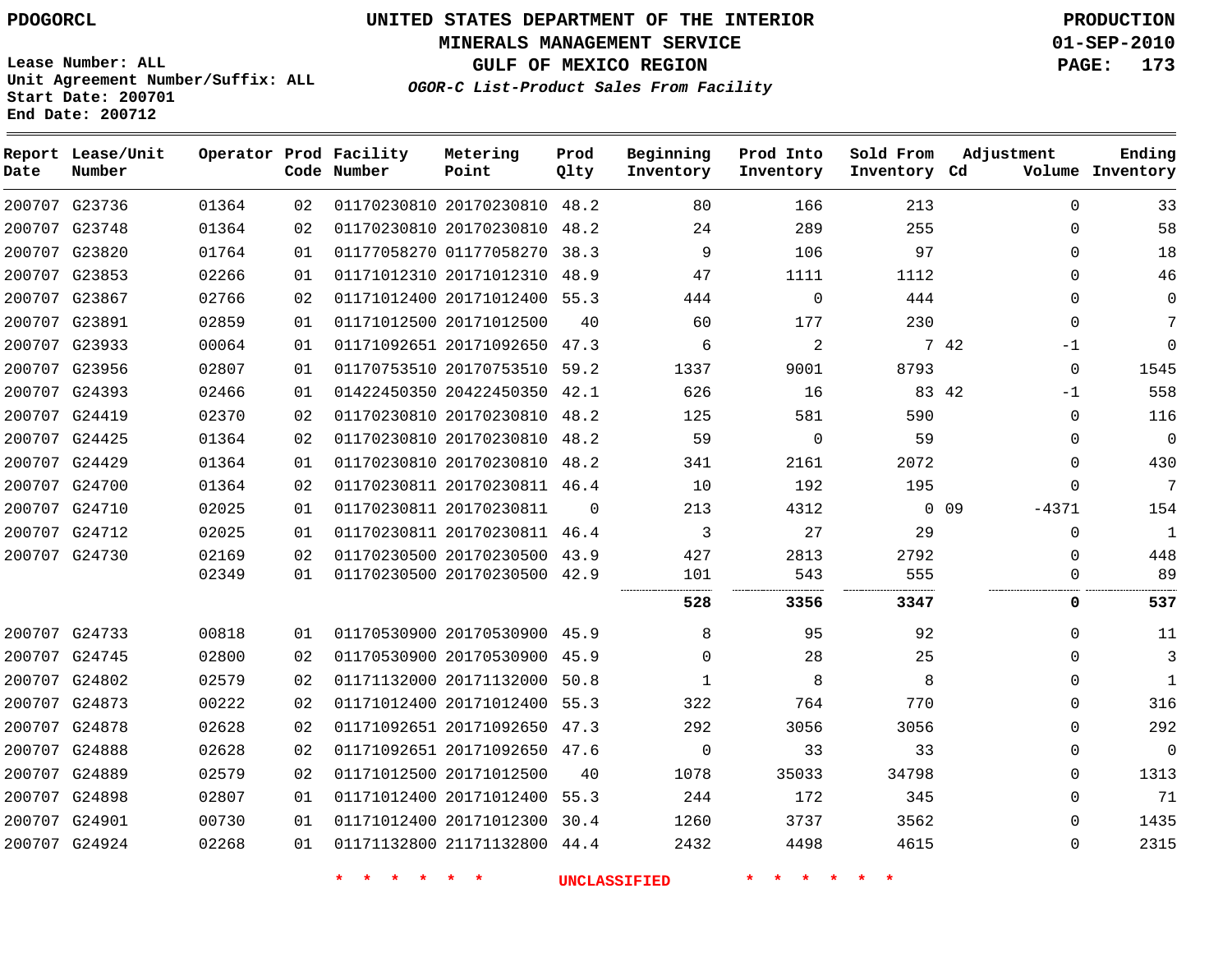**Start Date: 200701 End Date: 200712**

**Unit Agreement Number/Suffix: ALL**

# **UNITED STATES DEPARTMENT OF THE INTERIOR PDOGORCL PRODUCTION**

**MINERALS MANAGEMENT SERVICE 01-SEP-2010**

**GULF OF MEXICO REGION PAGE: 174**

**OGOR-C List-Product Sales From Facility**

| Date | Report Lease/Unit<br>Number |       |    | Operator Prod Facility<br>Code Number | Metering<br>Point            | Prod<br>Qlty | Beginning<br>Inventory | Prod Into<br>Inventory | Sold From<br>Inventory Cd | Adjustment   | Ending<br>Volume Inventory |
|------|-----------------------------|-------|----|---------------------------------------|------------------------------|--------------|------------------------|------------------------|---------------------------|--------------|----------------------------|
|      | 200707 G24929               | 02766 | 02 |                                       | 01171092651 20171092650 47.6 |              | 6                      | 16                     | 19                        | $\Omega$     | 3                          |
|      | 200707 G25007               | 02766 | 02 |                                       | 01177198271 01177198271      | $\Omega$     | $\mathbf 0$            | 45                     | $\mathbf 0$               | 0            | 45                         |
|      | 200707 G25008               | 02777 | 01 |                                       | 01170753510 20170753510      | 49.9         | 172                    | 1065                   | 1053                      | 0            | 184                        |
|      | 200707 G25524               | 02169 | 01 |                                       | 01421670210 01421670210 34.4 |              | 79                     | 351                    | 393 42                    | $-1$         | 36                         |
|      |                             |       | 01 |                                       | 01170230450 20170230450      | 51.1         | 1279                   | 18454                  | 18476 42                  | $\mathbf 1$  | 1258                       |
|      |                             |       |    |                                       |                              |              | 1358                   | 18805                  | 18869                     | 0            | 1294                       |
|      | 200707 G25536               | 02466 | 01 |                                       | 01420390101 01420390101      | $\Omega$     | 697                    | 3                      | $\mathbf 0$               | 0            | 700                        |
|      | 200707 G25561               | 02058 | 02 |                                       | 01170230450 20170230450 51.1 |              | 333                    | 3283                   | 3392                      | 0            | 224                        |
|      | 200707 G25566               | 00162 | 02 |                                       | 01170230450 20170230450 51.5 |              | $\mathbf 0$            | 2626                   | 2596 47                   | 149          | 179                        |
|      | 200707 G25579               | 02169 | 02 |                                       | 01170230810 20170230810      | 48           | 400                    | 860                    | 1048                      | $\Omega$     | 212                        |
|      | 200707 G25605               | 00818 | 01 |                                       | 01170230810 20170230810      | 48.2         | 3                      | 29                     | 26                        | 0            | $\overline{6}$             |
|      | 200707 G25606               | 02025 | 01 |                                       | 01170230810 20170230810      | 48.1         | 349                    | 2269                   | 2166                      | 0            | 452                        |
|      | 200707 G25872               | 00236 | 01 |                                       | 01170230811 20170230811 46.3 |              | 701                    | 11164                  | 11465                     | 0            | 400                        |
|      | 200707 G25916               | 01963 | 01 |                                       | 01170530900 20170530900 45.9 |              | $\mathbf 0$            | 11                     | 10                        | 0            | $\mathbf{1}$               |
|      | 200707 G25939               | 00064 | 01 |                                       | 01170230810 20170230810      | 48.2         | 3                      | 54                     | 47 42                     | $\mathbf{1}$ | 11                         |
|      | 200707 G25944               | 02266 | 01 |                                       | 01171131600 20171131600      | 40           | 57                     | 1172                   | 1202                      | $\Omega$     | 27                         |
|      | 200707 G25965               | 02899 | 01 |                                       | 01171132800 21171132800      | 44.4         | 150                    | 29                     | 80                        | $\Omega$     | 99                         |
|      | 200707 G25967               | 01513 | 01 |                                       | 01170230811 20170230811 46.4 |              | 19                     | 521                    | 522                       | 0            | 18                         |
|      | 200707 G25986               | 01586 | 02 |                                       | 01170230811 20170230811 46.4 |              | 1                      | 9                      | 10                        | 0            | $\mathbf{0}$               |
|      | 200707 G26007               | 01764 | 01 |                                       | 01177082604 20177082604 27.9 |              | 3                      | 119                    | 121                       | 0            | 1                          |
|      | 200707 G26023               | 02579 | 02 |                                       | 01171012500 20171012500      | 40           | 191                    | 1023                   | 1016 42                   | $\mathbf{1}$ | 199                        |
|      | 200707 G26040               | 00560 | 01 |                                       | 01171132800 21171132800      | 44.6         | 255                    | 491                    | 930 42                    | 433          | 249                        |
|      | 200707 G26051               | 01978 | 02 |                                       | 01171092651 20171092650      | 47.3         | 1665                   | 22126                  | 22651                     | 0            | 1140                       |
|      | 200707 G26097               | 00078 | 01 |                                       | 01170573602 20170573602 33.5 |              | 49                     | 28                     | 66                        | 0            | 11                         |
|      | 200707 G26124               | 02503 | 02 |                                       | 01171012500 20171012500      | 40           | 0                      | 333                    | 319                       | 0            | 14                         |
|      | 200707 G26146               | 01586 | 01 |                                       | 01177258152 01177258152 35.2 |              | $\Omega$               | 1761                   | 1761                      | $\Omega$     | $\mathbf{0}$               |
|      | 200707 G26151               | 00730 | 01 |                                       | 01177248151 01177248151      | 49           | $\Omega$               | 2056                   | 2056                      | $\Omega$     | $\Omega$                   |
|      | 200707 G26442               | 02466 | 01 |                                       | 01423550090 20423550090      | 49           | $\Omega$               | 1872                   | 1429                      | $\Omega$     | 443                        |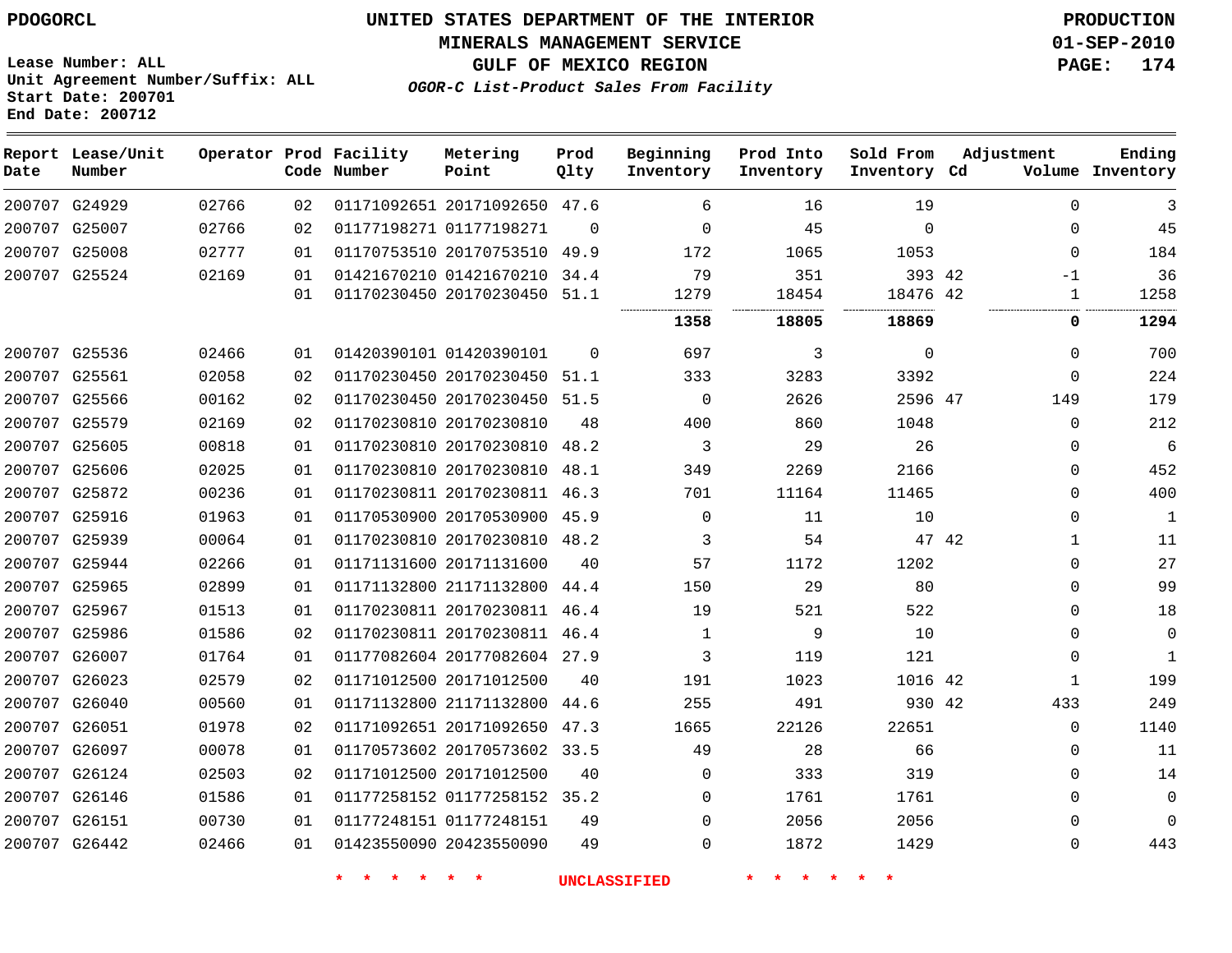**Start Date: 200701 End Date: 200712**

**Unit Agreement Number/Suffix: ALL**

# **UNITED STATES DEPARTMENT OF THE INTERIOR PDOGORCL PRODUCTION**

**MINERALS MANAGEMENT SERVICE 01-SEP-2010**

**GULF OF MEXICO REGION PAGE: 175**

**OGOR-C List-Product Sales From Facility**

| Date   | Report Lease/Unit<br>Number |       |    | Operator Prod Facility<br>Code Number | Metering<br>Point            | Prod<br>Qlty | Beginning<br>Inventory | Prod Into<br>Inventory | Sold From<br>Inventory Cd | Adjustment   | Ending<br>Volume Inventory |
|--------|-----------------------------|-------|----|---------------------------------------|------------------------------|--------------|------------------------|------------------------|---------------------------|--------------|----------------------------|
|        | 200707 G26451               | 02579 | 02 |                                       | 01423210051 20423210050 46.5 |              | 2041                   | 33538                  | 33414                     | $\mathbf 0$  | 2165                       |
|        | 200707 G26477               | 01963 | 01 |                                       | 01420390101 01420390101      | $\mathbf 0$  | 573                    | 89                     | $\mathbf 0$               | $\mathbf 0$  | 662                        |
|        | 200707 G27050               | 02579 | 02 |                                       | 01171132800 21171132800      | 44.4         | 80                     | 78                     | 100 42                    | $-5$         | 53                         |
|        | 200707 G27061               | 02266 | 01 |                                       | 01171131600 20171131600      | 40           | 58                     | 2355                   | 2360                      | $\mathbf 0$  | 53                         |
|        | 200707 G27072               | 02899 | 01 |                                       | 01171132800 21171132800      | 44.4         | 330                    | 925                    | 844                       | $\mathbf 0$  | 411                        |
| 200707 | G27100                      | 01978 | 02 |                                       | 01171012310 20171012310      | 48.9         | 48                     | 1078                   | 1081                      | $\mathsf 0$  | 45                         |
|        | 200707 G27194               | 01586 | 01 |                                       | 01177258152 01177258152 35.2 |              | $\mathbf 0$            | 960                    | 960                       | $\mathbf{0}$ | $\overline{0}$             |
| 200707 | G27195                      | 02058 | 02 |                                       | 01177258154 01177258154      | $\Omega$     | 36                     | 176                    | $\mathbf 0$               | $\Omega$     | 212                        |
|        | 200707 G27214               | 02058 | 02 |                                       | 01177288152 01177288152      | $\Omega$     | $\mathbf 0$            | 3                      | $\Omega$                  | $\mathbf 0$  | 3                          |
| 200707 | G27789                      | 02859 | 02 |                                       | 01170530900 20170530900      | 45.9         | 1943                   | 30195                  | 28716                     | $\Omega$     | 3422                       |
| 200707 | G27851                      | 02628 | 02 |                                       | 01171132000 20171132000      | 50.8         | 285                    | 885                    | 999                       | $\Omega$     | 171                        |
| 200708 | 00016                       | 00276 | 01 |                                       | 01170513700 20170513700      | 32.6         | 4155                   | 28958                  | 29205 42                  | 1            | 3909                       |
| 200708 | 00026                       | 00276 | 01 |                                       | 01170513700 20170513700      | 32.6         | 8879                   | 92457                  | 88855 42                  | $-1$         | 12480                      |
| 200708 | 00032                       | 00276 | 01 |                                       | 01170513700 20170513700      | 32.6         | 1218                   | 5055                   | 5098                      | $\Omega$     | 1175                       |
| 200708 | 00033                       | 00276 | 01 |                                       | 01170513700 20170513700      | 32.6         | 2950                   | 16100                  | 15308 42                  | 1            | 3743                       |
| 200708 | 00049                       | 02421 | 01 |                                       | 01171012300 20171012300      | 39.8         | 8720                   | 26898                  | 27241                     | $\Omega$     | 8377                       |
| 200708 | 00050                       | 02421 | 01 |                                       | 01171012300 20171012300      | 39.8         | 2826                   | 5766                   | 6796                      | $\Omega$     | 1796                       |
| 200708 | 00051                       | 02421 | 01 |                                       | 01171012300 20171012300      | 39.8         | 3902                   | 14326                  | 13767                     | $\Omega$     | 4461                       |
| 200708 | 00052                       | 02421 | 01 |                                       | 01171012300 20171012300      | 39.8         | 2759                   | 8453                   | 8580                      | $\mathbf{0}$ | 2632                       |
| 200708 | 00053                       | 02409 | 01 |                                       | 01171012300 20171012300      | 30.3         | 2833                   | 5659                   | 5937                      | $\mathbf{0}$ | 2555                       |
| 200708 | 00079                       | 01834 | 01 |                                       | 01170230810 20170230810      | 48.2         | 193                    | 640                    | 665                       | $\Omega$     | 168                        |
| 200708 | 00081                       | 00818 | 01 |                                       | 01170231300 20170230800      | 45.3         | 423                    | 399                    | 195 42                    | $\mathbf{1}$ | 628                        |
| 200708 | 00082                       | 00818 | 02 |                                       | 01170231300 20170230800      | 45.3         | 7                      | 11                     | 3                         | $\mathbf 0$  | 15                         |
| 200708 | 00090                       | 02630 | 01 |                                       | 01170230810 20170230810      | 48.2         | 92                     | 250                    | 272                       | 0            | 70                         |
| 200708 | 00137                       | 00687 | 01 |                                       | 01170513700 20170513700      | 26.8         | 313                    | 2594                   | 2581                      | $\Omega$     | 326                        |
| 200708 | 00138                       | 00687 | 01 |                                       | 01170513700 20170513700      | 26.8         | 1555                   | 13170                  | 13068 42                  | $-1$         | 1656                       |
| 200708 | 00161                       | 00105 | 01 |                                       | 01170230810 20170230810      | 48.2         | 368                    | 1374                   | 1384                      | $\Omega$     | 358                        |
| 200708 | 00184                       | 02594 | 02 |                                       | 01170230810 20170230810      | 48.2         | 3613                   | 11286                  | 11932                     | $\Omega$     | 2967                       |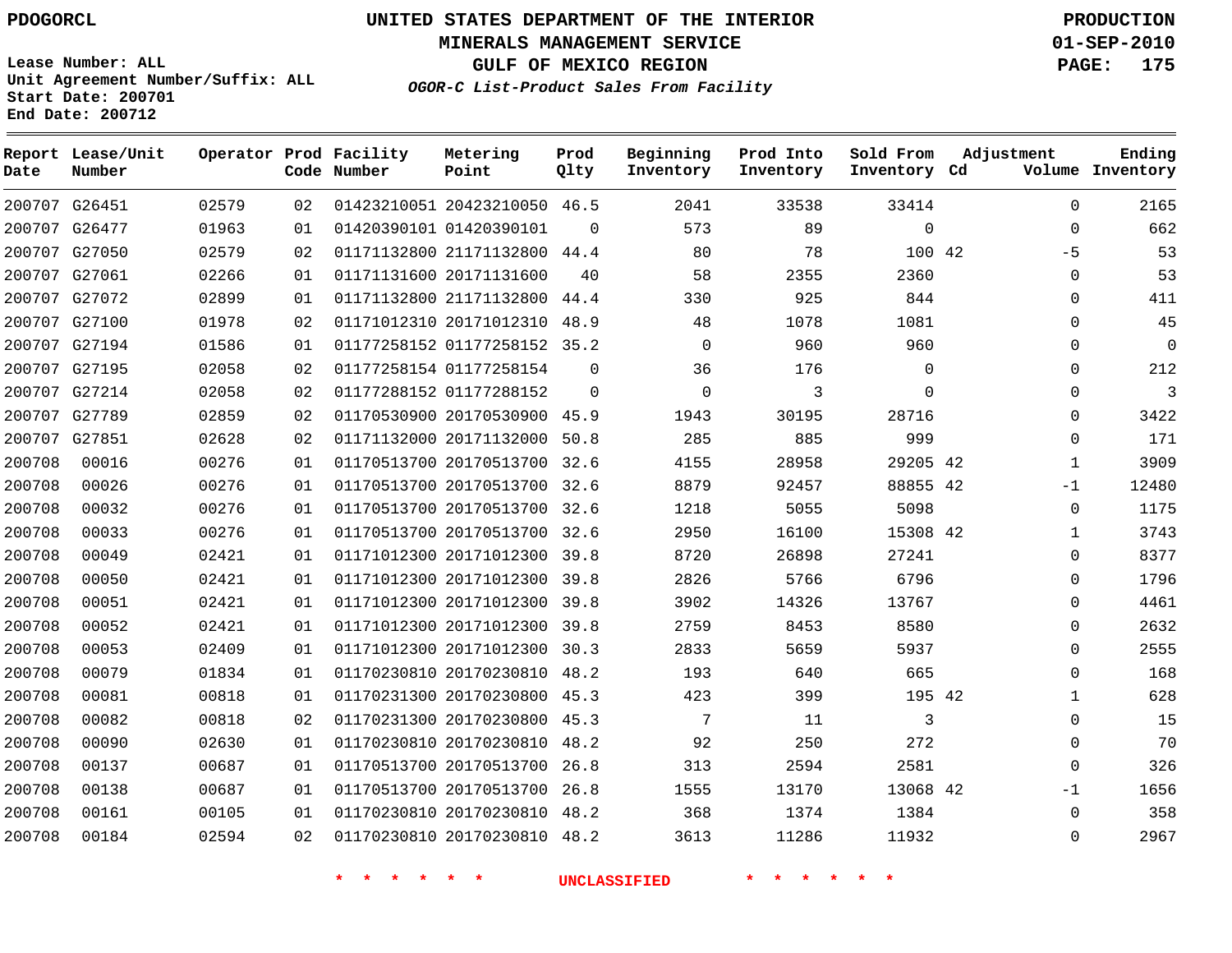**Start Date: 200701 End Date: 200712**

**Unit Agreement Number/Suffix: ALL**

# **UNITED STATES DEPARTMENT OF THE INTERIOR PDOGORCL PRODUCTION**

**MINERALS MANAGEMENT SERVICE 01-SEP-2010**

**GULF OF MEXICO REGION PAGE: 176**

**OGOR-C List-Product Sales From Facility**

| Date   | Report Lease/Unit<br>Number |       |    | Operator Prod Facility<br>Code Number | Metering<br>Point            | Prod<br>Qlty | Beginning<br>Inventory | Prod Into<br>Inventory | Sold From<br>Inventory Cd | Adjustment |              | Ending<br>Volume Inventory |
|--------|-----------------------------|-------|----|---------------------------------------|------------------------------|--------------|------------------------|------------------------|---------------------------|------------|--------------|----------------------------|
| 200708 | 00190                       | 01364 | 02 |                                       | 01170230810 20170230810      | 48.2         | 4                      | 9                      | 10 45                     |            | $-3$         | $\mathbf 0$                |
| 200708 | 00191                       | 01364 | 02 |                                       | 01170230810 20170230810      | 48.2         | 1607                   | 4627                   | 5018 45                   |            | $-1216$      | $\Omega$                   |
| 200708 | 00196                       | 00003 | 01 |                                       | 01171012300 20171012300      | 39.8         | 6124                   | 12788                  | 14930 42                  |            | 1            | 3983                       |
| 200708 | 00244                       | 00105 | 01 |                                       | 01170231300 01170231300      | 47.4         | $\mathbf 0$            | 3002                   | 3002                      |            | $\Omega$     | $\mathbf 0$                |
| 200708 | 00247                       | 00105 | 01 |                                       | 01170231300 01170231300      | 47.4         | $\mathbf 0$            | 972                    | 972                       |            | $\Omega$     | $\Omega$                   |
| 200708 | 00253                       | 00236 | 01 |                                       | 01170230810 20170230810      | 48.2         | 17                     | 72                     | 70                        |            | $\mathbf 0$  | 19                         |
| 200708 | 00310                       | 02025 | 01 |                                       | 01171132800 21171132800      | 45.8         | 591                    | 1372                   | 1244                      |            | $\Omega$     | 719                        |
| 200708 | 00317                       | 00560 | 01 |                                       | 01171012310 20171012310      | 46.8         | 28                     | 668                    | 663                       |            | $\mathbf 0$  | 33                         |
| 200708 | 00353                       | 02266 | 01 |                                       | 01170754800 20170754800      | 29.3         | 1209                   | 4352                   | 4597                      |            | $\mathbf 0$  | 964                        |
| 200708 | 00367                       | 00276 | 01 |                                       | 01170513700 20170513700 32.6 |              | 77                     | 3118                   | 2774                      |            | $\Omega$     | 421                        |
| 200708 | 00424                       | 00064 | 01 |                                       | 01171012400 20171012400      | 54.2         | 216                    | 553                    | 565 42                    |            | 1            | 205                        |
| 200708 | 00434                       | 02690 | 01 |                                       | 01177112605 2017711260Y      | 30           | 2895                   | 44128                  | 45033 42                  |            | $-1$         | 1989                       |
| 200708 | 00436                       | 01364 | 02 |                                       | 01171012400 20171012400 54.2 |              | 1                      | 6                      |                           | 5 45       | $-2$         | $\overline{0}$             |
| 200708 | 00453                       | 02690 | 01 |                                       | 01177112605 2017711260Y      | 30           | 1212                   | 19183                  | 19531 42                  |            | $\mathbf{1}$ | 865                        |
| 200708 | 00462                       | 00078 | 01 |                                       | 01170573602 20170573602 33.1 |              | 288                    | 366                    | 453                       |            | $\Omega$     | 201                        |
| 200708 | 00464                       | 00078 | 01 |                                       | 01170573602 20170573602      | 33.1         | 11275                  | 18967                  | 19819 42                  |            | 1            | 10424                      |
| 200708 | 00466                       | 00064 | 01 |                                       | 01171012400 20171012400      | 54.2         | 3705                   | 6281                   | 7660                      |            | $\Omega$     | 2326                       |
| 200708 | 00478                       | 02409 | 01 |                                       | 01171012300 20171012300      | 42.8         | $\mathbf 0$            | 2545                   | 2545                      |            | $\Omega$     | $\overline{0}$             |
| 200708 | 00479                       | 00236 | 01 |                                       | 01171012300 20171012300      | 39.8         | 6                      | 93                     | 70                        |            | $\mathbf 0$  | 29                         |
|        |                             | 00818 | 01 |                                       | 01171012500 20171012500      | 39.3         | 253                    | 6771                   | 6754                      |            | $\mathbf 0$  | 270                        |
|        |                             |       |    |                                       |                              |              | 259                    | 6864                   | 6824                      |            | 0            | 299                        |
| 200708 | 00487                       | 01284 | 01 |                                       | 01171132800 21171132800      | 45.8         | 855                    | 1638                   | 1578                      |            | $\mathbf 0$  | 915                        |
| 200708 | 00495                       | 01284 | 01 |                                       | 01171131900 20171131900      | 45.8         | 5                      | $\Omega$               | 5                         |            | $\Omega$     | $\overline{0}$             |
| 200708 | 00518                       | 01482 | 01 |                                       | 01170230450 20170230450      | 51.1         | 67                     | 734                    | 710                       |            | $\mathbf 0$  | 91                         |
| 200708 | 00526                       | 00105 | 01 |                                       | 01170230810 20170230810      | 48.1         | 185                    | 989                    | 915                       |            | $\Omega$     | 259                        |
| 200708 | 00541                       | 02589 | 01 |                                       | 01170530900 20170530900      | 46.4         | $\mathbf 0$            | 1685                   | 1685                      |            | $\Omega$     | $\overline{0}$             |
| 200708 | 00559                       | 00687 | 01 |                                       | 01171131600 20171131600      | 43.5         | 78                     | 8531                   | 8400 42                   |            | $-1$         | 208                        |
| 200708 | 00560                       | 00687 | 01 |                                       | 01171131600 20171131600 43.5 |              | 8                      | 11                     | 19                        |            | $\mathbf 0$  | $\overline{0}$             |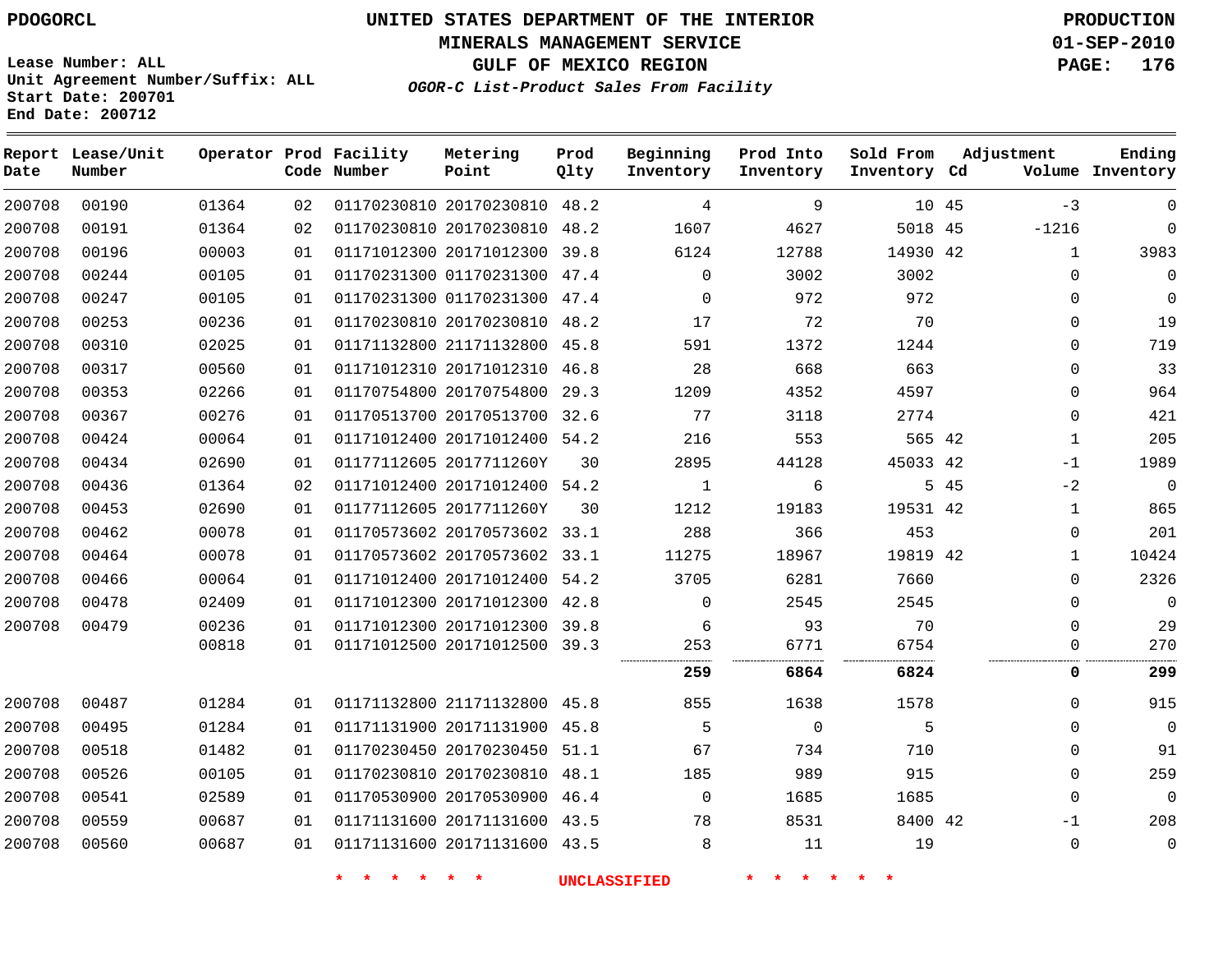**MINERALS MANAGEMENT SERVICE 01-SEP-2010**

**Lease Number: ALL Unit Agreement Number/Suffix: ALL Start Date: 200701 End Date: 200712**

**OGOR-C List-Product Sales From Facility**

**GULF OF MEXICO REGION PAGE: 177**

| Date   | Report Lease/Unit<br>Number |       |    | Operator Prod Facility<br>Code Number | Metering<br>Point            | Prod<br>Qlty | Beginning<br>Inventory | Prod Into<br>Inventory | Sold From<br>Inventory Cd | Adjustment      | Ending<br>Volume Inventory |
|--------|-----------------------------|-------|----|---------------------------------------|------------------------------|--------------|------------------------|------------------------|---------------------------|-----------------|----------------------------|
| 200708 | 00577                       | 01935 | 01 |                                       | 01171012300 20171012300      | 39.8         | 13079                  | 52731                  | 49388                     | $\Omega$        | 16422                      |
| 200708 | 00590                       | 01284 | 01 |                                       | 01171132800 21171132800 45.8 |              | 2009                   | 4179                   | 3921                      | $\Omega$        | 2267                       |
| 200708 | 00593                       | 01834 | 01 |                                       | 01171012300 20171012300      | 39.8         | 16292                  | 27956                  | 29784                     | $\Omega$        | 14464                      |
|        |                             | 02589 | 01 |                                       | 01171012300 20171012300 39.8 |              | 8974                   | 22375                  | 24108                     | $\mathbf 0$<br> | 7241                       |
|        |                             |       |    |                                       |                              |              | 25266                  | 50331                  | 53892                     | 0               | 21705                      |
| 200708 | 00599                       | 01764 | 01 |                                       | 01170573602 20170573602 45.7 |              | 36                     | 325                    | 182                       | $\mathbf 0$     | 179                        |
| 200708 | 00605                       | 01764 | 01 |                                       | 01170573602 20170573602 45.7 |              | 62                     | 94                     | 104                       | $\mathbf 0$     | 52                         |
| 200708 | 00680                       | 01482 | 01 |                                       | 01170230700 20170230700 39.8 |              | 1195                   | 2775                   | 2883                      | $\Omega$        | 1087                       |
| 200708 | 00691                       | 01364 | 02 |                                       | 01170754200 20170754200 35.2 |              | 694                    | 2372                   | 2282 45                   | $-784$          | $\Omega$                   |
| 200708 | 00693                       | 02266 | 01 |                                       | 01170754800 20170754800 29.3 |              | 642                    | 2502                   | 2590                      | $\Omega$        | 554                        |
| 200708 | 00694                       | 02266 | 01 |                                       | 01170754800 20170754800      | 29.3         | 2107                   | 8187                   | 8483                      | $\mathbf 0$     | 1811                       |
| 200708 | 00697                       | 02266 | 01 |                                       | 01170754800 20170754800 29.3 |              | 1783                   | 6907                   | 7161                      | $\mathbf 0$     | 1529                       |
| 200708 | 00758                       | 02421 | 01 |                                       | 01170230810 20170230810 48.2 |              | 773                    | 2216                   | 2406                      | $\mathbf 0$     | 583                        |
| 200708 | 00759                       | 02589 | 01 |                                       | 01170230811 20170230811 46.9 |              | $\Omega$               | 2286                   | 2286                      | $\mathbf 0$     | $\mathsf 0$                |
| 200708 | 00763                       | 02859 | 01 |                                       | 01170231100 20170230810      | 48.2         | 27                     | 81                     | 87                        | $\mathbf 0$     | 21                         |
| 200708 | 00767                       | 00105 | 01 |                                       | 01170230810 20170230810 48.1 |              | 360                    | 1184                   | 1233                      | $\mathbf 0$     | 311                        |
| 200708 | 00768                       | 00105 | 01 |                                       | 01170230810 20170230810      | 48.1         | 57                     | 141                    | 161                       | $\mathbf 0$     | 37                         |
| 200708 | 00775                       | 01834 | 01 |                                       | 01171131600 20171131600 43.5 |              | 49                     | 1947                   | 1949 42                   | $\mathbf{1}$    | 48                         |
| 200708 | 00778                       | 01482 | 01 |                                       | 01171132000 20171132000      | 49.8         | 71                     | 328                    | 345 42                    | $\mathbf{1}$    | 55                         |
| 200708 | 00786                       | 02409 | 01 |                                       | 01177078131 20171092650      | 49.7         | $\mathbf 0$            | 149                    | 149                       | $\mathbf 0$     | $\mathbf 0$                |
| 200708 | 00787                       | 01364 | 01 |                                       | 01171092651 20171092650 47.5 |              | 81                     | 1329                   | 1358 45                   | $-52$           | 0                          |
| 200708 | 00796                       | 02628 | 02 |                                       | 01171092651 20171092650 47.5 |              | 1499                   | 24005                  | 24012                     | 0               | 1492                       |
| 200708 | 00797                       | 02421 | 01 |                                       | 01171012300 20171012300 39.8 |              | 3185                   | 7792                   | 8550                      | $\mathbf 0$     | 2427                       |
| 200708 | 00818                       | 02636 | 01 |                                       | 01171132800 21171132800      | 45.8         | 13                     | 47                     | 33                        | $\mathbf 0$     | 27                         |
| 200708 | 00819                       | 00078 | 01 |                                       | 01171132800 21171132800 45.8 |              | 81                     | 310                    | 247 42                    | $-1$            | 143                        |
| 200708 | 00827                       | 00003 | 01 |                                       | 0117711260G 2017711260G 33.1 |              | 1393                   | 21930                  | 22300 42                  | $-2$            | 1021                       |
| 200708 | 00828                       | 02859 | 01 |                                       | 0117711260T 2017711260T 34.8 |              | 116                    | 12979                  | 12956                     | $\mathbf 0$     | 139                        |
|        | 200708 754303001A           | 00059 | 01 |                                       | 01170230811 20170230811 49.6 |              | 389                    | 10347                  | 10255                     | $\mathbf 0$     | 481                        |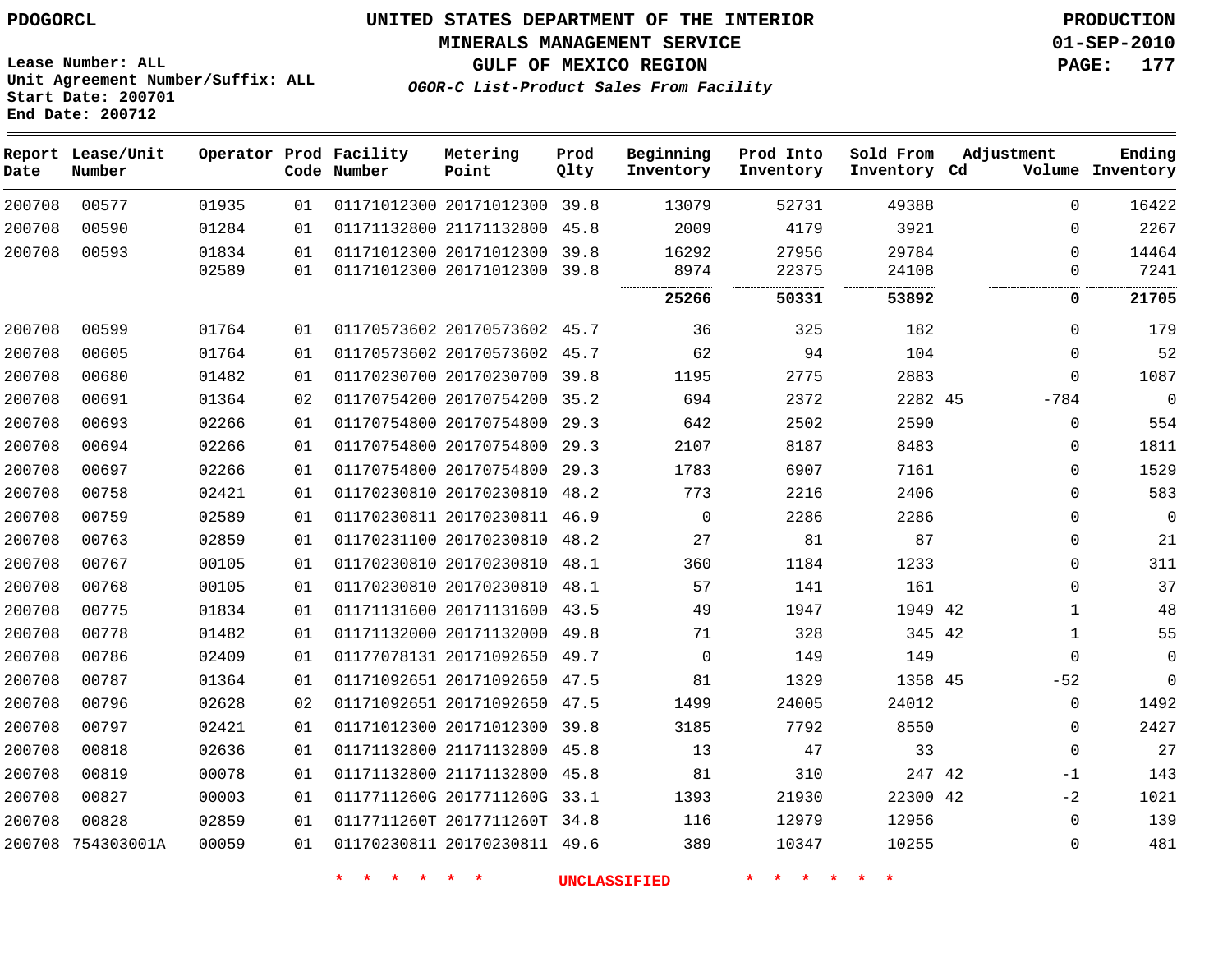**MINERALS MANAGEMENT SERVICE 01-SEP-2010**

**GULF OF MEXICO REGION PAGE: 178**

**Lease Number: ALL Unit Agreement Number/Suffix: ALL Start Date: 200701 End Date: 200712**

**OGOR-C List-Product Sales From Facility**

| Date   | Report Lease/Unit<br>Number |       |    | Operator Prod Facility<br>Code Number | Metering<br>Point            | Prod<br>Qlty | Beginning<br>Inventory | Prod Into<br>Inventory | Sold From<br>Inventory Cd | Adjustment   | Ending<br>Volume Inventory |
|--------|-----------------------------|-------|----|---------------------------------------|------------------------------|--------------|------------------------|------------------------|---------------------------|--------------|----------------------------|
|        | 200708 754304003A           | 00078 | 01 |                                       | 01170230400 20170230400 50.4 |              | 10                     | $\mathbf 0$            | 10                        | $\Omega$     | $\Omega$                   |
|        | 200708 754305004A           | 02899 | 01 |                                       | 01171132000 20171132000 49.8 |              | 1629                   | 6133                   | 6831                      | $\Omega$     | 931                        |
|        | 200708 754307017A           | 01364 | 02 |                                       | 01170230811 20170230811 46.9 |              | 57                     | 3840                   | 3719 42                   | $\mathbf{1}$ | 179                        |
|        | 200708 7543880060           | 00105 | 01 |                                       | 01170230450 20170230450      | 50           | 10                     | 119                    | 114                       | $\Omega$     | 15                         |
|        | 200708 7543890060           | 02655 | 02 |                                       | 01171012500 20171012500      | 39.3         | $\Omega$               | 31                     | 31                        | $\Omega$     | $\Omega$                   |
|        | 200708 7543890080           | 00276 | 01 |                                       | 01170513700 20170513700 32.6 |              | 4319                   | 6364                   | 5957 42                   | $\mathbf{1}$ | 4727                       |
|        | 200708 7543890180           | 01764 | 01 |                                       | 01423210051 20423210050      | 45           | 10                     | 176                    | 174                       | $\Omega$     | 12                         |
|        | 200708 7543890220           | 00105 | 01 |                                       | 01608158271 01608158271      | 21           | $\Omega$               | 47                     | 47                        | $\Omega$     | $\mathbf 0$                |
|        | 200708 7543900070           | 00818 | 02 |                                       | 01423550090 20423550090      | 48.8         | $\overline{2}$         | 27                     | 22                        | $\Omega$     | 7                          |
|        | 200708 7543900080           | 02421 | 01 |                                       | 01170753850 20170753850 43.1 |              | $\Omega$               | 51                     | 51                        | $\Omega$     | $\Omega$                   |
|        | 200708 7543920040           | 02628 | 01 |                                       | 01423210051 20423210050      | 45           | 21                     | 108                    | 124                       | $\Omega$     | 5                          |
|        | 200708 7543930100           | 00362 | 02 |                                       | 01170230810 20170230810      | 48.2         | 1743                   | 6070                   | 6218                      | $\Omega$     | 1595                       |
|        | 200708 7543930200           | 00105 | 01 |                                       | 01171012310 20171012310 46.8 |              | 520                    | 12245                  | 12151                     | $\Omega$     | 614                        |
|        |                             | 01284 | 01 |                                       | 0117709260L 2017709260L 39.7 |              | 0                      | 6665                   | 6665                      | 0            | $\mathbf 0$                |
|        |                             |       |    |                                       |                              |              | 520                    | 18910                  | 18816                     | 0            | 614                        |
|        | 200708 7543930210           | 01764 | 01 |                                       | 01608165300 01608165300      | $\Omega$     | 91                     | $\mathbf{0}$           | $\Omega$                  | $\Omega$     | 91                         |
|        | 200708 7543940080           | 00222 | 01 |                                       | 01171132800 21171132800 45.8 |              | 358                    | 1127                   | 941                       | $\Omega$     | 544                        |
|        | 200708 754395009A           | 00730 | 01 |                                       | 01170753510 20170753510 52.5 |              | 397                    | 2420                   | 2344                      | $\Omega$     | 473                        |
|        | 200708 754395019A           | 00105 | 01 |                                       | 01420390101 01420390101      | $\Omega$     | 1212                   | 3                      | $\Omega$                  | $\Omega$     | 1215                       |
|        | 200708 754396015A           | 02859 | 01 |                                       | 01608103650 20608103650      | 38.6         | 91                     | 15142                  | 15090                     | $\Omega$     | 143                        |
|        | 200708 754398002A           | 00105 | 01 |                                       | 01420570060 20420570060      | $\Omega$     | 2400                   | $\mathbf 0$            | $\mathbf 0$               | $\Omega$     | 2400                       |
| 200708 | 754398017A                  | 02859 | 02 |                                       | 01170230811 20170230811 46.9 |              | 5                      | 91                     | 92                        | 0            | $\overline{4}$             |
|        | 200708 8910020210           | 02451 | 01 |                                       | 01170513800 20170513800 33.2 |              | 8544                   | 123125                 | 118043                    | $\Omega$     | 13626                      |
|        |                             |       | 01 |                                       | 01170753510 20170753510 52.5 |              | 1084                   | 3180                   | 3642                      | 0            | 622                        |
|        |                             |       |    |                                       |                              |              | 9628                   | 126305                 | 121685                    | 0            | 14248                      |
|        | 200708 8910024540           | 02451 | 01 |                                       | 01170513800 20170513800 33.2 |              | 8522                   | 103074                 | 100189                    | $\Omega$     | 11407                      |
|        | 200708 8910029310           | 02268 | 01 |                                       | 01171132800 21171132800 45.8 |              | $\overline{4}$         | $\Omega$               | 4                         | $\Omega$     | $\mathbf{0}$               |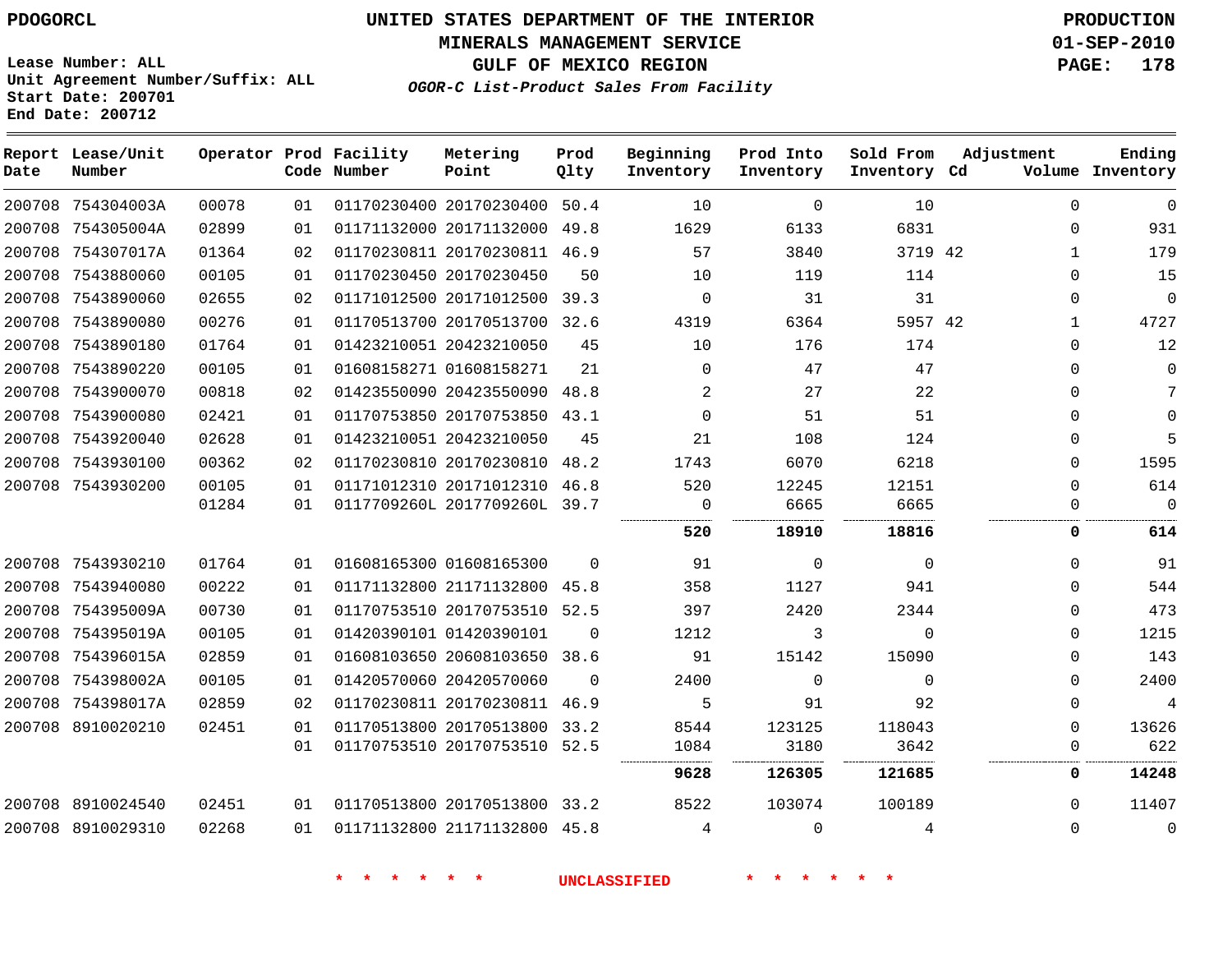**Start Date: 200701 End Date: 200712**

**Unit Agreement Number/Suffix: ALL**

# **UNITED STATES DEPARTMENT OF THE INTERIOR PDOGORCL PRODUCTION**

#### **MINERALS MANAGEMENT SERVICE 01-SEP-2010**

**GULF OF MEXICO REGION PAGE: 179**

**OGOR-C List-Product Sales From Facility**

| Date | Report Lease/Unit<br>Number |       |                 | Operator Prod Facility<br>Code Number | Metering<br>Point            | Prod<br>Qlty | Beginning<br>Inventory | Prod Into<br>Inventory | Sold From<br>Inventory Cd | Adjustment   | Ending<br>Volume Inventory |
|------|-----------------------------|-------|-----------------|---------------------------------------|------------------------------|--------------|------------------------|------------------------|---------------------------|--------------|----------------------------|
|      | 200708 8910029320           | 00276 | 01              |                                       | 01170513700 20170513700      | 32.6         | 16771                  | 74766                  | 74153 42                  | $-2$         | 17382                      |
|      | 200708 8910034440           | 00276 | 01              |                                       | 01170513700 20170513700      | 32.6         | 27240                  | 92531                  | 93971                     | $\mathbf 0$  | 25800                      |
|      |                             | 00730 | 01              |                                       | 01170513700 20170513700 32.6 |              | 2163                   | 11360                  | 10355 42                  | $-1$         | 3167                       |
|      |                             |       |                 |                                       |                              |              | <br>29403              | 103891                 | 104326                    | <br>.<br>-1  | 28967                      |
|      | 200708 8910039150           | 00078 | 01              |                                       | 01170573601 20170573601 28.5 |              | 364                    | 7477                   | 6707                      | $\Omega$     | 1134                       |
|      | 200708 8910063810           | 02466 | 01              |                                       | 01170230450 20170230450      | 50.1         | 1395                   | 18447                  | 17565 42                  | $-1$         | 2276                       |
|      |                             | 02475 | 02 <sub>o</sub> |                                       | 01170230450 20170230450      | 51.1         | 3                      | 28                     | 28                        | $\Omega$     | 3                          |
|      |                             |       |                 |                                       |                              |              | 1398                   | 18475                  | 17593                     | -1           | 2279                       |
|      | 200708 8910066690           | 00078 | 01              |                                       | 01170573602 20170573602 33.1 |              | 9110                   | 24521                  | 20155 42                  | $-1$         | 13475                      |
|      | 200708 8910086540           | 01284 | 01              |                                       | 01177092604 20177092604 42.2 |              | $\mathbf 0$            | 318                    | 318                       | $\mathbf 0$  | $\mathbf 0$                |
|      |                             |       | 01              |                                       | 01171012400 20171012400 54.2 |              | 2885                   | 10755                  | 9657 42                   | $-1$         | 3982                       |
|      |                             |       |                 |                                       |                              |              | <br>2885               | 11073                  | .<br>9975                 | <br>-1       | 3982                       |
|      | 200708 8910086610           | 02266 | 01              |                                       | 01170754800 20170754800 29.3 |              | 117                    | 411                    | 437                       | $\Omega$     | 91                         |
|      | 200708 8910086660           | 02766 | 02              |                                       | 01421670201 20421670200      | $\Omega$     | 309                    | 0                      | 0                         | $\Omega$     | 309                        |
|      | 200708 8910087640           | 00818 | 02              |                                       | 01171092800 21171132800 45.8 |              | 11                     | 42                     | 34                        | $\Omega$     | 19                         |
|      | 200708 8910087670           | 01364 | 02              |                                       | 01170754200 20170754200      | 35.2         | 150                    | 261                    | 325 45                    | $-86$        | $\Omega$                   |
|      | 200708 8910087840           | 00162 | 01              |                                       | 01177122606 20177122606      | 40.2         | 620                    | 4387                   | 4308                      | $\Omega$     | 699                        |
|      | 200708 8910088160           | 02233 | 01              |                                       | 01171132800 21171132800      | 47.1         | 1306                   | 4331                   | 3572                      | $\mathbf 0$  | 2065                       |
|      | 200708 8910089160           | 00276 | 01              |                                       | 01170513700 20170513700 32.6 |              | 2480                   | 4629                   | 4316 42                   | $\mathbf{1}$ | 2794                       |
|      | 200708 891008927AE          | 00078 | 01              |                                       | 01170230400 20170230400      | 50.4         | 73                     | 484                    | 346 09                    | $-136$       | 75                         |
|      | 200708 891008927K           | 00078 | 01              |                                       | 01170230400 20170230400      | 50.2         | 72                     | 472                    | 471                       | $\Omega$     | 73                         |
|      | 200708 891008927X           | 00078 | 01              |                                       | 01170230400 20170230400      | 50.2         | 31                     | 162                    | 169 42                    | $\mathbf{1}$ | 25                         |
|      | 200708 8910089460           | 01834 | 01              |                                       | 01171012500 20171012500      | 39.3         | $\mathbf 0$            | 60                     | 57                        | $\mathbf 0$  | 3                          |
|      | 200708 891008946C           | 01834 | 01              |                                       | 01171012500 20171012500      | 39.3         | 20                     | 433                    | 436                       | $\Omega$     | 17                         |
|      | 200708 8910116580           | 00276 | 01              |                                       | 01170513700 20170513700      | 32.6         | 5709                   | 9418                   | 9443 42                   | $-1$         | 5683                       |
|      | 200708 8910116740           | 00276 | 01              |                                       | 01170513700 20170513700      | 32.6         | 333                    | 660                    | 595 42                    | 1            | 399                        |
|      | 200708 8910116770           | 00276 | 01              |                                       | 01170513700 20170513700      | 32.6         | 1795                   | 2449                   | 2767 42                   | $\mathbf{1}$ | 1478                       |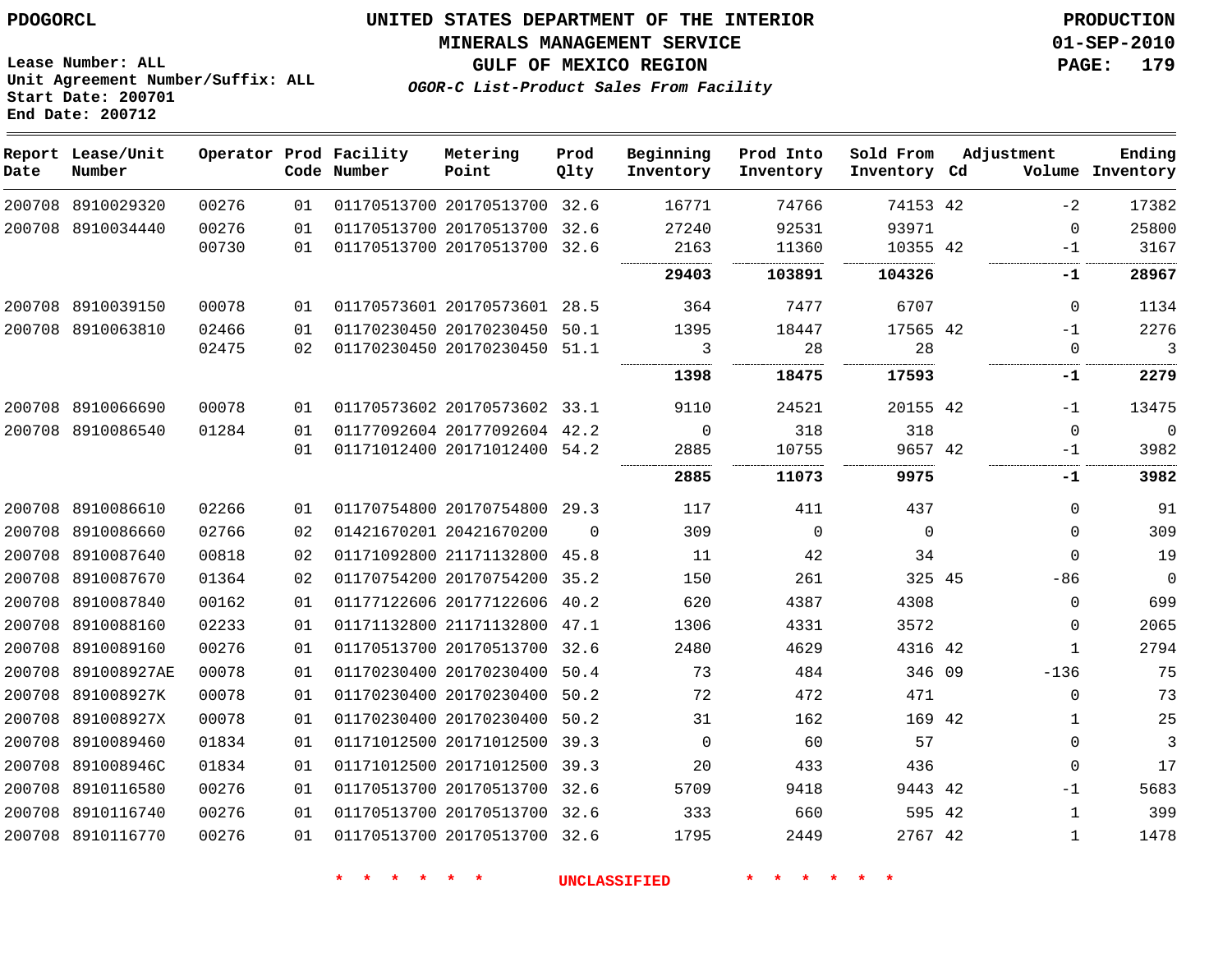**Start Date: 200701 End Date: 200712**

**Unit Agreement Number/Suffix: ALL**

# **UNITED STATES DEPARTMENT OF THE INTERIOR PDOGORCL PRODUCTION**

**MINERALS MANAGEMENT SERVICE 01-SEP-2010**

**GULF OF MEXICO REGION PAGE: 180**

**OGOR-C List-Product Sales From Facility**

| Date   | Report Lease/Unit<br>Number |       |    | Operator Prod Facility<br>Code Number | Metering<br>Point            | Prod<br>Qlty | Beginning<br>Inventory | Prod Into<br>Inventory | Sold From<br>Inventory Cd | Adjustment   | Ending<br>Volume Inventory |
|--------|-----------------------------|-------|----|---------------------------------------|------------------------------|--------------|------------------------|------------------------|---------------------------|--------------|----------------------------|
|        | 200708 8910116790           | 00276 | 01 |                                       | 01170513700 20170513700 32.6 |              | 5455                   | 9930                   | 9393 42                   | $\mathbf{1}$ | 5993                       |
| 200708 | 8910116800                  | 00276 | 01 |                                       | 01170513700 20170513700      | 32.6         | 14936                  | 23236                  | 24150                     | $\Omega$     | 14022                      |
| 200708 | 891011687A                  | 02266 | 01 |                                       | 01170754800 20170754800      | 29.3         | 224                    | 866                    | 898                       | $\Omega$     | 192                        |
| 200708 | 891011687B                  | 02266 | 01 |                                       | 01170754800 20170754800      | 29.3         | 86                     | 338                    | 349                       | $\mathbf 0$  | 75                         |
| 200708 | 891011687C                  | 02266 | 01 |                                       | 01170754800 20170754800 29.3 |              | 264                    | 1007                   | 1048                      | $\Omega$     | 223                        |
| 200708 | 891011687D                  | 02266 | 01 |                                       | 01170754800 20170754800      | 29.3         | 430                    | 1710                   | 1761                      | $\mathbf 0$  | 379                        |
| 200708 | 8910117330                  | 02266 | 01 |                                       | 01170754800 20170754800 29.3 |              | 3                      | 14                     | 14                        | $\mathbf 0$  | 3                          |
| 200708 | 8910123210                  | 00687 | 01 |                                       | 0117709260A 2017709260A 34.5 |              | 24                     | 2778                   | 2768                      | $\Omega$     | 34                         |
| 200708 | 8910123250                  | 00687 | 01 |                                       | 0117709260A 2017709260A 34.5 |              | 80                     | 5173                   | 5191                      | $\Omega$     | 62                         |
| 200708 | 8910123270                  | 01482 | 01 |                                       | 01177215100 20177215102      | 30.4         | 31                     | 4448                   | 4392                      | $\mathbf 0$  | 87                         |
| 200708 | 8910123320                  | 01482 | 01 |                                       | 01177215100 20177215102      | 30.4         | 132                    | 14373                  | 14226                     | $\Omega$     | 279                        |
| 200708 | 8910123330                  | 01482 | 01 |                                       | 01177215100 20177215102 30.4 |              | 113                    | 12945                  | 12806                     | $\mathbf 0$  | 252                        |
| 200708 | 8910123350                  | 02608 | 01 |                                       | 01171012500 20171012500      | 39.3         | 16                     | 409                    | 409                       | $\mathbf 0$  | 16                         |
| 200708 | 8910123380                  | 00818 | 02 |                                       | 01171132800 21171132800      | 44.9         | 3                      | 4                      | 4                         | $\Omega$     | 3                          |
| 200708 | 8910123390                  | 00818 | 01 |                                       | 01171131800 20171131800      | 44.7         | 3663                   | $\mathbf 0$            | 2115                      | $\mathbf 0$  | 1548                       |
| 200708 | 8910169300                  | 00491 | 01 |                                       | 01170230810 20170230810      | 48.1         | 91                     | 231                    | 261                       | $\mathbf 0$  | 61                         |
| 200708 | 8910202350                  | 00276 | 01 |                                       | 01170513700 20170513700      | 32.6         | 27335                  | 47420                  | 46597                     | $\Omega$     | 28158                      |
| 200708 | 8910202430                  | 00276 | 01 |                                       | 01170513700 20170513700 32.6 |              | 519                    | 115                    | 117                       | $\mathbf 0$  | 517                        |
| 200708 | 8910202470                  | 02266 | 01 |                                       | 01170754800 20170754800      | 29.3         | 71                     | 354                    | 347                       | $\mathbf 0$  | 78                         |
| 200708 | 8910202520                  | 01482 | 01 |                                       | 01171132800 21171132800 45.8 |              | $\mathbf 0$            | 24                     | 12                        | $\Omega$     | 12                         |
| 200708 | 8910202550                  | 00105 | 01 |                                       | 01170230810 20170230810      | 48.1         | 88                     | 176                    | 218                       | $\Omega$     | 46                         |
| 200708 | 8910202560                  | 00276 | 01 |                                       | 01170513700 20170513700 32.6 |              | 4925                   | 13063                  | 13313                     | $\Omega$     | 4675                       |
|        | 200708 G00932               | 01376 | 01 |                                       | 01170231100 20170230810      | 48.2         | 140                    | 357                    | 403                       | $\mathbf 0$  | 94                         |
|        | 200708 G00935               | 02852 | 02 |                                       | 01171131600 20171131600      | 43.5         | 362                    | 9951                   | 10065                     | $\mathbf 0$  | 248                        |
| 200708 | G00971                      | 00105 | 01 |                                       | 01171132000 20171132000      | 49.7         | 15                     | 97                     | 97                        | $\Omega$     | 15                         |
|        | 200708 G00972               | 00105 | 01 |                                       | 01171132000 20171132000      | 49.7         | $\mathbf 0$            | 2                      | 2                         | $\Omega$     | $\Omega$                   |
|        | 200708 G00985               | 00687 | 01 |                                       | 0117709260A 2017709260A 34.5 |              | 523                    | 23295                  | 23538 42                  | 1            | 281                        |
|        | 200708 G00987               | 00105 | 01 |                                       | 01171132800 21171132800      | 45.8         | 1461                   | 3467                   | 3123                      | $\Omega$     | 1805                       |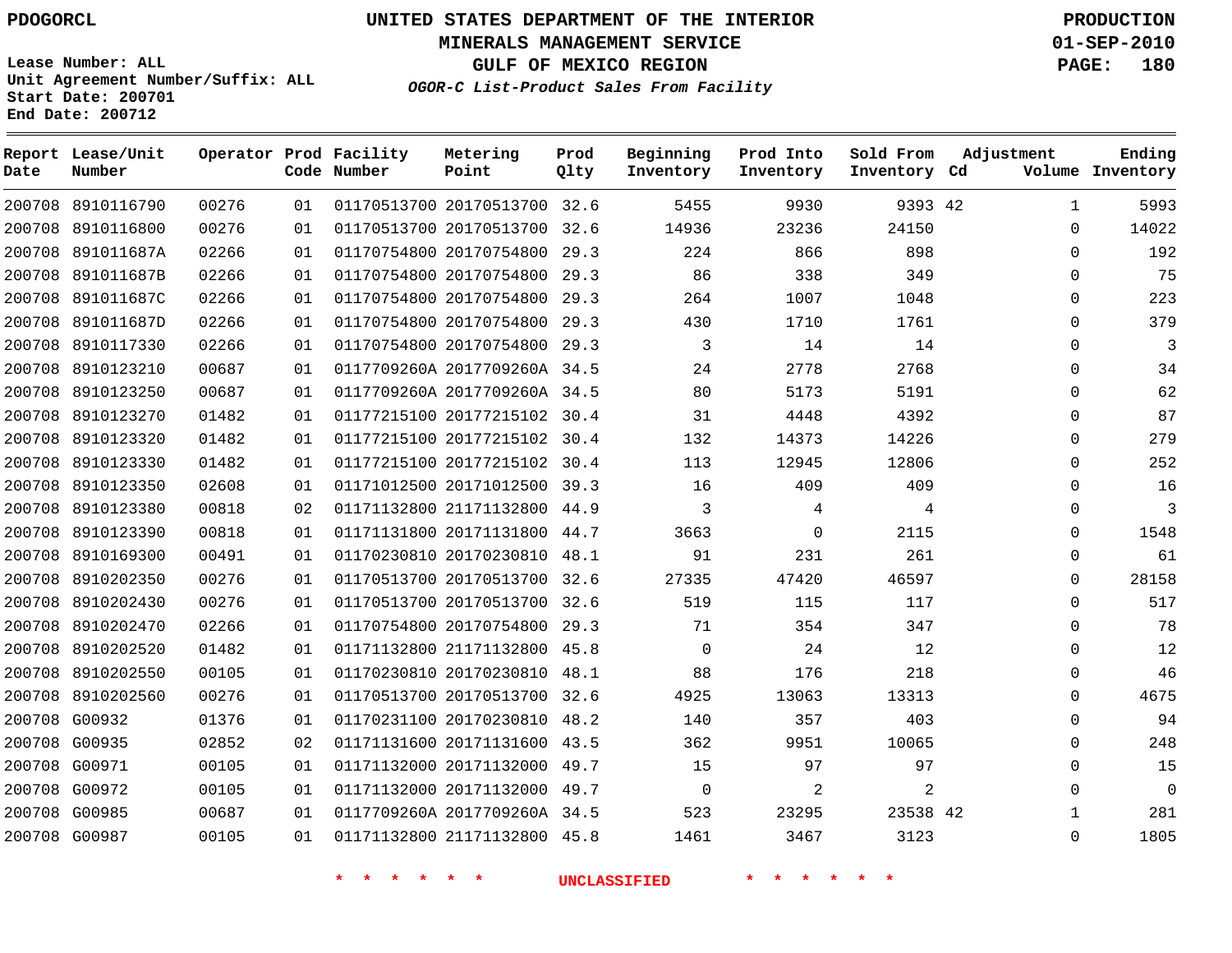**MINERALS MANAGEMENT SERVICE 01-SEP-2010**

**GULF OF MEXICO REGION PAGE: 181**

**Lease Number: ALL Unit Agreement Number/Suffix: ALL Start Date: 200701 End Date: 200712**

**OGOR-C List-Product Sales From Facility**

| Date | Report Lease/Unit<br>Number |       |    | Operator Prod Facility<br>Code Number | Metering<br>Point            | Prod<br>Qlty | Beginning<br>Inventory | Prod Into<br>Inventory | Sold From<br>Inventory Cd | Adjustment |              | Ending<br>Volume Inventory |
|------|-----------------------------|-------|----|---------------------------------------|------------------------------|--------------|------------------------|------------------------|---------------------------|------------|--------------|----------------------------|
|      | 200708 G00989               | 00003 | 01 |                                       | 01171012400 20171012400      | $\Omega$     | 1022                   | $\mathbf 0$            | $\mathbf 0$               |            | $\mathbf 0$  | 1022                       |
|      | 200708 G01025               | 02859 | 01 |                                       | 01177122600 20177122600      | $\Omega$     | 139                    | 0                      | $\Omega$                  |            | $\Omega$     | 139                        |
|      | 200708 G01027               | 00162 | 01 |                                       | 01177122606 20177122606 39.9 |              | 556                    | 6715                   | 6698                      |            | $\mathbf 0$  | 573                        |
|      | 200708 G01036               | 01364 | 02 |                                       | 01171092651 20171092650 47.5 |              | 34                     | 507                    | 521 45                    |            | $-20$        | $\mathbf 0$                |
|      | 200708 G01072               | 00105 | 01 |                                       | 01170513800 20170513800      | 33.2         | 350                    | 1388                   | 1584                      |            | 0            | 154                        |
|      | 200708 G01082               | 00276 | 01 |                                       | 01170513700 20170513700 32.6 |              | 69                     | 51                     |                           | 90 42      | 1            | 31                         |
|      | 200708 G01083               | 00276 | 01 |                                       | 01170513700 20170513700 32.6 |              | 3306                   | 5706                   | 5568 42                   |            | $-1$         | 3443                       |
|      |                             | 02777 | 01 |                                       | 01170753510 20170753510      | $\Omega$     | 20                     | 0                      | $\mathbf 0$               |            | $\mathbf 0$  | 20                         |
|      |                             |       |    |                                       |                              |              | 3326                   | 5706                   | 5568                      |            | -1           | 3463                       |
|      | 200708 G01090               | 00276 | 01 |                                       | 01170513700 20170513700      | 32.6         | 13052                  | 21960                  | 21760                     |            | $\Omega$     | 13252                      |
|      | 200708 G01091               | 00276 | 01 |                                       | 01170513700 20170513700 32.6 |              | 2138                   | 3700                   | 3605                      |            | $\mathbf 0$  | 2233                       |
|      | 200708 G01092               | 00276 | 01 |                                       | 01170513700 20170513700      | 32.6         | 8136                   | 14099                  | 13726 42                  |            | $-1$         | 8508                       |
|      | 200708 G01096               | 00276 | 01 |                                       | 01170513700 20170513700 32.6 |              | 9                      | 16                     | 15 42                     |            | $-1$         | 9                          |
|      | 200708 G01127               | 02630 | 01 |                                       | 01171132000 20171132000      | 48.5         | $\Omega$               | 198                    | 198                       |            | $\mathbf 0$  | $\Omega$                   |
|      | 200708 G01152               | 01834 | 01 |                                       | 01171132800 21171132800 45.8 |              | 156                    | $\mathbf 0$            | 156                       |            | $\mathbf 0$  | $\Omega$                   |
|      | 200708 G01153               | 01834 | 01 |                                       | 01171132800 21171132800      | 45.8         | 97                     | $\mathbf 0$            | 97                        |            | $\mathbf 0$  | $\Omega$                   |
|      | 200708 G01181               | 00818 | 01 |                                       | 01177072200 20177072200      | 39.7         | $\overline{c}$         | $\Omega$               | 2                         |            | $\Omega$     | $\Omega$                   |
|      | 200708 G01182               | 00818 | 01 |                                       | 01177072200 20177072200      | 39.7         | 77                     | 849                    | 861                       |            | $\Omega$     | 65                         |
|      | 200708 G01194               | 00105 | 01 |                                       | 01177072601 20177072601 37.8 |              | $\Omega$               | 5758                   | 5758                      |            | $\mathbf 0$  | $\Omega$                   |
|      | 200708 G01196               | 00078 | 01 |                                       | 01171132800 21171132800 45.8 |              | 168                    | 411                    | 373 42                    |            | 1            | 207                        |
|      | 200708 G01198               | 00818 | 01 |                                       | 01171092651 20171092650      | 47.5         | 22                     | 435                    | 440                       |            | 0            | 17                         |
|      | 200708 G01210               | 00078 | 01 |                                       | 01171132800 21171132800 45.8 |              | 143                    | 605                    | 472 42                    |            | $\mathbf{1}$ | 277                        |
|      | 200708 G01216               | 00222 | 01 |                                       | 01177082958 20177082958      | 35.2         | $\mathbf 0$            | 11312                  | 11312                     |            | 0            | $\mathbf 0$                |
|      | 200708 G01220               | 00105 | 01 |                                       | 01177092600 20177092600 45.2 |              | 280                    | 8528                   | 8493                      |            | $\mathbf 0$  | 315                        |
|      | 200708 G01228               | 00003 | 01 |                                       | 0117711260G 2017711260G      | 33.1         | 1072                   | 21334                  | 21412 42                  |            | $-1$         | 993                        |
|      | 200708 G01230               | 00003 | 01 |                                       | 0117711260G 2017711260G 33.1 |              | 1428                   | 31365                  | 31332 42                  |            | $-1$         | 1460                       |
|      | 200708 G01248               | 02628 | 01 |                                       | 01171012500 20171012500      | 39.3         | 148                    | 2696                   | 2737                      |            | $\Omega$     | 107                        |
|      | 200708 G01249               | 02025 | 01 |                                       | 01171012500 20171012500 39.3 |              | $\Omega$               | 5                      | 5                         |            | $\mathbf 0$  | $\mathbf 0$                |
|      |                             |       |    |                                       |                              |              |                        |                        |                           |            |              |                            |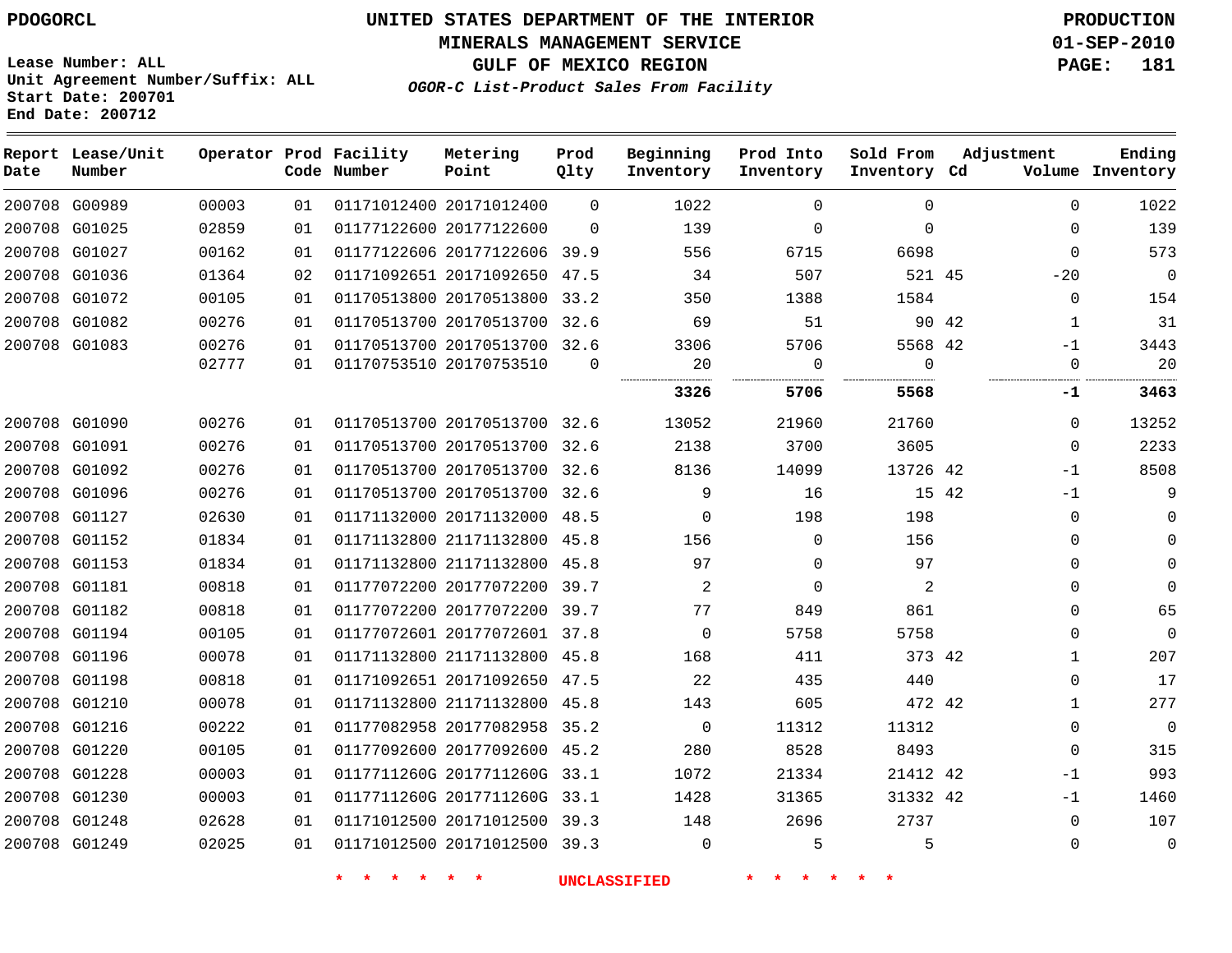**MINERALS MANAGEMENT SERVICE 01-SEP-2010**

**GULF OF MEXICO REGION PAGE: 182**

**Lease Number: ALL Unit Agreement Number/Suffix: ALL Start Date: 200701 End Date: 200712**

**OGOR-C List-Product Sales From Facility**

| Date | Report Lease/Unit<br>Number |       |    | Operator Prod Facility<br>Code Number | Metering<br>Point            | Prod<br>Qlty | Beginning<br>Inventory | Prod Into<br>Inventory | Sold From<br>Inventory Cd | Adjustment   | Ending<br>Volume Inventory |
|------|-----------------------------|-------|----|---------------------------------------|------------------------------|--------------|------------------------|------------------------|---------------------------|--------------|----------------------------|
|      | 200708 G01261               | 01284 | 01 |                                       | 01171012500 20171012500      | $\Omega$     | 4                      | $\Omega$               | $\Omega$                  | $\Omega$     |                            |
|      | 200708 G01269               | 01284 | 01 |                                       | 01171012500 20171012500      | 39.3         | 34                     | 855                    | 859                       | $\Omega$     | 30                         |
|      | 200708 G01351               | 00078 | 01 |                                       | 01170230400 20170230400      | 50.3         | 60                     | 190                    | 220 42                    | $-1$         | 29                         |
|      | 200708 G01441               | 00818 | 01 |                                       | 01177112701 20177112700      | 54.6         | 1103                   | 845                    | 1133                      | $\mathbf 0$  | 815                        |
|      | 200708 G01447               | 00276 | 01 |                                       | 01170513700 20170513700      | 32.6         | 4019                   | 36035                  | 35190                     | $\Omega$     | 4864                       |
|      | 200708 G01477               | 00236 | 01 |                                       | 01170230810 20170230810      | 48.1         | 310                    | 1506                   | 1420                      | $\Omega$     | 396                        |
|      | 200708 G01497               | 02451 | 01 |                                       | 01170513800 20170513800 33.2 |              | 3595                   | 46599                  | 45037                     | $\Omega$     | 5157                       |
|      | 200708 G01498               | 02451 | 01 |                                       | 01170513800 20170513800      | 33.2         | 1209                   | 13323                  | 13058                     | $\Omega$     | 1474                       |
|      | 200708 G01528               | 02859 | 01 |                                       | 0117711260T 2017711260T 34.8 |              | 48                     | 2537                   | 2558                      | $\Omega$     | 27                         |
|      | 200708 G01569               | 02266 | 01 |                                       | 01171012500 20171012500      | 39.3         | 3                      | $\mathbf 0$            | 3                         | $\Omega$     | 0                          |
|      | 200708 G01610               | 01482 | 01 |                                       | 01177215100 20177215102 30.4 |              | 25                     | 2472                   | 2449                      | $\Omega$     | 48                         |
|      | 200708 G01619               | 00276 | 01 |                                       | 01170513700 20170513700      | 32.6         | 21752                  | 23610                  | 28272 42                  | $\mathbf{1}$ | 17091                      |
|      | 200708 G01620               | 00276 | 01 |                                       | 01170513700 20170513700 32.6 |              | 8659                   | 17655                  | 13571 42                  | $\mathbf 1$  | 12744                      |
|      | 200708 G01676               | 02237 | 01 |                                       | 01170755200 20170755200 35.9 |              | 16114                  | 8384                   | 8456                      | $\Omega$     | 16042                      |
|      | 200708 G01677               | 02237 | 01 |                                       | 01170755200 20170755200 35.9 |              | 7122                   | 3637                   | 3715                      | $\Omega$     | 7044                       |
|      | 200708 G01754               | 00003 | 01 |                                       | 01423210051 20423210050      | 45           | 18                     | 332                    | 325 42                    | $-1$         | 24                         |
|      | 200708 G01757               | 00003 | 01 |                                       | 01423210051 20423210050      | 45           | 63                     | 855                    | 857                       | $\Omega$     | 61                         |
|      | 200708 G01812               | 02630 | 01 |                                       | 01422450350 20422450350 44.4 |              | 10                     | 18                     | 6                         | $\Omega$     | 22                         |
|      | 200708 G01860               | 00105 | 01 |                                       | 01170231110 20170231110 41.5 |              | 2532                   | 8944                   | 8061                      | $\Omega$     | 3415                       |
|      | 200708 G01865               | 00078 | 01 |                                       | 01171012500 20171012500      | 40.2         | 170                    | 6492                   | 6428                      | $\Omega$     | 234                        |
|      | 200708 G01880               | 00105 | 01 |                                       | 01171132000 20171132000 49.7 |              | 40                     | 258                    | 259                       | $\Omega$     | 39                         |
|      | 200708 G01898               | 01364 | 01 |                                       | 01171012500 20171012500 39.3 |              | 567                    | 14969                  | 14945 45                  | $-591$       | 0                          |
|      | 200708 G01901               | 01482 | 01 |                                       | 01177215100 20177215102 30.4 |              | 2                      | 411                    | 405                       | 0            | 8                          |
|      | 200708 G01953               | 00105 | 01 |                                       | 01170230811 20170230811 46.8 |              | 20                     | 540                    | 535                       | 0            | 25                         |
|      | 200708 G01966               | 01482 | 01 |                                       | 01177215100 20177215102 30.4 |              | 77                     | 7069                   | 7008                      | $\Omega$     | 138                        |
|      | 200708 G01967               | 01482 | 01 |                                       | 01177215100 20177215102 30.4 |              | 131                    | 14509                  | 14358                     | 0            | 282                        |
|      | 200708 G01972               | 02589 | 01 |                                       | 01170231230 01170231230 48.8 |              | $\mathbf 0$            | 745                    | 745                       |              | 0                          |
|      | 200708 G01997               | 01071 | 02 |                                       | 01170230810 20170230810      | 57           | 37                     | 259                    | 259                       | $\Omega$     | 37                         |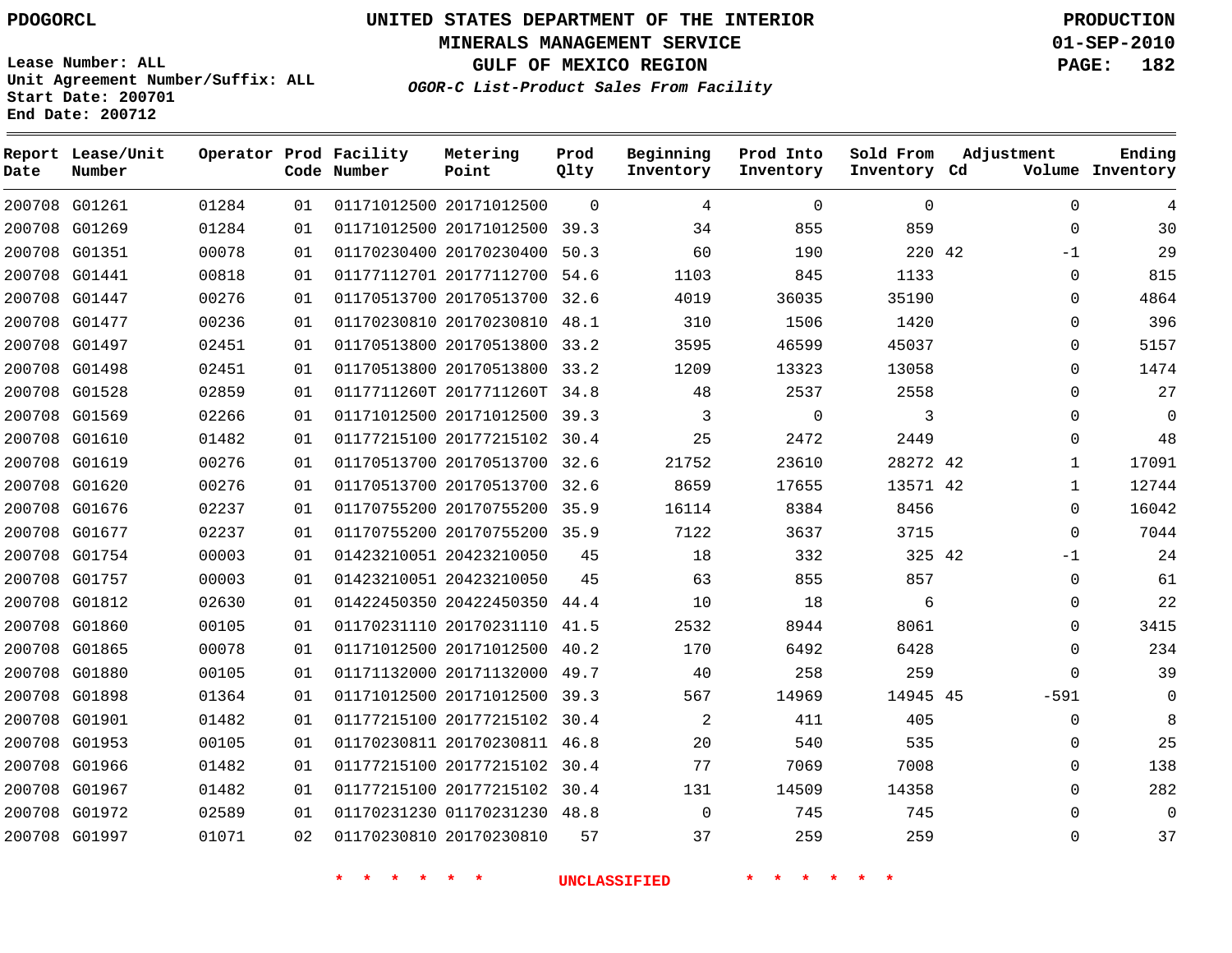**MINERALS MANAGEMENT SERVICE 01-SEP-2010**

**GULF OF MEXICO REGION PAGE: 183**

**Ending**

**OGOR-C List-Product Sales From Facility Lease Number: ALL Unit Agreement Number/Suffix: ALL Start Date: 200701 End Date: 200712 Report Lease/Unit Date Number Operator Prod Facility Metering Code Number Point Prod**  $Q$ **Beginning Prod Into Sold From Adjustment Inventory**

| Date | Number        |       |    | Code Number | Point                        | Qlty | Inventory | Inventory      | Inventory Cd |          | Volume Inventory |
|------|---------------|-------|----|-------------|------------------------------|------|-----------|----------------|--------------|----------|------------------|
|      | 200708 G01998 | 00818 | 01 |             | 01170230810 20170230810 46.4 |      | 1         | $\Omega$       | 1            | $\Omega$ | $\mathbf 0$      |
|      |               |       | 01 |             | 01170230811 20170230811 48.2 |      | 50        | 49             | 85<br>.      |          | 14               |
|      |               |       |    |             |                              |      | 51        | 49             | 86           | 0        | 14               |
|      | 200708 G02006 | 00491 | 01 |             | 01170530900 20170530900      | 46.4 | 1         | 38             | 35           | $\Omega$ | 4                |
|      | 200708 G02021 | 01482 | 01 |             | 01170230811 20170230811 46.9 |      | 37        | 914            | 909          | $\Omega$ | 42               |
|      | 200708 G02027 | 01364 | 01 |             | 01170230811 20170230811 46.9 |      | 0         | $\overline{4}$ | 4            | $\Omega$ | $\mathbf 0$      |
|      | 200708 G02045 | 00105 | 01 |             | 01170530900 20170530900      | 40   | 13        | 50             | 58           | $\Omega$ | 5                |
|      | 200708 G02051 | 01364 | 01 |             | 01170530900 20170530900      | 46.4 | 76        | 890            | 877          | $\Omega$ | 89               |
|      | 200708 G02062 | 02375 | 01 |             | 0117704220A 2017704220A 50.8 |      | 0         | 2154           | 2154         | $\Omega$ | $\mathbf 0$      |
|      | 200708 G02082 | 01834 | 01 |             | 01171132800 21171132800      | 38.4 | 1765      | $\Omega$       | 1765         | $\Omega$ | $\mathbf 0$      |
|      | 200708 G02088 | 00687 | 01 |             | 01170230811 20170230811 46.9 |      | 22        | 634            | 626 42       | -1       | 29               |
|      | 200708 G02091 | 00687 | 01 |             | 01170230811 20170230811 46.9 |      | 60        | 1199           | 1203         | 0        | 56               |
|      | 200708 G02099 | 01978 | 02 |             | 01171012310 20171012310      | 46.8 | 257       | 10227          | 9971         | 0        | 513              |
|      | 200708 G02127 | 01364 | 02 |             | 01170230810 20170230810      | 48.2 | 30        | 147            | 138          | $\Omega$ | 39               |
|      | 200708 G02161 | 00818 | 01 |             | 01171012500 20171012500      | 39.3 | 979       | 28588          | 28429        | $\Omega$ | 1138             |
|      | 200708 G02163 | 00105 | 01 |             | 01171012500 20171012500      | 39.3 | 292       | 7782           | 7769         | 0        | 305              |
|      | 200708 G02280 | 01764 | 01 |             | 01177082604 20177082604 27.7 |      | 631       | 46347          | 46490        | 0        | 488              |
|      | 200708 G02281 | 01764 | 01 |             | 01177082604 20177082604 27.7 |      | 137       | 13184          | 13181        | 0        | 140              |
|      | 200708 G02300 | 01482 | 01 |             | 01171132800 21171132800      | 48.2 | 11        | 37             | 37           | $\Omega$ | 11               |
|      | 200708 G02317 | 02421 | 01 |             | 01171132000 20171132000      | 49.8 | 1654      | 16881          | 15971        | $\Omega$ | 2564             |
|      | 200708 G02353 | 01284 | 01 |             | 01170230450 20170230450      | 50.1 | 387       | 4513           | 4343         | $\Omega$ | 557              |
|      | 200708 G02354 | 01284 | 01 |             | 01170230450 20170230450      | 51.1 | 20        | 254            | 242 42       | -1       | 31               |
|      | 200708 G02357 | 02200 | 02 |             | 01170230450 20170230450      | 50.1 | 101       | 953            | 937 42       | 1        | 118              |
|      | 200708 G02391 | 01284 | 01 |             | 0142709015A 2042709015A 42.8 |      | 0         | 2146           | 2146         | $\Omega$ | $\Omega$         |
|      | 200708 G02404 | 02589 | 01 |             | 01170230810 20170230810      | 52.1 | 1109      | 1818           | 1818         | $\Omega$ | 1109             |
|      | 200708 G02414 | 02451 | 01 |             | 01170230810 20170230810      | 48.2 | 10        | 33             | 34           | $\Omega$ | 9                |
|      | 200708 G02423 | 00818 | 02 |             | 01170230810 20170230810      | 48.2 | 15        | 31             | 38           | $\Omega$ | 8                |
|      | 200708 G02429 | 00491 | 01 |             | 01170230810 20170230810 48.1 |      | 1382      | 3972           | 4310         | 0        | 1044             |
|      |               |       |    |             |                              |      |           |                |              |          |                  |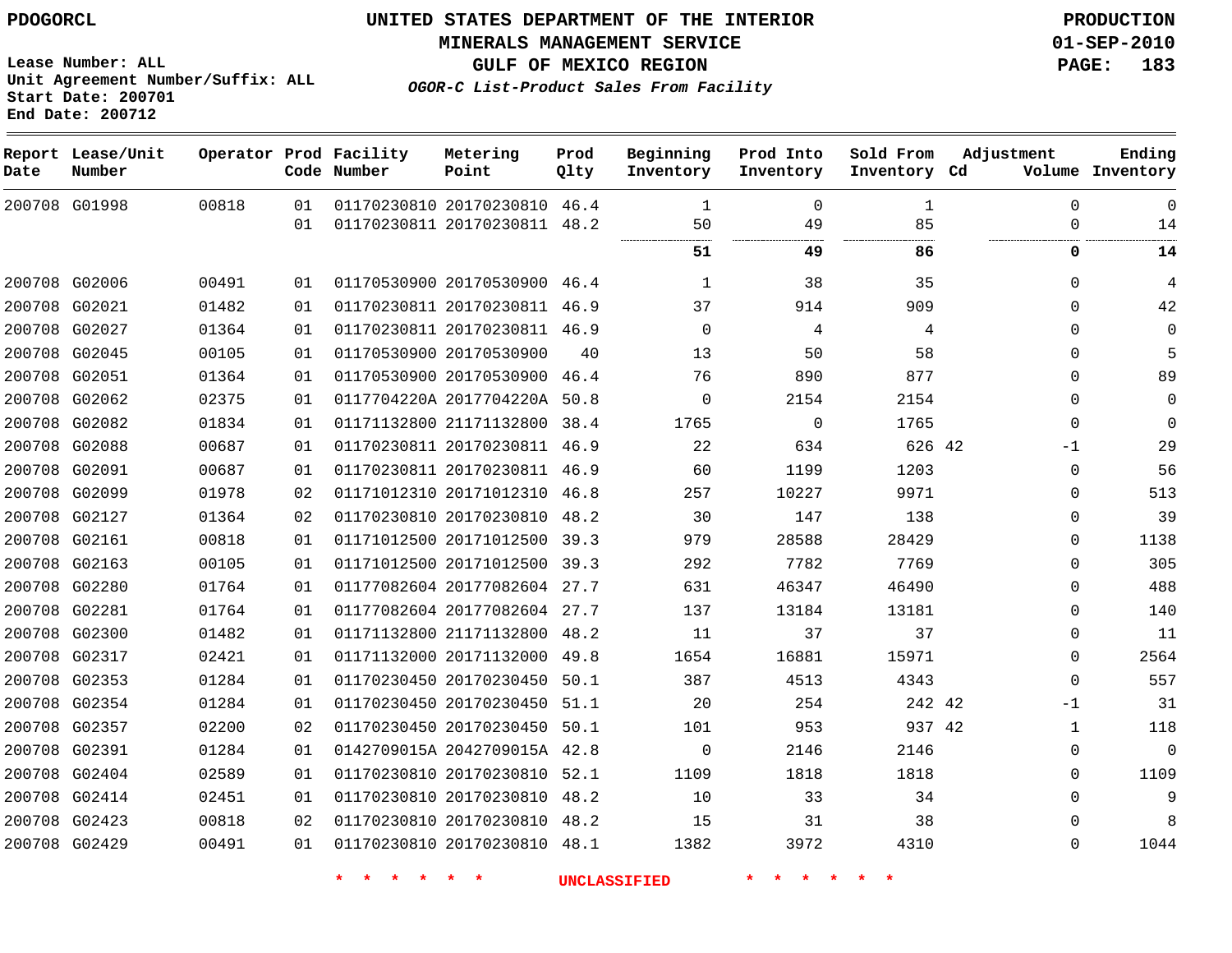**Start Date: 200701 End Date: 200712**

# **UNITED STATES DEPARTMENT OF THE INTERIOR PDOGORCL PRODUCTION**

**MINERALS MANAGEMENT SERVICE 01-SEP-2010**

**GULF OF MEXICO REGION PAGE: 184**

**OGOR-C List-Product Sales From Facility Unit Agreement Number/Suffix: ALL**

| Date | Report Lease/Unit<br>Number |       |    | Operator Prod Facility<br>Code Number | Metering<br>Point            | Prod<br>Qlty | Beginning<br>Inventory | Prod Into<br>Inventory | Sold From<br>Inventory Cd | Adjustment   | Ending<br>Volume Inventory |
|------|-----------------------------|-------|----|---------------------------------------|------------------------------|--------------|------------------------|------------------------|---------------------------|--------------|----------------------------|
|      | 200708 G02434               | 02859 | 02 |                                       | 01170230810 20170230810 48.2 |              | 68                     | 183                    | 203                       | $\Omega$     | 48                         |
|      | 200708 G02436               | 02628 | 02 |                                       | 01170230811 20170230811 46.9 |              | 112                    | 4403                   | 4311                      | $\Omega$     | 204                        |
|      | 200708 G02439               | 02375 | 01 |                                       | 01171132000 20171132000      | 49.8         | 0                      | 134                    | 134                       | 0            | $\mathbf 0$                |
|      | 200708 G02551               | 02025 | 01 |                                       | 01170230811 20170230811 46.8 |              | $\Omega$               | 5                      | 5                         | $\Omega$     | $\Omega$                   |
|      | 200708 G02552               | 02025 | 01 |                                       | 01170230811 20170230811 46.8 |              | 1                      | 10                     | 11                        | $\Omega$     | $\mathbf 0$                |
|      | 200708 G02567               | 02628 | 01 |                                       | 01170230811 20170230811 46.9 |              | 653                    | 20167                  | 19852 42                  | $-30$        | 938                        |
|      | 200708 G02596               | 01482 | 01 |                                       | 01171132800 21171132800      | 48.2         | 3                      | 9                      | 9                         | $\Omega$     | $\overline{3}$             |
|      | 200708 G02628               | 00105 | 01 |                                       | 01171012500 20171012500      | 39.2         | 101                    | 2422                   | 2427                      | $\Omega$     | 96                         |
|      | 200708 G02663               | 02451 | 01 |                                       | 01423210051 20423210050      | 45           | 7                      | 42                     | 46                        | $\Omega$     | $\overline{3}$             |
|      | 200708 G02665               | 02451 | 01 |                                       | 01423210051 20423210050      | 45           | 163                    | 2598                   | 2575                      | $\Omega$     | 186                        |
|      | 200708 G02716               | 01834 | 01 |                                       | 01170230810 20170230810 48.2 |              | 334                    | 730                    | 872                       | $\Omega$     | 192                        |
|      | 200708 G02759               | 01284 | 01 |                                       | 01170230800 20170230810      | 48.2         | 19                     | 144                    | 126 42                    | 1            | 38                         |
|      | 200708 G02825               | 00105 | 01 |                                       | 01170231110 20170231110      | 41.5         | 144                    | 455                    | 425                       | $\Omega$     | 174                        |
|      | 200708 G02826               | 00105 | 01 |                                       | 01170231110 20170231110 41.8 |              | 207                    | 682                    | 633                       | $\Omega$     | 256                        |
|      | 200708 G02833               | 01819 | 01 |                                       | 01170530900 20170530900      | 46.4         | 2                      | 30                     | 28 42                     | $-1$         | 3                          |
|      | 200708 G02853               | 02589 | 01 |                                       | 01170231230 01170231230      | 48.8         | 0                      | 363                    | 363                       | $\Omega$     | $\mathbf 0$                |
|      | 200708 G02870               | 02636 | 01 |                                       | 01170230810 20170230810      | 48.2         | 9                      | 133                    | 107                       | $\Omega$     | 35                         |
|      | 200708 G02885               | 01364 | 01 |                                       | 01171132000 20171132000      | 49.8         | 77                     | 504                    | 504 45                    | $-77$        | $\mathbf 0$                |
|      | 200708 G02886               | 01364 | 02 |                                       | 01171132000 20171132000      | 49.8         | 5                      | 103                    | 92 45                     | -16          | $\Omega$                   |
|      | 200708 G02895               | 02628 | 02 |                                       | 01171092651 20171092650      | 47.5         | 0                      | 840                    | 840                       | $\mathbf 0$  | $\mathbf 0$                |
|      | 200708 G02898               | 01834 | 01 |                                       | 01171012300 20171012300      | 39.8         | 823                    | 1603                   | 1927                      | $\Omega$     | 499                        |
|      |                             | 02266 | 01 |                                       | 01171012300 20171012300 45.4 |              | 17                     | 129                    | 101                       | 0            | 45                         |
|      |                             |       |    |                                       |                              |              | 840                    | 1732                   | 2028                      | 0            | 544                        |
|      | 200708 G02899               | 01834 | 01 |                                       | 01171012300 20171012300      | 39.8         | 1146                   | 4240                   | 4066                      | $\Omega$     | 1320                       |
|      | 200708 G02917               | 02268 | 01 |                                       | 01171092930 20171092930      | 32.6         | 78                     | 666                    | 664                       | $\Omega$     | 80                         |
|      | 200708 G02969               | 00276 | 01 |                                       | 01170513700 20170513700      | 0            | 465                    | 0                      | 0                         | $\Omega$     | 465                        |
|      | 200708 G02970               | 00276 | 01 |                                       | 01170513700 20170513700      | $\Omega$     | 6369                   | $\mathbf 0$            | $\mathbf 0$               | $\Omega$     | 6369                       |
|      | 200708 G03061               | 00105 | 01 |                                       | 01423210051 20423210050      | 45           | 14                     | 157                    | 160                       | $\mathbf{0}$ | 11                         |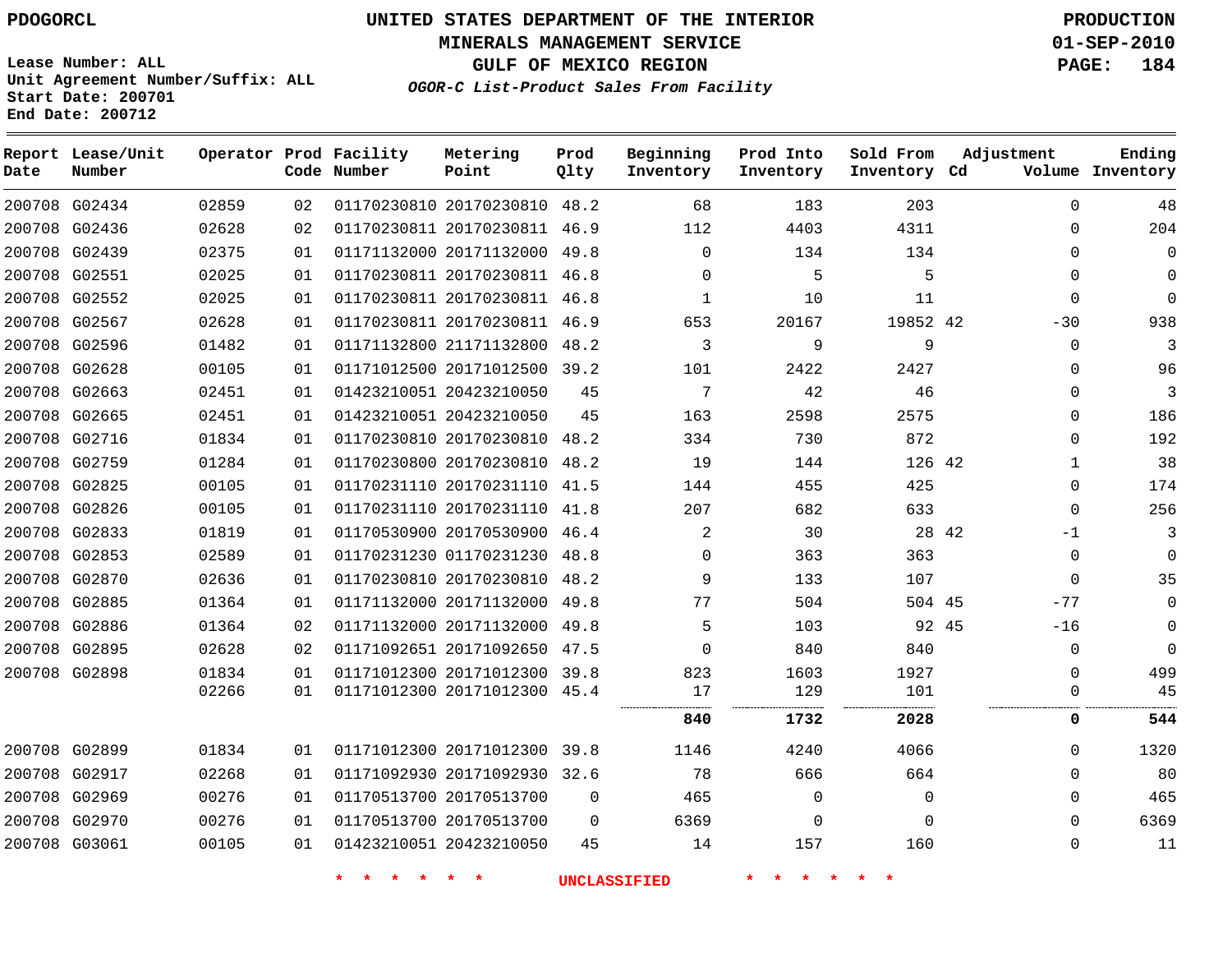## **MINERALS MANAGEMENT SERVICE 01-SEP-2010**

**GULF OF MEXICO REGION PAGE: 185**

**Lease Number: ALL Unit Agreement Number/Suffix: ALL Start Date: 200701 End Date: 200712**

**OGOR-C List-Product Sales From Facility**

| Date | Report Lease/Unit<br>Number |       |    | Operator Prod Facility<br>Code Number | Metering<br>Point            | Prod<br>Qlty | Beginning<br>Inventory | Prod Into<br>Inventory | Sold From<br>Inventory Cd | Adjustment            | Ending<br>Volume Inventory |
|------|-----------------------------|-------|----|---------------------------------------|------------------------------|--------------|------------------------|------------------------|---------------------------|-----------------------|----------------------------|
|      | 200708 G03068               | 00105 | 01 |                                       | 01423210051 20423210050      | 45           | 52                     | 804                    | 798                       | $\Omega$              | 58                         |
|      | 200708 G03079               | 02451 | 01 |                                       | 01427038260 01427038260      | 55.4         | 3176                   | $\Omega$               | 2493 32                   | $-153$                | 530                        |
|      | 200708 G03080               | 02451 | 01 |                                       | 01427038260 01427038260 55.4 |              | 66                     | $\Omega$               | 66                        | $\Omega$              | $\Omega$                   |
|      | 200708 G03115               | 02200 | 01 |                                       | 01170230450 20170230450 50.1 |              | 3                      | 33                     | 32                        | $\Omega$              | 4                          |
|      | 200708 G03124               | 01284 | 01 |                                       | 01171131600 20171131600 43.5 |              | 20                     | 722                    | 724                       | $\Omega$              | 18                         |
|      | 200708 G03138               | 00687 | 01 |                                       | 01170230811 20170230811 46.9 |              | 63                     | 170                    | 225                       | $\Omega$              | 8                          |
|      | 200708 G03141               | 01935 | 02 |                                       | 01171012400 20171012400 54.2 |              | 241                    | 441                    | 519                       | $\Omega$              | 163                        |
|      | 200708 G03145               | 00078 | 01 |                                       | 01171132800 21171132800 45.8 |              | 141                    | 414                    | 346 42                    | $-1$                  | 208                        |
|      | 200708 G03152               | 00105 | 01 |                                       | 01177092600 20177092600 45.2 |              | 256                    | 7608                   | 7583                      | $\Omega$              | 281                        |
|      | 200708 G03169               | 02859 | 01 |                                       | 0117711260T 2017711260T 34.8 |              | 42                     | 4070                   | 4069                      | $\Omega$              | 43                         |
|      | 200708 G03236               | 00003 | 01 |                                       | 01170230450 20170230450 50.1 |              | $\Omega$               | 47                     | 41                        | $\Omega$              | 6                          |
|      | 200708 G03237               | 00276 | 01 |                                       | 01170230450 20170230450 50.1 |              | 209                    | 298                    | 300                       | $\Omega$              | 207                        |
|      | 200708 G03251               | 00105 | 01 |                                       | 01170231110 20170231110 41.5 |              | $\Omega$               | 144                    | 89                        | $\Omega$              | 55                         |
|      | 200708 G03264               | 00003 | 01 |                                       | 01170230811 20170230811 46.9 |              | $\Omega$               | 36                     |                           | 35 42<br>$\mathbf{1}$ | $\overline{a}$             |
|      |                             | 02859 | 02 |                                       | 01170530900 20170530900 46.4 |              | 58                     | 267                    | 298                       | $\mathbf 0$           | 27                         |
|      |                             |       |    |                                       |                              |              | 58                     | 303                    | 333                       | $\mathbf{1}$          | 29                         |
|      | 200708 G03265               | 02859 | 02 |                                       | 01170530900 20170530900 46.4 |              | 170                    | 1494                   | 1514                      | $\Omega$              | 150                        |
|      | 200708 G03275               | 01764 | 01 |                                       | 01170230810 20170230810      | 48.2         | 11                     | 62                     | 57                        | $\Omega$              | 16                         |
|      | 200708 G03288               | 01364 | 02 |                                       | 01170230810 20177031011 43.2 |              | $\Omega$               | 19                     | 19                        | $\Omega$              | $\mathbf 0$                |
|      | 200708 G03331               | 01364 | 02 |                                       | 01171132800 21171132800 45.8 |              | 3316                   | 10043                  | 8423 45                   | $-4936$               | $\Omega$                   |
|      | 200708 G03496               | 00818 | 01 |                                       | 01170230810 20170230810 48.2 |              | 36                     | 196                    | 181                       | 0                     | 51                         |
|      | 200708 G03529               | 02589 | 01 |                                       | 01171131600 20171131600      | 41.6         | $\Omega$               | 2265                   | 2265                      | $\mathbf{0}$          | $\mathbf{0}$               |
|      | 200708 G03596               | 00105 | 01 |                                       | 01170513800 20170513800 33.2 |              | 4                      | $\mathbf 0$            | 4                         | 0                     | 0                          |
|      | 200708 G03738               | 00064 | 01 |                                       | 01170230450 20170230450 50.1 |              | 22                     | 309                    | 293                       | $\Omega$              | 38                         |
|      |                             | 02871 | 01 |                                       | 01170230450 20170230450 50.1 |              | $\mathbf 1$            | 43                     | 42                        | 0                     | $\overline{2}$             |
|      |                             |       |    |                                       |                              |              | 23                     | 352                    | 335                       | 0                     | 40                         |
|      | 200708 G03811               | 00105 | 01 | 01171092651 20171092650 47.5          |                              |              | 143                    | 2902                   | 2932                      | 0                     | 113                        |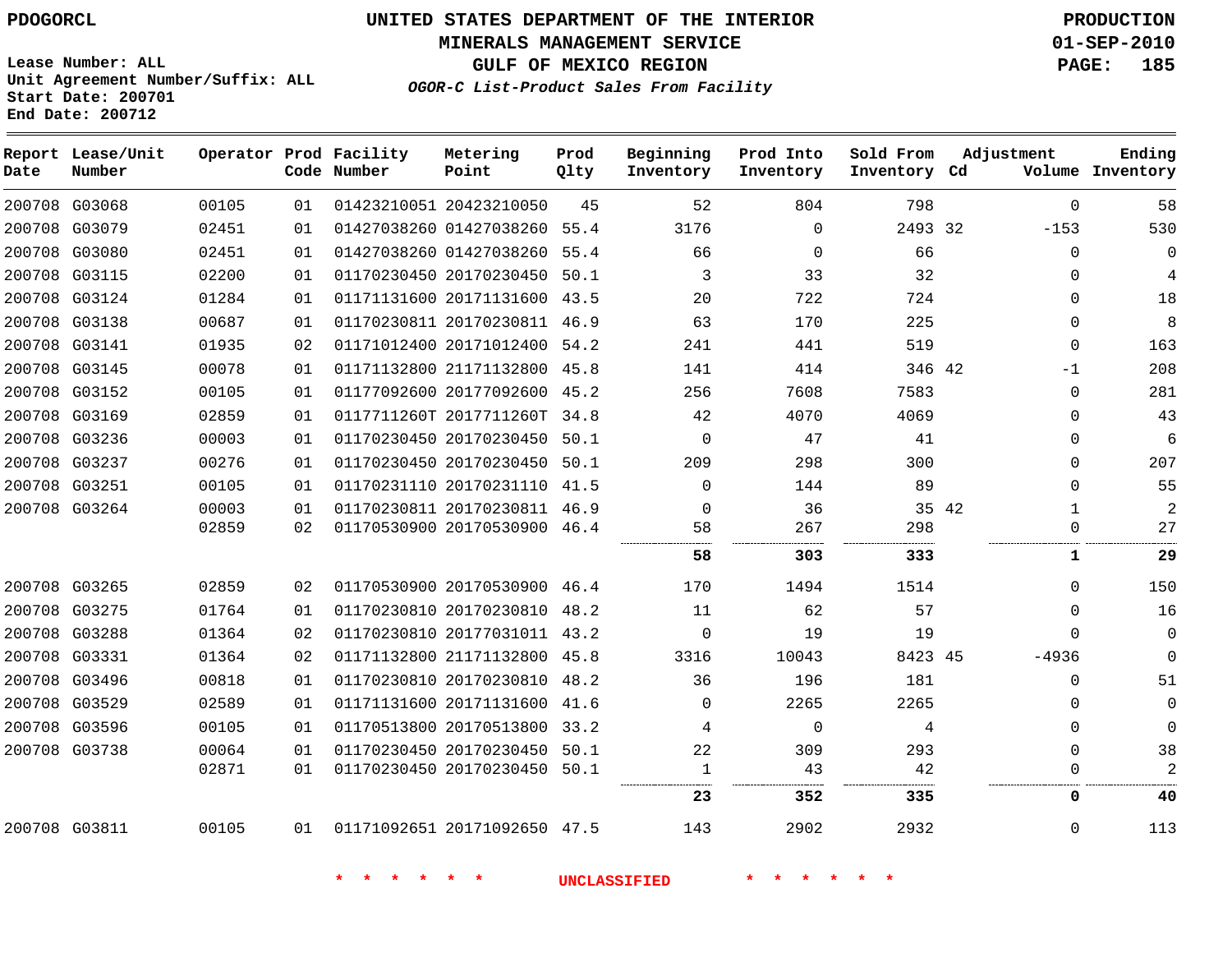**MINERALS MANAGEMENT SERVICE 01-SEP-2010**

**GULF OF MEXICO REGION PAGE: 186**

**Lease Number: ALL Unit Agreement Number/Suffix: ALL Start Date: 200701 End Date: 200712**

**OGOR-C List-Product Sales From Facility**

| Date | Report Lease/Unit<br>Number |       |    | Operator Prod Facility<br>Code Number | Metering<br>Point            | Prod<br>Qlty | Beginning<br>Inventory | Prod Into<br>Inventory | Sold From<br>Inventory Cd | Adjustment            | Ending<br>Volume Inventory |
|------|-----------------------------|-------|----|---------------------------------------|------------------------------|--------------|------------------------|------------------------|---------------------------|-----------------------|----------------------------|
|      | 200708 G03935               | 02672 | 01 |                                       | 01423210051 20423210050 49.8 |              | 4                      | 114                    | 110                       | $\Omega$              | 8                          |
|      | 200708 G03938               | 01364 | 02 |                                       | 01423210051 20423210050      | 45           | $\overline{2}$         | $\Omega$               | 2                         | $\Omega$              | $\Omega$                   |
|      | 200708 G03940               | 00105 | 01 |                                       | 01423210051 20423210050      | 45           | $\overline{2}$         | 22                     | 22                        | $\Omega$              | 2                          |
|      | 200708 G03958               | 00105 | 01 |                                       | 01170230510 20170230510 45.5 |              | 2874                   | 825                    | 2486                      | $\Omega$              | 1213                       |
|      | 200708 G03973               | 00105 | 01 |                                       | 01171132800 21171132800      | 45.7         | 1021                   | 4242                   | 3335                      | $\Omega$              | 1928                       |
|      | 200708 G04003               | 00105 | 01 |                                       | 01171012500 20171012500 39.2 |              | 891                    | 23234                  | 23195                     | $\Omega$              | 930                        |
|      | 200708 G04065               | 02628 | 01 |                                       | 01423210051 20423210050      | 45           | 14                     | 305                    | 297                       | $\mathbf 0$           | 22                         |
|      | 200708 G04078               | 02589 | 01 |                                       | 01170230510 20170230510      | 48.1         | 93                     | 19                     | 76                        | $\Omega$              | 36                         |
|      | 200708 G04081               | 02894 | 01 |                                       | 01170230450 20170230810      | 48.2         | 1843                   | 7563                   | 7419                      | $\Omega$              | 1987                       |
|      | 200708 G04082               | 00236 | 01 |                                       | 01170230510 20170230510 45.5 |              | 12                     | 32                     | 6                         | $\Omega$              | 38                         |
|      | 200708 G04085               | 00687 | 01 |                                       | 01170230811 20170230811      | 46.9         | 432                    | 10415                  | 10362 42                  | $-1$                  | 484                        |
|      | 200708 G04087               | 01764 | 01 |                                       | 01177008150 01177008150 33.8 |              | 5153                   | 5752                   | 8965                      | $\mathbf 0$           | 1940                       |
|      | 200708 G04090               | 01364 | 02 |                                       | 01170230810 20170230810      | 48.2         | 114                    | 291                    | 328 45                    | $-77$                 | $\mathbf 0$                |
|      | 200708 G04098               | 01963 | 01 |                                       | 01170230810 20170230810      | 48.2         | 292                    | 1089                   | 1095                      | $\mathbf 0$           | 286                        |
|      | 200708 G04143               | 00105 | 01 |                                       | 01170230510 20170230510 45.5 |              | 723                    | 124                    | 625                       | $\mathbf 0$           | 222                        |
|      | 200708 G04254               | 01834 | 01 |                                       | 01170573602 20170573602 32.1 |              | 2497                   | 3529                   | 4086                      | 0                     | 1940                       |
|      | 200708 G04268               | 01364 | 01 |                                       | 01171132800 21171132800      | 45.8         | 89                     | 263                    | 223 45                    | $-129$                | $\mathbf 0$                |
|      | 200708 G04397               | 02421 | 01 |                                       | 01170230810 20170230810      | 48.2         | 845                    | 2364                   | 2589                      | $\mathbf 0$           | 620                        |
|      | 200708 G04453               | 02589 | 01 |                                       | 01171012300 20171012300      | 39.8         | $\Omega$               | 276                    | 276                       | $\Omega$              | $\mathbf{0}$               |
|      | 200708 G04460               | 01819 | 01 |                                       | 01171012500 20171012500 39.3 |              | 7                      | 0                      | 7                         | 0                     | $\mathbf 0$                |
|      | 200708 G04537               | 02589 | 01 |                                       | 01420470030 20420470030 47.1 |              | 167                    | 624                    | 375                       | $\Omega$              | 416                        |
|      | 200708 G04547               | 02628 | 01 |                                       | 01423210051 20423210050      | 45           | 104                    | 1685                   | 1669                      | $\mathbf 0$           | 120                        |
|      | 200708 G04565               | 01284 | 01 |                                       | 01420390101 01420390101      | $\Omega$     | 1966                   | 49                     |                           | 0.42<br>$-1$          | 2014                       |
|      | 200708 G04773               | 01482 | 01 |                                       | 01170230811 20170230811      | 46.9         | $\mathbf 1$            | 38                     |                           | 38 42<br>$\mathbf{1}$ | $\overline{c}$             |
|      | 200708 G04787               | 00687 | 01 |                                       | 01171131600 20171131600      | 43.5         | 9                      | 1089                   | 1071                      | $\Omega$              | 27                         |
|      | 200708 G04800               | 00236 | 01 |                                       | 01171132800 21171132800      | 45.8         | 458                    | 2582                   | 1926                      | $\Omega$              | 1114                       |
|      | 200708 G04818               | 02894 | 01 |                                       | 01170230500 20170230500      | 44.1         | 12                     | 45                     | 49                        | $\Omega$              | 8                          |
|      | 200708 G04827               | 01819 | 01 |                                       | 01171012500 20171012500      | 39.3         | 197                    | 3463                   | 3522                      | $\Omega$              | 138                        |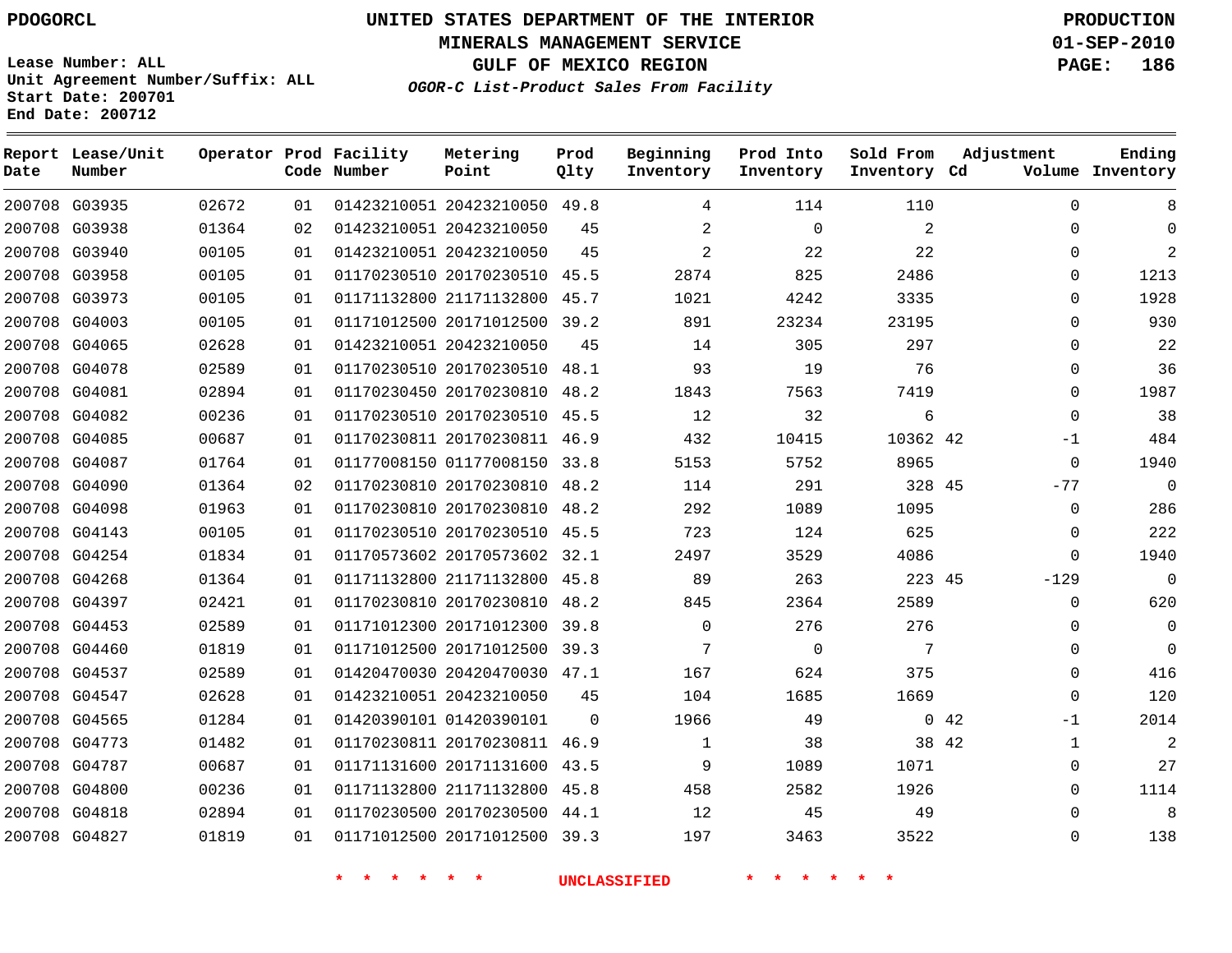**Date**

**Report Lease/Unit**

**Number**

# **UNITED STATES DEPARTMENT OF THE INTERIOR PDOGORCL PRODUCTION**

**MINERALS MANAGEMENT SERVICE 01-SEP-2010**

**GULF OF MEXICO REGION PAGE: 187**

**Lease Number: ALL Unit Agreement Number/Suffix: ALL Start Date: 200701 End Date: 200712**

**Operator Prod Facility**

**Code Number**

**OGOR-C List-Product Sales From Facility**

**Prod Qlty**

**Inventory**

**Metering Point**

**Inventory Cd Volume**

**Ending**

| 200708 G04844 | 02421 | 01 | 01170230811 20170230811 46.9 |          | 2        | $\Omega$    | 2        | $\Omega$ | $\Omega$     |
|---------------|-------|----|------------------------------|----------|----------|-------------|----------|----------|--------------|
| 200708 G04857 | 02025 | 01 | 01171012300 20171012300 39.8 |          | 10       | 22          | 25       | $\Omega$ | 7            |
| 200708 G04858 | 00236 | 01 | 01171012300 20171012300 39.8 |          | 214      | 433         | 512      | 0        | 135          |
| 200708 G04910 | 02714 | 01 | 01177258151 01177258151      | $\Omega$ | 17       | 1           | $\Omega$ | $\Omega$ | 18           |
| 200708 G04996 | 02628 | 01 | 01420570060 20420570060      | $\Omega$ | 513      | $\Omega$    | $\Omega$ | $\Omega$ | 513          |
| 200708 G05006 | 02859 | 02 | 01170230510 20170230510 45.6 |          | 1298     | 765         | 909      | $\Omega$ | 1154         |
| 200708 G05283 | 01376 | 01 | 01170231300 01170231300      | 46.7     | $\Omega$ | 10179       | 10179    | $\Omega$ | $\mathbf 0$  |
| 200708 G05286 | 01284 | 01 | 01170230810 20170230810 48.2 |          | 491      | 1716        | 1755     | 0        | 452          |
| 200708 G05292 | 00003 | 01 | 01170230811 20170230811 46.9 |          | 20       | 416         | 417      | $\Omega$ | 19           |
| 200708 G05299 | 00818 | 01 | 01170230500 20170230500 44.1 |          | 84       | 593         | 564      | $\Omega$ | 113          |
| 200708 G05315 | 02714 | 01 | 01170230811 20170230811 46.9 |          | 2        | $\mathbf 0$ | 2        | $\Omega$ | $\Omega$     |
| 200708 G05346 | 01819 | 01 | 01170530900 20170530900 46.4 |          | 9        | 750         | 684      | $\Omega$ | 75           |
| 200708 G05370 | 02589 | 01 | 01170530900 20170530900 46.4 |          | $\Omega$ | 55          | 55       | $\Omega$ | $\Omega$     |
| 200708 G05372 | 01364 | 01 | 01170530900 20170530900 46.4 |          | 11       | 8           | 18 45    | -1       | $\Omega$     |
| 200708 G05391 | 01819 | 01 | 01170530900 20170530900 46.4 |          | 604      | 4751        | 4878     | $\Omega$ | 477          |
| 200708 G05392 | 02672 | 02 | 01171132000 20171132000      | 49.8     | 1        | 5           | 5        | $\Omega$ | $\mathbf{1}$ |
| 200708 G05393 | 02672 | 02 | 01171132000 20171132000 49.8 |          | 94       | 776         | 752      | $\Omega$ | 118          |
| 200708 G05431 | 00560 | 01 | 01177062608 2017706260A 36.1 |          | 119      | 28809       | 28845    | $\Omega$ | 83           |
|               | 02409 | 01 | 01171132800 20177052203 32.1 |          | 0        | 1105        | 1105     |          | $\Omega$     |
|               |       |    |                              |          | 119      | 29914       | 29950    | 0        | 83           |
| 200708 G05494 | 02871 | 02 | 01171132800 21171132800 45.8 |          | 92       | 316         | 258 42   | $-1$     | 149          |
| 200708 G05499 | 01364 | 01 | 01171012400 20171012400      | 54.2     | 11       | $\Omega$    | 10 45    | -1       | $\mathbf 0$  |
| 200708 G05504 | 00105 | 01 | 01171012300 20171012300 39.8 |          | 771      | 2303        | 2357     | 0        | 717          |
|               |       | 01 | 01171132800 21171132800 45.8 |          | 272      | 901         | 743      | 0        | 430          |
|               |       |    |                              |          | 1043     | 3204        | 3100     | 0        | 1147         |
| 200708 G05505 | 00078 | 01 | 01171132800 21171132800 45.8 |          | 712      | 1466        | 1380     | $\Omega$ | 798          |
| 200708 G05549 | 02636 | 01 | 01171132800 21171132800 45.8 |          | 1722     | 3036        | 3020     | 0        | 1738         |
|               |       |    |                              |          |          |             |          |          |              |

**\* \* \* \* \* \* UNCLASSIFIED \* \* \* \* \* \***

**Beginning Prod Into Sold From Adjustment**

**Inventory**

**Inventory**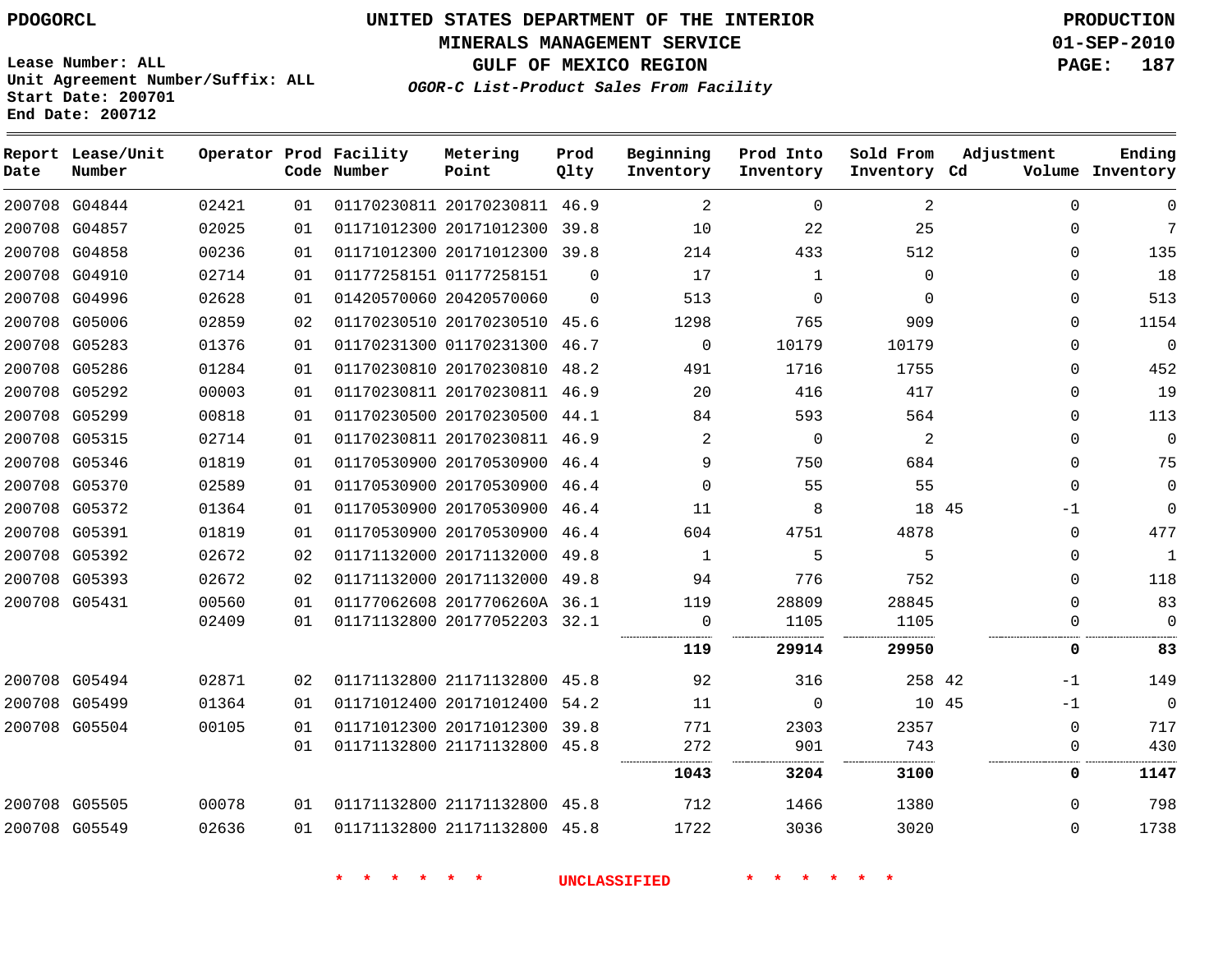**Start Date: 200701 End Date: 200712**

**Unit Agreement Number/Suffix: ALL**

# **UNITED STATES DEPARTMENT OF THE INTERIOR PDOGORCL PRODUCTION**

**MINERALS MANAGEMENT SERVICE 01-SEP-2010**

**GULF OF MEXICO REGION PAGE: 188**

**OGOR-C List-Product Sales From Facility**

| Date   | Report Lease/Unit<br>Number |       |    | Operator Prod Facility<br>Code Number | Metering<br>Point            | Prod<br>Qlty | Beginning<br>Inventory | Prod Into<br>Inventory | Sold From<br>Inventory Cd | Adjustment            | Ending<br>Volume Inventory |
|--------|-----------------------------|-------|----|---------------------------------------|------------------------------|--------------|------------------------|------------------------|---------------------------|-----------------------|----------------------------|
|        | 200708 G05610               | 01364 | 01 |                                       | 01171012500 20171012500 39.3 |              | 84                     | 466                    | 531 45                    | $-19$                 | $\overline{0}$             |
| 200708 | G05612                      | 00105 | 01 |                                       | 01171012500 20171012500      | 39.2         | 777                    | 16173                  | 16306                     | $\Omega$              | 644                        |
|        | 200708 G05613               | 00105 | 01 |                                       | 01171012500 20171012500      | 39.2         | 10                     | 355                    | 351                       | $\Omega$              | 14                         |
| 200708 | G05953                      | 00689 | 02 |                                       | 01420470030 20420470030      | 50.6         | $\mathbf{1}$           | 15                     | 3                         | $\mathbf 0$           | 13                         |
|        | 200708 G05954               | 00689 | 02 |                                       | 01420470030 20420470030      | $\Omega$     | $\mathbf{1}$           | $\Omega$               | $\Omega$                  | $\Omega$              | $\mathbf{1}$               |
|        | 200708 G06037               | 01764 | 01 |                                       | 01420570060 20420570060      | $\Omega$     | 1046                   | $\Omega$               | $\mathbf 0$               | $\Omega$              | 1046                       |
|        | 200708 G06069               | 00818 | 02 |                                       | 01423210051 20423210050      | 45           | 14                     | 67                     |                           | 76 42<br>$\mathbf{1}$ | 6                          |
|        | 200708 G06088               | 02628 | 01 |                                       | 01423210051 20423210050      | 45           | 15                     | 273                    | 270                       | $\Omega$              | 18                         |
|        | 200708 G06104               | 00105 | 01 |                                       | 01420390110 20420390110      | 56.7         | 30                     | 93                     | 47                        | $\Omega$              | 76                         |
| 200708 | G06105                      | 02409 | 01 |                                       | 01420390110 20420390110      | 56.7         | 89                     | 178                    | 103                       | $\mathbf 0$           | 164                        |
| 200708 | G06156                      | 00818 | 02 |                                       | 01422450350 20422450350      | 42           | 26                     | 101                    | 13 42                     | $-1$                  | 113                        |
| 200708 | G06165                      | 01284 | 01 |                                       | 01170230450 20170230450      | 50.1         | 91                     | 983                    | 953                       | $\Omega$              | 121                        |
| 200708 | G06166                      | 00105 | 01 |                                       | 01170230450 20170230450      | 50           | 21                     | 187                    | 185                       | $\mathbf 0$           | 23                         |
| 200708 | G06167                      | 00105 | 01 |                                       | 01170230450 20170230450      | 50           | 92                     | 1070                   | 1014                      | $\Omega$              | 148                        |
| 200708 | G06168                      | 02766 | 02 |                                       | 01170230450 20170230450      | 50.1         | 23                     | 536                    | 508                       | $\mathbf 0$           | 51                         |
|        | 200708 G06180               | 00730 | 01 |                                       | 01170230450 20170230450      | 50.1         | 15                     | $\mathbf{1}$           | 15                        | $\mathbf 0$           | $\mathbf{1}$               |
| 200708 | G06767                      | 01834 | 01 |                                       | 01171012500 20171012500      | 39.3         | 24                     | 373                    | 382                       | $\mathbf 0$           | 15                         |
|        | 200708 G06958               | 02655 | 02 |                                       | 01171012500 20171012500 39.3 |              | 59                     | 1517                   | 1507                      | $\mathbf 0$           | 69                         |
| 200708 | G07199                      | 02630 | 01 |                                       | 01420570060 20420570060      | $\mathbf 0$  | 475                    | 21                     | 0                         | $\mathbf 0$           | 496                        |
|        | 200708 G07201               | 00818 | 02 |                                       | 01420570060 20420570060      | $\Omega$     | 520                    | $\Omega$               | $\mathbf 0$               | $\Omega$              | 520                        |
|        | 200708 G07215               | 00003 | 01 |                                       | 01420390120 01420390120      | 51.7         | 24                     | 89                     | 63                        | $\Omega$              | 50                         |
|        | 200708 G07684               | 02871 | 02 |                                       | 01171132000 20171132000      | 49.8         | 559                    | 1093                   | 1486                      | $\Omega$              | 166                        |
| 200708 | G07699                      | 00730 | 01 |                                       | 01171132800 21171132800      | 45.8         | 786                    | 1131                   | 1202 42                   | $-22$                 | 693                        |
| 200708 | G07700                      | 00730 | 01 |                                       | 01171132800 21171132800      | 45.8         | 183                    | 307                    | 323 42                    | 21                    | 188                        |
| 200708 | G07703                      | 00078 | 01 |                                       | 01171132800 21171132800      | 45.8         | 184                    | 653                    | 537 42                    | 3                     | 303                        |
| 200708 | G07736                      | 01364 | 02 |                                       | 01171132800 21171132800      | 45.8         | 297                    | 531                    | 567 45                    | $-261$                | $\mathbf 0$                |
| 200708 | G07746                      | 01364 | 02 |                                       | 01177112600 20177112600      | 38.7         | $\mathbf{1}$           | 6119                   | 6120                      | $\Omega$              | $\mathbf 0$                |
|        | 200708 G07760               | 02859 | 01 |                                       | 01177122950 20177122950      | 30.4         | 75                     | 13246                  | 13270                     | $\Omega$              | 51                         |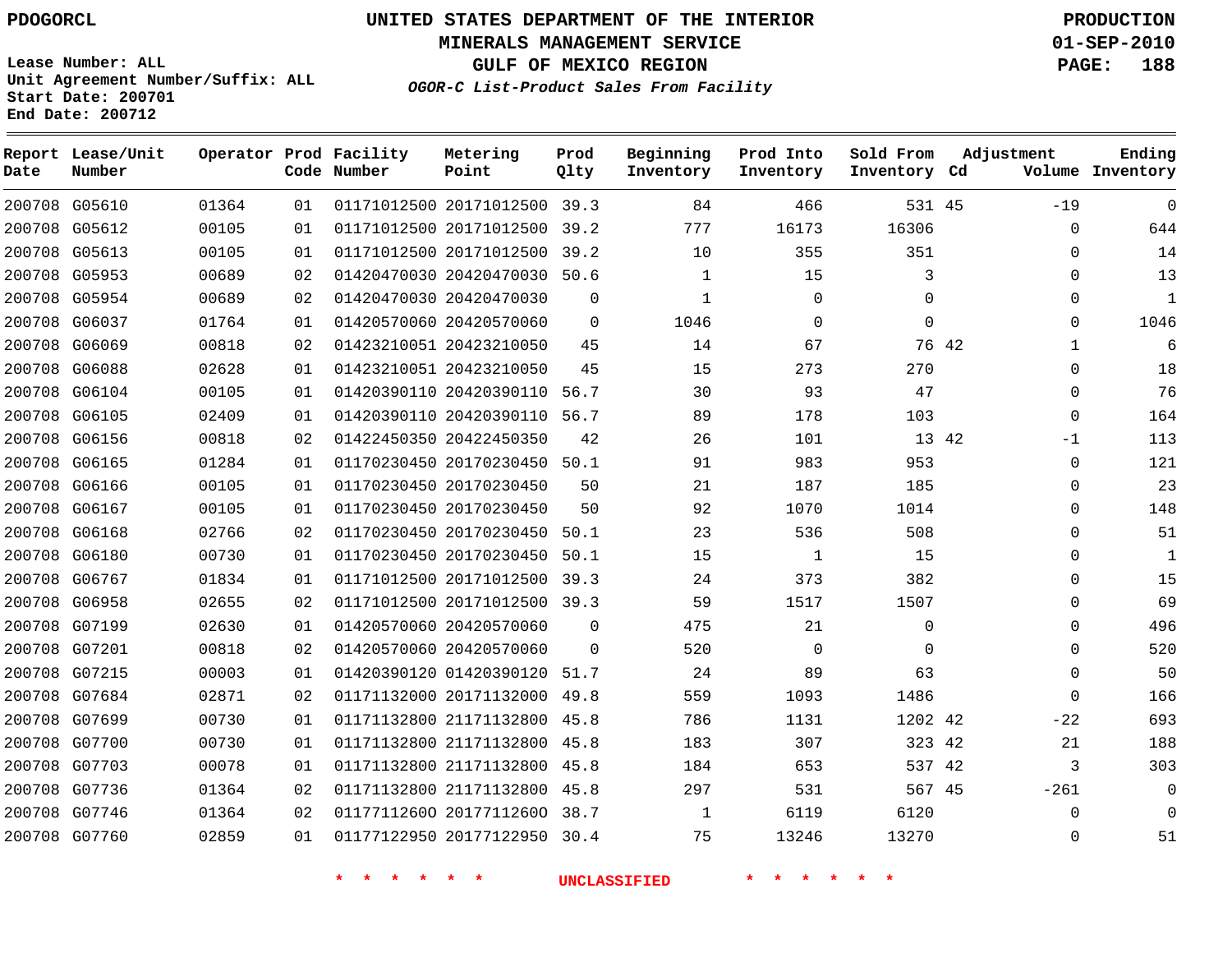**Start Date: 200701 End Date: 200712**

**Unit Agreement Number/Suffix: ALL**

# **UNITED STATES DEPARTMENT OF THE INTERIOR PDOGORCL PRODUCTION**

**MINERALS MANAGEMENT SERVICE 01-SEP-2010**

**GULF OF MEXICO REGION PAGE: 189**

**OGOR-C List-Product Sales From Facility**

| Date          | Report Lease/Unit<br>Number |       |    | Operator Prod Facility<br>Code Number | Metering<br>Point            | Prod<br>Qlty | Beginning<br>Inventory | Prod Into<br>Inventory | Sold From<br>Inventory Cd | Adjustment    | Ending<br>Volume Inventory |
|---------------|-----------------------------|-------|----|---------------------------------------|------------------------------|--------------|------------------------|------------------------|---------------------------|---------------|----------------------------|
|               | 200708 G07802               | 02859 | 02 |                                       | 01177258041 01177258041 29.8 |              | 118                    | 79                     | 140                       | 0             | 57                         |
| 200708        | G07809                      | 02349 | 01 |                                       | 01177248150 01177248150      | 50.4         | 939                    | 3558                   | 3342                      | $\Omega$      | 1155                       |
|               | 200708 G07917               | 01834 | 01 |                                       | 01170573602 20170573602      | 32.1         | 22441                  | 57004                  | 48118 42                  |               | 31328                      |
|               | 200708 G08092               | 00105 | 01 |                                       | 01423210051 20423210050      | 45           | 6                      | 81                     | 81                        | $\mathbf 0$   | 6                          |
|               | 200708 G08120               | 01364 | 02 |                                       | 01423210051 20423210050      | 45           | 6                      | 40                     |                           | 43 45<br>$-3$ | $\mathbf 0$                |
| 200708        | G08640                      | 02589 | 01 |                                       | 01170230810 20170230810      | 46.4         | $\Omega$               | 677                    | 677                       | $\mathbf 0$   | $\Omega$                   |
|               | 200708 G08641               | 02589 | 01 |                                       | 01170230810 20170230810      | 46.4         | $\Omega$               | 1007                   | 1007                      | $\Omega$      | $\mathbf 0$                |
|               | 200708 G08690               | 02589 | 01 |                                       | 01171132800 21171132800      | 45.8         | $\Omega$               | 27                     | 27                        | $\mathbf{0}$  | $\mathbf 0$                |
|               | 200708 G09010               | 00560 | 01 |                                       | 01420390120 01420390120      | 53.9         | 8                      | 36                     | 24                        | $\Omega$      | 20                         |
| 200708        | G09032                      | 00730 | 01 |                                       | 01170230450 20170230450      | 50.1         | 564                    | 7206                   | 6883 42                   | 2             | 889                        |
| 200708        | G09079                      | 02589 | 01 |                                       | 01421670201 20421670200      | $\mathbf 0$  | 116                    | $\mathbf 0$            | $\mathbf 0$               | $\mathbf{0}$  | 116                        |
| 200708        | G09387                      | 00362 | 01 |                                       | 01170230811 20170230811      | 46.9         | 192                    | 3627                   | 3651 42                   | 1             | 169                        |
| 200708        | G09499                      | 01764 | 01 |                                       | 01177058270 01177058270      | 39.9         | 329                    | 1741                   | 1600                      | 0             | 470                        |
|               | 200708 G09500               | 01764 | 01 |                                       | 01177058270 01177058270      | 39.9         | 8                      | 116                    | 93                        | $\mathbf{0}$  | 31                         |
| 200708        | G09536                      | 01284 | 01 |                                       | 01171132000 20171132000      | 49.8         | 10                     | 30                     | 35                        | $\Omega$      | 5                          |
|               | 200708 G09564               | 01482 | 01 |                                       | 01171132800 21171132800      | 45.8         | 12                     | 11                     | 18                        | $\Omega$      | 5                          |
|               | 200708 G09631               | 02859 | 01 |                                       | 01177122950 20177122950      | 30.4         | 23                     | 2251                   | 2265                      | 0             | 9                          |
|               | 200708 G10226               | 01819 | 01 |                                       | 01423210051 20423210050      | 45           | 11                     | 152                    | 152                       | $\mathbf{0}$  | 11                         |
|               | 200708 G10636               | 02894 | 01 |                                       | 01170230811 20170230811      | 46.9         | 594                    | 18259                  | 18005                     | 0             | 848                        |
|               | 200708 G10665               | 01764 | 01 |                                       | 01177058270 01177058270      | 39.9         | 1444                   | 8526                   | 7670                      | 0             | 2300                       |
|               | 200708 G10726               | 00730 | 01 |                                       | 01171012400 20171012300      | 39.8         | 1677                   | 2180                   | 3178                      | $\mathbf{0}$  | 679                        |
|               | 200708 G10744               | 02266 | 01 |                                       | 0117710260H 2017710260H      | 38           | $\Omega$               | 16913                  | 16913                     | $\Omega$      | $\Omega$                   |
| 200708        | G10794                      | 02466 | 01 |                                       | 01177122950 20177122950      | 30.4         | 0                      | 2665                   | 2665                      | 0             | $\mathbf 0$                |
|               | 200708 G10910               | 00162 | 02 |                                       | 01177245110 2017724511G      | 43.1         | 92                     | 14331                  | 14352                     | $\mathbf{0}$  | 71                         |
|               | 200708 G11243               | 02589 | 01 |                                       | 01420470030 20420470030      | 47.1         | 1377                   | 1829                   | 1986                      | $\Omega$      | 1220                       |
| 200708        | G11297                      | 00818 | 02 |                                       | 01423210051 20423210050      | 45           | 0                      | 128                    | 119                       | 0             | 9                          |
|               | 200708 G11307               | 02589 | 01 |                                       | 01420390101 01420390101      | $\Omega$     | 140                    | $\Omega$               | $\Omega$                  | $\Omega$      | 140                        |
| 200708 G11911 |                             | 00105 | 01 |                                       | 01177072601 20177072601 37.8 |              | $\Omega$               | 4649                   | 4649                      | $\Omega$      | $\Omega$                   |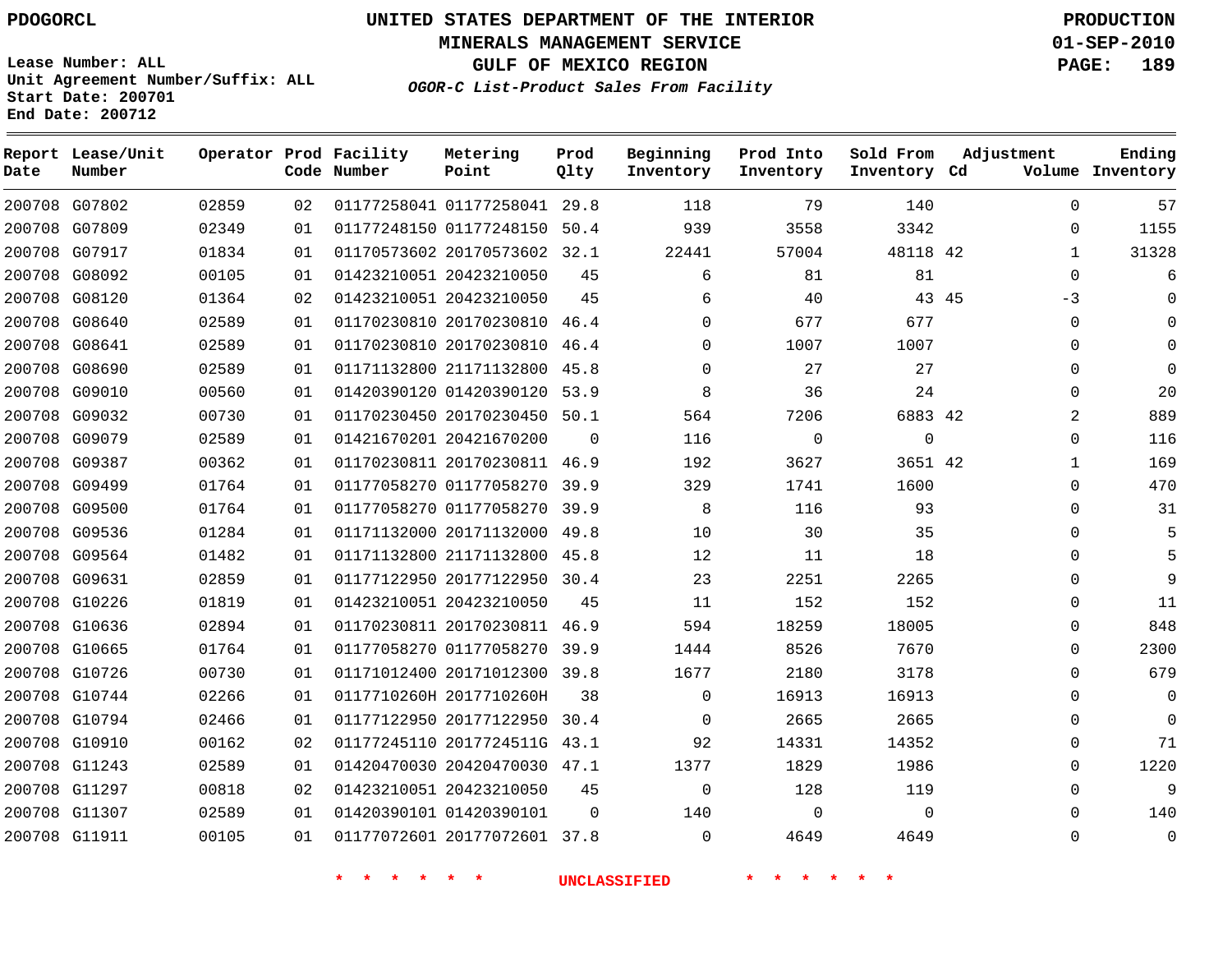**MINERALS MANAGEMENT SERVICE 01-SEP-2010**

**Lease Number: ALL Unit Agreement Number/Suffix: ALL Start Date: 200701 End Date: 200712**

**OGOR-C List-Product Sales From Facility**

**GULF OF MEXICO REGION PAGE: 190**

| Date | Report Lease/Unit<br>Number |       |    | Operator Prod Facility<br>Code Number | Metering<br>Point            | Prod<br>Qlty | Beginning<br>Inventory | Prod Into<br>Inventory | Sold From<br>Inventory Cd | Adjustment |              | Ending<br>Volume Inventory |
|------|-----------------------------|-------|----|---------------------------------------|------------------------------|--------------|------------------------|------------------------|---------------------------|------------|--------------|----------------------------|
|      | 200708 G11929               | 02628 | 02 |                                       | 01171132000 20171132000      | 49.8         | 20                     | 163                    | 157                       |            | $\Omega$     | 26                         |
|      | 200708 G11951               | 00105 | 01 |                                       | 01177092600 20177092600      | 45.2         | 11                     | 294                    | 294                       |            | $\Omega$     | 11                         |
|      | 200708 G11952               | 00105 | 01 |                                       | 01171012300 20171012300      | 39.8         | 606                    | 1757                   | 1816                      |            | 0            | 547                        |
|      | 200708 G11983               | 02690 | 01 |                                       | 01177112605 2017711260Y      | 30           | $\Omega$               | 430                    | 411                       |            | $\Omega$     | 19                         |
|      | 200708 G11984               | 01364 | 02 |                                       | 01171132800 21171132800      | 45.8         | 3                      | $\mathbf 0$            | 3                         |            | $\mathbf{0}$ | $\Omega$                   |
|      |                             | 02766 | 02 |                                       | 01171092651 20171092650 47.6 |              | 16                     | 235                    | 241 42                    |            | $-1$         | 9                          |
|      |                             |       |    |                                       |                              |              | 19                     | 235                    | 244                       |            | -1           | 9                          |
|      | 200708 G12019               | 01482 | 01 |                                       | 01171012500 20171012500      | 39.3         | 21                     | 1020                   | 1001                      |            | $\mathbf 0$  | 40                         |
|      | 200708 G12020               | 01482 | 01 |                                       | 01171012500 20171012500 39.3 |              | 105                    | 4598                   | 4520 42                   |            | $-1$         | 182                        |
|      | 200708 G12024               | 01364 | 02 |                                       | 01171012500 20171012500      | 39.3         | 70                     | 629                    | 674 45                    |            | $-25$        | $\Omega$                   |
|      | 200708 G12096               | 02409 | 01 |                                       | 01177245110 2017724511C 51.3 |              | 102                    | 135                    | 158                       |            | 0            | 79                         |
|      | 200708 G12355               | 02589 | 01 |                                       | 01171012300 20171012300      | 39.8         | 6517                   | 18797                  | 19733                     |            | $\Omega$     | 5581                       |
|      | 200708 G12421               | 02589 | 01 |                                       | 01423550090 20423550090      | 48.1         | 794                    | 446                    | 446                       |            | $\mathbf{0}$ | 794                        |
|      | 200708 G12497               | 02589 | 01 |                                       | 01420390101 01420390101      | $\Omega$     | 113                    | $\mathbf 0$            | $\mathbf{0}$              |            | $\Omega$     | 113                        |
|      | 200708 G12564               | 02603 | 01 |                                       | 01170230510 20170230510      | 45.6         | 62                     | 21                     |                           | 55 42      | $\mathbf{1}$ | 29                         |
|      | 200708 G12757               | 02266 | 01 |                                       | 01170230800 20170230800 45.3 |              | 649                    | 1030                   | 67                        |            | $\Omega$     | 1612                       |
|      | 200708 G12761               | 00162 | 02 |                                       | 01170230810 20170230810 48.2 |              | 301                    | 1089                   | 1104                      |            | $\Omega$     | 286                        |
|      | 200708 G12802               | 00105 | 01 |                                       | 01170230811 20170230811 46.8 |              | 104                    | 1435                   | 1472                      |            | $\Omega$     | 67                         |
|      | 200708 G12803               | 01364 | 02 |                                       | 01171132000 20171132000      | 49.8         | 8                      | 32                     | 35 45                     |            | $-5$         | $\mathbf 0$                |
|      | 200708 G12858               | 01284 | 01 |                                       | 01171131600 20171131600      | 43.5         | 13                     | 311                    | 317 42                    |            | $\mathbf{1}$ | 8                          |
|      | 200708 G12886               | 01364 | 02 |                                       | 01171012400 20171012400 54.2 |              | $\mathbf{1}$           | $\mathbf 0$            | 1                         |            | $\Omega$     | $\Omega$                   |
|      | 200708 G12955               | 01819 | 01 |                                       | 01171092651 20171092650      | 47.5         | 33                     | 569                    | 580                       |            | 0            | 22                         |
|      | 200708 G12980               | 02349 | 01 |                                       | 01177163600 20177163600 39.7 |              | 17                     | 559                    | 548                       |            | $\Omega$     | 28                         |
|      | 200708 G13557               | 02025 | 01 |                                       | 01170230500 20170230500      | 44           | 8                      | 28                     | 31                        |            | $\Omega$     | 5                          |
|      | 200708 G13560               | 01284 | 01 |                                       | 01170230810 20170230810      | 48.2         | 114                    | 351                    | 374                       |            | 0            | 91                         |
|      | 200708 G13563               | 02589 | 01 |                                       | 01170230811 20170230811      | 46.9         | $\mathbf 0$            | 51                     | 51                        |            | $\mathbf{0}$ | $\Omega$                   |
|      | 200708 G13576               | 02594 | 02 |                                       | 01170230810 20170230810      | 48.2         | 89                     | 315                    | 324                       |            | $\Omega$     | 80                         |
|      | 200708 G13825               | 02169 | 02 |                                       | 01170230800 20170230800 45.3 |              | 2                      | $\mathbf 0$            | 2                         |            | $\Omega$     | $\mathbf 0$                |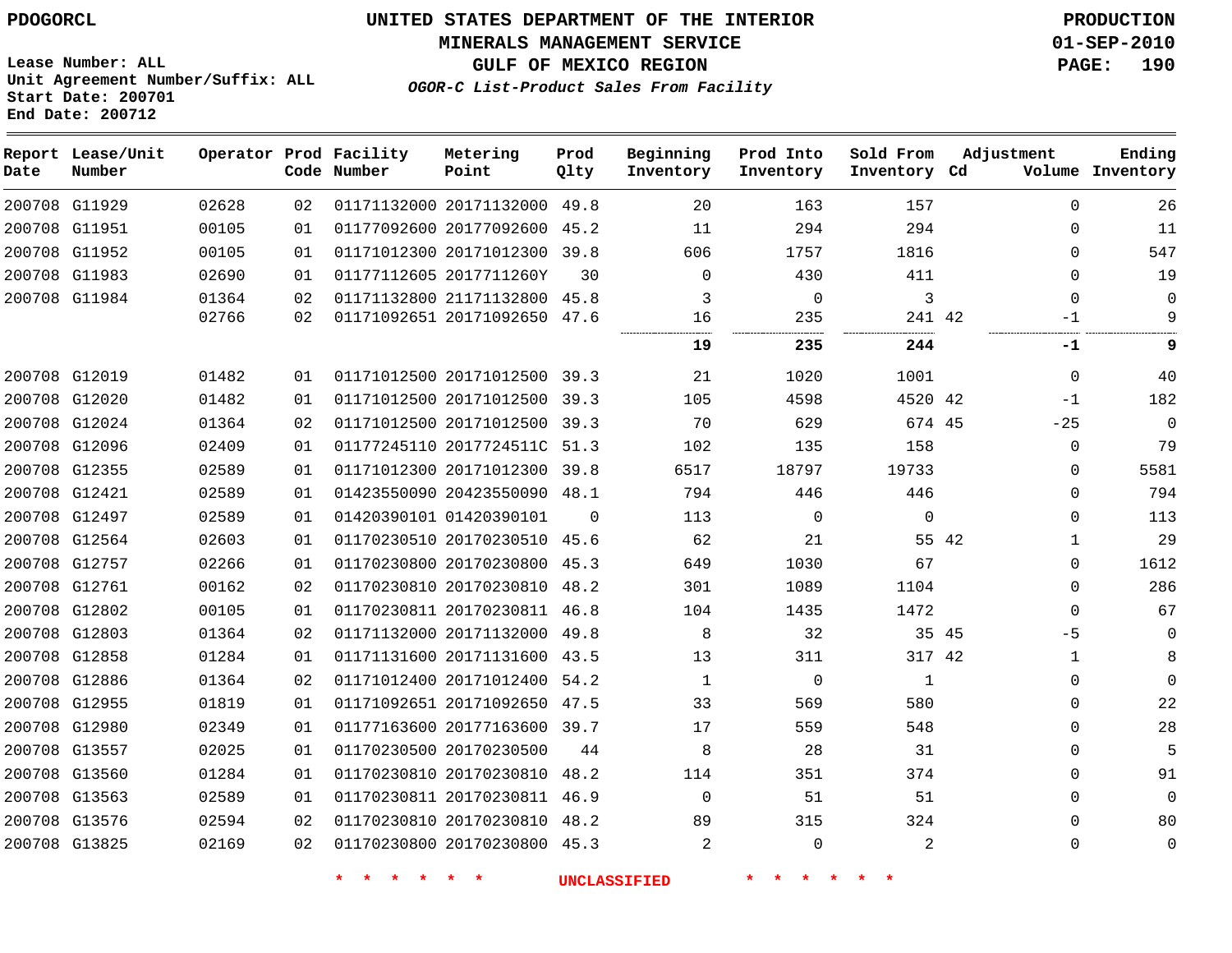**Start Date: 200701 End Date: 200712**

# **UNITED STATES DEPARTMENT OF THE INTERIOR PDOGORCL PRODUCTION**

**MINERALS MANAGEMENT SERVICE 01-SEP-2010**

**GULF OF MEXICO REGION PAGE: 191**

**OGOR-C List-Product Sales From Facility Unit Agreement Number/Suffix: ALL**

| Date | Report Lease/Unit<br>Number |       |    | Operator Prod Facility<br>Code Number | Metering<br>Point            | Prod<br>Qlty | Beginning<br>Inventory | Prod Into<br>Inventory | Sold From<br>Inventory Cd | Adjustment  | Ending<br>Volume Inventory |
|------|-----------------------------|-------|----|---------------------------------------|------------------------------|--------------|------------------------|------------------------|---------------------------|-------------|----------------------------|
|      | 200708 G13897               | 01482 | 01 |                                       | 01171132000 20171132000 49.8 |              | 19                     | 193                    | 183                       | $\Omega$    | 29                         |
|      | 200708 G13937               | 02628 | 02 |                                       | 01171092651 20171092650 47.5 |              | $\Omega$               | 14                     | 14                        | $\Omega$    | $\Omega$                   |
|      | 200708 G13938               | 01284 | 01 |                                       | 01171012500 20171012500      | 39.3         | $\mathbf 0$            | 29527                  | 28351                     | 0           | 1176                       |
|      | 200708 G14193               | 02409 | 01 |                                       | 01170230810 20170230810 48.2 |              | 292                    | 988                    | 1020                      | $\Omega$    | 260                        |
|      | 200708 G14340               | 01364 | 02 |                                       | 01170230811 20170230811 46.9 |              | 70                     | 1756                   | 1744 45                   | $-82$       | $\Omega$                   |
|      | 200708 G14342               | 00105 | 01 |                                       | 01170230811 20170230811 46.8 |              | 288                    | 4804                   | 4869                      | $\mathbf 0$ | 223                        |
|      | 200708 G14348               | 02894 | 01 |                                       | 01171132800 21171132800      | 45.8         | 205                    | 747                    | 603 42                    | $-1$        | 348                        |
|      | 200708 G14357               | 02852 | 02 |                                       | 01171131600 20171131600 43.5 |              | 95                     | 2661                   | 2691 42                   | $-1$        | 64                         |
|      | 200708 G14383               | 00105 | 01 |                                       | 01170230811 20170230811      | 40           | 46                     | 2106                   | 2055                      | 0           | 97                         |
|      | 200708 G14493               | 02268 | 01 |                                       | 01171092930 20171092930 32.6 |              | 23                     | 132                    | 139                       | 0           | 16                         |
|      | 200708 G14535               | 02628 | 01 |                                       | 01171012500 20171012500      | 39.3         | 110                    | 2838                   | 2836                      | 0           | 112                        |
|      | 200708 G14576               | 00105 | 01 |                                       | 01177258153 01177258153 29.1 |              | 15                     | 28                     | 35                        | $\Omega$    | 8                          |
|      | 200708 G14590               | 02409 | 01 |                                       | 01170230510 20170230510 45.6 |              | 65                     | 40                     | 44                        | $\Omega$    | 61                         |
|      | 200708 G14791               | 02451 | 01 |                                       | 01420570060 20420570060      | $\Omega$     | 80                     | $\Omega$               | $\Omega$                  | $\Omega$    | 80                         |
|      | 200708 G14864               | 02871 | 02 |                                       | 01170230450 20170230450      | 50.1         | 415                    | 5039                   | 4832                      | $\Omega$    | 622                        |
|      | 200708 G14878               | 02589 | 01 |                                       | 01170230510 20170230510 48.1 |              | 148                    | 179                    | 122                       | $\Omega$    | 205                        |
|      | 200708 G14942               | 02859 | 02 |                                       | 01170230810 20170230810 48.2 |              | 230                    | 761                    | 791                       | $\Omega$    | 200                        |
|      | 200708 G15050               | 00105 | 01 |                                       | 01170231110 20170231110 41.5 |              | 15961                  | 51731                  | 47946                     | 0           | 19746                      |
|      | 200708 G15062               | 00560 | 01 |                                       | 01170230810 20170230810      | 48.2         | 31                     | 64                     | 78                        | $\Omega$    | 17                         |
|      | 200708 G15078               | 00064 | 01 |                                       | 01170230810 20170230810 48.2 |              | 2759                   | 1265                   | 1269                      | 0           | 2755                       |
|      | 200708 G15110               | 02714 | 01 |                                       | 01170530900 20170530900 46.4 |              | 2                      | 501                    | 453                       | $\Omega$    | 50                         |
|      | 200708 G15118               | 00105 | 01 |                                       | 01171132800 21171132800 45.7 |              | 10                     | 28                     | 24                        | 0           | 14                         |
|      | 200708 G15124               | 01364 | 01 |                                       | 01170230811 20170230811 46.9 |              | 1                      | 2                      | 3                         | $\Omega$    | $\mathbf{0}$               |
|      | 200708 G15239               | 00003 | 01 |                                       | 01171012500 20171012500      | 39.3         | 15                     | 316                    | 318                       | 0           | 13                         |
|      | 200708 G15241               | 00105 | 01 |                                       | 01171092651 20171092650 47.5 |              | 355                    | 6910                   | 6995                      | $\Omega$    | 270                        |
|      | 200708 G15263               | 02421 | 01 |                                       | 01171132000 20171132000      | 49.8         | 4712                   | 26290                  | 27009                     | $\Omega$    | 3993                       |
|      | 200708 G15277               | 00222 | 02 |                                       | 01171012400 20171012400      | 54.2         | 4279                   | 7159                   | 8787                      | $\Omega$    | 2651                       |
|      | 200708 G15293               | 02859 | 02 |                                       | 0117711260T 2017711260T      | 34.8         | 3                      | 83                     | 85                        | $\Omega$    | $\mathbf{1}$               |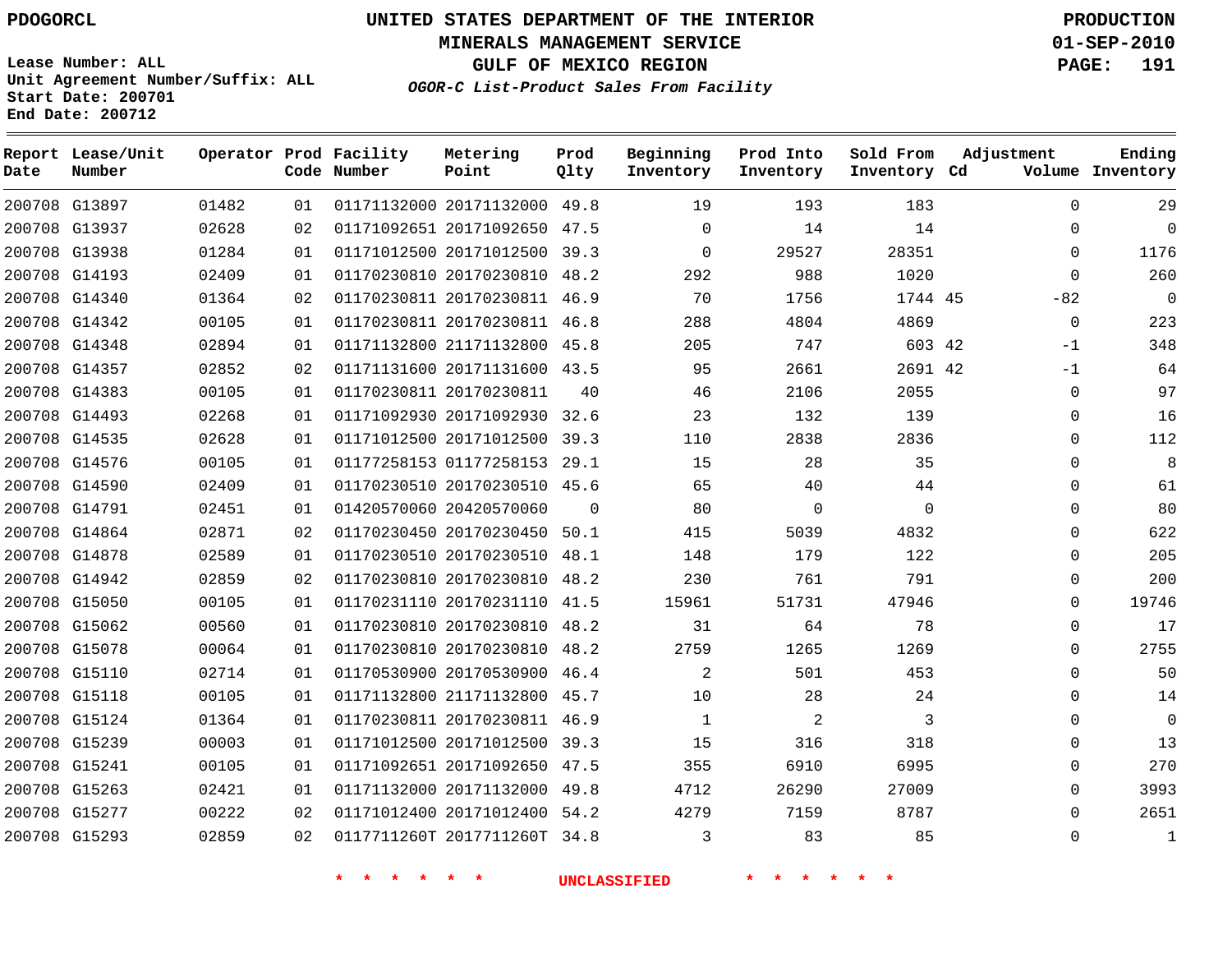**End Date: 200712**

# **UNITED STATES DEPARTMENT OF THE INTERIOR PDOGORCL PRODUCTION**

**MINERALS MANAGEMENT SERVICE 01-SEP-2010**

**GULF OF MEXICO REGION PAGE: 192**

**OGOR-C List-Product Sales From Facility Unit Agreement Number/Suffix: ALL Start Date: 200701**

| Date | Report Lease/Unit<br>Number |       |    | Operator Prod Facility<br>Code Number | Metering<br>Point            | Prod<br>Qlty | Beginning<br>Inventory | Prod Into<br>Inventory | Sold From<br>Inventory Cd | Adjustment           | Ending<br>Volume Inventory |
|------|-----------------------------|-------|----|---------------------------------------|------------------------------|--------------|------------------------|------------------------|---------------------------|----------------------|----------------------------|
|      | 200708 G15303               | 00105 | 01 |                                       | 01171092800 21171132800      | 45.7         | 1319                   | 2679                   | 2533                      | $\Omega$             | 1465                       |
|      | 200708 G15312               | 00105 | 01 |                                       | 01171092651 20171092650      | 47.4         | 1342                   | 27765                  | 28021                     | $\Omega$             | 1086                       |
|      | 200708 G15323               | 01482 | 01 |                                       | 01171012500 20171012500      | 39.3         | 81                     | 2072                   | 2069 42                   | $-1$                 | 83                         |
|      | 200708 G15387               | 02409 | 01 |                                       | 01177245110 2017724511C      | 51.3         | 142                    | 292                    | 263                       | $\mathbf 0$          | 171                        |
|      | 200708 G15740               | 00818 | 01 |                                       | 01170230450 20170230450      | 50.1         | 319                    | 3900                   | 3738                      | $\mathbf 0$          | 481                        |
|      | 200708 G15742               | 00730 | 01 |                                       | 01170230450 20170230450      | 50.1         | 3                      | 24                     | 23 42                     | $-1$                 | $\overline{3}$             |
|      | 200708 G15769               | 00560 | 01 |                                       | 01422450350 20422450350      | 42.4         | 49                     | 161                    | 58                        | $\mathbf 0$          | 152                        |
|      | 200708 G15773               | 02630 | 01 |                                       | 01422450350 20422450350      | 42           | 3                      | 64                     | 21                        | $\mathbf 0$          | 46                         |
|      | 200708 G15781               | 02169 | 02 |                                       | 01170230450 20170230450      | 50.1         | 1                      | $\Omega$               | 1                         | $\mathbf 0$          | $\mathbf 0$                |
|      | 200708 G16104               | 00105 | 01 |                                       | 01170231110 20170231110      | 41.5         | 44                     | 91                     | 100                       | $\mathbf 0$          | 35                         |
|      | 200708 G16107               | 01978 | 02 |                                       | 01170230810 20170230811 46.9 |              | 52                     | 1270                   | 1263                      | $\Omega$             | 59                         |
|      | 200708 G16121               | 00687 | 01 |                                       | 01170230811 20170230811 46.9 |              | $\mathbf{1}$           | 33                     |                           | 33 42<br>$\mathbf 1$ | $\mathbf{2}$               |
|      | 200708 G16203               | 01482 | 01 |                                       | 01170530900 20170530900      | $\Omega$     | 53                     | $\mathbf 0$            | $\Omega$                  | $\Omega$             | 53                         |
|      | 200708 G16216               | 01284 | 01 |                                       | 01171132800 21171132800 45.8 |              | $\Omega$               | 2                      | 1                         | $\mathbf 0$          | $\mathbf{1}$               |
|      | 200708 G16310               | 00560 | 01 |                                       | 01170530900 20171092650      | $\Omega$     | 2                      | $\Omega$               | $\Omega$                  | $-2$<br>42           | $\Omega$                   |
|      | 200708 G16317               | 01364 | 02 |                                       | 01170230811 20170230811 46.9 |              | $\overline{a}$         | 50                     |                           | $-2$<br>50 45        | $\Omega$                   |
|      | 200708 G16363               | 02475 | 02 |                                       | 01171012400 20171012400      | 51.8         | 34                     | 69                     | 78                        | $\Omega$             | 25                         |
|      | 200708 G16365               | 02589 | 01 |                                       | 01171132800 21171132800      | 45.8         | $\Omega$               | 87                     | 87                        | $\Omega$             | $\Omega$                   |
|      | 200708 G16395               | 01978 | 02 |                                       | 01171092651 20171092650      | 47.5         | 7                      | 17                     | 23                        | $\Omega$             | 1                          |
|      | 200708 G16454               | 02025 | 01 |                                       | 01171012500 20171012500      | 39.2         | 4                      | $\Omega$               |                           | 2 42<br>$-1$         | $\mathbf{1}$               |
|      | 200708 G16455               | 00491 | 01 |                                       | 01171012500 20171012500      | 39.2         | 9                      | 289                    | 286                       | $\Omega$             | 12                         |
|      | 200708 G16461               | 00105 | 01 |                                       | 01170753510 20170753510      | 52.5         | $\Omega$               | 56                     | 48                        | $\Omega$             | 8                          |
|      | 200708 G16469               | 02025 | 01 |                                       | 01170753510 20170753510      | 52.5         | 10                     | 74                     | 70                        | $\mathbf 0$          | 14                         |
|      | 200708 G16515               | 00162 | 02 |                                       | 01177245110 2017724511G 43.1 |              | 265                    | 59681                  | 59649                     | $\Omega$             | 297                        |
|      | 200708 G16575               | 00730 | 01 |                                       | 01608103650 20608103650      | 47.5         | 6                      | 761                    | 760                       | $\mathbf 0$          | 7                          |
|      | 200708 G17124               | 02871 | 02 |                                       | 01170230450 20170230450 50.1 |              | 13                     | 101                    | 98                        | $\Omega$             | 16                         |
|      | 200708 G17133               | 01482 | 01 |                                       | 01423210051 20423210050      | 45           | 3                      | 63                     |                           | 62 42<br>1           | 5                          |
|      | 200708 G17150               | 02169 | 02 |                                       | 01421670201 20170230450      | 50.1         | 34                     | 304                    | 299                       | $\Omega$             | 39                         |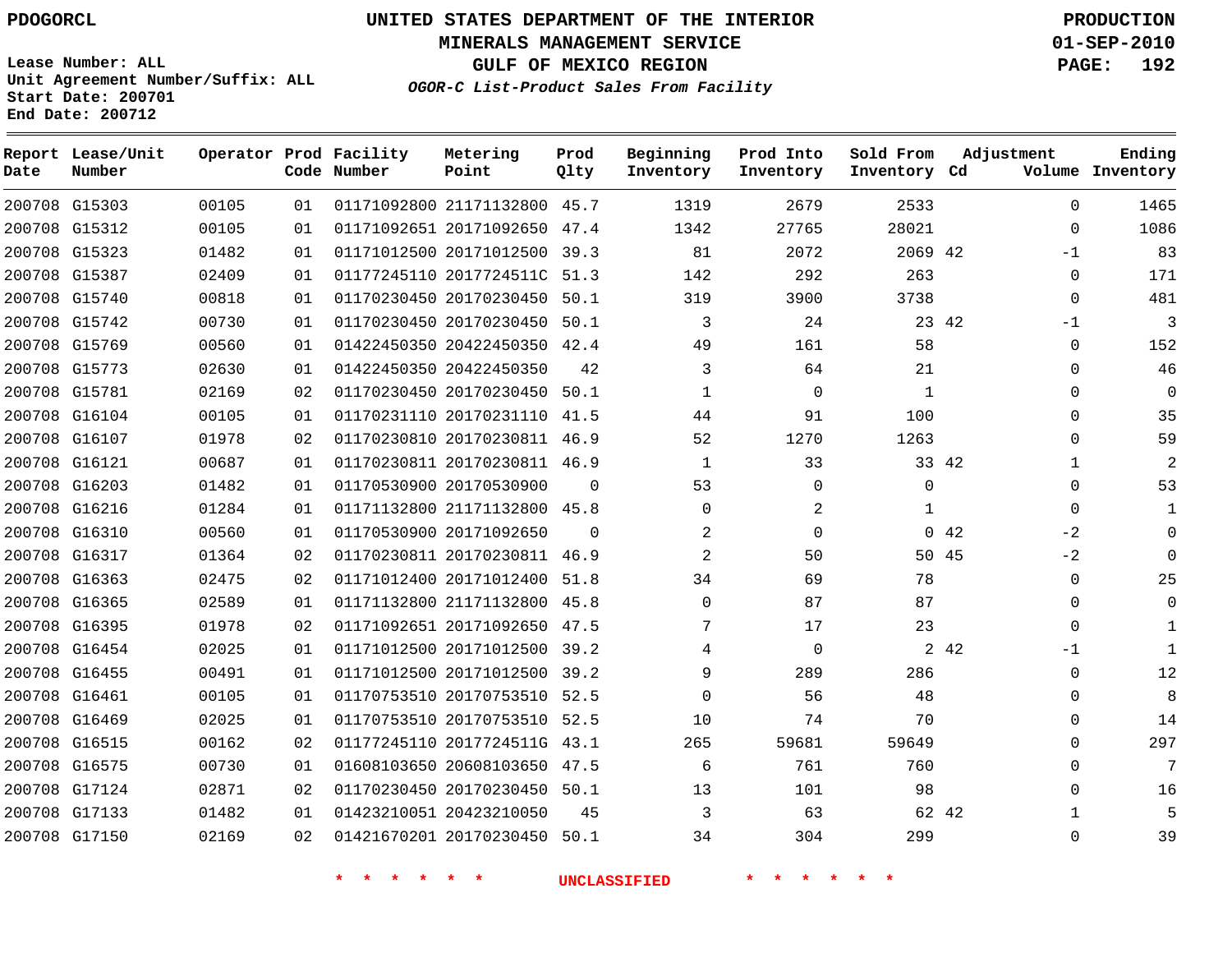**MINERALS MANAGEMENT SERVICE 01-SEP-2010**

**GULF OF MEXICO REGION PAGE: 193**

**Lease Number: ALL Unit Agreement Number/Suffix: ALL Start Date: 200701 End Date: 200712**

**OGOR-C List-Product Sales From Facility**

| Date | Report Lease/Unit<br>Number |       |    | Operator Prod Facility<br>Code Number | Metering<br>Point            | Prod<br>Qlty | Beginning<br>Inventory | Prod Into<br>Inventory | Sold From<br>Inventory Cd |                 | Adjustment  | Ending<br>Volume Inventory |
|------|-----------------------------|-------|----|---------------------------------------|------------------------------|--------------|------------------------|------------------------|---------------------------|-----------------|-------------|----------------------------|
|      | 200708 G17190               | 01364 | 02 |                                       | 01170230810 20170230810 48.2 |              | 6                      | 24                     |                           | 23 45           | $-7$        | $\Omega$                   |
|      | 200708 G17255               | 02237 | 01 |                                       | 01170230810 20170230810      | $\Omega$     | 32                     | $\Omega$               |                           | 0 <sub>09</sub> | $-32$       | $\Omega$                   |
|      | 200708 G17754               | 02025 | 01 |                                       | 01170230510 20170230510 45.6 |              | 3289                   | 4057                   | 1222                      |                 | $\mathbf 0$ | 6124                       |
|      | 200708 G17789               | 00818 | 01 |                                       | 01170230810 20170230810 48.2 |              | $\Omega$               | 528                    | 390                       |                 | $\Omega$    | 138                        |
|      | 200708 G17842               | 00491 | 01 |                                       | 01170230810 20170230810 48.1 |              | 114                    | 158                    | 231                       |                 | $\mathbf 0$ | 41                         |
|      | 200708 G17858               | 00105 | 01 |                                       | 01170530900 20170530900 46.4 |              | 108                    | 1047                   | 1050                      |                 | $\Omega$    | 105                        |
|      | 200708 G17895               | 02859 | 01 |                                       | 01171132800 21171132800      | 45.8         | 20                     | 43                     | 40                        |                 | $\Omega$    | 23                         |
|      | 200708 G17896               | 01284 | 01 |                                       | 01171132800 21171132800 45.8 |              | 1408                   | 21569                  | 14560                     |                 | $\Omega$    | 8417                       |
|      | 200708 G17897               | 01963 | 01 |                                       | 01171131600 20171131600      | 43.5         | $\overline{0}$         | 887                    | 887                       |                 | $\mathbf 0$ | $\mathbf 0$                |
|      | 200708 G17898               | 01963 | 01 |                                       | 01171131600 20171131600 43.5 |              | 117                    | 3371                   | 3384                      |                 | $\Omega$    | 104                        |
|      | 200708 G17912               | 02409 | 01 |                                       | 01171132800 20177052203      | 32.1         | $\Omega$               | 10370                  | 10370                     |                 | $\Omega$    | $\Omega$                   |
|      | 200708 G17913               | 01834 | 01 |                                       | 01171132800 21171132800 45.8 |              | 268                    | 667                    | 592 42                    |                 | -1          | 342                        |
|      | 200708 G17921               | 02025 | 01 |                                       | 01171012500 20177062959 25.6 |              | $\Omega$               | 20602                  | 20602                     |                 | $\Omega$    | $\mathbf 0$                |
|      | 200708 G17942               | 00560 | 01 |                                       | 01177082604 20177082604 27.5 |              | $\Omega$               | 43254                  | 43254                     |                 | $\Omega$    | $\Omega$                   |
|      | 200708 G17964               | 02421 | 01 |                                       | 01171012300 20171012300 39.8 |              | 203                    | 424                    | 495                       |                 | $\mathbf 0$ | 132                        |
|      | 200708 G17966               | 02421 | 01 |                                       | 01171012300 20171012300      | 30.9         | 166                    | 581                    | 566                       |                 | $\mathbf 0$ | 181                        |
|      | 200708 G17973               | 00730 | 01 |                                       | 01171012400 20171012400      | 54.2         | 1815                   | 2731                   | 3535                      |                 | $\Omega$    | 1011                       |
|      | 200708 G17977               | 01364 | 02 |                                       | 01171132800 21171132800 45.8 |              | 366                    | 1021                   | 879 45                    |                 | $-508$      | $\Omega$                   |
|      | 200708 G18040               | 00105 | 01 |                                       | 01171012500 20171012500      | 39.3         | 47                     | 1054                   | 1059                      |                 | 0           | 42                         |
|      | 200708 G18043               | 01103 | 01 |                                       | 01171012500 20171012500      | 39.3         | 1380                   | 32488                  | 32919 42                  |                 | 345         | 1294                       |
|      | 200708 G18208               | 01834 | 01 |                                       | 01170573602 20170573602 32.1 |              | 208                    | 576                    | 468                       |                 | $\Omega$    | 316                        |
|      | 200708 G18863               | 01364 | 02 |                                       | 01420470030 20420470030 50.6 |              | 43                     | $\mathbf 0$            | 43                        |                 | 0           | $\Omega$                   |
|      | 200708 G18885               | 00818 | 02 |                                       | 01420570060 20420570060      | $\mathbf 0$  | 252                    | $\mathbf 0$            | $\Omega$                  |                 | $\Omega$    | 252                        |
|      | 200708 G18920               | 02200 | 01 |                                       | 01423210051 20423210050      | 45           | 25                     | 205                    | 215                       |                 | $\mathbf 0$ | 15                         |
|      | 200708 G18936               | 02589 | 01 |                                       | 01421670201 20421670200      | $\mathbf 0$  | 11                     | $\mathbf 0$            | $\Omega$                  |                 | $\Omega$    | 11                         |
|      | 200708 G18948               | 02859 | 01 |                                       | 01170230510 20170230510 45.6 |              | 23                     | $\mathbf 0$            | 23                        |                 | $\mathbf 0$ | $\overline{0}$             |
|      | 200708 G19025               | 02806 | 01 |                                       | 01423210051 20423210050      | 49           | 98                     | 1101                   | 1096                      |                 | $\Omega$    | 103                        |
|      | 200708 G19030               | 02806 | 01 |                                       | 01423210051 20423210050      | 49           | 70                     | 1428                   | 1422                      |                 | $\Omega$    | 76                         |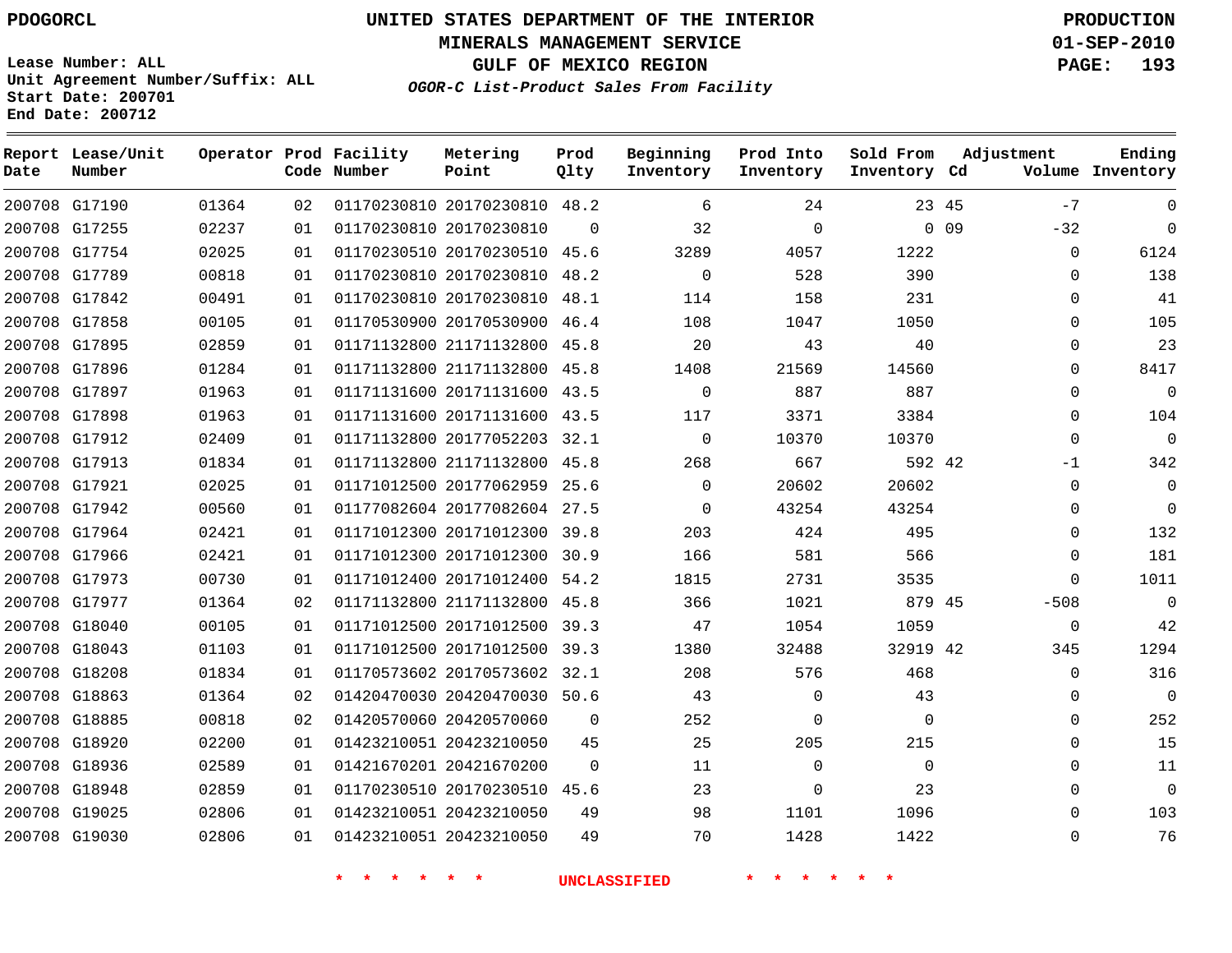# **UNITED STATES DEPARTMENT OF THE INTERIOR PDOGORCL PRODUCTION**

**MINERALS MANAGEMENT SERVICE 01-SEP-2010**

**GULF OF MEXICO REGION PAGE: 194**

**Unit Agreement Number/Suffix: ALL Start Date: 200701 End Date: 200712**

**OGOR-C List-Product Sales From Facility**

| Date | Report Lease/Unit<br>Number |       |    | Operator Prod Facility<br>Code Number | Metering<br>Point            | Prod<br>Qlty | Beginning<br>Inventory | Prod Into<br>Inventory | Sold From<br>Inventory Cd | Adjustment   | Ending<br>Volume Inventory |
|------|-----------------------------|-------|----|---------------------------------------|------------------------------|--------------|------------------------|------------------------|---------------------------|--------------|----------------------------|
|      | 200708 G19750               | 02427 | 02 |                                       | 01171132800 21171132800 44.4 |              | 152                    | 380                    | 337                       | $\Omega$     | 195                        |
|      | 200708 G19760               | 02894 | 01 |                                       | 01171132800 21171132800      | 45.8         | 2435                   | 9533                   | 7695                      | 0            | 4273                       |
|      | 200708 G19761               | 02894 | 01 |                                       | 01171132800 21171132800 47.1 |              | 77                     | 1700                   | 1015                      | $\Omega$     | 762                        |
|      | 200708 G19784               | 01978 | 02 |                                       | 01171012310 20171012310      | 46.8         | 3                      | 268                    | 258                       | 0            | 13                         |
|      | 200708 G19832               | 02349 | 01 |                                       | 01177163600 20177163600      | 39.7         | 101                    | 3250                   | 3178                      | $\Omega$     | 173                        |
|      | 200708 G19835               | 02169 | 01 |                                       | 01171092651 20171092650 47.5 |              | 20                     | 361                    | 367                       | $\Omega$     | 14                         |
|      | 200708 G19839               | 02777 | 01 |                                       | 01170753510 20170753510      | $\Omega$     | 39                     | $\Omega$               | $\Omega$                  | $\Omega$     | 39                         |
|      | 200708 G20605               | 02377 | 01 |                                       | 01423550141 20423550140      | 27.7         | 834                    | 49611                  | 50282                     | $\Omega$     | 163                        |
|      | 200708 G20616               | 01364 | 02 |                                       | 01423210051 20423210050      | 45           | 6                      | 85                     | 84 45                     | -7           | 0                          |
|      | 200708 G20655               | 00222 | 01 |                                       | 01170230510 20170230510      | 45.6         | 877                    | 795                    | 472                       | 0            | 1200                       |
|      | 200708 G20660               | 02169 | 02 |                                       | 01170230450 20170230450 50.1 |              | $\Omega$               | 11                     |                           | 9 42<br>-1   | 1                          |
|      | 200708 G21065               | 02266 | 01 |                                       | 01171131600 20171131600      | 40           | 79                     | 3901                   | 3884                      | 0            | 96                         |
|      | 200708 G21068               | 01978 | 02 |                                       | 01170530900 20170530900      | 40           | 403                    | 3451                   | 3507                      | $\mathbf 0$  | 347                        |
|      | 200708 G21070               | 00560 | 01 |                                       | 01171132800 21171132800 45.4 |              | 153                    | 473                    | 620 42                    | 223          | 229                        |
|      | 200708 G21080               | 02899 | 01 |                                       | 01170530900 20170530900 46.4 |              | 23                     | 158                    | 165                       | $\Omega$     | 16                         |
|      | 200708 G21093               | 01586 | 02 |                                       | 01170230811 20170230811 46.9 |              | $\overline{2}$         | 70                     | 69                        | $\Omega$     | 3                          |
|      | 200708 G21096               | 00818 | 01 |                                       | 01170230811 20170230811 46.9 |              | $\Omega$               | 474                    | 452                       | $\Omega$     | 22                         |
|      | 200708 G21111               | 02266 | 01 |                                       | 01171132800 21171132800 45.4 |              | 54                     | 307                    | 239                       | $\Omega$     | 122                        |
|      | 200708 G21115               | 01364 | 02 |                                       | 01171012500 20171012500 39.3 |              | 45                     | 644                    | 664 45                    | $-25$        | $\mathbf 0$                |
|      | 200708 G21116               | 00818 | 02 |                                       | 01171132800 21171132800      | 45.8         | 290                    | 601                    | 565                       | 0            | 326                        |
|      | 200708 G21322               | 02266 | 01 |                                       | 01170230450 20170230450 50.1 |              | 8                      | 65                     | 65                        | $\Omega$     | 8                          |
|      | 200708 G21349               | 00491 | 01 |                                       | 01170230510 20170230510 45.6 |              | 231                    | 141                    | 158                       | $\Omega$     | 214                        |
|      | 200708 G21378               | 01819 | 01 |                                       | 01170230811 20170230811 46.9 |              | 55                     | 73                     | 125                       | $\Omega$     | 3                          |
|      | 200708 G21408               | 02219 | 01 |                                       | 01171012400 20171012400      | 54.2         | 869                    | 1551                   | 1846                      | $\Omega$     | 574                        |
|      | 200708 G21530               | 00078 | 01 |                                       | 01170230400 20170230400 50.2 |              | 757                    | 5181                   | 5135                      | $\Omega$     | 803                        |
|      | 200708 G21532               | 00003 | 01 |                                       | 01170230811 20170230811 46.9 |              | 6                      | 162                    | 161 42                    | $\mathbf{1}$ | 8                          |
|      | 200708 G21533               | 00078 | 01 |                                       | 01170230400 20170230400 50.2 |              | 39                     | 180                    | 191                       | $\Omega$     | 28                         |
|      | 200708 G21534               | 00003 | 01 |                                       | 01170230811 20170230811 46.9 |              | 310                    | 2768                   | 2950 42                   | $\mathbf{1}$ | 129                        |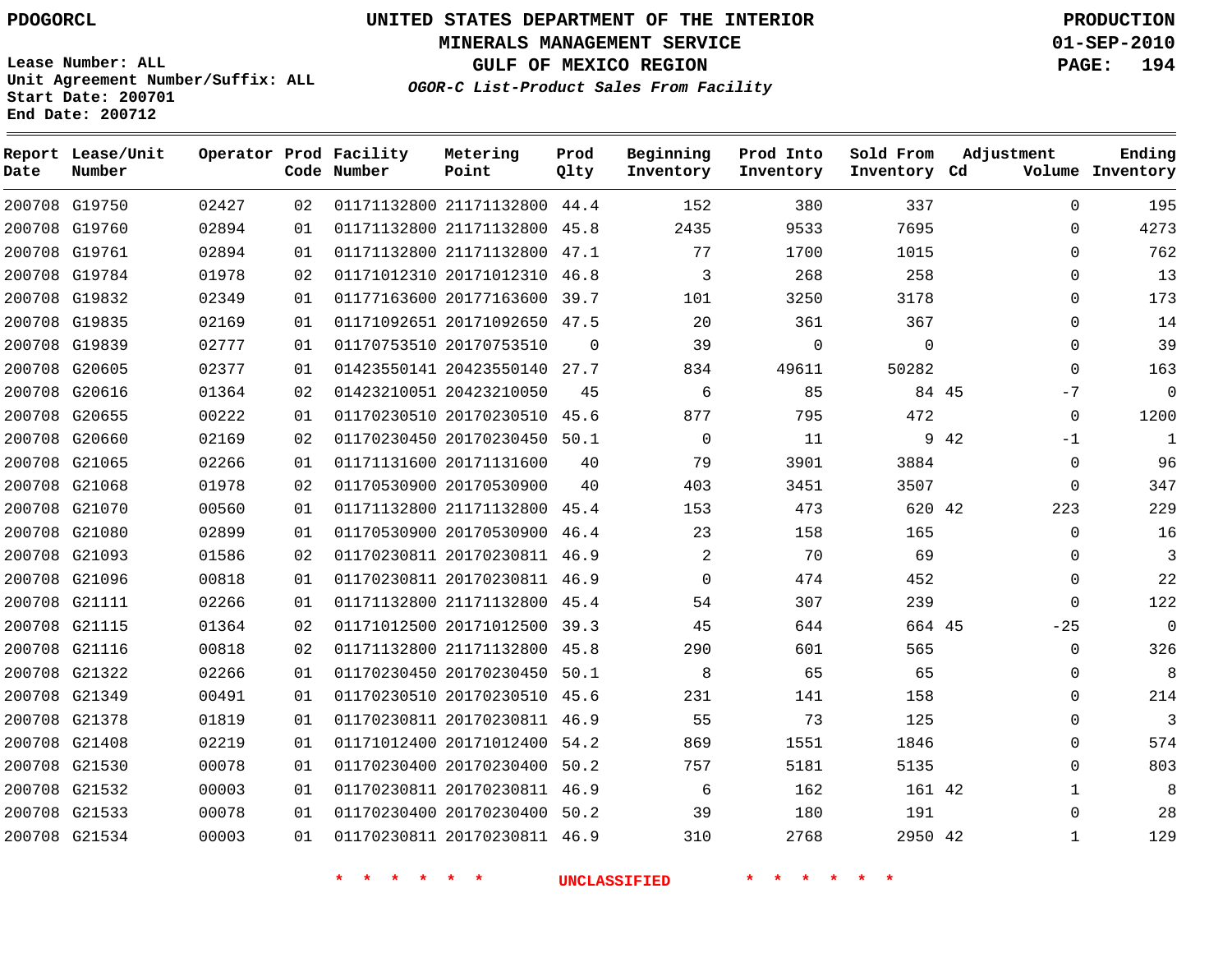**MINERALS MANAGEMENT SERVICE 01-SEP-2010**

**GULF OF MEXICO REGION PAGE: 195**

**Lease Number: ALL Unit Agreement Number/Suffix: ALL Start Date: 200701 End Date: 200712**

**OGOR-C List-Product Sales From Facility**

| Date | Report Lease/Unit<br>Number |       |    | Operator Prod Facility<br>Code Number | Metering<br>Point            | Prod<br>Qlty | Beginning<br>Inventory | Prod Into<br>Inventory | Sold From<br>Inventory Cd | Adjustment  | Ending<br>Volume Inventory |
|------|-----------------------------|-------|----|---------------------------------------|------------------------------|--------------|------------------------|------------------------|---------------------------|-------------|----------------------------|
|      | 200708 G21536               | 00818 | 02 |                                       | 01170231300 01170231300      | 40           | $\Omega$               | 6632                   | 6632                      | $\Omega$    | $\Omega$                   |
|      | 200708 G21580               | 02636 | 01 |                                       | 01170230811 20170230811 46.9 |              | 6                      | 158                    | 157                       | $\Omega$    | 7                          |
|      | 200708 G21581               | 02899 | 01 |                                       | 01171132800 21171132800      | 45.8         | 290                    | 534                    | 524                       | $\Omega$    | 300                        |
|      | 200708 G21583               | 02899 | 01 |                                       | 01170530900 20170530900      | 46.4         | 1                      | 1077                   | 970                       | $\Omega$    | 108                        |
|      | 200708 G21585               | 02859 | 02 |                                       | 01171132800 21171132800      | 45.8         | 2                      | 4                      | 4                         | 0           | $\overline{a}$             |
|      | 200708 G21592               | 02628 | 02 |                                       | 01171132000 20171132000      | 49.8         | 224                    | 1087                   | 1133                      | $\mathbf 0$ | 178                        |
|      | 200708 G21597               | 01364 | 02 |                                       | 01171132800 21171132800      | 45.8         | 109                    | 22                     | 83 45                     | $-48$       | $\mathbf 0$                |
|      | 200708 G21599               | 01834 | 01 |                                       | 01171132800 21171132800      | 39.4         | 6538                   | 5573                   | 7675 42                   | 1           | 4437                       |
|      | 200708 G21639               | 02169 | 01 |                                       | 01171092651 20171092650      | 37.1         | $\mathbf 0$            | 40                     | 40                        | $\Omega$    | $\Omega$                   |
|      | 200708 G21649               | 00730 | 01 |                                       | 01171092651 20171092650      | 47.5         | $\mathbf{1}$           | $\mathbf{0}$           | $\mathbf{1}$              | $\Omega$    | $\Omega$                   |
|      | 200708 G21652               | 02268 | 01 |                                       | 01171132800 21171132800      | 45.8         | 325                    | 854                    | 827 42                    | 80          | 432                        |
|      | 200708 G21655               | 02268 | 01 |                                       | 01171132800 21171132800      | 45.8         | 0                      | 0                      |                           | 36 42<br>36 | 0                          |
|      | 200708 G21680               | 02169 | 01 |                                       | 01171092651 20171092650 47.5 |              | 32                     | 562                    | 572                       | 0           | 22                         |
|      | 200708 G21691               | 00276 | 01 |                                       | 01170513700 20170513700      | $\Omega$     | 2595                   | $\mathbf{0}$           | $\Omega$                  | 0           | 2595                       |
|      | 200708 G21700               | 00105 | 01 |                                       | 01177258153 01177258153      | 29.1         | 1411                   | 2926                   | 3514                      | $\Omega$    | 823                        |
|      | 200708 G21703               | 02349 | 01 |                                       | 01177248150 01177248150      | 50.4         | 694                    | 1041                   | 1289                      | $\Omega$    | 446                        |
|      | 200708 G21712               | 02237 | 01 |                                       | 01170755200 20170755200 35.9 |              | 21098                  | 9504                   | 10564                     | 0           | 20038                      |
|      | 200708 G22219               | 01482 | 01 |                                       | 01423210051 20423210050      | 45           | 29                     | 462                    | 458                       | 0           | 33                         |
|      | 200708 G22236               | 02169 | 02 |                                       | 01170230450 20170230450      | 51.1         | 184                    | 4137                   | 3811                      | 0           | 510                        |
|      | 200708 G22238               | 02169 | 02 |                                       | 01170230450 20170230450      | 50.1         | 174                    | 2074                   | 1992 42                   | $-1$        | 255                        |
|      | 200708 G22246               | 02859 | 02 |                                       | 01423210051 20170230500      | 44           | 313                    | 1935                   | 1880                      | $\Omega$    | 368                        |
|      | 200708 G22263               | 00730 | 01 |                                       | 01170230810 20170230810      | 48.2         | 1798                   | 5619                   | 5941 42                   | $\mathbf 1$ | 1477                       |
|      | 200708 G22501               | 00078 | 01 |                                       | 01170230400 20170230400      | 50.2         | 157                    | 1074                   | 1065                      | 0           | 166                        |
|      | 200708 G22505               | 00236 | 01 |                                       | 01170230811 20170230811 46.8 |              | 60                     | 2503                   | 2447                      | 0           | 116                        |
|      | 200708 G22510               | 00162 | 01 |                                       | 01170230810 20170230810      | 48           | 3284                   | 10944                  | 11353 42                  | 1           | 2876                       |
|      | 200708 G22513               | 02579 | 02 |                                       | 01170230810 20170230810      | 48.2         | 1146                   | 6177                   | 5700                      | $\Omega$    | 1623                       |
|      | 200708 G22539               | 00064 | 01 |                                       | 01170230810 20170230810 48.2 |              | 98                     | $\mathbf{0}$           | 45                        | $\Omega$    | 53                         |
|      | 200708 G22542               | 02899 | 01 |                                       | 01170230810 20170230810      | 48.2         | $\mathbf{1}$           | $\Omega$               | $\mathbf{1}$              | $\Omega$    | $\mathbf{0}$               |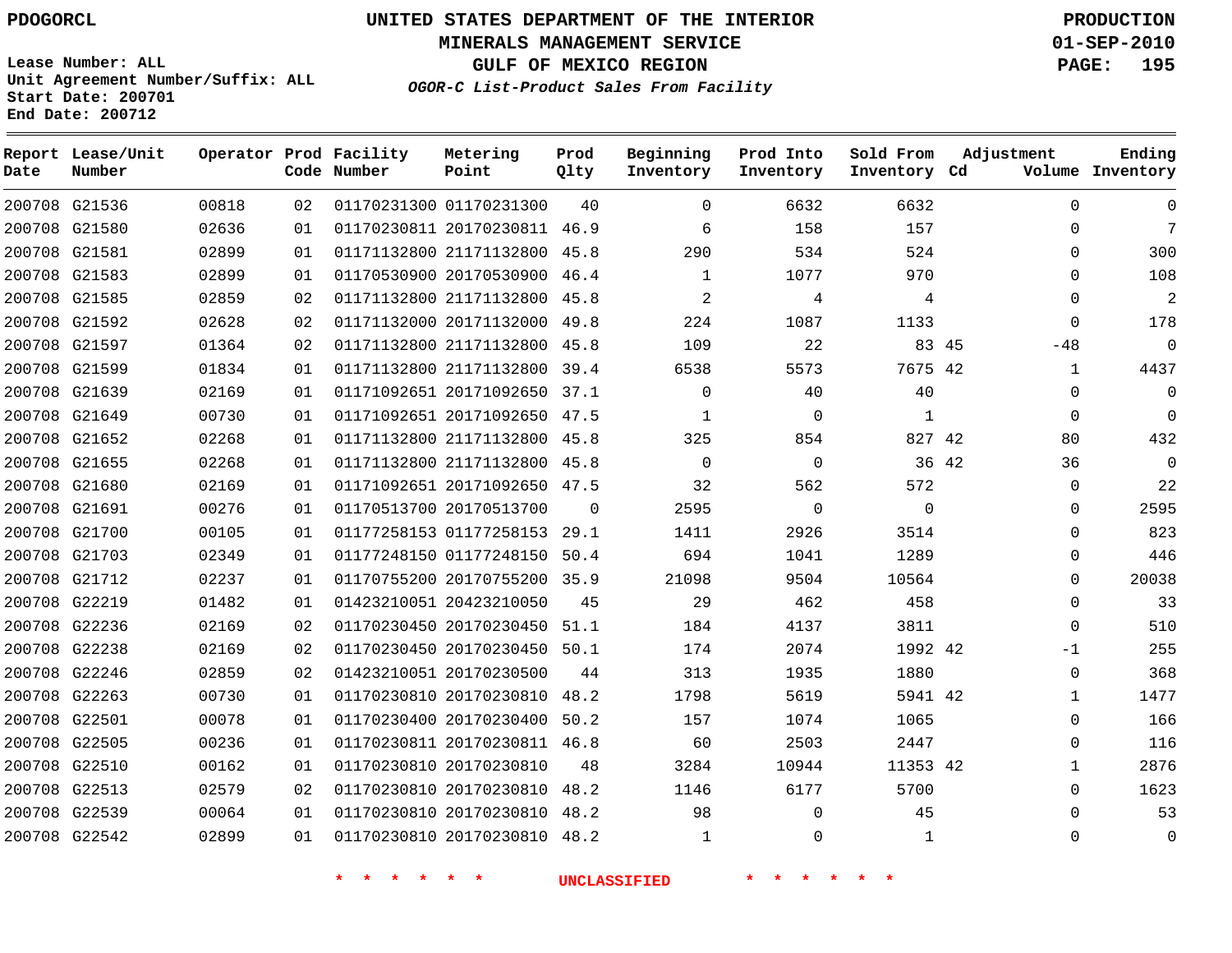**MINERALS MANAGEMENT SERVICE 01-SEP-2010**

**GULF OF MEXICO REGION PAGE: 196**

**Lease Number: ALL Unit Agreement Number/Suffix: ALL Start Date: 200701 End Date: 200712**

| OGOR-C List-Product Sales From Facility |  |  |
|-----------------------------------------|--|--|
|                                         |  |  |

| Report Lease/Unit<br>Number |       |    | Metering<br>Point                     | Prod<br>Qlty                                                                  | Beginning<br>Inventory                                                                                                                                                                                                                                                                                                                                                                                                                                                                                                                                                                                                                                                                                          | Prod Into<br>Inventory | Sold From | Adjustment     | Ending<br>Volume Inventory                                                                                      |
|-----------------------------|-------|----|---------------------------------------|-------------------------------------------------------------------------------|-----------------------------------------------------------------------------------------------------------------------------------------------------------------------------------------------------------------------------------------------------------------------------------------------------------------------------------------------------------------------------------------------------------------------------------------------------------------------------------------------------------------------------------------------------------------------------------------------------------------------------------------------------------------------------------------------------------------|------------------------|-----------|----------------|-----------------------------------------------------------------------------------------------------------------|
| 200708 G22544               | 02714 | 01 |                                       |                                                                               | $\Omega$                                                                                                                                                                                                                                                                                                                                                                                                                                                                                                                                                                                                                                                                                                        | 35                     | 33        | $\Omega$       | 2                                                                                                               |
| 200708 G22546               | 02899 | 01 |                                       | $\Omega$                                                                      | 1                                                                                                                                                                                                                                                                                                                                                                                                                                                                                                                                                                                                                                                                                                               | $\Omega$               | $\Omega$  | $\mathbf{0}$   | $\mathbf{1}$                                                                                                    |
| 200708 G22553               | 02899 | 01 |                                       |                                                                               | 17                                                                                                                                                                                                                                                                                                                                                                                                                                                                                                                                                                                                                                                                                                              | 22                     | 23        | $\Omega$       | 16                                                                                                              |
| 200708 G22582               | 01834 | 01 |                                       | 46.4                                                                          | 1366                                                                                                                                                                                                                                                                                                                                                                                                                                                                                                                                                                                                                                                                                                            | 11867                  | 12042     | $\Omega$       | 1191                                                                                                            |
| 200708 G22587               | 02200 | 01 |                                       | 49.8                                                                          | 231                                                                                                                                                                                                                                                                                                                                                                                                                                                                                                                                                                                                                                                                                                             | 936                    |           | $-1$           | 142                                                                                                             |
| 200708 G22605               | 02268 | 01 |                                       |                                                                               | 90                                                                                                                                                                                                                                                                                                                                                                                                                                                                                                                                                                                                                                                                                                              | 208                    |           | 57             | 120                                                                                                             |
| 200708 G22606               | 02628 | 02 |                                       | 49.8                                                                          | 246                                                                                                                                                                                                                                                                                                                                                                                                                                                                                                                                                                                                                                                                                                             | 1113                   | 1176      | $\mathbf 0$    | 183                                                                                                             |
| 200708 G22607               | 02899 | 01 |                                       | 48.2                                                                          | 283                                                                                                                                                                                                                                                                                                                                                                                                                                                                                                                                                                                                                                                                                                             | 843                    | 904       | $\Omega$       | 222                                                                                                             |
| 200708 G22613               | 02655 | 02 |                                       |                                                                               | 107                                                                                                                                                                                                                                                                                                                                                                                                                                                                                                                                                                                                                                                                                                             | 441                    | 353       | $\mathbf{0}$   | 195                                                                                                             |
| 200708 G22620               | 02268 | 01 |                                       |                                                                               | 1092                                                                                                                                                                                                                                                                                                                                                                                                                                                                                                                                                                                                                                                                                                            | 3763                   |           | 674            | 1779                                                                                                            |
| 200708 G22621               | 02268 | 01 |                                       | 45.8                                                                          | 2485                                                                                                                                                                                                                                                                                                                                                                                                                                                                                                                                                                                                                                                                                                            | 9016                   | 7288      | $\Omega$       | 4213                                                                                                            |
| 200708 G22659               | 02466 | 01 |                                       |                                                                               | 2                                                                                                                                                                                                                                                                                                                                                                                                                                                                                                                                                                                                                                                                                                               | 27                     |           | $-1$           | $\mathbf{1}$                                                                                                    |
| 200708 G22660               | 02058 | 02 |                                       |                                                                               | 596                                                                                                                                                                                                                                                                                                                                                                                                                                                                                                                                                                                                                                                                                                             | 13202                  | 13136     | $\mathbf 0$    | 662                                                                                                             |
| 200708 G22662               | 02058 | 02 |                                       | 46.8                                                                          | 138                                                                                                                                                                                                                                                                                                                                                                                                                                                                                                                                                                                                                                                                                                             | 3486                   | 3449      | 0              | 175                                                                                                             |
| 200708 G22667               | 01482 | 01 |                                       | 49.8                                                                          | 69                                                                                                                                                                                                                                                                                                                                                                                                                                                                                                                                                                                                                                                                                                              | 326                    | 341       | $\Omega$       | 54                                                                                                              |
| 200708 G22670               | 01364 | 02 |                                       |                                                                               | 6                                                                                                                                                                                                                                                                                                                                                                                                                                                                                                                                                                                                                                                                                                               | 317                    |           | $-117$         | $\Omega$                                                                                                        |
| 200708 G22679               | 00222 | 01 |                                       |                                                                               | $\Omega$                                                                                                                                                                                                                                                                                                                                                                                                                                                                                                                                                                                                                                                                                                        | 183                    | 183       | $\Omega$       | $\Omega$                                                                                                        |
| 200708 G22699               | 00064 | 01 |                                       |                                                                               | 14                                                                                                                                                                                                                                                                                                                                                                                                                                                                                                                                                                                                                                                                                                              | 187                    | 194       | $\Omega$       | $7\phantom{.0}$                                                                                                 |
| 200708 G22700               | 02268 | 01 |                                       |                                                                               | $\Omega$                                                                                                                                                                                                                                                                                                                                                                                                                                                                                                                                                                                                                                                                                                        | $\Omega$               |           | $\overline{2}$ | $\Omega$                                                                                                        |
| 200708 G22701               | 02268 | 01 |                                       | 45.8                                                                          | 361                                                                                                                                                                                                                                                                                                                                                                                                                                                                                                                                                                                                                                                                                                             | 945                    |           | 119            | 478                                                                                                             |
| 200708 G22705               | 02268 | 01 |                                       |                                                                               | $\mathbf{1}$                                                                                                                                                                                                                                                                                                                                                                                                                                                                                                                                                                                                                                                                                                    | 3                      |           | $\mathbf{1}$   | 2                                                                                                               |
| 200708 G22712               | 00222 | 02 |                                       |                                                                               | 53                                                                                                                                                                                                                                                                                                                                                                                                                                                                                                                                                                                                                                                                                                              | 1141                   | 1149      | $\Omega$       | 45                                                                                                              |
| 200708 G22751               | 00730 | 01 |                                       | 39.3                                                                          | 1305                                                                                                                                                                                                                                                                                                                                                                                                                                                                                                                                                                                                                                                                                                            | 35662                  |           | $-1$           | 1420                                                                                                            |
| 200708 G22765               | 00222 | 01 |                                       | 44.6                                                                          | 574                                                                                                                                                                                                                                                                                                                                                                                                                                                                                                                                                                                                                                                                                                             | 107                    |           | $-21$          | 276                                                                                                             |
| 200708 G22772               | 00105 | 01 |                                       |                                                                               | 14                                                                                                                                                                                                                                                                                                                                                                                                                                                                                                                                                                                                                                                                                                              | 1                      | 15        | $\mathbf 0$    | $\overline{0}$                                                                                                  |
| 200708 G22781               | 00222 | 02 |                                       | 37                                                                            | 883                                                                                                                                                                                                                                                                                                                                                                                                                                                                                                                                                                                                                                                                                                             | 5094                   | 4231      | $\Omega$       | 1746                                                                                                            |
|                             |       |    | Operator Prod Facility<br>Code Number | 01170230811 20170230811<br>01170230810 20170230810<br>01170754751 01170754751 | 01170230811 20170230811 46.9<br>01170530900 20170530900 46.4<br>01170530900 20170530900<br>01171132000 20171132000<br>01171132800 21171132800 45.8<br>01171132000 20171132000<br>01171132800 21171132800 45.8<br>01171132800 21171132800 45.8<br>01171132800 21171132800<br>01171092651 20171092650 47.5<br>01171012310 20171012310 46.8<br>01171012310 20171012310<br>01171132000 20171132000<br>01171012400 20171012400 54.2<br>01177082958 20177082958 35.2<br>01171012500 20171012500 39.3<br>01171132800 21171132800 45.8<br>01171132800 21171132800<br>01171132800 21171132800 45.8<br>01171012500 20171012500 39.3<br>01171012500 20171012500<br>01170578150 01170578150<br>01170513800 20170513800 33.2 |                        |           |                | Inventory Cd<br>1024 42<br>235 42<br>3750 42<br>27 42<br>206 45<br>2 42<br>947 42<br>3 42<br>35546 42<br>384 32 |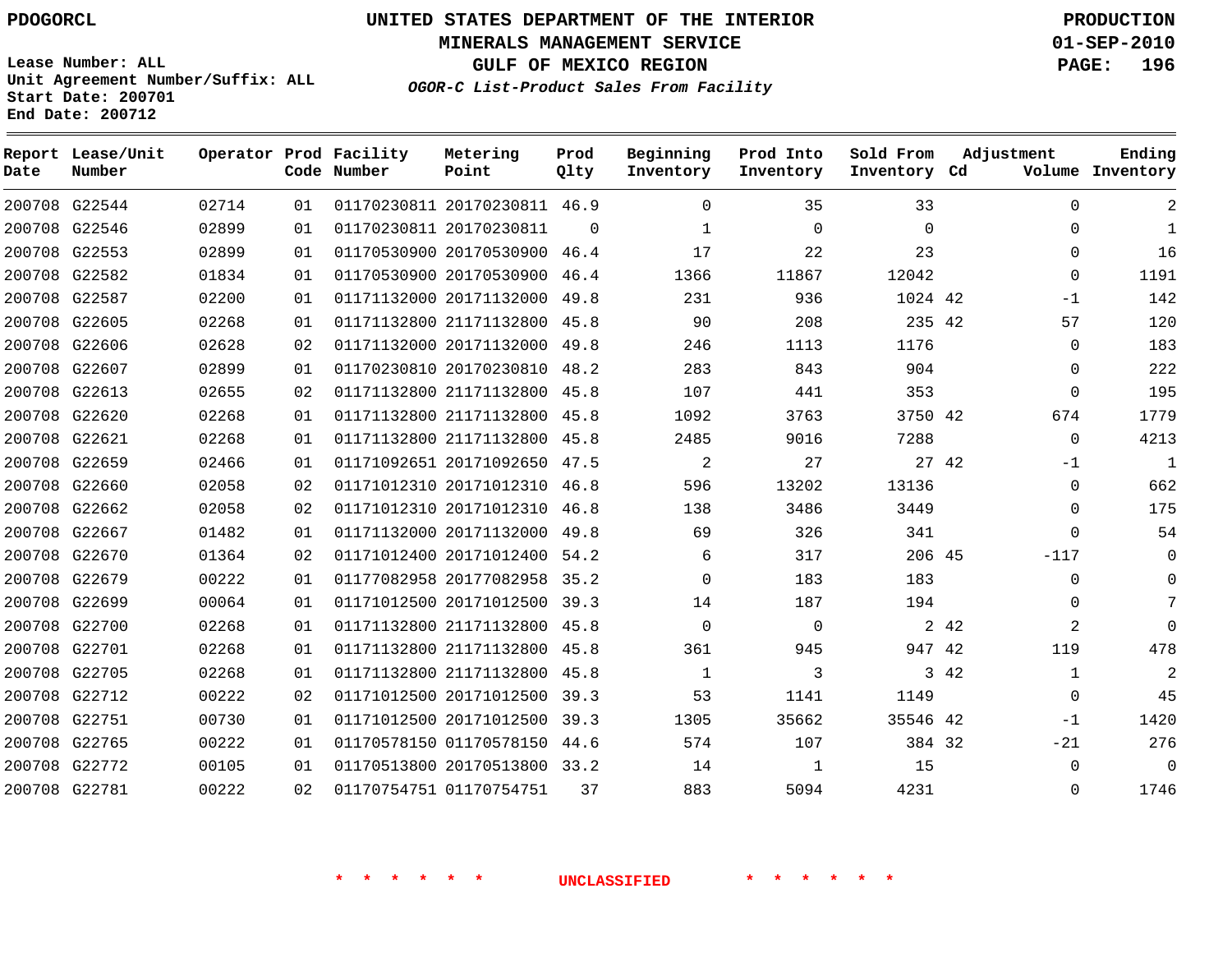**MINERALS MANAGEMENT SERVICE 01-SEP-2010**

**GULF OF MEXICO REGION PAGE: 197**

**OGOR-C List-Product Sales From Facility**

**Lease Number: ALL Unit Agreement Number/Suffix: ALL Start Date: 200701 End Date: 200712**

| Date          | Report Lease/Unit<br>Number |       |    | Operator Prod Facility<br>Code Number | Metering<br>Point            | Prod<br>Qlty | Beginning<br>Inventory | Prod Into<br>Inventory | Sold From<br>Inventory Cd | Adjustment            | Ending<br>Volume Inventory |
|---------------|-----------------------------|-------|----|---------------------------------------|------------------------------|--------------|------------------------|------------------------|---------------------------|-----------------------|----------------------------|
|               | 200708 G22792               | 00222 | 02 |                                       | 01177258041 01177258041 29.8 |              | 485                    | 1310                   | 855                       | $\Omega$              | 940                        |
|               |                             | 02714 | 01 |                                       | 01177258151 01177258151      | $\mathbf 0$  | 18                     | $\mathbf 0$            | $\Omega$                  | $\mathbf 0$           | 18                         |
|               |                             |       |    |                                       |                              |              | 503                    | 1310                   | 855                       | 0                     | 958                        |
|               | 200708 G22840               | 00730 | 01 |                                       | 01608103650 20608103650 33.6 |              | 31                     | 5482                   | 5462 42                   | 1                     | 52                         |
|               | 200708 G23125               | 01364 | 02 |                                       | 01420470030 20420470030      | 50.6         | 304                    | 553                    | 397 45                    | $-460$                | 0                          |
|               | 200708 G23166               | 02169 | 02 |                                       | 01423210051 20423210050      | 45           | 8                      | 114                    | 113 42                    | $-1$                  | 8                          |
|               | 200708 G23180               | 02859 | 02 |                                       | 01423210051 20423210050      | 45           | 23                     | 430                    | 422                       | 0                     | 31                         |
| 200708 G23181 |                             | 01963 | 01 |                                       | 01423210051 20423210050      | 45           | 77                     | 1199                   | 1190                      | $\mathbf 0$           | 86                         |
| 200708 G23193 |                             | 02169 | 02 |                                       | 01170230510 20170230510 45.6 |              | 135                    | 127                    | 70                        | $\mathbf 0$           | 192                        |
|               | 200708 G23197               | 02169 | 02 |                                       | 01170230810 20170230810 48.2 |              | 1474                   | 5157                   | 5274                      | $\mathbf 0$           | 1357                       |
|               | 200708 G23199               | 02169 | 02 |                                       | 01170230450 20170230450 50.1 |              | 99                     | 1393                   | 1318                      | $\Omega$              | 174                        |
|               | 200708 G23730               | 01978 | 02 |                                       | 01170230810 20170230811 46.9 |              | 154                    | 4526                   | 4468                      | 0                     | 212                        |
|               | 200708 G23735               | 00162 | 01 |                                       | 01170230810 20170230810 48.2 |              | 354                    | 1117                   | 1117                      | $\Omega$              | 354                        |
|               | 200708 G23736               | 01364 | 02 |                                       | 01170230810 20170230810 48.2 |              | 33                     | 93                     | 102 45                    | $-24$                 | 0                          |
|               | 200708 G23748               | 01364 | 02 |                                       | 01170230810 20170230810 48.2 |              | 58                     | 186                    | 195 45                    | $-49$                 | $\Omega$                   |
| 200708 G23820 |                             | 01764 | 01 |                                       | 01177058270 01177058270 39.9 |              | 18                     | 185                    | 153                       | $\mathbf 0$           | 50                         |
|               | 200708 G23842               | 02899 | 01 |                                       | 01171012400 20171012400 55.3 |              | $\mathbf 0$            | 9                      | 6                         | 0                     | 3                          |
|               | 200708 G23853               | 02266 | 01 |                                       | 01171012310 20171012310 46.8 |              | 46                     | 949                    | 947                       | $\mathbf 0$           | 48                         |
| 200708 G23891 |                             | 02859 | 01 |                                       | 01171012500 20171012500 39.3 |              | 7                      | $\mathbf 0$            | 7                         | $\mathbf 0$           | 0                          |
| 200708 G23933 |                             | 00064 | 01 |                                       | 01171092651 20171092650 47.5 |              | $\Omega$               | $\mathbf 1$            | $\mathbf{1}$              | $\mathbf 0$           | $\mathbf 0$                |
|               | 200708 G23956               | 02807 | 01 |                                       | 01170753510 20170753510 52.5 |              | 1545                   | 6503                   | 6776                      | $\mathbf 0$           | 1272                       |
| 200708 G24330 |                             | 02566 | 01 |                                       | 01427038270 01427038270 50.5 |              | $\Omega$               | 165                    | 165                       | $\Omega$              | $\Omega$                   |
|               | 200708 G24393               | 02466 | 01 |                                       | 01422450350 20422450350      | 42           | 558                    | 398                    | 286                       | $\Omega$              | 670                        |
|               | 200708 G24416               | 01364 | 02 |                                       | 01170230810 20170230810      | 48.2         | $\Omega$               | 3                      |                           | 2 45<br>$-1$          | 0                          |
|               | 200708 G24419               | 02370 | 02 |                                       | 01170230810 20170230810 48.2 |              | 116                    | 206                    | 268                       | $\mathbf 0$           | 54                         |
|               | 200708 G24429               | 01364 | 01 |                                       | 01170230810 20170230810 48.2 |              | 430                    | 1401                   | 1463 45                   | $-368$                | 0                          |
| 200708 G24700 |                             | 01364 | 02 |                                       | 01170230811 20170230811 46.9 |              | 7                      | 186                    | 185 45                    | -8                    | $\mathbf 0$                |
| 200708 G24710 |                             | 02025 | 01 |                                       | 01170230811 20170230811      | $\Omega$     | 154                    | 2287                   |                           | $0\quad09$<br>$-2335$ | 106                        |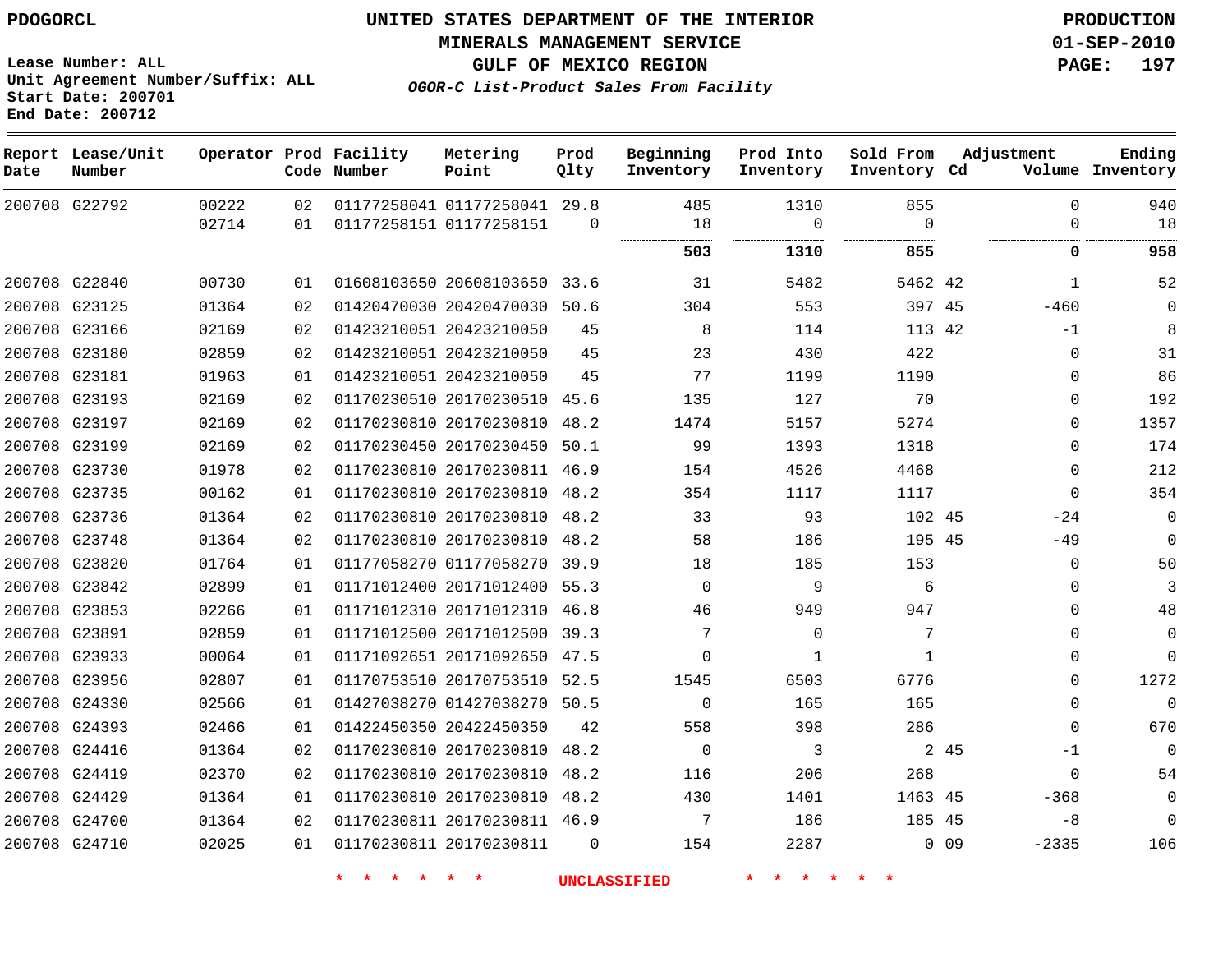**MINERALS MANAGEMENT SERVICE 01-SEP-2010**

**Lease Number: ALL Unit Agreement Number/Suffix: ALL Start Date: 200701 End Date: 200712**

**OGOR-C List-Product Sales From Facility**

**GULF OF MEXICO REGION PAGE: 198**

| Date | Report Lease/Unit<br>Number |       |    | Operator Prod Facility<br>Code Number | Metering<br>Point            | Prod<br>Qlty | Beginning<br>Inventory | Prod Into<br>Inventory | Sold From<br>Inventory Cd |             | Adjustment   | Ending<br>Volume Inventory |
|------|-----------------------------|-------|----|---------------------------------------|------------------------------|--------------|------------------------|------------------------|---------------------------|-------------|--------------|----------------------------|
|      | 200708 G24712               | 02025 | 01 |                                       | 01170230811 20170230811      | 46.9         | 1                      | 29                     | 29                        |             | $\Omega$     | 1                          |
|      | 200708 G24730               | 02169 | 02 |                                       | 01170230500 20170230500      | 44.1         | 448                    | 2776                   | 2696 42                   |             | $\mathbf{1}$ | 529                        |
|      |                             | 02349 | 01 |                                       | 01170230500 20170230500      | 42.9         | 89<br>                 | 604                    | 578<br>                   |             | $\Omega$     | 115                        |
|      |                             |       |    |                                       |                              |              | 537                    | 3380                   | 3274                      |             | 1            | 644                        |
|      | 200708 G24733               | 00818 | 01 |                                       | 01170530900 20170530900 46.4 |              | 11                     | 115                    | 114                       |             | $\Omega$     | 12                         |
|      | 200708 G24745               | 02800 | 02 |                                       | 01170530900 20170530900      | 46.4         | 3                      | 136                    | 139                       |             | $\Omega$     | $\mathbf 0$                |
|      | 200708 G24802               | 02579 | 02 |                                       | 01171132000 20171132000      | 49.8         | 1                      | 18                     | 16                        |             | $\Omega$     | 3                          |
|      | 200708 G24873               | 00222 | 02 |                                       | 01171012400 20171012400      | 54.2         | 316                    | 582                    | 682                       |             | $\Omega$     | 216                        |
|      | 200708 G24878               | 02628 | 02 |                                       | 01171092651 20171092650      | 47.5         | 292                    | 2789                   | 2789                      |             | 0            | 292                        |
|      | 200708 G24888               | 02628 | 02 |                                       | 01171092651 20171092650      | 47.5         | $\Omega$               | 9                      | 9                         |             | 0            | $\mathbf 0$                |
|      | 200708 G24889               | 02579 | 02 |                                       | 01171012500 20171012500      | 39.3         | 1313                   | 36402                  | 36443                     |             | $\mathbf 0$  | 1272                       |
|      | 200708 G24898               | 02807 | 01 |                                       | 01171012400 20171012400      | 54.2         | 71                     | 398                    | 322 42                    |             | 1            | 148                        |
|      | 200708 G24901               | 00730 | 01 |                                       | 01171012400 20171012300      | 39.8         | 1435                   | 2797                   | 3360 42                   |             | $-1$         | 871                        |
|      | 200708 G24924               | 02268 | 01 |                                       | 01171132800 21171132800      | 45.8         | 2315                   | 6349                   | 5489                      |             | $\Omega$     | 3175                       |
|      | 200708 G24929               | 02766 | 02 |                                       | 01171092651 20171092650      | 47.5         | 3                      | 12                     |                           | 13 42       | $-1$         | 1                          |
|      | 200708 G25007               | 02766 | 02 |                                       | 01177198271 01177198271      | $\Omega$     | 45                     | 94                     | $\Omega$                  |             | $\Omega$     | 139                        |
|      | 200708 G25008               | 02777 | 01 |                                       | 01170753510 20170753510      | 50.1         | 184                    | 942                    | 940                       |             | $\Omega$     | 186                        |
|      | 200708 G25524               | 02169 | 01 |                                       | 01170230450 20170230450      | 50.1         | 1258                   | 12694                  | 12386                     |             | $\Omega$     | 1566                       |
|      |                             |       | 01 |                                       | 01421670210 01421670210 33.9 |              | 36                     | 155                    | 173                       |             | $\Omega$     | 18                         |
|      |                             |       |    |                                       |                              |              | <br>1294               | 12849                  | 12559                     |             | 0            | 1584                       |
|      | 200708 G25536               | 02466 | 01 |                                       | 01420390101 01420390101      | $\Omega$     | 700                    | 2                      |                           | $0\quad 42$ | $-1$         | 701                        |
|      | 200708 G25561               | 02058 | 02 |                                       | 01170230450 20170230450      | 50.1         | 224                    | 655                    | 798                       |             | 0            | 81                         |
|      | 200708 G25566               | 00162 | 02 |                                       | 01170230450 20170230450      | 50.1         | 179                    | 1021                   | 1074                      |             | 0            | 126                        |
|      | 200708 G25579               | 02169 | 02 |                                       | 01170230810 20170230810      | 48           | 212                    | 788                    | 795                       |             | 0            | 205                        |
|      | 200708 G25605               | 00818 | 01 |                                       | 01170230810 20170230810      | 48.3         | 6                      | 49                     | 42                        |             | 0            | 13                         |
|      | 200708 G25606               | 02025 | 01 |                                       | 01170230810 20170230810      | 48.2         | 452                    | 1697                   | 1703                      |             | 0            | 446                        |
|      | 200708 G25872               | 00236 | 01 |                                       | 01170230811 20170230811      | 46.8         | 400                    | 13967                  | 13718                     |             | $\Omega$     | 649                        |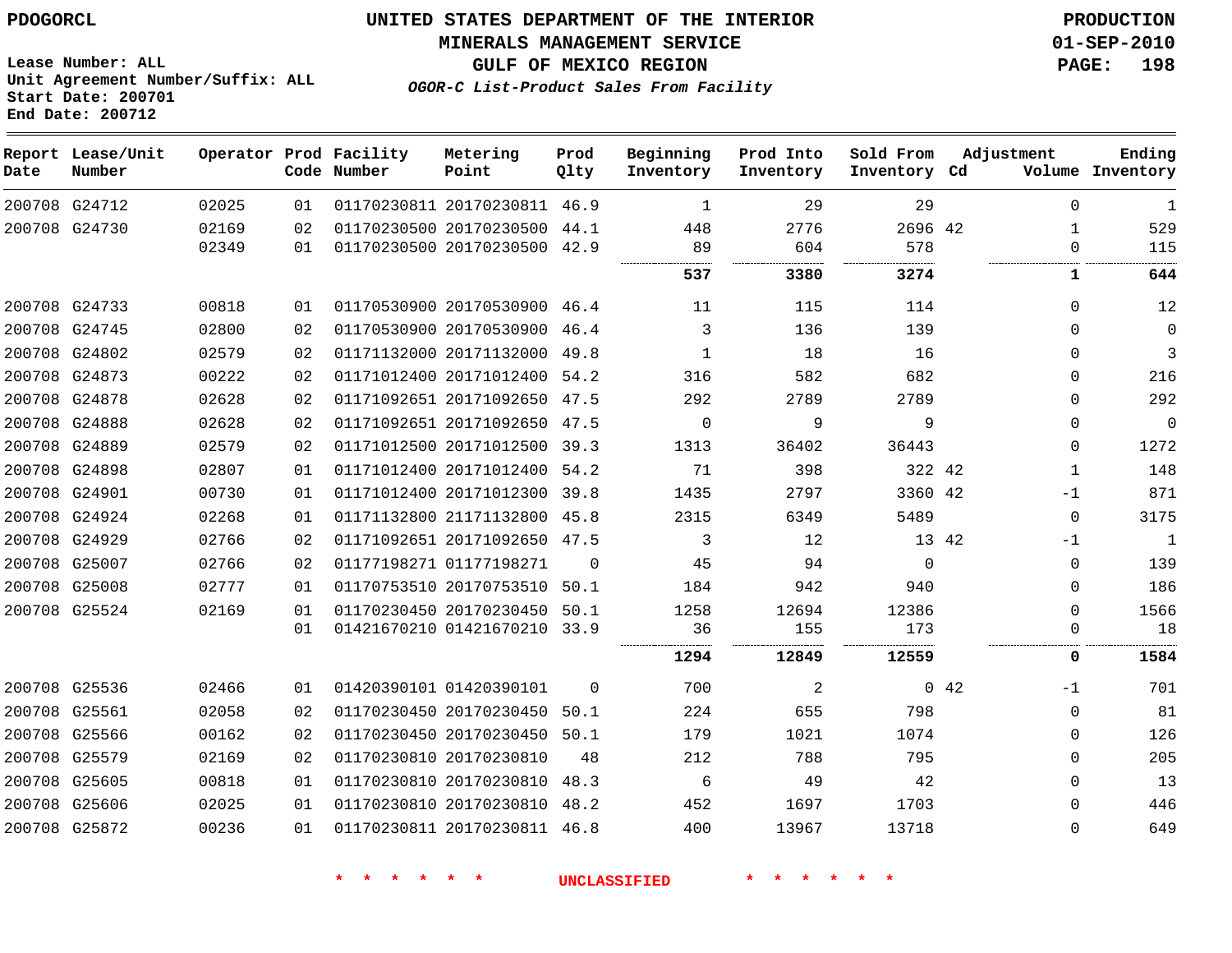**MINERALS MANAGEMENT SERVICE 01-SEP-2010**

**GULF OF MEXICO REGION PAGE: 199**

**Lease Number: ALL Unit Agreement Number/Suffix: ALL Start Date: 200701 End Date: 200712**

**OGOR-C List-Product Sales From Facility**

| Date | Report Lease/Unit<br>Number |       |    | Operator Prod Facility<br>Code Number | Metering<br>Point            | Prod<br>Qlty | Beginning<br>Inventory | Prod Into<br>Inventory | Sold From<br>Inventory Cd | Adjustment    | Ending<br>Volume Inventory |
|------|-----------------------------|-------|----|---------------------------------------|------------------------------|--------------|------------------------|------------------------|---------------------------|---------------|----------------------------|
|      | 200708 G25916               | 01963 | 01 |                                       | 01170530900 20170530900      | 46.4         | $\mathbf{1}$           | 5                      | 6                         | $\Omega$      | $\Omega$                   |
|      | 200708 G25939               | 00064 | 01 |                                       | 01170230810 20170230810 48.2 |              | 11                     | 3                      | 13                        | $\Omega$      | $\mathbf{1}$               |
|      | 200708 G25944               | 02266 | 01 |                                       | 01171131600 20171131600      | 40           | 27                     | 623                    | 635                       | $\Omega$      | 15                         |
|      | 200708 G25948               | 02427 | 01 |                                       | 01170530900 20170530900      | 46.4         | $\Omega$               | 201                    | 181                       | $\Omega$      | 20                         |
|      | 200708 G25965               | 02899 | 01 |                                       | 01171132800 21171132800      | 45.8         | 99                     | 62                     | 89                        | $\mathbf 0$   | 72                         |
|      | 200708 G25967               | 01513 | 01 |                                       | 01170230811 20170230811 46.4 |              | 18                     | 677                    | 664                       | 0             | 31                         |
|      | 200708 G25986               | 01586 | 02 |                                       | 01170230811 20170230811 46.9 |              | $\Omega$               | 10                     | 10                        | $\mathbf 0$   | $\mathbf 0$                |
|      | 200708 G26007               | 01764 | 01 |                                       | 01177082604 20177082604 27.7 |              | 1                      | 64                     | 65                        | $\Omega$      | $\Omega$                   |
|      | 200708 G26023               | 02579 | 02 |                                       | 01171012500 20171012500 39.3 |              | 199                    | 591                    | 592 42                    | $\mathbf{1}$  | 199                        |
|      | 200708 G26032               | 01935 | 01 |                                       | 01171012300 20171012300      | 39.8         | $\Omega$               | 1389                   | 956                       | $\mathbf 0$   | 433                        |
|      | 200708 G26040               | 00560 | 01 |                                       | 01171132800 21171132800      | 45.8         | 249                    | 731                    | 775 42                    | 154           | 359                        |
|      | 200708 G26051               | 01978 | 02 |                                       | 01171092651 20171092650      | 47.5         | 1140                   | 16926                  | 17405                     | $\mathbf 0$   | 661                        |
|      | 200708 G26097               | 00078 | 01 |                                       | 01170573602 20170573602      | 33           | 11                     | 0                      | 11                        | $\Omega$      | $\Omega$                   |
|      | 200708 G26124               | 02503 | 02 |                                       | 01171012500 20171012500 39.3 |              | 14                     | 141                    | 149                       | $\Omega$      | 6                          |
|      | 200708 G26146               | 01586 | 01 |                                       | 01177258152 01177258152 35.7 |              | $\Omega$               | 1768                   | 1768                      | $\Omega$      | $\Omega$                   |
|      | 200708 G26442               | 02466 | 01 |                                       | 01423550090 20423550090      | 49           | 443                    | 4260                   | 3548                      | $\Omega$      | 1155                       |
|      | 200708 G26451               | 02579 | 02 |                                       | 01423210051 20423210050      | 45           | 2165                   | 33140                  | 32931                     | 0             | 2374                       |
|      | 200708 G26477               | 01963 | 01 |                                       | 01420390101 01420390101      | $\Omega$     | 662                    | 2                      | $\mathbf{0}$              | $\mathbf 0$   | 664                        |
|      | 200708 G27023               | 02899 | 01 |                                       | 01170230810 20170230810      | 40           | $\Omega$               | 32                     | 24                        | $\mathbf 0$   | 8                          |
|      | 200708 G27050               | 02579 | 02 |                                       | 01171132800 21171132800      | 45.8         | 53                     | 52                     |                           | 62 42<br>$-5$ | 38                         |
|      | 200708 G27061               | 02266 | 01 |                                       | 01171131600 20171131600      | 40           | 53                     | 1521                   | 1537                      | $\Omega$      | 37                         |
|      | 200708 G27072               | 02899 | 01 |                                       | 01171132800 21171132800      | 45.8         | 411                    | 2194                   | 1778                      | $\Omega$      | 827                        |
|      | 200708 G27100               | 01978 | 02 |                                       | 01171012310 20171012310 46.8 |              | 45                     | 940                    | 938                       | $\mathbf 0$   | 47                         |
|      | 200708 G27194               | 01586 | 01 |                                       | 01177258152 01177258152 35.7 |              | $\mathbf 0$            | 465                    | 465                       | $\mathbf 0$   | $\overline{0}$             |
|      | 200708 G27195               | 02058 | 02 |                                       | 01177258154 01177258154      | $\mathbf 0$  | 212                    | 204                    | $\mathbf{0}$              | $\Omega$      | 416                        |
|      | 200708 G27214               | 02058 | 02 |                                       | 01177288152 01177288152      | 45           | 3                      | 43                     | 33                        | $\mathbf 0$   | 13                         |
|      | 200708 G27215               | 02058 | 02 |                                       | 01177288152 01177288152      | 45           | $\Omega$               | 56                     | 40                        | $\Omega$      | 16                         |
|      | 200708 G27789               | 02859 | 02 |                                       | 01170530900 20170530900      | 46.4         | 3422                   | 24116                  | 25117                     | $\Omega$      | 2421                       |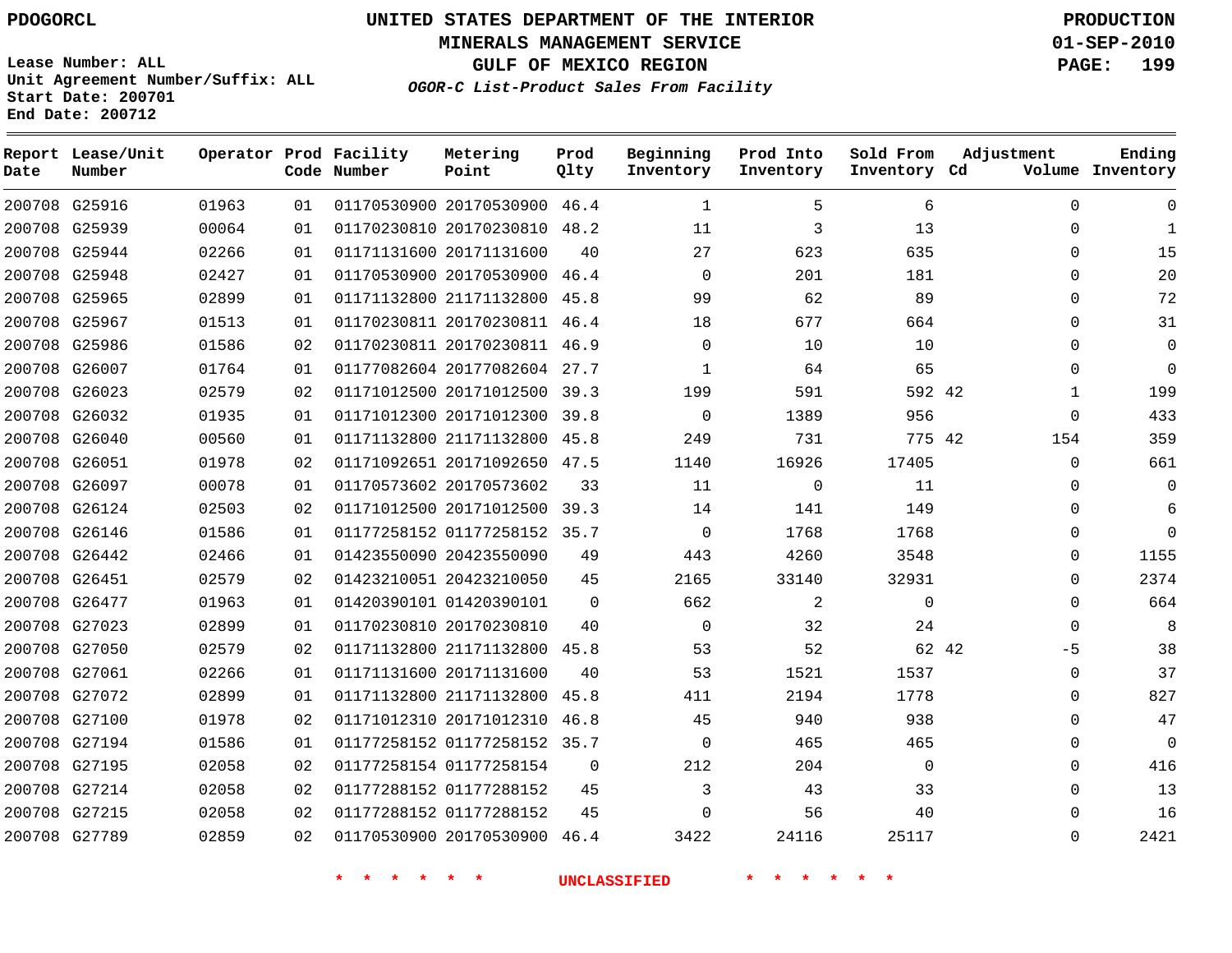**MINERALS MANAGEMENT SERVICE 01-SEP-2010**

**GULF OF MEXICO REGION PAGE: 200**

**Lease Number: ALL Unit Agreement Number/Suffix: ALL Start Date: 200701 End Date: 200712**

**OGOR-C List-Product Sales From Facility**

**Ending**

| Date   | Report Lease/Unit<br>Number |       |    | Operator Prod Facility<br>Code Number | Metering<br>Point            | Prod<br>Qlty | Beginning<br>Inventory | Prod Into<br>Inventory | Sold From<br>Inventory Cd | Adjustment |              | Ending<br>Volume Inventory |
|--------|-----------------------------|-------|----|---------------------------------------|------------------------------|--------------|------------------------|------------------------|---------------------------|------------|--------------|----------------------------|
|        | 200708 G27831               | 01764 | 01 |                                       | 01170530900 20170530900 46.4 |              | $\Omega$               | 1822                   | 1581                      |            | $\Omega$     | 241                        |
|        | 200708 G27851               | 02628 | 02 |                                       | 01171132000 20171132000 49.8 |              | 171                    | 993                    | 1003                      |            | $\Omega$     | 161                        |
| 200709 | 00016                       | 00276 | 01 |                                       | 01170513700 20170513700 32.4 |              | 3909                   | 24294                  | 24681 42                  |            | $\mathbf{1}$ | 3523                       |
| 200709 | 00026                       | 00276 | 01 |                                       | 01170513700 20170513700 32.4 |              | 12480                  | 61311                  | 64901                     |            | $\mathbf 0$  | 8890                       |
| 200709 | 00032                       | 00276 | 01 |                                       | 01170513700 20170513700 32.4 |              | 1175                   | 5001                   | 4910                      |            | 0            | 1266                       |
| 200709 | 00033                       | 00276 | 01 |                                       | 01170513700 20170513700 32.4 |              | 3743                   | 12428                  | 13026 42                  |            | $\mathbf{1}$ | 3146                       |
| 200709 | 00049                       | 02421 | 01 |                                       | 01171012300 20171012300      | 39           | 8377                   | 21896                  | 23038                     |            | 0            | 7235                       |
| 200709 | 00050                       | 02421 | 01 |                                       | 01171012300 20171012300      | 39           | 1796                   | 8862                   | 7730                      |            | 0            | 2928                       |
| 200709 | 00051                       | 02421 | 01 |                                       | 01171012300 20171012300      | 39           | 4461                   | 16570                  | 15556                     |            | 0            | 5475                       |
| 200709 | 00052                       | 02421 | 01 |                                       | 01171012300 20171012300      | 39           | 2632                   | 8453                   | 8292                      |            | 0            | 2793                       |
| 200709 | 00053                       | 02409 | 01 |                                       | 01171012300 20171012300 30.3 |              | 2555                   | 5286                   | 5492                      |            | 0            | 2349                       |
| 200709 | 00079                       | 01834 | 01 |                                       | 01170230810 20170230810 47.9 |              | 168                    | 783                    | 770 42                    |            | $\mathbf 1$  | 182                        |
| 200709 | 00081                       | 00818 | 01 |                                       | 01170231300 20170230800 45.3 |              | 628                    | 3213                   | 655                       |            | 0            | 3186                       |
| 200709 | 00082                       | 00818 | 02 |                                       | 01170231300 20170230800 45.3 |              | 15                     | 106                    | 16                        |            | $\mathbf 0$  | 105                        |
| 200709 | 00090                       | 02630 | 01 |                                       | 01170230810 20170230810 47.9 |              | 70                     | 361                    | 346                       |            | $\mathbf 0$  | 85                         |
| 200709 | 00137                       | 00687 | 01 |                                       | 01170513700 20170513700      | 27           | 326                    | 2439                   | 2446                      |            | 0            | 319                        |
| 200709 | 00138                       | 00687 | 01 |                                       | 01170513700 20170513700      | 27           | 1656                   | 10021                  | 10367                     |            | 0            | 1310                       |
| 200709 | 00161                       | 00105 | 01 |                                       | 01170230810 20170230810 47.9 |              | 358                    | 2083                   | 1959                      |            | $\mathbf{0}$ | 482                        |
| 200709 | 00184                       | 02594 | 02 |                                       | 01170230810 20170230810 47.9 |              | 2967                   | 17682                  | 16558                     |            | $\Omega$     | 4091                       |
| 200709 | 00190                       | 02312 | 02 |                                       | 01170230810 20170230810 47.9 |              | 3                      | 9                      |                           | 9 42       | $-1$         | $\overline{c}$             |
| 200709 | 00191                       | 02312 | 01 |                                       | 01170230810 20170230810 47.9 |              | $\Omega$               | 5983                   | 5816 42                   |            | 1221         | 1388                       |
| 200709 | 00196                       | 00003 | 01 |                                       | 01171012300 20171012300 39.1 |              | 3983                   | 14618                  | 13770 42                  |            | $-1$         | 4830                       |
| 200709 | 00244                       | 00105 | 01 |                                       | 01170231300 01170231300      | 46           | $\Omega$               | 2257                   | 2257                      |            | 0            | $\overline{0}$             |
| 200709 | 00247                       | 00105 | 01 |                                       | 01170231300 01170231300      | 46           | $\mathbf 0$            | 1045                   | 1045                      |            | 0            | $\mathbf 0$                |
| 200709 | 00253                       | 00236 | 01 |                                       | 01170230810 20170230810 47.9 |              | 19                     | 55                     | 61                        |            | 0            | 13                         |
| 200709 | 00310                       | 02025 | 01 |                                       | 01171132800 21171132800 46.3 |              | 719                    | 1760                   | 1740                      |            | 0            | 739                        |
| 200709 | 00317                       | 00560 | 01 |                                       | 01171012310 20171012310 46.8 |              | 33                     | 595                    | 600                       |            | 0            | 28                         |
| 200709 | 00353                       | 02266 | 01 |                                       | 01170754800 20170754800 29.7 |              | 964                    | 3862                   | 3728                      |            | $\Omega$     | 1098                       |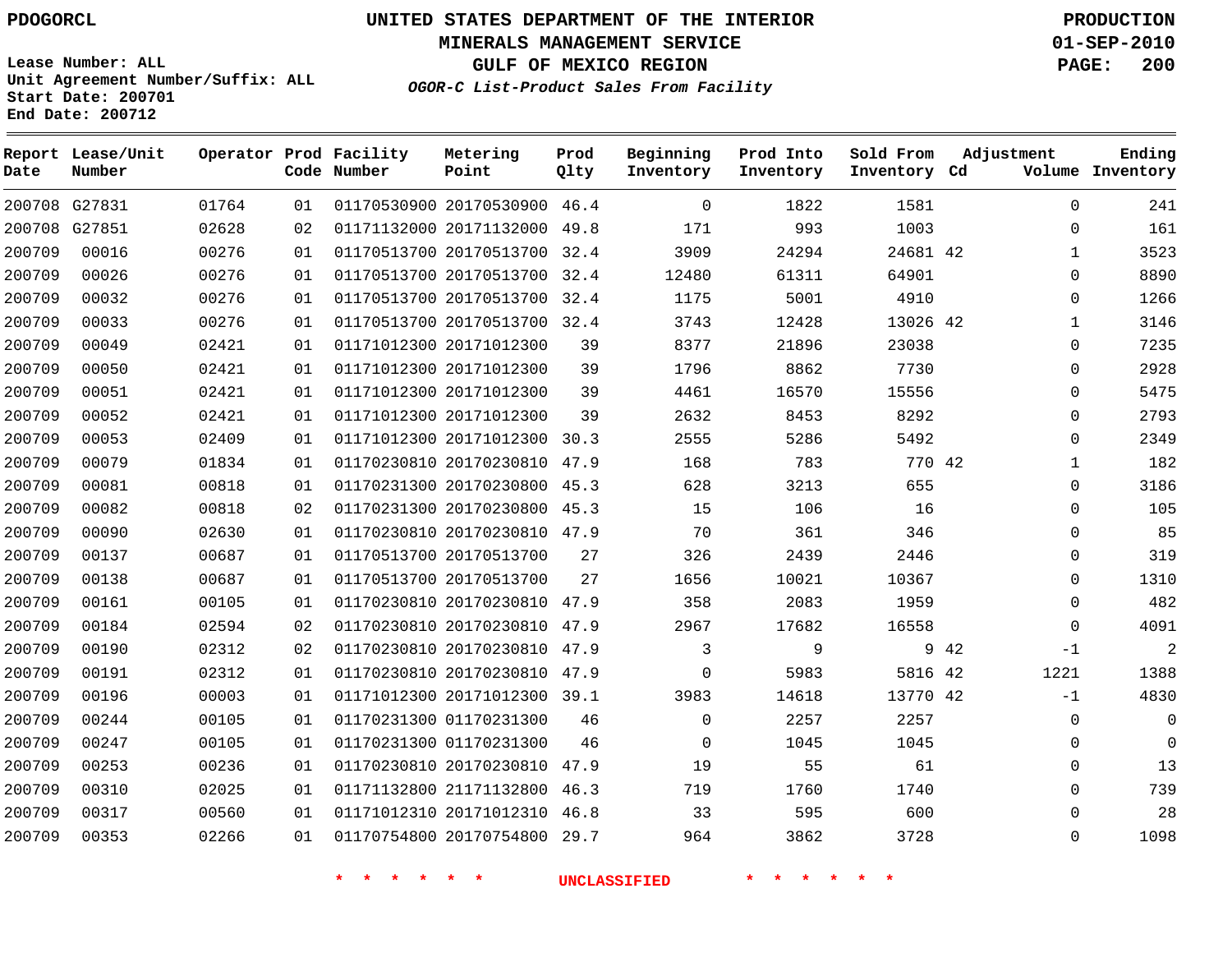**MINERALS MANAGEMENT SERVICE 01-SEP-2010**

**GULF OF MEXICO REGION PAGE: 201**

**Lease Number: ALL Unit Agreement Number/Suffix: ALL Start Date: 200701 End Date: 200712**

**OGOR-C List-Product Sales From Facility**

| Date   | Report Lease/Unit<br>Number |       |    | Operator Prod Facility<br>Code Number | Metering<br>Point            | Prod<br>Qlty | Beginning<br>Inventory | Prod Into<br>Inventory | Sold From<br>Inventory Cd |      | Adjustment     | Ending<br>Volume Inventory |
|--------|-----------------------------|-------|----|---------------------------------------|------------------------------|--------------|------------------------|------------------------|---------------------------|------|----------------|----------------------------|
| 200709 | 00367                       | 00276 | 01 |                                       | 01170513700 20170513700 32.4 |              | 421                    | 2700                   | 2729 42                   |      | $-1$           | 391                        |
| 200709 | 00424                       | 00064 | 01 |                                       | 01171012400 20171012400 54.7 |              | 205                    | 531                    | 538 42                    |      | $\mathbf 1$    | 199                        |
| 200709 | 00434                       | 02690 | 01 |                                       | 01177112605 2017711260Y 28.9 |              | 1989                   | 46125                  | 45796                     |      | $\Omega$       | 2318                       |
| 200709 | 00436                       | 02312 | 02 |                                       | 01171012400 20171012400 54.7 |              | $\mathbf 0$            | $\mathbf 0$            |                           | 2 47 | $\overline{2}$ | $\mathbf 0$                |
| 200709 | 00453                       | 02690 | 01 |                                       | 01177112605 2017711260Y 28.9 |              | 865                    | 10824                  | 11145                     |      | $\Omega$       | 544                        |
| 200709 | 00462                       | 00078 | 01 |                                       | 01170573602 20170573602 33.6 |              | 201                    | 268                    | 315 42                    |      | 1              | 155                        |
| 200709 | 00464                       | 00078 | 01 |                                       | 01170573602 20170573602 33.6 |              | 10424                  | 16939                  | 17578                     |      | 0              | 9785                       |
| 200709 | 00466                       | 00064 | 01 |                                       | 01171012400 20171012400 54.7 |              | 2326                   | 7820                   | 7222                      |      | $\Omega$       | 2924                       |
| 200709 | 00478                       | 02409 | 01 |                                       | 01171012300 20171012300      | 43.3         | $\Omega$               | 1823                   | 1823                      |      | $\Omega$       | $\overline{0}$             |
| 200709 | 00479                       | 00236 | 01 |                                       | 01171012300 20171012300 33.6 |              | 29                     | 58                     | 68                        |      | $\Omega$       | 19                         |
|        |                             | 00818 | 01 |                                       | 01171012500 20171012500 39.5 |              | 270                    | 5228                   | 5303                      |      | $\Omega$       | 195                        |
|        |                             |       |    |                                       |                              |              | 299                    | 5286                   | 5371                      |      | 0              | 214                        |
| 200709 | 00487                       | 01284 | 01 |                                       | 01171132800 21171132800 46.3 |              | 915                    | 6189                   | 4988                      |      | $\Omega$       | 2116                       |
| 200709 | 00495                       | 01284 | 01 |                                       | 01171131900 20171131900      | 45.8         | $\mathbf 0$            | 3                      | 2                         |      | $\Omega$       | 1                          |
| 200709 | 00518                       | 01482 | 01 |                                       | 01170230450 20170230450 51.7 |              | 91                     | 505                    | 549                       |      | $\Omega$       | 47                         |
| 200709 | 00526                       | 00105 | 01 |                                       | 01170230810 20170230810 47.8 |              | 259                    | 1293                   | 1252                      |      | $\Omega$       | 300                        |
| 200709 | 00541                       | 02589 | 01 |                                       | 01170530900 20170530900      | 47.1         | $\mathbf 0$            | 1193                   | 1193                      |      | $\Omega$       | $\mathbf 0$                |
| 200709 | 00559                       | 00687 | 01 |                                       | 01171131600 20171131600 43.5 |              | 208                    | 9152                   | 9075 42                   |      | 1              | 286                        |
| 200709 | 00577                       | 01935 | 01 |                                       | 01171012300 20171012300 39.1 |              | 16422                  | 24827                  | 33046                     |      | $\Omega$       | 8203                       |
| 200709 | 00590                       | 01284 | 01 |                                       | 01171132800 21171132800 46.3 |              | 2267                   | 4860                   | 5002                      |      | $\Omega$       | 2125                       |
| 200709 | 00593                       | 01834 | 01 |                                       | 01171012300 20171012300 39.1 |              | 14464                  | 26132                  | 26203                     |      | $\Omega$       | 14393                      |
|        |                             | 02589 | 01 |                                       | 01171012300 20171012300 39.1 |              | 7241                   | 16918                  | 18314                     |      | 0              | 5845                       |
|        |                             |       |    |                                       |                              |              | 21705                  | 43050                  | 44517                     |      | 0              | 20238                      |
| 200709 | 00599                       | 01764 | 01 |                                       | 01170573602 20170573602 48.2 |              | 178                    | 300                    | 305                       |      | 0              | 173                        |
| 200709 | 00605                       | 01764 | 01 |                                       | 01170573602 20170573602 48.2 |              | 52                     | $\mathbf 0$            | 52                        |      | $\Omega$       | 0                          |
| 200709 | 00680                       | 01482 | 01 |                                       | 01170230700 20170230700 39.1 |              | 1087                   | 486                    | 1239                      |      | 0              | 334                        |
| 200709 | 00691                       | 02312 | 02 |                                       | 01170754200 20170754200 34.7 |              | 0                      | 2673                   | 2503 47                   |      | 784            | 954                        |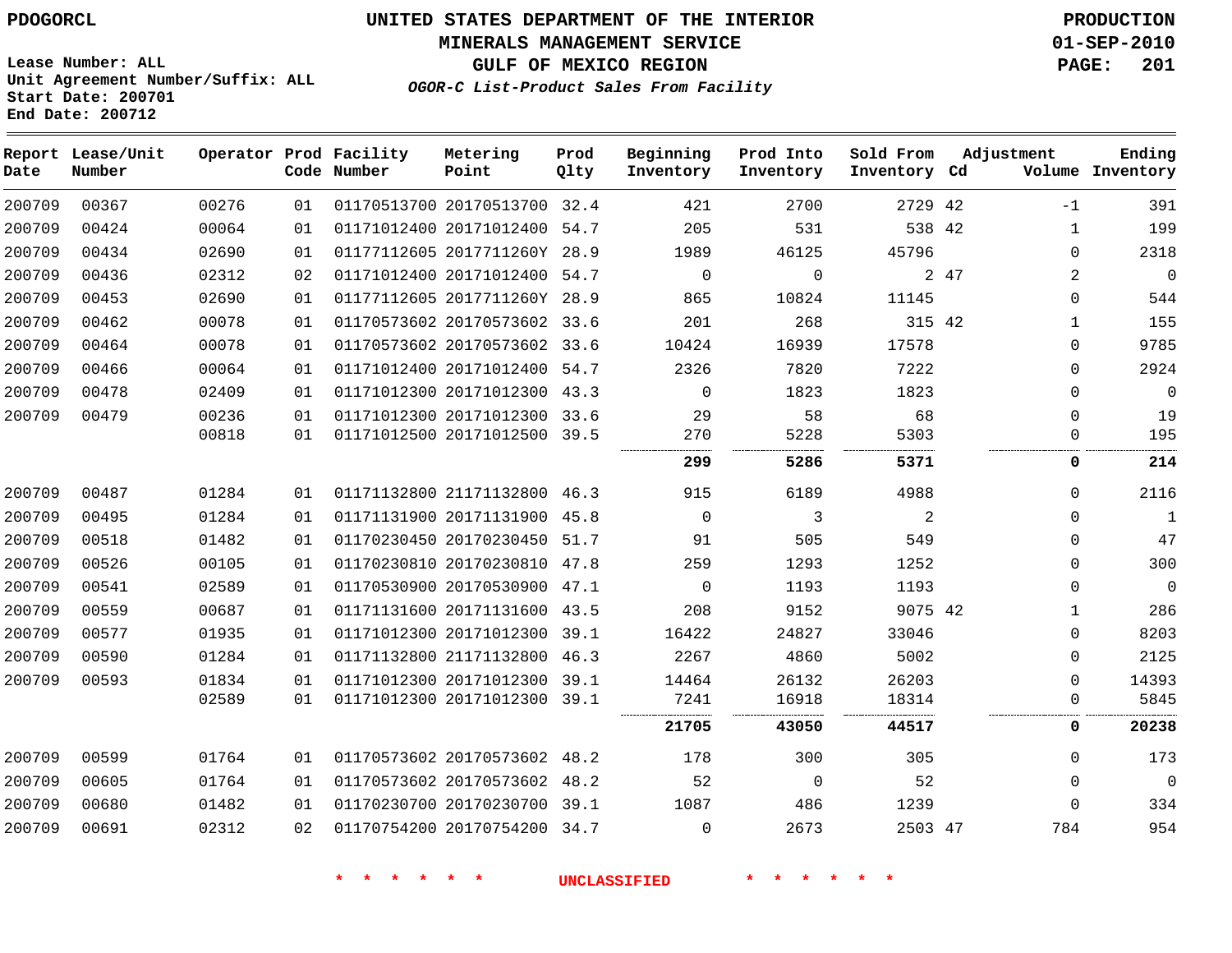**Start Date: 200701 End Date: 200712**

**Unit Agreement Number/Suffix: ALL**

# **UNITED STATES DEPARTMENT OF THE INTERIOR PDOGORCL PRODUCTION**

**MINERALS MANAGEMENT SERVICE 01-SEP-2010**

**GULF OF MEXICO REGION PAGE: 202**

**OGOR-C List-Product Sales From Facility**

| Date   | Report Lease/Unit<br>Number |       |    | Operator Prod Facility<br>Code Number | Metering<br>Point            | Prod<br>Qlty | Beginning<br>Inventory | Prod Into<br>Inventory | Sold From<br>Inventory Cd | Adjustment  | Ending<br>Volume Inventory |
|--------|-----------------------------|-------|----|---------------------------------------|------------------------------|--------------|------------------------|------------------------|---------------------------|-------------|----------------------------|
| 200709 | 00693                       | 02266 | 01 |                                       | 01170754800 20170754800 29.7 |              | 554                    | 2386                   | 2262                      | $\Omega$    | 678                        |
| 200709 | 00694                       | 02266 | 01 |                                       | 01170754800 20170754800      | 29.7         | 1811                   | 5580                   | 5805                      | $\Omega$    | 1586                       |
| 200709 | 00697                       | 02266 | 01 |                                       | 01170754800 20170754800      | 29.7         | 1529                   | 6499                   | 6182                      | $\Omega$    | 1846                       |
| 200709 | 00758                       | 02421 | 01 |                                       | 01170230810 20170230810      | 47.9         | 583                    | 2909                   | 2817                      | $\mathbf 0$ | 675                        |
| 200709 | 00759                       | 02589 | 01 |                                       | 01170230811 20170230811      | 46           | $\mathbf 0$            | 2393                   | 2393                      | 0           | $\overline{0}$             |
| 200709 | 00763                       | 02859 | 01 |                                       | 01170231100 20170230810      | 47.9         | 21                     | 76                     | 79                        | 0           | 18                         |
| 200709 | 00767                       | 00105 | 01 |                                       | 01170230810 20170230810      | 47.8         | 311                    | 1395                   | 1383                      | $\Omega$    | 323                        |
| 200709 | 00768                       | 00105 | 01 |                                       | 01170230810 20170230810      | 47.8         | 37                     | 212                    | 200                       | 0           | 49                         |
| 200709 | 00775                       | 01834 | 01 |                                       | 01171131600 20171131600      | 43.5         | 48                     | 2269                   | 2246                      | $\Omega$    | 71                         |
| 200709 | 00778                       | 01482 | 01 |                                       | 01171132000 20171132000      | 50.5         | 55                     | 209                    | 193                       | $\Omega$    | 71                         |
| 200709 | 00786                       | 02409 | 01 |                                       | 01177078131 20171092650      | 52           | $\mathbf 0$            | 275                    | 275                       | $\Omega$    | $\overline{0}$             |
| 200709 | 00787                       | 02312 | 01 |                                       | 01171092651 20171092650      | 48.4         | $\mathbf{0}$           | 1545                   | 1477 47                   | 51          | 119                        |
| 200709 | 00796                       | 02628 | 02 |                                       | 01171092651 20171092650      | 48.4         | 1492                   | 23684                  | 22828 42                  | $-504$      | 1844                       |
| 200709 | 00797                       | 02421 | 01 |                                       | 01171012300 20171012300      | 39.1         | 2427                   | 4072                   | 5153                      | $\Omega$    | 1346                       |
| 200709 | 00818                       | 02636 | 01 |                                       | 01171132800 21171132800      | 46.3         | 27                     | 1933                   | 944                       | $\Omega$    | 1016                       |
| 200709 | 00819                       | 00078 | 01 |                                       | 01171132800 21171132800      | 46.3         | 143                    | 253                    | 278                       | $\Omega$    | 118                        |
| 200709 | 00827                       | 00003 | 01 |                                       | 0117711260G 2017711260G 32.3 |              | 1021                   | 18055                  | 18078 42                  | $-1$        | 997                        |
| 200709 | 00828                       | 02859 | 01 |                                       | 0117711260T 2017711260T 32.4 |              | 139                    | 11831                  | 11815                     | $\mathbf 0$ | 155                        |
| 200709 | 754303001A                  | 00059 | 01 |                                       | 01170230811 20170230811      | 46           | 481                    | 8339                   | 8326                      | $\Omega$    | 494                        |
| 200709 | 754305004A                  | 02899 | 01 |                                       | 01171132000 20171132000 50.5 |              | 931                    | 6172                   | 5196                      | $\Omega$    | 1907                       |
| 200709 | 754307017A                  | 01364 | 02 |                                       | 01170230811 20170230811      | 46           | 179                    | 5983                   | 5807                      | 0           | 355                        |
| 200709 | 7543880060                  | 00105 | 01 |                                       | 01170230450 20170230450 51.6 |              | 15                     | 290                    | 278                       | $\mathbf 0$ | 27                         |
| 200709 | 7543890060                  | 02655 | 02 |                                       | 01171012500 20171012500      | 39.5         | $\mathbf 0$            | 19                     | 19                        | $\Omega$    | $\Omega$                   |
| 200709 | 7543890080                  | 00276 | 01 |                                       | 01170513700 20170513700      | 32.4         | 4727                   | 5946                   | 5898                      | $\Omega$    | 4775                       |
| 200709 | 7543890180                  | 01764 | 01 |                                       | 01423210051 20423210050      | 45.8         | 13                     | 47                     | 56                        | $\Omega$    | 4                          |
| 200709 | 7543890220                  | 00105 | 01 |                                       | 01608158271 01608158271      | 21           | 0                      | 72                     | 72                        | 0           | $\mathbf 0$                |
| 200709 | 7543900070                  | 00818 | 02 |                                       | 01423550090 20423550090      | 40.4         | 7                      | 9                      | 13                        | 0           | $\mathbf{3}$               |
| 200709 | 7543900080                  | 02421 | 01 |                                       | 01170753850 20170753850      | 37.3         | $\Omega$               | 51                     | 51                        | $\Omega$    | $\Omega$                   |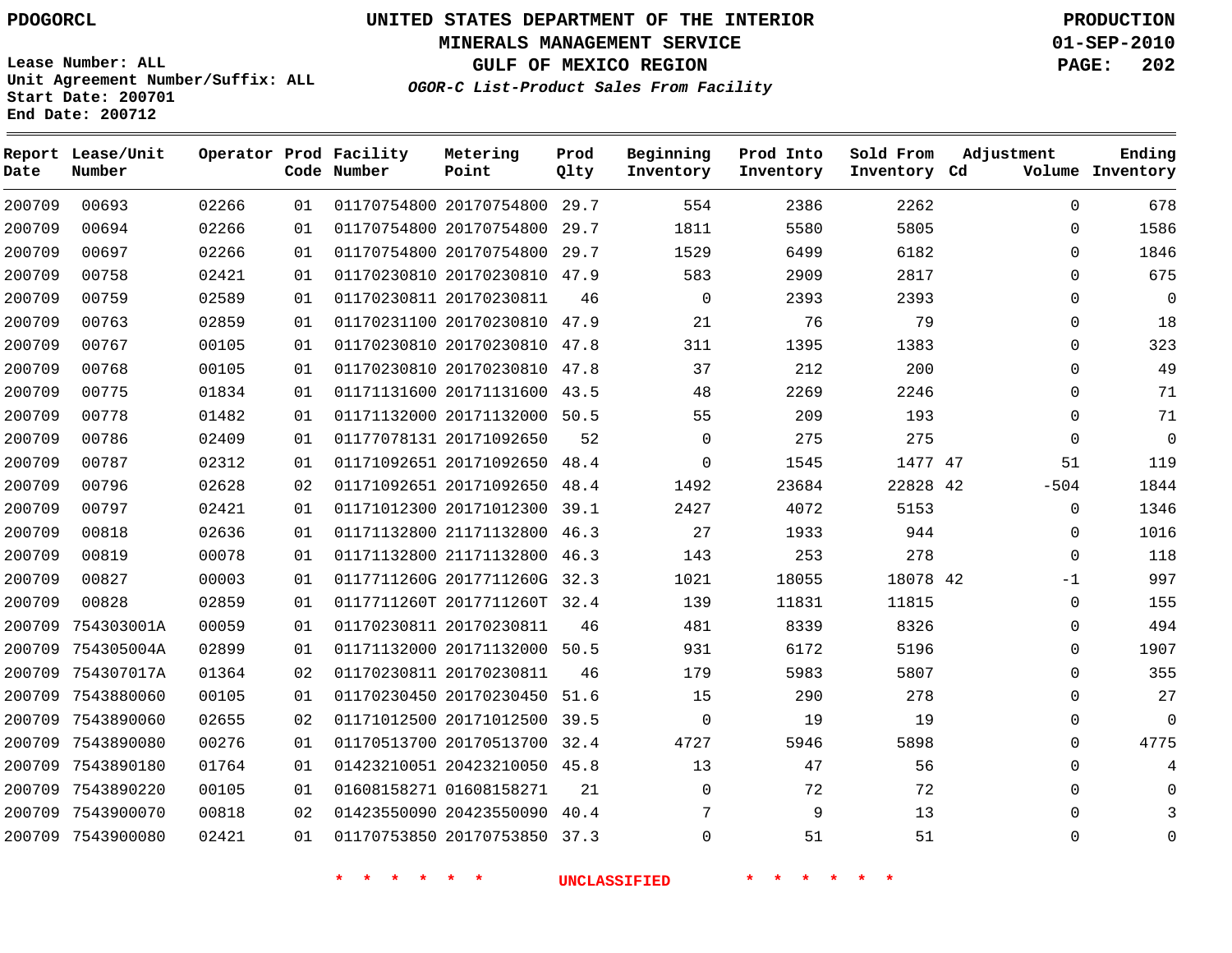**End Date: 200712**

# **UNITED STATES DEPARTMENT OF THE INTERIOR PDOGORCL PRODUCTION**

**MINERALS MANAGEMENT SERVICE 01-SEP-2010**

**Unit Agreement Number/Suffix: ALL Start Date: 200701**

**OGOR-C List-Product Sales From Facility**

**GULF OF MEXICO REGION PAGE: 203**

| Date   | Report Lease/Unit<br>Number |       |    | Operator Prod Facility<br>Code Number | Metering<br>Point            | Prod<br>Qlty | Beginning<br>Inventory | Prod Into<br>Inventory | Sold From<br>Inventory Cd | Adjustment   | Ending<br>Volume Inventory |
|--------|-----------------------------|-------|----|---------------------------------------|------------------------------|--------------|------------------------|------------------------|---------------------------|--------------|----------------------------|
| 200709 | 7543920040                  | 02628 | 01 |                                       | 01423210051 20423210050 45.8 |              | 5                      | 63                     | 66                        | $\Omega$     | $\overline{2}$             |
| 200709 | 7543930100                  | 00362 | 02 |                                       | 01170230810 20170230810      | 47.9         | 1595                   | 8389                   | 8038                      | $\Omega$     | 1946                       |
| 200709 | 7543930200                  | 00105 | 01 |                                       | 01171012310 20171012310      | 46.8         | 614                    | 10533                  | 10658                     | $\mathbf{0}$ | 489                        |
|        |                             | 01284 | 01 |                                       | 0117709260L 2017709260L      | 40.1         | $\Omega$               | 4437                   | 4437                      | $\Omega$     | $\Omega$                   |
|        |                             |       |    |                                       |                              |              | 614                    | 14970                  | 15095                     | 0            | 489                        |
| 200709 | 7543930210                  | 01764 | 01 |                                       | 01608165300 01608165300      | $\Omega$     | 91                     | $\Omega$               | $\Omega$                  | $\Omega$     | 91                         |
| 200709 | 7543940080                  | 00222 | 01 |                                       | 01171132800 21171132800      | 46.3         | 544                    | 1200                   | 1224                      | $\Omega$     | 520                        |
| 200709 | 754395009A                  | 00730 | 01 |                                       | 01170753510 20170753510      | 49.6         | 473                    | 2314                   | 2588 42                   | $\mathbf 1$  | 200                        |
| 200709 | 754395019A                  | 00105 | 01 |                                       | 01420390101 01420390101      | $\Omega$     | 1215                   | 219                    | $\Omega$                  | $\Omega$     | 1434                       |
| 200709 | 754396015A                  | 02859 | 01 |                                       | 01608103650 20608103650      | 32.8         | 143                    | 13802                  | 13812                     | 0            | 133                        |
| 200709 | 754398002A                  | 00105 | 01 |                                       | 01420570060 20420570060      | $\Omega$     | 2400                   | $\Omega$               | $\Omega$                  | $\Omega$     | 2400                       |
| 200709 | 754398017A                  | 02859 | 02 |                                       | 01170230811 20170230811      | 46           | 4                      | 67                     | 67                        | $\Omega$     | $\overline{4}$             |
| 200709 | 8910020210                  | 02451 | 01 |                                       | 01170753510 20170753510      | 49.6         | 622                    | 3903                   | 4188                      | 0            | 337                        |
|        |                             |       | 01 |                                       | 01170513800 20170513800      | 33.4         | 13626                  | 107500                 | 114403                    | $\Omega$     | 6723                       |
|        |                             |       |    |                                       |                              |              | 14248                  | 111403                 | 118591                    | 0            | 7060                       |
| 200709 | 8910024540                  | 02451 | 01 |                                       | 01170513800 20170513800      | 33.4         | 11407                  | 155492                 | 157174                    | $\Omega$     | 9725                       |
| 200709 | 8910029320                  | 00276 | 01 |                                       | 01170513700 20170513700      | 32.4         | 17382                  | 68008                  | 68174 42                  | $-2$         | 17214                      |
| 200709 | 8910034440                  | 00276 | 01 |                                       | 01170513700 20170513700      | 32.4         | 25800                  | 89726                  | 89421 42                  | $\mathbf{1}$ | 26106                      |
|        |                             | 00730 | 01 |                                       | 01170513700 20170513700      | 32.4         | 3167                   | 9557                   | 9944                      | $\Omega$     | 2780                       |
|        |                             |       |    |                                       |                              |              | 28967                  | 99283                  | 99365                     | 1            | 28886                      |
| 200709 | 8910039150                  | 00078 | 01 |                                       | 01170573601 20170573601      | 26           | 1134                   | 4718                   | 5183 42                   | 3            | 672                        |
| 200709 | 8910063810                  | 02466 | 01 |                                       | 01170230450 20170230450      | 51.7         | 2276                   | 16100                  | 16874 42                  | $-1$         | 1501                       |
|        |                             | 02475 | 02 |                                       | 01170230450 20170230450      | 51.1         | 3                      | 28                     | 28                        | $\Omega$     | 3                          |
|        |                             |       |    |                                       |                              |              | 2279                   | 16128                  | 16902                     | -1           | 1504                       |
|        | 200709 8910066690           | 00078 | 01 |                                       | 01170573602 20170573602 33.6 |              | 13475                  | 24022                  | 23621 42                  | $\mathbf{1}$ | 13877                      |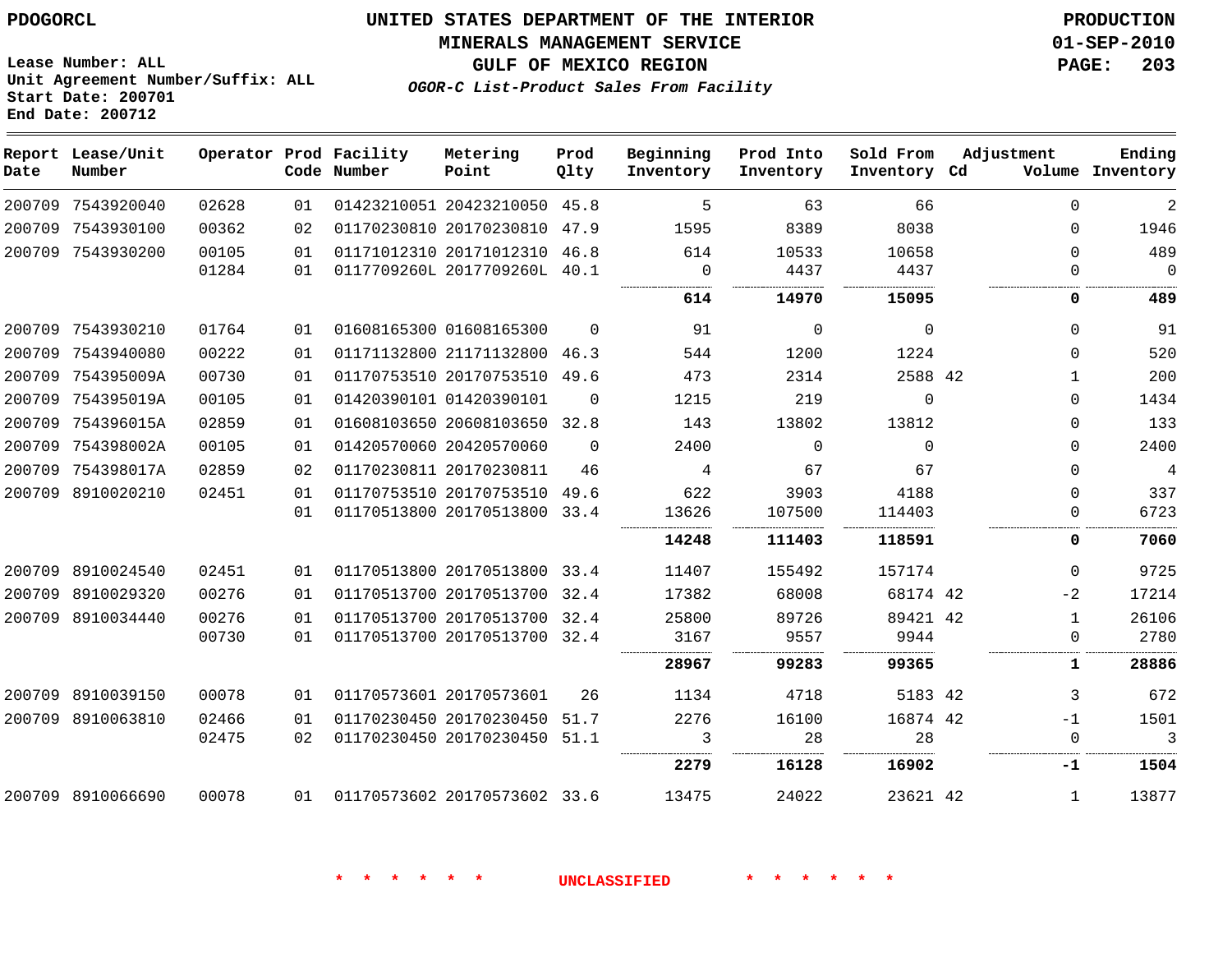**Start Date: 200701 End Date: 200712**

**Unit Agreement Number/Suffix: ALL**

# **UNITED STATES DEPARTMENT OF THE INTERIOR PDOGORCL PRODUCTION**

**MINERALS MANAGEMENT SERVICE 01-SEP-2010**

**GULF OF MEXICO REGION PAGE: 204**

**OGOR-C List-Product Sales From Facility**

| Date   | Report Lease/Unit<br>Number |       |     | Operator Prod Facility<br>Code Number | Metering<br>Point            | Prod<br>Qlty | Beginning<br>Inventory | Prod Into<br>Inventory | Sold From<br>Inventory Cd | Adjustment   | Ending<br>Volume Inventory |
|--------|-----------------------------|-------|-----|---------------------------------------|------------------------------|--------------|------------------------|------------------------|---------------------------|--------------|----------------------------|
|        | 200709 8910086540           | 01284 | 01  |                                       | 01171012400 20171012400 54.7 |              | 3982                   | 9705                   | 10059                     | $\Omega$     | 3628                       |
|        |                             |       | 01  |                                       | 01177092604 20177092604 44.2 |              | 0                      | 384                    | 384                       | 0            | $\Omega$                   |
|        |                             |       |     |                                       |                              |              | 3982                   | 10089                  | 10443                     | 0            | 3628                       |
|        | 200709 8910086610           | 02266 | 01  |                                       | 01170754800 20170754800 29.7 |              | 91                     | 489                    | 441                       | $\Omega$     | 139                        |
|        | 200709 8910086660           | 02766 | 02  |                                       | 01421670201 20421670200      | 0            | 309                    | 1                      | $\mathbf 0$               | $\Omega$     | 310                        |
|        | 200709 8910087640           | 00818 | 02  |                                       | 01171092800 21171132800 46.3 |              | 19                     | 14                     | 26                        | $\Omega$     | 7                          |
|        | 200709 8910087670           | 02312 | 02  |                                       | 01170754200 20170754200      | 34.7         | 0                      | 282                    | 268 42                    | 87           | 101                        |
|        | 200709 8910087840           | 00162 | 01  |                                       | 01177122606 20177122606      | 40.2         | 699                    | 3520                   | 3510 42                   | $-1$         | 708                        |
| 200709 | 8910088160                  | 02233 | 01  |                                       | 01171132800 21171132800      | 46.3         | 2065                   | 4522                   | 4623                      | $\Omega$     | 1964                       |
| 200709 | 8910089160                  | 00276 | 01  |                                       | 01170513700 20170513700      | 32.4         | 2794                   | 4126                   | 4250                      | $\Omega$     | 2670                       |
| 200709 | 891008927AE                 | 00078 | 01  |                                       | 01170230400 20170230400      | 49.8         | 75                     | 355                    | 265 09                    | $-105$       | 60                         |
| 200709 | 891008927K                  | 00078 | 01  |                                       | 01170230400 20170230400      | 50.1         | 73                     | 425                    | 426                       | $\mathbf 0$  | 72                         |
|        | 200709 891008927X           | 00078 | 01  |                                       | 01170230400 20170230400      | 50.1         | 25                     | 318                    | 289                       | $\Omega$     | 54                         |
| 200709 | 8910089460                  | 01834 | 01  |                                       | 01171012500 20171012500      | 32.7         | 3                      | $\mathbf{1}$           | 4                         | 0            | $\overline{0}$             |
|        | 200709 891008946C           | 01834 | 01  |                                       | 01171012500 20171012500      | 39.5         | 17                     | 480                    | 479                       | $\Omega$     | 18                         |
|        | 200709 8910116580           | 00276 | 01  |                                       | 01170513700 20170513700      | 32.4         | 5683                   | 7537                   | 8343                      | $\Omega$     | 4877                       |
|        | 200709 8910116740           | 00276 | 01  |                                       | 01170513700 20170513700 32.4 |              | 399                    | 819                    | 688                       | $\Omega$     | 530                        |
| 200709 | 8910116770                  | 00276 | 01  |                                       | 01170513700 20170513700      | 32.4         | 1478                   | 2461                   | 2347 42                   | $\mathbf{1}$ | 1593                       |
| 200709 | 8910116790                  | 00276 | 01  |                                       | 01170513700 20170513700      | 32.4         | 5993                   | 7594                   | 8673                      | $\Omega$     | 4914                       |
|        | 200709 8910116800           | 00276 | 01  |                                       | 01170513700 20170513700      | 32.4         | 14022                  | 23181                  | 22203                     | $\Omega$     | 15000                      |
|        | 200709 891011687A           | 02266 | 01  |                                       | 01170754800 20170754800      | 29.7         | 192                    | 791                    | 758                       | 0            | 225                        |
|        | 200709 891011687B           | 02266 | 01  |                                       | 01170754800 20170754800      | 29.7         | 75                     | 321                    | 305                       | 0            | 91                         |
| 200709 | 891011687C                  | 02266 | 01  |                                       | 01170754800 20170754800      | 29.7         | 223                    | 1041                   | 968                       | $\Omega$     | 296                        |
|        | 200709 891011687D           | 02266 | 01  |                                       | 01170754800 20170754800      | 29.7         | 379                    | 1528                   | 1473                      | $\Omega$     | 434                        |
| 200709 | 8910117330                  | 02266 | 01  |                                       | 01170754800 20170754800      | 29.7         | 3                      | 12                     | 12                        | $\Omega$     | $\overline{3}$             |
| 200709 | 8910123210                  | 00687 | 01  |                                       | 0117709260A 2017709260A 34.4 |              | 34                     | 2891                   | 2888 42                   | $-1$         | 36                         |
| 200709 | 8910123250                  | 00687 | 01  |                                       | 0117709260A 2017709260A 34.4 |              | 62                     | 5203                   | 5200 42                   | $\mathbf{1}$ | 66                         |
|        | 200709 8910123270           | 01482 | O 1 |                                       | 01177215100 20177215102 30.6 |              | 87                     | 5831                   | 5867                      | $\Omega$     | 51                         |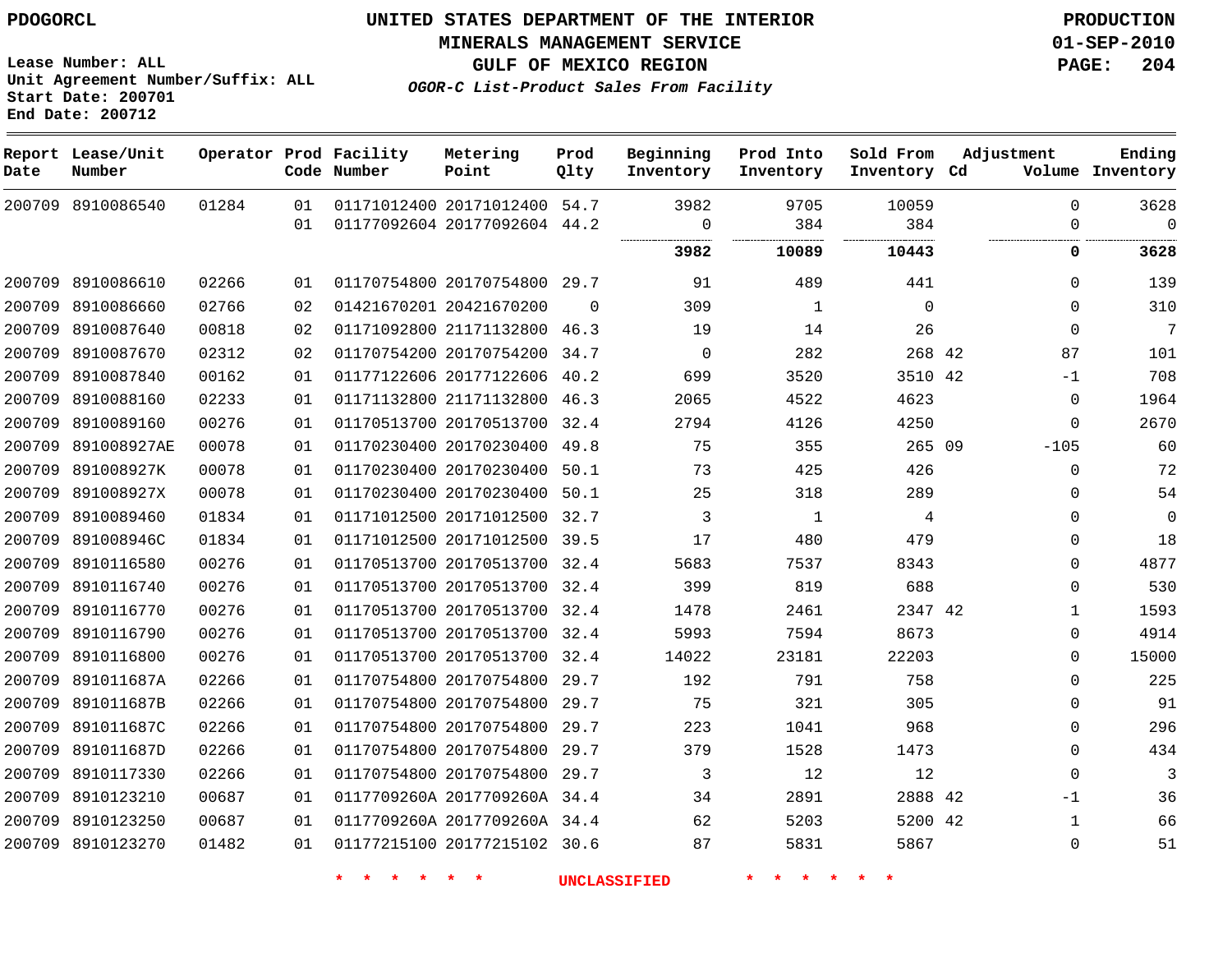**Start Date: 200701 End Date: 200712**

**Unit Agreement Number/Suffix: ALL**

# **UNITED STATES DEPARTMENT OF THE INTERIOR PDOGORCL PRODUCTION**

**MINERALS MANAGEMENT SERVICE 01-SEP-2010**

**GULF OF MEXICO REGION PAGE: 205**

**OGOR-C List-Product Sales From Facility**

| Date   | Report Lease/Unit<br>Number |       |    | Operator Prod Facility<br>Code Number | Metering<br>Point            | Prod<br>Olty | Beginning<br>Inventory | Prod Into<br>Inventory | Sold From<br>Inventory Cd | Adjustment |              | Ending<br>Volume Inventory |
|--------|-----------------------------|-------|----|---------------------------------------|------------------------------|--------------|------------------------|------------------------|---------------------------|------------|--------------|----------------------------|
|        | 200709 8910123320           | 01482 | 01 |                                       | 01177215100 20177215102 30.6 |              | 279                    | 15738                  | 15882 42                  |            | $\mathbf{1}$ | 136                        |
|        | 200709 8910123330           | 01482 | 01 |                                       | 01177215100 20177215102      | 30.6         | 252                    | 14868                  | 14991                     |            | $\Omega$     | 129                        |
| 200709 | 8910123350                  | 02608 | 01 |                                       | 01171012500 20171012500      | 39.5         | 16                     | 327                    | 331 45                    |            | $-12$        | $\Omega$                   |
|        | 200709 8910123380           | 00818 | 02 |                                       | 01171132800 21171132800      | 46.9         | 3                      | 3                      | $\overline{4}$            |            | $\mathbf 0$  | 2                          |
| 200709 | 8910123390                  | 00818 | 01 |                                       | 01171131800 20171131800      | 44.9         | 1548                   | 671                    | 314                       |            | $\Omega$     | 1905                       |
|        | 200709 8910138430           | 00078 | 01 |                                       | 01171132800 21171132800      | 46.3         | $\mathbf 0$            | 36                     | 26 42                     |            | 1            | 11                         |
|        | 200709 8910169300           | 00491 | 01 |                                       | 01170230810 20170230810      | 47.8         | 61                     | 326                    | 311                       |            | $\Omega$     | 76                         |
|        | 200709 8910202350           | 00276 | 01 |                                       | 01170513700 20170513700 32.4 |              | 28158                  | 38101                  | 39082                     |            | 0            | 27177                      |
|        | 200709 8910202430           | 00276 | 01 |                                       | 01170513700 20170513700 32.4 |              | 517                    | 131                    | 132                       |            | $\mathbf{0}$ | 516                        |
|        | 200709 8910202470           | 02266 | 01 |                                       | 01170754800 20170754800      | 29.7         | 78                     | 348                    | 327                       |            | $\mathbf 0$  | 99                         |
|        | 200709 8910202520           | 01482 | 01 |                                       | 01171132800 21171132800 46.3 |              | 12                     | 4                      | 14                        |            | $\Omega$     | $\sqrt{2}$                 |
|        | 200709 8910202550           | 00105 | 01 |                                       | 01170230810 20170230810      | 47.8         | 46                     | 143                    | 156                       |            | $\Omega$     | 33                         |
|        | 200709 8910202560           | 00276 | 01 |                                       | 01170513700 20170513700 32.4 |              | 4675                   | 11655                  | 11770                     |            | $\Omega$     | 4560                       |
|        | 200709 G00932               | 01376 | 01 |                                       | 01170231100 20170230810      | 47.9         | 94                     | 366                    | 375                       |            | 0            | 85                         |
|        | 200709 G00935               | 02852 | 02 |                                       | 01171131600 20171131600      | 43.5         | 248                    | 2671                   | 2780                      |            | $\mathbf 0$  | 139                        |
|        | 200709 G00971               | 00105 | 01 |                                       | 01171132000 20171132000 50.4 |              | 15                     | 71                     | 64                        |            | $\Omega$     | 22                         |
|        | 200709 G00972               | 00105 | 01 |                                       | 01171132000 20171132000      | 50.4         | $\mathbf 0$            | 4                      | 3                         |            | $\Omega$     | 1                          |
|        | 200709 G00985               | 00687 | 01 |                                       | 0117709260A 2017709260A 34.4 |              | 281                    | 21779                  | 21783 42                  |            | $-2$         | 275                        |
|        | 200709 G00987               | 00105 | 01 |                                       | 01171132800 21171132800      | 46.3         | 1805                   | 7248                   | 6354                      |            | 0            | 2699                       |
|        | 200709 G00989               | 00003 | 01 |                                       | 01171012400 20171012400      | $\Omega$     | 1022                   | $\mathbf 0$            | $\Omega$                  |            | $\Omega$     | 1022                       |
|        | 200709 G01025               | 02859 | 01 |                                       | 01177122600 20177122600 35.2 |              | 139                    | 172                    | 172                       |            | $\mathbf 0$  | 139                        |
|        | 200709 G01027               | 00162 | 01 |                                       | 01177122606 20177122606 39.9 |              | 574                    | 5927                   | 5973                      |            | $\Omega$     | 528                        |
|        | 200709 G01036               | 02312 | 02 |                                       | 01171092651 20171092650      | 48.4         | 0                      | 459                    | 443 42                    |            | 20           | 36                         |
|        | 200709 G01072               | 00105 | 01 |                                       | 01170513800 20170513800      | 33.4         | 154                    | 111                    | 258                       |            | $\Omega$     | 7                          |
|        | 200709 G01082               | 00276 | 01 |                                       | 01170513700 20170513700      | 32.4         | 31                     | 46                     | 47                        |            | $\Omega$     | 30                         |
|        | 200709 G01083               | 00276 | 01 |                                       | 01170513700 20170513700 32.4 |              | 3443                   | 6002                   | 5562 42                   |            | $\mathbf{1}$ | 3884                       |
|        |                             | 02777 | 01 |                                       | 01170753510 20170753510      | $\Omega$     | 20<br>                 | $\Omega$<br>           | $\Omega$<br>              |            | $\Omega$     | 20<br>.                    |
|        |                             |       |    |                                       |                              |              | 3463                   | 6002                   | 5562                      |            | 1            | 3904                       |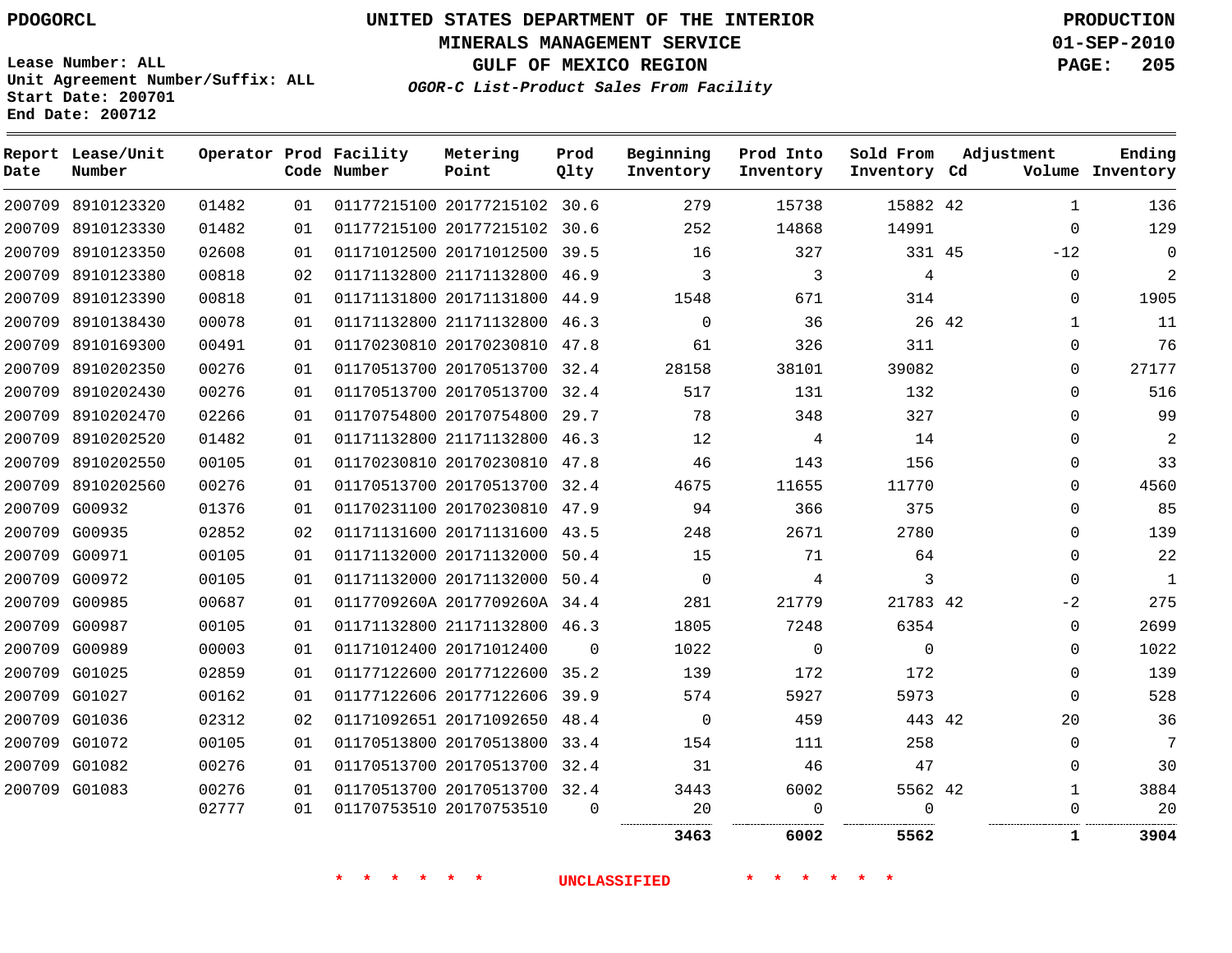**Start Date: 200701 End Date: 200712**

**Unit Agreement Number/Suffix: ALL**

# **UNITED STATES DEPARTMENT OF THE INTERIOR PDOGORCL PRODUCTION**

**MINERALS MANAGEMENT SERVICE 01-SEP-2010**

**GULF OF MEXICO REGION PAGE: 206**

**OGOR-C List-Product Sales From Facility**

 G01090 G01091 G01092 G01096 G01127 G01182 G01194 G01196 G01198 G01210 G01216 G01220 G01228 G01230 G01248 G01261 G01269 G01351 G01441 G01447 G01477 G01497 G01498 G01528 G01569 G01610 G01619 G01620 **Report Lease/Unit Date Number Operator Prod Facility Code Number** 20170513700 32.4 20170513700 32.4 20170513700 32.4 20170513700 32.4 20171132000 50.5 20177072200 45.1 20177072601 38.4 21171132800 46.3 20171092650 48.4 21171132800 46.3 20177082958 34.5 20177092600 45.2 0117711260G 2017711260G 32.3 0117711260G 2017711260G 32.3 20171012500 39.5 20171012500 39.5 20171012500 39.5 20170230400 50.1 20177112700 57.1 20170513700 32.4 20170230810 47.8 20170513800 33.4 20170513800 33.4 0117711260T 2017711260T 32.4 20171012500 39.3 20177215102 30.6 20170513700 32.4 20170513700 32.4 **Metering Point** 42 42 42 42 42 42 42 **Prod Qlty**  $\Omega$   $\Omega$   $\Omega$  **Beginning Inventory**  $\Omega$   $\Omega$   $\Omega$   $\Omega$  **Ending Inventory Cd Volume**  $\Omega$  **Prod Into Inventory Sold From Inventory**  $\Omega$  $\Omega$   $\Omega$  $\Omega$  $\Omega$  $\Omega$   $\Omega$   $\Omega$  $\Omega$  $\Omega$   $\Omega$  $\cap$  $\Omega$  $\Omega$  $\Omega$  $\Omega$ -1  $\Omega$ **Adjustment**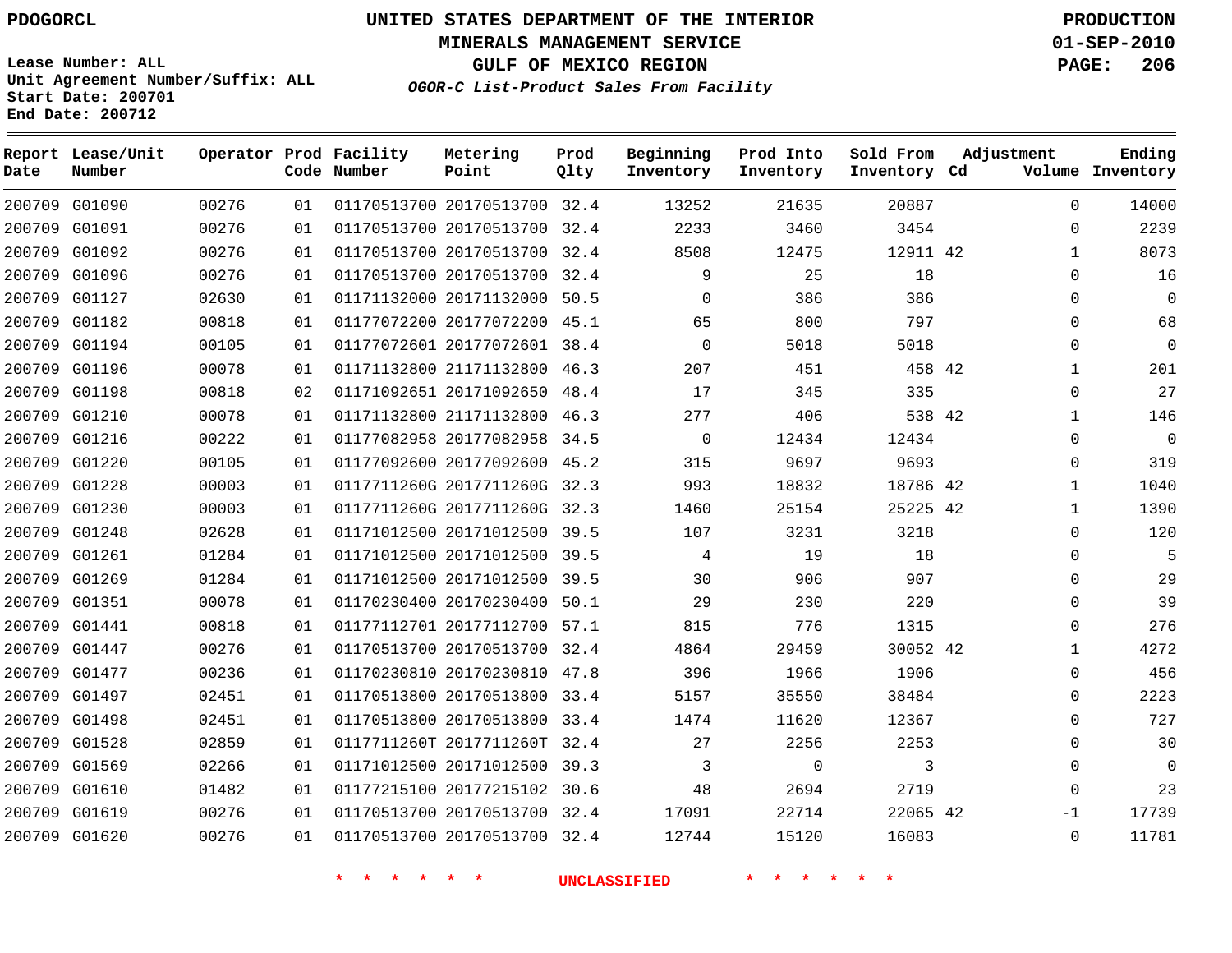**Start Date: 200701 End Date: 200712**

**Unit Agreement Number/Suffix: ALL**

# **UNITED STATES DEPARTMENT OF THE INTERIOR PDOGORCL PRODUCTION**

**MINERALS MANAGEMENT SERVICE 01-SEP-2010**

**GULF OF MEXICO REGION PAGE: 207**

**OGOR-C List-Product Sales From Facility**

| Date   | Report Lease/Unit<br>Number |       |    | Operator Prod Facility<br>Code Number | Metering<br>Point            | Prod<br>Qlty | Beginning<br>Inventory | Prod Into<br>Inventory | Sold From<br>Inventory Cd | Adjustment  | Ending<br>Volume Inventory |
|--------|-----------------------------|-------|----|---------------------------------------|------------------------------|--------------|------------------------|------------------------|---------------------------|-------------|----------------------------|
|        | 200709 G01676               | 02237 | 01 |                                       | 01170755200 20170755200      | 33           | 16042                  | 8411                   | 7973                      | $\mathbf 0$ | 16480                      |
| 200709 | G01677                      | 02237 | 01 |                                       | 01170755200 20170755200      | 33           | 7044                   | 3228                   | 3348                      | $\mathbf 0$ | 6924                       |
| 200709 | G01754                      | 00003 | 01 |                                       | 01423210051 20423210050      | 45.8         | 24                     | 222                    | 228                       | $\Omega$    | 18                         |
| 200709 | G01757                      | 00003 | 01 |                                       | 01423210051 20423210050      | 45.8         | 61                     | 791                    | 787                       | $\Omega$    | 65                         |
| 200709 | G01812                      | 02630 | 01 |                                       | 01422450350 20422450350      | 43.2         | 22                     | 32                     | 32                        | $\mathbf 0$ | 22                         |
| 200709 | G01860                      | 00105 | 01 |                                       | 01170231110 20170231110      | 47           | 3415                   | 6566                   | 7461                      | $\mathbf 0$ | 2520                       |
|        | 200709 G01865               | 00078 | 01 |                                       | 01171012500 20171012500      | 40.2         | 234                    | 6958                   | 6958 42                   | 1279        | 1513                       |
| 200709 | G01880                      | 00105 | 01 |                                       | 01171132000 20171132000      | 50.4         | 39                     | 204                    | 180                       | $\mathbf 0$ | 63                         |
|        | 200709 G01898               | 02312 | 01 |                                       | 01171012500 20171012500 39.5 |              | $\mathbf 0$            | 13186                  | 13196 42                  | 597         | 587                        |
| 200709 | G01901                      | 01482 | 01 |                                       | 01177215100 20177215102      | 30.6         | 8                      | 1184                   | 1182                      | $\mathbf 0$ | 10                         |
|        | 200709 G01953               | 00105 | 01 |                                       | 01170230811 20170230811      | 46           | 25                     | 513                    | 508                       | $\Omega$    | 30                         |
| 200709 | G01966                      | 01482 | 01 |                                       | 01177215100 20177215102      | 30.6         | 138                    | 7270                   | 7345                      | $\mathbf 0$ | 63                         |
| 200709 | G01967                      | 01482 | 01 |                                       | 01177215100 20177215102      | 30.6         | 282                    | 10763                  | 10952                     | $\mathbf 0$ | 93                         |
| 200709 | G01972                      | 02589 | 01 |                                       | 01170231230 01170231230 39.9 |              | $\mathbf 0$            | 552                    | 552                       | $\mathbf 0$ | $\mathbf 0$                |
| 200709 | G01997                      | 01071 | 02 |                                       | 01170230810 20170230810      | 57           | 37                     | 13                     | 13                        | $\Omega$    | 37                         |
| 200709 | G01998                      | 00818 | 01 |                                       | 01170230811 20170230811 47.9 |              | 14                     | 129                    | 113                       | $\mathbf 0$ | 30                         |
| 200709 | G02006                      | 00491 | 01 |                                       | 01170530900 20170530900 47.1 |              | 4                      | 14                     | 17                        | $\Omega$    | $\mathbf{1}$               |
|        | 200709 G02021               | 01482 | 01 |                                       | 01170230811 20170230811      | 46           | 43                     | 931                    | 918                       | $\mathbf 0$ | 56                         |
| 200709 | G02023                      | 02312 | 02 |                                       | 01170230811 20170230811      | 46           | $\mathbf 0$            | 7083                   | 6663                      | $\mathbf 0$ | 420                        |
|        | 200709 G02045               | 00105 | 01 |                                       | 01170530900 20170530900      | 47           | 5                      | 7                      | 12                        | $\Omega$    | $\mathbf 0$                |
| 200709 | G02051                      | 02312 | 01 |                                       | 01170530900 20170530900      | 47.1         | $\Omega$               | 794                    | 832 47                    | 90          | 52                         |
|        | 200709 G02062               | 02375 | 01 |                                       | 0117704220A 2017704220A 43.7 |              | $\Omega$               | 2115                   | 2115                      | $\Omega$    | $\Omega$                   |
| 200709 | G02088                      | 00687 | 01 |                                       | 01170230811 20170230811      | 46           | 29                     | 663                    | 653                       | $\mathbf 0$ | 39                         |
| 200709 | G02091                      | 00687 | 01 |                                       | 01170230811 20170230811      | 46           | 56                     | 1091                   | 1081 42                   | $-1$        | 65                         |
| 200709 | G02099                      | 01978 | 02 |                                       | 01171012310 20171012310      | 46.8         | 513                    | 11955                  | 11912                     | $\mathbf 0$ | 556                        |
| 200709 | G02127                      | 02312 | 02 |                                       | 01170230810 20170230810      | 47.9         | 0                      | 109                    | 123 47                    | 39          | 25                         |
| 200709 | G02161                      | 00818 | 01 |                                       | 01171012500 20171012500      | 39.5         | 1138                   | 18439                  | 18892 42                  | 1           | 686                        |
|        | 200709 G02163               | 00105 | 01 |                                       | 01171012500 20171012500      | 39.5         | 305                    | 5721                   | 5813                      | $\Omega$    | 213                        |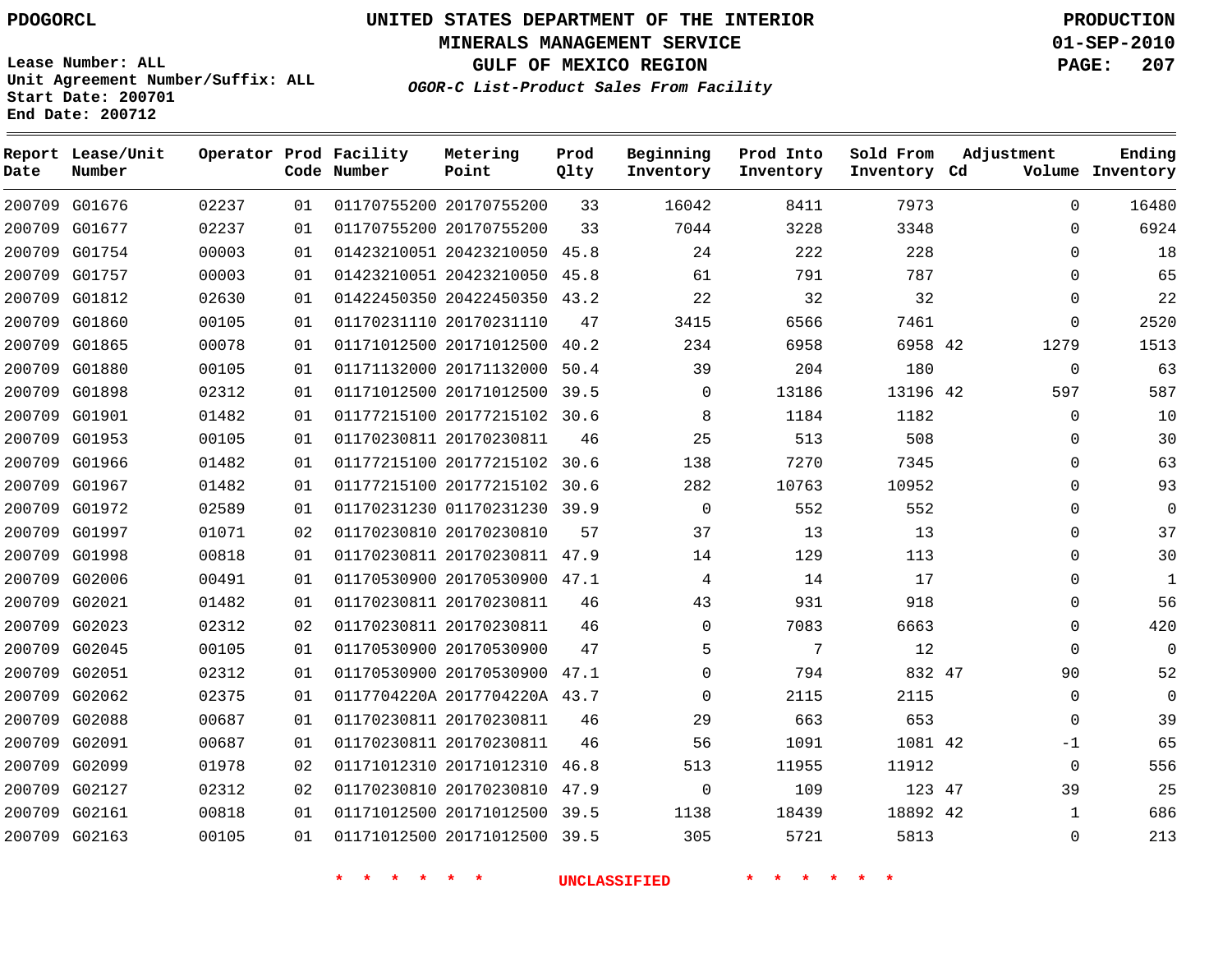**End Date: 200712**

# **UNITED STATES DEPARTMENT OF THE INTERIOR PDOGORCL PRODUCTION**

**MINERALS MANAGEMENT SERVICE 01-SEP-2010**

**GULF OF MEXICO REGION PAGE: 208**

**OGOR-C List-Product Sales From Facility Unit Agreement Number/Suffix: ALL Start Date: 200701**

| Date | Report Lease/Unit<br>Number |       |    | Operator Prod Facility<br>Code Number | Metering<br>Point            | Prod<br>Qlty | Beginning<br>Inventory | Prod Into<br>Inventory | Sold From<br>Inventory Cd | Adjustment     | Ending<br>Volume Inventory |
|------|-----------------------------|-------|----|---------------------------------------|------------------------------|--------------|------------------------|------------------------|---------------------------|----------------|----------------------------|
|      | 200709 G02280               | 01764 | 01 |                                       | 01177082604 20177082604 27.3 |              | 488                    | 43355                  | 43339 42                  | $\overline{2}$ | 506                        |
|      | 200709 G02281               | 01764 | 01 |                                       | 01177082604 20177082604 27.3 |              | 140                    | 10981                  | 10981                     | $\Omega$       | 140                        |
|      | 200709 G02300               | 01482 | 01 |                                       | 01171132800 21171132800 46.3 |              | 11                     | 51                     | 44                        | $\mathbf{0}$   | 18                         |
|      | 200709 G02317               | 02421 | 01 |                                       | 01171132000 20171132000      | 50.5         | 2564                   | 11310                  | 10378                     | $\Omega$       | 3496                       |
|      | 200709 G02353               | 01284 | 01 |                                       | 01170230450 20170230450      | 51.7         | 557                    | 4315                   | 4469 42                   | -1             | 402                        |
|      | 200709 G02354               | 01284 | 01 |                                       | 01170230450 20170230450 51.7 |              | 31                     | 113                    | 134 42                    | 1              | 11                         |
|      | 200709 G02357               | 02200 | 02 |                                       | 01170230450 20170230450 51.7 |              | 118                    | 985                    | 1011                      | 0              | 92                         |
|      | 200709 G02391               | 01284 | 01 |                                       | 0142709015A 2042709015A 42.6 |              | $\mathbf{0}$           | 2118                   | 2118                      | 0              | $\mathbf 0$                |
|      | 200709 G02404               | 02589 | 01 |                                       | 01170230810 20170230810 52.1 |              | 1109                   | 2760                   | 2760                      | $\Omega$       | 1109                       |
|      | 200709 G02414               | 02451 | 01 |                                       | 01170230810 20170230810 47.9 |              | 9                      | 13                     | 19                        | $\Omega$       | 3                          |
|      | 200709 G02423               | 00818 | 02 |                                       | 01170230810 20170230810 47.9 |              | 8                      | 57                     | 52                        | 0              | 13                         |
|      | 200709 G02428               | 00105 | 01 |                                       | 01170230810 20170230810 47.9 |              | $\mathbf 0$            | 52                     | 40                        | 0              | 12                         |
|      | 200709 G02429               | 00491 | 01 |                                       | 01170230810 20170230810 47.8 |              | 1048                   | 4181                   | 4259                      | $\Omega$       | 970                        |
|      | 200709 G02434               | 02859 | 02 |                                       | 01170230810 20170230810 48.2 |              | 48                     | 220                    | 217                       | $\Omega$       | 51                         |
|      | 200709 G02436               | 02628 | 02 |                                       | 01170230811 20170230811      | 46           | 204                    | 3424                   | 3426                      | $\Omega$       | 202                        |
|      | 200709 G02439               | 02375 | 01 |                                       | 01171132000 20171132000 50.5 |              | $\Omega$               | 106                    | 106                       | $\Omega$       | $\mathbf 0$                |
|      | 200709 G02551               | 00491 | 01 |                                       | 01170230811 20170230811      | 46           | $\mathbf 0$            | 12                     | 11                        | 0              | $\mathbf{1}$               |
|      | 200709 G02567               | 02628 | 01 |                                       | 01170230811 20170230811      | 46           | 938                    | 20777                  | 20487                     | 0              | 1228                       |
|      | 200709 G02596               | 01482 | 01 |                                       | 01171132800 21171132800 46.3 |              | 3                      | 18                     | 14                        | $\Omega$       | 7                          |
|      | 200709 G02628               | 00105 | 01 |                                       | 01171012500 20171012500 39.5 |              | 96                     | 1656                   | 1690                      | $\Omega$       | 62                         |
|      | 200709 G02663               | 02451 | 01 |                                       | 01423210051 20423210050 45.8 |              | 3                      | $\mathbf 0$            | 3                         | $\Omega$       | $\Omega$                   |
|      | 200709 G02665               | 02451 | 01 |                                       | 01423210051 20423210050      | 45.7         | 186                    | 1706                   | 1752                      | $\Omega$       | 140                        |
|      | 200709 G02716               | 01834 | 01 |                                       | 01170230810 20170230810 47.9 |              | 192                    | 1026                   | 980                       | 0              | 238                        |
|      | 200709 G02759               | 01284 | 01 |                                       | 01170230800 20170230810 47.9 |              | 38                     | 197                    | 189                       | 0              | 46                         |
|      | 200709 G02825               | 00105 | 01 |                                       | 01170231110 20170231110      | 47           | 174                    | 289                    | 352                       | $\Omega$       | 111                        |
|      | 200709 G02826               | 00105 | 01 |                                       | 01170231110 20170231110      | 47           | 256                    | 520                    | 579                       | $\Omega$       | 197                        |
|      | 200709 G02833               | 01819 | 01 |                                       | 01170530900 20170530900 47.1 |              | 3                      | 33                     | 34                        | $\Omega$       | $\overline{2}$             |
|      | 200709 G02853               | 02589 | 01 |                                       | 01170231230 01170231230      | 49.1         | $\Omega$               | 382                    | 382                       | $\Omega$       | $\Omega$                   |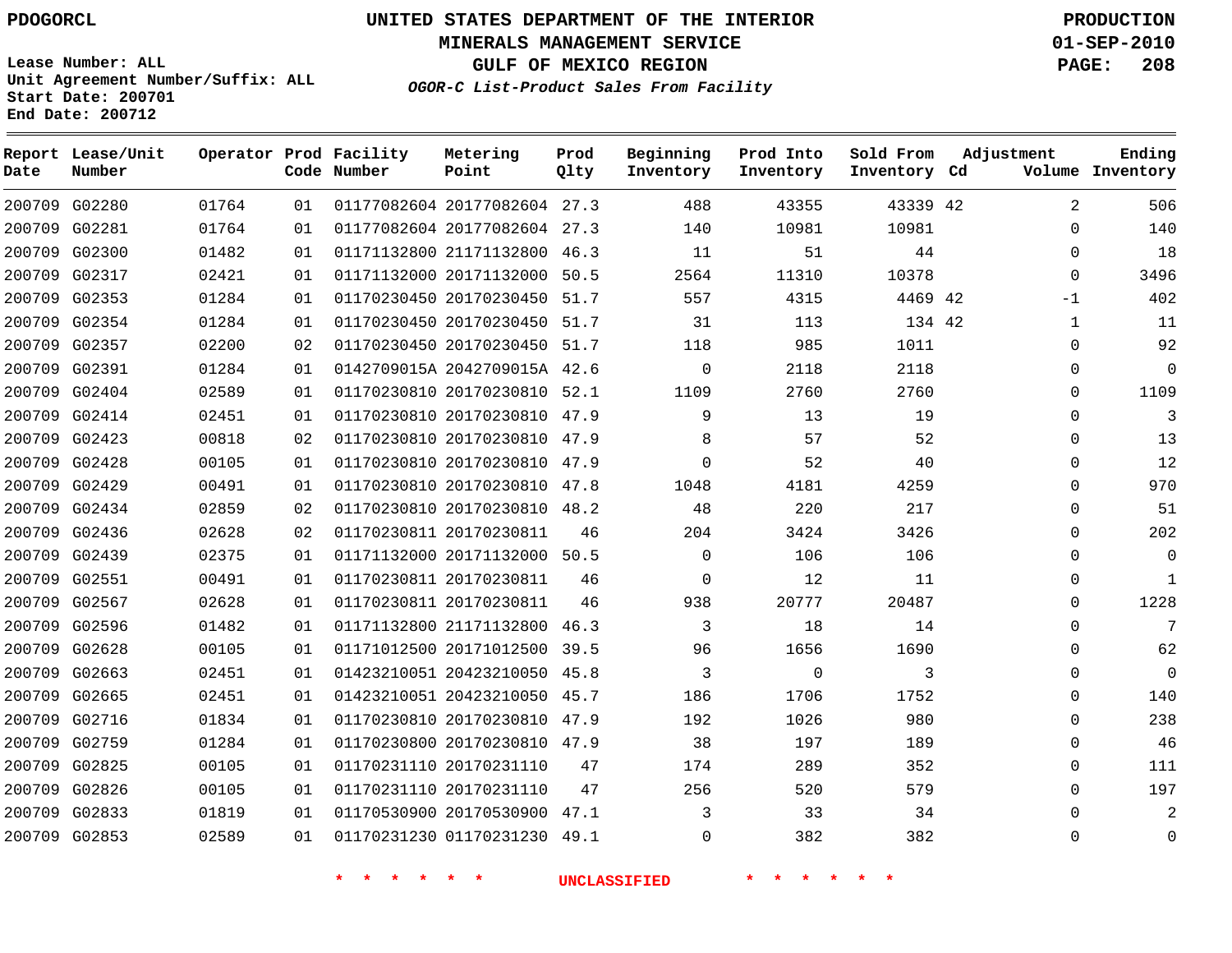**MINERALS MANAGEMENT SERVICE 01-SEP-2010**

**Lease Number: ALL Unit Agreement Number/Suffix: ALL Start Date: 200701 End Date: 200712**

**OGOR-C List-Product Sales From Facility**

**GULF OF MEXICO REGION PAGE: 209**

| Date | Report Lease/Unit<br>Number |       |    | Operator Prod Facility<br>Code Number | Metering<br>Point            | Prod<br>Qlty | Beginning<br>Inventory | Prod Into<br>Inventory | Sold From<br>Inventory Cd | Adjustment   | Ending<br>Volume Inventory |
|------|-----------------------------|-------|----|---------------------------------------|------------------------------|--------------|------------------------|------------------------|---------------------------|--------------|----------------------------|
|      | 200709 G02870               | 02636 | 01 |                                       | 01170230810 20170230810 47.9 |              | 35                     | 245                    | 223                       | $\Omega$     | 57                         |
|      | 200709 G02885               | 02312 | 01 |                                       | 01171132000 20171132000      | 50.5         | $\Omega$               | 450                    | 388 47                    | 77           | 139                        |
|      | 200709 G02886               | 02312 | 02 |                                       | 01171132000 20171132000      | 50.5         | 0                      | 2                      | 17 47                     | 16           | 1                          |
|      | 200709 G02895               | 02628 | 02 |                                       | 01171092651 20171092650      | 48.4         | $\Omega$               | 508                    | 508                       | $\Omega$     | $\Omega$                   |
|      | 200709 G02898               | 01834 | 01 |                                       | 01171012300 20171012300 39.1 |              | 499                    | 1777                   | 1689                      | $\Omega$     | 587                        |
|      |                             | 02266 | 01 |                                       | 01171012300 20171012300 45.5 |              | 45                     | 345                    | 273                       | 0            | 117                        |
|      |                             |       |    |                                       |                              |              | 544                    | 2122                   | 1962                      | 0            | 704                        |
|      | 200709 G02899               | 01834 | 01 |                                       | 01171012300 20171012300 39.1 |              | 1320                   | 2913                   | 3271                      | $\Omega$     | 962                        |
|      | 200709 G02917               | 02268 | 01 |                                       | 01171092930 20171092930      | 33           | 80                     | 1535                   | 1462                      | $\Omega$     | 153                        |
|      | 200709 G02969               | 00276 | 01 |                                       | 01170513700 20170513700      | $\Omega$     | 465                    | $\Omega$               | $\Omega$                  | $\Omega$     | 465                        |
|      | 200709 G02970               | 00276 | 01 |                                       | 01170513700 20170513700      | $\Omega$     | 6369                   | $\Omega$               | $\Omega$                  | $\Omega$     | 6369                       |
|      | 200709 G03061               | 00105 | 01 |                                       | 01423210051 20423210050 45.7 |              | 11                     | 267                    | 256                       | $\mathbf 0$  | 22                         |
|      | 200709 G03068               | 00105 | 01 |                                       | 01423210051 20423210050 45.7 |              | 58                     | 475                    | 494                       | $\Omega$     | 39                         |
|      | 200709 G03079               | 02451 | 01 |                                       | 01427038260 01427038260      | $\Omega$     | 530                    | $\Omega$               | $\Omega$                  | $\Omega$     | 530                        |
|      | 200709 G03115               | 02200 | 01 |                                       | 01170230450 20170230450 51.7 |              | 4                      | 33                     | 34                        | $\mathbf 0$  | 3                          |
|      | 200709 G03124               | 01284 | 01 |                                       | 01171131600 20171131600      | 43.5         | 18                     | 660                    | 657                       | 0            | 21                         |
|      | 200709 G03138               | 00687 | 01 |                                       | 01170230811 20170230811      | 46           | 8                      | $\Omega$               | 8                         | $\Omega$     | $\Omega$                   |
|      | 200709 G03141               | 01935 | 02 |                                       | 01171012400 20171012400 54.7 |              | 163                    | 369                    | 394                       | $\Omega$     | 138                        |
|      | 200709 G03145               | 00078 | 01 |                                       | 01171132800 21171132800      | 46.3         | 208                    | 390                    | 425 42                    | $\mathbf{1}$ | 174                        |
|      | 200709 G03152               | 00105 | 01 |                                       | 01177092600 20177092600 45.2 |              | 281                    | 6852                   | 6907                      | $\Omega$     | 226                        |
|      | 200709 G03169               | 02859 | 01 |                                       | 0117711260T 2017711260T      | 32.4         | 43                     | 1903                   | 1921                      | $\mathbf 0$  | 25                         |
|      | 200709 G03236               | 00003 | 01 |                                       | 01170230450 20170230450 51.7 |              | 6                      | 74                     | 73                        | $\Omega$     | 7                          |
|      | 200709 G03237               | 00276 | 01 |                                       | 01170230450 20170230450 51.7 |              | 207                    | 133                    | 158                       | 0            | 182                        |
|      | 200709 G03251               | 00105 | 01 |                                       | 01170231110 20170231110      | 47           | 55                     | 500                    | 363                       | $\Omega$     | 192                        |
|      | 200709 G03264               | 00003 | 01 |                                       | 01170230811 20170230811      | 46           | 2                      | 79                     | 76                        | $\Omega$     |                            |
|      |                             | 02859 | 02 |                                       | 01170530900 20170530900 47.1 |              | 27                     | 251                    | 262                       | $\Omega$     | 16                         |
|      |                             |       |    |                                       |                              |              | 29                     | 330                    | 338                       | 0            | 21                         |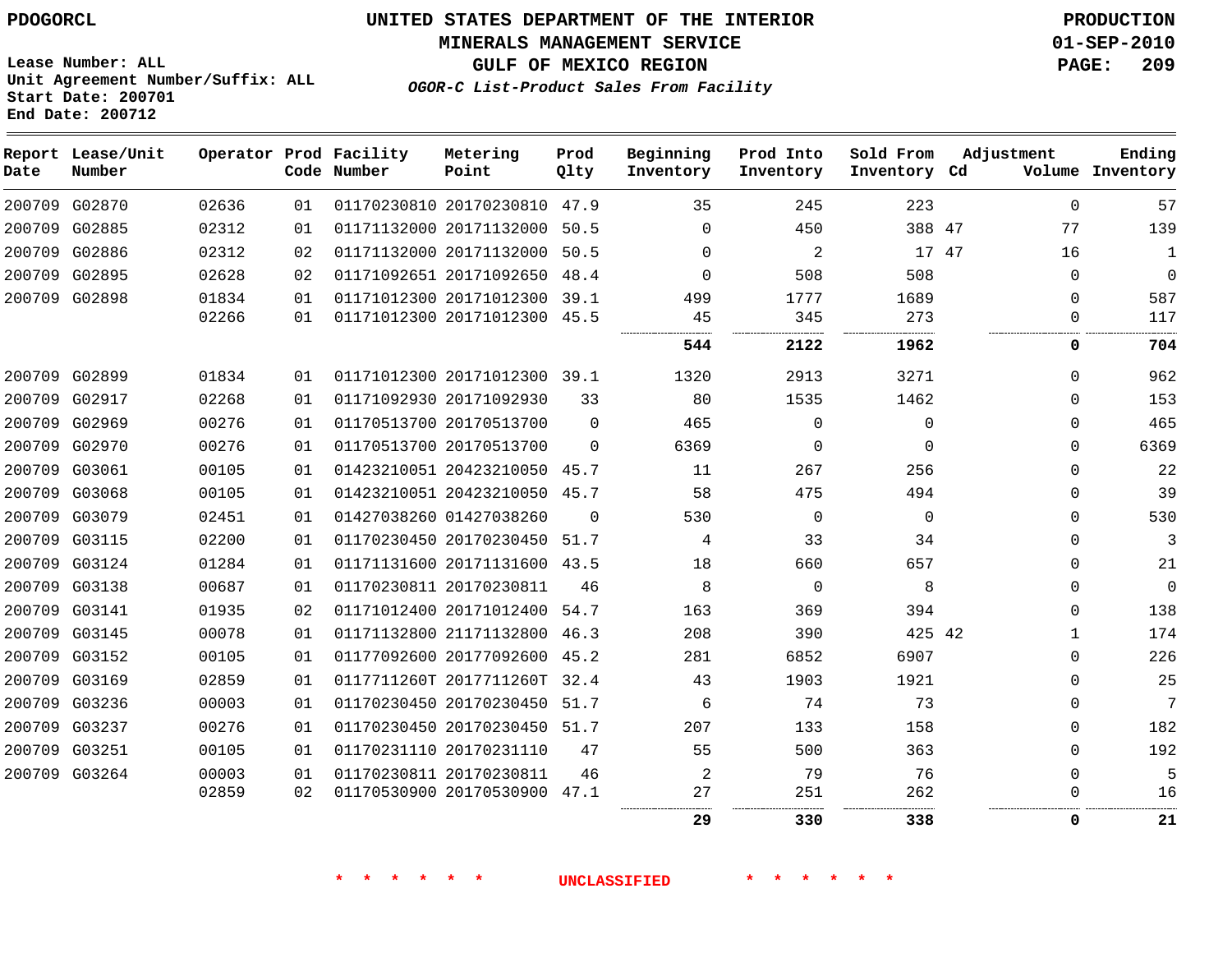**MINERALS MANAGEMENT SERVICE 01-SEP-2010**

**GULF OF MEXICO REGION PAGE: 210**

**Lease Number: ALL Unit Agreement Number/Suffix: ALL Start Date: 200701 End Date: 200712**

**OGOR-C List-Product Sales From Facility**

| Date | Report Lease/Unit<br>Number |       |    | Operator Prod Facility<br>Code Number | Metering<br>Point            | Prod<br>Qlty | Beginning<br>Inventory | Prod Into<br>Inventory | Sold From<br>Inventory Cd | Adjustment   | Ending<br>Volume Inventory |
|------|-----------------------------|-------|----|---------------------------------------|------------------------------|--------------|------------------------|------------------------|---------------------------|--------------|----------------------------|
|      | 200709 G03265               | 02859 | 02 |                                       | 01170530900 20170530900 47.1 |              | 150                    | 1169                   | 1243                      | $\Omega$     | 76                         |
|      | 200709 G03275               | 01764 | 01 |                                       | 01170230810 20170230810      | 41           | 16                     | 88                     | 84                        | $\Omega$     | 20                         |
|      | 200709 G03331               | 02312 | 02 |                                       | 01171132800 21171132800 46.3 |              | $\Omega$               | 10762                  | 11045 47                  | 4936         | 4653                       |
|      | 200709 G03496               | 00818 | 01 |                                       | 01170230810 20170230810 47.9 |              | 51                     | 265                    | 255                       | $\mathbf 0$  | 61                         |
|      | 200709 G03529               | 02589 | 01 |                                       | 01171131600 20171131600 41.6 |              | 0                      | 2146                   | 2146                      | 0            | $\Omega$                   |
|      | 200709 G03738               | 00064 | 01 |                                       | 01170230450 20170230450 51.7 |              | 38                     | 96                     | 125                       | $\Omega$     | 9                          |
|      |                             | 02871 | 01 |                                       | 01170230450 20170230450 51.7 |              | 2                      | 16                     | 17                        | $\mathbf 0$  | $\mathbf{1}$               |
|      |                             |       |    |                                       |                              |              | 40                     | 112                    | 142                       | 0            | 10                         |
|      | 200709 G03811               | 00105 | 01 |                                       | 01171092651 20171092650 48.4 |              | 113                    | 2244                   | 2182                      | $\mathbf 0$  | 175                        |
|      | 200709 G03935               | 02672 | 01 |                                       | 01423210051 20423210050 45.8 |              | 8                      | 12                     | 19                        | $\Omega$     | $\mathbf{1}$               |
|      | 200709 G03940               | 00105 | 01 |                                       | 01423210051 20423210050 45.8 |              | $\overline{2}$         | 7                      | 8                         | $\Omega$     | $\mathbf{1}$               |
|      | 200709 G03958               | 00105 | 01 |                                       | 01170230510 20170230510 47.1 |              | 1213                   | 1943                   | 730                       | $\mathbf 0$  | 2426                       |
|      | 200709 G03973               | 00105 | 01 |                                       | 01171132800 21171132800 46.2 |              | 1928                   | 3465                   | 3785                      | $\Omega$     | 1608                       |
|      | 200709 G04003               | 00105 | 01 |                                       | 01171012500 20171012500 39.4 |              | 930                    | 16843                  | 17146                     | $\Omega$     | 627                        |
|      | 200709 G04065               | 02628 | 01 |                                       | 01423210051 20423210050 45.8 |              | 22                     | 162                    | 171                       | $\mathbf 0$  | 13                         |
|      | 200709 G04078               | 02589 | 01 |                                       | 01170230510 20170230510 48.1 |              | 36                     | 103                    | 31                        | $\mathbf 0$  | 108                        |
|      | 200709 G04081               | 02894 | 01 |                                       | 01170230450 20170230810 47.9 |              | 1987                   | 7533                   | 7773 47                   | $\mathbf{1}$ | 1748                       |
|      | 200709 G04082               | 00236 | 01 |                                       | 01170230510 20170230510 47.1 |              | 38                     | 17                     | 33                        | $\Omega$     | 22                         |
|      |                             | 02312 | 02 |                                       | 01170230510 20170230510 45.6 |              | $\Omega$               | 133                    | 150 42                    | 174          | 157                        |
|      |                             |       |    |                                       |                              |              | 38                     | 150                    | 183                       | 174          | 179                        |
|      | 200709 G04085               | 00687 | 01 |                                       | 01170230811 20170230811      | 46           | 484                    | 8168                   | 8169 42                   | 1            | 484                        |
|      | 200709 G04087               | 01764 | 01 |                                       | 01177008150 01177008150 35.5 |              | 1940                   | 13426                  | 7298                      | $\mathbf 0$  | 8068                       |
|      | 200709 G04090               | 02312 | 02 |                                       | 01170230810 20170230810 47.9 |              | $\mathbf 0$            | 139                    | 184 42                    | 77           | 32                         |
|      | 200709 G04098               | 01963 | 01 |                                       | 01170230810 20170230810 47.9 |              | 286                    | 1571                   | 1493                      | $\Omega$     | 364                        |
|      | 200709 G04143               | 00105 | 01 |                                       | 01170230510 20170230510 47.1 |              | 222                    | 985                    | 134                       | $\Omega$     | 1073                       |
|      | 200709 G04254               | 01834 | 01 |                                       | 01170573602 20170573602 32.2 |              | 1940                   | 2472                   | 2984                      | $\Omega$     | 1428                       |
|      | 200709 G04258               | 01764 | 01 |                                       | 01423210051 20423210050 45.8 |              | $\Omega$               | 702                    | 644                       | $\Omega$     | 58                         |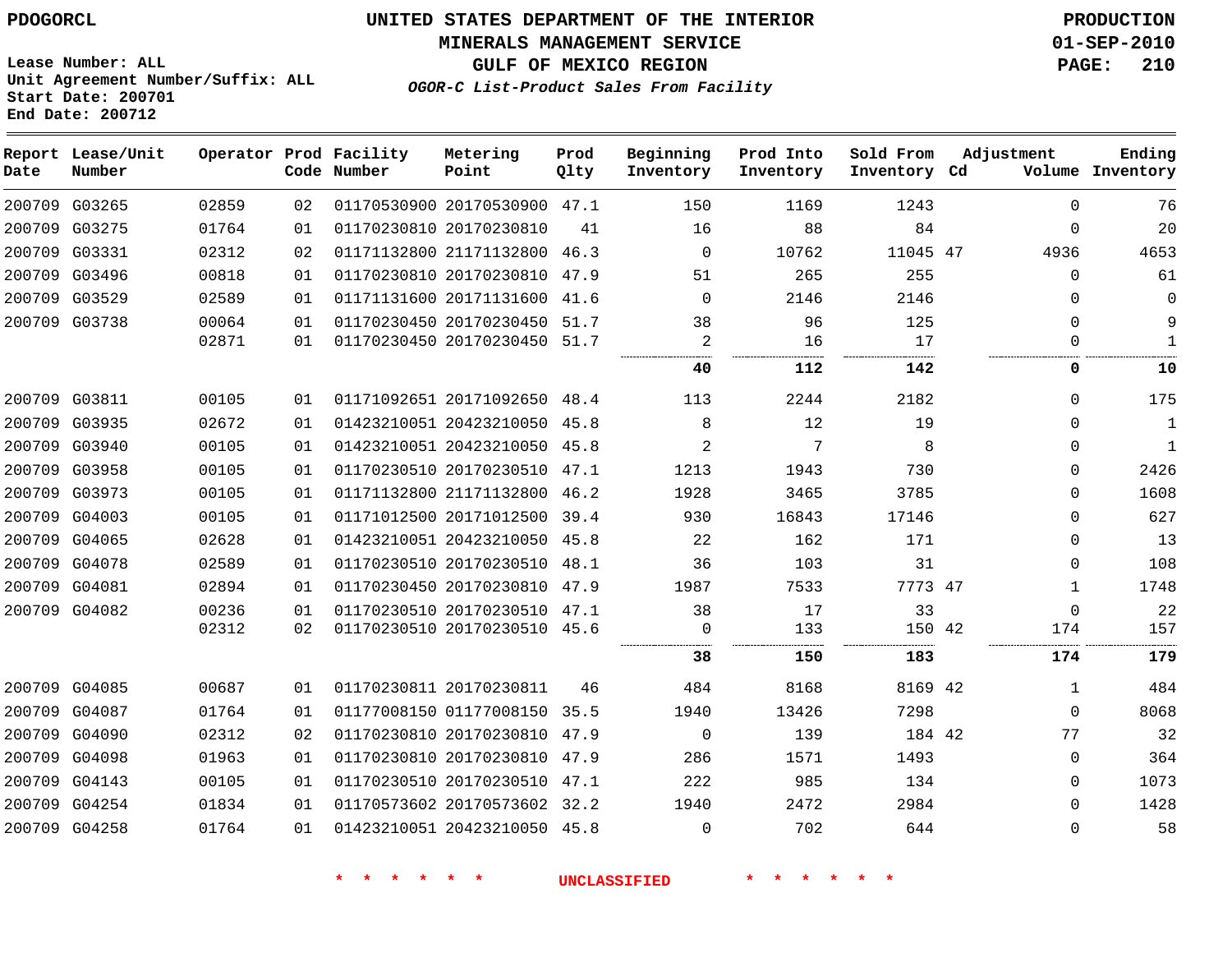# **UNITED STATES DEPARTMENT OF THE INTERIOR PDOGORCL PRODUCTION**

**MINERALS MANAGEMENT SERVICE 01-SEP-2010**

**GULF OF MEXICO REGION PAGE: 211**

**Unit Agreement Number/Suffix: ALL Start Date: 200701 End Date: 200712**

**OGOR-C List-Product Sales From Facility**

| Date | Report Lease/Unit<br>Number |       |    | Operator Prod Facility<br>Code Number | Metering<br>Point            | Prod<br>Qlty | Beginning<br>Inventory | Prod Into<br>Inventory | Sold From<br>Inventory Cd | Adjustment  | Ending<br>Volume Inventory |
|------|-----------------------------|-------|----|---------------------------------------|------------------------------|--------------|------------------------|------------------------|---------------------------|-------------|----------------------------|
|      | 200709 G04268               | 02312 | 01 |                                       | 01171132800 21171132800 46.3 |              | $\Omega$               | 196                    | 228 42                    | 129         | 97                         |
|      | 200709 G04379               | 02025 | 01 |                                       | 01170230510 20170230510      | $\Omega$     | $\Omega$               | $\overline{a}$         | $\Omega$                  | $\mathbf 0$ | $\overline{a}$             |
|      | 200709 G04397               | 02421 | 01 |                                       | 01170230810 20170230810 47.9 |              | 620                    | 3011                   | 2933                      | $\Omega$    | 698                        |
|      | 200709 G04453               | 02589 | 01 |                                       | 01171012300 20171012300 48.6 |              | $\Omega$               | 354                    | 354                       | $\Omega$    | $\Omega$                   |
|      | 200709 G04537               | 02589 | 01 |                                       | 01420470030 20420470030 47.1 |              | 416                    | 113                    | 78                        | $\Omega$    | 451                        |
|      | 200709 G04547               | 02628 | 01 |                                       | 01423210051 20423210050 45.8 |              | 120                    | 1116                   | 1146                      | $\mathbf 0$ | 90                         |
|      | 200709 G04565               | 01284 | 01 |                                       | 01420390101 01420390101      | $\Omega$     | 2014                   | 1674                   | $\mathbf 0$               | $\Omega$    | 3688                       |
|      | 200709 G04773               | 01482 | 01 |                                       | 01170230811 20170230811      | 46           | 2                      | 24                     | 24                        | $\Omega$    | 2                          |
|      | 200709 G04787               | 00687 | 01 |                                       | 01171131600 20171131600      | 43.5         | 27                     | 358                    | 374                       | $\Omega$    | 11                         |
|      | 200709 G04800               | 00236 | 01 |                                       | 01171132800 21171132800 46.3 |              | 1114                   | 5328                   | 4522                      | $\mathbf 0$ | 1920                       |
|      | 200709 G04818               | 02894 | 01 |                                       | 01170230500 20170230500      | 40           | 8                      | 21                     | 27                        | $\Omega$    | 2                          |
|      | 200709 G04827               | 01819 | 01 |                                       | 01171012500 20171012500      | 39.5         | 138                    | 4861                   | 4818                      | $\Omega$    | 181                        |
|      | 200709 G04857               | 02025 | 01 |                                       | 01171012300 20171012300      | 33.6         | 7                      | 12                     | 15                        | $\Omega$    | 4                          |
|      | 200709 G04858               | 00236 | 01 |                                       | 01171012300 20171012300 33.6 |              | 135                    | 463                    | 445                       | 0           | 153                        |
|      | 200709 G04910               | 02714 | 01 |                                       | 01177258151 01177258151      | $\Omega$     | 18                     | 23                     | $\mathbf 0$               | $\mathbf 0$ | 41                         |
|      | 200709 G04996               | 02628 | 01 |                                       | 01420570060 20420570060      | $\Omega$     | 513                    | $\mathbf 0$            | $\Omega$                  | $\Omega$    | 513                        |
|      | 200709 G05006               | 02859 | 02 |                                       | 01170230510 20170230510      | 47.2         | 1154                   | 878                    | 982                       | $\mathbf 0$ | 1050                       |
|      | 200709 G05283               | 01376 | 01 |                                       | 01170231300 01170231300      | 46           | $\mathbf 0$            | 17201                  | 17201                     | $\mathbf 0$ | $\Omega$                   |
|      | 200709 G05286               | 01284 | 01 |                                       | 01170230810 20170230810      | 47.9         | 452                    | 2313                   | 2227                      | $\mathbf 0$ | 538                        |
|      | 200709 G05292               | 00003 | 01 |                                       | 01170230811 20170230811      | 46           | 19                     | 317                    | 317                       | $\Omega$    | 19                         |
|      | 200709 G05299               | 00818 | 01 |                                       | 01170230500 20170230500 43.8 |              | 113                    | 546                    | 619                       | $\Omega$    | 40                         |
|      | 200709 G05315               | 02714 | 01 |                                       | 01170230811 20170230811      | 46           | $\Omega$               | 27                     | 25                        | 0           | 2                          |
|      | 200709 G05346               | 01819 | 01 |                                       | 01170530900 20170530900      | 47.1         | 75                     | 1786                   | 1746                      | $\Omega$    | 115                        |
|      | 200709 G05370               | 02589 | 01 |                                       | 01170530900 20170530900      | 47.1         | $\Omega$               | 895                    | 895                       | $\Omega$    | $\Omega$                   |
|      | 200709 G05372               | 02312 | 02 |                                       | 01170530900 20170530900 47.1 |              | 1                      | 0                      | 1                         | $\Omega$    | $\Omega$                   |
|      | 200709 G05391               | 01819 | 01 |                                       | 01170530900 20170530900      | 47.1         | 477                    | 2691                   | 2993 42                   | $-1$        | 174                        |
|      | 200709 G05392               | 02672 | 02 |                                       | 01171132000 20171132000 50.5 |              | 1                      | 4                      | 4                         | $\Omega$    | $\mathbf{1}$               |
|      | 200709 G05393               | 02672 | 02 |                                       | 01171132000 20171132000      | 50           | 118                    | 355                    | 363                       | $\Omega$    | 110                        |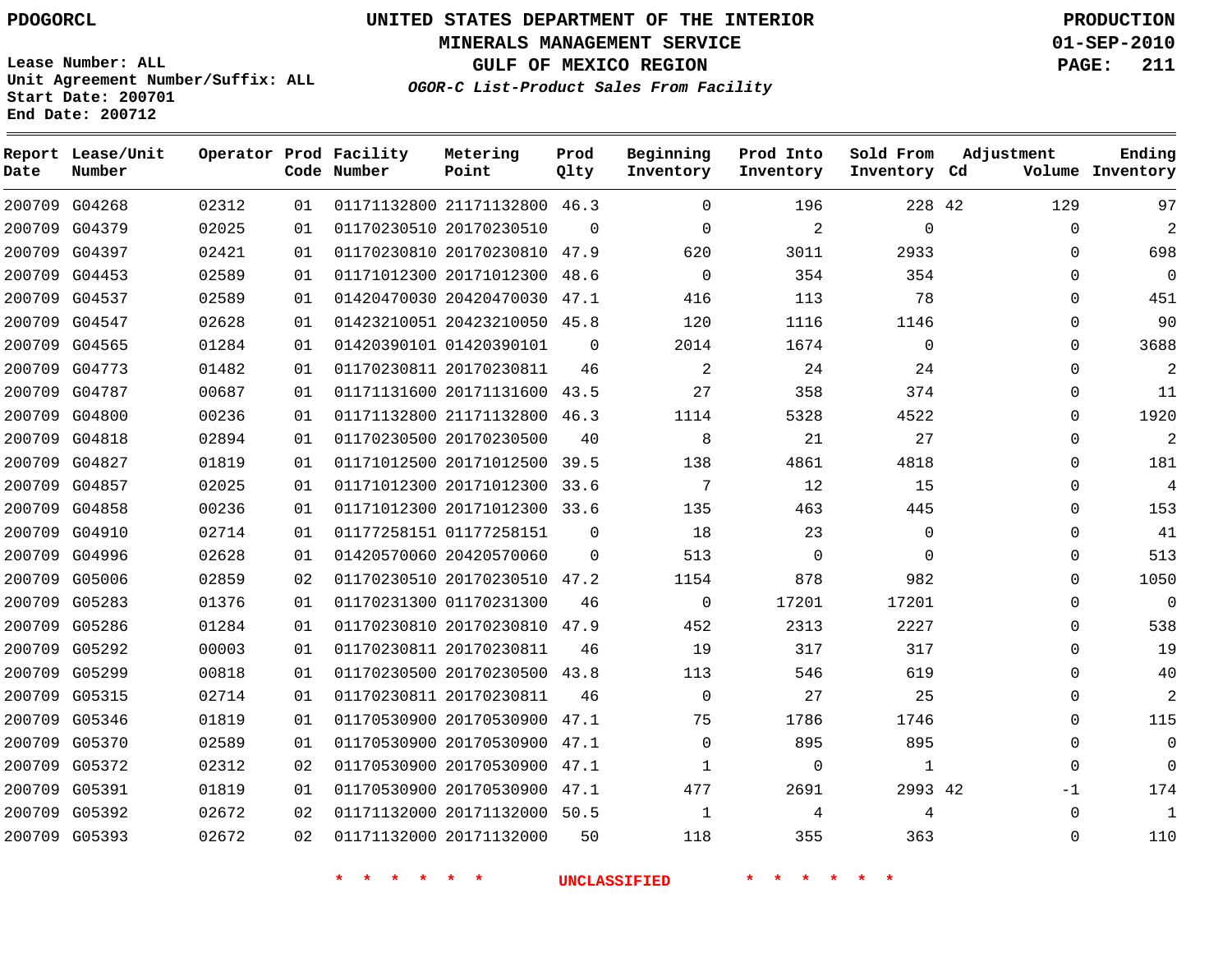**MINERALS MANAGEMENT SERVICE 01-SEP-2010**

**GULF OF MEXICO REGION PAGE: 212**

**OGOR-C List-Product Sales From Facility**

**Lease Number: ALL Unit Agreement Number/Suffix: ALL Start Date: 200701 End Date: 200712**

| Date | Report Lease/Unit<br>Number |       |    | Operator Prod Facility<br>Code Number | Metering<br>Point            | Prod<br>Qlty | Beginning<br>Inventory | Prod Into<br>Inventory | Sold From<br>Inventory Cd | Adjustment    | Ending<br>Volume Inventory |
|------|-----------------------------|-------|----|---------------------------------------|------------------------------|--------------|------------------------|------------------------|---------------------------|---------------|----------------------------|
|      | 200709 G05431               | 00560 | 01 |                                       | 01177062608 2017706260A 36.1 |              | 83                     | 25854                  | 25786                     | $\Omega$      | 151                        |
|      |                             | 02409 | 01 |                                       | 01171132800 20177052203 32.1 |              | 0                      | 2305                   | 2305                      | $\Omega$      | $\Omega$                   |
|      |                             |       |    |                                       |                              |              | 83                     | 28159                  | 28091                     | 0             | 151                        |
|      | 200709 G05494               | 02871 | 02 |                                       | 01171132800 21171132800 46.3 |              | 149                    | 352                    | 352                       | $\Omega$      | 149                        |
|      | 200709 G05504               | 00105 | 01 |                                       | 01171012300 20171012300 39.1 |              | 717                    | 1586                   | 1779                      | $\Omega$      | 524                        |
|      |                             |       | 01 |                                       | 01171132800 21171132800 46.3 |              | 430                    | 1100                   | 1074                      | $\Omega$      | 456                        |
|      |                             |       |    |                                       |                              |              | 1147                   | 2686                   | 2853                      | 0             | 980                        |
|      | 200709 G05505               | 00078 | 01 |                                       | 01171132800 21171132800 46.3 |              | 798                    | 2902                   | 2597                      | $\Omega$      | 1103                       |
|      | 200709 G05549               | 02636 | 01 |                                       | 01171132800 21171132800      | 46.3         | 1738                   | 380                    | 1918                      | $\Omega$      | 200                        |
|      | 200709 G05610               | 02312 | 01 |                                       | 01171012500 20171012500 39.5 |              | 0                      | 541                    | 540 47                    | 19            | 20                         |
|      | 200709 G05612               | 00105 | 01 |                                       | 01171012500 20171012500      | 39.4         | 644                    | 14114                  | 14233                     | $\Omega$      | 525                        |
|      | 200709 G05613               | 00105 | 01 |                                       | 01171012500 20171012500 39.4 |              | 14                     | 185                    | 192                       | $\Omega$      | 7                          |
|      | 200709 G05953               | 00689 | 02 |                                       | 01420470030 20420470030 50.9 |              | 13                     | 35                     | 4                         | $\Omega$      | 44                         |
|      | 200709 G05954               | 00689 | 02 |                                       | 01420470030 20420470030      | $\Omega$     | 1                      | $\Omega$               |                           | 0.42<br>$-2$  | $-1$                       |
|      | 200709 G06037               | 01764 | 01 |                                       | 01420570060 20420570060      | $\Omega$     | 1046                   | $\Omega$               | $\Omega$                  | $\Omega$      | 1046                       |
|      | 200709 G06069               | 00818 | 02 |                                       | 01423210051 20423210050 45.9 |              | 5                      | 35                     |                           | 36 42<br>$-1$ | 3                          |
|      | 200709 G06088               | 02628 | 01 |                                       | 01423210051 20423210050 45.8 |              | 18                     | 63                     | 77                        | $\mathbf 0$   | $\overline{4}$             |
|      | 200709 G06104               | 00105 | 01 |                                       | 01420390110 20420390110      | 56           | 76                     | 71                     | 62                        | $\mathbf 0$   | 85                         |
|      | 200709 G06105               | 02409 | 01 |                                       | 01420390110 20420390110 56.7 |              | 164                    | 106                    | 114                       | $\mathbf{0}$  | 156                        |
|      | 200709 G06156               | 00818 | 02 |                                       | 01422450350 20422450350      | 40           | 113                    | 7885                   | 7556                      | $\Omega$      | 442                        |
|      | 200709 G06165               | 01284 | 01 |                                       | 01170230450 20170230450      | 51.7         | 121                    | 1506                   | 1487                      | $\Omega$      | 140                        |
|      | 200709 G06166               | 00105 | 01 |                                       | 01170230450 20170230450 51.6 |              | 23                     | 0                      | 23                        | $\Omega$      | $\Omega$                   |
|      | 200709 G06167               | 00105 | 01 |                                       | 01170230450 20170230450 51.6 |              | 148                    | 962                    | 1002                      | $\Omega$      | 108                        |
|      | 200709 G06168               | 02766 | 02 |                                       | 01170230450 20170230450      | 51.7         | 51                     | 515                    | 536                       | $\Omega$      | 30                         |
|      | 200709 G06180               | 00730 | 01 |                                       | 01170230450 20170230450      | 51.7         | 1                      | 76                     | 69 42                     | $-1$          | 7                          |
|      | 200709 G06668               | 00276 | 01 |                                       | 01171132000 20177052202 50.5 |              | $\Omega$               | 93                     | 64                        | $\Omega$      | 29                         |
|      | 200709 G06767               | 01834 | 01 |                                       | 01171012500 20171012500 39.5 |              | 15                     | 580                    | 573                       | $\Omega$      | 22                         |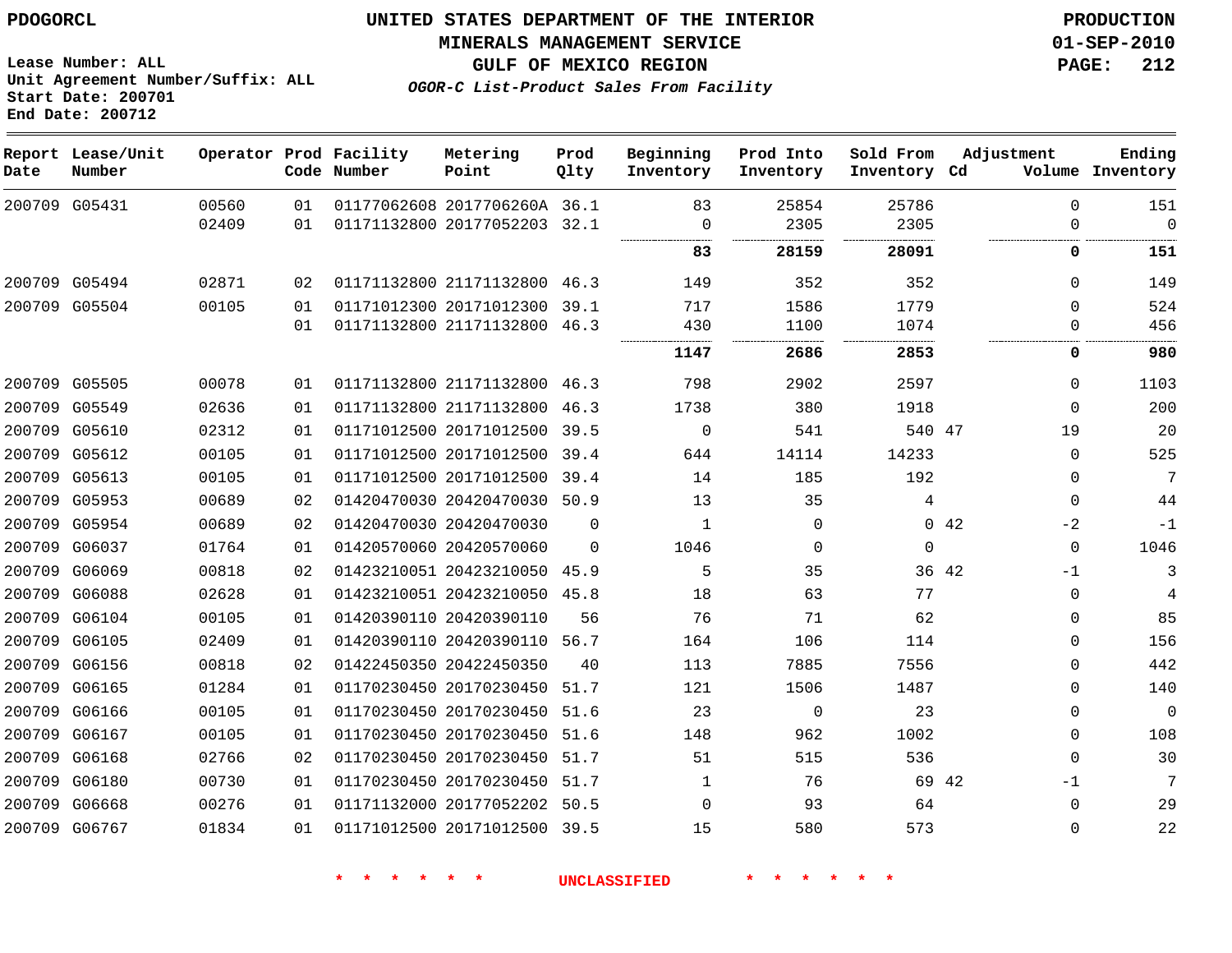**MINERALS MANAGEMENT SERVICE 01-SEP-2010**

**GULF OF MEXICO REGION PAGE: 213**

**Lease Number: ALL Unit Agreement Number/Suffix: ALL Start Date: 200701 End Date: 200712**

|  | OGOR-C List-Product Sales From Facility |  |  |  |
|--|-----------------------------------------|--|--|--|
|--|-----------------------------------------|--|--|--|

| Date | Report Lease/Unit<br>Number |       |    | Operator Prod Facility<br>Code Number | Metering<br>Point            | Prod<br>Qlty | Beginning<br>Inventory | Prod Into<br>Inventory | Sold From<br>Inventory Cd | Adjustment  | Ending<br>Volume Inventory |
|------|-----------------------------|-------|----|---------------------------------------|------------------------------|--------------|------------------------|------------------------|---------------------------|-------------|----------------------------|
|      | 200709 G06958               | 02655 | 02 |                                       | 01171012500 20171012500      | 39.5         | 69                     | 923                    | 950                       | $\Omega$    | 42                         |
|      | 200709 G07199               | 02630 | 01 |                                       | 01420570060 20420570060 54.4 |              | 496                    | 37                     | 37                        | $\Omega$    | 496                        |
|      | 200709 G07201               | 00818 | 02 |                                       | 01420570060 20420570060      | $\Omega$     | 520                    | $\Omega$               | $\mathbf 0$               | $\Omega$    | 520                        |
|      | 200709 G07215               | 00003 | 01 |                                       | 01420390120 01420390120      | 50.9         | 50                     | 14                     | 50                        | $\Omega$    | 14                         |
|      | 200709 G07684               | 02871 | 02 |                                       | 01171132000 20171132000      | 50.5         | 166                    | 3446                   | 2547                      | $\Omega$    | 1065                       |
|      | 200709 G07699               | 00730 | 01 |                                       | 01171132800 21171132800 46.3 |              | 693                    | 618                    | 809 42                    | $-160$      | 342                        |
|      | 200709 G07700               | 00730 | 01 |                                       | 01171132800 21171132800      | 46.3         | 188                    | 411                    | 532 42                    | 160         | 227                        |
|      | 200709 G07703               | 00078 | 01 |                                       | 01171132800 21171132800      | 46.3         | 303                    | 0                      | 303                       | $\mathbf 0$ | $\mathbf 0$                |
|      | 200709 G07736               | 02312 | 02 |                                       | 01171132800 21171132800 46.3 |              | 0                      | 780                    | 704 42                    | 261         | 337                        |
|      | 200709 G07760               | 02859 | 01 |                                       | 01177122950 20177122950      | 30.7         | 51                     | 5517                   | 5432                      | $\Omega$    | 136                        |
|      | 200709 G07802               | 02859 | 02 |                                       | 01177258041 01177258041 27.2 |              | 57                     | 22                     | 74                        | $\Omega$    | 5                          |
|      | 200709 G07809               | 02349 | 01 |                                       | 01177248150 01177248150      | 50.6         | 1155                   | 2456                   | 3272                      | $\Omega$    | 339                        |
|      | 200709 G07917               | 01834 | 01 |                                       | 01170573602 20170573602 32.2 |              | 31328                  | 58392                  | 55989 42                  | -1          | 33730                      |
|      | 200709 G08092               | 00105 | 01 |                                       | 01423210051 20423210050 45.7 |              | 6                      | 69                     | 69                        | $\Omega$    | 6                          |
|      | 200709 G08120               | 02312 | 02 |                                       | 01423210051 20423210050 45.8 |              | $\Omega$               | 29                     |                           | 29 47<br>3  | 3                          |
|      | 200709 G08640               | 02589 | 01 |                                       | 01170230810 20170230810 48.2 |              | 0                      | 291                    | 291                       | 0           | 0                          |
|      |                             |       | 01 |                                       | 01170530900 20170530900 47.1 |              | $\Omega$               | 114                    | 114                       | $\Omega$    | $\Omega$                   |
|      |                             |       |    |                                       |                              |              | 0                      | 405                    | 405                       | 0           | 0                          |
|      | 200709 G08641               | 02589 | 01 |                                       | 01170230810 20170230810      | 48.2         | $\Omega$               | 572                    | 572                       | $\Omega$    | $\Omega$                   |
|      |                             |       | 01 |                                       | 01170530900 20170530900      | 47.1         | $\Omega$               | 225                    | 225                       |             | $\Omega$                   |
|      |                             |       |    |                                       |                              |              | <br>0                  | 797                    | 797                       | 0           | 0                          |
|      | 200709 G08690               | 02589 | 01 |                                       | 01171132800 21171132800      | 46.3         | $\Omega$               | 300                    | 300                       | $\Omega$    | 0                          |
|      | 200709 G09010               | 00560 | 01 |                                       | 01420390120 01420390120      | 50.9         | 20                     | 8                      | 20                        | $\Omega$    | 8                          |
|      | 200709 G09032               | 00730 | 01 |                                       | 01170230450 20170230450      | 51.7         | 889                    | 7568                   | 7753 42                   | 2           | 706                        |
|      | 200709 G09079               | 02589 | 01 |                                       | 01421670201 20421670200      | 0            | 116                    | 0                      | $\mathbf 0$               | $\Omega$    | 116                        |
|      | 200709 G09387               | 00362 | 01 |                                       | 01170230811 20170230811      | 46           | 169                    | 1000                   | 1110                      | $\Omega$    | 59                         |
|      | 200709 G09499               | 01764 | 01 |                                       | 01177058270 01177058270      | 39           | 470                    | 1724                   | 2039                      | $\Omega$    | 155                        |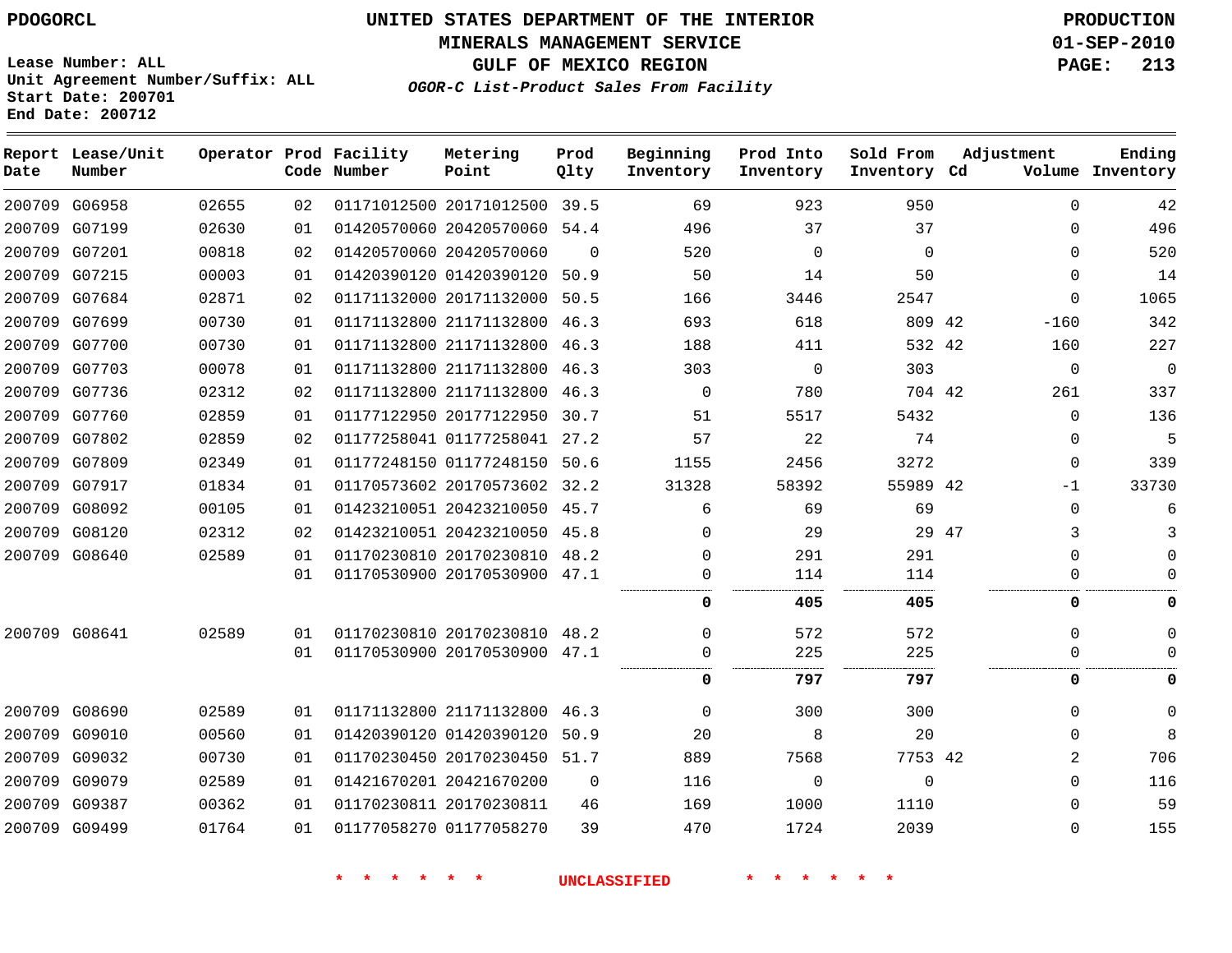# **UNITED STATES DEPARTMENT OF THE INTERIOR PDOGORCL PRODUCTION**

**MINERALS MANAGEMENT SERVICE 01-SEP-2010**

**GULF OF MEXICO REGION PAGE: 214**

**Unit Agreement Number/Suffix: ALL Start Date: 200701 End Date: 200712**

**OGOR-C List-Product Sales From Facility**

| Date | Report Lease/Unit<br>Number |       |    | Operator Prod Facility<br>Code Number | Metering<br>Point            | Prod<br>Qlty | Beginning<br>Inventory | Prod Into<br>Inventory | Sold From<br>Inventory Cd |       | Adjustment   | Ending<br>Volume Inventory |
|------|-----------------------------|-------|----|---------------------------------------|------------------------------|--------------|------------------------|------------------------|---------------------------|-------|--------------|----------------------------|
|      | 200709 G09500               | 01764 | 01 |                                       | 01177058270 01177058270 39.1 |              | 31                     | 39                     |                           | 67 42 | $\mathbf{1}$ | 4                          |
|      | 200709 G09536               | 01284 | 01 |                                       | 01171132000 20171132000 50.5 |              | 5                      | 6                      | 9                         |       | $\mathbf{0}$ | $\overline{2}$             |
|      | 200709 G09564               | 01482 | 01 |                                       | 01171132800 21171132800 46.3 |              | 5                      | 26                     | 19                        |       | $\mathbf{0}$ | 12                         |
|      | 200709 G09631               | 02859 | 01 |                                       | 01177122950 20177122950 30.7 |              | 9                      | 2533                   | 2480                      |       | $\Omega$     | 62                         |
|      | 200709 G10226               | 01819 | 01 |                                       | 01423210051 20423210050 45.8 |              | 11                     | 105                    | 107                       |       | $\mathbf{0}$ | 9                          |
|      | 200709 G10486               | 00981 | 01 |                                       | 01170753850 20170753850      | $\Omega$     | $\Omega$               | 106                    | $\Omega$                  |       | $\Omega$     | 106                        |
|      | 200709 G10636               | 02894 | 01 |                                       | 01170230811 20170230811 46.9 |              | 848                    | 16169                  | 16060 42                  |       | $\mathbf{1}$ | 958                        |
|      | 200709 G10665               | 01764 | 01 |                                       | 01177058270 01177058270      | 39           | 2301                   | 7723                   | 9327 42                   |       | $-1$         | 696                        |
|      | 200709 G10744               | 02266 | 01 |                                       | 0117710260H 2017710260H      | 38           | $\Omega$               | 15031                  | 15031                     |       | $\mathbf{0}$ | $\mathbf 0$                |
|      | 200709 G10794               | 02466 | 01 |                                       | 01177122950 20177122950 30.7 |              | $\mathbf 0$            | 1409                   | 1409                      |       | $\mathbf{0}$ | $\overline{0}$             |
|      | 200709 G10910               | 00162 | 02 |                                       | 01177245110 2017724511G 42.8 |              | 71                     | 10280                  | 10276                     |       | 0            | 75                         |
|      | 200709 G11243               | 02589 | 01 |                                       | 01420470030 20420470030 47.1 |              | 1220                   | 196                    | 231                       |       | $\mathbf{0}$ | 1185                       |
|      | 200709 G11297               | 00818 | 02 |                                       | 01423210051 20423210050 45.8 |              | 9                      | 45                     | 50                        |       | $\Omega$     | $\overline{4}$             |
|      | 200709 G11307               | 02589 | 01 |                                       | 01420390101 01420390101      | $\Omega$     | 140                    | $\Omega$               | $\Omega$                  |       | $\Omega$     | 140                        |
|      | 200709 G11870               | 00276 | 01 |                                       | 01171132000 20177052202 50.5 |              | 0                      | 1060                   | 732                       |       | $\mathbf{0}$ | 328                        |
|      | 200709 G11911               | 00105 | 01 |                                       | 01177072601 20177072601 38.4 |              | $\Omega$               | 5137                   | 5137                      |       | $\mathbf{0}$ | $\mathbf 0$                |
|      | 200709 G11929               | 02628 | 02 |                                       | 01171132000 20171132000 50.5 |              | 26                     | 95                     | 92                        |       | $\mathbf{0}$ | 29                         |
|      | 200709 G11951               | 00105 | 01 |                                       | 01177092600 20177092600 45.2 |              | 11                     | 87                     | 95                        |       | $\mathbf{0}$ | 3                          |
|      | 200709 G11952               | 00105 | 01 |                                       | 01171012300 20171012300      | 39.1         | 547                    | 1562                   | 1593                      |       | $\mathbf{0}$ | 516                        |
|      | 200709 G11983               | 02690 | 01 |                                       | 01177112605 2017711260Y 28.9 |              | 19                     | 217                    | 226 42                    |       | $\mathbf{1}$ | 11                         |
|      | 200709 G11984               | 02312 | 02 |                                       | 01171132800 21171132800 45.8 |              | $\Omega$               | 3                      | 3                         |       | $\Omega$     | $\Omega$                   |
|      |                             | 02766 | 02 |                                       | 01171092651 20171092650 48.4 |              | 9                      | 299                    | 285                       |       | $\Omega$     | 23                         |
|      |                             |       |    |                                       |                              |              | 9                      | 302                    | 288                       |       | 0            | 23                         |
|      | 200709 G12019               | 01482 | 01 |                                       | 01171012500 20171012500 39.5 |              | 40                     | 978                    | 982                       |       | $\mathbf{0}$ | 36                         |
|      | 200709 G12020               | 01482 | 01 |                                       | 01171012500 20171012500 39.5 |              | 182                    | 2479                   | 2567                      |       | $\Omega$     | 94                         |
|      | 200709 G12024               | 02312 | 02 |                                       | 01171012500 20171012500 39.5 |              | $\Omega$               | 448                    | 456 47                    |       | 25           | 17                         |
|      | 200709 G12096               | 02409 | 01 |                                       | 01177245110 2017724511C 51.3 |              | 79                     | 155                    | 146                       |       | $\mathbf{0}$ | 88                         |
|      | 200709 G12355               | 02589 | 01 |                                       | 01171012300 20171012300 39.1 |              | 5581                   | 16756                  | 17056 42                  |       | $\mathbf 1$  | 5282                       |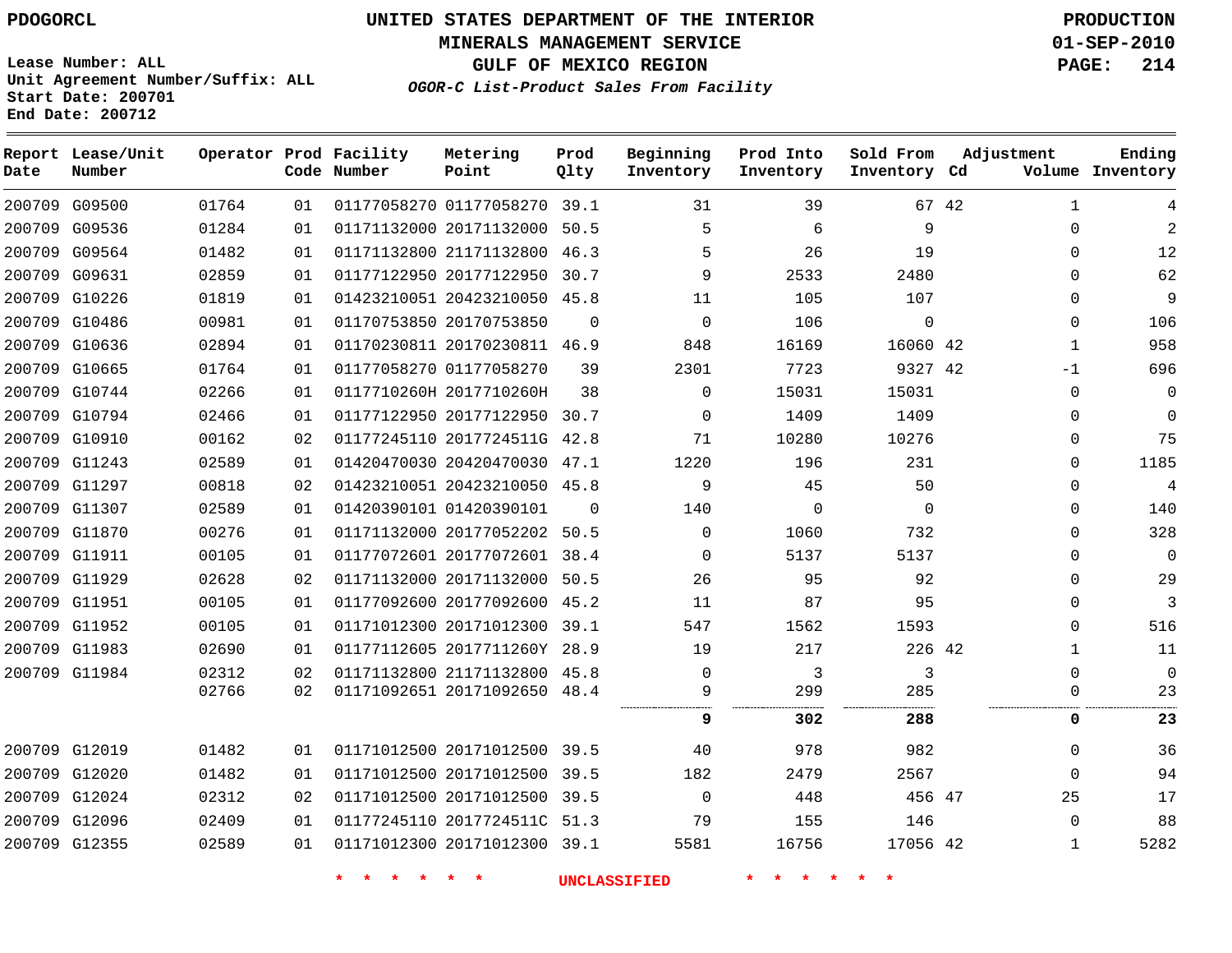**Start Date: 200701 End Date: 200712**

**Unit Agreement Number/Suffix: ALL**

# **UNITED STATES DEPARTMENT OF THE INTERIOR PDOGORCL PRODUCTION**

**MINERALS MANAGEMENT SERVICE 01-SEP-2010**

**GULF OF MEXICO REGION PAGE: 215**

**OGOR-C List-Product Sales From Facility**

| Date | Report Lease/Unit<br>Number |       |    | Operator Prod Facility<br>Code Number | Metering<br>Point            | Prod<br>Qlty | Beginning<br>Inventory | Prod Into<br>Inventory | Sold From<br>Inventory Cd | Adjustment           | Ending<br>Volume Inventory |
|------|-----------------------------|-------|----|---------------------------------------|------------------------------|--------------|------------------------|------------------------|---------------------------|----------------------|----------------------------|
|      | 200709 G12421               | 02589 | 01 |                                       | 01423550090 20423550090      | 48.1         | 794                    | 376                    | 376                       | $\Omega$             | 794                        |
|      | 200709 G12497               | 02589 | 01 |                                       | 01420390101 01420390101      | $\Omega$     | 113                    | $\Omega$               | $\Omega$                  | $\Omega$             | 113                        |
|      | 200709 G12564               | 02603 | 01 |                                       | 01170230510 20170230510      | 47.2         | 29                     | 44                     | 18 42                     | $\mathbf{1}$         | 56                         |
|      | 200709 G12757               | 02266 | 01 |                                       | 01170230800 20170230800      | 45.3         | 1612                   | 622                    | 378                       | $\Omega$             | 1856                       |
|      | 200709 G12761               | 00162 | 01 |                                       | 01170230810 20170230810      | 47.9         | 286                    | 1449                   | 1399                      | $\mathbf 0$          | 336                        |
|      | 200709 G12802               | 00105 | 01 |                                       | 01170230811 20170230811      | 46           | 67                     | 1745                   | 1709                      | $\mathbf 0$          | 103                        |
|      | 200709 G12803               | 02409 | 01 |                                       | 01171132000 20171132000      | 50.1         | 0                      | 22                     | 17                        | $\mathbf 0$          | 5                          |
|      | 200709 G12858               | 01284 | 01 |                                       | 01171131600 20171131600      | 43.5         | 8                      | 349                    | 345 42                    | $-1$                 | 11                         |
|      | 200709 G12886               | 02312 | 02 |                                       | 01171012400 20171012400      | 54.7         | $\overline{0}$         | 2                      |                           | 2 42<br>$\mathbf{1}$ | $\mathbf{1}$               |
|      | 200709 G12955               | 01819 | 01 |                                       | 01171092651 20171092650 48.4 |              | 22                     | 779                    | 740                       | $\mathbf 0$          | 61                         |
|      | 200709 G12980               | 02349 | 01 |                                       | 01177163600 20177163600      | 38.6         | 28                     | 641                    | 644                       | 0                    | 25                         |
|      | 200709 G13557               | 02025 | 01 |                                       | 01170230500 20170230500 43.8 |              | 5                      | 27                     | 30                        | $\mathbf 0$          | $\mathbf{2}$               |
|      | 200709 G13560               | 01284 | 01 |                                       | 01170230810 20170230810 47.9 |              | 91                     | 376                    | 381                       | 0                    | 86                         |
|      | 200709 G13563               | 02589 | 01 |                                       | 01170230811 20170230811      | 46           | $\Omega$               | 55                     | 55                        | $\mathbf 0$          | $\Omega$                   |
|      | 200709 G13576               | 02594 | 02 |                                       | 01170230810 20170230810      | 47.9         | 80                     | 169                    | 200                       | $\Omega$             | 49                         |
|      | 200709 G13897               | 01482 | 01 |                                       | 01171132000 20171132000      | 50.5         | 29                     | 200                    | 168 42                    | $\mathbf{1}$         | 62                         |
|      | 200709 G13937               | 02628 | 02 |                                       | 01171092651 20171092650      | 48.4         | $\Omega$               | 7                      | 7                         | $\Omega$             | $\Omega$                   |
|      | 200709 G13938               | 01284 | 01 |                                       | 01171012500 20171012500      | 39.5         | 1176                   | 22258                  | 22606                     | $\mathbf 0$          | 828                        |
|      | 200709 G14193               | 02409 | 01 |                                       | 01170230810 20170230810 48.1 |              | 260                    | 1774                   | 1623                      | $\Omega$             | 411                        |
|      | 200709 G14340               | 02312 | 02 |                                       | 01170230811 20170230811      | 46           | 0                      | 1618                   | 1604 47                   | 82                   | 96                         |
|      | 200709 G14342               | 00105 | 01 |                                       | 01170230811 20170230811      | 46           | 223                    | 8070                   | 7815                      | $\mathbf 0$          | 478                        |
|      | 200709 G14348               | 02894 | 01 |                                       | 01171132800 21171132800      | 46.3         | 348                    | 453                    | 562                       | $\mathbf 0$          | 239                        |
|      | 200709 G14357               | 02852 | 02 |                                       | 01171131600 20171131600      | 43.5         | 64                     | 1585                   | 1651 42                   | 2                    | $\overline{0}$             |
|      | 200709 G14383               | 00105 | 01 |                                       | 01170230811 20170230811      | 46           | 97                     | 688                    | 741                       | $\mathbf 0$          | 44                         |
|      | 200709 G14487               | 00730 | 01 |                                       | 01171092651 20171092650      | 48.4         | 0                      | 18                     | 17                        | 0                    | $\mathbf{1}$               |
|      | 200709 G14493               | 02268 | 01 |                                       | 01171092930 20171092930      | 32.8         | 16                     | 310                    | 295                       | 0                    | 31                         |
|      | 200709 G14535               | 02628 | 01 |                                       | 01171012500 20171012500 39.5 |              | 112                    | 3122                   | 3118                      | $\Omega$             | 116                        |
|      | 200709 G14576               | 00105 | 01 |                                       | 01177258153 01177258153      | 29.6         | 8                      | $\Omega$               | 8                         | $\Omega$             | $\Omega$                   |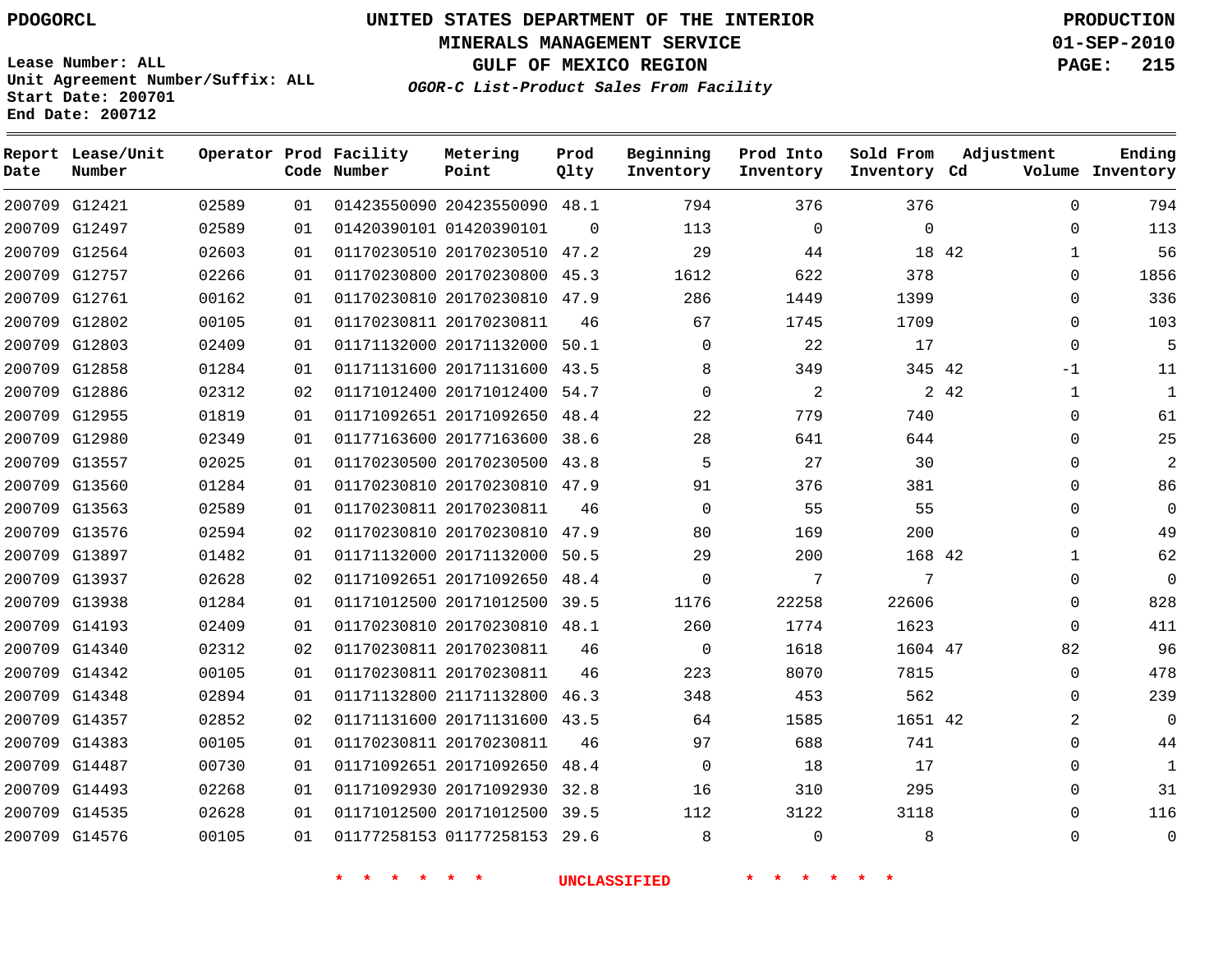**MINERALS MANAGEMENT SERVICE 01-SEP-2010**

**GULF OF MEXICO REGION PAGE: 216**

**Lease Number: ALL Unit Agreement Number/Suffix: ALL Start Date: 200701 End Date: 200712**

**OGOR-C List-Product Sales From Facility**

| Date          | Report Lease/Unit<br>Number |       |    | Operator Prod Facility<br>Code Number | Metering<br>Point            | Prod<br>Qlty | Beginning<br>Inventory | Prod Into<br>Inventory | Sold From<br>Inventory Cd | Adjustment  | Ending<br>Volume Inventory |
|---------------|-----------------------------|-------|----|---------------------------------------|------------------------------|--------------|------------------------|------------------------|---------------------------|-------------|----------------------------|
|               | 200709 G14590               | 02409 | 01 |                                       | 01170230510 20170230510 45.6 |              | 61                     | 66                     | 48                        | $\mathbf 0$ | 79                         |
| 200709 G14791 |                             | 02451 | 01 |                                       | 01420570060 20420570060      | $\Omega$     | 80                     | $\mathbf 0$            | $\mathbf 0$               | $\mathbf 0$ | 80                         |
| 200709 G14864 |                             | 02871 | 02 |                                       | 01170230450 20170230450 51.7 |              | 622                    | 4892                   | 5058                      | $\Omega$    | 456                        |
| 200709 G14878 |                             | 02589 | 01 |                                       | 01170230510 20170230510      | 48.1         | 206                    | 108                    | 180                       | $\mathbf 0$ | 134                        |
| 200709 G14942 |                             | 02859 | 02 |                                       | 01170230810 20170230810 47.9 |              | 200                    | 1038                   | 997                       | $\Omega$    | 241                        |
| 200709 G15050 |                             | 00105 | 01 |                                       | 01170231110 20170231110      | 47           | 19746                  | 47042                  | 48736                     | $\mathbf 0$ | 18052                      |
| 200709 G15062 |                             | 00560 | 01 |                                       | 01170230810 20170230810 47.9 |              | 17                     | 82                     | 80                        | $\Omega$    | 19                         |
| 200709 G15078 |                             | 00064 | 01 |                                       | 01170230810 20170230810      | 47.9         | 2755                   | 1747                   | 1649                      | $\Omega$    | 2853                       |
|               | 200709 G15110               | 02714 | 01 |                                       | 01170530900 20170530900 47.1 |              | 50                     | 573                    | 586                       | $\mathbf 0$ | 37                         |
| 200709 G15118 |                             | 00105 | 01 |                                       | 01171132800 21171132800 46.2 |              | 14                     | 34                     | 34                        | $\mathbf 0$ | 14                         |
| 200709 G15239 |                             | 00003 | 01 |                                       | 01171012500 20171012500 39.5 |              | 13                     | 242                    | 245 42                    | $-1$        | 9                          |
| 200709 G15241 |                             | 00105 | 01 |                                       | 01171092651 20171092650      | 48.4         | 270                    | 5265                   | 5125                      | $\mathbf 0$ | 410                        |
|               | 200709 G15263               | 02421 | 01 |                                       | 01171132000 20171132000 50.5 |              | 3993                   | 8624                   | 9951                      | $\Omega$    | 2666                       |
| 200709 G15277 |                             | 00222 | 02 |                                       | 01171012400 20171012400 54.7 |              | 2651                   | 3795                   | 5027                      | $\mathbf 0$ | 1419                       |
| 200709 G15293 |                             | 02859 | 02 |                                       | 0117711260T 2017711260T 32.4 |              | 1                      | $\Omega$               | $\mathbf{1}$              | $\Omega$    | $\mathbf 0$                |
| 200709 G15303 |                             | 00105 | 01 |                                       | 01171092800 21171132800      | 46.2         | 1465                   | 3640                   | 3583                      | $\mathbf 0$ | 1522                       |
| 200709 G15312 |                             | 00105 | 01 |                                       | 01171092651 20171092650 48.3 |              | 1086                   | 25737                  | 24819                     | $\Omega$    | 2004                       |
| 200709 G15323 |                             | 01482 | 01 |                                       | 01171012500 20171012500 39.5 |              | 83                     | 2539                   | 2529                      | $\Omega$    | 93                         |
| 200709 G15387 |                             | 02409 | 01 |                                       | 01177245110 2017724511C 57.7 |              | 171                    | 369                    | 332                       | $\mathbf 0$ | 208                        |
| 200709 G15740 |                             | 00818 | 01 |                                       | 01170230450 20170230450      | 51.7         | 481                    | 3928                   | 4043                      | $\Omega$    | 366                        |
|               | 200709 G15742               | 00730 | 01 |                                       | 01170230450 20170230450 51.7 |              | 3                      | 13                     | 13 42                     | $-2$        | $\mathbf{1}$               |
| 200709 G15769 |                             | 00560 | 01 |                                       | 01422450350 20422450350 43.8 |              | 152                    | 169                    | 306                       | $\mathbf 0$ | 15                         |
| 200709 G15773 |                             | 02630 | 01 |                                       | 01422450350 20422450350 43.2 |              | 46                     | 36                     | 30                        | $\Omega$    | 52                         |
| 200709 G16104 |                             | 00105 | 01 |                                       | 01170231110 20170231110      | 47           | 35                     | 182                    | 147                       | $\mathbf 0$ | 70                         |
| 200709 G16107 |                             | 01978 | 02 |                                       | 01170230810 20170230811      | 46           | 59                     | 797                    | 809                       | $\Omega$    | 47                         |
| 200709 G16121 |                             | 00687 | 01 |                                       | 01170230811 20170230811      | 46           | 2                      | 51                     | 50                        | $\Omega$    | 3                          |
| 200709 G16201 |                             | 00491 | 01 |                                       | 01170530900 20170530900 47.1 |              | $\Omega$               | 16                     | 15                        | $\Omega$    | -1                         |
| 200709 G16203 |                             | 01482 | 01 |                                       | 01170530900 20170530900      | $\Omega$     | 53                     | $\mathbf 0$            | $\Omega$                  | $\Omega$    | 53                         |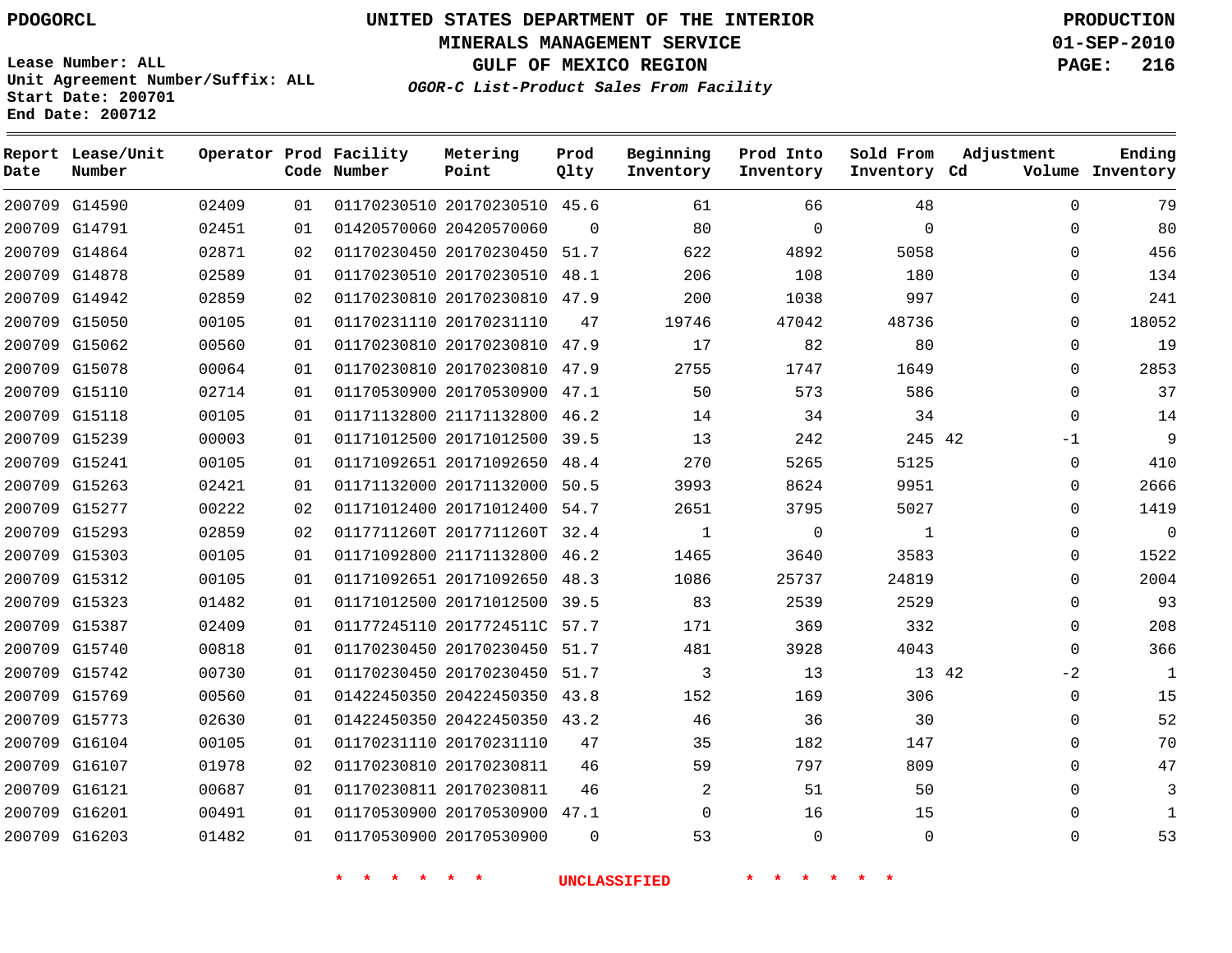# **UNITED STATES DEPARTMENT OF THE INTERIOR PDOGORCL PRODUCTION**

**MINERALS MANAGEMENT SERVICE 01-SEP-2010**

**GULF OF MEXICO REGION PAGE: 217**

**Unit Agreement Number/Suffix: ALL Start Date: 200701 End Date: 200712**

**OGOR-C List-Product Sales From Facility**

| Date | Report Lease/Unit<br>Number |       |    | Operator Prod Facility<br>Code Number | Metering<br>Point            | Prod<br>Qlty | Beginning<br>Inventory | Prod Into<br>Inventory | Sold From<br>Inventory Cd | Adjustment | Ending<br>Volume Inventory |
|------|-----------------------------|-------|----|---------------------------------------|------------------------------|--------------|------------------------|------------------------|---------------------------|------------|----------------------------|
|      | 200709 G16216               | 01284 | 01 |                                       | 01171132800 21171132800 46.3 |              | $\mathbf{1}$           | $\mathbf 1$            | 1                         | $\Omega$   | 1                          |
|      | 200709 G16310               | 00560 | 01 |                                       | 01170530900 20171092650 47.6 |              | $\Omega$               | 29                     | 27                        | $\Omega$   | $\overline{2}$             |
|      | 200709 G16317               | 02312 | 02 |                                       | 01170230811 20170230811      | 46           | $\Omega$               | 99                     | 95 47                     | 2          |                            |
|      | 200709 G16363               | 02475 | 02 |                                       | 01171012400 20171012400 51.8 |              | 25                     | 44                     | 53                        | $\Omega$   | 16                         |
|      | 200709 G16365               | 02589 | 01 |                                       | 01171132800 21171132800 46.3 |              | $\Omega$               | 31                     | 31                        | 0          | $\Omega$                   |
|      | 200709 G16395               | 01978 | 02 |                                       | 01171092651 20171092650 48.4 |              | 1                      | $\mathbf 0$            | $\mathbf{1}$              | 0          | 0                          |
|      | 200709 G16454               | 00491 | 01 |                                       | 01171012500 20171012500      | 39.4         | $\mathbf{1}$           | 84                     | 81                        | 0          |                            |
|      | 200709 G16455               | 00491 | 01 |                                       | 01171012500 20171012500 39.4 |              | 12                     | 124                    | 131                       | 0          |                            |
|      | 200709 G16461               | 00105 | 01 |                                       | 01170753510 20170753510 49.6 |              | 8                      | 33                     | 38                        | $\Omega$   |                            |
|      | 200709 G16469               | 02025 | 01 |                                       | 01170753510 20170753510 49.6 |              | 14                     | 40                     | 51                        | $\Omega$   | 3                          |
|      | 200709 G16515               | 00162 | 02 |                                       | 01177245110 2017724511G 42.8 |              | 297                    | 52183                  | 52101                     | $\Omega$   | 379                        |
|      | 200709 G16575               | 00730 | 01 |                                       | 01608103650 20608103650 32.9 |              | 7                      | 694                    | 694                       | $\Omega$   | 7                          |
|      | 200709 G17124               | 02871 | 02 |                                       | 01170230450 20170230450      | 51.7         | 16                     | 116                    | 121                       | $\Omega$   | 11                         |
|      | 200709 G17133               | 01482 | 01 |                                       | 01423210051 20423210050 45.8 |              | 5                      | 49                     | 50                        | $\Omega$   | 4                          |
|      | 200709 G17150               | 02169 | 02 |                                       | 01421670201 20170230450      | 51.7         | 39                     | 98                     | 126                       | $\Omega$   | 11                         |
|      | 200709 G17151               | 02427 | 02 |                                       | 01170230450 20170230450 51.7 |              | $\Omega$               | 2803                   | 2551                      | $\Omega$   | 252                        |
|      | 200709 G17190               | 02312 | 02 |                                       | 01170230810 20170230810 47.9 |              | 0                      | 47                     |                           | 42 42<br>6 | 11                         |
|      | 200709 G17754               | 02025 | 01 |                                       | 01170230510 20170230510 47.2 |              | 6124                   | 3273                   | 5482                      | $\Omega$   | 3915                       |
|      | 200709 G17789               | 00818 | 01 |                                       | 01170230810 20170230810      | 47.9         | 138                    | $\mathbf{1}$           | 139                       | $\Omega$   | $\Omega$                   |
|      | 200709 G17842               | 00491 | 01 |                                       | 01170230810 20170230810      | 47.8         | 41                     | 267                    | 246                       | $\Omega$   | 62                         |
|      | 200709 G17858               | 00105 | 01 |                                       | 01170530900 20170530900 47.1 |              | 105                    | 832                    | 883                       | $\Omega$   | 54                         |
|      | 200709 G17895               | 02859 | 01 |                                       | 01171132800 21171132800      | 46.3         | 23                     | 48                     | 50                        | 0          | 21                         |
|      | 200709 G17896               | 01284 | 01 |                                       | 01171132800 21171132800      | 46.3         | 8417                   | 21495                  | 20995                     | $\Omega$   | 8917                       |
|      | 200709 G17897               | 01963 | 01 |                                       | 01171131600 20171131600      | 43.5         | $\Omega$               | 667                    | 667                       | $\Omega$   | $\Omega$                   |
|      | 200709 G17898               | 01963 | 01 |                                       | 01171131600 20171131600 43.5 |              | 104                    | 2927                   | 2919                      | $\Omega$   | 112                        |
|      | 200709 G17912               | 02409 | 01 |                                       | 01171132800 20177052203 32.1 |              | $\Omega$               | 7993                   | 7993                      | $\Omega$   | $\Omega$                   |
|      | 200709 G17913               | 01834 | 01 |                                       | 01171132800 21171132800 46.3 |              | 342                    | 1064                   | 987                       | 0          | 419                        |
|      | 200709 G17921               | 00491 | 01 |                                       | 01171012500 20177062959      | 26.2         | $\Omega$               | 20116                  | 20116                     | $\Omega$   | $\Omega$                   |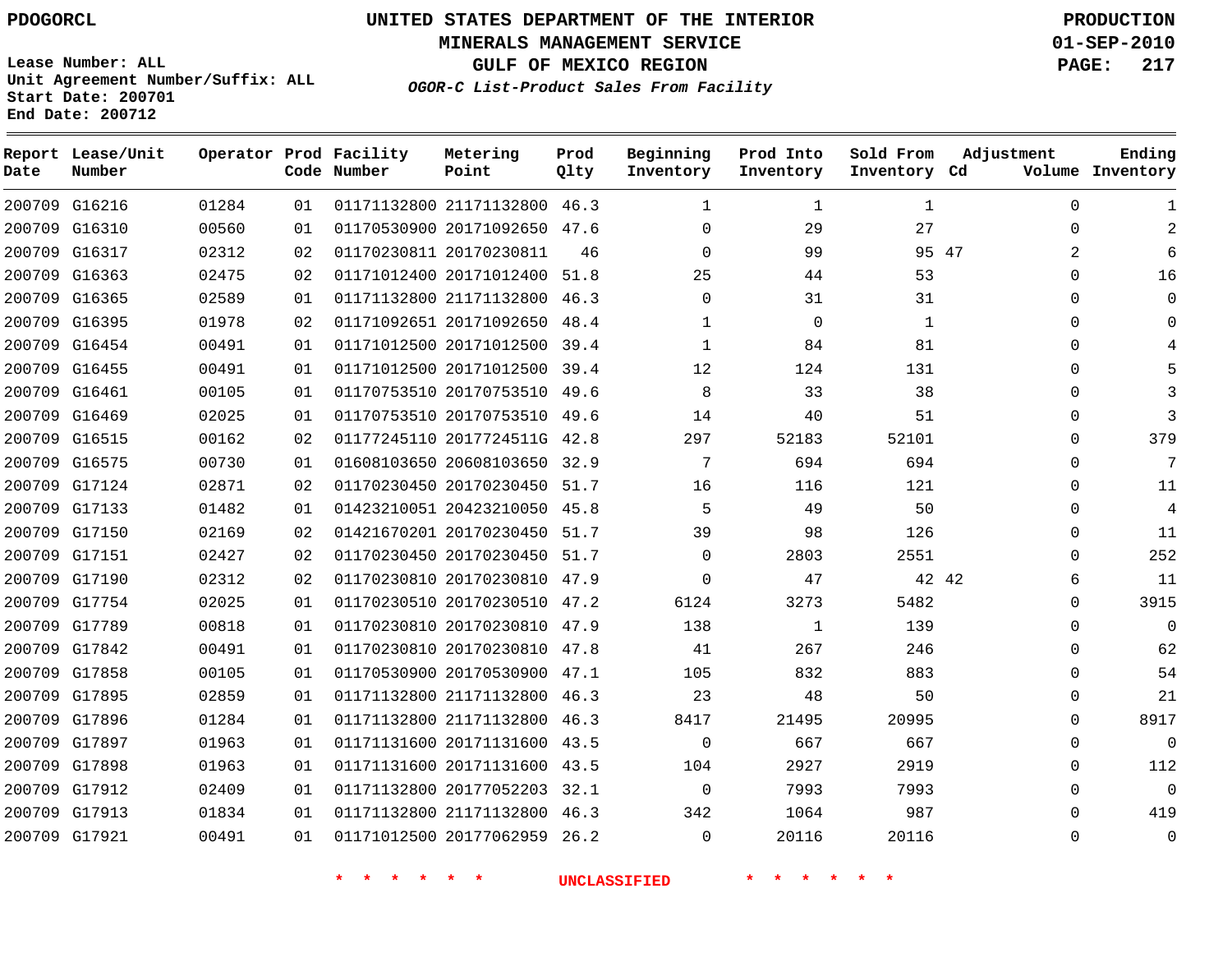**End Date: 200712**

# **UNITED STATES DEPARTMENT OF THE INTERIOR PDOGORCL PRODUCTION**

**MINERALS MANAGEMENT SERVICE 01-SEP-2010**

**GULF OF MEXICO REGION PAGE: 218**

**OGOR-C List-Product Sales From Facility Unit Agreement Number/Suffix: ALL Start Date: 200701**

| Date | Report Lease/Unit<br>Number |       |    | Operator Prod Facility<br>Code Number | Metering<br>Point            | Prod<br>Qlty | Beginning<br>Inventory | Prod Into<br>Inventory | Sold From<br>Inventory Cd | Adjustment    | Ending<br>Volume Inventory |
|------|-----------------------------|-------|----|---------------------------------------|------------------------------|--------------|------------------------|------------------------|---------------------------|---------------|----------------------------|
|      | 200709 G17942               | 00560 | 01 |                                       | 01177082604 20177082604 27.3 |              | $\mathbf{0}$           | 36637                  | 36637                     | $\Omega$      | 0                          |
|      | 200709 G17964               | 02421 | 01 |                                       | 01171012300 20171012300 39.1 |              | 132                    | 206                    | 270                       | 0             | 68                         |
|      | 200709 G17966               | 02421 | 01 |                                       | 01171012300 20171012300      | 39.1         | 181                    | 66                     | 225                       | $\Omega$      | 22                         |
|      | 200709 G17973               | 00730 | 01 |                                       | 01171012400 20171012400 54.7 |              | 1011                   | 2332                   | 2472 42                   | $\mathbf{1}$  | 872                        |
|      | 200709 G17977               | 02312 | 02 |                                       | 01171132800 21171132800      | 46.3         | $\Omega$               | 874                    | 970 42                    | 508           | 412                        |
|      | 200709 G18040               | 00105 | 01 |                                       | 01171012500 20171012500      | 39.5         | 42                     | 1081                   | 1083                      | $\mathbf 0$   | 40                         |
|      | 200709 G18043               | 01103 | 01 |                                       | 01171012500 20171012500 39.5 |              | 1294                   | 27521                  | 28081 42                  | 290           | 1024                       |
|      | 200709 G18208               | 01834 | 01 |                                       | 01170573602 20170573602 32.2 |              | 316                    | 679                    | 603                       | $\Omega$      | 392                        |
|      | 200709 G18863               | 02312 | 02 |                                       | 01420470030 20420470030      | 0            | $\mathbf 0$            | 15                     | $\Omega$                  | $\Omega$      | 15                         |
|      | 200709 G18885               | 00818 | 02 |                                       | 01420570060 20420570060      | 0            | 252                    | 0                      | $\mathbf 0$               | 0             | 252                        |
|      | 200709 G18920               | 02200 | 01 |                                       | 01423210051 20423210050 45.8 |              | 15                     | 103                    | 109 42                    | -1            | 8                          |
|      | 200709 G18936               | 02589 | 01 |                                       | 01421670201 20421670200      | $\mathbf 0$  | 11                     | $\mathbf 0$            | $\mathbf 0$               | 0             | 11                         |
|      | 200709 G19025               | 02806 | 01 |                                       | 01423210051 20423210050      | 49           | 103                    | 698                    | 714                       | 0             | 87                         |
|      | 200709 G19030               | 02806 | 01 |                                       | 01423210051 20423210050      | 49           | 76                     | 1019                   | 1042                      | $\Omega$      | 53                         |
|      | 200709 G19750               | 02427 | 02 |                                       | 01171132800 21171132800      | 46.3         | 195                    | 358                    | 388                       | $\Omega$      | 165                        |
|      | 200709 G19760               | 02894 | 01 |                                       | 01171132800 21171132800      | 46.3         | 4273                   | 5917                   | 7047                      | $\Omega$      | 3143                       |
|      | 200709 G19761               | 02894 | 01 |                                       | 01171132800 21171132800      | 47.1         | 762                    | 522                    | 1007                      | $\Omega$      | 277                        |
|      | 200709 G19784               | 01978 | 02 |                                       | 01171012310 20171012310      | 46.8         | 13                     | 102                    | 111                       | $\Omega$      | 4                          |
|      | 200709 G19832               | 02349 | 01 |                                       | 01177163600 20177163600      | 38.6         | 173                    | 3400                   | 3428                      | 0             | 145                        |
|      | 200709 G19835               | 02169 | 01 |                                       | 01171092651 20171092650      | 48.4         | 14                     | 312                    | 301                       | $\Omega$      | 25                         |
|      | 200709 G19839               | 02777 | 01 |                                       | 01170753510 20170753510      | 0            | 39                     | 0                      | $\Omega$                  | $\Omega$      | 39                         |
|      | 200709 G20605               | 02377 | 01 |                                       | 01423550141 20423550140      | 28           | 163                    | 51660                  | 50720                     | $\Omega$      | 1103                       |
|      | 200709 G20616               | 02312 | 02 |                                       | 01423210051 20423210050      | 45.8         | $\Omega$               | 58                     |                           | 60 47<br>6    | $\overline{4}$             |
|      | 200709 G20655               | 00222 | 01 |                                       | 01170230510 20170230510      | 47.2         | 1200                   | 940                    | 1015 42                   | $-1$          | 1124                       |
|      | 200709 G20656               | 00003 | 01 |                                       | 01422450350 20422450350      | 43.8         | $\Omega$               | 38                     | 35                        | $\Omega$      | 3                          |
|      | 200709 G20660               | 02169 | 02 |                                       | 01170230450 20170230450 51.7 |              | 1                      | 32                     |                           | 30 42<br>$-1$ |                            |
|      | 200709 G21065               | 02266 | 01 |                                       | 01171131600 20171131600      | 40           | 96                     | 2911                   | 2914                      | $\Omega$      | 93                         |
|      | 200709 G21068               | 01978 | 02 |                                       | 01170530900 20170530900      | 40           | 347                    | 1390                   | 1647                      | $\Omega$      | 90                         |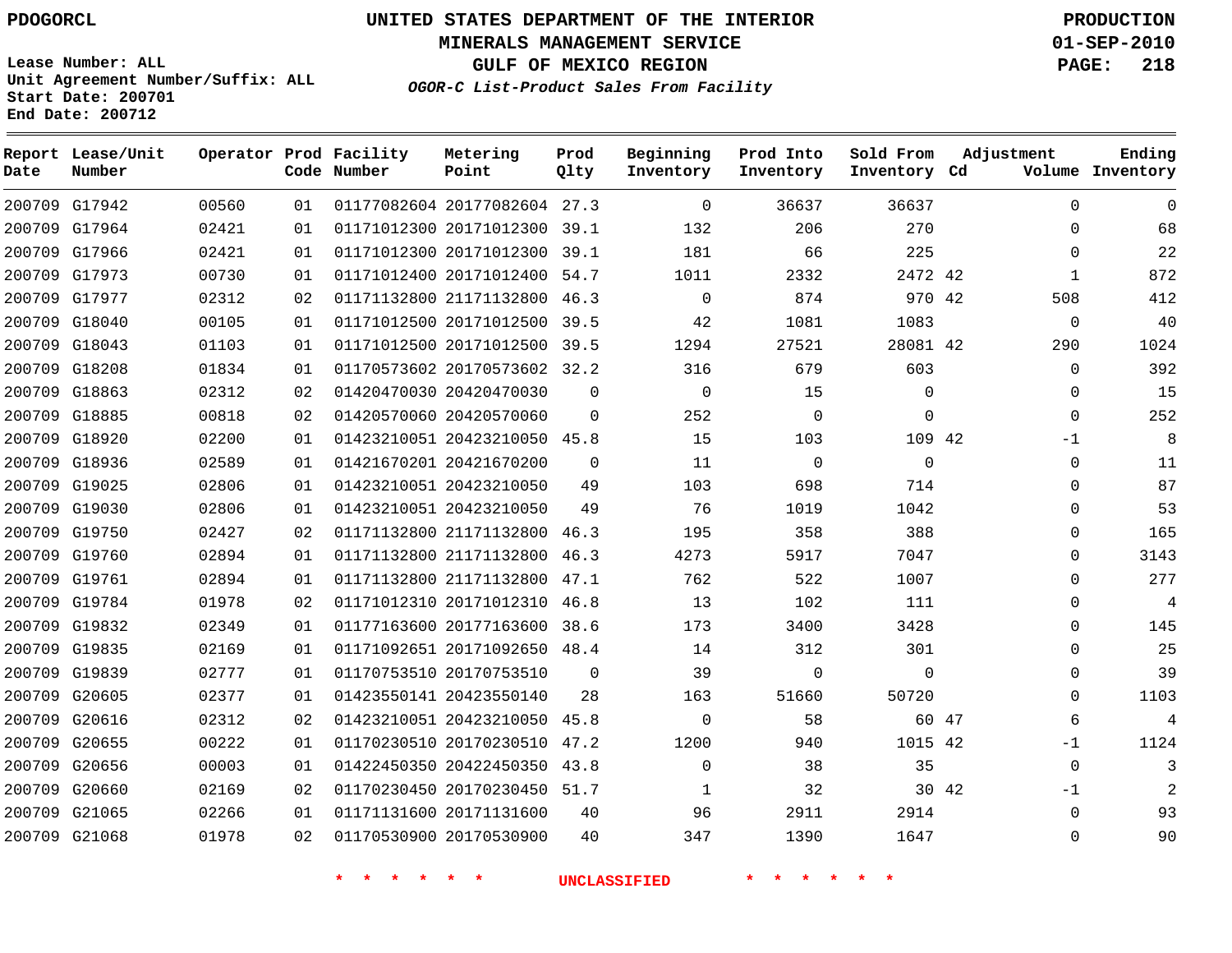**Start Date: 200701 End Date: 200712**

**Unit Agreement Number/Suffix: ALL**

# **UNITED STATES DEPARTMENT OF THE INTERIOR PDOGORCL PRODUCTION**

**MINERALS MANAGEMENT SERVICE 01-SEP-2010**

**GULF OF MEXICO REGION PAGE: 219**

**OGOR-C List-Product Sales From Facility**

| Date   | Report Lease/Unit<br>Number |       |    | Operator Prod Facility<br>Code Number | Metering<br>Point            | Prod<br>Qlty | Beginning<br>Inventory | Prod Into<br>Inventory | Sold From<br>Inventory Cd | Adjustment |             | Ending<br>Volume Inventory |
|--------|-----------------------------|-------|----|---------------------------------------|------------------------------|--------------|------------------------|------------------------|---------------------------|------------|-------------|----------------------------|
|        | 200709 G21070               | 00560 | 01 |                                       | 01171132800 21171132800      | 46.3         | 229                    | 594                    | 600 42                    |            | 23          | 246                        |
| 200709 | G21080                      | 02899 | 01 |                                       | 01170530900 20170530900      | 47.1         | 16                     | 103                    | 112                       |            | $\Omega$    | 7                          |
|        | 200709 G21093               | 01586 | 02 |                                       | 01170230811 20170230811      | 46           | 3                      | 74                     | 73                        |            | $\Omega$    | 4                          |
| 200709 | G21095                      | 02636 | 01 |                                       | 01170530900 20170530900 47.1 |              | $\mathbf 0$            | 153                    | 143                       |            | 0           | 10                         |
|        | 200709 G21096               | 00818 | 01 |                                       | 01170230811 20170230811      | 46           | 22                     | 1604                   | 1531                      |            | $\mathbf 0$ | 95                         |
| 200709 | G21111                      | 02266 | 01 |                                       | 01171132800 21171132800      | 45.5         | 122                    | 790                    | 626                       |            | $\Omega$    | 286                        |
|        | 200709 G21115               | 02312 | 01 |                                       | 01171012500 20171012500      | 39.5         | $\mathbf 0$            | 646                    | 648 47                    |            | 26          | 24                         |
| 200709 | G21116                      | 00818 | 02 |                                       | 01171132800 21171132800      | 46.3         | 326                    | 453                    | 549                       |            | $\mathbf 0$ | 230                        |
|        | 200709 G21125               | 02312 | 02 |                                       | 01171012500 20177183600      | 50.9         | $\Omega$               | 161                    | 161                       |            | $\Omega$    | $\Omega$                   |
| 200709 | G21322                      | 02266 | 01 |                                       | 01170230450 20170230450      | 51.7         | 8                      | 34                     | 39                        |            | $\mathbf 0$ | 3                          |
| 200709 | G21349                      | 00491 | 01 |                                       | 01170230510 20170230510      | 47.2         | 214                    | 323                    | 151                       |            | 0           | 386                        |
| 200709 | G21378                      | 01819 | 01 |                                       | 01170230811 20170230811      | 46           | 3                      | 2612                   | 2460                      |            | $\Omega$    | 155                        |
| 200709 | G21408                      | 02219 | 01 |                                       | 01171012400 20171012400      | 54.7         | 574                    | 1244                   | 1353                      |            | $\mathbf 0$ | 465                        |
|        | 200709 G21530               | 00078 | 01 |                                       | 01170230400 20170230400      | 50.1         | 803                    | 4924                   | 4890                      |            | $\Omega$    | 837                        |
| 200709 | G21532                      | 00003 | 01 |                                       | 01170230811 20170230811      | 46           | 8                      | 115                    | 115 42                    |            | $-1$        | 7                          |
|        | 200709 G21533               | 00078 | 01 |                                       | 01170230400 20170230400      | 50.1         | 28                     | 287                    | 266                       |            | $\Omega$    | 49                         |
|        | 200709 G21534               | 00003 | 01 |                                       | 01170230811 20170230811      | 46           | 129                    | $\mathbf 0$            | 129                       |            | 0           | $\mathbf 0$                |
|        | 200709 G21536               | 00818 | 01 |                                       | 01170231300 01170231300      | 40           | $\mathbf 0$            | 7473                   | 7473                      |            | $\mathbf 0$ | $\mathbf 0$                |
| 200709 | G21580                      | 02636 | 01 |                                       | 01170230811 20170230811      | 46           | 7                      | 174                    | 171                       |            | $\Omega$    | 10                         |
|        | 200709 G21581               | 02899 | 01 |                                       | 01171132800 21171132800      | 46.3         | 300                    | 55                     | 60 42                     |            | $-189$      | 106                        |
| 200709 | G21583                      | 02899 | 01 |                                       | 01170530900 20170530900      | 47.1         | 108                    | 383                    | 466                       |            | $\mathbf 0$ | 25                         |
|        | 200709 G21585               | 02859 | 02 |                                       | 01171132800 21171132800      | 46.3         | 2                      | 8                      | 7                         |            | $\Omega$    | 3                          |
| 200709 | G21588                      | 00730 | 01 |                                       | 01171131800 20171131800      | 44.9         | $\mathbf 0$            | 22                     | 3                         |            | $\Omega$    | 19                         |
| 200709 | G21592                      | 02628 | 02 |                                       | 01171132000 20171132000      | 50.5         | 178                    | 835                    | 755                       |            | $\mathbf 0$ | 258                        |
| 200709 | G21597                      | 02312 | 02 |                                       | 01171132800 21171132800      | 46.3         | $\mathbf 0$            | $\Omega$               | 48 47                     |            | 48          | $\mathbf 0$                |
| 200709 | G21599                      | 01834 | 01 |                                       | 01171132800 21171132800      | 46.3         | 4437                   | 18386                  | 16019                     |            | $\Omega$    | 6804                       |
|        | 200709 G21652               | 02268 | 01 |                                       | 01171132800 21171132800      | 46.3         | 432                    | 867                    | 886 42                    |            | $-43$       | 370                        |
|        | 200709 G21655               | 02268 | 01 |                                       | 01171132800 21171132800      | 46.3         | $\Omega$               | 18                     | 10                        |            | $\Omega$    | 8                          |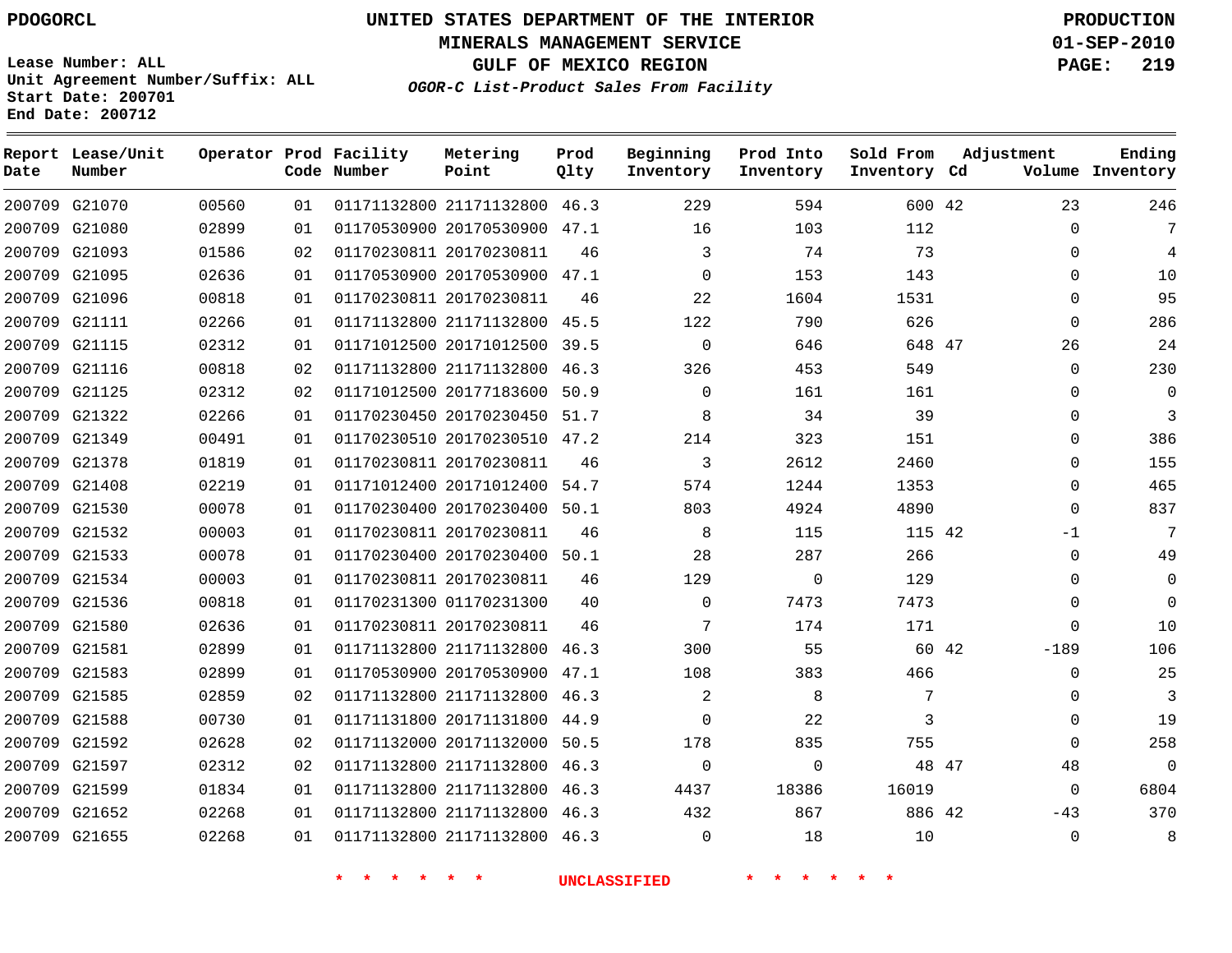**Start Date: 200701 End Date: 200712**

**Unit Agreement Number/Suffix: ALL**

# **UNITED STATES DEPARTMENT OF THE INTERIOR PDOGORCL PRODUCTION**

**MINERALS MANAGEMENT SERVICE 01-SEP-2010**

**GULF OF MEXICO REGION PAGE: 220**

**OGOR-C List-Product Sales From Facility**

| Date | Report Lease/Unit<br>Number |       |    | Operator Prod Facility<br>Code Number | Metering<br>Point            | Prod<br>Qlty | Beginning<br>Inventory | Prod Into<br>Inventory | Sold From<br>Inventory Cd | Adjustment   | Ending<br>Volume Inventory |
|------|-----------------------------|-------|----|---------------------------------------|------------------------------|--------------|------------------------|------------------------|---------------------------|--------------|----------------------------|
|      | 200709 G21680               | 02169 | 01 |                                       | 01171092651 20171092650 48.4 |              | 22                     | 781                    | 743 42                    | $\mathbf{1}$ | 61                         |
|      | 200709 G21691               | 00276 | 01 |                                       | 01170513700 20170513700      | $\Omega$     | 2595                   | $\mathbf 0$            | $\mathbf 0$               | $\mathbf 0$  | 2595                       |
|      | 200709 G21700               | 00105 | 01 |                                       | 01177258153 01177258153      | 29.6         | 823                    | 2601                   | 1760                      | $\Omega$     | 1664                       |
|      | 200709 G21703               | 02349 | 01 |                                       | 01177248150 01177248150      | 50.6         | 446                    | 1178                   | 1471                      | $\mathbf 0$  | 153                        |
|      | 200709 G21712               | 02237 | 01 |                                       | 01170755200 20170755200      | 33           | 20038                  | 8418                   | 9278                      | $\Omega$     | 19178                      |
|      | 200709 G21826               | 02219 | 01 |                                       | 01170753850 20170753850      | $\Omega$     | $\mathbf 0$            | 392                    | $\mathbf 0$               | $\Omega$     | 392                        |
|      | 200709 G22219               | 01482 | 01 |                                       | 01423210051 20423210050 45.8 |              | 33                     | 330                    | 336                       | $\mathbf 0$  | 27                         |
|      | 200709 G22236               | 02169 | 02 |                                       | 01170230450 20170230450      | 51.7         | 510                    | 4146                   | 4270                      | $\mathbf 0$  | 386                        |
|      | 200709 G22238               | 02169 | 02 |                                       | 01170230450 20170230450 51.7 |              | 255                    | 1778                   | 1869 42                   | $-1$         | 163                        |
|      | 200709 G22246               | 02859 | 02 |                                       | 01423210051 20170230500      | 43.8         | 368                    | 3746                   | 3837                      | $\Omega$     | 277                        |
|      | 200709 G22263               | 00730 | 01 |                                       | 01170230810 20170230810 47.9 |              | 1477                   | 6949                   | 6813 42                   | $-1$         | 1612                       |
|      | 200709 G22268               | 02777 | 01 |                                       | 01170230810 2042709015I 57.5 |              | $\mathbf 0$            | 3097                   | 3097                      | $\mathbf 0$  | $\overline{0}$             |
|      | 200709 G22501               | 00078 | 01 |                                       | 01170230400 20170230400      | 50.1         | 166                    | 775                    | 810 42                    | $\mathbf{1}$ | 132                        |
|      | 200709 G22505               | 00236 | 01 |                                       | 01170230811 20170230811      | 46           | 116                    | 2283                   | 2264                      | $\Omega$     | 135                        |
|      | 200709 G22510               | 00162 | 02 |                                       | 01170230810 20170230810      | 47.9         | 2876                   | 14592                  | 14083                     | $\mathbf 0$  | 3385                       |
|      | 200709 G22513               | 02579 | 02 |                                       | 01170230810 20170230810      | 47.8         | 1623                   | 8638                   | 8265 42                   | 8            | 2004                       |
|      | 200709 G22539               | 00064 | 01 |                                       | 01170230810 20170230810 47.9 |              | 53                     | 8                      | 32                        | $\mathbf 0$  | 29                         |
|      | 200709 G22544               | 02714 | 01 |                                       | 01170230811 20170230811      | 46           | 2                      | 20                     | 21                        | $\mathbf 0$  | 1                          |
|      | 200709 G22546               | 02899 | 01 |                                       | 01170230811 20170230811      | $\Omega$     | $\mathbf{1}$           | $\mathbf 0$            | $\mathbf 0$               | $\mathbf 0$  | 1                          |
|      | 200709 G22553               | 02899 | 01 |                                       | 01170530900 20170530900 47.1 |              | 16                     | 2                      | 3                         | $\Omega$     | 15                         |
|      | 200709 G22582               | 01834 | 01 |                                       | 01170530900 20170530900      | 47.1         | 1191                   | 8946                   | 9559                      | $\Omega$     | 578                        |
|      | 200709 G22587               | 02200 | 01 |                                       | 01171132000 20171132000 49.8 |              | 142                    | 641                    | 585                       | $\Omega$     | 198                        |
|      | 200709 G22605               | 02268 | 01 |                                       | 01171132800 21171132800      | 46.3         | 120                    | 167                    | 165 42                    | -36          | 86                         |
|      | 200709 G22606               | 02628 | 02 |                                       | 01171132000 20171132000      | 50.5         | 183                    | 877                    | 775 42                    | $-14$        | 271                        |
|      | 200709 G22607               | 02899 | 01 |                                       | 01170230810 20170230810      | 47.9         | 222                    | 656                    | 726                       | $\mathbf 0$  | 152                        |
|      | 200709 G22613               | 02655 | 02 |                                       | 01171132800 21171132800      | 46.3         | 195                    | 854                    | 743                       | $\mathbf 0$  | 306                        |
|      | 200709 G22620               | 02268 | 01 |                                       | 01171132800 21171132800      | 46.3         | 1779                   | 3702                   | 3600 42                   | $-247$       | 1634                       |
|      | 200709 G22621               | 02268 | 01 |                                       | 01171132800 21171132800      | 46.3         | 4213                   | 10770                  | 9600 42                   | $-917$       | 4466                       |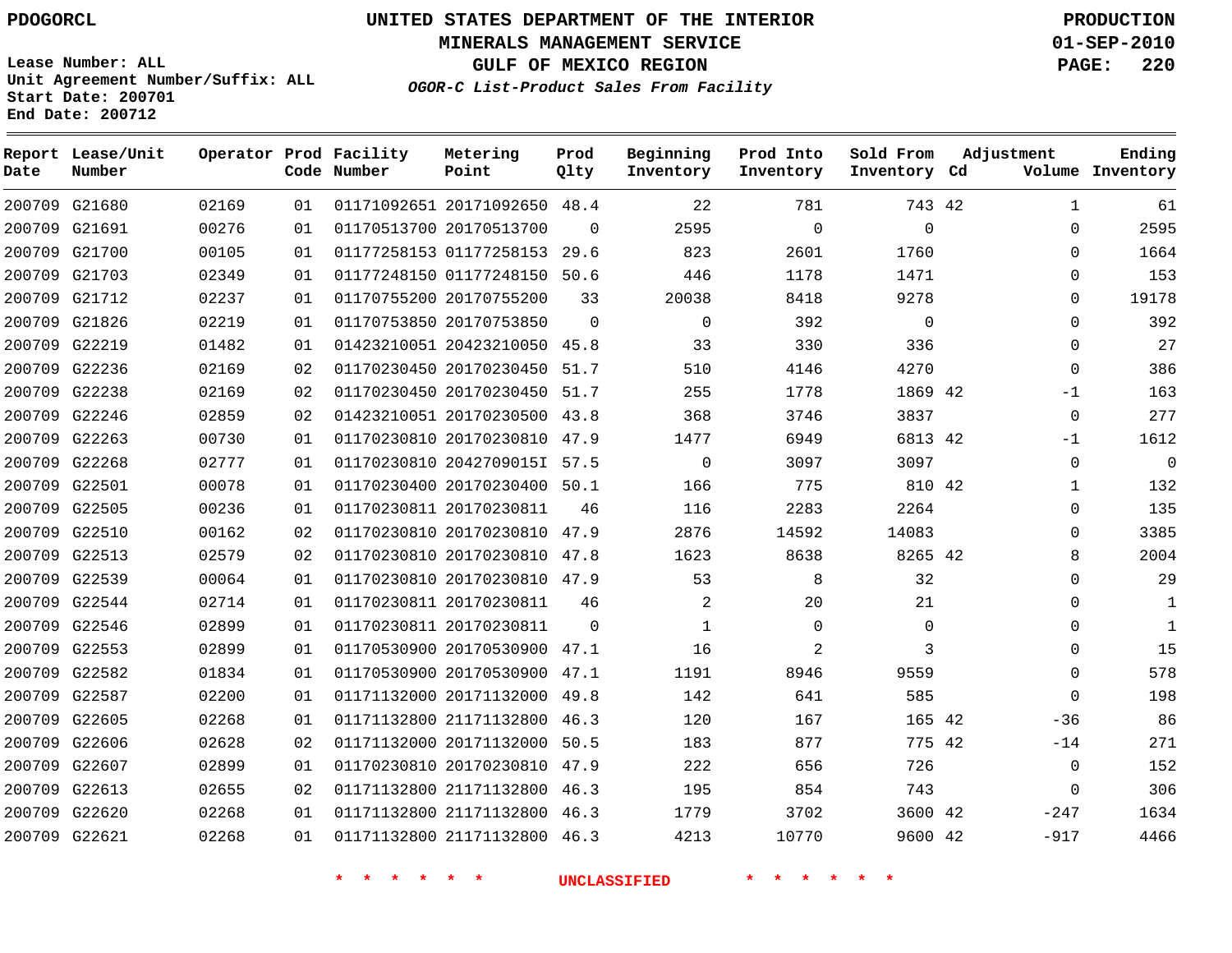**MINERALS MANAGEMENT SERVICE 01-SEP-2010**

**GULF OF MEXICO REGION PAGE: 221**

**Lease Number: ALL Unit Agreement Number/Suffix: ALL Start Date: 200701 End Date: 200712**

**OGOR-C List-Product Sales From Facility**

| Date | Report Lease/Unit<br>Number |       |    | Operator Prod Facility<br>Code Number | Metering<br>Point            | Prod<br>Olty | Beginning<br>Inventory | Prod Into<br>Inventory | Sold From<br>Inventory Cd |       | Adjustment   | Ending<br>Volume Inventory |
|------|-----------------------------|-------|----|---------------------------------------|------------------------------|--------------|------------------------|------------------------|---------------------------|-------|--------------|----------------------------|
|      | 200709 G22633               | 02222 | 01 |                                       | 01177062605 20177062605 39.7 |              | 12                     | 602                    | 596                       |       | $\mathbf 0$  | 18                         |
|      | 200709 G22659               | 02466 | 01 |                                       | 01171092651 20171092650 48.4 |              | $\mathbf{1}$           | 18                     | 17 42                     |       | $-1$         | $\mathbf{1}$               |
|      | 200709 G22660               | 02058 | 02 |                                       | 01171012310 20171012310      | 46.8         | 662                    | 10193                  | 10381                     |       | $\mathbf 0$  | 474                        |
|      | 200709 G22662               | 02058 | 02 |                                       | 01171012310 20171012310 46.8 |              | 175                    | 929                    | 1061                      |       | $\mathbf 0$  | 43                         |
|      | 200709 G22667               | 01482 | 01 |                                       | 01171132000 20171132000      | 50.5         | 54                     | 285                    | 248                       |       | $\mathbf 0$  | 91                         |
|      | 200709 G22670               | 02312 | 02 |                                       | 01171012400 20171012400      | 54.7         | $\Omega$               | $\overline{0}$         | 117 47                    |       | 117          | $\Omega$                   |
|      | 200709 G22679               | 00222 | 01 |                                       | 01177082958 20177082958      | 34.5         | $\Omega$               | 392                    | 392                       |       | $\mathbf 0$  | $\Omega$                   |
|      | 200709 G22699               | 00064 | 01 |                                       | 01171012500 20171012500      | 39.5         | 7                      | 480                    | 470 42                    |       | $\mathbf{1}$ | 18                         |
|      | 200709 G22700               | 02268 | 01 |                                       | 01171132800 21171132800 46.3 |              | $\Omega$               | 117                    |                           | 64 42 | $-3$         | 50                         |
|      | 200709 G22701               | 02268 | 01 |                                       | 01171132800 21171132800      | 46.3         | 478                    | 785                    | 774 42                    |       | $-112$       | 377                        |
|      | 200709 G22705               | 02268 | 01 |                                       | 01171132800 21171132800 46.3 |              | 2                      | $\Omega$               |                           | 1 42  | $-1$         | $\mathbf 0$                |
|      | 200709 G22712               | 00222 | 02 |                                       | 01171012500 20171012500      | 39.5         | 45                     | 712                    | 731 42                    |       | 1            | 27                         |
|      | 200709 G22751               | 00730 | 01 |                                       | 01171012500 20171012500      | 39.5         | 1420                   | 33723                  | 33889 42                  |       | 1            | 1255                       |
|      | 200709 G22765               | 00222 | 01 |                                       | 01170578150 01170578150 47.4 |              | 276                    | $\mathbf{0}$           |                           | 63 32 | $-3$         | 210                        |
|      | 200709 G22781               | 00222 | 02 |                                       | 01170754751 01170754751      | 36           | 1746                   | 5583                   | 6987                      |       | $\Omega$     | 342                        |
|      | 200709 G22792               | 00222 | 02 |                                       | 01177258041 01177258041 27.2 |              | 940                    | 2241                   | 2685                      |       | $\mathbf 0$  | 496                        |
|      |                             | 02714 | 01 |                                       | 01177258151 01177258151      | $\Omega$     | 18                     | $\mathbf 0$            | $\Omega$                  |       | 0            | 18                         |
|      |                             |       |    |                                       |                              |              | 958                    | 2241                   | 2685                      |       | 0            | 514                        |
|      | 200709 G22840               | 00730 | 01 |                                       | 01608103650 20608103650 48.4 |              | 52                     | 5336                   | 5336 42                   |       | $-1$         | 51                         |
|      | 200709 G23125               | 02312 | 02 |                                       | 01420470030 20420470030      | 50.9         | $\mathbf 0$            | 388                    |                           | 81 47 | 460          | 767                        |
|      | 200709 G23166               | 02169 | 02 |                                       | 01423210051 20423210050 45.8 |              | 8                      | 42                     |                           | 46 42 | $-1$         | 3                          |
|      | 200709 G23180               | 02859 | 02 |                                       | 01423210051 20423210050      | 45.8         | 31                     | 401                    | 399                       |       | $\mathbf 0$  | 33                         |
|      | 200709 G23181               | 01963 | 01 |                                       | 01423210051 20423210050 45.8 |              | 86                     | 791                    | 777                       |       | $\Omega$     | 100                        |
|      | 200709 G23193               | 02169 | 02 |                                       | 01170230510 20170230510      | 47.2         | 192                    | 141                    | 164 42                    |       | $-1$         | 168                        |
|      | 200709 G23197               | 02169 | 02 |                                       | 01170230810 20170230810      | 47.9         | 1357                   | 4797                   | 5025                      |       | $\mathbf 0$  | 1129                       |
|      | 200709 G23199               | 02169 | 02 |                                       | 01170230450 20170230450 51.7 |              | 174                    | 1997                   | 1973                      |       | $\mathbf 0$  | 198                        |
|      | 200709 G23450               | 00981 | 01 |                                       | 01170753850 20170753850      | $\Omega$     | $\Omega$               | 140                    | $\Omega$                  |       | $\Omega$     | 140                        |
|      | 200709 G23458               | 00981 | 01 |                                       | 01170753850 20170753850      | $\Omega$     | $\Omega$               | 108                    | $\mathbf 0$               |       | $\Omega$     | 108                        |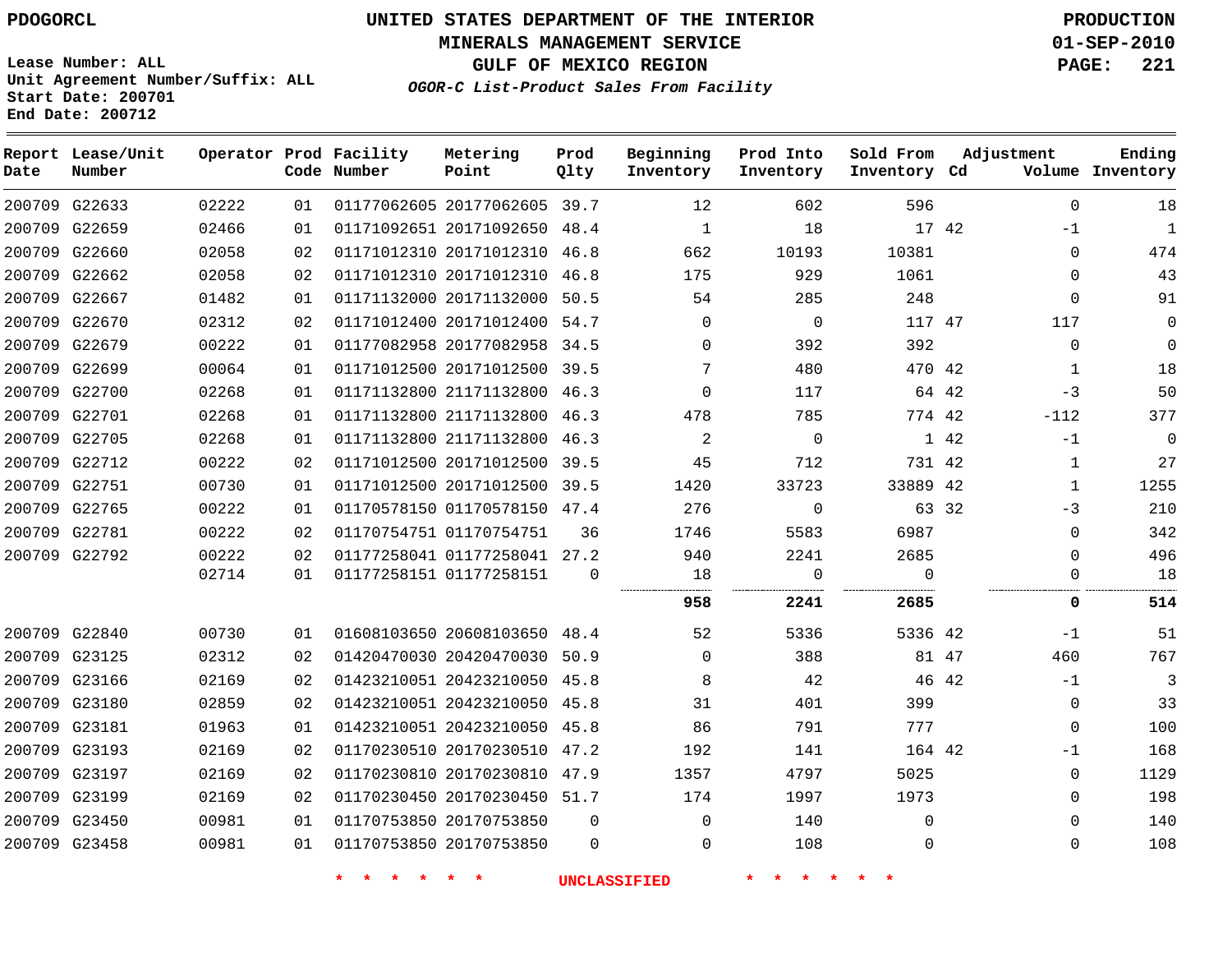**MINERALS MANAGEMENT SERVICE 01-SEP-2010**

**GULF OF MEXICO REGION PAGE: 222**

**Lease Number: ALL Unit Agreement Number/Suffix: ALL Start Date: 200701 End Date: 200712**

**OGOR-C List-Product Sales From Facility**

| Date | Report Lease/Unit<br>Number |       |    | Operator Prod Facility<br>Code Number | Metering<br>Point            | Prod<br>Qlty | Beginning<br>Inventory | Prod Into<br>Inventory | Sold From<br>Inventory Cd | Adjustment                 | Ending<br>Volume Inventory |
|------|-----------------------------|-------|----|---------------------------------------|------------------------------|--------------|------------------------|------------------------|---------------------------|----------------------------|----------------------------|
|      | 200709 G23529               | 00981 | 01 |                                       | 01170753850 20170753850      | $\mathbf 0$  | $\mathbf 0$            | 102                    | $\mathbf 0$               | $\mathbf 0$                | 102                        |
|      | 200709 G23730               | 01978 | 02 |                                       | 01170230810 20170230811      | 46           | 212                    | 4106                   | 4073                      | $\mathbf 0$                | 245                        |
|      | 200709 G23735               | 00162 | 02 |                                       | 01170230810 20170230810 47.9 |              | 293                    | 1519                   | 1460                      | $\mathbf 0$                | 352                        |
|      | 200709 G23736               | 02312 | 02 |                                       | 01170230810 20170230810 47.9 |              | $\Omega$               | 122                    | 118 47                    | 24                         | 28                         |
|      | 200709 G23748               | 02312 | 02 |                                       | 01170230810 20170230810 47.9 |              | $\Omega$               | 202                    | 204 47                    | 49                         | 47                         |
|      | 200709 G23820               | 01764 | 01 |                                       | 01177058270 01177058270 38.9 |              | 50                     | 4411                   | 4063                      | $\mathbf 0$                | 398                        |
|      | 200709 G23842               | 02899 | 01 |                                       | 01171012400 20171012400 55.3 |              | 3                      | 3                      | 5                         | $\mathbf 0$                | $\mathbf{1}$               |
|      | 200709 G23853               | 02266 | 01 |                                       | 01171012310 20171012310 46.8 |              | 48                     | 844                    | 853                       | $\Omega$                   | 39                         |
|      | 200709 G23891               | 02859 | 01 |                                       | 01171012500 20171012500      | 39.5         | $\Omega$               | 3901                   | 3756                      | $\mathbf 0$                | 145                        |
|      | 200709 G23956               | 02807 | 01 |                                       | 01170753510 20170753510 49.6 |              | 1272                   | 9108                   | 9593                      | $\mathbf 0$                | 787                        |
|      | 200709 G24330               | 02566 | 01 |                                       | 01427038270 01427038270 50.5 |              | $\Omega$               | 154                    | 154                       | $\mathbf 0$                | $\Omega$                   |
|      | 200709 G24393               | 02466 | 01 |                                       | 01422450350 20422450350      | 48.2         | 670                    | 293                    | 947                       | 0                          | 16                         |
|      | 200709 G24416               | 02312 | 02 |                                       | 01170230810 20170230810 47.9 |              | $\Omega$               | $\mathbf 1$            |                           | 2 42<br>1                  | $\mathbf 0$                |
|      | 200709 G24419               | 02370 | 02 |                                       | 01170230810 20170230810 47.9 |              | 54                     | $\mathbf 0$            | 54                        | $\Omega$                   | $\Omega$                   |
|      | 200709 G24429               | 02312 | 01 |                                       | 01170230810 20170230810 47.9 |              | $\Omega$               | 1891                   | 1821 47                   | 368                        | 438                        |
|      | 200709 G24700               | 02312 | 02 |                                       | 01170230811 20170230811      | 46           | $\Omega$               | 174                    | 172 47                    | 8                          | 10                         |
|      | 200709 G24710               | 02025 | 01 |                                       | 01170230811 20170230811      | $\Omega$     | 106                    | 1454                   |                           | 0 <sub>09</sub><br>$-1474$ | 86                         |
|      | 200709 G24712               | 02025 | 01 |                                       | 01170230811 20170230811      | 46           | $\mathbf{1}$           | 30                     | 29                        | 0                          | 2                          |
|      | 200709 G24730               | 02169 | 02 |                                       | 01170230500 20170230500 43.8 |              | 529                    | 2454                   | 2801 42                   | $-1$                       | 181                        |
|      |                             | 02349 | 01 |                                       | 01170230500 20170230500 42.9 |              | 114                    | 508                    | 576                       | $\mathbf 0$                | 46                         |
|      |                             |       |    |                                       |                              |              | 643                    | 2962                   | 3377                      | -1                         | 227                        |
|      | 200709 G24733               | 00818 | 01 |                                       | 01170530900 20170530900 47.1 |              | 12                     | 54                     | 62                        | $\mathbf 0$                | 4                          |
|      | 200709 G24745               | 02800 | 02 |                                       | 01170530900 20170530900 47.1 |              | $\Omega$               | 29                     | 42                        | $\mathbf 0$                | $-13$                      |
|      | 200709 G24802               | 02579 | 02 |                                       | 01171132000 20171132000 50.5 |              | 3                      | 4                      | 5                         | $\Omega$                   | $\overline{a}$             |
|      | 200709 G24873               | 00222 | 02 |                                       | 01171012400 20171012400      | 54.7         | 216                    | 712                    | 662                       | $\Omega$                   | 266                        |
|      | 200709 G24878               | 02628 | 02 |                                       | 01171092651 20171092650      | 48.4         | 292                    | 2727                   | 2622 42                   | $-185$                     | 212                        |
|      | 200709 G24889               | 02579 | 02 |                                       | 01171012500 20171012500 39.5 |              | 1272                   | 31314                  | 31607 42                  | 1                          | 980                        |
|      | 200709 G24898               | 02807 | 01 |                                       | 01171012400 20171012400 54.7 |              | 148                    | 8657                   | 5568 42                   | -1                         | 3236                       |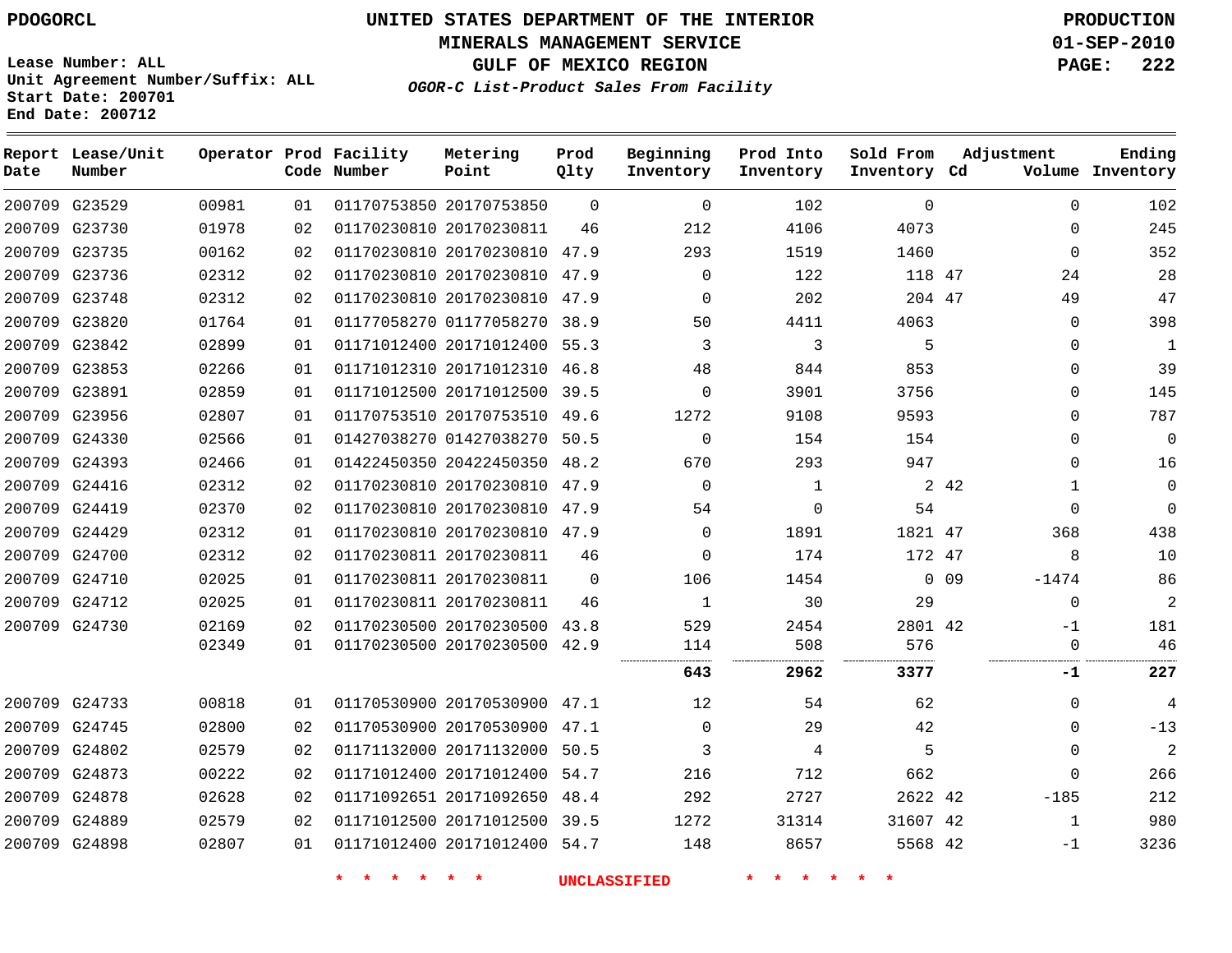#### **MINERALS MANAGEMENT SERVICE 01-SEP-2010**

**GULF OF MEXICO REGION PAGE: 223**

**Lease Number: ALL Unit Agreement Number/Suffix: ALL Start Date: 200701 End Date: 200712**

**OGOR-C List-Product Sales From Facility**

| Date | Report Lease/Unit<br>Number |       |    | Operator Prod Facility<br>Code Number | Metering<br>Point            | Prod<br>Qlty | Beginning<br>Inventory | Prod Into<br>Inventory | Sold From<br>Inventory Cd | Adjustment                  | Ending<br>Volume Inventory |
|------|-----------------------------|-------|----|---------------------------------------|------------------------------|--------------|------------------------|------------------------|---------------------------|-----------------------------|----------------------------|
|      | 200709 G24901               | 00730 | 01 |                                       | 01171012400 20171012300 39.1 |              | 871                    | 2059                   | 2249 42                   | $-1$                        | 680                        |
|      | 200709 G24924               | 02268 | 01 |                                       | 01171132800 21171132800      | 46.3         | 3175                   | 6063                   | 6484                      | $\Omega$                    | 2754                       |
|      | 200709 G24929               | 02766 | 02 |                                       | 01171092651 20171092650 48.4 |              | 1                      | 68                     | 64                        | $\Omega$                    | 5                          |
|      | 200709 G25007               | 02766 | 02 |                                       | 01177198271 01177198271      | $\Omega$     | 139                    | 139                    | $\Omega$                  | $\mathbf{0}$                | 278                        |
|      | 200709 G25008               | 02777 | 01 |                                       | 01170753510 20170753510 49.8 |              | 186                    | 909                    | 1015                      | $\mathbf 0$                 | 80                         |
|      | 200709 G25524               | 02169 | 01 |                                       | 01170230450 20170230450 51.7 |              | 1566                   | 12366                  | 12779                     | $\mathbf 0$                 | 1153                       |
|      |                             |       | 01 |                                       | 01421670210 01421670210      | 33.7         | 18                     | 0                      | 18                        | $\Omega$                    | $\Omega$                   |
|      |                             |       |    |                                       |                              |              | 1584                   | 12366                  | 12797                     | 0                           | 1153                       |
|      | 200709 G25536               | 02466 | 01 |                                       | 01420390101 01420390101      | $\Omega$     | 701                    | 1763                   |                           | $0\quad 42$<br>$\mathbf{1}$ | 2465                       |
|      | 200709 G25561               | 02058 | 02 |                                       | 01170230450 20170230450 51.7 |              | 81                     | 459                    | 497                       | $\Omega$                    | 43                         |
|      | 200709 G25566               | 00162 | 02 |                                       | 01170230450 20170230450      | 51.7         | 126                    | 813                    | 863                       | $\mathbf{0}$                | 76                         |
|      | 200709 G25579               | 02169 | 02 |                                       | 01170230810 20170230810 47.9 |              | 205                    | 1125                   | 1085                      | $\Omega$                    | 245                        |
|      | 200709 G25605               | 00818 | 01 |                                       | 01170230810 20170230810      | 48.2         | 13                     | 3                      | 15                        | $\mathbf{0}$                | $\mathbf{1}$               |
|      | 200709 G25606               | 02025 | 01 |                                       | 01170230810 20170230810 47.9 |              | 448                    | 1745                   | 1788                      | $\Omega$                    | 405                        |
|      | 200709 G25872               | 00236 | 01 |                                       | 01170230811 20170230811      | 46           | 649                    | 12657                  | 12556                     | $\mathbf 0$                 | 750                        |
|      | 200709 G25939               | 00064 | 01 |                                       | 01170230810 20170230810      | 47.9         | 1                      | 1                      | 2                         | $\mathbf 0$                 | $\mathbf 0$                |
|      | 200709 G25944               | 02266 | 01 |                                       | 01171131600 20171131600      | 40           | 15                     | 519                    | 518                       | $\Omega$                    | 16                         |
|      | 200709 G25948               | 02427 | 01 |                                       | 01170530900 20170530900      | 47.1         | $\Omega$               | 2880                   | 2714 46                   | 20                          | 186                        |
|      | 200709 G25965               | 02899 | 01 |                                       | 01171132800 21171132800 46.3 |              | 72                     | 7                      | 39                        | $\Omega$                    | 40                         |
|      | 200709 G25967               | 01513 | 01 |                                       | 01170230811 20170230811      | 46           | 31                     | 0                      | 31                        | $\Omega$                    | $\Omega$                   |
|      | 200709 G25986               | 01586 | 02 |                                       | 01170230811 20170230811      | 46           | $\Omega$               | 6                      | 6                         | $\Omega$                    | $\Omega$                   |
|      | 200709 G26007               | 01764 | 01 |                                       | 01177082604 20177082604      | 27.3         | 0                      | 136                    | 135                       | $\mathbf 0$                 | $\mathbf{1}$               |
|      | 200709 G26023               | 02579 | 02 |                                       | 01171012500 20171012500 39.5 |              | 199                    | 305                    | 308                       | $\mathbf 0$                 | 196                        |
|      | 200709 G26032               | 01935 | 01 |                                       | 01171012300 20171012300 39.1 |              | 433                    | 877                    | 1020                      | $\Omega$                    | 290                        |
|      | 200709 G26040               | 00560 | 01 |                                       | 01171132800 21171132800 46.3 |              | 359                    | 699                    | 600 42                    | $-142$                      | 316                        |
|      | 200709 G26051               | 01978 | 02 |                                       | 01171092651 20171092650      | 48.4         | 661                    | 17167                  | 16493 42                  | 2                           | 1337                       |
|      | 200709 G26124               | 02503 | 02 |                                       | 01171012500 20171012500 39.3 |              | 6                      | 164                    | 164                       | $\Omega$                    | 6                          |
|      | 200709 G26146               | 01586 | 01 |                                       | 01177258152 01177258152 34.4 |              | $\Omega$               | 1928                   | 1928                      | $\Omega$                    | $\Omega$                   |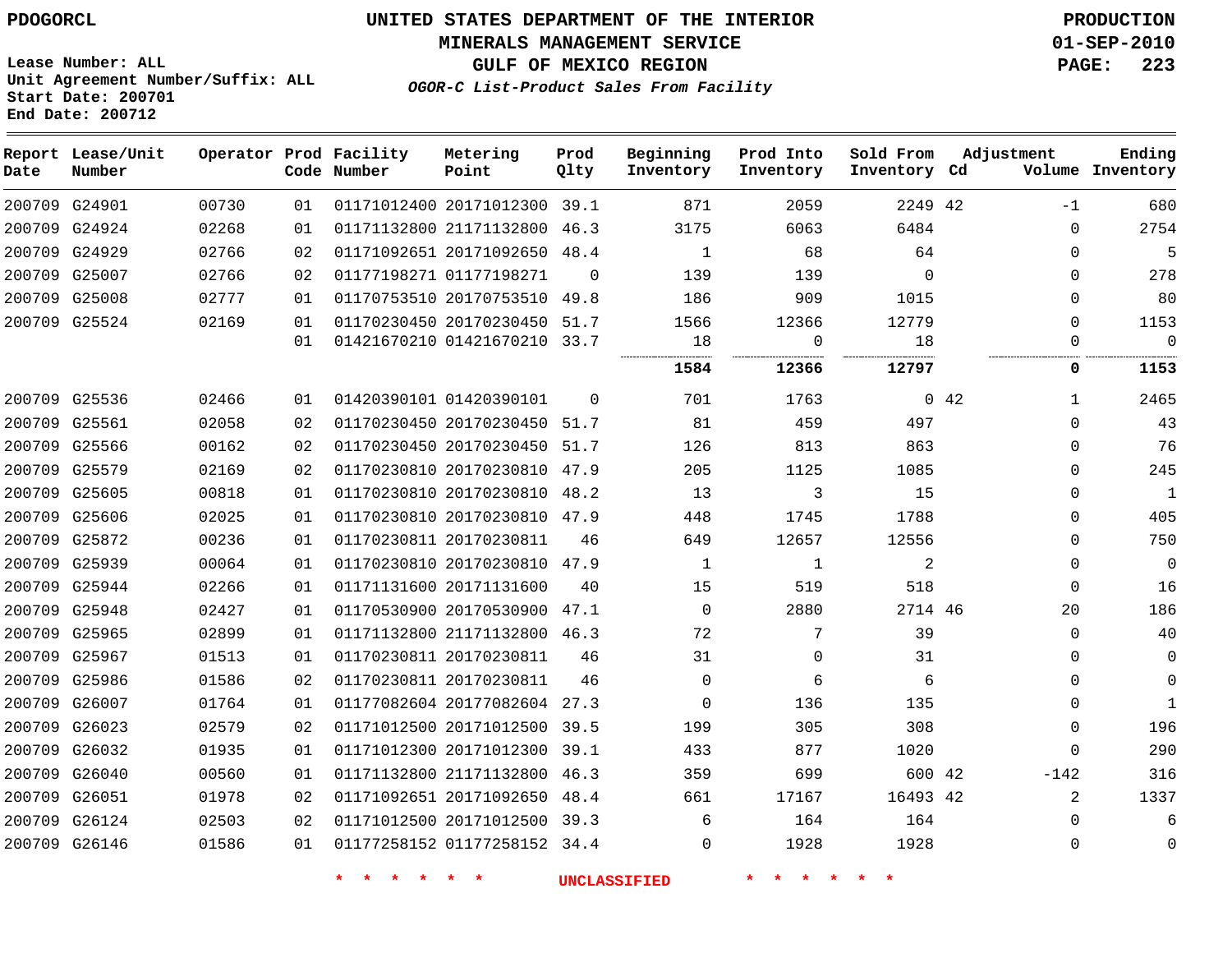**Start Date: 200701 End Date: 200712**

**Unit Agreement Number/Suffix: ALL**

# **UNITED STATES DEPARTMENT OF THE INTERIOR PDOGORCL PRODUCTION**

**MINERALS MANAGEMENT SERVICE 01-SEP-2010**

**GULF OF MEXICO REGION PAGE: 224**

**OGOR-C List-Product Sales From Facility**

| Date   | Report Lease/Unit<br>Number |       |    | Operator Prod Facility<br>Code Number | Metering<br>Point       | Prod<br>Qlty | Beginning<br>Inventory | Prod Into<br>Inventory | Sold From<br>Inventory Cd | Adjustment    | Ending<br>Volume Inventory |
|--------|-----------------------------|-------|----|---------------------------------------|-------------------------|--------------|------------------------|------------------------|---------------------------|---------------|----------------------------|
|        | 200709 G26442               | 02466 | 01 |                                       | 01423550090 20423550090 | 49.4         | 1155                   | 1814                   | 2309                      | $\Omega$      | 660                        |
| 200709 | G26451                      | 02579 | 02 |                                       | 01423210051 20423210050 | 45.8         | 2374                   | 22120                  | 22684 42                  | $\mathbf{1}$  | 1811                       |
| 200709 | G26477                      | 01963 | 01 |                                       | 01420390101 01420390101 | $\Omega$     | 664                    | 38                     | $\mathbf 0$               | $\mathbf 0$   | 702                        |
| 200709 | G26480                      | 01978 | 02 |                                       | 01423210051 20423210050 | 45.8         | $\mathbf{0}$           | 545                    | 535                       | $\Omega$      | 10                         |
|        | 200709 G27023               | 02899 | 01 |                                       | 01170230810 20170230810 | 40           | 8                      | 21                     | 24                        | $\Omega$      | 5                          |
| 200709 | G27050                      | 02579 | 02 |                                       | 01171132800 21171132800 | 46.3         | 38                     | 29                     |                           | 40 42<br>$-7$ | 20                         |
| 200709 | G27061                      | 02266 | 01 |                                       | 01171131600 20171131600 | 40           | 37                     | 1795                   | 1776                      | $\Omega$      | 56                         |
| 200709 | G27072                      | 02899 | 02 |                                       | 01171132800 21171132800 | 46.3         | 827                    | 1619                   | 1717                      | $\Omega$      | 729                        |
| 200709 | G27100                      | 01978 | 02 |                                       | 01171012310 20171012310 | 46.8         | 47                     | 698                    | 713                       | $\mathbf 0$   | 32                         |
| 200709 | G27194                      | 01586 | 01 |                                       | 01177258152 01177258152 | 34.4         | $\mathbf 0$            | 562                    | 562                       | $\mathbf 0$   | $\Omega$                   |
| 200709 | G27195                      | 02058 | 02 |                                       | 01177258154 01177258154 | $\mathbf 0$  | 416                    | 185                    | 0                         | 0             | 601                        |
| 200709 | G27214                      | 02058 | 02 |                                       | 01177288152 01177288152 | $\Omega$     | 13                     | 13                     | $\Omega$                  | $\Omega$      | 26                         |
| 200709 | G27215                      | 02058 | 02 |                                       | 01177288152 01177288152 | $\Omega$     | 16                     | 26                     | $\Omega$                  | $\Omega$      | 42                         |
|        | 200709 G27789               | 02859 | 02 |                                       | 01170530900 20170530900 | 47.1         | 2421                   | 14233                  | 15734                     | $\Omega$      | 920                        |
| 200709 | G27831                      | 01764 | 01 |                                       | 01170530900 20170530900 | 47.1         | 241                    | 2015                   | 2024                      | $\Omega$      | 232                        |
| 200709 | G27851                      | 02628 | 02 |                                       | 01171132000 20171132000 | 50.5         | 161                    | 831                    | 725 42                    | $-10$         | 257                        |
| 200709 | G27918                      | 00222 | 01 |                                       | 01177082958 20177082958 | 34.5         | $\mathsf 0$            | 6                      | 6                         | $\mathbf{0}$  | $\overline{0}$             |
| 200710 | 00016                       | 00276 | 01 |                                       | 01170513700 20170513700 | 32.3         | 3523                   | 32828                  | 31957 42                  | $\mathbf{1}$  | 4395                       |
| 200710 | 00026                       | 00276 | 01 |                                       | 01170513700 20170513700 | 32.3         | 8890                   | 73744                  | 72762 42                  | 1             | 9873                       |
| 200710 | 00032                       | 00276 | 01 |                                       | 01170513700 20170513700 | 32.3         | 1266                   | 5940                   | 5826                      | $\Omega$      | 1380                       |
| 200710 | 00033                       | 00276 | 01 |                                       | 01170513700 20170513700 | 32.3         | 3146                   | 12662                  | 12867                     | $\Omega$      | 2941                       |
| 200710 | 00049                       | 02421 | 01 |                                       | 01171012300 20171012300 | 37           | 7235                   | 23774                  | 20586                     | $\Omega$      | 10423                      |
| 200710 | 00050                       | 02421 | 01 |                                       | 01171012300 20171012300 | 37           | 2928                   | 10257                  | 8688                      | $\Omega$      | 4497                       |
| 200710 | 00051                       | 02421 | 01 |                                       | 01171012300 20171012300 | 37           | 5475                   | 12752                  | 12636                     | $\Omega$      | 5591                       |
| 200710 | 00052                       | 02421 | 01 |                                       | 01171012300 20171012300 | 37           | 2793                   | 8478                   | 7554                      | $\mathbf 0$   | 3717                       |
| 200710 | 00053                       | 02409 | 01 |                                       | 01171012300 20171012300 | 30.3         | 2349                   | 4276                   | 3494                      | $\Omega$      | 3131                       |
| 200710 | 00079                       | 01834 | 01 |                                       | 01170230810 20170230810 | 49           | 182                    | 916                    | 753 42                    | $-1$          | 344                        |
| 200710 | 00081                       | 00818 | 01 |                                       | 01170231300 20170230800 | 45.2         | 3186                   | 14                     | 9                         | $\Omega$      | 3191                       |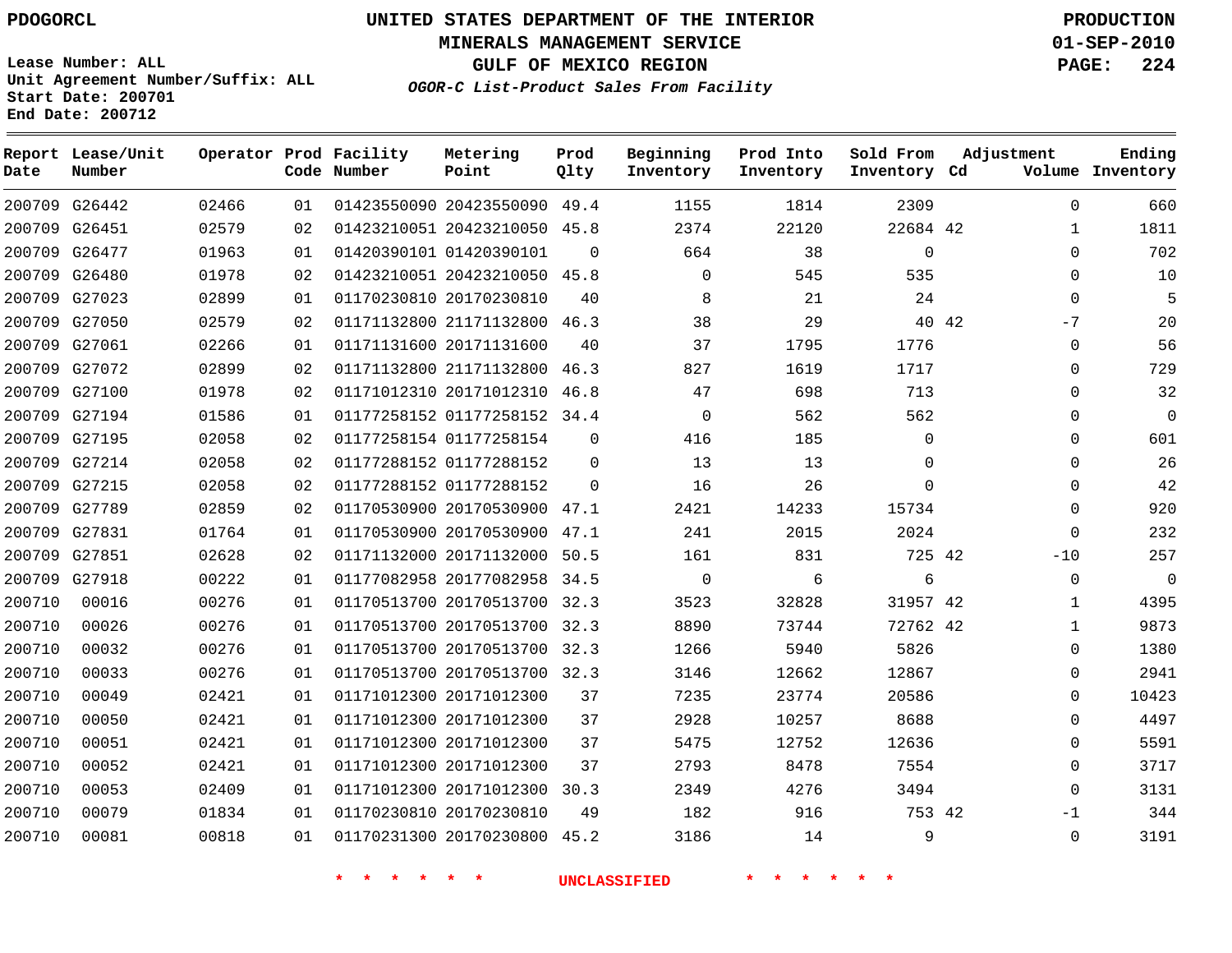**MINERALS MANAGEMENT SERVICE 01-SEP-2010**

**GULF OF MEXICO REGION PAGE: 225**

**Lease Number: ALL Unit Agreement Number/Suffix: ALL Start Date: 200701 End Date: 200712**

**OGOR-C List-Product Sales From Facility**

| Date   | Report Lease/Unit<br>Number |       |    | Operator Prod Facility<br>Code Number | Metering<br>Point            | Prod<br>Qlty | Beginning<br>Inventory | Prod Into<br>Inventory | Sold From<br>Inventory Cd | Adjustment          | Ending<br>Volume Inventory |
|--------|-----------------------------|-------|----|---------------------------------------|------------------------------|--------------|------------------------|------------------------|---------------------------|---------------------|----------------------------|
| 200710 | 00082                       | 00818 | 02 |                                       | 01170231300 20170230800      | $\mathbf 0$  | 105                    | $\mathbf{1}$           |                           | $0\quad 42$<br>$-1$ | 105                        |
| 200710 | 00090                       | 02630 | 01 |                                       | 01170230810 20170230810      | 49           | 85                     | 366                    | 322                       | $\mathbf{0}$        | 129                        |
| 200710 | 00137                       | 00687 | 01 |                                       | 01170513700 20170513700      | 26.9         | 319                    | 2631                   | 2630                      | $\mathsf 0$         | 320                        |
| 200710 | 00138                       | 00687 | 01 |                                       | 01170513700 20170513700 26.9 |              | 1310                   | 13488                  | 13157 42                  | $-1$                | 1640                       |
| 200710 | 00161                       | 00105 | 01 |                                       | 01170230810 20170230810      | 49           | 482                    | 1431                   | 1366                      | $\mathbf 0$         | 547                        |
| 200710 | 00184                       | 02594 | 02 |                                       | 01170230810 20170230810      | 49           | 4091                   | 10158                  | 10433                     | 0                   | 3816                       |
| 200710 | 00190                       | 02312 | 02 |                                       | 01170230810 20170230810      | 49           | 2                      | 8                      | 7                         | $\mathbf 0$         | 3                          |
| 200710 | 00191                       | 02312 | 01 |                                       | 01170230810 20170230810      | 49           | 1388                   | 4891                   | 4440                      | 0                   | 1839                       |
| 200710 | 00196                       | 00003 | 01 |                                       | 01171012300 20171012300 37.1 |              | 4830                   | 6895                   | 8703 42                   | $\mathbf{1}$        | 3023                       |
| 200710 | 00244                       | 00105 | 01 |                                       | 01170231300 01170231300 45.7 |              | $\mathbf 0$            | 2085                   | 2085                      | $\mathbf{0}$        | $\Omega$                   |
| 200710 | 00247                       | 00105 | 01 |                                       | 01170231300 01170231300 45.7 |              | $\mathbf 0$            | 1038                   | 1038                      | $\mathbf{0}$        | $\mathbf{0}$               |
| 200710 | 00253                       | 00236 | 01 |                                       | 01170230810 20170230810      | 49           | 13                     | 55                     | 47                        | $\mathbf{0}$        | 21                         |
| 200710 | 00310                       | 02025 | 01 |                                       | 01171132800 21171132800 46.4 |              | 739                    | 1281                   | 1171                      | $\mathbf{0}$        | 849                        |
| 200710 | 00317                       | 00560 | 01 |                                       | 01171012310 20171012310      | 47.2         | 28                     | 161                    | 175                       | $\mathbf{0}$        | 14                         |
| 200710 | 00353                       | 02266 | 01 |                                       | 01170754800 20170754800 29.5 |              | 1098                   | 3856                   | 3815                      | $\mathbf{0}$        | 1139                       |
| 200710 | 00367                       | 00276 | 01 |                                       | 01170513700 20170513700 32.3 |              | 391                    | 720                    | 1015                      | $\Omega$            | 96                         |
| 200710 | 00424                       | 00064 | 01 |                                       | 01171012400 20171012400 53.1 |              | 199                    | 239                    | 314 42                    | $-1$                | 123                        |
| 200710 | 00434                       | 02690 | 01 |                                       | 01177112605 2017711260Y 28.6 |              | 2318                   | 43195                  | 42886                     | $\mathbf{0}$        | 2627                       |
| 200710 | 00453                       | 02690 | 01 |                                       | 01177112605 2017711260Y 28.6 |              | 544                    | 7705                   | 7780                      | $\mathbf{0}$        | 469                        |
| 200710 | 00462                       | 00078 | 01 |                                       | 01170573602 20170573602 33.6 |              | 155                    | 398                    | 378                       | $\Omega$            | 175                        |
| 200710 | 00464                       | 00078 | 01 |                                       | 01170573602 20170573602 33.6 |              | 9785                   | 20793                  | 21441                     | $\mathbf{0}$        | 9137                       |
| 200710 | 00466                       | 00064 | 01 |                                       | 01171012400 20171012400 53.1 |              | 2924                   | 6533                   | 6078 42                   | $-1$                | 3378                       |
| 200710 | 00478                       | 02409 | 01 |                                       | 01171012300 20171012300 43.9 |              | $\Omega$               | 1433                   | 1433                      | $\mathbf{0}$        | $\mathbf 0$                |
| 200710 | 00479                       | 00236 | 01 |                                       | 01171012300 20171012300      | 37           | 19                     | 27                     | 34                        | $\mathbf{0}$        | 12                         |
|        |                             | 00818 | 01 |                                       | 01171012500 20171012500 39.7 |              | 195                    | 5584                   | 5497                      | $\mathbf 0$         | 282                        |
|        |                             |       |    |                                       |                              |              | 214                    | 5611                   | 5531                      | 0                   | 294                        |
| 200710 | 00487                       | 01284 | 01 |                                       | 01171132800 21171132800 46.4 |              | 2116                   | 2904                   | 2911                      | $\mathbf 0$         | 2109                       |
| 200710 | 00495                       | 01284 | 01 |                                       | 01171131900 20171131900 46.4 |              | $\mathbf{1}$           | $\mathbf 0$            | $\mathbf{1}$              | 0                   | $\mathbf 0$                |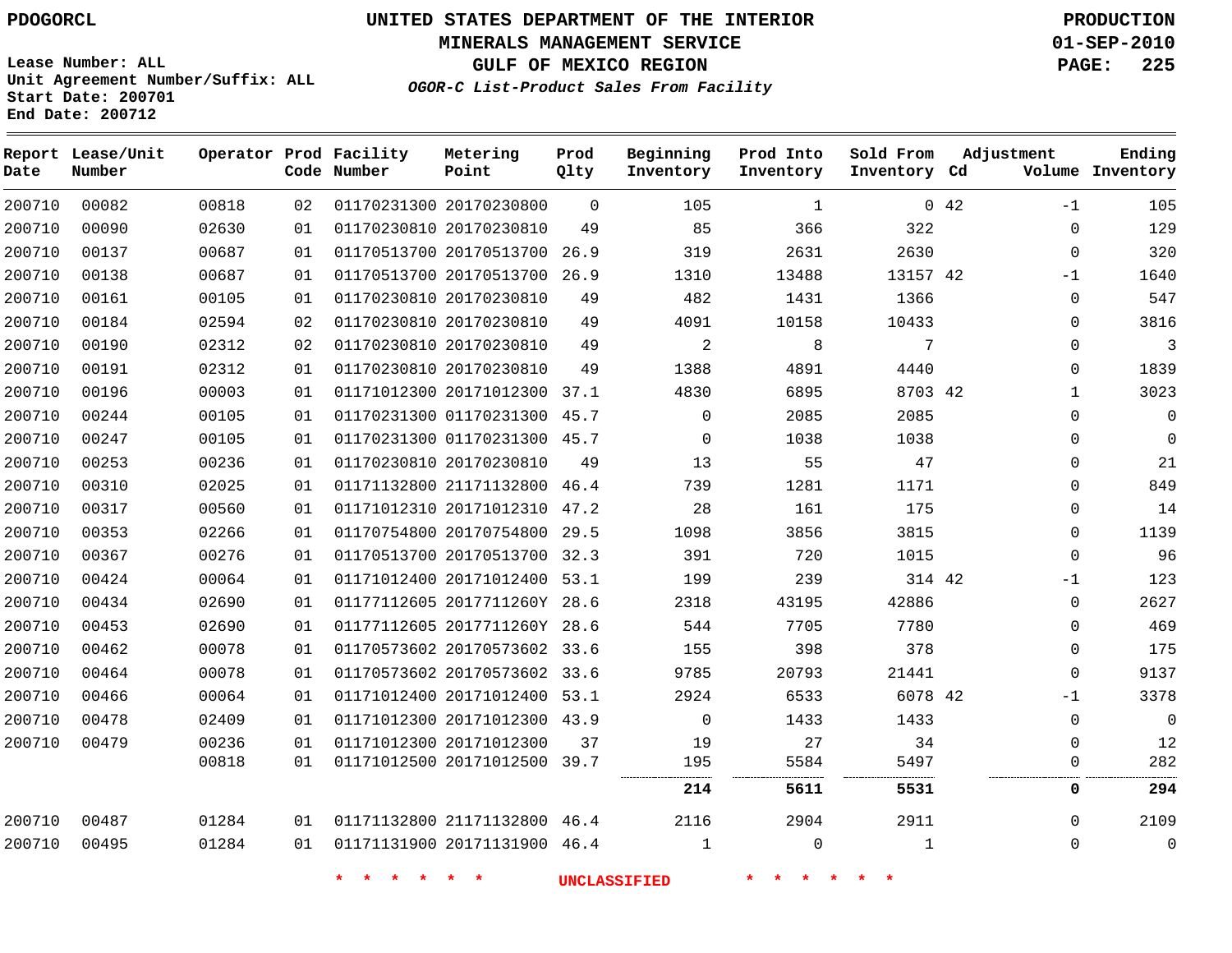#### **MINERALS MANAGEMENT SERVICE 01-SEP-2010**

**GULF OF MEXICO REGION PAGE: 226**

**Lease Number: ALL Unit Agreement Number/Suffix: ALL Start Date: 200701 End Date: 200712**

**OGOR-C List-Product Sales From Facility**

**Prod**

**Beginning**

**Prod Into**

**Sold From**

**Adjustment**

**Metering**

**Ending**

**Report Lease/Unit Operator Prod Facility Number Code Number Point Inventory Cd Volume Date Qlty Inventory Inventory Inventory** -3 20170230450 50.7 42 20170230810  $\Omega$   $\Omega$   $\cap$  $\Omega$  20170530900 47.3 20171131600 43.5 42 -1  $\Omega$  20171131600 43.5 42 -1  $\Omega$  20171012300 37.1 21171132800 46.4 42 -1 20171012300 37.1  $\Omega$  20171012300 37.1  $\Omega$  . . . . . . . . . . . . . . . . . . . . . . . . . . . . . . . . . . . . . . . . . . . . . . . . **51869 43414 0 28693** 20170573602 39.6 45 -6  $\Omega$  20170573602 39.6  $\Omega$   $\Omega$  20170230700  $\Omega$   $\Omega$  20170754200 35.7  $\Omega$  20170754800 29.5  $\Omega$  20170754800 29.5  $\Omega$  20170754800 29.5  $\Omega$  20170230810 47.9  $\Omega$  20170230811 44.6  $\Omega$   $\Omega$  $\Omega$  20170230810  $\Omega$  20170230810  $\Omega$  20170230810  $\Omega$  20171131600 43.5 42 -1 20171132000  $\Omega$  20171092650 50.7  $\Omega$   $\Omega$  $\Omega$  20171092650 42 20171092650 20171012300 37.1  $\Omega$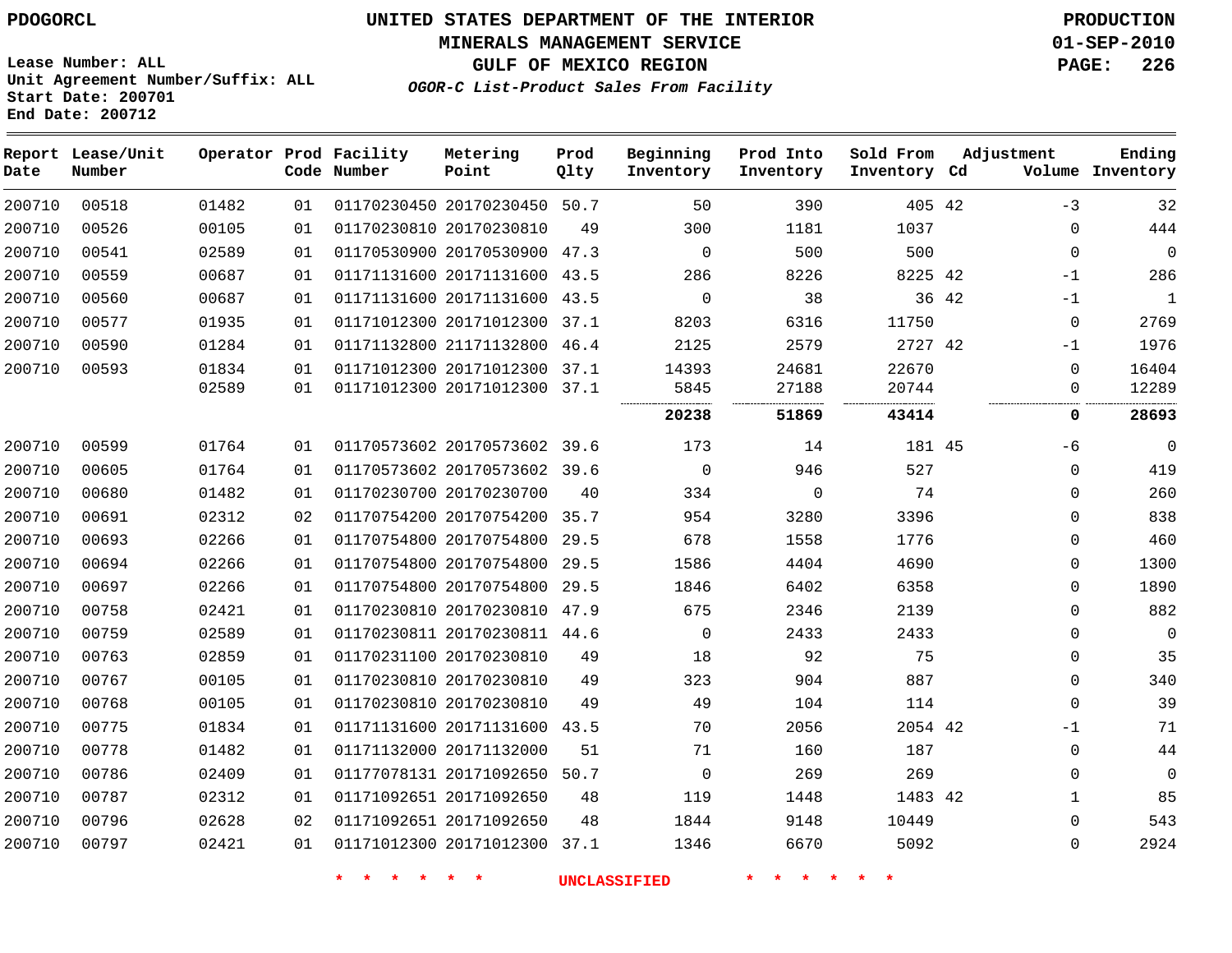**MINERALS MANAGEMENT SERVICE 01-SEP-2010**

**GULF OF MEXICO REGION PAGE: 227**

**Lease Number: ALL Unit Agreement Number/Suffix: ALL Start Date: 200701 End Date: 200712**

**OGOR-C List-Product Sales From Facility**

| Date   | Report Lease/Unit<br>Number |       |    | Operator Prod Facility<br>Code Number | Metering<br>Point            | Prod<br>Qlty | Beginning<br>Inventory | Prod Into<br>Inventory | Sold From<br>Inventory Cd | Adjustment |              | Ending<br>Volume Inventory |
|--------|-----------------------------|-------|----|---------------------------------------|------------------------------|--------------|------------------------|------------------------|---------------------------|------------|--------------|----------------------------|
| 200710 | 00818                       | 02636 | 01 |                                       | 01171132800 21171132800 46.4 |              | 1016                   | 4407                   | 3156                      |            | $\Omega$     | 2267                       |
| 200710 | 00819                       | 00078 | 01 |                                       | 01171132800 21171132800 46.4 |              | 118                    | 269                    | 225 42                    |            | $\mathbf{1}$ | 163                        |
| 200710 | 00827                       | 00003 | 01 |                                       | 0117711260G 2017711260G 32.9 |              | 997                    | 16015                  | 16246 42                  |            | $\mathbf{1}$ | 767                        |
| 200710 | 00828                       | 02859 | 01 |                                       | 0117711260T 2017711260T 33.4 |              | 155                    | 12682                  | 12680                     |            | $\Omega$     | 157                        |
|        | 200710 754303001A           | 00059 | 01 |                                       | 01170230811 20170230811 44.6 |              | 494                    | 9047                   | 9212                      |            | $\Omega$     | 329                        |
|        | 200710 754305004A           | 02899 | 01 |                                       | 01171132000 20171132000      | 51           | 1907                   | 4973                   | 5563                      |            | $\Omega$     | 1317                       |
|        | 200710 754307017A           | 01364 | 02 |                                       | 01170230811 20170230811 44.6 |              | 355                    | 4578                   | 4766                      |            | $\Omega$     | 167                        |
|        | 200710 7543880060           | 00105 | 01 |                                       | 01170230450 20170230450 50.6 |              | 27                     | 379                    | 375                       |            | $\Omega$     | 31                         |
|        | 200710 7543890060           | 02655 | 02 |                                       | 01171012500 20171012500 39.7 |              | $\mathbf 0$            | 32                     | 32                        |            | $\Omega$     | $\mathbf 0$                |
|        | 200710 7543890080           | 00276 | 01 |                                       | 01170513700 20170513700 32.3 |              | 4775                   | 5418                   | 5977                      |            | $\Omega$     | 4216                       |
|        | 200710 7543890180           | 01764 | 01 |                                       | 01423210051 20423210050 45.8 |              | 4                      | 116                    | 111 45                    |            | $-9$         | $\Omega$                   |
|        | 200710 7543900070           | 00818 | 02 |                                       | 01423550090 20423550090 48.6 |              | 3                      | 6                      | 6                         |            | $\mathbf 0$  | 3                          |
|        | 200710 7543920040           | 02628 | 01 |                                       | 01423210051 20423210050 45.8 |              | 2                      | 3                      | 3                         |            | $\Omega$     | 2                          |
|        | 200710 7543930100           | 00362 | 02 |                                       | 01170230810 20170230810      | 49           | 1946                   | 7892                   | 6871                      |            | $\mathbf{0}$ | 2967                       |
|        | 200710 7543930200           | 00105 | 01 |                                       | 01171012310 20171012310 47.2 |              | 489                    | 3110                   | 3321                      |            | $\Omega$     | 278                        |
|        |                             | 01284 | 01 |                                       | 0117709260L 2017709260L 40.1 |              | $\mathbf 0$            | 348                    | 348                       |            | 0            | $\mathbf 0$                |
|        |                             |       |    |                                       |                              |              | 489                    | 3458                   | 3669                      |            | 0            | 278                        |
|        | 200710 7543930210           | 01764 | 01 |                                       | 01608165300 01608165300      | $\Omega$     | 91                     | $\Omega$               |                           | 045        | $-91$        | $\Omega$                   |
|        | 200710 7543940080           | 00222 | 01 |                                       | 01171132800 21171132800 46.4 |              | 520                    | 856                    | 798                       |            | $\mathbf{0}$ | 578                        |
|        | 200710 754395009A           | 00730 | 01 |                                       | 01170753510 20170753510      | $\Omega$     | 200                    | $\Omega$               | $\Omega$                  |            | $\Omega$     | 200                        |
|        | 200710 754395019A           | 00105 | 01 |                                       | 01420390101 01420390101 55.3 |              | 1434                   | 108                    | 1386                      |            | $\Omega$     | 156                        |
|        | 200710 754396015A           | 02859 | 01 |                                       | 01608103650 20608103650 32.9 |              | 133                    | 15407                  | 15405                     |            | $\Omega$     | 135                        |
|        | 200710 754398002A           | 00105 | 01 |                                       | 01420570060 20420570060 53.7 |              | 2400                   | $\mathbf 0$            | 81                        |            | $\mathbf 0$  | 2319                       |
|        | 200710 754398017A           | 02859 | 02 |                                       | 01170230811 20170230811 44.6 |              | 4                      | 122                    | 122                       |            | $\Omega$     | $\overline{4}$             |
|        | 200710 8910020210           | 02451 | 01 |                                       | 01170513800 20170513800 33.4 |              | 6723                   | 106654                 | 105913                    |            | $\mathbf 0$  | 7464                       |
|        |                             |       | 01 |                                       | 01170753510 20170753510      | $\Omega$     | 337                    | $\Omega$               | $\Omega$                  |            | $\mathbf 0$  | 337                        |
|        |                             |       |    |                                       |                              |              | 7060                   | 106654                 | 105913                    |            | 0            | 7801                       |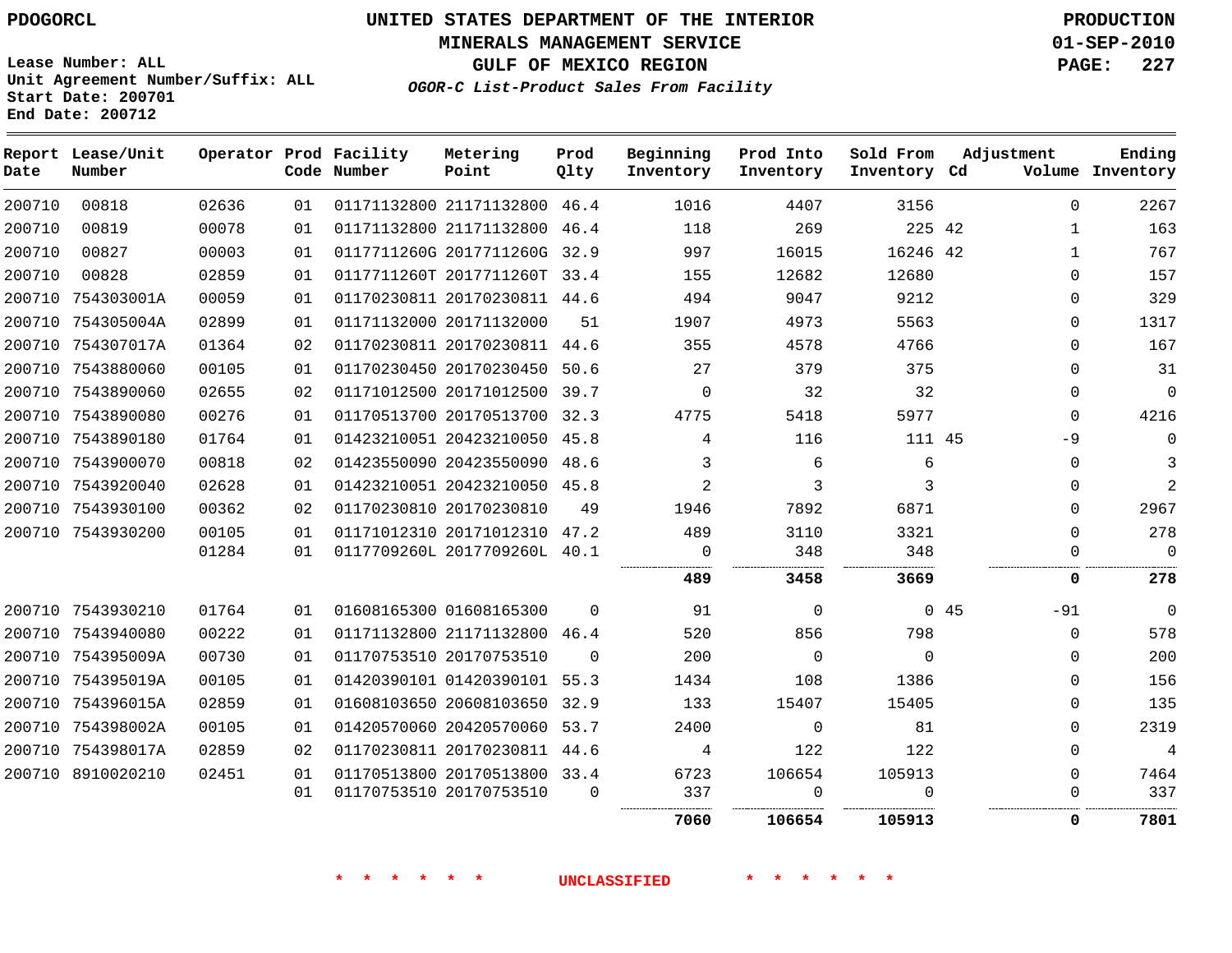#### **MINERALS MANAGEMENT SERVICE 01-SEP-2010**

**GULF OF MEXICO REGION PAGE: 228**

**Lease Number: ALL Unit Agreement Number/Suffix: ALL Start Date: 200701 End Date: 200712**

**OGOR-C List-Product Sales From Facility**

| Date | Report Lease/Unit<br>Number |       |    | Operator Prod Facility<br>Code Number | Metering<br>Point            | Prod<br>Qlty | Beginning<br>Inventory | Prod Into<br>Inventory | Sold From<br>Inventory Cd | Adjustment |              | Ending<br>Volume Inventory |
|------|-----------------------------|-------|----|---------------------------------------|------------------------------|--------------|------------------------|------------------------|---------------------------|------------|--------------|----------------------------|
|      | 200710 8910024540           | 02451 | 01 |                                       | 01170513800 20170513800 33.4 |              | 9725                   | 165993                 | 164102                    |            | $\Omega$     | 11616                      |
|      | 200710 8910029310           | 02268 | 01 |                                       | 01171132800 21171132800 46.4 |              | $\Omega$               | 15                     | 6                         |            | $\Omega$     | 9                          |
|      | 200710 8910029320           | 00276 | 01 |                                       | 01170513700 20170513700 32.3 |              | 17214                  | 76106                  | 75645 42                  |            | 4            | 17679                      |
|      | 200710 8910034440           | 00276 | 01 |                                       | 01170513700 20170513700 32.3 |              | 26106                  | 96199                  | 95680 42                  |            | $\mathbf 1$  | 26626                      |
|      |                             | 00730 | 01 |                                       | 01170513700 20170513700 32.3 |              | 2780                   | 6290                   | 7330 42                   |            | 1            | 1741                       |
|      |                             |       |    |                                       |                              |              | 28886                  | 102489                 | 103010                    |            | 2            | 28367                      |
|      | 200710 8910039150           | 00078 | 01 |                                       | 01170573601 20170573601 26.5 |              | 672                    | 4052                   | 4132 42                   |            | 3            | 595                        |
|      | 200710 8910063810           | 02466 | 01 |                                       | 01170230450 20170230450      | 50.7         | 1501                   | 15007                  | 15292                     |            | $\mathbf 0$  | 1216                       |
|      |                             | 02904 | 02 |                                       | 01170230450 20170230450 50.7 |              | $\mathbf 0$            | 24                     |                           | 25 47      | 3            | $\overline{2}$             |
|      |                             |       |    |                                       |                              |              | 1501                   | 15031                  | 15317                     |            | 3            | 1218                       |
|      | 200710 8910066690           | 00078 | 01 |                                       | 01170573602 20170573602 33.6 |              | 13877                  | 33386                  | 32593                     |            | $\Omega$     | 14670                      |
|      | 200710 8910086540           | 01284 | 01 |                                       | 01171012400 20171012400 53.1 |              | 3628                   | 313                    | 3779                      |            | $\Omega$     | 162                        |
|      |                             |       | 01 |                                       | 01177092604 20177092604 44.4 |              | $\mathbf 0$            | 336                    | 336<br>.                  |            | $\Omega$     | $\mathbf 0$<br>.           |
|      |                             |       |    |                                       |                              |              | 3628                   | 649                    | 4115                      |            | 0            | 162                        |
|      | 200710 8910086610           | 02266 | 01 |                                       | 01170754800 20170754800 29.5 |              | 139                    | 558                    | 532                       |            | $\Omega$     | 165                        |
|      | 200710 8910086660           | 02766 | 02 |                                       | 01421670201 20421670200      | 49           | 310                    | $\mathbf 0$            | 104                       |            | $\Omega$     | 206                        |
|      | 200710 8910087640           | 00818 | 02 |                                       | 01171092800 21171132800      | 46.4         | 7                      | 13                     | 11                        |            | $\Omega$     | 9                          |
|      | 200710 8910087670           | 02312 | 02 |                                       | 01170754200 20170754200 35.7 |              | 101                    | 469                    | 450                       |            | $\Omega$     | 120                        |
|      | 200710 8910087840           | 00162 | 01 |                                       | 01177122606 20177122606      | 40.2         | 708                    | 3017                   | 3725                      |            | 0            | $\mathbf 0$                |
|      | 200710 8910088160           | 02233 | 01 |                                       | 01171132800 21171132800 46.4 |              | 1964                   | 4409                   | 3695                      |            | $\Omega$     | 2678                       |
|      | 200710 8910089160           | 00276 | 01 |                                       | 01170513700 20170513700 32.3 |              | 2670                   | 4170                   | 4300 42                   |            | $\mathbf{1}$ | 2541                       |
|      | 200710 891008927AE          | 00078 | 01 |                                       | 01170230400 20170230400      | 51           | 60                     | 421                    | 286 09                    |            | $-114$       | 81                         |
|      | 200710 891008927K           | 00078 | 01 |                                       | 01170230400 20170230400      | 51           | 72                     | 464                    | 447                       |            | $\mathbf 0$  | 89                         |
|      | 200710 891008927X           | 00078 | 01 |                                       | 01170230400 20170230400      | 51           | 54                     | 408                    | 384                       |            | $\Omega$     | 78                         |
|      | 200710 891008946C           | 01834 | 01 |                                       | 01171012500 20171012500 39.7 |              | 18                     | 466                    | 461 42                    |            | $\mathbf{1}$ | 24                         |
|      | 200710 8910116580           | 00276 | 01 |                                       | 01170513700 20170513700 32.3 |              | 4877                   | 8513                   | 8204                      |            | $\Omega$     | 5186                       |
|      | 200710 8910116740           | 00276 | 01 |                                       | 01170513700 20170513700 32.3 |              | 530                    | 1153                   | 981                       |            | $\Omega$     | 702                        |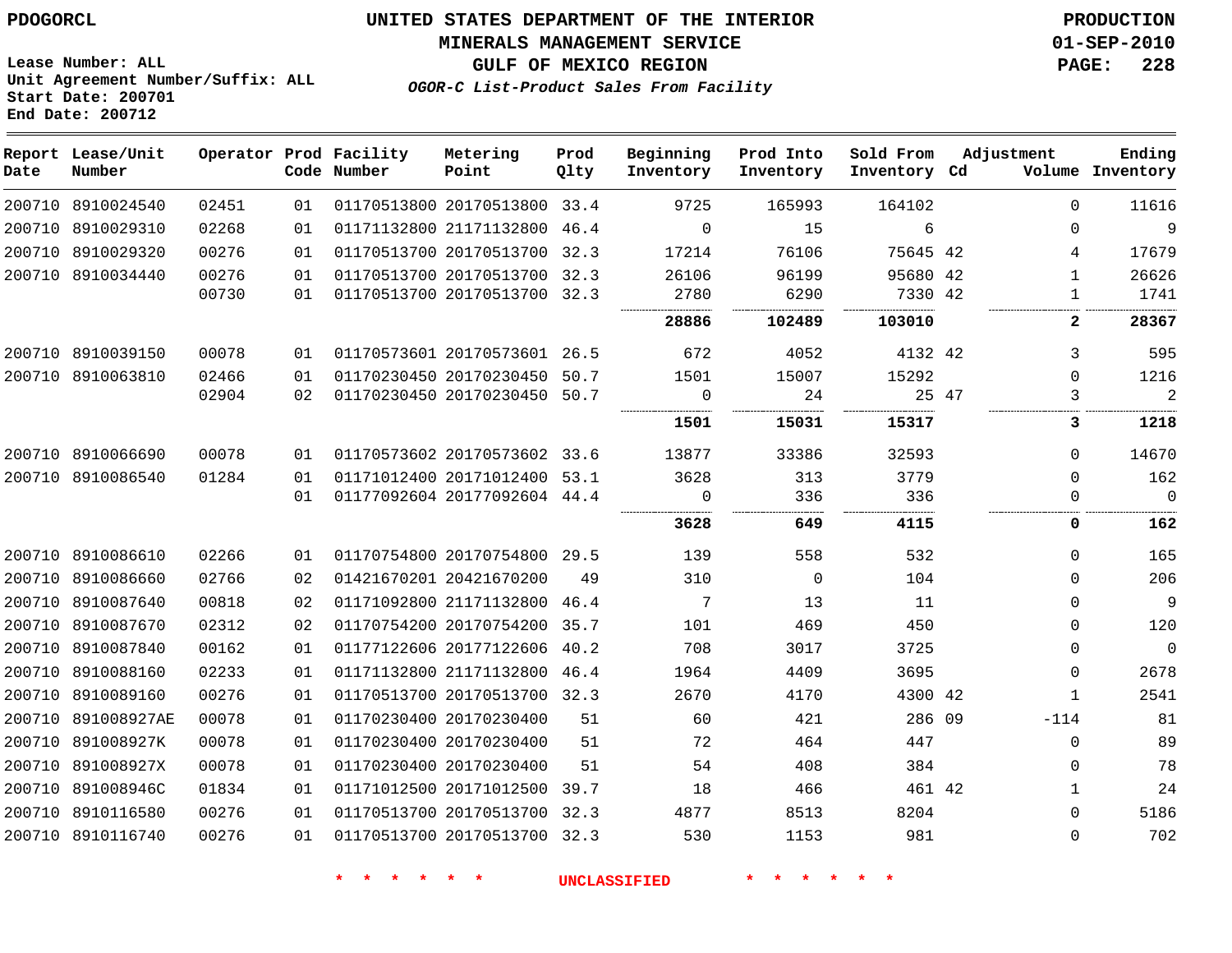**Start Date: 200701 End Date: 200712**

**Unit Agreement Number/Suffix: ALL**

# **UNITED STATES DEPARTMENT OF THE INTERIOR PDOGORCL PRODUCTION**

**MINERALS MANAGEMENT SERVICE 01-SEP-2010**

**GULF OF MEXICO REGION PAGE: 229**

**OGOR-C List-Product Sales From Facility**

| Date   | Report Lease/Unit<br>Number |       |    | Operator Prod Facility<br>Code Number | Metering<br>Point            | Prod<br>Qlty | Beginning<br>Inventory | Prod Into<br>Inventory | Sold From<br>Inventory Cd | Adjustment   | Ending<br>Volume Inventory |
|--------|-----------------------------|-------|----|---------------------------------------|------------------------------|--------------|------------------------|------------------------|---------------------------|--------------|----------------------------|
|        | 200710 8910116770           | 00276 | 01 |                                       | 01170513700 20170513700 32.3 |              | 1593                   | 2920                   | 2734                      | $\Omega$     | 1779                       |
| 200710 | 8910116790                  | 00276 | 01 |                                       | 01170513700 20170513700      | 32.3         | 4914                   | 7308                   | 7771 42                   | 1            | 4452                       |
| 200710 | 8910116800                  | 00276 | 01 |                                       | 01170513700 20170513700 32.3 |              | 15000                  | 23179                  | 24059                     | $\Omega$     | 14120                      |
| 200710 | 891011687A                  | 02266 | 01 |                                       | 01170754800 20170754800      | 29.5         | 225                    | 757                    | 758                       | $\mathbf 0$  | 224                        |
| 200710 | 891011687B                  | 02266 | 01 |                                       | 01170754800 20170754800      | 29.5         | 91                     | 302                    | 304                       | $\mathbf 0$  | 89                         |
| 200710 | 891011687C                  | 02266 | 01 |                                       | 01170754800 20170754800      | 29.5         | 296                    | 1079                   | 1056                      | $\Omega$     | 319                        |
| 200710 | 891011687D                  | 02266 | 01 |                                       | 01170754800 20170754800      | 29.5         | 434                    | 1462                   | 1464                      | $\Omega$     | 432                        |
| 200710 | 8910117330                  | 02266 | 01 |                                       | 01170754800 20170754800      | 29.5         | 3                      | 11                     | 11                        | $\mathbf 0$  | $\overline{3}$             |
| 200710 | 8910123210                  | 00687 | 01 |                                       | 0117709260A 2017709260A 34.3 |              | 36                     | 3403                   | 3394                      | $\Omega$     | 45                         |
| 200710 | 8910123250                  | 00687 | 01 |                                       | 0117709260A 2017709260A 34.3 |              | 66                     | 2405                   | 2438 42                   | $-1$         | 32                         |
| 200710 | 8910123270                  | 01482 | 01 |                                       | 01177215100 20177215102      | 30.3         | 51                     | 4964                   | 4960 42                   | $-1$         | 54                         |
| 200710 | 8910123320                  | 01482 | 01 |                                       | 01177215100 20177215102      | 30.3         | 136                    | 13757                  | 13742                     | $\Omega$     | 151                        |
| 200710 | 8910123330                  | 01482 | 01 |                                       | 01177215100 20177215102      | 30.3         | 129                    | 11651                  | 11652                     | $\Omega$     | 128                        |
| 200710 | 8910123350                  | 01284 | 01 |                                       | 01171012500 20171012500      | 39.7         | $\mathbf 0$            | 393                    | 385 47                    | 12           | 20                         |
| 200710 | 8910123380                  | 00818 | 02 |                                       | 01171132800 21171132800      | 46.3         | $\overline{a}$         | 22                     | 14                        | $\Omega$     | 10                         |
| 200710 | 8910123390                  | 00818 | 01 |                                       | 01171131800 20171131800      | 44.8         | 1905                   | 102                    | 49                        | $\Omega$     | 1958                       |
| 200710 | 8910138430                  | 00078 | 01 |                                       | 01171132800 21171132800 46.4 |              | 11                     | 41                     | 30                        | $\mathbf 0$  | 22                         |
| 200710 | 8910169300                  | 00491 | 01 |                                       | 01170230810 20170230810      | 49           | 76                     | 279                    | 250                       | $\mathbf 0$  | 105                        |
| 200710 | 8910202350                  | 00276 | 01 |                                       | 01170513700 20170513700      | 32.3         | 27177                  | 43965                  | 43601                     | $\Omega$     | 27541                      |
| 200710 | 8910202430                  | 00276 | 01 |                                       | 01170513700 20170513700      | 32.3         | 516                    | 112                    | 113                       | $\Omega$     | 515                        |
| 200710 | 8910202470                  | 02266 | 01 |                                       | 01170754800 20170754800      | 29.5         | 99                     | 442                    | 410                       | $\Omega$     | 131                        |
| 200710 | 8910202520                  | 01482 | 01 |                                       | 01171132800 21171132800 46.4 |              | 2                      | 3                      |                           | 2 42<br>$-1$ | 2                          |
| 200710 | 8910202550                  | 00105 | 01 |                                       | 01170230810 20170230810      | 49           | 33                     | 26                     | 49                        | $\Omega$     | 10                         |
| 200710 | 8910202560                  | 00276 | 01 |                                       | 01170513700 20170513700      | 32.3         | 4560                   | 11484                  | 11614                     | $\mathbf 0$  | 4430                       |
| 200710 | G00932                      | 01376 | 01 |                                       | 01170231100 20170230810      | 48.8         | 85                     | 848                    | 614                       | $\Omega$     | 319                        |
| 200710 | G00935                      | 02852 | 02 |                                       | 01171131600 20171131600      | $\Omega$     | 139                    | 0                      | $\mathbf 0$               | $\mathbf 0$  | 139                        |
| 200710 | G00971                      | 00105 | 01 |                                       | 01171132000 20171132000      | 51           | 22                     | 44                     | 54                        | $\Omega$     | 12                         |
|        | 200710 G00972               | 00105 | 01 |                                       | 01171132000 20171132000      | 51           | 1                      | $\Omega$               | 1                         | $\Omega$     | $\Omega$                   |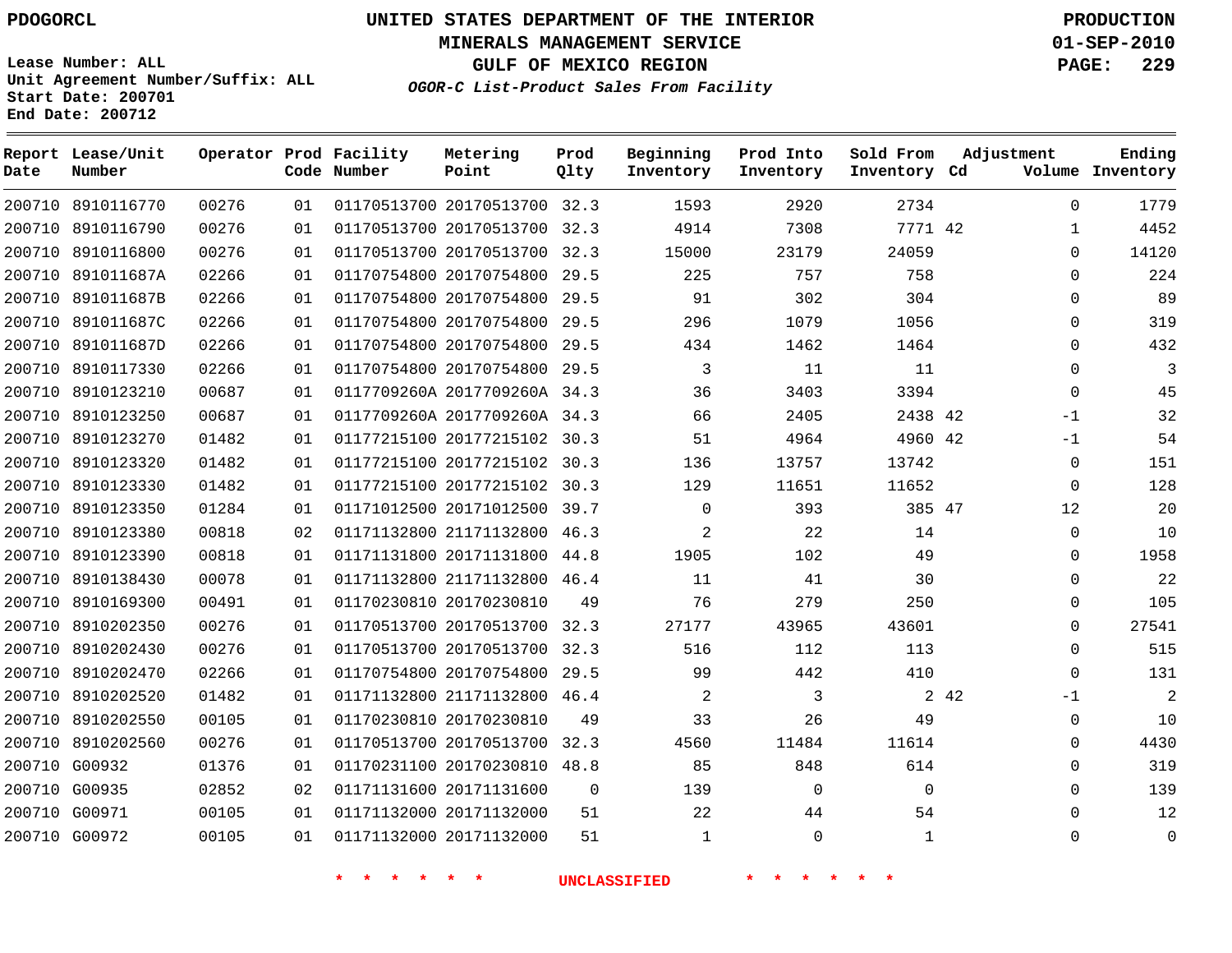#### **MINERALS MANAGEMENT SERVICE 01-SEP-2010**

**GULF OF MEXICO REGION PAGE: 230**

**Lease Number: ALL Unit Agreement Number/Suffix: ALL Start Date: 200701 End Date: 200712**

**OGOR-C List-Product Sales From Facility**

| Date          | Report Lease/Unit<br>Number |       |    | Operator Prod Facility<br>Code Number | Metering<br>Point            | Prod<br>Qlty | Beginning<br>Inventory | Prod Into<br>Inventory | Sold From<br>Inventory Cd | Adjustment   | Ending<br>Volume Inventory |
|---------------|-----------------------------|-------|----|---------------------------------------|------------------------------|--------------|------------------------|------------------------|---------------------------|--------------|----------------------------|
| 200710 G00985 |                             | 00687 | 01 |                                       | 0117709260A 2017709260A 34.3 |              | 275                    | 22617                  | 22591 42                  | $-1$         | 300                        |
| 200710 G00987 |                             | 00105 | 01 |                                       | 01171132800 21171132800 46.4 |              | 2699                   | 3303                   | 3480                      | $\mathbf 0$  | 2522                       |
| 200710 G00989 |                             | 00003 | 01 | 01171012400 20171012400               |                              | $\Omega$     | 1022                   | $\mathbf 0$            | $\Omega$                  | $\Omega$     | 1022                       |
| 200710 G01025 |                             | 02859 | 01 |                                       | 01177122600 20177122600      | $\Omega$     | 139                    | $\mathbf 0$            | $\Omega$                  | $\Omega$     | 139                        |
| 200710 G01027 |                             | 00162 | 01 |                                       | 01177122606 20177122606      | 40           | 529                    | 4832                   | 5361                      | $\Omega$     | $\mathbf{0}$               |
| 200710 G01036 |                             | 02312 | 02 |                                       | 01171092651 20171092650      | 48           | 36                     | 324                    | 341                       | $\Omega$     | 19                         |
| 200710 G01072 |                             | 00105 | 01 |                                       | 01170513800 20170513800 33.4 |              | 7                      | 22                     | 27                        | $\Omega$     | 2                          |
| 200710 G01082 |                             | 00276 | 01 |                                       | 01170513700 20170513700 32.3 |              | 30                     | 46                     | 48                        | $\Omega$     | 28                         |
| 200710 G01083 |                             | 00276 | 01 |                                       | 01170513700 20170513700 32.3 |              | 3884                   | 7259                   | 6721                      | $\Omega$     | 4422                       |
|               |                             | 02777 | 01 | 01170753510 20170753510               |                              | $\mathbf 0$  | 20                     | 45                     | 0                         | 0            | 65                         |
|               |                             |       |    |                                       |                              |              | 3904                   | 7304                   | 6721                      | 0            | 4487                       |
| 200710 G01090 |                             | 00276 | 01 |                                       | 01170513700 20170513700 32.3 |              | 14000                  | 24028                  | 23392 42                  | 1            | 14637                      |
| 200710 G01091 |                             | 00276 | 01 |                                       | 01170513700 20170513700 32.3 |              | 2239                   | 3496                   | 3606 42                   | $\mathbf{1}$ | 2130                       |
| 200710 G01092 |                             | 00276 | 01 |                                       | 01170513700 20170513700 32.3 |              | 8073                   | 12753                  | 13057                     | $\Omega$     | 7769                       |
| 200710 G01096 |                             | 00276 | 01 |                                       | 01170513700 20170513700 32.3 |              | 16                     | 17                     | 23                        | $\Omega$     | 10                         |
| 200710 G01127 |                             | 02630 | 01 |                                       | 01171132000 20171132000      | 51           | $\Omega$               | 373                    | 373                       | 0            | $\Omega$                   |
| 200710 G01153 |                             | 01834 | 01 |                                       | 01171132800 21171132800      | 46.4         | $\Omega$               | 2475                   | 1435                      | 0            | 1040                       |
| 200710 G01182 |                             | 00818 | 01 |                                       | 01177072200 20177072200      | 44.6         | 68                     | 1136                   | 1113                      | $\Omega$     | 91                         |
| 200710 G01194 |                             | 00105 | 01 |                                       | 01177072601 20177072601 38.1 |              | $\Omega$               | 5671                   | 5671                      | $\Omega$     | $\Omega$                   |
| 200710 G01196 |                             | 00078 | 01 |                                       | 01171132800 21171132800 46.4 |              | 201                    | 575                    | 425                       | $\Omega$     | 351                        |
| 200710 G01198 |                             | 00818 | 02 |                                       | 01171092651 20171092650      | 47.9         | 27                     | 211                    | 225                       | $\Omega$     | 13                         |
| 200710 G01210 |                             | 00078 | 01 |                                       | 01171132800 21171132800 46.4 |              | 146                    | 2019                   | 1265                      | $\Omega$     | 900                        |
| 200710 G01216 |                             | 00222 | 01 |                                       | 01177082958 20177082958      | 37.8         | $\mathbf 0$            | 11739                  | 11739                     | 0            | $\mathbf 0$                |
| 200710 G01220 |                             | 00105 | 01 |                                       | 01177092600 20177092600      | 44.8         | 319                    | 8483                   | 8538                      | $\mathbf 0$  | 264                        |
| 200710 G01228 |                             | 00003 | 01 |                                       | 0117711260G 2017711260G      | 32.9         | 1040                   | 19245                  | 19364 42                  | $\mathbf{1}$ | 922                        |
| 200710 G01230 |                             | 00003 | 01 |                                       | 0117711260G 2017711260G 32.9 |              | 1390                   | 23520                  | 23783                     | $\mathbf 0$  | 1127                       |
| 200710 G01248 |                             | 02628 | 01 |                                       | 01171012500 20171012500 39.7 |              | 120                    | 2169                   | 2180                      | $\Omega$     | 109                        |
| 200710 G01249 |                             | 00491 | 01 |                                       | 01171012500 20171012500 39.7 |              | $\mathbf 0$            | 5                      | 5                         | $\mathbf 0$  | $\mathbf{0}$               |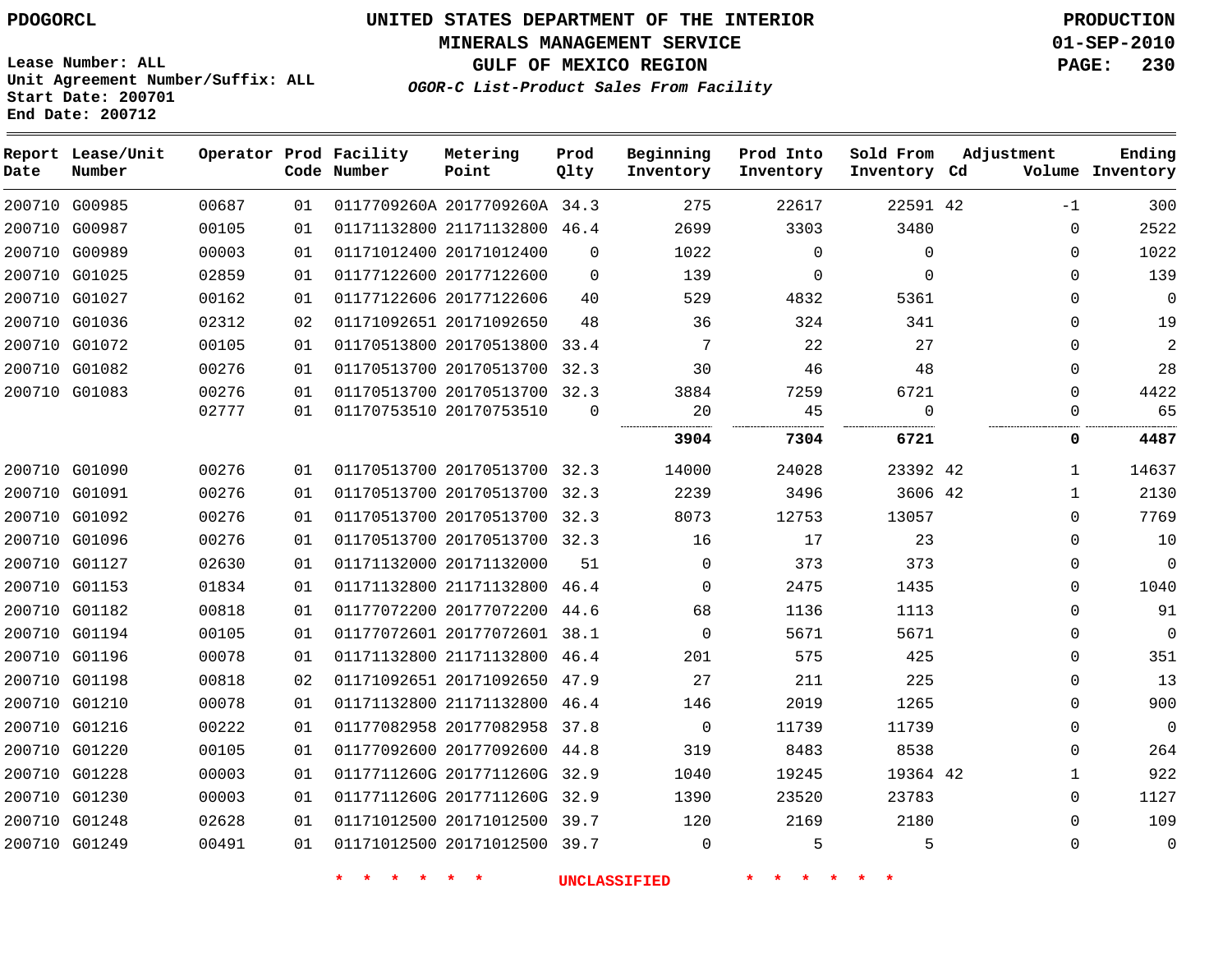**Start Date: 200701 End Date: 200712**

# **UNITED STATES DEPARTMENT OF THE INTERIOR PDOGORCL PRODUCTION**

**MINERALS MANAGEMENT SERVICE 01-SEP-2010**

**GULF OF MEXICO REGION PAGE: 231**

**OGOR-C List-Product Sales From Facility Unit Agreement Number/Suffix: ALL**

| Date | Report Lease/Unit<br>Number |       |    | Operator Prod Facility<br>Code Number | Metering<br>Point            | Prod<br>Qlty | Beginning<br>Inventory | Prod Into<br>Inventory | Sold From<br>Inventory Cd | Adjustment   | Ending<br>Volume Inventory |
|------|-----------------------------|-------|----|---------------------------------------|------------------------------|--------------|------------------------|------------------------|---------------------------|--------------|----------------------------|
|      | 200710 G01261               | 01284 | 01 |                                       | 01171012500 20171012500 39.7 |              | 5                      | 27                     | 26                        | $\Omega$     | 6                          |
|      | 200710 G01269               | 01284 | 01 |                                       | 01171012500 20171012500 39.7 |              | 29                     | 911                    | 899                       | 0            | 41                         |
|      | 200710 G01351               | 00078 | 01 |                                       | 01170230400 20170230400      | 51           | 39                     | 322                    | 299                       | $\Omega$     | 62                         |
|      | 200710 G01441               | 00818 | 01 |                                       | 01177112701 20177112700      | $\Omega$     | 276                    | $\Omega$               | $\mathbf 0$               | $\Omega$     | 276                        |
|      | 200710 G01447               | 00276 | 01 |                                       | 01170513700 20170513700 32.3 |              | 4272                   | 31418                  | 31483 42                  | $-1$         | 4206                       |
|      | 200710 G01477               | 00236 | 01 |                                       | 01170230810 20170230810      | 49           | 456                    | 792                    | 950                       | 0            | 298                        |
|      | 200710 G01497               | 02451 | 01 |                                       | 01170513800 20170513800 33.4 |              | 2223                   | 31590                  | 31602                     | 0            | 2211                       |
|      | 200710 G01498               | 02451 | 01 |                                       | 01170513800 20170513800      | 33.4         | 727                    | 9707                   | 9755                      | 0            | 679                        |
|      | 200710 G01528               | 02859 | 01 |                                       | 0117711260T 2017711260T      | 33.4         | 30                     | 2236                   | 2238                      | $\Omega$     | 28                         |
|      | 200710 G01569               | 02266 | 01 |                                       | 01171012500 20171012500 39.3 |              | 3                      | $\Omega$               | 3                         | 0            | $\Omega$                   |
|      | 200710 G01610               | 01482 | 01 |                                       | 01177215100 20177215102 30.3 |              | 23                     | 2573                   | 2568                      | $\Omega$     | 28                         |
|      | 200710 G01619               | 00276 | 01 |                                       | 01170513700 20170513700 32.3 |              | 17739                  | 26978                  | 24397                     | $\Omega$     | 20320                      |
|      | 200710 G01620               | 00276 | 01 |                                       | 01170513700 20170513700 32.3 |              | 11781                  | 12633                  | 14908 42                  | $-1$         | 9505                       |
|      | 200710 G01676               | 02237 | 01 |                                       | 01170755200 20170755200 32.5 |              | 16480                  | 7247                   | 7146                      | $\Omega$     | 16581                      |
|      | 200710 G01677               | 02237 | 01 |                                       | 01170755200 20170755200      | 32.5         | 6924                   | 3840                   | 3239                      | 0            | 7525                       |
|      | 200710 G01754               | 00003 | 01 |                                       | 01423210051 20423210050 45.8 |              | 18                     | 317                    | 312                       | $\Omega$     | 23                         |
|      | 200710 G01757               | 00003 | 01 |                                       | 01423210051 20423210050 45.8 |              | 65                     | 1162                   | 1142                      | 0            | 85                         |
|      | 200710 G01812               | 02630 | 01 |                                       | 01422450350 20422450350 43.2 |              | 22                     | 27                     | 27                        | $\Omega$     | 22                         |
|      | 200710 G01860               | 00105 | 01 |                                       | 01170231110 20170231110      | 44.1         | 2520                   | 7251                   | 7108                      | $\Omega$     | 2663                       |
|      | 200710 G01865               | 00078 | 01 |                                       | 01171012500 20171012500 39.5 |              | 1513                   | 7099                   | 7098 42                   | $-1$         | 1513                       |
|      | 200710 G01880               | 00105 | 01 |                                       | 01171132000 20171132000      | 51           | 63                     | 118                    | 150                       | $\mathbf{0}$ | 31                         |
|      | 200710 G01898               | 02312 | 01 |                                       | 01171012500 20171012500      | 39.7         | 587                    | 14099                  | 13969                     | $\Omega$     | 717                        |
|      | 200710 G01901               | 01482 | 01 |                                       | 01177215100 20177215102      | 30.3         | 10                     | 797                    | 799                       | 0            | 8                          |
|      | 200710 G01953               | 00105 | 01 |                                       | 01170230811 20170230811 44.5 |              | 30                     | 504                    | 516                       | $\Omega$     | 18                         |
|      | 200710 G01966               | 01482 | 01 |                                       | 01177215100 20177215102 30.3 |              | 63                     | 6165                   | 6161                      | 0            | 67                         |
|      | 200710 G01967               | 01482 | 01 |                                       | 01177215100 20177215102 30.3 |              | 93                     | 7563                   | 7573                      | $\Omega$     | 83                         |
|      | 200710 G01972               | 02589 | 01 |                                       | 01170231230 01170231230 39.5 |              | $\Omega$               | 436                    | 436                       | $\Omega$     | $\mathbf 0$                |
|      | 200710 G01997               | 01071 | 02 |                                       | 01170230810 20170230810      | 57           | 37                     | 237                    | 237                       | $\Omega$     | 37                         |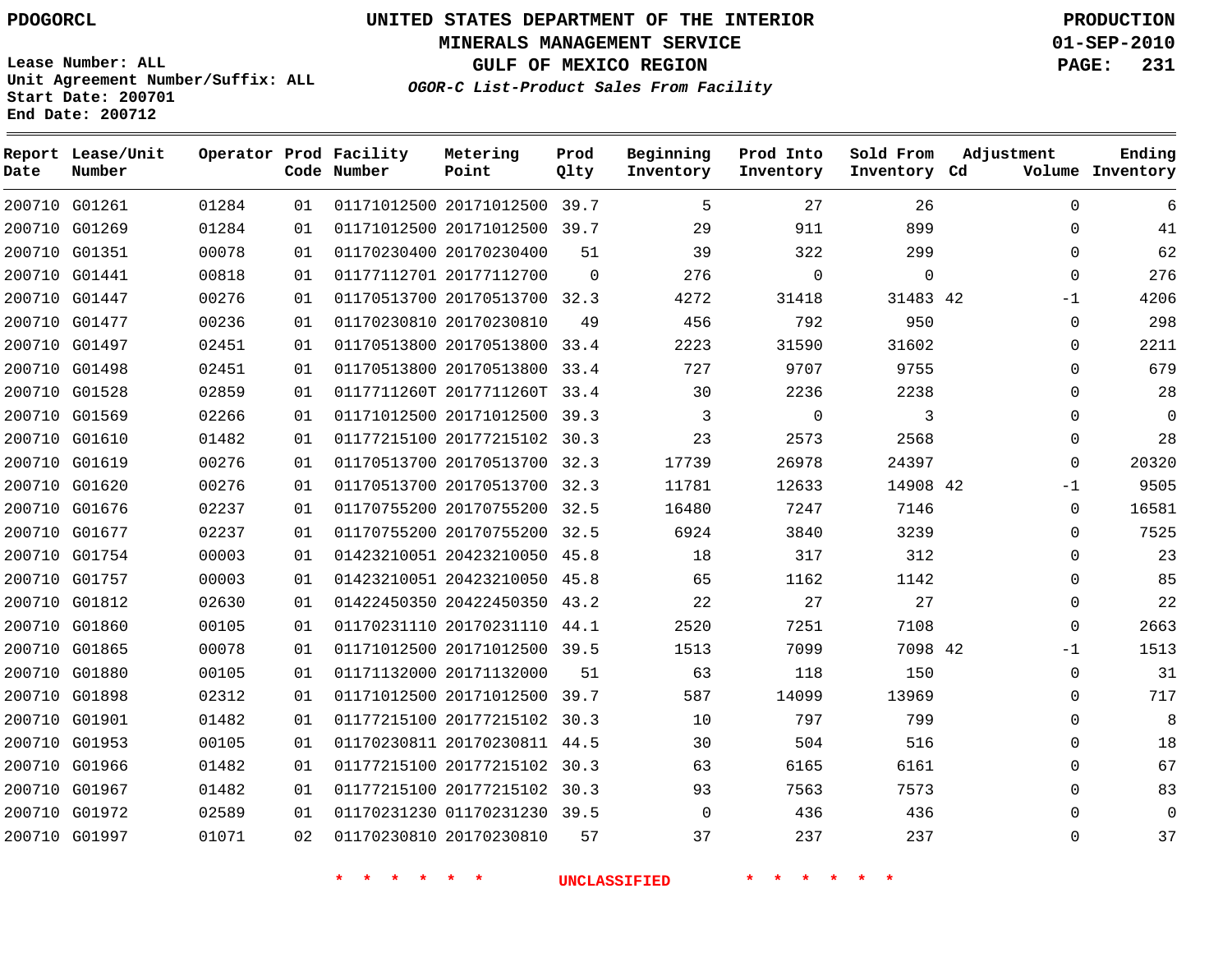**MINERALS MANAGEMENT SERVICE 01-SEP-2010**

**GULF OF MEXICO REGION PAGE: 232**

**Lease Number: ALL Unit Agreement Number/Suffix: ALL Start Date: 200701 End Date: 200712**

**OGOR-C List-Product Sales From Facility**

| Date | Report Lease/Unit<br>Number |       |    | Operator Prod Facility<br>Code Number | Metering<br>Point            | Prod<br>Qlty | Beginning<br>Inventory | Prod Into<br>Inventory | Sold From<br>Inventory Cd | Adjustment | Ending<br>Volume Inventory |
|------|-----------------------------|-------|----|---------------------------------------|------------------------------|--------------|------------------------|------------------------|---------------------------|------------|----------------------------|
|      | 200710 G01998               | 00818 | 01 |                                       | 01170230811 20170230811      | 49           | 30                     | 91                     |                           | 87 42      | $\mathbf{1}$<br>35         |
|      | 200710 G02006               | 00491 | 01 |                                       | 01170530900 20170530900 46.1 |              | $\mathbf{1}$           | 27                     | 25                        |            | 3<br>$\Omega$              |
|      | 200710 G02021               | 01482 | 01 |                                       | 01170230811 20170230811      | 46.6         | 55                     | 901                    | 923                       |            | 33<br>0                    |
|      | 200710 G02023               | 02312 | 02 |                                       | 01170230811 20170230811 44.6 |              | 420                    | 17187                  | 16982                     |            | 625<br>$\Omega$            |
|      | 200710 G02051               | 02312 | 01 |                                       | 01170530900 20170530900      | 46.2         | 52                     | 815                    | 777                       |            | 90<br>$\Omega$             |
|      | 200710 G02062               | 02375 | 01 |                                       | 0117704220A 2017704220A 44.9 |              | $\Omega$               | 2564                   | 2564                      |            | $\Omega$<br>$\Omega$       |
|      | 200710 G02088               | 00687 | 01 |                                       | 01170230811 20170230811      | 44.6         | 39                     | 714                    | 727                       |            | 26<br>$\mathbf{0}$         |
|      | 200710 G02091               | 00687 | 01 |                                       | 01170230811 20170230811 44.6 |              | 65                     | 1258                   | 1277                      |            | 46<br>$\Omega$             |
|      | 200710 G02099               | 01978 | 02 |                                       | 01171012310 20171012310 47.2 |              | 556                    | $\mathbf 0$            | 556                       |            | $\Omega$<br>$\Omega$       |
|      | 200710 G02127               | 02312 | 02 |                                       | 01170230810 20170230810      | 49           | 25                     | 60                     | 63                        |            | 22<br>$\Omega$             |
|      | 200710 G02161               | 00818 | 01 |                                       | 01171012500 20171012500      | 39.7         | 686                    | 17626                  | 17421                     |            | 891<br>$\mathbf 0$         |
|      | 200710 G02163               | 00105 | 01 |                                       | 01171012500 20171012500      | 39.7         | 213                    | 6891                   | 6756                      |            | 348<br>0                   |
|      | 200710 G02280               | 01764 | 01 |                                       | 01177082604 20177082604      | 28.6         | 506                    | 41244                  | 41219 42                  |            | 535<br>4                   |
|      | 200710 G02281               | 01764 | 01 |                                       | 01177082604 20177082604 28.6 |              | 140                    | 7520                   | 7554 42                   | -6         | 100                        |
|      | 200710 G02300               | 01482 | 01 |                                       | 01171132800 21171132800      | 46.4         | 18                     | 66                     | 47                        |            | 37<br>$\mathbf 0$          |
|      | 200710 G02317               | 02421 | 01 |                                       | 01171132000 20171132000      | 51           | 3496                   | 6260                   | 8096                      |            | 1660<br>0                  |
|      | 200710 G02353               | 01284 | 01 |                                       | 01170230450 20170230450      | 50.7         | 402                    | 4429                   | 4473 42                   |            | 359<br>$\mathbf 1$         |
|      | 200710 G02354               | 01284 | 01 |                                       | 01170230450 20170230450      | 50.7         | 11                     | 160                    | 158                       |            | 13<br>0                    |
|      | 200710 G02357               | 02200 | 02 |                                       | 01170230450 20170230450      | 50.7         | 92                     | 1197                   | 1192                      |            | 97<br>$\Omega$             |
|      | 200710 G02391               | 01284 | 01 |                                       | 0142709015A 2042709015A 42.9 |              | $\mathbf 0$            | 2149                   | 2149                      |            | $\mathbf 0$<br>0           |
|      | 200710 G02404               | 02589 | 01 |                                       | 01170230810 20170230810 52.1 |              | 1109                   | 2039                   | 2039                      |            | 1109<br>$\Omega$           |
|      | 200710 G02414               | 02451 | 01 |                                       | 01170230810 20170230810      | 49           | 3                      | 33                     | 24                        |            | 12<br>$\Omega$             |
|      | 200710 G02423               | 00818 | 02 |                                       | 01170230810 20170230810 48.9 |              | 13                     | 40                     | 38                        |            | 15<br>$\Omega$             |
|      | 200710 G02428               | 00105 | 01 |                                       | 01170230810 20170230810      | 49           | 12                     | 53                     | 45                        |            | 20<br>0                    |
|      | 200710 G02429               | 00491 | 01 |                                       | 01170230810 20170230810      | 49           | 970                    | 1251                   | 1751                      |            | 470<br>$\Omega$            |
|      | 200710 G02434               | 02859 | 02 |                                       | 01170230810 20170230810      | 49           | 51                     | 168                    | 156                       |            | 63<br>$\Omega$             |
|      | 200710 G02436               | 02628 | 02 |                                       | 01170230811 20170230811 44.6 |              | 202                    | 2953                   | 3049                      |            | 106<br>$\Omega$            |
|      | 200710 G02439               | 02375 | 01 |                                       | 01171132000 20171132000      | 51           | $\Omega$               | 111                    | 111                       |            | $\mathbf{0}$<br>$\Omega$   |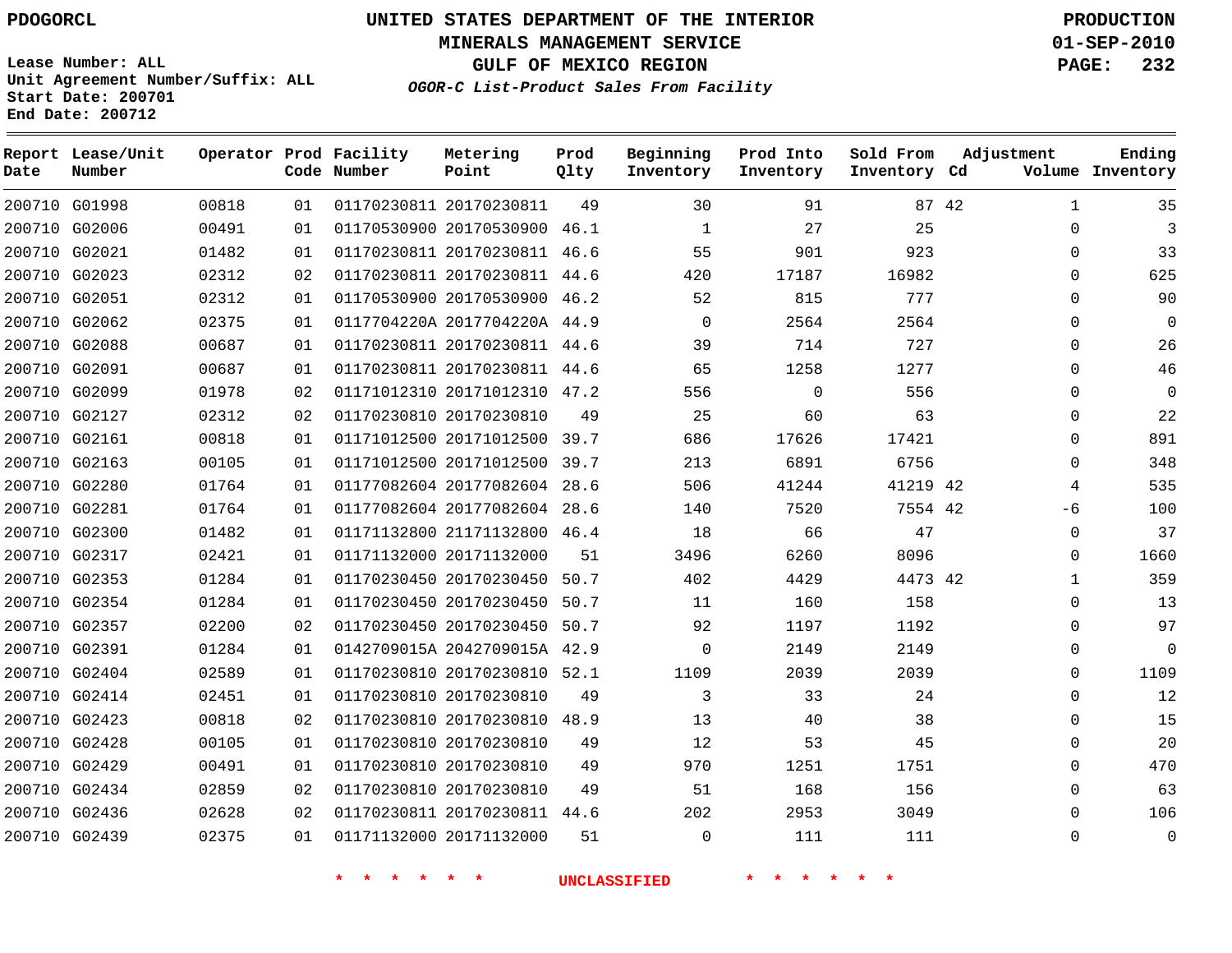#### **MINERALS MANAGEMENT SERVICE 01-SEP-2010**

**GULF OF MEXICO REGION PAGE: 233**

**Lease Number: ALL Unit Agreement Number/Suffix: ALL Start Date: 200701 End Date: 200712**

**OGOR-C List-Product Sales From Facility**

| Date | Report Lease/Unit<br>Number |       |    | Operator Prod Facility<br>Code Number | Metering<br>Point            | Prod<br>Qlty | Beginning<br>Inventory | Prod Into<br>Inventory | Sold From<br>Inventory Cd | Adjustment  | Ending<br>Volume Inventory |
|------|-----------------------------|-------|----|---------------------------------------|------------------------------|--------------|------------------------|------------------------|---------------------------|-------------|----------------------------|
|      | 200710 G02551               | 00491 | 01 |                                       | 01170230811 20170230811 44.6 |              | 1                      | 5                      | 6                         | $\mathbf 0$ | $\mathbf{0}$               |
|      | 200710 G02552               | 00491 | 01 |                                       | 01170230811 20170230811 44.6 |              | $\Omega$               | 5                      | 5                         | $\Omega$    | $\Omega$                   |
|      | 200710 G02567               | 02628 | 01 |                                       | 01170230811 20170230811 44.6 |              | 1228                   | 16470                  | 17090                     | $\Omega$    | 608                        |
|      | 200710 G02596               | 01482 | 01 |                                       | 01171132800 21171132800      | 46.4         | 7                      | 9                      | 11                        | 0           | 5                          |
|      | 200710 G02628               | 00105 | 01 |                                       | 01171012500 20171012500      | 39.7         | 62                     | 2410                   | 2350                      | $\Omega$    | 122                        |
|      | 200710 G02665               | 02451 | 01 |                                       | 01423210051 20423210050 45.7 |              | 140                    | 2197                   | 2176                      | $\Omega$    | 161                        |
|      | 200710 G02716               | 01834 | 01 |                                       | 01170230810 20170230810      | 49           | 238                    | 678                    | 661                       | 0           | 255                        |
|      | 200710 G02759               | 01284 | 01 |                                       | 01170230800 20170230810      | 49           | 46                     | 155                    | 143                       | $\Omega$    | 58                         |
|      | 200710 G02825               | 00105 | 01 |                                       | 01170231110 20170231110 44.1 |              | 111                    | 311                    | 308                       | $\Omega$    | 114                        |
|      |                             |       | 01 |                                       | 01170230810 20170230810      | 49           | 0                      | 244                    | 152                       | $\Omega$    | 92                         |
|      |                             |       |    |                                       |                              |              | 111                    | 555                    | 460                       | 0           | 206                        |
|      | 200710 G02826               | 00105 | 01 |                                       | 01170231110 20170231110 44.2 |              | 197                    | 980                    | 817                       | $\Omega$    | 360                        |
|      | 200710 G02833               | 01819 | 01 |                                       | 01170530900 20170530900      | 46.2         | 2                      | 24                     | 24 42                     | -1          | 3                          |
|      | 200710 G02853               | 02589 | 01 |                                       | 01170231230 01170231230      | 39.5         | $\Omega$               | 312                    | 312                       | $\Omega$    | $\Omega$                   |
|      | 200710 G02870               | 02636 | 01 |                                       | 01170230810 20170230810 47.9 |              | 57                     | 164                    | 159                       | $\Omega$    | 62                         |
|      | 200710 G02885               | 02312 | 01 |                                       | 01171132000 20171132000      | 51           | 139                    | 178                    | 270                       | 0           | 47                         |
|      | 200710 G02886               | 02312 | 02 |                                       | 01171132000 20171132000      | 51           | $\mathbf{1}$           | 23                     | 18                        | $\Omega$    | 6                          |
|      | 200710 G02895               | 02628 | 02 |                                       | 01171092651 20171092650      | 48           | $\Omega$               | 373                    | 373                       | $\Omega$    | $\mathbf{0}$               |
|      | 200710 G02898               | 01834 | 01 |                                       | 01171012300 20171012300      | 37.1         | 587                    | 1600                   | 1486                      | $\Omega$    | 701                        |
|      |                             | 02266 | 01 |                                       | 01171012300 20171012300 45.5 |              | 117                    | 13                     | 26                        | $\Omega$    | 104                        |
|      |                             |       |    |                                       |                              |              | 704                    | 1613                   | 1512                      | 0           | 805                        |
|      | 200710 G02899               | 01834 | 01 |                                       | 01171012300 20171012300 37.1 |              | 962                    | 9957                   | 6554                      | $\Omega$    | 4365                       |
|      | 200710 G02917               | 02268 | 01 |                                       | 01171092930 20171092930 34.1 |              | 153                    | 4801                   | 4628 42                   | $-1$        | 325                        |
|      | 200710 G02969               | 00276 | 01 |                                       | 01170513700 20170513700      | $\Omega$     | 465                    | 0                      | 0                         | $\mathbf 0$ | 465                        |
|      | 200710 G02970               | 00276 | 01 |                                       | 01170513700 20170513700      | $\Omega$     | 6369                   | $\mathbf 0$            | $\Omega$                  | $\Omega$    | 6369                       |
|      | 200710 G03061               | 00105 | 01 |                                       | 01423210051 20423210050      | 45.7         | 22                     | 653                    | 627                       | $\Omega$    | 48                         |
|      | 200710 G03068               | 00105 | 01 |                                       | 01423210051 20423210050 45.7 |              | 39                     | 209                    | 233                       | $\Omega$    | 15                         |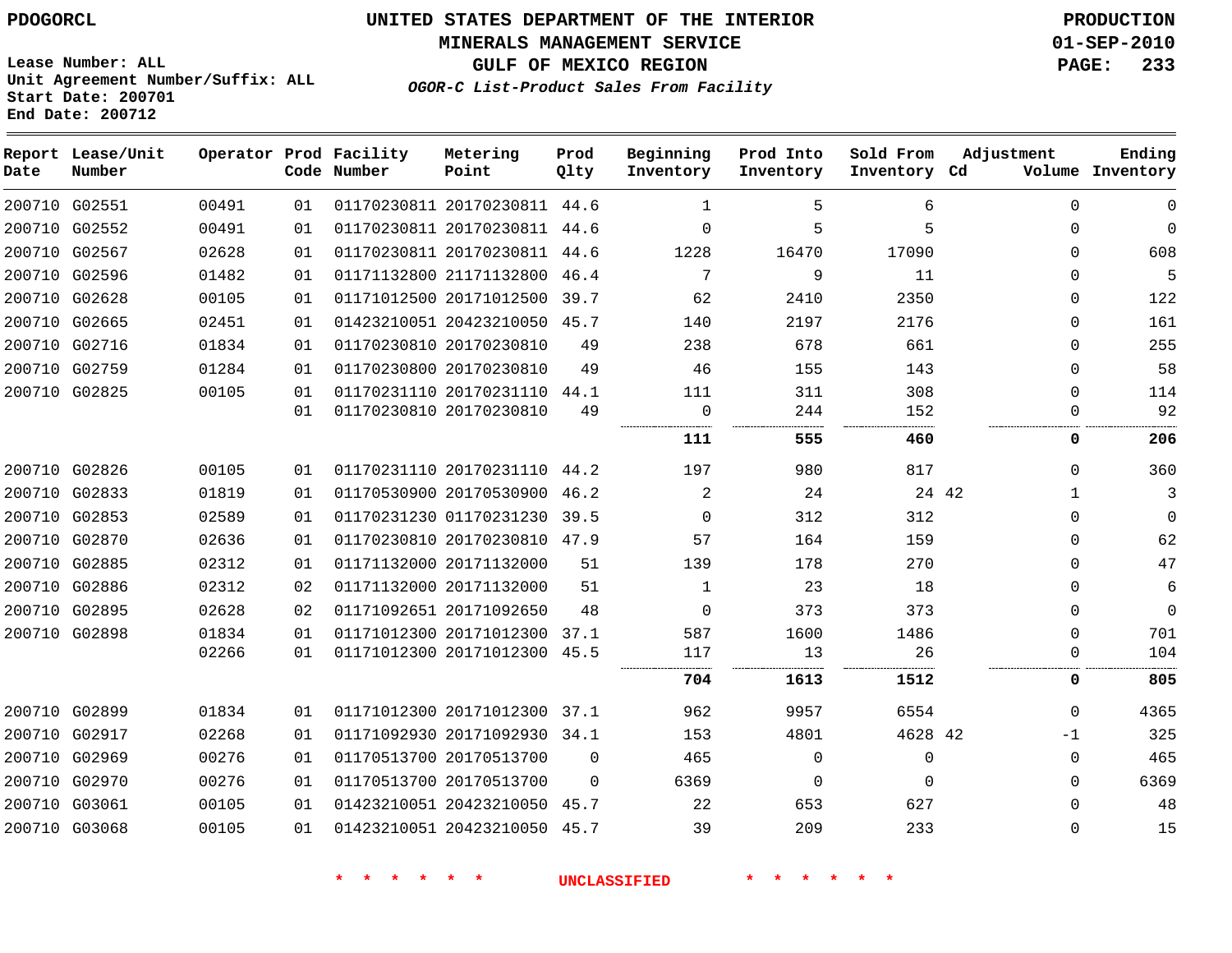**MINERALS MANAGEMENT SERVICE 01-SEP-2010**

**GULF OF MEXICO REGION PAGE: 234**

**Lease Number: ALL Unit Agreement Number/Suffix: ALL Start Date: 200701 End Date: 200712**

**OGOR-C List-Product Sales From Facility**

| Date | Report Lease/Unit<br>Number |       |    | Operator Prod Facility<br>Code Number | Metering<br>Point            | Prod<br>Qlty | Beginning<br>Inventory | Prod Into<br>Inventory | Sold From<br>Inventory Cd | Adjustment   | Ending<br>Volume Inventory |
|------|-----------------------------|-------|----|---------------------------------------|------------------------------|--------------|------------------------|------------------------|---------------------------|--------------|----------------------------|
|      | 200710 G03079               | 02451 | 01 |                                       | 01427038260 01427038260      | $\Omega$     | 530                    | $\mathbf 0$            | $\Omega$                  | $\Omega$     | 530                        |
|      | 200710 G03115               | 02200 | 01 |                                       | 01170230450 20170230450      | 51.7         | 3                      | 34                     | 34                        | $\Omega$     | 3                          |
|      | 200710 G03124               | 01284 | 01 |                                       | 01171131600 20171131600      | 43.5         | 21                     | 303                    | 313                       | $\Omega$     | 11                         |
|      | 200710 G03141               | 01935 | 02 |                                       | 01171012400 20171012400      | 53.1         | 138                    | $\Omega$               | 138                       | $\Omega$     | $\mathbf 0$                |
|      | 200710 G03145               | 00078 | 01 |                                       | 01171132800 21171132800      | 46.4         | 174                    | 256                    | 274                       | 0            | 156                        |
|      | 200710 G03152               | 00105 | 01 |                                       | 01177092600 20177092600 44.8 |              | 226                    | 7605                   | 7594                      | $\Omega$     | 237                        |
|      | 200710 G03169               | 02859 | 01 |                                       | 0117711260T 2017711260T      | 33.4         | 25                     | 2012                   | 2012                      | $\mathbf{0}$ | 25                         |
|      | 200710 G03236               | 00003 | 01 |                                       | 01170230450 20170230450      | 56.3         | 7                      | $\Omega$               | 7                         | $\Omega$     | $\mathbf 0$                |
|      | 200710 G03237               | 00276 | 01 |                                       | 01170230450 20170230450      | 50.7         | 182                    | 368                    | 350                       | 0            | 200                        |
|      | 200710 G03251               | 00105 | 01 |                                       | 01170231110 20170231110 44.1 |              | 192                    | 601                    | 572                       | $\Omega$     | 221                        |
|      | 200710 G03264               | 00003 | 01 |                                       | 01170230811 20170230811      | 46           | 5                      | 49                     | 52                        | $\Omega$     | $\overline{2}$             |
|      |                             | 02859 | 02 |                                       | 01170530900 20170530900      | 46.2         | 16                     | 274<br>                | 260                       | $\Omega$     | 30                         |
|      |                             |       |    |                                       |                              |              | 21                     | 323                    | <br>312                   | 0            | 32                         |
|      | 200710 G03265               | 02859 | 02 |                                       | 01170530900 20170530900 46.2 |              | 76                     | 1127                   | 1079                      | $\Omega$     | 124                        |
|      | 200710 G03275               | 01764 | 01 |                                       | 01170230810 20170230810      | 47.9         | 20                     | 179                    | 132                       | $\Omega$     | 67                         |
|      | 200710 G03331               | 02312 | 02 |                                       | 01171132800 21171132800 46.4 |              | 4653                   | 10624                  | 8858                      | $\Omega$     | 6419                       |
|      | 200710 G03481               | 02894 | 01 |                                       | 01170230810 20170230810      | 49           | $\Omega$               | 112                    | 70                        | $\Omega$     | 42                         |
|      | 200710 G03496               | 00818 | 01 |                                       | 01170230810 20170230810      | 49           | 61                     | 295                    | 245                       | $\Omega$     | 111                        |
|      | 200710 G03529               | 02589 | 01 |                                       | 01171131600 20171131600      | 41.6         | 0                      | 2920                   | 2920                      | 0            | $\mathbf 0$                |
|      | 200710 G03596               | 00105 | 01 |                                       | 01170513800 20170513800      | 33.4         | 0                      | 206                    | 192                       | 0            | 14                         |
|      | 200710 G03738               | 00064 | 01 |                                       | 01170230450 20170230450      | 50.7         | 9                      | 169                    | 164                       | 0            | 14                         |
|      |                             | 02871 | 01 |                                       | 01170230450 20170230450      | 50.7         |                        | 6                      | 6                         | $\Omega$     | $\mathbf{1}$               |
|      |                             |       |    |                                       |                              |              | 10                     | 175                    | 170                       | 0            | 15                         |
|      | 200710 G03811               | 00105 | 01 |                                       | 01171092651 20171092650      | 48           | 175                    | 2121                   | 2170                      | $\Omega$     | 126                        |
|      | 200710 G03935               | 02672 | 01 |                                       | 01423210051 20423210050      | 52           | $\mathbf{1}$           | 72                     | 68                        | $\Omega$     | 5                          |
|      | 200710 G03940               | 00105 | 01 |                                       | 01423210051 20423210050      | 45.8         | 1                      | $\Omega$               | 1                         | $\Omega$     | $\Omega$                   |
|      | 200710 G03958               | 00105 | 01 |                                       | 01170230510 20170230510      | 47.5         | 2426                   | 2431                   | 3561                      | $\Omega$     | 1296                       |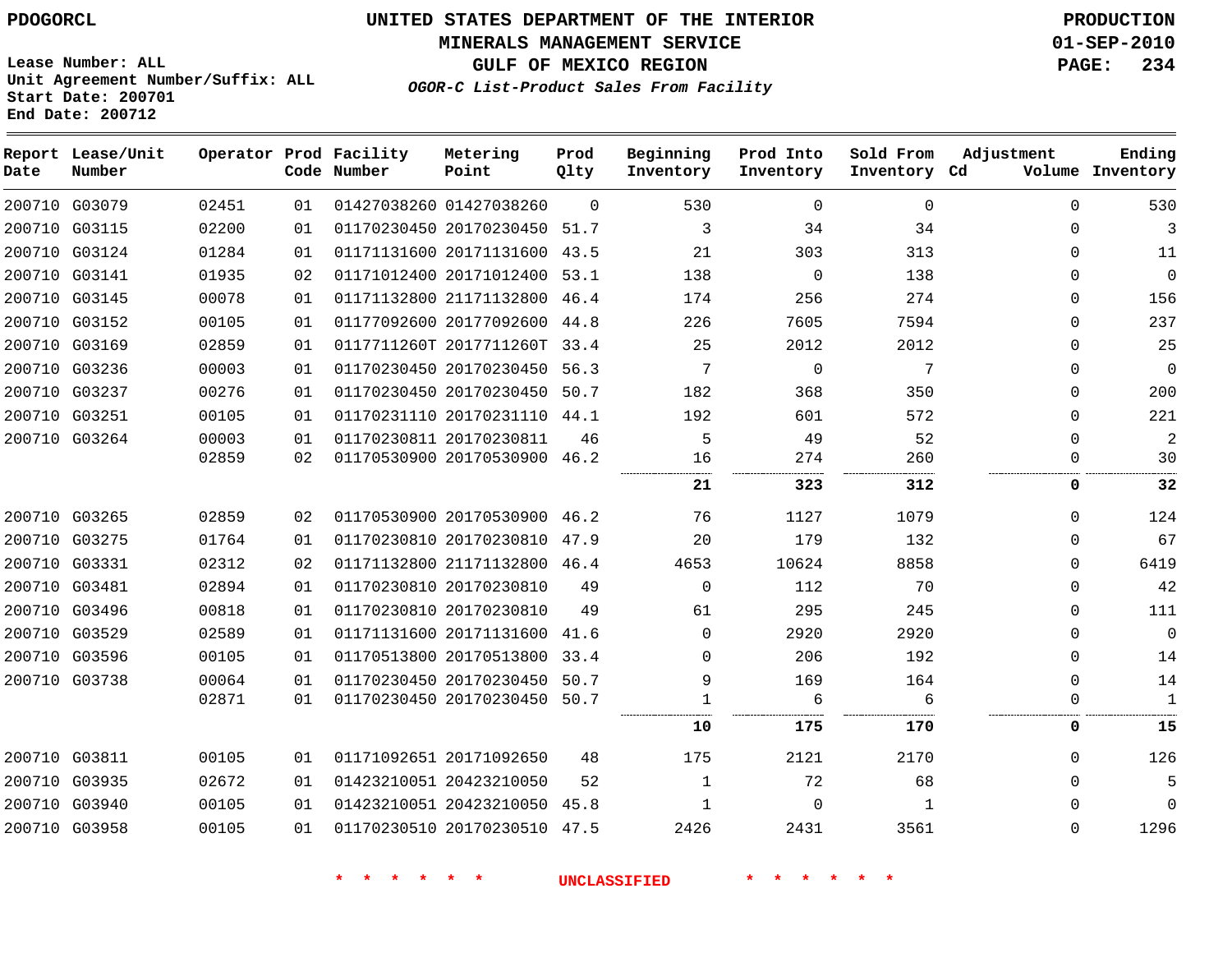#### **MINERALS MANAGEMENT SERVICE 01-SEP-2010**

**GULF OF MEXICO REGION PAGE: 235**

**Lease Number: ALL Unit Agreement Number/Suffix: ALL Start Date: 200701 End Date: 200712**

**OGOR-C List-Product Sales From Facility**

| Date | Report Lease/Unit<br>Number |       |    | Operator Prod Facility<br>Code Number | Metering<br>Point            | Prod<br>Qlty | Beginning<br>Inventory | Prod Into<br>Inventory | Sold From<br>Inventory Cd |       | Adjustment   | Ending<br>Volume Inventory |
|------|-----------------------------|-------|----|---------------------------------------|------------------------------|--------------|------------------------|------------------------|---------------------------|-------|--------------|----------------------------|
|      | 200710 G03973               | 00105 | 01 |                                       | 01171132800 21171132800 46.3 |              | 1608                   | 2531                   | 2400                      |       | $\Omega$     | 1739                       |
|      | 200710 G04003               | 00105 | 01 |                                       | 01171012500 20171012500 39.6 |              | 627                    | 20304                  | 19906                     |       | $\Omega$     | 1025                       |
|      | 200710 G04065               | 02628 | 01 |                                       | 01423210051 20423210050 45.8 |              | 13                     | 176                    | 176                       |       | $\Omega$     | 13                         |
|      | 200710 G04078               | 02589 | 01 |                                       | 01170230510 20170230510 48.1 |              | 108                    | 134                    | 135                       |       | $\mathbf{0}$ | 107                        |
|      | 200710 G04081               | 02894 | 01 |                                       | 01170230450 20170230810 48.4 |              | 1747                   | 15071                  | 11152                     |       | $\Omega$     | 5666                       |
|      | 200710 G04082               | 02025 | 01 |                                       | 01170230510 20170230510 47.5 |              | $\mathbf 0$            | 33                     |                           | 37 47 | 22           | 18                         |
|      |                             | 02312 | 02 |                                       | 01170230510 20170230510 47.6 |              | 157                    | 66                     | 188                       |       | $\Omega$     | 35                         |
|      |                             |       |    |                                       |                              |              | 157                    | 99                     | 225                       |       | 22           | 53                         |
|      | 200710 G04085               | 00687 | 01 |                                       | 01170230811 20170230811 44.6 |              | 484                    | 7028                   | 7256                      |       | $\Omega$     | 256                        |
|      | 200710 G04087               | 01764 | 01 |                                       | 01177008150 01177008150      | 31.7         | 8068                   | 26685                  | 32413 45                  |       | $-2340$      | $\mathbf{0}$               |
|      | 200710 G04090               | 02312 | 02 |                                       | 01170230810 20170230810      | 49           | 32                     | 299                    | 219                       |       | 0            | 112                        |
|      | 200710 G04098               | 01963 | 01 |                                       | 01170230810 20170230810      | 49           | 364                    | 1195                   | 1110                      |       | $\mathbf{0}$ | 449                        |
|      | 200710 G04143               | 00105 | 01 |                                       | 01170230510 20170230510 47.5 |              | 1073                   | 1812                   | 1919                      |       | $\mathbf{0}$ | 966                        |
|      | 200710 G04254               | 01834 | 01 |                                       | 01170573602 20170573602 32.1 |              | 1428                   | 2138                   | 2626                      |       | $\Omega$     | 940                        |
|      | 200710 G04258               | 01764 | 01 |                                       | 01423210051 20423210050 45.8 |              | 58                     | 869                    | 863                       |       | $\mathbf{0}$ | 64                         |
|      | 200710 G04268               | 02312 | 01 |                                       | 01171132800 21171132800 46.4 |              | 97                     | 303                    | 232                       |       | $\mathbf{0}$ | 168                        |
|      | 200710 G04379               | 02025 | 01 |                                       | 01170230510 20170230510 47.5 |              | 2                      | 229                    | 109                       |       | $\mathbf{0}$ | 122                        |
|      | 200710 G04397               | 02421 | 01 |                                       | 01170230810 20170230810 47.9 |              | 698                    | 2103                   | 2010                      |       | $\Omega$     | 791                        |
|      | 200710 G04453               | 02589 | 01 |                                       | 01171012300 20171012300 37.1 |              | $\Omega$               | 687                    | 687                       |       | $\mathbf 0$  | $\mathbf 0$                |
|      | 200710 G04515               | 02894 | 01 |                                       | 01170230500 20170230500 44.1 |              | 2                      | 36                     | 37                        |       | 0            | $\mathbf{1}$               |
|      | 200710 G04537               | 02589 | 01 |                                       | 01420470030 20420470030      | 40           | 451                    | 153                    | 466                       |       | $\Omega$     | 138                        |
|      | 200710 G04547               | 02628 | 01 |                                       | 01423210051 20423210050 45.8 |              | 90                     | 1287                   | 1284                      |       | $\Omega$     | 93                         |
|      | 200710 G04565               | 01284 | 01 |                                       | 01420390101 01420390101 55.3 |              | 3688                   | 707                    | 3951                      |       | $\mathbf{0}$ | 444                        |
|      | 200710 G04773               | 01482 | 01 |                                       | 01170230811 20170230811 44.6 |              | 2                      | 34                     |                           | 34 42 | $-1$         | 1                          |
|      | 200710 G04787               | 00687 | 01 |                                       | 01171131600 20171131600 43.5 |              | 11                     | 963                    | 941 42                    |       | $\mathbf{1}$ | 34                         |
|      | 200710 G04800               | 00236 | 01 |                                       | 01171132800 21171132800 46.4 |              | 1920                   | 2070                   | 2314 42                   |       | $\mathbf{1}$ | 1677                       |
|      | 200710 G04818               | 02894 | 01 |                                       | 01170230500 20170230500 41.1 |              | 2                      | 36                     | 37                        |       | $\Omega$     | $\mathbf{1}$               |
|      | 200710 G04827               | 01819 | 01 |                                       | 01171012500 20171012500 39.7 |              | 181                    | 5400                   | 5308                      |       | $\Omega$     | 273                        |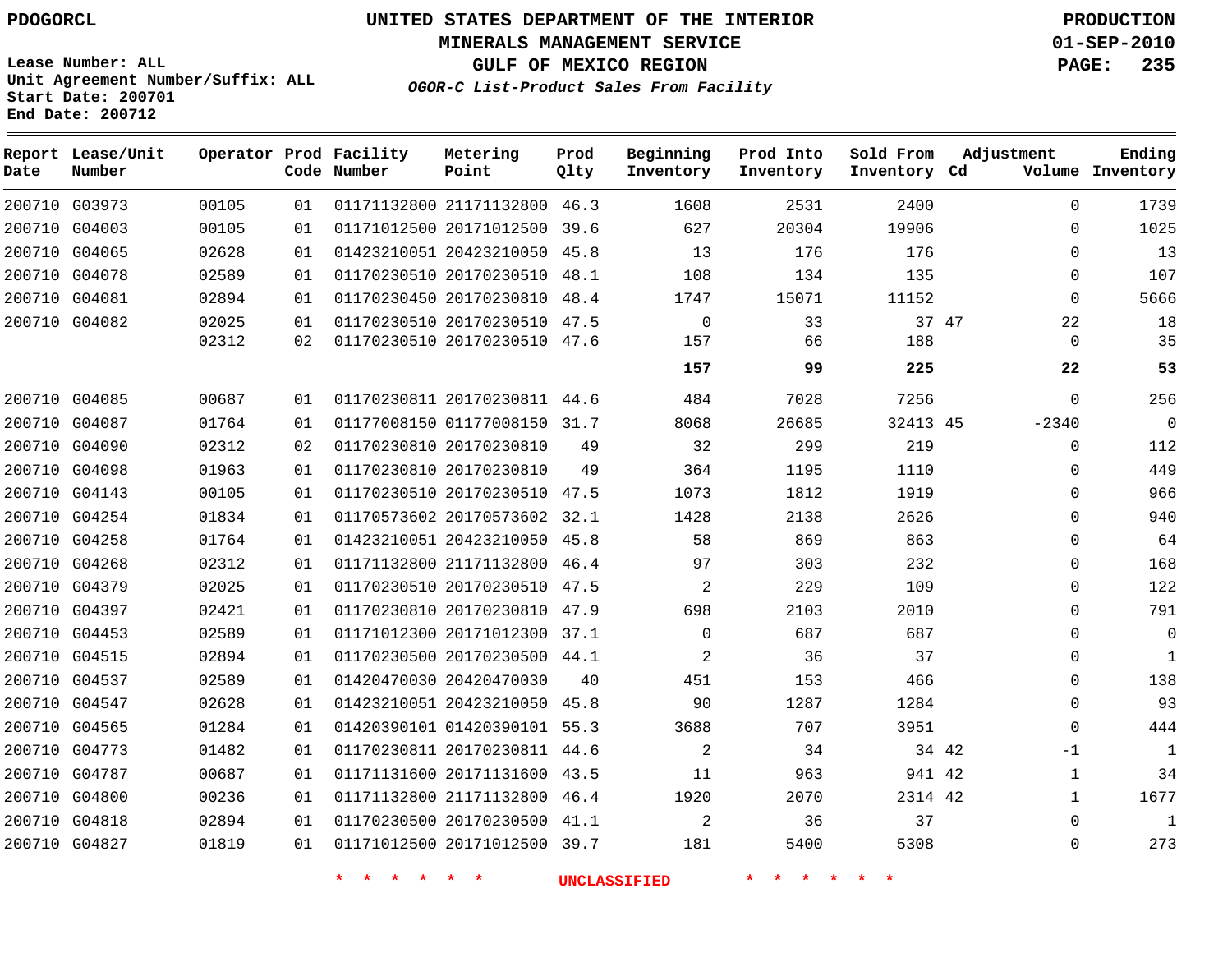**MINERALS MANAGEMENT SERVICE 01-SEP-2010**

**GULF OF MEXICO REGION PAGE: 236**

**Lease Number: ALL Unit Agreement Number/Suffix: ALL Start Date: 200701 End Date: 200712**

**OGOR-C List-Product Sales From Facility**

| Date          | Report Lease/Unit<br>Number |       |    | Operator Prod Facility<br>Code Number | Metering<br>Point            | Prod<br>Qlty | Beginning<br>Inventory | Prod Into<br>Inventory | Sold From<br>Inventory Cd | Adjustment   | Ending<br>Volume Inventory |
|---------------|-----------------------------|-------|----|---------------------------------------|------------------------------|--------------|------------------------|------------------------|---------------------------|--------------|----------------------------|
|               | 200710 G04857               | 02025 | 01 |                                       | 01171012300 20171012300      | 37           | 4                      | 0                      | 4                         | $\mathbf{0}$ | $\mathbf 0$                |
|               | 200710 G04858               | 00236 | 01 |                                       | 01171012300 20171012300      | 37           | 153                    | 376                    | 364                       | $\Omega$     | 165                        |
|               | 200710 G04910               | 02714 | 01 |                                       | 01177258151 01177258151      | $\Omega$     | 41                     | 18                     | $\Omega$                  | $\mathbf 0$  | 59                         |
|               | 200710 G04996               | 02628 | 01 |                                       | 01420570060 20420570060      | 53.8         | 513                    | $\mathbf 0$            | 25                        | 0            | 488                        |
|               | 200710 G05006               | 02859 | 02 |                                       | 01170230510 20170230510      | 47.1         | 1050                   | 1497                   | 1749                      | $\Omega$     | 798                        |
|               | 200710 G05283               | 01376 | 01 |                                       | 01170231300 01170231300 45.8 |              | 0                      | 15840                  | 15840                     | 0            | $\mathbf 0$                |
|               | 200710 G05286               | 01284 | 01 |                                       | 01170230810 20170230810      | 49           | 538                    | 2041                   | 1810                      | $\mathbf 0$  | 769                        |
|               | 200710 G05292               | 00003 | 01 |                                       | 01170230811 20170230811      | 46           | 19                     | 269                    | 278                       | 0            | 10                         |
|               | 200710 G05299               | 00818 | 01 |                                       | 01170230500 20170230500      | 44.1         | 40                     | 438                    | 461 42                    | $\mathbf{1}$ | 18                         |
|               | 200710 G05315               | 02714 | 01 |                                       | 01170230811 20170230811      | 44.6         | 2                      | 14                     | 15                        | 0            | 1                          |
|               | 200710 G05346               | 01819 | 01 |                                       | 01170530900 20170530900      | 46.2         | 115                    | 1337                   | 1306 42                   | 1            | 147                        |
|               | 200710 G05370               | 02589 | 01 |                                       | 01170530900 20170530900      | 47.3         | 0                      | 1039                   | 1039                      | $\mathbf 0$  | $\mathbf 0$                |
|               | 200710 G05391               | 01819 | 01 |                                       | 01170530900 20170530900 46.2 |              | 174                    | 2856                   | 2715 42                   | $-1$         | 314                        |
|               | 200710 G05392               | 02672 | 01 |                                       | 01171132000 20171132000      | 51           | 1                      | 3                      | 3                         | 0            | 1                          |
|               | 200710 G05393               | 02672 | 02 |                                       | 01171132000 20171132000      | 51           | 110                    | 109                    | 190                       | 0            | 29                         |
| 200710 G05431 |                             | 00560 | 01 |                                       | 01177062608 2017706260A 36.4 |              | 151                    | 25233                  | 25219                     | $\mathbf 0$  | 165                        |
|               |                             | 02409 | 01 |                                       | 01171132800 20177052203 32.4 |              | 0                      | 1138                   | 1138                      | 0            | $\Omega$                   |
|               |                             |       |    |                                       |                              |              | 151                    | 26371                  | 26357                     | 0            | 165                        |
|               | 200710 G05494               | 02871 | 02 |                                       | 01171132800 21171132800 46.4 |              | 149                    | 437                    | 340                       | 0            | 246                        |
|               | 200710 G05504               | 00105 | 01 |                                       | 01171132800 21171132800      | 46.4         | 456                    | 686                    | 662                       | 0            | 480                        |
|               |                             |       | 01 |                                       | 01171012300 20171012300 37.1 |              | 524                    | 1847                   | 1561                      | 0            | 810                        |
|               |                             |       |    |                                       |                              |              | 980                    | 2533                   | 2223                      | 0            | 1290                       |
| 200710 G05505 |                             | 00078 | 01 |                                       | 01171132800 21171132800 46.4 |              | 1103                   | 2223                   | 1928                      | $\Omega$     | 1398                       |
|               | 200710 G05549               | 02636 | 01 |                                       | 01171132800 21171132800      | 46.4         | 200                    | 1014                   | 693                       | 0            | 521                        |
|               | 200710 G05610               | 02312 | 01 |                                       | 01171012500 20171012500 39.7 |              | 20                     | 581                    | 572                       | $\Omega$     | 29                         |
|               | 200710 G05612               | 00105 | 01 |                                       | 01171012500 20171012500 39.6 |              | 525                    | 13630                  | 13467                     | 0            | 688                        |
|               | 200710 G05613               | 00105 | 01 |                                       | 01171012500 20171012500 39.6 |              | 7                      | 106                    | 108                       | 0            | 5                          |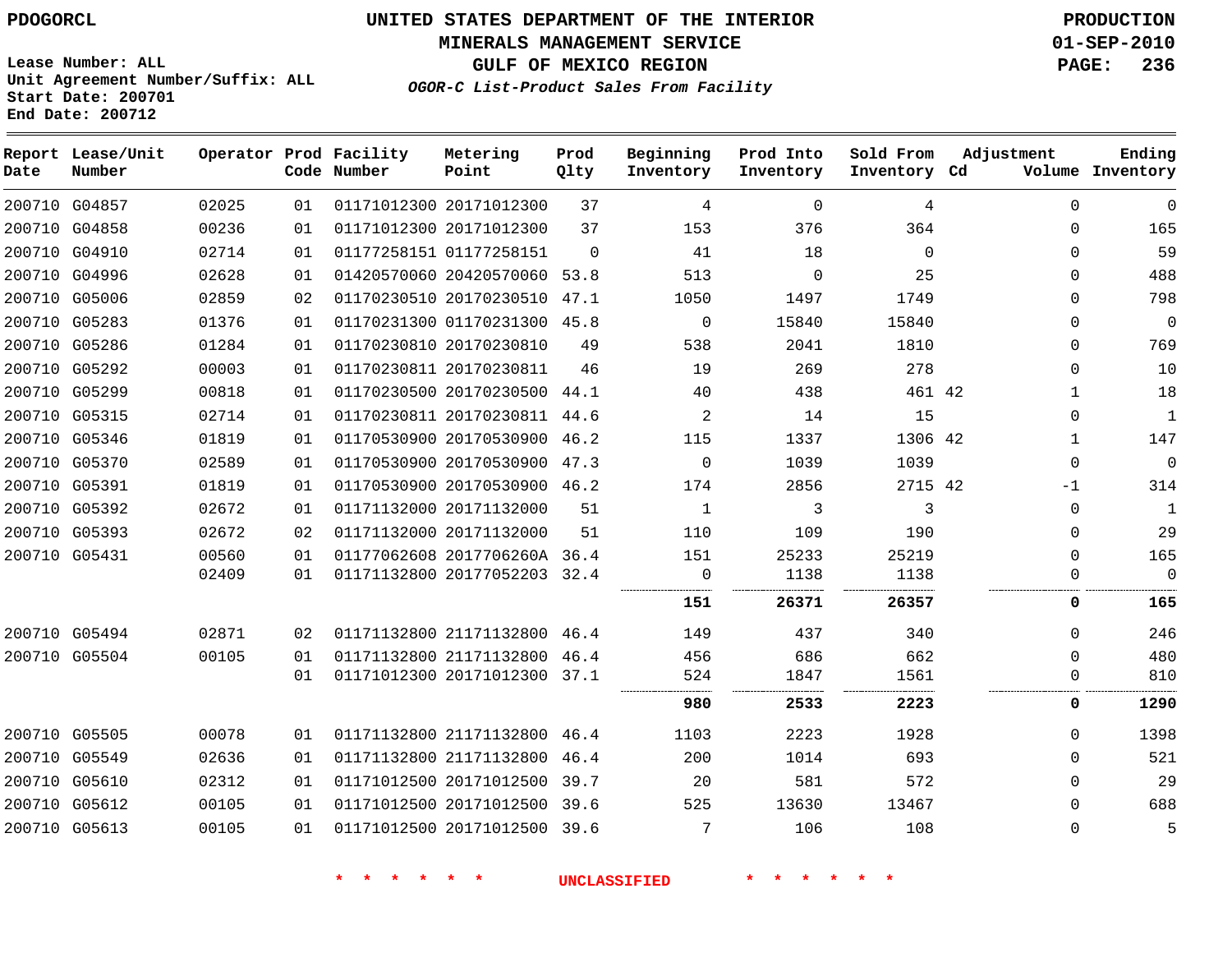**MINERALS MANAGEMENT SERVICE 01-SEP-2010**

**GULF OF MEXICO REGION PAGE: 237**

**Lease Number: ALL Unit Agreement Number/Suffix: ALL Start Date: 200701 End Date: 200712**

**OGOR-C List-Product Sales From Facility**

| Date | Report Lease/Unit<br>Number |       |    | Operator Prod Facility<br>Code Number | Metering<br>Point            | Prod<br>Qlty | Beginning<br>Inventory | Prod Into<br>Inventory | Sold From<br>Inventory Cd | Adjustment  | Ending<br>Volume Inventory |
|------|-----------------------------|-------|----|---------------------------------------|------------------------------|--------------|------------------------|------------------------|---------------------------|-------------|----------------------------|
|      | 200710 G05953               | 02967 | 02 |                                       | 01420470030 20420470030 48.2 |              | $\Omega$               | $\Omega$               |                           | 36<br>22 42 | 14                         |
|      | 200710 G06027               | 00105 | 01 |                                       | 01423210051 20423210050      | 45.7         | $\Omega$               | 94                     | 87                        | 0           | 7                          |
|      | 200710 G06037               | 01764 | 01 |                                       | 01420570060 20420570060 53.8 |              | 1046                   | 38                     | 74                        | 0           | 1010                       |
|      | 200710 G06069               | 00818 | 02 |                                       | 01423210051 20423210050 45.8 |              | 3                      | 103                    | 98                        | $\Omega$    | 8                          |
|      | 200710 G06088               | 02628 | 01 |                                       | 01423210051 20423210050      | 45.8         | 4                      | 187                    | 186                       | 0           | 5                          |
|      | 200710 G06104               | 00105 | 01 |                                       | 01420390110 20420390110 55.7 |              | 85                     | 114                    | 107                       | $\Omega$    | 92                         |
|      | 200710 G06105               | 02409 | 01 |                                       | 01420390110 20420390110 55.7 |              | 156                    | 124                    | 150                       | 0           | 130                        |
|      | 200710 G06156               | 00818 | 02 |                                       | 01422450350 20422450350 43.2 |              | 442                    | 5125                   | 4043 42                   | $-1$        | 1523                       |
|      | 200710 G06165               | 01284 | 01 |                                       | 01170230450 20170230450 50.7 |              | 140                    | 1253                   | 1292 42                   | 1           | 102                        |
|      | 200710 G06167               | 00105 | 01 |                                       | 01170230450 20170230450 50.6 |              | 108                    | 954                    | 966                       | $\Omega$    | 96                         |
|      | 200710 G06168               | 02766 | 02 |                                       | 01170230450 20170230450 50.7 |              | 30                     | 515                    | 521                       | 0           | 24                         |
|      | 200710 G06180               | 00730 | 01 |                                       | 01170230450 20170230450 50.7 |              | 7                      | 75                     | 76                        | $\Omega$    | 6                          |
|      | 200710 G06668               | 00276 | 01 |                                       | 01171132000 20171132000      | 51           | 29                     | 2941                   | 2190                      | 0           | 780                        |
|      | 200710 G06767               | 01834 | 01 |                                       | 01171012500 20171012500 39.7 |              | 22                     | 760                    | 744                       | $\Omega$    | 38                         |
|      | 200710 G06958               | 02655 | 02 |                                       | 01171012500 20171012500 39.7 |              | 42                     | 1037                   | 1019                      | 0           | 60                         |
|      | 200710 G07199               | 02630 | 01 |                                       | 01420570060 20420570060      | $\Omega$     | 496                    | 4                      | $\Omega$                  | $\Omega$    | 500                        |
|      | 200710 G07201               | 00818 | 02 |                                       | 01420570060 20420570060      | 53.8         | 520                    | 34                     | 51                        | 0           | 503                        |
|      | 200710 G07215               | 00003 | 01 |                                       | 01420390120 01420390120 51.3 |              | 14                     | 91                     | 53                        | $\Omega$    | 52                         |
|      | 200710 G07684               | 02871 | 02 |                                       | 01171132000 20171132000      | 51           | 1065                   | 1552                   | 2206                      | 0           | 411                        |
|      | 200710 G07699               | 00730 | 01 |                                       | 01171132800 21171132800      | 46.4         | 342                    | 198                    | 258 42                    | $-97$       | 185                        |
|      | 200710 G07700               | 00730 | 01 |                                       | 01171132800 21171132800      | 46.4         | 227                    | 270                    | 344 42                    | 99          | 252                        |
|      | 200710 G07703               | 00078 | 01 |                                       | 01171132800 21171132800      | 46.4         | $\mathbf 0$            | 530                    | 298                       | 0           | 232                        |
|      | 200710 G07736               | 02312 | 02 |                                       | 01171132800 21171132800      | 46.4         | 337                    | 776                    | 644                       | 0           | 469                        |
|      | 200710 G07760               | 02859 | 01 |                                       | 01177122950 20177122950 30.7 |              | 136                    | 11808                  | 11833                     | 0           | 111                        |
|      | 200710 G07802               | 02859 | 02 |                                       | 01177258041 01177258041      | 34           | 5                      | 37                     | 28                        | 0           | 14                         |
|      | 200710 G07809               | 02349 | 01 |                                       | 01177248150 01177248150      | 51.7         | 339                    | 1619                   | 968                       | $\Omega$    | 990                        |
|      | 200710 G07917               | 01834 | 01 |                                       | 01170573602 20170573602 32.1 |              | 33730                  | 59470                  | 67068                     | 0           | 26132                      |
|      | 200710 G08092               | 00105 | 01 |                                       | 01423210051 20423210050 45.7 |              | 6                      | 47                     | 50                        | 0           | 3                          |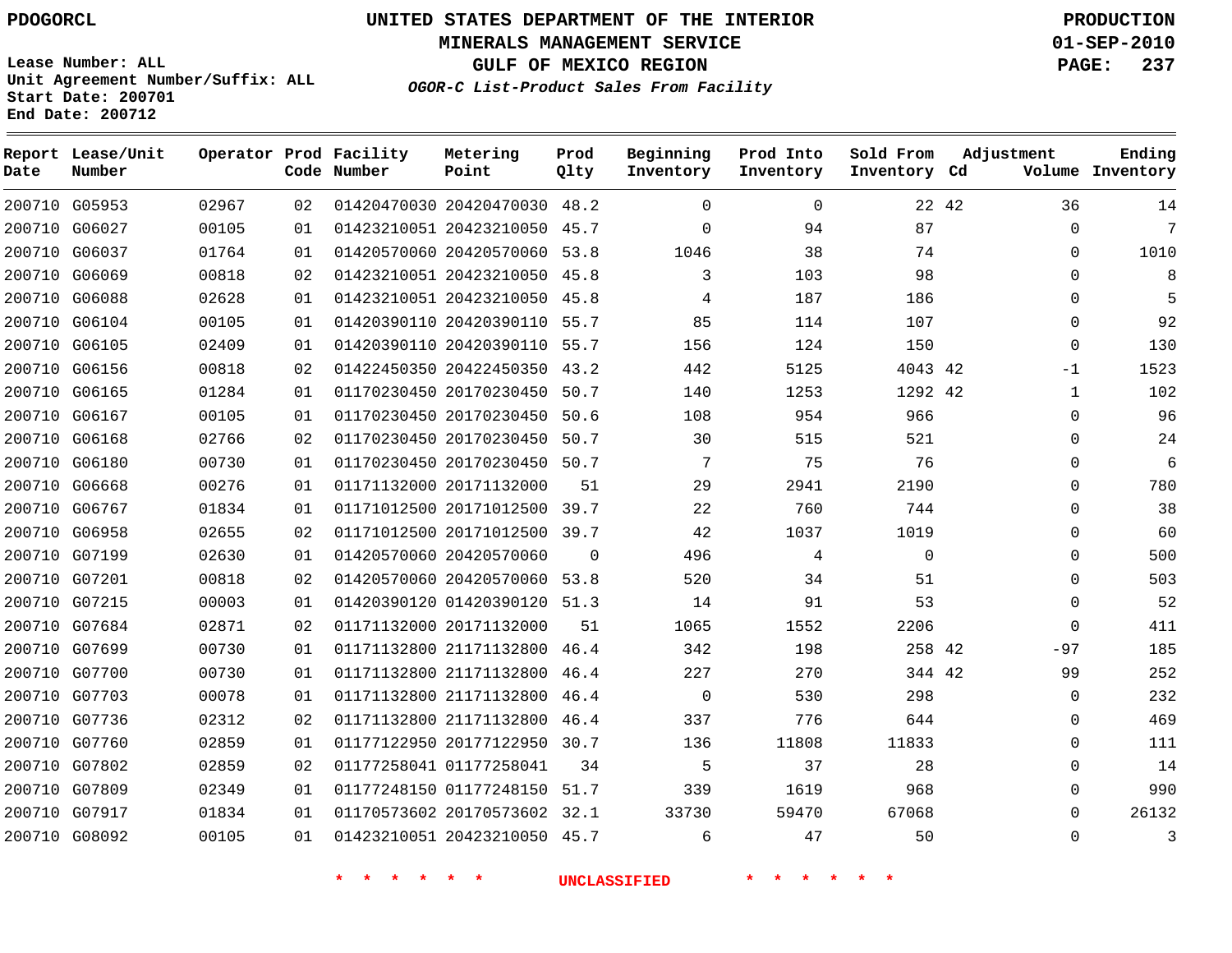**MINERALS MANAGEMENT SERVICE 01-SEP-2010**

**Lease Number: ALL Unit Agreement Number/Suffix: ALL Start Date: 200701 End Date: 200712**

**OGOR-C List-Product Sales From Facility**

**GULF OF MEXICO REGION PAGE: 238**

| Date   | Report Lease/Unit<br>Number |       |    | Operator Prod Facility<br>Code Number | Metering<br>Point            | Prod<br>Qlty | Beginning<br>Inventory | Prod Into<br>Inventory | Sold From<br>Inventory Cd | Adjustment |              | Ending<br>Volume Inventory |
|--------|-----------------------------|-------|----|---------------------------------------|------------------------------|--------------|------------------------|------------------------|---------------------------|------------|--------------|----------------------------|
|        | 200710 G08120               | 02312 | 02 |                                       | 01423210051 20423210050      | 45.8         | 3                      | 55                     | 54                        |            | 0            | 4                          |
|        | 200710 G08640               | 02589 | 01 |                                       | 01170230810 20170230810      | 49           | 0                      | 187                    | 187                       |            | $\Omega$     | 0                          |
|        |                             |       | 01 |                                       | 01170530900 20170530900 46.7 |              | 0                      | 2                      | 2                         |            | $\Omega$     | $\Omega$                   |
|        |                             |       |    |                                       |                              |              | O                      | 189                    | 189                       |            | 0            | 0                          |
|        | 200710 G08641               | 02589 | 01 |                                       | 01170230810 20170230810      | 49           | 0                      | 919                    | 919                       |            | $\mathbf{0}$ | $\Omega$                   |
|        |                             |       | 01 |                                       | 01170530900 20170530900 46.7 |              | $\Omega$               | 10                     | 10                        |            | $\Omega$     | $\Omega$                   |
|        |                             |       |    |                                       |                              |              | <br>0                  | 929                    | 929                       |            | 0            | 0                          |
|        | 200710 G08690               | 02589 | 01 |                                       | 01171132800 21171132800      | 46.4         | $\Omega$               | 102                    | 102                       |            | $\mathbf{0}$ | $\mathbf 0$                |
| 200710 | G09010                      | 00560 | 01 |                                       | 01420390120 01420390120      | 50.9         | 8                      | 106                    | 53                        |            | $\Omega$     | 61                         |
|        | 200710 G09032               | 00730 | 01 |                                       | 01170230450 20170230450      | 50.7         | 706                    | 6319                   | 6501 42                   |            | $-12$        | 512                        |
| 200710 | G09079                      | 02589 | 01 |                                       | 01421670201 20421670200      | 48.2         | 116                    | 82                     | 82                        |            | $\mathbf 0$  | 116                        |
|        | 200710 G09387               | 00362 | 01 |                                       | 01170230811 20170230811      | 44.6         | 59                     | 2                      | 61                        |            | 0            | $\mathbf 0$                |
| 200710 | G09499                      | 01764 | 01 |                                       | 01177058270 01177058270      | 39.2         | 155                    | 2045                   | 1861                      |            | 0            | 339                        |
|        | 200710 G09500               | 01764 | 01 |                                       | 01177058270 01177058270 39.2 |              | 4                      | 67                     | 59                        |            | 0            | 12                         |
| 200710 | G09536                      | 01284 | 01 |                                       | 01171132000 20171132000      | 51           | 2                      | 0                      | 2                         |            | $\Omega$     | 0                          |
|        | 200710 G09564               | 01482 | 01 |                                       | 01171132800 21171132800      | 46.4         | 12                     | 11                     | 14                        |            | 0            | 9                          |
| 200710 | G09631                      | 02859 | 01 |                                       | 01177122950 20177122950      | 30.7         | 62                     | 1773                   | 1819                      |            | $\Omega$     | 16                         |
|        | 200710 G10226               | 01819 | 01 |                                       | 01423210051 20423210050      | 45.8         | 9                      | 239                    | 230 42                    |            | -1           | 17                         |
|        | 200710 G10486               | 00981 | 01 |                                       | 01170753850 20170753850      | 39.7         | 106                    | 592                    | 293                       |            | $\mathbf{0}$ | 405                        |
|        | 200710 G10636               | 02894 | 01 |                                       | 01170230811 20170230811 44.6 |              | 958                    | 11788                  | 12318 42                  |            | 1            | 429                        |
|        | 200710 G10665               | 01764 | 01 |                                       | 01177058270 01177058270      | 39.2         | 696                    | 8839                   | 8068 45                   |            | $-1467$      | $\mathbf 0$                |
|        | 200710 G10744               | 02266 | 01 |                                       | 0117710260H 2017710260H 35.2 |              | $\Omega$               | 13333                  | 13333                     |            | 0            | $\Omega$                   |
|        | 200710 G10794               | 02466 | 01 |                                       | 01177122950 20177122950      | 30.7         | $\Omega$               | 1679                   | 1679                      |            | 0            | $\mathbf 0$                |
|        | 200710 G10910               | 00162 | 01 |                                       | 01177245110 2017724511G 43.1 |              | 75                     | 11051                  | 11126                     |            | 0            | $\Omega$                   |
|        | 200710 G11243               | 02589 | 01 |                                       | 01420470030 20420470030      | 40           | 1185                   | 1607                   | 1293                      |            | $\Omega$     | 1499                       |
|        | 200710 G11297               | 00818 | 02 |                                       | 01423210051 20423210050      | 45.8         | 4                      | 67                     | 66                        |            | 0            | 5                          |
|        | 200710 G11307               | 02589 | 01 |                                       | 01420390101 01420390101 47.2 |              | 140                    | 369                    | 369                       |            | $\Omega$     | 140                        |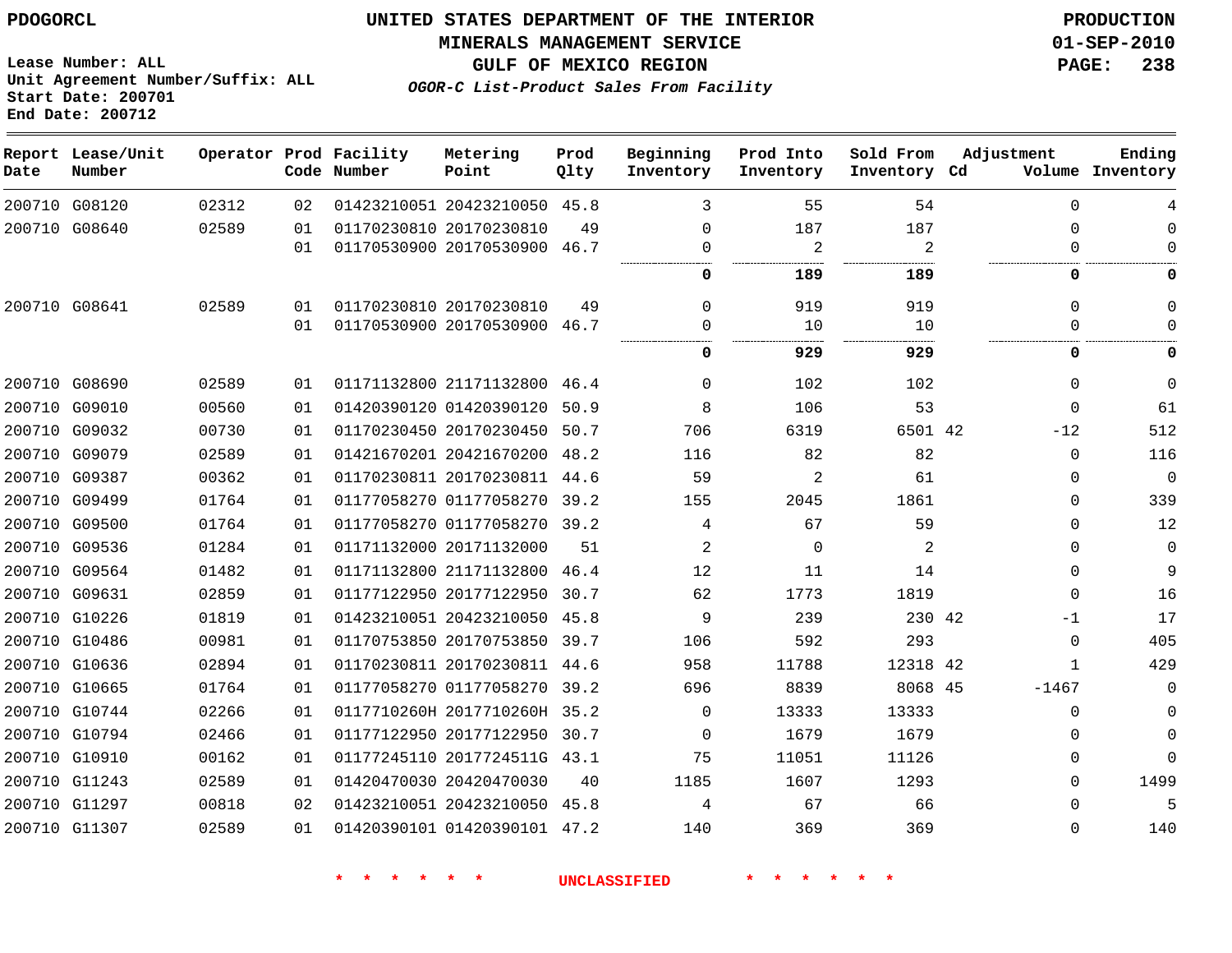**Start Date: 200701 End Date: 200712**

**Unit Agreement Number/Suffix: ALL**

# **UNITED STATES DEPARTMENT OF THE INTERIOR PDOGORCL PRODUCTION**

**MINERALS MANAGEMENT SERVICE 01-SEP-2010**

**GULF OF MEXICO REGION PAGE: 239**

**OGOR-C List-Product Sales From Facility**

| Date   | Report Lease/Unit<br>Number |       |    | Operator Prod Facility<br>Code Number | Metering<br>Point            | Prod<br>Qlty | Beginning<br>Inventory | Prod Into<br>Inventory | Sold From<br>Inventory Cd | Adjustment   | Ending<br>Volume Inventory |
|--------|-----------------------------|-------|----|---------------------------------------|------------------------------|--------------|------------------------|------------------------|---------------------------|--------------|----------------------------|
|        | 200710 G11870               | 00276 | 01 |                                       | 01171132000 20171132000      | 51           | 328                    | 15780                  | 11923                     | $\Omega$     | 4185                       |
|        | 200710 G11911               | 00105 | 01 |                                       | 01177072601 20177072601 38.1 |              | $\mathbf 0$            | 4569                   | 4569                      | $\Omega$     | $\overline{0}$             |
|        | 200710 G11929               | 02628 | 02 |                                       | 01171132000 20171132000      | 51           | 29                     | 56                     | 70                        | $\Omega$     | 15                         |
|        | 200710 G11951               | 00105 | 01 |                                       | 01177092600 20177092600      | 44.8         | 3                      | 47                     | 49                        | $\Omega$     | 1                          |
|        | 200710 G11952               | 00105 | 01 |                                       | 01171012300 20171012300      | 37           | 516                    | 1554                   | 1389                      | $\Omega$     | 681                        |
|        | 200710 G11983               | 02690 | 01 |                                       | 01177112605 2017711260Y 28.6 |              | 11                     | 216                    | 214                       | $\Omega$     | 13                         |
|        | 200710 G11984               | 02766 | 01 |                                       | 01171092651 20171092650      | 48           | 23                     | 327                    | 333                       | $\Omega$     | 17                         |
|        | 200710 G12019               | 01482 | 01 |                                       | 01171012500 20171012500      | 39.7         | 36                     | 505                    | 515                       | $\Omega$     | 26                         |
| 200710 | G12020                      | 01482 | 01 |                                       | 01171012500 20171012500      | 39.7         | 94                     | 1883                   | 1883                      | $\Omega$     | 94                         |
| 200710 | G12024                      | 02312 | 02 |                                       | 01171012500 20171012500      | 39.7         | 17                     | 411                    | 407                       | $\Omega$     | 21                         |
| 200710 | G12096                      | 02409 | 01 |                                       | 01177245110 2017724511C 51.3 |              | 88                     | 100                    | 136                       | $\mathbf 0$  | 52                         |
|        | 200710 G12355               | 02589 | 01 |                                       | 01171012300 20171012300      | 37.1         | 5282                   | 16784                  | 15077                     | $\Omega$     | 6989                       |
|        | 200710 G12421               | 02589 | 01 |                                       | 01423550090 20423550090      | 47.1         | 794                    | 220                    | 220                       | $\Omega$     | 794                        |
|        | 200710 G12497               | 02589 | 01 |                                       | 01420390101 01420390101 47.8 |              | 113                    | 306                    | 306                       | 0            | 113                        |
|        | 200710 G12564               | 02603 | 01 |                                       | 01170230510 20170230510      | 47.6         | 56                     | 65                     | 87                        | $\Omega$     | 34                         |
|        | 200710 G12757               | 02266 | 01 |                                       | 01170230800 20170230800      | 45.3         | 1856                   | $\mathbf 0$            | 5                         | $\Omega$     | 1851                       |
|        | 200710 G12761               | 00162 | 01 |                                       | 01170230810 20170230810      | 49           | 336                    | 813                    | 1149                      | $\mathbf{0}$ | $\overline{0}$             |
|        | 200710 G12802               | 00105 | 01 |                                       | 01170230811 20170230811 44.5 |              | 103                    | 525                    | 609                       | $\Omega$     | 19                         |
|        | 200710 G12803               | 02409 | 01 |                                       | 01171132000 20171132000      | 50.1         | 5                      | 13                     | 15                        | $\Omega$     | 3                          |
|        | 200710 G12858               | 01284 | 01 |                                       | 01171131600 20171131600      | 43.5         | 11                     | 231                    | 234                       | $\Omega$     | 8                          |
|        | 200710 G12886               | 02312 | 02 |                                       | 01171012400 20171012400      | 53.1         | $\mathbf 1$            | $\mathbf{1}$           | $\mathbf{1}$              | $\Omega$     | 1                          |
|        | 200710 G12955               | 01819 | 01 |                                       | 01171092651 20171092650      | 48           | 61                     | 500                    | 531                       | $\Omega$     | 30                         |
| 200710 | G12980                      | 02349 | 01 |                                       | 01177163600 20177163600      | 38.8         | 25                     | 556                    | 550                       | $\Omega$     | 31                         |
| 200710 | G13557                      | 02025 | 01 |                                       | 01170230500 20170230500      | 44.1         | 2                      | 28                     | 29                        | $\Omega$     | 1                          |
|        | 200710 G13560               | 01284 | 01 |                                       | 01170230810 20170230810      | 49           | 86                     | 389                    | 330                       | $\Omega$     | 145                        |
| 200710 | G13563                      | 02589 | 01 |                                       | 01170230811 20170230811 44.6 |              | 0                      | 53                     | 53                        | $\Omega$     | $\Omega$                   |
|        | 200710 G13576               | 02594 | 02 |                                       | 01170230810 20170230810      | 49           | 49                     | 92                     | 103 42                    | -1           | 37                         |
|        | 200710 G13897               | 01482 | 01 |                                       | 01171132000 20171132000      | 51           | 62                     | 128                    | 154                       | $\Omega$     | 36                         |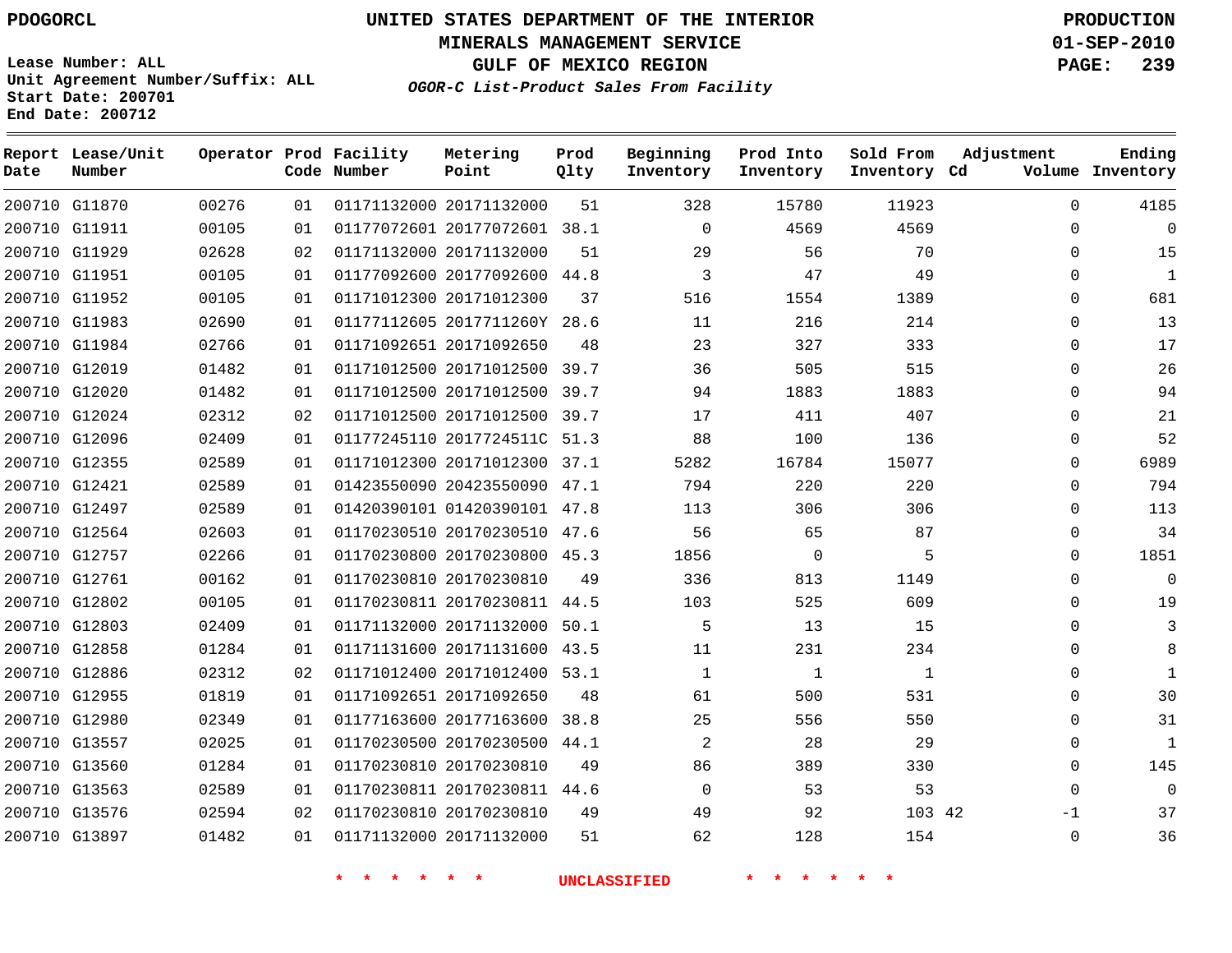**MINERALS MANAGEMENT SERVICE 01-SEP-2010**

**GULF OF MEXICO REGION PAGE: 240**

**Lease Number: ALL Unit Agreement Number/Suffix: ALL Start Date: 200701 End Date: 200712**

**OGOR-C List-Product Sales From Facility**

| Date | Report Lease/Unit<br>Number |       |    | Operator Prod Facility<br>Code Number | Metering<br>Point            | Prod<br>Qlty | Beginning<br>Inventory | Prod Into<br>Inventory | Sold From<br>Inventory Cd | Adjustment           | Ending<br>Volume Inventory |
|------|-----------------------------|-------|----|---------------------------------------|------------------------------|--------------|------------------------|------------------------|---------------------------|----------------------|----------------------------|
|      | 200710 G13937               | 02628 | 02 |                                       | 01171092651 20171092650      | 48           | $\mathbf 0$            | 4                      | 4                         | $\mathbf 0$          | $\mathbf 0$                |
|      | 200710 G13938               | 01284 | 01 |                                       | 01171012500 20171012500 39.7 |              | 828                    | 20938                  | 20708 42                  | $-1$                 | 1057                       |
|      | 200710 G14193               | 02409 | 01 |                                       | 01170230810 20170230810      | 49           | 411                    | 2299                   | 1846                      | $\mathbf 0$          | 864                        |
|      | 200710 G14340               | 02312 | 02 |                                       | 01170230811 20170230811 44.6 |              | 96                     | 1507                   | 1548                      | $\mathbf 0$          | 55                         |
|      | 200710 G14342               | 00105 | 01 |                                       | 01170230811 20170230811 44.5 |              | 478                    | 2780                   | 3157                      | $\mathbf 0$          | 101                        |
|      | 200710 G14348               | 02894 | 01 |                                       | 01171132800 21171132800      | 46.4         | 239                    | 649                    | 514 42                    | $-1$                 | 373                        |
|      | 200710 G14357               | 02852 | 02 |                                       | 01171131600 20171131600 43.5 |              | 4                      | 4657                   | 4629 42                   | $\mathbf 1$          | 33                         |
|      | 200710 G14383               | 00105 | 01 |                                       | 01170230811 20170230811 44.6 |              | 44                     | 4906                   | 4780                      | $\Omega$             | 170                        |
|      | 200710 G14391               | 02859 | 02 |                                       | 01170230811 20170230811 44.6 |              | $\Omega$               | 43                     | 41                        | $\Omega$             | $\overline{2}$             |
|      | 200710 G14487               | 00730 | 01 |                                       | 01171092651 20171092650      | 48           | 1                      | 12                     | 12                        | $\Omega$             | $\mathbf{1}$               |
|      | 200710 G14493               | 02268 | 01 |                                       | 01171092930 20171092930 34.1 |              | 31                     | 997                    | 960                       | $\Omega$             | 68                         |
|      | 200710 G14535               | 02628 | 01 |                                       | 01171012500 20171012500      | 39.7         | 116                    | 3490                   | 3430                      | $\Omega$             | 176                        |
|      | 200710 G14590               | 02409 | 01 |                                       | 01170230510 20170230510      | 47.6         | 79                     | $\Omega$               | 79                        | $\Omega$             | $\mathbf 0$                |
|      | 200710 G14791               | 02451 | 01 |                                       | 01420570060 20420570060      | 53.8         | 80                     | $\mathbf 0$            |                           | 3 42<br>$\mathbf 1$  | 78                         |
|      | 200710 G14864               | 02871 | 02 |                                       | 01170230450 20170230450 51.7 |              | 456                    | 6467                   | 6399                      | $\mathbf{0}$         | 524                        |
|      | 200710 G14878               | 02589 | 01 |                                       | 01170230510 20170230510      | 48.1         | 134                    | 170                    | 169                       | 0                    | 135                        |
|      | 200710 G14942               | 02859 | 02 |                                       | 01170230810 20170230810      | 49           | 241                    | 865                    | 781                       | $\mathbf{0}$         | 325                        |
|      | 200710 G15050               | 00105 | 01 |                                       | 01170231110 20170231110      | 44.1         | 18052                  | 49954                  | 49661                     | $\mathbf 0$          | 18345                      |
|      | 200710 G15062               | 00560 | 01 |                                       | 01170230810 20170230810 47.9 |              | 19                     | 80                     | 69                        | $\mathbf 0$          | 30                         |
|      | 200710 G15078               | 00064 | 01 |                                       | 01170230810 20170230810      | 49           | 2853                   | 1515                   | 1340                      | $\mathbf 0$          | 3028                       |
|      | 200710 G15110               | 02714 | 01 |                                       | 01170530900 20170530900      | 46.2         | 37                     | 708                    | 667                       | $\Omega$             | 78                         |
|      | 200710 G15118               | 00105 | 01 |                                       | 01171132800 21171132800      | 46.3         | 14                     | 13                     | 16                        | $\Omega$             | 11                         |
|      | 200710 G15189               | 00560 | 01 |                                       | 01171132800 21171132800      | $\Omega$     | $\Omega$               | 79                     |                           | $0\quad 42$<br>$-46$ | 33                         |
|      | 200710 G15239               | 00003 | 01 |                                       | 01171012500 20171012500      | 39.7         | 9                      | 674                    | 649                       | $\mathbf{0}$         | 34                         |
|      | 200710 G15241               | 00105 | 01 |                                       | 01171092651 20171092650      | 48           | 410                    | 3844                   | 4025                      | $\Omega$             | 229                        |
|      | 200710 G15263               | 02421 | 01 |                                       | 01171132000 20171132000      | 51           | 2666                   | 4774                   | 6174                      | $\Omega$             | 1266                       |
|      | 200710 G15277               | 00222 | 02 |                                       | 01171012400 20171012400 53.1 |              | 1419                   | 6838                   | 4721                      | $\Omega$             | 3536                       |
|      | 200710 G15293               | 02859 | 02 |                                       | 0117711260T 2017711260T 32.4 |              | $\mathbf 1$            | $\Omega$               | $\mathbf{1}$              | $\Omega$             | $\mathbf 0$                |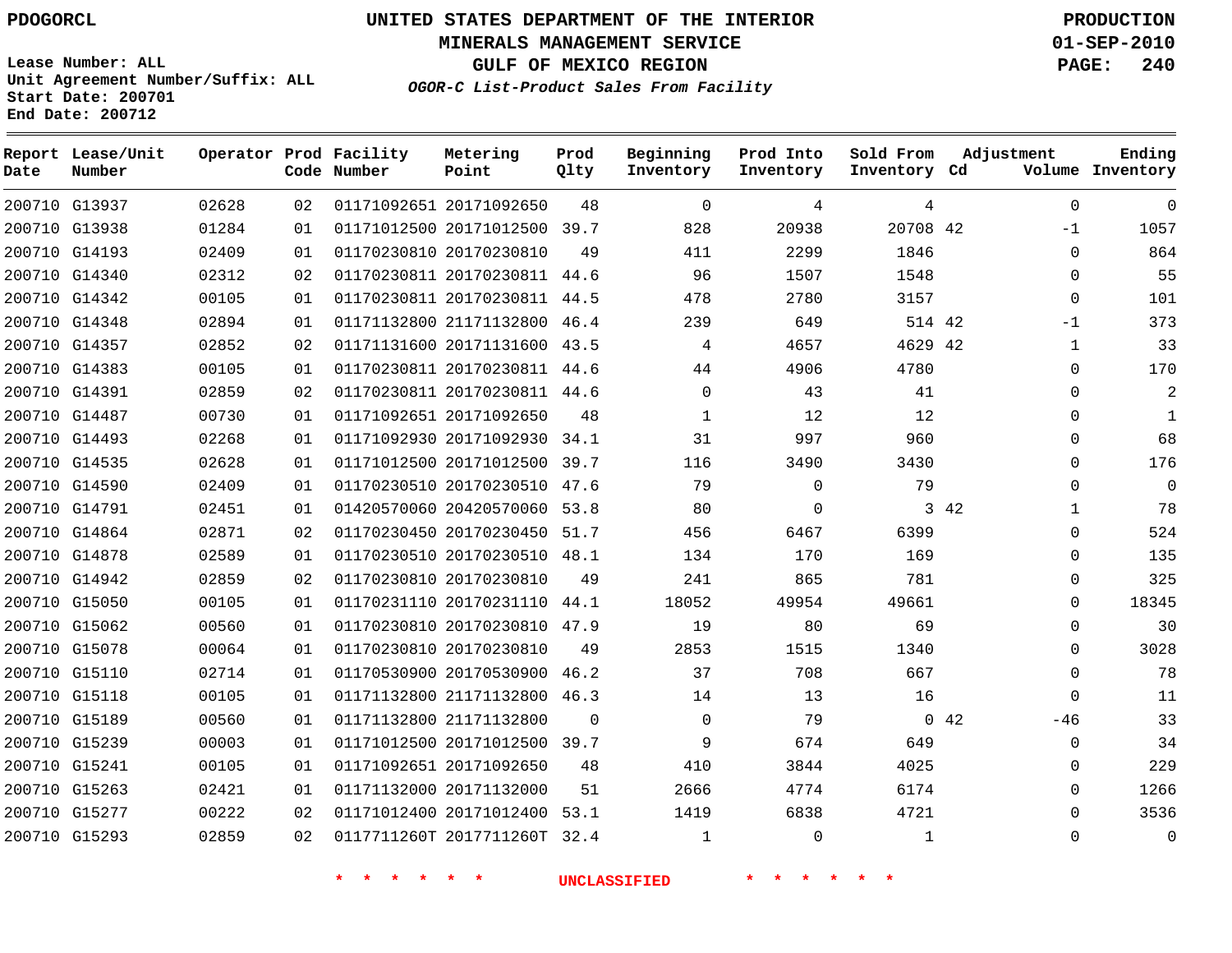# **UNITED STATES DEPARTMENT OF THE INTERIOR PDOGORCL PRODUCTION**

**MINERALS MANAGEMENT SERVICE 01-SEP-2010**

**GULF OF MEXICO REGION PAGE: 241**

**Unit Agreement Number/Suffix: ALL Start Date: 200701 End Date: 200712**

**OGOR-C List-Product Sales From Facility**

| Date | Report Lease/Unit<br>Number |       |    | Operator Prod Facility<br>Code Number | Metering<br>Point            | Prod<br>Qlty | Beginning<br>Inventory | Prod Into<br>Inventory | Sold From<br>Inventory Cd | Adjustment          | Ending<br>Volume Inventory |
|------|-----------------------------|-------|----|---------------------------------------|------------------------------|--------------|------------------------|------------------------|---------------------------|---------------------|----------------------------|
|      | 200710 G15303               | 00105 | 01 |                                       | 01171092800 21171132800 46.3 |              | 1522                   | 859                    | 1669                      | $\Omega$            | 712                        |
|      | 200710 G15312               | 00105 | 01 |                                       | 01171092651 20171092650      | 48           | 2004                   | 22376                  | 23049                     | $\Omega$            | 1331                       |
|      | 200710 G15323               | 01482 | 01 |                                       | 01171012500 20171012500 39.7 |              | 93                     | 1366                   | 1389                      | $\Omega$            | 70                         |
|      | 200710 G15387               | 02409 | 01 |                                       | 01177245110 2017724511C 51.3 |              | 208                    | 391                    | 397                       | $\mathbf{0}$        | 202                        |
|      | 200710 G15740               | 00818 | 01 |                                       | 01170230450 20170230450 50.7 |              | 366                    | 3367                   | 3460                      | $\Omega$            | 273                        |
|      | 200710 G15742               | 00730 | 01 |                                       | 01170230450 20170230450 50.7 |              | 1                      | 113                    | 116 42                    | 11                  | 9                          |
|      | 200710 G15769               | 00560 | 01 |                                       | 01422450350 20422450350 43.2 |              | 15                     | 104                    | 86                        | $\mathbf{0}$        | 33                         |
|      | 200710 G15773               | 02630 | 01 |                                       | 01422450350 20422450350 43.2 |              | 52                     | 36                     | 36                        | 0                   | 52                         |
|      | 200710 G16104               | 00105 | 01 |                                       | 01170231110 20170231110 44.1 |              | 70                     | 67                     | 112                       | $\Omega$            | 25                         |
|      | 200710 G16107               | 01978 | 02 |                                       | 01170230810 20170230811 47.2 |              | 47                     | 638                    | 662                       | $\Omega$            | 23                         |
|      | 200710 G16121               | 00687 | 01 |                                       | 01170230811 20170230811 44.6 |              | 3                      | 48                     | 49                        | $\Omega$            | $\overline{a}$             |
|      | 200710 G16201               | 00491 | 01 |                                       | 01170530900 20170530900 46.1 |              | $\mathbf{1}$           | 18                     | 17                        | $\mathbf{0}$        | $\overline{2}$             |
|      | 200710 G16203               | 01482 | 01 |                                       | 01170530900 20170530900      | $\Omega$     | 53                     | $\mathbf 0$            | $\Omega$                  | $\Omega$            | 53                         |
|      | 200710 G16216               | 01284 | 01 |                                       | 01171132800 21171132800 46.4 |              | $\mathbf 1$            | 2                      |                           | 1 42<br>$-1$        | $\mathbf{1}$               |
|      | 200710 G16317               | 02312 | 02 |                                       | 01170230811 20170230811 44.6 |              | 6                      | 64                     | 68                        | $\mathbf{0}$        |                            |
|      | 200710 G16363               | 02475 | 02 |                                       | 01171012400 20171012400 51.8 |              | 16                     | 13                     | 22                        | $\mathbf{0}$        |                            |
|      | 200710 G16365               | 02589 | 01 |                                       | 01171132800 21171132800 46.4 |              | $\Omega$               | 49                     | 49                        | 0                   |                            |
|      | 200710 G16395               | 01978 | 02 |                                       | 01171092651 20171092650      | 48           | 0                      | 6                      | 6                         | 0                   |                            |
|      | 200710 G16454               | 00491 | 01 |                                       | 01171012500 20171012500 39.6 |              | 4                      | 120                    | 116                       | $\Omega$            |                            |
|      | 200710 G16455               | 00491 | 01 |                                       | 01171012500 20171012500 39.6 |              | 5                      | 78                     | 79                        | $\mathbf{0}$        |                            |
|      | 200710 G16461               | 00105 | 01 |                                       | 01170753510 20170753510      | $\Omega$     | 3                      | $\mathbf 0$            | $\mathbf 0$               | $\Omega$            |                            |
|      | 200710 G16469               | 02025 | 01 |                                       | 01170753510 20170753510      | $\Omega$     | 3                      | $\Omega$               | $\Omega$                  | $\mathbf{0}$        |                            |
|      | 200710 G16515               | 00162 | 01 |                                       | 01177245110 2017724511G 43.1 |              | 379                    | 54595                  | 54974                     | $\Omega$            |                            |
|      | 200710 G16575               | 00730 | 01 |                                       | 01608103650 20608103650      | 48           | 7                      | 519                    | 521                       | $\mathbf{0}$        |                            |
|      | 200710 G16890               | 00981 | 01 |                                       | 01170753850 20170753850      | $\Omega$     | $\Omega$               | 98                     |                           | $0\quad09$<br>$-31$ | 67                         |
|      | 200710 G17124               | 02871 | 02 |                                       | 01170230450 20170230450      | 50.7         | 11                     | 89                     | 93                        | $\mathbf{0}$        |                            |
|      | 200710 G17133               | 01482 | 01 |                                       | 01423210051 20423210050 45.8 |              | 4                      | 61                     | 61                        | $\Omega$            |                            |
|      | 200710 G17150               | 02169 | 02 |                                       | 01421670201 20170230450 50.7 |              | 11                     | 111                    | 113                       | $\Omega$            | 9                          |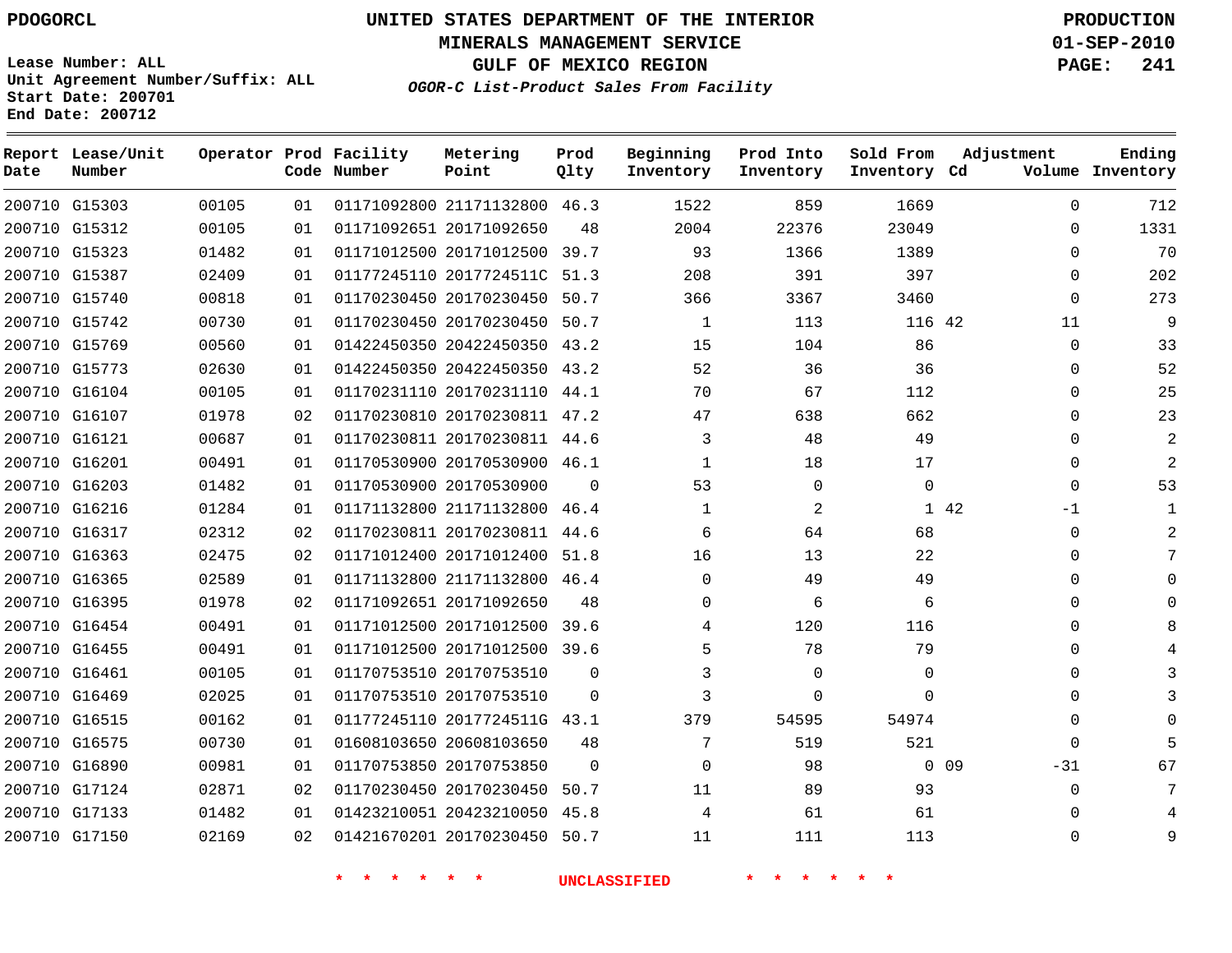**MINERALS MANAGEMENT SERVICE 01-SEP-2010**

**GULF OF MEXICO REGION PAGE: 242**

**Lease Number: ALL Unit Agreement Number/Suffix: ALL Start Date: 200701 End Date: 200712**

**OGOR-C List-Product Sales From Facility**

| Date | Report Lease/Unit<br>Number |       |    | Operator Prod Facility<br>Code Number | Metering<br>Point            | Prod<br>Qlty | Beginning<br>Inventory | Prod Into<br>Inventory | Sold From<br>Inventory Cd | Adjustment            | Ending<br>Volume Inventory |
|------|-----------------------------|-------|----|---------------------------------------|------------------------------|--------------|------------------------|------------------------|---------------------------|-----------------------|----------------------------|
|      | 200710 G17151               | 02427 | 02 |                                       | 01170230450 20170230450 50.7 |              | 252                    | 2974                   | 2988                      | $\Omega$              | 238                        |
|      | 200710 G17190               | 02312 | 02 |                                       | 01170230810 20170230810      | 49           | 11                     | 54                     | 45                        | $\mathbf{0}$          | 20                         |
|      | 200710 G17202               | 02066 | 02 |                                       | 01170230810 20170230810      | $\Omega$     | $\Omega$               | 93                     | $\Omega$                  | $\Omega$              | 93                         |
|      | 200710 G17754               | 02025 | 01 |                                       | 01170230510 20170230510 47.5 |              | 3915                   | 3627                   | 5609                      | $\Omega$              | 1933                       |
|      | 200710 G17842               | 00491 | 01 |                                       | 01170230810 20170230810      | 49           | 62                     | 384                    | 302                       | $\Omega$              | 144                        |
|      | 200710 G17858               | 00105 | 01 |                                       | 01170530900 20170530900 46.2 |              | 54                     | 940                    | 891                       | $\mathbf 0$           | 103                        |
|      | 200710 G17895               | 02859 | 01 |                                       | 01171132800 21171132800 46.4 |              | 21                     | 3                      | 14                        | 0                     | 10                         |
|      | 200710 G17896               | 01284 | 01 |                                       | 01171132800 21171132800      | 46.4         | 8917                   | 13378                  | 12926                     | $\mathbf 0$           | 9369                       |
|      | 200710 G17897               | 01963 | 01 |                                       | 01171131600 20171131600 43.5 |              | $\mathbf 0$            | 613                    | 613                       | $\Omega$              | $\mathbf 0$                |
|      | 200710 G17898               | 01963 | 01 |                                       | 01171131600 20171131600 43.5 |              | 112                    | 3151                   | 3132                      | $\mathbf 0$           | 131                        |
|      | 200710 G17912               | 02409 | 01 |                                       | 01171132800 20177052203 32.3 |              | $\Omega$               | 9595                   | 9595                      | $\Omega$              | $\mathbf 0$                |
|      | 200710 G17913               | 01834 | 01 |                                       | 01171132800 21171132800 46.4 |              | 419                    | 558                    | 566 42                    | $-1$                  | 410                        |
|      | 200710 G17921               | 00491 | 01 |                                       | 01171012500 20177062959      | 28           | $\Omega$               | 20526                  | 20526                     | $\Omega$              | $\mathbf 0$                |
|      | 200710 G17942               | 00560 | 01 |                                       | 01177082604 20177082604 28.6 |              | $\Omega$               | 34280                  | 34280                     | 0                     | $\mathbf 0$                |
|      | 200710 G17964               | 02421 | 01 |                                       | 01171012300 20171012300 37.1 |              | 68                     | 352                    | 266                       | 0                     | 154                        |
|      | 200710 G17966               | 02421 | 01 |                                       | 01171012300 20171012300 37.1 |              | 22                     | 39                     | 44                        | $\mathbf 0$           | 17                         |
|      | 200710 G17973               | 00730 | 01 |                                       | 01171012400 20171012400 54.7 |              | 872                    | 1744                   | 1714 42                   | $-1$                  | 901                        |
|      | 200710 G17977               | 02312 | 02 |                                       | 01171132800 21171132800 46.4 |              | 412                    | 942                    | 785                       | $\mathbf{0}$          | 569                        |
|      | 200710 G18040               | 00105 | 01 |                                       | 01171012500 20171012500 39.7 |              | 40                     | 1067                   | 1053                      | $\mathbf 0$           | 54                         |
|      | 200710 G18043               | 01103 | 01 |                                       | 01171012500 20171012500 39.5 |              | 1024                   | 31843                  | 31583 42                  | 324                   | 1608                       |
|      | 200710 G18208               | 01834 | 01 |                                       | 01170573602 20170573602 32.1 |              | 392                    | 506                    | 676                       | $\mathbf{0}$          | 222                        |
|      | 200710 G18577               | 00981 | 01 |                                       | 01170753850 20170753850      | $\Omega$     | $\mathbf 0$            | 56                     |                           | 0 0 9<br>$-18$        | 38                         |
|      | 200710 G18863               | 02312 | 02 |                                       | 01420470030 20420470030 51.3 |              | 15                     | $\mathbf 0$            | 9                         | 0                     | 6                          |
|      | 200710 G18885               | 00818 | 02 |                                       | 01420570060 20420570060 53.9 |              | 252                    | 32                     |                           | 41 42<br>$\mathbf{1}$ | 244                        |
|      | 200710 G18920               | 02200 | 01 |                                       | 01423210051 20423210050 45.8 |              | 8                      | 140                    | 138                       | $\Omega$              | 10                         |
|      | 200710 G18936               | 02589 | 01 |                                       | 01421670201 20421670200      | $\Omega$     | 11                     | $\mathbf 0$            | $\Omega$                  | $\mathbf 0$           | 11                         |
|      | 200710 G19025               | 02806 | 01 |                                       | 01423210051 20423210050      | 49           | 87                     | 857                    | 853                       | $\Omega$              | 91                         |
|      | 200710 G19030               | 02806 | 01 |                                       | 01423210051 20423210050      | 49           | 53                     | 1184                   | 1179                      | $\Omega$              | 58                         |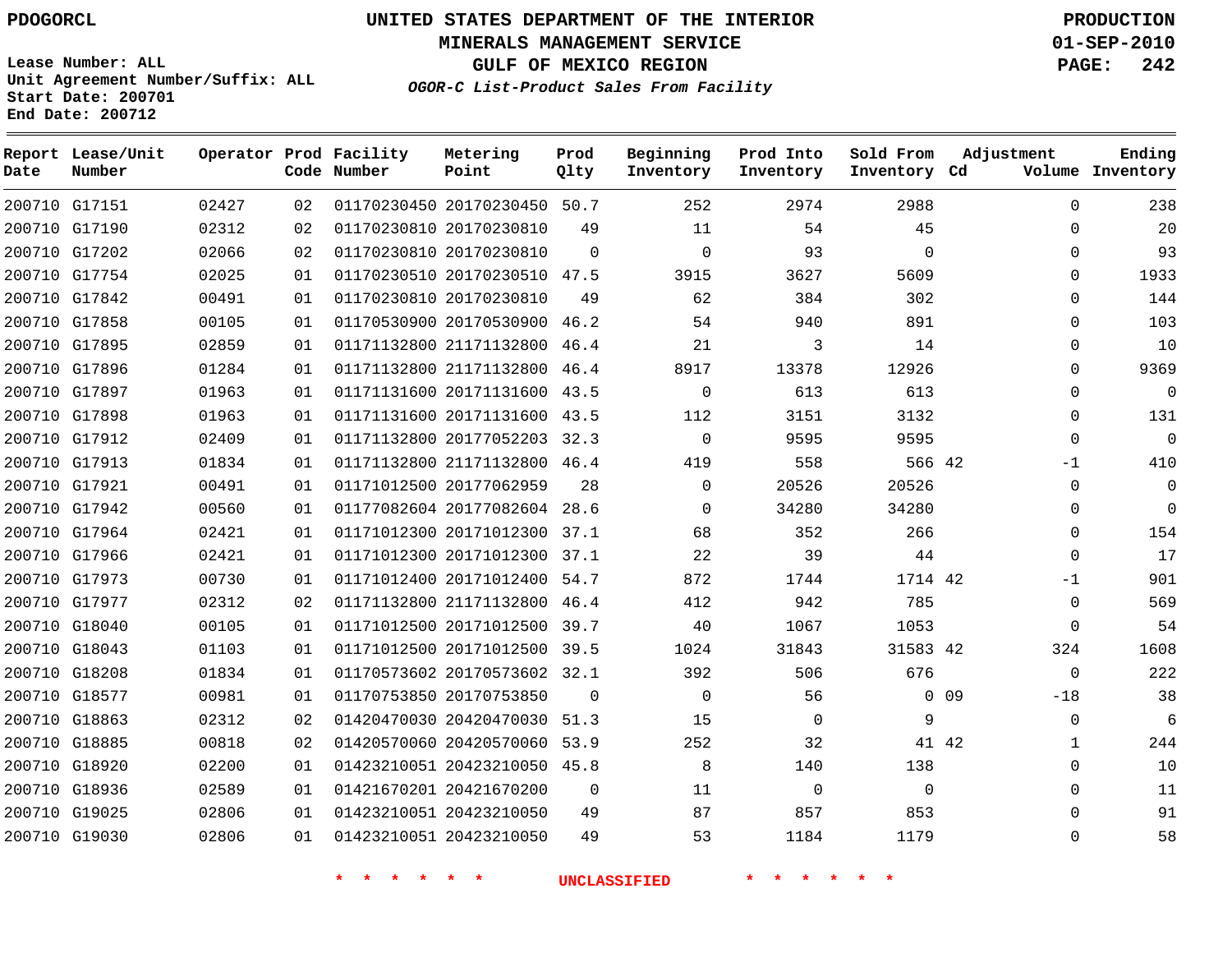# **UNITED STATES DEPARTMENT OF THE INTERIOR PDOGORCL PRODUCTION**

**MINERALS MANAGEMENT SERVICE 01-SEP-2010**

**GULF OF MEXICO REGION PAGE: 243**

**Unit Agreement Number/Suffix: ALL Start Date: 200701 End Date: 200712**

**OGOR-C List-Product Sales From Facility**

| Date | Report Lease/Unit<br>Number |       |    | Operator Prod Facility<br>Code Number | Metering<br>Point            | Prod<br>Qlty | Beginning<br>Inventory | Prod Into<br>Inventory | Sold From<br>Inventory Cd | Adjustment  | Ending<br>Volume Inventory |
|------|-----------------------------|-------|----|---------------------------------------|------------------------------|--------------|------------------------|------------------------|---------------------------|-------------|----------------------------|
|      | 200710 G19750               | 02427 | 02 |                                       | 01171132800 21171132800 46.4 |              | 165                    | 354                    | 301                       | $\Omega$    | 218                        |
|      | 200710 G19760               | 02894 | 01 |                                       | 01171132800 21171132800      | 46.4         | 3143                   | 1042                   | 2404                      | $\Omega$    | 1781                       |
|      | 200710 G19761               | 02894 | 01 |                                       | 01171132800 21171132800      | 47.1         | 277                    | 49                     | 212                       | $\Omega$    | 114                        |
|      | 200710 G19784               | 01978 | 02 |                                       | 01171012310 20171012310 47.2 |              | 4                      | $\Omega$               | 4                         | $\Omega$    | $\Omega$                   |
|      | 200710 G19832               | 02349 | 01 |                                       | 01177163600 20177163600 38.8 |              | 145                    | 2847                   | 2810                      | $\mathbf 0$ | 182                        |
|      | 200710 G19835               | 02169 | 01 |                                       | 01171092651 20171092650      | 48           | 25                     | 52                     | 73                        | $\mathbf 0$ | 4                          |
|      | 200710 G19839               | 02777 | 01 |                                       | 01170753510 20170753510      | $\Omega$     | 39                     | $\mathbf 0$            | $\Omega$                  | $\mathbf 0$ | 39                         |
|      | 200710 G20605               | 02377 | 01 |                                       | 01423550141 20423550140 27.5 |              | 1103                   | 43902                  | 43991                     | $\Omega$    | 1014                       |
|      | 200710 G20616               | 02312 | 02 |                                       | 01423210051 20423210050 45.8 |              | 5                      | 54                     | 55                        | $\Omega$    | 4                          |
|      | 200710 G20655               | 00222 | 01 |                                       | 01170230510 20170230510 47.6 |              | 1124                   | 935                    | 1561                      | $\Omega$    | 498                        |
|      | 200710 G20656               | 00003 | 01 |                                       | 01422450350 20422450350 43.2 |              | 3                      | 4                      | 6                         | $\Omega$    | 1                          |
|      | 200710 G20660               | 02169 | 02 |                                       | 01170230450 20170230450 51.7 |              | 2                      | 3                      |                           | 6 42<br>1   | $\Omega$                   |
|      | 200710 G21065               | 02266 | 01 |                                       | 01171131600 20171131600 43.5 |              | 93                     | 2573                   | 2576                      | $\Omega$    | 90                         |
|      | 200710 G21068               | 01978 | 02 |                                       | 01170530900 20170530900      | 40           | 90                     | 1254                   | 1206                      | $\Omega$    | 138                        |
|      | 200710 G21070               | 00560 | 01 |                                       | 01171132800 21171132800 46.3 |              | 246                    | 590                    | 155 42                    | $-330$      | 351                        |
|      | 200710 G21080               | 02899 | 01 |                                       | 01170530900 20170530900      | 46.2         | 7                      | 25                     | 29                        | $\mathbf 0$ | 3                          |
|      | 200710 G21093               | 01586 | 02 |                                       | 01170230811 20170230811 44.6 |              | 4                      | 63                     | 65                        | $\Omega$    | 2                          |
|      | 200710 G21095               | 02636 | 01 |                                       | 01170530900 20170530900 46.2 |              | 10                     | 378                    | 346                       | $\mathbf 0$ | 42                         |
|      | 200710 G21096               | 00818 | 01 |                                       | 01170230811 20170230811 44.6 |              | 95                     | 875                    | 938                       | $\Omega$    | 32                         |
|      | 200710 G21111               | 02266 | 01 |                                       | 01171132800 21171132800      | 45.5         | 286                    | 66                     | 129                       | $\mathbf 0$ | 223                        |
|      | 200710 G21115               | 02312 | 02 |                                       | 01171012500 20171012500 39.7 |              | 24                     | 5705                   | 5441                      | $\Omega$    | 288                        |
|      | 200710 G21116               | 00818 | 02 |                                       | 01171132800 21171132800      | 46.4         | 230                    | 470                    | 405                       | $\Omega$    | 295                        |
|      | 200710 G21322               | 02266 | 01 |                                       | 01170230450 20170230450      | 50.7         | 3                      | 27                     | 28                        | $\mathbf 0$ | $\overline{2}$             |
|      | 200710 G21349               | 00491 | 01 |                                       | 01170230510 20170230510 47.6 |              | 386                    | 362                    | 555                       | $\mathbf 0$ | 193                        |
|      | 200710 G21378               | 01819 | 01 |                                       | 01170230811 20170230811 44.6 |              | 155                    | 1387                   | 1492                      | $\Omega$    | 50                         |
|      | 200710 G21408               | 02219 | 01 |                                       | 01171012400 20171012400 53.1 |              | 465                    | 938                    | 918                       | $\mathbf 0$ | 485                        |
|      | 200710 G21530               | 00078 | 01 |                                       | 01170230400 20170230400      | 51           | 837                    | 4544                   | 4507                      | $\Omega$    | 874                        |
|      | 200710 G21532               | 00003 | 01 |                                       | 01170230811 20170230811 44.6 |              | 7                      | 83                     | 86 42                     | $-1$        | 3                          |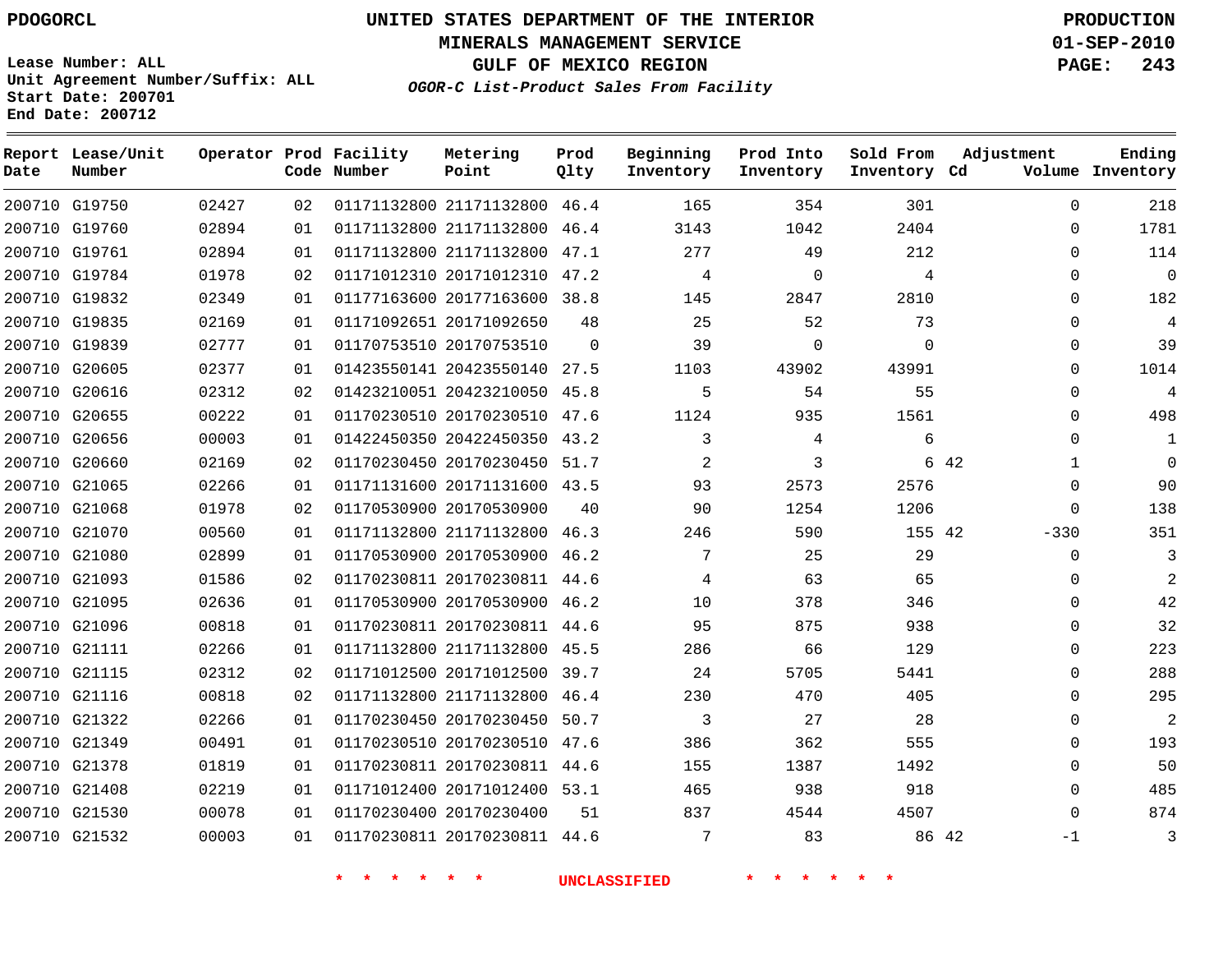**MINERALS MANAGEMENT SERVICE 01-SEP-2010**

**GULF OF MEXICO REGION PAGE: 244**

**Lease Number: ALL Unit Agreement Number/Suffix: ALL Start Date: 200701 End Date: 200712**

**OGOR-C List-Product Sales From Facility**

| Date | Report Lease/Unit<br>Number |       |    | Operator Prod Facility<br>Code Number | Metering<br>Point            | Prod<br>Qlty | Beginning<br>Inventory | Prod Into<br>Inventory | Sold From<br>Inventory Cd | Adjustment      | Ending<br>Volume Inventory |
|------|-----------------------------|-------|----|---------------------------------------|------------------------------|--------------|------------------------|------------------------|---------------------------|-----------------|----------------------------|
|      | 200710 G21533               | 00078 | 01 |                                       | 01170230400 20170230400      | 51           | 49                     | 243                    | 245                       |                 | 47<br>$\Omega$             |
|      | 200710 G21536               | 00818 | 01 |                                       | 01170231300 01170231300 45.8 |              | $\Omega$               | 6273                   | 6273                      |                 | $\Omega$<br>$\Omega$       |
|      | 200710 G21580               | 02636 | 01 |                                       | 01170230811 20170230811 44.6 |              | 10                     | 130                    | 135                       |                 | $\Omega$<br>5              |
|      | 200710 G21581               | 02899 | 01 |                                       | 01171132800 21171132800      | 46.4         | 106                    | 81                     |                           | 7 42<br>$-101$  | 79                         |
|      | 200710 G21583               | 02899 | 01 |                                       | 01170530900 20170530900 46.2 |              | 25                     | 479                    | 451                       |                 | 53<br>$\Omega$             |
|      | 200710 G21585               | 02859 | 02 |                                       | 01171132800 21171132800 46.4 |              | 3                      | 10                     | 7                         |                 | 6<br>$\Omega$              |
|      | 200710 G21588               | 00730 | 01 |                                       | 01171131800 20171131800 45.6 |              | 19                     | $\overline{a}$         | $\mathbf{1}$              |                 | 20<br>$\Omega$             |
|      | 200710 G21592               | 02628 | 02 |                                       | 01171132000 20171132000      | 51           | 258                    | 413                    | 561                       |                 | 110<br>$\Omega$            |
|      | 200710 G21599               | 01834 | 01 |                                       | 01171132800 21171132800 46.3 |              | 6804                   | 17617                  | 14158                     |                 | 10263<br>$\mathbf 0$       |
|      | 200710 G21652               | 02268 | 01 |                                       | 01171132800 21171132800 46.4 |              | 370                    | 809                    | 591 42                    | $-87$           | 501                        |
|      | 200710 G21655               | 02268 | 01 |                                       | 01171132800 21171132800 46.4 |              | 8                      | 26                     |                           | 15 42<br>$-3$   | 16                         |
|      | 200710 G21680               | 02169 | 01 |                                       | 01171092651 20171092650      | 48           | 61                     | 165                    | 216                       |                 | 10<br>0                    |
|      | 200710 G21691               | 00276 | 01 |                                       | 01170513700 20170513700      | $\Omega$     | 2595                   | $\mathbf 0$            | $\Omega$                  |                 | 2595<br>$\Omega$           |
|      | 200710 G21700               | 00105 | 01 |                                       | 01177258153 01177258153 29.3 |              | 1664                   | 2263                   | 2217                      |                 | $\Omega$<br>1710           |
|      | 200710 G21703               | 02349 | 01 |                                       | 01177248150 01177248150 51.7 |              | 153                    | 1208                   | 673                       |                 | 688<br>$\Omega$            |
|      | 200710 G21712               | 02237 | 01 |                                       | 01170755200 20170755200 32.5 |              | 19178                  | 7642                   | 8075                      |                 | 18745<br>$\mathbf 0$       |
|      | 200710 G21826               | 02219 | 01 |                                       | 01170753850 20170753850      | $\Omega$     | 392                    | 2205                   |                           | 0.09<br>$-1091$ | 1506                       |
|      | 200710 G22219               | 01482 | 01 |                                       | 01423210051 20423210050 45.8 |              | 27                     | 325                    | 328                       |                 | $\mathbf 0$<br>24          |
|      | 200710 G22236               | 02169 | 02 |                                       | 01170230450 20170230450 50.7 |              | 386                    | 4249                   | 4291 42                   |                 | 345<br>$\mathbf 1$         |
|      | 200710 G22238               | 02169 | 02 |                                       | 01170230450 20170230450 50.7 |              | 163                    | 1877                   | 1889                      |                 | 151<br>$\mathbf 0$         |
|      | 200710 G22246               | 02859 | 02 |                                       | 01423210051 20170230500 44.1 |              | 277                    | 7124                   | 7113                      |                 | 288<br>$\mathbf 0$         |
|      | 200710 G22263               | 00730 | 01 |                                       | 01170230810 20170230810      | 49           | 1612                   | 6441                   | 5631                      |                 | 2422<br>$\Omega$           |
|      | 200710 G22268               | 02777 | 01 |                                       | 01170230810 2042709015I 54.6 |              | $\mathbf 0$            | 5720                   | 5720                      |                 | $\mathbf 0$<br>$\Omega$    |
|      | 200710 G22501               | 00078 | 01 |                                       | 01170230400 20170230400      | 51           | 132                    | 562                    | 585 42                    | $-1$            | 108                        |
|      | 200710 G22505               | 00236 | 01 |                                       | 01170230811 20170230811 44.5 |              | 135                    | 2160                   | 2216                      |                 | 79<br>$\Omega$             |
|      | 200710 G22510               | 00162 | 01 |                                       | 01170230810 20170230810 48.2 |              | 3385                   | 8103                   | 11488                     |                 | $\Omega$<br>$\Omega$       |
|      | 200710 G22513               | 02579 | 02 |                                       | 01170230810 20170230810      | 49           | 2004                   | 7262                   | 6536                      |                 | 2730<br>$\Omega$           |
|      | 200710 G22539               | 00064 | 01 |                                       | 01170230810 20170230810      | 49           | 29                     | $\mathbf{1}$           | 14                        |                 | $\Omega$<br>16             |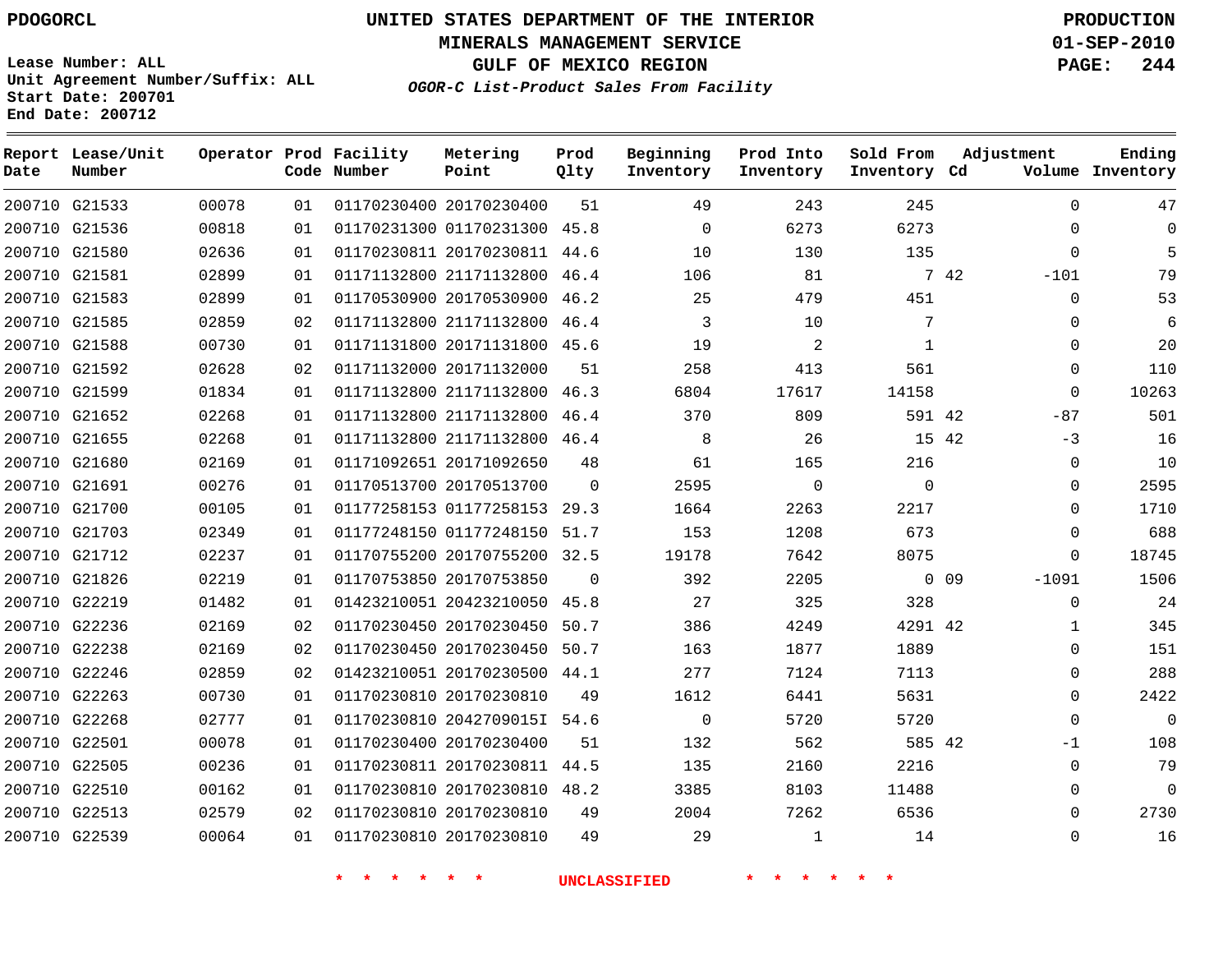**MINERALS MANAGEMENT SERVICE 01-SEP-2010**

**GULF OF MEXICO REGION PAGE: 245**

**Lease Number: ALL Unit Agreement Number/Suffix: ALL Start Date: 200701 End Date: 200712**

**OGOR-C List-Product Sales From Facility**

| Date | Report Lease/Unit<br>Number |       |    | Operator Prod Facility<br>Code Number | Metering<br>Point            | Prod<br>Qlty | Beginning<br>Inventory | Prod Into<br>Inventory | Sold From<br>Inventory Cd | Adjustment     | Ending<br>Volume Inventory |
|------|-----------------------------|-------|----|---------------------------------------|------------------------------|--------------|------------------------|------------------------|---------------------------|----------------|----------------------------|
|      | 200710 G22544               | 02714 | 01 |                                       | 01170230811 20170230811 44.6 |              | $\mathbf{1}$           | 17                     | 17                        | $\Omega$       | 1                          |
|      | 200710 G22546               | 02899 | 01 |                                       | 01170230811 20170230811      | $\Omega$     | $\mathbf{1}$           | $\mathbf 0$            | $\Omega$                  | $\mathbf 0$    | $\mathbf{1}$               |
|      | 200710 G22553               | 02899 | 01 |                                       | 01170530900 20170530900 46.2 |              | 15                     | 44                     |                           | 39 42<br>$-13$ | 7                          |
|      | 200710 G22582               | 01834 | 01 |                                       | 01170530900 20170530900 46.2 |              | 578                    | 9084                   | 8662 42                   | $-1$           | 999                        |
|      | 200710 G22587               | 02200 | 01 |                                       | 01171132000 20171132000      | 51           | 198                    | 304                    | 422 42                    | $\mathbf{1}$   | 81                         |
|      | 200710 G22605               | 02268 | 01 |                                       | 01171132800 21171132800 46.4 |              | 86                     | 146                    | 100 42                    | $-35$          | 97                         |
|      | 200710 G22606               | 02628 | 02 |                                       | 01171132000 20171132000      | 51           | 271                    | 987                    | 997                       | 0              | 261                        |
|      | 200710 G22607               | 02899 | 01 |                                       | 01170230810 20170230810      | 49           | 152                    | 670                    | 570                       | $\mathbf 0$    | 252                        |
|      | 200710 G22613               | 02655 | 02 |                                       | 01171132800 21171132800      | 46.4         | 306                    | 632                    | 550                       | $\Omega$       | 388                        |
|      | 200710 G22620               | 02268 | 01 |                                       | 01171132800 21171132800      | 46.4         | 1634                   | 2632                   | 1671 42                   | $-802$         | 1793                       |
|      | 200710 G22621               | 02268 | 01 |                                       | 01171132800 21171132800 44.6 |              | 4466                   | 12742                  | 10160 42                  | 184            | 7232                       |
|      | 200710 G22628               | 02899 | 01 |                                       | 01171132800 21171132800      | 46.4         | $\Omega$               | 83                     | 29                        | $\Omega$       | 54                         |
|      | 200710 G22633               | 02222 | 01 |                                       | 01177062605 20177062605 39.2 |              | 18                     | 531                    | 536                       | $\Omega$       | 13                         |
|      | 200710 G22659               | 02466 | 01 |                                       | 01171092651 20171092650      | 48           | $\mathbf{1}$           | $\mathbf 0$            | $\mathbf{1}$              | 0              | $\overline{0}$             |
|      | 200710 G22660               | 02058 | 02 |                                       | 01171012310 20171012310 47.2 |              | 474                    | 1718                   | 2038                      | 0              | 154                        |
|      | 200710 G22662               | 02058 | 02 |                                       | 01171012310 20171012310 47.2 |              | 43                     | 89                     | 124                       | 0              | 8                          |
|      | 200710 G22667               | 01482 | 01 |                                       | 01171132000 20171132000      | 51           | 91                     | 154                    | 198 42                    | -1             | 46                         |
|      | 200710 G22679               | 00222 | 01 |                                       | 01177082958 20177082958 37.8 |              | $\Omega$               | 2271                   | 2271                      | $\mathbf 0$    | $\mathbf 0$                |
|      | 200710 G22699               | 00064 | 01 |                                       | 01171012500 20171012500 39.7 |              | 18                     | 198                    | 206                       | $\mathbf 0$    | 10                         |
|      | 200710 G22700               | 02268 | 01 |                                       | 01171132800 21171132800 46.4 |              | 50                     | 70                     | 66 42                     | $-11$          | 43                         |
|      | 200710 G22701               | 02268 | 01 |                                       | 01171132800 21171132800 46.4 |              | 377                    | 712                    | 466 42                    | $-165$         | 458                        |
|      | 200710 G22705               | 02268 | 01 |                                       | 01171132800 21171132800 46.3 |              | 2                      | $\Omega$               |                           | 1 42<br>$-1$   | $\Omega$                   |
|      | 200710 G22712               | 00222 | 02 |                                       | 01171012500 20171012500 39.7 |              | 27                     | 191                    | 208                       | $\Omega$       | 10                         |
|      | 200710 G22719               | 01978 | 02 |                                       | 01171092651 20171092650      | 48           | $\mathbf{1}$           | 37                     | 36                        | $\Omega$       | $\overline{2}$             |
|      | 200710 G22726               | 02899 | 01 |                                       | 01171092651 20171092650      | 48           | $\Omega$               | 69                     | 65                        | $\Omega$       | 4                          |
|      | 200710 G22751               | 00730 | 01 |                                       | 01171012500 20171012500      | 39.7         | 1255                   | 33247                  | 32823                     | $\Omega$       | 1679                       |
|      | 200710 G22765               | 00222 | 01 |                                       | 01170578150 01170578150      | $\Omega$     | 210                    | $\Omega$               | $\Omega$                  | $\Omega$       | 210                        |
|      | 200710 G22781               | 00222 | 02 |                                       | 01170754751 01170754751      | 35           | 342                    | 4282                   | 4308                      | $\Omega$       | 316                        |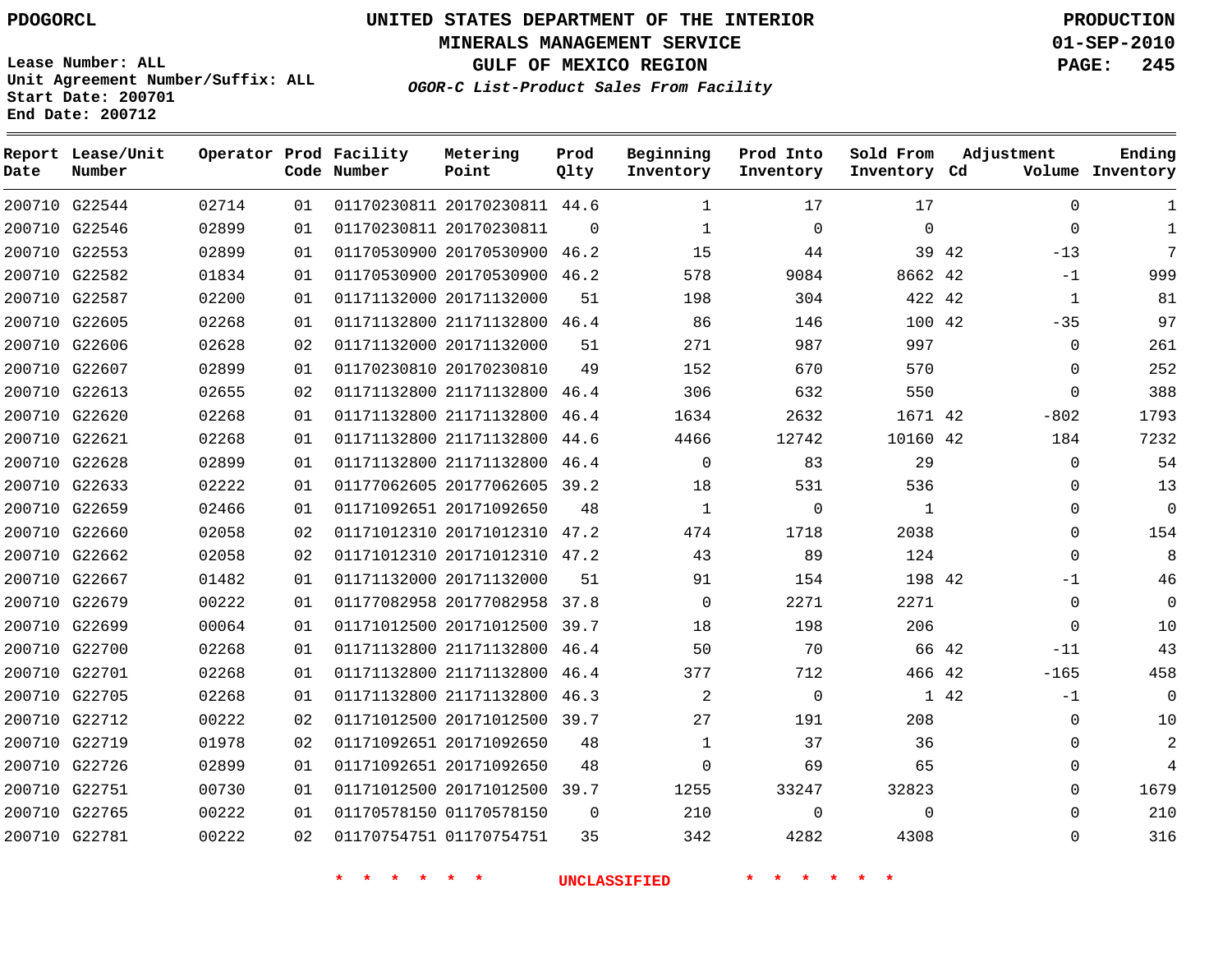**MINERALS MANAGEMENT SERVICE 01-SEP-2010**

**GULF OF MEXICO REGION PAGE: 246**

**OGOR-C List-Product Sales From Facility**

**Lease Number: ALL Unit Agreement Number/Suffix: ALL Start Date: 200701 End Date: 200712**

| Date | Report Lease/Unit<br>Number |       |    | Operator Prod Facility<br>Code Number | Metering<br>Point            | Prod<br>Qlty | Beginning<br>Inventory | Prod Into<br>Inventory | Sold From<br>Inventory Cd | Adjustment            | Ending<br>Volume Inventory |
|------|-----------------------------|-------|----|---------------------------------------|------------------------------|--------------|------------------------|------------------------|---------------------------|-----------------------|----------------------------|
|      | 200710 G22792               | 00222 | 02 |                                       | 01177258041 01177258041      | 34           | 496                    | 2199                   | 1888                      | $\Omega$              | 807                        |
|      |                             | 02714 | 01 |                                       | 01177258151 01177258151      | $\mathbf 0$  | 18                     | $\Omega$               | $\Omega$                  | $\mathbf 0$           | 18                         |
|      |                             |       |    |                                       |                              |              | 514                    | 2199                   | 1888                      | $\mathbf{0}$          | 825                        |
|      | 200710 G22840               | 00730 | 01 |                                       | 01608103650 20608103650 32.9 |              | 51                     | 4694                   | 4704                      | 0                     | 41                         |
|      | 200710 G23125               | 02312 | 02 |                                       | 01420470030 20420470030 51.3 |              | 767                    | $\mathbf 0$            | 465                       | 0                     | 302                        |
|      | 200710 G23162               | 00222 | 02 |                                       | 01423210051 20423210050 45.8 |              | $\mathbf 0$            | 14                     | 13                        | 0                     | 1                          |
|      | 200710 G23166               | 02169 | 02 |                                       | 01423210051 20423210050 45.8 |              | 3                      | 62                     |                           | 61 42<br>$\mathbf{1}$ | 5                          |
|      | 200710 G23180               | 02859 | 02 |                                       | 01423210051 20423210050 45.8 |              | 33                     | 365                    | 371                       | 0                     | 27                         |
|      | 200710 G23181               | 01963 | 01 |                                       | 01423210051 20423210050 45.8 |              | 100                    | 701                    | 700                       | 0                     | 101                        |
|      | 200710 G23193               | 02169 | 02 |                                       | 01170230510 20170230510 47.6 |              | 168                    | 207                    | 265                       | 0                     | 110                        |
|      | 200710 G23197               | 02169 | 02 |                                       | 01170230810 20170230810      | 49           | 1129                   | 4664                   | 4032                      | 0                     | 1761                       |
|      | 200710 G23199               | 02169 | 02 |                                       | 01170230450 20170230450 50.7 |              | 198                    | 1467                   | 1540 42                   | $-3$                  | 122                        |
|      | 200710 G23450               | 00981 | 01 |                                       | 01170753850 20170753850 39.7 |              | 140                    | 965                    | 446                       | 0                     | 659                        |
|      | 200710 G23458               | 00981 | 01 |                                       | 01170753850 20170753850 39.7 |              | 108                    | 603                    | 299                       | 0                     | 412                        |
|      | 200710 G23480               | 00981 | 01 |                                       | 01170753850 20170753850 39.7 |              | $\Omega$               | 124                    | 39                        | 0                     | 85                         |
|      | 200710 G23529               | 00981 | 01 |                                       | 01170753850 20170753850 39.7 |              | 102                    | 1337                   | 526                       | 0                     | 913                        |
|      | 200710 G23730               | 01978 | 02 |                                       | 01170230810 20170230811 44.6 |              | 245                    | 3673                   | 3783                      | $\Omega$              | 135                        |
|      | 200710 G23735               | 00162 | 01 |                                       | 01170230810 20170230810 48.4 |              | 352                    | 879                    | 1231                      | $\Omega$              | $\Omega$                   |
|      | 200710 G23736               | 02312 | 02 |                                       | 01170230810 20170230810      | 49           | 28                     | 188                    | 145                       | 0                     | 71                         |
|      | 200710 G23748               | 02312 | 02 |                                       | 01170230810 20170230810      | 49           | 47                     | 187                    | 163                       | 0                     | 71                         |
|      | 200710 G23820               | 01764 | 01 |                                       | 01177058270 01177058270      | 39.2         | 398                    | 5504                   | 4988 45                   | $-914$                | $\mathbf{0}$               |
|      | 200710 G23853               | 02266 | 01 |                                       | 01171012310 20171012310 47.2 |              | 39                     | 358                    | 365                       | 0                     | 32                         |
|      | 200710 G23891               | 02859 | 01 |                                       | 01171012500 20171012500 39.7 |              | 145                    | 10787                  | 10387                     | 0                     | 545                        |
|      | 200710 G23956               | 02807 | 01 |                                       | 01170753510 20170753510      | $\Omega$     | 787                    | $\mathbf 0$            | $\mathbf 0$               | 0                     | 787                        |
|      | 200710 G24330               | 02566 | 01 |                                       | 01427038270 01427038270      | $\Omega$     | $\Omega$               | 174                    | $\Omega$                  | 0                     | 174                        |
|      | 200710 G24393               | 02466 | 01 |                                       | 01422450350 20422450350 48.2 |              | 16                     | 10                     | 23                        | 0                     | 3                          |
|      | 200710 G24416               | 02312 | 02 |                                       | 01170230810 20170230810      | 49           | $\Omega$               | 3                      | 2                         | 0                     | $\mathbf{1}$               |
|      | 200710 G24425               | 02312 | 02 |                                       | 01170230810 20170230810      | 49           | $\Omega$               | 567                    | 354                       | 0                     | 213                        |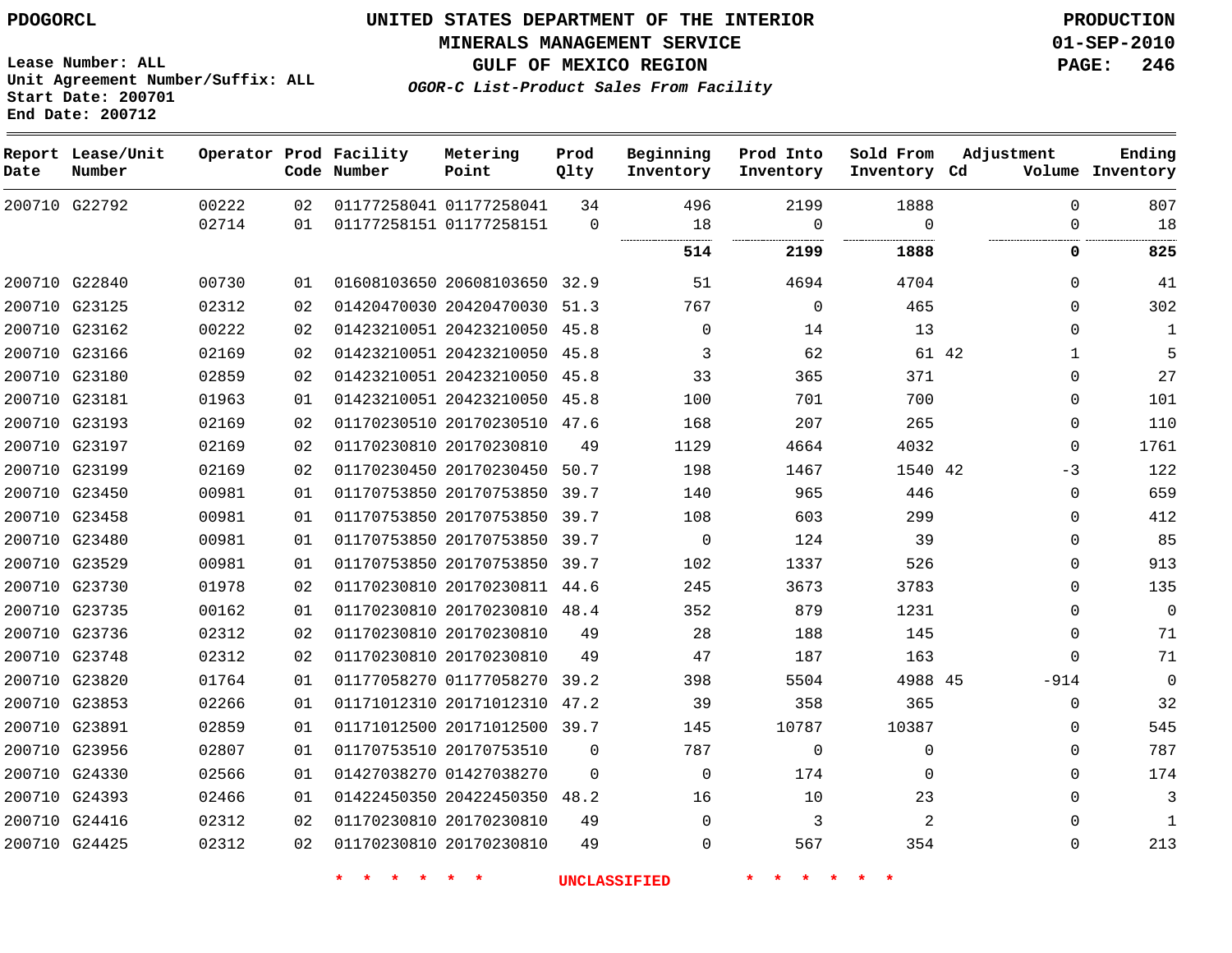**Report Lease/Unit**

# **UNITED STATES DEPARTMENT OF THE INTERIOR PDOGORCL PRODUCTION**

**MINERALS MANAGEMENT SERVICE 01-SEP-2010**

**GULF OF MEXICO REGION PAGE: 247**

**Unit Agreement Number/Suffix: ALL Start Date: 200701 End Date: 200712**

**Operator Prod Facility**

**OGOR-C List-Product Sales From Facility**

**Prod**

**Beginning**

**Prod Into**

**Sold From**

**Adjustment**

**Metering**

**Ending**

**Code Number Point Inventory Cd Volume Date Number Qlty Inventory Inventory Inventory**  $\Omega$  G24429 20170230810  $\Omega$  G24700 20170230811 44.6 G24710 20170230811  $\cap$  0 0 9 -1103  $\Omega$  G24712 20170230811 44.6  $\Omega$  G24730 20170230500 44.1 20170230500 42.9 . . . . . . **2967 3066 0 128** G24733 20170530900 46.2  $\Omega$  G24745 20170530900 46.2  $-13$   $\Omega$  $\Omega$  G24802 20171132000  $\Omega$  G24873 20171012400 53.1 42 G24878 20171092650  $\Omega$  G24889 20171012500 39.7  $\cap$  G24898 20171012400 53.1  $\Omega$  G24901 20171012300 37.1 42 G24924 21171132800 46.4 42 -1 G24929 20171092650 23  $-1$  G25007 01177198271  $\Omega$  0 23 -1 G25008 20170753510  $\Omega$   $\Omega$  $\Omega$  $\Omega$  G25524 20170230450 50.7  $\Omega$  G25536 01420390101 53.1  $\Omega$  G25561 20170230450 50.7  $\Omega$  G25566 20170230450 50.1  $\Omega$  $\Omega$  G25579 20170230810  $\Omega$  G25605 20170230810  $\Omega$   $\Omega$  $\Omega$  G25606 20170230810  $\Omega$  G25872 20170230811 44.5 G25939 20170230810 42  $\Omega$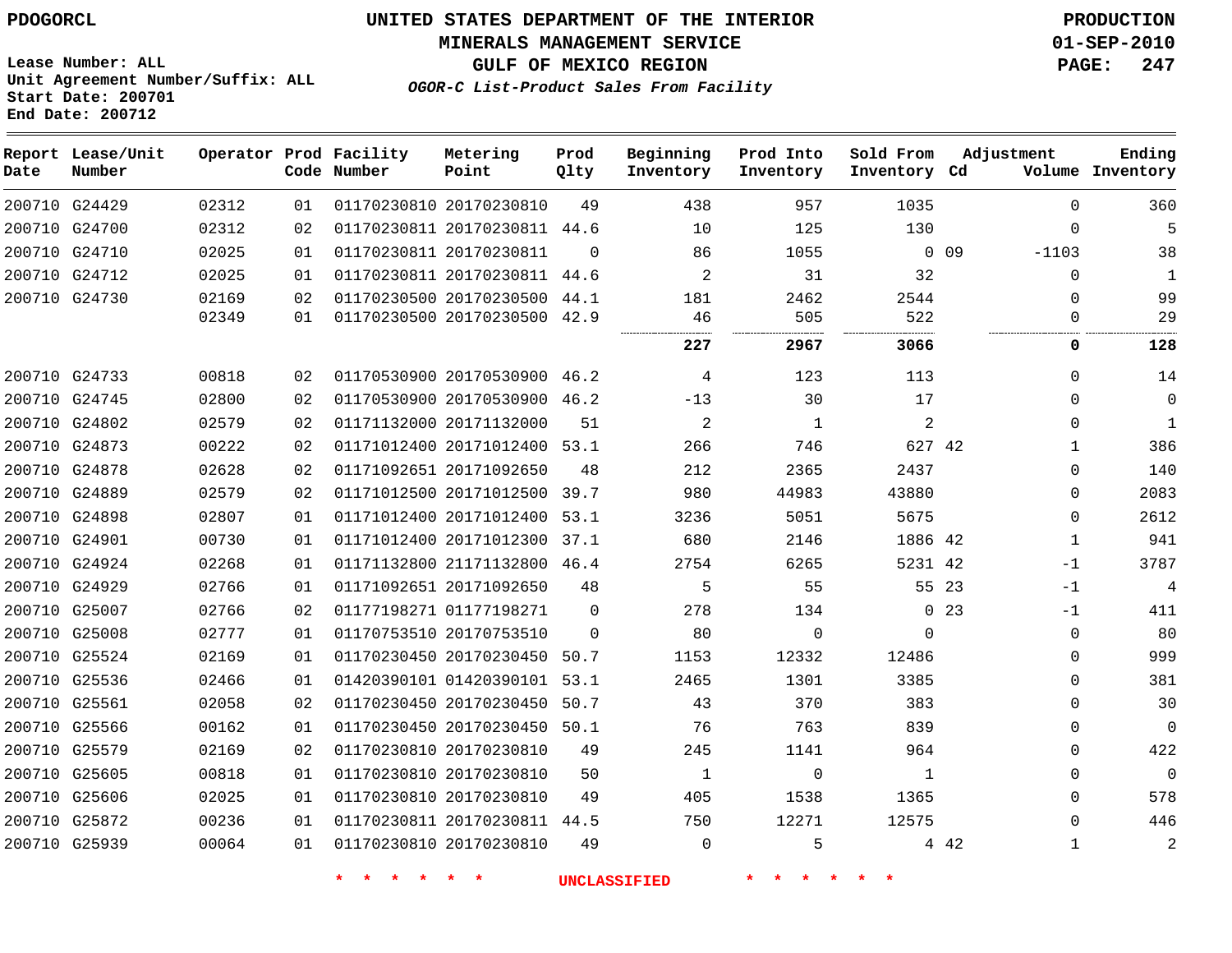**Start Date: 200701 End Date: 200712**

**Unit Agreement Number/Suffix: ALL**

# **UNITED STATES DEPARTMENT OF THE INTERIOR PDOGORCL PRODUCTION**

**MINERALS MANAGEMENT SERVICE 01-SEP-2010**

**GULF OF MEXICO REGION PAGE: 248**

**OGOR-C List-Product Sales From Facility**

| Date   | Report Lease/Unit<br>Number |       |    | Operator Prod Facility<br>Code Number | Metering<br>Point            | Prod<br>Qlty | Beginning<br>Inventory | Prod Into<br>Inventory | Sold From<br>Inventory Cd | Adjustment  | Ending<br>Volume Inventory |
|--------|-----------------------------|-------|----|---------------------------------------|------------------------------|--------------|------------------------|------------------------|---------------------------|-------------|----------------------------|
|        | 200710 G25944               | 02266 | 01 |                                       | 01171131600 20171131600      | 43.5         | 16                     | 460                    | 460                       | $\Omega$    | 16                         |
| 200710 | G25948                      | 02427 | 01 |                                       | 01170530900 20170530900      | 47.1         | 186                    | 1893                   | 1871                      | $\mathbf 0$ | 208                        |
|        | 200710 G25965               | 02899 | 01 |                                       | 01171132800 21171132800      | 46.4         | 40                     | $\mathbf 0$            | 40                        | $\Omega$    | $\Omega$                   |
|        | 200710 G25967               | 01513 | 01 |                                       | 01170230811 20170230811 44.6 |              | 0                      | 306                    | 295                       | $\Omega$    | 11                         |
|        | 200710 G25986               | 01586 | 02 |                                       | 01170230811 20170230811 44.6 |              | 0                      | $\mathbf{1}$           | $\mathbf{1}$              | $\Omega$    | $\Omega$                   |
| 200710 | G26007                      | 01764 | 01 |                                       | 01177082604 20177082604      | 28.6         | $\mathbf{1}$           | 133                    | 133                       | $\Omega$    | 1                          |
|        | 200710 G26023               | 02579 | 02 |                                       | 01171012500 20171012500      | 39.7         | 196                    | 268                    | 262                       | $\Omega$    | 202                        |
| 200710 | G26032                      | 01935 | 01 |                                       | 01171012300 20171012300      | 37.1         | 290                    | $\mathbf 0$            | 290                       | $\Omega$    | $\overline{0}$             |
| 200710 | G26040                      | 00560 | 01 |                                       | 01171132800 21171132800      | 46.4         | 316                    | 705                    | 155 42                    | $-437$      | 429                        |
| 200710 | G26051                      | 01978 | 02 |                                       | 01171092651 20171092650      | 48           | 1337                   | 18274                  | 18524                     | $\Omega$    | 1087                       |
| 200710 | G26124                      | 02503 | 02 |                                       | 01171012500 20171012500      | 39.3         | 6                      | 128                    | 128                       | $\Omega$    | 6                          |
|        | 200710 G26146               | 01586 | 01 |                                       | 01177258152 01177258152      | 35.4         | 0                      | 1215                   | 1215                      | $\Omega$    | $\Omega$                   |
| 200710 | G26281                      | 02528 | 02 |                                       | 01170753850 20170753850      | 39.7         | $\overline{0}$         | 774                    | 245                       | $\mathbf 0$ | 529                        |
|        | 200710 G26442               | 02466 | 01 |                                       | 01423550090 20423550090      | 49           | 660                    | 1087                   | 1096                      | $\Omega$    | 651                        |
| 200710 | G26451                      | 02579 | 02 |                                       | 01423210051 20423210050      | 45.8         | 1811                   | 25631                  | 25568                     | $\mathbf 0$ | 1874                       |
|        | 200710 G26477               | 01963 | 01 |                                       | 01420390101 01420390101 55.3 |              | 702                    | 43                     | 670                       | $\Omega$    | 75                         |
| 200710 | G26480                      | 01978 | 02 |                                       | 01423210051 20423210050      | 45.8         | 10                     | 825                    | 824                       | $\mathbf 0$ | 11                         |
|        | 200710 G27023               | 02899 | 01 |                                       | 01170230810 20170230810      | 49           | 5                      | $\Omega$               | 5                         | $\Omega$    | $\Omega$                   |
| 200710 | G27050                      | 02579 | 02 |                                       | 01171132800 21171132800      | 46.4         | 20                     | 34                     | 31                        | $\Omega$    | 23                         |
|        | 200710 G27061               | 02266 | 01 |                                       | 01171131600 20171131600      | 43.5         | 56                     | 1587                   | 1588                      | $\Omega$    | 55                         |
| 200710 | G27072                      | 02899 | 01 |                                       | 01171132800 21171132800      | 46.4         | 729                    | 1721                   | 1420                      | $\Omega$    | 1030                       |
|        | 200710 G27100               | 01978 | 02 |                                       | 01171012310 20171012310      | 47.2         | 32                     | 191                    | 206                       | $\Omega$    | 17                         |
| 200710 | G27194                      | 01586 | 01 |                                       | 01177258152 01177258152      | 35.4         | $\mathbf 0$            | 257                    | 257                       | $\Omega$    | $\Omega$                   |
| 200710 | G27195                      | 02058 | 02 |                                       | 01177258154 01177258154      | 47           | 601                    | 160                    | 646 45                    | $-115$      | $\Omega$                   |
| 200710 | G27214                      | 02058 | 02 |                                       | 01177288152 01177288152      | 50           | 26                     | 15                     | 23 45                     | $-18$       | $\Omega$                   |
| 200710 | G27215                      | 02058 | 02 |                                       | 01177288152 01177288152      | 50           | 42                     | 23                     | 37 45                     | $-28$       | $\Omega$                   |
|        | 200710 G27476               | 02672 | 01 |                                       | 01423210051 20423210050      | 52           | $\Omega$               | 499                    | 463                       | $\Omega$    | 36                         |
|        | 200710 G27789               | 02859 | 02 |                                       | 01170530900 20170530900      | 46.2         | 920                    | 19885                  | 18617                     | $\Omega$    | 2188                       |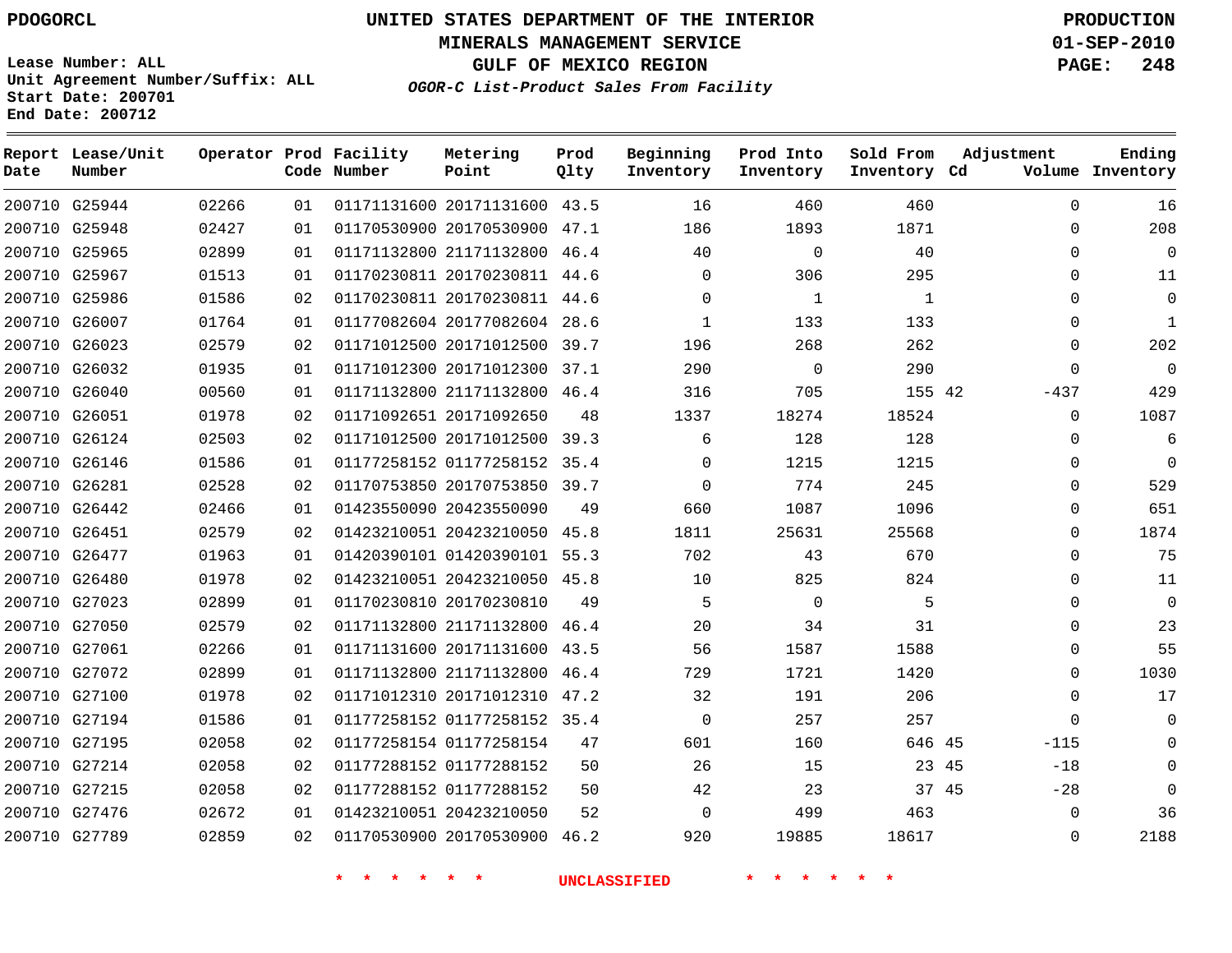**MINERALS MANAGEMENT SERVICE 01-SEP-2010**

**GULF OF MEXICO REGION PAGE: 249**

**Lease Number: ALL Unit Agreement Number/Suffix: ALL Start Date: 200701 End Date: 200712**

**OGOR-C List-Product Sales From Facility**

| Date   | Report Lease/Unit<br>Number |       |    | Operator Prod Facility<br>Code Number | Metering<br>Point            | Prod<br>Qlty | Beginning<br>Inventory | Prod Into<br>Inventory | Sold From<br>Inventory Cd | Adjustment   | Ending<br>Volume Inventory |
|--------|-----------------------------|-------|----|---------------------------------------|------------------------------|--------------|------------------------|------------------------|---------------------------|--------------|----------------------------|
|        | 200710 G27831               | 01764 | 01 |                                       | 01170530900 20170530900 47.1 |              | 232                    | 2001                   | 1953                      | $\Omega$     | 280                        |
|        | 200710 G27851               | 02628 | 02 |                                       | 01171132000 20171132000      | 51           | 257                    | 546                    | 659                       | $\Omega$     | 144                        |
|        | 200710 G27918               | 00222 | 01 |                                       | 01177082958 20177082958 37.8 |              | $\Omega$               | 556                    | 556                       | $\Omega$     | $\mathbf 0$                |
| 200711 | 00016                       | 00276 | 01 |                                       | 01170513700 20170513700 32.5 |              | 4395                   | 33473                  | 33138                     | $\Omega$     | 4730                       |
| 200711 | 00026                       | 00276 | 01 |                                       | 01170513700 20170513700 32.5 |              | 9873                   | 80365                  | 78882                     | $\Omega$     | 11356                      |
| 200711 | 00032                       | 00276 | 01 |                                       | 01170513700 20170513700 32.5 |              | 1380                   | 4769                   | 4956                      | $\Omega$     | 1193                       |
| 200711 | 00033                       | 00276 | 01 |                                       | 01170513700 20170513700 32.5 |              | 2941                   | 9808                   | 10295                     | $\Omega$     | 2454                       |
| 200711 | 00049                       | 02421 | 01 |                                       | 01171012300 20171012300      | 39           | 10423                  | 23781                  | 22751                     | $\Omega$     | 11453                      |
| 200711 | 00050                       | 02421 | 01 |                                       | 01171012300 20171012300      | 39           | 4497                   | 12904                  | 11186                     | $\Omega$     | 6215                       |
| 200711 | 00051                       | 02421 | 01 |                                       | 01171012300 20171012300      | 39           | 5591                   | 12557                  | 12100                     | $\mathbf 0$  | 6048                       |
| 200711 | 00052                       | 02421 | 01 |                                       | 01171012300 20171012300      | 39           | 3717                   | 2290                   | 4904                      | $\mathbf 0$  | 1103                       |
| 200711 | 00053                       | 02409 | 01 |                                       | 01171012300 20171012300      | 30.3         | 3131                   | 5677                   | 5342                      | $\Omega$     | 3466                       |
| 200711 | 00079                       | 01834 | 01 |                                       | 01170230810 20170230810 47.8 |              | 344                    | 720                    | 799                       | $\Omega$     | 265                        |
| 200711 | 00081                       | 00818 | 01 |                                       | 01170231300 20170230800 45.3 |              | 3191                   | 75                     | 678 42                    | $-1$         | 2587                       |
| 200711 | 00082                       | 00818 | 02 |                                       | 01170231300 20170230800 45.3 |              | 105                    | $\overline{2}$         | 22                        | $\Omega$     | 85                         |
| 200711 | 00090                       | 02630 | 01 |                                       | 01170230810 20170230810 47.8 |              | 129                    | 288                    | 310                       | $\Omega$     | 107                        |
| 200711 | 00137                       | 00687 | 01 |                                       | 01170513700 20170513700 27.1 |              | 320                    | 2510                   | 2507                      | $\Omega$     | 323                        |
| 200711 | 00138                       | 00687 | 01 |                                       | 01170513700 20170513700 27.1 |              | 1640                   | 12794                  | 12789                     | $\Omega$     | 1645                       |
| 200711 | 00161                       | 00105 | 01 |                                       | 01170230810 20170230810 47.8 |              | 547                    | 1268                   | 1349                      | $\mathbf 0$  | 466                        |
| 200711 | 00184                       | 02594 | 02 |                                       | 01170230810 20170230810 47.8 |              | 3814                   | 13431                  | 12296                     | $\mathbf 0$  | 4949                       |
| 200711 | 00190                       | 02312 | 01 |                                       | 01170230810 20170230810 47.8 |              | 3                      | 6                      | 7                         | $\Omega$     | $\overline{2}$             |
| 200711 | 00191                       | 02312 | 01 |                                       | 01170230810 20170230810 47.8 |              | 1839                   | 4606                   | 4748                      | $\Omega$     | 1697                       |
| 200711 | 00196                       | 00003 | 01 |                                       | 01171012300 20171012300 39.1 |              | 3023                   | 15016                  | 10808 42                  | $\mathbf{1}$ | 7232                       |
| 200711 | 00244                       | 00105 | 01 |                                       | 01170231300 01170231300 47.1 |              | $\mathbf 0$            | 1914                   | 1914                      | $\Omega$     | $\mathbf 0$                |
| 200711 | 00247                       | 00105 | 01 |                                       | 01170231300 01170231300 47.1 |              | $\Omega$               | 802                    | 802                       | $\Omega$     | $\mathbf 0$                |
| 200711 | 00253                       | 02025 | 01 |                                       | 01170230810 20170230810 47.8 |              | $\mathbf 0$            | 36                     | 44 47                     | 21           | 13                         |
| 200711 | 00310                       | 02025 | 01 |                                       | 01171132800 21171132800 46.2 |              | 849                    | 1989                   | 1747                      | $\Omega$     | 1091                       |
| 200711 | 00317                       | 00560 | 01 |                                       | 01171012310 20171012310 47.2 |              | 14                     | 526                    | 514                       | $\Omega$     | 26                         |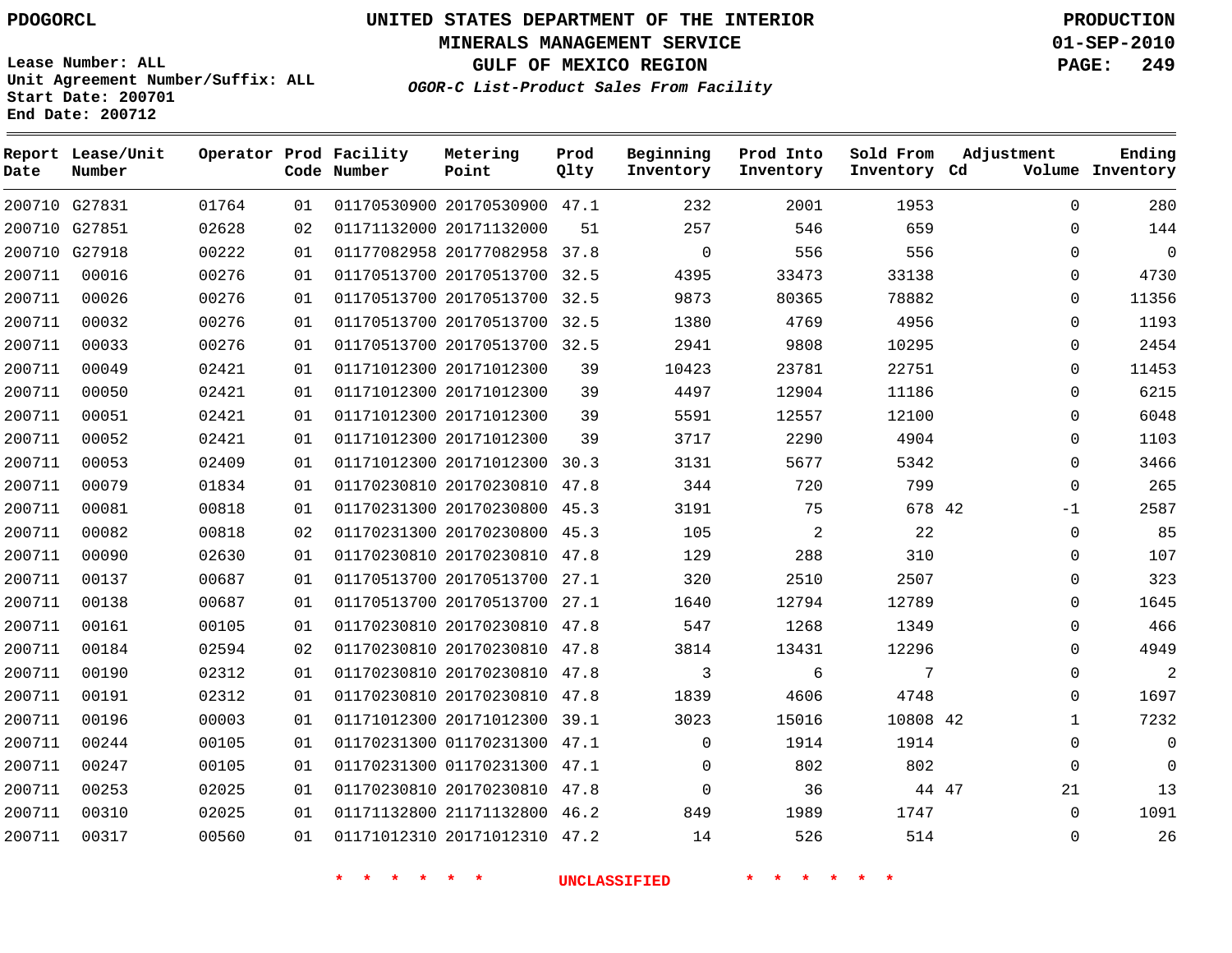**MINERALS MANAGEMENT SERVICE 01-SEP-2010**

**GULF OF MEXICO REGION PAGE: 250**

**Lease Number: ALL Unit Agreement Number/Suffix: ALL Start Date: 200701 End Date: 200712**

**OGOR-C List-Product Sales From Facility**

| Date   | Report Lease/Unit<br>Number |       |    | Operator Prod Facility<br>Code Number | Metering<br>Point            | Prod<br>Qlty | Beginning<br>Inventory | Prod Into<br>Inventory | Sold From<br>Inventory Cd | Adjustment | Ending<br>Volume Inventory |
|--------|-----------------------------|-------|----|---------------------------------------|------------------------------|--------------|------------------------|------------------------|---------------------------|------------|----------------------------|
| 200711 | 00353                       | 02266 | 01 |                                       | 01170754800 20170754800 29.4 |              | 1139                   | 3772                   | 3849                      |            | 1062<br>$\Omega$           |
| 200711 | 00367                       | 00276 | 01 |                                       | 01170513700 20170513700 32.5 |              | 96                     | 800                    | 783                       |            | 113<br>$\Omega$            |
| 200711 | 00424                       | 00064 | 01 |                                       | 01171012400 20171012400 54.2 |              | 123                    | 158                    | 216                       |            | 65<br>$\Omega$             |
| 200711 | 00434                       | 02690 | 01 |                                       | 01177112605 2017711260Y 26.9 |              | 2627                   | 37479                  | 37255                     |            | $\mathbf 0$<br>2851        |
| 200711 | 00453                       | 02690 | 01 |                                       | 01177112605 2017711260Y 26.9 |              | 469                    | 6348                   | 6334                      |            | 483<br>$\Omega$            |
| 200711 | 00462                       | 00078 | 01 |                                       | 01170573602 20170573602 33.3 |              | 175                    | 154                    | 256                       |            | 73<br>$\Omega$             |
| 200711 | 00464                       | 00078 | 01 |                                       | 01170573602 20170573602 33.3 |              | 9137                   | 11507                  | 15204 42                  |            | 5439<br>$-1$               |
| 200711 | 00466                       | 00064 | 01 |                                       | 01171012400 20171012400 54.2 |              | 3378                   | 5567                   | 6647                      |            | 2298<br>$\mathbf 0$        |
| 200711 | 00478                       | 02409 | 01 |                                       | 01171012300 20171012300 44.3 |              | $\Omega$               | 1520                   | 1520                      |            | $\mathbf 0$<br>$\mathbf 0$ |
| 200711 | 00479                       | 00818 | 01 |                                       | 01171012500 20171012500 40.6 |              | 282                    | 6565                   | 6662                      |            | $\mathbf 0$<br>185         |
|        |                             | 02025 | 01 |                                       | 01171012300 20171012300 39.1 |              | $\mathbf 0$            | 39                     |                           | 32 47      | 19<br>12                   |
|        |                             |       |    |                                       |                              |              | 282                    | 6604                   | 6694                      |            | 204<br>12                  |
| 200711 | 00487                       | 01284 | 01 |                                       | 01171132800 21171132800 46.2 |              | 2109                   | 7540                   | 5942                      |            | $\Omega$<br>3707           |
| 200711 | 00518                       | 01482 | 01 |                                       | 01170230450 20170230450 50.7 |              | 32                     | 341                    | 335 42                    |            | 37<br>$-1$                 |
| 200711 | 00526                       | 00105 | 01 |                                       | 01170230810 20170230810 47.7 |              | 444                    | 1112                   | 1146                      |            | 410<br>$\mathbf 0$         |
| 200711 | 00541                       | 02589 | 01 |                                       | 01170530900 20170530900 47.3 |              | $\Omega$               | 254                    | 254                       |            | $\mathbf 0$<br>$\mathbf 0$ |
| 200711 | 00559                       | 00687 | 01 |                                       | 01171131600 20171131600 45.1 |              | 286                    | 2051                   | 2221                      |            | 116<br>$\Omega$            |
| 200711 | 00560                       | 00687 | 01 |                                       | 01171131600 20171131600 45.1 |              | $\mathbf{1}$           | 142                    | 136 42                    |            | 8<br>$\mathbf{1}$          |
| 200711 | 00577                       | 01935 | 01 |                                       | 01171012300 20171012300 39.1 |              | 2769                   | 38744                  | 22853                     |            | 18660<br>$\mathbf 0$       |
| 200711 | 00590                       | 01284 | 01 |                                       | 01171132800 21171132800 46.2 |              | 1976                   | 55                     | 1251 42                   |            | 781<br>$\mathbf{1}$        |
| 200711 | 00593                       | 01834 | 01 |                                       | 01171012300 20171012300 39.1 |              | 16404                  | 11014                  | 16506                     |            | 10912<br>$\Omega$          |
|        |                             | 02589 | 01 |                                       | 01171012300 20171012300 39.1 |              | 12289                  | 29613                  | 27386                     |            | $\mathbf 0$<br>14516       |
|        |                             |       |    |                                       |                              |              | 28693                  | 40627                  | 43892                     |            | 25428<br>0                 |
| 200711 | 00599                       | 02899 | 01 |                                       | 01170573602 20170573602 39.6 |              | $\Omega$               | $\mathbf 0$            |                           | 6 47       | $\mathbf 0$<br>6           |
| 200711 | 00605                       | 02899 | 01 |                                       | 01170573602 20170573602 39.6 |              | $\Omega$               | 4654                   | 2874 47                   | 420        | 2200                       |
| 200711 | 00680                       | 01482 | 01 |                                       | 01170230700 20170230700 40.2 |              | 260                    | $\mathbf 0$            |                           | 46 42      | 213<br>$-1$                |
| 200711 | 00691                       | 02312 | 02 |                                       | 01170754200 20170754200 36.8 |              | 838                    | 2593                   | 2688                      |            | 743<br>$\mathbf 0$         |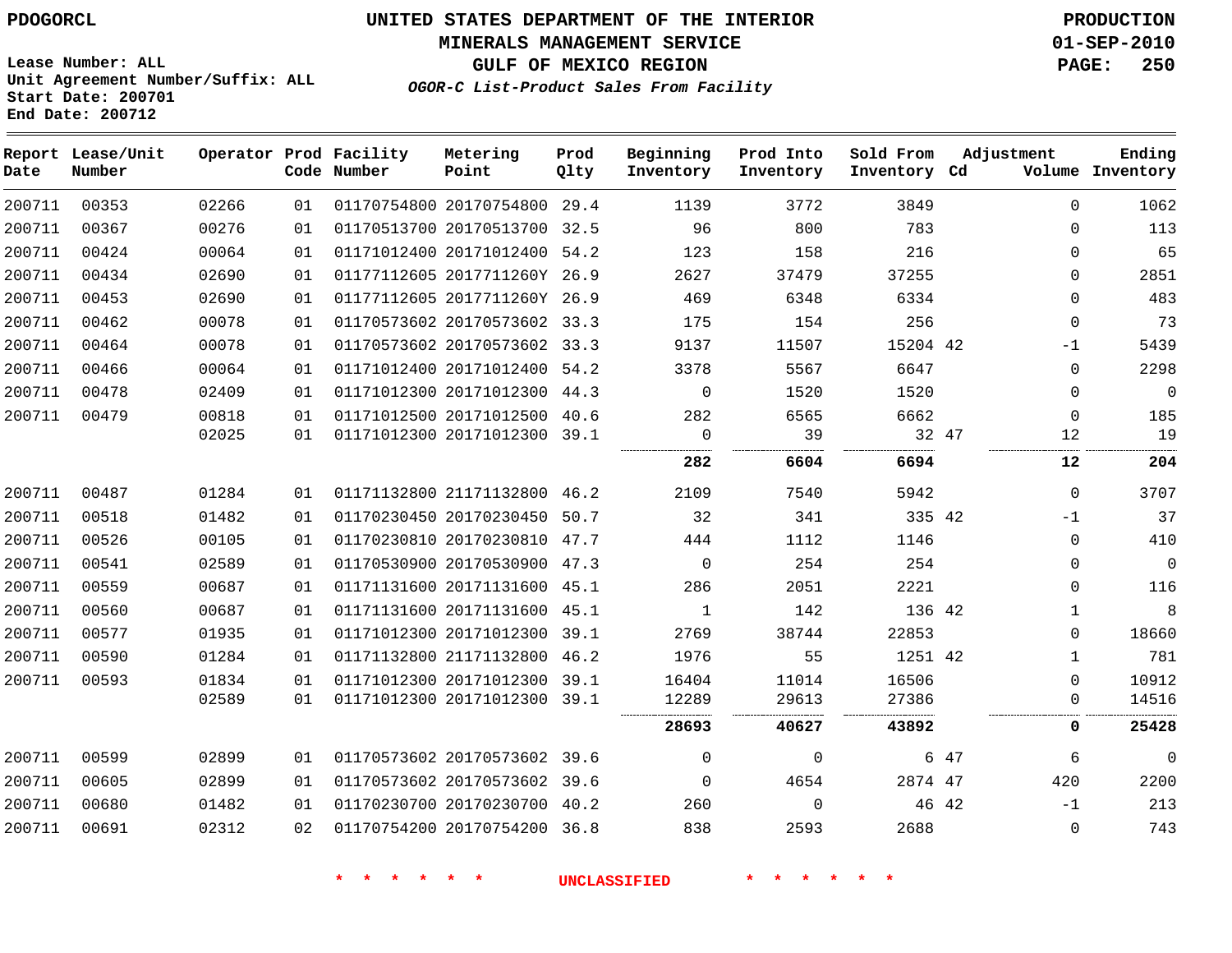**MINERALS MANAGEMENT SERVICE 01-SEP-2010**

**GULF OF MEXICO REGION PAGE: 251**

**Lease Number: ALL Unit Agreement Number/Suffix: ALL Start Date: 200701 End Date: 200712**

**OGOR-C List-Product Sales From Facility**

| Date   | Report Lease/Unit<br>Number |       |    | Operator Prod Facility<br>Code Number | Metering<br>Point            | Prod<br>Qlty | Beginning<br>Inventory | Prod Into<br>Inventory | Sold From<br>Inventory Cd | Adjustment   | Ending<br>Volume Inventory |
|--------|-----------------------------|-------|----|---------------------------------------|------------------------------|--------------|------------------------|------------------------|---------------------------|--------------|----------------------------|
| 200711 | 00693                       | 02266 | 01 |                                       | 01170754800 20170754800 29.4 |              | 460                    | 2273                   | 2093                      | 0            | 640                        |
| 200711 | 00694                       | 02266 | 01 |                                       | 01170754800 20170754800      | 29.4         | 1300                   | 5986                   | 5601                      | 0            | 1685                       |
| 200711 | 00697                       | 02266 | 01 |                                       | 01170754800 20170754800 29.4 |              | 1890                   | 6309                   | 6423                      | $\Omega$     | 1776                       |
| 200711 | 00758                       | 02421 | 01 |                                       | 01170230810 20170230810 47.8 |              | 881                    | 1893                   | 2076                      | $\Omega$     | 698                        |
| 200711 | 00759                       | 02589 | 01 |                                       | 01170230811 20170230811 46.3 |              | $\mathbf 0$            | 912                    | 912                       | $\Omega$     | 0                          |
| 200711 | 00763                       | 02859 | 01 |                                       | 01170231100 20170230810 47.8 |              | 35                     | 80                     | 85                        | $\Omega$     | 30                         |
| 200711 | 00767                       | 00105 | 01 |                                       | 01170230810 20170230810 47.7 |              | 340                    | 901                    | 909                       | $\Omega$     | 332                        |
| 200711 | 00768                       | 00105 | 01 |                                       | 01170230810 20170230810 47.7 |              | 39                     | 112                    | 110                       | $\Omega$     | 41                         |
| 200711 | 00775                       | 01834 | 01 |                                       | 01171131600 20171131600 45.1 |              | 71                     | 2121                   | 2073 42                   | 1            | 120                        |
| 200711 | 00778                       | 01482 | 01 |                                       | 01171132000 20171132000 49.6 |              | 44                     | 220                    | 247                       | 0            | 17                         |
| 200711 | 00786                       | 02409 | 01 |                                       | 01177078131 20171092650 50.7 |              | $\mathbf 0$            | 279                    | 279                       | 0            | 0                          |
| 200711 | 00787                       | 02312 | 01 |                                       | 01171092651 20171092650 46.3 |              | 86                     | 1495                   | 1466                      | 0            | 115                        |
| 200711 | 00796                       | 02628 | 02 |                                       | 01171092651 20171092650 46.3 |              | 543                    | 15878                  | 15190                     | 0            | 1231                       |
| 200711 | 00797                       | 02421 | 01 |                                       | 01171012300 20171012300 39.1 |              | 2924                   | 6361                   | 6221                      | 0            | 3064                       |
| 200711 | 00818                       | 02636 | 01 |                                       | 01171132800 21171132800 46.2 |              | 2267                   | 1983                   | 2852                      | 0            | 1398                       |
| 200711 | 00819                       | 00078 | 01 |                                       | 01171132800 21171132800 46.2 |              | 163                    | 780                    | 581 42                    | $\mathbf{1}$ | 363                        |
| 200711 | 00827                       | 00003 | 01 |                                       | 0117711260G 2017711260G 33.8 |              | 767                    | 11689                  | 11840                     | $\Omega$     | 616                        |
| 200711 | 00828                       | 02859 | 01 |                                       | 0117711260T 2017711260T 33.5 |              | 157                    | 11075                  | 11078                     | $\Omega$     | 154                        |
|        | 200711 754303001A           | 00059 | 01 |                                       | 01170230811 20170230811 46.3 |              | 329                    | 8383                   | 8300                      | 0            | 412                        |
|        | 200711 754305004A           | 02899 | 01 |                                       | 01171132000 20171132000 49.6 |              | 1317                   | 7479                   | 8334                      | 0            | 462                        |
|        | 200711 754307017A           | 01364 | 02 |                                       | 01170230811 20170230811 46.3 |              | 167                    | 4067                   | 4034                      | 0            | 200                        |
|        | 200711 7543880060           | 00105 | 01 |                                       | 01170230450 20170230450 51.1 |              | 31                     | 967                    | 891                       | 0            | 107                        |
|        | 200711 7543890060           | 02655 | 02 |                                       | 01171012500 20171012500 40.6 |              | $\mathbf 0$            | 32                     | 32                        | 0            | 0                          |
|        | 200711 7543890080           | 00276 | 01 |                                       | 01170513700 20170513700 32.5 |              | 4216                   | 6934                   | 5731                      | $\Omega$     | 5419                       |
|        | 200711 7543890180           | 02899 | 01 |                                       | 01423210051 20423210050 46.4 |              | $\mathbf 0$            | 56                     | 59 47                     | 9            | 6                          |
|        | 200711 7543890220           | 00105 | 01 |                                       | 01608158271 01608158271      | 21           | $\Omega$               | 45                     | 45                        | $\Omega$     | $\Omega$                   |
|        | 200711 7543900070           | 00818 | 02 |                                       | 01423550090 20423550090      | 50.3         | 3                      | 15                     | 8                         | $\Omega$     | 10                         |
|        | 200711 7543900080           | 02421 | 01 |                                       | 01177245111 01177245111 37.1 |              | $\Omega$               | 207                    | 207                       | $\Omega$     | $\mathbf 0$                |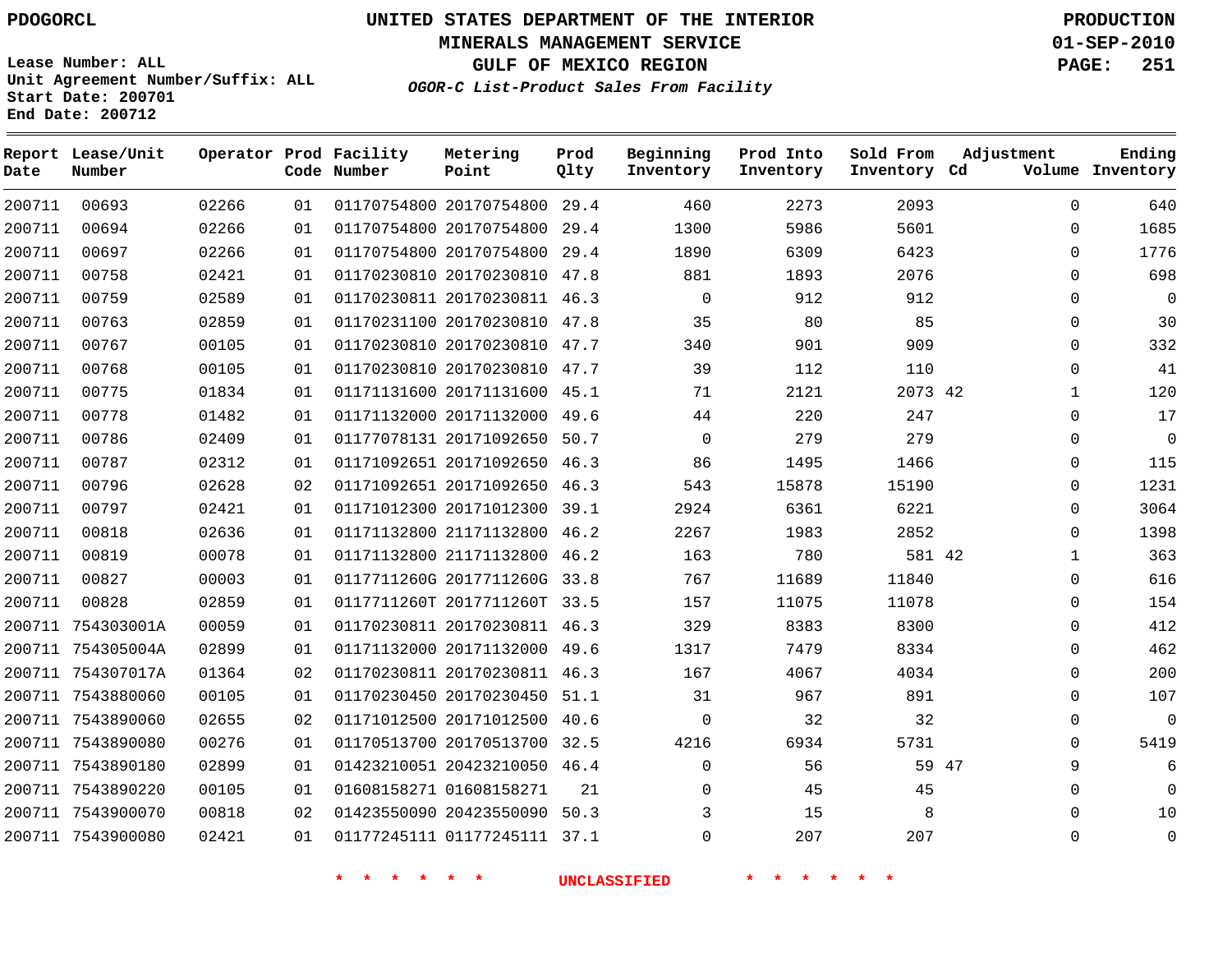#### **MINERALS MANAGEMENT SERVICE 01-SEP-2010**

**GULF OF MEXICO REGION PAGE: 252**

**Lease Number: ALL Unit Agreement Number/Suffix: ALL Start Date: 200701 End Date: 200712**

**OGOR-C List-Product Sales From Facility**

| Date | Report Lease/Unit<br>Number |       |    | Operator Prod Facility<br>Code Number | Metering<br>Point            | Prod<br>Qlty | Beginning<br>Inventory | Prod Into<br>Inventory | Sold From<br>Inventory Cd | Adjustment |                | Ending<br>Volume Inventory |
|------|-----------------------------|-------|----|---------------------------------------|------------------------------|--------------|------------------------|------------------------|---------------------------|------------|----------------|----------------------------|
|      | 200711 7543920040           | 02628 | 01 |                                       | 01423210051 20423210050      | $\Omega$     | 2                      | $\mathbf 0$            |                           | 042        | $-2$           | $\mathbf 0$                |
|      | 200711 7543930100           | 00362 | 02 |                                       | 01170230810 20170230810 47.8 |              | 2967                   | 7812                   | 7901                      |            | $\Omega$       | 2878                       |
|      | 200711 7543930200           | 00105 | 01 |                                       | 01171012310 20171012310      | 47           | 278                    | 13900                  | 13493                     |            | $\Omega$       | 685                        |
|      |                             | 01284 | 01 |                                       | 0117709260L 2017709260L 40.6 |              | $\mathbf 0$            | 4014                   | 4014                      |            | $\Omega$       | $\overline{0}$             |
|      |                             |       |    |                                       |                              |              | 278                    | 17914                  | 17507                     |            | 0              | 685                        |
|      | 200711 7543930210           | 02899 | 01 |                                       | 01608165300 01608165300      | $\Omega$     | $\overline{0}$         | $\mathbf 0$            |                           | 047        | 91             | 91                         |
|      | 200711 7543940080           | 00222 | 01 |                                       | 01171132800 21171132800 46.2 |              | 578                    | 1150                   | 1064                      |            | $\Omega$       | 664                        |
|      | 200711 754395009A           | 00730 | 01 |                                       | 01170753510 20170753510 49.6 |              | 200                    | 306                    | 211                       |            | $\Omega$       | 295                        |
|      | 200711 754395019A           | 00105 | 01 |                                       | 01420390101 01420390101      | $\Omega$     | 156                    | 66                     | $\Omega$                  |            | $\Omega$       | 222                        |
|      | 200711 754396015A           | 02859 | 01 |                                       | 01608103650 20608103650 32.1 |              | 135                    | 15090                  | 15083                     |            | $\Omega$       | 142                        |
|      | 200711 754398002A           | 00105 | 01 |                                       | 01420570060 20420570060      | $\Omega$     | 2319                   | $\mathbf 0$            | $\Omega$                  |            | $\Omega$       | 2319                       |
|      | 200711 754398017A           | 02859 | 02 |                                       | 01170230811 20170230811 46.3 |              | 4                      | 137                    | 134                       |            | $\Omega$       | $\overline{7}$             |
|      | 200711 8910020210           | 02451 | 01 |                                       | 01170513800 20170513800 33.7 |              | 7464                   | 110375                 | 110156                    |            | 0              | 7683                       |
|      |                             |       | 01 |                                       | 01170753510 20170753510 61.8 |              | 337                    | 2957                   | 444                       |            | $\Omega$       | 2850                       |
|      |                             |       |    |                                       |                              |              | 7801                   | 113332                 | 110600                    |            | 0              | 10533                      |
|      | 200711 8910024540           | 02451 | 01 |                                       | 01170513800 20170513800 33.7 |              | 11616                  | 145710                 | 147183                    |            | $\Omega$       | 10143                      |
|      | 200711 8910029310           | 02268 | 01 |                                       | 01171132800 21171132800 46.2 |              | 9                      | 0                      | 9                         |            | $\Omega$       | $\mathbf 0$                |
|      | 200711 8910029320           | 00276 | 01 |                                       | 01170513700 20170513700 32.5 |              | 17679                  | 72430                  | 71988 42                  |            | $\mathbf{1}$   | 18122                      |
|      | 200711 8910034440           | 00276 | 01 |                                       | 01170513700 20170513700 32.5 |              | 26626                  | 90846                  | 91402 42                  |            | $-2$           | 26068                      |
|      |                             | 00730 | 01 |                                       | 01170513700 20170513700 32.5 |              | 1741                   | 9556                   | 8555                      |            | $\mathbf 0$    | 2742                       |
|      |                             |       |    |                                       |                              |              | 28367                  | 100402                 | 99957                     |            | -2             | 28810                      |
|      | 200711 8910039150           | 00078 | 01 |                                       | 01170573601 20170573601 26.9 |              | 595                    | 2621                   | 2845 42                   |            | 1              | 372                        |
|      | 200711 8910063810           | 02466 | 01 |                                       | 01170230450 20170230450 51.2 |              | 1216                   | 14527                  | 14141                     |            | $\Omega$       | 1602                       |
|      |                             | 02904 | 02 |                                       | 01170230450 20170230450 51.2 |              | $\overline{2}$         | $\Omega$               | $\mathfrak{D}$            |            | $\Omega$       | $\Omega$                   |
|      |                             |       |    |                                       |                              |              | 1218                   | 14527                  | 14143                     |            | 0              | 1602                       |
|      | 200711 8910066690           | 00078 |    | 01 01170573602 20170573602 33.3       |                              |              | 14670                  | 17896                  | 24108 42                  |            | $\overline{2}$ | 8460                       |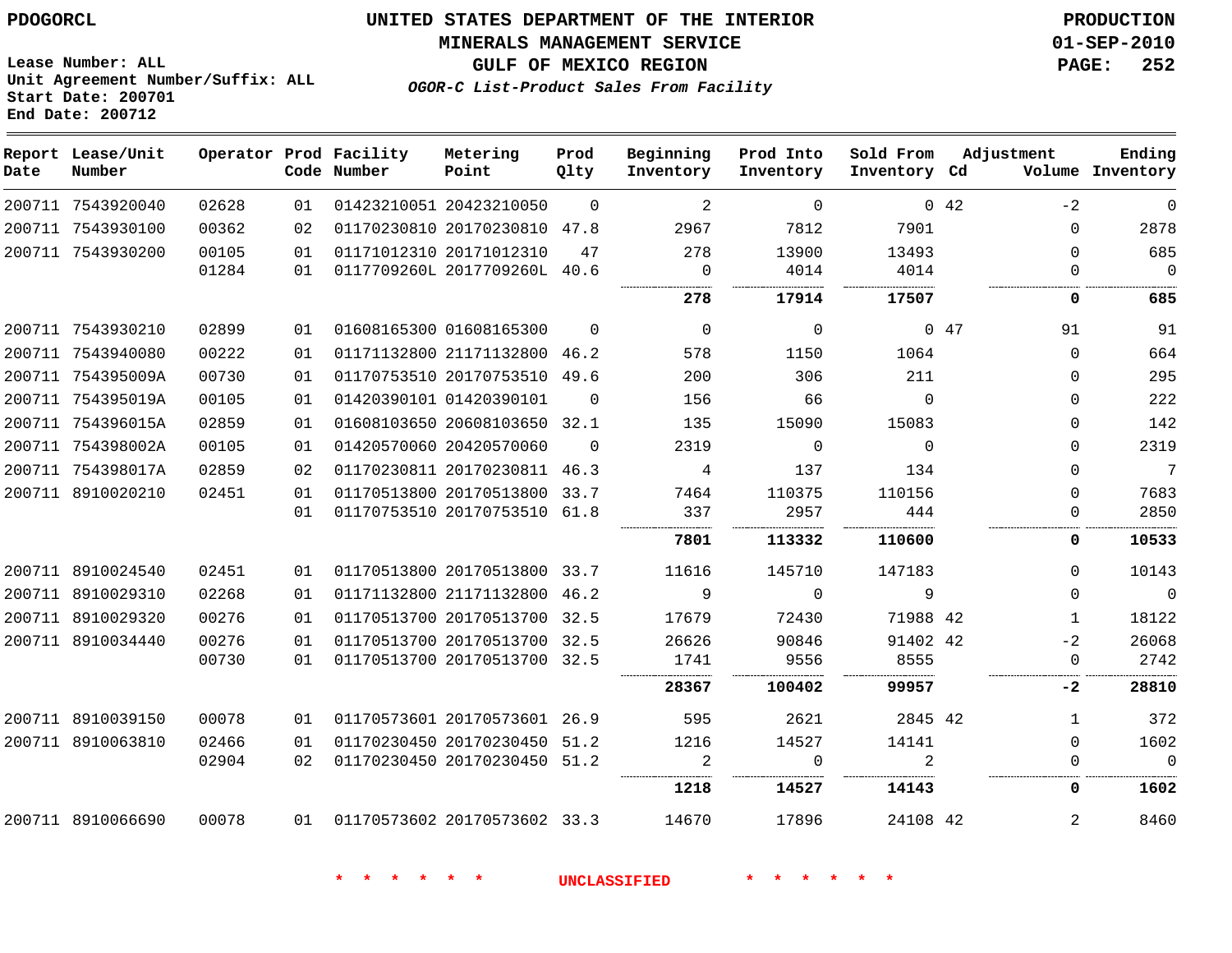**Start Date: 200701 End Date: 200712**

**Unit Agreement Number/Suffix: ALL**

# **UNITED STATES DEPARTMENT OF THE INTERIOR PDOGORCL PRODUCTION**

**MINERALS MANAGEMENT SERVICE 01-SEP-2010**

**GULF OF MEXICO REGION PAGE: 253**

**OGOR-C List-Product Sales From Facility**

| Date   | Report Lease/Unit<br>Number |       |    | Operator Prod Facility<br>Code Number | Metering<br>Point            | Prod<br>Qlty | Beginning<br>Inventory | Prod Into<br>Inventory | Sold From<br>Inventory Cd | Adjustment   | Ending<br>Volume Inventory |
|--------|-----------------------------|-------|----|---------------------------------------|------------------------------|--------------|------------------------|------------------------|---------------------------|--------------|----------------------------|
|        | 200711 8910086540           | 01284 | 01 |                                       | 01171012400 20171012400 54.2 |              | 162                    | 180                    | 268                       |              | $\Omega$<br>74             |
|        |                             |       | 01 |                                       | 01177092604 20177092604 44.4 |              | $\overline{0}$         | 812                    | 812                       |              | $\mathbf 0$<br>0           |
|        |                             |       |    |                                       |                              |              | 162                    | 992                    | 1080                      |              | 0<br>74                    |
|        | 200711 8910086610           | 02266 | 01 |                                       | 01170754800 20170754800      | 29.4         | 165                    | 536                    | 550                       |              | 0<br>151                   |
|        | 200711 8910086660           | 02766 | 02 |                                       | 01421670201 20421670200      | $\Omega$     | 206                    | 1                      | $\mathbf 0$               |              | 207<br>$\Omega$            |
|        | 200711 8910087640           | 00818 | 02 |                                       | 01171092800 21171132800 46.2 |              | 9                      | 136                    | 86 42                     | $-1$         | 58                         |
|        | 200711 8910087670           | 02312 | 02 |                                       | 01170754200 20170754200      | 36.8         | 120                    | 530                    | 498                       |              | 0<br>152                   |
|        | 200711 8910087840           | 00162 | 01 |                                       | 01177122606 20177122606 40.8 |              | $\Omega$               | 3120                   | 3120                      |              | $\Omega$<br>$\Omega$       |
| 200711 | 8910088160                  | 02233 | 01 |                                       | 01171132800 21171132800      | 45           | 2678                   | 7134                   | 6000                      |              | 3812<br>0                  |
|        | 200711 8910089160           | 00276 | 01 |                                       | 01170513700 20170513700 32.5 |              | 2541                   | 4840                   | 4248                      |              | 3133<br>0                  |
| 200711 | 891008927AE                 | 00078 | 01 |                                       | 01170230400 20170230400      | 52.4         | 81                     | 388                    | 286 09                    | $-112$       | 71                         |
|        | 200711 891008927K           | 00078 | 01 |                                       | 01170230400 20170230400      | 51.9         | 89                     | 433                    | 443                       |              | $\mathbf 0$<br>79          |
|        | 200711 891008927X           | 00078 | 01 |                                       | 01170230400 20170230400 51.9 |              | 78                     | 323                    | 343 42                    |              | 59<br>$\mathbf 1$          |
|        | 200711 891008946C           | 01834 | 01 |                                       | 01171012500 20171012500      | 40.6         | 24                     | 613                    | 620                       |              | 17<br>0                    |
|        | 200711 8910116580           | 00276 | 01 |                                       | 01170513700 20170513700 32.5 |              | 5186                   | 7955                   | 7992                      |              | 5149<br>$\Omega$           |
|        | 200711 8910116740           | 00276 | 01 |                                       | 01170513700 20170513700 32.5 |              | 702                    | 622                    | 921 42                    | $-1$         | 402                        |
|        | 200711 8910116770           | 00276 | 01 |                                       | 01170513700 20170513700 32.5 |              | 1779                   | 3387                   | 2973 42                   | $-1$         | 2192                       |
|        | 200711 8910116790           | 00276 | 01 |                                       | 01170513700 20170513700 32.5 |              | 4452                   | 6513                   | 6750 42                   | $\mathbf{1}$ | 4216                       |
| 200711 | 8910116800                  | 00276 | 01 |                                       | 01170513700 20170513700      | 32.5         | 14120                  | 19283                  | 20921 42                  | $-1$         | 12481                      |
|        | 200711 891011687A           | 02266 | 01 |                                       | 01170754800 20170754800      | 29.4         | 224                    | 779                    | 784                       |              | 219<br>0                   |
|        | 200711 891011687B           | 02266 | 01 |                                       | 01170754800 20170754800 29.4 |              | 89                     | 289                    | 297                       |              | 81<br>0                    |
|        | 200711 891011687C           | 02266 | 01 |                                       | 01170754800 20170754800      | 29.4         | 319                    | 1116                   | 1121                      |              | 0<br>314                   |
|        | 200711 891011687D           | 02266 | 01 |                                       | 01170754800 20170754800      | 29.4         | 432                    | 1378                   | 1422                      |              | 388<br>$\Omega$            |
| 200711 | 8910117330                  | 02266 | 01 |                                       | 01170754800 20170754800      | 29.4         | 3                      | 12                     | 12                        |              | 3<br>0                     |
|        | 200711 8910123210           | 00687 | 01 |                                       | 0117709260A 2017709260A 34.6 |              | 45                     | 2203                   | 2212 42                   |              | 37<br>$\mathbf{1}$         |
|        | 200711 8910123250           | 00687 | 01 |                                       | 0117709260A 2017709260A 34.6 |              | 32                     | 2713                   | 2700                      |              | 45<br>$\Omega$             |
|        | 200711 8910123270           | 01482 | 01 |                                       | 01177215100 20177215102 30.7 |              | 54                     | 3790                   | 3811                      |              | 33<br>0                    |
|        | 200711 8910123320           | 01482 | 01 |                                       | 01177215100 20177215102 30.7 |              | 151                    | 11200                  | 11253                     |              | 98<br>0                    |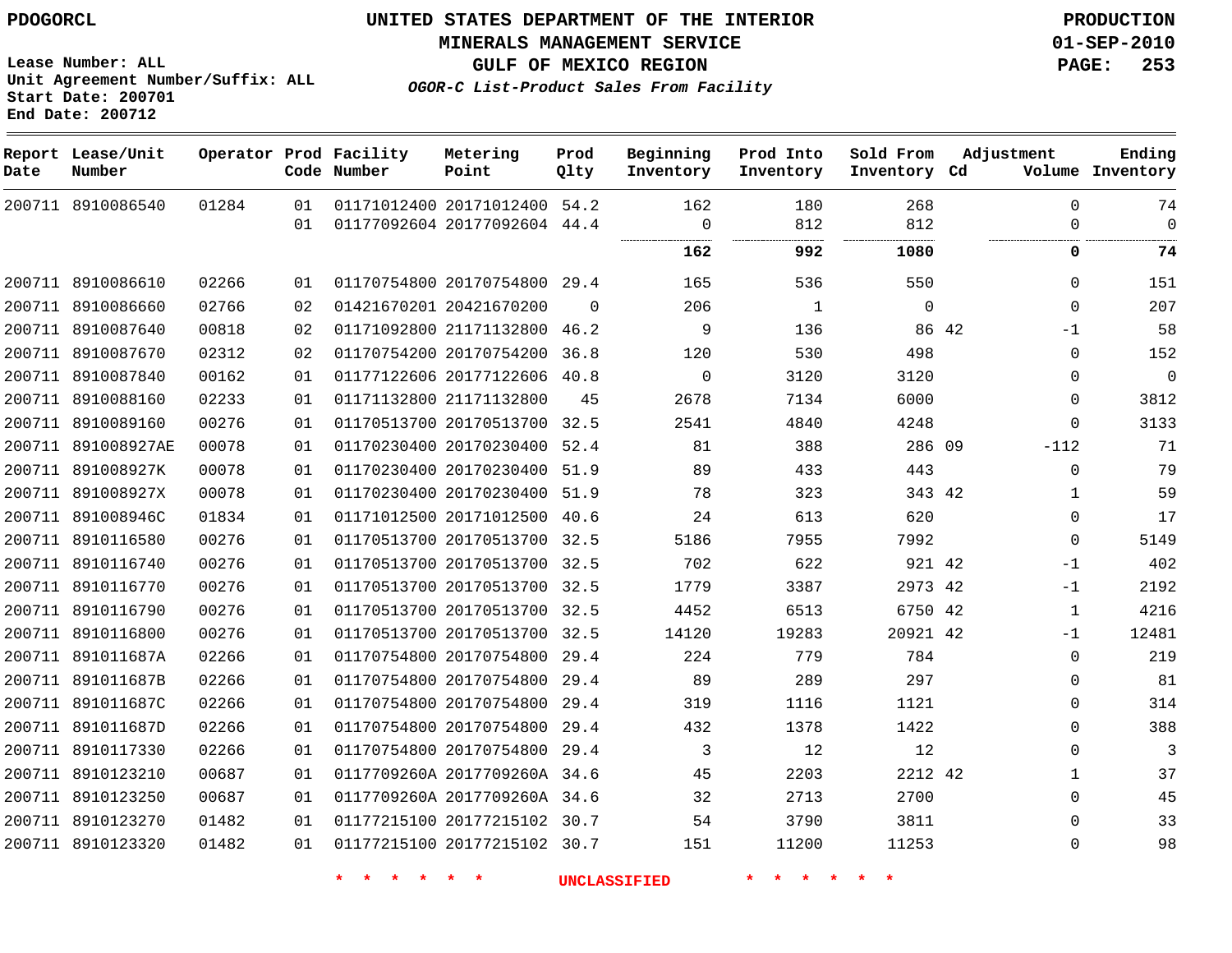**MINERALS MANAGEMENT SERVICE 01-SEP-2010**

**GULF OF MEXICO REGION PAGE: 254**

**Lease Number: ALL Unit Agreement Number/Suffix: ALL Start Date: 200701 End Date: 200712**

**OGOR-C List-Product Sales From Facility**

| Date | Report Lease/Unit<br>Number |       |    | Operator Prod Facility<br>Code Number | Metering<br>Point            | Prod<br>Qlty | Beginning<br>Inventory | Prod Into<br>Inventory | Sold From<br>Inventory Cd | Adjustment            | Ending<br>Volume Inventory |
|------|-----------------------------|-------|----|---------------------------------------|------------------------------|--------------|------------------------|------------------------|---------------------------|-----------------------|----------------------------|
|      | 200711 8910123330           | 01482 | 01 |                                       | 01177215100 20177215102 30.7 |              | 128                    | 15779                  | 15767 42                  | $-1$                  | 139                        |
|      | 200711 8910123350           | 01284 | 01 |                                       | 01171012500 20171012500 40.6 |              | 20                     | 484                    | 490                       | $\Omega$              | 14                         |
|      | 200711 8910123380           | 00818 | 02 |                                       | 01171132800 21171132800 46.3 |              | 10                     | 32                     | 26                        | $\mathbf 0$           | 16                         |
|      | 200711 8910123390           | 00818 | 01 |                                       | 01171131800 20171131800      | 47.1         | 1958                   | 57                     |                           | 19 42<br>$-1$         | 1995                       |
|      | 200711 8910138430           | 00078 | 01 |                                       | 01171132800 21171132800      | 46.2         | 22                     | 62                     | 52                        | $\Omega$              | 32                         |
|      | 200711 8910169300           | 00491 | 01 |                                       | 01170230810 20170230810 47.7 |              | 105                    | 212                    | 239                       | $\Omega$              | 78                         |
|      | 200711 8910202350           | 00276 | 01 |                                       | 01170513700 20170513700 32.5 |              | 27541                  | 43396                  | 43165 42                  |                       | 27774<br>$\overline{2}$    |
|      | 200711 8910202430           | 00276 | 01 |                                       | 01170513700 20170513700 32.5 |              | 515                    | 68                     | 68                        | $\Omega$              | 515                        |
|      | 200711 8910202470           | 02266 | 01 |                                       | 01170754800 20170754800      | 29.4         | 131                    | 345                    | 379                       | $\Omega$              | 97                         |
|      | 200711 8910202520           | 01482 | 01 |                                       | 01171132800 21171132800 46.2 |              | 2                      | 39                     | 22                        | $\Omega$              | 19                         |
|      | 200711 8910202550           | 00105 | 01 |                                       | 01170230810 20170230810      | 47.7         | 10                     | 11                     | 14                        | $\Omega$              | $\overline{7}$             |
|      | 200711 8910202560           | 00276 | 01 |                                       | 01170513700 20170513700 32.5 |              | 4430                   | 11211                  | 11171                     | $\mathbf 0$           | 4470                       |
|      | 200711 G00932               | 01376 | 01 |                                       | 01170231100 20170230810 48.7 |              | 319                    | 1168                   | 1057                      | $\Omega$              | 430                        |
|      | 200711 G00935               | 02852 | 02 |                                       | 01171131600 20171131600      | $\Omega$     | 139                    | $\mathbf{0}$           | $\mathbf{0}$              | 0                     | 139                        |
|      | 200711 G00971               | 00105 | 01 |                                       | 01171132000 20171132000 49.5 |              | 12                     | 75                     | 82                        | $\Omega$              | 5                          |
|      | 200711 G00985               | 00687 | 01 |                                       | 0117709260A 2017709260A 34.6 |              | 300                    | 17737                  | 17742                     | $\Omega$              | 295                        |
|      | 200711 G00987               | 00105 | 01 |                                       | 01171132800 21171132800 46.2 |              | 2522                   | 5398                   | 4876                      | $\mathbf 0$           | 3044                       |
|      | 200711 G00989               | 00003 | 01 |                                       | 01171012400 20171012400      | $\Omega$     | 1022                   | $\mathbf 0$            | $\mathbf{0}$              | $\Omega$              | 1022                       |
|      | 200711 G01025               | 02859 | 01 |                                       | 01177122600 20177122600      | $\Omega$     | 139                    | $\mathbf 0$            | $\Omega$                  | $\Omega$              | 139                        |
|      | 200711 G01027               | 00162 | 01 |                                       | 01177122606 20177122606 40.8 |              | $\Omega$               | 4404                   | 4404                      | $\Omega$              | $\mathbf 0$                |
|      | 200711 G01036               | 02312 | 02 |                                       | 01171092651 20171092650      | 46.3         | 19                     | 617                    | 588                       | 0                     | 48                         |
|      | 200711 G01072               | 00105 | 01 |                                       | 01170513800 20170513800      | 33.7         | 2                      | 8                      | 9                         | $\Omega$              | $\mathbf{1}$               |
|      | 200711 G01082               | 00276 | 01 |                                       | 01170513700 20170513700      | 32.5         | 28                     | 33                     |                           | 40 42<br>$\mathbf{1}$ | 22                         |
|      | 200711 G01083               | 00276 | 01 |                                       | 01170513700 20170513700 32.5 |              | 4422                   | 6642                   | 6765                      | $\Omega$              | 4299                       |
|      |                             | 02777 | 01 |                                       | 01170753510 20170753510      | $\Omega$     | 65                     | $\mathbf 0$            | $\Omega$                  | $\Omega$              | 65                         |
|      |                             |       |    |                                       |                              |              | 4487                   | 6642                   | 6765                      | 0                     | 4364                       |
|      | 200711 G01090               | 00276 | 01 |                                       | 01170513700 20170513700 32.5 |              | 14637                  | 23827                  | 23042 42                  | $\mathbf{1}$          | 15423                      |
|      | 200711 G01091               | 00276 | 01 |                                       | 01170513700 20170513700 32.5 |              | 2130                   | 3145                   | 3239 42                   | $-1$                  | 2035                       |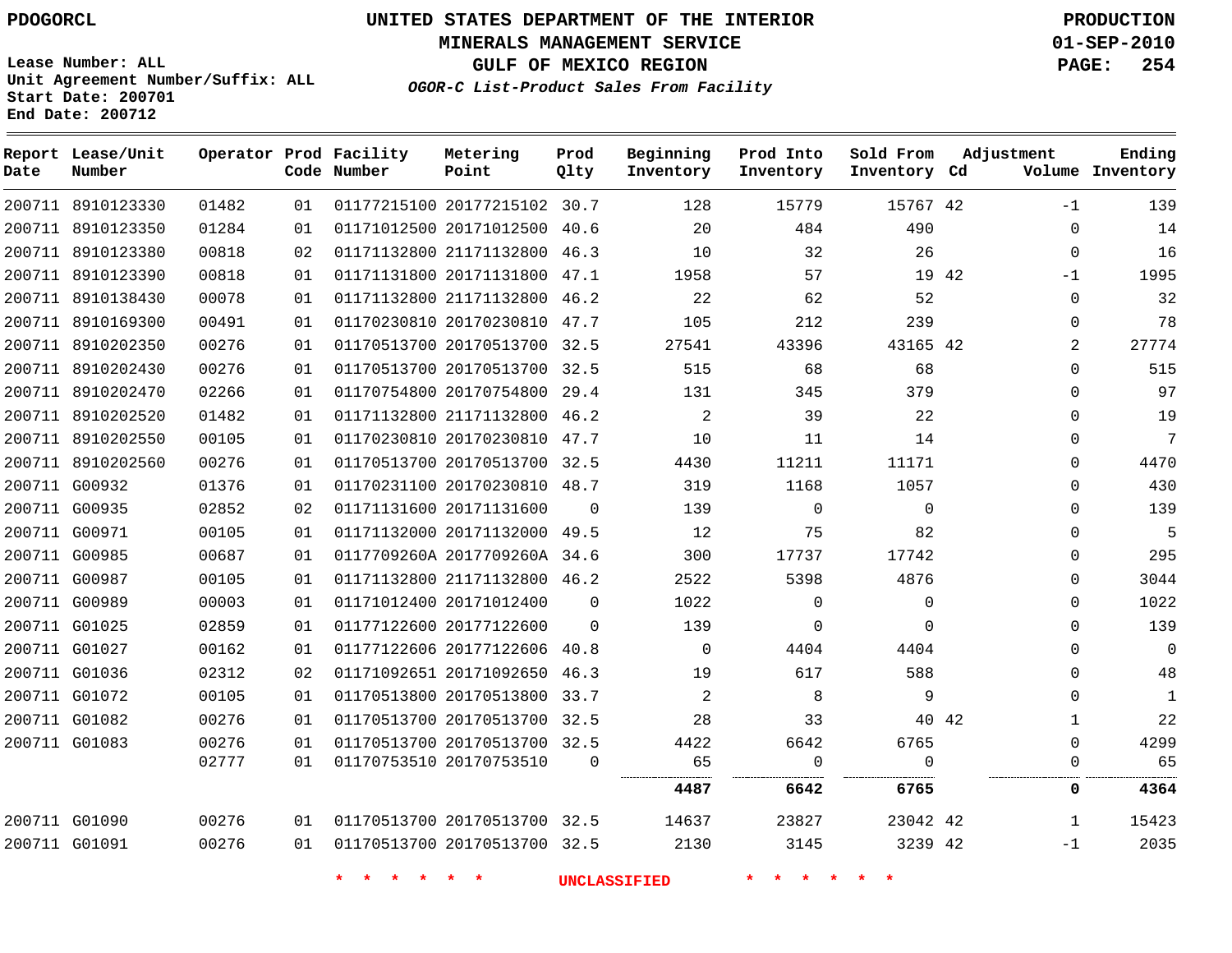# **UNITED STATES DEPARTMENT OF THE INTERIOR PDOGORCL PRODUCTION**

**MINERALS MANAGEMENT SERVICE 01-SEP-2010**

**GULF OF MEXICO REGION PAGE: 255**

**Unit Agreement Number/Suffix: ALL Start Date: 200701 End Date: 200712**

**OGOR-C List-Product Sales From Facility**

| Date | Report Lease/Unit<br>Number |       |    | Operator Prod Facility<br>Code Number | Metering<br>Point            | Prod<br>Qlty | Beginning<br>Inventory | Prod Into<br>Inventory | Sold From<br>Inventory Cd | Adjustment   | Ending<br>Volume Inventory |
|------|-----------------------------|-------|----|---------------------------------------|------------------------------|--------------|------------------------|------------------------|---------------------------|--------------|----------------------------|
|      | 200711 G01092               | 00276 | 01 |                                       | 01170513700 20170513700 32.5 |              | 7769                   | 13075                  | 12381                     | $\mathbf 0$  | 8463                       |
|      | 200711 G01096               | 00276 | 01 |                                       | 01170513700 20170513700 32.5 |              | 10                     | 11                     | 14                        | $\Omega$     | 7                          |
|      | 200711 G01127               | 02630 | 01 |                                       | 01171132000 20171132000      | 51           | $\mathbf 0$            | 570                    | 570                       | $\Omega$     | $\Omega$                   |
|      | 200711 G01153               | 01834 | 01 |                                       | 01171132800 21171132800 46.2 |              | 1040                   | 1038                   | 1279                      | $\Omega$     | 799                        |
|      | 200711 G01182               | 00818 | 01 |                                       | 01177072200 20177072200      | 44.1         | 91                     | 371                    | 433                       | $\Omega$     | 29                         |
|      | 200711 G01194               | 00105 | 01 |                                       | 01177072601 20177072601 38.1 |              | $\Omega$               | 4888                   | 4888                      | $\Omega$     | $\Omega$                   |
|      | 200711 G01196               | 00078 | 01 |                                       | 01171132800 21171132800      | 46.2         | 351                    | 800                    | 740                       | $\mathbf{0}$ | 411                        |
|      | 200711 G01198               | 00818 | 02 |                                       | 01171092651 20171092650 46.3 |              | 13                     | 234                    | 229                       | $\Omega$     | 18                         |
|      | 200711 G01210               | 00078 | 01 |                                       | 01171132800 21171132800      | 45.5         | 900                    | 940                    | 1431                      | $\Omega$     | 409                        |
|      | 200711 G01216               | 00222 | 01 |                                       | 01177082958 20177082958 37.9 |              | $\Omega$               | 9189                   | 9189                      | $\Omega$     | $\Omega$                   |
|      | 200711 G01220               | 00105 | 01 |                                       | 01177092600 20177092600      | 45           | 264                    | 6072                   | 6134                      | $\Omega$     | 202                        |
|      | 200711 G01228               | 00003 | 01 |                                       | 0117711260G 2017711260G      | 33.8         | 922                    | 18265                  | 18225                     | $\Omega$     | 962                        |
|      | 200711 G01230               | 00003 | 01 |                                       | 0117711260G 2017711260G      | 33.8         | 1127                   | 24662                  | 24490                     | $\Omega$     | 1299                       |
|      | 200711 G01248               | 02628 | 01 |                                       | 01171012500 20171012500      | 40.6         | 109                    | 1762                   | 1822                      | $\Omega$     | 49                         |
|      | 200711 G01249               | 00491 | 01 |                                       | 01171012500 20171012500      | 40.6         | $\Omega$               | $\overline{2}$         | $\overline{a}$            | $\Omega$     | $\Omega$                   |
|      | 200711 G01261               | 01284 | 01 |                                       | 01171012500 20171012500      | 40.6         | 6                      | $\Omega$               | $\mathbf{1}$              | $\Omega$     | 5                          |
|      | 200711 G01269               | 01284 | 01 |                                       | 01171012500 20171012500      | 40.6         | 41                     | 1092                   | 1107                      | $\Omega$     | 26                         |
|      | 200711 G01351               | 00078 | 01 |                                       | 01170230400 20170230400 51.9 |              | 62                     | 279                    | 291 42                    | 1            | 51                         |
|      | 200711 G01441               | 00818 | 01 |                                       | 01177112701 20177112700      | 48.2         | 276                    | 1223                   | 1087                      | $\Omega$     | 412                        |
|      | 200711 G01447               | 00276 | 01 |                                       | 01170513700 20170513700 32.5 |              | 4206                   | 34411                  | 33755                     | $\Omega$     | 4862                       |
|      | 200711 G01477               | 02025 | 01 |                                       | 01170230810 20170230810 47.7 |              | $\mathbf 0$            | 502                    | 615 47                    | 298          | 185                        |
|      | 200711 G01497               | 02451 | 01 |                                       | 01170513800 20170513800 33.7 |              | 2211                   | 31247                  | 31283                     | $\Omega$     | 2175                       |
|      | 200711 G01498               | 02451 | 01 |                                       | 01170513800 20170513800 33.7 |              | 679                    | 8442                   | 8533                      | 0            | 588                        |
|      | 200711 G01528               | 02859 | 01 |                                       | 0117711260T 2017711260T 33.5 |              | 28                     | 2925                   | 2912                      | $\Omega$     | 41                         |
|      | 200711 G01569               | 02266 | 01 |                                       | 01171012500 20171012500 39.3 |              | 3                      | $\mathbf 0$            | 3                         | $\Omega$     | $\Omega$                   |
|      | 200711 G01610               | 01482 | 01 |                                       | 01177215100 20177215102 30.7 |              | 28                     | 3137                   | 3137                      | $\Omega$     | 28                         |
|      | 200711 G01619               | 00276 | 01 |                                       | 01170513700 20170513700 32.5 |              | 20320                  | 25226                  | 26290                     | $\Omega$     | 19256                      |
|      | 200711 G01620               | 00276 | 01 |                                       | 01170513700 20170513700 32.5 |              | 9505                   | 12672                  | 12521 42                  | $\mathbf{1}$ | 9657                       |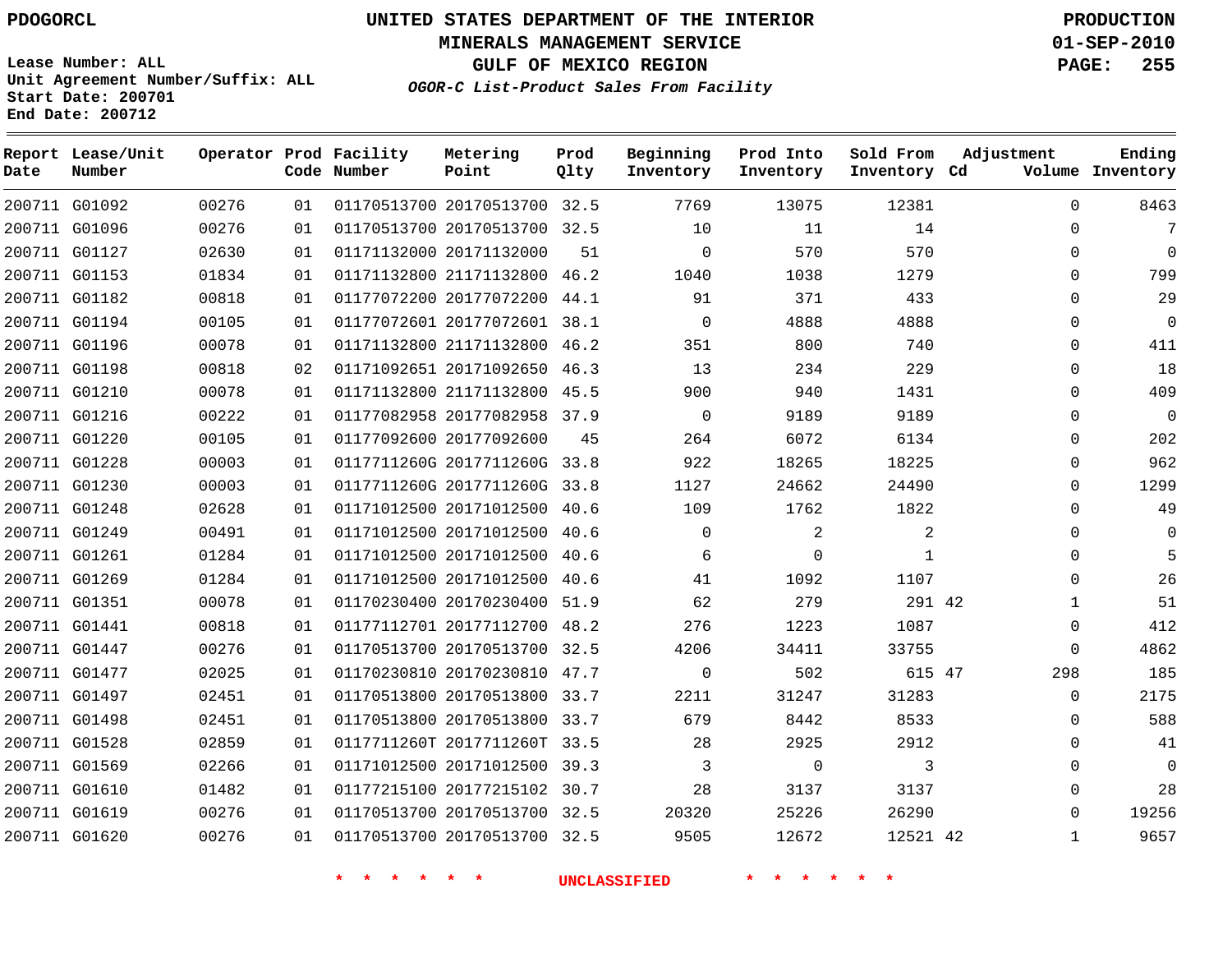**Start Date: 200701 End Date: 200712**

# **UNITED STATES DEPARTMENT OF THE INTERIOR PDOGORCL PRODUCTION**

**MINERALS MANAGEMENT SERVICE 01-SEP-2010**

**GULF OF MEXICO REGION PAGE: 256**

**OGOR-C List-Product Sales From Facility Unit Agreement Number/Suffix: ALL**

| Date | Report Lease/Unit<br>Number |       |    | Operator Prod Facility<br>Code Number | Metering<br>Point            | Prod<br>Qlty | Beginning<br>Inventory | Prod Into<br>Inventory | Sold From<br>Inventory Cd | Adjustment    | Ending<br>Volume Inventory |
|------|-----------------------------|-------|----|---------------------------------------|------------------------------|--------------|------------------------|------------------------|---------------------------|---------------|----------------------------|
|      | 200711 G01676               | 02237 | 01 |                                       | 01170755200 20170755200 32.7 |              | 16581                  | 8573                   | 8255                      | $\Omega$      | 16899                      |
|      | 200711 G01677               | 02237 | 01 |                                       | 01170755200 20170755200      | 32.7         | 7525                   | 5155                   | 4163                      | $\Omega$      | 8517                       |
|      | 200711 G01754               | 00003 | 01 |                                       | 01423210051 20423210050      | 46.4         | 23                     | 335                    | 323 42                    | $\mathbf{1}$  | 36                         |
|      | 200711 G01757               | 00003 | 01 |                                       | 01423210051 20423210050      | 46.4         | 85                     | 1272                   | 1221                      | $\Omega$      | 136                        |
|      | 200711 G01812               | 02630 | 01 |                                       | 01422450350 20422450350      | 43.2         | 22                     | 5                      | 5                         | $\Omega$      | 22                         |
|      | 200711 G01860               | 00105 | 01 |                                       | 01170231110 20170231110      | 41.9         | 2663                   | 5567                   | 6853                      | $\Omega$      | 1377                       |
|      | 200711 G01865               | 00078 | 01 |                                       | 01171012500 20171012500      | 40.6         | 1513                   | 7332                   | 8604 42                   | $-1$          | 240                        |
|      | 200711 G01880               | 00105 | 01 |                                       | 01171132000 20171132000      | 49.5         | 31                     | 191                    | 210                       | $\mathbf 0$   | 12                         |
|      | 200711 G01898               | 02312 | 01 |                                       | 01171012500 20171012500      | 40.6         | 717                    | 14977                  | 15273                     | $\Omega$      | 421                        |
|      | 200711 G01901               | 01482 | 01 |                                       | 01177215100 20177215102      | 30.7         | 8                      | 751                    | 753                       | $\mathbf 0$   | 6                          |
|      | 200711 G01953               | 00105 | 01 |                                       | 01170230811 20170230811      | 46.2         | 18                     | 587                    | 576                       | $\Omega$      | 29                         |
|      | 200711 G01966               | 01482 | 01 |                                       | 01177215100 20177215102      | 30.7         | 67                     | 9985                   | 9964                      | $\Omega$      | 88                         |
|      | 200711 G01967               | 01482 | 01 |                                       | 01177215100 20177215102 30.7 |              | 83                     | 12849                  | 12819                     | $\mathbf 0$   | 113                        |
|      | 200711 G01972               | 02589 | 01 |                                       | 01170231230 01170231230 50.7 |              | $\Omega$               | 401                    | 401                       | $\Omega$      | $\Omega$                   |
|      | 200711 G01997               | 01071 | 02 |                                       | 01170230810 20170230810      | 57           | 37                     | 69                     | 69                        | $\mathbf 0$   | 37                         |
|      | 200711 G01998               | 00818 | 01 |                                       | 01170230811 20170230811 47.8 |              | 35                     | 58                     |                           | 71 42<br>$-1$ | 21                         |
|      | 200711 G02006               | 00491 | 01 |                                       | 01170530900 20170530900      | 46.5         | 3                      | 10                     | 11                        | $\mathbf 0$   | 2                          |
|      | 200711 G02021               | 01482 | 01 |                                       | 01170230811 20170230811 46.3 |              | 33                     | 1007                   | 991                       | $\Omega$      | 49                         |
|      | 200711 G02023               | 02312 | 02 |                                       | 01170230811 20170230811      | 46.3         | 625                    | 20910                  | 20509 42                  | $\mathbf{1}$  | 1027                       |
|      | 200711 G02051               | 02312 | 01 |                                       | 01170530900 20170530900      | 46.6         | 90                     | 636                    | 587                       | $\Omega$      | 139                        |
|      | 200711 G02062               | 02375 | 01 |                                       | 0117704220A 2017704220A 46.9 |              | $\Omega$               | 2491                   | 2491                      | $\Omega$      | $\Omega$                   |
|      | 200711 G02088               | 00687 | 01 |                                       | 01170230811 20170230811 46.3 |              | 26                     | 921                    | 902                       | $\mathbf 0$   | 45                         |
|      | 200711 G02091               | 00687 | 01 |                                       | 01170230811 20170230811 46.3 |              | 46                     | 1356                   | 1335                      | $\Omega$      | 67                         |
|      | 200711 G02099               | 01978 | 02 |                                       | 01171012310 20171012310      | 47           | $\mathbf 0$            | 49                     | 47                        | $\mathbf 0$   | 2                          |
|      | 200711 G02110               | 02630 | 01 |                                       | 01171012400 20171012400      | 54.2         | $\mathbf 0$            | 44                     | 26                        | $\Omega$      | 18                         |
|      | 200711 G02127               | 02312 | 02 |                                       | 01170230810 20170230810      | 47.8         | 22                     | 42                     | 50                        | $\Omega$      | 14                         |
|      | 200711 G02161               | 00818 | 01 |                                       | 01171012500 20171012500      | 40.6         | 891                    | 20897                  | 21200 42                  | $-1$          | 587                        |
|      | 200711 G02163               | 00105 | 01 |                                       | 01171012500 20171012500      | 40.6         | 348                    | 8159                   | 8278                      | $\Omega$      | 229                        |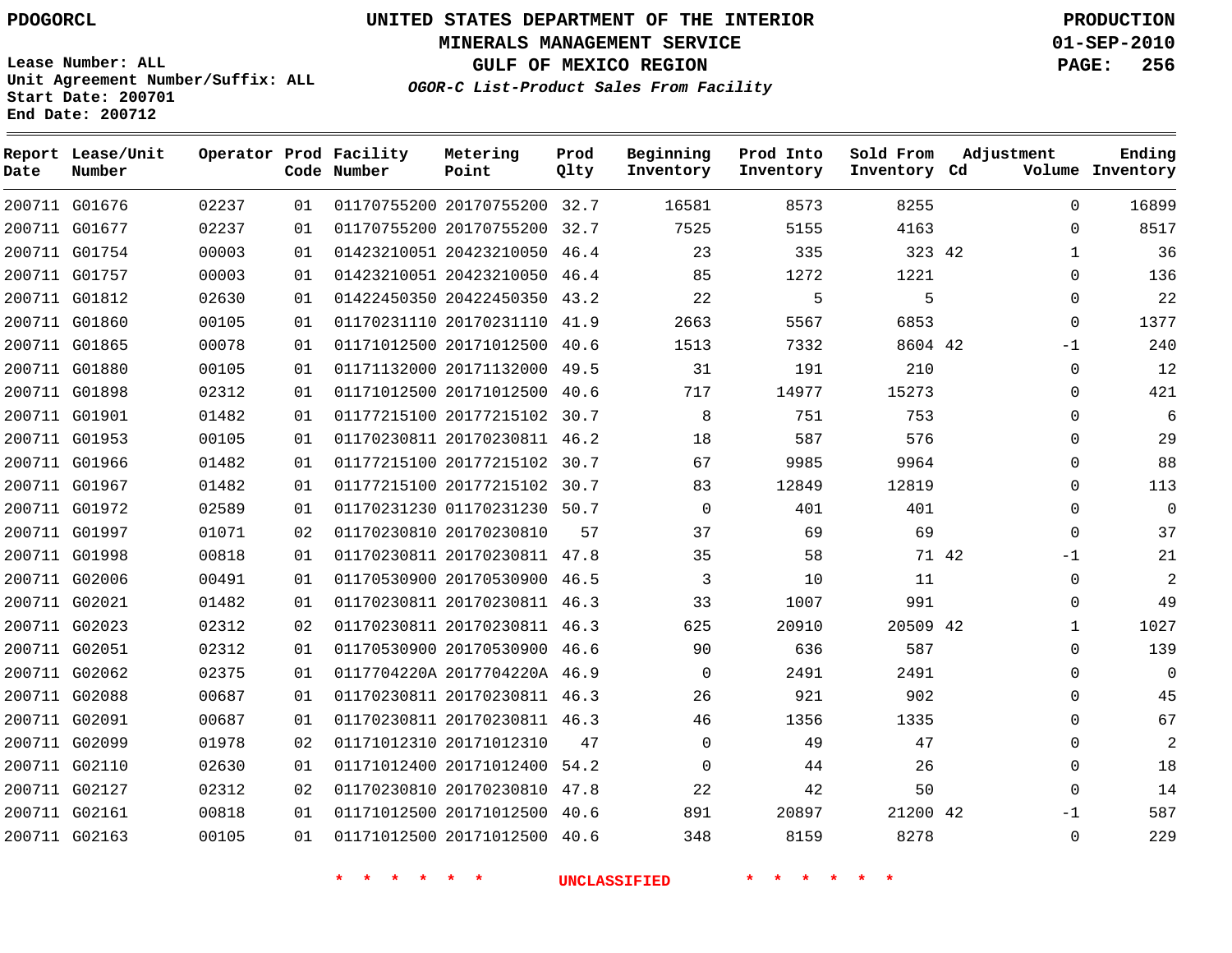**Start Date: 200701 End Date: 200712**

**Unit Agreement Number/Suffix: ALL**

# **UNITED STATES DEPARTMENT OF THE INTERIOR PDOGORCL PRODUCTION**

**MINERALS MANAGEMENT SERVICE 01-SEP-2010**

**GULF OF MEXICO REGION PAGE: 257**

**OGOR-C List-Product Sales From Facility**

| Date | Report Lease/Unit<br>Number |       |    | Operator Prod Facility<br>Code Number | Metering<br>Point            | Prod<br>Qlty | Beginning<br>Inventory | Prod Into<br>Inventory | Sold From<br>Inventory Cd | Adjustment  | Ending<br>Volume Inventory |
|------|-----------------------------|-------|----|---------------------------------------|------------------------------|--------------|------------------------|------------------------|---------------------------|-------------|----------------------------|
|      | 200711 G02280               | 02899 | 01 |                                       | 01177082604 20177082604 27.5 |              | 0                      | 45696                  | 45646 47                  | 539         | 589                        |
|      | 200711 G02281               | 02899 | 01 |                                       | 01177082604 20177082604 27.5 |              | $\mathbf 0$            | 10705                  | 10666 47                  | 99          | 138                        |
|      | 200711 G02300               | 01482 | 01 |                                       | 01171132800 21171132800      | 46.2         | 37                     | 157                    | 120                       | $\Omega$    | 74                         |
|      | 200711 G02317               | 02421 | 01 |                                       | 01171132000 20171132000      | 49.6         | 1660                   | 9492                   | 10563                     | $\Omega$    | 589                        |
|      | 200711 G02353               | 01284 | 01 |                                       | 01170230450 20170230450 51.2 |              | 359                    | 4116                   | 4021                      | $\Omega$    | 454                        |
|      | 200711 G02354               | 01284 | 01 |                                       | 01170230450 20170230450      | 51.2         | 13                     | 218                    | 207                       | 0           | 24                         |
|      | 200711 G02357               | 02200 | 02 |                                       | 01170230450 20170230450 51.2 |              | 97                     | 1123                   | 1096                      | $\Omega$    | 124                        |
|      | 200711 G02391               | 01284 | 01 |                                       | 0142709015A 2042709015A 43.3 |              | $\mathbf 0$            | 2322                   | 2322                      | $\Omega$    | $\mathbf 0$                |
|      | 200711 G02404               | 02589 | 01 |                                       | 01170230810 20170230810 47.1 |              | 1109                   | 1952                   | 1952                      | $\Omega$    | 1109                       |
|      | 200711 G02414               | 02451 | 01 |                                       | 01170230810 20170230810      | 47.7         | 12                     | 41                     | 38                        | $\Omega$    | 15                         |
|      | 200711 G02423               | 00818 | 02 |                                       | 01170230810 20170230810 47.8 |              | 15                     | 186                    | 132 42                    | $-1$        | 68                         |
|      | 200711 G02428               | 00105 | 01 |                                       | 01170230810 20170230810      | 47.7         | 20                     | 55                     | 55                        | $\mathbf 0$ | 20                         |
|      | 200711 G02429               | 00491 | 01 |                                       | 01170230810 20170230810      | 47.7         | 470                    | 612                    | 857                       | $\Omega$    | 225                        |
|      | 200711 G02433               | 00491 | 01 |                                       | 01170230810 20170230810      | 47.7         | $\mathbf 0$            | 4                      | 3                         | $\Omega$    | 1                          |
|      | 200711 G02434               | 02859 | 02 |                                       | 01170230810 20170230810      | 47.8         | 63                     | 145                    | 155                       | $\Omega$    | 53                         |
|      | 200711 G02436               | 02628 | 02 |                                       | 01170230811 20170230811 46.3 |              | 106                    | 3287                   | 3233                      | $\Omega$    | 160                        |
|      | 200711 G02439               | 02375 | 01 |                                       | 01171132000 20171132000      | 49.6         | $\Omega$               | 192                    | 192                       | $\Omega$    | $\Omega$                   |
|      | 200711 G02551               | 00491 | 01 |                                       | 01170230811 20170230811 46.2 |              | 0                      | 8                      | 8                         | $\Omega$    | $\mathbf 0$                |
|      | 200711 G02552               | 00491 | 01 |                                       | 01170230811 20170230811 46.2 |              | $\mathbf 0$            | 2                      | $\overline{2}$            | 0           | $\mathbf 0$                |
|      | 200711 G02567               | 02628 | 01 |                                       | 01170230811 20170230811 46.3 |              | 608                    | 10505                  | 10598                     | $\Omega$    | 515                        |
|      | 200711 G02596               | 01482 | 01 |                                       | 01171132800 21171132800 46.2 |              | 5                      | 32                     | 22                        | $\Omega$    | 15                         |
|      | 200711 G02628               | 00105 | 01 |                                       | 01171012500 20171012500 40.6 |              | 122                    | 2771                   | 2815                      | $\Omega$    | 78                         |
|      | 200711 G02665               | 02451 | 01 |                                       | 01423210051 20423210050      | 46.3         | 161                    | 2370                   | 2278                      | $\Omega$    | 253                        |
|      | 200711 G02716               | 01834 | 01 |                                       | 01170230810 20170230810      | 47.8         | 255                    | 81                     | 307 42                    | 1           | 30                         |
|      | 200711 G02759               | 01284 | 01 |                                       | 01170230800 20170230810      | 47.8         | 58                     | 136                    | 144                       | $\Omega$    | 50                         |
|      | 200711 G02825               | 00105 | 01 |                                       | 01170230810 20170230810      | 47.7         | 92                     | 129                    | 173                       | 0           | 48                         |
|      |                             |       | 01 |                                       | 01170231110 20170231110      | 41.9         | 114                    | 275<br>                | 321<br>                   | $\Omega$    | 68<br>                     |
|      |                             |       |    |                                       |                              |              | 206                    | 404                    | 494                       | 0           | 116                        |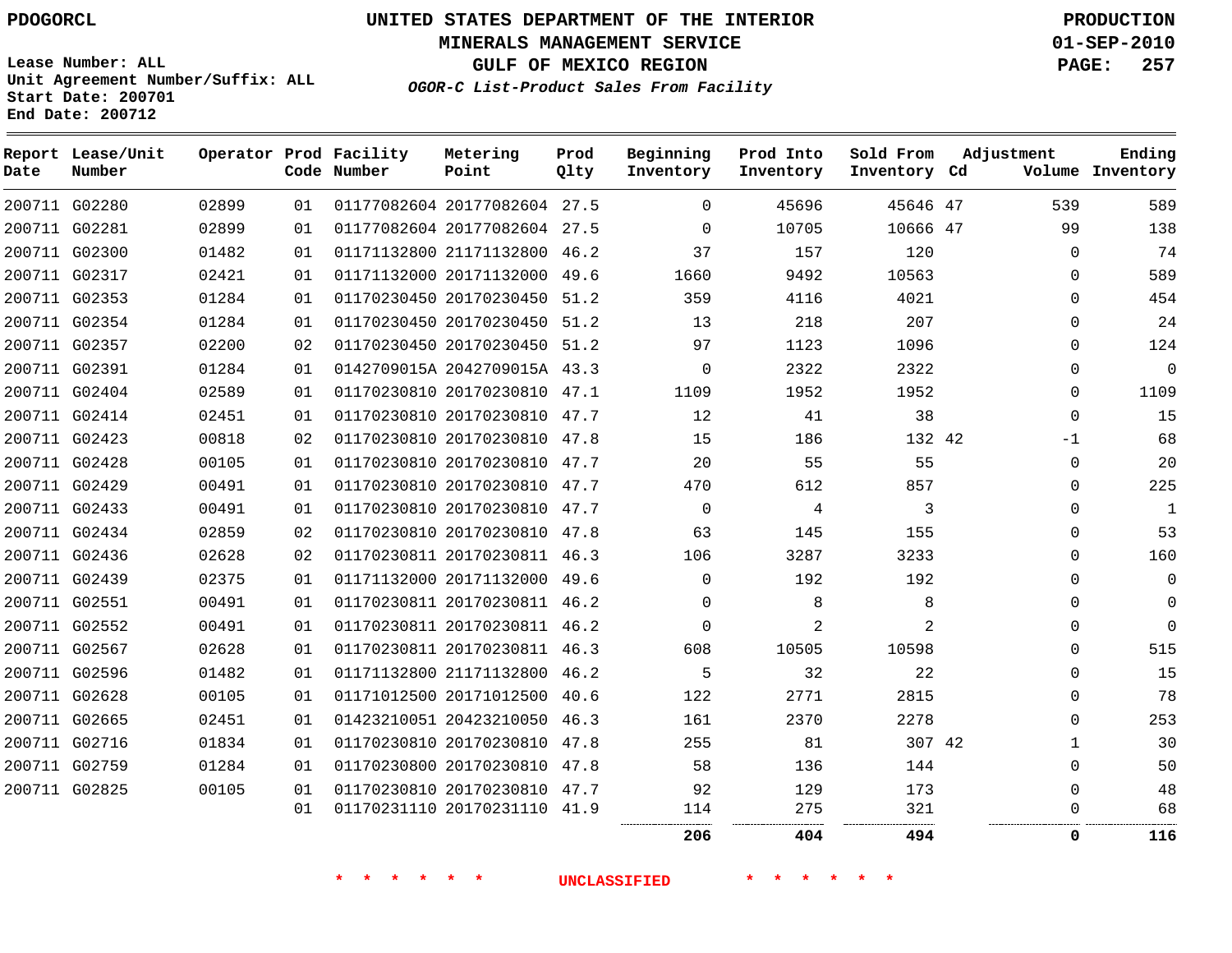**MINERALS MANAGEMENT SERVICE 01-SEP-2010**

**GULF OF MEXICO REGION PAGE: 258**

**OGOR-C List-Product Sales From Facility**

**Lease Number: ALL Unit Agreement Number/Suffix: ALL Start Date: 200701 End Date: 200712**

| Date | Report Lease/Unit<br>Number |       |    | Operator Prod Facility<br>Code Number | Metering<br>Point            | Prod<br>Qlty | Beginning<br>Inventory | Prod Into<br>Inventory | Sold From<br>Inventory Cd | Adjustment  | Ending<br>Volume Inventory |
|------|-----------------------------|-------|----|---------------------------------------|------------------------------|--------------|------------------------|------------------------|---------------------------|-------------|----------------------------|
|      | 200711 G02826               | 00105 | 01 |                                       | 01170231110 20170231110 41.9 |              | 360                    | 890                    | 1030                      | $\Omega$    | 220                        |
|      |                             |       | 01 |                                       | 01170230810 20170230810 47.8 |              | 0                      | 79                     | 50                        | $\Omega$    | 29                         |
|      |                             |       |    |                                       |                              |              | 360                    | 969                    | 1080                      | 0           | 249                        |
|      | 200711 G02833               | 01819 | 01 |                                       | 01170530900 20170530900 46.6 |              | 3                      | 16                     | 15 42                     | $-1$        | 3                          |
|      | 200711 G02834               | 02375 | 01 |                                       | 01170230810 20170230810 47.8 |              | $\Omega$               | 6                      | 4                         | $\Omega$    | 2                          |
|      | 200711 G02853               | 02589 | 01 |                                       | 01170231230 01170231230 50.7 |              | $\Omega$               | 167                    | 167                       | $\Omega$    | $\Omega$                   |
|      | 200711 G02870               | 02636 | 01 |                                       | 01170230810 20170230810 47.8 |              | 62                     | 182                    | 178                       | $\Omega$    | 66                         |
|      | 200711 G02885               | 02312 | 01 |                                       | 01171132000 20171132000      | 49.6         | 47                     | 496                    | 512                       | $\Omega$    | 31                         |
|      | 200711 G02886               | 02312 | 02 |                                       | 01171132000 20171132000 49.6 |              | 6                      | 5                      | 11                        | $\Omega$    | $\mathbf{0}$               |
|      | 200711 G02895               | 02628 | 02 |                                       | 01171092651 20171092650      | 46.3         | $\Omega$               | 471                    | 471                       | $\Omega$    | $\Omega$                   |
|      | 200711 G02898               | 01834 | 01 |                                       | 01171012300 20171012300 39.1 |              | 701                    | 1043                   | 1242                      | $\Omega$    | 502                        |
|      |                             | 02266 | 01 |                                       | 01171012300 20171012300 46.1 |              | 104                    | 3                      | 90                        | $\Omega$    | 17                         |
|      |                             |       |    |                                       |                              |              | 805                    | 1046                   | 1332                      | 0           | 519                        |
|      | 200711 G02899               | 01834 | 01 |                                       | 01171012300 20171012300 39.1 |              | 4365                   | 7925                   | 8473                      | 0           | 3817                       |
|      | 200711 G02917               | 02268 | 01 |                                       | 01171092930 20171092930      | 34           | 325                    | 4587                   | 4564                      | 0           | 348                        |
|      | 200711 G02969               | 00276 | 01 |                                       | 01170513700 20170513700      | $\Omega$     | 465                    | $\mathbf 0$            | $\mathbf 0$               | 0           | 465                        |
|      | 200711 G02970               | 00276 | 01 |                                       | 01170513700 20170513700      | $\Omega$     | 6369                   | 0                      | $\mathbf 0$               | 0           | 6369                       |
|      | 200711 G03061               | 00105 | 01 |                                       | 01423210051 20423210050      | 46.3         | 48                     | 858                    | 814                       | $\Omega$    | 92                         |
|      | 200711 G03068               | 00105 | 01 |                                       | 01423210051 20423210050      | 46.3         | 15                     | 132                    | 133                       | $\mathbf 0$ | 14                         |
|      | 200711 G03079               | 02451 | 01 |                                       | 01427038260 01427038260      | $\Omega$     | 530                    | $\mathbf 0$            | $\Omega$                  | $\mathbf 0$ | 530                        |
|      | 200711 G03115               | 02200 | 01 |                                       | 01170230450 20170230450      | 51.2         | 3                      | 33                     | 32                        | $\mathbf 0$ | 4                          |
|      | 200711 G03124               | 01284 | 01 |                                       | 01171131600 20171131600 45.1 |              | 11                     | 439                    | 424 42                    | $-1$        | 25                         |
|      | 200711 G03145               | 00078 | 01 |                                       | 01171132800 21171132800      | 46.2         | 156                    | 710                    | 501 42                    | $-1$        | 364                        |
|      | 200711 G03152               | 00105 | 01 |                                       | 01177092600 20177092600      | 45           | 237                    | 7639                   | 7622                      | $\mathbf 0$ | 254                        |
|      | 200711 G03169               | 02859 | 01 |                                       | 0117711260T 2017711260T      | 33.5         | 25                     | 1075                   | 1085                      | $\Omega$    | 15                         |
|      | 200711 G03237               | 00276 | 01 |                                       | 01170230450 20170230450 51.2 |              | 200                    | 75                     | 97                        | $\Omega$    | 178                        |
|      | 200711 G03251               | 00105 | 01 |                                       | 01170231110 20170231110 41.9 |              | 221                    | 190                    | 364                       | $\mathbf 0$ | 47                         |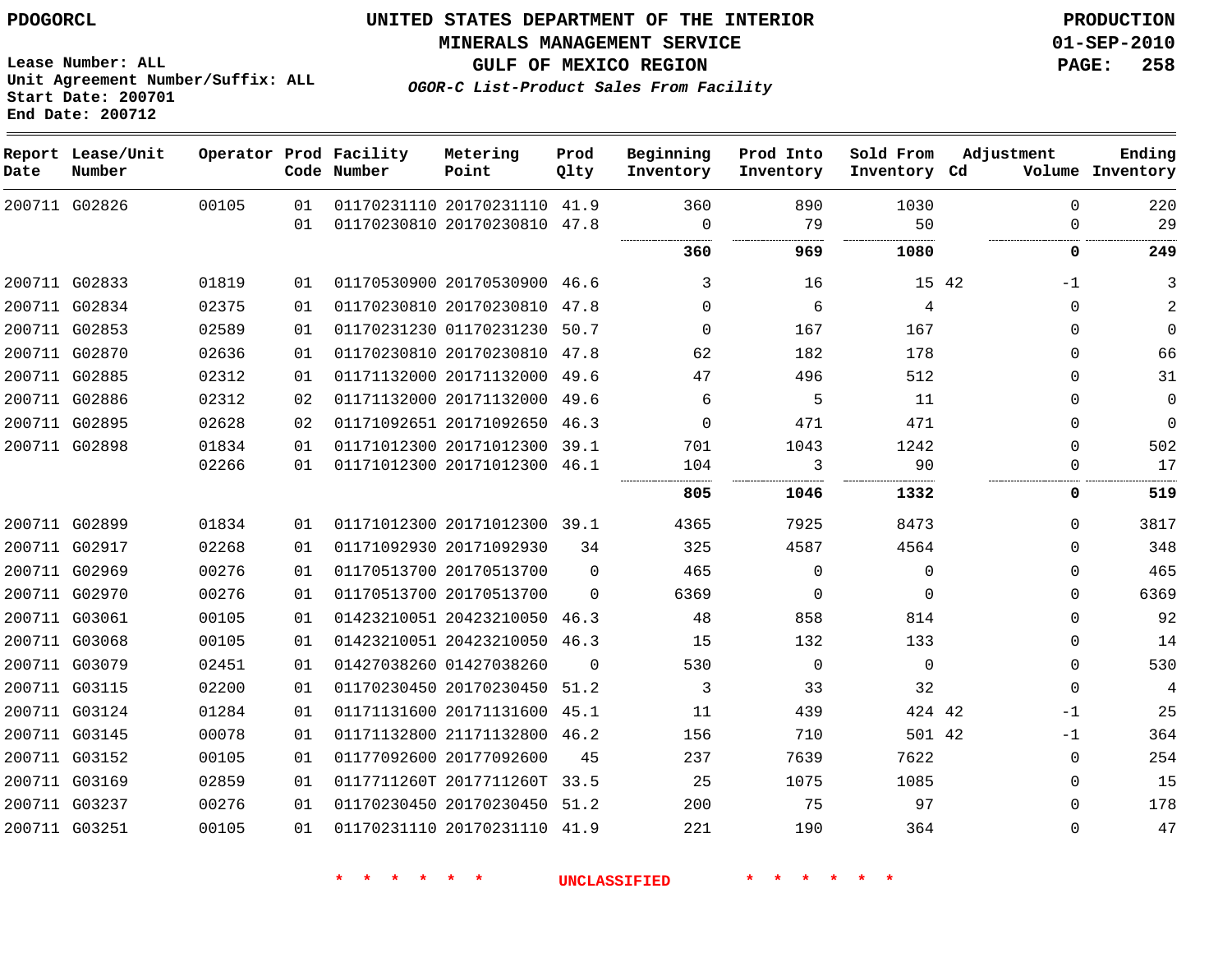**MINERALS MANAGEMENT SERVICE 01-SEP-2010**

**GULF OF MEXICO REGION PAGE: 259**

**OGOR-C List-Product Sales From Facility**

**Lease Number: ALL Unit Agreement Number/Suffix: ALL Start Date: 200701 End Date: 200712**

| Date | Report Lease/Unit<br>Number |       |    | Operator Prod Facility<br>Code Number | Metering<br>Point            | Prod<br>Qlty | Beginning<br>Inventory | Prod Into<br>Inventory | Sold From<br>Inventory Cd | Adjustment            | Ending<br>Volume Inventory |
|------|-----------------------------|-------|----|---------------------------------------|------------------------------|--------------|------------------------|------------------------|---------------------------|-----------------------|----------------------------|
|      | 200711 G03264               | 00003 | 01 |                                       | 01170230811 20170230811      | 46.3         | 2                      | 61                     | 60                        | 0                     | 3                          |
|      |                             | 02859 | 02 |                                       | 01170530900 20170530900 46.6 |              | 30                     | 241                    | 219                       | $\Omega$              | 52                         |
|      |                             |       |    |                                       |                              |              | 32                     | 302                    | 279                       | 0                     | 55                         |
|      | 200711 G03265               | 02859 | 02 |                                       | 01170530900 20170530900 46.6 |              | 124                    | 905                    | 831                       | $\mathbf 0$           | 198                        |
|      | 200711 G03275               | 02899 | 01 |                                       | 01170230810 20170230810      | 49           | $\Omega$               | 12                     | 75 47                     | 67                    | 4                          |
|      | 200711 G03331               | 02312 | 02 |                                       | 01171132800 21171132800 46.2 |              | 6419                   | 16076                  | 13839                     | $\Omega$              | 8656                       |
|      | 200711 G03481               | 02894 | 01 |                                       | 01170230810 20170230810      | 47.8         | 42                     | 5                      | 45                        | $\mathbf 0$           | $\overline{2}$             |
|      | 200711 G03496               | 00818 | 01 |                                       | 01170230810 20170230810 47.8 |              | 111                    | 174                    | 221                       | 0                     | 64                         |
|      | 200711 G03529               | 02589 | 01 |                                       | 01171131600 20171131600 41.6 |              | $\mathbf 0$            | 1253                   | 1253                      | $\mathbf 0$           | $\mathbf 0$                |
|      | 200711 G03596               | 00105 | 01 |                                       | 01170513800 20170513800 33.7 |              | 14                     | $\Omega$               | 14                        | $\Omega$              | $\Omega$                   |
|      | 200711 G03738               | 00064 | 01 |                                       | 01170230450 20170230450 51.2 |              | 14                     | 191                    | 183 42                    | $-1$                  | 21                         |
|      |                             | 02871 | 01 |                                       | 01170230450 20170230450      | $\Omega$     | $\mathbf{1}$<br>       | $\mathbf 0$            | $\Omega$                  | $\mathbf 0$           | $\mathbf{1}$               |
|      |                             |       |    |                                       |                              |              | 15                     | 191                    | 183                       | -1                    | 22                         |
|      | 200711 G03811               | 00105 | 01 |                                       | 01171092651 20171092650 46.3 |              | 126                    | 2384                   | 2325                      | $\mathbf 0$           | 185                        |
|      | 200711 G03935               | 02672 | 01 |                                       | 01423210051 20423210050      | 52           | 5                      | 84                     | 80                        | $\Omega$              | 9                          |
|      | 200711 G03938               | 02312 | 02 |                                       | 01423210051 20423210050      | 45           | $\Omega$               | 12                     | 11                        | 0                     | $\mathbf{1}$               |
|      | 200711 G03958               | 00105 | 01 |                                       | 01170230510 20170230510      | 47           | 1296                   | 1925                   | 2596                      | $\Omega$              | 625                        |
|      | 200711 G03973               | 00105 | 01 |                                       | 01171132800 21171132800      | 46.1         | 1739                   | 5216                   | 4282                      | $\Omega$              | 2673                       |
|      | 200711 G04003               | 00105 | 01 |                                       | 01171012500 20171012500      | 40.5         | 1025                   | 22558                  | 22949                     | $\Omega$              | 634                        |
|      | 200711 G04065               | 02628 | 01 |                                       | 01423210051 20423210050      | 46.4         | 13                     | 183                    | 177                       | $\Omega$              | 19                         |
|      | 200711 G04078               | 02589 | 01 |                                       | 01170230510 20170230510      | 48.1         | 107                    | 66                     | 82                        | $\mathbf 0$           | 91                         |
|      | 200711 G04081               | 02894 | 01 |                                       | 01170230450 20170230810 48.4 |              | 5666                   | 12509                  | 13566                     | $\Omega$              | 4609                       |
|      | 200711 G04082               | 02025 | 01 |                                       | 01170230510 20170230510      | 47           | 18                     | 15                     | 28                        | $\mathbf 0$           | 5                          |
|      |                             | 02312 | 02 |                                       | 01170230510 20170230510 47.1 |              | 35                     | 30                     |                           | 56 42<br>$\mathbf{1}$ | 10                         |
|      |                             |       |    |                                       |                              |              | 53                     | 45                     | 84                        | $\mathbf{1}$          | 15                         |
|      | 200711 G04085               | 00687 | 01 |                                       | 01170230811 20170230811 46.3 |              | 256                    | 8405                   | 8248                      | $\mathbf 0$           | 413                        |
|      | 200711 G04087               | 02899 | 01 |                                       | 01177008150 01177008150      | 33           | $\Omega$               | 23811                  | 21802 47                  | 2340                  | 4349                       |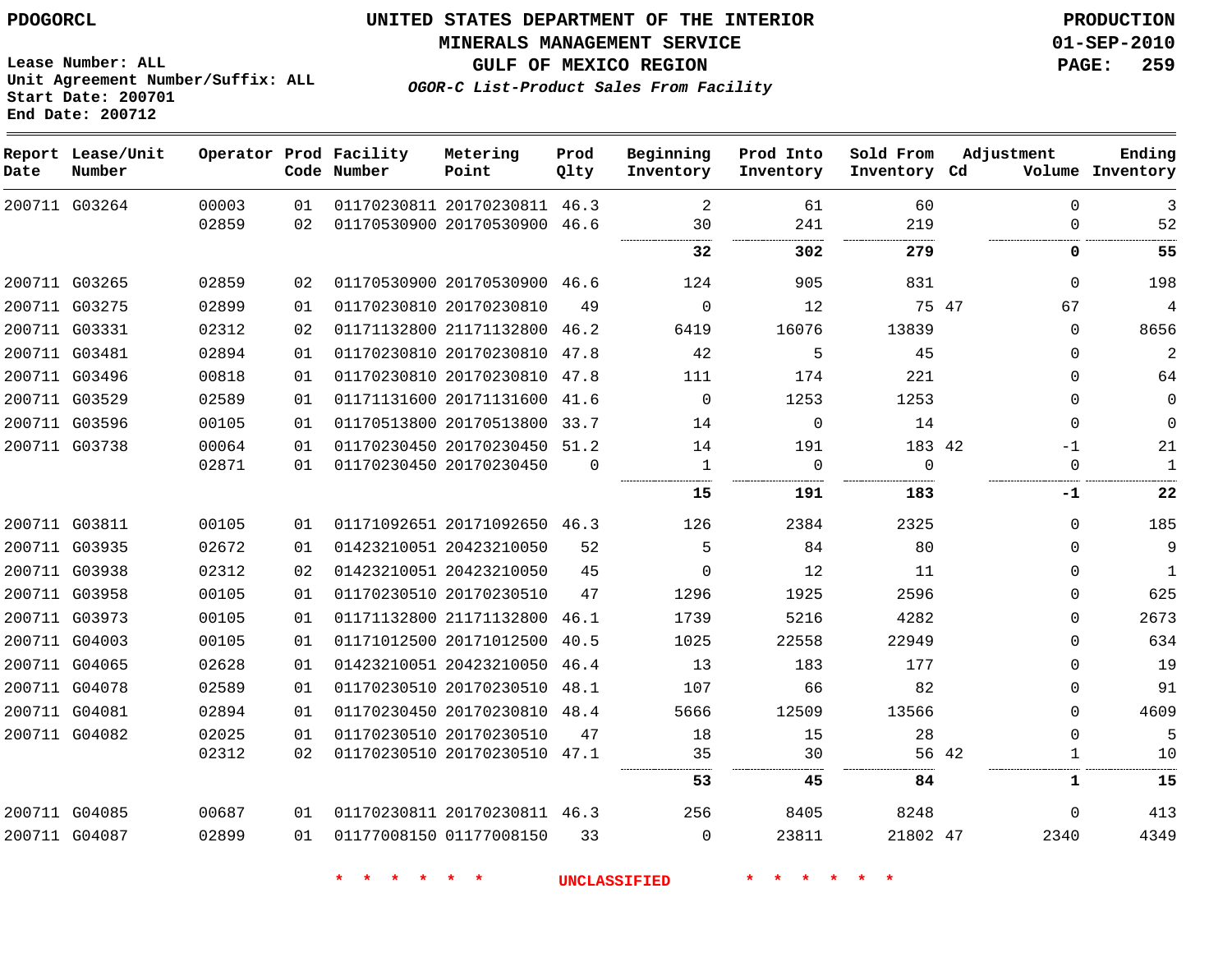**Start Date: 200701 End Date: 200712**

**Unit Agreement Number/Suffix: ALL**

# **UNITED STATES DEPARTMENT OF THE INTERIOR PDOGORCL PRODUCTION**

**MINERALS MANAGEMENT SERVICE 01-SEP-2010**

**GULF OF MEXICO REGION PAGE: 260**

**OGOR-C List-Product Sales From Facility**

| Date | Report Lease/Unit<br>Number |       |    | Operator Prod Facility<br>Code Number | Metering<br>Point            | Prod<br>Qlty | Beginning<br>Inventory | Prod Into<br>Inventory | Sold From<br>Inventory Cd |     | Adjustment   | Ending<br>Volume Inventory |
|------|-----------------------------|-------|----|---------------------------------------|------------------------------|--------------|------------------------|------------------------|---------------------------|-----|--------------|----------------------------|
|      | 200711 G04090               | 02312 | 02 |                                       | 01170230810 20170230810 47.8 |              | 112                    | 374                    | 349 42                    |     | $\mathbf{1}$ | 138                        |
|      | 200711 G04098               | 01963 | 01 |                                       | 01170230810 20170230810      | 47.8         | 449                    | 960                    | 1055                      |     | $\Omega$     | 354                        |
|      | 200711 G04143               | 00105 | 01 |                                       | 01170230510 20170230510      | 47           | 966                    | 1169                   | 1755                      |     | $\mathbf 0$  | 380                        |
|      | 200711 G04254               | 01834 | 01 |                                       | 01170573602 20170573602 32.7 |              | 940                    | 2659                   | 2342                      |     | $\mathbf 0$  | 1257                       |
|      | 200711 G04258               | 02899 | 01 |                                       | 01423210051 20423210050      | 46.4         | $\mathbf 0$            | 509                    | 518 47                    |     | 64           | 55                         |
|      | 200711 G04268               | 02312 | 01 |                                       | 01171132800 21171132800      | 46.2         | 168                    | 450                    | 380 42                    |     | $-1$         | 237                        |
|      | 200711 G04379               | 02025 | 01 |                                       | 01170230510 20170230510      | 47           | 122                    | 78                     | 175                       |     | $\mathbf 0$  | 25                         |
|      | 200711 G04397               | 02421 | 01 |                                       | 01170230810 20170230810 47.8 |              | 791                    | 1762                   | 1904                      |     | $\mathbf 0$  | 649                        |
|      | 200711 G04453               | 02589 | 01 |                                       | 01171012300 20171012300      | 42           | $\Omega$               | 2840                   | 2840                      |     | $\Omega$     | $\Omega$                   |
|      | 200711 G04460               | 01819 | 01 |                                       | 01171012500 20171012500      | 40.6         | $\mathbf 0$            | 171                    | 166                       |     | $\Omega$     | - 5                        |
|      | 200711 G04537               | 02589 | 01 |                                       | 01420470030 20420470030      | 47.1         | 138                    | 547                    | 130                       |     | $\Omega$     | 555                        |
|      | 200711 G04547               | 02628 | 01 |                                       | 01423210051 20423210050      | 46.4         | 93                     | 1189                   | 1156                      |     | $\Omega$     | 126                        |
|      | 200711 G04559               | 01935 | 02 |                                       | 01423210051 20423210050 46.4 |              | $\mathbf 0$            | 49                     | 44                        |     | $\mathbf 0$  | 5                          |
|      | 200711 G04565               | 01284 | 01 |                                       | 01420390101 01420390101      | $\Omega$     | 444                    | 351                    | $\mathbf 0$               |     | $\Omega$     | 795                        |
|      | 200711 G04773               | 01482 | 01 |                                       | 01170230811 20170230811 44.6 |              | $\mathbf{1}$           | 50                     | 48                        |     | $\Omega$     | $\overline{\mathbf{3}}$    |
|      | 200711 G04787               | 00687 | 01 |                                       | 01171131600 20171131600      | 45.1         | 34                     | 2028                   | 1946 42                   |     | $-1$         | 115                        |
|      | 200711 G04800               | 02025 | 01 |                                       | 01171132800 21171132800      | 46.1         | $\mathbf 0$            | 5410                   | 4363 47                   |     | 1677         | 2724                       |
|      | 200711 G04818               | 02894 | 01 |                                       | 01170230500 20170230500      | 40           | 2                      | 31                     | 31                        |     | $\mathbf 0$  | 2                          |
|      | 200711 G04827               | 01819 | 01 |                                       | 01171012500 20171012500      | 40.6         | 273                    | 6877                   | 6956 42                   |     | $-1$         | 193                        |
|      | 200711 G04858               | 02025 | 01 |                                       | 01171012300 20171012300 39.1 |              | $\mathbf 0$            | 488                    | 418 47                    |     | 165          | 235                        |
|      | 200711 G04910               | 02714 | 01 |                                       | 01177258151 01177258151      | $\Omega$     | 59                     | 10                     | $\mathbf 0$               |     | $\mathbf 0$  | 69                         |
|      | 200711 G04996               | 02628 | 01 |                                       | 01420570060 20420570060      | $\Omega$     | 488                    | $\mathbf 0$            |                           | 042 | $-30$        | 458                        |
|      | 200711 G05006               | 02859 | 02 |                                       | 01170230510 20170230510      | 47.1         | 798                    | 775                    | 1321                      |     | $\Omega$     | 252                        |
|      | 200711 G05283               | 01376 | 01 |                                       | 01170231300 01170231300      | 47.2         | $\mathbf 0$            | 14943                  | 14943                     |     | $\Omega$     | $\overline{0}$             |
|      | 200711 G05286               | 01284 | 01 |                                       | 01170230810 20170230810      | 47.8         | 769                    | 1584                   | 1768                      |     | $\Omega$     | 585                        |
|      | 200711 G05292               | 00003 | 01 |                                       | 01170230811 20170230811 46.3 |              | 10                     | 251                    | 248 42                    |     | $-1$         | 12                         |
|      | 200711 G05299               | 00818 | 01 |                                       | 01170230500 20170230500      | 44.2         | 18                     | 416                    | 411                       |     | $\mathbf 0$  | 23                         |
|      | 200711 G05315               | 02714 | 01 |                                       | 01170230811 20170230811 46.3 |              | $\mathbf{1}$           | 4                      | 5                         |     | $\Omega$     | $\Omega$                   |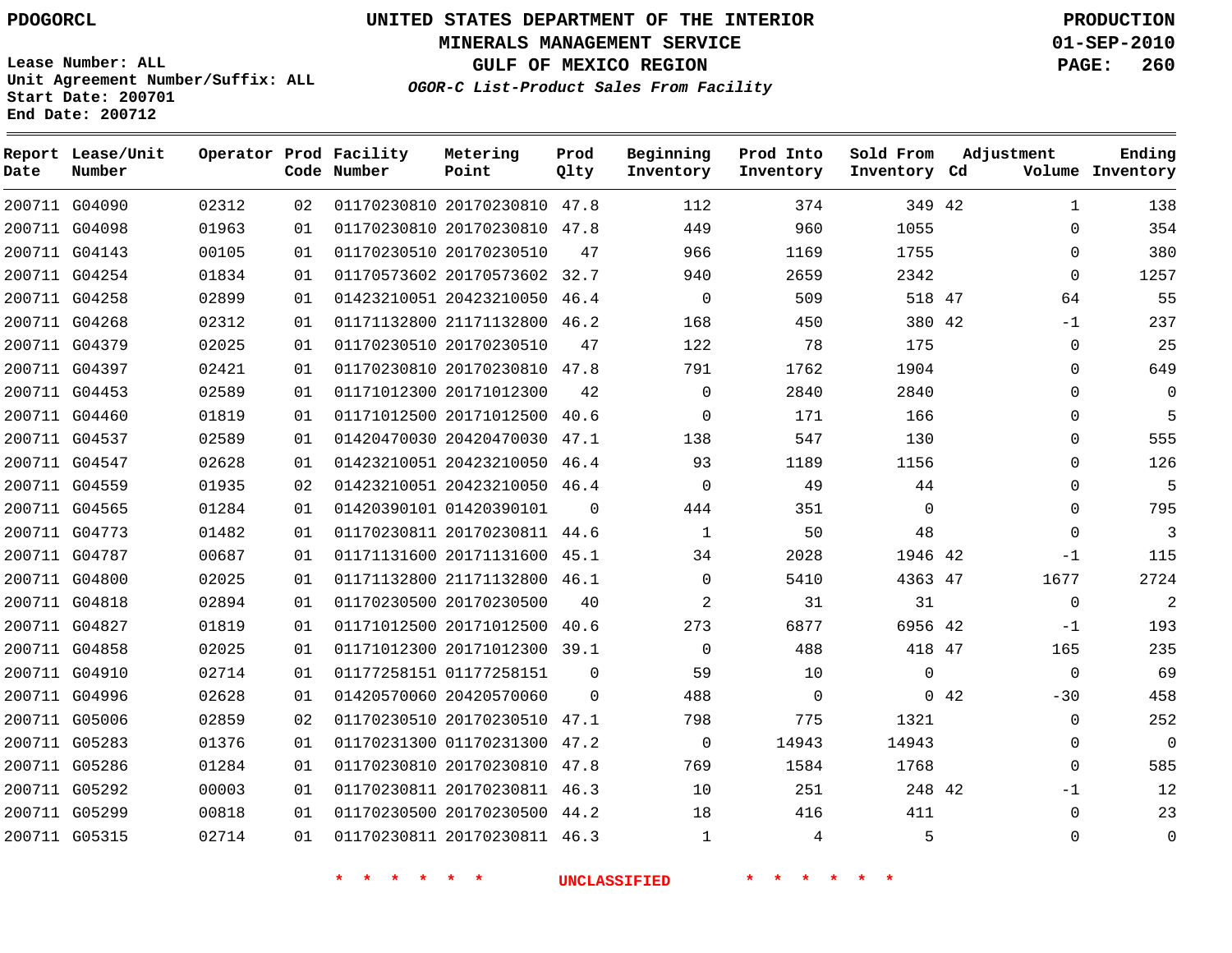**MINERALS MANAGEMENT SERVICE 01-SEP-2010**

**GULF OF MEXICO REGION PAGE: 261**

**Lease Number: ALL Unit Agreement Number/Suffix: ALL Start Date: 200701 End Date: 200712**

**OGOR-C List-Product Sales From Facility**

| Date | Report Lease/Unit<br>Number |       |    | Operator Prod Facility<br>Code Number | Metering<br>Point            | Prod<br>Qlty | Beginning<br>Inventory | Prod Into<br>Inventory | Sold From<br>Inventory Cd | Adjustment   | Ending<br>Volume Inventory |
|------|-----------------------------|-------|----|---------------------------------------|------------------------------|--------------|------------------------|------------------------|---------------------------|--------------|----------------------------|
|      | 200711 G05346               | 01819 | 01 |                                       | 01170530900 20170530900 46.6 |              | 147                    | 1184                   | 1072                      | $\Omega$     | 259                        |
|      | 200711 G05370               | 02589 | 01 |                                       | 01170530900 20170530900 47.3 |              | $\mathbf 0$            | 728                    | 728                       | 0            | $\overline{0}$             |
|      | 200711 G05391               | 01819 | 01 |                                       | 01170530900 20170530900 46.6 |              | 314                    | 2162                   | 2004                      | 0            | 472                        |
|      | 200711 G05392               | 02672 | 01 |                                       | 01171132000 20171132000      | 49.6         | 1                      | 4                      | 5                         | 0            | $\mathbf 0$                |
|      | 200711 G05393               | 02672 | 01 |                                       | 01171132000 20171132000      | 49.6         | 29                     | 203                    | 219                       | $\mathbf{0}$ | 13                         |
|      | 200711 G05431               | 00560 | 01 |                                       | 01177062608 2017706260A 36.4 |              | 165                    | 25916                  | 25947                     | $\mathbf{0}$ | 134                        |
|      |                             | 02409 | 01 |                                       | 01171132800 20177052203      | 33           | $\mathbf 0$            | 4641                   | 4641                      | 0            | $\Omega$                   |
|      |                             |       |    |                                       |                              |              | 165                    | 30557                  | 30588                     | 0            | 134                        |
|      | 200711 G05494               | 02871 | 02 |                                       | 01171132800 21171132800 46.2 |              | 246                    | 1094                   | 825                       | $\mathbf{0}$ | 515                        |
|      | 200711 G05504               | 00105 | 01 |                                       | 01171012300 20171012300 39.1 |              | 810                    | 1999                   | 1846                      | $\Omega$     | 963                        |
|      |                             |       | 01 |                                       | 01171132800 21171132800 46.2 |              | 480                    | 1743                   | 1369                      | $\mathbf{0}$ | 854                        |
|      |                             |       |    |                                       |                              |              | 1290                   | 3742                   | 3215                      | 0            | 1817                       |
|      | 200711 G05505               | 00078 | 01 |                                       | 01171132800 21171132800 46.2 |              | 1398                   | 2556                   | 2434                      | $\Omega$     | 1520                       |
|      | 200711 G05549               | 02636 | 01 |                                       | 01171132800 21171132800 46.2 |              | 521                    | 1361                   | 923                       | $\Omega$     | 959                        |
|      | 200711 G05610               | 02312 | 01 |                                       | 01171012500 20171012500 40.6 |              | 29                     | 418                    | 435                       | 0            | 12                         |
|      | 200711 G05612               | 00105 | 01 |                                       | 01171012500 20171012500      | 40.5         | 688                    | 13275                  | 13590                     | $\Omega$     | 373                        |
|      | 200711 G05613               | 00105 | 01 |                                       | 01171012500 20171012500 40.5 |              | 5                      | 67                     | 70                        | $\Omega$     | $\sqrt{2}$                 |
|      | 200711 G05953               | 02967 | 02 |                                       | 01420470030 20420470030 48.2 |              | 14                     | 34                     | 19                        | $\Omega$     | 29                         |
|      | 200711 G06027               | 00105 | 01 |                                       | 01423210051 20423210050 46.3 |              | 7                      | 501                    | 455                       | 0            | 53                         |
|      | 200711 G06037               | 02899 | 01 |                                       | 01420570060 20420570060      | $\Omega$     | $\Omega$               | $\mathbf 0$            |                           | 047<br>1010  | 1010                       |
|      | 200711 G06069               | 00818 | 02 |                                       | 01423210051 20423210050 46.4 |              | 8                      | 81                     | 80                        | $\Omega$     | $\mathsf 9$                |
|      | 200711 G06088               | 02628 | 01 |                                       | 01423210051 20423210050 46.4 |              | 5                      | 370                    | 345 42                    | 9            | 39                         |
|      | 200711 G06104               | 00105 | 01 |                                       | 01420390110 20420390110 55.8 |              | 92                     | 121                    | 124                       | $\Omega$     | 89                         |
|      | 200711 G06105               | 02409 | 01 |                                       | 01420390110 20420390110 55.8 |              | 130                    | 91                     | 129                       | $\Omega$     | 92                         |
|      | 200711 G06156               | 00818 | 02 |                                       | 01422450350 20422450350 43.4 |              | 1523                   | 18                     | 1155                      | $\Omega$     | 386                        |
|      | 200711 G06165               | 01284 | 01 |                                       | 01170230450 20170230450 51.2 |              | 102                    | 1303                   | 1261                      | $\Omega$     | 144                        |
|      | 200711 G06167               | 00105 | 01 |                                       | 01170230450 20170230450 51.1 |              | 96                     | 974                    | 954                       | $\Omega$     | 116                        |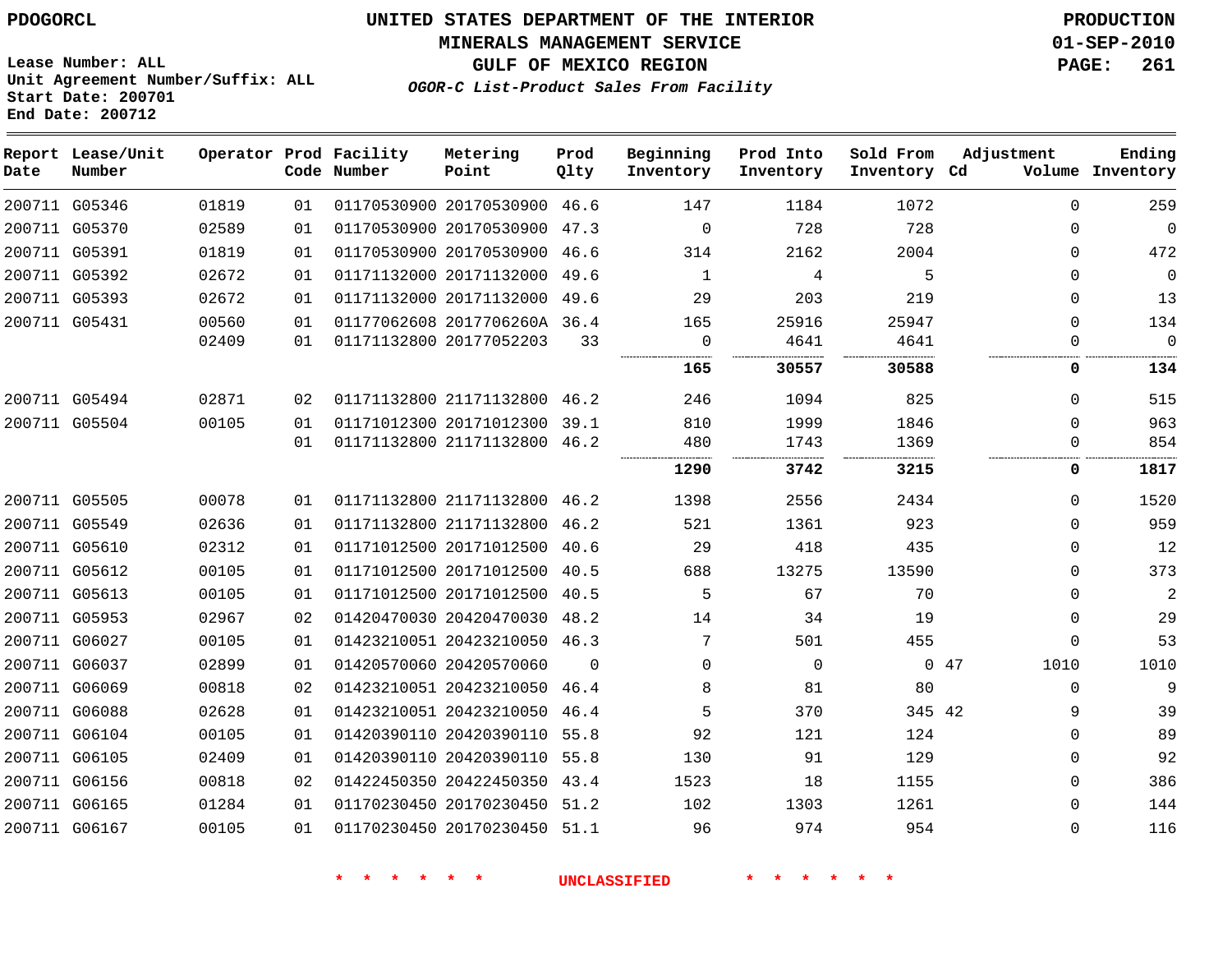**Start Date: 200701 End Date: 200712**

**Unit Agreement Number/Suffix: ALL**

# **UNITED STATES DEPARTMENT OF THE INTERIOR PDOGORCL PRODUCTION**

**MINERALS MANAGEMENT SERVICE 01-SEP-2010**

**GULF OF MEXICO REGION PAGE: 262**

**OGOR-C List-Product Sales From Facility**

| Date | Report Lease/Unit<br>Number |       |    | Operator Prod Facility<br>Code Number | Metering<br>Point            | Prod<br>Qlty | Beginning<br>Inventory | Prod Into<br>Inventory | Sold From<br>Inventory Cd | Adjustment            | Ending<br>Volume Inventory |
|------|-----------------------------|-------|----|---------------------------------------|------------------------------|--------------|------------------------|------------------------|---------------------------|-----------------------|----------------------------|
|      | 200711 G06168               | 02766 | 02 |                                       | 01170230450 20170230450 51.2 |              | 23                     | 351                    | 344                       | $\Omega$              | 30                         |
|      | 200711 G06180               | 00730 | 01 |                                       | 01170230450 20170230450      | 51.2         | 6                      | 78                     |                           | 76 42<br>$\mathbf{1}$ | 9                          |
|      | 200711 G06668               | 00276 | 01 |                                       | 01171132000 20171132000      | 49.6         | 780                    | 5781                   | 6202 42                   | $-1$                  | 358                        |
|      | 200711 G06767               | 01834 | 01 |                                       | 01171012500 20171012500      | 40.6         | 38                     | 608                    | 629                       | $\Omega$              | 17                         |
|      | 200711 G06958               | 02655 | 02 |                                       | 01171012500 20171012500      | 40.6         | 60                     | 1558                   | 1567                      | $\mathbf 0$           | 51                         |
|      | 200711 G07199               | 02630 | 01 |                                       | 01420570060 20420570060      | $\Omega$     | 500                    | 5                      | $\mathbf 0$               | $\mathbf{0}$          | 505                        |
|      | 200711 G07201               | 00818 | 02 |                                       | 01420570060 20420570060      | $\Omega$     | 503                    | $\Omega$               | $\Omega$                  | $\Omega$              | 503                        |
|      | 200711 G07215               | 00003 | 01 |                                       | 01420390120 01420390120      | 51           | 52                     | 22                     |                           | 32 42<br>$\mathbf{1}$ | 43                         |
|      | 200711 G07684               | 02871 | 02 |                                       | 01171132000 20171132000 49.6 |              | 411                    | 3632                   | 3819 42                   | $\mathbf{1}$          | 225                        |
|      | 200711 G07699               | 00730 | 01 |                                       | 01171132800 21171132800      | 46.2         | 185                    | 31                     | 280 42                    | 237                   | 173                        |
|      | 200711 G07700               | 00730 | 01 |                                       | 01171132800 21171132800      | 46.2         | 252                    | $\mathbf{1}$           |                           | 8 4 2<br>$-238$       | $7\phantom{.0}$            |
|      | 200711 G07703               | 00078 | 01 |                                       | 01171132800 21171132800      | 46.3         | 232                    | 250                    | 352                       | $\Omega$              | 130                        |
|      | 200711 G07736               | 02312 | 02 |                                       | 01171132800 21171132800      | 46.2         | 469                    | 1103                   | 978                       | $\mathbf 0$           | 594                        |
|      | 200711 G07760               | 02859 | 01 |                                       | 01177122950 20177122950      | 30.8         | 111                    | 12013                  | 11940                     | $\Omega$              | 184                        |
|      | 200711 G07802               | 02859 | 02 |                                       | 01177258041 01177258041      | 40           | 14                     | 99                     | 100                       | $\Omega$              | 13                         |
|      | 200711 G07809               | 02349 | 01 |                                       | 01177248150 01177248150      | 41.1         | 990                    | 2060                   | 2889                      | $\Omega$              | 161                        |
|      | 200711 G07917               | 01834 | 01 |                                       | 01170573602 20170573602      | 32.7         | 26132                  | 52323                  | 53723 42                  | 1                     | 24733                      |
|      | 200711 G08092               | 00105 | 01 |                                       | 01423210051 20423210050      | 46.3         | 3                      | 640                    | 575                       | $\mathbf{0}$          | 68                         |
|      | 200711 G08120               | 02312 | 02 |                                       | 01423210051 20423210050      | 46.4         | 4                      | 25                     | 26                        | $\Omega$              | 3                          |
|      | 200711 G08640               | 02589 | 01 |                                       | 01170230810 20170230810 45.1 |              | $\Omega$               | 242                    | 242                       | $\Omega$              | $\Omega$                   |
|      | 200711 G08641               | 02589 | 01 |                                       | 01170230810 20170230810      | 45.1         | $\mathbf 0$            | 980                    | 980                       | $\Omega$              | $\Omega$                   |
|      | 200711 G09010               | 00560 | 01 |                                       | 01420390120 01420390120      | 50.9         | 61                     | 15                     | 37                        | $\Omega$              | 39                         |
|      | 200711 G09032               | 00730 | 01 |                                       | 01170230450 20170230450      | 51.2         | 512                    | 6165                   | 6001 42                   | 4                     | 680                        |
|      | 200711 G09079               | 02589 | 01 |                                       | 01421670201 20421670200      | $\Omega$     | 116                    | $\mathbf 0$            | $\mathbf 0$               | $\Omega$              | 116                        |
|      | 200711 G09499               | 02899 | 01 |                                       | 01177058270 01177058270      | 38.3         | $\Omega$               | 1358                   | 1447 47                   | 339                   | 250                        |
|      | 200711 G09500               | 02899 | 01 |                                       | 01177058270 01177058270      | 38.3         | $\mathbf 0$            | 45                     | 47 47                     | 11                    | 9                          |
|      | 200711 G09536               | 01284 | 01 |                                       | 01171132000 20171132000      | 49.6         | $\Omega$               | 4                      | 4                         | $\mathbf 0$           | $\mathbf 0$                |
|      | 200711 G09564               | 01482 | 01 |                                       | 01171132800 21171132800      | 46.2         | 9                      | 5                      | 12 42                     | $\mathbf{1}$          | 3                          |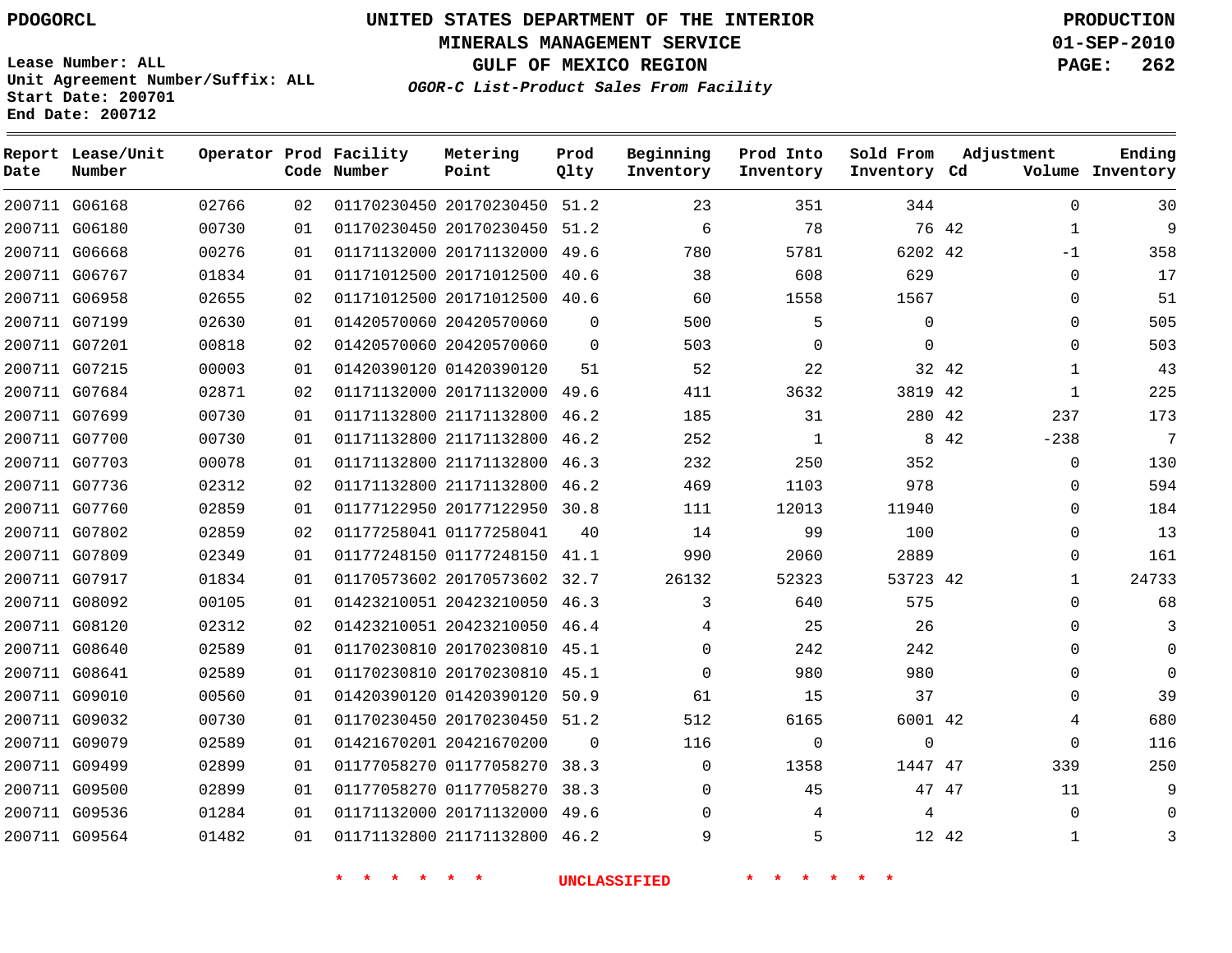**MINERALS MANAGEMENT SERVICE 01-SEP-2010**

**GULF OF MEXICO REGION PAGE: 263**

**Lease Number: ALL Unit Agreement Number/Suffix: ALL Start Date: 200701 End Date: 200712**

**OGOR-C List-Product Sales From Facility**

| Date | Report Lease/Unit<br>Number |       |    | Operator Prod Facility<br>Code Number | Metering<br>Point            | Prod<br>Qlty | Beginning<br>Inventory | Prod Into<br>Inventory | Sold From<br>Inventory Cd | Adjustment            | Ending<br>Volume Inventory |
|------|-----------------------------|-------|----|---------------------------------------|------------------------------|--------------|------------------------|------------------------|---------------------------|-----------------------|----------------------------|
|      | 200711 G09631               | 02859 | 01 |                                       | 01177122950 20177122950      | 30.8         | 16                     | 755                    | 759                       | $\Omega$              | 12                         |
|      | 200711 G10226               | 01819 | 01 |                                       | 01423210051 20423210050      | 46.4         | 17                     | 300                    | 285                       | $\mathbf 0$           | 32                         |
|      | 200711 G10486               | 00981 | 01 |                                       | 01170753850 20170753850 36.4 |              | 405                    | 358                    | 572                       | $\Omega$              | 191                        |
|      | 200711 G10636               | 02894 | 01 |                                       | 01170230811 20170230811 46.3 |              | 429                    | 8866                   | 8859 42                   | $-1$                  | 435                        |
|      | 200711 G10665               | 02899 | 01 |                                       | 01177058270 01177058270 38.3 |              | $\Omega$               | 5617                   | 6046 47                   | 1467                  | 1038                       |
|      | 200711 G10744               | 02266 | 01 |                                       | 0117710260H 2017710260H 34.7 |              | $\mathbf 0$            | 6873                   | 6873                      | 0                     | 0                          |
|      | 200711 G10794               | 02466 | 01 |                                       | 01177122950 20177122950 30.9 |              | $\Omega$               | 2458                   | 2458                      | $\Omega$              | $\Omega$                   |
|      | 200711 G10910               | 00162 | 01 |                                       | 01177245110 2017724511G 43.2 |              | $\Omega$               | 10821                  | 10821                     | 0                     | $\Omega$                   |
|      | 200711 G11243               | 02589 | 01 |                                       | 01420470030 20420470030 47.1 |              | 1499                   | 1042                   | 1478                      | 0                     | 1063                       |
|      | 200711 G11297               | 00818 | 02 |                                       | 01423210051 20423210050 46.7 |              | 5                      | 3                      | 8                         | $\mathbf 0$           | $\mathbf 0$                |
|      | 200711 G11307               | 02589 | 01 |                                       | 01420390101 01420390101      | $\Omega$     | 140                    | $\mathbf 0$            | $\Omega$                  | $\Omega$              | 140                        |
|      | 200711 G11870               | 00276 | 01 |                                       | 01171132000 20171132000      | 49.6         | 4185                   | 67588                  | 67582                     | $\Omega$              | 4191                       |
|      | 200711 G11911               | 00105 | 01 |                                       | 01177072601 20177072601 38.1 |              | $\Omega$               | 4932                   | 4932                      | $\Omega$              | $\Omega$                   |
|      | 200711 G11929               | 02628 | 02 |                                       | 01171132000 20171132000 49.6 |              | 15                     | 78                     | 88                        | 0                     | 5                          |
|      | 200711 G11951               | 00105 | 01 |                                       | 01177092600 20177092600      | 45           | $\mathbf{1}$           | $\mathbf 0$            | $\mathbf{1}$              | $\Omega$              | $\Omega$                   |
|      | 200711 G11952               | 00105 | 01 |                                       | 01171012300 20171012300 39.1 |              | 681                    | 1507                   | 1462                      | $\Omega$              | 726                        |
|      | 200711 G11983               | 02690 | 01 |                                       | 01177112605 2017711260Y 26.9 |              | 13                     | 150                    | 152                       | 0                     | 11                         |
|      | 200711 G11984               | 02766 | 01 |                                       | 01171092651 20171092650 46.3 |              | 19                     | 1209                   | 1135                      | 0                     | 93                         |
|      | 200711 G12019               | 01482 | 01 |                                       | 01171012500 20171012500 40.6 |              | 26                     | 2471                   | 2430 42                   | $\mathbf{1}$          | 68                         |
|      | 200711 G12020               | 01482 | 01 |                                       | 01171012500 20171012500      | 40.6         | 94                     | $\mathbf 0$            |                           | 92 42<br>$\mathbf{1}$ | 3                          |
|      | 200711 G12024               | 02312 | 02 |                                       | 01171012500 20171012500 40.6 |              | 21                     | 413                    | 422                       | $\Omega$              | 12                         |
|      | 200711 G12096               | 02409 | 01 |                                       | 01177245110 2017724511C 51.3 |              | 52                     | 131                    | 116                       | 0                     | 67                         |
|      | 200711 G12355               | 02589 | 01 |                                       | 01171012300 20171012300 39.1 |              | 6989                   | 14778                  | 14904                     | $\Omega$              | 6863                       |
|      | 200711 G12421               | 02589 | 01 |                                       | 01423550090 20423550090 47.1 |              | 794                    | 334                    | 334                       | $\Omega$              | 794                        |
|      | 200711 G12497               | 02589 | 01 |                                       | 01420390101 01420390101      | $\Omega$     | 113                    | $\mathbf 0$            | $\mathbf 0$               | $\Omega$              | 113                        |
|      | 200711 G12564               | 02603 | 01 |                                       | 01170230510 20170230510 47.1 |              | 34                     | 48                     |                           | 68 42<br>$\mathbf{1}$ | 15                         |
|      | 200711 G12757               | 02266 | 01 |                                       | 01170230800 20170230800 45.3 |              | 1851                   | $\Omega$               | 385                       | $\Omega$              | 1466                       |
|      | 200711 G12761               | 00162 | 01 |                                       | 01170230810 20170230810 47.8 |              | $\Omega$               | 1221                   | 1221                      | $\Omega$              | $\mathbf 0$                |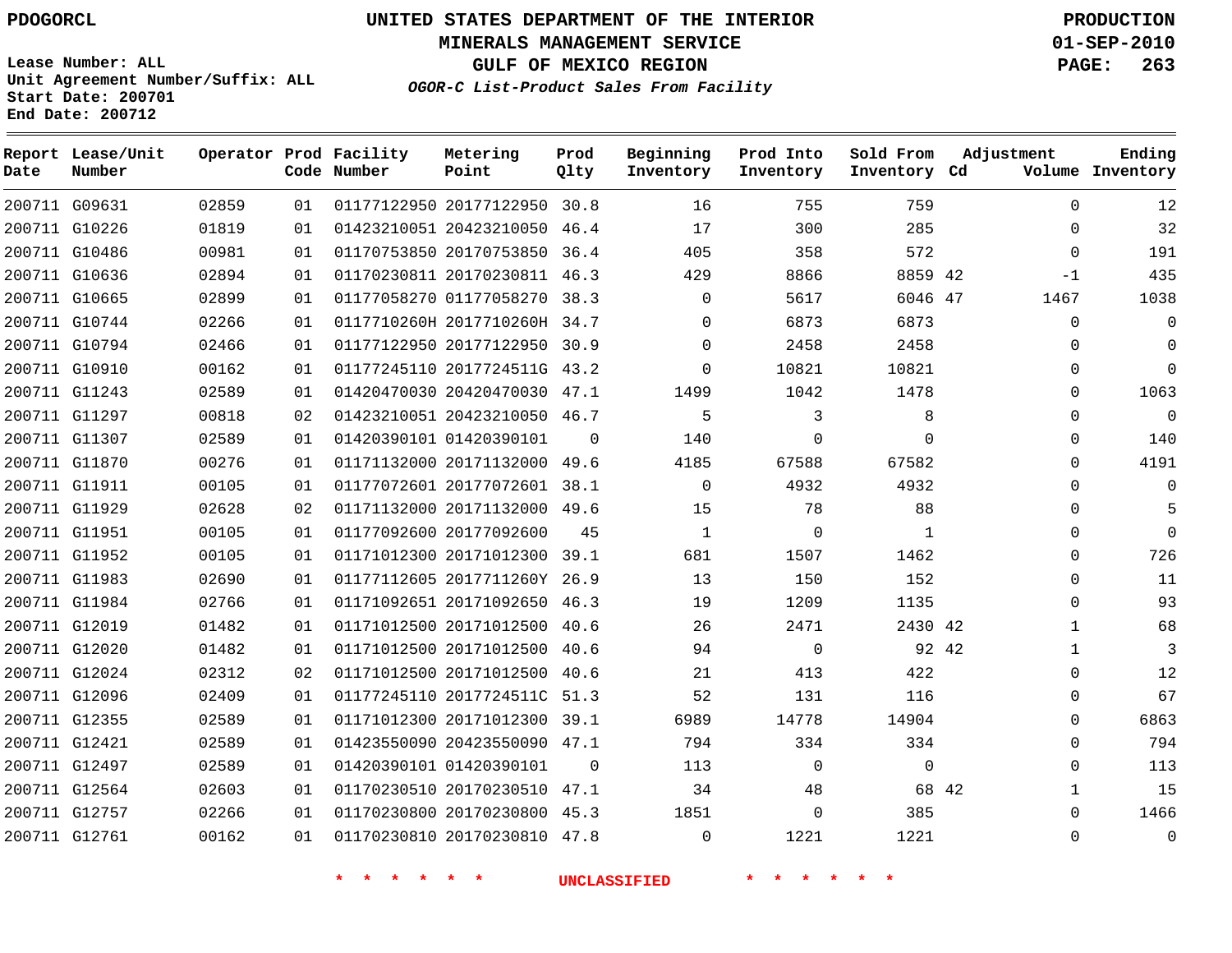**MINERALS MANAGEMENT SERVICE 01-SEP-2010**

**GULF OF MEXICO REGION PAGE: 264**

**Lease Number: ALL Unit Agreement Number/Suffix: ALL Start Date: 200701 End Date: 200712**

**OGOR-C List-Product Sales From Facility**

| Date | Report Lease/Unit<br>Number |       |    | Operator Prod Facility<br>Code Number | Metering<br>Point            | Prod<br>Qlty | Beginning<br>Inventory | Prod Into<br>Inventory | Sold From<br>Inventory Cd | Adjustment   | Ending<br>Volume Inventory |
|------|-----------------------------|-------|----|---------------------------------------|------------------------------|--------------|------------------------|------------------------|---------------------------|--------------|----------------------------|
|      | 200711 G12802               | 00105 | 01 |                                       | 01170230811 20170230811 46.2 |              | 19                     | 1674                   | 1611                      | $\Omega$     | 82                         |
|      | 200711 G12803               | 02409 | 01 |                                       | 01171132000 20171132000 49.6 |              | 3                      | 17                     | 19                        | $\Omega$     | $\mathbf 1$                |
|      | 200711 G12858               | 01284 | 01 |                                       | 01171131600 20171131600      | 45.1         | 8                      | 194                    | 191                       | $\Omega$     | 11                         |
|      | 200711 G12886               | 02312 | 02 |                                       | 01171012400 20171012400 54.2 |              | $\mathbf{1}$           | 2                      | 2                         | $\Omega$     | $\mathbf{1}$               |
|      | 200711 G12955               | 01819 | 01 |                                       | 01171092651 20171092650 46.3 |              | 30                     | 657                    | 636                       | $\Omega$     | 51                         |
|      | 200711 G12980               | 02349 | 01 |                                       | 01177163600 20177163600 39.7 |              | 31                     | 644                    | 646                       | $\Omega$     | 29                         |
|      | 200711 G13557               | 02025 | 01 |                                       | 01170230500 20170230500      | 44.2         | $\mathbf{1}$           | 14                     | 14                        | $\Omega$     | $\mathbf 1$                |
|      | 200711 G13560               | 01284 | 01 |                                       | 01170230810 20170230810 47.8 |              | 145                    | 324                    | 351                       | $\Omega$     | 118                        |
|      | 200711 G13563               | 02589 | 01 |                                       | 01170230811 20170230811 46.3 |              | $\Omega$               | 70                     | 70                        | $\Omega$     | $\Omega$                   |
|      | 200711 G13576               | 02594 | 02 |                                       | 01170230810 20170230810 47.8 |              | 37                     | 28                     |                           | 57 42<br>2   | 10                         |
|      | 200711 G13897               | 01482 | 01 |                                       | 01171132000 20171132000      | 49.6         | 36                     | 280                    | 296                       | $\Omega$     | 20                         |
|      | 200711 G13937               | 02628 | 02 |                                       | 01171092651 20171092650 46.3 |              | $\Omega$               | 4                      | 4                         | $\Omega$     | 0                          |
|      | 200711 G13938               | 01284 | 01 |                                       | 01171012500 20171012500      | 40.6         | 1057                   | 22206                  | 22639 42                  | $\mathbf{1}$ | 625                        |
|      | 200711 G14193               | 02409 | 01 |                                       | 01170230810 20170230810 47.7 |              | 864                    | 1213                   | 1630                      | $\Omega$     | 447                        |
|      | 200711 G14340               | 02312 | 02 |                                       | 01170230811 20170230811 46.3 |              | 55                     | 1661                   | 1634                      | $\Omega$     | 82                         |
|      | 200711 G14342               | 00105 | 01 |                                       | 01170230811 20170230811 46.2 |              | 101                    | 8104                   | 7807                      | $\Omega$     | 398                        |
|      | 200711 G14348               | 02894 | 01 |                                       | 01171132800 21171132800      | 46.2         | 373                    | 1266                   | 1009                      | $\Omega$     | 630                        |
|      | 200711 G14357               | 02852 | 02 |                                       | 01171131600 20171131600 45.1 |              | 33                     | 3757                   | 3706                      | $\Omega$     | 84                         |
|      | 200711 G14383               | 00105 | 01 |                                       | 01170230811 20170230811      | 46.3         | 170                    | 1192                   | 1299                      | $\Omega$     | 63                         |
|      | 200711 G14391               | 02859 | 02 |                                       | 01170230811 20170230811 46.3 |              | $\overline{a}$         | 294                    | 282                       | 0            | 14                         |
|      | 200711 G14487               | 00730 | 01 |                                       | 01171092651 20171092650 46.3 |              | $\mathbf 1$            | 30                     | 29                        | 0            | $\overline{a}$             |
|      | 200711 G14493               | 02268 | 01 |                                       | 01171092930 20171092930      | 34           | 68                     | 663                    | 681                       | $\Omega$     | 50                         |
|      | 200711 G14535               | 02628 | 01 |                                       | 01171012500 20171012500      | 40.6         | 176                    | 1874                   | 1997                      | $\Omega$     | 53                         |
|      | 200711 G14590               | 02409 | 01 |                                       | 01170230510 20170230510      | 47.1         | $\mathbf 0$            | 47                     | 32                        | 0            | 15                         |
|      | 200711 G14791               | 02451 | 01 |                                       | 01420570060 20420570060      | $\Omega$     | 78                     | 0                      | 0                         | 0            | 78                         |
|      | 200711 G14864               | 02871 | 02 |                                       | 01170230450 20170230450 51.2 |              | 524                    | 7454                   | 7156                      | $\Omega$     | 822                        |
|      | 200711 G14878               | 02589 | 01 |                                       | 01170230510 20170230510 48.1 |              | 135                    | 120                    | 104                       | 0            | 151                        |
|      | 200711 G14942               | 02859 | 02 |                                       | 01170230810 20170230810 47.8 |              | 325                    | 727                    | 785                       | $\Omega$     | 267                        |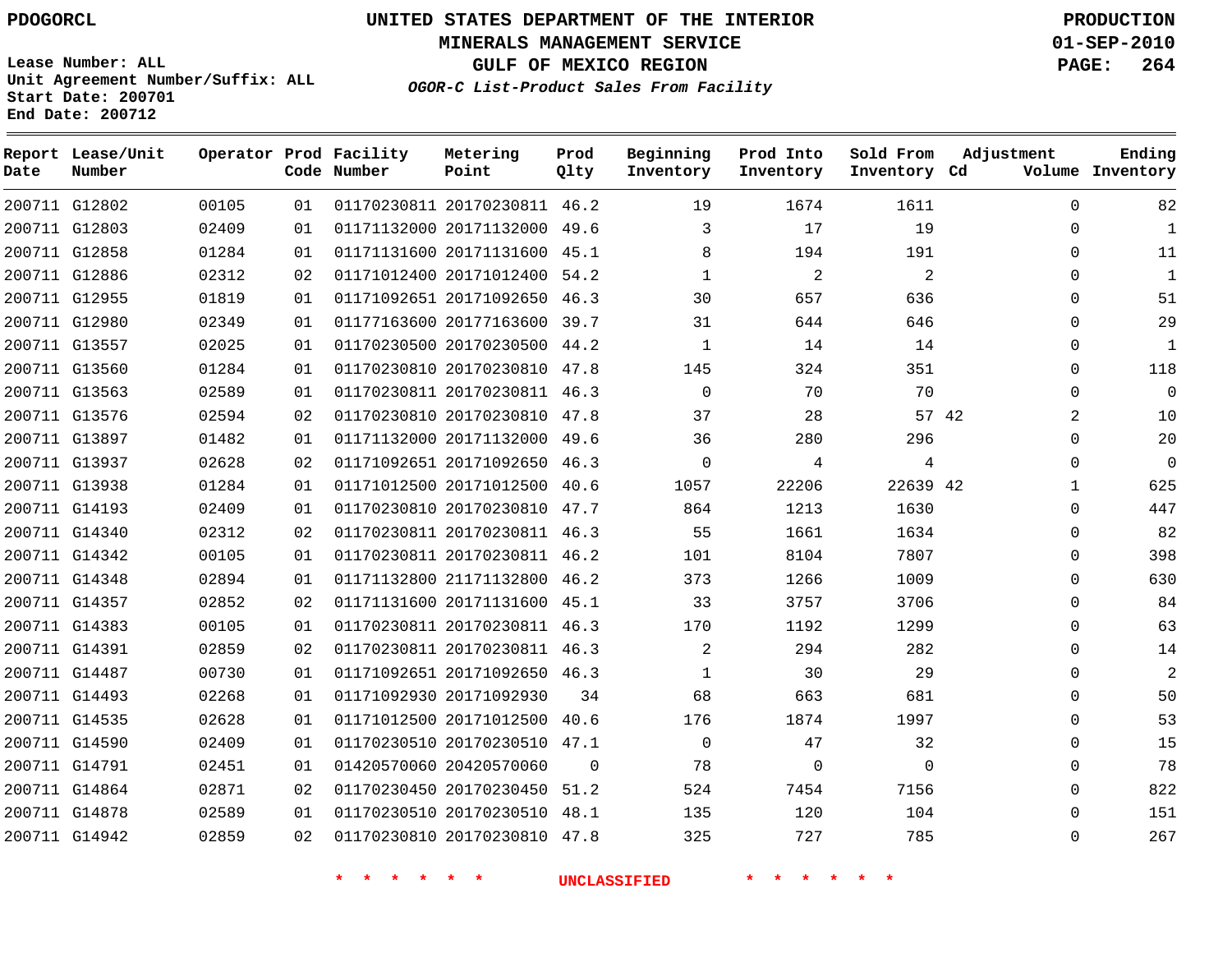**Start Date: 200701 End Date: 200712**

**Unit Agreement Number/Suffix: ALL**

# **UNITED STATES DEPARTMENT OF THE INTERIOR PDOGORCL PRODUCTION**

**MINERALS MANAGEMENT SERVICE 01-SEP-2010**

**GULF OF MEXICO REGION PAGE: 265**

**OGOR-C List-Product Sales From Facility**

|      | Report Lease/Unit |       |    | Operator Prod Facility | Metering                     | Prod     | Beginning      | Prod Into | Sold From    | Adjustment   | Ending           |
|------|-------------------|-------|----|------------------------|------------------------------|----------|----------------|-----------|--------------|--------------|------------------|
| Date | Number            |       |    | Code Number            | Point                        | Qlty     | Inventory      | Inventory | Inventory Cd |              | Volume Inventory |
|      | 200711 G15050     | 00105 | 01 |                        | 01170231110 20170231110 41.9 |          | 18345          | 41356     | 49470        | $\Omega$     | 10231            |
|      |                   |       | 01 |                        | 01170230810 20170230810 47.7 |          | 0              | 5723      | 3614         | $\Omega$     | 2109             |
|      |                   |       |    |                        |                              |          | 18345          | 47079     | 53084        | 0            | 12340            |
|      | 200711 G15062     | 00560 | 01 |                        | 01170230810 20170230810 47.8 |          | 30             | 97        | 91           | $\Omega$     | 36               |
|      | 200711 G15078     | 00064 | 01 |                        | 01170230810 20170230810      | 47.8     | 3028           | 1441      | 1474         | $\Omega$     | 2995             |
|      | 200711 G15110     | 02714 | 01 |                        | 01170530900 20170530900      | 46.6     | 78             | 838       | 733          | $\Omega$     | 183              |
|      | 200711 G15118     | 00105 | 01 |                        | 01171132800 21171132800      | 46.1     | 11             | 51        | 38           | $\Omega$     | 24               |
|      | 200711 G15189     | 00560 | 01 |                        | 01171132800 21171132800      | 46.2     | 33             | 1079      | 722 42       | 38           | 428              |
|      | 200711 G15239     | 00003 | 01 |                        | 01171012500 20171012500      | 40.6     | 34             | 1309      | 1307 42      | $\mathbf{1}$ | 37               |
|      | 200711 G15241     | 00105 | 01 |                        | 01171092651 20171092650 46.3 |          | 229            | 5106      | 4939         | $\Omega$     | 396              |
|      | 200711 G15263     | 02421 | 01 |                        | 01171132000 20171132000      | 49.6     | 1266           | 7664      | 8455         | $\mathbf 0$  | 475              |
|      | 200711 G15277     | 00222 | 02 |                        | 01171012400 20171012400      | 54.2     | 3536           | 8362      | 8446 42      | $-1$         | 3451             |
|      | 200711 G15293     | 02859 | 02 |                        | 0117711260T 2017711260T 32.5 |          | $\Omega$       | 9         | 9            | $\Omega$     | $\overline{0}$   |
|      | 200711 G15303     | 00105 | 01 |                        | 01171092800 21171132800      | 46.1     | 712            | 2136      | 1753         | $\mathbf{0}$ | 1095             |
|      | 200711 G15312     | 00105 | 01 |                        | 01171092651 20171092650 46.2 |          | 1331           | 21452     | 21118        | $\Omega$     | 1665             |
|      | 200711 G15323     | 01482 | 01 |                        | 01171012500 20171012500 40.6 |          | 70             | 2574      | 2571 42      | $-1$         | 72               |
|      | 200711 G15387     | 02409 | 01 |                        | 01177245110 2017724511C 51.3 |          | 202            | 391       | 393          | $\Omega$     | 200              |
|      | 200711 G15740     | 00818 | 01 |                        | 01170230450 20170230450      | 51.2     | 273            | 3191      | 3112         | $\Omega$     | 352              |
|      | 200711 G15742     | 00730 | 01 |                        | 01170230450 20170230450 51.2 |          | 9              | 75        | 73 42        | $-3$         | 8                |
|      | 200711 G15769     | 00560 | 01 |                        | 01422450350 20422450350 43.2 |          | 33             | 2         | 26           | $\Omega$     | 9                |
|      | 200711 G15773     | 02630 | 01 |                        | 01422450350 20422450350      | $\Omega$ | 52             | 2         | $\mathbf 0$  | $\Omega$     | 54               |
|      | 200711 G16104     | 00105 | 01 |                        | 01170231110 20170231110 41.9 |          | 25             | 64        | 73           | $\Omega$     | 16               |
|      | 200711 G16107     | 01978 | 02 |                        | 01170230810 20170230811      | 46.3     | 23             | 401       | 405          | $\Omega$     | 19               |
|      | 200711 G16121     | 00687 | 01 |                        | 01170230811 20170230811 46.3 |          | 2              | 48        | 47 42        | $-1$         | $\overline{a}$   |
|      | 200711 G16201     | 00491 | 01 |                        | 01170530900 20170530900 46.5 |          | 2              | $\Omega$  | 2            | $\Omega$     | $\mathbf 0$      |
|      | 200711 G16203     | 01482 | 01 |                        | 01170530900 20170530900      | $\Omega$ | 53             | 0         | $\Omega$     | $\Omega$     | 53               |
|      | 200711 G16216     | 01284 | 01 |                        | 01171132800 21171132800 46.2 |          | $\mathbf{1}$   | 3         | 2            | $\Omega$     | $\overline{a}$   |
|      | 200711 G16317     | 02312 | 02 |                        | 01170230811 20170230811 46.3 |          | $\overline{2}$ | 91        | 89           | $\Omega$     | 4                |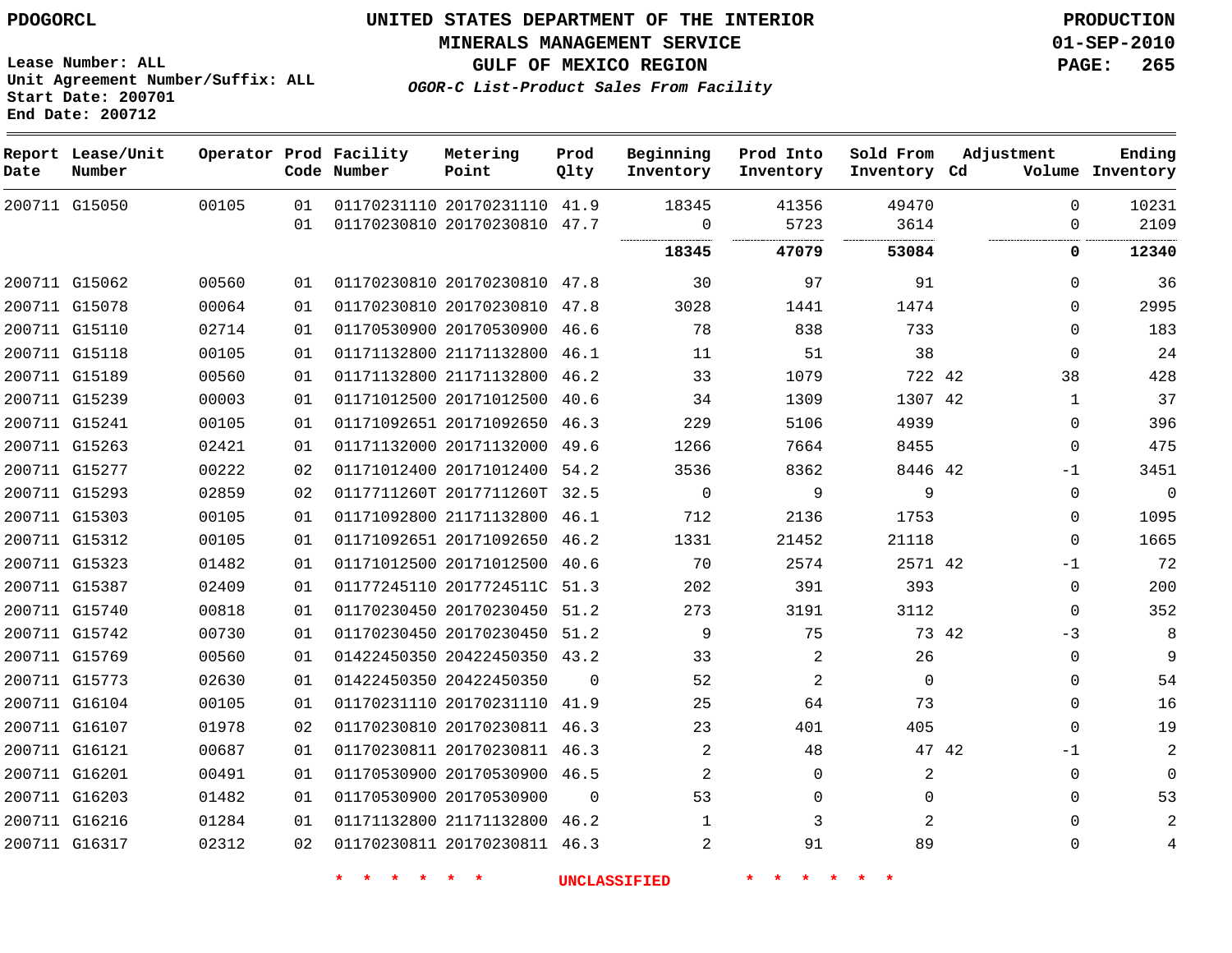**Date**

**Report Lease/Unit**

**Number**

# **UNITED STATES DEPARTMENT OF THE INTERIOR PDOGORCL PRODUCTION**

**MINERALS MANAGEMENT SERVICE 01-SEP-2010**

**GULF OF MEXICO REGION PAGE: 266**

**Lease Number: ALL Unit Agreement Number/Suffix: ALL Start Date: 200701 End Date: 200712**

**Operator Prod Facility**

**Code Number**

**OGOR-C List-Product Sales From Facility**

**Prod Qlty**

**Inventory**

**Metering Point**

**Inventory Cd Volume**

**Ending**

| 200711 G16363 | 02475 | 02 | 01171012400 20171012400 51.8 |          | 7              | 4     | 9          | $\Omega$ | $\mathcal{L}$ |
|---------------|-------|----|------------------------------|----------|----------------|-------|------------|----------|---------------|
| 200711 G16365 | 02589 | 01 | 01171132800 21171132800 46.2 |          | $\Omega$       | 202   | 202        | $\Omega$ |               |
| 200711 G16395 | 01978 | 02 | 01171092651 20171092650 46.3 |          | $\Omega$       | 5     | 5          | $\Omega$ |               |
| 200711 G16454 | 00491 | 01 | 01171012500 20171012500 40.5 |          | 8              | 183   | 185        | $\Omega$ |               |
| 200711 G16455 | 00491 | 01 | 01171012500 20171012500 40.5 |          | 4              | 111   | 112        | $\Omega$ |               |
| 200711 G16461 | 00105 | 01 | 01170753510 20170753510 61.8 |          | 3              | 4     | 4          | $\Omega$ |               |
| 200711 G16469 | 02025 | 01 | 01170753510 20170753510 61.8 |          | 3              | 40    | 5          | 0        | 38            |
| 200711 G16515 | 00162 | 01 | 01177245110 2017724511G 43.2 |          | 0              | 48164 | 48164      | 0        |               |
| 200711 G16575 | 00730 | 01 | 01608103650 20608103650 32.2 |          | -5             | 381   | 382        | $\Omega$ |               |
| 200711 G16890 | 00981 | 01 | 01170753850 20170753850      | $\Omega$ | 67             | 748   | $0\quad09$ | $-416$   | 399           |
| 200711 G17124 | 02871 | 02 | 01170230450 20170230450 51.2 |          | 7              | 72    | 72         | $\Omega$ |               |
| 200711 G17133 | 01482 | 01 | 01423210051 20423210050 46.4 |          | 4              | 77    | 73         | $\Omega$ | 8             |
| 200711 G17150 | 02169 | 02 | 01421670201 20170230450 51.2 |          | 9              | 211   | 199        | $\Omega$ | 21            |
| 200711 G17151 | 02427 | 02 | 01170230450 20170230450 51.2 |          | 238            | 3731  | 3563       | $\Omega$ | 406           |
| 200711 G17190 | 02312 | 02 | 01170230810 20170230810 47.8 |          | 20             | 44    | 48         | $\Omega$ | 16            |
| 200711 G17202 | 02066 | 02 | 01170230810 20170230810      | $\Omega$ | 93             | 135   | $\Omega$   | $\Omega$ | 228           |
| 200711 G17753 | 02427 | 02 | 01170230800 20170230800      | $\Omega$ | $\overline{0}$ | 1     | $\Omega$   | $\Omega$ | 1             |
| 200711 G17754 | 02025 | 01 | 01170230510 20170230510      | 47       | 1933           | 1182  | 2731       | $\Omega$ | 384           |
| 200711 G17789 | 00818 | 01 | 01170230810 20170230810 47.9 |          | $\overline{0}$ | 40    | 25         | $\Omega$ | 15            |
| 200711 G17842 | 00491 | 01 | 01170230810 20170230810 47.7 |          | 144            | 432   | 417        | 0        | 159           |
| 200711 G17858 | 00105 | 01 | 01170530900 20170530900 46.6 |          | 103            | 693   | 645        | $\Omega$ | 151           |
| 200711 G17895 | 02859 | 01 | 01171132800 21171132800 46.2 |          | 10             | 38    | 30         | $\Omega$ | 18            |
| 200711 G17896 | 01284 | 01 | 01171132800 21171132800 46.2 |          | 9369           | 21051 | 18728      | $\Omega$ | 11692         |
| 200711 G17897 | 01963 | 01 | 01171131600 20171131600 45.1 |          | $\overline{0}$ | 516   | 516        | 0        | $\mathbf 0$   |
| 200711 G17898 | 01963 | 01 | 01171131600 20171131600 45.1 |          | 131            | 2706  | 2654       | $\Omega$ | 183           |
| 200711 G17912 | 02409 | 01 | 01171132800 20177052203      | 33       | $\overline{0}$ | 4638  | 4638       | $\Omega$ | $\mathbf 0$   |
| 200711 G17913 | 01834 | 01 | 01171132800 21171132800 46.2 |          | 410            | 1333  | 1073       | $\Omega$ | 670           |
| 200711 G17921 | 00491 | 01 | 01171012500 20177062959 25.4 |          | $\overline{0}$ | 20050 | 20050      | $\Omega$ | $\mathbf 0$   |
|               |       |    |                              |          |                |       |            |          |               |

**\* \* \* \* \* \* UNCLASSIFIED \* \* \* \* \* \***

**Beginning Prod Into Sold From Adjustment**

**Inventory**

**Inventory**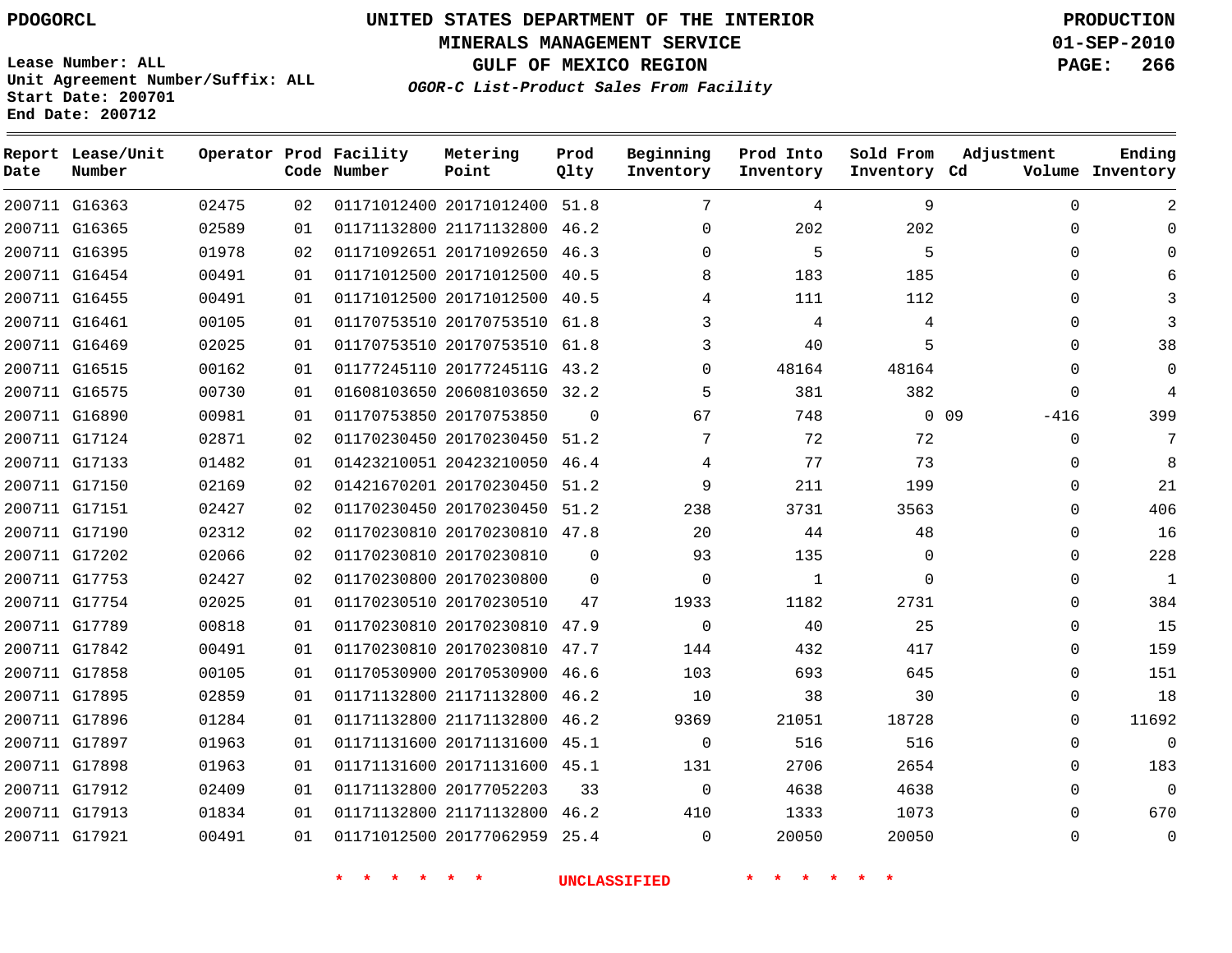**MINERALS MANAGEMENT SERVICE 01-SEP-2010**

**GULF OF MEXICO REGION PAGE: 267**

**Lease Number: ALL Unit Agreement Number/Suffix: ALL Start Date: 200701 End Date: 200712**

**OGOR-C List-Product Sales From Facility**

| Date | Report Lease/Unit<br>Number |       |    | Operator Prod Facility<br>Code Number | Metering<br>Point            | Prod<br>Qlty | Beginning<br>Inventory | Prod Into<br>Inventory | Sold From<br>Inventory Cd | Adjustment |              | Ending<br>Volume Inventory |
|------|-----------------------------|-------|----|---------------------------------------|------------------------------|--------------|------------------------|------------------------|---------------------------|------------|--------------|----------------------------|
|      | 200711 G17942               | 00560 | 01 |                                       | 01177082604 20177082604 28.6 |              | $\Omega$               | 27817                  | 27817                     |            | $\Omega$     | $\mathbf 0$                |
|      | 200711 G17964               | 02421 | 01 |                                       | 01171012300 20171012300 39.1 |              | 154                    | 290                    | 305                       |            | $\Omega$     | 139                        |
|      | 200711 G17966               | 02421 | 01 |                                       | 01171012300 20171012300 39.1 |              | 17                     | 178                    | 109                       |            | $\Omega$     | 86                         |
|      | 200711 G17973               | 00730 | 01 |                                       | 01171012400 20171012400      | 54.2         | 901                    | 6313                   | 4608 42                   |            | -1           | 2605                       |
|      | 200711 G17977               | 02312 | 02 |                                       | 01171132800 21171132800 46.2 |              | 569                    | 1258                   | 1125                      |            | $\mathbf{0}$ | 702                        |
|      | 200711 G18040               | 00105 | 01 |                                       | 01171012500 20171012500      | 40.6         | 54                     | 1276                   | 1294                      |            | $\mathbf{0}$ | 36                         |
|      | 200711 G18043               | 01103 | 01 |                                       | 01171012500 20171012500 40.6 |              | 1608                   | 34770                  | 35739 42                  |            | 339          | 978                        |
|      | 200711 G18208               | 01834 | 01 |                                       | 01170573602 20170573602 32.7 |              | 222                    | 558                    | 517 42                    |            | $\mathbf{1}$ | 264                        |
|      | 200711 G18577               | 00981 | 01 |                                       | 01170753850 20170753850      | 0            | 38                     | 774                    | $\mathbf{0}$              | 09         | $-399$       | 413                        |
|      | 200711 G18863               | 02312 | 02 |                                       | 01420470030 20420470030 51.3 |              | 6                      | 1                      | 6                         |            | 0            | $\mathbf{1}$               |
|      | 200711 G18885               | 00818 | 02 |                                       | 01420570060 20420570060      | $\Omega$     | 244                    | $\Omega$               | $\Omega$                  |            | $\mathbf{0}$ | 244                        |
|      | 200711 G18920               | 02200 | 01 |                                       | 01423210051 20423210050 46.4 |              | 10                     | 148                    | 142                       |            | $\Omega$     | 16                         |
|      | 200711 G18936               | 02589 | 01 |                                       | 01421670201 20421670200      | $\Omega$     | 11                     | $\Omega$               | $\Omega$                  |            | $\Omega$     | 11                         |
|      | 200711 G19025               | 02806 | 01 |                                       | 01423210051 20423210050      | 49           | 91                     | 826                    | 801                       |            | $\mathbf{0}$ | 116                        |
|      | 200711 G19030               | 02806 | 01 |                                       | 01423210051 20423210050      | 49           | 58                     | 1117                   | 1084                      |            | $\mathbf 0$  | 91                         |
|      | 200711 G19750               | 02427 | 02 |                                       | 01171132800 21171132800      | 46.2         | 218                    | 634                    | 524 42                    |            | $-1$         | 327                        |
|      | 200711 G19760               | 02894 | 01 |                                       | 01171132800 21171132800 46.2 |              | 1781                   | $\Omega$               | 1781                      |            | $\Omega$     | $\mathbf 0$                |
|      | 200711 G19761               | 02894 | 01 |                                       | 01171132800 21171132800 47.1 |              | 114                    | $\Omega$               | 114                       |            | $\Omega$     | $\Omega$                   |
|      | 200711 G19784               | 01978 | 02 |                                       | 01171012310 20171012310      | 47           | $\Omega$               | 81                     | 77                        |            | $\mathbf{0}$ | 4                          |
|      | 200711 G19832               | 02349 | 01 |                                       | 01177163600 20177163600      | 39.7         | 182                    | 2611                   | 2646                      |            | $\Omega$     | 147                        |
|      | 200711 G19835               | 02169 | 01 |                                       | 01171092651 20171092650 46.3 |              | 4                      | $\Omega$               |                           | 3 4 2      | -1           | $\mathbf 0$                |
|      | 200711 G19839               | 02777 | 01 |                                       | 01170753510 20170753510      | $\Omega$     | 39                     | $\Omega$               | $\Omega$                  |            | $\mathbf 0$  | 39                         |
|      | 200711 G20605               | 02377 | 01 |                                       | 01423550141 20423550140      | 28.2         | 1014                   | 29461                  | 29986                     |            | $\Omega$     | 489                        |
|      | 200711 G20616               | 02312 | 02 |                                       | 01423210051 20423210050 46.4 |              | 4                      | 68                     | 65                        |            | 0            | 7                          |
|      | 200711 G20655               | 00222 | 01 |                                       | 01170230510 20170230510 47.1 |              | 498                    | 640                    | 931 42                    |            | 1            | 208                        |
|      | 200711 G20656               | 00003 | 01 |                                       | 01422450350 20422450350 43.4 |              | $\mathbf{1}$           | $\mathbf 0$            | $\mathbf{1}$              |            | $\Omega$     | $\Omega$                   |
|      | 200711 G20660               | 02169 | 02 |                                       | 01170230450 20170230450 51.2 |              | $\Omega$               | 46                     | 41                        |            | $\Omega$     | 5                          |
|      | 200711 G21065               | 02266 | 01 |                                       | 01171131600 20171131600 45.1 |              | 90                     | 1586                   | 1585                      |            | $\Omega$     | 91                         |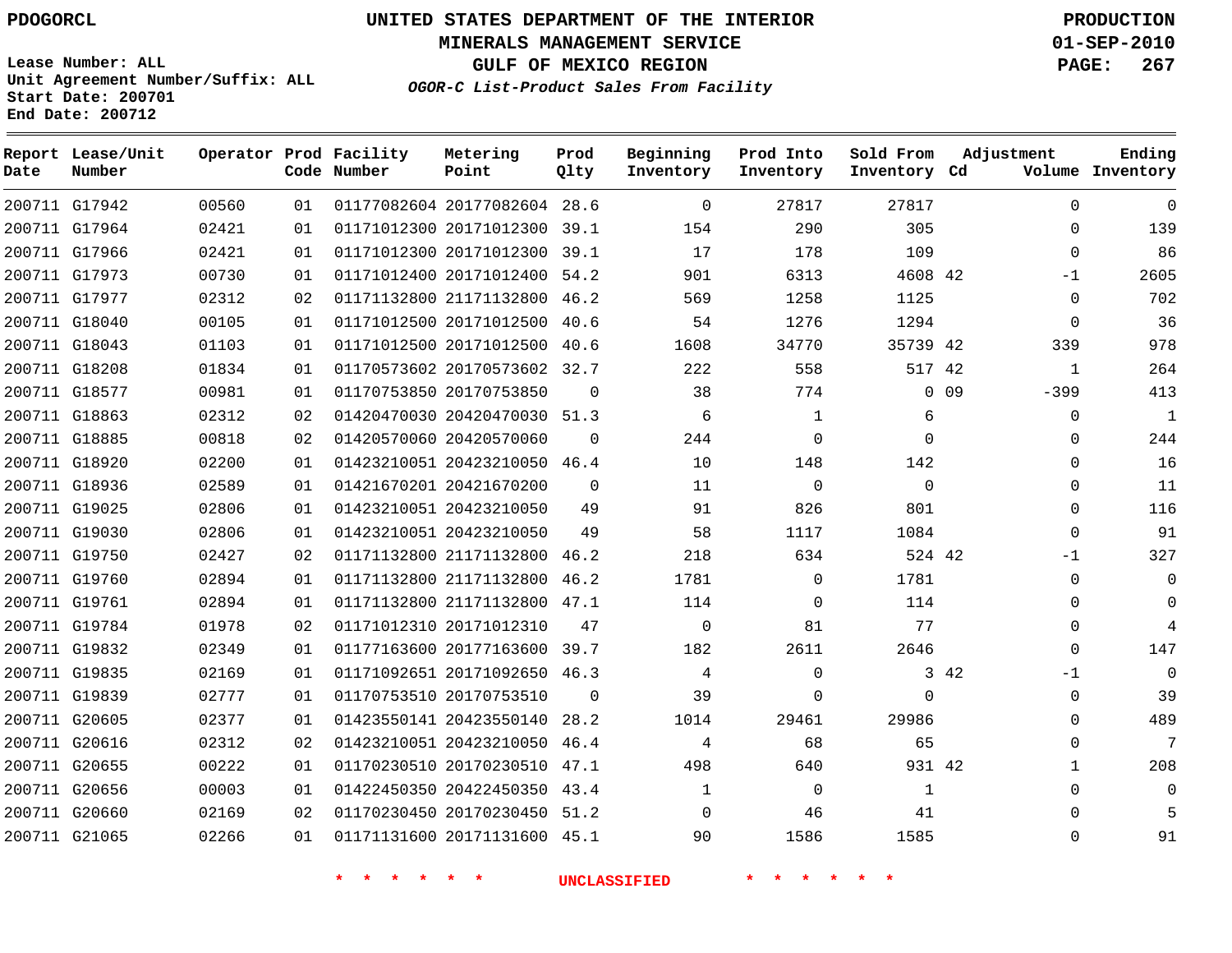**MINERALS MANAGEMENT SERVICE 01-SEP-2010**

**GULF OF MEXICO REGION PAGE: 268**

**Lease Number: ALL Unit Agreement Number/Suffix: ALL Start Date: 200701 End Date: 200712**

**OGOR-C List-Product Sales From Facility**

| Date | Report Lease/Unit<br>Number |       |    | Operator Prod Facility<br>Code Number | Metering<br>Point            | Prod<br>Qlty | Beginning<br>Inventory | Prod Into<br>Inventory | Sold From<br>Inventory Cd | Adjustment     | Ending<br>Volume Inventory |
|------|-----------------------------|-------|----|---------------------------------------|------------------------------|--------------|------------------------|------------------------|---------------------------|----------------|----------------------------|
|      | 200711 G21068               | 01978 | 02 |                                       | 01170530900 20170530900      | 40           | 138                    | 214                    | 305                       | $\Omega$       | 47                         |
|      | 200711 G21070               | 00560 | 01 |                                       | 01171132800 21171132800 46.2 |              | 351                    | 1088                   | 1200 42                   | 314            | 553                        |
|      | 200711 G21080               | 02899 | 01 |                                       | 01170530900 20170530900      | 46.6         | 3                      | $\mathbf 0$            | 3                         | $\Omega$       | 0                          |
|      | 200711 G21093               | 01586 | 02 |                                       | 01170230811 20170230811 46.3 |              | $\overline{2}$         | 64                     | 63                        | $\Omega$       | 3                          |
|      | 200711 G21095               | 02636 | 01 |                                       | 01170530900 20170530900      | 46.6         | 42                     | 676                    | 570                       | $\Omega$       | 148                        |
|      | 200711 G21096               | 00818 | 01 |                                       | 01170230811 20170230811 46.3 |              | 32                     | 1122                   | 1099                      | $\Omega$       | 55                         |
|      | 200711 G21111               | 02266 | 01 |                                       | 01171132800 21171132800      | 46.1         | 223                    | 11                     | 209                       | $\Omega$       | 25                         |
|      | 200711 G21115               | 02312 | 02 |                                       | 01171012500 20171012500      | 40.6         | 288                    | 2191                   | 2417                      | $\Omega$       | 62                         |
|      | 200711 G21116               | 00818 | 02 |                                       | 01171132800 21171132800      | 46.2         | 295                    | 853                    | 709 42                    | $-1$           | 438                        |
|      | 200711 G21322               | 02266 | 01 |                                       | 01170230450 20170230450      | 50.7         | $\overline{2}$         | 2                      | 2                         | $\Omega$       | 2                          |
|      | 200711 G21349               | 00491 | 01 |                                       | 01170230510 20170230510      | 47.1         | 193                    | 203                    | 330                       | $\Omega$       | 66                         |
|      | 200711 G21378               | 01819 | 01 |                                       | 01170230811 20170230811      | 46.3         | 50                     | 1171                   | 1164                      | $\Omega$       | 57                         |
|      | 200711 G21408               | 02219 | 01 |                                       | 01171012400 20171012400      | 54.2         | 485                    | 723                    | 910                       | $\Omega$       | 298                        |
|      | 200711 G21530               | 00078 | 01 |                                       | 01170230400 20170230400      | 51.9         | 874                    | 4349                   | 4429 42                   | -1             | 793                        |
|      | 200711 G21532               | 00003 | 01 |                                       | 01170230811 20170230811      | 46.3         | 3                      | 70                     | 70                        | $\Omega$       | 3                          |
|      | 200711 G21533               | 00078 | 01 |                                       | 01170230400 20170230400      | 51.6         | 47                     | $\mathbf 0$            | 47                        | 0              | 0                          |
|      | 200711 G21536               | 00818 | 01 |                                       | 01170231300 01170231300      | 47.5         | $\mathbf 0$            | 5321                   | 5321                      | $\Omega$       | $\mathbf 0$                |
|      | 200711 G21580               | 02636 | 01 |                                       | 01170230811 20170230811 46.3 |              | 5                      | 211                    | 206                       | $\mathbf 0$    | 10                         |
|      | 200711 G21581               | 02899 | 01 |                                       | 01171132800 21171132800      | 46.2         | 79                     | $\mathbf 0$            | 46 42                     | $-2$           | 31                         |
|      | 200711 G21583               | 02899 | 01 |                                       | 01170530900 20170530900      | 46.2         | 53                     | 997                    | 832                       | 0              | 218                        |
|      | 200711 G21585               | 02859 | 02 |                                       | 01171132800 21171132800      | 46.2         | 6                      | 29                     | 21                        | $\Omega$       | 14                         |
|      | 200711 G21588               | 00730 | 01 |                                       | 01171131800 20171131800      | $\Omega$     | 20                     | 3                      | $\Omega$                  | $\Omega$       | 23                         |
|      | 200711 G21592               | 02628 | 02 |                                       | 01171132000 20171132000      | 49.6         | 110                    | 144                    | 244                       | $\Omega$       | 10                         |
|      | 200711 G21599               | 01834 | 01 |                                       | 01171132800 21171132800      | 39.5         | 10263                  | $\mathbf 0$            | 10263                     | $\Omega$       | $\mathbf 0$                |
|      | 200711 G21652               | 02268 | 01 |                                       | 01171132800 21171132800      | 46.2         | 501                    | 1419                   | 911 42                    | $-269$         | 740                        |
|      | 200711 G21655               | 02268 | 01 |                                       | 01171132800 21171132800      | 46.2         | 16                     | 51                     |                           | $-10$<br>31 42 | 26                         |
|      | 200711 G21680               | 02169 | 01 |                                       | 01171092651 20171092650      | 46.3         | 10                     | 361                    | 343                       | $\Omega$       | 28                         |
|      | 200711 G21691               | 00276 | 01 |                                       | 01170513700 20170513700      | $\Omega$     | 2595                   | $\Omega$               | $\Omega$                  | $\Omega$       | 2595                       |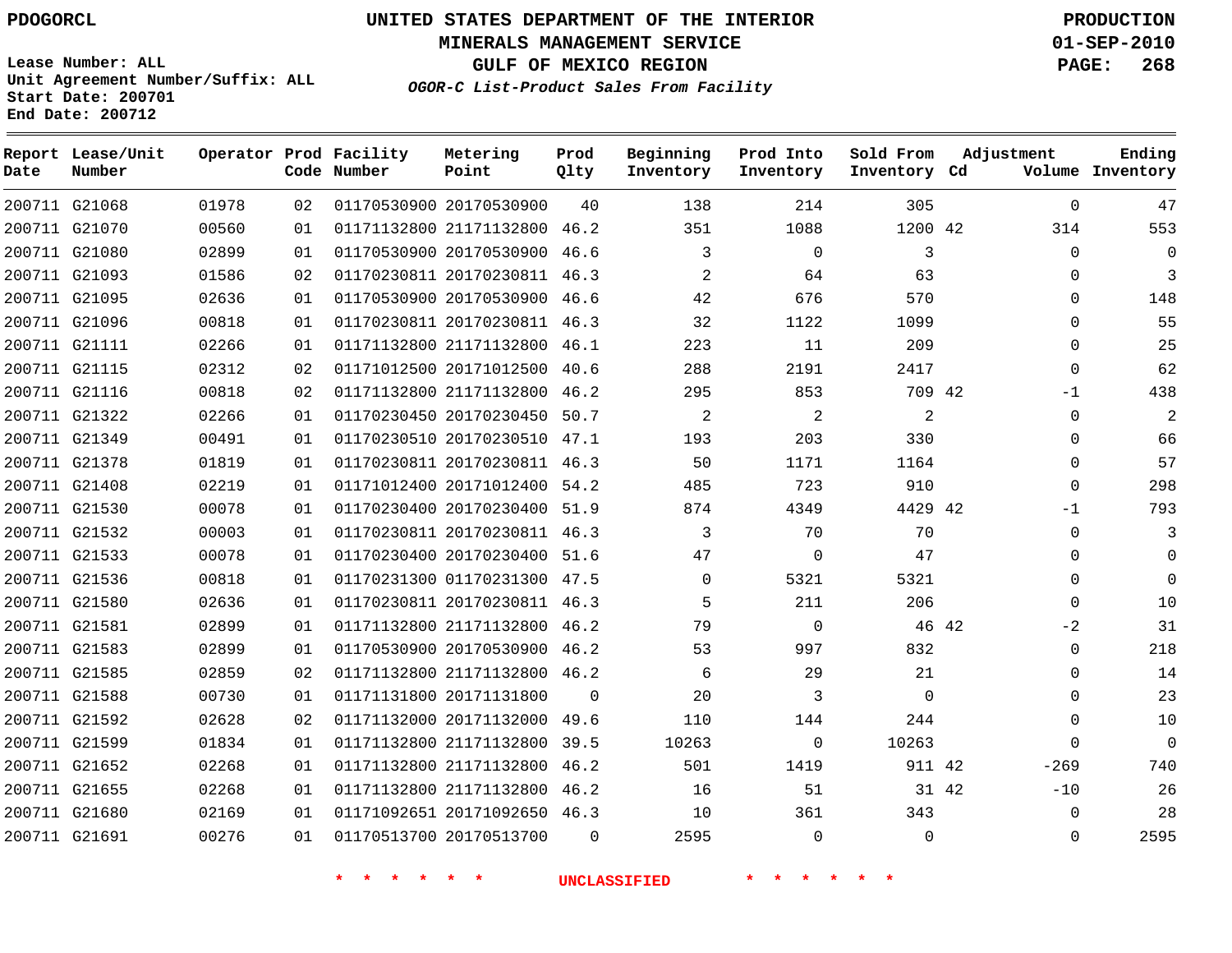**Start Date: 200701 End Date: 200712**

**Unit Agreement Number/Suffix: ALL**

# **UNITED STATES DEPARTMENT OF THE INTERIOR PDOGORCL PRODUCTION**

**MINERALS MANAGEMENT SERVICE 01-SEP-2010**

**GULF OF MEXICO REGION PAGE: 269**

**OGOR-C List-Product Sales From Facility**

| Date | Report Lease/Unit<br>Number |       |    | Operator Prod Facility<br>Code Number | Metering<br>Point            | Prod<br>Qlty | Beginning<br>Inventory | Prod Into<br>Inventory | Sold From<br>Inventory Cd | Adjustment                 | Ending<br>Volume Inventory |
|------|-----------------------------|-------|----|---------------------------------------|------------------------------|--------------|------------------------|------------------------|---------------------------|----------------------------|----------------------------|
|      | 200711 G21700               | 00105 | 01 |                                       | 01177258153 01177258153 29.2 |              | 1710                   | 2580                   | 3677                      | $\Omega$                   | 613                        |
|      | 200711 G21703               | 02349 | 01 |                                       | 01177248150 01177248150      | 41.1         | 688                    | 945                    | 1539                      | $\Omega$                   | 94                         |
|      | 200711 G21712               | 02237 | 01 |                                       | 01170755200 20170755200 32.7 |              | 18745                  | 7504                   | 8615                      | $\Omega$                   | 17634                      |
|      | 200711 G21826               | 02219 | 01 |                                       | 01170753850 20170753850      | $\Omega$     | 1506                   | 1335                   |                           | $-2129$<br>0 <sub>09</sub> | 712                        |
|      | 200711 G22219               | 01482 | 01 |                                       | 01423210051 20423210050 46.4 |              | 24                     | 454                    | 429 42                    | $-1$                       | 48                         |
|      | 200711 G22236               | 02169 | 02 |                                       | 01170230450 20170230450      | 51.2         | 345                    | 3803                   | 3728 42                   | $-1$                       | 419                        |
|      | 200711 G22238               | 02169 | 02 |                                       | 01170230450 20170230450      | 51.2         | 151                    | 846                    | 903 42                    | $\mathbf{1}$               | 95                         |
|      | 200711 G22246               | 02859 | 02 |                                       | 01423210051 20170230500      | 44.2         | 288                    | 7586                   | 7457                      | $\Omega$                   | 417                        |
|      | 200711 G22263               | 00730 | 01 |                                       | 01170230810 20170230810 47.8 |              | 2422                   | 5756                   | 6057                      | $\Omega$                   | 2121                       |
|      | 200711 G22268               | 02777 | 01 |                                       | 01170230810 2042709015I      | 56.2         | $\mathbf 0$            | 5425                   | 5425                      | $\Omega$                   | $\overline{0}$             |
|      | 200711 G22501               | 00078 | 01 |                                       | 01170230400 20170230400      | 51.9         | 108                    | 622                    | 616 42                    | $-1$                       | 113                        |
|      | 200711 G22505               | 02025 | 01 |                                       | 01170230811 20170230811      | 46.2         | $\mathbf 0$            | 2197                   | 2168 47                   | 79                         | 108                        |
|      | 200711 G22510               | 00162 | 01 |                                       | 01170230810 20170230810      | 47.8         | 0                      | 12872                  | 12872                     | $\Omega$                   | $\Omega$                   |
|      | 200711 G22513               | 02579 | 02 |                                       | 01170230810 20170230810      | 47.8         | 2730                   | 5360                   | 6115                      | $\Omega$                   | 1975                       |
|      | 200711 G22539               | 00064 | 01 |                                       | 01170230810 20170230810      | 47.8         | 16                     | $\Omega$               | 8                         | $\Omega$                   | 8                          |
|      | 200711 G22544               | 02714 | 01 |                                       | 01170230811 20170230811 46.3 |              | $\mathbf{1}$           | 27                     | 26                        | $\Omega$                   | 2                          |
|      | 200711 G22553               | 02899 | 01 |                                       | 01170530900 20170530900 46.6 |              | 7                      | 2                      | 8                         | $\Omega$                   | $\mathbf{1}$               |
|      | 200711 G22582               | 01834 | 01 |                                       | 01170530900 20170530900 46.6 |              | 999                    | 5876                   | 5591                      | $\mathbf 0$                | 1284                       |
|      | 200711 G22587               | 02200 | 01 |                                       | 01171132000 20171132000      | 49.6         | 81                     | 315                    | 376                       | $\Omega$                   | 20                         |
|      | 200711 G22605               | 02268 | 01 |                                       | 01171132800 21171132800 46.2 |              | 97                     | 216                    | 149 42                    | $-44$                      | 120                        |
|      | 200711 G22606               | 02628 | 02 |                                       | 01171132000 20171132000      | 49.6         | 261                    | 2153                   | 2282                      | 0                          | 132                        |
|      | 200711 G22607               | 02899 | 01 |                                       | 01170230810 20170230810      | 47.8         | 252                    | 195                    | 375                       | $\Omega$                   | 72                         |
|      | 200711 G22613               | 02655 | 02 |                                       | 01171132800 21171132800      | 46.2         | 388                    | 1194                   | 980                       | $\Omega$                   | 602                        |
|      | 200711 G22620               | 02268 | 01 |                                       | 01171132800 21171132800      | 46.2         | 1793                   | 2344                   | 1813 42                   | $-734$                     | 1590                       |
|      | 200711 G22621               | 02268 | 01 |                                       | 01171132800 21171132800      | 46.2         | 7232                   | 23605                  | 14627 42                  | $-4358$                    | 11852                      |
|      | 200711 G22628               | 02899 | 01 |                                       | 01171132800 21171132800      | 46.2         | 54                     | 64                     | 61                        | $\Omega$                   | 57                         |
|      | 200711 G22633               | 02222 | 01 |                                       | 01177062605 20177062605 38.8 |              | 13                     | 383                    | 383 42                    | $-13$                      | $\Omega$                   |
|      | 200711 G22660               | 02058 | 02 |                                       | 01171012310 20171012310      | 47           | 154                    | 10192                  | 9844                      | $\Omega$                   | 502                        |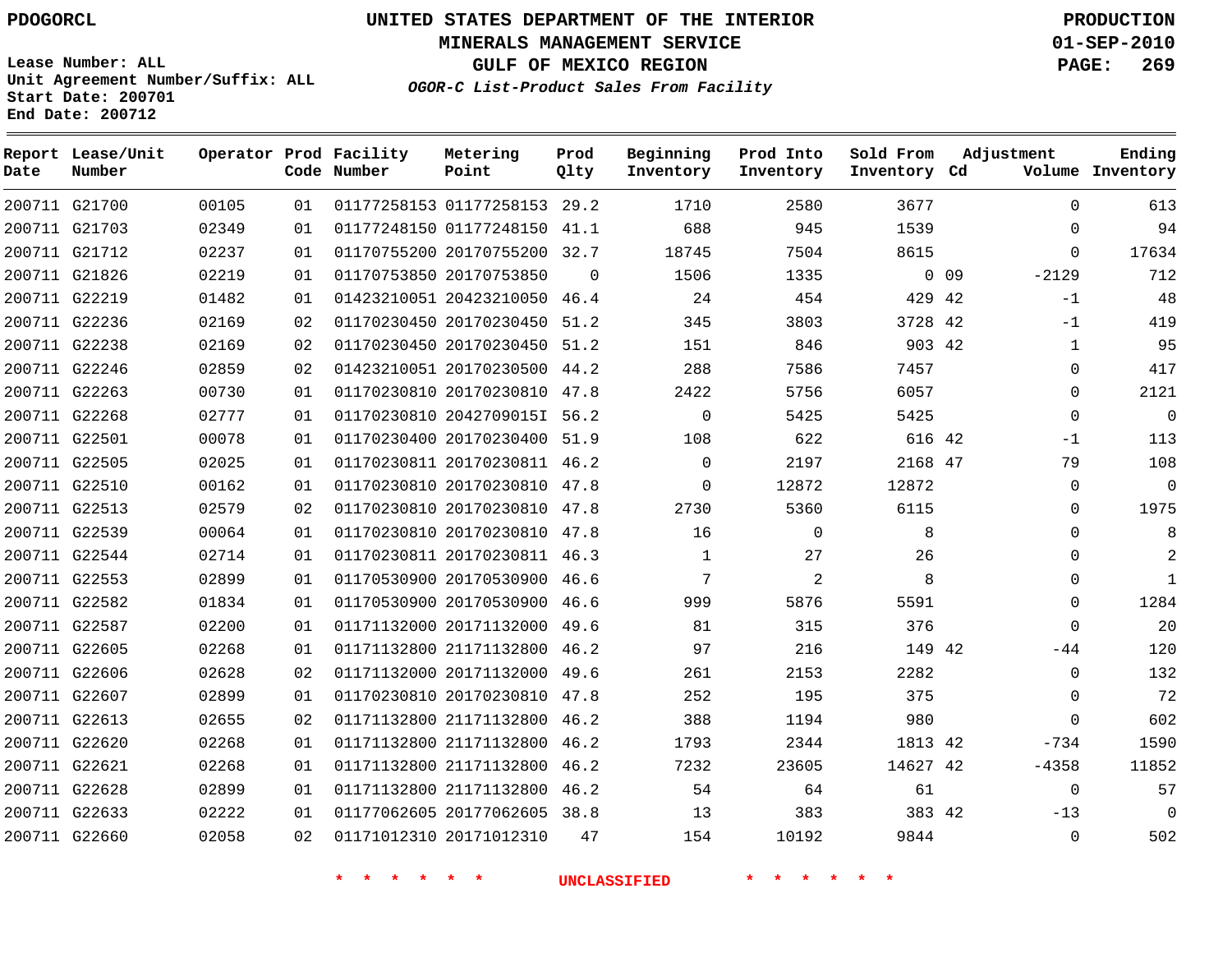**MINERALS MANAGEMENT SERVICE 01-SEP-2010**

**GULF OF MEXICO REGION PAGE: 270**

**Lease Number: ALL Unit Agreement Number/Suffix: ALL Start Date: 200701 End Date: 200712**

**OGOR-C List-Product Sales From Facility**

| Date | Report Lease/Unit<br>Number |       |    | Operator Prod Facility<br>Code Number | Metering<br>Point            | Prod<br>Qlty | Beginning<br>Inventory | Prod Into<br>Inventory | Sold From<br>Inventory Cd | Adjustment     | Ending<br>Volume Inventory |
|------|-----------------------------|-------|----|---------------------------------------|------------------------------|--------------|------------------------|------------------------|---------------------------|----------------|----------------------------|
|      | 200711 G22662               | 02058 | 02 |                                       | 01171012310 20171012310      | 47           | 8                      | 3085                   | 2941                      | $\Omega$       | 152                        |
|      | 200711 G22667               | 01482 | 01 |                                       | 01171132000 20171132000      | 49.6         | 46                     | 270                    | 297 42                    | $\mathbf 1$    | 20                         |
|      | 200711 G22670               | 02312 | 02 |                                       | 01171012400 20171012400      | 54.2         | $\mathbf 0$            | 4                      | $\overline{2}$            | $\Omega$       | 2                          |
|      | 200711 G22679               | 00222 | 01 |                                       | 01177082958 20177082958      | 37.9         | $\Omega$               | 2796                   | 2796                      | $\Omega$       | 0                          |
|      | 200711 G22699               | 00064 | 01 |                                       | 01171012500 20171012500      | 40.6         | 10                     | 794                    | 781 42                    | $-1$           | 22                         |
|      | 200711 G22700               | 02268 | 01 |                                       | 01171132800 21171132800      | 46.2         | 43                     | 102                    |                           | 71 42<br>$-21$ | 53                         |
|      | 200711 G22701               | 02268 | 01 |                                       | 01171132800 21171132800      | 46.2         | 458                    | 919                    | 641 42                    | $-207$         | 529                        |
|      | 200711 G22712               | 00222 | 02 |                                       | 01171012500 20171012500      | 40.6         | 10                     | 182                    | 187                       | $\mathbf 0$    | 5                          |
|      | 200711 G22726               | 02899 | 01 |                                       | 01171092651 20171092650 46.3 |              | 4                      | 2                      | 6                         | $\Omega$       | 0                          |
|      | 200711 G22751               | 00730 | 01 |                                       | 01171012500 20171012500 40.6 |              | 1679                   | 34605                  | 35311                     | $\Omega$       | 973                        |
|      | 200711 G22765               | 00222 | 01 |                                       | 01170578150 01170578150      | $\Omega$     | 210                    | $\mathbf 0$            | $\Omega$                  | $\Omega$       | 210                        |
|      | 200711 G22781               | 00222 | 02 |                                       | 01170754751 01170754751      | 37           | 316                    | 5124                   | 4874                      | $\Omega$       | 566                        |
|      | 200711 G22792               | 00222 | 02 |                                       | 01177258041 01177258041      | 40           | 807                    | 2417                   | 2914                      | $\mathbf 0$    | 310                        |
|      |                             | 02714 | 01 |                                       | 01177258151 01177258151      | $\mathbf 0$  | 18                     | 0                      | $\Omega$                  | $\Omega$       | 18                         |
|      |                             |       |    |                                       |                              |              | 825                    | 2417                   | 2914                      | 0              | 328                        |
|      | 200711 G22840               | 00730 | 01 |                                       | 01608103650 20608103650 46.3 |              | 41                     | 3811                   | 3816                      | $\Omega$       | 36                         |
|      | 200711 G23125               | 02312 | 02 |                                       | 01420470030 20420470030 51.3 |              | 302                    | 443                    | 364                       | $\Omega$       | 381                        |
|      | 200711 G23162               | 00222 | 02 |                                       | 01423210051 20423210050 46.4 |              | $\mathbf{1}$           | 7                      | 7                         | $\Omega$       | 1                          |
|      | 200711 G23166               | 02169 | 02 |                                       | 01423210051 20423210050      | 46.4         | 5                      | 56                     | 55                        | $\Omega$       | 6                          |
|      | 200711 G23180               | 02859 | 02 |                                       | 01423210051 20423210050      | 46.4         | 27                     | 244                    | 245                       | 0              | 26                         |
|      | 200711 G23181               | 01963 | 01 |                                       | 01423210051 20423210050      | 46.4         | 101                    | 767                    | 724                       | $\Omega$       | 144                        |
|      | 200711 G23193               | 02169 | 02 |                                       | 01170230510 20170230510 47.1 |              | 110                    | 161                    | 219                       | $\Omega$       | 52                         |
|      | 200711 G23197               | 02169 | 02 |                                       | 01170230810 20170230810 47.8 |              | 1761                   | 1599                   | 2640                      | $\Omega$       | 720                        |
|      | 200711 G23199               | 02169 | 02 |                                       | 01170230450 20170230450      | 51.2         | 122                    | 859                    | 881                       | $\Omega$       | 100                        |
|      | 200711 G23450               | 00981 | 01 |                                       | 01170753850 20170753850 36.4 |              | 659                    | 614                    | 946                       | $\Omega$       | 327                        |
|      | 200711 G23458               | 00981 | 01 |                                       | 01170753850 20170753850      | 36.4         | 412                    | 400                    | 599                       | $\mathbf{0}$   | 213                        |
|      | 200711 G23473               | 00981 | 01 |                                       | 01170753850 20170753850 36.4 |              | $\Omega$               | 169                    | 79                        | $\Omega$       | 90                         |
|      | 200711 G23480               | 00981 | 01 |                                       | 01170753850 20170753850 36.4 |              | 85                     | 748                    | 434                       | $\Omega$       | 399                        |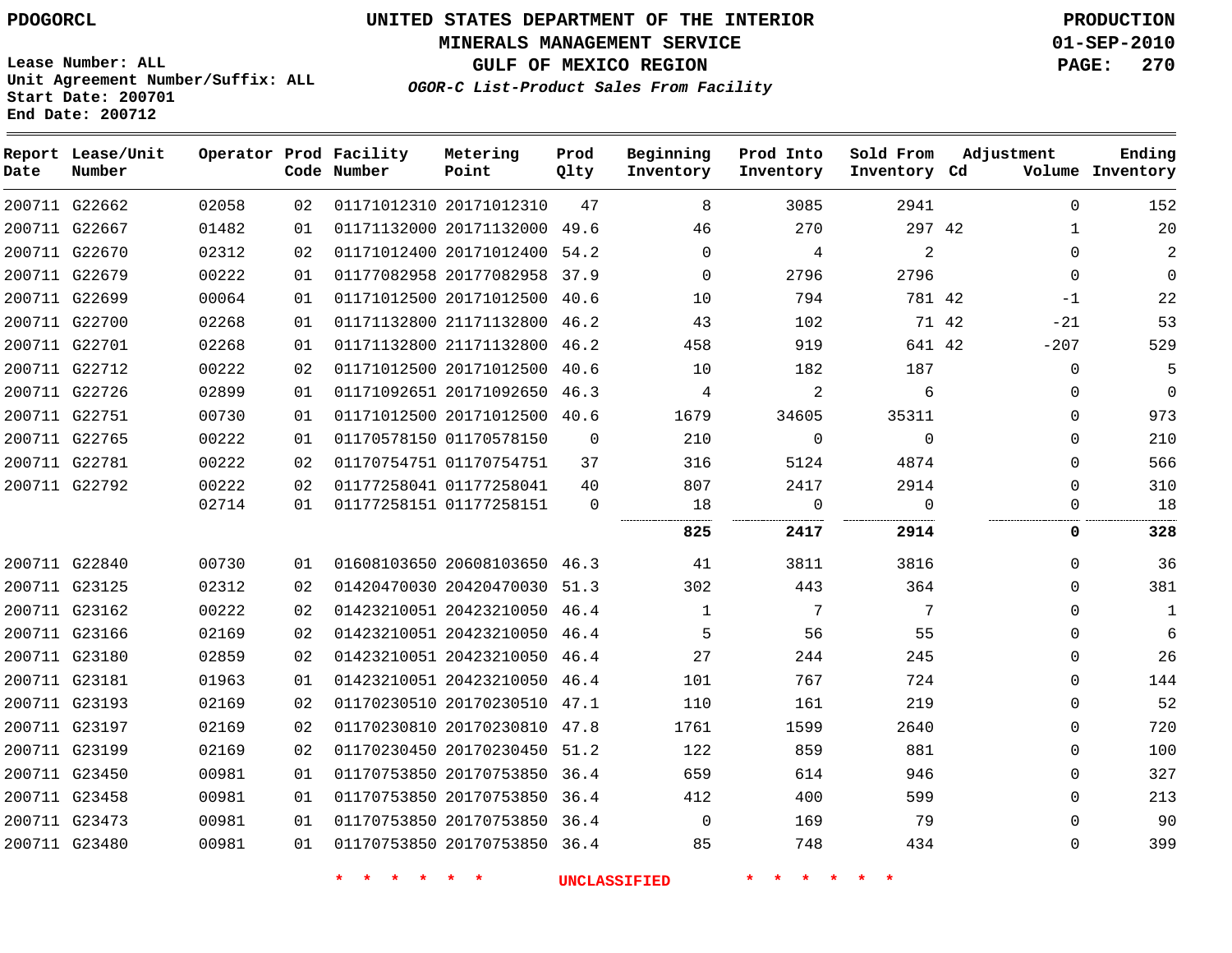**MINERALS MANAGEMENT SERVICE 01-SEP-2010**

**GULF OF MEXICO REGION PAGE: 271**

**Lease Number: ALL Unit Agreement Number/Suffix: ALL Start Date: 200701 End Date: 200712**

**OGOR-C List-Product Sales From Facility**

| Date | Report Lease/Unit<br>Number |       |    | Operator Prod Facility<br>Code Number | Metering<br>Point            | Prod<br>Qlty | Beginning<br>Inventory | Prod Into<br>Inventory | Sold From<br>Inventory Cd | Adjustment                 | Ending<br>Volume Inventory |
|------|-----------------------------|-------|----|---------------------------------------|------------------------------|--------------|------------------------|------------------------|---------------------------|----------------------------|----------------------------|
|      | 200711 G23528               | 00981 | 01 |                                       | 01170753850 20170753850 36.4 |              | $\Omega$               | 514                    | 240                       | $\Omega$                   | 274                        |
|      | 200711 G23529               | 00981 | 01 |                                       | 01170753850 20170753850 36.4 |              | 913                    | 902                    | 1334                      | $\mathbf{0}$               | 481                        |
|      | 200711 G23730               | 01978 | 02 |                                       | 01170230810 20170230811 46.3 |              | 135                    | 3057                   | 3041                      | $\Omega$                   | 151                        |
|      | 200711 G23735               | 00162 | 01 |                                       | 01170230810 20170230810 47.7 |              | $\mathbf 0$            | 2524                   | 2524                      | $\mathbf{0}$               | $\mathbf{0}$               |
|      | 200711 G23736               | 02312 | 02 |                                       | 01170230810 20170230810 47.8 |              | 71                     | 51                     | 103                       | $\mathbf{0}$               | 19                         |
|      | 200711 G23748               | 02312 | 02 |                                       | 01170230810 20170230810 47.8 |              | 71                     | 161                    | 172                       | $\mathbf{0}$               | 60                         |
|      | 200711 G23820               | 02899 | 01 |                                       | 01177058270 01177058270 38.3 |              | $\mathbf 0$            | 2910                   | 3286 47                   | 913                        | 537                        |
|      | 200711 G23853               | 02266 | 01 |                                       | 01171012310 20171012310      | 47           | 32                     | 1291                   | 1259                      | $\mathbf{0}$               | 64                         |
|      | 200711 G23891               | 02859 | 01 |                                       | 01171012500 20171012500      | 40.6         | 545                    | 4381                   | 4803                      | 0                          | 123                        |
|      | 200711 G23956               | 02807 | 01 |                                       | 01170753510 20170753510 61.8 |              | 787                    | 3336                   | 907 42                    | $-1$                       | 3215                       |
|      | 200711 G24330               | 02566 | 01 |                                       | 01427038270 01427038270 51.1 |              | 174                    | 147                    | 179                       | 0                          | 142                        |
|      | 200711 G24393               | 02466 | 01 |                                       | 01422450350 20422450350 43.4 |              | 3                      | $\mathbf 0$            | 2                         | 0                          | $\mathbf{1}$               |
|      | 200711 G24416               | 02312 | 02 |                                       | 01170230810 20170230810 47.8 |              | $\mathbf{1}$           | $\mathbf 0$            | $\mathbf{1}$              | $\mathbf{0}$               | $\mathbf 0$                |
|      | 200711 G24425               | 02312 | 01 |                                       | 01170230810 20170230810 47.8 |              | 213                    | 310                    | 409                       | $\Omega$                   | 114                        |
|      | 200711 G24429               | 02312 | 01 |                                       | 01170230810 20170230810 47.8 |              | 360                    | 171                    | 468                       | $\Omega$                   | 63                         |
|      | 200711 G24700               | 02312 | 02 |                                       | 01170230811 20170230811 46.3 |              | 5                      | 401                    | 386                       | $\mathbf{0}$               | 20                         |
|      | 200711 G24710               | 02025 | 01 |                                       | 01170230811 20170230811      | $\Omega$     | 38                     | 1657                   |                           | 0 <sub>09</sub><br>$-1614$ | 81                         |
|      | 200711 G24712               | 02025 | 01 |                                       | 01170230811 20170230811      | 46.3         | 1                      | 19                     | 19                        | 0                          | $\mathbf{1}$               |
|      | 200711 G24730               | 02169 | 02 |                                       | 01170230500 20170230500 44.2 |              | 99                     | 2087                   | 2071                      | $\Omega$                   | 115                        |
|      |                             | 02349 | 01 |                                       | 01170230500 20170230500 42.9 |              | 29<br>                 | 536                    | 528                       | U                          | 37                         |
|      |                             |       |    |                                       |                              |              | 128                    | 2623                   | 2599                      | 0                          | 152                        |
|      | 200711 G24733               | 00818 | 02 |                                       | 01170530900 20170530900 46.5 |              | 14                     | 30                     | 37                        | 0                          | 7                          |
|      | 200711 G24745               | 02800 | 02 |                                       | 01170530900 20170530900 46.6 |              | $\Omega$               | 2                      | 2                         | $\Omega$                   | $\Omega$                   |
|      | 200711 G24802               | 02579 | 02 |                                       | 01171132000 20171132000      | 51           | 1                      | $\Omega$               | $\mathbf{1}$              | $\Omega$                   | $\Omega$                   |
|      | 200711 G24873               | 00222 | 02 |                                       | 01171012400 20171012400      | 54.2         | 386                    | 708                    | 801 42                    | $-1$                       | 292                        |
|      | 200711 G24878               | 02628 | 02 |                                       | 01171092651 20171092650 46.3 |              | 140                    | 2444                   | 2395                      | $\Omega$                   | 189                        |
|      | 200711 G24889               | 02579 | 02 |                                       | 01171012500 20171012500      | -40.6        | 2083                   | 54245                  | 54998 42                  | 4                          | 1334                       |
|      | 200711 G24898               | 02807 | 01 |                                       | 01171012400 20171012400 54.2 |              | 2612                   | 3196                   | 4489                      | $\Omega$                   | 1319                       |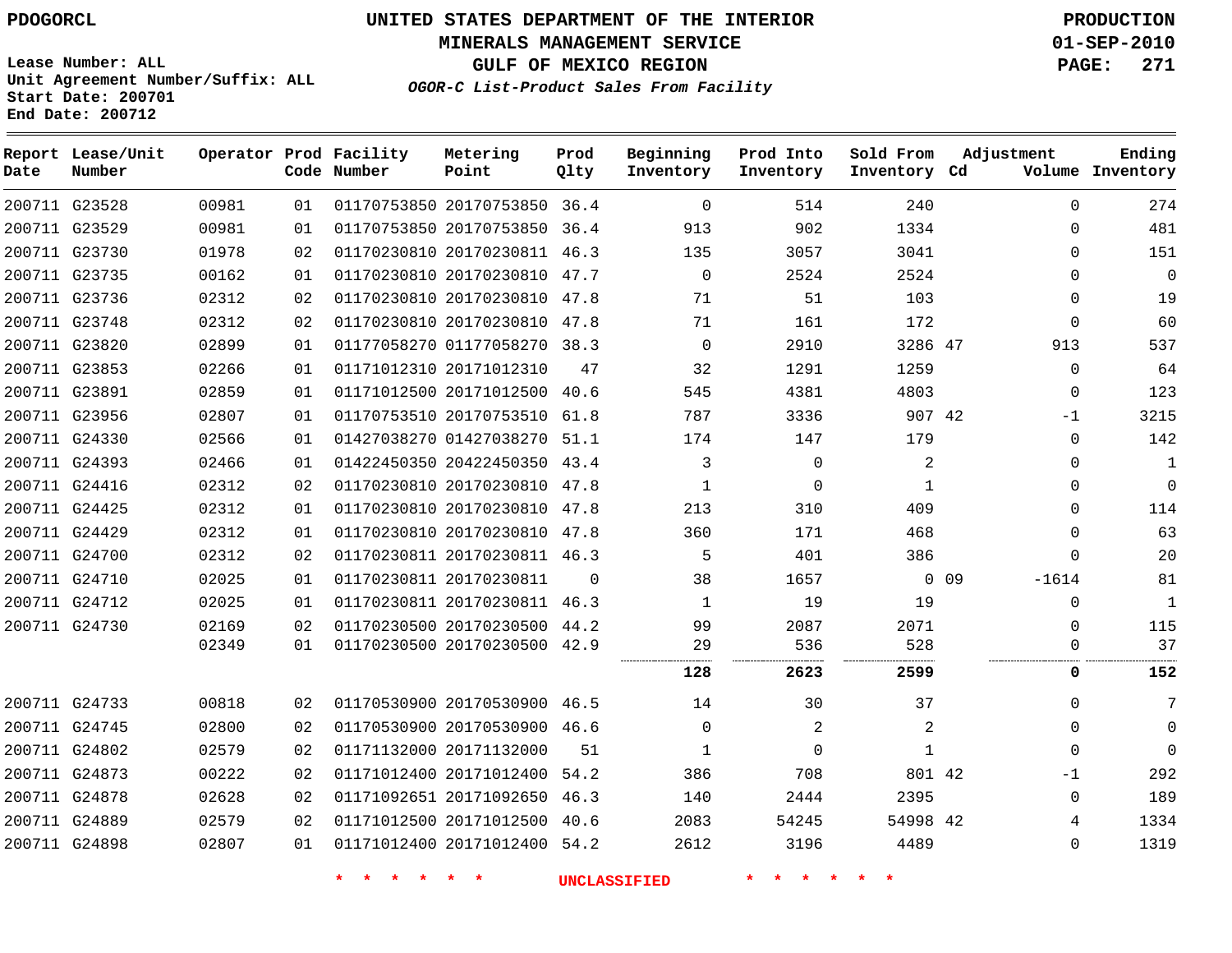#### **MINERALS MANAGEMENT SERVICE 01-SEP-2010**

**GULF OF MEXICO REGION PAGE: 272**

**Lease Number: ALL Unit Agreement Number/Suffix: ALL Start Date: 200701 End Date: 200712**

**OGOR-C List-Product Sales From Facility**

| Date          | Report Lease/Unit<br>Number |       |    | Operator Prod Facility<br>Code Number | Metering<br>Point            | Prod<br>Qlty | Beginning<br>Inventory | Prod Into<br>Inventory | Sold From<br>Inventory Cd | Adjustment           | Ending<br>Volume Inventory |
|---------------|-----------------------------|-------|----|---------------------------------------|------------------------------|--------------|------------------------|------------------------|---------------------------|----------------------|----------------------------|
| 200711 G24901 |                             | 00730 | 01 |                                       | 01171012400 20171012300 39.1 |              | 941                    | 1839                   | 1894                      | $\Omega$             | 886                        |
|               | 200711 G24924               | 02268 | 01 |                                       | 01171132800 21171132800      | 46.2         | 3787                   | 10131                  | 8565                      | $\Omega$             | 5353                       |
|               | 200711 G24929               | 02766 | 01 |                                       | 01171092651 20171092650 46.3 |              | 3                      | 171                    | 161                       | $\Omega$             | 13                         |
|               | 200711 G25007               | 02766 | 02 |                                       | 01177198271 01177198271 51.7 |              | 411                    | 78                     | 393                       | $\Omega$             | 96                         |
|               | 200711 G25008               | 02777 | 01 |                                       | 01170753510 20170753510 48.7 |              | 80                     | 362                    | 92                        | $\Omega$             | 350                        |
|               | 200711 G25524               | 02169 | 01 |                                       | 01170230450 20170230450 51.2 |              | 999                    | 11767                  | 11469                     | $\Omega$             | 1297                       |
|               |                             |       | 01 |                                       | 01421670210 01421670210 36.7 |              | 0                      | 1365                   | 1134                      | $\Omega$             | 231                        |
|               |                             |       |    |                                       |                              |              | 999                    | 13132                  | 12603                     | 0                    | 1528                       |
|               | 200711 G25536               | 02466 | 01 |                                       | 01420390101 01420390101      | $\Omega$     | 381                    | 867                    | $\mathbf 0$               | $\Omega$             | 1248                       |
|               | 200711 G25561               | 02058 | 02 |                                       | 01170230450 20170230450 51.2 |              | 30                     | 529                    | 501                       | $\Omega$             | 58                         |
|               | 200711 G25566               | 00162 | 01 |                                       | 01170230450 20170230450 51.2 |              | $\Omega$               | 366                    | 366                       | $\Omega$             | 0                          |
|               | 200711 G25579               | 02169 | 02 |                                       | 01170230810 20170230810      | 47.8         | 422                    | 1442                   | 1464                      | $\Omega$             | 400                        |
|               | 200711 G25606               | 02025 | 01 |                                       | 01170230810 20170230810      | 47.7         | 578                    | 1301                   | 1400                      | $\Omega$             | 479                        |
|               | 200711 G25872               | 02025 | 01 |                                       | 01170230811 20170230811 46.2 |              | 0                      | 12447                  | 12282 47                  | 446                  | 611                        |
| 200711 G25916 |                             | 01963 | 01 |                                       | 01170530900 20170530900 46.6 |              | 0                      | 41                     | 32                        | $\Omega$             | 9                          |
|               | 200711 G25939               | 00064 | 01 |                                       | 01170230810 20170230810 47.8 |              | $\overline{a}$         | 4                      |                           | 5 42<br>$\mathbf{1}$ | $\overline{a}$             |
|               | 200711 G25944               | 02266 | 01 |                                       | 01171131600 20171131600 45.1 |              | 16                     | 243                    | 245                       | $\Omega$             | 14                         |
|               | 200711 G25948               | 02427 | 01 |                                       | 01170530900 20170530900 46.6 |              | 208                    | 224                    | 383                       | $\Omega$             | 49                         |
|               | 200711 G25967               | 01513 | 01 |                                       | 01170230811 20170230811 44.6 |              | 11                     | 471                    | 459                       | $\Omega$             | 23                         |
|               | 200711 G25972               | 01978 | 02 |                                       | 01171131600 20171131600      | 45.1         | $\mathbf 0$            | 2489                   | 2348                      | $\Omega$             | 141                        |
|               | 200711 G25986               | 01586 | 02 |                                       | 01170230811 20170230811 46.3 |              | 0                      | 4                      | 4                         | $\Omega$             | 0                          |
|               | 200711 G26007               | 02899 | 01 |                                       | 01177082604 20177082604 27.5 |              | $\Omega$               | 146                    | 146 47                    | 2                    | $\overline{2}$             |
|               | 200711 G26023               | 02579 | 02 |                                       | 01171012500 20171012500      | 40.6         | 202                    | 175                    | 178 42                    | -2                   | 197                        |
|               | 200711 G26032               | 01935 | 01 |                                       | 01171012300 20171012300 39.1 |              | $\Omega$               | 277                    | 144                       | $\mathbf 0$          | 133                        |
|               | 200711 G26040               | 00560 | 01 |                                       | 01171132800 21171132800      | 46.2         | 429                    | 1062                   | 1500 42                   | 582                  | 573                        |
|               | 200711 G26051               | 01978 | 02 |                                       | 01171092651 20171092650 46.3 |              | 1087                   | 12795                  | 12889                     | $\Omega$             | 993                        |
|               | 200711 G26124               | 02503 | 02 |                                       | 01171012500 20171012500 40.6 |              | 6                      | 57                     | 61                        | $\Omega$             |                            |
|               | 200711 G26146               | 01586 | 01 |                                       | 01177258152 01177258152 33.2 |              | 0                      | 3199                   | 3199                      | $\Omega$             | 0                          |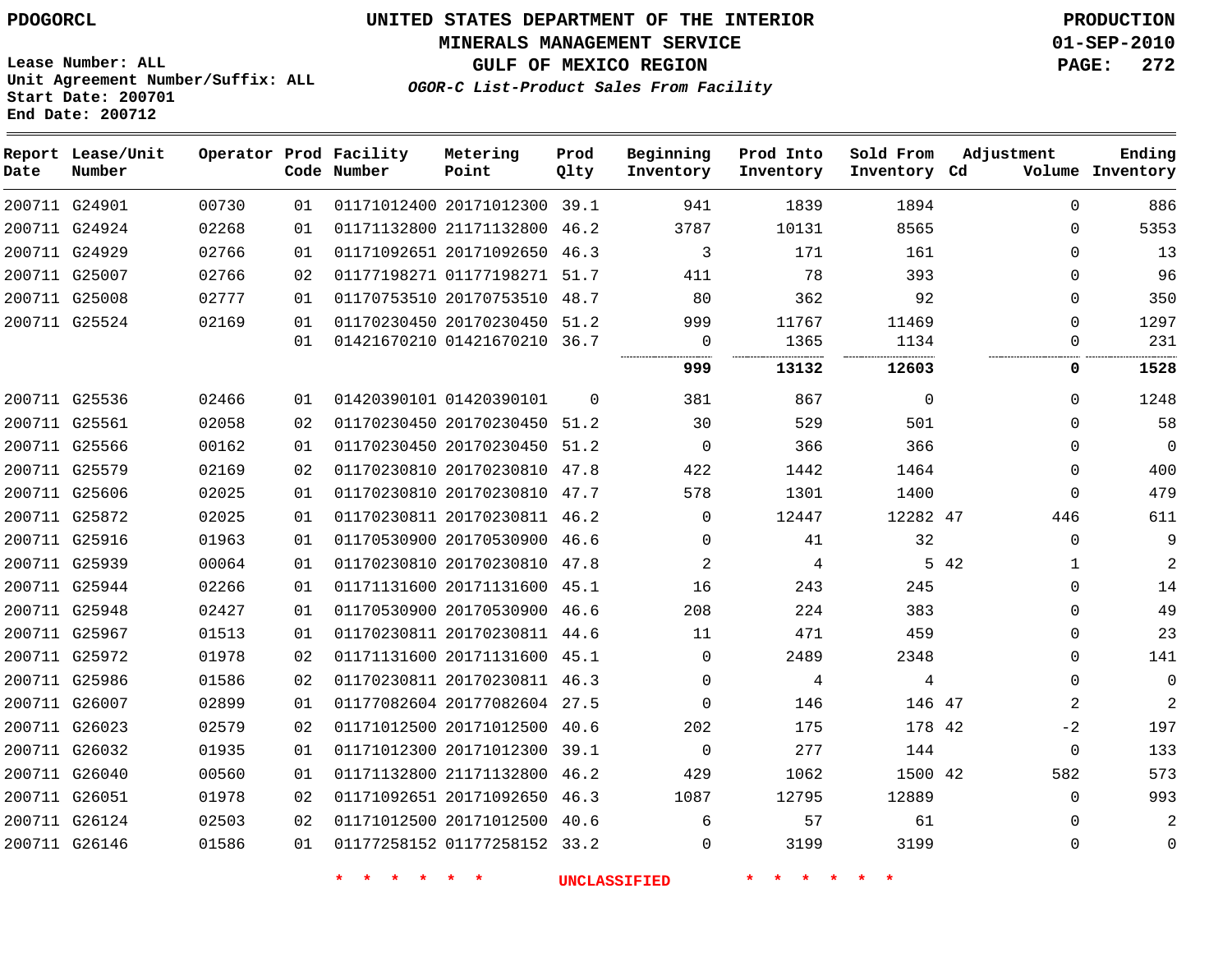# **UNITED STATES DEPARTMENT OF THE INTERIOR PDOGORCL PRODUCTION**

**MINERALS MANAGEMENT SERVICE 01-SEP-2010**

**GULF OF MEXICO REGION PAGE: 273**

**Unit Agreement Number/Suffix: ALL Start Date: 200701 End Date: 200712**

**OGOR-C List-Product Sales From Facility**

| Date   | Report Lease/Unit<br>Number |       |    | Operator Prod Facility<br>Code Number | Metering<br>Point            | Prod<br>Qlty | Beginning<br>Inventory | Prod Into<br>Inventory | Sold From<br>Inventory Cd | Adjustment   | Ending<br>Volume Inventory |
|--------|-----------------------------|-------|----|---------------------------------------|------------------------------|--------------|------------------------|------------------------|---------------------------|--------------|----------------------------|
|        | 200711 G26151               | 00730 | 01 |                                       | 01177248151 01177248151 47.8 |              | $\Omega$               | 2431                   | 2431                      | $\mathbf{0}$ | $\Omega$                   |
|        | 200711 G26281               | 02528 | 02 |                                       | 01170753850 20170753850 36.4 |              | 529                    | 899                    | 948                       | 0            | 480                        |
|        | 200711 G26442               | 02466 | 01 |                                       | 01423550090 20423550090      | 50.4         | 651                    | 1041                   | 1002                      | $\mathbf 0$  | 690                        |
|        | 200711 G26451               | 02579 | 02 |                                       | 01423210051 20423210050 46.4 |              | 1874                   | 25496                  | 24650                     | 0            | 2720                       |
|        | 200711 G26477               | 01963 | 01 |                                       | 01420390101 01420390101      | $\mathbf 0$  | 75                     | 53                     | $\Omega$                  | $\Omega$     | 128                        |
|        | 200711 G26480               | 01978 | 02 |                                       | 01423210051 20423210050      | 46.4         | 11                     | 1438                   | 1357                      | $\Omega$     | 92                         |
|        | 200711 G26513               | 01978 | 02 |                                       | 01170230450 20170230450      | 50.7         | $\Omega$               | 4677                   | 4163                      | $\Omega$     | 514                        |
|        | 200711 G27050               | 02579 | 02 |                                       | 01171132800 21171132800      | 46.2         | 23                     | 32                     | 30 42                     | $-4$         | 21                         |
|        | 200711 G27061               | 02266 | 01 |                                       | 01171131600 20171131600 45.1 |              | 55                     | 609                    | 629                       | 0            | 35                         |
|        | 200711 G27072               | 02899 | 02 |                                       | 01171132800 21171132800 46.2 |              | 1030                   | 3331                   | 2685                      | 0            | 1676                       |
|        | 200711 G27100               | 01978 | 02 |                                       | 01171012310 20171012310      | 47           | 17                     | 749                    | 729                       | 0            | 37                         |
|        | 200711 G27194               | 01586 | 01 |                                       | 01177258152 01177258152      | 33           | $\mathbf 0$            | 1472                   | 1472                      | $\mathbf{0}$ | $\mathbf 0$                |
|        | 200711 G27195               | 01586 | 02 |                                       | 01177258154 01177258154      | $\mathbf 0$  | $\Omega$               | 77                     |                           | 047<br>115   | 192                        |
|        | 200711 G27214               | 01586 | 02 |                                       | 01177288152 01177288152      | $\mathbf{0}$ | $\Omega$               | 29                     |                           | 047<br>18    | 47                         |
|        | 200711 G27215               | 01586 | 02 |                                       | 01177288152 01177288152      | $\Omega$     | $\Omega$               | 30                     |                           | 047<br>28    | 58                         |
|        | 200711 G27476               | 02672 | 01 |                                       | 01423210051 20423210050      | 52           | 36                     | 603                    | 575                       | $\mathbf 0$  | 64                         |
|        | 200711 G27789               | 02859 | 02 |                                       | 01170530900 20170530900      | 46.6         | 2188                   | 16660                  | 15207                     | $\mathbf 0$  | 3641                       |
|        | 200711 G27831               | 02899 | 01 |                                       | 01170530900 20170530900      | 46.6         | $\Omega$               | 683                    | 782 47                    | 280          | 181                        |
|        | 200711 G27851               | 02628 | 02 |                                       | 01171132000 20171132000      | 49.6         | 144                    | 468                    | 584                       | $\mathbf 0$  | 28                         |
|        | 200711 G27918               | 00222 | 01 |                                       | 01177082958 20177082958      | 37.9         | $\mathbf 0$            | 1349                   | 1349                      | $\mathbf{0}$ | $\mathbf 0$                |
| 200712 | 00016                       | 00276 | 01 |                                       | 01170513700 20170513700 32.4 |              | 4730                   | 46719                  | 44300 42                  | -1           | 7148                       |
| 200712 | 00026                       | 00276 | 01 |                                       | 01170513700 20170513700 32.4 |              | 11356                  | 71873                  | 72232                     | 0            | 10997                      |
| 200712 | 00032                       | 00276 | 01 |                                       | 01170513700 20170513700 32.4 |              | 1193                   | 5991                   | 5634                      | 0            | 1550                       |
| 200712 | 00033                       | 00276 | 01 |                                       | 01170513700 20170513700      | 32.4         | 2454                   | 10494                  | 10233                     | $\mathbf 0$  | 2715                       |
| 200712 | 00049                       | 02421 | 01 |                                       | 01171012300 20171012300 39.8 |              | 11453                  | 22597                  | 26774                     | $\Omega$     | 7276                       |
| 200712 | 00050                       | 02421 | 01 |                                       | 01171012300 20171012300 39.8 |              | 6215                   | 8627                   | 12064                     | $\Omega$     | 2778                       |
| 200712 | 00051                       | 02421 | 01 |                                       | 01171012300 20171012300 39.8 |              | 6048                   | 12395                  | 14452                     | $\Omega$     | 3991                       |
| 200712 | 00052                       | 02421 | 01 |                                       | 01171012300 20171012300 39.8 |              | 1103                   | 4984                   | 4482                      | $\Omega$     | 1605                       |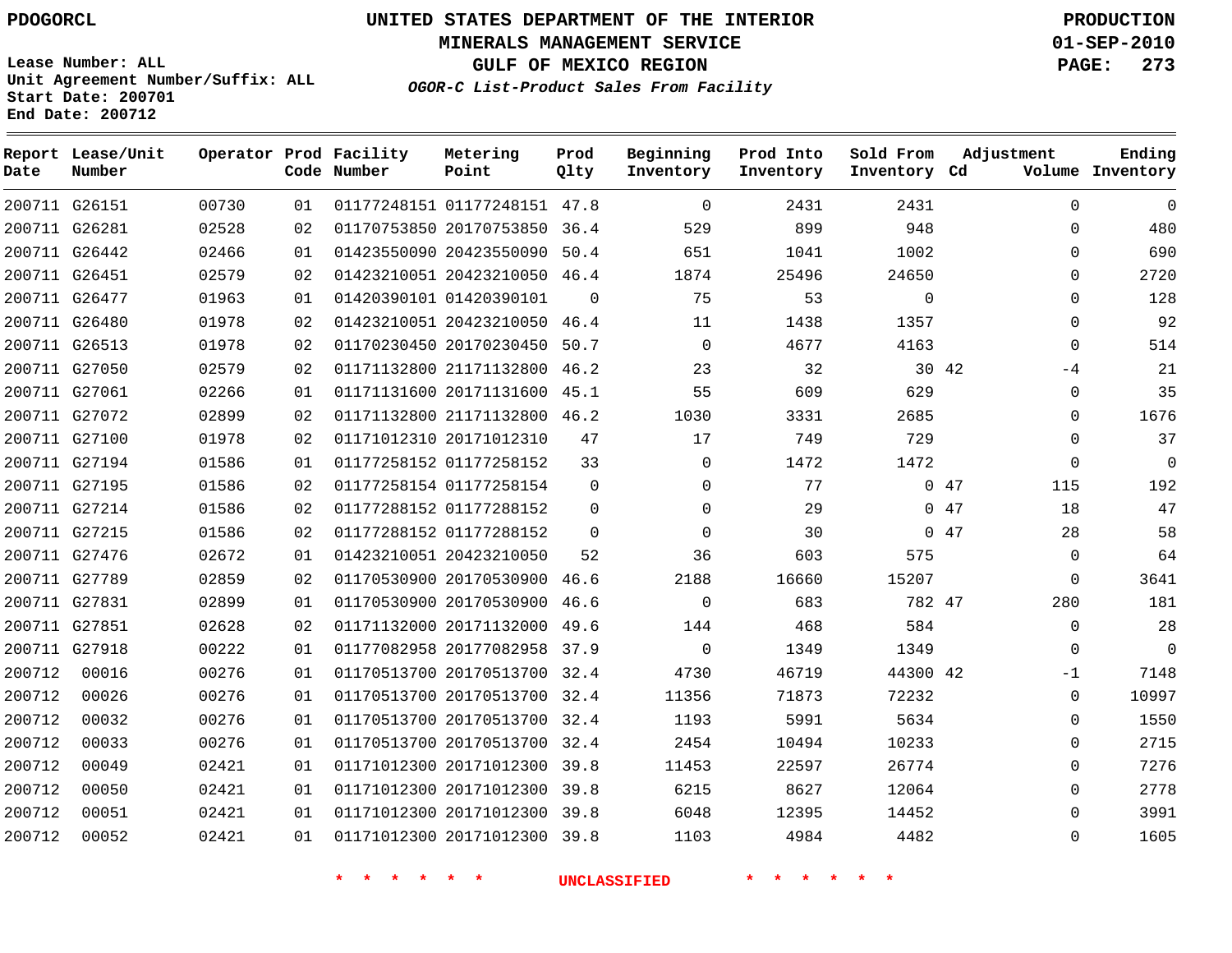**MINERALS MANAGEMENT SERVICE 01-SEP-2010**

**Lease Number: ALL Unit Agreement Number/Suffix: ALL Start Date: 200701 End Date: 200712**

**OGOR-C List-Product Sales From Facility**

**GULF OF MEXICO REGION PAGE: 274**

| Date   | Report Lease/Unit<br>Number |       |    | Operator Prod Facility<br>Code Number | Metering<br>Point            | Prod<br>Qlty | Beginning<br>Inventory | Prod Into<br>Inventory | Sold From<br>Inventory Cd | Adjustment   | Ending<br>Volume Inventory |
|--------|-----------------------------|-------|----|---------------------------------------|------------------------------|--------------|------------------------|------------------------|---------------------------|--------------|----------------------------|
| 200712 | 00053                       | 02409 | 01 |                                       | 01171012300 20171012300 30.3 |              | 3466                   | 6214                   | 7380                      | $\Omega$     | 2300                       |
| 200712 | 00079                       | 01834 | 01 |                                       | 01170230810 20170230810      | 48.1         | 265                    | 739                    | 824                       | $\Omega$     | 180                        |
| 200712 | 00081                       | 00818 | 01 |                                       | 01170231300 20170230800 45.8 |              | 2587                   | 72                     | 26                        | $\Omega$     | 2633                       |
| 200712 | 00082                       | 00818 | 02 |                                       | 01170231300 20170230800 45.8 |              | 85                     | $\mathbf 0$            | $\mathbf{1}$              | $\Omega$     | 84                         |
| 200712 | 00090                       | 02630 | 01 |                                       | 01170230810 20170230810      | 48.1         | 107                    | 305                    | 340                       | $\mathbf 0$  | 72                         |
| 200712 | 00137                       | 00687 | 01 |                                       | 01170513700 20170513700      | 27           | 323                    | 2474                   | 2450 42                   | -1           | 346                        |
| 200712 | 00138                       | 00687 | 01 |                                       | 01170513700 20170513700      | 27           | 1645                   | 13932                  | 13627                     | $\Omega$     | 1950                       |
| 200712 | 00161                       | 00105 | 01 |                                       | 01170230810 20170230810      | 48.1         | 466                    | 1111                   | 1302                      | $\mathbf 0$  | 275                        |
| 200712 | 00184                       | 02594 | 02 |                                       | 01170230810 20170230810      | 48.1         | 4949                   | 16374                  | 17331                     | $\Omega$     | 3992                       |
| 200712 | 00190                       | 02312 | 01 |                                       | 01170230810 20170230810      | 48.1         | 2                      | 5                      | 6                         | $\Omega$     | $\mathbf{1}$               |
| 200712 | 00191                       | 02312 | 01 |                                       | 01170230810 20170230810      | 48.1         | 1697                   | 4906                   | 5407                      | $\Omega$     | 1196                       |
| 200712 | 00196                       | 00003 | 01 |                                       | 01171012300 20171012300 39.9 |              | 7232                   | 13870                  | 16637 42                  | 2            | 4467                       |
| 200712 | 00244                       | 00105 | 01 |                                       | 01170231300 01170231300 48.1 |              | $\Omega$               | 2153                   | 2153                      | $\Omega$     | $\Omega$                   |
| 200712 | 00247                       | 00105 | 01 |                                       | 01170231300 01170231300      | 48           | $\mathbf 0$            | 1094                   | 1094                      | 0            | $\Omega$                   |
| 200712 | 00253                       | 02025 | 01 |                                       | 01170230810 20170230810      | 48           | 13                     | 24                     | 31                        | $\Omega$     | 6                          |
| 200712 | 00310                       | 02025 | 01 |                                       | 01171132800 21171132800      | 45           | 1091                   | 338                    | 743                       | $\Omega$     | 686                        |
| 200712 | 00317                       | 00560 | 01 |                                       | 01171012310 20171012310      | 50.6         | 26                     | 348                    | 352                       | $\mathbf 0$  | 22                         |
| 200712 | 00353                       | 02266 | 01 |                                       | 01170754800 20170754800      | 29.5         | 1062                   | 3409                   | 3488                      | $\Omega$     | 983                        |
| 200712 | 00367                       | 00276 | 01 |                                       | 01170513700 20170513700 32.4 |              | 113                    | 1223                   | 1149                      | $\Omega$     | 187                        |
| 200712 | 00424                       | 00064 | 01 |                                       | 01171012400 20171012400      | 52.2         | 65                     | 63                     | 94                        | $\mathbf{0}$ | 34                         |
| 200712 | 00434                       | 02690 | 01 |                                       | 01177112605 2017711260Y 29.6 |              | 2851                   | 27591                  | 28135                     | $\Omega$     | 2307                       |
| 200712 | 00453                       | 02690 | 01 |                                       | 01177112605 2017711260Y 29.6 |              | 483                    | 5740                   | 5743                      | $\Omega$     | 480                        |
| 200712 | 00462                       | 00078 | 01 |                                       | 01170573602 20170573602 33.9 |              | 73                     | 127                    | 150                       | $\mathbf 0$  | 50                         |
| 200712 | 00464                       | 00078 | 01 |                                       | 01170573602 20170573602      | 34           | 5439                   | 11808                  | 12620                     | $\Omega$     | 4627                       |
| 200712 | 00466                       | 00064 | 01 |                                       | 01171012400 20171012400      | 52.2         | 2298                   | 2607                   | 3488 42                   | 1            | 1418                       |
| 200712 | 00478                       | 02409 | 01 |                                       | 01171012300 20171012300 43.1 |              | $\Omega$               | 930                    | 930                       | $\Omega$     | $\mathbf 0$                |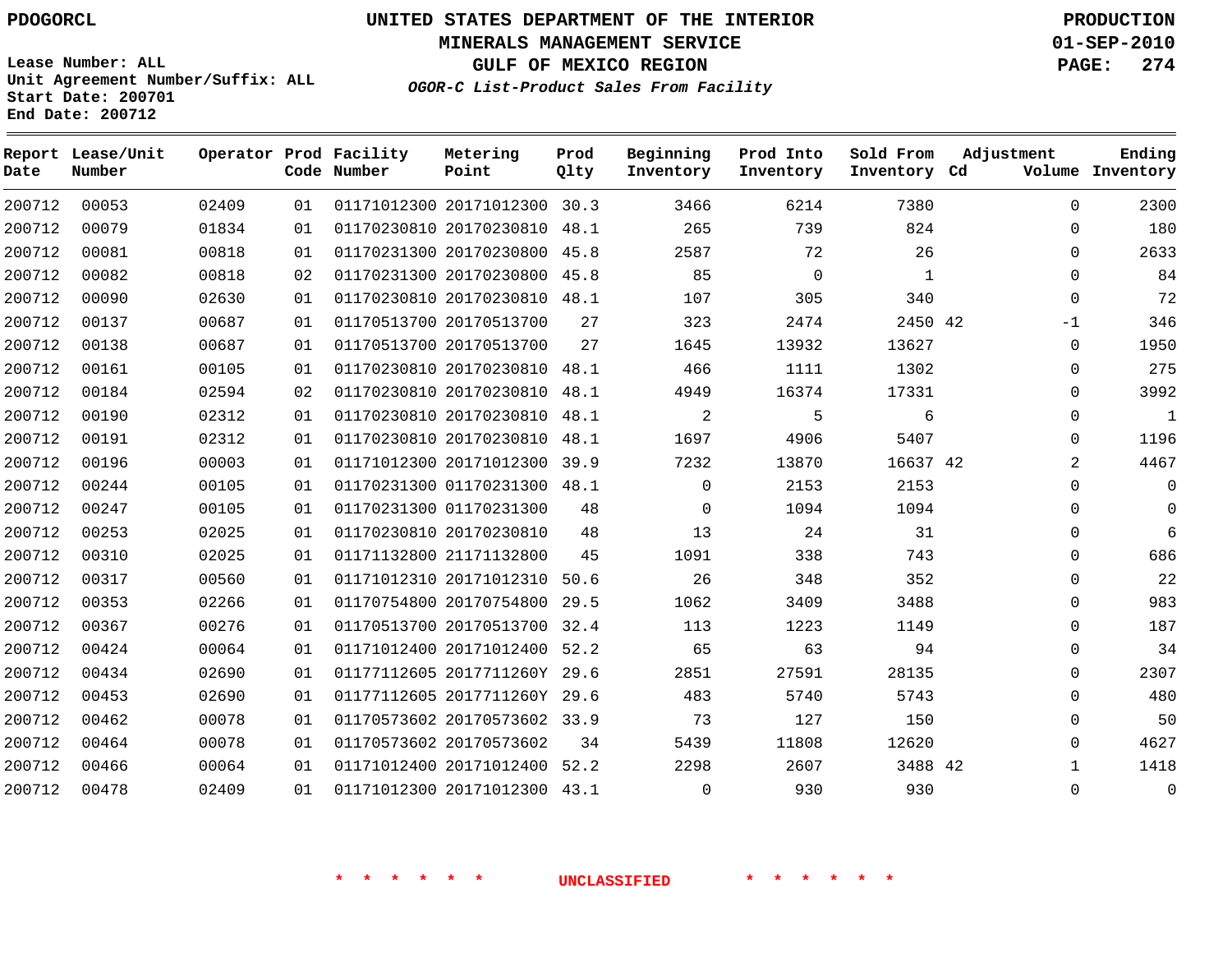**MINERALS MANAGEMENT SERVICE 01-SEP-2010**

**GULF OF MEXICO REGION PAGE: 275**

**OGOR-C List-Product Sales From Facility**

**Lease Number: ALL Unit Agreement Number/Suffix: ALL Start Date: 200701 End Date: 200712**

| Date   | Report Lease/Unit<br>Number |       |    | Operator Prod Facility<br>Code Number | Metering<br>Point            | Prod<br>Qlty | Beginning<br>Inventory | Prod Into<br>Inventory | Sold From<br>Inventory Cd | Adjustment  | Ending<br>Volume Inventory |
|--------|-----------------------------|-------|----|---------------------------------------|------------------------------|--------------|------------------------|------------------------|---------------------------|-------------|----------------------------|
| 200712 | 00479                       | 00818 | 01 |                                       | 01171012500 20171012500 40.7 |              | 185                    | 4904                   | 4971                      | 0           | 118                        |
|        |                             | 02025 | 01 |                                       | 01171012300 20171012300 39.8 |              | 19                     | 39                     | 45                        | $\Omega$    | 13                         |
|        |                             |       |    |                                       |                              |              | 204                    | 4943                   | 5016                      | 0           | 131                        |
| 200712 | 00487                       | 01284 | 01 |                                       | 01171132800 21171132800      | 45           | 3707                   | 2055                   | 3003                      | $\mathbf 0$ | 2759                       |
| 200712 | 00495                       | 01284 | 01 |                                       | 01171131900 20171131900      | $\Omega$     | $\mathbf 0$            | 10                     | $\mathbf 0$               | $\mathbf 0$ | 10                         |
| 200712 | 00518                       | 01482 | 01 |                                       | 01170230450 20170230450 52.5 |              | 37                     | 426                    | 432                       | 0           | 31                         |
| 200712 | 00526                       | 00105 | 01 |                                       | 01170230810 20170230810      | 48           | 410                    | 790                    | 1007                      | $\Omega$    | 193                        |
| 200712 | 00541                       | 02589 | 01 |                                       | 01170530900 20170530900 49.6 |              | 0                      | 232                    | 232                       | $\mathbf 0$ | $\mathbf 0$                |
| 200712 | 00559                       | 00687 | 01 |                                       | 01171131600 20171131600 43.5 |              | 116                    | 3915                   | 3826 42                   | 1           | 206                        |
| 200712 | 00560                       | 00687 | 01 |                                       | 01171131600 20171131600      | 43.5         | 8                      | 4008                   | 3805                      | 0           | 211                        |
| 200712 | 00577                       | 01935 | 01 |                                       | 01171012300 20171012300 39.9 |              | 18660                  | 54487                  | 55602                     | $\Omega$    | 17545                      |
| 200712 | 00590                       | 01284 | 01 |                                       | 01171132800 21171132800      | 45           | 781                    | $\mathbf 0$            | 781                       | $\mathbf 0$ | $\mathbf 0$                |
| 200712 | 00593                       | 01834 | 01 |                                       | 01171012300 20171012300 39.9 |              | 10912                  | 13881                  | 14566                     | $\mathbf 0$ | 10227                      |
|        |                             | 02589 | 01 |                                       | 01171012300 20171012300 39.9 |              | 14516                  | 22058                  | 29342<br>.                | $\mathbf 0$ | 7232                       |
|        |                             |       |    |                                       |                              |              | 25428                  | 35939                  | 43908                     | 0           | 17459                      |
| 200712 | 00605                       | 02899 | 01 |                                       | 01170573602 20170573602      | 39           | 2201                   | 5555                   | 5577                      | $\mathbf 0$ | 2179                       |
| 200712 | 00680                       | 01482 | 01 |                                       | 01170230700 20170230700 40.1 |              | 213                    | 1155                   | 573                       | $\mathbf 0$ | 795                        |
| 200712 | 00691                       | 02312 | 02 |                                       | 01170754200 20170754200      | 36           | 743                    | 1855                   | 1992                      | 0           | 606                        |
| 200712 | 00693                       | 02266 | 01 |                                       | 01170754800 20170754800      | 29.5         | 640                    | 2379                   | 2333                      | 0           | 686                        |
| 200712 | 00694                       | 02266 | 01 |                                       | 01170754800 20170754800      | 29.5         | 1685                   | 5452                   | 5565                      | 0           | 1572                       |
| 200712 | 00697                       | 02266 | 01 |                                       | 01170754800 20170754800      | 29.5         | 1776                   | 6666                   | 6519                      | $\mathbf 0$ | 1923                       |
| 200712 | 00758                       | 02421 | 01 |                                       | 01170230810 20170230810 48.1 |              | 698                    | 2441                   | 2544                      | $\mathbf 0$ | 595                        |
| 200712 | 00759                       | 02589 | 01 |                                       | 01170230811 20170230811 46.2 |              | 0                      | 1662                   | 1662                      | 0           | $\mathbf 0$                |
| 200712 | 00763                       | 02859 | 01 |                                       | 01170231100 20170230810 48.1 |              | 30                     | 114                    | 116                       | 0           | 28                         |
| 200712 | 00767                       | 00105 | 01 |                                       | 01170230810 20170230810      | 48           | 332                    | 1372                   | 1368                      | $\mathbf 0$ | 336                        |
| 200712 | 00768                       | 00105 | 01 |                                       | 01170230810 20170230810      | 48           | 41                     | 159                    | 161                       | 0           | 39                         |
| 200712 | 00775                       | 01834 | 01 |                                       | 01171131600 20171131600 43.5 |              | 120                    | 2616                   | 2599 42                   | 1           | 138                        |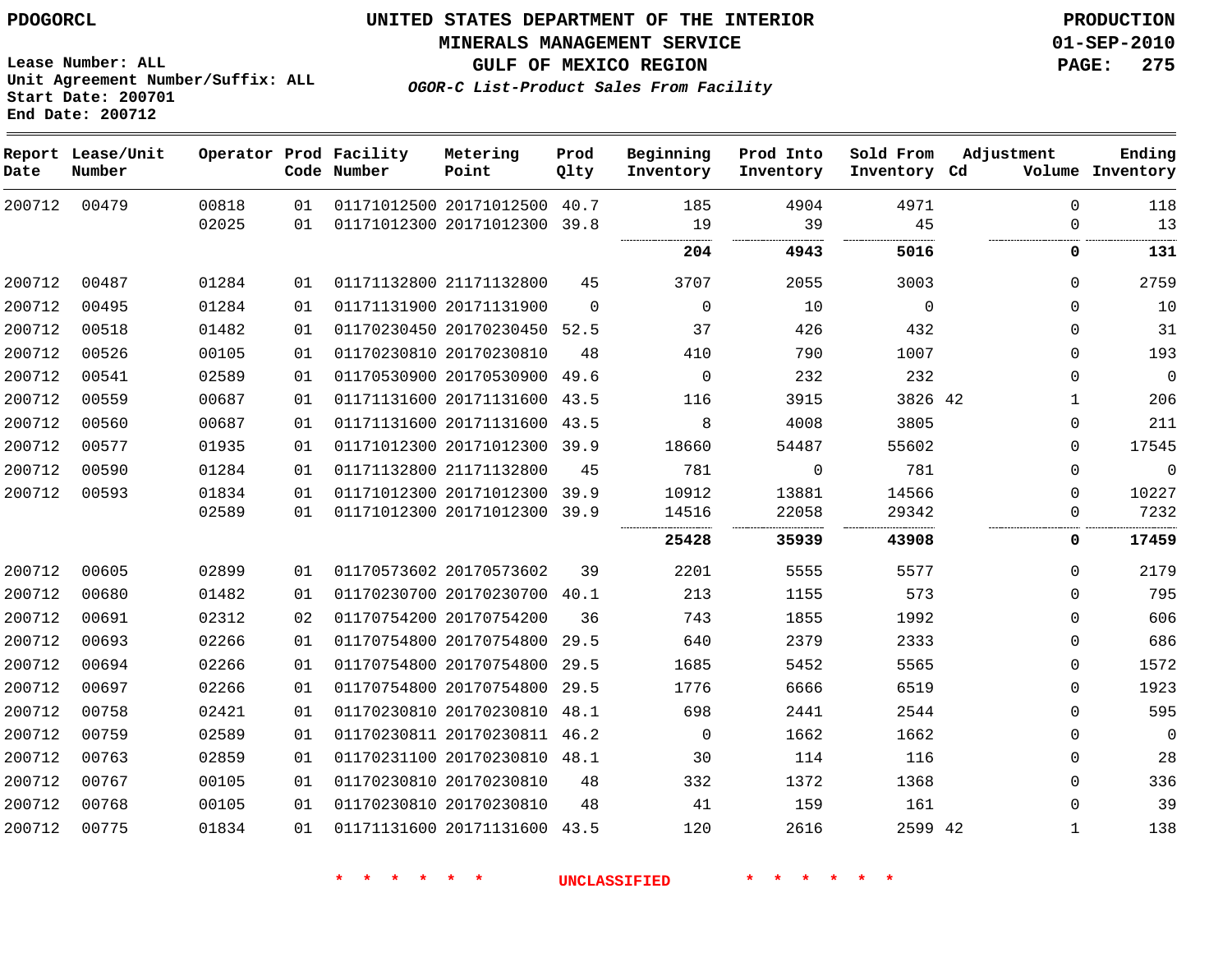**MINERALS MANAGEMENT SERVICE 01-SEP-2010**

**GULF OF MEXICO REGION PAGE: 276**

**Lease Number: ALL Unit Agreement Number/Suffix: ALL Start Date: 200701 End Date: 200712**

**OGOR-C List-Product Sales From Facility**

| Date   | Report Lease/Unit<br>Number |       |    | Operator Prod Facility<br>Code Number | Metering<br>Point            | Prod<br>Qlty | Beginning<br>Inventory | Prod Into<br>Inventory | Sold From<br>Inventory Cd | Adjustment   | Ending<br>Volume Inventory |
|--------|-----------------------------|-------|----|---------------------------------------|------------------------------|--------------|------------------------|------------------------|---------------------------|--------------|----------------------------|
| 200712 | 00778                       | 01482 | 01 |                                       | 01171132000 20171132000 49.3 |              | 17                     | 418                    | 406                       | $\Omega$     | 29                         |
| 200712 | 00786                       | 02409 | 01 |                                       | 01177078131 20171092650      | 50           | $\Omega$               | 352                    | 352                       | $\Omega$     | $\mathbf 0$                |
| 200712 | 00787                       | 02312 | 01 |                                       | 01171092651 20171092650 47.2 |              | 115                    | 1610                   | 1606                      | $\Omega$     | 119                        |
| 200712 | 00796                       | 02628 | 02 |                                       | 01171092651 20171092650      | 47.2         | 1231                   | 12125                  | 12450                     | $\Omega$     | 906                        |
| 200712 | 00797                       | 02421 | 01 |                                       | 01171012300 20171012300 39.9 |              | 3064                   | 6525                   | 7488                      | $\Omega$     | 2101                       |
| 200712 | 00818                       | 02636 | 01 |                                       | 01171132800 21171132800      | 45           | 1398                   | 249                    | 1093                      | $\mathbf{0}$ | 554                        |
| 200712 | 00819                       | 00078 | 01 |                                       | 01171132800 21171132800      | 45           | 363                    | 24                     | 201 42                    | $-1$         | 185                        |
| 200712 | 00827                       | 00003 | 01 |                                       | 0117711260G 2017711260G 32.5 |              | 616                    | 16037                  | 15772                     | $\mathbf 0$  | 881                        |
| 200712 | 00828                       | 02859 | 01 |                                       | 0117711260T 2017711260T      | 32.7         | 154                    | 12234                  | 12231                     | $\mathbf{0}$ | 157                        |
|        | 200712 754303001A           | 00059 | 01 |                                       | 01170230811 20170230811 46.2 |              | 412                    | 8414                   | 8255                      | $\Omega$     | 571                        |
|        | 200712 754305004A           | 02899 | 01 |                                       | 01171132000 20171132000 49.3 |              | 462                    | 5205                   | 5343                      | $\Omega$     | 324                        |
|        | 200712 754307017A           | 01364 | 02 |                                       | 01170230811 20170230811 46.2 |              | 200                    | 5037                   | 4895                      | 0            | 342                        |
|        | 200712 7543880060           | 00105 | 01 |                                       | 01170230450 20170230450 52.4 |              | 107                    | 486                    | 557                       | $\Omega$     | 36                         |
|        | 200712 7543890060           | 02655 | 02 |                                       | 01171012500 20171012500      | 40.7         | $\mathbf 0$            | 68                     | 68                        | $\Omega$     | $\mathbf 0$                |
|        | 200712 7543890080           | 00276 | 01 |                                       | 01170513700 20170513700 32.4 |              | 5419                   | 4592                   | 6327                      | $\Omega$     | 3684                       |
|        | 200712 7543890180           | 02899 | 01 |                                       | 01423210051 20423210050 47.9 |              | 6                      | 14                     | 19                        | $\Omega$     | $\mathbf{1}$               |
|        | 200712 7543890220           | 00105 | 01 |                                       | 01608158271 01608158271      | 24           | $\Omega$               | 67                     | 67                        | $\Omega$     | 0                          |
|        | 200712 7543900070           | 00818 | 02 |                                       | 01423550090 20423550090 50.1 |              | 10                     | 9                      | 14                        | $\Omega$     | 5                          |
|        | 200712 7543900080           | 02421 | 01 |                                       | 01177245111 01177245111 30.9 |              | $\Omega$               | 78                     | 78                        | $\Omega$     | 0                          |
|        | 200712 7543920040           | 02628 | 01 |                                       | 01423210051 20423210050 47.9 |              | $\mathbf 0$            | 102                    | 94                        | $\Omega$     | 8                          |
|        | 200712 7543930100           | 00362 | 02 |                                       | 01170230810 20170230810      | 48.1         | 2878                   | 8483                   | 9293                      | $\Omega$     | 2068                       |
|        | 200712 7543930200           | 00105 | 01 |                                       | 01171012310 20171012310      | 50.6         | 685                    | 14038                  | 13824                     | $\Omega$     | 899                        |
|        |                             | 01284 | 01 |                                       | 0117709260L 2017709260L 40.6 |              | 0                      | 2839                   | 2839                      | $\Omega$     | $\Omega$                   |
|        |                             |       |    |                                       |                              |              | 685                    | 16877                  | 16663                     | 0            | 899                        |
|        | 200712 7543930210           | 02899 | 01 |                                       | 01608165300 01608165300      | $\Omega$     | 91                     | $\mathbf 0$            | $\mathbf 0$               | $\Omega$     | 91                         |
|        | 200712 7543940080           | 00222 | 01 |                                       | 01171132800 21171132800      | 45           | 664                    | 335                    | 520 42                    | 1            | 480                        |
|        | 200712 754395009A           | 00730 | 01 |                                       | 01170753510 20170753510 52.5 |              | 295                    | 3491                   | 3411 42                   | $-1$         | 374                        |
|        | 200712 754395019A           | 00105 | 01 |                                       | 01420390101 01420390101      | $\Omega$     | 222                    | 181                    | $\Omega$                  | $\Omega$     | 403                        |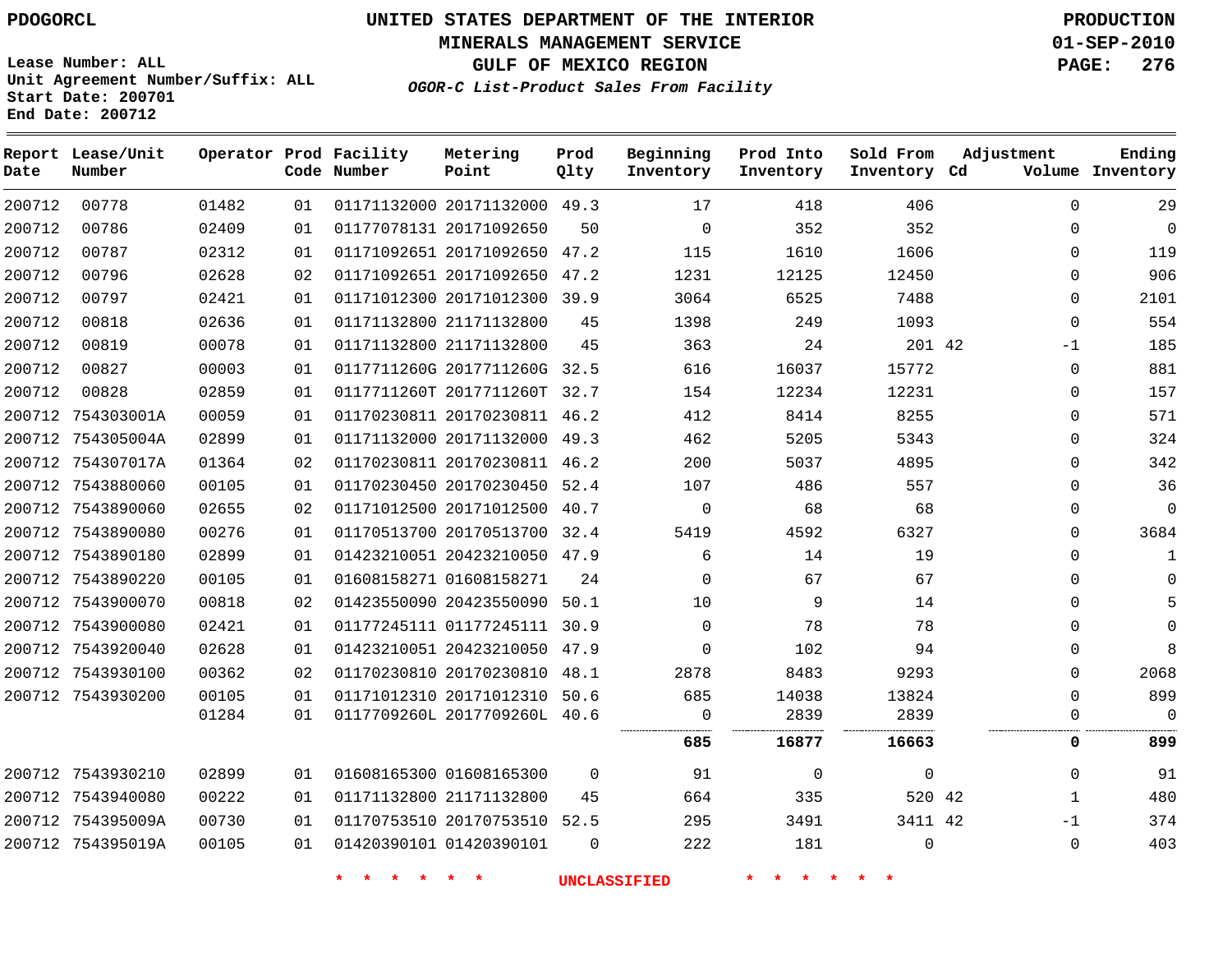#### **MINERALS MANAGEMENT SERVICE 01-SEP-2010**

**GULF OF MEXICO REGION PAGE: 277**

**Lease Number: ALL Unit Agreement Number/Suffix: ALL Start Date: 200701 End Date: 200712**

**OGOR-C List-Product Sales From Facility**

| Date | Report Lease/Unit<br>Number |       |    | Operator Prod Facility<br>Code Number | Metering<br>Point            | Prod<br>Qlty | Beginning<br>Inventory | Prod Into<br>Inventory | Sold From<br>Inventory Cd | Adjustment   | Ending<br>Volume Inventory |
|------|-----------------------------|-------|----|---------------------------------------|------------------------------|--------------|------------------------|------------------------|---------------------------|--------------|----------------------------|
|      | 200712 754396015A           | 02859 | 01 |                                       | 01608103650 20608103650 32.1 |              | 142                    | 15283                  | 15229                     | $\Omega$     | 196                        |
|      | 200712 754398002A           | 00105 | 01 |                                       | 01420570060 20420570060 53.7 |              | 2319                   | $\Omega$               | 79                        | $\Omega$     | 2240                       |
|      | 200712 754398017A           | 02859 | 02 |                                       | 01170230811 20170230811 46.2 |              | 7                      | 123                    | 122                       | $\Omega$     | 8                          |
|      | 200712 8910020210           | 02451 | 01 |                                       | 01170513800 20170513800 33.8 |              | 7683                   | 113613                 | 116778                    | $\Omega$     | 4518                       |
|      |                             |       | 01 |                                       | 01170753510 20170753510 52.5 |              | 2850                   | 14004                  | 15354                     | $\Omega$     | 1500                       |
|      |                             |       |    |                                       |                              |              | 10533                  | 127617                 | 132132                    | 0            | 6018                       |
|      | 200712 8910024540           | 02451 | 01 |                                       | 01170513800 20170513800 33.8 |              | 10143                  | 139315                 | 143918                    | 0            | 5540                       |
|      | 200712 8910029320           | 00276 | 01 |                                       | 01170513700 20170513700 32.4 |              | 18122                  | 72866                  | 72137 42                  | $-1$         | 18850                      |
|      | 200712 8910034440           | 00276 | 01 |                                       | 01170513700 20170513700 32.4 |              | 26068                  | 94018                  | 92630 42                  | $\mathbf{1}$ | 27457                      |
|      |                             | 00730 | 01 |                                       | 01170513700 20170513700 32.4 |              | 2742                   | 10561                  | 10219                     | 0            | 3084                       |
|      |                             |       |    |                                       |                              |              | 28810                  | 104579                 | 102849                    | ı.           | 30541                      |
|      | 200712 8910039150           | 00078 | 01 |                                       | 01170573601 20170573601 27.5 |              | 372                    | 3605                   | 3555 42                   | $-2$         | 420                        |
|      | 200712 8910063810           | 02466 | 01 |                                       | 01170230450 20170230450 52.5 |              | 1602                   | 20098                  | 20231                     | $\Omega$     | 1469                       |
|      |                             | 02904 | 02 |                                       | 01170230450 20170230450 52.5 |              | $\mathbf 0$            | 618                    | 573                       | $\Omega$     | 45                         |
|      |                             |       |    |                                       |                              |              | 1602                   | 20716                  | 20804                     | 0            | 1514                       |
|      | 200712 8910066690           | 00078 | 01 |                                       | 01170573602 20170573602 34.1 |              | 8460                   | 29932                  | 26662                     | $\Omega$     | 11730                      |
|      | 200712 8910086540           | 01284 | 01 |                                       | 01177092604 20177092604 39.2 |              | $\Omega$               | 1542                   | 1542                      | $\Omega$     | $\mathbf 0$                |
|      |                             |       | 01 |                                       | 01171012400 20171012400 52.2 |              | 74                     | 1232                   | 636                       | $\Omega$     | 670                        |
|      |                             |       |    |                                       |                              |              | <br>74                 | 2774                   | 2178                      | 0            | 670                        |
|      | 200712 8910086610           | 02266 | 01 |                                       | 01170754800 20170754800 29.5 |              | 151                    | 551                    | 543                       | 0            | 159                        |
|      | 200712 8910086660           | 02766 | 02 |                                       | 01421670201 20421670200      | $\Omega$     | 207                    | $\overline{0}$         | $\Omega$                  | $\mathbf{0}$ | 207                        |
|      | 200712 8910087640           | 00818 | 02 |                                       | 01171092800 21171132800      | 45           | 58                     | 32                     | 43                        | $\Omega$     | 47                         |
|      | 200712 8910087670           | 02312 | 02 |                                       | 01170754200 20170754200      | 36           | 152                    | 560                    | 529                       | $\Omega$     | 183                        |
|      | 200712 8910087840           | 00162 | 01 |                                       | 01177122606 20177122606      | 40.3         | $\overline{0}$         | 3164                   | 3164                      | $\Omega$     | $\mathbf 0$                |
|      | 200712 8910088160           | 02233 | 01 |                                       | 01171132800 21171132800      | 45           | 3812                   | 968                    | 2486                      | $\Omega$     | 2294                       |
|      | 200712 8910089160           | 00276 | 01 |                                       | 01170513700 20170513700      | 32.4         | 3133                   | 5218                   | 4743                      | $\Omega$     | 3608                       |
|      | 200712 891008927AE          | 00078 | 01 |                                       | 01170230400 20170230400 52.5 |              | 71                     | 490                    | 336 09                    | $-133$       | 92                         |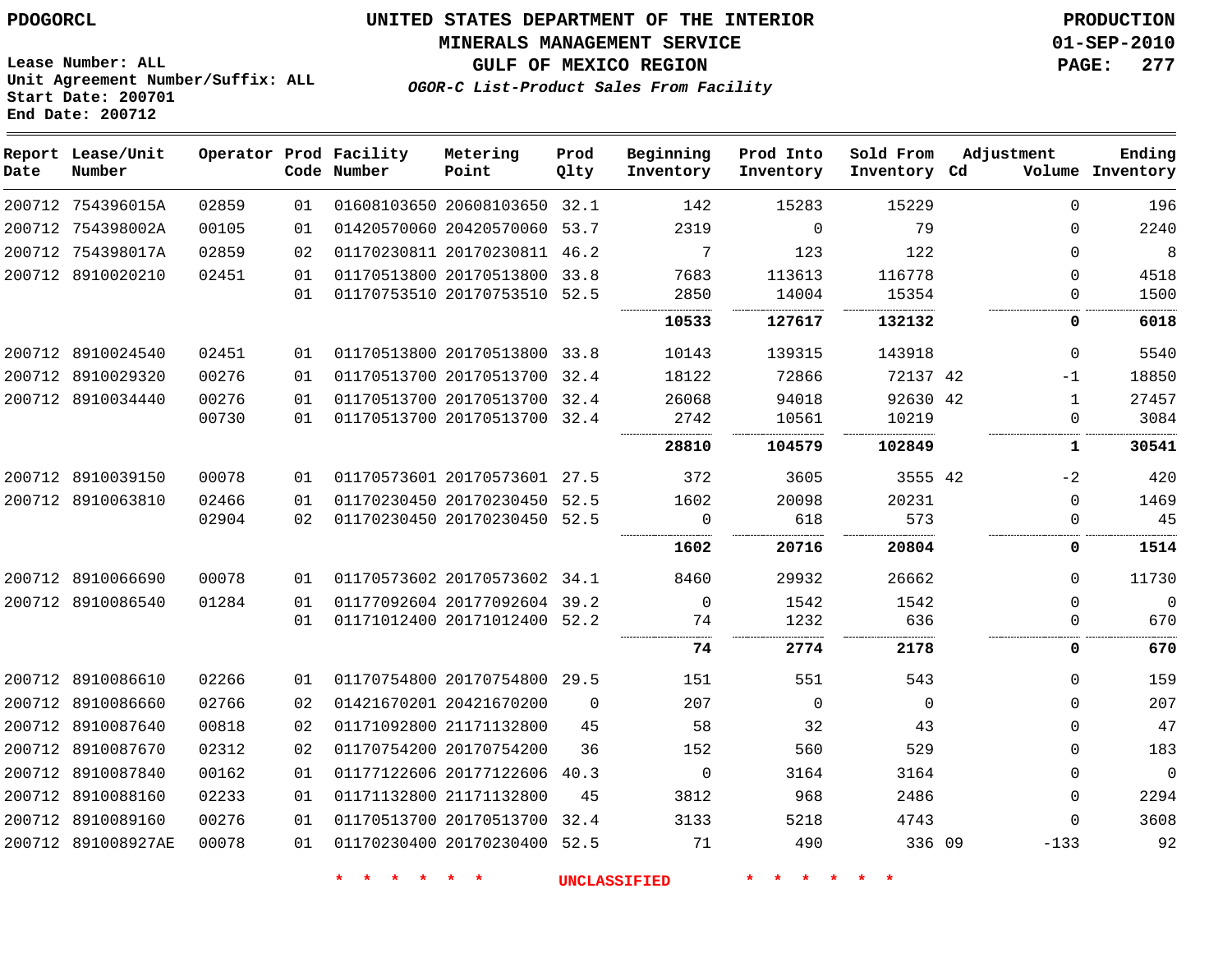**Start Date: 200701 End Date: 200712**

**Unit Agreement Number/Suffix: ALL**

# **UNITED STATES DEPARTMENT OF THE INTERIOR PDOGORCL PRODUCTION**

**MINERALS MANAGEMENT SERVICE 01-SEP-2010**

**GULF OF MEXICO REGION PAGE: 278**

**OGOR-C List-Product Sales From Facility**

| Date   | Report Lease/Unit<br>Number |       |    | Operator Prod Facility<br>Code Number | Metering<br>Point            | Prod<br>Qlty | Beginning<br>Inventory | Prod Into<br>Inventory | Sold From<br>Inventory Cd | Adjustment    | Ending<br>Volume Inventory |
|--------|-----------------------------|-------|----|---------------------------------------|------------------------------|--------------|------------------------|------------------------|---------------------------|---------------|----------------------------|
|        | 200712 891008927K           | 00078 | 01 |                                       | 01170230400 20170230400 52.8 |              | 79                     | 448                    | 443                       | $\Omega$      | 84                         |
| 200712 | 891008927X                  | 00078 | 01 |                                       | 01170230400 20170230400      | 52.8         | 59                     | 292                    | 297 42                    | $\mathbf{1}$  | 55                         |
|        | 200712 8910089460           | 01834 | 01 |                                       | 01171012500 20171012500      | 40.7         | $\mathbf 0$            | 20                     | 20                        | $\Omega$      | $\mathbf 0$                |
| 200712 | 891008946C                  | 01834 | 01 |                                       | 01171012500 20171012500      | 40.7         | 17                     | 458                    | 465 42                    | $\mathbf{1}$  | 11                         |
|        | 200712 8910116580           | 00276 | 01 |                                       | 01170513700 20170513700 32.4 |              | 5149                   | 8088                   | 7645                      | $\Omega$      | 5592                       |
| 200712 | 8910116740                  | 00276 | 01 |                                       | 01170513700 20170513700      | 32.4         | 402                    | 586                    | 583                       | $\mathbf 0$   | 405                        |
| 200712 | 8910116770                  | 00276 | 01 |                                       | 01170513700 20170513700 32.4 |              | 2192                   | 2777                   | 3049                      | $\mathbf 0$   | 1920                       |
| 200712 | 8910116790                  | 00276 | 01 |                                       | 01170513700 20170513700      | 32.4         | 4216                   | 6172                   | 6121 42                   | $\mathbf{1}$  | 4268                       |
|        | 200712 8910116800           | 00276 | 01 |                                       | 01170513700 20170513700 32.4 |              | 12481                  | 15320                  | 17208                     | $\Omega$      | 10593                      |
| 200712 | 891011687A                  | 02266 | 01 |                                       | 01170754800 20170754800      | 29.5         | 219                    | 842                    | 818                       | $\Omega$      | 243                        |
| 200712 | 891011687B                  | 02266 | 01 |                                       | 01170754800 20170754800      | 29.5         | 81                     | 315                    | 305                       | $\mathbf 0$   | 91                         |
| 200712 | 891011687C                  | 02266 | 01 |                                       | 01170754800 20170754800      | 29.5         | 314                    | 1130                   | 1118                      | $\Omega$      | 326                        |
| 200712 | 891011687D                  | 02266 | 01 |                                       | 01170754800 20170754800      | 29.5         | 388                    | 1389                   | 1376                      | $\mathbf 0$   | 401                        |
|        | 200712 8910117330           | 02266 | 01 |                                       | 01170754800 20170754800      | 29.5         | 3                      | 13                     | 12                        | $\mathbf 0$   | $\overline{4}$             |
| 200712 | 8910123210                  | 00687 | 01 |                                       | 0117709260A 2017709260A      | 26           | 37                     | 3645                   | 3634                      | $\mathbf 0$   | 48                         |
|        | 200712 8910123250           | 00687 | 01 |                                       | 0117709260A 2017709260A      | 26           | 45                     | 4372                   | 4359                      | $\Omega$      | 58                         |
|        | 200712 8910123270           | 01482 | 01 |                                       | 01177215100 20177215102 30.4 |              | 33                     | 3584                   | 3581                      | $\Omega$      | 36                         |
|        | 200712 8910123320           | 01482 | 01 |                                       | 01177215100 20177215102 30.4 |              | 98                     | 14543                  | 14494                     | $\mathbf 0$   | 147                        |
| 200712 | 8910123330                  | 01482 | 01 |                                       | 01177215100 20177215102      | 30.4         | 139                    | 15344                  | 15327                     | $\mathbf 0$   | 156                        |
|        | 200712 8910123350           | 01284 | 01 |                                       | 01171012500 20171012500      | 40.7         | 14                     | 419                    | 422 42                    | $-1$          | 10                         |
|        | 200712 8910123380           | 00818 | 02 |                                       | 01171132800 21171132800      | 44.7         | 16                     | $\Omega$               | 16                        | $\Omega$      | $\Omega$                   |
| 200712 | 8910123390                  | 00818 | 01 |                                       | 01171131800 20171131800 45.9 |              | 1995                   | $\Omega$               | 39                        | $\Omega$      | 1956                       |
| 200712 | 8910138430                  | 00078 | 01 |                                       | 01171132800 21171132800      | 45           | 32                     | 8                      | 21                        | $\mathbf 0$   | 19                         |
| 200712 | 8910169300                  | 00491 | 01 |                                       | 01170230810 20170230810      | 48           | 78                     | 321                    | 321                       | $\Omega$      | 78                         |
| 200712 | 8910202350                  | 00276 | 01 |                                       | 01170513700 20170513700      | 32.4         | 27774                  | 40479                  | 40392                     | $\Omega$      | 27861                      |
| 200712 | 8910202430                  | 00276 | 01 |                                       | 01170513700 20170513700      | 32.4         | 515                    | 135                    | 131                       | $\Omega$      | 519                        |
| 200712 | 8910202470                  | 02266 | 01 |                                       | 01170754800 20170754800      | 29.5         | 97                     | 341                    | 340                       | $\Omega$      | 98                         |
|        | 200712 8910202520           | 01482 | 01 |                                       | 01171132800 21171132800      | 45           | 19                     | 4                      |                           | 13 42<br>$-1$ | 9                          |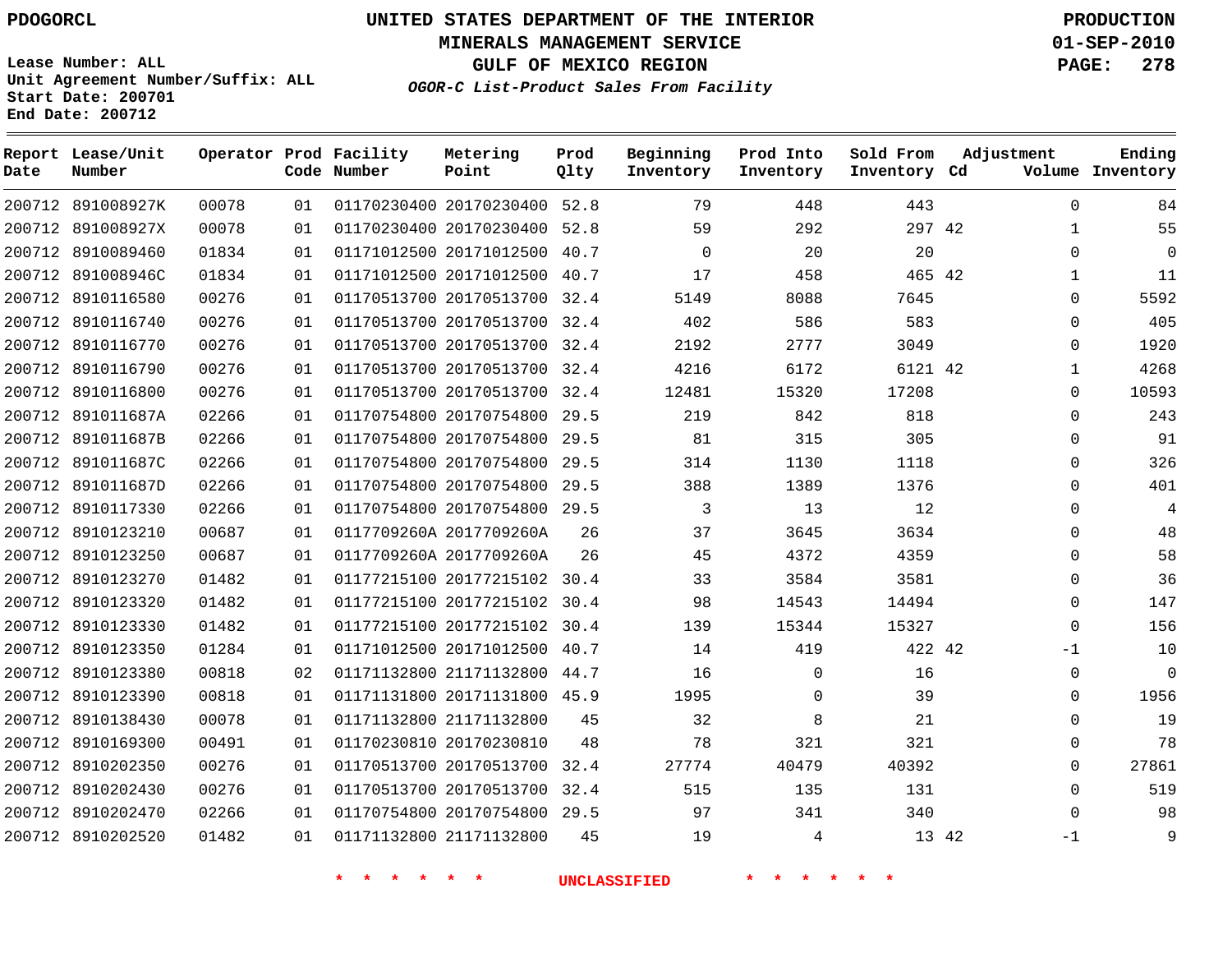**MINERALS MANAGEMENT SERVICE 01-SEP-2010**

**GULF OF MEXICO REGION PAGE: 279**

**Lease Number: ALL Unit Agreement Number/Suffix: ALL Start Date: 200701 End Date: 200712**

**OGOR-C List-Product Sales From Facility**

| Date | Report Lease/Unit<br>Number |       |    | Operator Prod Facility<br>Code Number | Metering<br>Point            | Prod<br>Qlty | Beginning<br>Inventory | Prod Into<br>Inventory | Sold From<br>Inventory Cd | Adjustment |              | Ending<br>Volume Inventory |
|------|-----------------------------|-------|----|---------------------------------------|------------------------------|--------------|------------------------|------------------------|---------------------------|------------|--------------|----------------------------|
|      | 200712 8910202550           | 00105 | 01 |                                       | 01170230810 20170230810      | 48           | 7                      | 122                    | 104                       |            | $\mathbf{0}$ | 25                         |
|      | 200712 8910202560           | 00276 | 01 |                                       | 01170513700 20170513700 32.4 |              | 4470                   | 13050                  | 12659                     |            | 0            | 4861                       |
|      | 200712 G00932               | 01376 | 01 |                                       | 01170231100 20170230810      | 48.7         | 430                    | 1959                   | 1912                      |            | $\Omega$     | 477                        |
|      | 200712 G00935               | 02852 | 02 |                                       | 01171131600 20171131600      | $\Omega$     | 139                    | $\mathbf{0}$           | $\Omega$                  |            | $\Omega$     | 139                        |
|      | 200712 G00971               | 00105 | 01 |                                       | 01171132000 20171132000      | 49.2         | 5                      | 52                     | 54                        |            | $\Omega$     | 3                          |
|      | 200712 G00985               | 00687 | 01 |                                       | 0117709260A 2017709260A      | 26           | 295                    | 20518                  | 20543 42                  |            | $\mathbf 1$  | 271                        |
|      | 200712 G00987               | 00105 | 01 |                                       | 01171132800 21171132800      | 45           | 3044                   | 732                    | 1964                      |            | $\Omega$     | 1812                       |
|      | 200712 G00989               | 00003 | 01 |                                       | 01171012400 20171012400      | $\Omega$     | 1022                   | $\mathbf{0}$           | $\Omega$                  |            | $\Omega$     | 1022                       |
|      | 200712 G01025               | 02859 | 01 |                                       | 01177122600 20177122600      | 33.6         | 139                    | 231                    | 231                       |            | $\Omega$     | 139                        |
|      | 200712 G01027               | 00162 | 01 |                                       | 01177122606 20177122606      | 40.3         | $\Omega$               | 6497                   | 6497                      |            | $\Omega$     | 0                          |
|      | 200712 G01036               | 02312 | 02 |                                       | 01171092651 20171092650      | 47.2         | 48                     | 712                    | 707                       |            | $\Omega$     | 53                         |
|      | 200712 G01072               | 00105 | 01 |                                       | 01170513800 20170513800 33.7 |              | 1                      | $\mathbf 0$            | 1                         |            | $\Omega$     | 0                          |
|      | 200712 G01082               | 00276 | 01 |                                       | 01170513700 20170513700 32.4 |              | 22                     | 12                     |                           | 25 42      | $-1$         | 8                          |
|      | 200712 G01083               | 00276 | 01 |                                       | 01170513700 20170513700 32.4 |              | 4299                   | 6830                   | 6407 42                   |            | 1            | 4723                       |
|      |                             | 02777 | 01 |                                       | 01170753510 20170753510      | $\mathbf 0$  | 65                     | 0                      | $\mathbf 0$               |            | $\Omega$     | 65                         |
|      |                             |       |    |                                       |                              |              | 4364                   | 6830                   | .<br>6407                 |            | 1            | 4788                       |
|      | 200712 G01090               | 00276 | 01 |                                       | 01170513700 20170513700 32.4 |              | 15423                  | 23404                  | 22644 42                  |            | -1           | 16182                      |
|      | 200712 G01091               | 00276 | 01 |                                       | 01170513700 20170513700      | 32.4         | 2035                   | 3520                   | 3122 42                   |            | $\mathbf{1}$ | 2434                       |
|      | 200712 G01092               | 00276 | 01 |                                       | 01170513700 20170513700 32.4 |              | 8463                   | 11652                  | 12059 42                  |            | 1            | 8057                       |
|      | 200712 G01096               | 00276 | 01 |                                       | 01170513700 20170513700 32.4 |              | 7                      | 23                     | 14                        |            | $\Omega$     | 16                         |
|      | 200712 G01127               | 02630 | 01 |                                       | 01171132000 20171132000      | 49.3         | 0                      | 531                    | 531                       |            | 0            | 0                          |
|      | 200712 G01153               | 01834 | 01 |                                       | 01171132800 21171132800      | 45           | 799                    | 62                     | 448                       |            | 0            | 413                        |
|      | 200712 G01181               | 00818 | 01 |                                       | 01177072200 20177072200      | 43.9         | $\Omega$               | 305                    | 281 42                    |            | $-1$         | 23                         |
|      | 200712 G01182               | 00818 | 01 |                                       | 01177072200 20177072200 43.9 |              | 29                     | 572                    | 557                       |            | $\Omega$     | 44                         |
|      | 200712 G01194               | 00105 | 01 |                                       | 01177072601 20177072601 37.5 |              | $\mathbf 0$            | 5045                   | 5045                      |            | $\Omega$     | $\mathbf 0$                |
|      | 200712 G01196               | 00078 | 01 |                                       | 01171132800 21171132800      | 45           | 411                    | 114                    | 274                       |            | $\Omega$     | 251                        |
|      | 200712 G01198               | 00818 | 02 |                                       | 01171092651 20171092650      | 47.2         | 18                     | 220                    | 222                       |            | $\Omega$     | 16                         |
|      | 200712 G01210               | 00078 | 01 |                                       | 01171132800 21171132800 43.4 |              | 409                    | $\mathbf 0$            | 409                       |            | $\Omega$     | 0                          |
|      |                             |       |    |                                       |                              |              |                        |                        |                           |            |              |                            |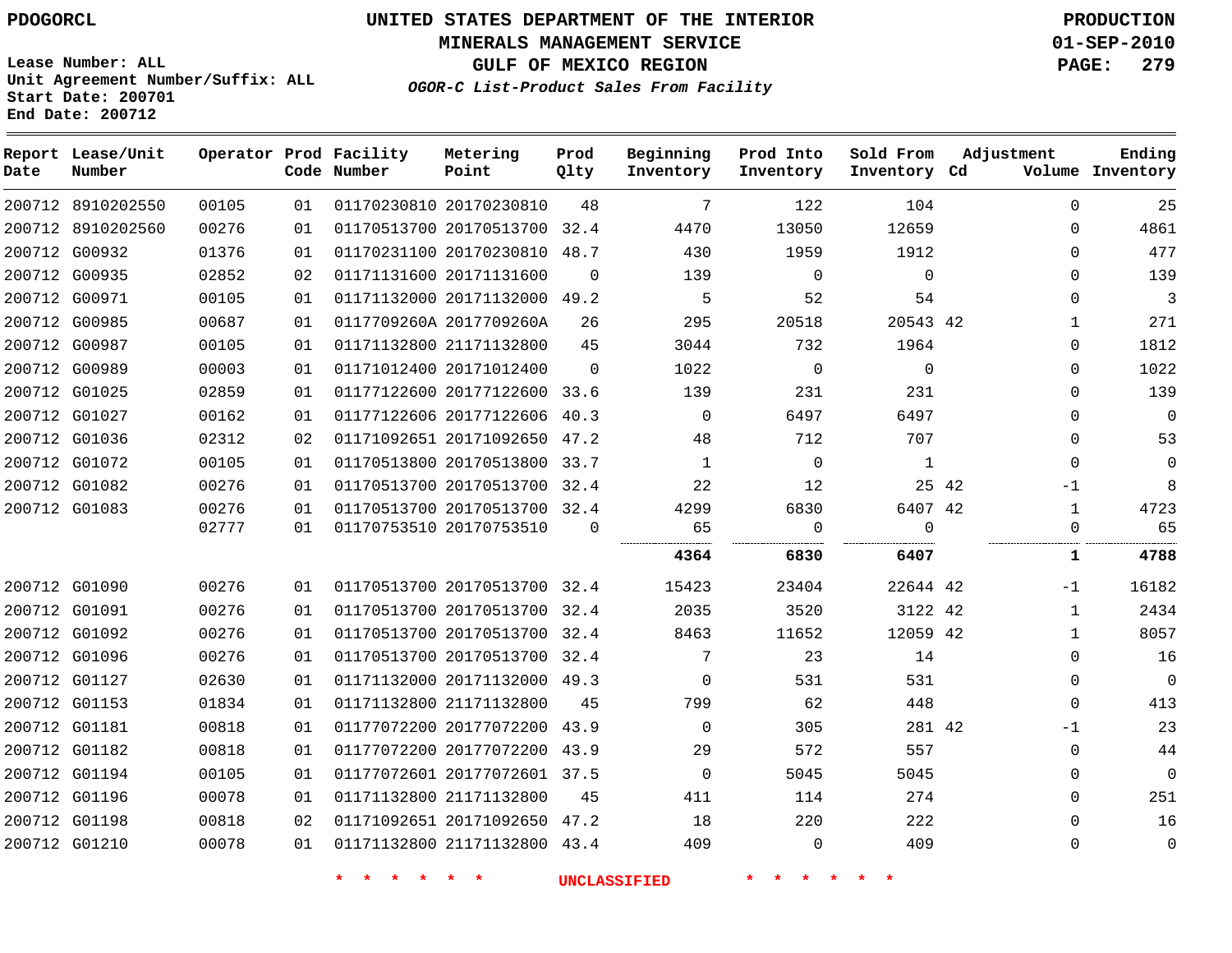**End Date: 200712**

# **UNITED STATES DEPARTMENT OF THE INTERIOR PDOGORCL PRODUCTION**

**MINERALS MANAGEMENT SERVICE 01-SEP-2010**

**GULF OF MEXICO REGION PAGE: 280**

**Unit Agreement Number/Suffix: ALL Start Date: 200701**

|  | OGOR-C List-Product Sales From Facility |  |  |  |
|--|-----------------------------------------|--|--|--|
|--|-----------------------------------------|--|--|--|

| Date          | Report Lease/Unit<br>Number |       |    | Operator Prod Facility<br>Code Number | Metering<br>Point            | Prod<br>Qlty | Beginning<br>Inventory | Prod Into<br>Inventory | Sold From<br>Inventory Cd | Adjustment   | Ending<br>Volume Inventory |
|---------------|-----------------------------|-------|----|---------------------------------------|------------------------------|--------------|------------------------|------------------------|---------------------------|--------------|----------------------------|
|               | 200712 G01216               | 00222 | 01 |                                       | 01177082958 20177082958      | 38           | $\Omega$               | 9094                   | 9094                      | $\Omega$     | $\Omega$                   |
| 200712 G01220 |                             | 00105 | 01 |                                       | 01177092600 20177092600 44.8 |              | 202                    | 4415                   | 4464                      | $\mathbf 0$  | 153                        |
| 200712 G01228 |                             | 00003 | 01 |                                       | 0117711260G 2017711260G 32.5 |              | 962                    | 17021                  | 17048                     | $\Omega$     | 935                        |
| 200712 G01230 |                             | 00003 | 01 |                                       | 0117711260G 2017711260G 32.5 |              | 1299                   | 20594                  | 20762 42                  | $\mathbf{1}$ | 1132                       |
| 200712 G01248 |                             | 02628 | 01 |                                       | 01171012500 20171012500 40.7 |              | 49                     | 3625                   | 3587                      | $\mathbf 0$  | 87                         |
| 200712 G01249 |                             | 00491 | 01 |                                       | 01171012500 20171012500 40.7 |              | $\Omega$               | 5                      | 5                         | $\Omega$     | $\Omega$                   |
| 200712 G01261 |                             | 01284 | 01 |                                       | 01171012500 20171012500      | $\Omega$     | 5                      | $\Omega$               | $\Omega$                  | $\Omega$     | 5                          |
| 200712 G01269 |                             | 01284 | 01 |                                       | 01171012500 20171012500 40.7 |              | 26                     | 955                    | 971                       | $\Omega$     | 10                         |
| 200712 G01351 |                             | 00078 | 01 |                                       | 01170230400 20170230400 52.8 |              | 51                     | 357                    | 341                       | $\Omega$     | 67                         |
| 200712 G01441 |                             | 00818 | 01 |                                       | 01177112701 20177112700      | $\Omega$     | 412                    | 577                    | $\mathbf 0$               | $\mathbf 0$  | 989                        |
| 200712 G01447 |                             | 00276 | 01 |                                       | 01170513700 20170513700 32.4 |              | 4862                   | 27267                  | 27958 42                  | 1            | 4172                       |
| 200712 G01477 |                             | 02025 | 01 |                                       | 01170230810 20170230810      | 48           | 185                    | 1572                   | 1374                      | $\mathbf 0$  | 383                        |
| 200712 G01497 |                             | 02451 | 01 |                                       | 01170513800 20170513800      | 33.8         | 2175                   | 30793                  | 31743                     | $\Omega$     | 1225                       |
| 200712 G01498 |                             | 02451 | 01 |                                       | 01170513800 20170513800      | 33.8         | 588                    | 9981                   | 10172                     | $\Omega$     | 397                        |
| 200712 G01528 |                             | 02859 | 01 |                                       | 0117711260T 2017711260T 32.7 |              | 41                     | 3279                   | 3278                      | $\mathbf 0$  | 42                         |
| 200712 G01569 |                             | 02266 | 01 |                                       | 01171012500 20171012500 39.3 |              | 3                      | $\Omega$               | 3                         | $\Omega$     | $\Omega$                   |
| 200712 G01580 |                             | 02451 | 01 |                                       | 01170513800 20170513800 33.8 |              | $\mathbf 0$            | 64                     | 61                        | $\mathbf 0$  | 3                          |
| 200712 G01610 |                             | 01482 | 01 |                                       | 01177215100 20177215102 30.4 |              | 28                     | 4145                   | 4131                      | $\Omega$     | 42                         |
| 200712 G01619 |                             | 00276 | 01 |                                       | 01170513700 20170513700 32.4 |              | 19256                  | 28731                  | 25837                     | $\mathbf 0$  | 22150                      |
| 200712 G01620 |                             | 00276 | 01 |                                       | 01170513700 20170513700 32.4 |              | 9657                   | 11765                  | 12370                     | $\Omega$     | 9052                       |
| 200712 G01676 |                             | 02237 | 01 |                                       | 01170755200 20170755200      | 33           | 16899                  | 8152                   | 8459                      | $\Omega$     | 16592                      |
| 200712 G01677 |                             | 02237 | 01 |                                       | 01170755200 20170755200      | 33           | 8517                   | 6580                   | 5098                      | $\Omega$     | 9999                       |
|               | 200712 G01754               | 00003 | 01 |                                       | 01423210051 20423210050 47.9 |              | 36                     | 244                    | 260                       | $\Omega$     | 20                         |
| 200712 G01757 |                             | 00003 | 01 |                                       | 01423210051 20423210050 47.9 |              | 136                    | 866                    | 931                       | $\mathbf 0$  | 71                         |
| 200712 G01812 |                             | 02630 | 01 |                                       | 01422450350 20422450350      | 43.4         | 22                     | 23                     | 23                        | $\mathbf 0$  | 22                         |
| 200712 G01860 |                             | 00105 | 01 |                                       | 01170231110 20170231110 41.6 |              | 1377                   | 5467                   | 5772                      | $\Omega$     | 1072                       |
| 200712 G01865 |                             | 00078 | 01 |                                       | 01171012500 20171012500 40.7 |              | 240                    | 7252                   | 7318                      | $\mathbf 0$  | 174                        |
| 200712 G01880 |                             | 00105 | 01 |                                       | 01171132000 20171132000 49.2 |              | 12                     | 160                    | 162                       | $\Omega$     | 10                         |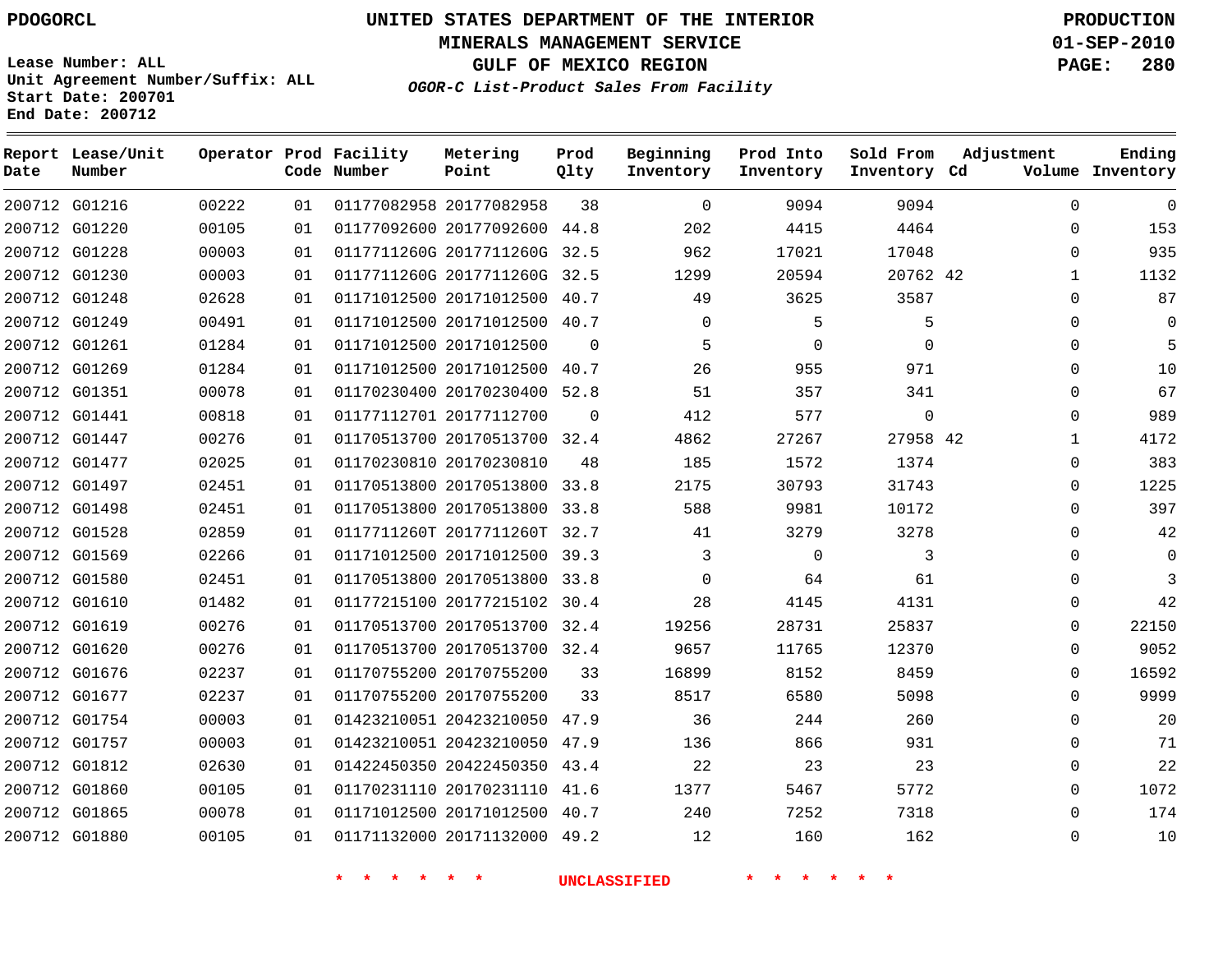**Start Date: 200701 End Date: 200712**

**Unit Agreement Number/Suffix: ALL**

# **UNITED STATES DEPARTMENT OF THE INTERIOR PDOGORCL PRODUCTION**

**MINERALS MANAGEMENT SERVICE 01-SEP-2010**

**GULF OF MEXICO REGION PAGE: 281**

**OGOR-C List-Product Sales From Facility**

 G01898 G01901 G01953 G01966 G01967 G01972 G01997 G01998 G02006 G02021 G02023 G02027 G02051 G02062 G02088 G02091 G02099 G02110 G02127 G02161 G02163 G02280 G02281 G02300 G02317 G02353 G02354 G02357 **Report Lease/Unit Date Number Operator Prod Facility Code Number** 20171012500 40.7 20177215102 30.4 20170230811 46.1 20177215102 30.4 20177215102 30.4 01170231230 50.5 20170230810 20170230811 20170530900 47.4 20170230811 46.2 20170230811 46.2 20170230811 46.2 20170530900 47.4 0117704220A 2017704220A 20170230811 46.2 20170230811 46.2 20171012310 50.6 20171012400 20170230810 48.1 20171012500 40.7 20171012500 40.6 20177082604 26.8 20177082604 26.8 21171132800 20171132000 49.3 20170230450 52.5 20170230450 52.5 20170230450 52.5 **Metering Point** 42 42 42 42  $\Omega$  **Prod Qlty**  $\Omega$   $\Omega$   $\Omega$  **Beginning Inventory**  $\Omega$   $\Omega$   $\Omega$  **Ending Inventory Cd Volume**  $\Omega$  **Prod Into Inventory**  $\Omega$  **Sold From Inventory**  $-1$  $\Omega$  $\cap$  $\Omega$  $\Omega$  $\Omega$  $\Omega$  $\Omega$   $\Omega$ -1  $\Omega$  $\Omega$  $\cap$  $\Omega$  $\Omega$  $\Omega$  $\Omega$  $\Omega$  $\Omega$  $\Omega$  $\Omega$  $\Omega$ **Adjustment**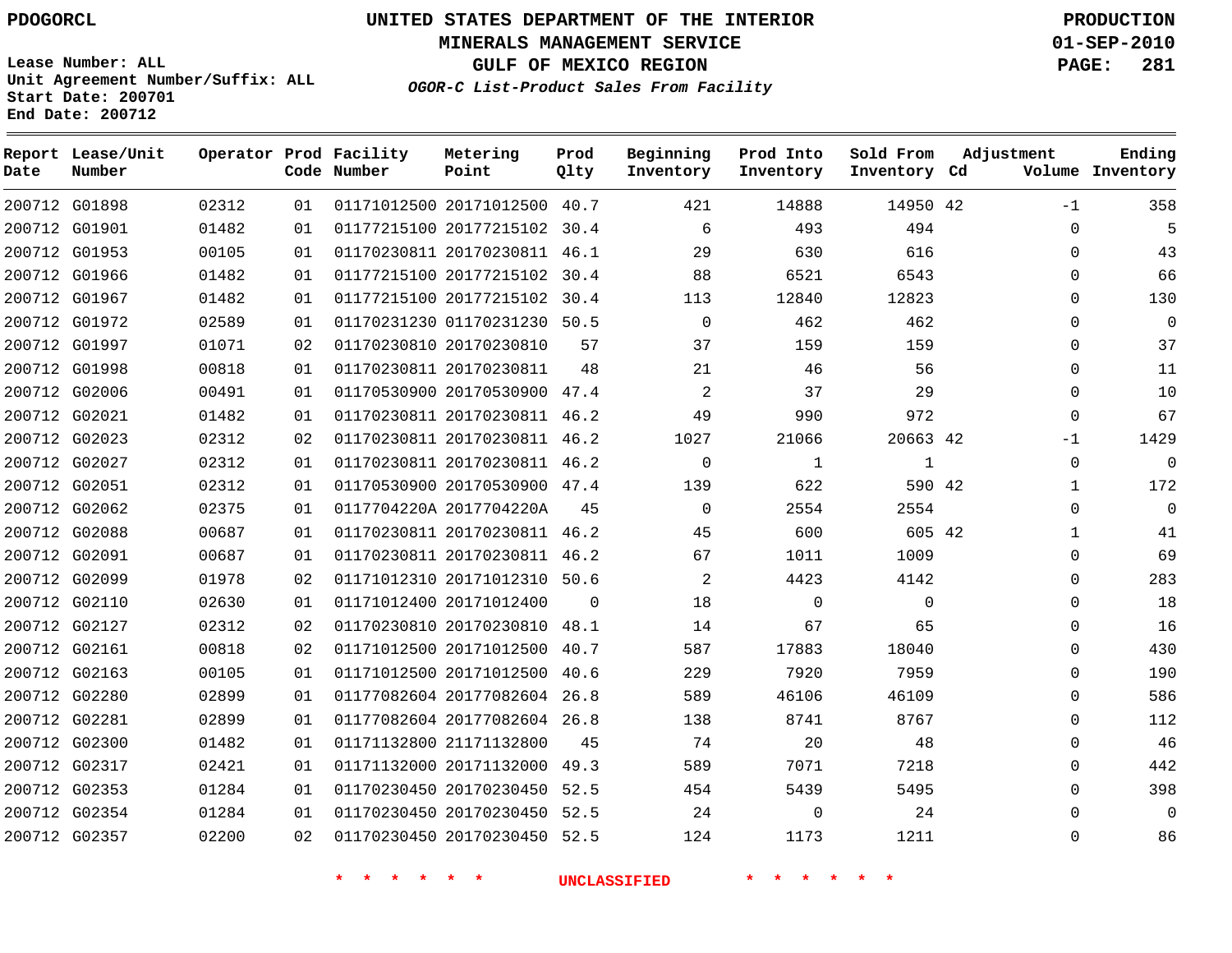**MINERALS MANAGEMENT SERVICE 01-SEP-2010**

**GULF OF MEXICO REGION PAGE: 282**

**Lease Number: ALL Unit Agreement Number/Suffix: ALL Start Date: 200701 End Date: 200712**

**OGOR-C List-Product Sales From Facility**

| Date          | Report Lease/Unit<br>Number |       |    | Operator Prod Facility<br>Code Number | Metering<br>Point            | Prod<br>Qlty | Beginning<br>Inventory | Prod Into<br>Inventory | Sold From<br>Inventory Cd | Adjustment  | Ending<br>Volume Inventory |
|---------------|-----------------------------|-------|----|---------------------------------------|------------------------------|--------------|------------------------|------------------------|---------------------------|-------------|----------------------------|
| 200712 G02391 |                             | 01284 | 01 |                                       | 0142709015A 2042709015A 43.3 |              | $\Omega$               | 2413                   | 2413                      | $\Omega$    | $\Omega$                   |
|               | 200712 G02404               | 02589 | 01 |                                       | 01170230810 20170230810 47.1 |              | 1109                   | 1977                   | 1977                      | $\Omega$    | 1109                       |
| 200712 G02414 |                             | 02451 | 01 |                                       | 01170230810 20170230810      | 48           | 15                     | $\Omega$               | 15                        | $\Omega$    | $\Omega$                   |
| 200712 G02423 |                             | 00818 | 02 |                                       | 01170230810 20170230810      | 48.1         | 68                     | 31                     | 92                        | $\Omega$    | 7                          |
| 200712 G02428 |                             | 00105 | 01 |                                       | 01170230810 20170230810      | 48           | 20                     | 84                     | 84                        | $\Omega$    | 20                         |
| 200712 G02429 |                             | 00491 | 01 |                                       | 01170230810 20170230810      | 48           | 225                    | 322                    | 469                       | $\Omega$    | 78                         |
| 200712 G02433 |                             | 00491 | 01 |                                       | 01170230810 20170230810      | 48           | $\mathbf{1}$           | $\mathbf 0$            | $\mathbf{1}$              | $\Omega$    | $\mathbf{0}$               |
|               | 200712 G02434               | 02859 | 02 |                                       | 01170230810 20170230810      | 48.1         | 53                     | 181                    | 190                       | $\mathbf 0$ | 44                         |
| 200712 G02436 |                             | 02628 | 02 |                                       | 01170230811 20170230811 46.2 |              | 160                    | 2962                   | 2923                      | $\Omega$    | 199                        |
|               | 200712 G02439               | 02375 | 01 |                                       | 01171132000 20171132000 49.3 |              | $\Omega$               | 161                    | 161                       | $\Omega$    | $\Omega$                   |
| 200712 G02551 |                             | 00491 | 01 |                                       | 01170230811 20170230811 46.1 |              | $\Omega$               | 6                      | 6                         | $\Omega$    | $\Omega$                   |
|               | 200712 G02552               | 00491 | 01 |                                       | 01170230811 20170230811 46.1 |              | $\Omega$               | $\overline{c}$         | $\overline{a}$            | $\Omega$    | $\Omega$                   |
|               | 200712 G02560               | 02409 | 01 |                                       | 01171132800 21171132800 46.9 |              | $\Omega$               | 114                    | 106                       | $\Omega$    | 8                          |
|               | 200712 G02567               | 02628 | 01 |                                       | 01170230811 20170230811 46.2 |              | 515                    | 9067                   | 8963                      | $\Omega$    | 619                        |
| 200712 G02596 |                             | 01482 | 01 |                                       | 01171132800 21171132800      | 45           | 15                     | 2                      | 10                        | $\Omega$    | 7                          |
| 200712 G02628 |                             | 00105 | 01 |                                       | 01171012500 20171012500      | 40.6         | 78                     | 2081                   | 2109                      | 0           | 50                         |
| 200712 G02665 |                             | 02451 | 01 |                                       | 01423210051 20423210050 47.8 |              | 253                    | 2259                   | 2327                      | $\Omega$    | 185                        |
| 200712 G02716 |                             | 01834 | 01 |                                       | 01170230810 20170230810 48.1 |              | 30                     | 11                     | 38                        | 0           | 3                          |
| 200712 G02759 |                             | 01284 | 01 |                                       | 01170230800 20170230810 48.1 |              | 50                     | 162                    | 172                       | $\Omega$    | 40                         |
| 200712 G02825 |                             | 00105 | 01 |                                       | 01170231110 20170231110 41.6 |              | 68                     | 306                    | 314                       | $\Omega$    | 60                         |
|               |                             |       | 01 |                                       | 01170230810 20170230810      | 48           | 48                     | 142                    | 155                       | $\mathbf 0$ | 35                         |
|               |                             |       |    |                                       |                              |              | 116                    | 448                    | 469                       | 0           | 95                         |
| 200712 G02826 |                             | 00105 | 01 |                                       | 01170231110 20170231110      | 41.6         | 220                    | 911                    | 953                       | $\Omega$    | 178                        |
|               |                             |       | 01 |                                       | 01170230810 20170230810 48.1 |              | 29                     | 38                     | 58                        | $\Omega$    | 9                          |
|               |                             |       |    |                                       |                              |              | 249                    | 949                    | 1011                      | 0           | 187                        |
| 200712 G02833 |                             | 01819 | 01 |                                       | 01170530900 20170530900 47.4 |              | 3                      | 45                     | 36                        | $\mathbf 0$ | 12                         |
| 200712 G02834 |                             | 02375 | 01 |                                       | 01170230810 20170230810 48.1 |              | 2                      | 34                     | 28                        | $\mathbf 0$ | 8                          |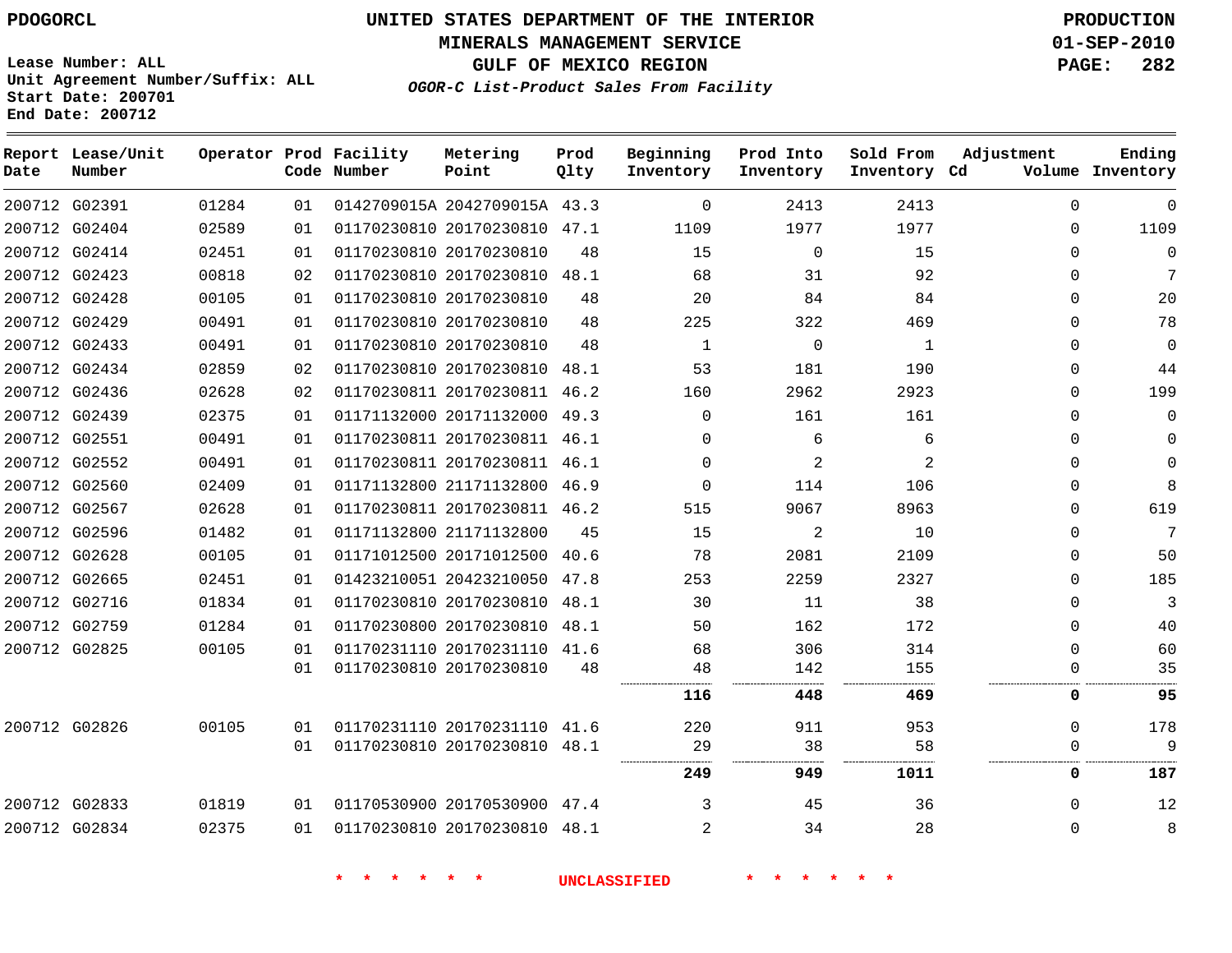#### **MINERALS MANAGEMENT SERVICE 01-SEP-2010**

**GULF OF MEXICO REGION PAGE: 283**

**Lease Number: ALL Unit Agreement Number/Suffix: ALL Start Date: 200701 End Date: 200712**

**OGOR-C List-Product Sales From Facility**

| Date | Report Lease/Unit<br>Number |       |    | Operator Prod Facility<br>Code Number | Metering<br>Point            | Prod<br>Qlty | Beginning<br>Inventory | Prod Into<br>Inventory | Sold From<br>Inventory Cd | Adjustment   | Ending<br>Volume Inventory |
|------|-----------------------------|-------|----|---------------------------------------|------------------------------|--------------|------------------------|------------------------|---------------------------|--------------|----------------------------|
|      | 200712 G02853               | 02589 | 01 |                                       | 01170231230 01170231230 50.5 |              | $\Omega$               | 295                    | 295                       | $\Omega$     | $\Omega$                   |
|      | 200712 G02870               | 02636 | 01 |                                       | 01170230810 20170230810 48.1 |              | 66                     | 78                     | 126                       | $\Omega$     | 18                         |
|      | 200712 G02885               | 02312 | 01 |                                       | 01171132000 20171132000 49.3 |              | 31                     | 419                    | 424                       | $\Omega$     | 26                         |
|      | 200712 G02895               | 02628 | 02 |                                       | 01171092651 20171092650 47.2 |              | $\Omega$               | 603                    | 603                       | $\Omega$     | $\mathbf{0}$               |
|      | 200712 G02898               | 01834 | 01 |                                       | 01171012300 20171012300 39.9 |              | 502                    | 611                    | 916                       | $\Omega$     | 197                        |
|      |                             | 02266 | 01 |                                       | 01171012300 20171012300 42.8 |              | 17                     | $\overline{0}$         | 10                        | $\Omega$     | 7                          |
|      |                             |       |    |                                       |                              |              | 519                    | 611                    | 926                       | 0            | 204                        |
|      | 200712 G02899               | 01834 | 01 |                                       | 01171012300 20171012300 39.9 |              | 3817                   | 6713                   | 8369                      | $\Omega$     | 2161                       |
|      | 200712 G02917               | 02268 | 01 |                                       | 01171092930 20171092930 34.1 |              | 348                    | 4872                   | 4949                      | $\Omega$     | 271                        |
|      | 200712 G02969               | 00276 | 01 |                                       | 01170513700 20170513700      | $\Omega$     | 465                    | $\Omega$               | $\Omega$                  | $\Omega$     | 465                        |
|      | 200712 G02970               | 00276 | 01 |                                       | 01170513700 20170513700      | $\Omega$     | 6369                   | $\mathbf 0$            | $\Omega$                  | $\Omega$     | 6369                       |
|      | 200712 G03061               | 00105 | 01 |                                       | 01423210051 20423210050 47.8 |              | 92                     | 890                    | 909                       | $\Omega$     | 73                         |
|      | 200712 G03068               | 00105 | 01 |                                       | 01423210051 20423210050 47.8 |              | 14                     | 222                    | 218                       | $\Omega$     | 18                         |
|      | 200712 G03079               | 02451 | 01 |                                       | 01427038260 01427038260      | $\Omega$     | 530                    | $\Omega$               | $\Omega$                  | $\Omega$     | 530                        |
|      | 200712 G03115               | 02200 | 01 |                                       | 01170230450 20170230450 51.2 |              | 4                      | 38                     | 39                        | $\Omega$     | 3                          |
|      | 200712 G03124               | 01284 | 01 |                                       | 01171131600 20171131600 43.5 |              | 25                     | 2074                   | 1990                      | $\Omega$     | 109                        |
|      | 200712 G03145               | 00078 | 01 |                                       | 01171132800 21171132800      | 45           | 364                    | 106                    | 243                       | $\Omega$     | 227                        |
|      | 200712 G03152               | 00105 | 01 |                                       | 01177092600 20177092600 44.8 |              | 254                    | 7742                   | 7728                      | $\Omega$     | 268                        |
|      | 200712 G03169               | 02859 | 01 |                                       | 0117711260T 2017711260T 32.7 |              | 15                     | 838                    | 842                       | $\Omega$     | 11                         |
|      | 200712 G03237               | 00276 | 01 |                                       | 01170230450 20170230450 52.5 |              | 178                    | $\Omega$               | 8                         | $\Omega$     | 170                        |
|      | 200712 G03251               | 00105 | 01 |                                       | 01170231110 20170231110 41.6 |              | 47                     | 0                      | 47                        | $\mathbf 0$  | $\mathbf{0}$               |
|      | 200712 G03264               | 00003 | 01 |                                       | 01170230811 20170230811 46.2 |              | 3                      | 82                     | 79                        | $\Omega$     | 6                          |
|      |                             | 02859 | 02 |                                       | 01170530900 20170530900 47.4 |              | 52                     | 146                    | 158                       | $\Omega$     | 40                         |
|      |                             |       |    |                                       |                              |              | 55                     | 228                    | 237                       | 0            | 46                         |
|      | 200712 G03265               | 02859 | 02 |                                       | 01170530900 20170530900 47.4 |              | 198                    | 1295                   | 1136                      | $\mathbf{0}$ | 357                        |
|      | 200712 G03275               | 02899 | 01 |                                       | 01170230810 20170230810      | 49           | 4                      | $\Omega$               | 4                         | $\Omega$     | $\mathbf 0$                |
|      | 200712 G03331               | 02312 | 02 |                                       | 01171132800 21171132800      | 45           | 8656                   | 2332                   | 5722                      | $\Omega$     | 5266                       |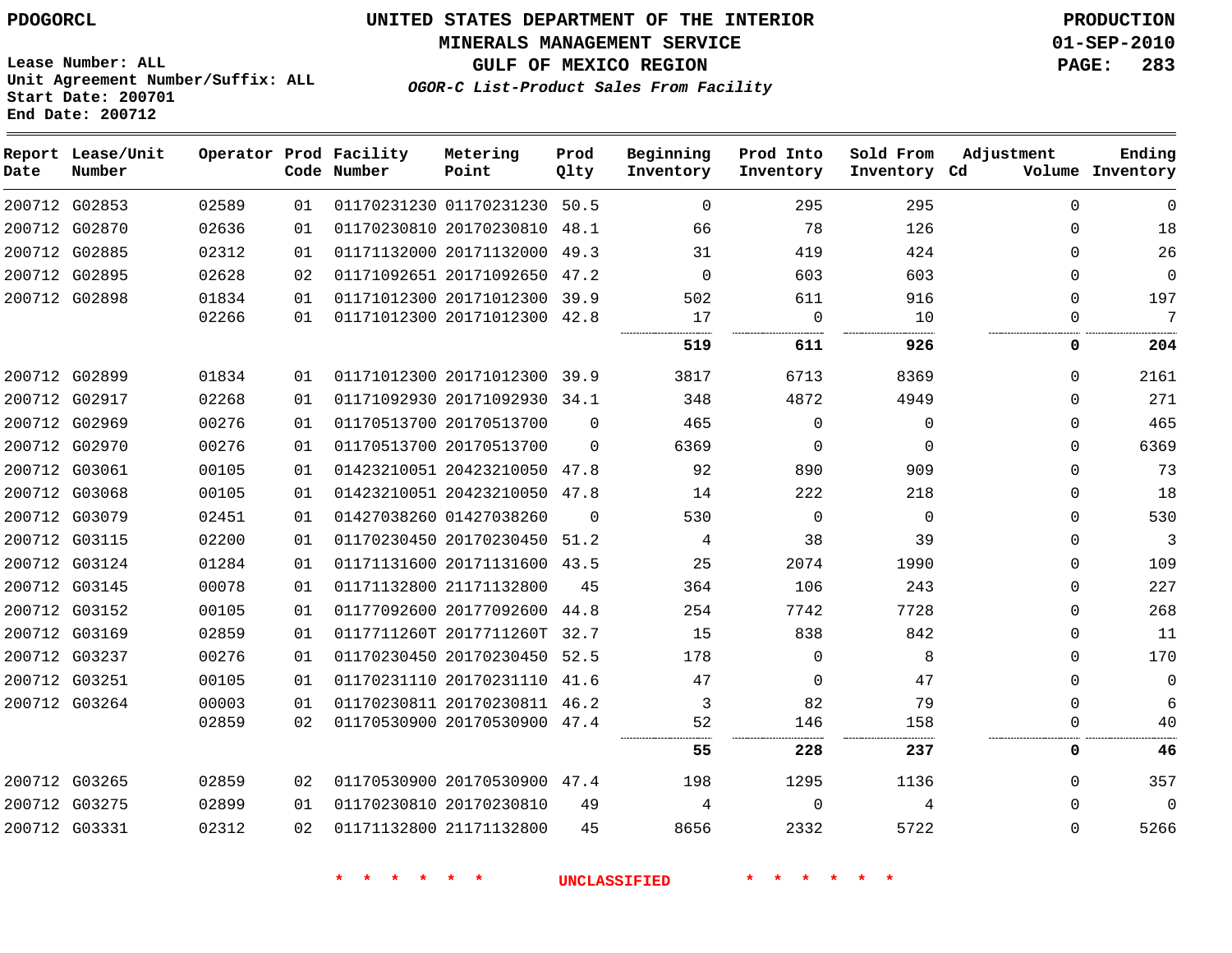**MINERALS MANAGEMENT SERVICE 01-SEP-2010**

**GULF OF MEXICO REGION PAGE: 284**

**Lease Number: ALL Unit Agreement Number/Suffix: ALL Start Date: 200701 End Date: 200712**

**OGOR-C List-Product Sales From Facility**

| Date | Report Lease/Unit<br>Number |       |    | Operator Prod Facility<br>Code Number | Metering<br>Point            | Prod<br>Qlty | Beginning<br>Inventory | Prod Into<br>Inventory | Sold From<br>Inventory Cd | Adjustment |              | Ending<br>Volume Inventory |
|------|-----------------------------|-------|----|---------------------------------------|------------------------------|--------------|------------------------|------------------------|---------------------------|------------|--------------|----------------------------|
|      | 200712 G03481               | 02894 | 01 |                                       | 01170230810 20170230810      | 48.1         | 2                      | 4                      | 5                         |            | $\Omega$     | $\mathbf{1}$               |
|      | 200712 G03496               | 00818 | 01 |                                       | 01170230810 20170230810      | 48.1         | 64                     | 211                    | 224                       |            | $\Omega$     | 51                         |
|      | 200712 G03529               | 02589 | 01 |                                       | 01171131600 20171131600      | 41.6         | $\Omega$               | 1767                   | 1767                      |            | $\Omega$     | $\mathbf 0$                |
|      | 200712 G03596               | 00105 | 01 |                                       | 01170513800 20170513800      | 33.8         | $\Omega$               | 99                     | 95                        |            | $\mathbf 0$  | 4                          |
|      | 200712 G03738               | 00064 | 01 |                                       | 01170230450 20170230450      | 52.5         | 21                     | 367                    | 362 42                    |            | $\mathbf{1}$ | 27                         |
|      |                             | 02871 | 01 |                                       | 01170230450 20170230450 52.5 |              | -1                     | 26                     | 25<br>.<br>.              |            | $\Omega$     | $\overline{2}$             |
|      |                             |       |    |                                       |                              |              | 22                     | 393                    | 387                       |            | 1            | 29                         |
|      | 200712 G03793               | 02894 | 01 |                                       | 01171012500 20171012500 40.7 |              | $\Omega$               | 67                     | 65                        |            | $\Omega$     | $\overline{2}$             |
|      | 200712 G03811               | 00105 | 01 |                                       | 01171092651 20171092650      | 47.2         | 185                    | 2775                   | 2752                      |            | $\Omega$     | 208                        |
|      | 200712 G03935               | 02672 | 01 |                                       | 01423210051 20423210050      | 52           | 9                      | 53                     | 58                        |            | 0            | 4                          |
|      | 200712 G03938               | 02312 | 02 |                                       | 01423210051 20423210050 47.9 |              | 0                      | 44                     |                           | 41 42      | $\mathbf{1}$ | 4                          |
|      | 200712 G03958               | 00105 | 01 |                                       | 01170230510 20170230510      | 47           | 625                    | 1192                   | 1629                      |            | $\Omega$     | 188                        |
|      | 200712 G03973               | 00105 | 01 |                                       | 01171132800 21171132800      | 45           | 2673                   | 848                    | 1831                      |            | $\Omega$     | 1690                       |
|      | 200712 G04003               | 00105 | 01 |                                       | 01171012500 20171012500      | 40.7         | 634                    | 21750                  | 21861                     |            | $\Omega$     | 523                        |
|      | 200712 G04065               | 02628 | 01 |                                       | 01423210051 20423210050      | 47.9         | 19                     | 121                    | 130                       |            | $\Omega$     | 10                         |
|      | 200712 G04078               | 02589 | 01 |                                       | 01170230510 20170230510      | 48.1         | 91                     | 20                     | 42                        |            | 0            | 69                         |
|      | 200712 G04081               | 02894 | 01 |                                       | 01170230450 20170230810      | 48.1         | 4609                   | 11290                  | 13146                     |            | 0            | 2753                       |
|      | 200712 G04082               | 02025 | 01 |                                       | 01170230510 20170230510      | 47           | 5                      | 157                    | 137                       |            | $\mathbf 0$  | 25                         |
|      |                             | 02312 | 02 |                                       | 01170230510 20170230510 47.1 |              | 10<br>                 | 145<br>.               | 132                       |            | 0            | 23                         |
|      |                             |       |    |                                       |                              |              | 15                     | 302                    | 269                       |            | 0            | 48                         |
|      | 200712 G04085               | 00687 | 01 |                                       | 01170230811 20170230811      | 46.2         | 413                    | 6848                   | 6796                      |            | $\Omega$     | 465                        |
|      | 200712 G04087               | 02899 | 01 |                                       | 01177008150 01177008150 32.5 |              | 4349                   | 22288                  | 21423                     |            | 0            | 5214                       |
|      | 200712 G04090               | 02312 | 02 |                                       | 01170230810 20170230810      | 48.1         | 138                    | 422                    | 457                       |            | 0            | 103                        |
|      | 200712 G04098               | 01963 | 01 |                                       | 01170230810 20170230810      | 48.1         | 354                    | 903                    | 1037                      |            | 0            | 220                        |
|      | 200712 G04143               | 00105 | 01 |                                       | 01170230510 20170230510      | 47           | 380                    | 1211                   | 1400                      |            | $\Omega$     | 191                        |
|      | 200712 G04254               | 01834 | 01 |                                       | 01170573602 20170573602      | 32.7         | 1257                   | 5457                   | 4575                      |            | $\Omega$     | 2139                       |
|      | 200712 G04258               | 02899 | 01 |                                       | 01423210051 20423210050 47.9 |              | 55                     | 122                    | 166                       |            | $\Omega$     | 11                         |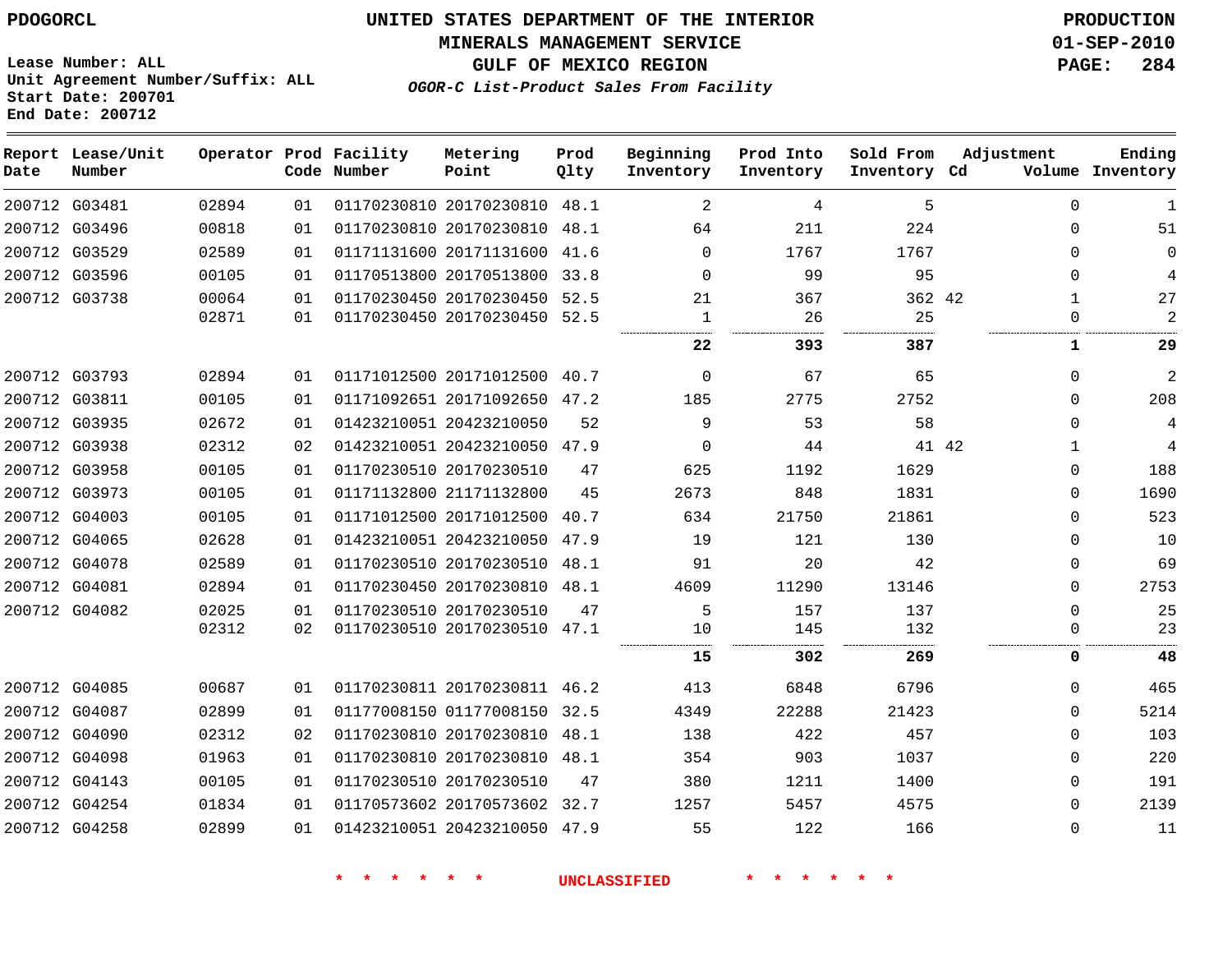# **UNITED STATES DEPARTMENT OF THE INTERIOR PDOGORCL PRODUCTION**

**MINERALS MANAGEMENT SERVICE 01-SEP-2010**

**GULF OF MEXICO REGION PAGE: 285**

**Unit Agreement Number/Suffix: ALL Start Date: 200701 End Date: 200712**

**OGOR-C List-Product Sales From Facility**

| Date | Report Lease/Unit<br>Number |       |    | Operator Prod Facility<br>Code Number | Metering<br>Point            | Prod<br>Qlty | Beginning<br>Inventory | Prod Into<br>Inventory | Sold From<br>Inventory Cd | Adjustment   | Ending<br>Volume Inventory |
|------|-----------------------------|-------|----|---------------------------------------|------------------------------|--------------|------------------------|------------------------|---------------------------|--------------|----------------------------|
|      | 200712 G04268               | 02312 | 01 |                                       | 01171132800 21171132800      | 45           | 237                    | 69                     | 159                       | $\Omega$     | 147                        |
|      | 200712 G04379               | 02025 | 01 |                                       | 01170230510 20170230510      | 47           | 25                     | 2                      | 27                        | $\Omega$     | $\Omega$                   |
|      | 200712 G04397               | 02421 | 01 |                                       | 01170230810 20170230810 48.1 |              | 649                    | 1808                   | 2016                      | $\Omega$     | 441                        |
|      | 200712 G04453               | 02589 | 01 |                                       | 01171012300 20171012300 40.2 |              | $\Omega$               | 4464                   | 4464                      | $\Omega$     | $\mathbf 0$                |
|      | 200712 G04460               | 01819 | 01 |                                       | 01171012500 20171012500 40.7 |              | 5                      | $\mathbf 0$            | 5                         | $\Omega$     | $\mathbf 0$                |
|      | 200712 G04537               | 02589 | 01 |                                       | 01420470030 20420470030 47.1 |              | 555                    | 23                     | 30                        | $\Omega$     | 548                        |
|      | 200712 G04547               | 02628 | 01 |                                       | 01423210051 20423210050 47.9 |              | 126                    | 1144                   | 1175                      | $\Omega$     | 95                         |
|      | 200712 G04559               | 01935 | 02 |                                       | 01423210051 20423210050 47.9 |              | 5                      | 111                    | 107                       | $\Omega$     | 9                          |
|      | 200712 G04565               | 01284 | 01 |                                       | 01420390101 01420390101      | $\Omega$     | 795                    | 1180                   | $\Omega$                  | $\Omega$     | 1975                       |
|      | 200712 G04773               | 01482 | 01 |                                       | 01170230811 20170230811 46.2 |              | 3                      | 67                     | 65 42                     | $-1$         | 4                          |
|      | 200712 G04787               | 00687 | 01 |                                       | 01171131600 20171131600 43.5 |              | 115                    | 1810                   | 1829 42                   | $-1$         | 95                         |
|      | 200712 G04800               | 02025 | 01 |                                       | 01171132800 21171132800      | 45           | 2724                   | 383                    | 1616                      | 0            | 1491                       |
|      | 200712 G04818               | 02894 | 01 |                                       | 01170230500 20170230500 44.9 |              | 2                      | 40                     | 38                        | $\Omega$     | 4                          |
|      | 200712 G04827               | 01819 | 01 |                                       | 01171012500 20171012500 40.7 |              | 193                    | 4265                   | 4355                      | $\Omega$     | 103                        |
|      | 200712 G04844               | 02421 | 01 |                                       | 01170230811 20170230811 46.2 |              | $\Omega$               | 880                    | 820                       | $\Omega$     | 60                         |
|      | 200712 G04857               | 02025 | 01 |                                       | 01171012300 20171012300 39.8 |              | $\Omega$               | 13                     | 9                         | $\Omega$     | $\overline{4}$             |
|      | 200712 G04858               | 02025 | 01 |                                       | 01171012300 20171012300 39.8 |              | 235                    | 343                    | 468                       | $\Omega$     | 110                        |
|      | 200712 G04910               | 02714 | 01 |                                       | 01177258151 01177258151      | $\Omega$     | 69                     | 44                     | $\mathbf 0$               | $\Omega$     | 113                        |
|      | 200712 G04996               | 02628 | 01 |                                       | 01420570060 20420570060 53.8 |              | 458                    | $\Omega$               | 27 42                     | $\mathbf{1}$ | 432                        |
|      | 200712 G05006               | 02859 | 02 |                                       | 01170230510 20170230510 47.1 |              | 252                    | 931                    | 1036                      | $\Omega$     | 147                        |
|      | 200712 G05283               | 01376 | 01 |                                       | 01170231300 01170231300 48.1 |              | $\Omega$               | 10684                  | 10684                     | $\Omega$     | $\mathbf 0$                |
|      | 200712 G05286               | 01284 | 01 |                                       | 01170230810 20170230810 48.1 |              | 585                    | 1720                   | 1885                      | $\Omega$     | 420                        |
|      | 200712 G05292               | 00003 | 01 |                                       | 01170230811 20170230811 46.2 |              | 12                     | 457                    | 439 42                    | $\mathbf 1$  | 31                         |
|      | 200712 G05299               | 00818 | 01 |                                       | 01170230500 20170230500 44.8 |              | 23                     | 485                    | 461 42                    | 1            | 48                         |
|      | 200712 G05346               | 01819 | 01 |                                       | 01170530900 20170530900 47.4 |              | 259                    | 1909                   | 1641 42                   | -1           | 526                        |
|      | 200712 G05370               | 02589 | 01 |                                       | 01170530900 20170530900 48.6 |              | $\mathbf 0$            | 995                    | 995                       | 0            | 0                          |
|      | 200712 G05372               | 02312 | 02 |                                       | 01170530900 20170530900 47.4 |              | $\Omega$               | 5                      | 4                         | $\Omega$     | -1                         |
|      | 200712 G05391               | 01819 | 01 |                                       | 01170530900 20170530900 47.4 |              | 472                    | 3029                   | 2667 42                   | 1            | 835                        |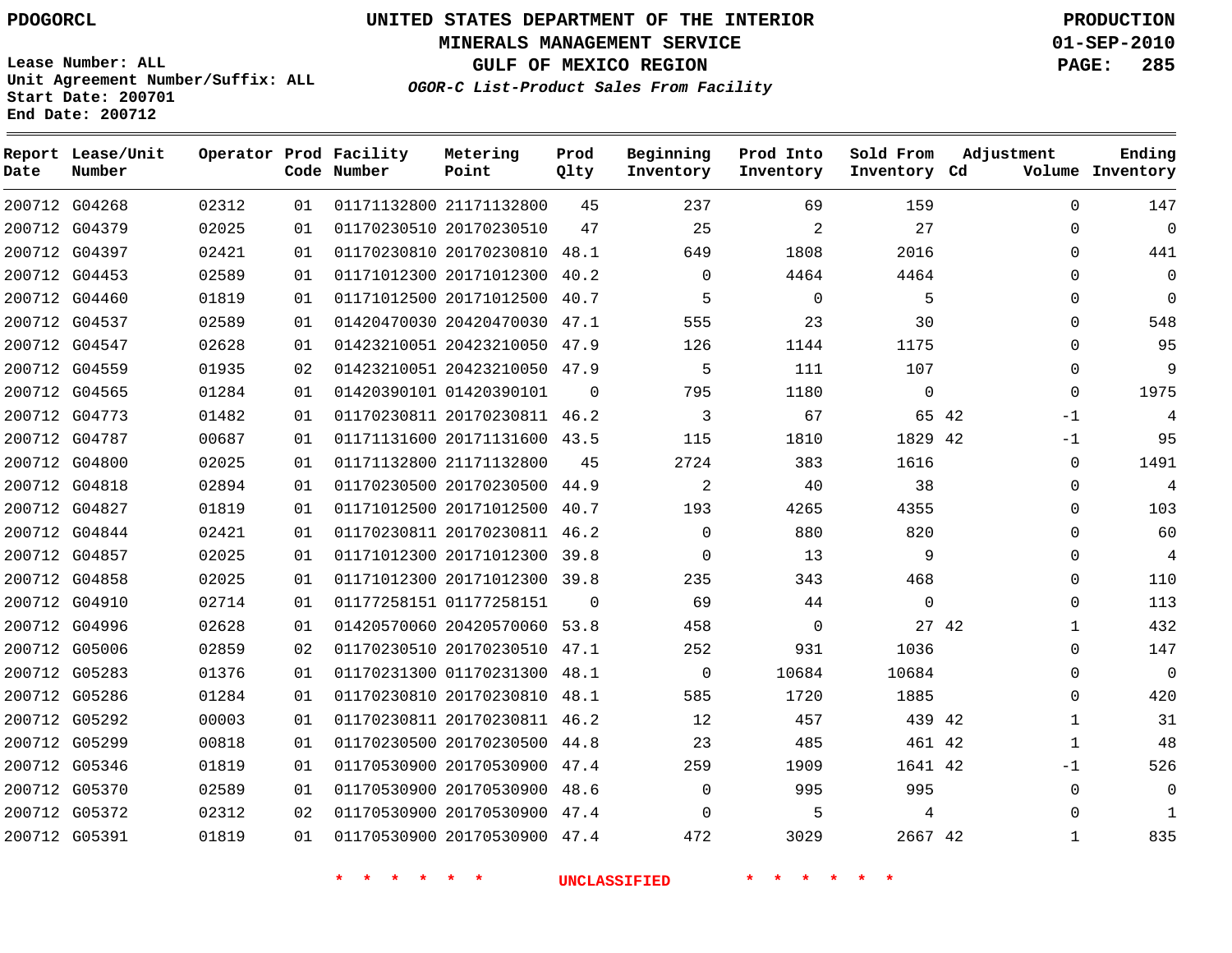**Start Date: 200701 End Date: 200712**

**Unit Agreement Number/Suffix: ALL**

# **UNITED STATES DEPARTMENT OF THE INTERIOR PDOGORCL PRODUCTION**

**MINERALS MANAGEMENT SERVICE 01-SEP-2010**

**GULF OF MEXICO REGION PAGE: 286**

**OGOR-C List-Product Sales From Facility**

| Date | Report Lease/Unit<br>Number |       |    | Operator Prod Facility<br>Code Number | Metering<br>Point            | Prod<br>Qlty | Beginning<br>Inventory | Prod Into<br>Inventory | Sold From<br>Inventory Cd | Adjustment  | Ending<br>Volume Inventory |
|------|-----------------------------|-------|----|---------------------------------------|------------------------------|--------------|------------------------|------------------------|---------------------------|-------------|----------------------------|
|      | 200712 G05392               | 02672 | 01 |                                       | 01171132000 20171132000      | 49.3         | $\Omega$               | 30                     | 28                        | $\Omega$    | 2                          |
|      | 200712 G05393               | 02672 | 01 |                                       | 01171132000 20171132000      | 49.3         | 13                     | 37                     | 48                        | $\mathbf 0$ | $\sqrt{2}$                 |
|      | 200712 G05431               | 00560 | 01 |                                       | 01177062608 2017706260A 36.4 |              | 134                    | 22110                  | 22131                     | $\Omega$    | 113                        |
|      |                             | 02409 | 01 |                                       | 01171132800 20177052203      | 33           | $\mathbf 0$            | 979                    | 979                       | 0           | $\overline{0}$             |
|      |                             |       |    |                                       |                              |              | 134                    | 23089                  | 23110                     | 0           | 113                        |
|      | 200712 G05494               | 02871 | 02 |                                       | 01171132800 21171132800      | 45           | 515                    | 143                    | 342                       | 0           | 316                        |
|      | 200712 G05499               | 02312 | 01 |                                       | 01171012400 20171012400      | 52.2         | $\mathbf 0$            | 254                    | 116                       | $\Omega$    | 138                        |
|      | 200712 G05504               | 00105 | 01 |                                       | 01171132800 21171132800      | 40.9         | 854                    | 230                    | 564                       | $\mathbf 0$ | 520                        |
|      |                             |       | 01 |                                       | 01171012300 20171012300      | 39.9         | 963                    | 1397                   | 1910                      | $\mathbf 0$ | 450                        |
|      |                             |       |    |                                       |                              |              | 1817                   | 1627                   | 2474                      | 0           | 970                        |
|      | 200712 G05505               | 00078 | 01 |                                       | 01171132800 21171132800      | 45           | 1520                   | 388                    | 992                       | $\Omega$    | 916                        |
|      | 200712 G05549               | 02636 | 01 |                                       | 01171132800 21171132800      | 45           | 959                    | 399                    | 470                       | $\Omega$    | 888                        |
|      | 200712 G05610               | 02312 | 01 |                                       | 01171012500 20171012500      | 40.7         | 12                     | 73                     | 83                        | $\Omega$    | 2                          |
|      | 200712 G05612               | 00105 | 01 |                                       | 01171012500 20171012500      | 40.6         | 373                    | 11534                  | 11630                     | $\Omega$    | 277                        |
|      | 200712 G05613               | 00105 | 01 |                                       | 01171012500 20171012500      | 40.6         | 2                      | 82                     | 82                        | $\Omega$    | 2                          |
|      | 200712 G05953               | 02967 | 02 |                                       | 01420470030 20420470030      | 48.2         | 29                     | 0                      | 29                        | $\Omega$    | $\mathbf 0$                |
|      | 200712 G06027               | 00105 | 01 |                                       | 01423210051 20423210050      | 47.8         | 53                     | 287                    | 317                       | $\Omega$    | 23                         |
|      | 200712 G06037               | 02899 | 01 |                                       | 01420570060 20420570060      | 10.4         | 1010                   | 38                     | 72                        | $\Omega$    | 976                        |
|      | 200712 G06069               | 00818 | 02 |                                       | 01423210051 20423210050      | 47.8         | 9                      | 15                     | 23                        | $\mathbf 0$ | 1                          |
|      | 200712 G06088               | 02628 | 01 |                                       | 01423210051 20423210050      | 47.9         | 39                     | 151                    | 178                       | $\Omega$    | 12                         |
|      | 200712 G06104               | 00105 | 01 |                                       | 01420390110 20420390110      | 54.7         | 89                     | 110                    | 159                       | $\mathbf 0$ | 40                         |
|      | 200712 G06105               | 02409 | 01 |                                       | 01420390110 20420390110      | 54.6         | 92                     | 95                     | 149                       | $\Omega$    | 38                         |
|      | 200712 G06156               | 00818 | 02 |                                       | 01422450350 20422450350      | 43.4         | 386                    | 2736                   | 2322                      | $\mathbf 0$ | 800                        |
|      | 200712 G06165               | 01284 | 01 |                                       | 01170230450 20170230450      | 52.5         | 144                    | 1297                   | 1345 42                   | -1          | 95                         |
|      | 200712 G06167               | 00105 | 01 |                                       | 01170230450 20170230450      | 52.4         | 116                    | 1220                   | 1241                      | $\mathbf 0$ | 95                         |
|      | 200712 G06168               | 02766 | 02 |                                       | 01170230450 20170230450      | 52.5         | 30                     | 396                    | 403                       | $\Omega$    | 23                         |
|      | 200712 G06180               | 00730 | 01 |                                       | 01170230450 20170230450      | 52.5         | 9                      | 99                     | 101                       | $\Omega$    | 7                          |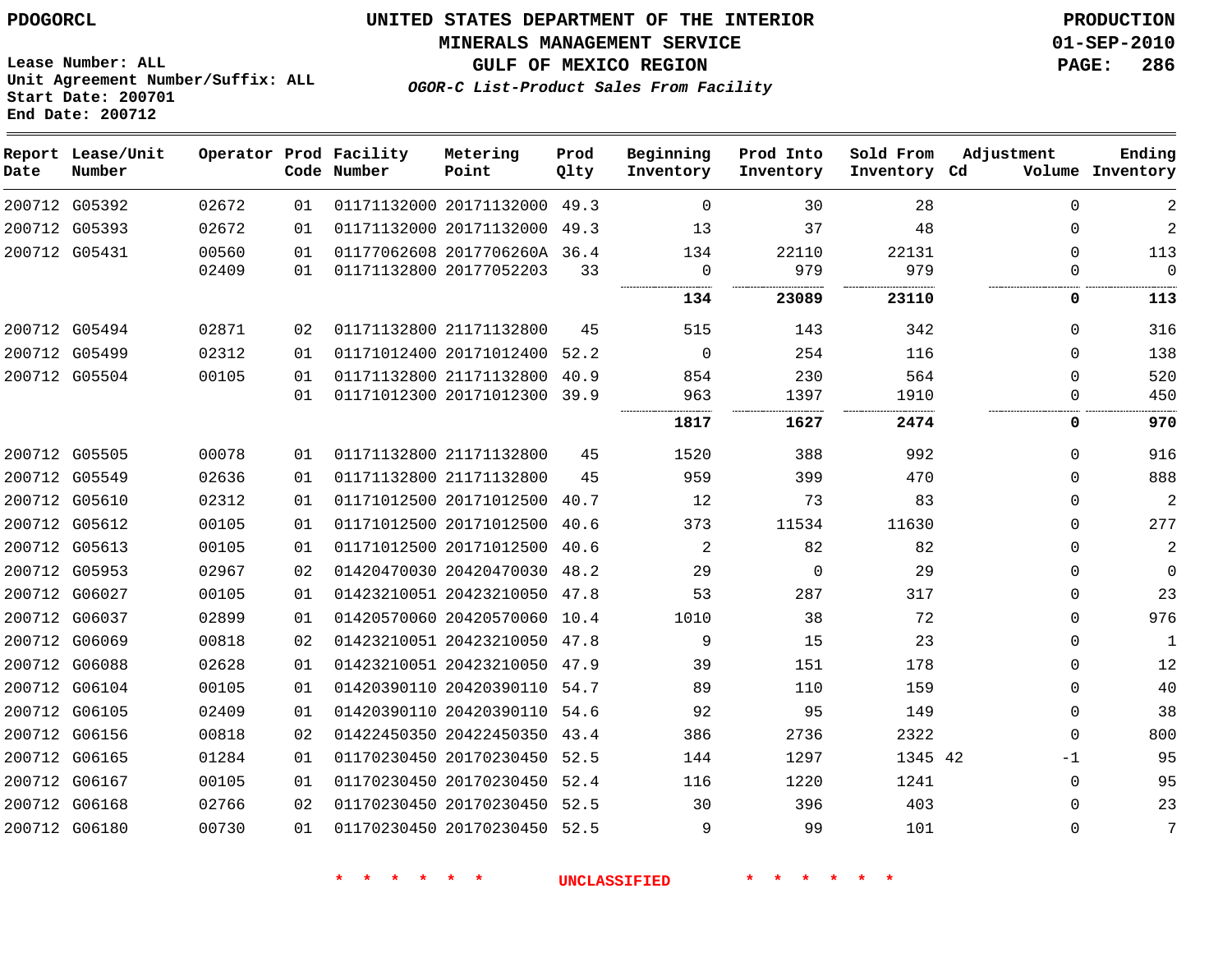**Start Date: 200701 End Date: 200712**

**Unit Agreement Number/Suffix: ALL**

# **UNITED STATES DEPARTMENT OF THE INTERIOR PDOGORCL PRODUCTION**

**MINERALS MANAGEMENT SERVICE 01-SEP-2010**

**GULF OF MEXICO REGION PAGE: 287**

**OGOR-C List-Product Sales From Facility**

| Date | Report Lease/Unit<br>Number |       |    | Operator Prod Facility<br>Code Number | Metering<br>Point            | Prod<br>Qlty | Beginning<br>Inventory | Prod Into<br>Inventory | Sold From<br>Inventory Cd | Adjustment   | Ending<br>Volume Inventory |
|------|-----------------------------|-------|----|---------------------------------------|------------------------------|--------------|------------------------|------------------------|---------------------------|--------------|----------------------------|
|      | 200712 G06668               | 00276 | 01 |                                       | 01171132000 20171132000 49.3 |              | 358                    | 5580                   | 5590 42                   | $\mathbf{1}$ | 349                        |
|      | 200712 G06767               | 01834 | 01 |                                       | 01171012500 20171012500      | 40.7         | 17                     | $\Omega$               | 17                        | $\Omega$     | $\overline{0}$             |
|      | 200712 G06958               | 02655 | 02 |                                       | 01171012500 20171012500      | 40.7         | 51                     | 1291                   | 1302                      | $\Omega$     | 40                         |
|      | 200712 G07199               | 02630 | 01 |                                       | 01420570060 20420570060      | $\Omega$     | 505                    | 204                    | $\Omega$                  | $\Omega$     | 709                        |
|      | 200712 G07201               | 00818 | 02 |                                       | 01420570060 20420570060      | 53.8         | 503                    | 31                     | 49                        | $\Omega$     | 485                        |
|      | 200712 G07215               | 00003 | 01 |                                       | 01420390120 01420390120      | 51           | 43                     | 34                     | 72                        | $\Omega$     | 5                          |
|      | 200712 G07684               | 02871 | 02 |                                       | 01171132000 20171132000      | 49.3         | 225                    | 3039                   | 3075 42                   | 1            | 190                        |
|      | 200712 G07699               | 00730 | 01 |                                       | 01171132800 21171132800      | 45           | 173                    | 0                      | 173                       | $\Omega$     | $\mathbf 0$                |
|      | 200712 G07700               | 00730 | 01 |                                       | 01171132800 21171132800      | 45           | 7                      | $\Omega$               | 7                         | $\Omega$     | $\overline{0}$             |
|      | 200712 G07703               | 00078 | 01 |                                       | 01171132800 21171132800      | 45.3         | 130                    | 0                      | 130                       | $\mathbf{0}$ | $\overline{0}$             |
|      | 200712 G07736               | 02312 | 02 |                                       | 01171132800 21171132800      | 45           | 594                    | 176                    | 393                       | $\Omega$     | 377                        |
|      | 200712 G07760               | 02859 | 01 |                                       | 01177122950 20177122950      | 30.8         | 184                    | 11092                  | 11173                     | $\Omega$     | 103                        |
|      | 200712 G07802               | 02859 | 02 |                                       | 01177258041 01177258041      | 28.1         | 13                     | 59                     | 67                        | $\Omega$     | - 5                        |
|      | 200712 G07809               | 02349 | 01 |                                       | 01177248150 01177248150      | 51.3         | 161                    | 1579                   | 808                       | $\Omega$     | 932                        |
|      | 200712 G07917               | 01834 | 01 |                                       | 01170573602 20170573602      | 32.7         | 24733                  | 77522                  | 71875                     | $\Omega$     | 30380                      |
|      | 200712 G08092               | 00105 | 01 |                                       | 01423210051 20423210050      | 47.8         | 68                     | 475                    | 504                       | $\Omega$     | 39                         |
|      | 200712 G08120               | 02312 | 02 |                                       | 01423210051 20423210050      | 47.9         | 3                      | 31                     | 31                        | $\Omega$     | 3                          |
|      | 200712 G08640               | 02589 | 01 |                                       | 01170230810 20170230810      | 48.1         | 0                      | 260                    | 260                       | $\Omega$     | $\mathbf 0$                |
|      | 200712 G08641               | 02589 | 01 |                                       | 01170230810 20170230810      | 48.1         | $\mathbf 0$            | 1048                   | 1048                      | $\Omega$     | $\Omega$                   |
|      | 200712 G08690               | 02589 | 01 |                                       | 01171132800 21171132800      | 45           | $\mathbf 0$            | 3                      | 3                         | $\Omega$     | $\Omega$                   |
|      | 200712 G09010               | 00560 | 01 |                                       | 01420390120 01420390120      | 51           | 39                     | 72                     | 101                       | $\Omega$     | 10                         |
|      | 200712 G09032               | 00730 | 01 |                                       | 01170230450 20170230450 52.5 |              | 680                    | 5516                   | 5794 42                   | 1            | 403                        |
|      | 200712 G09079               | 02589 | 01 |                                       | 01421670201 20421670200      | $\Omega$     | 116                    | 0                      | $\mathbf 0$               | $\Omega$     | 116                        |
|      | 200712 G09499               | 02899 | 01 |                                       | 01177058270 01177058270      | 38.5         | 251                    | 1663                   | 1437                      | $\Omega$     | 477                        |
|      | 200712 G09500               | 02899 | 01 |                                       | 01177058270 01177058270      | 38.5         | 8                      | 55                     | 47                        | $\Omega$     | 16                         |
|      | 200712 G09564               | 01482 | 01 |                                       | 01171132800 21171132800      | 45           | 3                      | 4                      | 2                         | $\mathbf 0$  | 5                          |
|      | 200712 G09631               | 02859 | 01 |                                       | 01177122950 20177122950      | 30.8         | 12                     | $\Omega$               | 12                        | $\Omega$     | $\Omega$                   |
|      | 200712 G10226               | 01819 | 01 |                                       | 01423210051 20423210050      | 47.9         | 32                     | 322                    | 327 42                    | $-1$         | 26                         |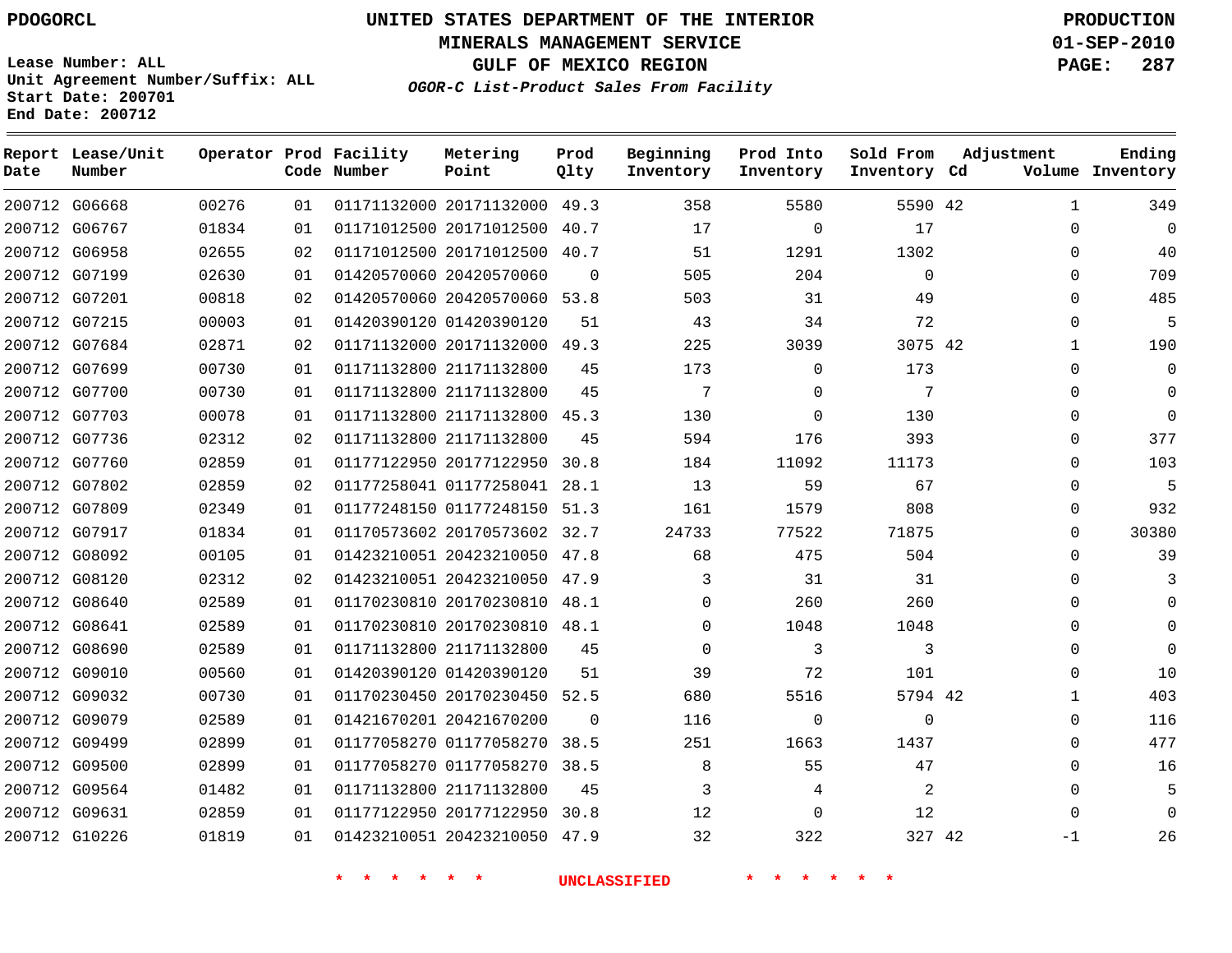**Start Date: 200701 End Date: 200712**

# **UNITED STATES DEPARTMENT OF THE INTERIOR PDOGORCL PRODUCTION**

**MINERALS MANAGEMENT SERVICE 01-SEP-2010**

**GULF OF MEXICO REGION PAGE: 288**

**OGOR-C List-Product Sales From Facility Unit Agreement Number/Suffix: ALL**

| Date | Report Lease/Unit<br>Number |       |     | Operator Prod Facility<br>Code Number | Metering<br>Point            | Prod<br>Qlty | Beginning<br>Inventory | Prod Into<br>Inventory | Sold From<br>Inventory Cd | Adjustment  | Ending<br>Volume Inventory |
|------|-----------------------------|-------|-----|---------------------------------------|------------------------------|--------------|------------------------|------------------------|---------------------------|-------------|----------------------------|
|      | 200712 G10486               | 00981 | 01  |                                       | 01170753850 20170753850 33.7 |              | 191                    | 415                    | 373                       | $\Omega$    | 233                        |
|      | 200712 G10636               | 02894 | 01  |                                       | 01170230811 20170230811 46.2 |              | 435                    | 10639                  | 10353 42                  | 1           | 722                        |
|      | 200712 G10665               | 02899 | 01  |                                       | 01177058270 01177058270      | 38.5         | 1038                   | 6317                   | 5543                      | $\Omega$    | 1812                       |
|      | 200712 G10744               | 02266 | 01  |                                       | 0117710260H 2017710260H 32.8 |              | $\Omega$               | 9673                   | 9673                      | $\mathbf 0$ | $\mathbf 0$                |
|      | 200712 G10794               | 02466 | 01  |                                       | 01177122950 20177122950 30.8 |              | $\Omega$               | 2338                   | 2338                      | $\mathbf 0$ | $\Omega$                   |
|      | 200712 G10910               | 00162 | 01  |                                       | 01177245110 2017724511G      | 43           | $\Omega$               | 11263                  | 11263                     | $\mathbf 0$ | $\Omega$                   |
|      | 200712 G11243               | 02589 | 01  |                                       | 01420470030 20420470030 47.1 |              | 1063                   | 85                     | 75                        | $\Omega$    | 1073                       |
|      | 200712 G11307               | 02589 | 01  |                                       | 01420390101 01420390101      | $\Omega$     | 140                    | 0                      | $\mathbf 0$               | $\Omega$    | 140                        |
|      | 200712 G11870               | 00276 | 01  |                                       | 01171132000 20171132000 49.3 |              | 4191                   | 68374                  | 68294                     | $\Omega$    | 4271                       |
|      | 200712 G11911               | 00105 | 01  |                                       | 01177072601 20177072601 37.5 |              | $\Omega$               | 4714                   | 4714                      | $\mathbf 0$ | 0                          |
|      | 200712 G11929               | 02628 | 02  |                                       | 01171132000 20171132000      | 49.3         | 5                      | 31                     | 34                        | $\mathbf 0$ | 2                          |
|      | 200712 G11951               | 00105 | 01  |                                       | 01177092600 20177092600      | 44.8         | $\mathbf 0$            | 8                      | 8                         | $\mathbf 0$ | $\Omega$                   |
|      | 200712 G11952               | 00105 | 01  |                                       | 01171012300 20171012300 39.9 |              | 726                    | 1801                   | 1947                      | $\mathbf 0$ | 580                        |
|      | 200712 G11983               | 02690 | 01  |                                       | 01177112605 2017711260Y 29.6 |              | 11                     | 90                     | 94                        | $\mathbf 0$ | 7                          |
|      | 200712 G11984               | 02766 | 01  |                                       | 01171092651 20171092650      | 47.2         | 93                     | 292                    | 364                       | $\mathbf 0$ | 21                         |
|      | 200712 G12019               | 01482 | 01  |                                       | 01171012500 20171012500      | 40.7         | 68                     | 2620                   | 2624 42                   | $-1$        | 63                         |
|      | 200712 G12020               | 01482 | 01  |                                       | 01171012500 20171012500      | 40.7         | 3                      | 1538                   | 1504 42                   | $-1$        | 36                         |
|      | 200712 G12024               | 02312 | 02  |                                       | 01171012500 20171012500 40.7 |              | 12                     | 72                     | 82                        | $\Omega$    | 2                          |
|      | 200712 G12096               | 02409 | 01  |                                       | 01177245110 2017724511C 51.3 |              | 67                     | 128                    | 78                        | $\mathbf 0$ | 117                        |
|      | 200712 G12355               | 02589 | 01  |                                       | 01171012300 20171012300      | 39.9         | 6863                   | 13066                  | 15851                     | $\Omega$    | 4078                       |
|      | 200712 G12421               | 02589 | 01  |                                       | 01423550090 20423550090 47.1 |              | 794                    | 679                    | 679                       | $\mathbf 0$ | 794                        |
|      | 200712 G12497               | 02589 | 01  |                                       | 01420390101 01420390101      | $\Omega$     | 113                    | $\Omega$               | $\Omega$                  | $\mathbf 0$ | 113                        |
|      | 200712 G12564               | 02603 | 01  |                                       | 01170230510 20170230510      | 47.1         | 15                     | 47                     | 55                        | $\mathbf 0$ | 7                          |
|      | 200712 G12757               | 02266 | 01  |                                       | 01170230800 20170230800      | 45.3         | 1466                   | 0                      | 14                        | $\Omega$    | 1452                       |
|      | 200712 G12761               | 00162 | 01  |                                       | 01170230810 20170230810      | 48.1         | $\mathbf 0$            | 1255                   | 1255                      | 0           | $\mathbf 0$                |
|      | 200712 G12802               | 00105 | 01  |                                       | 01170230811 20170230811 46.1 |              | 82                     | 1109                   | 1116                      | $\Omega$    | 75                         |
|      | 200712 G12803               | 02409 | 01  |                                       | 01171132000 20171132000 49.3 |              | $\mathbf{1}$           | 20                     | 20                        | $\Omega$    | 1                          |
|      | 200712 G12858               | 01284 | 0 1 |                                       | 01171131600 20171131600      | 43.5         | 11                     | 302                    | 297                       | $\Omega$    | 16                         |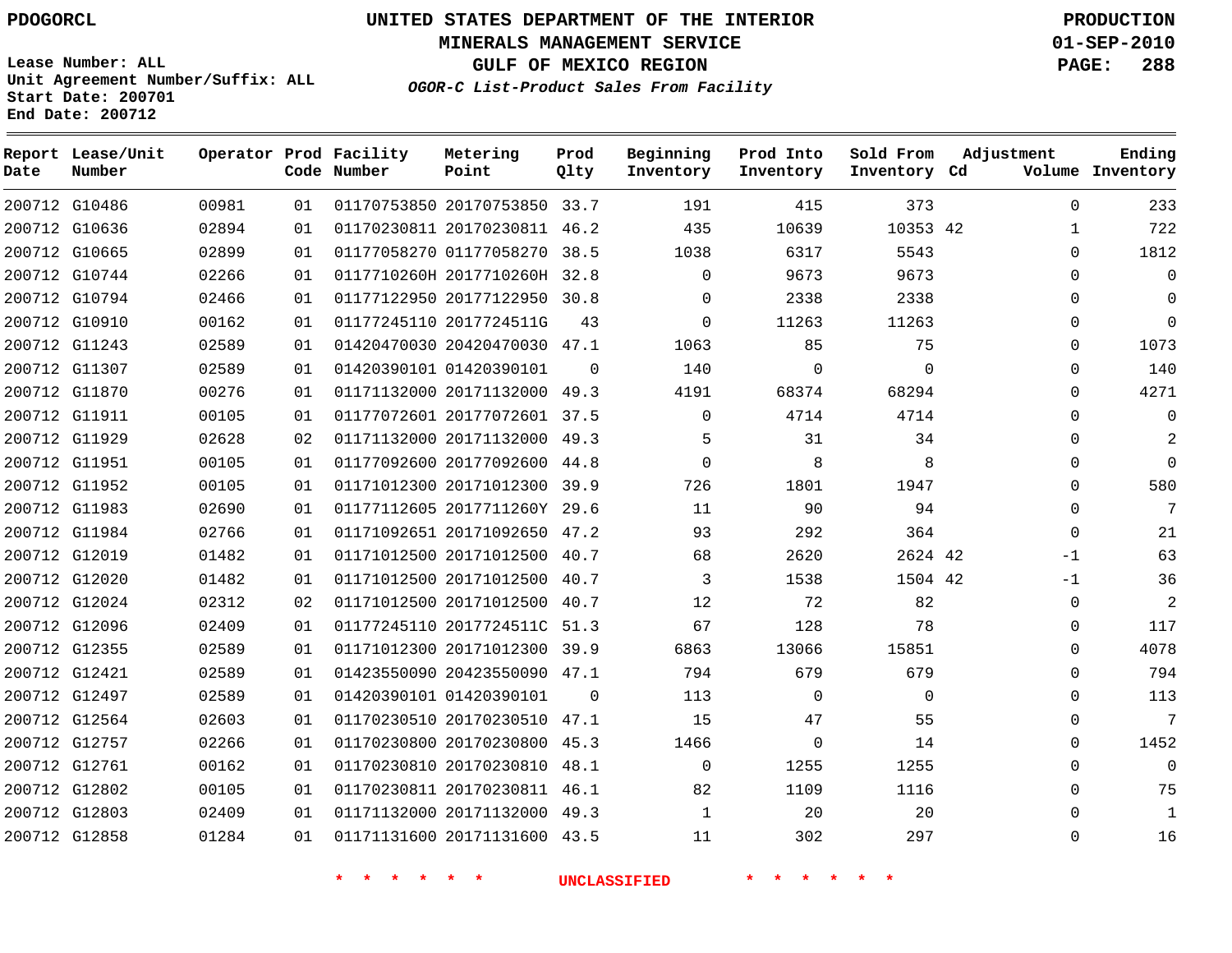**MINERALS MANAGEMENT SERVICE 01-SEP-2010**

**GULF OF MEXICO REGION PAGE: 289**

**Lease Number: ALL Unit Agreement Number/Suffix: ALL Start Date: 200701 End Date: 200712**

**OGOR-C List-Product Sales From Facility**

| Date | Report Lease/Unit<br>Number |       |    | Operator Prod Facility<br>Code Number | Metering<br>Point            | Prod<br>Qlty | Beginning<br>Inventory | Prod Into<br>Inventory | Sold From<br>Inventory Cd | Adjustment |              | Ending<br>Volume Inventory |
|------|-----------------------------|-------|----|---------------------------------------|------------------------------|--------------|------------------------|------------------------|---------------------------|------------|--------------|----------------------------|
|      | 200712 G12886               | 02312 | 02 |                                       | 01171012400 20171012400 52.2 |              | $\mathbf{1}$           | $\mathbf{1}$           | $\mathbf{1}$              |            | $\Omega$     | 1                          |
|      | 200712 G12906               | 01819 | 01 |                                       | 01171012300 20171012300      | 39.9         | $\Omega$               | $\Omega$               |                           | 2 4 2      | 3            | $\mathbf{1}$               |
|      | 200712 G12955               | 01819 | 01 |                                       | 01171092651 20171092650      | 47.2         | 51                     | 613                    | 618                       |            | $\Omega$     | 46                         |
|      | 200712 G12980               | 02349 | 01 |                                       | 01177163600 20177163600 39.1 |              | 29                     | 710                    | 702                       |            | 0            | 37                         |
|      | 200712 G13557               | 02025 | 01 |                                       | 01170230500 20170230500 44.8 |              | $\mathbf{1}$           | $\mathbf 0$            | $\mathbf{1}$              |            | 0            | $\Omega$                   |
|      | 200712 G13560               | 01284 | 01 |                                       | 01170230810 20170230810      | 48.1         | 118                    | 304                    | 350                       |            | $\mathbf{0}$ | 72                         |
|      | 200712 G13563               | 02589 | 01 |                                       | 01170230811 20170230811      | 46.2         | $\Omega$               | 47                     | 47                        |            | $\Omega$     | $\mathbf{0}$               |
|      | 200712 G13576               | 02594 | 02 |                                       | 01170230810 20170230810      | 48.1         | 10                     | 121                    | 101 42                    |            | $-1$         | 29                         |
|      | 200712 G13897               | 01482 | 01 |                                       | 01171132000 20171132000      | 49.3         | 20                     | 185                    | 191                       |            | $\Omega$     | 14                         |
|      | 200712 G13937               | 02628 | 02 |                                       | 01171092651 20171092650      | 47.2         | $\mathbf 0$            | 3                      | 3                         |            | 0            | $\mathbf 0$                |
|      | 200712 G13938               | 01284 | 01 |                                       | 01171012500 20171012500      | 40.7         | 625                    | 17266                  | 17475 42                  |            | $-1$         | 415                        |
|      | 200712 G14193               | 02409 | 01 |                                       | 01170230810 20170230810      | 48           | 447                    | 680                    | 961                       |            | $\Omega$     | 166                        |
|      | 200712 G14340               | 02312 | 02 |                                       | 01170230811 20170230811      | 46.2         | 82                     | 1549                   | 1526                      |            | $\Omega$     | 105                        |
|      | 200712 G14342               | 00105 | 01 |                                       | 01170230811 20170230811 46.1 |              | 398                    | 4661                   | 4743                      |            | $\Omega$     | 316                        |
|      | 200712 G14348               | 02894 | 01 |                                       | 01171132800 21171132800      | 45           | 630                    | 64                     | 345                       |            | $\mathbf 0$  | 349                        |
|      | 200712 G14357               | 02852 | 02 |                                       | 01171131600 20171131600 43.5 |              | 84                     | 4783                   | 4744 42                   |            | $-1$         | 122                        |
|      | 200712 G14364               | 02871 | 01 |                                       | 01171132800 21171132800      | 45           | $\Omega$               | 17                     | 9                         |            | $\mathbf 0$  | 8                          |
|      | 200712 G14383               | 00105 | 01 |                                       | 01170230811 20170230811      | 46.2         | 63                     | 1380                   | 1350                      |            | $\Omega$     | 93                         |
|      | 200712 G14391               | 02859 | 02 |                                       | 01170230811 20170230811      | 46.2         | 14                     | 79                     | 88                        |            | $\Omega$     | 5                          |
|      | 200712 G14487               | 00730 | 01 |                                       | 01171092651 20171092650      | 47.2         | 2                      | 30                     | 31 42                     |            | $\mathbf{1}$ | $\overline{2}$             |
|      | 200712 G14493               | 02268 | 01 |                                       | 01171092930 20171092930 34.1 |              | 50                     | 281                    | 315                       |            | $\Omega$     | 16                         |
|      | 200712 G14535               | 02628 | 01 |                                       | 01171012500 20171012500      | 40.7         | 53                     | 2383                   | 2378                      |            | $\mathbf{0}$ | 58                         |
|      | 200712 G14590               | 02409 | 01 |                                       | 01170230510 20170230510 47.1 |              | 15                     | 160                    | 150                       |            | $\mathbf{0}$ | 25                         |
|      | 200712 G14791               | 02451 | 01 |                                       | 01420570060 20420570060      | 53.8         | 78                     | 0                      | 3                         |            | $\Omega$     | 75                         |
|      | 200712 G14864               | 02871 | 02 |                                       | 01170230450 20170230450 52.5 |              | 822                    | 8616                   | 8808                      |            | $\Omega$     | 630                        |
|      | 200712 G14878               | 02589 | 01 |                                       | 01170230510 20170230510      | 48.1         | 151                    | 90                     | 69                        |            | $\Omega$     | 172                        |
|      | 200712 G14942               | 02859 | 02 |                                       | 01170230810 20170230810 48.1 |              | 267                    | 692                    | 791                       |            | $\Omega$     | 168                        |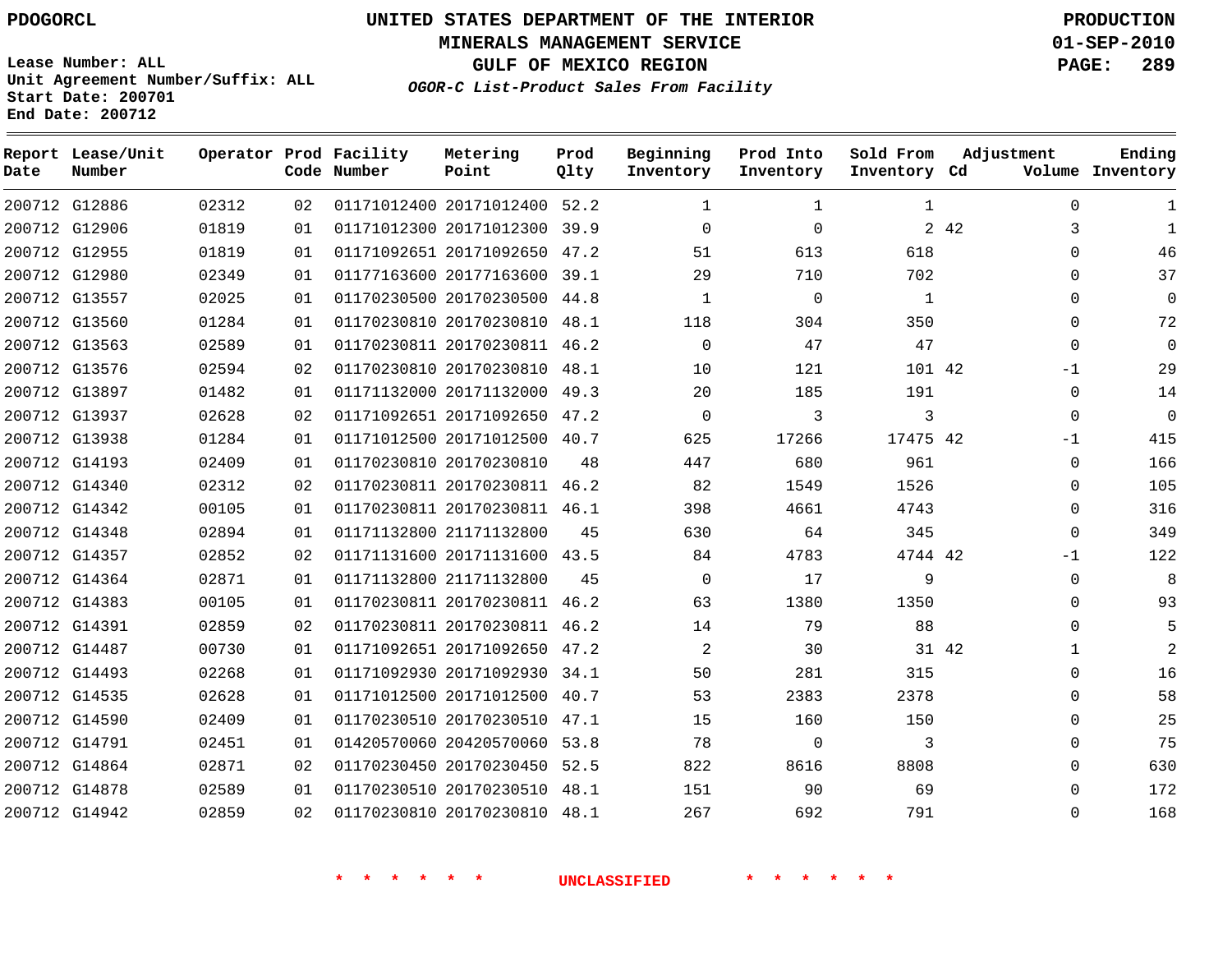**Lease Number: ALL**

**Start Date: 200701 End Date: 200712**

**Unit Agreement Number/Suffix: ALL**

# **UNITED STATES DEPARTMENT OF THE INTERIOR PDOGORCL PRODUCTION**

**MINERALS MANAGEMENT SERVICE 01-SEP-2010**

**GULF OF MEXICO REGION PAGE: 290**

**OGOR-C List-Product Sales From Facility**

**Report Lease/Unit Operator Prod Facility Metering Prod Beginning Prod Into Sold From Adjustment Ending Code Number Point Inventory Inventory Cd Volume Date Number Qlty Inventory Inventory**  $\Omega$  G15050 20170231110 41.6 20170230810  $\Omega$  . . . . . . . . . . . . . . . . . . . . . . . . . . . . . . . . . . . . . . . . . . **47562 50181 0 9721** G15062 20170230810 48.1  $\Omega$  G15078 20170230810 48.1 42 -1 G15110 20170530900 47.4  $\Omega$  G15118 21171132800  $\Omega$  G15169 20171131600 43.5  $\Omega$   $\Omega$  G15189 21171132800 46.2 42  $-2.2$  G15239 20171012500 40.7  $\Omega$  G15241 20171092650 47.2  $\Omega$  G15263 20171132000 49.3  $\cap$  G15277 20171012400 52.2 42 G15303 21171132800  $\Omega$  G15312 20171092650 47.1  $\Omega$  G15323 20171012500 40.7  $\Omega$  G15387 2017724511C 51.3  $\Omega$  G15740 20170230450 52.5  $\Omega$  G15742 20170230450 52.5 42  $-2$  G15769 20422450350 43.4  $\Omega$  G15773 20422450350 43.9  $\Omega$  G16104 20170231110 41.6  $\Omega$  G16107 20170230811 46.2  $\Omega$  G16121 20170230811 46.2  $\Omega$  G16216 21171132800  $\Omega$   $\Omega$  $\Omega$  G16317 20170230811 46.2  $\Omega$  G16363 20171012400 51.8  $\Omega$  G16365 21171132800  $\Omega$  $\Omega$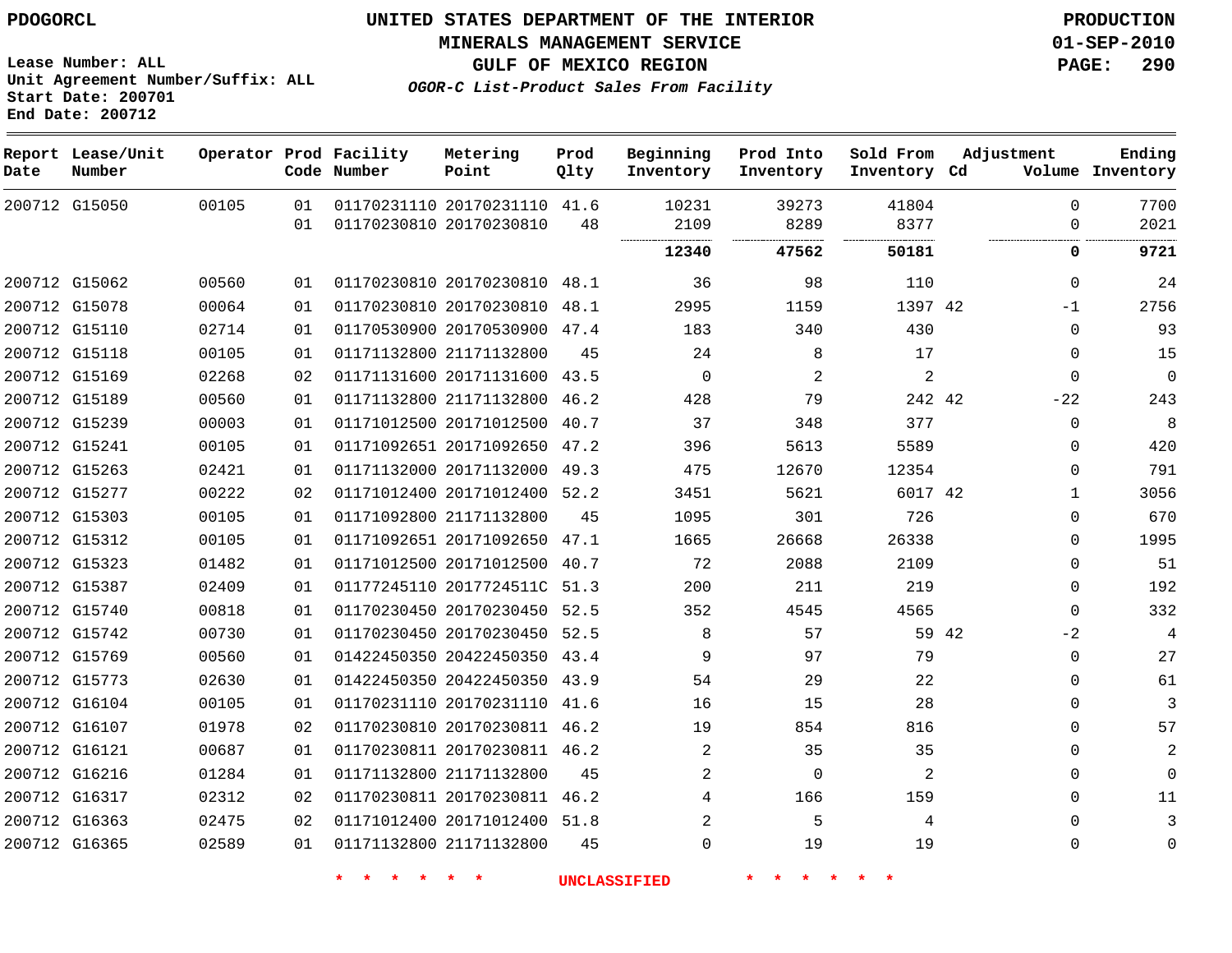**MINERALS MANAGEMENT SERVICE 01-SEP-2010**

**GULF OF MEXICO REGION PAGE: 291**

**Lease Number: ALL Unit Agreement Number/Suffix: ALL Start Date: 200701 End Date: 200712**

**OGOR-C List-Product Sales From Facility**

| Date | Report Lease/Unit<br>Number |       |    | Operator Prod Facility<br>Code Number | Metering<br>Point            | Prod<br>Qlty | Beginning<br>Inventory | Prod Into<br>Inventory | Sold From<br>Inventory Cd | Adjustment                | Ending<br>Volume Inventory |
|------|-----------------------------|-------|----|---------------------------------------|------------------------------|--------------|------------------------|------------------------|---------------------------|---------------------------|----------------------------|
|      | 200712 G16395               | 01978 | 02 |                                       | 01171092651 20171092650 47.2 |              | $\Omega$               | 9                      | 9                         | $\Omega$                  | $\Omega$                   |
|      | 200712 G16454               | 00491 | 01 |                                       | 01171012500 20171012500 40.6 |              | 6                      | 139                    | 141                       | $\Omega$                  | 4                          |
|      | 200712 G16455               | 00491 | 01 |                                       | 01171012500 20171012500      | 40.6         | 3                      | 315                    | 310                       | $\Omega$                  | 8                          |
|      | 200712 G16461               | 00105 | 01 |                                       | 01170753510 20170753510 52.5 |              | 3                      | 122                    | 112                       | $\Omega$                  | 13                         |
|      | 200712 G16469               | 02025 | 01 |                                       | 01170753510 20170753510 52.5 |              | 38                     | 101                    | 128                       | $\Omega$                  | 11                         |
|      | 200712 G16515               | 00162 | 01 |                                       | 01177245110 2017724511G      | 43           | $\Omega$               | 54062                  | 54062                     | $\Omega$                  | $\Omega$                   |
|      | 200712 G16575               | 00730 | 01 |                                       | 01608103650 20608103650 47.2 |              | 4                      | 192                    | 193 42                    | $-1$                      | 2                          |
|      | 200712 G16890               | 00981 | 01 |                                       | 01170753850 20170753850      | $\Omega$     | 399                    | 553                    |                           | 0.09<br>-641              | 311                        |
|      | 200712 G17124               | 02871 | 02 |                                       | 01170230450 20170230450      | 52.5         | 7                      | 22                     | 28                        | $\Omega$                  | $\mathbf{1}$               |
|      | 200712 G17133               | 01482 | 01 |                                       | 01423210051 20423210050 47.9 |              | 8                      | 72                     | 74                        | $\Omega$                  | 6                          |
|      | 200712 G17150               | 02169 | 02 |                                       | 01421670201 20170230450      | 52.5         | 21                     | 68                     | 83                        | $\Omega$                  | 6                          |
|      | 200712 G17151               | 02427 | 02 |                                       | 01170230450 20170230450 52.5 |              | 406                    | 1513                   | 1801                      | $\Omega$                  | 118                        |
|      | 200712 G17190               | 02312 | 02 |                                       | 01170230810 20170230810 48.1 |              | 16                     | 61                     | 62                        | $\Omega$                  | 15                         |
|      | 200712 G17202               | 02066 | 02 |                                       | 01170230810 20170230810      | 0            | 228                    | 178                    | $\mathbf 0$               | $\mathbf 0$               | 406                        |
|      | 200712 G17259               | 02237 | 01 |                                       | 01170230810 20170230810      | $\Omega$     | $\Omega$               | 1206                   |                           | 0 <sub>09</sub><br>$-912$ | 294                        |
|      | 200712 G17753               | 02427 | 02 |                                       | 01170230800 20170230800      | $\Omega$     | $\Omega$               | 1                      | $\mathbf 0$               | $\mathbf 0$               | 1                          |
|      | 200712 G17754               | 02025 | 01 |                                       | 01170230510 20170230510      | 47           | 384                    | 2358                   | 2371                      | $\mathbf 0$               | 371                        |
|      | 200712 G17789               | 00818 | 01 |                                       | 01170230810 20170230810      | 48.1         | 15                     | 411                    | 326                       | $\mathbf 0$               | 100                        |
|      | 200712 G17842               | 00491 | 01 |                                       | 01170230810 20170230810      | 48           | 159                    | 339                    | 415                       | $\Omega$                  | 83                         |
|      | 200712 G17858               | 00105 | 01 |                                       | 01170530900 20170530900      | 47.4         | 151                    | 1163                   | 994                       | $\Omega$                  | 320                        |
|      | 200712 G17895               | 02859 | 01 |                                       | 01171132800 21171132800      | 45           | 18                     | $\mathbf 0$            | 18                        | $\Omega$                  | $\mathbf{0}$               |
|      | 200712 G17896               | 01284 | 01 |                                       | 01171132800 21171132800      | 45           | 11692                  | 3920                   | 8119                      | $\Omega$                  | 7493                       |
|      | 200712 G17897               | 01963 | 01 |                                       | 01171131600 20171131600      | 43.5         | $\mathbf 0$            | 574                    | 574                       | $\Omega$                  | $\mathbf 0$                |
|      | 200712 G17898               | 01963 | 01 |                                       | 01171131600 20171131600 43.5 |              | 183                    | 2864                   | 2866                      | $\Omega$                  | 181                        |
|      | 200712 G17912               | 02409 | 01 |                                       | 01171132800 20177052203      | 33           | $\Omega$               | 5973                   | 5973                      | $\Omega$                  | $\Omega$                   |
|      | 200712 G17913               | 01834 | 01 |                                       | 01171132800 21171132800      | 45           | 670                    | 384                    | 548                       | $\Omega$                  | 506                        |
|      | 200712 G17921               | 00491 | 01 |                                       | 01171012500 20177062959      | 28.4         | $\Omega$               | 20923                  | 20923                     | $\Omega$                  | $\Omega$                   |
|      | 200712 G17942               | 00560 | 01 |                                       | 01177082604 20177082604      | 26.8         | $\Omega$               | 30102                  | 30102                     | $\Omega$                  | $\Omega$                   |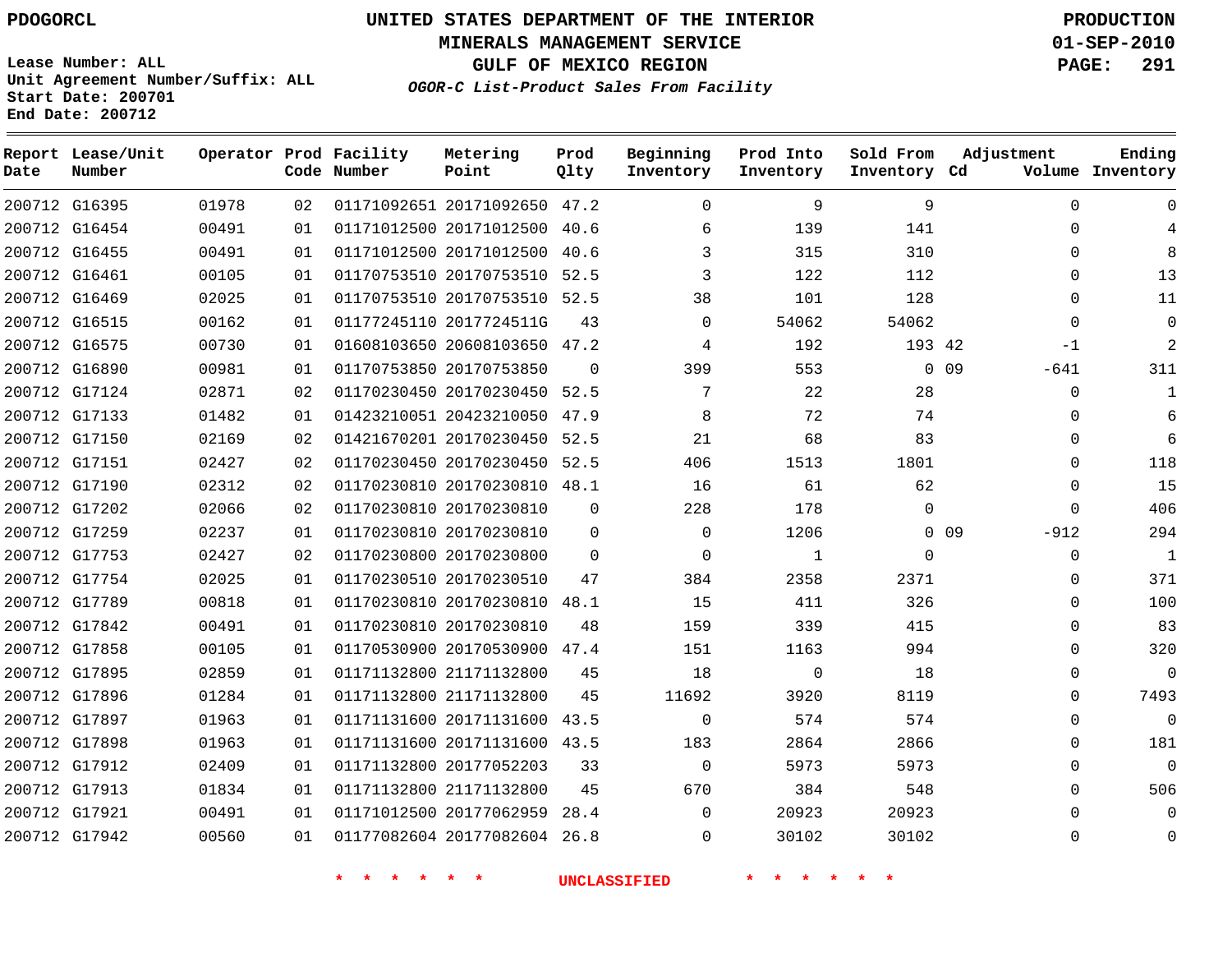**MINERALS MANAGEMENT SERVICE 01-SEP-2010**

**GULF OF MEXICO REGION PAGE: 292**

**Lease Number: ALL Unit Agreement Number/Suffix: ALL Start Date: 200701 End Date: 200712**

|  | OGOR-C List-Product Sales From Facility |  |  |  |
|--|-----------------------------------------|--|--|--|
|--|-----------------------------------------|--|--|--|

| Date | Report Lease/Unit<br>Number |       |    | Operator Prod Facility<br>Code Number | Metering<br>Point            | Prod<br>Qlty | Beginning<br>Inventory | Prod Into<br>Inventory | Sold From<br>Inventory Cd |        | Adjustment  | Ending<br>Volume Inventory |
|------|-----------------------------|-------|----|---------------------------------------|------------------------------|--------------|------------------------|------------------------|---------------------------|--------|-------------|----------------------------|
|      | 200712 G17964               | 02421 | 01 |                                       | 01171012300 20171012300 39.9 |              | 139                    | 301                    | 343                       |        | $\Omega$    | 97                         |
|      | 200712 G17966               | 02421 | 01 |                                       | 01171012300 20171012300 39.9 |              | 86                     | 28                     | 105                       |        | $\Omega$    | 9                          |
|      | 200712 G17973               | 00730 | 01 |                                       | 01171012400 20171012400 52.2 |              | 2605                   | 4935                   | 4858 42                   |        | 1           | 2683                       |
|      | 200712 G17977               | 02312 | 02 |                                       | 01171132800 21171132800      | 45           | 702                    | 242                    | 491                       |        | $\Omega$    | 453                        |
|      | 200712 G18040               | 00105 | 01 |                                       | 01171012500 20171012500      | 40.7         | 36                     | 1137                   | 1146                      |        | $\Omega$    | 27                         |
|      | 200712 G18043               | 01103 | 01 |                                       | 01171012500 20171012500 40.6 |              | 978                    | 27965                  | 28812 42                  |        | 541         | 672                        |
|      | 200712 G18208               | 01834 | 01 |                                       | 01170573602 20170573602 32.7 |              | 264                    | 1077                   | 919                       |        | $\mathbf 0$ | 422                        |
|      | 200712 G18577               | 00981 | 01 |                                       | 01170753850 20170753850      | $\Omega$     | 413                    | 862                    |                           | $0$ 09 | -791        | 484                        |
|      | 200712 G18863               | 02312 | 02 |                                       | 01420470030 20420470030      | $\Omega$     | $\mathbf{1}$           | $\Omega$               | $\Omega$                  |        | $\Omega$    | 1                          |
|      | 200712 G18885               | 00818 | 02 |                                       | 01420570060 20420570060 53.8 |              | 244                    | 33                     |                           | 40 42  | $-1$        | 236                        |
|      | 200712 G18920               | 02200 | 01 |                                       | 01423210051 20423210050 47.9 |              | 16                     | 159                    | 161 42                    |        | $-1$        | 13                         |
|      | 200712 G18921               | 01978 | 02 |                                       | 01423210051 20423210050 47.9 |              | $\mathbf 0$            | 8                      | 7                         |        | $\Omega$    | 1                          |
|      | 200712 G18936               | 02589 | 01 |                                       | 01421670201 20421670200      | $\mathbf 0$  | 11                     | $\mathbf 0$            | $\mathbf 0$               |        | $\mathbf 0$ | 11                         |
|      |                             | 02914 | 02 |                                       | 01170230810 20422450350 43.4 |              | $\mathsf{O}$           | 432                    | 326                       |        | 0           | 106                        |
|      |                             |       |    |                                       |                              |              | 11                     | 432                    | 326                       |        | 0           | 117                        |
|      | 200712 G19025               | 02806 | 01 |                                       | 01423210051 20423210050      | 49           | 116                    | 648                    | 669                       |        | $\Omega$    | 95                         |
|      | 200712 G19030               | 02806 | 01 |                                       | 01423210051 20423210050      | 49           | 91                     | 1176                   | 1214                      |        | $\Omega$    | 53                         |
|      | 200712 G19750               | 02427 | 02 |                                       | 01171132800 21171132800      | 45           | 327                    | 85                     | 215 42                    |        | $\mathbf 1$ | 198                        |
|      | 200712 G19760               | 02894 | 01 |                                       | 01171132800 21171132800      | 45           | $\mathbf 0$            | 5754                   | 2993 42                   |        | 1           | 2762                       |
|      | 200712 G19761               | 02894 | 01 |                                       | 01171132800 21171132800      | 45           | 0                      | 125                    | 65                        |        | $\Omega$    | 60                         |
|      | 200712 G19784               | 01978 | 02 |                                       | 01171012310 20171012310 50.6 |              | 4                      | 227                    | 217                       |        | $\Omega$    | 14                         |
|      | 200712 G19832               | 02349 | 01 |                                       | 01177163600 20177163600      | 39.1         | 147                    | 3375                   | 3326                      |        | $\Omega$    | 196                        |
|      | 200712 G19835               | 02169 | 01 |                                       | 01171092651 20171092650 46.3 |              | 4                      | $\Omega$               |                           | 3 42   | $-1$        | $\overline{0}$             |
|      | 200712 G19839               | 02777 | 01 |                                       | 01170753510 20170753510      | $\Omega$     | 39                     | 0                      | $\Omega$                  |        | $\Omega$    | 39                         |
|      | 200712 G20605               | 02377 | 01 |                                       | 01423550141 20423550140      | 29.7         | 489                    | $\mathbf 0$            | 391                       |        | $\mathbf 0$ | 98                         |
|      | 200712 G20616               | 02312 | 02 |                                       | 01423210051 20423210050 47.9 |              | 7                      | 64                     | 66                        |        | $\Omega$    | 5                          |
|      | 200712 G20655               | 00222 | 01 |                                       | 01170230510 20170230510 47.1 |              | 208                    | 517                    | 643 42                    |        | $-1$        | 81                         |
|      | 200712 G20656               | 00003 | 01 |                                       | 01422450350 20422450350 43.4 |              | $\Omega$               | 13                     | 10 42                     |        | 1           | 4                          |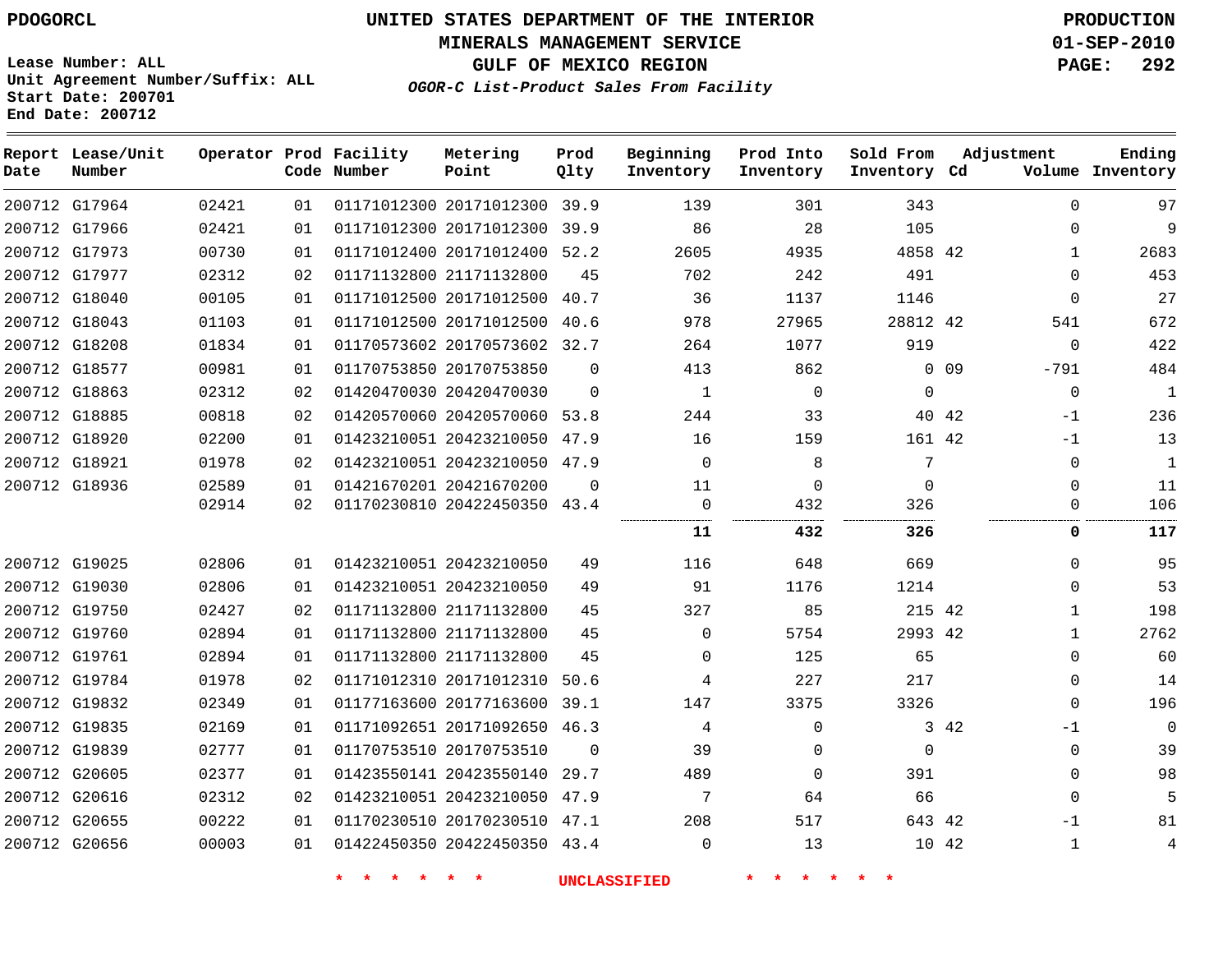**MINERALS MANAGEMENT SERVICE 01-SEP-2010**

**GULF OF MEXICO REGION PAGE: 293**

**Lease Number: ALL Unit Agreement Number/Suffix: ALL Start Date: 200701 End Date: 200712**

**OGOR-C List-Product Sales From Facility**

| Date | Report Lease/Unit<br>Number |       |    | Operator Prod Facility<br>Code Number | Metering<br>Point            | Prod<br>Qlty | Beginning<br>Inventory | Prod Into<br>Inventory | Sold From<br>Inventory Cd | Adjustment |              | Ending<br>Volume Inventory |
|------|-----------------------------|-------|----|---------------------------------------|------------------------------|--------------|------------------------|------------------------|---------------------------|------------|--------------|----------------------------|
|      | 200712 G20660               | 02169 | 02 |                                       | 01170230450 20170230450 52.5 |              | 5                      | 4                      | 9                         |            | $\mathbf 0$  | $\mathbf 0$                |
|      | 200712 G21065               | 02266 | 01 |                                       | 01171131600 20171131600 43.5 |              | 91                     | 1747                   | 1746                      |            | $\Omega$     | 92                         |
|      | 200712 G21068               | 01978 | 02 |                                       | 01170530900 20170530900      | 40           | 47                     | 1878                   | 1407                      |            | $\mathbf 0$  | 518                        |
|      | 200712 G21070               | 00560 | 01 |                                       | 01171132800 21171132800      | 45           | 553                    | 59                     | 400 42                    |            | 82           | 294                        |
|      | 200712 G21081               | 02899 | 01 |                                       | 01170530900 20170530900 47.4 |              | $\mathbf 0$            | 1611                   | 1167                      |            | $\mathbf 0$  | 444                        |
|      | 200712 G21093               | 01586 | 02 |                                       | 01170230811 20170230811 46.2 |              | 3                      | 48                     | 48                        |            | $\Omega$     | 3                          |
|      | 200712 G21095               | 02636 | 01 |                                       | 01170530900 20170530900      | 47.4         | 148                    | 7                      | 153                       |            | 0            | $\overline{2}$             |
|      | 200712 G21096               | 00818 | 01 |                                       | 01170230811 20170230811 46.2 |              | 55                     | 993                    | 981                       |            | $\Omega$     | 67                         |
|      | 200712 G21111               | 02266 | 01 |                                       | 01171132800 21171132800 42.8 |              | 25                     | $\Omega$               | 10                        |            | $\Omega$     | 15                         |
|      | 200712 G21115               | 02312 | 02 |                                       | 01171012500 20171012500 40.7 |              | 62                     | 4469                   | 4424                      |            | $\Omega$     | 107                        |
|      | 200712 G21116               | 00818 | 02 |                                       | 01171132800 21171132800      | 45           | 438                    | 134                    | 301                       |            | $\Omega$     | 271                        |
|      | 200712 G21322               | 02266 | 01 |                                       | 01170230450 20170230450 50.7 |              | 2                      | 8                      | 8                         |            | $\Omega$     | $\overline{2}$             |
|      | 200712 G21349               | 00491 | 01 |                                       | 01170230510 20170230510 47.1 |              | 66                     | 267                    | 291                       |            | $\Omega$     | 42                         |
|      | 200712 G21378               | 01819 | 01 |                                       | 01170230811 20170230811 46.2 |              | 57                     | 1203                   | 1179 42                   |            | 1            | 82                         |
|      | 200712 G21408               | 02219 | 01 |                                       | 01171012400 20171012400      | 52.2         | 298                    | 567                    | 557                       |            | $\Omega$     | 308                        |
|      | 200712 G21530               | 00078 | 01 |                                       | 01170230400 20170230400 52.8 |              | 793                    | 4355                   | 4334 42                   |            | $\mathbf{1}$ | 815                        |
|      | 200712 G21532               | 00003 | 01 |                                       | 01170230811 20170230811      | 46.2         | 3                      | 142                    | 136 42                    |            | $\mathbf 1$  | 10                         |
|      | 200712 G21536               | 00818 | 01 |                                       | 01170231300 01170231300 48.1 |              | $\Omega$               | 5692                   | 5692                      |            | $\Omega$     | $\Omega$                   |
|      | 200712 G21580               | 02636 | 01 |                                       | 01170230811 20170230811 46.2 |              | 10                     | 63                     | 69                        |            | $\Omega$     | $\overline{4}$             |
|      | 200712 G21581               | 02899 | 01 |                                       | 01171132800 21171132800      | 45           | 31                     | 1                      | 32                        |            | 0            | $\Omega$                   |
|      | 200712 G21583               | 02899 | 01 |                                       | 01170530900 20170530900      | 47.4         | 218                    | 1979                   | 1671                      |            | $\Omega$     | 526                        |
|      | 200712 G21585               | 02859 | 02 |                                       | 01171132800 21171132800      | 45           | 14                     | $\mathbf 0$            | 7                         |            | $\Omega$     | 7                          |
|      | 200712 G21588               | 00730 | 01 |                                       | 01171131800 20171131800      | 45.9         | 23                     | $\mathbf 0$            | 23                        |            | 0            | $\Omega$                   |
|      | 200712 G21592               | 02628 | 02 |                                       | 01171132000 20171132000      | 49.3         | 10                     | 139                    | 139                       |            | $\Omega$     | 10                         |
|      | 200712 G21597               | 02312 | 01 |                                       | 01171132800 21171132800      | 45           | $\Omega$               | 2                      | 1                         |            | $\Omega$     | $\mathbf{1}$               |
|      | 200712 G21652               | 02268 | 01 |                                       | 01171132800 21171132800      | 45           | 740                    | 192                    | 438 42                    |            | $-43$        | 451                        |
|      | 200712 G21655               | 02268 | 01 |                                       | 01171132800 21171132800      | 45           | 26                     | 4                      |                           | 16 42      | $-1$         | 13                         |
|      | 200712 G21680               | 02169 | 01 |                                       | 01171092651 20171092650      | 47.2         | 28                     | 904                    | 864                       |            | $\Omega$     | 68                         |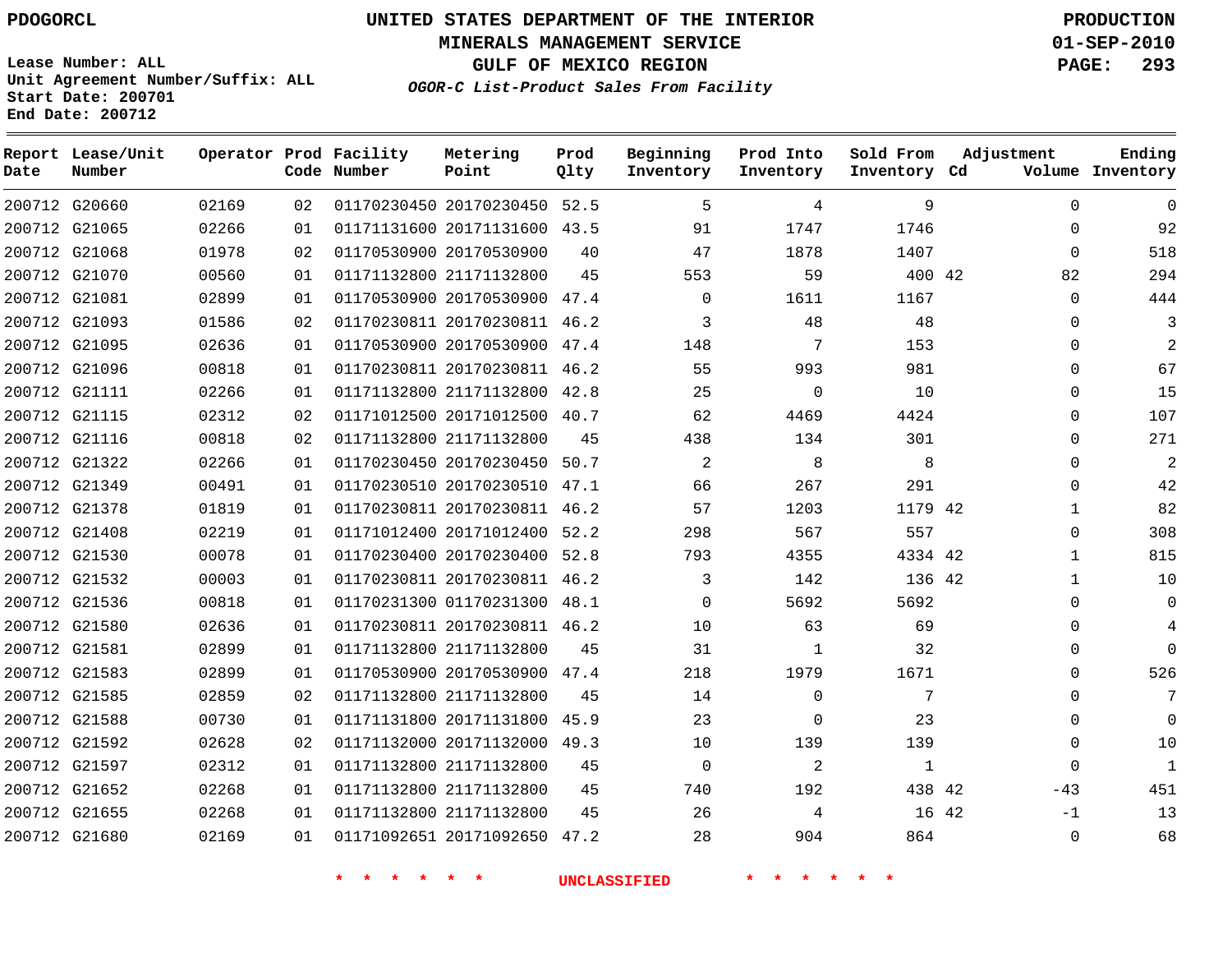**Lease Number: ALL**

**Start Date: 200701 End Date: 200712**

# **UNITED STATES DEPARTMENT OF THE INTERIOR PDOGORCL PRODUCTION**

**MINERALS MANAGEMENT SERVICE 01-SEP-2010**

**GULF OF MEXICO REGION PAGE: 294**

**OGOR-C List-Product Sales From Facility Unit Agreement Number/Suffix: ALL**

| Date | Report Lease/Unit<br>Number |       |    | Operator Prod Facility<br>Code Number | Metering<br>Point            | Prod<br>Qlty | Beginning<br>Inventory | Prod Into<br>Inventory | Sold From<br>Inventory Cd | Adjustment      | Ending<br>Volume Inventory |
|------|-----------------------------|-------|----|---------------------------------------|------------------------------|--------------|------------------------|------------------------|---------------------------|-----------------|----------------------------|
|      | 200712 G21691               | 00276 | 01 |                                       | 01170513700 20170513700      | $\Omega$     | 2595                   | $\Omega$               | $\Omega$                  | $\Omega$        | 2595                       |
|      | 200712 G21700               | 00105 | 01 |                                       | 01177258153 01177258153 28.6 |              | 613                    | 2577                   | 2532                      | $\Omega$        | 658                        |
|      | 200712 G21703               | 02349 | 01 |                                       | 01177248150 01177248150 51.3 |              | 94                     | 1268                   | 641                       | $\Omega$        | 721                        |
|      | 200712 G21712               | 02237 | 01 |                                       | 01170755200 20170755200      | 33           | 17634                  | 5608                   | 7848                      | $\Omega$        | 15394                      |
|      | 200712 G21826               | 02219 | 01 |                                       | 01170753850 20170753850      | $\Omega$     | 712                    | 1496                   |                           | 0.09<br>$-1368$ | 840                        |
|      | 200712 G22219               | 01482 | 01 |                                       | 01423210051 20423210050 47.9 |              | 48                     | 265                    | 291                       | $\Omega$        | 22                         |
|      | 200712 G22236               | 02169 | 02 |                                       | 01170230450 20170230450      | 52.5         | 419                    | 5246                   | 5280                      | $\mathbf{0}$    | 385                        |
|      | 200712 G22238               | 02169 | 02 |                                       | 01170230450 20170230450 52.5 |              | 95                     | 671                    | 718                       | $\Omega$        | 48                         |
|      | 200712 G22246               | 02859 | 02 |                                       | 01423210051 20170230500      | 44.8         | 417                    | 6581                   | 6353                      | $\mathbf 0$     | 645                        |
|      | 200712 G22263               | 00730 | 01 |                                       | 01170230810 20170230810 48.1 |              | 2121                   | 8709                   | 8706 42                   | $-1$            | 2123                       |
|      | 200712 G22268               | 02777 | 01 |                                       | 01170230810 20427090151 57.5 |              | $\mathbf 0$            | 5819                   | 5819                      | $\mathbf 0$     | $\overline{0}$             |
|      | 200712 G22501               | 00078 | 01 |                                       | 01170230400 20170230400 52.8 |              | 113                    | 1309                   | 1177                      | $\Omega$        | 245                        |
|      | 200712 G22505               | 02025 | 01 |                                       | 01170230811 20170230811 46.1 |              | 108                    | 2360                   | 2308                      | $\Omega$        | 160                        |
|      | 200712 G22510               | 00162 | 01 |                                       | 01170230810 20170230810      | 44.5         | $\mathbf 0$            | 14170                  | 14170                     | $\mathbf{0}$    | $\overline{0}$             |
|      | 200712 G22513               | 02579 | 02 |                                       | 01170230810 20170230810      | 48.1         | 1975                   | 5242                   | 5939                      | $\Omega$        | 1278                       |
|      | 200712 G22539               | 00064 | 01 |                                       | 01170230810 20170230810      | 48.1         | 8                      | $\mathbf 0$            | 4                         | $\mathbf{0}$    | 4                          |
|      | 200712 G22544               | 02714 | 01 |                                       | 01170230811 20170230811 46.2 |              | 2                      | 45                     | 44                        | $\Omega$        | 3                          |
|      | 200712 G22553               | 02899 | 01 |                                       | 01170530900 20170530900 47.4 |              | 1                      | $\Omega$               | 1                         | $\Omega$        | $\Omega$                   |
|      | 200712 G22582               | 01834 | 01 |                                       | 01170530900 20170530900 47.4 |              | 1284                   | 8102                   | 7153                      | $\Omega$        | 2233                       |
|      | 200712 G22587               | 02200 | 01 |                                       | 01171132000 20171132000      | 49.3         | 20                     | 343                    | 341 42                    | $-1$            | 21                         |
|      | 200712 G22605               | 02268 | 01 |                                       | 01171132800 21171132800      | 45           | 120                    | 32                     |                           | $-7$<br>72 42   | 73                         |
|      | 200712 G22606               | 02628 | 02 |                                       | 01171132000 20171132000      | 49.3         | 132                    | 589                    | 685                       | $\mathbf 0$     | 36                         |
|      | 200712 G22607               | 02899 | 01 |                                       | 01170230810 20170230810 48.1 |              | 72                     | 161                    | 194                       | $\mathbf 0$     | 39                         |
|      | 200712 G22613               | 02655 | 02 |                                       | 01171132800 21171132800      | 45           | 602                    | 188                    | 416                       | $\Omega$        | 374                        |
|      | 200712 G22620               | 02268 | 01 |                                       | 01171132800 21171132800      | 45           | 1590                   | 679                    | 1070 42                   | $-110$          | 1089                       |
|      | 200712 G22621               | 02268 | 01 |                                       | 01171132800 21171132800      | 45           | 11852                  | 3739                   | 7248 42                   | $-860$          | 7483                       |
|      | 200712 G22628               | 02899 | 01 |                                       | 01171132800 21171132800      | 45           | 57                     | 97                     | 76                        | $\Omega$        | 78                         |
|      | 200712 G22660               | 02058 | 02 |                                       | 01171012310 20171012310      | 50.6         | 502                    | 9687                   | 9569                      | $\Omega$        | 620                        |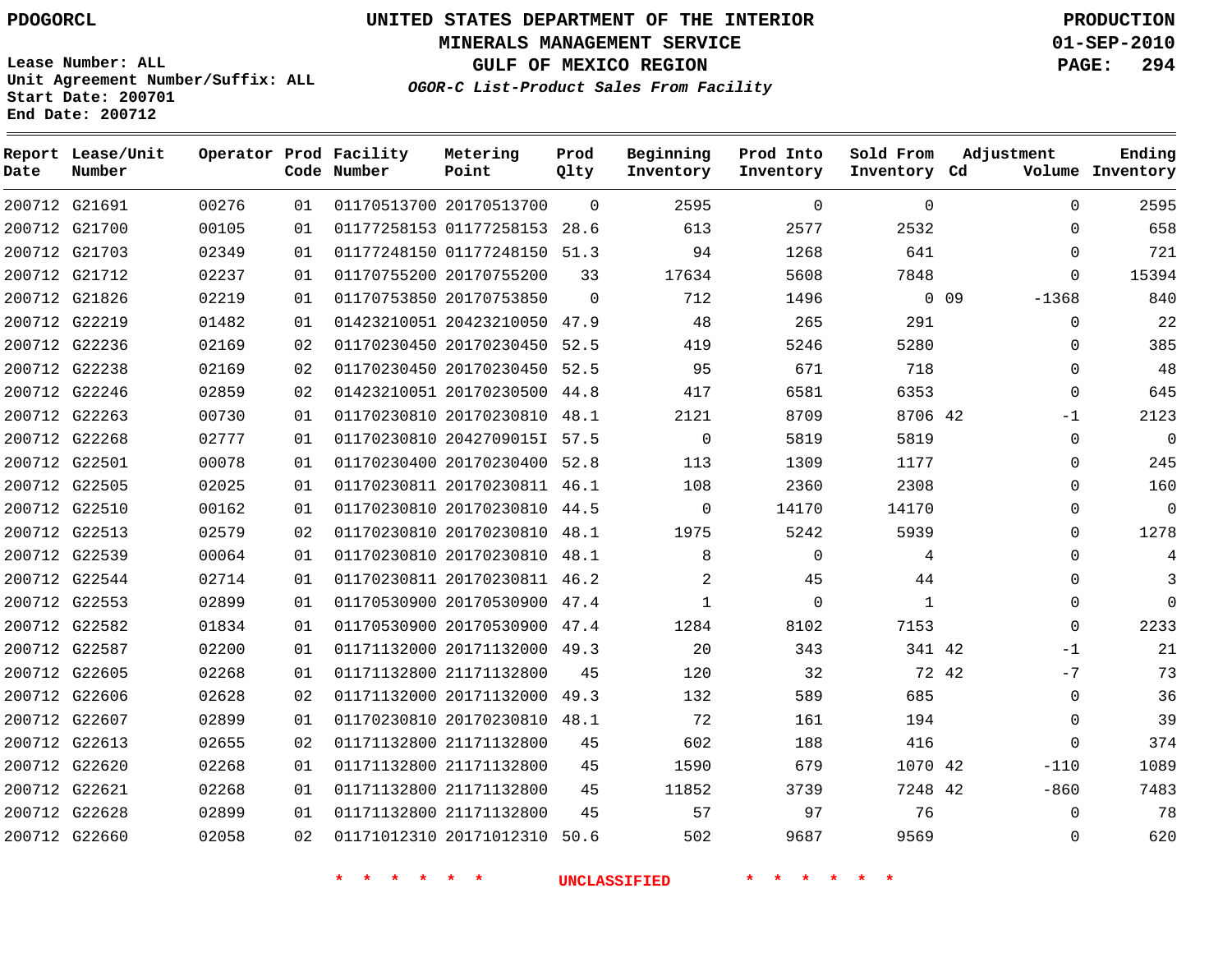**MINERALS MANAGEMENT SERVICE 01-SEP-2010**

**GULF OF MEXICO REGION PAGE: 295**

**Lease Number: ALL Unit Agreement Number/Suffix: ALL Start Date: 200701 End Date: 200712**

**OGOR-C List-Product Sales From Facility**

| Date          | Report Lease/Unit<br>Number |       |    | Operator Prod Facility<br>Code Number | Metering<br>Point            | Prod<br>Qlty | Beginning<br>Inventory | Prod Into<br>Inventory | Sold From<br>Inventory Cd | Adjustment    | Ending<br>Volume Inventory |
|---------------|-----------------------------|-------|----|---------------------------------------|------------------------------|--------------|------------------------|------------------------|---------------------------|---------------|----------------------------|
|               | 200712 G22662               | 02058 | 02 |                                       | 01171012310 20171012310 50.6 |              | 152                    | 3542                   | 3467                      | $\Omega$      | 227                        |
|               | 200712 G22667               | 01482 | 01 |                                       | 01171132000 20171132000      | 49.3         | 20                     | 622                    | 599                       | $\Omega$      | 43                         |
|               | 200712 G22670               | 02312 | 02 |                                       | 01171012400 20171012400 52.2 |              | $\overline{2}$         | $\Omega$               | 2                         | $\Omega$      | $\Omega$                   |
|               | 200712 G22679               | 00222 | 01 |                                       | 01177082958 20177082958      | 38           | $\Omega$               | 2959                   | 2959                      | $\Omega$      | $\Omega$                   |
|               | 200712 G22699               | 00064 | 01 |                                       | 01171012500 20171012500 40.7 |              | 22                     | 295                    | 310                       | $\Omega$      | 7                          |
|               | 200712 G22700               | 02268 | 01 |                                       | 01171132800 21171132800      | 45           | 53                     | 9                      |                           | 31 42<br>$-3$ | 28                         |
|               | 200712 G22701               | 02268 | 01 |                                       | 01171132800 21171132800      | 45           | 529                    | 163                    | 327 42                    | $-33$         | 332                        |
|               | 200712 G22712               | 00222 | 02 |                                       | 01171012500 20171012500      | 40.7         | 5                      | 49                     | 53                        | 0             | $\mathbf{1}$               |
| 200712 G22751 |                             | 00730 | 01 |                                       | 01171012500 20171012500 40.7 |              | 973                    | 21335                  | 21795                     | $\Omega$      | 513                        |
|               | 200712 G22765               | 00222 | 01 |                                       | 01170578150 01170578150      | $\Omega$     | 210                    | $\mathbf 0$            | $\Omega$                  | $\mathbf 0$   | 210                        |
|               | 200712 G22781               | 00222 | 02 |                                       | 01170754751 01170754751      | 40           | 566                    | 4542                   | 3920                      | $\Omega$      | 1188                       |
|               | 200712 G22792               | 00222 | 02 |                                       | 01177258041 01177258041 28.2 |              | 310                    | 2682                   | 2755                      | $\Omega$      | 237                        |
|               |                             | 02714 | 01 |                                       | 01177258151 01177258151      | $\Omega$     | 18                     | $\mathsf{O}$           | $\Omega$                  | $\mathbf 0$   | 18                         |
|               |                             |       |    |                                       |                              |              | 328                    | 2682                   | 2755                      | 0             | 255                        |
|               | 200712 G22840               | 00730 | 01 |                                       | 01608103650 20608103650 47.2 |              | 36                     | 4151                   | 4133 42                   | $-1$          | 53                         |
|               | 200712 G23125               | 02312 | 02 |                                       | 01420470030 20420470030 51.1 |              | 381                    | 0                      | 75                        | $\mathbf 0$   | 306                        |
|               | 200712 G23162               | 00222 | 02 |                                       | 01423210051 20423210050 47.9 |              | 1                      | 3                      |                           | 3 42<br>$-1$  | $\mathbf 0$                |
|               | 200712 G23166               | 02169 | 02 |                                       | 01423210051 20423210050 47.9 |              | 6                      | 105                    | 102                       | $\mathbf 0$   | 9                          |
|               | 200712 G23180               | 02859 | 02 |                                       | 01423210051 20423210050 47.9 |              | 26                     | 324                    | 323                       | 0             | 27                         |
|               | 200712 G23181               | 01963 | 01 |                                       | 01423210051 20423210050 47.9 |              | 144                    | 720                    | 751                       | $\mathbf 0$   | 113                        |
|               | 200712 G23193               | 02169 | 02 |                                       | 01170230510 20170230510 47.1 |              | 52                     | 126                    | 158                       | $\mathbf 0$   | 20                         |
|               | 200712 G23197               | 02169 | 02 |                                       | 01170230500 20170230500 44.8 |              | $\mathbf 0$            | 330                    | 298                       | $\Omega$      | 32                         |
|               |                             |       | 02 |                                       | 01170230810 20170230810 48.1 |              | 720                    | 1265                   | 1656                      | 0             | 329                        |
|               |                             |       |    |                                       |                              |              | 720                    | 1595                   | 1954                      | 0             | 361                        |
|               | 200712 G23199               | 02169 | 02 |                                       | 01170230450 20170230450 52.5 |              | 100                    | 1128                   | 1153                      | $\mathbf 0$   | 75                         |
|               | 200712 G23450               | 00981 | 01 |                                       | 01170753850 20170753850 33.7 |              | 327                    | 714                    | 640                       | 0             | 401                        |
|               | 200712 G23458               | 00981 | 01 |                                       | 01170753850 20170753850 33.7 |              | 213                    | 448                    | 410                       | $\mathbf 0$   | 251                        |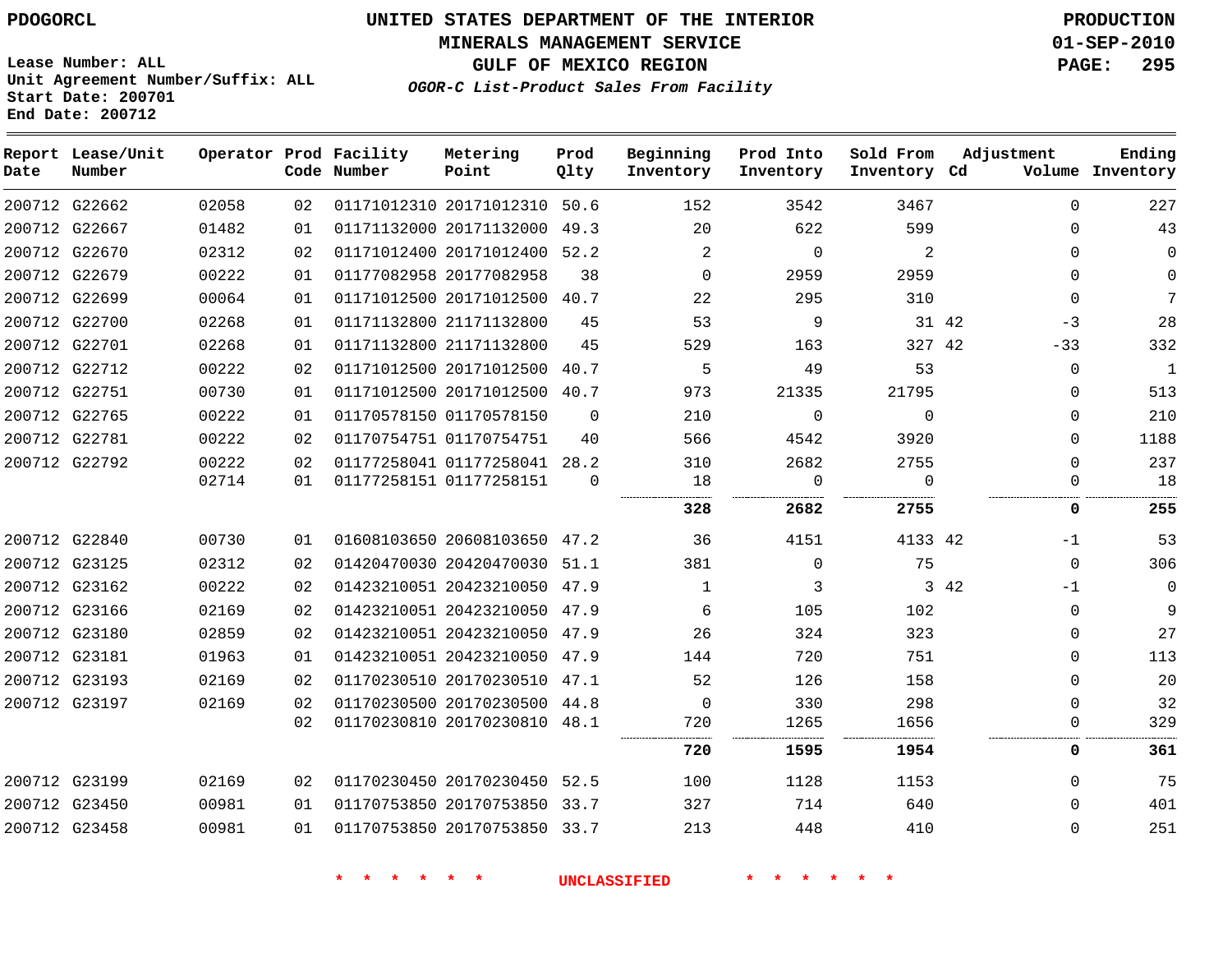**MINERALS MANAGEMENT SERVICE 01-SEP-2010**

**GULF OF MEXICO REGION PAGE: 296**

**Lease Number: ALL Unit Agreement Number/Suffix: ALL Start Date: 200701 End Date: 200712**

**OGOR-C List-Product Sales From Facility**

| Date          | Report Lease/Unit<br>Number |       |                 | Operator Prod Facility<br>Code Number | Metering<br>Point            | Prod<br>Qlty | Beginning<br>Inventory | Prod Into<br>Inventory | Sold From<br>Inventory Cd | Adjustment            | Ending<br>Volume Inventory |
|---------------|-----------------------------|-------|-----------------|---------------------------------------|------------------------------|--------------|------------------------|------------------------|---------------------------|-----------------------|----------------------------|
|               | 200712 G23473               | 00981 | 01              |                                       | 01170753850 20170753850 33.7 |              | 90                     | 764                    | 425                       | 0                     | 429                        |
|               | 200712 G23480               | 00981 | 01              |                                       | 01170753850 20170753850 33.7 |              | 399                    | 635                    | 677                       | $\Omega$              | 357                        |
|               | 200712 G23528               | 00981 | 01              |                                       | 01170753850 20170753850 33.7 |              | 274                    | 854                    | 649                       | 0                     | 479                        |
|               | 200712 G23529               | 00981 | 01              |                                       | 01170753850 20170753850 33.7 |              | 481                    | 1132                   | 978                       | 0                     | 635                        |
|               | 200712 G23730               | 01978 | 02              |                                       | 01170230810 20170230811 46.2 |              | 151                    | 3271                   | 3199                      | 0                     | 223                        |
|               | 200712 G23735               | 00162 | 01              |                                       | 01170230810 20170230810      | 48           | $\mathbf 0$            | 1472                   | 1472                      | $\Omega$              | $\overline{0}$             |
|               | 200712 G23736               | 02312 | 02              |                                       | 01170230810 20170230810 48.1 |              | 19                     | 39                     | 48                        | $\Omega$              | 10                         |
| 200712 G23748 |                             | 02312 | 02              |                                       | 01170230810 20170230810 48.1 |              | 60                     | 164                    | 183 42                    | $-1$                  | 40                         |
|               | 200712 G23820               | 02899 | 01              |                                       | 01177058270 01177058270 38.5 |              | 538                    | 3177                   | 2803                      | 0                     | 912                        |
|               | 200712 G23853               | 02266 | 01              |                                       | 01171012310 20171012310      | 50.6         | 64                     | 937                    | 941                       | $\Omega$              | 60                         |
|               | 200712 G23891               | 02859 | 01              |                                       | 01171012500 20171012500 40.7 |              | 123                    | 6337                   | 6308                      | 0                     | 152                        |
|               | 200712 G23956               | 02807 | 01              |                                       | 01170753510 20170753510 52.5 |              | 3215                   | 17066                  | 18453                     | 0                     | 1828                       |
|               | 200712 G24330               | 02566 | 01              |                                       | 01427038270 01427038270 50.2 |              | 142                    | 103                    | 176                       | 0                     | 69                         |
|               | 200712 G24393               | 02466 | 01              |                                       | 01422450350 20422450350 48.4 |              | $\mathbf{1}$           | $\overline{0}$         | $\mathbf{1}$              | 0                     | $\overline{0}$             |
|               | 200712 G24425               | 02312 | 02              |                                       | 01170230810 20170230810 48.1 |              | 114                    | 349                    | 378                       | $\Omega$              | 85                         |
|               | 200712 G24429               | 02312 | 01              |                                       | 01170230810 20170230810 48.1 |              | 63                     | $\Omega$               | 63                        | $\Omega$              | $\Omega$                   |
| 200712 G24700 |                             | 02312 | 02 <sub>o</sub> |                                       | 01170230811 20170230811 46.2 |              | 20                     | 285                    | 286                       | $\Omega$              | 19                         |
| 200712 G24710 |                             | 02025 | 01              |                                       | 01170230811 20170230811      | $\Omega$     | 81                     | 1863                   |                           | $0\quad09$<br>$-1818$ | 126                        |
|               | 200712 G24712               | 02025 | 01              |                                       | 01170230811 20170230811 46.2 |              | $\mathbf{1}$           | 29                     | 28                        | 0                     | $\overline{2}$             |
|               | 200712 G24730               | 02169 | 02              |                                       | 01170230500 20170230500 44.9 |              | 115                    | 2405                   | 2284                      | $\mathbf 0$           | 236                        |
|               |                             | 02349 | 01              |                                       | 01170230500 20170230500 42.9 |              | 37                     | 659                    | 623 32                    | -9                    | 64                         |
|               |                             |       |                 |                                       |                              |              | 152                    | 3064                   | 2907                      | -9                    | 300                        |
| 200712 G24733 |                             | 00818 | 02              |                                       | 01170530900 20170530900 47.5 |              | 7                      | 18                     | 20                        | $\Omega$              | 5                          |
|               | 200712 G24873               | 00222 | 02              |                                       | 01171012400 20171012400 52.2 |              | 292                    | 449                    | 497                       | $\Omega$              | 244                        |
|               | 200712 G24878               | 02628 | 02              |                                       | 01171092651 20171092650 47.2 |              | 189                    | 1893                   | 1941                      | $\Omega$              | 141                        |
|               | 200712 G24889               | 02579 | 02              |                                       | 01171012500 20171012500 40.7 |              | 1334                   | 42148                  | 42671 42                  | $-1$                  | 810                        |
|               | 200712 G24898               | 02807 | 01              |                                       | 01171012400 20171012400 52.2 |              | 1319                   | 2982                   | 2680                      | 0                     | 1621                       |
| 200712 G24901 |                             | 00730 | 01              |                                       | 01171012400 20171012300 39.9 |              | 886                    | 1450                   | 1869                      | 0                     | 467                        |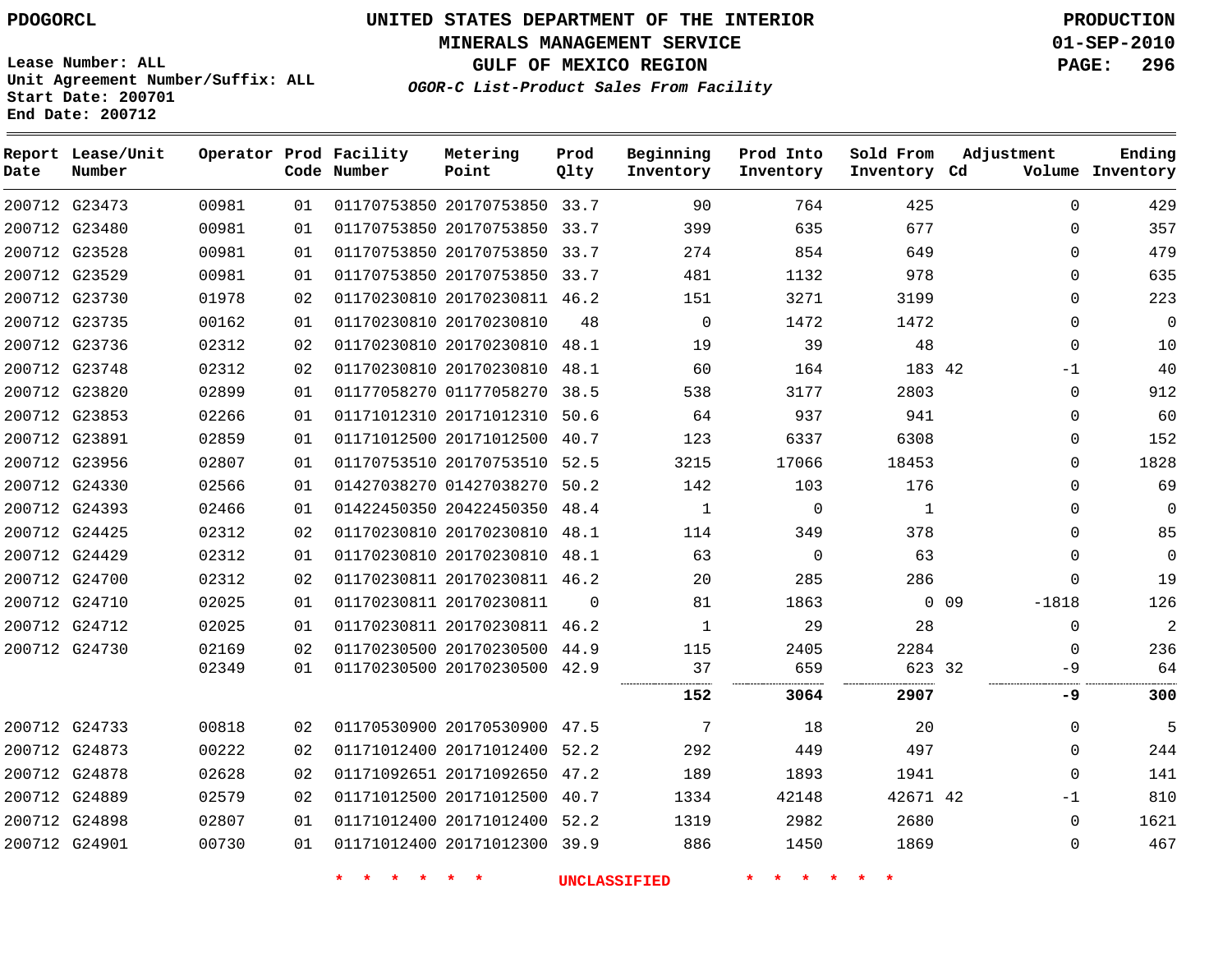## **MINERALS MANAGEMENT SERVICE 01-SEP-2010**

**GULF OF MEXICO REGION PAGE: 297**

**Lease Number: ALL Unit Agreement Number/Suffix: ALL Start Date: 200701 End Date: 200712**

**OGOR-C List-Product Sales From Facility**

| Date | Report Lease/Unit<br>Number |       |    | Operator Prod Facility<br>Code Number | Metering<br>Point            | Prod<br>Qlty | Beginning<br>Inventory | Prod Into<br>Inventory | Sold From<br>Inventory Cd | Adjustment | Ending<br>Volume Inventory |
|------|-----------------------------|-------|----|---------------------------------------|------------------------------|--------------|------------------------|------------------------|---------------------------|------------|----------------------------|
|      | 200712 G24924               | 02268 | 01 |                                       | 01171132800 21171132800      | 45           | 5353                   | 1857                   | 3750                      | $\Omega$   | 3460                       |
|      | 200712 G24929               | 02766 | 01 |                                       | 01171092651 20171092650 47.2 |              | 13                     | 45                     | 55                        | $\Omega$   | 3                          |
|      | 200712 G25007               | 02766 | 02 |                                       | 01177198271 01177198271      | $\Omega$     | 96                     | 112                    | $\Omega$                  | $\Omega$   | 208                        |
|      | 200712 G25008               | 02777 | 01 |                                       | 01170753510 20170753510 48.7 |              | 350                    | 190                    | 1403 42                   | 989        | 126                        |
|      | 200712 G25524               | 02169 | 02 |                                       | 01421670210 01421670210      | 36.9         | 231                    | 1705                   | 1720                      | $\Omega$   | 216                        |
|      |                             |       | 02 |                                       | 01170230450 20170230450 52.5 |              | 1297                   | 11673                  | 12117                     | $\Omega$   | 853                        |
|      |                             |       |    |                                       |                              |              | 1528                   | 13378                  | 13837                     | 0          | 1069                       |
|      | 200712 G25536               | 02466 | 01 |                                       | 01420390101 01420390101      | $\Omega$     | 1248                   | 3280                   | 0                         | $\Omega$   | 4528                       |
|      | 200712 G25561               | 02058 | 02 |                                       | 01170230450 20170230450 52.5 |              | 58                     | 743                    | 747                       | $\Omega$   | 54                         |
|      | 200712 G25566               | 00162 | 01 |                                       | 01170230450 20170230450 52.5 |              | $\Omega$               | 323                    | 323                       | $\Omega$   | $\mathbf 0$                |
|      | 200712 G25579               | 02169 | 02 |                                       | 01170230810 20170230810      | 48.1         | 401                    | 1141                   | 1285                      | $\Omega$   | 257                        |
|      |                             |       | 02 |                                       | 01170230500 20170230500 44.8 |              | 0                      | 298                    | 269                       | $\Omega$   | 29                         |
|      |                             |       |    |                                       |                              |              | 401                    | 1439                   | 1554                      | 0          | 286                        |
|      | 200712 G25605               | 00818 | 01 |                                       | 01170230810 20170230810 47.8 |              | $\Omega$               | 16                     | 12                        | $\Omega$   | 4                          |
|      | 200712 G25606               | 02025 | 01 |                                       | 01170230810 20170230810      | 48           | 479                    | 1424                   | 1556                      | $\Omega$   | 347                        |
|      | 200712 G25872               | 02025 | 01 |                                       | 01170230811 20170230811 46.1 |              | 611                    | 11862                  | 11668                     | $\Omega$   | 805                        |
|      | 200712 G25914               | 01963 | 01 |                                       | 01170530900 20170530900 47.4 |              | $\Omega$               | $\mathbf{1}$           | $\mathbf{1}$              | $\Omega$   | $\Omega$                   |
|      | 200712 G25916               | 01963 | 01 |                                       | 01170530900 20170530900 47.4 |              | 9                      | 0                      | 9                         | $\Omega$   | $\mathbf 0$                |
|      | 200712 G25939               | 00064 | 01 |                                       | 01170230810 20170230810      | 48.1         | $\overline{2}$         | 10                     | 9                         | $\Omega$   | 3                          |
|      | 200712 G25944               | 02266 | 01 |                                       | 01171131600 20171131600 43.5 |              | 14                     | 70                     | 80                        | $\Omega$   | 4                          |
|      | 200712 G25948               | 02427 | 01 |                                       | 01170530900 20170530900 47.4 |              | 49                     | 2158                   | 1612                      | 0          | 595                        |
|      | 200712 G25967               | 01513 | 01 |                                       | 01170230811 20170230811 46.2 |              | 23                     | 399                    | 395                       | $\Omega$   | 27                         |
|      | 200712 G25972               | 01978 | 02 |                                       | 01171131600 20171131600      | 43.5         | 123                    | 8889                   | 8544                      | $\Omega$   | 468                        |
|      | 200712 G25986               | 01586 | 02 |                                       | 01170230811 20170230811 46.2 |              | $\Omega$               | 2                      | 2                         | $\Omega$   | $\mathbf 0$                |
|      | 200712 G26007               | 02899 | 01 |                                       | 01177082604 20177082604 26.8 |              | 1                      | 80                     | 80                        | $\Omega$   | 1                          |
|      | 200712 G26023               | 02579 | 02 |                                       | 01171012500 20171012500      | $\Omega$     | 197                    | $\Omega$               | $\Omega$                  | $\Omega$   | 197                        |
|      | 200712 G26032               | 01935 | 01 |                                       | 01171012300 20171012300 39.9 |              | 133                    | $\Omega$               | 133                       | $\Omega$   | $\mathbf 0$                |